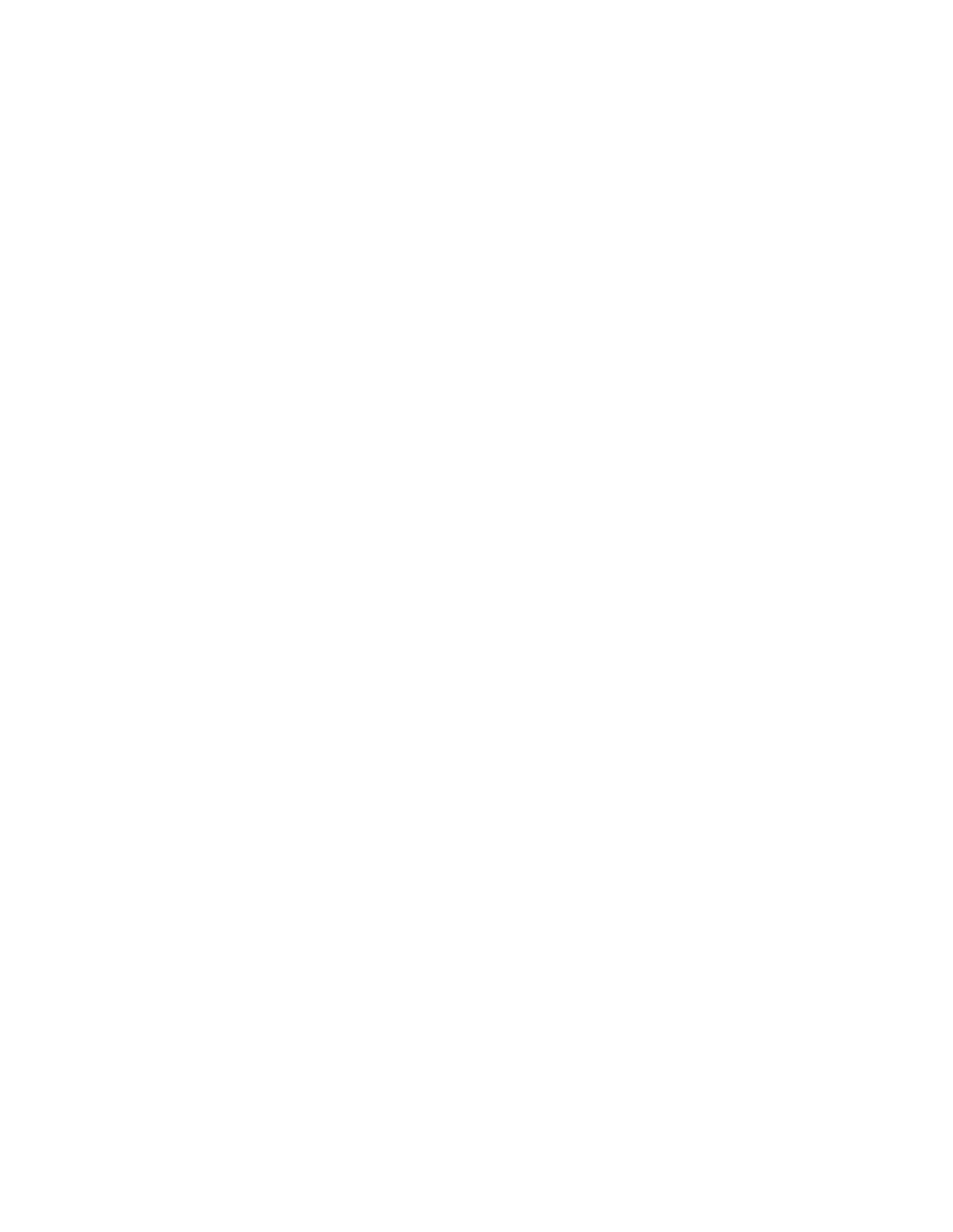**Nomination and Election of the President and Vice President of the United States, 2000**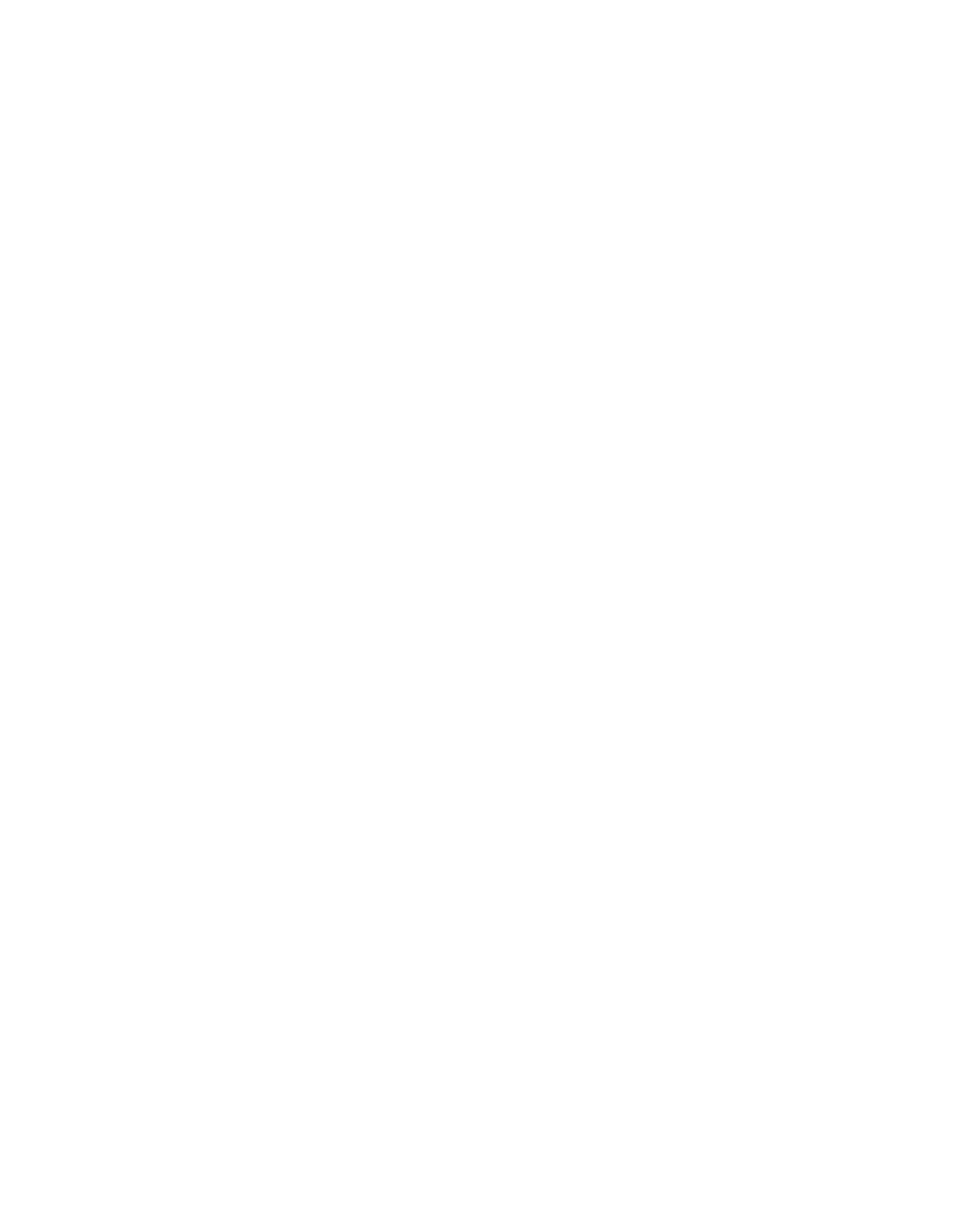# **Nomination and Election of the President and Vice President of the United States, 2000**

Including the Manner of Selecting Delegates to National Party Conventions

By L. Paige Whitaker, Jack Maskell, Margaret M. Lee, Robert B. Burdette, John Contrubis, T.J. Halstead, and Jon Shimabukuro, Legislative Attorneys, and Gloria P. Sugars, Paralegal and Coordinator, Congressional Research Service, Library of Congress, for the Committee on Rules and Administration, United States Senate

January 2000

U.S. Government Printing Office, Washington: 2000



For sale by the U.S. Government Printing Office Superintendent of Documents, Mail Stop: SSOP, Washington, DC 20402-9328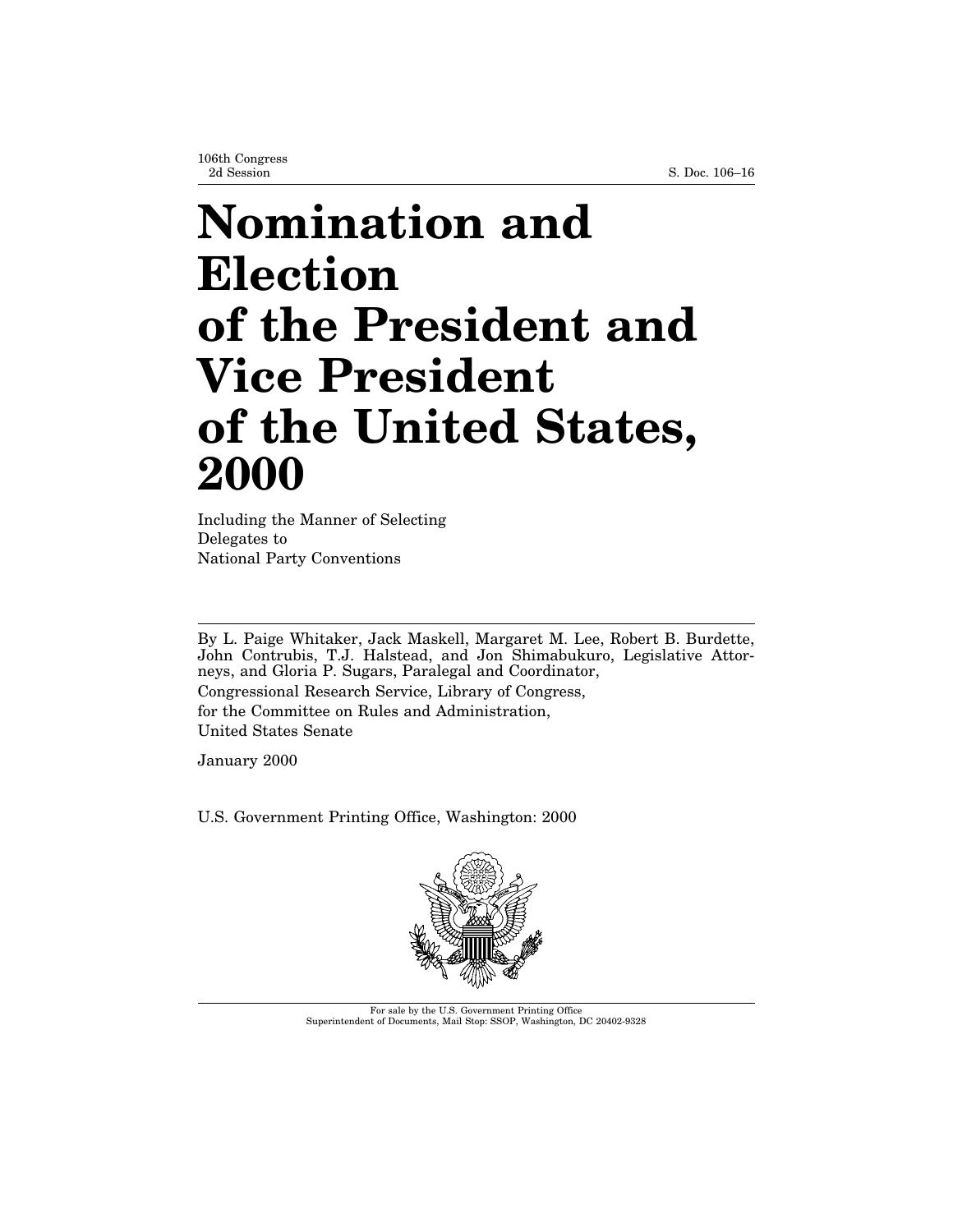## COMMITTEE ON RULES AND ADMINISTRATION

MITCH MCCONNELL, Kentucky, *Chairman*

JESSE HELMS, North Carolina TED STEVENS, Alaska JOHN WARNER, Virginia THAD COCHRAN, Mississippi RICK SANTORUM, Pennsylvania DON NICKLES, Oklahoma TRENT LOTT, Mississippi KAY BAILEY HUTCHISON, Texas CHRISTOPHER J. DODD, Connecticut ROBERT C. BYRD, West Virginia DANIEL K. INOUYE, Hawaii DANIEL PATRICK MOYNIHAN, New York DIANNE FEINSTEIN, California ROBERT G. TORRICELLI, New Jersey CHARLES E. SCHUMER, New York

TAMARA S. SOMERVILLE, *Staff Director* G. HUNTER BATES, *Chief Counsel* KENNIE L. GILL, *Democratic Staff Director and Chief Counsel*

#### SENATE RESOLUTION 236

*In the Senate of the United States*

*November 19, 1999*

*Resolved,* That the Committee on Rules and Administration shall prepare a revised edition of the document entitled Nomination and Election of the President and Vice President of the United States, Senate Document 102–14, and that such document shall be printed as a Senate document.

SEC. 2. There shall be printed, beyond the usual number, six hundred additional copies of the document specified in the first section for the use of the Committee on Rules and Administration. Attest:

GARY SISCO, *Secretary*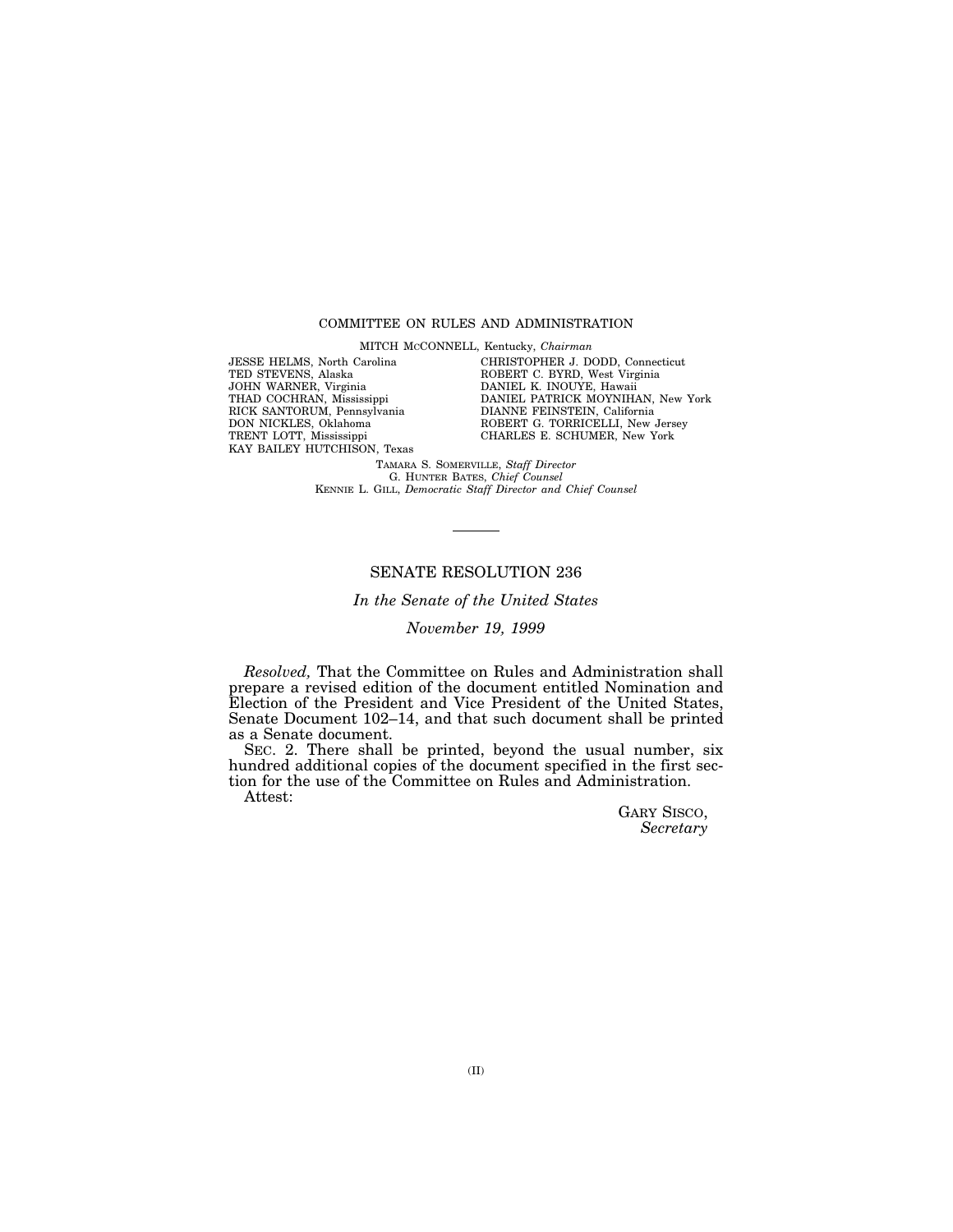This document is a compilation of the constitutional provisions, federal and state laws, and rules of the two major political parties governing the nomination and election of the President and Vice President of the United States. It lists the states holding presidential preference primaries and the dates of such primaries; it also describes the manner of selecting delegates to the national conventions, the dates such selections are to be made, and the number of delegates to be selected. Two surveys of the rules of the major political parties and of the election laws of the fifty states and the District of Columbia are included relating to the selection of delegates to the national nominating conventions and to the nomination and election of electors of the President and Vice President. Abstracts of the laws relating to minor and new parties and independent candidates are also included in the surveys.

The information contained here is based on the federal and state laws in effect as of October 1, 1999. There have been many changes in the election laws of the states since the 1992 presidential election. Various state laws referred to in this document may have been amended subsequent to publication; similarly, political party constitutions, rules and delegates selection plans may also have been amended. Every effort has been made to provide the latest statutes, party rules and delegate selection plans.

The analysis of election laws and party rules was prepared by L. Paige Whitaker, Jack Maskell, Margaret M. Lee, Robert B. Burdette, John Contrubis, T.J. Halstead, Jon Skimabukuro, legislative attorneys, and paralegal Gloria P. Sugars, coordinator, of the American Law Division, Congressional Research Service, Library of Congress for the Senate Committee on Rules and Administration, under the supervision of Ellen M. Lazarus Deputy Assistant Director, and Richard C. Ehkle, Assistant Director of the American Law Division.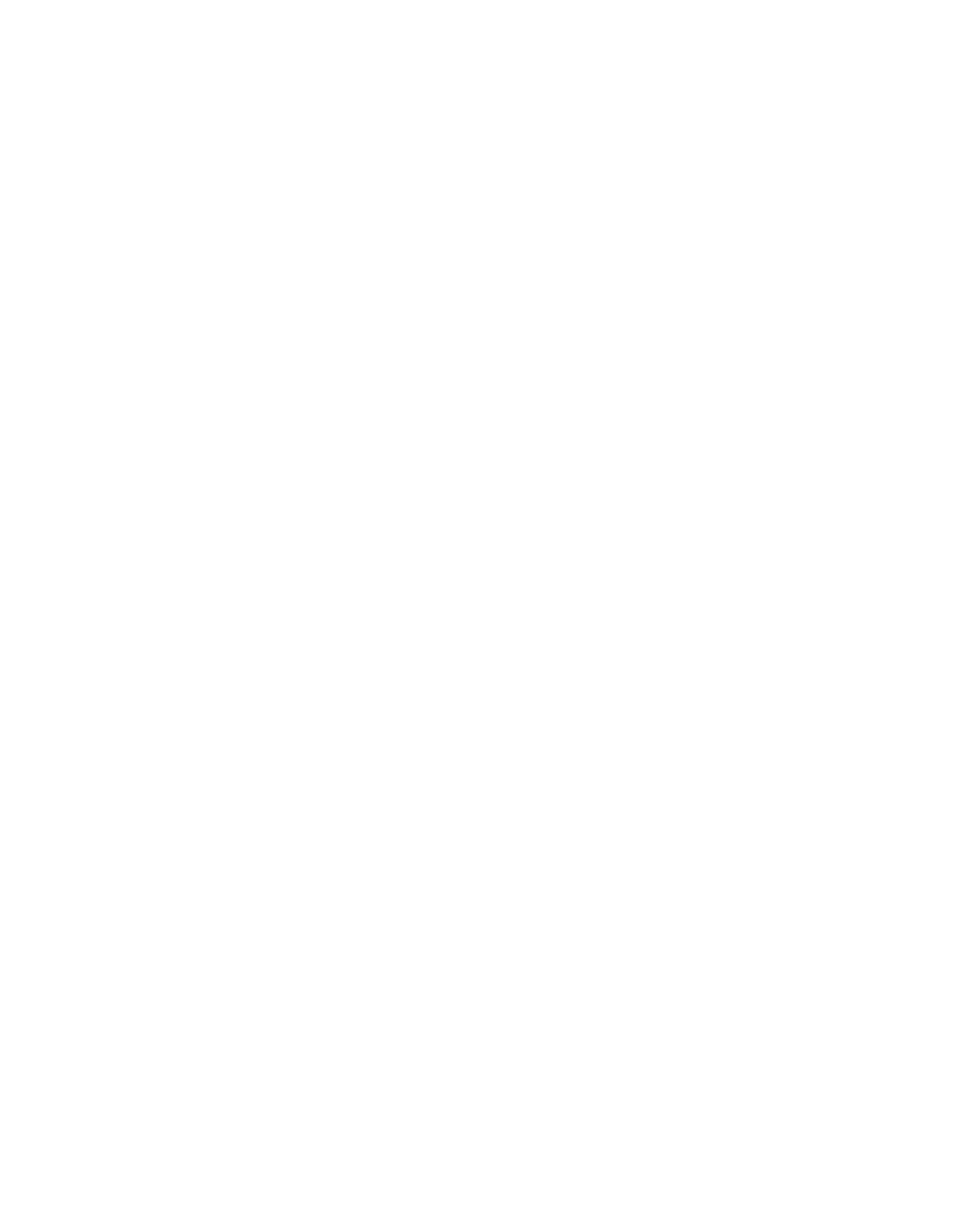**Foreword, III**

**Table of Contents, V**

# **Important Dates, VII**

## **Part I. Federal Constitutional Provisions and Laws Governing the Election of the President and Vice President of the United States, 1**

- A. United States Constitution, 1
- B. Election of the President (Title 3, United States Code), 5
- C. Voting Rights Act Amendments of 1970—Residence Requirements (Title 42, United States Code), 13
- D. Campaign Financing Reporting and Disclosure (Title 2, United States Code), 16
- E. Financial Disclosure Requirements of Executive Personnel, Including Candidates for Nomination or Election to the Office of President or Vice President (Title 5, United States Code Appendix), 61
- F. Political Activities: Federal Employees (Title 5, United States Code), 87
- G. Political Activities: State and Local Employees (Title 5, United States Code), 91
- H. Criminal Code Provisions (Title 18, United States Code), 96
- I. Internal Revenue Code, Political Campaign Debts and Contributions (Title 26, United States Code), 106
- J. Public Financing of Presidential Elections (Title 26, United States Code), 113
- K. Communications Media (Title 47, United States Code), 139

## **Part II. Nomination of the President and Vice President, 141**

- A. Calendar for Party Caucuses/Conventions and Presidential Primaries, 141
- B. Background, 142
- C. Significant Court Decisions Affecting Delegate Selection Procedures and the Convention System, 146
- D. FEC Regulations on Delegates and Delegate Committees, 150
- E. 1992 Democratic Party Delegate Selection Rules, 157<br>F. Rules of the Republican Party Relating to the
- F. Rules of the Republican Party Relating to the Convening of the 2000 National Convention, 216

## **Part III. Survey of State Laws and of Party Rules Regulating the Selection of Delegates to the National Nominating Conventions, 233**

- A. Delegate Selection for the States, 233
- B. Delegate Selection for Citizens Abroad and the Territories, 308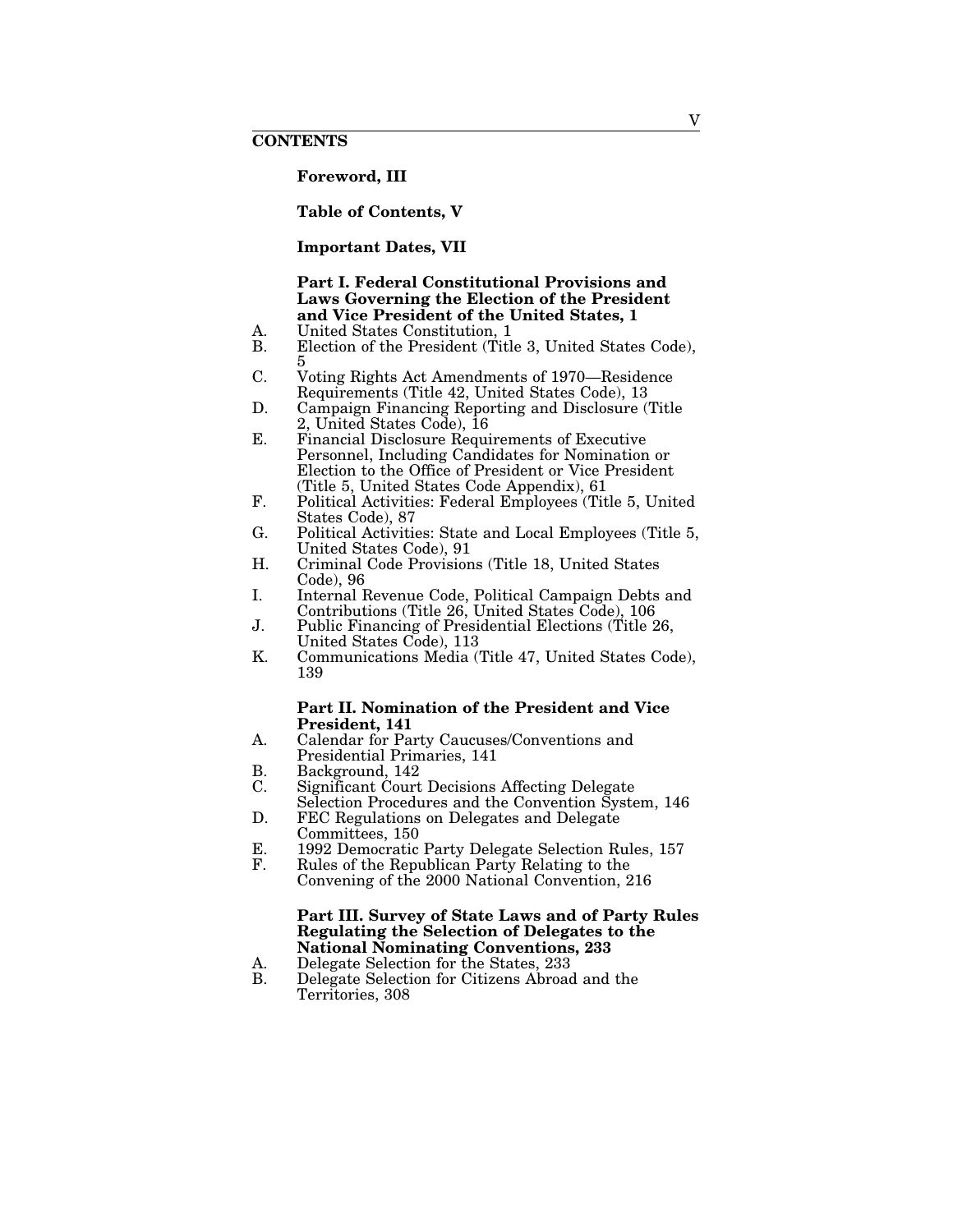# **Part IV. State Laws Relating to the Nomination and Election of Presidential Electors, 310**

- A. Table of State Electoral College Votes, 310<br>B. Background, 310
- B. Background, 310<br>C. Summary of Stat
- Summary of State Laws Relating to Presidential Electors, 313

**Part V. Presidential Succession, 395**

- A. Death or Disability of a President, 395<br>B. Death of a President-Elect, 399
- Death of a President-Elect, 399

## **Part VI. Tables Relating to Various Aspects of the Nomination and Election of the President and Vice President, 409**

- 1. Presidents and Vice Presidents of the United States and the Congress Coincident with Their Terms, 410
- 2. Electoral Vote for President and Vice President, by Major Political Parties—States: 1956 to 1996, 411
- 3. Vote for President—Popular Vote Cast for President, by Political Parties—Regional and States 1976 to 1996, 412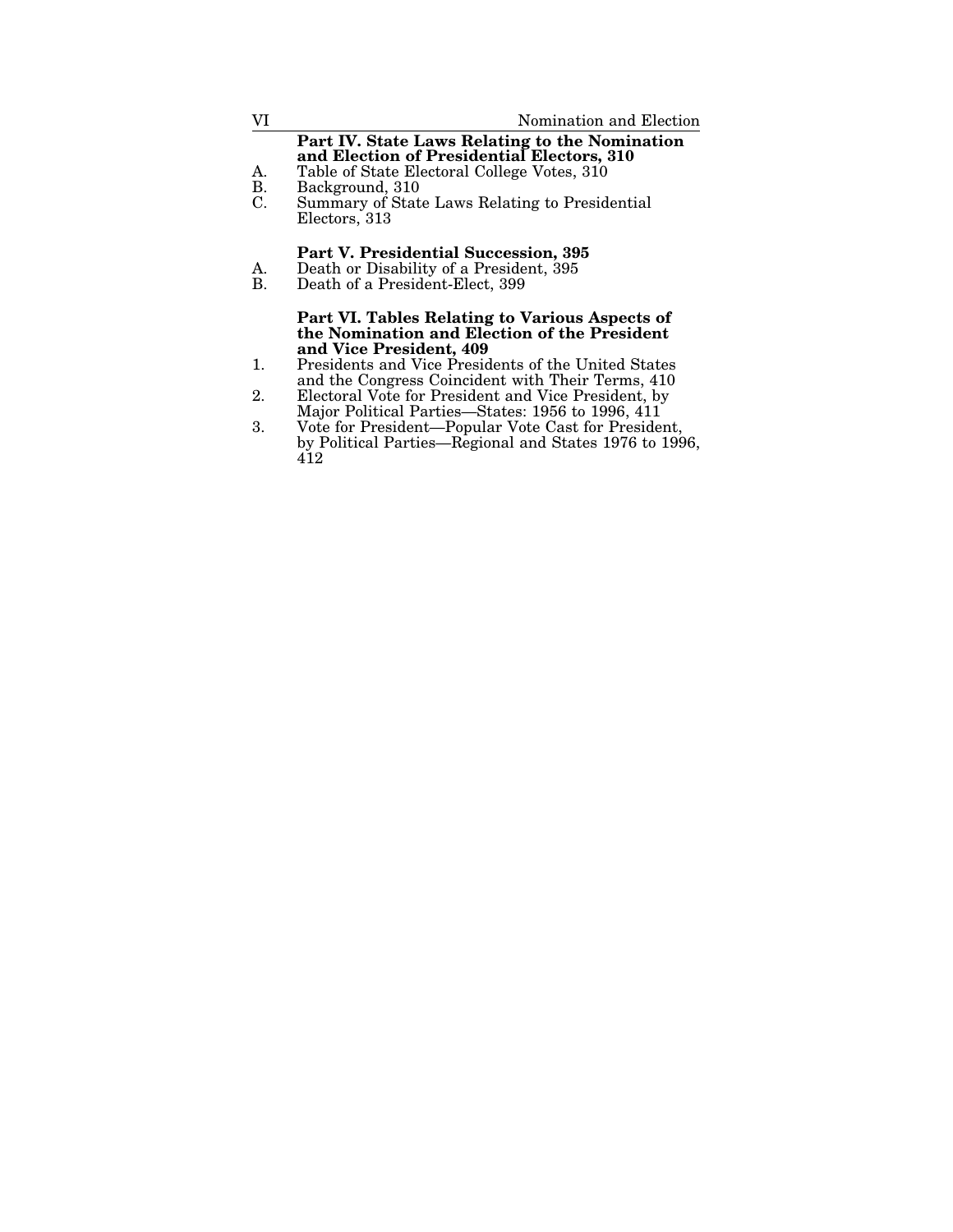August 14–17, 2000—Democratic National Convention in Los Angeles, California.

July 29–August 4, 2000—Republican National Convention in Philadelphia, Pennsylvania.

November 7, 2000—General Election in all States.

December 18, 2000—Date of meeting of electors (Electoral College).

January 6, 2001—Counting of electoral votes by joint session of Congress.

| Dates for Party Caucuses/Conventions and |  |
|------------------------------------------|--|
| Presidential Primaries in 2000           |  |

| Dates       | Caucus/Convention                | <b>Presidential Primaries</b>                      |
|-------------|----------------------------------|----------------------------------------------------|
| January 24  |                                  |                                                    |
| February 1  |                                  | New Hampshire                                      |
| February 5  |                                  | Delaware $(D)$                                     |
| February 8  |                                  | Delaware $(R)$                                     |
| February 19 |                                  | South Carolina (R)                                 |
| February 22 |                                  | Arizona, Michigan                                  |
| February 26 | American Samoa, Guam, Virgin Is- |                                                    |
|             | lands (Republican only).         |                                                    |
| February 29 |                                  | Virginia, Washington                               |
| March 5     |                                  | Puerto Rico (R)                                    |
| March 7     | American Samoa (D), Hawaii (D),  | California, Connecticut, Georgia,                  |
|             | Minnesota, North Dakota (D).     | Maryland, Massachu-<br>Maine,                      |
|             |                                  | setts, Missouri, New York, Ohio,                   |
|             |                                  | Rhode Island, Vermont                              |
| March $9$   |                                  | South Carolina (D)                                 |
| March $10$  |                                  | Colorado, Utah, Wyoming                            |
| March 11    |                                  | Arizona (D)                                        |
| March $12$  |                                  | Puerto Rico (D)                                    |
| March 14    |                                  | Florida, Louisiana,<br>Mississippi,                |
|             |                                  | Oklahoma, Tennessee, Texas                         |
| March $21$  |                                  | Illinois                                           |
| April 1     |                                  |                                                    |
| April 4     |                                  | Kansas, Pennsylvania, Wisconsin                    |
| $May\ 2$    |                                  | of Columbia, Indiana,<br>$\operatorname{District}$ |
|             |                                  | North Carolina                                     |
| $May 6$     |                                  |                                                    |
| $May\ 9$    |                                  | Nebraska, West Virginia                            |
| May 16      |                                  | Oregon                                             |
| May 19      | Alaska (R) Convention, Hawaii    |                                                    |
| May 19-21   | Nevada (D) Convention            |                                                    |
| May 20      | Alaska (D) Convention            |                                                    |
| May 23      |                                  | Arkansas, Idaho, Kentucky                          |
| May 25      | Nevada (R) Convention            |                                                    |
| June 3      | Virginia (D) Convention          |                                                    |
| June $6$    |                                  | Alabama, Montana, New Jersey,                      |
|             |                                  | New Mexico, South Dakota                           |
|             |                                  |                                                    |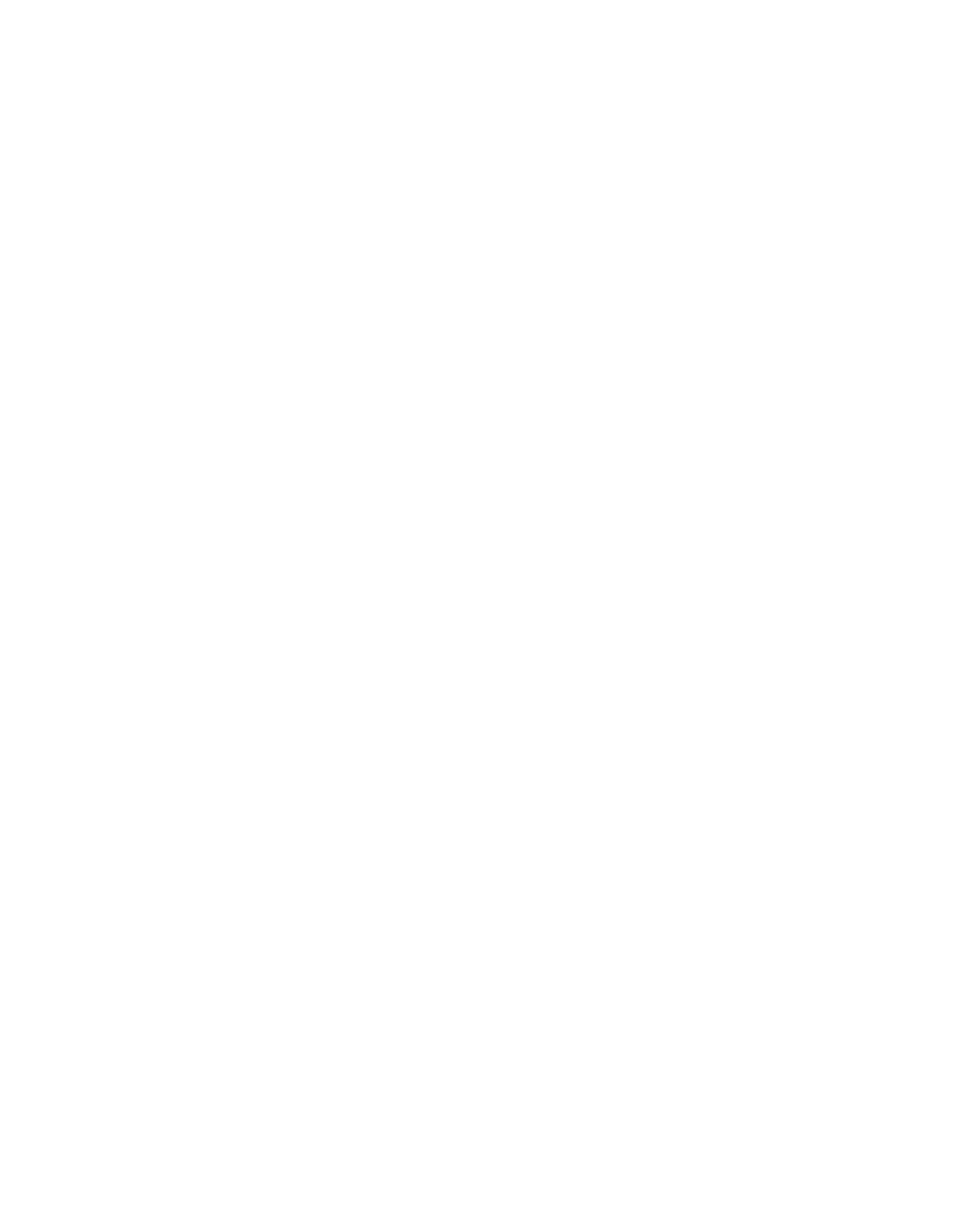**PART I. FEDERAL CONSTITUTIONAL PROVISIONS AND LAWS GOVERNING THE ELECTION OF THE PRESIDENT AND VICE PRESIDENT OF THE UNITED STATES**

#### **A. United States Constitution**

ARTICLE II—THE PRESIDENT

*Section 1.* The executive Power shall be vested in a President of the United States of America. He shall hold his Office during the Term of four Years, and, together with the Vice-President, chosen for the same Term, be elected, as follows: Each State shall appoint, in such Manner as the Legislature thereof may direct, a Number of Electors, equal to the whole Number of Senators and Representatives to which the State may be entitled in the Congress; but no Senator or Representative, or Person holding an Office of Trust or Profit under the United States, shall be appointed an Elector.

The Congress may determine the Time of choosing the Electors, and the Day on which they shall give their Votes; which Day shall be the same throughout the United States. No person except a natural born Citizen, or a Citizen of the United States, at the time of the Adoption of this Constitution, shall be eligible to the Office of President; neither shall any Person be eligible to that Office who shall not have attained to the Age of thirty-five Years, and been fourteen Years a Resident within the United States.

#### AMENDMENT XII—PRESIDENTIAL ELECTORS

The electors shall meet in their respective States and vote by ballot for President and Vice President, one of whom, at least, shall not be an inhabitant of the same State with themselves; they shall name in their ballots the person voted for as President, and in distinct ballots the person voted for as Vice President, and they shall make distinct lists of all persons voted for as President, and of all persons voted for as Vice President, and of the number of votes for each, which lists they shall sign and certify, and transmit sealed to the seat of the government of the United States, directed to the President of the Senate;—The President of the Senate shall, in the presence of the Senate and House of Representatives, open all the certificates and the votes shall then be counted;—The person having the greatest number of votes for President, shall be the President, if such number be a majority of the whole number of Electors appointed; and if no person have such majority; then from the persons having the highest numbers not exceeding three on the list of those voted for as President, the House of Representatives shall choose immediately, by ballot, the President. But in choosing

1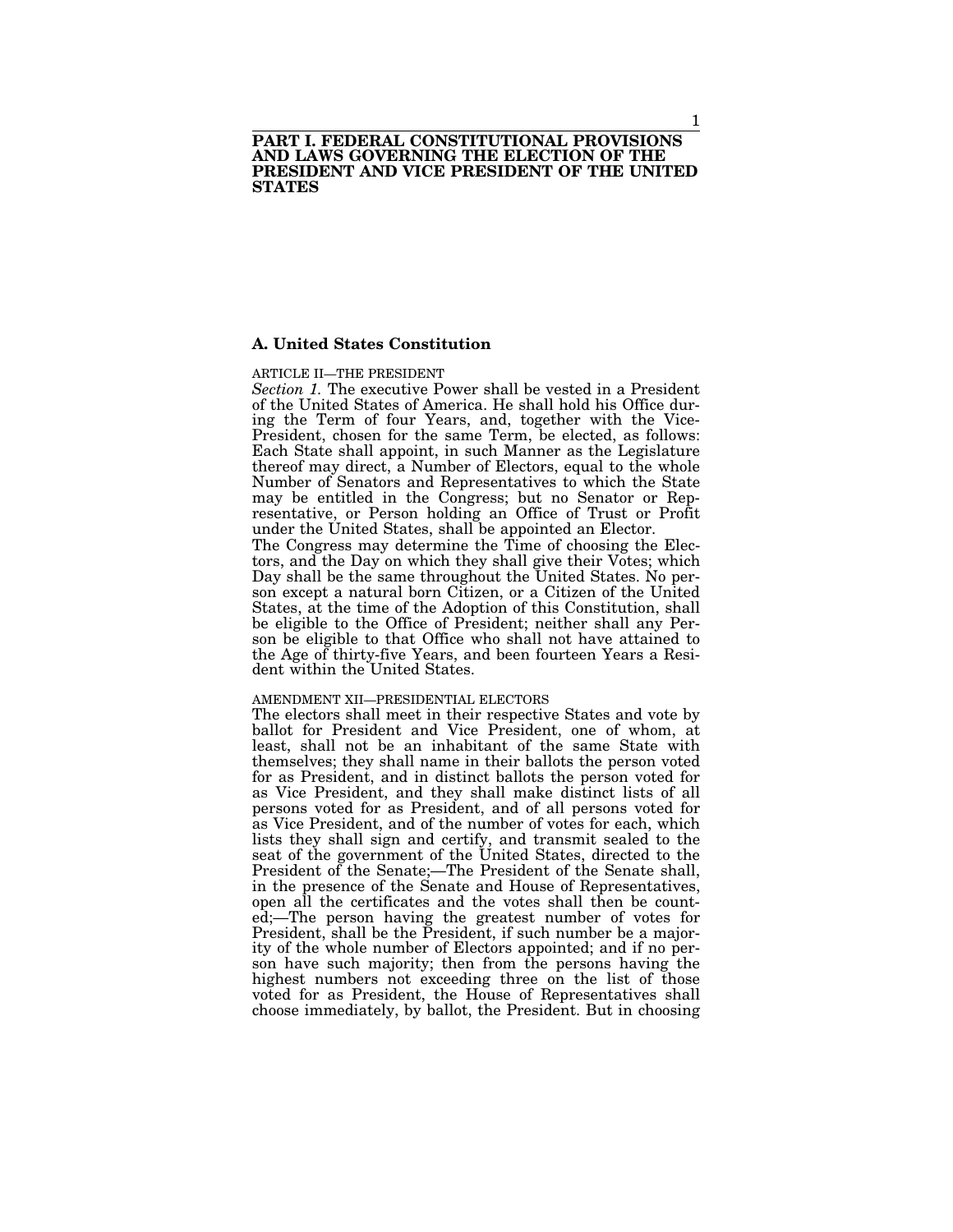2 Nomination and Election

the President, the votes shall be taken by States, the representation from each State having one vote; a quorum for this purpose shall consist of a member or members from twothirds of the States, and a majority of all the States shall be necessary to a choice. And if the House of Representatives shall not choose a President whenever the right of choice shall devolve upon them, before the fourth day of March next following, then the Vice President shall act as President, as in the case of the death or other constitutional disability of the President. The person having the greatest number of votes as Vice President, shall be the Vice President, if such number be a majority of the whole number of Electors appointed, and if no person have a majority, then from the two highest numbers on the list, the Senate shall choose the Vice President; a quorum for the purpose shall consist of twothirds of the whole number of Senators, and a majority of the whole number shall be necessary to a choice. But no person constitutionally ineligible to the office of President shall be eligible to that of Vice President of the United States.

# AMENDMENT XX—COMMENCEMENT OF THE TERMS OF THE

PRESIDENT, VICE PRESIDENT, AND MEMBERS OF CONGRESS *Section 1.* The terms of the President and Vice President shall end at noon on the 20th day of January, and the terms

of Senators and Representatives at noon on the 3d day of January, of the years in which such terms would have ended if this article had not been ratified; and the terms of their successors shall then begin.

*Section 2.* The Congress shall assemble at least once in every year, and such meeting shall begin at noon on the 3d day of January, and unless they shall by law appoint a different day.

*Section 3.* If, at the time fixed for the beginning of the term of the President, the President elect shall have died, the Vice President elect shall become President. If a President shall not have been chosen before the time fixed for the beginning of his term, or if the President elect shall have failed to qualify, then the Vice President elect shall act as President until a President shall have qualified; and the Congress may by law provide for the case wherein neither a President elect nor a Vice President elect shall have qualified, declaring who shall then act as President, or the manner in which one who is to act shall be selected, and such person shall act accordingly until a President or Vice President shall have qualified. *Section 4.* The Congress may by law provide for the case of the death of any of the persons from whom the House of Representatives may choose a President whenever the right of choice shall have devolved upon them, and for the case of the death of any of the persons from whom the Senate may choose a Vice President whenever the right of choice shall have devolved upon them.

*Section 5.* Sections 1 and 2 shall take effect on the 15th day of October following the ratification of this article.

*Section 6.* This article shall be inoperative unless it shall have been ratified as an amendment to the Constitution by the legislatures of three-fourths of the several States within seven years from the date of its submission.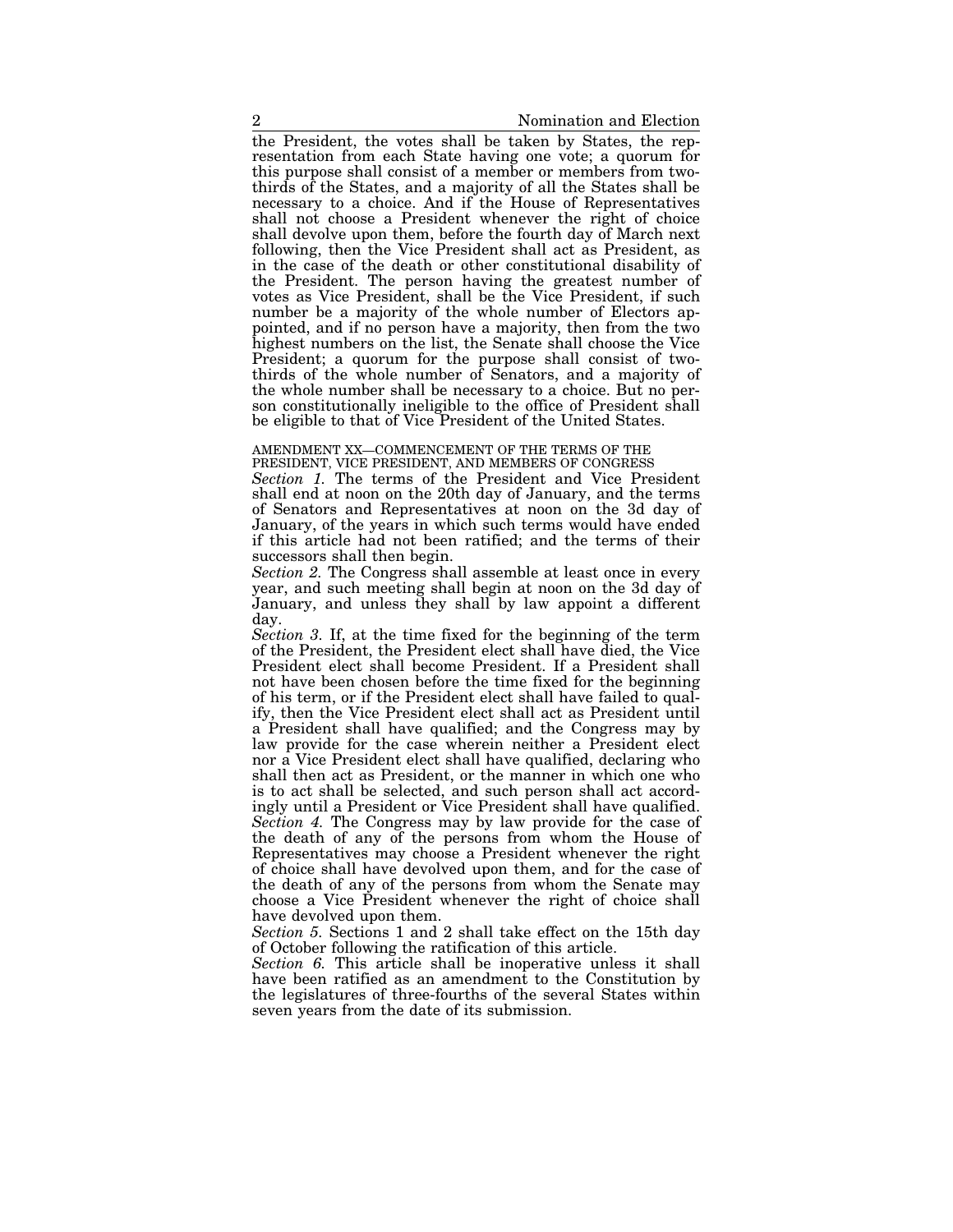Nomination and Election 3

AMENDMENT XXII—LIMITATION ON PRESIDENTIAL TERMS

*Section 1.* No person shall be elected to the office of the President more than twice, and no person who has held the office of President or acted as President, for more than two years of a term to which some other person was elected President shall be elected to the office of the President more than once. But this Article shall not apply to any person holding the office of President when this Article was proposed by the Congress, and shall not prevent any person who may be holding the office of President, or acting as President, during the term within which this Article becomes operative from holding the office of President or acting as President during the remainder of such term.

AMENDMENT XXIII—PRESIDENTIAL ELECTORS FOR DISTRICT OF COLUMBIA

*Section 1.* The District constituting the seat of Government of the United States shall appoint in such manner as the Congress may direct:

A number of electors of President and Vice President equal to the whole number of Senators and Representatives in Congress to which the District would be entitled if it were a State, but in no event more than the least populous State; they shall be in addition to those appointed by the States, but they shall be considered, for the purposes of the election of President and Vice President, to be electors appointed by a State; and they shall meet in the District and perform such duties as provided by the twelfth article of amendment.

*Section 2.* The Congress shall have the power to enforce this article by appropriate legislation.

#### AMENDMENT XXIV—BAN ON POLL TAX

*Section 1.* The right of citizens of the United States to vote in any primary or other election for President or Vice President, for electors for President or Vice President, or for Senator or Representative in Congress, shall not be denied or abridged by the United States or any State by reason of failure to pay any poll tax or other tax.

*Section 2.* The Congress shall have power to enforce this article by appropriate legislation.

AMENDMENT XXV—SUCCESSION TO PRESIDENCY AND VICE PRESIDENCY: INABILITY OF PRESIDENT

*Section 1.* In case of the removal of the President from office or of his death or resignation, the Vice President shall become President.

*Section 2.* Whenever there is a vacancy in the office of the Vice President, the President shall nominate a Vice President who shall take office upon confirmation by a majority vote of both Houses of Congress.

*Section 3.* Whenever the President transmits to the President pro tempore of the Senate and the Speaker of the House of Representatives his written declaration that he is unable to discharge the powers and duties of his office, and until he transmits to them a written declaration to the contrary, such powers and duties shall be discharged by the Vice President as Acting President.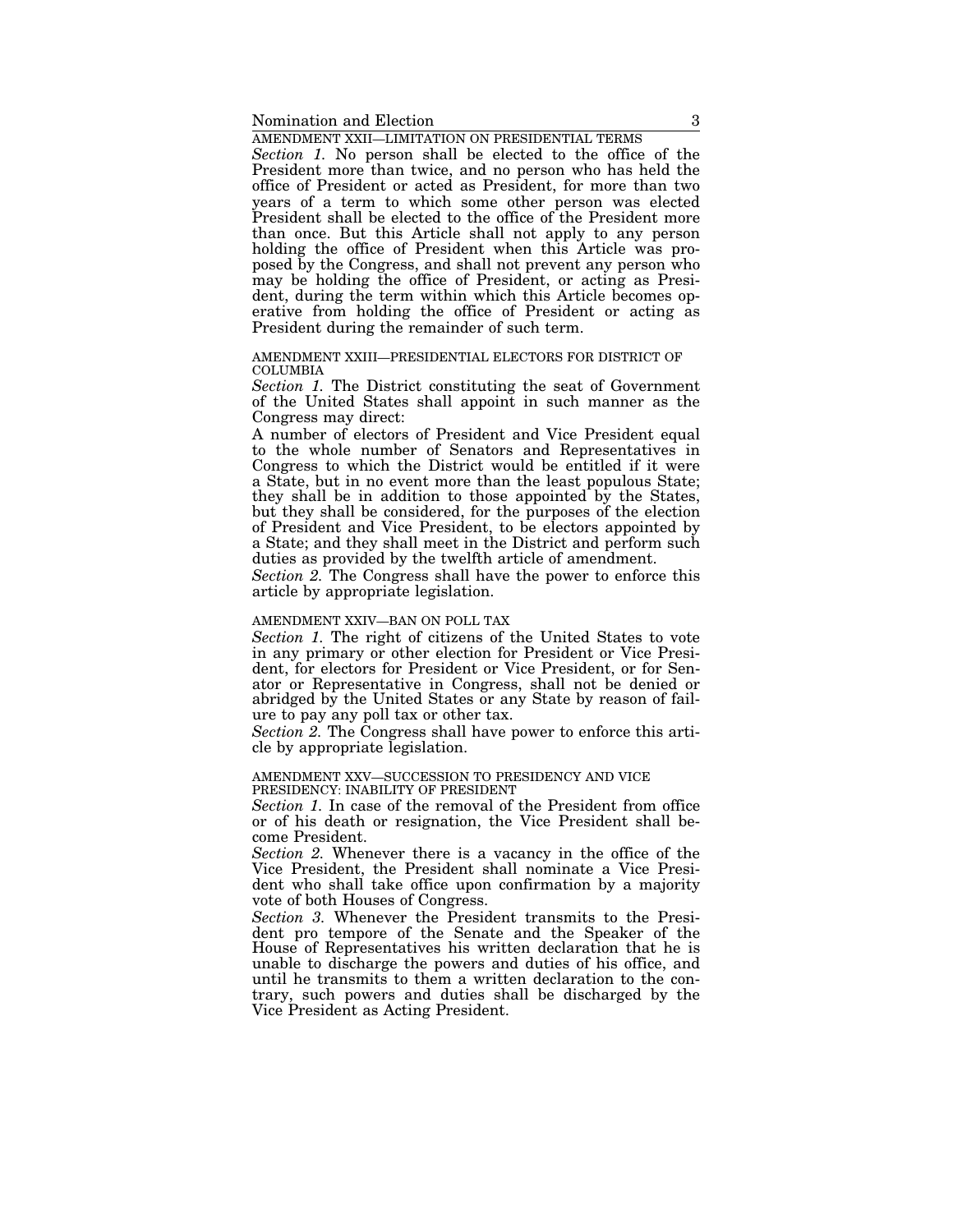4 Nomination and Election

*Section 4.* Whenever the Vice President and a majority of either the principal officers of the executive departments or of such other body as Congress may by law provide, transmit to the President pro tempore of the Senate and the Speaker of the House of Representatives their written declaration that the President is unable to discharge the powers and duties of his office, the Vice President shall immediately assume the powers and duties of the office as Acting President. Thereafter, when the President transmits to the President pro tempore of the Senate and the Speaker of the House of Representatives his written declaration that no inability exists, he shall resume the powers and duties of his office unless the Vice President and a majority of either the principal officers of the executive department or of such other body as Congress may be law provide, transmit within four days to the President pro tempore of the Senate and the Speaker of the House of Representatives their written declaration that the President is unable to discharge the powers and duties of his office. Thereupon Congress shall decide the issue, assembling within forty-eight hours for that purpose if not in session. If the Congress, within twenty-one days after receipt of the latter written declaration, or, if Congress is not in session, within twenty-one days after Congress is required to assemble, determines by two-thirds vote of both Houses that the President is unable to discharge the powers and duties of his office, the Vice President shall continue to discharge the same as Acting President; otherwise, the President shall resume the powers and duties of his office.

AMENDMENT XXVI—RIGHT TO VOTE—CITIZENS EIGHTEEN YEARS OF AGE OR OLDER

*Section 1.* The right of citizens of the United States, who are eighteen years of age or older, to vote shall not be denied or abridged by the United States or by any State on account of age.

*Section 2.* The Congress shall have power to enforce this article by appropriate legislation.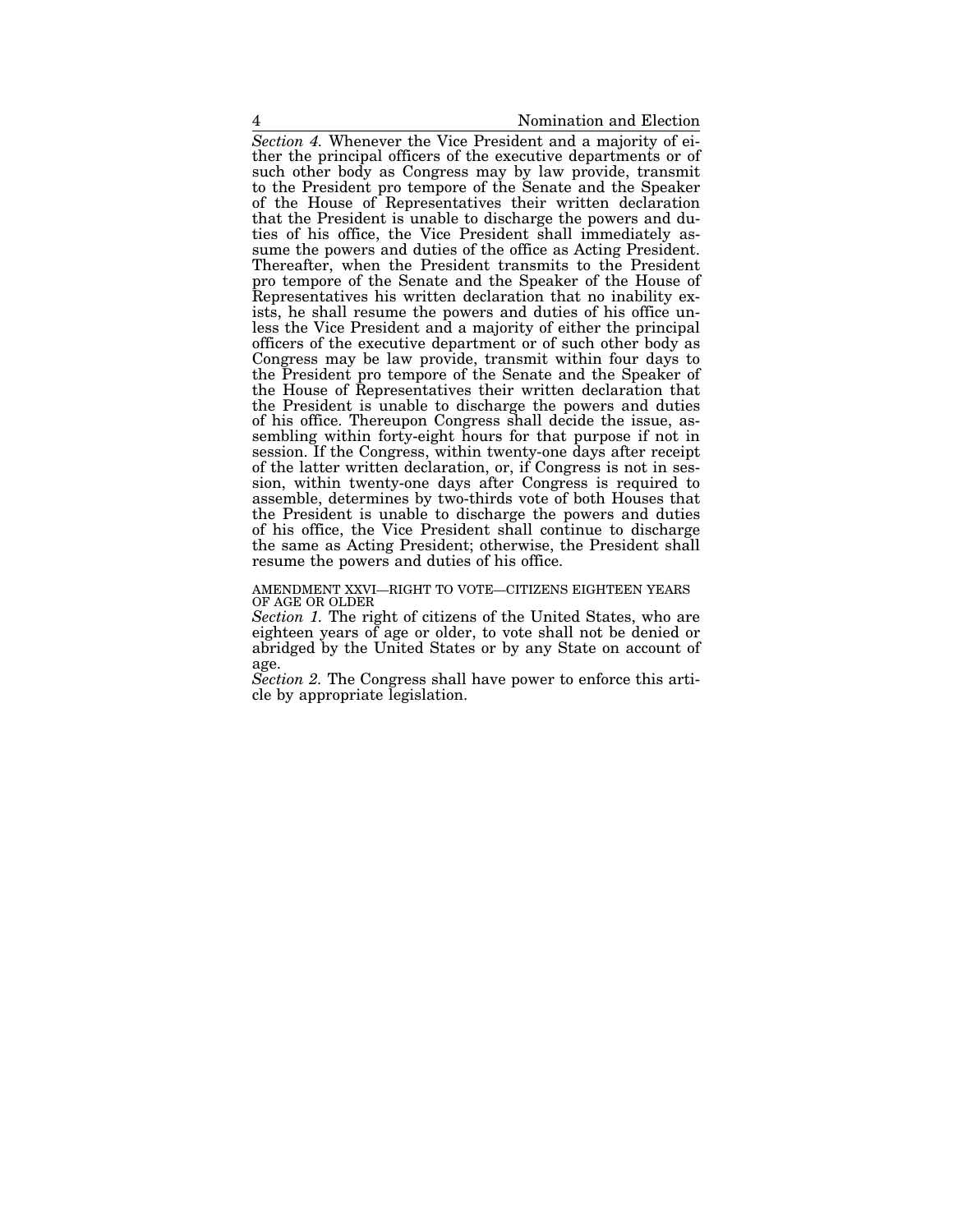## **3 U.S.C. § 1. Time of Appointing Electors.**

The electors of President and Vice President shall be appointed, in each State, on the Tuesday next after the first Monday in November, in every fourth year succeeding every election of a President and Vice President. (June 25, 1948, ch. 644, 62 Stat. 672.)

#### **3 U.S.C. § 2. Failure to Make Choice on Prescribed Day.**

Whenever any State has held an election for the purpose of choosing electors, and has failed to make a choice on the day prescribed by law, the electors may be appointed on a subsequent day in such a manner as the legislature of such State may direct. (June 25, 1948, ch. 644, 62 Stat. 672.)

#### **3 U.S.C. § 3. Number of Electors.**

The number of electors shall be equal to the number of Senators and Representatives to which the several States are by law entitled at the time when the President and Vice President to be chosen come into office; except, that where no apportionment of Representatives had been made after any enumeration, at the time of choosing electors, the number of electors shall be according to the then existing apportionment of Senators and Representatives. (June 25, 1948, ch. 644, 62 Stat. 672.)

#### **3 U.S.C. § 4. Vacancies in Electoral College.**

Each State may, by law, provide for the filing of any vacancies which may occur in its college of electors when such college meets to give its electoral vote. (June 25, 1948, ch. 644, 62 Stat. 673.)

#### **3 U.S.C. § 5. Determination of Controversy as to Appointment of Electors.**

If any State shall have provided, by laws enacted prior to the day fixed for the appointment of the electors, for its final determination of any controversy or contest concerning the appointment of all or any of the electors of such State, by judicial or other methods or procedures, and such determinations made have been made at least six days before the time fixed for the meeting of the electors, such determination made pursuant to such law so existing on said day, and made at least six days prior to said time of meeting of the electors, shall be conclusive, and shall govern in the counting of the electoral votes as provided in the Constitution, and as hereinafter regulated, as far as the ascertainment of the electors appointed by such State is concerned. (June 25, 1948, ch. 644, 62 Stat. 673.)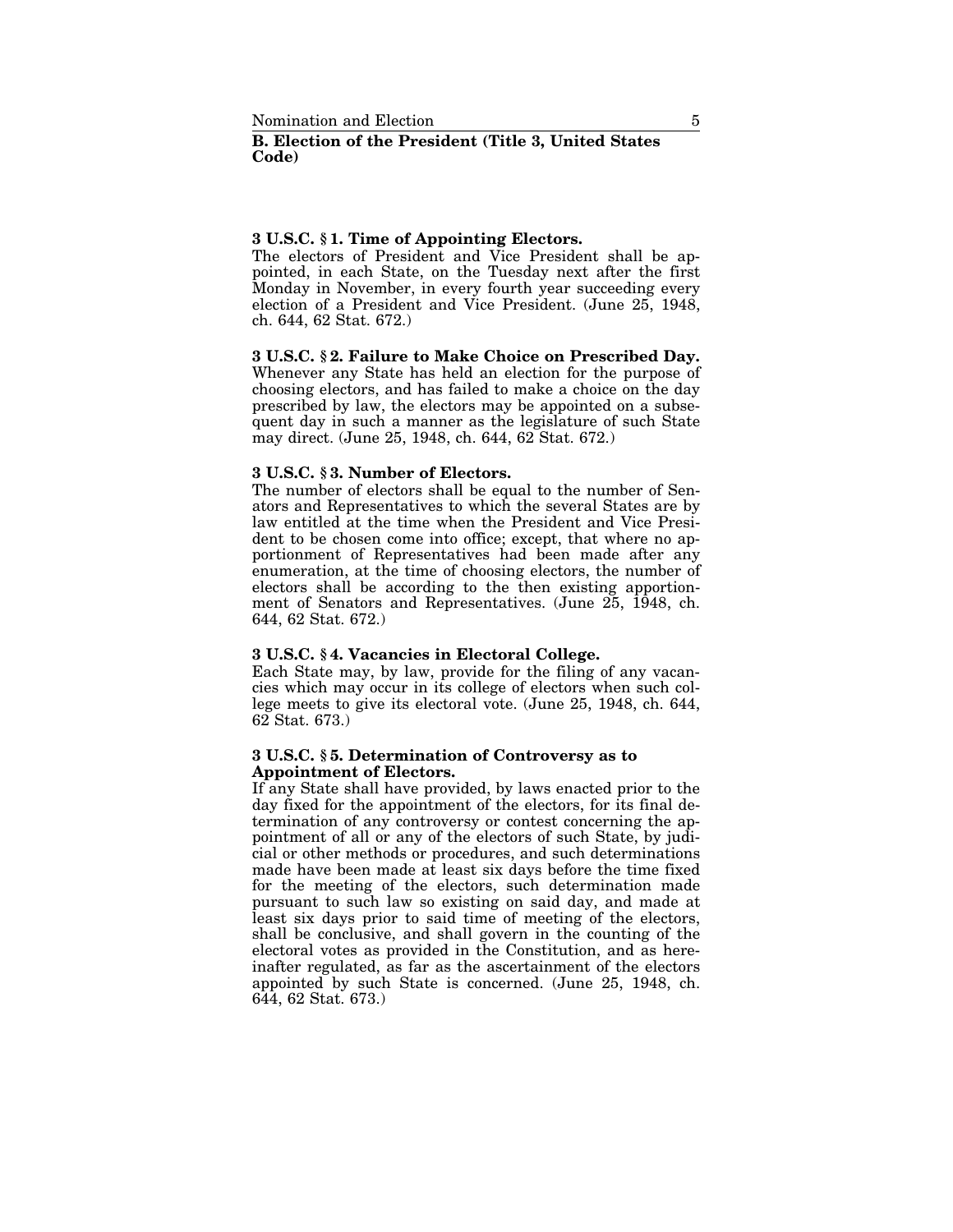**3 U.S.C. § 6. Credentials of Electors, Transmission to Administrator of General Services and to Congress; Public Inspection.**

It shall be the duty of the executive of each State, as soon as practicable after the conclusion of the appointment of the electors in such State by the final ascertainment under and in pursuance of the laws of such State providing for such ascertainment, to communicate by registered mail under the seal of the State of the Administrator of General Services a certificate of such ascertainment of the electors appointed, setting forth the names of such electors and the canvass or other ascertainment under the laws of such State of the number of votes given or cast for each person for whose appointment any and all votes have been given or cast; and it shall also thereupon be the duty of the executive of each State to deliver to the electors of such State, on or before the day on which they are required by section 7 of this title to meet, six duplicate-originals of the same certificate under the seal of the State; and if there shall have been any final determination in a State in the manner provided for by law of a controversy or contest concerning the appointment of all or any of the electors of such State, it shall be the duty of the executive of such State, as soon as practicable after such determination, to communicate under the seal of the State to the Administrator of General Services a certificate of such determination in form and manner as the same shall have been made; and the certificate or certificates so received by the Administrator of General Services shall be preserved by him for one year and shall be a part of the public records of his office and shall be open to public inspection; and the Administrator of General Services at the first meeting of Congress thereafter shall transmit to the two Houses of Congress copies in full of each and every such certificate so received at the General Services Administration. (June 25, 1948, ch. 644, 62 Stat. 673; Oct. 31, 1951, ch. 655, § 6, 65 Stat. 711.)

#### **3 U.S.C. § 7. Meeting and Vote of Electors.**

The electors of President and Vice President of each State shall meet and give their votes on the first Monday after the second Wednesday in December next following their appointment at such place in each State as the legislature of such State shall direct. (June 25, 1948, ch. 644, 62 Stat. 673.)

# **3 U.S.C. § 8. Manner of Voting.**

The electors shall vote for President and Vice President, respectively, in the manner directed by the Constitution. (June 25, 1948, ch. 644, 62 Stat. 674.)

## **3 U.S.C. § 9. Certificates of Votes for President and Vice President.**

The electors shall make and sign six certificates of all the votes given by them, each of which certificates shall contain two distinct lists, one of the votes for President and the other of the votes for Vice President, and shall annex to each of the certificates one of the lists of the electors which shall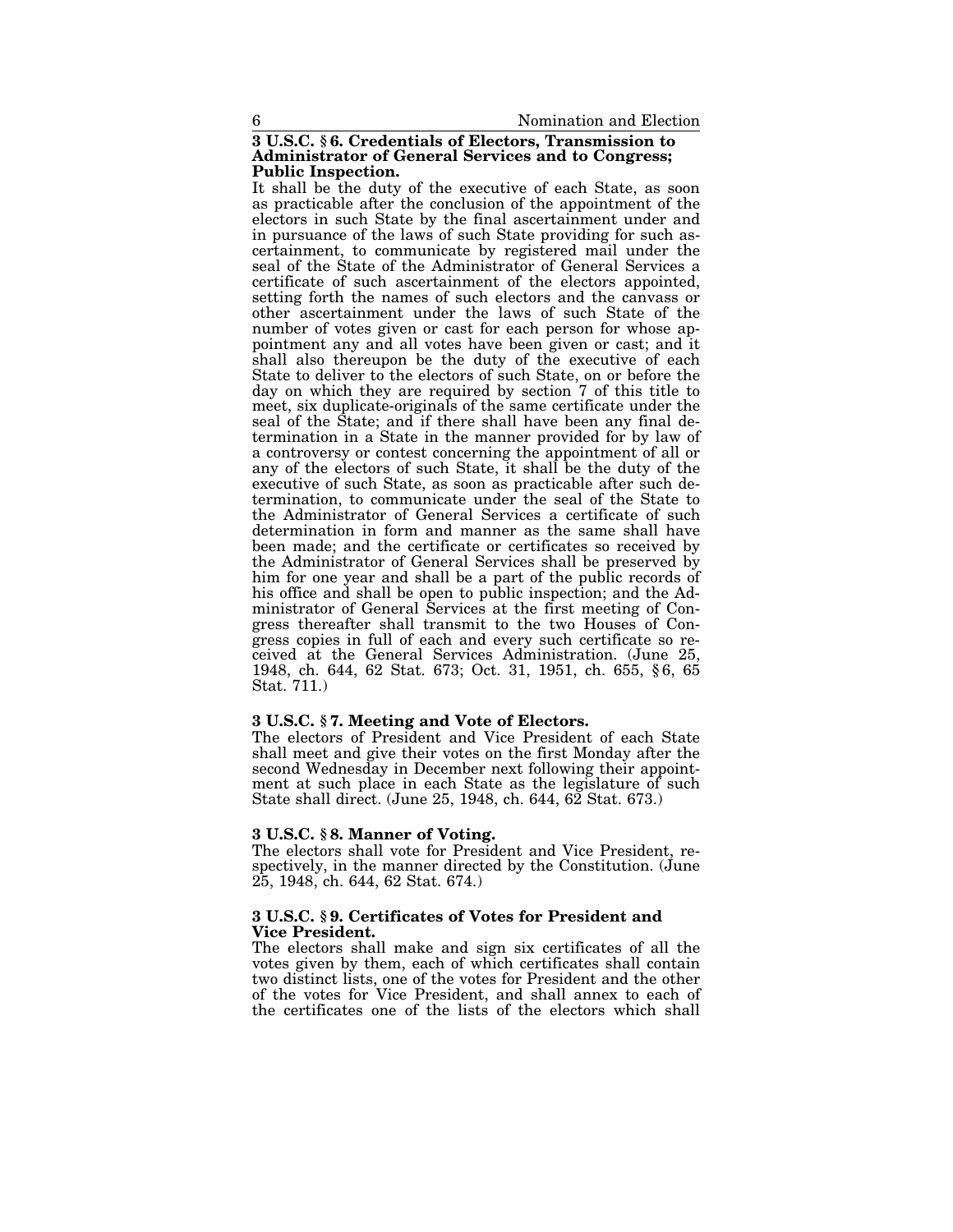have been furnished to them by direction of the executive of the State. (June 25, 1948, ch. 644, 62 Stat. 674.)

#### **3 U.S.C. § 10. Sealing and Endorsing Certificates.**

The electors shall seal up the certificates so made by them, and certify upon each that the lists of all the votes of such State given for President, and of all the votes given Vice President, are contained therein. (June 25, 1948, ch. 644, 62 Stat. 674.)

#### **3 U.S.C. § 11. Disposition of Certificates.**

The electors shall dispose of the certificates so made by them and the lists attached thereto in the following manner:

First. They shall forthwith forward by registered mail one of the same to the President of the Senate at the seat of government.

Second. Two of the same shall be delivered to the secretary of state of the State, one of which shall be held subject to the order of the President of the Senate, the other to be preserved by him for one year and shall be a part of the public records of his office and shall be open to public inspection. Third. On the day thereafter they shall forward by registered mail two of such certificates and lists to the Administrator of General Services at the seat of government, one of which shall be held subject to the order of the President of the Senate. The other shall be preserved by the Administrator of General Services for one year and shall be a part of the public records of his office and shall be open to public inspection. Fourth. They shall forthwith cause the other of the certificates and lists to be delivered to the judge of the district in which the electors shall have assembled. (June 25, 1948, ch. 644, 62 Stat. 674; Oct. 31, 1951, ch. 655 § 7, 65 Stat. 712.)

## **3 U.S.C. § 12. Failure of Certificates of Electors to Reach President of Senate or Administrator of General Services; Demand on State for Certificate.**

When no certificate of vote and list mentioned in sections 9 and 11 of this title from any State shall have been received by the President of the Senate or by the Administrator of General Services by the fourth Wednesday in December, after the meeting of the electors shall have been held, the President of the Senate or, if he be absent from the seat of government, the Administrator of General Services shall request, by the most expeditious method available, the secretary of state of the State to send up the certificate and list lodged with him by the electors of such State; and it shall be his duty upon receipt of such request immediately to transmit same by registered mail to the President of the Senate at the seat of government. (June 25, 1948, ch. 644, 62 Stat. 674; Oct. 31, 1951, ch. 655, § 8, 65 Stat. 712.)

# **3 U.S.C. § 13. Same; Demand on District Judge for Certificate.**

When no certificate of votes from any State shall have been received at the seat of government on the fourth Wednesday in December, after the meeting of the electors shall have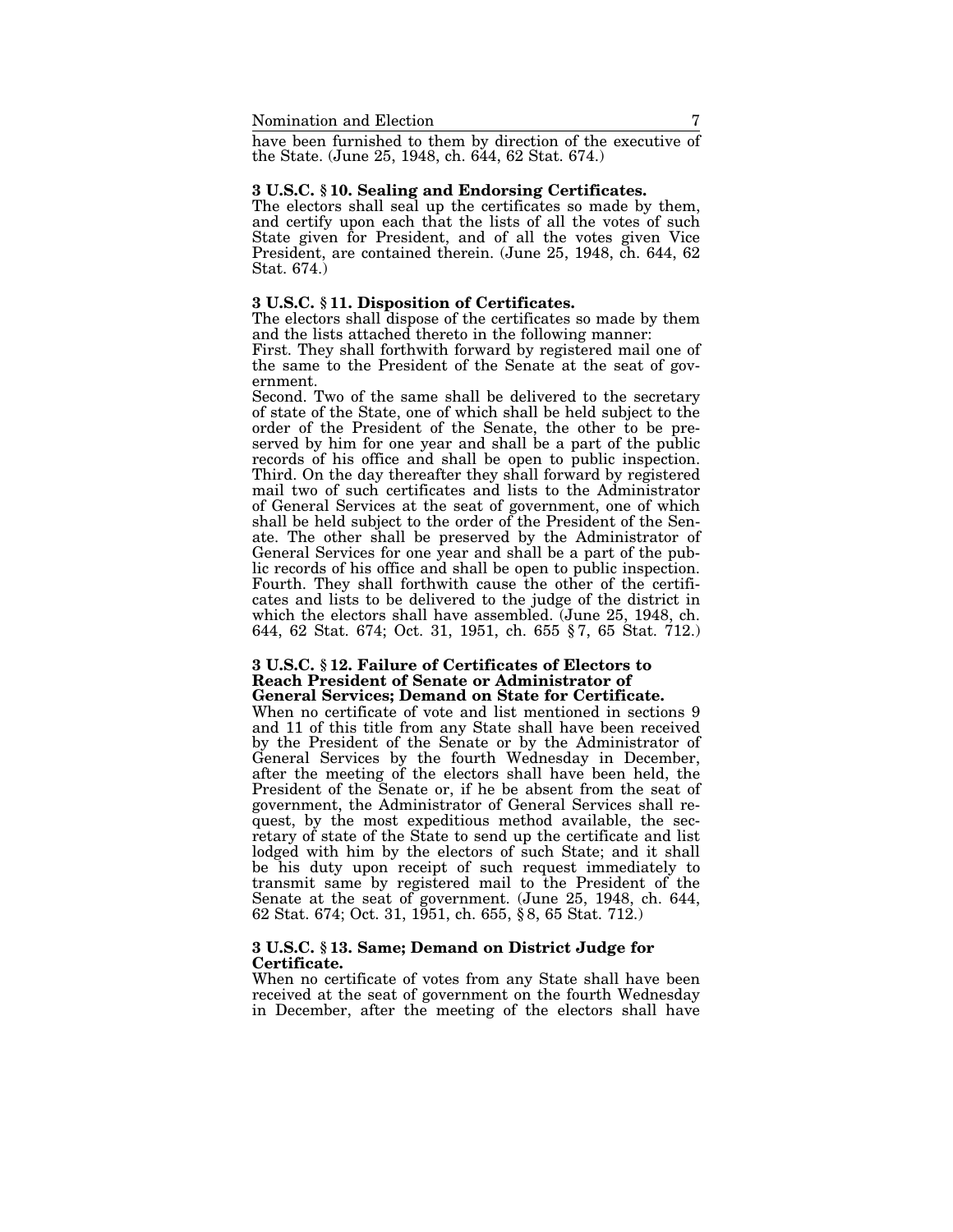been held, the President of the Senate or, if he be absent from the seat of government, the Administrator of General Services shall send a special messenger to the district judge in whose custody one certificate of votes from that State has been lodged, and such judge shall forthwith transmit that list by the hand of such messenger to the seat of government. (June 25, 1948, ch. 644, 62 Stat. 674; Oct. 31, 1951, ch. 655, § 9, 65 Stat. 712.)

#### **3 U.S.C. § 14. Forfeiture for Messenger's Neglect of Duty.**

Every person who, having been appointed, pursuant to section 13 of this title, to deliver the certificates of the votes of the electors to the President of the Senate, and having accepted such appointment, shall neglect to perform the services required from him, shall forfeit the sum of \$1,000. (June 25, 1948, ch. 644, 62 Stat. 675.)

## **3 U.S.C. § 15. Counting Electoral Votes in Congress.**

Congress shall be in session on the sixth day of January succeeding every meeting of the electors. The Senate and House of Representatives shall meet in the Hall of the House of Representatives at the hour of 1 o'clock in the afternoon on that day, and the President of the Senate shall be their presiding officer. Two tellers shall be previously appointed on the part of the Senate and two on the part of the House of Representatives, to whom shall be handed, as they are opened by the President of the Senate, all the certificates and papers purporting to be certificates of the electoral votes, which certificates and papers shall be opened, presented, and acted upon in the alphabetical order of the States, beginning with the letter A; and said tellers, having then read the same in the presence and hearing of the two Houses, shall make a list of the votes as they shall appear from the said certificates; and the votes having been ascertained and counted according to the rules of this subchapter provided, the result of the same shall be delivered to the President of the Senate, who shall thereupon announce the State of the vote, which announcement shall be deemed a sufficient declaration of the persons, if any, elected President and Vice President of the United States, and, together with a list of the votes, be entered on the Journals of the two Houses. Upon such reading of any such certificate or paper, the President of the Senate shall call for objections, if any. Every objection shall be made in writing, and shall state clearly and concisely, and without argument, the ground thereof, and shall be signed by at least one Senator and one Member of the House of Representatives before the same shall be received. When all objections so made to any vote or paper from a State shall have been received and read, the Senate shall thereupon withdraw, and such objections shall be submitted to the Senate for its decision; and the Speaker of the House of Representatives shall, in like manner, submit such objections to the House of Representatives for its decision; and no electoral vote or votes from any State which shall have been regularly given by electors, whose appointment has been lawfully certified to according to section 6 of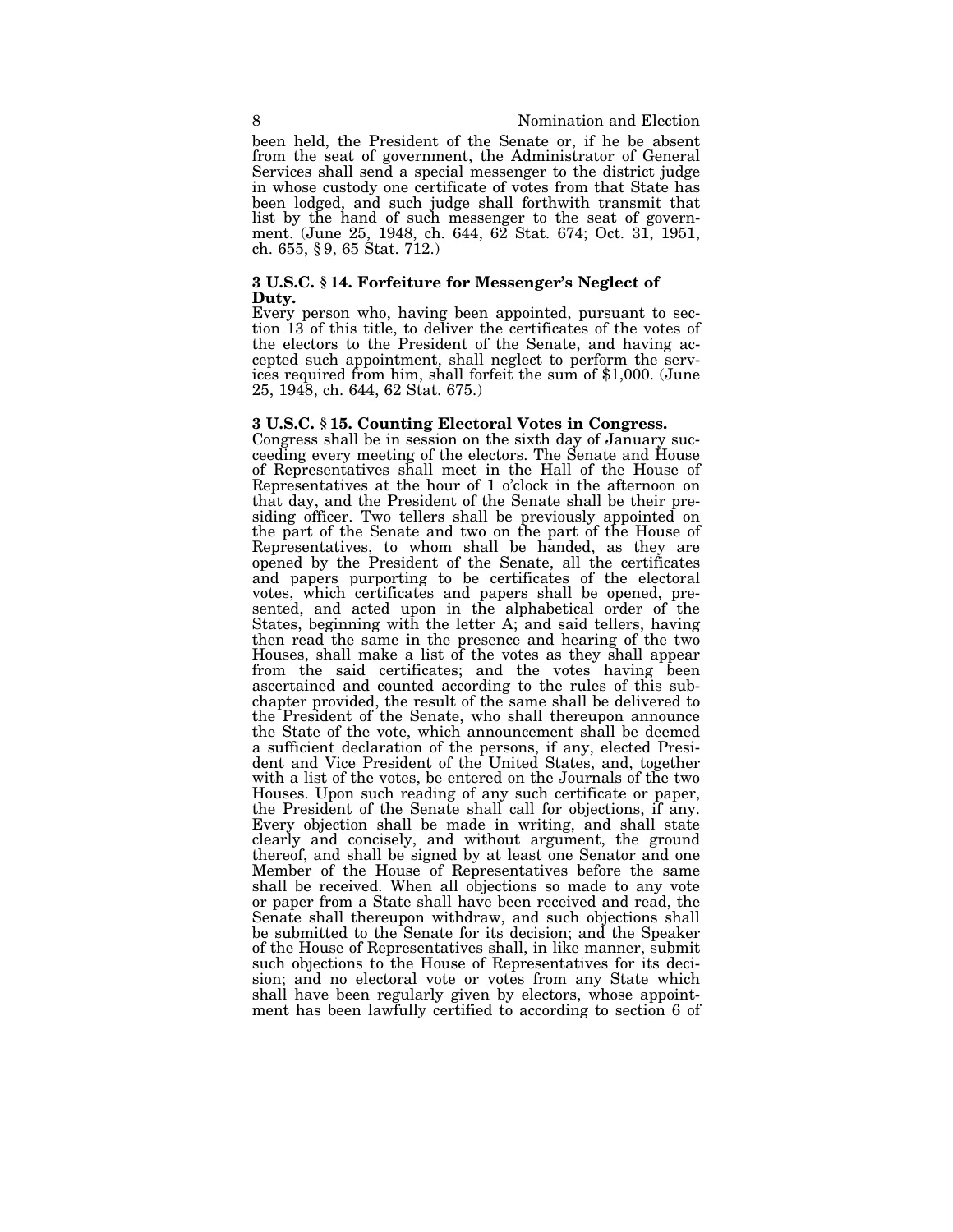this title from which but one return has been received shall be rejected, but the two Houses concurrently may reject the vote or votes when they agree that such vote or votes have not been so regularly given by electors whose appointment has been so certified. If more than one return or paper purporting to be a return from a State shall have been received by the President of the Senate, those votes, and those only, shall be counted which shall have been regularly given by the electors who are shown by the determination mentioned in section 5 of this title to have been appointed, if the determination in said section provided for shall have been made, or by such successors or substitutes, in case of a vacancy in the board of electors so ascertained, as have been appointed to fill such vacancy in the mode provided by the laws of the State; but in case there shall arise the question which of two or more of such State authorities determining what electors have been appointed, as mentioned in section 5 of this title, is the lawful tribunal of such State, the votes regularly given of those electors, and those only, of such State shall be counted whose title as electors the two Houses, acting separately, shall concurrently decide is supported by the decision of such State so authorized by its law; and in such case of more than one return or paper purporting to be a return from a State, if there shall have been no such determination of the question in the State aforesaid, then those votes, and those only, shall be counted which the two Houses shall concurrently decide were cast by lawful electors appointed in accordance with the laws of the State, unless the two Houses, acting separately, shall concurrently decide such votes not to be the lawful votes of the legally appointed electors of such State. But if the two Houses shall disagree in respect of the counting of such votes, then, and in that case, the votes of the electors whose appointment shall have been certified by the executive of the State, under the seal thereof, shall be counted. When the two Houses have voted, they shall immediately again meet, and the presiding officer shall then announce the decision of the questions submitted. No votes or papers from any other State shall be acted upon until the objections previously made to the votes or papers from any State shall have been finally disposed of. (June 25, 1948, ch. 644, 62 Stat. 675.)

#### **3 U.S.C. § 16. Same; Seats for Officers and Members of Two Houses in Joint Meeting.**

At such joint meeting of the two Houses seats shall be provided as follows: For the President of the Senate the Speaker's chair; for the Speaker, immediately upon his left; the Senators, in the body of the Hall upon the right of the presiding officer; for the Representatives in the body of the Hall not provided for the Senators; for the tellers, Secretary of the Senate, and Clerk of the House of Representatives, at the Clerk's desk; for the other officers of the two Houses, in front of the Clerk's desk and upon each side of the Speaker's platform. Such joint meeting shall not be dissolved until the count of electoral votes shall be completed and the result declared; and no recess shall be taken unless a question shall have arisen in regard to counting any such votes, or other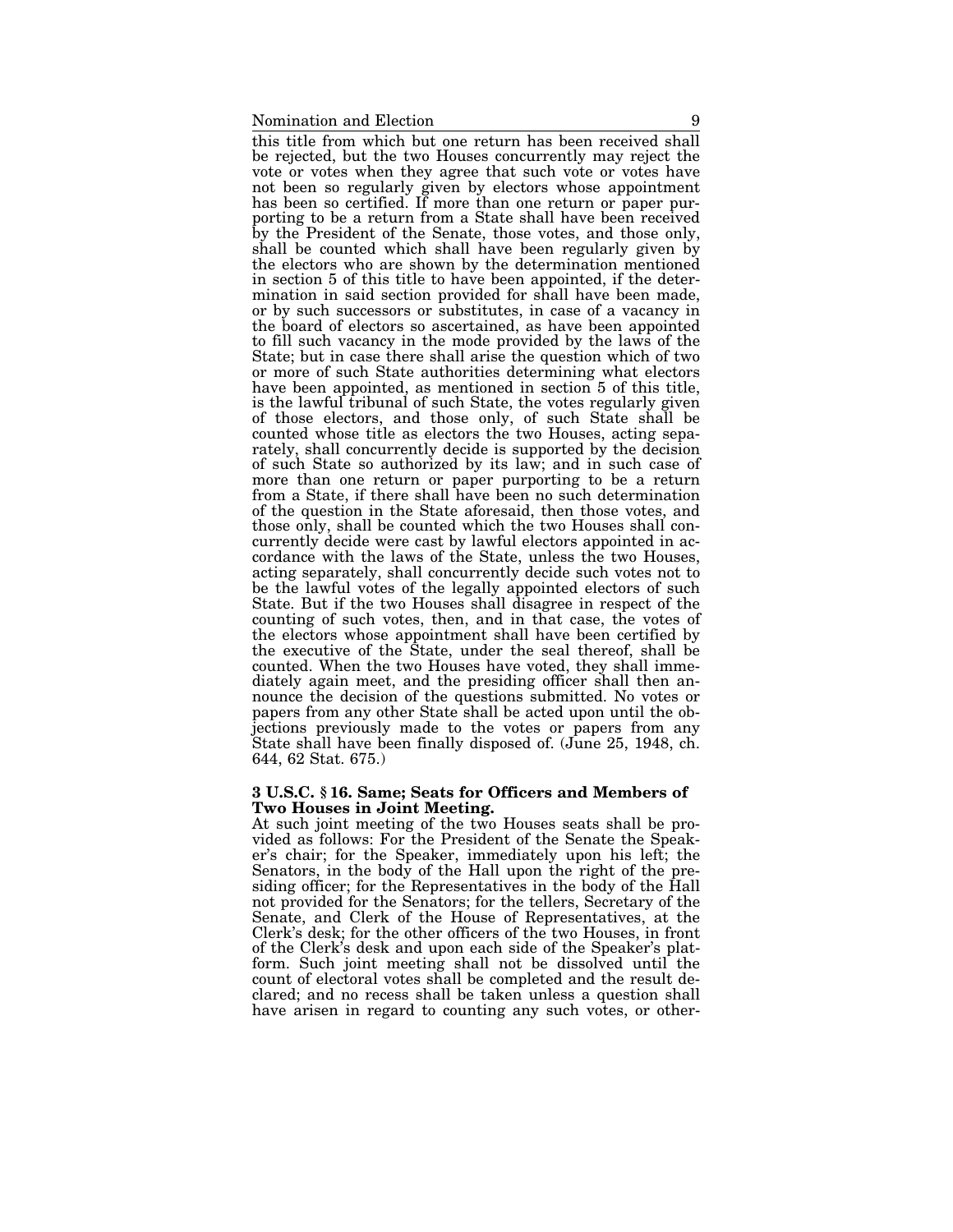wise under this subchapter, in which case it shall be competent for either House, acting separately, in the manner hereinbefore provided, to direct a recess of such House not beyond the next calendar day, Sunday excepted at the hour of 10'clock in the forenoon. But if the counting of the electoral votes and the declaration of the result shall not have been completed before the fifth calendar day next after such first meeting of the two Houses, no further or other recess shall be taken by either House. (June 25, 1948, ch. 644, 62 Stat. 676.)

## **3 U.S.C. § 17. Same; Limit of Debate in Each House.**

When the two Houses separate to decide upon an objection that may have been made to the counting of any electoral vote or votes from any State, or other question arising in the matter, each Senator and Representative may speak to such objection or question five minutes, and not more than once; but after such debate shall have lasted two hours it shall be the duty of the presiding officer of each House to put the main question without further debate. (June 25, 1948, ch. 644, 62 Stat. 676.)

### **3 U.S.C. § 18. Same; Parliamentary Procedure at Joint Meeting.**

While the two Houses shall be in meeting as provided in this chapter, the President of the Senate shall have power to preserve order; and no debate shall be allowed and no question shall be put by the presiding officer except to either House on a motion to withdraw. (June 25, 1948, ch. 644, 62 Stat. 676; Sept. 3, 1954, ch. 1263, § 368, Stat. 1227.)

#### **3 U.S.C § 19. Vacancy in Offices of Both President and Vice President; Officers Eligible to Act.**

 $(a)(1)$  If, by reason of death, resignation, removal from office, inability, or failure to qualify, there is neither a President nor Vice President to discharge the powers and duties of the Office of President, then the Speaker of the House of Representatives shall, upon his resignation as Speaker and as Representative in Congress, act as President.

(2) The same rule shall apply in the case of death, resignation, removal from office, or inability of an individual acting as President under this subsection.

(b) If, at the time when under subsection (a) of this section a Speaker is to begin the discharge of the powers and duties of the office of President, there is no Speaker, or the Speaker fails to qualify as Acting President, then the President pro tempore of the Senate shall, upon his resignation as President pro tempore and as Senator, act as President.

(c) An individual acting as President under subsection (a) or subsection (b) of this section shall continue to act until the expiration of the then current Presidential term, except that—

(1) if his discharge of the powers and duties of the office is founded in whole or in part on the failure of both the Presi-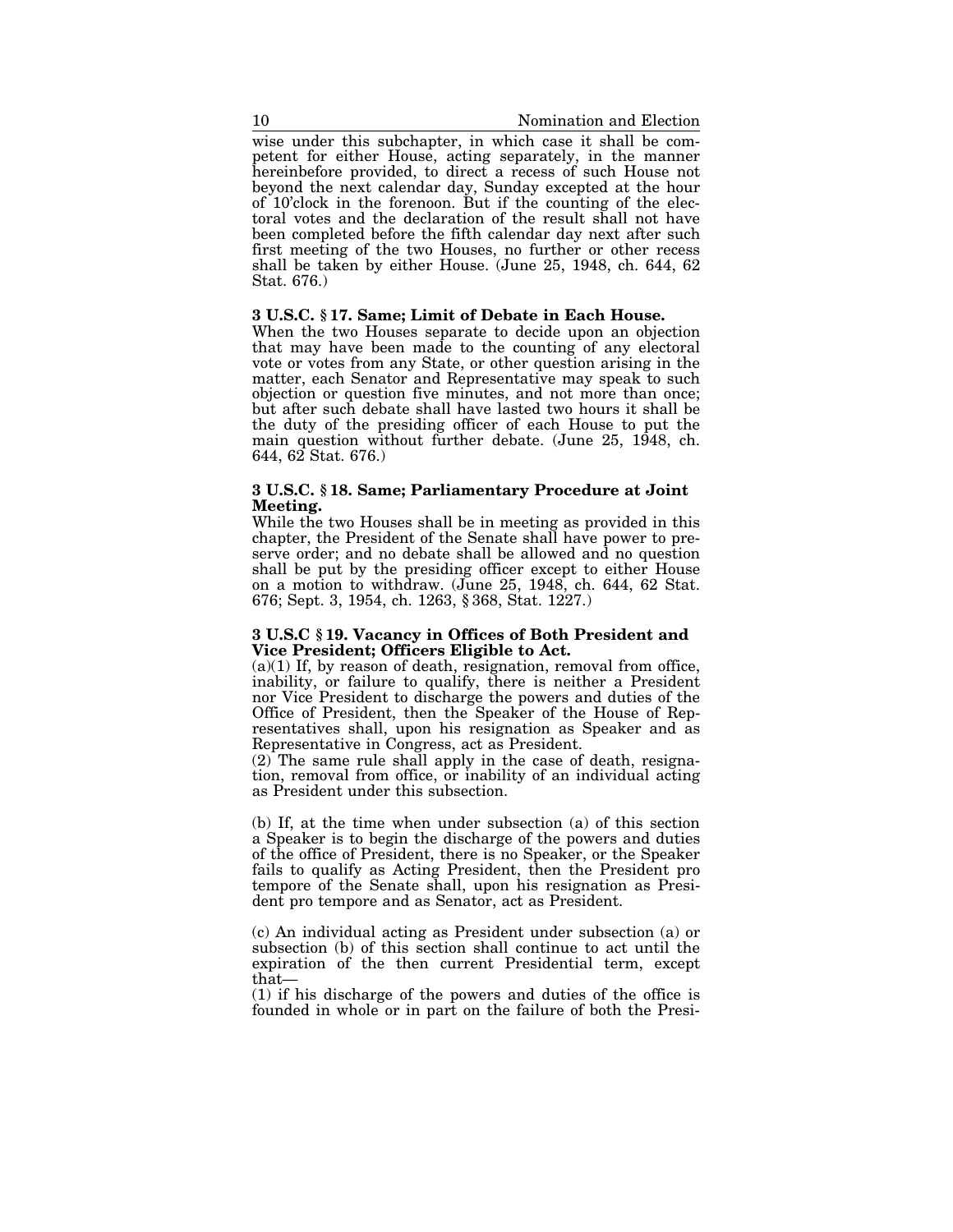dent-elect and the Vice President-elect to qualify, then he shall act only until a President or Vice President qualifies; and

(2) if his discharge of the powers and duties of the office is founded in whole or in part on the inability of the President or Vice President, then he shall act only until the removal of the disability of one of such individuals.

 $(d)(1)$  If, by reason of death, resignation, removal from office, inability, or failure to qualify, there is no President pro tempore to act as President under subsection (b) of this section, then the officer of the United States who is highest on the following list, and who is not under disability to discharge the powers and duties of the office of President shall act as President: Secretary of State, Secretary of the Treasury, Secretary of Defense, Attorney General, Secretary of the Interior, Secretary of Agriculture, Secretary of Commerce, Secretary of Labor, Secretary of Health and Human Services, Secretary of Housing and Urban Development, Secretary of Transportation, Secretary of Energy, Secretary of Education, Secretary of Veterans' Affairs.

(2) An individual acting as President under this subsection shall continue to do so until the expiration of the then current Presidential term, but not after a qualified and prior-entitled individual is able to act, except that the removal of the disability of an individual higher on the list contained in paragraph (1) of this subsection or the ability to qualify on the part of an individual higher on such list shall not terminate his service.

(3) The taking of the oath of office by an individual specified in the list in paragraph (1) of this subsection shall be held to constitute his resignation from the office by virtue of the holding of which he qualifies to act as President.

(e) Subsections (a), (b), and (d) of this section shall apply only to such officers as are eligible to the office of President under the Constitution. Subsection (d) of this section shall apply only to officers appointed, by and with the advice and consent of the Senate, prior to the time of the death, resignation, removal from office, inability, or failure to qualify, of the President pro tempore, and only to officers not under impeachment by the House of Representatives at the time the powers and duties of the office of President devolve upon them.

(f) During the period that any individual acts as President under this section, his compensation shall be at the rate then provided by law in the case of the President. (June 25, 1948, ch. 644, 62 Stat. 677; as amended Sept. 9, 1965, Pub.L. 89–174, § 6(a), 79 Stat. 669; Oct. 15, 1966, Pub.L. 89–670, § 10(a), 80 Stat. 948; Aug. 12, 1970, Pub.L. 91–375, § 6(b), 84 Stat. 775; Oct. 17, 1979, Pub.L. 96–88, title V, § 508(a), 93 Stat. 692.)

#### **3 U.S.C. § 20. Resignation or Refusal of Office.**

The only evidence of a refusal to accept, or of a resignation of the office of President or Vice President, shall be an in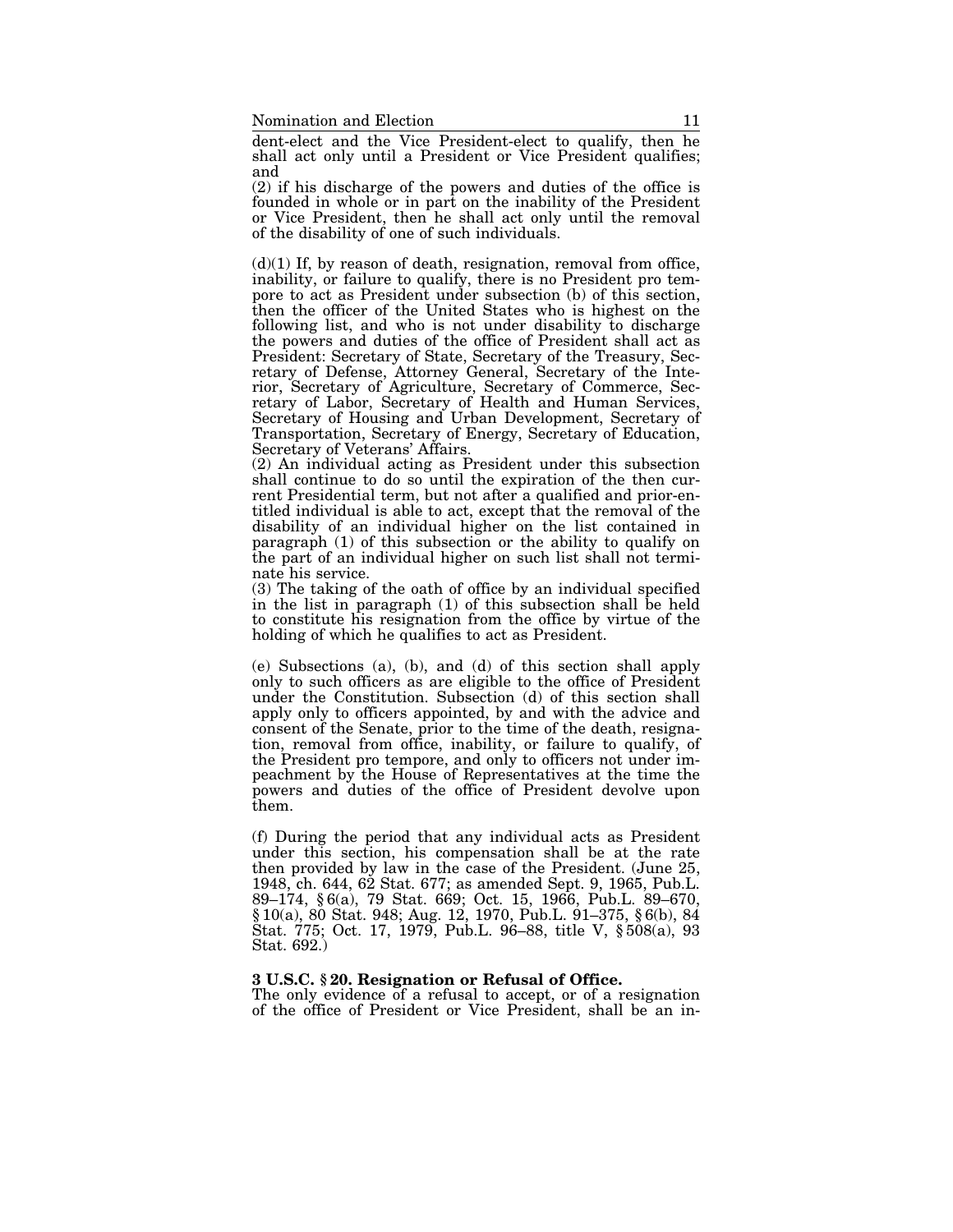strument in writing, declaring the same, and subscribed by the person refusing to accept or resigning, as the case may be, and delivered into the office of the Secretary of State. (June 25, 1948, ch. 644, 62 Stat. 678.)

### **3 U.S.C. § 21. Definitions.**

As used in this chapter the term— (a) ''State'' includes the District of Columbia. (b) ''executives of each State'' includes the Board of Commissioners of the District of Columbia. (Added Pub.L. 87–389, § 2(a), Oct. 4, 1961, 75 Stat. 820.)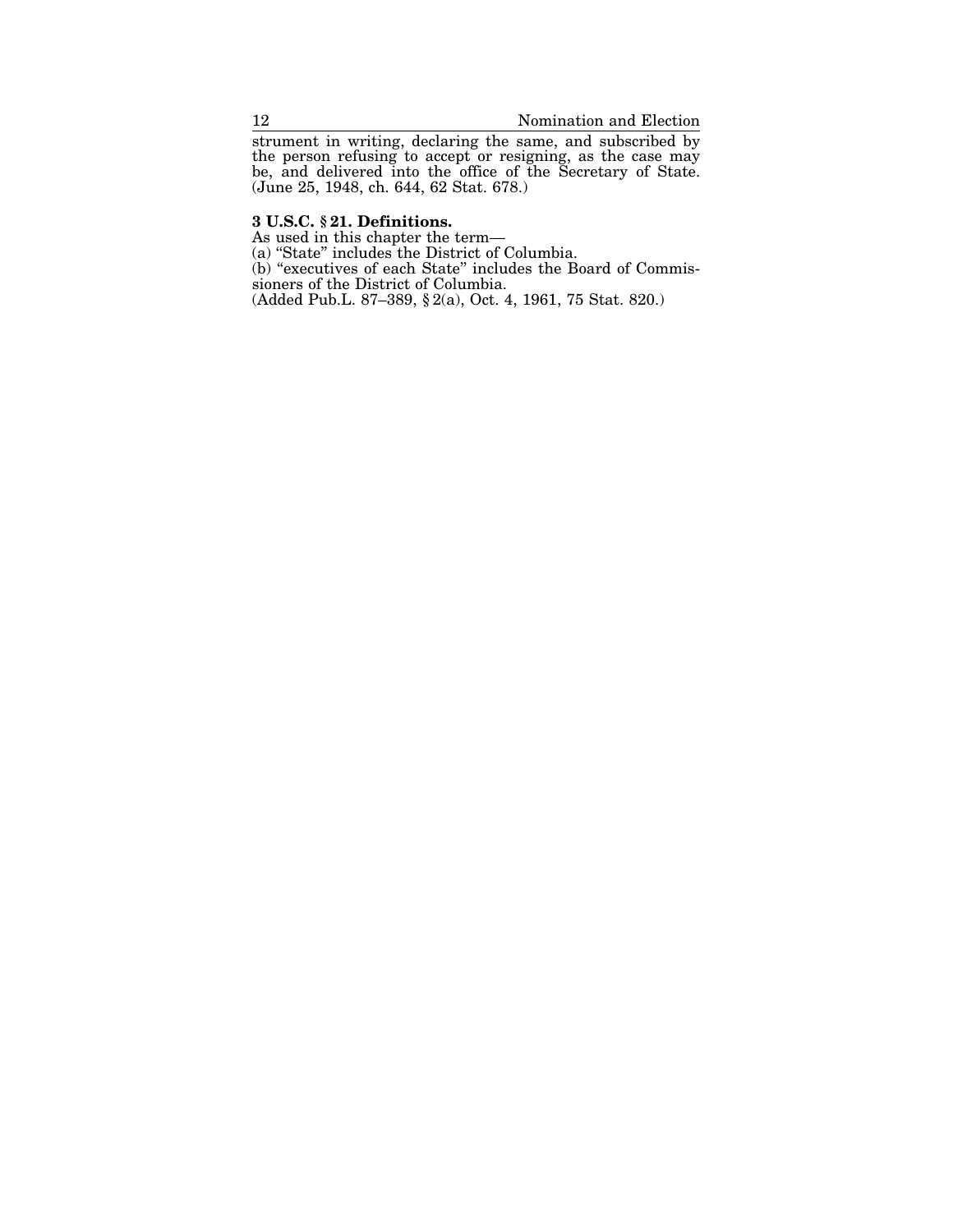#### CHAPTER 20.—ELECTIVE FRANCHISE

In 1970 Congress enacted the Voting Rights Act Amendments of  $1970$  (Pub.L. 91-285, 84 Stat. 314), which provided in title II, section 202 for the abolition of durational residency requirements for voting in presidential elections and required the States to provide for absentee registration and voting in presidential elections:

### **42 U.S.C § 1973aa–1. Residence Requirements for Voting.**

(a) *Congressional findings.*

The Congress hereby finds that the imposition and application of the durational residency requirement as a precondition to voting for the offices of President and Vice President, and the lack of sufficient opportunities for absentee registration and absentee balloting in presidential elections—

(1) denies or abridges the inherent constitutional right of citizens to vote for their President and Vice President;

(2) denies or abridges the inherent constitutional right of citizens to enjoy their free movement across State lines;

(3) denies or abridges the privileges and immunities guaranteed to the citizens of each State under article IV, section 2, clause 1, of the Constitution;

(4) in some instances has the impermissible purpose or effect of denying citizens the right to vote for such officers because of the way they may vote;

(5) has the effect of denying to citizens the equality of civil rights, and due process and equal protection of the law that are guaranteed to them under the fourteenth amendment; and

(6) does not bear a reasonable relationship to any compelling State interest in the conduct of presidential elections.

(b) *Congressional declaration: durational residency requirement, abolishment; absentee registration and balloting standards, establishment.*

Upon the basis of these findings, Congress declares that in order to secure and protect the above-stated rights of citizens under the Constitution, to enable citizens to better obtain the enjoyment of such rights, and to enforce the guarantees of the fourteenth amendment, it is necessary  $(1)$  to completely abolish the durational residency requirement as a precondition to voting for President and Vice President, and (2) to establish nationwide, uniform standards relative to absentee registration and absentee balloting in presidential elections.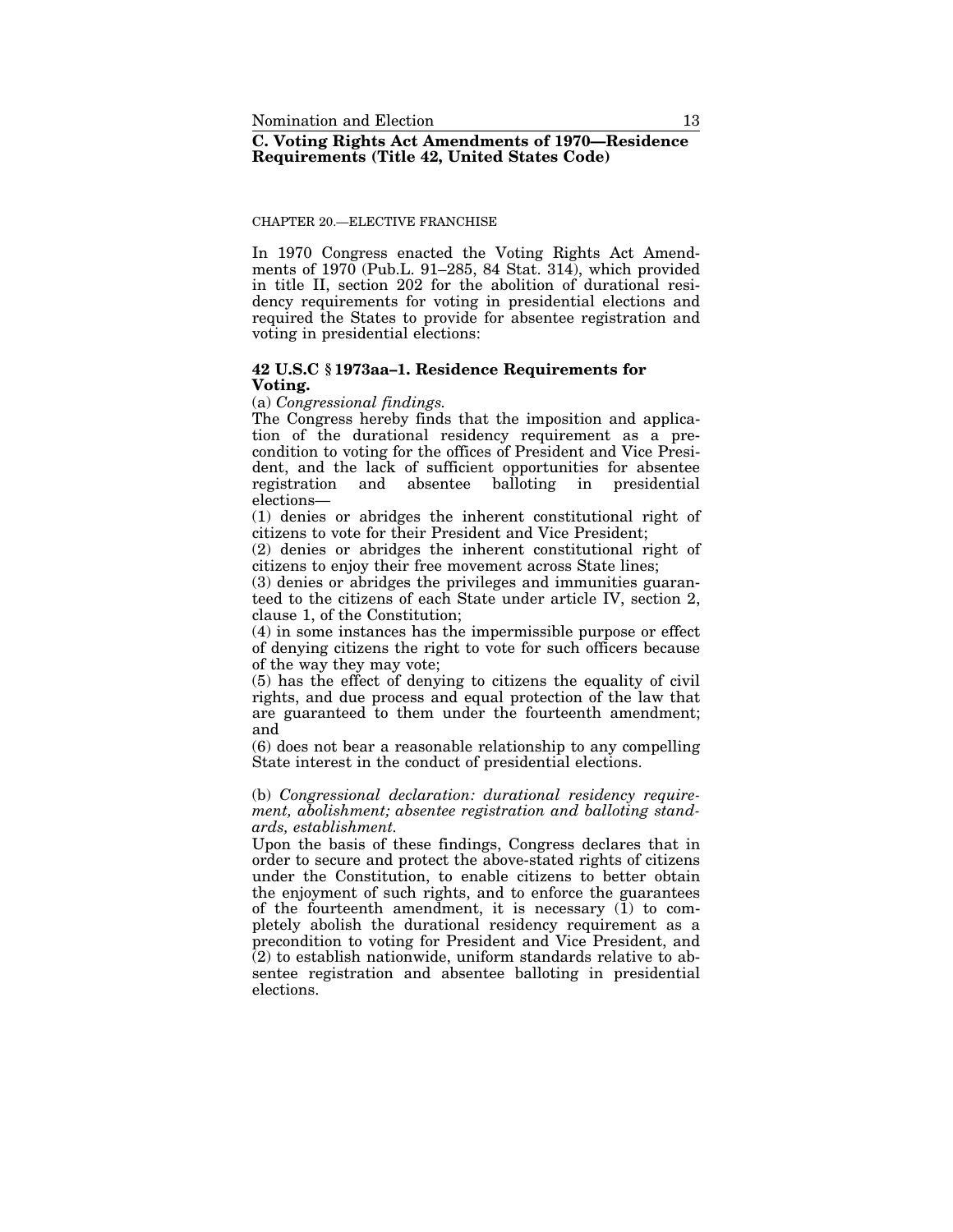(c) *Prohibition of denial of rights to vote because of durational residency requirement or absentee balloting.*

No citizen of the United States who is otherwise qualified to vote in any election for President and Vice President shall be denied the right to vote for electors for President and Vice President, or for President and Vice President, in such election because of the failure of such citizen to comply with any durational residency requirement of such State or political subdivision; nor shall any citizen of the United States be denied the right to vote for electors for President and Vice President, or for President and Vice President, in such election because of the failure of such citizen to be physically present in such State or political subdivision at the time of such election, if such citizen shall have complied with the requirements prescribed by the law of such State or political subdivision providing for the casting of absentee ballots in such election.

### (d) *Registration: time for application; absentee balloting; time of application and return of ballots.*

For the purposes of this section, each State shall provide by law for the registration or other means of qualification of all duly qualified residents of such State who apply, not later than thirty days immediately prior to any presidential election, for registration or qualification to vote for the choice of electors for President and Vice President in such election; and each State shall provide by law for the casting of absentee ballots for the choice of electors for President and Vice President, or for President and Vice President, by all duly qualified residents of such State who may be absent from their election district or unit in such State on the day such election is held and who have applied therefor not later than seven days immediately prior to such election and have returned such ballots to the appropriate election official of such State not later than the time of closing of the polls in such State on the day of such election.

#### (e) *Change of residence; voting in person or by absentee ballot in State of prior residence.*

If any citizen of the United States who is otherwise qualified to vote in any State or political subdivision in any election for President and Vice President has begun residence in such State or political subdivision after the thirtieth day next preceding such election and, for that reason, does not satisfy the registration requirements of such State or political subdivision he shall be allowed to vote for the choice of electors for President and Vice President, or for President and Vice President, in such election, (1) in person in the State or political subdivision in which he resided immediately prior to his removal if he had satisfied, as of the date of his change of residence, the requirements to vote in that State or political subdivision, or  $(2)$  by absentee ballot in the State or political subdivision in which he resided immediately prior to his removal if he satisfies, but his nonresident status and the reason for his absence, the requirements for absentee voting in that State or political subdivision.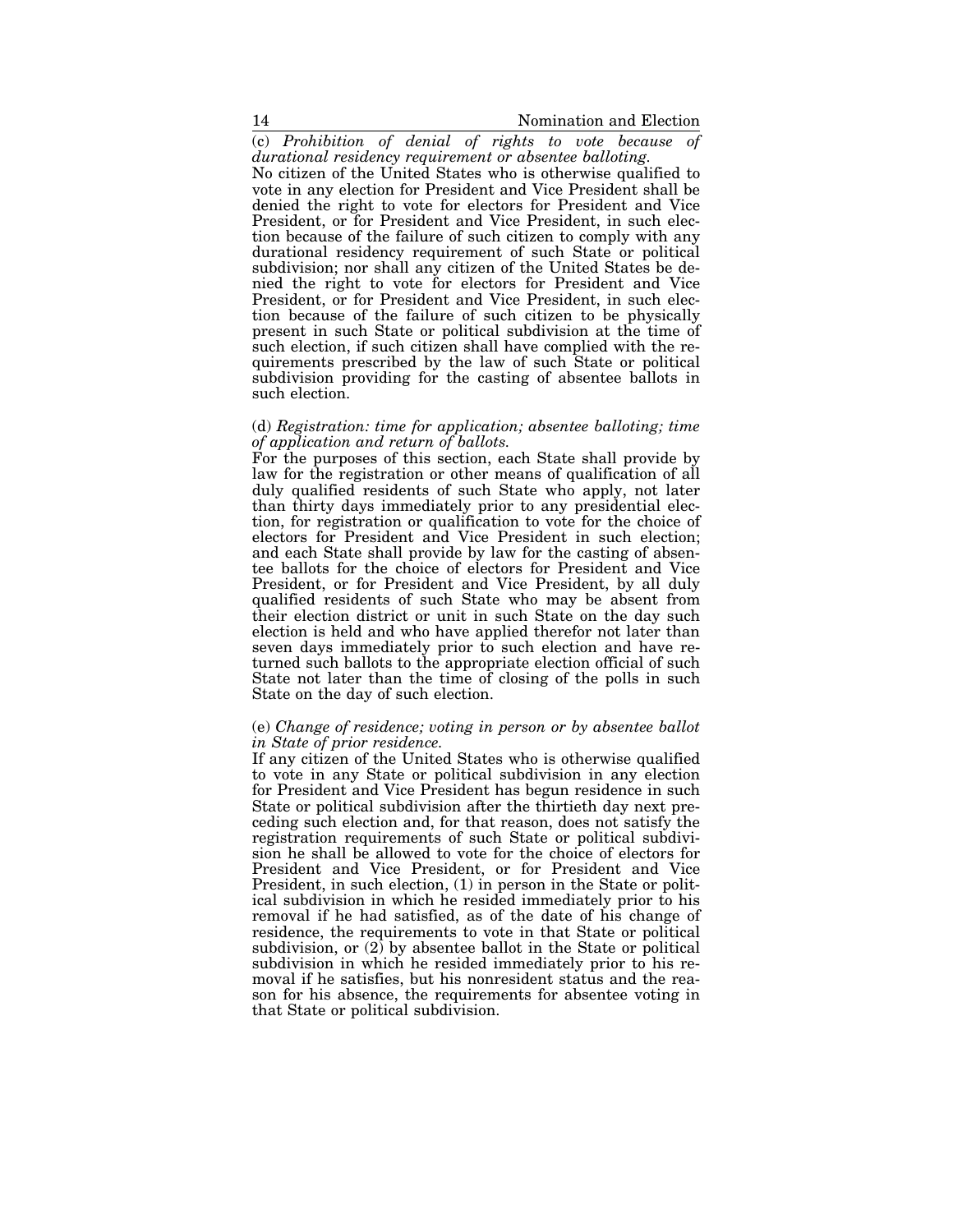(f) *Absentee registration requirement.*

No citizen of the United States who is otherwise qualified to vote by absentee ballot in any State or political subdivision in any election for President and Vice President shall be denied the right to vote for the choice of electors for President and Vice President, or for President and Vice President, in such election because of any requirement of registration that does not include a provision for absentee registration.

(g) *State or local adoption of less restrictive voting practices.* Nothing in this section shall prevent any State or political subdivision from adopting less restrictive voting practices than those that are prescribed herein.

# (h) *Definition of ''State''.*

The term "State" as used in this section includes each of the several States and the District of Columbia.

(i) *False registration, and other fraudulent acts and conspiracies: application of penalty for false information in registering or voting.*

The provisions of section 1973i(c) of this title shall apply to false registration, and other fraudulent acts and conspiracies, committed under this section.

(Pub.L. 89–110, title II, § 202, as added Pub.L. 91–285, § 6, June 22, 1970, 84 Stat. 316.)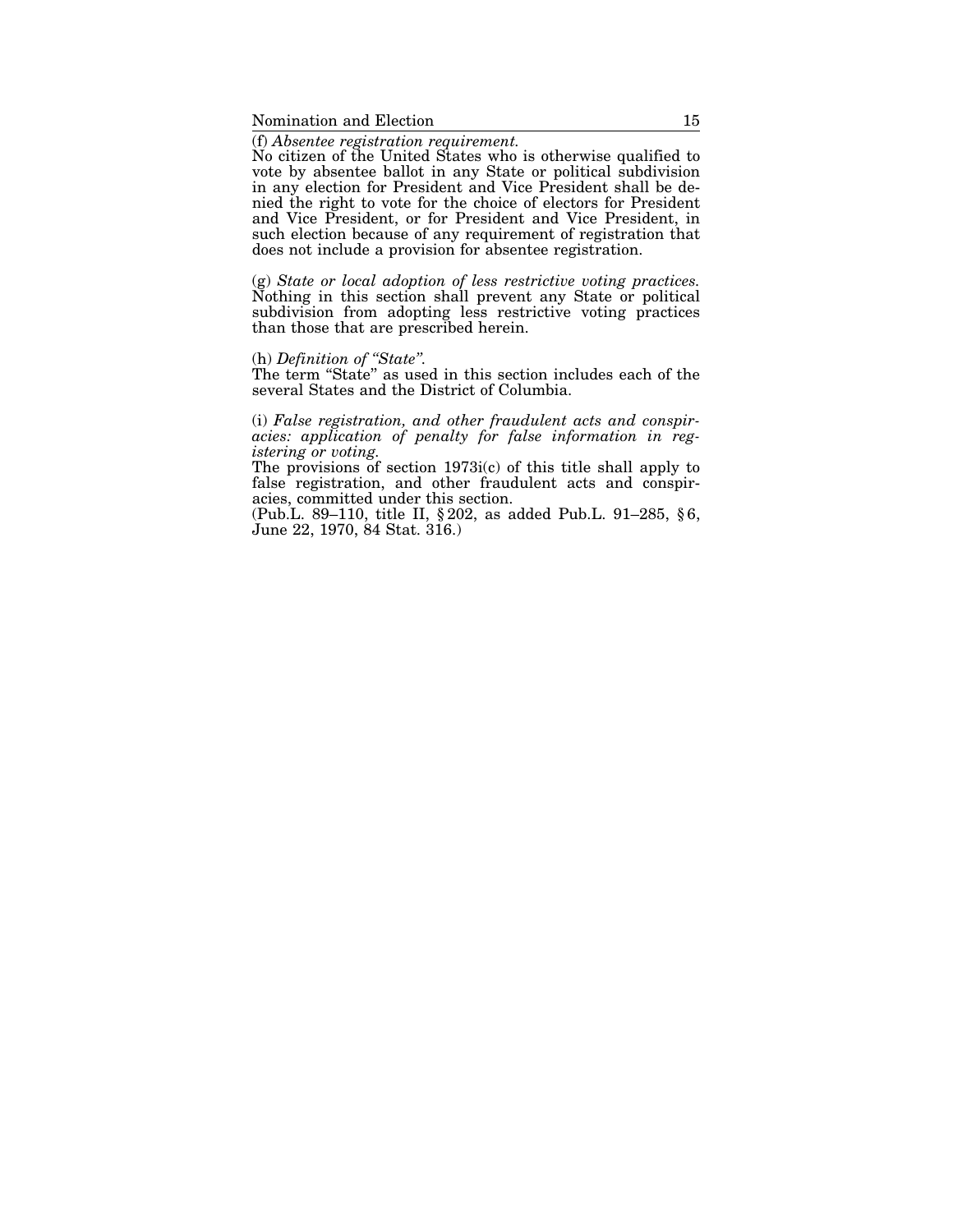**D. Campaign Financing, Reporting and Disclosure (Title 2, United States Code)**

# **2 U.S.C. § 431. Definitions.**

When used in this Act:

(1) The term "election" means-

(A) a general, special, primary, or runoff election;

(B) a convention or caucus of a political party which has authority to nominate a candidate;

(C) a primary election held for the selection of delegates to a national nominating convention of a political party; and

(D) a primary election held for the expression of a preference for the nomination of individuals for election to the office of President.

(2) The term ''candidate'' means an individual who seeks nomination for election, or election, to Federal office, and for purposes of this paragraph, an individual shall be deemed to seek nomination for election, or election—

(A) if such individual has received contributions aggregating in excess of \$5,000 or has made expenditures aggregating in excess of \$5,000; or

(B) if individual has given his or her consent to another person to receive contributions or make expenditures on behalf of such individual and if such person has received such contributions aggregating in excess of \$5,000 or has made such expenditures aggregating in excess of \$5,000.

(3) The term ''Federal office'' means the office of President or Vice President, or of Senator or Representative in, or Delegate or Resident Commissioner to, the Congress.

(4) The term ''political committee'' means—

(A) any committee, club, association, or other group of persons which receives contributions aggregating in excess of \$1,000 during a calendar year or which makes expenditures aggregating in excess of \$1,000 during a calendar year; or

(B) any separate segregated fund established under the provisions of section 441b(b) of this title; or

(C) any local committee of a political party which receives contributions aggregating in excess of \$5,000 during a calendar year, or makes payments exempted from the definition of contribution or expenditure as defined in paragraphs (8) and (9) of this section aggregating in excess of  $$5,000$  during a calendar year, or makes contributions aggregating in excess of \$1,000 during a calendar year or makes expenditures aggregating in excess of \$1,000 during a calendar year.

(5) The term ''principal campaign committee'' means a political committee designated and authorized by a candidate under section  $432(e)(1)$  of this title.

(6) The term ''authorized committee'' means the principal campaign committee or any other political authorized by a candidate under section  $432(e)(1)$  of this title. To receive contributions or make expenditures on behalf of such candidate. (7) The term ''connected organization'' means any organization which is to a political committee but which directly or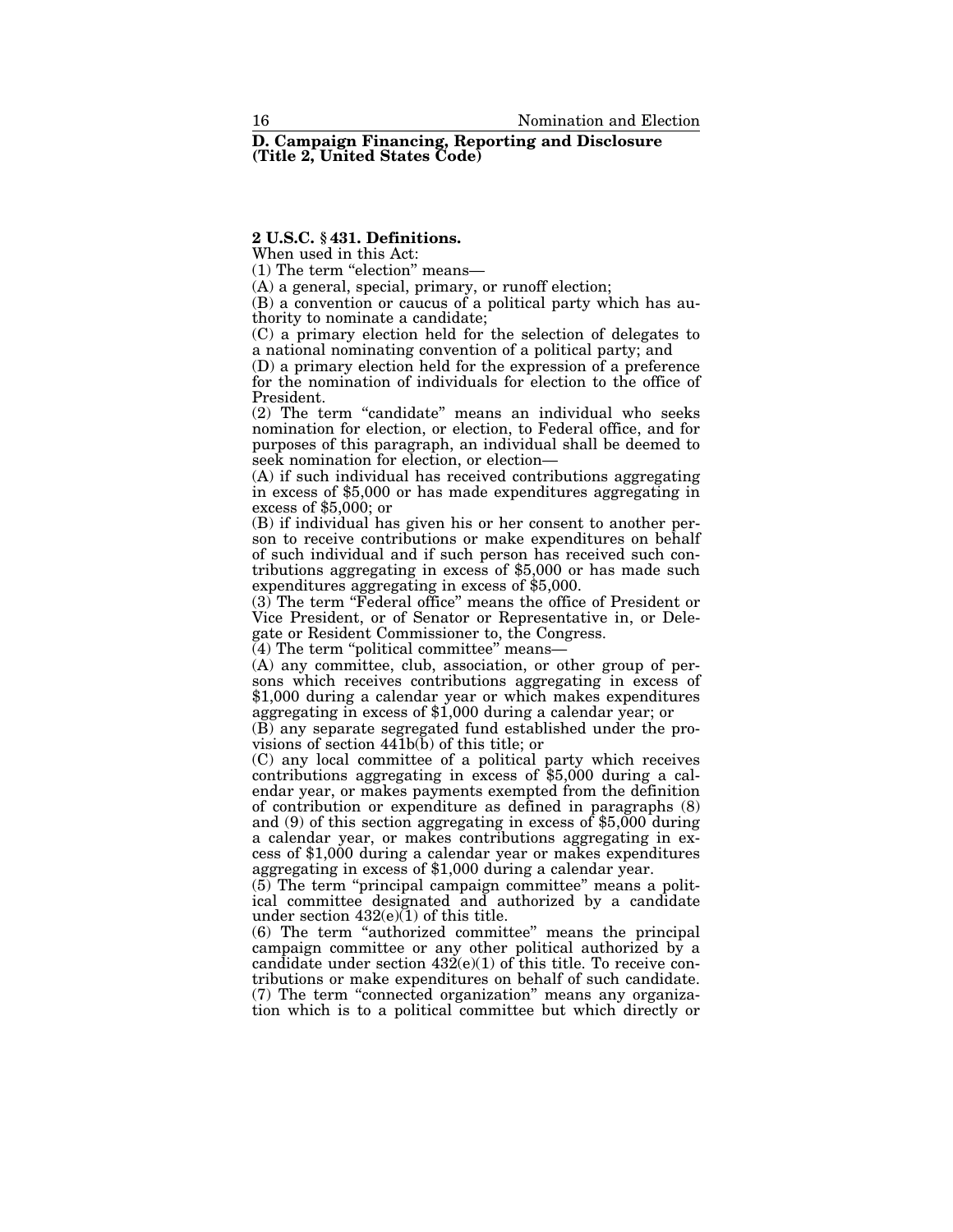indirectly establishes, administers, or financially supports a political committee.

 $(8)(A)$  The term "contribution" includes—

(i) any gift, subscription, loan, advance, or deposit of money or anything of value made by any person for the purpose of influencing any election for Federal office; or

(ii) the payment by any person of compensation for the personal services of another person which are rendered to a political committee without charge for any purpose.

(B) The term "contribution" does not include—

(i) the value of services provided without compensation by any individual who volunteers on behalf of a candidate or political committee;

(ii) the use of real or personal property, including a church or community room used on a regular basis by members of a community for noncommercial purposes, and the cost of invitations, food, and beverages, voluntarily provided by an individual to any candidate or any political committee of a political party in rendering voluntary personal services on the individual's residential premises or in the church or community room for candidate-related or political party-related activities, to the extent that the cumulative value of such invitations, food, and beverages provided by such individual on behalf of any single candidate does not exceed \$1,000 with respect to any single election, and on behalf of all political committees of a political party does not exceed  $$2,000$  in any calendar year;

(iii) the sale of any food or beverage by a vendor for use in any candidate's campaign or for use or by or on behalf of any political committee of a political party at a charge less than the normal comparable charge, if such charge is at least equal to the cost of such food or beverage to the vendor, to the extent that the cumulative value of such activity by such vendor on behalf of any single candidate does not exceed \$1,000 with respect to any single election and on behalf of all political committees of a political party does not exceed \$2,000 in any calendar year;

(iv) any unreimbursed payment for travel expenses made by any individual on behalf of any candidate or any political committee of a political party, to the extent that the cumulative value of such activity by such individual on behalf of any single candidate does not exceed \$1,000 with respect to any single election, and on behalf of all political committees of a political party does not exeed \$2,000 in any calendar year;

(v) the payment by a State or local committee of a political party of the costs of preparation, display, or mailing or other distribution incurred by such committee with respect to a printed slate card or sample ballot, or other printed listing, of 3 or more candidates for any public office for which an election is held in the State in which such committee is organized, except that this clause shall not apply to any cost incurred by such committee with respect to a display of any such listing made on broadcasting station, or in newspapers, magazines, or similar types of general public political advertising;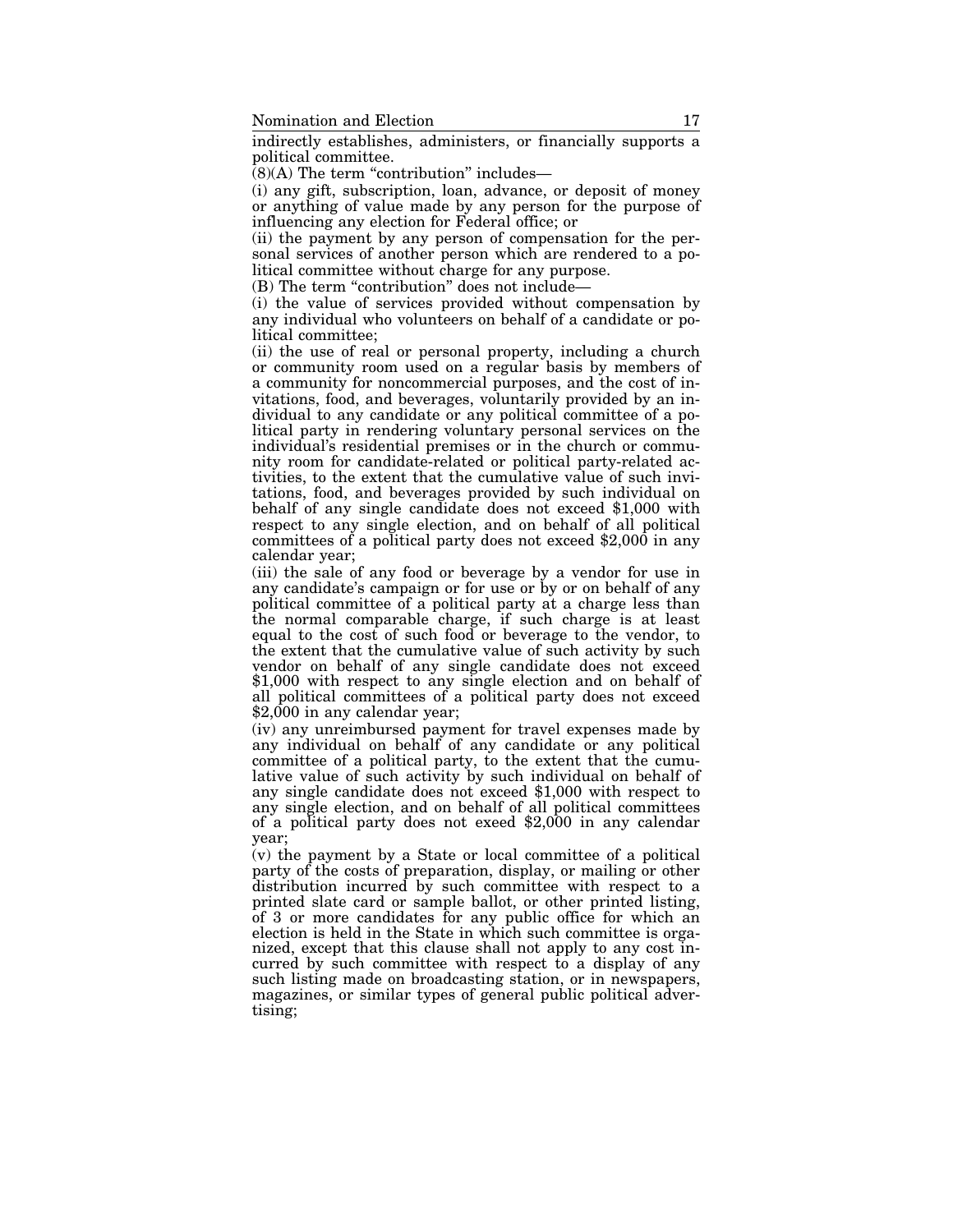(vi) any payment made or obligation incurred by a corporation or a labor organization which, under section 441b(b) of this title, would not constitute an expenditure by such corporation or labor organization;

(vii) any loan of money by a State bank, a federally chartered depository institution, or a depository institution the deposits or accounts of which are insured by the Federal Deposit Insurance Corporation, Federal Savings and Loan Insurance Corporation, or the National Credit Union Administration, other than any overdraft made with respect to a checking or savings account, made in accordance with applicable law and in the ordinary course of business, but such loan—

(I) shall be considered a loan by each endorser or guarantor, in that proportion of the unpaid balance that each endorser or guarantor bears to the total number of endorsers or guarantors;

(II) shall be made on a basis which assures repayment, evidenced by a written instrument, and subject to a due date or amortization schedule; and

(III) shall bear the usual and customary interest rate of the lending institution;

(viii) any gift, subscription, loan, advance, or deposit of money or anything of value to a national or a State committee of a political party specifically designated to defray any cost for construction or purchase of any office facility not acquired for the purpose of influencing the election of any candidate in any particular election for Federal office;

(ix) any legal or accounting services rendered to or on behalf of—

(I) any political committee of a political party if the person paying for such services is the regular employer or the person rendering such services and if such services are not attributable to activities which directly further the election of any designated candidate to Federal office; or

(II) an authorized committee of a candidate or any other political committee, if the person paying for such services is the regular employer of the individual rendering such services and if such services are solely for the purpose of ensuring compliance with this Act or chapter 95 or chapter 96 of title 26.

but amounts paid or incurred by the regular employer for such legal or accounting services shall be reported in accordance with section 434(b) of this title by the committee receiving such services;

 $(x)$  the payment by a State or local committee of a political party of the costs of campaign materials (such as pins, bumper stickers, handbills, brochures, posters, party tabloids, and yard signs) used by such committee in connection with volunteer activities on behalf of nominees of such party: *Provided,* That—

(1) such payments are not for the costs of campaign materials or activities used in connection with any broadcasting, newspaper, magazine, billboard, direct mail, or similar type of general public communication or political advertising;

(2) such payments are made from contributions subject to the limitations and prohibitions of this Act; and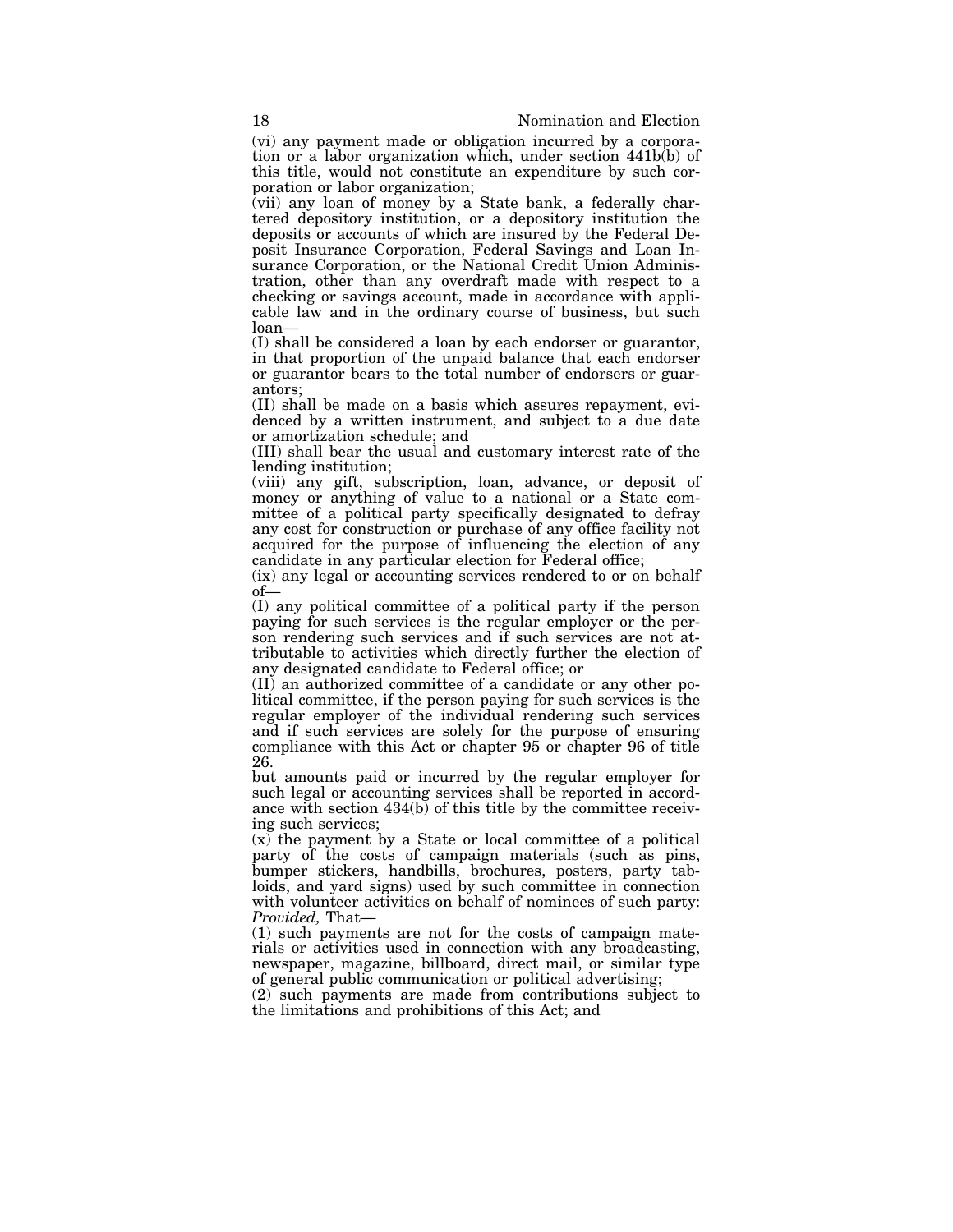(3) such payments are not made from contributions designated to be spent on behalf of a particular candidate or particular candidates;

(xi) the payment by a candidate, for nomination or election to any public office (including State or local office), or authorized committee of a candidate, of the costs of campaign materials which include information on or reference to any other candidate and which are used in connection with volunteer activities (including pins, bumper stickers, handbills, brochures, posters, and yard signs, but not including the use of broadcasting, newspapers, magazines, billboards, direct mail, or similar types of general public communication or political advertising): *Provided,* That such payments are made from contributions subject to the limitations and prohibitions of this Act;

(xii) the payment by a State or local committee of a political party of the costs of voter registration and get-out-the-vote activities conducted by such committee on behalf of nominees of such party for President and Vice President: *Provided,* That—

(1) such payments are not for the costs of campaign materials or activities used in connection with any broadcasting, newspaper, magazine, billboard, direct mail, or similar type of general public communication or political advertising;

(2) such payments are made from contributions subject to the limitations and prohibitions of this Act; and

(3) such payments are not made from contributions designated to be spent on behalf of a particular candidate or candidates;

(xiii) payments made by a candidate or the authorized committee of a candidate as a condition of ballot access and payments received by any political party committee as a condition of ballot access; and

(xiv) any honorarium (within the meaning of section 441i of this title).

 $(9)$ (A) The term "expenditure" includes—

(i) any purchase, payment, distribution, loan, advance, deposit, or gift of money or anything of value, made by any person for the purpose of influencing any election for Federal office; and

(ii) a written contract, promise, or agreement to make an expenditure.

 $(B)$  The term "expenditure" does not include—

(i) any news story, commentary, or editorial distributed through the facilities of any broadcasting station, newspaper, magazine, or other periodical publication, unless such facilities are owned or controlled by any political party, political committee, or candidate;

(ii) nonpartisan activity designated to encourage individuals to vote or to register to vote;

(iii) any communication by any membership organization or corporation to its members, stockholders, or executive or administrative personnel, if such membership organization or corporation is not organized primarily for the purpose of influencing the nomination for election, or election, of any individual to Federal office, except that the costs incurred by a membership organization (including a labor organization) or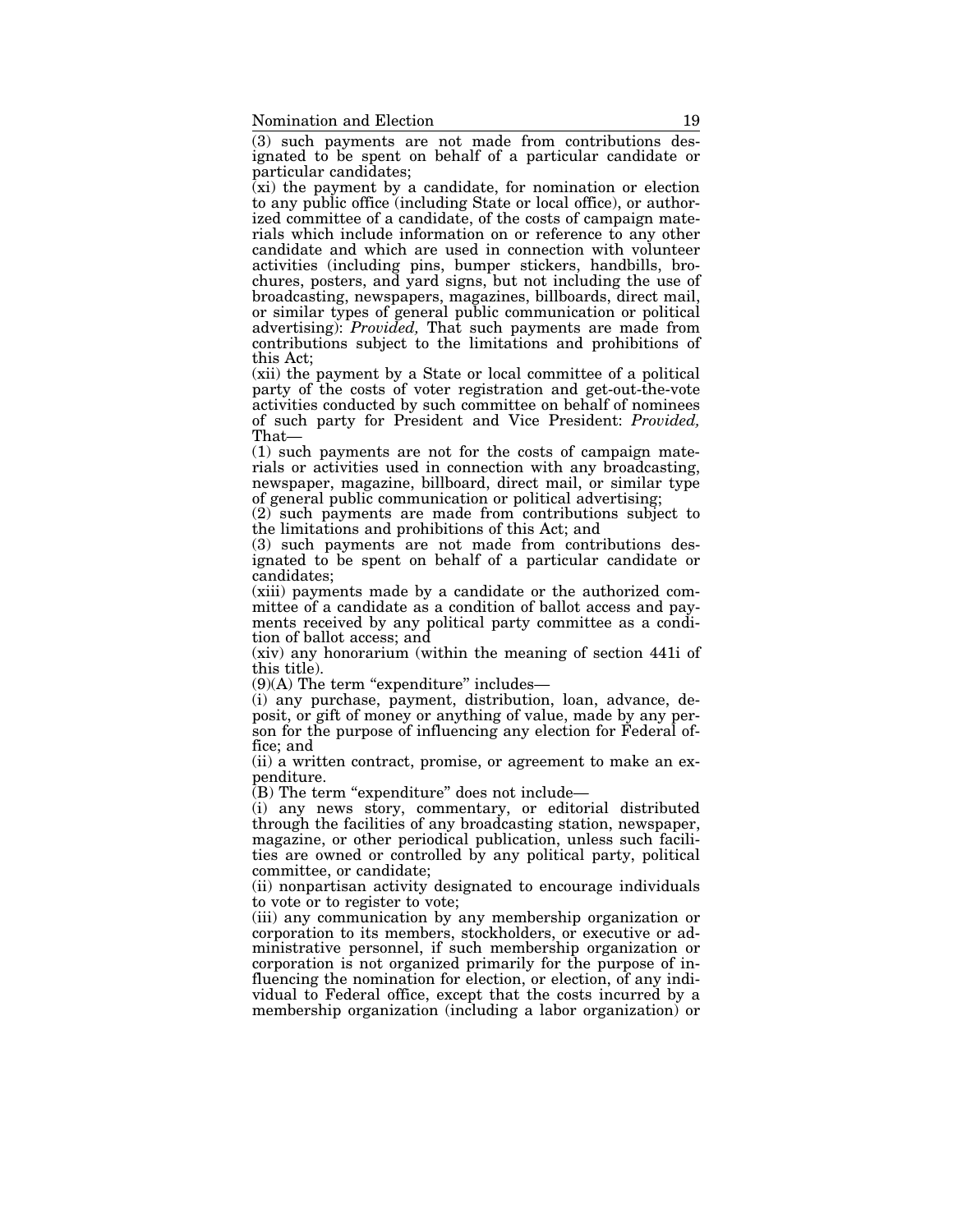by a corporation directly attributable to a communication expressly advocating the election or defeat of a clearly identified candidate (other than a communication primarily devoted to subjects other than the express advocacy of the election or defeat of a clearly identified candidate), shall, if such costs exceed \$2,000 for any election, be reported to the Commission in accordance with section  $434(a)(4)(A)(i)$  of this title and in accordance with section  $434(a)(4)(A)(ii)$  of this title with respect to any general election;

(iv) the payment by a State or local committee of a political party of the costs of preparation, display, or mailing or other distribution incurred by such committee with respect to a printed slate card or sample ballot, or other printed listing, of 3 or more candidates for any public office for which an election is held in the State in which such committee is organized, except that this clause shall not apply to costs incurred by such committee with respect to a display of any such listing made on broadcasting stations, or in newspapers, magazines, or similar types of general public political advertising;

(v) any payment made or obligation incurred by a corporation or a labor organization which, under section 441b(b) of this title, would not constitute an expenditure by such corporation or labor organization;

(vi) any costs incurred by an authorized committee or candidate in connection with the solicitation of contributions on behalf of such candidate, except that this clause shall not apply with respect to costs incurred by an authorized committee of a candidate in excess of an amount equal to 20 percent of the expenditure limitation applicable to such candidate under section 441a(b) but all such costs shall be reported in accordance with section 434(b);

(vii) the payment of compensation for legal or accounting services—

(I) rendered to or on behalf of any political committee of a political party if the person paying for such services is the regular employer of the individual rendering such services, and if such services are not attributable to activities which directly further the election of any designated candidate to Federal office; or

(II) rendered to or on behalf of a candidate or political committee if the person paying for such services is the regular employer of the individual rendering such services, and if such services are solely for the purpose of ensuring compliance with this Act or chapter 95 or chapter 96 of title 26, but amounts paid or incurred by the regular employer for such legal or accounting services shall be reported in accordance with section  $434(b)$  by the committee receiving such services; (viii) the payment by a State or local committee of a political party of the costs of campaign materials (such as pins, bumper stickers, handbills, brochures, posters, party tabloids, and yard signs) used by such committee in connection with volunteer activities on behalf of nominees of such part: *Provided,* That—

(1) such payments are not for the costs of campaign materials or activities used in connection with any broadcasting,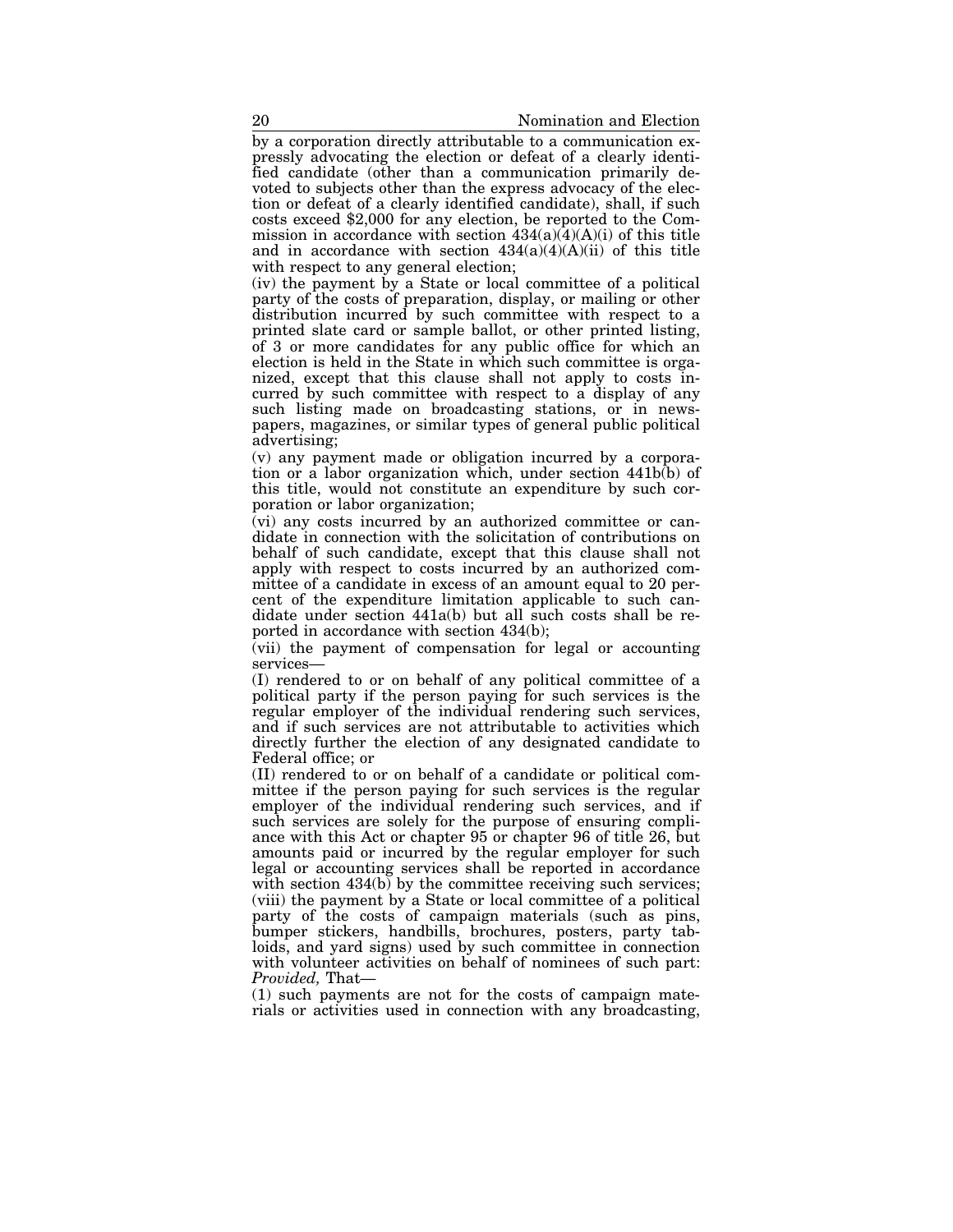newspaper, magazine, billboard, direct mail, or similar type of general public communication or political advertising;

(2) such payments are made from contributions subject to the limitations and prohibitions of this Act; and

(3) such payments are not made from contributions designated to be spent on behalf of a particular candidate or particular candidates;

(ix) the payment by a State or local committee of a political party of the costs of voter registration and get-out-the-vote activities conducted by such committee on behalf of nominees of such party for President and Vice President: *Provided,* That—

(1) such payments are not for the costs of campaign materials or activities used in connection with any broadcasting, newspaper, magazine, billboard, direct mail, or similar type of general public communication or political advertising;

(2) such payments are made from contributions subject to the limitations and prohibitions of this Act; and

(3) such payments are not made from contributions designated to be spent on behalf of a particular candidate or candidates; and

(x) payments received by a political party committee as a condition of ballot access which are transferred to another political party committee or the appropriate State official.

(10) The term ''Commission'' means the Federal Election Commission.

(11) The term ''person'' includes an individual partnership, committee, association, corporation, labor organization, or any other organization or group of persons, but such term does not include the Federal Government or any authority of the Federal Government.

(12) The term ''State'' means a State of the United States, the District of Columbia, the Commonwealth of Puerto Rico, or a territory or possession of the United States.

(13) The term ''identification'' means—

(A) in the case of any individual, the name, the mailing address, and the occupation of such individual, as well as the name of his or her employer; and

(B) in the case of any other person, the full name and address of such person.

(14) The term ''national committee'' means the organization which, by virtue of the bylaws of a political party, is responsible for the day-to-day operation of such political party at the national level, as determined by the Commission.

(15) The term ''State committee'' means the organization which, by virtue of the bylaws of a political party, is responsible for the day-to-day operation of such political party at the State level, as determined by the Commission.

(16) The term ''political party'' means an association, committee, or organization which nominates a candidate for election to any Federal office whose name appears on the election ballot as the candidate of such association, committee, or organization.

(17) The term ''independent expenditure'' means an expenditure by a person expressly advocating the election or defeat of a clearly identified candidate which is made without cooperation or consultation with any candidate, or any author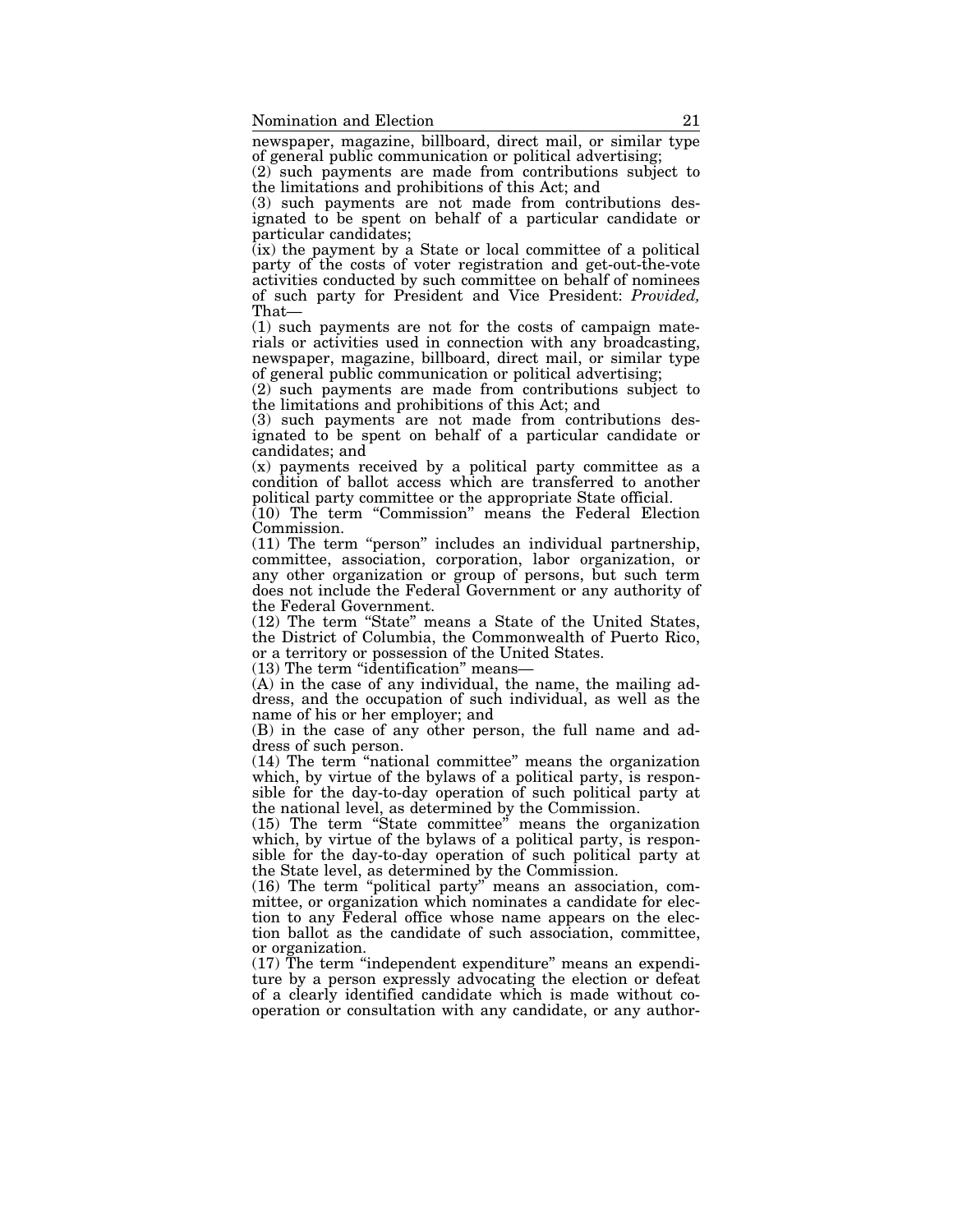ized committee or agent of such candidate, and which is not made in concert with, or at the request or suggestion of, any candidate, or any authorized committee or agent of such candidate.

(18) The term "clearly identified" means that—

(A) the name of the candidate involved appears;

(B) a photograph or drawing of the candidate appears; or

(C) the identity of the candidate is apparent by unambiguous reference.

(19) The term ''Act'' means the Federal Election Campaign Act of 1971 as amended.

(Pub.L. 92–225, title III, § 301, Feb. 7, 1972, 86 Stat. 11, as amended by Pub.L. 93–443, title II, §§ 201(a), 208(c)(1), Oct. 15, 1974, 88 Stat. 1272–75, 1286; Pub.L. 94–283, title I, §§ 102, 115(d), 115(h), May 11, 1976, 90 Stat. 478, 495, 496, and amended by Pub.L. 96–187, title I, § 101, Jan. 8, 1980, 93 Stat. 1339–45.)

## **2 U.S.C. § 432. Organization of Political Committees.**

(a) *Treasurer; vacancy; official authorizations.*

Every political committee shall have a treasurer. No contribution or expenditure shall be accepted or made by or on behalf of a political committee during any period in which the office of treasurer is vacant. No expenditure shall be made for or on behalf of a political committee without the authorization of the treasurer or his or her designated agent.

(b) *Account of contributions; segregated funds.*

(1) Every person who receives a contribution for an authorized political committee shall, not later than 10 days after receiving such contribution, forward to the treasurer such contribution, and if the amount of the contribution is in excess of \$50 the name and address of the person making the contribution and the date of receipt.

(2) Every person who receives a contribution for a political committee which is not an authorized committee shall—

(A) if the amount of the contribution is \$50 or less, forward to the treasurer such contribution no later than 30 days after receiving the contribution; and

(B) if the amount of the contribution is in excess of \$50, forward to the treasurer such contribution, the name and address of the person making the contribution, and the date of receipt of the contribution, no later than 10 days after receiving the contribution.

(3) All funds of a political committee shall be segregated from, and may not be commingled with, the personal funds of any individual.

### (c) *Recordkeeping.*

The treasurer of a political committee shall keep an account of—

(1) all contributions received by or on behalf of such political committee;

(2) the name and address of any person who makes any contribution in excess of \$50, together with the date and amount of such contribution by any person;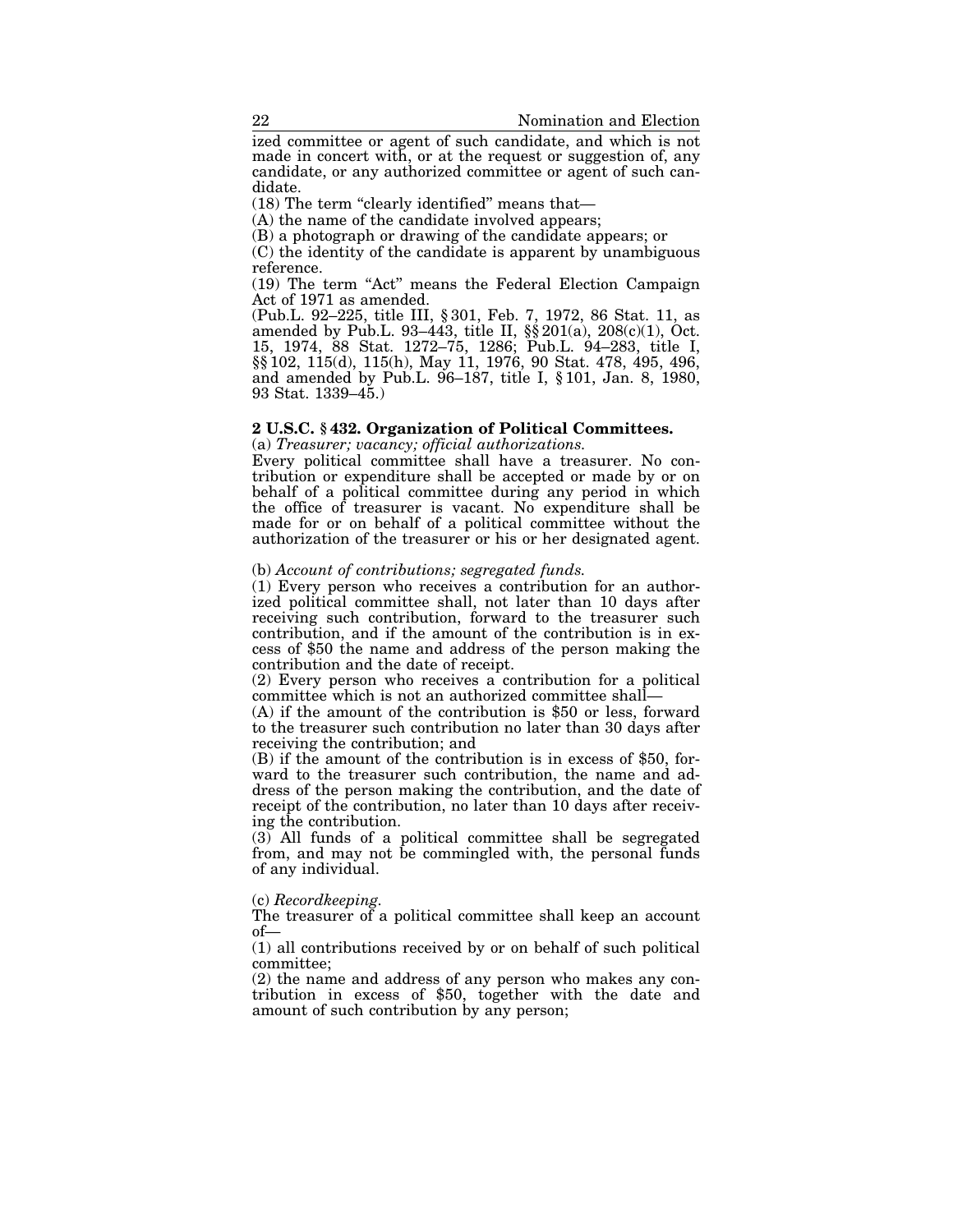(3) the identification of any person who make a contribution or contributions aggregating more than \$200 during a calendar year, together with the date and amount of any such contribution;

(4) the identification of any political committee which makes a contribution, together with the date and amount of any such contribution; and

(5) the name and address of every person to whom any disbursement is made, the date, amount, and purpose of the disbursement, and the name of the candidate and the office sought by the candidate, if any, for whom the disbursement was made, including a receipt, invoice, or canceled check for each disbursement in excess of \$200.

#### (d) *Preservation of records and copies of reports.*

The treasurer shall preserve all records required to be kept by this section and copies of all reports required to be filed by this subchapter for 3 years after the report is filed. For any report filed in electronic format under  $\overline{434(a)(11)}$  of this title, the treasurer shall retain a machine-readable copy of the report as the copy preserved under the preceding sentence.

## (e) *Principal and additional campaign committees; designations, status of candidate, authorized committees, etc.*

(1) Each candidate for Federal office (other than the nominee for the office of Vice President) shall designate in writing a political committee in accordance with paragraph (3) to serve as the principal campaign committee of such candidate. Such designation shall be made no later than 15 days after becoming a candidate. A candidate may designate additional political committees in accordance with paragraph (3) to serve as authorized committees of such candidate. Such designation shall be in writing and filed with the principal campaign committee of such candidate in accordance with subsection  $(f)(1)$  of this section.

(2) Any candidate described in paragraph (1) who receives a contribution, or any loan for use in connection with the campaign of such candidate for election, or makes a disbursement in connection with such campaign, shall be considered, for purposes of this Act, as having received the contribution or loan, or as having made the disbursement, as the case may be, as an agent of the authorized committee or committees of such candidate.

(3)(A) No political committee which supports or has supported more than one candidate may be designated as an authorized committee, except that—

(i) the candidate for the office of President nominated by a political party may designate the national committee of such political party as a principal campaign committee, but only if that national committee maintains separate books of account with respect to its function as a principal campaign committee; and

(ii) candidates may designate a political committee established solely for the purpose of joint fundraising by such candidates as an authorized committee.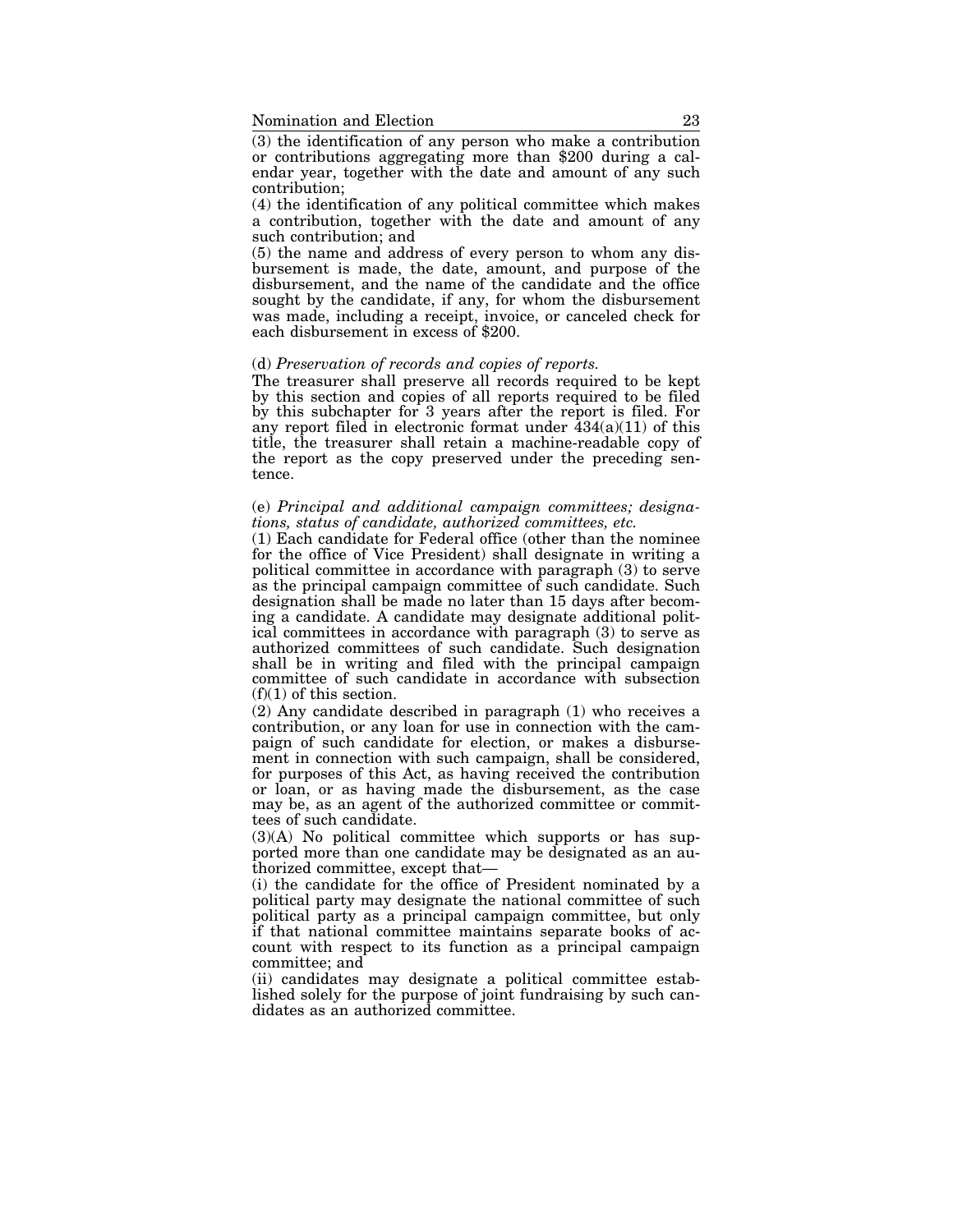(B) As used in this section, the term ''support'' does not include a contribution by any authorized committee in amounts of \$1,000 or less to an authorized committee of any other candidate.

(4) The name of each authorized committee shall include the name of the candidate who authorized such committee under paragraph (1). In the case of any political committee which is not an authorized committee, such political committee shall not include the name of any candidate in its name.

(5) The name of any separate segregated fund established pursuant to section 441b(b) shall include the name of its connected organization.

### (f) *Filing with and receipt of designations, statements, and reports by principal campaign committees.*

(1) Notwithstanding any other provision of this Act, each designation, statement, or report of receipts of disbursements made by an authorized committee of a candidate shall be filed with the candidate's principal campaign committee.

(2) Each principal campaign committee shall receive all designations, statements, and reports required to be filed with it under paragraph (1) and shall compile and file such designations, statements, and reports in accordance with this Act.

(g) *Filing with and receipt of designations, statements, and reports by Secretary of Senate; forwarding to Commission; filing requirements with Commission; public inspection and preservation of designations, etc.*

(1) Designations, statements, and reports required to be filed under this Act by a candidate for the office of Senator by the principal campaign committee of such candidate, and by the Republican and Democratic Senatorial Campaign Committees shall be filed with the Secretary of the Senate, who shall receive such designations, statements, and reports, as custodian for the Commission.

(2) The Secretary of the Senate shall forward a copy of any designation, statement, or report filed with the Secretary under this subsection to the Commission as soon as possible (but no later than 2 working days) after receiving such designation, statement, or report.

(3) All designations, statements, and reports required to be filed under this Act, except designations, statements, and reports filed in accordance with paragraph (1), shall be filed with the Commission.

(4) The Secretary of the Senate shall make the designations, statements, and reports received under this subsection available for public inspection and copying in the same manner as the Commission under section 438(a)(4) of this title, and shall preserve such designations, statements, and reports in the same manner as the Commission under section  $438(a)(5)$ of this title.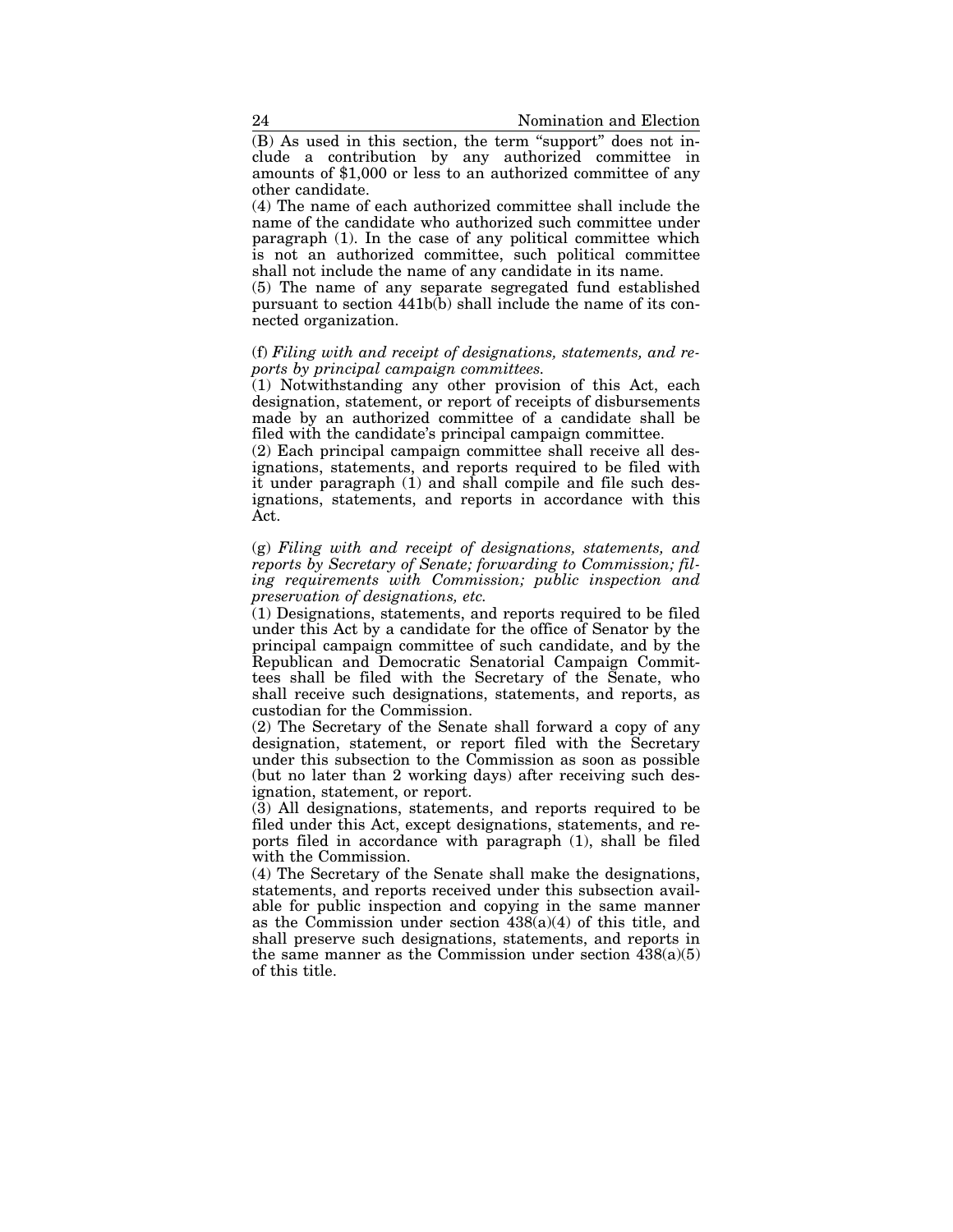(h) *Campaign depositories; designations, maintenance of accounts, etc.; petty cash fund for disbursements; record of disbursements.*

(1) Each political committee shall designate one or more State banks, federally chartered depository institutions, or depository institutions the deposits or accounts of which are insured by the Federal Deposit Insurance Corporation, the Federal Savings and Loan Insurance Corporation, or the National Credit Union Administration, as its campaign depository or depositories. Each political committee shall maintain at least one checking account and such other accounts as the committee determines at a depository designated by such committee. All receipts received by such committee shall be deposited in such accounts. No disbursements may be made (other than petty cash disbursement under paragraph (2)) by such committee except by check drawn on such accounts in accordance with this section.

(2) A political committee may maintain a petty cash fund for disbursements not in excess of \$100 to any person in connection with a single purchase or transaction. A record of all petty cash disbursements shall be maintained in accordance with subsection  $(c)(5)$  of this section.

### (i) *Reports and records, compliance with requirements based on best efforts.*

When the treasurer of a political committee shows that best efforts have been used to obtain, maintain, and submit the information required by this Act for the political committee, any report or any records of such committee shall be considered in compliance with this Act or chapter 95 or chapter 96 of title 26.

(Pub.L. 92–225, title III, § 302, Feb. 7, 1972, 86 Stat. 12, as amended by Pub.L. 93–443, title II, §§ 202, 208(c)(2), Oct. 15, 1974, 88 Stat. 1275–76, 1286, and amended by Pub.L. 94– 283, title I, § 103, May 11, 1976, 90 Stat. 480, and amended by Pub.L. 96–187, title I, § 102, Jan. 8, 1980, 93 Stat. 1345– 47; Pub.L. 104–79, §§ 1(b), 3(a), Dec. 28, 1995, 109 Stat. 791, 792; Pub.L. 105–61, Title VI, § 637, Oct. 10, 1997, 111 Stat. 1316.)

# **2 U.S.C. § 433. Registration of Political Committees.**

(a) *Statements of organizations.*

Each authorized campaign committee shall file a statement of organization not later than 10 days after designation pursuant to section  $432(e)(1)$ . Each separate segregated fund established under the provisions of section 441b(b) shall file a statement of organization no later than 10 days after establishment. All other committees shall file a statement of organization within 10 days after becoming a political committee within the meaning of section 431(4).

### (b) *Contents of statements.*

The statement of organization of a political committee shall include—

(1) the name, address, and type of committee;

(2) the name, address, relationship, and type of any connected organization or affiliated committee;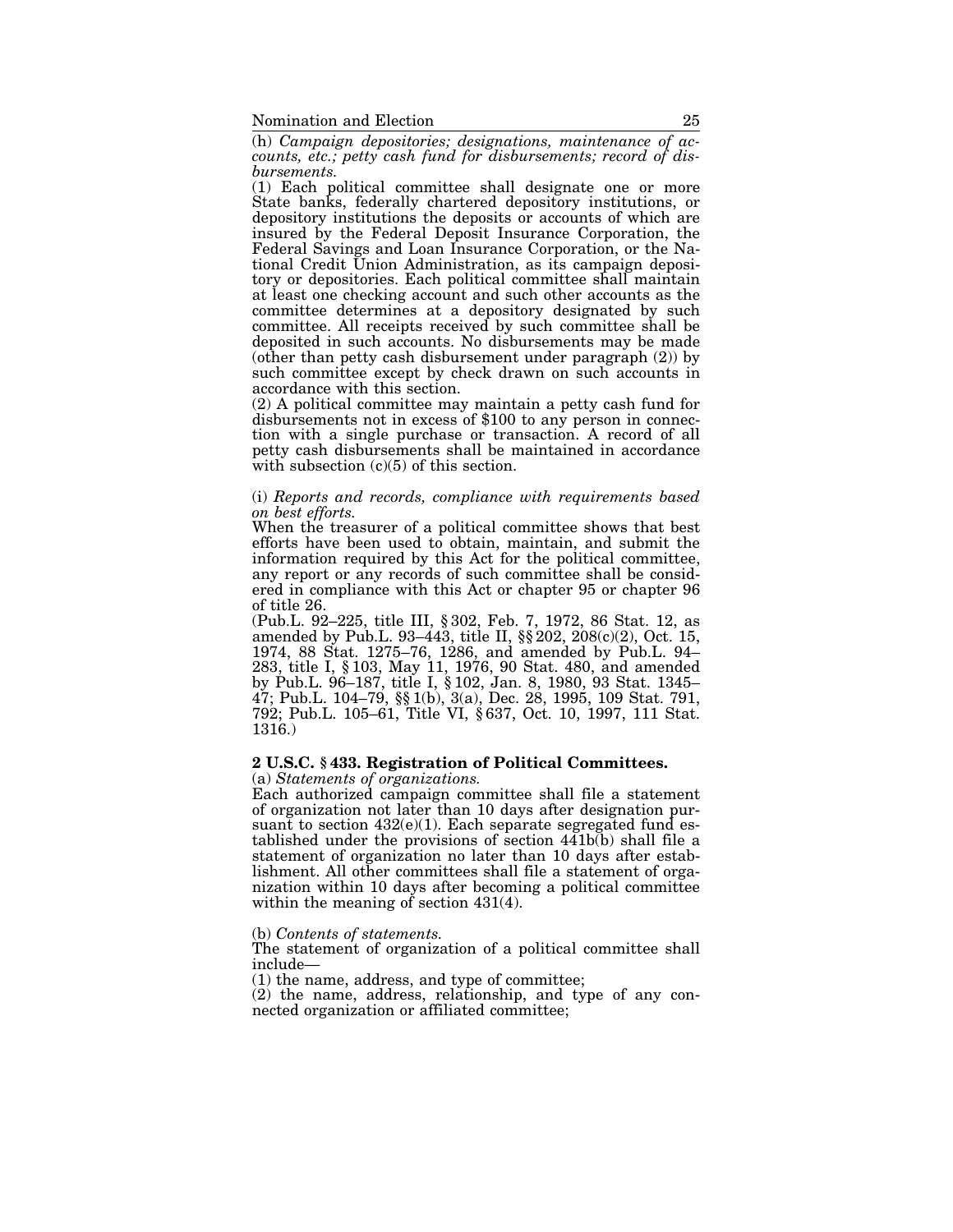(3) the name, address, and position of the custodian of books and accounts of the committee;

(4) the name and address of the treasurer of the committee; (5) if the committee is authorized by a candidate, the name, address, office sought, and party affiliation of the candidate; and

(6) a listing of all banks, safety deposit boxes, or other depositories used by the committee.

# (c) *Change of information in statements.*

Any change in information previously submitted in a statement of organization shall be reported in accordance with section  $432(g)$  no later than 10 days after the date of the change.

### (d) *Termination, etc., requirements of authorities.*

(1) A political committee may terminate only when such a committee files a written statement, in accordance with section 432(g), that it will no longer receive any contributions or make any disbursements and that such committee has no outstanding debts or obligations.

(2) Nothing contained in this subsection may be construed to eliminate or limit the authority of the Commission to establish procedures for—

(A) the determination of insolvency with respect to any political committee;

(B) the orderly liquidation of an insolvent political committee, and the orderly application of its assets for the reduction of outstanding debts; and

(C) the termination of an insolvent political committee after such liquidation and application of assets.

(Pub.L. 92–225, title III, § 303, Feb. 7, 1972, 86 Stat. 14, as amended by Pub.L. 93–443, title II, §§ 203, 208(c)(3), Oct. 15, 1974, 88 Stat. 1276, 1286, and amended by Pub.L. 96–187, title I, § 103, Jan. 8, 1980, 93 Stat. 1347–48.)

#### **2 U.S.C. § 434. Reporting Requirements.**

(a) *Receipts and disbursements by treasurers of political committees; filing requirements.*

(1) Each treasurer of a political committee shall file reports of receipts and disbursements in accordance with the provisions of this subsection. The treasurer shall sign each such report.

(2) If the political committee is the principal campaign committee of a candidate for the House of Representatives or for the Senate—

(A) in any calendar year during which there is regularly scheduled election for which such candidate is seeking election, or nomination for election, the treasurer shall file the following reports:

(i) a pre-election report, which shall be filed no later than the 12th day before (or posted by registered or certified mail no later than the 15th day before) any election in which such candidate is seeking election, or nomination for election, and which shall be complete as of the 20th day before such election;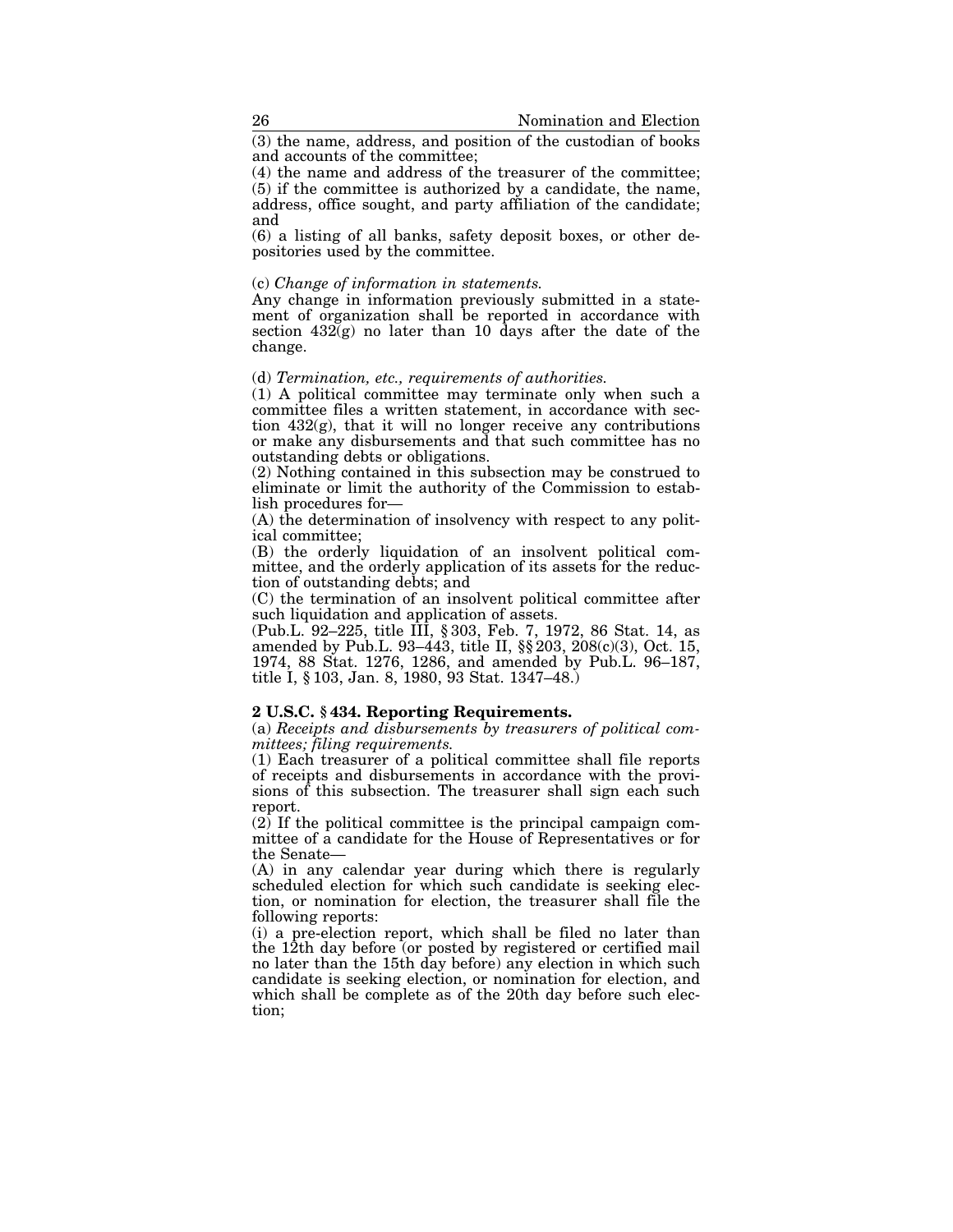(ii) a post-general election report, which shall be filed no later than the 30th day after any general election in which such candidate has sought election, and which shall be complete as of the 20th day after such general election; and

(iii) additional quarterly reports, which shall be filed no later than the 15th day after the last day of each calendar quarter, and which shall be complete as of the last day of each calendar quarter: except that the report for the quarter ending December 31 shall be filed no later than January 31 of the following calendar year; and

(B) in any other calendar year the following reports shall be filed:

(i) a report covering the period beginning January 1 and ending June 30, which shall be filed no later than July 31; and (ii) a report covering the period beginning July 1 and ending December 31, which shall be filed no later than January 31 of the following calendar year.

(3) If the committee is the principal campaign committee of a candidate for the office of President—

(A) in any calendar year during which a general election is held to fill such office-

(i) the treasurer shall file monthly reports if such committee has on January 1 of such year, received contributions aggregating \$100,000 or made expenditures aggregating \$100,000 or anticipates receiving contributions aggregating \$100,000 or more or making expenditures aggregating \$100,000 or more during such year: such monthly reports shall be filed no later than the 20th day after the last day of each month and shall be complete as of the last day of the month, except that, in lieu of filing the report otherwise due in November and December, a pre-general election report shall be filed in accordance with paragraph  $(2)(A)(i)$ , a post-general election report shall be filed in accordance with paragraph (2)(A)(ii), and a year end report shall be filed no later than January 31 of the following calendar year;

(ii) the treasurer of the other principal campaign committees of a candidate for the office of President shall file a pre-election report or reports in accordance with paragraph  $(2)(A)(i)$ , a post-general election report in accordance with paragraph  $(2)(A)(ii)$ , and quarterly reports in accordance with paragraph  $(2)(A)(iii)$ ; and

(iii) if at any time during the election year a committee filing under paragraph  $(3)(A)(ii)$  receives contributions in excess of \$100,000 or makes expenditures in excess of \$100,000, the treasurer shall begin filing monthly reports under paragraph  $(3)(A)(i)$  at the next reporting period; and

(B) in any other calendar year, the treasurer shall file either—

(i) monthly reports, which shall be filed no later than the 20th day after the last day of each month and shall be complete as of the last day of the month; or

(ii) quarterly reports, which shall be filed no later than the 15th day after the last day of each calendar quarter and which shall be complete as of the last day of each calendar quarter.

(4) All political committees other than authorized committees of a candidate shall file either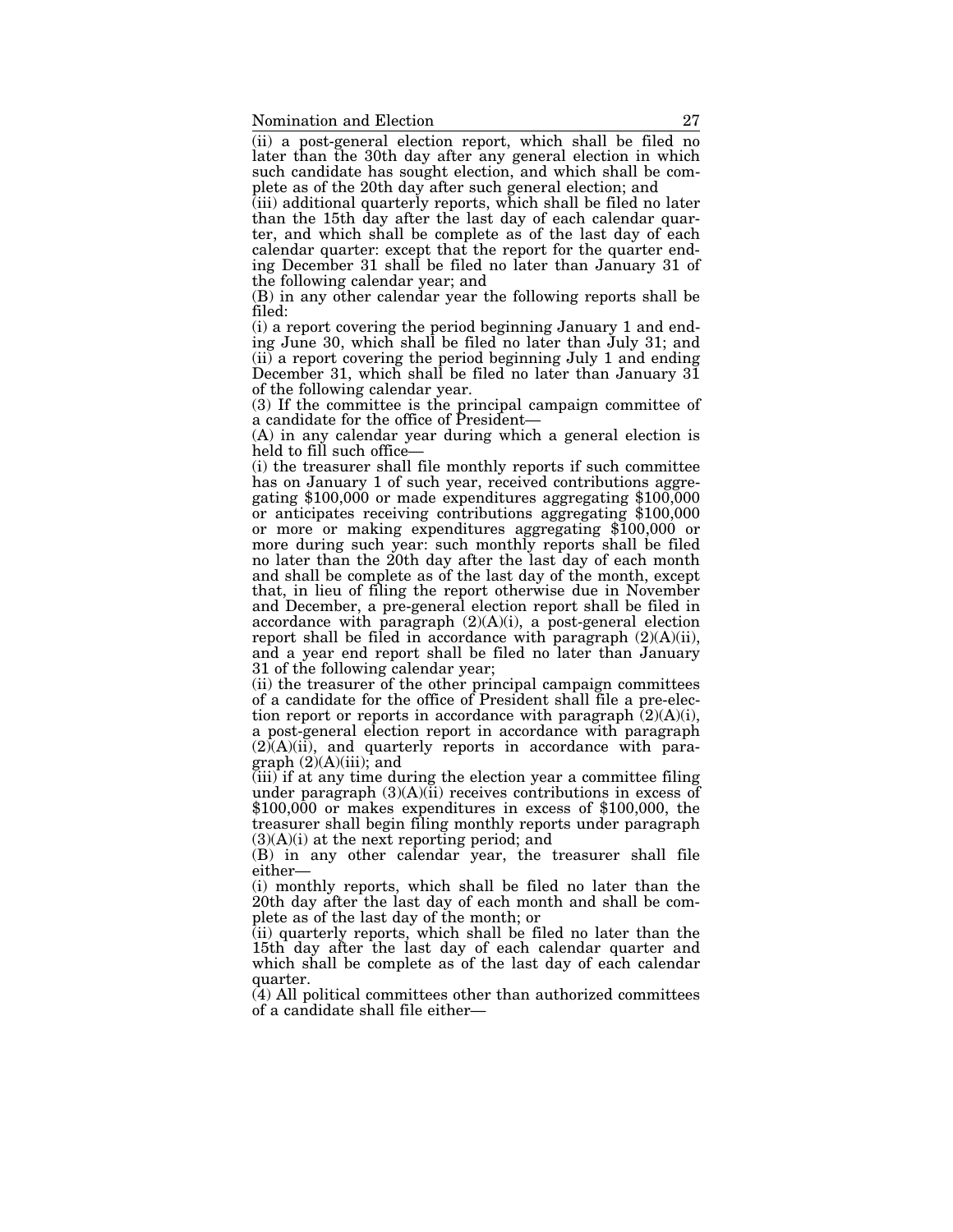(A)(i) quarterly reports, in a calendar year in which a regularly scheduled general election is held, which shall be filed no later than the 15th day after the last day of each calendar quarter: except that the report for the quarter ending on December 31 of such calendar year shall be filed no later than January 31 of the following calendar year;

(ii) a pre-election report, which shall be filed no later than the 12th day before (or posted by registered or certified mail no later than the 15th day before) any election in which the committee makes a contribution to or expenditure on behalf of a candidate in such election, and which shall be complete as of the 20th day before the election;

(iii) a post-general election report, which shall be filed no later than the 30th day after the general election and which shall be complete as of the 20th day after such general election; and

(iv) in any other calendar year, a report covering the period beginning January 1 and ending June 30, which shall be filed no later than July 31 and a report covering the period beginning July 1 and ending December 31, which shall be filed no later than January 31 of the following calendar year; or

(B) monthly reports in all calendar years which shall be filed no later than the 20th day after the last day of the month and shall be complete as of the last day of the month, except that, in lieu of filing the reports otherwise due in November and December of any year in which a regularly scheduled general election is held, a pre-general election report shall be filed in accordance with paragraph (2)(A)(i), a post-general election report shall be filed in accordance with paragraph  $(2)(A)(ii)$ , and a year end report shall be filed no later than January 31 of the following calendar year.

(5) If a designation, report, or statement filed pursuant to this Act (other than under paragraph  $(2)(A)(i)$  or  $(4)(A)(ii)$  is sent by registered or certified mail, the United States postmark shall be considered the date of filing of the designation, report, or statement.

 $(6)$ (A) The principal campaign committee of a candidate shall notify the Secretary or the Commission, and the Secretary of State, as appropriate, in writing, of any contribution of \$1,000 or more received by any authorized committee of such candidate after the 20th day, but more than 48 hours before, any election. This notification shall be made within 48 hours after the receipt of such contribution and shall include the name of the candidate and the office sought by the candidate, the identification of the contributor, and the date of receipt and amount of the contribution.

(B) The notification required under this paragraph shall be in addition to all other reporting requirements under this Act.

(7) The reports required to be filed by this subsection shall be cumulative during the calendar year to which they relate, but where there has been no change in an item reported in a previous report during such year, only the amount need be carried forward.

(8) The requirement for a political committee to file a quarterly report under paragraph  $(2)(A)(iii)$  or paragraph  $(4)(A)(i)$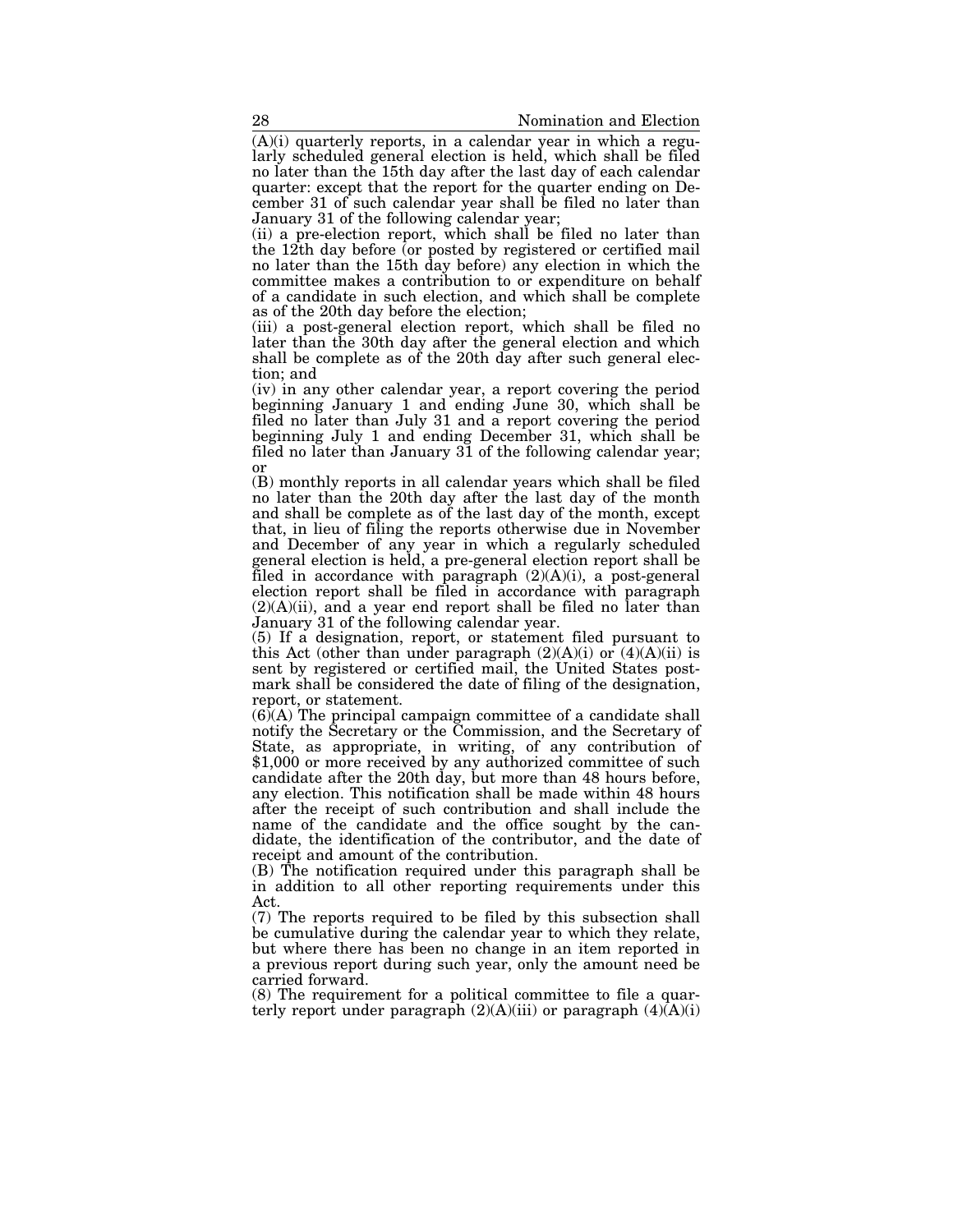Nomination and Election 29

shall be waived if such committee is required to file a preelection report under paragraph  $(2)(A)(i)$ , or paragraph  $(4)(A)(ii)$  during the period beginning on the 5th day after the close of the calendar quarter and ending on the 15th day after the close of the calendar quarter.

(9) The Commission shall set filing dates for reports to be filed by principal campaign committees of candidates seeking election, or nomination for election, in special elections and political committees filing under paragraph (4)(A) which make contributions to or expenditures on behalf of a candidate or candidates in special elections. The Commission shall require no more than one pre-election report for each election and one post-election report for the election which fills the vacancy. The Commission may waive any reporting obligation of committees required to file for special elections if any report required by paragraph  $(2)$  or  $(4)$  is required to be filed within 10 days of a report required under this subsection. The Commission shall establish the reporting dates within 5 days of the setting of such election and shall publish such dates and notify the principal campaign committees of all candidates in such election of the reporting dates.

(10) The treasurer of a committee supporting a candidate for the office of Vice President (other than the nominee of a political party) shall file reports in accordance with paragraph (3).

(11)(A) The Commission shall permit reports required by this Act to be filed and preserved by means of computer disk or any other appropriate electronic format or method, as determined by the Commission.

(B) In carrying out subparagraph (A) with respect to filing of reports; the Commission shall provided for one or more methods (other than requiring a signature on the report being filed) for verifying reports filed by means of computer disk or other electronic format or method. Any verification under the preceding sentence shall be treated for all purposes (including penalties for perjury) in the same manner as a verification by signature.

(C) As used in this paragraph, the term ''report'' means, with respect to the Commission, a report, designation, or statement required by this Act to be filed with the Commission.

(b) *Contents of reports.*

Each report under this section shall disclose—

(1) the amount of cash on hand at the beginning of the reporting period;

(2) for the reporting period and the calendar year, the total amount of all receipts, and the total amount of all receipts in the following categories:

(A) contributions from persons other than political committees;

(B) for an authorized committee, contributions from the candidate;

(C) contributions from political party committees;

(D) contributions from other political committees;

(E) for an authorized committee, transfers from other authorized committees of the same candidate;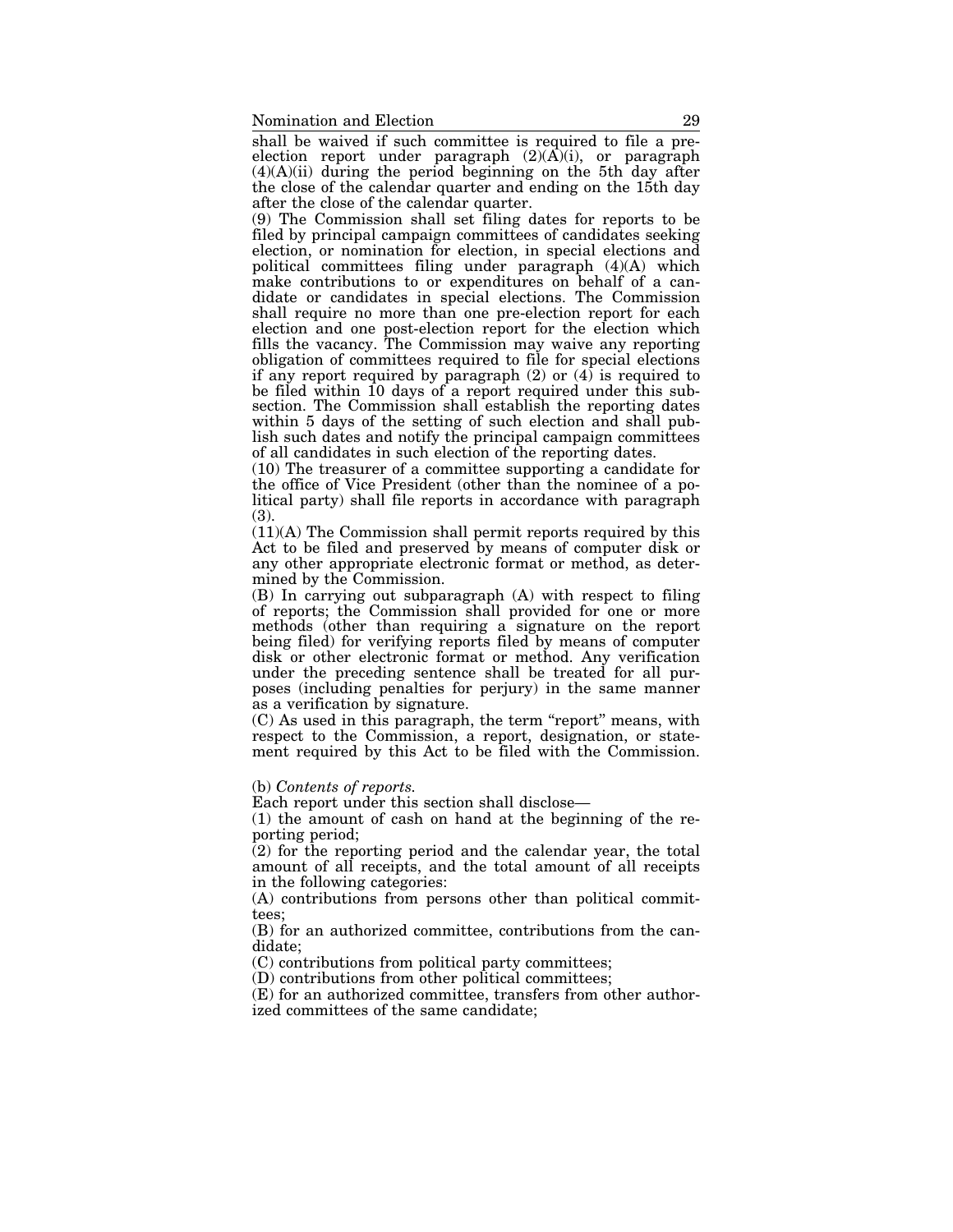(F) transfers from affiliated committees and, where the reporting committee is a political party committee, transfers from other political party committees, regardless of whether such committees are affiliated;

(G) for an authorized committee, loans made by or guaranteed by the candidate;

(H) all other loans;

(I) rebates, refunds, and other offsets to operating expenditures;

(J) dividends, interest, and other forms of receipts; and

(K) for an authorized committee of a candidate for the office of President, Federal funds received under chapter 95 and chapter 96 of title 26;

(3) the identification of each—

(A) person (other than a political committee) who makes a contribution to the reporting committee during the reporting period, whose contributions have an aggregate amount or value in excess of \$200 within the calendar year, or in any lesser amount if the reporting committee should so elect, together with the date and amount of any such contribution; (B) political committee which makes a contribution to the reporting committee during the reporting period, together with the date and amount of any such contribution;

(C) authorized committee which makes a transfer to the reporting committee;

(D) affiliated committee which makes a transfer to the reporting committee during the reporting period and, where the reporting committee is a political party committee, each transfer of funds to the reporting committee from another political party committee, regardless of whether such committees are affiliated, together with the date and amount of such transfer;

(E) person who makes a loan to the reporting committee during the reporting period, together with the identification of any endorser or guarantor of such loan, and the date and amount or value of such loan;

(F) person who provides a rebate, refund, or other offset to operating expenditures to the reporting committee in an aggregate amount or value in excess of \$200 within the calendar year, together with the date and amount of each receipt; and

(G) person who provides any dividend, interest, or other receipt to the reporting committee in an aggregate value or amount in excess of \$200 within the calendar year, together with the date and amount of any such receipt;

(4) for the reporting period and the calendar year, the total amount of all disbursements, and all disbursements in the following categories:

(A) expenditures made to meet candidate or committee operating expenses;

(B) for authorized committees; transfers to other committees authorized by the same candidate;

(C) transfers to affiliated committees and, where the reporting committee is a political party committee, transfers to other political party committees, regardless of whether they are affiliated;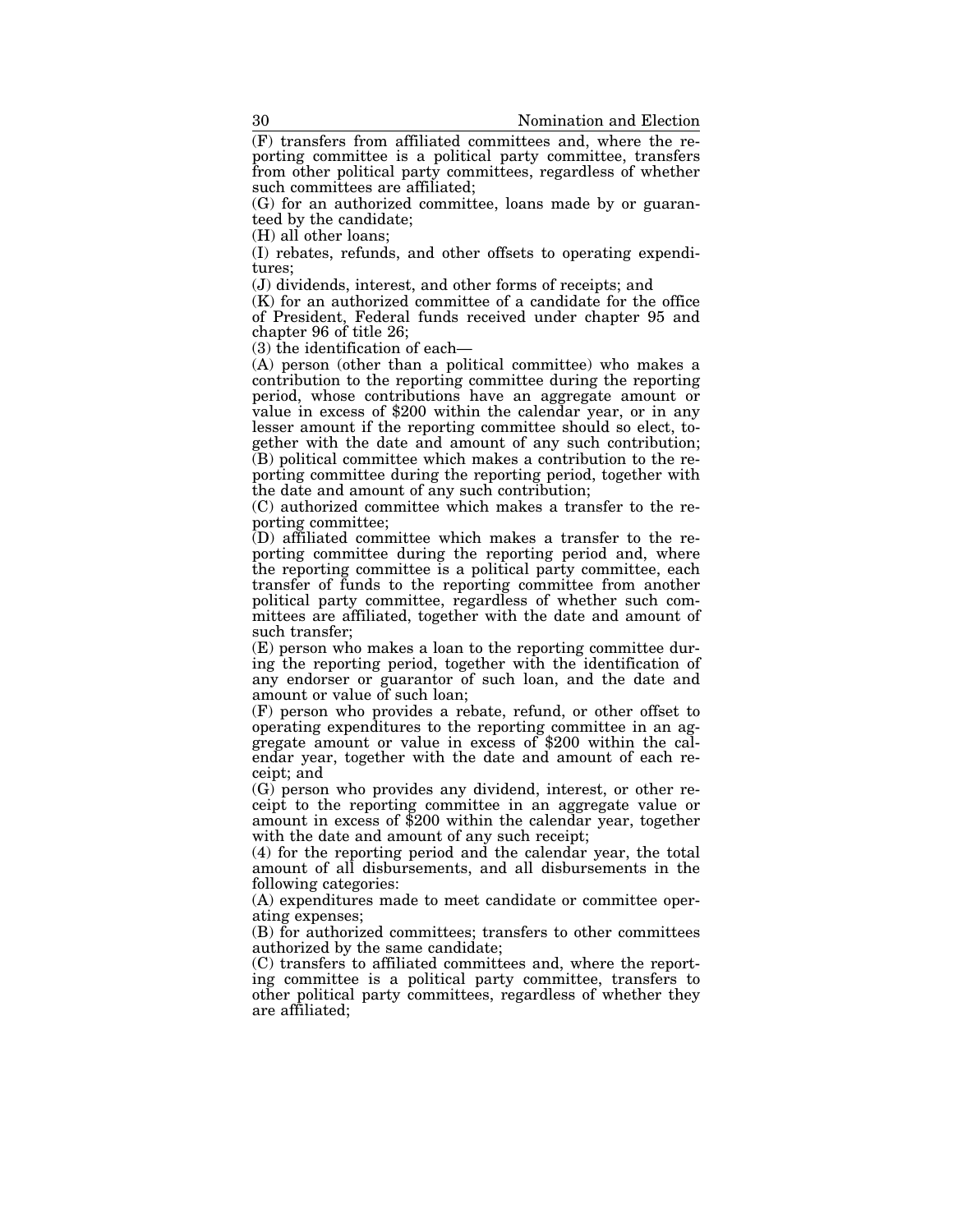(D) for an authorized committee; repayment of loans made by or guaranteed by the candidate;

(E) repayment of all other loans;

(F) contribution refunds and other offsets to contributions;

(G) for an authorized committee, any other disbursements;

(H) for any political committee other than an authorized committee—

(i) contributions made to other political committees;

(ii) loans made by the reporting committees;

(iii) independent expenditures;

(iv) expenditures made under section 441a(d) of this title; and

(v) any other disbursement; and

(I) for an authorized committee of a candidate for the office of President, disbursements not subject to the limitation of section  $441a(b)$ ;

(5) the name and address of each—

(A) person to whom an expenditure is an aggregate amount or value in excess of \$200 within the calendar year is made by the reporting committee to meet a candidate or committee operating expense, together with the date, amount, and purpose of such operating expenditure;

(B) authorized committee to which a transfer is made by the reporting committee;

(C) affiliated committee to which a transfer is made by the reporting committee during the reporting period and, where the reporting committee is a political party committee, each transfer of funds by the reporting committee to another political party committee, regardless of whether such committees are affiliated, together with the date and amount of such transfers;

(D) person who receives a loan repayment from the reporting committee during the reporting period, together with the date and amount of such loan repayment; and

(E) person who receives a contribution refund or other offset to contributions from the reporting committee where such contribution was reported under paragraph (3)(A) of this subsection, together with the date and amount of such disbursement;

(6)(A) for an authorized committee, the name and address of each person who has received any disbursement not disclosed under paragraph (5) in an aggregate amount or value in excess of \$200 within the calendar year, together with the date and amount of any such disbursement;

(B) for any other political committee, the name and address of each—

(i) political committee which has received a contribution from the reporting committee during the reporting period, together with the date and amount of any such contribution; (ii) person who has received a loan from the reporting committee during the reporting period, together with the date and amount of such loan;

(iii) person who receives any disbursement during the reporting period in an aggregate amount or value in excess of \$200 within the calendar year in connection with an independent expenditure by the reporting committee, together with the date, amount, and purpose of any such independent expendi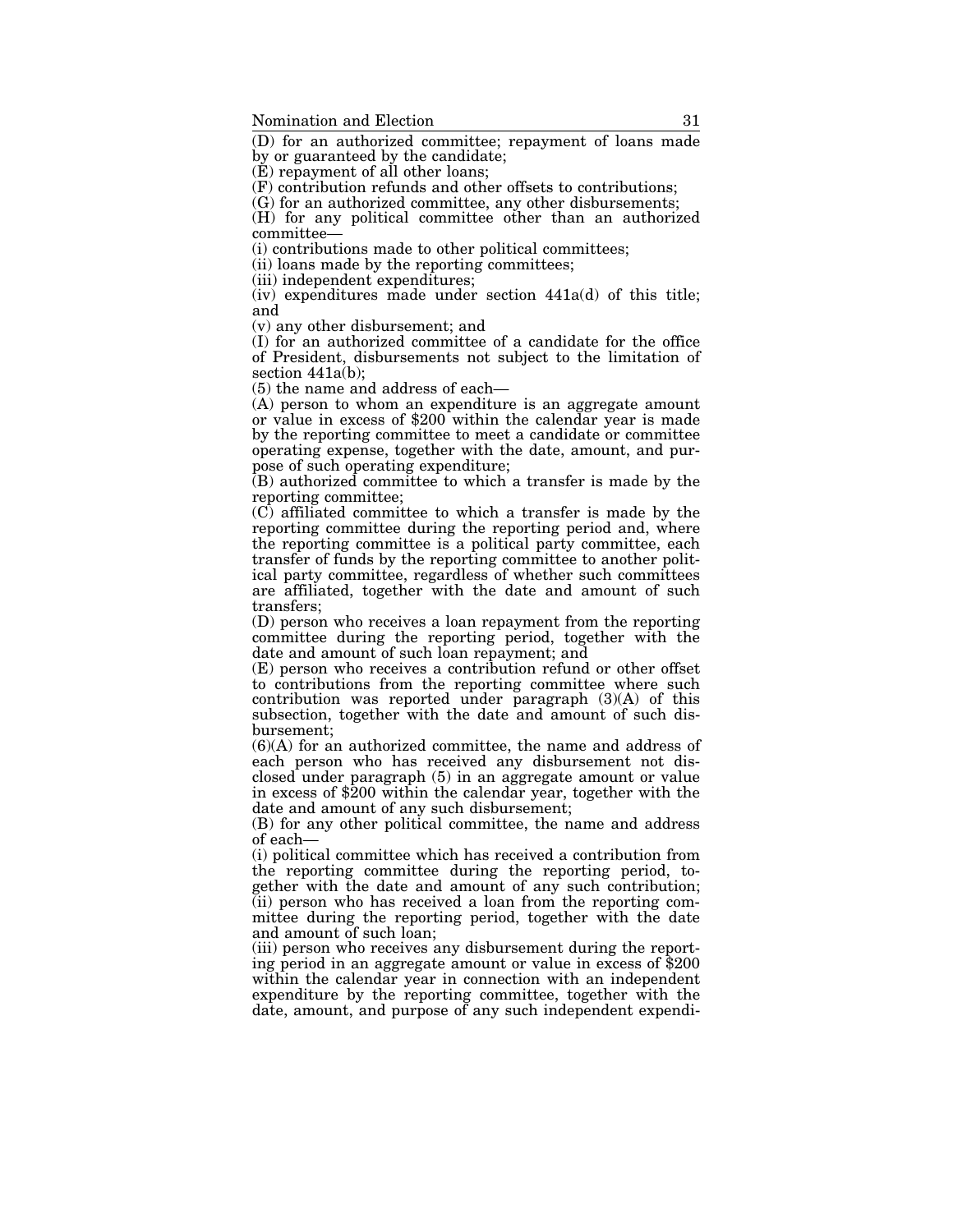ture is in support of, or in opposition to, a candidate, and a certification, under penalty of perjury, whether such independent expenditure is made in cooperation, consultation, or concert, with, or at the request or suggestion of, any candidate or any authorized committee or agent of such committee;

(iv) person who receives any expenditure from the reporting committee during the reporting period in connection with an expenditure under section 441a(d) of this title, together with the date, amount, and purpose of any such expenditure as well as the name of, and office sought by, the candidate on whose behalf the expenditure is made; and

(v) person who has received any disbursement not otherwise disclosed in this paragraph or paragraph (5) in an aggregate amount or value in excess of \$200 within the calendar year from the reporting committee within the reporting period, together with the date, amount, and purpose of any such disbursement;

(7) the total sum of all contributions to such political committee, together with the total contributions less offsets to contributions and the total sum of all operating expenditures made by such political committee, together with total operating expenditures less offsets to operating expenditures, for both the reporting period and the calendar year; and

(8) the amount and nature of outstanding debts and obligations owed by or to such political committee; and where such debts and obligations are settled for less than their reported amount or value, a statement as to the circumstances and conditions under which such debts or obligations were extinguished and the consideration therefor.

### (c) *Statements by other than political committees; filing, contents; indices of expenditures.*

(1) Every person (other than a political committee) who makes independent expenditures in an aggregate amount or value in excess of \$250 during a calendar year shall file a statement containing the information required under subsection (b)(3)(A) of this section for all contributions received by such person.

 $(2)$  Statements required to be filed by this subsection shall be filed in accordance with subsection (a)(2) of this section, and shall include—

(A) the information required by subsection  $(b)(6)(B)(iii)$  of this section, indicating whether the independent expenditure is in support of, or in opposition to, the candidate involved; (B) under penalty of perjury, a certification whether or not such independent expenditure is made in cooperation, consultation, or concert, with, or at the request or suggestion of, any candidate or any authorized committee or agent of such candidate; and

(C) the identification of each person who made a contribution in excess of \$200 to the person filing such statement which was made for the purpose of furthering an independent expenditure.

Any independent expenditure (including those described in subsection  $(b)(6)(B)(iii)$  of this section, aggregating \$1,000 or more made after the 20th day, but more than 24 hours, be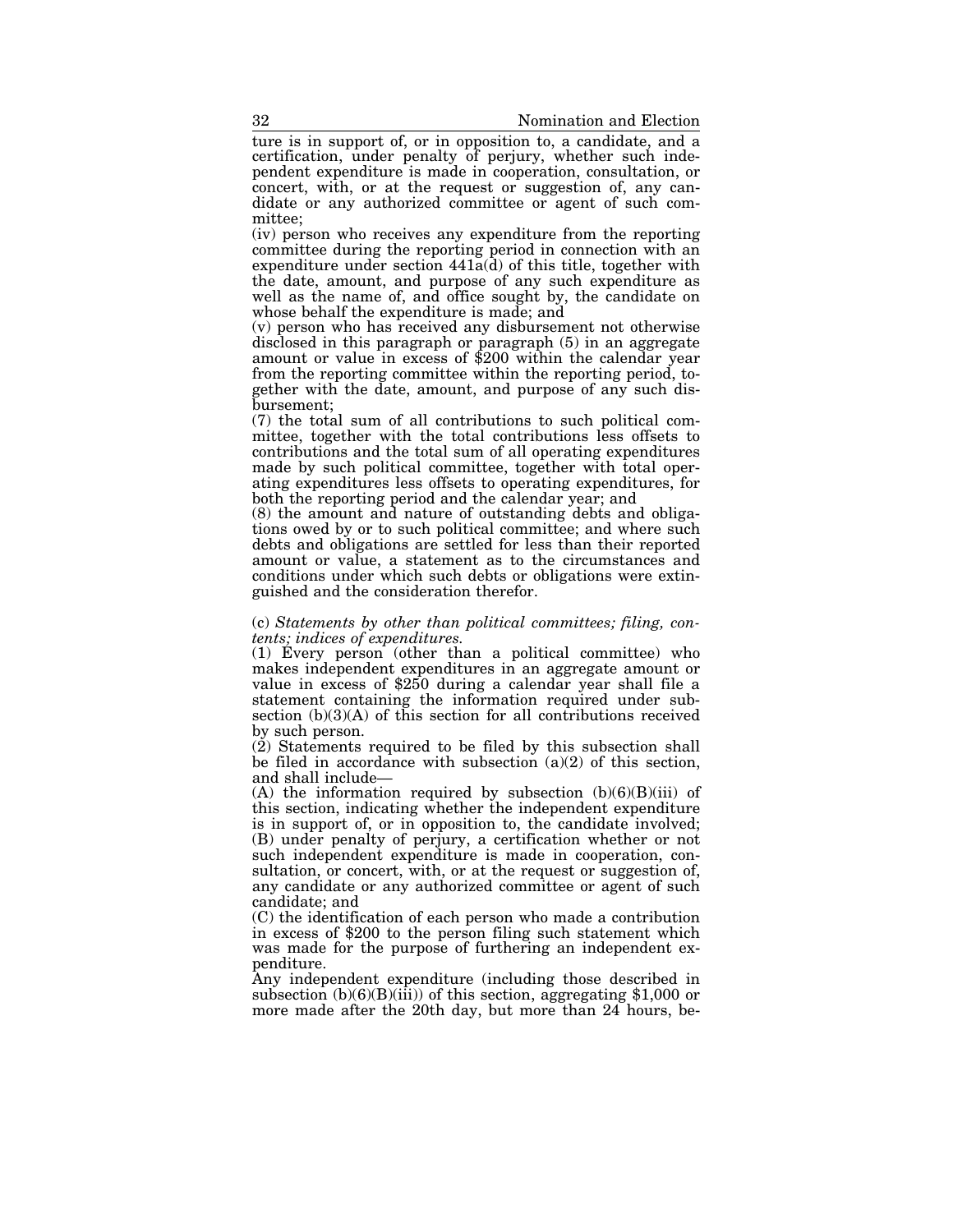fore any election shall be reported within 24 hours after such independent expenditure is made. Such statement shall be filed with the Secretary, or the Commission and the Secretary of State and shall contain the information required by subsection  $(b)(6)(B)(iii)$  of this section, indicating whether the independent expenditure is in support of, or in opposition to, the candidate involved.

(3) The Commission shall be responsible for expeditiously preparing indices which set forth, on a candidate-by-candidate basis, all independent expenditures separately, including those reported under subsection  $(b)(6)(\overline{B})(iii)$  of this section, made by or for each candidate, as reported under this subsection, and for periodically publishing such indices on a timely pre-election basis.

(Pub.L. 92–225, title III, § 304, Feb. 7, 1972, 86 Stat. 14, as amended by Pub.L. 93–443, title II, §§ 204(a)–(c), 208(c)(4), Oct. 15, 1974, 88 Stat. 1276, 1277, 1278, 1286; Pub.L. 94– 283, title I, § 104, May 11, 1976, 90 Stat. 480, and amended by Pub.L. 96–187, title I, § 104, Jan. 8, 1980, 93 Stat. 1348, Pub.L. 99–514 § 2, Oct. 22, 1986, 100 Stat. 2095; Pub.L. 104– 79, §§ 1(a), 3(b), Dec. 28, 1995, 109 Stat. 791, 792.)

**2 U.S.C. § 435.** *Requirements Relating To Campaign Advertising* was repealed by Pub.L. 96–187, title I, § 105(a)(1), Jan. 8, 1980, 93 Stat. 1354.

**2 U.S.C. § 436.** *Formal Requirements Respecting Reports and Statements.* This provision was repealed by Pub.L. 96–187, title I, § 105(a)(1), Jan. 8, 1980, 93 Stat. 1354.

#### **2 U.S.C. § 437. Reports on Convention Financing.**

Each committee or other organization which—

(1) represents a State, or a political subdivision thereof, or any group of persons, in dealing with officials of a national political party with respect to matters involving a convention held in such State or political subdivision to nominate a candidate for the office of President or Vice President, or

(2) represents a national political party in making arrangements for the convention of such party held to nominate a candidate for the office of President or Vice President,

shall within 60 days following the end of the convention (but not later than 20 days prior to the date on which presidential and vice presidential electors are chosen), file with the Commission a full and complete financial statement, in such form and detail as it may prescribe, of the sources from which it derived its funds, and the purposes for which such funds were expended.

(Pub.L. 92–225, title III, § 305, formerly § 307, Feb. 7, 1972, 86 Stat. 16, as amended by Pub.L. 93-443, title II, § 208(c)(6), Oct. 15, 1974, 88 Stat. 1286, and renumbered and amended by Pub.L. 96–187, title I, §§ 105(a)(2), 112(a), Jan. 8, 1980, 93 Stat. 1354, 1366.)

**2 U.S.C. § 437a.** *Reports By Certain Persons,* was repealed by Pub.L. 94–283, title I, § 105, May 11, 1976, 90 Stat. 481.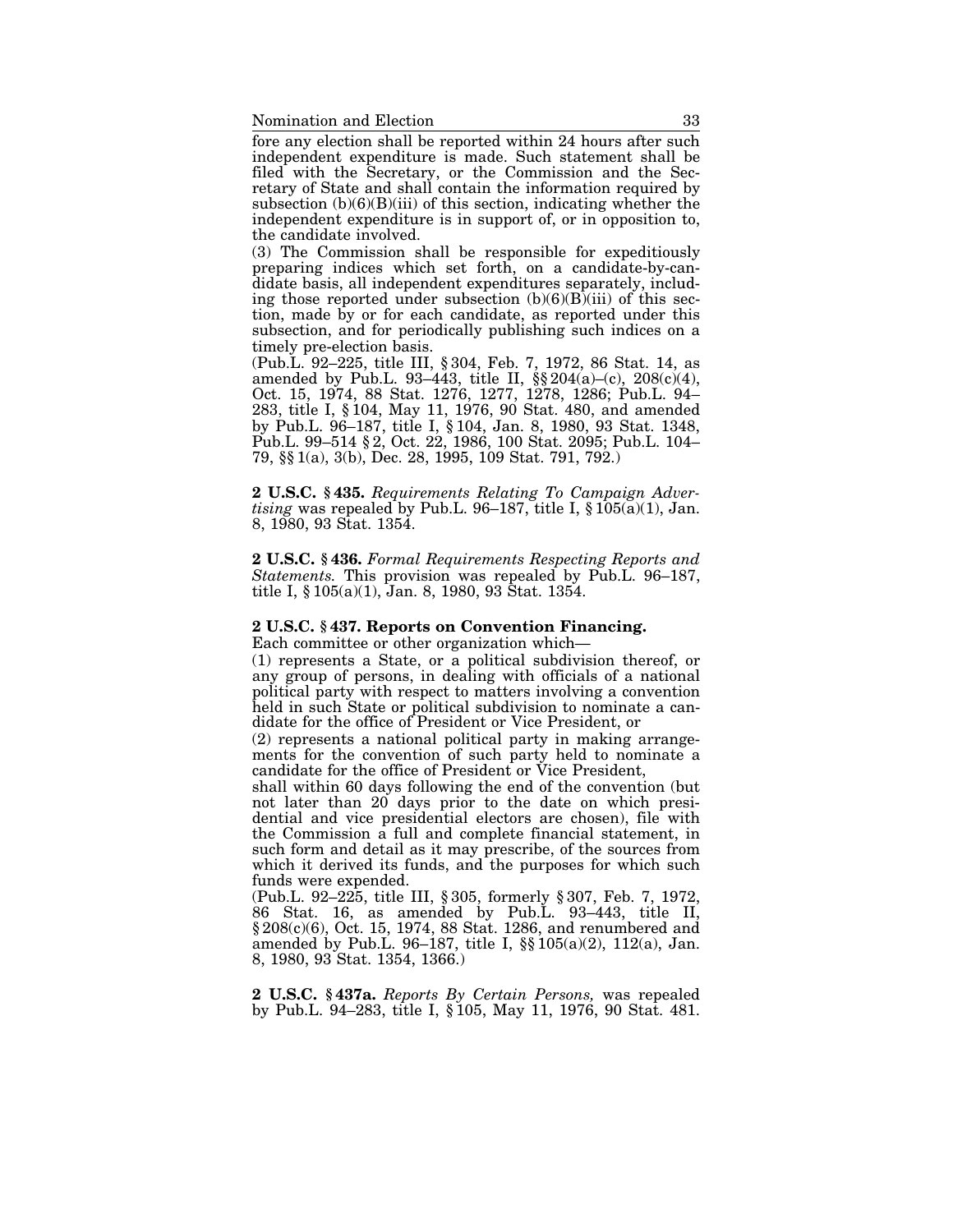**2 U.S.C. § 437b.** *Campaign Depositories,* was repealed by Pub.L. 96–187, title I, § 105(a)(1), Jan. 8, 1980, 93 Stat. 1354.

# **2 U.S.C. § 437c. Federal Election Commission.**

(a) *Establishment; membership; term of office; vacancies' qualifications; compensation; chairman and vice chairman.*

(1) There is established a commission to be known as the Federal Election Commission. The Commission is composed of the Secretary of the Senate and the Clerk of the House of Representatives or their designees, ex officio and without the right to vote, and 6 members appointed by the President, by and with the advice and consent of the Senate. No more than 3 members of the Commission appointed under this paragraph may be affiliated with the same political party.

 $(2)(A)$  Members of the Commission shall serve for a single term of 6 years, except that the members first appointed— (i) two of the members, not affiliated with the same political party, shall be appointed for terms ending on April 30, 1977; (ii) two of the members, not affiliated with the same political party, shall be appointed for terms ending on April 30, 1979; and

(iii) two of the members, not affiliated with the same political party, shall be appointed for terms ending on April 30, 1981.

(B) A member of the Commission may serve on the Commission after the expiration of his or her term until his or her successor has taken office as a member of the Commission. (C) An individual appointed to fill a vacancy occurring other than by the expiration of a term of office shall be appointed only for the unexpired term of the member he or she succeeds.

(D) Any vacancy occurring in the membership of the Commission shall be filled in the same manner as in the case of the original appointment.

(3) Members shall be chosen on the basis of their experience, integrity, impartiality, and good judgment and members (other than the Secretary of the Senate and the Clerk of the House of Representatives) shall be individuals who, at the time appointed to the Commission, are not elected or appointed officers or employees in the executive, legislative, or judicial branch of the Federal Government. Such members of the Commission shall not engage in any other business, vocation, or employment. Any individual who is engaging in any other business, vocation, or employment at the time of his or her appointment to the Commission shall terminate or liquidate such activity no later than 90 days after such appointment.

(4) Members of the Commission (other than the Secretary of the Senate and the Clerk of the House of Representatives) shall receive compensation equivalent to the compenstation paid at level IV of the Executive Schedule (5 U.S.C. 5315). (5) The Commission shall elect a chairman and a vice chairman from among its members (other than the Secretary of the Senate and the Clerk of the House of Representatives) for a term of one year. A member may serve as chairman only once during any term of office to which such member is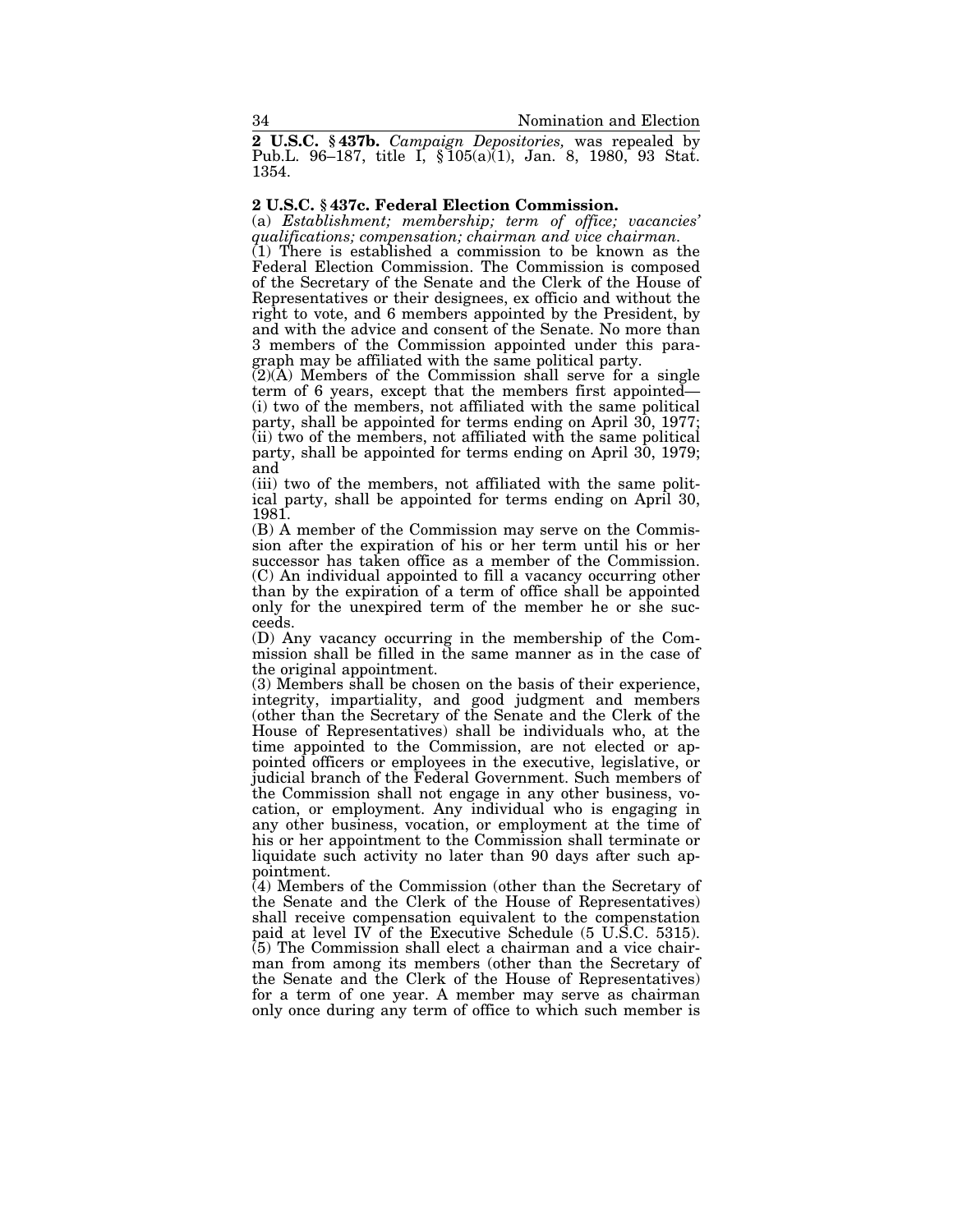appointed. The chairman and the vice chairman shall not be affiliated with the same political party. The vice chairman shall act as chairman in the absence or disability of the chairman or in the event of a vacancy in such office.

(b) *Administration, enforcement, and formulation of policy; exclusive jurisdiction of civil enforcement; Congressional authorities or functions with respect to elections for Federal office.*

(1) The Commission shall administer, seek to obtain compliance with, and formulate policy with respect to, this Act and chapter 95 and chapter 96 of title 26. The Commission shall have exclusive jurisdiction with respect to the civil enforcement of such provisions.

#### (c) *Voting requirements; delegation of authorities.*

All decisions of the Commission with respect to the exercise of its duties and powers under the provisions of this Act shall be made by a majority vote of the members of the Commission. A member of the Commission may not delegate to any person his or her vote or any decisionmaking authority or duty vested in the Commission by the provisions of this Act, except that the affirmative vote of 4 members of the Commission shall be required in order for the Commission to take any action in accordance with paragraph (6), (7), (8), or  $(9)$  of section 437d(a) of this title or with chapter 95 or chapter 96 of title 26.

#### (d) *Meetings.*

The Commission shall meet at least once each month and also, at the call of any members.

# (e) *Rules for conduct of activities; judicial notice of seal; principal office.*

The Commission shall prepare written rules for the conduct of its activities, shall have an official seal which shall be judicially noticed, and shall have its principal office in or near the District of Columbia (but it may meet or exercise any of its powers anywhere in the United States).

(f) *Staff director and general counsel; appointment and compensation; appointment and compensation of personnel and procurement of intermittent services by staff director; use of assistance personnel, and facilities of Federal agencies and departments; counsel for defense of actions.*

(1) The Commission shall have a staff director and a general counsel who shall be appointed by the Commission. The staff director shall be paid at a rate not to exceed the rate of basic pay in effect for level IV of the Executive Schedule (5 U.S.C. 5315). The general counsel shall be paid at a rate not to exceed the rate of basic pay in effect for level V of the Executive Schedule (5 U.S.C. 5316). With the approval of the Commission, the staff director may appoint and fix the pay of such additional personnel as he or she considers desirable without regard to the provisions of title 5, United States Code, governing appointments in the competitive service.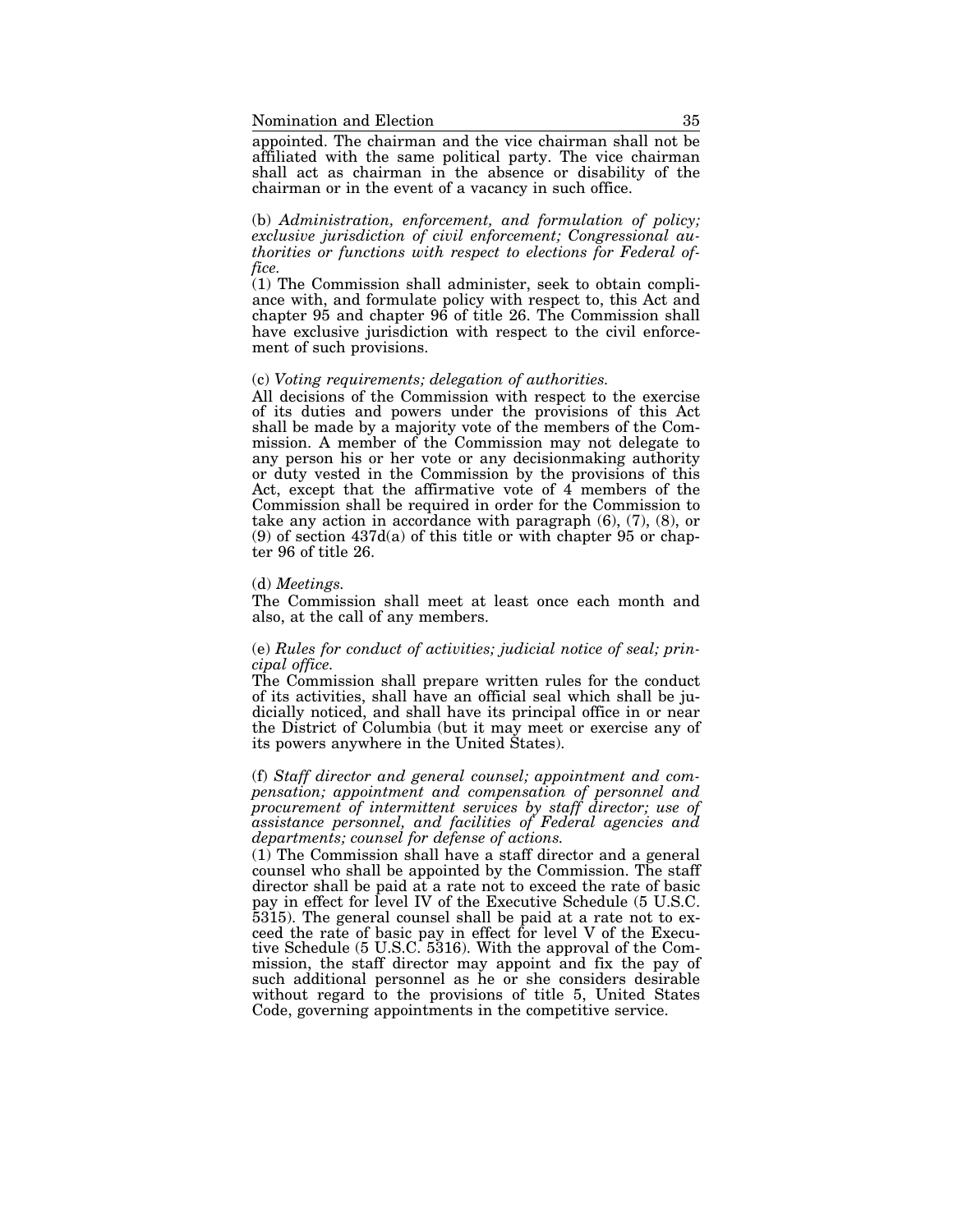(2) With the approval of the Commission, the staff director may procure temporary and intermittent services to the same extent as is authorized by section 3109(b) of title 5, United States Code, but at rates for individuals not to exceed the daily equivalent of the annual rate of basic pay in effect for grade GS–15 of the General Schedule (5 U.S.C. 5332).

(3) In carrying out its responsibilities under this Act, the Commission shall, to the fullest extent practicable, avail itself of the assistance, including personnel and facilities of other agencies and departments of the United States. The heads of such agencies and departments may make available to the Commission such personnel, facilities and other assistance, with or without reimbursement, as the Commission may request.

(4) Notwithstanding the provisions of paragraph (2), the Commission is authorized to appear in and defend against any action instituted under this Act, either (A) by attorneys employed in its office, or (B) by counsel whom it may appoint, on a temporary basis as may be necessary for such purpose, without regard to the provisions of title 5, United States Code, governing appointments in the competitive service, and whose compensation it may fix without regard to the provisions of chapter 51 and subchapter III of chapter 53 of such title. The compensation of counsel so appointed on a temporary basis shall be paid out of any funds otherwise available to pay the compensation of employees of the Commission.

(Pub.L. 92–225, title III, § 306, formerly § 310, as added by Pub.L. 93–443, title II, § 208(a), Oct. 15, 1974, 88 Stat. 1280; as amended and renumbered by Pub.L. 94–283, title I, §§ 101(a)–(d), 105, May 11, 1976, 90 Stat. 475, 481; and as amended and renumbered by Pub.L. 96–187, title I, §§ 105(a) (3), (6), 112(b), Jan. 8, 1980, 93 Stat. 1354–56, 1366; Pub.L. 99–514, § 2, Oct. 22, 1986, 100 Stat. 2095; Pub.L. 105–61, Title V, § 512(a), Oct. 10, 1997, 111 Stat. 1305.)

## **2 U.S.C. § 437d. Powers of Commission.**

(a) *Specific authorities.*

The Commission has the power—

(1) to require by special or general orders, any person to submit, under oath, such written reports and answers to questions as the Commission may prescribe;

(2) to administer oaths or affirmations;

(3) to require by subpoena, signed by the chairman or the vice chairman, the attendance and testimony of witnesses and the production of all documentary evidence relating to the execution of its duties;

(4) in any proceeding or investigation, to order testimony to be taken by deposition before any person who is designated by the Commission and has the power to administer oaths and, in such instances, to compel testimony and the production of evidence in the same manner as authorized under paragraph (3);

(5) to pay witnesses the same fees and mileage as are paid in like circumstances in the courts of the United States;

(6) to initiate (through civil actions for injunctive, declaratory, or other appropriate relief), defend (in the case of any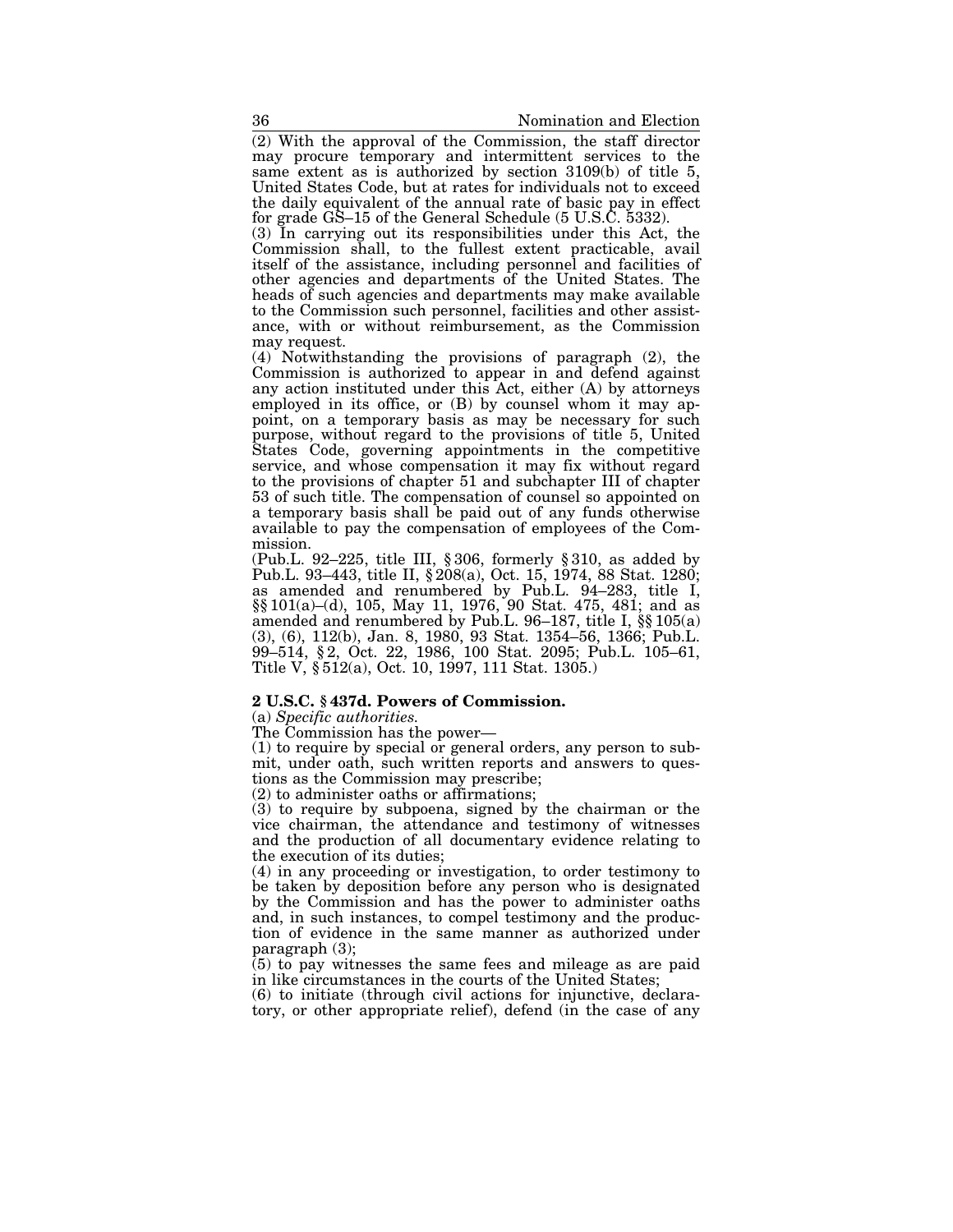civil action brought under section  $437g(a)(8)$  of this title) or appeal any civil action in the name of the Commission to enforce the provisions of this Act and chapter 95 and chapter 96 of title 26, through its general counsel;

(7) to render advisory opinions under section 437f of this title;

(8) to develop such prescribed forms and to make, amend, and repeal such rules, pursuant to the provisions of chapter 5 of title 5, United States Code, as are necessary to carry out the provisions of this Act and chapter 95, and chapter 96 of title 26; and

(9) to conduct investigations and hearings expeditiously, to encourage voluntary compliance, and to report apparent violations to the appropriate law enforcement authorities.

# (b) *Judicial orders for compliance with subpenas and orders of Commission; contempt of court.*

Upon petition by the Commission, any United States district court within the juridiction of which any inquiry is being carried on may, in case of refusal to obey a subpena or order of the Commission issued under subsection (a) of this section, issue an order requiring compliance. Any failure to obey the order of the court may be punished by the court as a contempt thereof.

### (c) *Civil liability for disclosure of information.*

No person shall be subject to civil liability to any person (other than the Commission or the United States) for disclosing information at the request of the Commission.

(d) *Concurrent transmissions to Congress or member of budget estimates, etc.; prior submission of legislative recommendations, testimony, or comments on legislation.*

(1) Whenever the Commission submits any budget estimate or request to the President or the Office of Managment and Budget, it shall concurrently transmit a copy of such estimate or request to the Congress.

(2) Whenever the Commission submits any legislation recommendation, or testimony, or comments on legislation, requested by the Congress or by any Member of the Congress, to the President or the Office of Management and Budget, it shall concurrently transmit a copy thereof to the Congress or to the Member requesting the same. No officer or agency of the United States shall have any authority to require the Commission to submit its legislative recommendations, testimony, or comments on legislation, to any office or agency of the United States for approval, comments, or review, prior to the submission of such recommendations, testimony, or comments to the Congress.

#### (e) *Exclusive civil remedy for enforcement.*

Except as provided in section 437g(a)(8) of this title the power of the Commission to initiate civil actions under subsection (a)(6) of this section shall be the exclusive civil remedy for the enforcement of the provisions of this Act.

(Pub.L. 92–225, title III, § 307, formerly § 311, as added by Pub.L. 93–443, title II, § 208(a), Oct. 15, 1974, 88 Stat. 1282;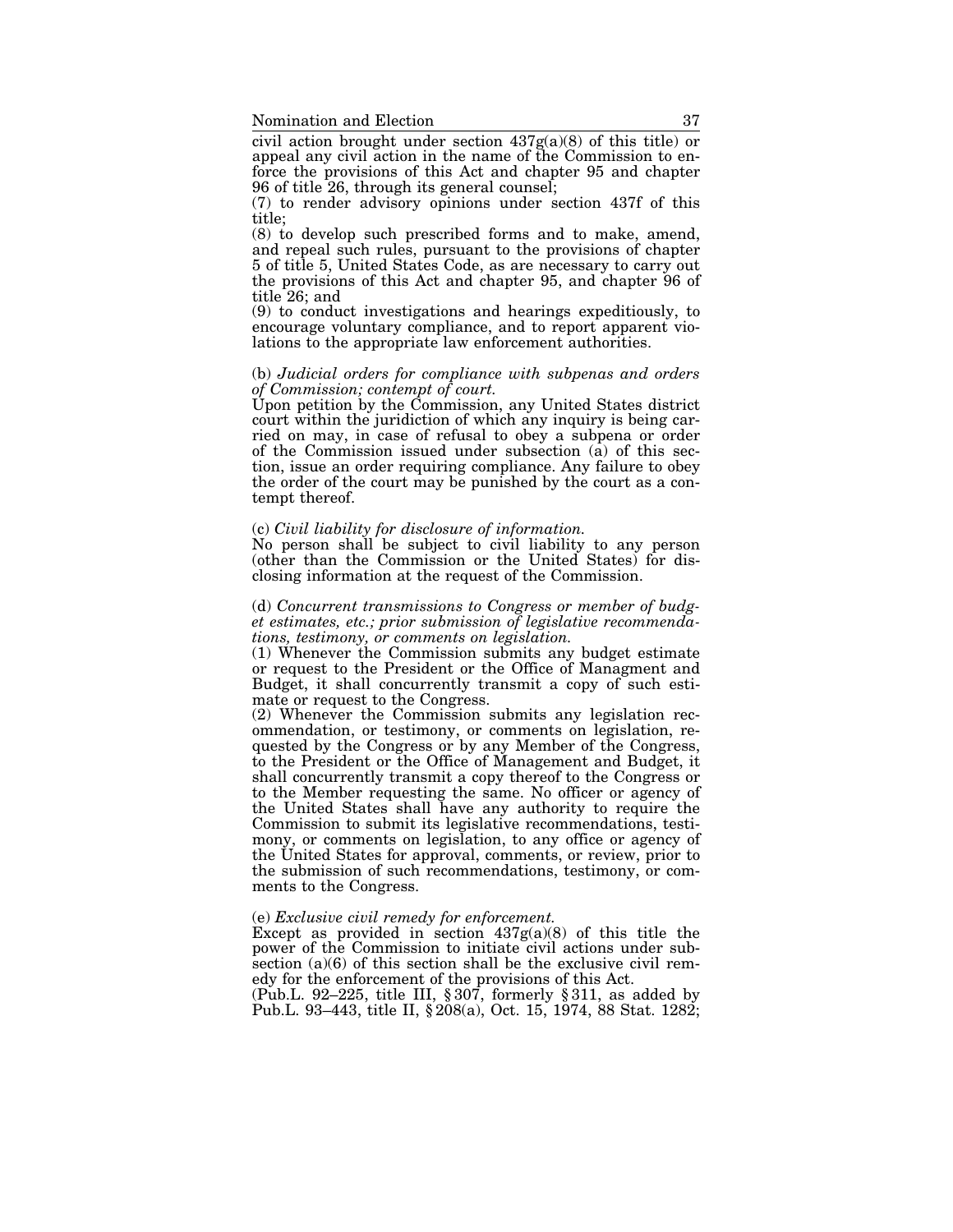38 Nomination and Election

as amended and renumbered by Pub.L. 94–283, title I, §§ 105, 107, 115(a) (2), May 11, 1976, 90 Stat. 481, 495; and as amended and renumbered by Pub.L. 96–187, title I, §§ 105(a) (3), 106, Jan. 8, 1980, 93 Stat. 1354, 1356–57 Pub.L. 99–514, § 2, Oct. 22, 1986, 100 Stat. 2095.)

**2 U.S.C. § 437e.** *Report,* was repealed by Pub.L. 96–187, title I, § 105(a) (1), Jan. 8, 1980, 93 Stat. 1354.

### **2 U.S.C. § 437f. Advisory Opinion.**

(a) *Requests by persons, candidates, or authorized committees; subject matter; time for response.*

(1) Not later than 60 days after the Commission receives from a person a complete written request concerning the application of this Act, chapter 95 or chapter 96 of title 26, or a rule or regulation prescribed by the Commission, with respect to a specific transaction or activity by the person, the Commission shall render a written advisory opinion relating to such transaction or activity to the person.

(2) If an advisory opinion is requested by a candidate, or any authorized committee of such candidate, during the 60-day period before any election for Federal office involving the requesting party, the Commission shall render a written advisory opinion relating to such request no later than 20 days after the Commission receives a complete written request.

# (b) *Procedures applicable to initial proposal of rules or regulations, and advisory opinions.*

Any rule of law which is not stated in this Act or in chapter 95 or chapter 96 of title 26 may be initially proposed by the Commission only as a rule or regulation pursuant to procedures established in section 438(d) of this title. No opinion of an advisory nature may be issued by the Commission or any of its employees except in accordance with the provisions of this section.

# (c) *Persons entitled to rely upon opinions; scope of protection for good faith reliance.*

(1) Any advisory opinion rendered by the Commission under subsection (a) of this section may be relied upon by—

(A) any person involved in the specific transaction or activity with respect to which such advisory opinion is rendered; and (B) any person involved in any specific transaction or activity which is indistinguishable in all its material aspects from the transaction or activity with respect to which such advisory opinion is rendered.

(2) Notwithstanding any other provisions of law, any person who relies upon any provision or finding of an advisory opinion in accordance with the provisions of paragraph (1) and who acts in good faith in accordance with the provisions and findings of such advisory opinion shall not, as a result of any such act, be subject to any sanction provided by this Act or by chapter 95 or chapter 96 of title 26.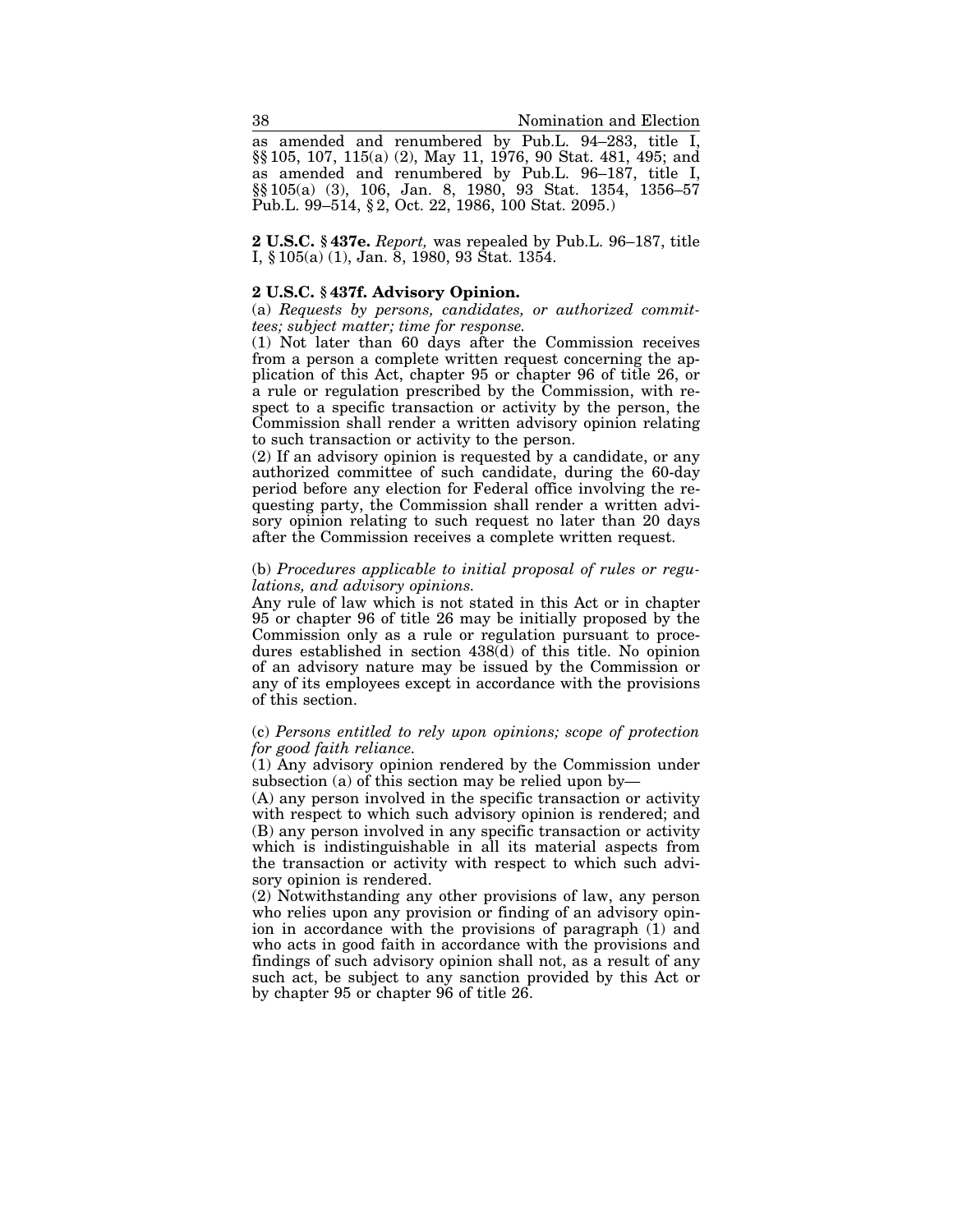(d) *Requests made public; submission of written comments by interested public.*

The Commission shall make public any request made under subsection (a) of this section for an advisory opinion. Before rendering an advisory opinion, the Commission shall accept written comments submitted by any interested party within the 10-day period following the date the request is made public.

(Pub.L. 92–225, title III, § 308, formerly § 313, as added by Pub.L. 93–443, title II, § 208(a), Oct. 15, 1974, 88 Stat. 1283; amended and renumbered by Pub.L. 94–283, title I, §§ 105, 108, May 11, 1976, 90 Stat. 481, 482; and amended and renumbered by Pub.L. 96–187, title I, §§ 105(a)(4), 107, Jan. 8, 1980, 93 Stat. 1354, 1357–58, Pub.L. 99–514, § 2, Oct. 22, 1986, 100 Stat. 2095.)

### **2 U.S.C. § 437g. Enforcement.**

(a) *Administrative and judicial practice and procedure.* (1) Any person who believes a violation of this Act or of chapter 95 or chapter 96 of title 26, has occurred, may file a complaint with the Commission. Such complaint shall be in writing, signed and sworn to by the person filing such complaint, shall be notarized, and shall be made under penalty of perjury and subject to the provisions of section 1001 of title 18, United States Code. Within 5 days after receipt of a complaint, the Commission shall notify, in writing, any person alleged in the complaint to have committed such a violation. Before the Commission conducts any vote on the complaint, other than a vote to dismiss, any person so notified shall have the opportunity to demonstrate in writing to the Commission within 15 days after notification that no action should be taken against such person on the basis of the complaint. The Commission may not conduct any investigation or take any other action under this section solely on the basis of a complaint of a person whose identity is not disclosed to the Commission.

(2) If the Commission, upon receiving a complaint under paragraph (1) or on the basis of information ascertained in the normal course of carrying out its supervisory responsibilities, determines, by an affirmative vote of 4 of its members, that it has reason to believe that a person has committed, or is about to commit, a violation of this Act of chapter 95 or chapter 96 of title 26, the Commission shall, through its chairman or vice chairman, notify the person of the alleged violation. Such notification shall set forth the factual basis for such alleged violation. The Commission shall make an investigation of such alleged violation, which may include a field investigation or audit, in accordance with the provisions of this section.

(3) The general counsel of the Commission shall notify the respondent of any recommendation to the Commission by the general counsel to proceed to a vote on probable cause pursuant to paragraph  $(\overline{4})(A)(i)$ . With such notification, the general counsel shall include a brief stating the position of the general counsel on the legal and factual issues of the case. Within 15 days of receipt of such brief, respondent may submit a brief stating the position of such respondent on the legal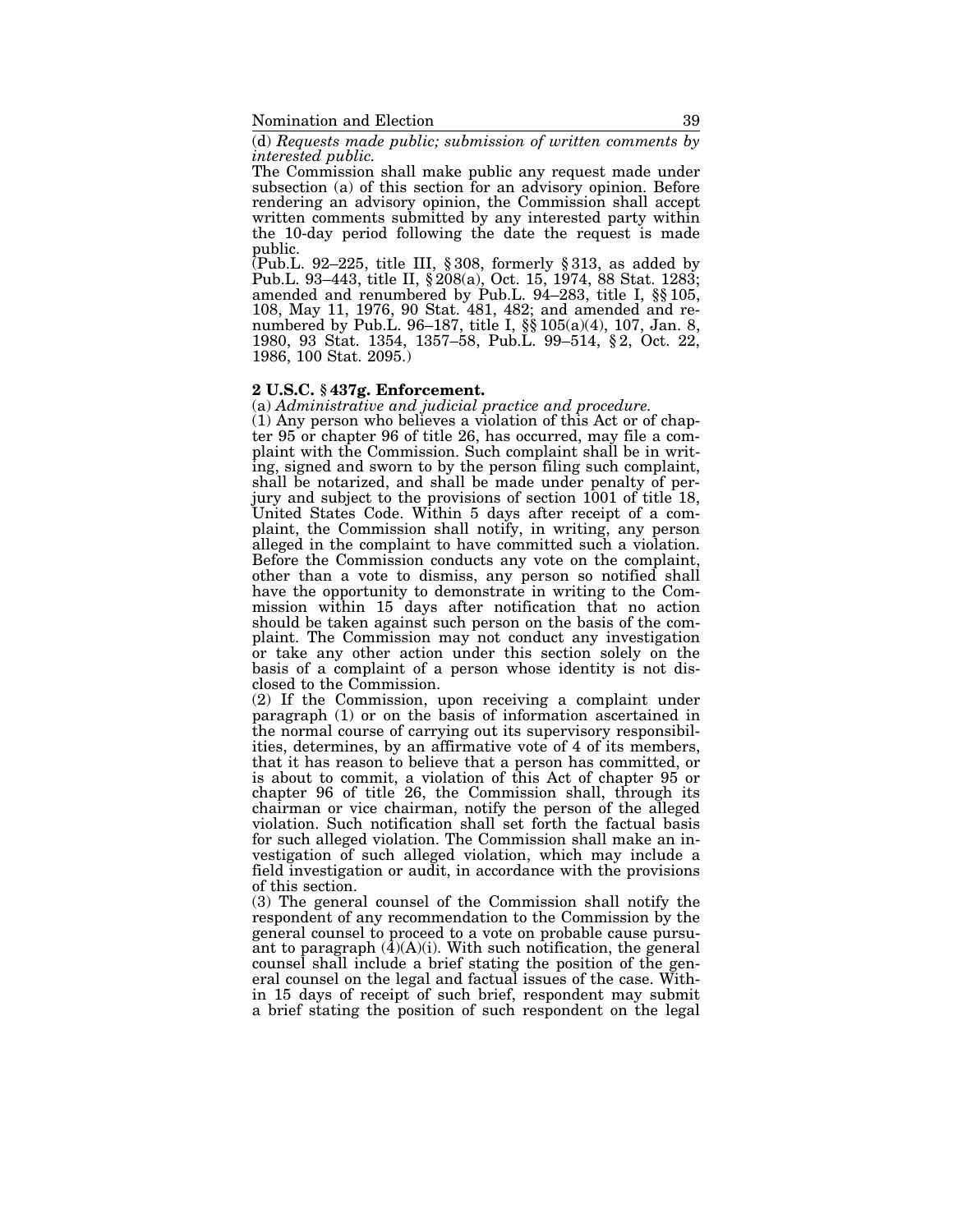and factual issues of the case, and replying to the brief of general counsel. Such briefs shall be filed with the Secretary of the Commission and shall be considered by the Commission before proceeding under paragraph (4).

 $(4)(A)(i)$  Except as provided in clause (ii), if the Commission determines, by an affirmative vote of 4 of its members, that there is probable cause to believe that any person has committed, or is about to commit, a violation of this Act or of chapter 95 or chapter 96 of title 26, the Commission shall attempt, for a period of at least 30 days, to correct or prevent such violation by informal methods of conference, conciliation, and persuasion, and to enter into a conciliation agreement with any person involved. Such attempt by the Commission to correct or prevent such violation may continue for a period of not more than 90 days. The Commission may not enter into a conciliation agreement under this clause except pursuant to an affirmative vote of 4 of its members. A conciliation agreement, unless violated, is a complete bar to any further action by the Commission, including the bringing of a civil proceeding under paragraph (6)(A).

(ii) If any determination of the Commission under clause (i) occurs during the 45-day period immediately preceding any election, then the Commission shall attempt, for a period of at least 15 days, to correct or prevent the violation involved by the methods specified in clause (i).

 $(\dot{B})(i)$  No action by the Commission or any person, and no information derived, in connection with any conciliation attempt by the Commission under subparagraph (A) may be made public by the Commission without the written consent of the respondent and the Commission.

(ii) If a conciliation agreement is agreed upon by the Commission and the respondent, the Commission shall make public any conciliation agreement signed by both the Commission and the respondent. If the Commission makes a determination that a person has not violated this Act or chapter 95 or chapter 96 of title 26 the Commission shall make public such determination.

 $(5)(A)$  If the Commission believes that a violation of this Act or of chapter 95 or chapter 96 of title 26 has been committed, a conciliation agreement entered into by the Commission under paragraph (4)(A) may include a requirement that the person involved in such conciliation agreement shall pay a civil penalty which does not exceed the greater of \$5,000 or an amount equal to any contribution or expenditure involved in such violation.

(B) If the Commission believes that a knowing and willful violation of this Act or of chapter 95 or chapter 96 of title 26 has been committed, a conciliation agreement entered into by the Commission under paragraph (4)(A) may require that the person involved in such conciliation agreement shall pay a civil penalty which does not exceed the greater of \$10,000 or an amount equal to 200 percent of any contribution or expenditure involved in such violation.

(C) If the Commission by an affirmative vote of 4 of its members, determines that there is probable cause to believe that a knowing and willful violation of this Act which is subject to subsection (d) of this section, or a knowing and willful vio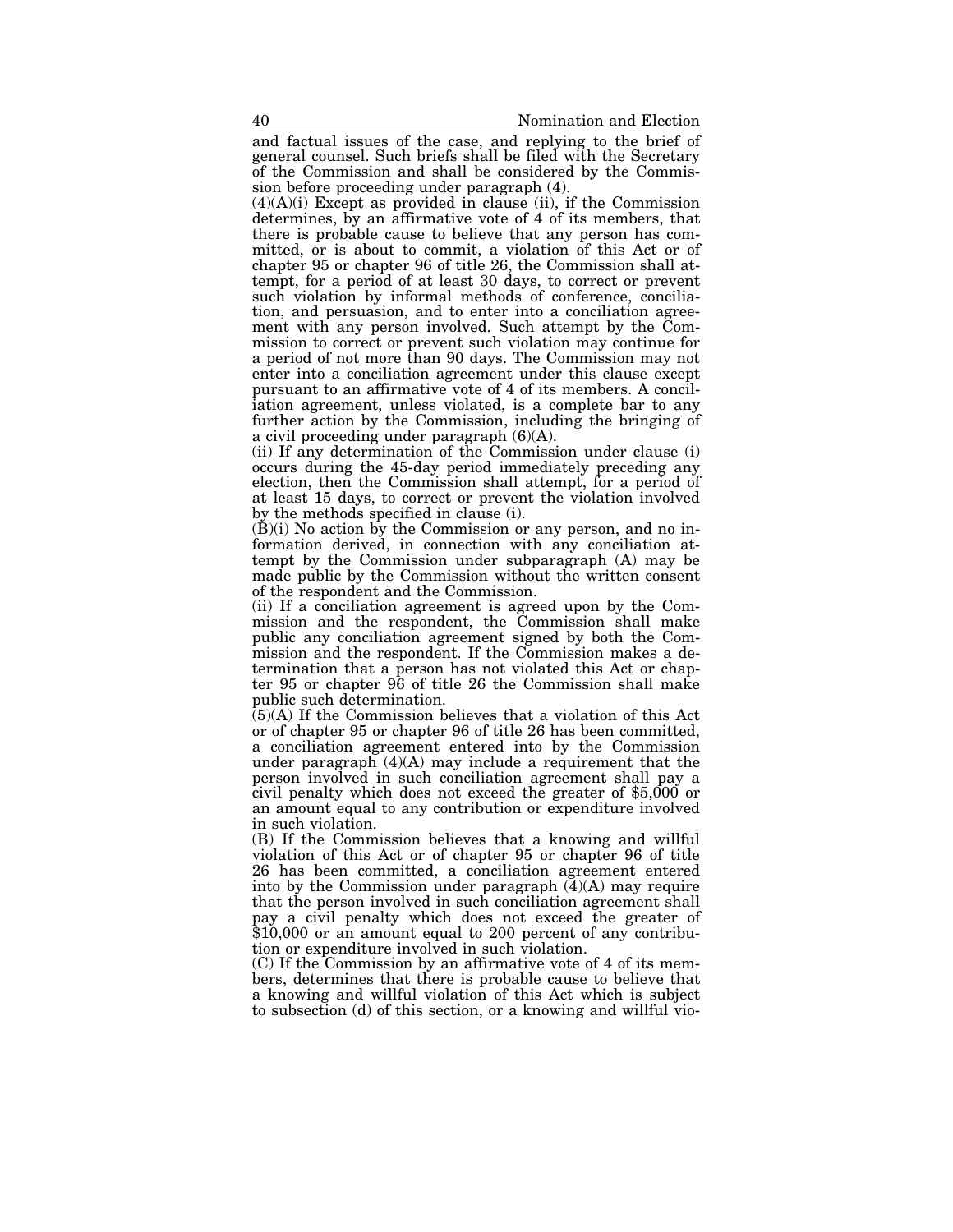lation of chapter 95 or chapter 96, has occurred or is about to occur, it may refer such apparent violation to the Attorney General of the United States without regard to any limitations set forth in paragraph (4)(A).

(D) In any case in which a person has entered into a conciliation agreement with the Commission under paragraph (4)(A), the Commission may institute a civil action for relief under paragraph  $(6)(A)$  if it believes that the person has violated any provision of such conciliation agreement. For the Commission to obtain relief in any civil action, the Commission need only establish that the person has violated, in whole or in part, any requirement of such conciliation agreement.

 $(6)$  $(A)$  If the Commission is unable to correct or prevent any violation of this Act or of chapter 95 or chapter 96 of title 26, by the methods specified in paragraph  $(\overline{4})(A)$ , the Commission may, upon an affirmative vote of 4 of its members, institute a civil action for relief, including a permanent or temporary injunction, restraining order, or any other appropriate order (including an order for a civil penalty which does not exceed the greater of \$5,000 or an amount equal to any contribution or expenditure involved in such violation) in the district court of the United States for the district in which the person against whom such action is brought is found, resides, or transacts business.

(B) In any civil action instituted by the Commission under subparagraph (A), the court may grant a permanent or temporary injunction, restraining order, or other order, including a civil penalty which does not exceed the greater of \$5,000 or an amount equal to any contribution or expenditure involved in such violation, or is about to commit (if the relief sought is a permanent or temporary injunction or a restraining order), a violation of this Act or chapter 95 or chapter 96 of title 26.

(C) In any civil action for relief instituted by the Commission under subparagraph (A), if the court determines that the Commission has established that the person involved in such civil action has committed a knowing and willful violation of this Act or of chapter 95 or chapter 96 of title 26, the court may impose a civil penalty which does not exceed the greater of \$10,000 or an amount equal to 200 percent of any contribution or expenditure involved in such violation.

(7) In any action brought under paragraph (5) or (6), subpenas for witnesses who are required to attend a United States district court may run into any other district.

(8)(A) Any party aggrieved by an order of the Commission dismissing a complaint filed by such party under paragraph (1), or by a failure of the Commissioin to act on such complaint during the 120-day period beginning on the date the complaint is filed, may file a petition with the United States District Court for the District of Columbia.

(B) Any petition under subparagraph (A) shall be filed, in the case of a dismissal of a complaint by the Commission, within 60 days after the date of the dismissal.

(C) In any proceeding under this paragraph the court may declare that the dismissal of the complaint or the failure to act is contrary to law, and may direct the Commission to conform with such declaration within 30 days, failing which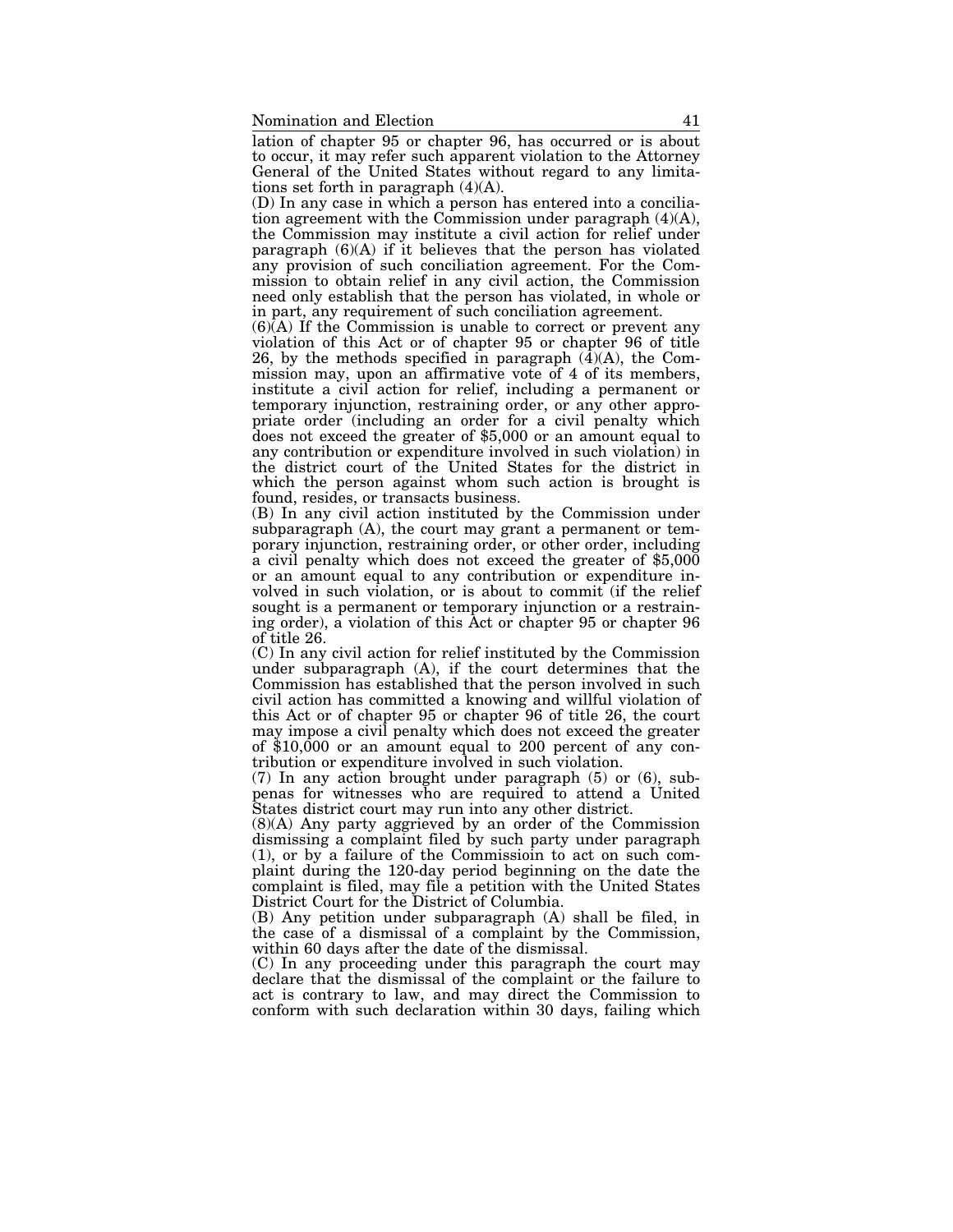the complainant may bring, in the name of such complainant, a civil action to remedy the violation involved in the original complaint.

(9) Any judgment of a district court under this subsection may be appealed to the court of appeals, and the judgment of the court of appeals affirming or setting aside, in whole or in part, any such order of the district court shall be final, subject to review by the Supreme Court of the United States upon certiorari or certification as provided in section 1254 of title 28, United States Code.

(10) [Repealed]

(11) If the Commission determines after an investigation that any person has violated an order of the court entered in a proceeding brought under paragraph (6), it may petition the court for an order to hold such person in civil contempt, but if it believes the violation to be knowing and willful it may petition the court for an order to hold such person in criminal contempt.

 $(12)(A)$  Any notification or investigation made under this section shall not be made public by the Commission or by any person without the written consent of the person receiving such notification or the person with respect to whom such investigation is made.

(B) Any member or employee of the Commission, or any other person, who violates the provisions of subparagraph (A) shall be fined not more than \$2,000. Any such member, employee, or other person who knowingly and willfully violates the provisions of subparagraph (A) shall be fined not more than \$5,000.

### (b) *Notice to persons not filing reports prior to institution of enforcement action; publication of identity of persons and unfiled reports.*

Before taking any action under subsection (a) of this section against any person who has failed to file a report required under section  $434(a)(2)(A)(iii)$  of this title for the calendar quarter immediately preceding the election involved, or in accordance with section  $434(a)(2)(A)(i)$ , the Commission shall notify the person of such failure to file the required reports. If a satisfactory response is not received within 4 business days after the date of notification, the Commission shall, pursuant to section 438(a)(7) of this title, publish before the election the name of the person and the report or reports such person has failed to file.

# (c) *Reports by Attorney General of apparent violation.*

Whenever the Commission refers an apparent violation to the Attorney General, the Attorney General shall report to the Commission any action taken by the Attorney General regarding the apparent violation. Each report shall be transmitted within 60 days after the date the Commission refers an apparent violation, and every 30 days thereafter until the final disposition of the apparent violation.

### (d) *Penalties; defenses; mitigation of offenses.*

(1)(A) Any person who knowingly and willfully commits a violation of any provision of this Act which involves the mak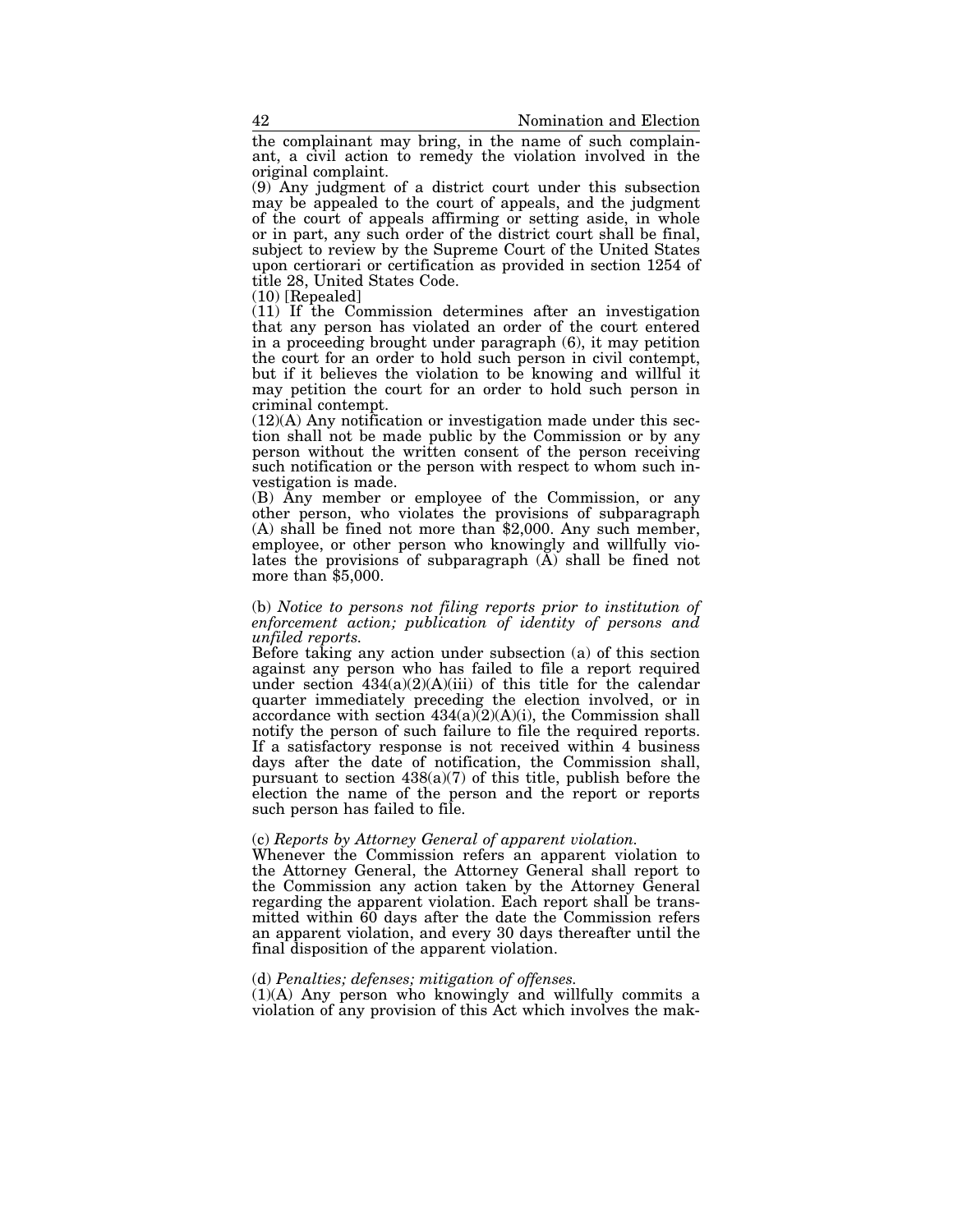ing, receiving, or reporting of any contribution or expenditure aggregating \$2,000 or more during a calendar year shall be fined, or imprisoned for not more than one year, or both. The amount of this fine shall not exceed the greater of \$25,000 or 300 percent of any contribution or expenditure involved in such violation.

(B) In the case of a knowing and willful violation of section 441b(b)(3), the penalties set forth in this subsection shall apply to a violation involving an amount aggregating \$250 or more during a calendar year. Such violation of section  $441b(b)(3)$  may incorporate a violation of section  $441c(b)$ , 441f or 441g of this title.

(C) In the case of a knowing and willful violation of section 441h of this title, the penalties set forth in this subsection shall apply without regard to whether the making, receiving, or reporting of a contribution or expenditure of \$1,000 or more is involved.

(2) In any criminal action brought for a violation of any provision of this Act or of chapter 95 or chapter 96 of title 26, any defendant may evidence their lack of knowledge or intent to commit the alleged violation by introducing as evidence a conciliation agreement entered into between the defendant and the Commission under subsection  $(a)(4)(A)$ which specifically deals with the act or failure to act constituting such violation and which is still in effect.

(3) In any criminal action brought for a violation of any provision of this Act or chapter 95 or chapter 96 of title 26, the court before which such action is brought shall take into account, in weighing the seriousness of the violation and in considering the appropriateness of the penalty to be imposed if the defendant is found guilty, whether—

(A) the specific act or failure to act which constitutes the violation for which the action was brought is the subject of a conciliation agreement entered into between the defendant and the Commission under subparagraph  $(a)(4)(A);$ 

(B) the conciliation agreement is in effect; and

(C) the defendant is, with respect to the violation involved, in compliance with the conciliation agreement.

(Pub.L. 92–225, title III, § 309, formerly § 314, as added by Pub.L. 93–443, title II, § 208(a) Oct. 15, 1974, 88 Stat. 1284; amended and renumbered by Pub.L. 94–283, title I, §§ 105, 109, May 11, 1976, 90 Stat. 481, 483; and amended and renumbered by Pub.L. 96–187, title I, §§ 105(a)(4), 108, Jan. 8, 1980, 93 Stat. 1354, 1358–62; Pub.L. 98–620, Title IV, § 402(1)(A), Nov. 8, 1984, 98 Stat. 3357; Pub.L. 99–514, § 2, Oct. 22, 1986, 100 Stat. 2095.

# **2 U.S.C. § 437h. Judicial Review.**

*Actions, including declaratory judgments, for construction of constitutional questions; eligible plaintiffs; certification of such questions to courts of appeal sitting en banc.*

The Commission, the national committee of any political party, or any individual eligible to vote in any election for the office of President may institute such actions in the appropriate district court of the United States, including actions for declaratory judgment, as may be appropriate to construe the constitutionality of any provision of this Act. The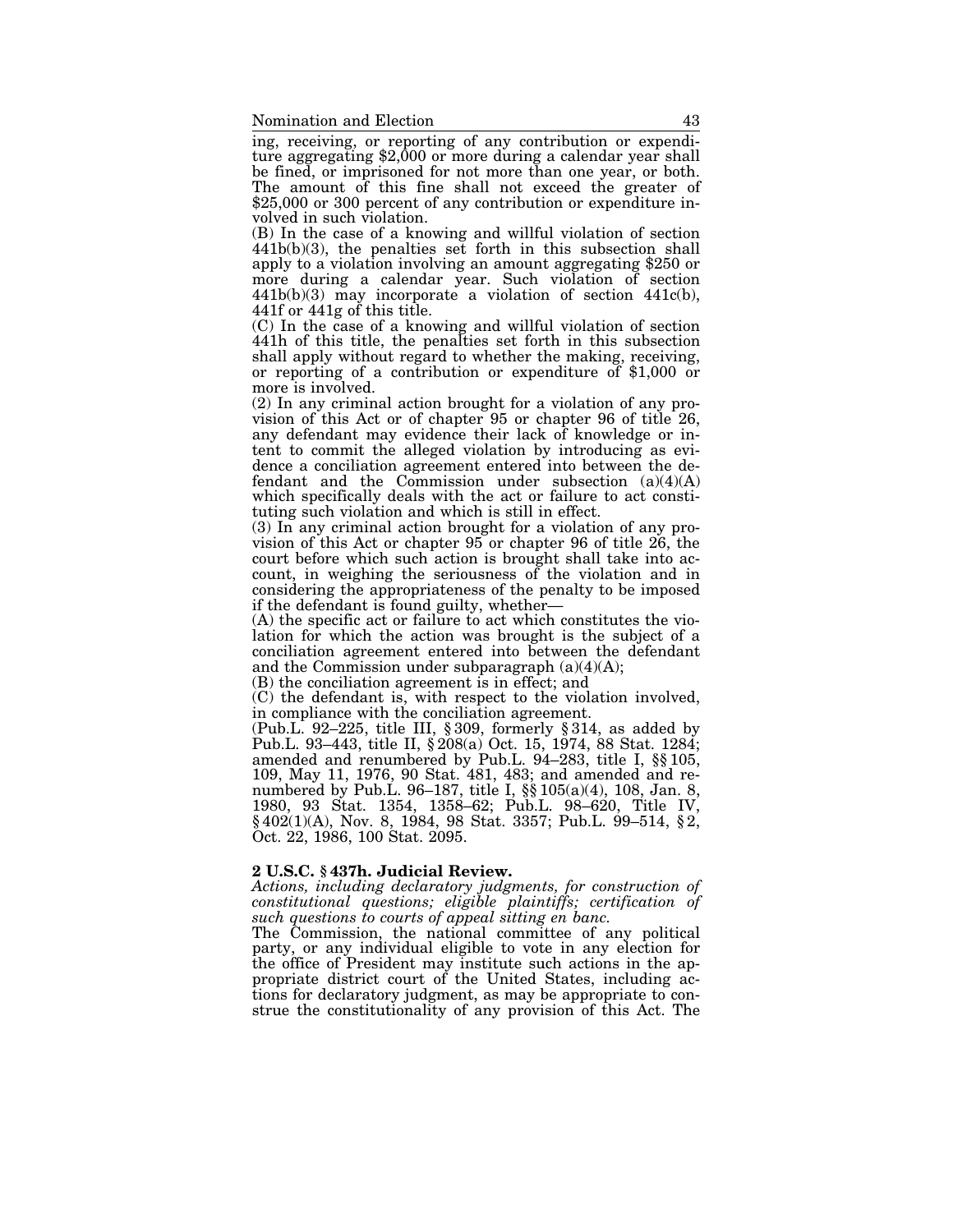district court immediately shall certify all questions of constitutionality of this Act to the United States court of appeals for the circuit involved, which shall hear the matter sitting en banc.

### *Appeal to Supreme Court; time for appeal.*

Notwithstanding any other provision of law, any decision on matter certified under subsection (a) of this section shall be reviewable by appeal directly to the Supreme Court of the United States. Such appeal shall be brought no later than 20 days after the decision of the court of appeals.

The Commission, the national committee of any political party, or any individual eligible to vote in any election for the office of President may institute such actions in the appropriate district court of the United States, including actions for declaratory judgment, as may be appropriate to construe the constitutionality of any provision of this Act. The district court immediately shall certify all questions of constitutionality of this Act to the United States court of appeals for the circuit involved, which shall hear the matter sitting en banc.

(Pub.L. 92–225, title III, § 310, formerly § 315, as added by Pub.L. 93–443, title II, § 208, Oct. 15, 1974, 88 Stat. 1285; amended and renumbered by Pub.L. 94–283, title I, §§ 105, 115(e), May 11, 1976, 90 Stat. 481, 496; amended and renumbered by Pub.L. 96–187, §§ 105(a)(4), 112(c), Jan. 8, 1980, 93 Stat. 1354, 1366; Nov. 8, 1984, Pub.L. 98–620, title IV, Subtitle A, § 402(1)(B), 98 Stat. 3357, and amended by Pub.L. 100–352, § 6(a), June 27, 1988, 102 Stat. 663.)

#### **2 U.S.C. § 438. Administrative Provisions.**

(a) *Duties of Commission.*

The Commission shall—

(1) prescribe forms necessary to implement this Act;

(2) prepare, publish, and furnish to all persons required to file reports and statements under this Act a manual recommending uniform methods of bookkeeping and reporting;

(3) develop a filing, coding, and cross-indexing system consistent with the purposes of this Act;

(4) within 48 hours after the time of the receipt by the Commission of reports and statements filed with it, make them available for public inspection, and copying, at the expense of the person requesting such copying, except that any information copied from such reports or statements may not be sold or used by any person for the purpose of soliciting contributions or for commercial purposes, other than using the name and address of any political committee to solicit contributions from such committee. A political committee may submit 10 pseudonyms on each report filed in order to protect against the illegal use of names and addresses of contributors, provided such committee attaches a list of such pseudonyms to the appropriate report. The Secretary or the Commission shall exclude these lists from the public record; (5) keep such designations, reports, and statements for a period of 10 years from the date of receipt, except that designations, reports, and statements that relate solely to can-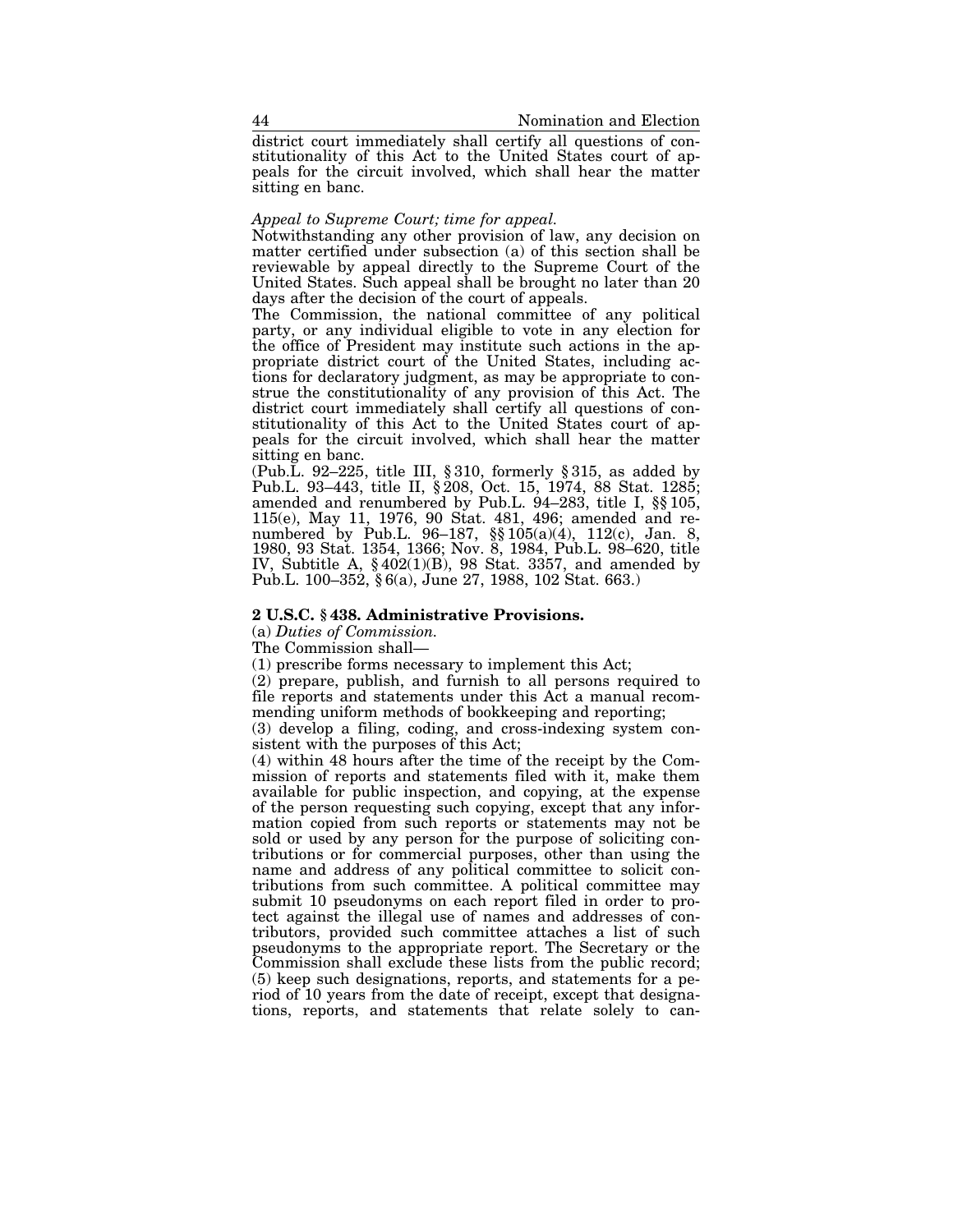Nomination and Election 45

didates for the House of Representatives shall be kept for 5 years from the date of their receipt;

(6)(A) compile and maintain a cumulative index of designations, reports, and statements filed under this Act, which index shall be published at regular intervals and made available for purchase directly or by mail;

(B) compile, maintain, and revise a separate cumulative index of reports and statements filed by multi-candidate committees, including in such index a list of multi-candidate committees; and

(C) compile and maintain a list of multi-candidate committees, which shall be revised and made available monthly;

(7) prepare and publish periodically lists of authorized committees which fail to file reports as required by this Act;

(8) prescribe rules, regulations, and forms to carry out the provisions of this Act, in accordance with the provisions of subsection (d) of this section;

(9) transmit to the President and to each House of the Congress no later than June 1 of each year, a report which states in detail the activities of the Commission in carrying out its duties under this Act, and any recommendations for any legislative or other action the Commission considers appropriate; and

(10) serve as a national clearinghouse for the compilation of information and review of procedures with respect to the administration of Federal elections. The Commission may enter into contracts for the purpose of conducting studies under this paragraph. Reports or studies made under this paragraph shall be available to the public upon the payment of the cost thereof, except that copies shall be made available without cost, upon request, to agencies and branches of the Federal Government.

# (b) *Audits and field investigations.*

The Commission may conduct audits and field investigations of any political committee required to file a report under section 434 of this title. All audits and field investigations concerning the verification for, and receipt and use of, any payments received by a candidate or committee under chapter 95 or chapter 96 of title 26 shall be given priority. Prior to conducting any audit under this subsection, the Commission shall perform an internal review of reports filed by selected committees to determine if the reports filed by a particular committee meet the threshold requirements for substantial compliance with the Act. Such thresholds for compliance shall be established by the Commission. The Commission may, upon an affirmative vote of 4 of its members, conduct an audit and field investigation of any committee which does meet the threshold commenced within 30 days of such vote, except that any audit of an authorized committee of a candidate, under the provisions of this subsection, shall be commenced within 6 months of the election for which such committee is authorized.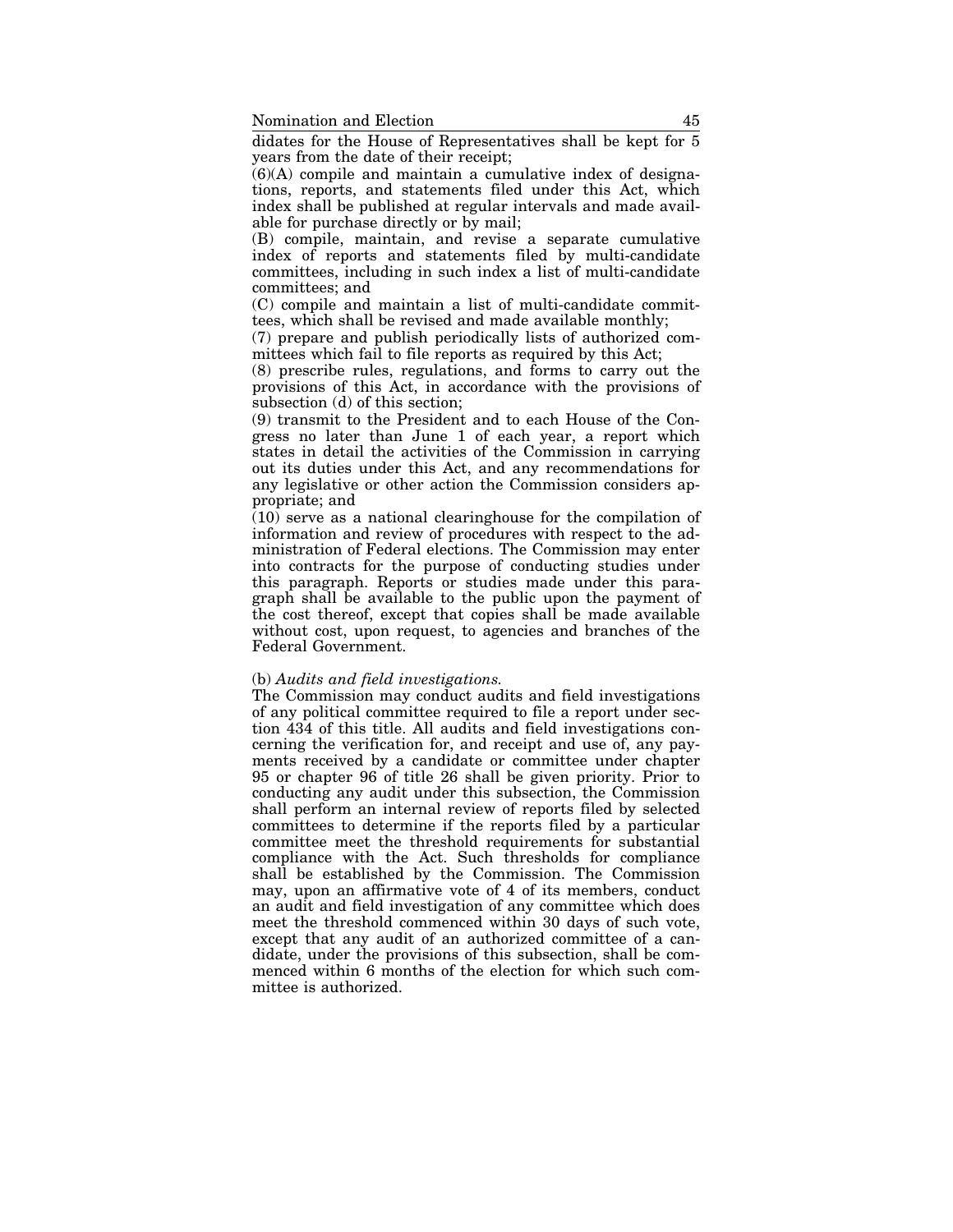(c) *Statutory provisions applicable to forms and informationgathering activities.*

Any forms prescribed by the Commission under subsection  $(a)(1)$  of this section, and any information-gathering activities of the Commission under this Act, shall not be subject to the provisions of section 3512 of title 44, United States Code.

(d) *Rules, regulations, or forms; issuance, procedures applicable, etc.*

(1) Before prescribing any rule, regulation, or form under this section or any other provision of this Act, the Commission shall transmit a statement with respect to such rule, regulation, or form to the Senate and the House of Representatives, in accordance with this subsection. Such statement shall set forth the proposed rule, regulation, or form, and shall contain a detailed explanation and justification of it.

(2) If either House of the Congress does not disapprove by resolution any proposed rule or regulation submitted by the Commission under this section within 30 legislative days after the date of the receipt of such proposed rule or regulation or within 10 legislative days after the date of receipt of such proposed form, the Commission may prescribe such rule, regulation, or form.

(3) For purposes of this subsection, the term ''legislative day'' means, with respect to statements transmitted to the Senate, any calendar day on which the Senate is in session, and with respect to statements transmitted to the House of Representatives, any calendar day on which the House of Representatives is in session.

(4) For purposes of this subsection, the terms ''rule'' and "regulation" mean a provision or series of interrelated provisions stating a single, separable rule of law.

(5)(A) A motion to discharge a committee of the Senate from the consideration of a resolution relating to any such rule, regulation, or form or a motion to proceed to the consideration of such a resolution, is highly privileged and shall be decided without debate.

(B) Whenever a committee of the House of Representatives reports any resolution relating to any such form, rule or regulation, it is at any time thereafter in order (even though a previous motion to the same effect has been disagreed to) to move to proceed to the consideration of the resolution. The motion is highly privileged and is not debatable. An amendment to the motion is not in order, and is not in order to move to reconsider the vote by which the motion is agreed to or disagreed with.

# (e) *Scope of protection for good faith reliance upon rules or regulations.*

Notwithstanding any other provision of law, any person who relies upon any rule or regulation prescribed by the Commission in accordance with the provisions of this section and who acts in good faith in accordance with such rule or regulation shall not, as a result of such act, be subject to any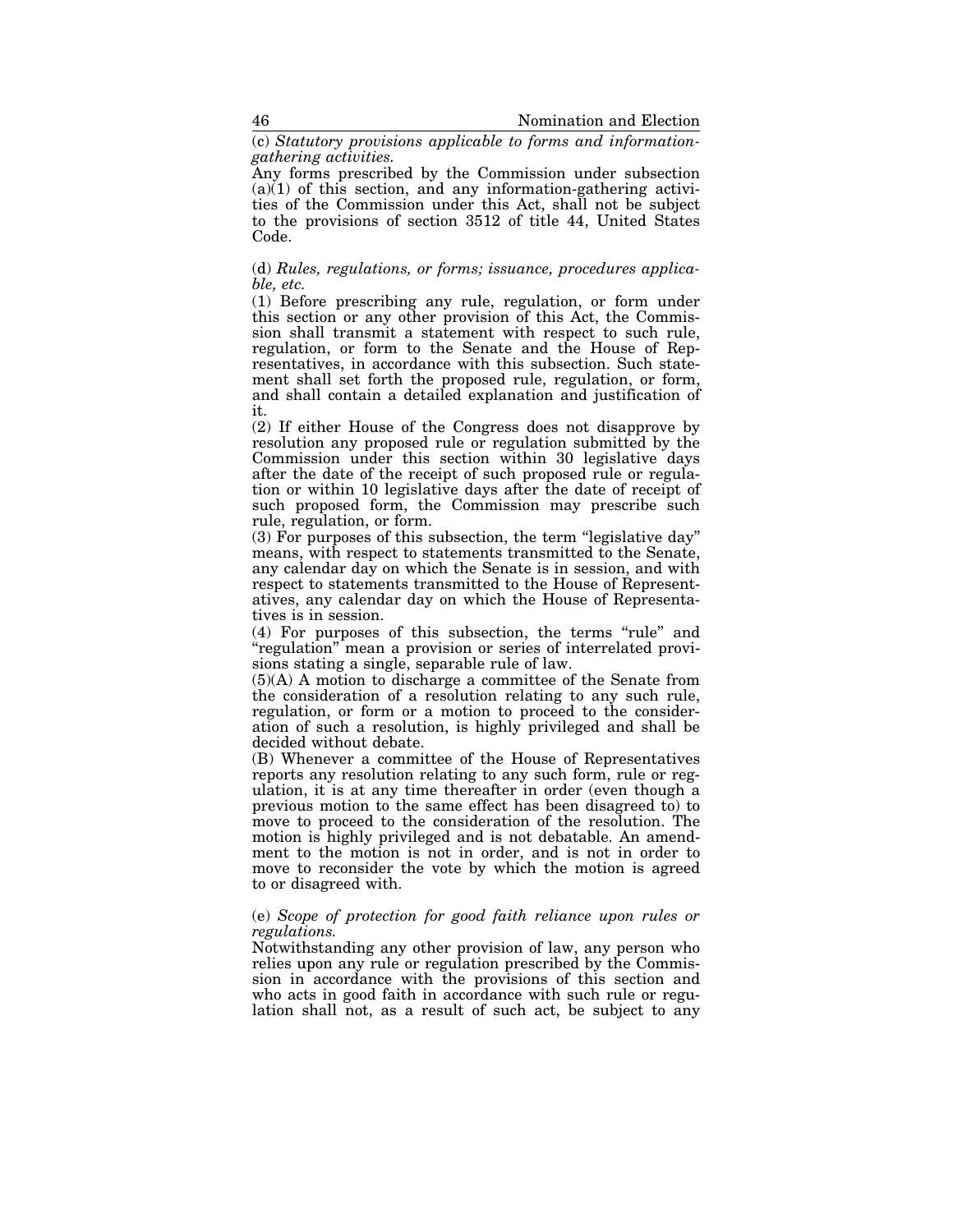Nomination and Election 47

sanction provided by this Act or by chapter 95 or chapter 96 of title 26.

(f) *Promulgation of rules, regulations, and forms by Commission and Internal Revenue Service; report to Congress on cooperative efforts.*

In prescribing such rules, regulations, and forms under this section, the Commission and the Internal Revenue Service shall consult and work together to promulgate rules, regulations, and forms which are mutually consistent. The Commission shall report to the Congress annually on the steps it has taken to comply with this subsection.

(Pub.L. 92–225, title III, § 311, formerly § 308, Feb. 7, 1972, 86 Stat. 16; as renumbered and amended by Pub.L. 93–443, title II, §§ 208 (a), (c)(8)–(10), 209 (a)(1), (b), Oct. 15, 1974, 88 Stat. 1279, 1286, 1287; and renumbered and amended by Pub.L. 94–283, title I, §§ 105, 110, May 11, 1976, 90 Stat. 481, 486; and as renumbered and amended by Pub.L. 96– 187, title I, §§ 105(a)(4), 109, Jan. 8, 1980, 93 Stat. 1354, 1362–64; Pub.L. 99–514, 52, Oct. 22, 1986, 100 Stat. 2095; Pub.L. 104–79, § 3(c), Dec. 28, 1995, 109 Stat. 792.)

# **2 U.S.C. § 439. Statements Filed With State Officers.**

(a) *Appropriate State; defined.*

(1)  $\overrightarrow{A}$  copy of each report and statement required to be filed by any person under this Act shall be filed by such person with the Secretary of State (or equivalent State officer) of the appropriate State, or, if different, the officer of such State who is charged by State law with maintaining State election campaign reports. The chief executive officer of such State shall designate any such officer and notify the Commission of any such designation.

(2) For purposes of this subsection, the term ''appropriate State'' means—

(A) for statements and reports in connection with the campaign for nomination for election of a candidate to the office of President or Vice President, each State in which an expenditure is made on behalf of the candidate; and

(B) for statements and reports in connection with the campaign for nomination for election, or election, of a candidate to the office of Senator or Representative in, or Delegate or Resident Commissioner to, the Congress, the State in which the candidate seeks election; except that political committees other than authorized committees are only required to file, and Secretaries of State required to keep, that portion of the report applicable to candidates seeking election in that State.

### (b) *Duties of State officers.*

The Secretary of State (or equivalent State officer), or the officer designated under subsection (a)(1) of this section, shall—

(1) receive and maintain in an orderly manner all reports and statements required by this Act to be filed therewith;

(2) keep such reports and statements (either in original filed form or in facsimile copy by microfilm or otherwise) for 2 years after their date of receipt;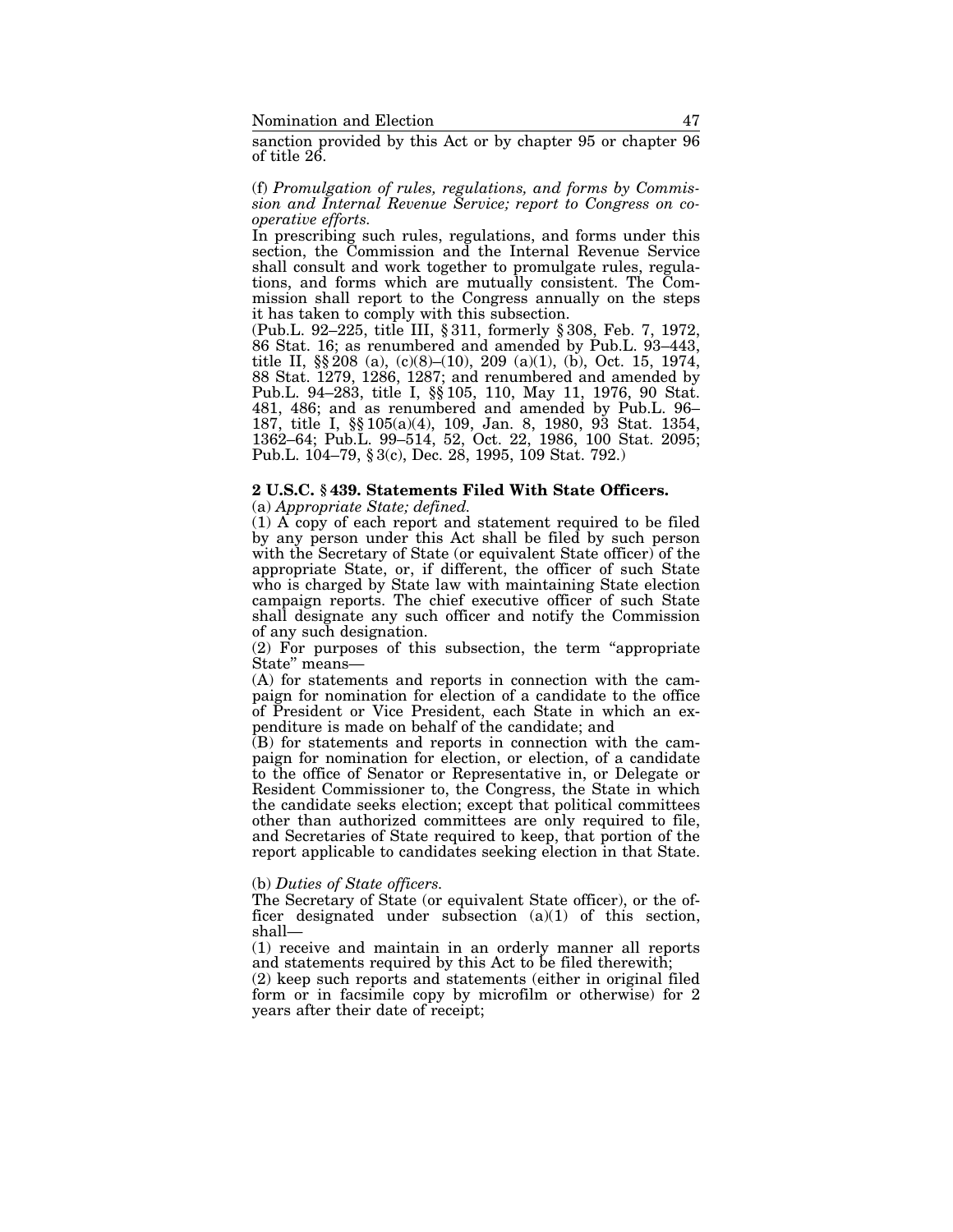(3) make each report and statement filed therewith available as soon as practicable (but within 48 hours of receipt) for public inspection and copying during regular business hours, and permit copying of any such report or statement by hand or by duplicating machine at the request of any person, except that such copying shall be at the expense of the person making the request; and

(4) compile and maintain a current list of all reports and statements pertaining to each candidate.

(c) *Waiver; electronic access.*

Subsections (a) and (b) of this section shall not apply with respect to any State that, as determined by the commission, has a system that permits electonic access to, and duplication of, reports and statements that are filed with the Commission.

(Pub.L. 92–225, title III, § 312, formerly § 309, Feb. 7, 1972, 86 Stat. 18; as renumbered and amended by Pub.L. 94–443, title II, § 208(a), (c)(11), Oct. 15, 1974, 88 Stat. 1279, 1287; renumbered by Pub.L. 94–283, title I, § 105, May 11, 1976, 90 Stat. 481; and as renumbered and amended by Pub.L. 96– 187, title I, §§ 105(a)(4), 110, Jan. 8, 1980, 93 Stat. 1354, 1364–65; Pub.L. 104–79, § 2, Dec. 28, 1995, 109 Stat. 391.)

# **2 U.S.C. § 439a. Use of Contributed Amounts for Certain Purposes.**

Amounts received by a candidate as contributions that are in excess of any amount necessary to defray his expenditures, and any other amounts contributed to an individual for the purpose of supporting his or her activities as a holder of Federal office, may be used by such candidate or individual, as the case may be, to defray any ordinary and necessary expenses incurred in connection with his or her duties as a holder of Federal office, may be contributed to any organization described in section 170(c) of title 26, or may be used for any other lawful purpose, including transfers without limitation to any national, State, or local committee of any political party; except that no such amounts may be converted by any person to any personal use, other than to defray any ordinary and necessary expenses incurred in connection with his or her duties as a holder of Federal office. (Pub.L. 92–225, title III, § 313, formerly § 318, as added by Pub.L. 93–443, title II, § 210, Oct. 15, 1974, 88 Stat. 1289; renumbered by Pub.L. 94–283, title I, § 105, May 11, 1976, 90 Stat. 481; and renumbered and amended by Pub.L. 96– 187 title I, §§ 105(a)(4), 113, Jan. 8, 1980, 93 Stat. 1354, 1366–67, and as amended by Pub.L. 101–194, title V, § 504(a), Nov. 30, 1989, 103 Stat. 1755.)

**2 U.S.C. § 439b.** *Prohibition of Franked Solicitations.* This provision was repealed by Pub.L. 96–187, title I,  $\S 105(a)(1)$ , Jan. 8, 1980, 93 Stat. 1354.

### **2 U.S.C. § 441a. Limitations on Contributions and Expenditures.**

(a) *Dollar limits on contributions.*

(1) No person shall make contributions—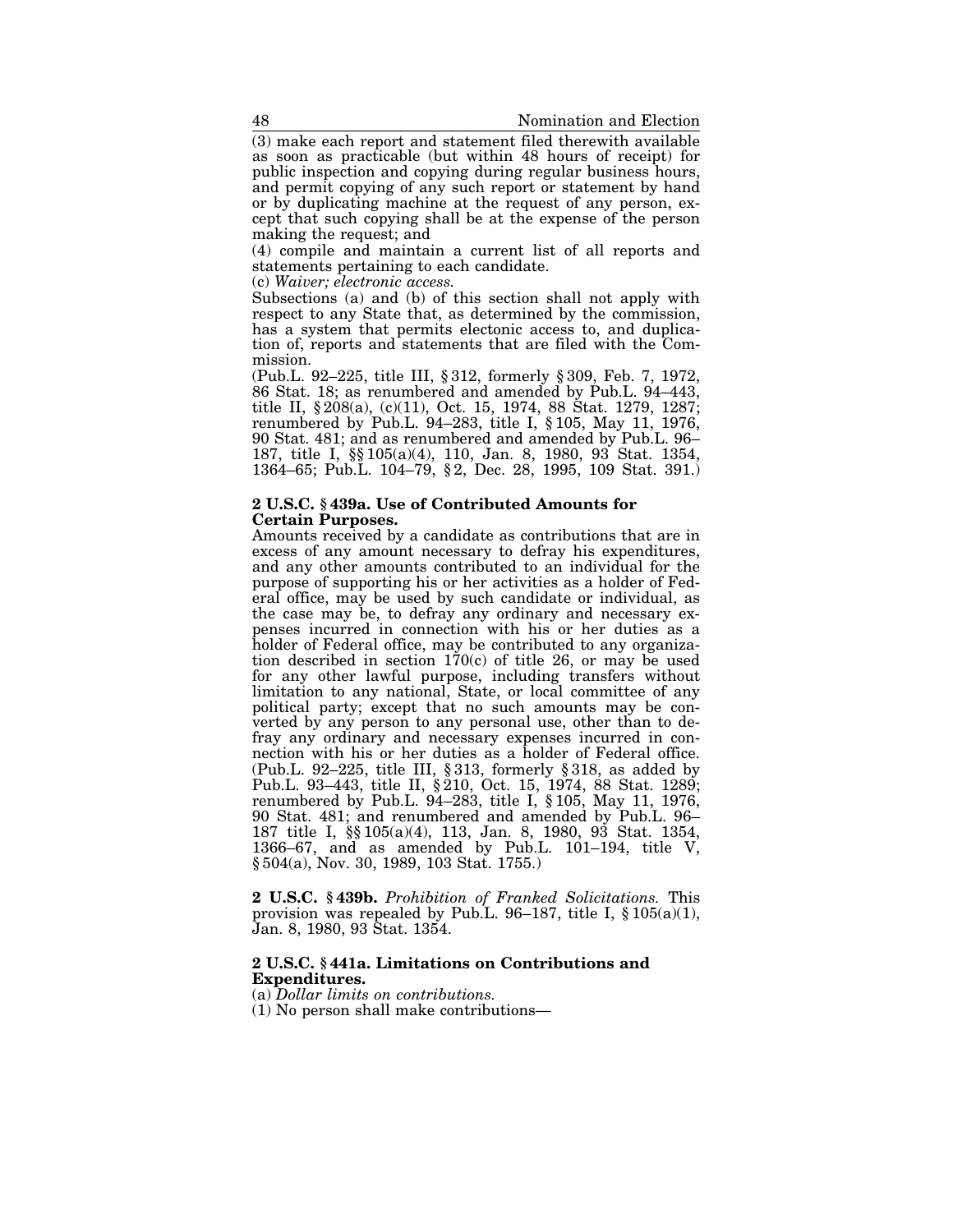(A) to any candidate and his authorized political committees with respect to any election for Federal office which, in the aggregate, exceed \$1,000;

(B) to the political committees established and maintained by a national political party, which are not the authorized political committees of any candidate, in any calendar year, which, in the aggregate, exceed \$20,000; or

(C) to any other political committee in any calendar year which, in the aggregate, exceed \$5,000.

(2) No multicandidate political committee shall make contributions—

(A) to any candidate and his authorized political committees with respect to any election for Federal office which, in the aggregate, exceed \$5,000;

(B) to the political committees established and maintained by a national political party, which are not the authorized political committees of any candidate, in any calendar year, which, in the aggregate, exceed \$15,000; or

(C) to any other political committee in any calendar year which, in the aggregate, exceed \$5,000.

(3) No individual shall make contributions aggregating more than \$25,000 in any calendar year. For purposes of this paragraph, any contribution made to a candidate in a year other than the calendar year in which the election is held with respect to which such contribution is made, is considered to be made during the calendar year in which such election is held.

(4) The limitations on contributions contained in paragraphs (1) and (2) do not apply to transfers between and among political committees which are national, State, direct, or local committees (including any subordinate committee thereof) of the same political party. For purposes of paragraph (2), the term ''multicandidate political committee'' means a political committee which has been registered under section 433 of this title for a period of not less than 6 months, which has received contributions from more than 50 persons, and except for any State political party organization, has made contributions to 5 or more candidates for Federal office.

(5) For purposes of the limitations provided by paragraph (1) and paragraph (2), all contributions made by political committees established or financed or maintained or controlled by any corporation, labor organization, or any other person, including any patent, subsidiary, branch, division, department, or local unit of such corporation, labor organization, or any other person, or by any group of such persons, shall be considered to have been made by a single political committee, except that (A) nothing in this sentence shall limit transfers between political committees of funds raised through joint fund raising efforts; (B) for purposes of the limitations provided by paragraph  $(1)$  and paragraph  $(2)$  all contributions made by a single political committee established or financed or maintained or controlled by a national committee of a political party and by a single political committee established or financed or maintained or controlled by the State committee of a political party shall not be considered to have been made by a single political committee; and  $(C)$ nothing in this section shall limit the transfer of funds be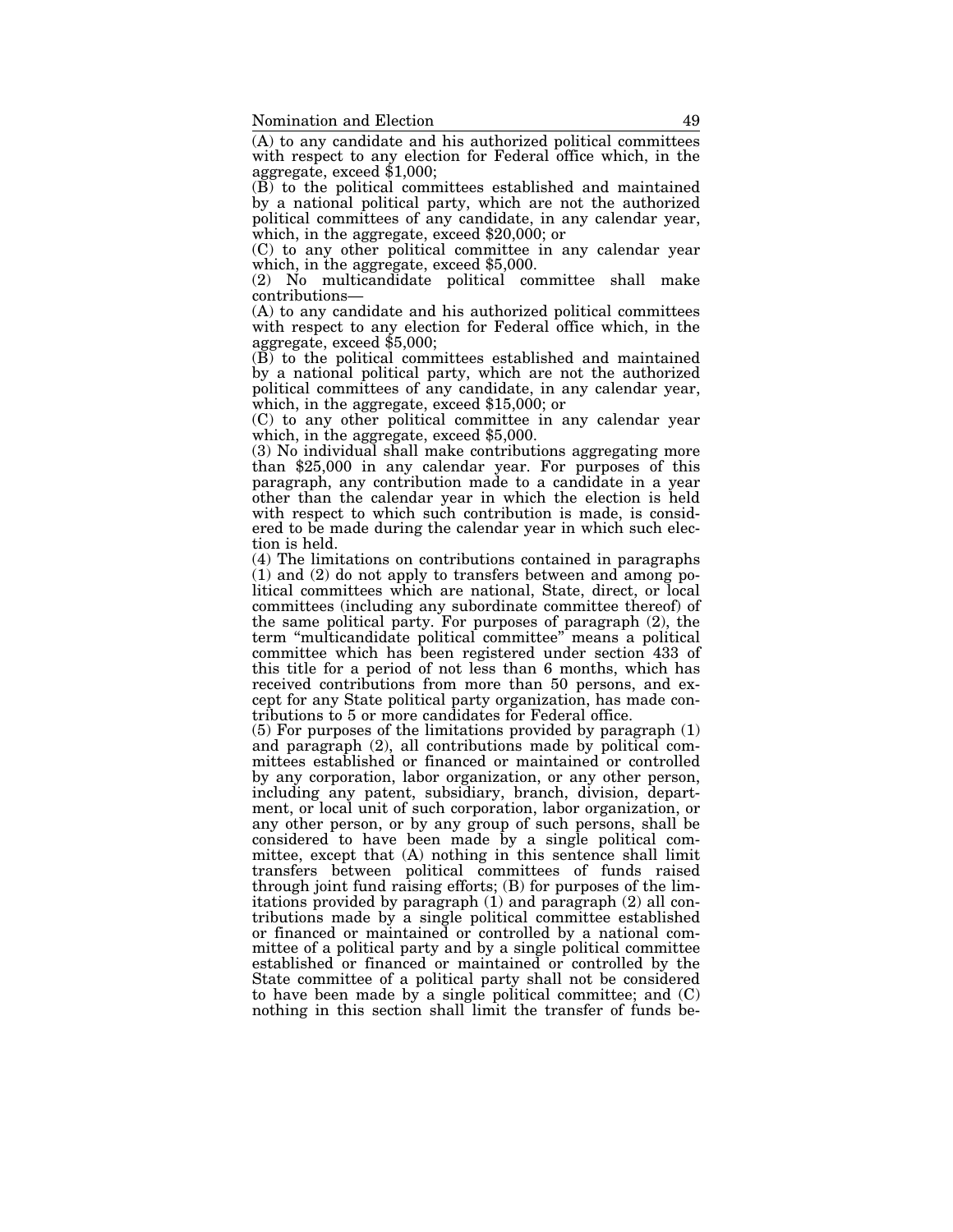50 Nomination and Election

tween the principal campaign committee of a candidate seeking nomination or election to a Federal office and the principal campaign committee of that candidate for nomination or election to another Federal office if (i) such transfer is not made when the candidate is actively seeking nomination or election to both such offices; (ii) the limitations contained in this Act on contributions by persons are not exceeded by such transfer; and (iii) the candidate has not elected to receive any funds under chapter 95 or chapter 96 of title 26. In any case in which a corporation and any of its subsidiaries, branches, divisions, departments, or local units, or a labor organization and any of its subsidiaries, branches, divisions, departments, or local units establish or finance or maintain or control more than one separate segregated fund for purposes of the limitations provided by paragraph (1) and paragraph (2).

(6) The limitations on contributions to a candidate imposed by paragraphs (1) and (2) of this subsection shall apply separately with respect to each election, except that all elections held in any calendar year for office of President of the United States (except a general election for such office) shall be considered to be one election.

(7) For the purposes of this subsection—

(A) contributions to a named candidate made to any political committee authorized by such candidate to accept contributions on his behalf shall be considered to be contributions made to such candidate;

(B)(i) expenditures made by any person in cooperation, consultation, or concert, with, or at the request or suggestion of, a candidate, his authorized political committees, or their agents, shall be considered to be a contribution to such candidate;

(ii) the financing by any person of the dissemination, distribution, or republication, in whole or in part, of any broadcast or any written, graphic, or other form of campaign materials prepared by the candidate, his campaign committees, or their authorized agents shall be considered to be an expenditure for purposes of this paragraph; and

(C) contributions made to or for the benefit of any candidate nominated by a political party for election to the office of Vice President of the United States shall be considered to be contributions made to or for the benefit of the candidate of such party for election to the office of President of the United States.

(8) For purposes of the limitations imposed by this section, all contributions made by a person, either directly or indirectly, on behalf of a particular candidate, including contributions which are in any way earmarked or otherwise directed through an intermediary or conduit to such candidate, shall be treated as contributions from such person to such candidate. The intermediary or conduit shall report the original source and the intended recipient of such contribution to the Commission and to the intended recipient.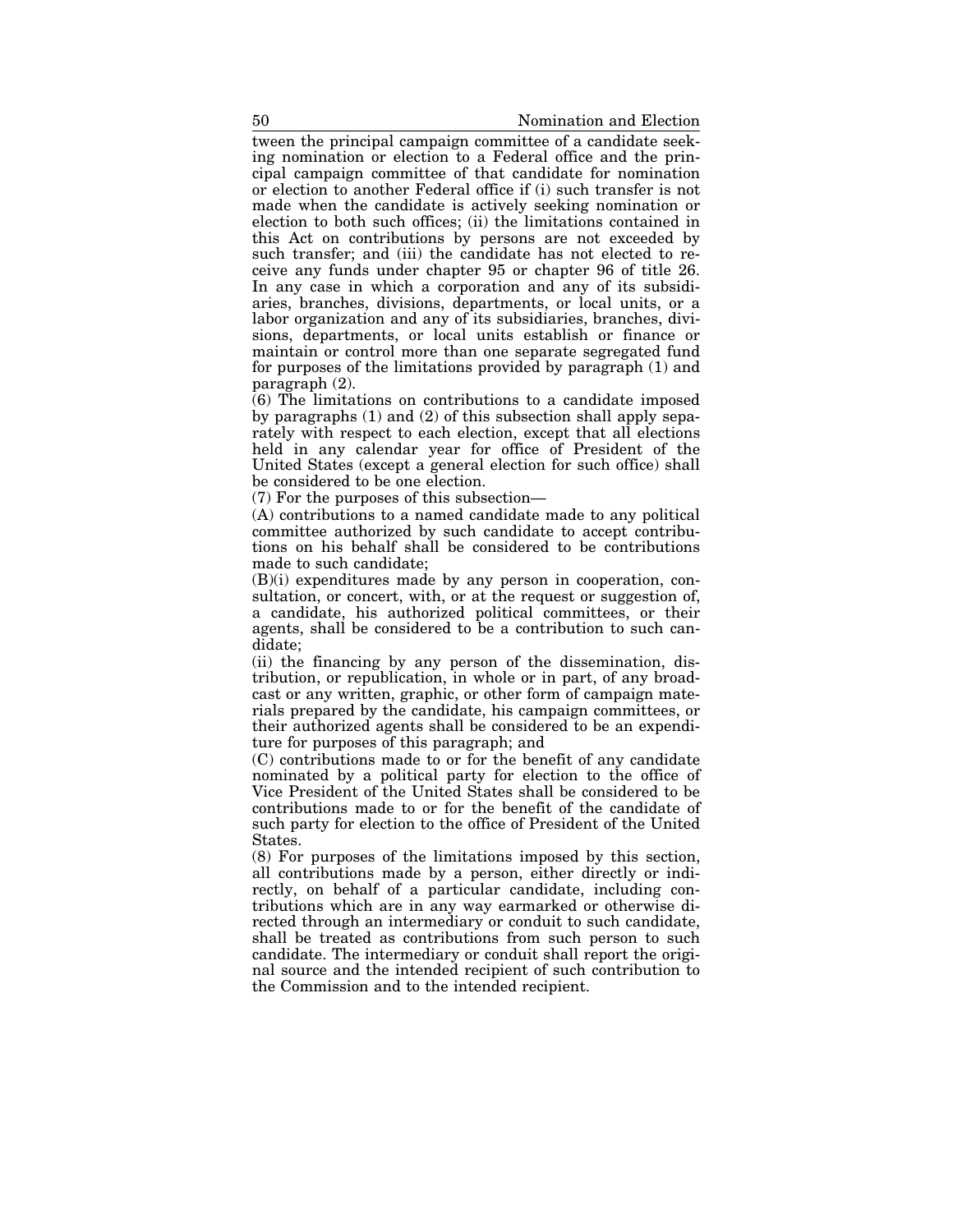Nomination and Election 51

(b) *Dollar limits on expenditures by candidates for office of President of the United States.*

(1) No candidate for the office of President of the United States who is eligible under section 9003 of title 26 (relating to condition for eligibility for payments) or under section 9033 of title 26 (relating to eligibility for payments) to receive payments from the Secretary of the Treasury may make expenditures in excess of—

 $(A)$  \$10,000,000, in the case of a campaign for nomination for election to such office, except that the aggregate of expenditures under this subparagraph in any one State shall not exceed the greater of 16 cents multiplied by the voting age population of the State (as certified under subsection (e) of this section), or \$200,000; or

(B) \$20,000,000 in the case of a campaign for election to such office.

(2) For purposes of this subsection—

(A) expenditures made by or on behalf of any candidate nominated by a political party for election to the office of Vice President of the United States shall be considered to be expenditures made by or on behalf of the candidate of such party for election to the office of President of the United States; and

(B) an expenditure is made on behalf of a candidate, including a vice presidential candidate, if it is made by—

(i) an authorized committee or any other agent of the candidate for purposes of making any expenditure; or

(ii) any person authorized or requested by the candidate, an authorized committee of the candidate, or an agent of the candidate, to make the expenditure.

(c) *Increases on limits based on increases in price index.*

(1) At the beginning of each calendar year (commencing in 1976), as there become available necessary data from the Bureau of Labor Statistics of the Department of Labor, the Secretary of Labor shall certify to the Commission and publish in the Federal Register the percent difference between the price index for the 12 months preceding the beginning of such calendar year and the price index for the base period. Each limitation established by subsection (b) of this section and subsection (d) of this section shall be increased by such percent difference. Each amount so increased shall be the amount in effect for such calendar year.

 $(2)$  For purposes of paragraph  $(1)$ 

(A) the term ''price index'' means the average over a calendar year of the Consumer Price Index (all items—United States city average) published monthly by the Bureau of Labor Statistics; and

(B) the term ''base period'' means the calendar year 1974.

(d) *Expenditures by national committee, State committee, or subordinate committee of State committee in connection with general election campaign of candidates for Federal office.*

(1) Notwithstanding any other provision of law with respect to limitations on expenditures or limitations on contributions, the national committee of a political party and a State committee of a political party, including any subordinate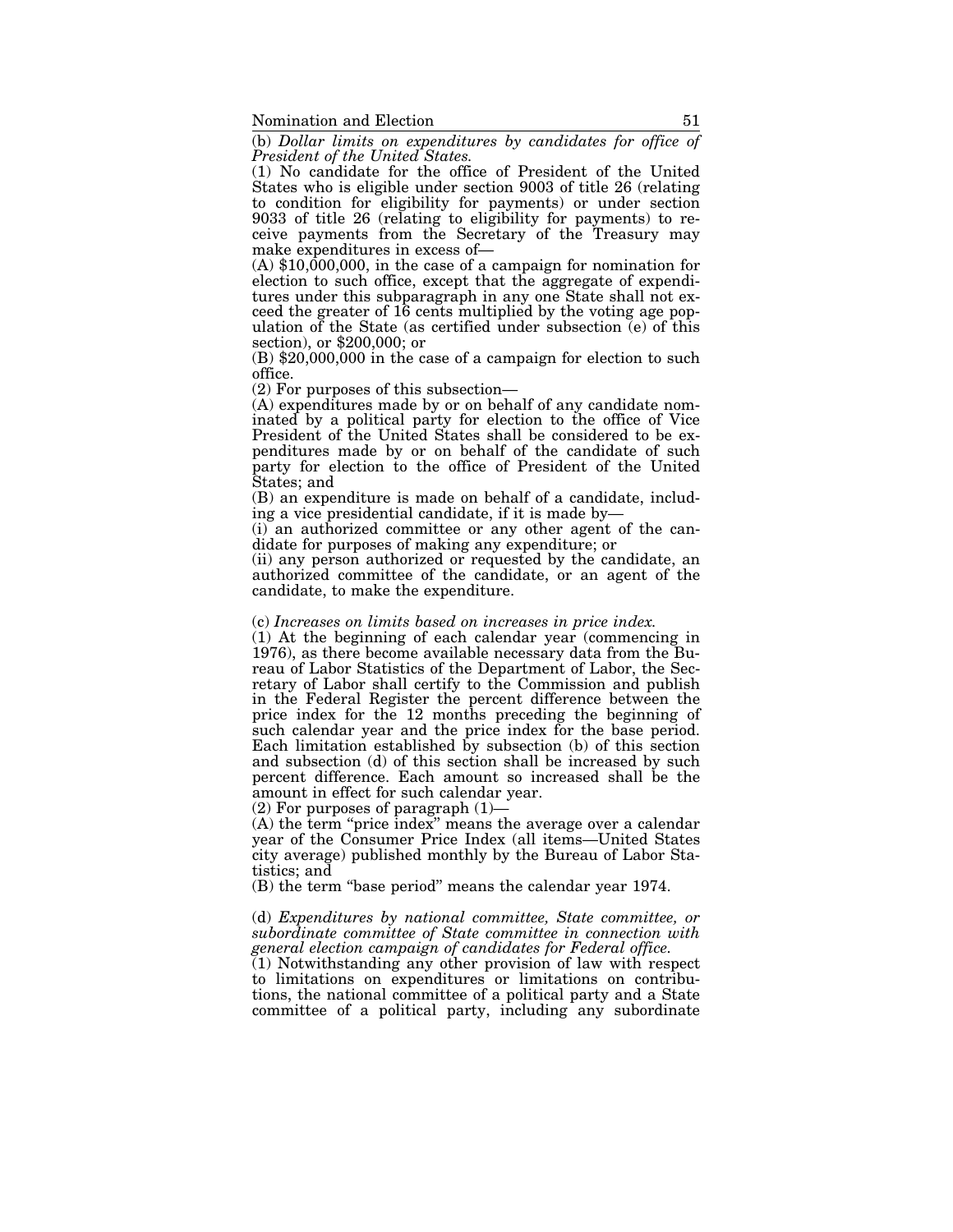committee of a State committee may make expenditures in connection with the general election campaign of candidates for Federal office, subject to the limitations contained in paragraphs (2) and (3) of this subsection.

(2) The national committee of a political party may not make any expenditure in connection with the general election campaign of any candidate for President of the United States who is affiliated with such party which exceeds an amount equal to 2 cents multiplied by the voting age population of the United States (as certified under subsection (e) of this section). Any expenditure under this paragraph shall be in addition to any expenditure by a national committee of a political party serving as the principal campaign committee of a candidate for the office of President of the United States. (3) The national committee of a political party, or a State committee of a political party, including any subordinate committee of a State committee, may not make any expenditure in connection with the general election campaign of a candidate for Federal office in a State who is affiliated with such party which exceeds—

(A) in the case of a candidate for election to the office of Senator, or of Representative from a State which is entitled to only one Representative, the greater of—

(i) 2 cents multiplied by the voting age population of the State (as certified under subsection (e) of this section); or (ii) \$20,000; and

(B) in the case of a candidate for election to the office of Representative, Delegate, or Resident Commissioner in any other State, \$10,000.

### (e) *Certification and publication of estimated voting age population.*

During the first week of January 1975, and every subsequent year, the Secretary of Commerce shall certify to the Commission and publish in the Federal Register an estimate of the voting age population of the United States, of each State, and of each congressional district as of the first day of July next preceding the date of certification. The ''voting age population'' means resident population, 18 years of age or older.

### (f) *Prohibited contributions and expenditures.*

No candidate or political committee shall knowingly accept any contribution or make any expenditure in violation of the provisions of this section. No officer or employee of a political committee shall knowingly accept a contribution made for the benefit or use of a candidate, or knowingly make any expenditure on behalf of a candidate, in violation of any limitation imposed on contributions and expenditures under this section.

### (g) *Attribution of multi-state expenditures to candidate's expenditures limitation in each State.*

The Commission shall prescribe rules under which any expenditure by a candidate for presidential nominations for use in 2 or more States shall be attributed to such candidate's expenditure limitation in each such State, based on the vot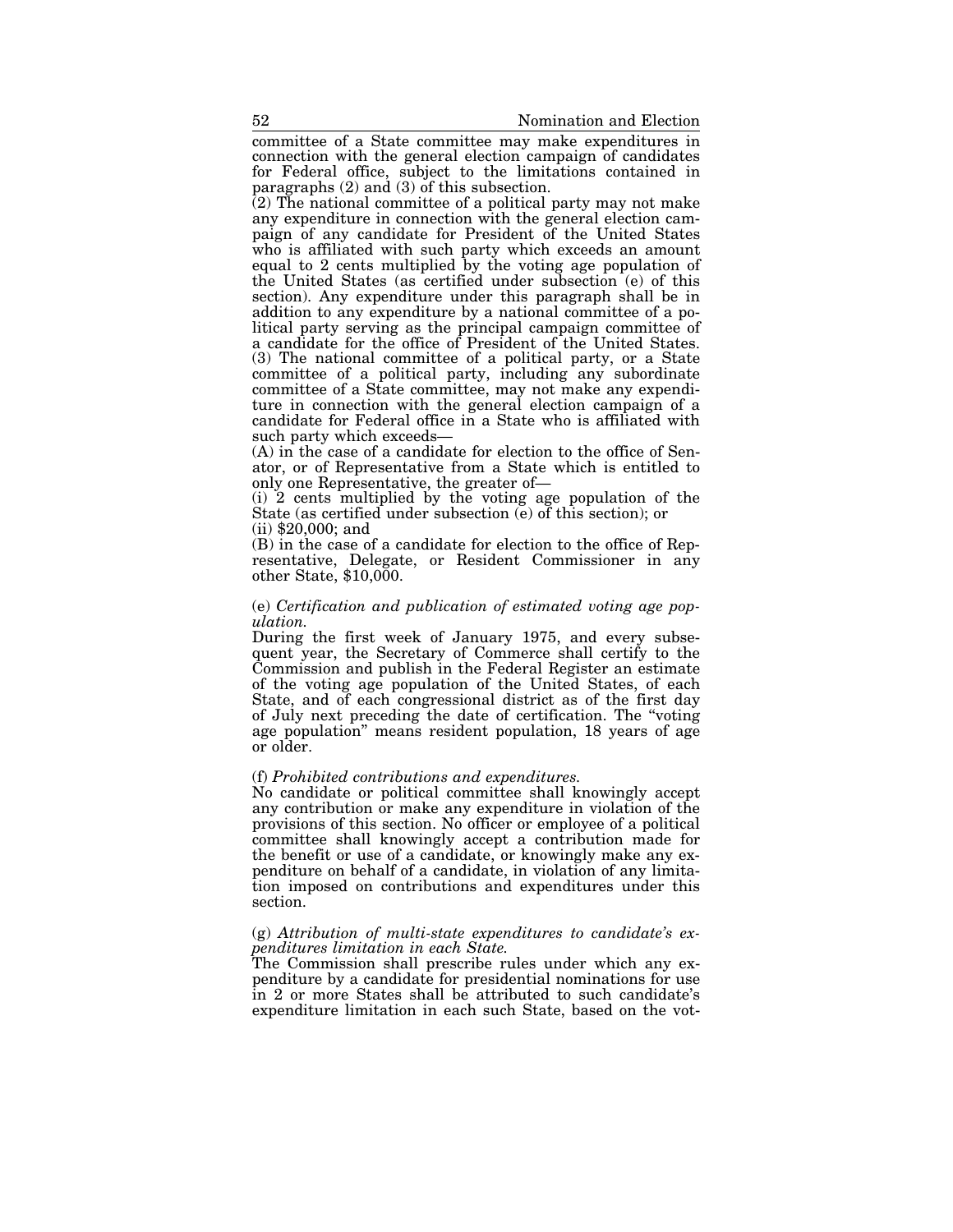ing age population in such State which can reasonably be expected to be influenced by such expenditure.

### (h) *Senatorial candidates.*

Notwithstanding any other provision of this Act, amounts totaling not more than \$17,500 may be contributed to a candidate for nomination for election, or for election, to the United States Senate during the year in which an election is held in which he is such a candidate, by the Republican or Democratic Senatorial Campaign Committee, or the national committee of a political party, or any combination of such committees.

(Pub.L. 92–225, title III, § 315, formerly § 320, as added by Pub.L. 94–283, title I, §112(2), May 11, 1976, 90 Stat. 486, renumbered by Pub.L. 96–187, title I, §105(a)(5), Jan. 8, 1980, 93 Stat. 1354; Pub.L. 99–514, § 2, Oct. 22, 1986, 100 Stat. 2095.)

# **2 U.S.C. §441b. Contributions or Expenditures by**

**National Banks, Corporations, or Labor Organizations.** (a) It is unlawful for any national bank, or any corporation organized by authority of any law of Congress, to make a contribution or expenditure in connection with any election to any political office, or in connection with any primary election or political convention or caucus held to select candidates for any political office, of for any corporation whatever, or any labor organization, to make a contribution or expenditure in connection with any election at which Presidential and vice presidential electors or a Senator or Representative in, or a Delegate or Resident Commissioner to, Congress are to be voted for, or in connection with any primary election or political convention or caucus held to select candidates for any of the foregoing offices, or for any candidate, political committee, or other person knowingly to accept or receive any contribution prohibited by this section, or any officer or any director of any corporation or any national bank or any officer of any labor organization to consent to any contribution or expenditure by the corporation, national bank, or labor organization, as the case may be, prohibited by this section.

 $(b)(1)$  For the purposes of this section the term "labor organization'' means any organization of any kind, or any agency or employee representation committee or plan, in which employees participate and which exists for the purpose, in whole or in part, of dealing with employers concerning grievances, labor disputes, wages, rates of pay, hours of employment, or conditions of work.

(2) For purposes of this section and section 79*l*(h) of title 15, the term "contribution or expenditure" shall include any direct or indirect payment, distribution, loan, advance, deposit, or gift of money, or any services, or anything of value (except a loan of money by a national or State bank made in accordance with the applicable banking laws and regulations and in the ordinary course of business) to any candidate, campaign committee, or political party or organization, in connection with any election to any of the offices referred to in this section, but shall not include (A) communications by a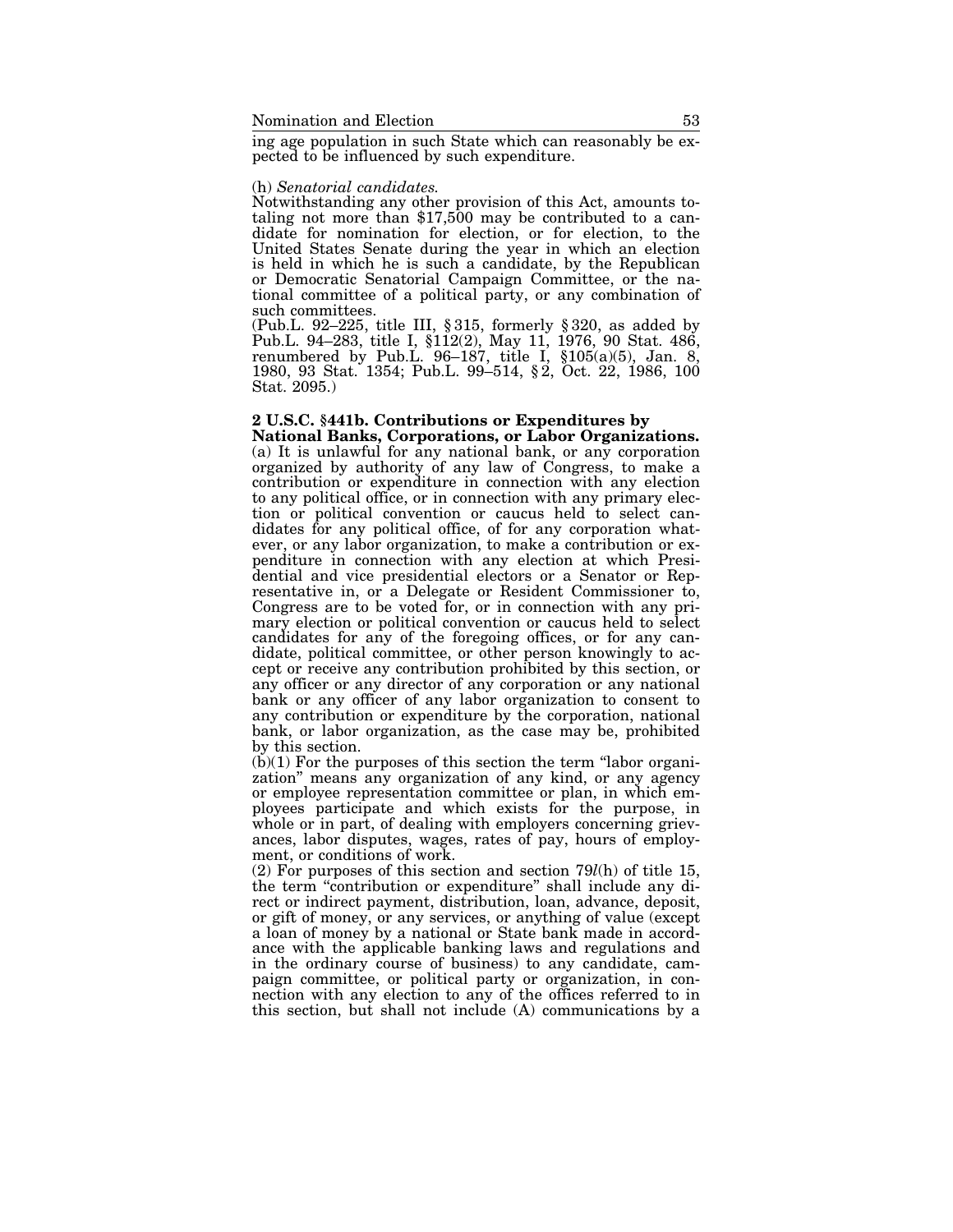corporation to its stockholders and executive or administrative personnel and their families or by a labor organization to its members and their families on any subject; (B) nonpartisan registration and get-out-the-vote campaigns by a corporation aimed at its stockholders and executive or administrative personnel and their families, or by a labor organization aimed at its members and their families; and  $(C)$ the establishment, administration, and solicitation of contributions to a separate segregated fund to be utilized for political purposes by a corporation, labor organization, membership organization, cooperative, or corporation without capital stock.

(3) It shall be unlawful—

(A) for such a fund to make a contribution or expenditure by utilizing money or anything of value secured by physical force, job discrimination, financial reprisals, or the threat of force, job discrimination, or financial reprisal; or by dues, fees, or other moneys required as a condition of membership in a labor organization or as a condition of employment, or by moneys obtained in any commercial transaction;

(B) For any person soliciting an employee for a contribution to such a fund to fail to inform such employee of the political purposes of such fund at the time of such solicitation; and

(C) for any person soliciting an employee for a contribution to such a fund to fail to inform such employee, at the time of such solicitation, of his right to refuse to so contribute without any reprisal.

 $(4)(A)$  Except as provided in subparagraphs  $(B)$ ,  $(C)$ , and  $(D)$ , it shall be unlawful—

(i) for a corporation, or a separate segregated fund established by a corporation, to solicit contributions to such a fund from any person other than its stockholders and their families and its executive or administrative personnel and their families, and

(ii) for a labor organization, or a separate segregated fund established by a labor organization, to solicit contributions to such a fund from any person other than its members and their families.

(B) It shall not be unlawful under this section for a corporation, a labor organization, or a separate segregated fund established by such corporation or such labor organization, to make 2 written solicitations for contributions during the calendar year from any stockholder, executive or administrative personnel, or employee of a corporation or the families of such persons. A solicitation under this subparagraph may be made only by mail addressed to stockholders, executive or administrative personnel, or employees at their residence and shall be so designed that the corporation, labor organization, or separate segregated fund conducting such solicitation cannot determine who makes a contribution of \$50 or less as a result of such solicitation and who does not make such a contribution.

(C) This paragraph shall not prevent a membership organization, cooperative, or corporation without capital stock, or a separate segregated fund established by a membership organization, cooperative, or corporation without capital stock, from soliciting contributions to such a fund from members of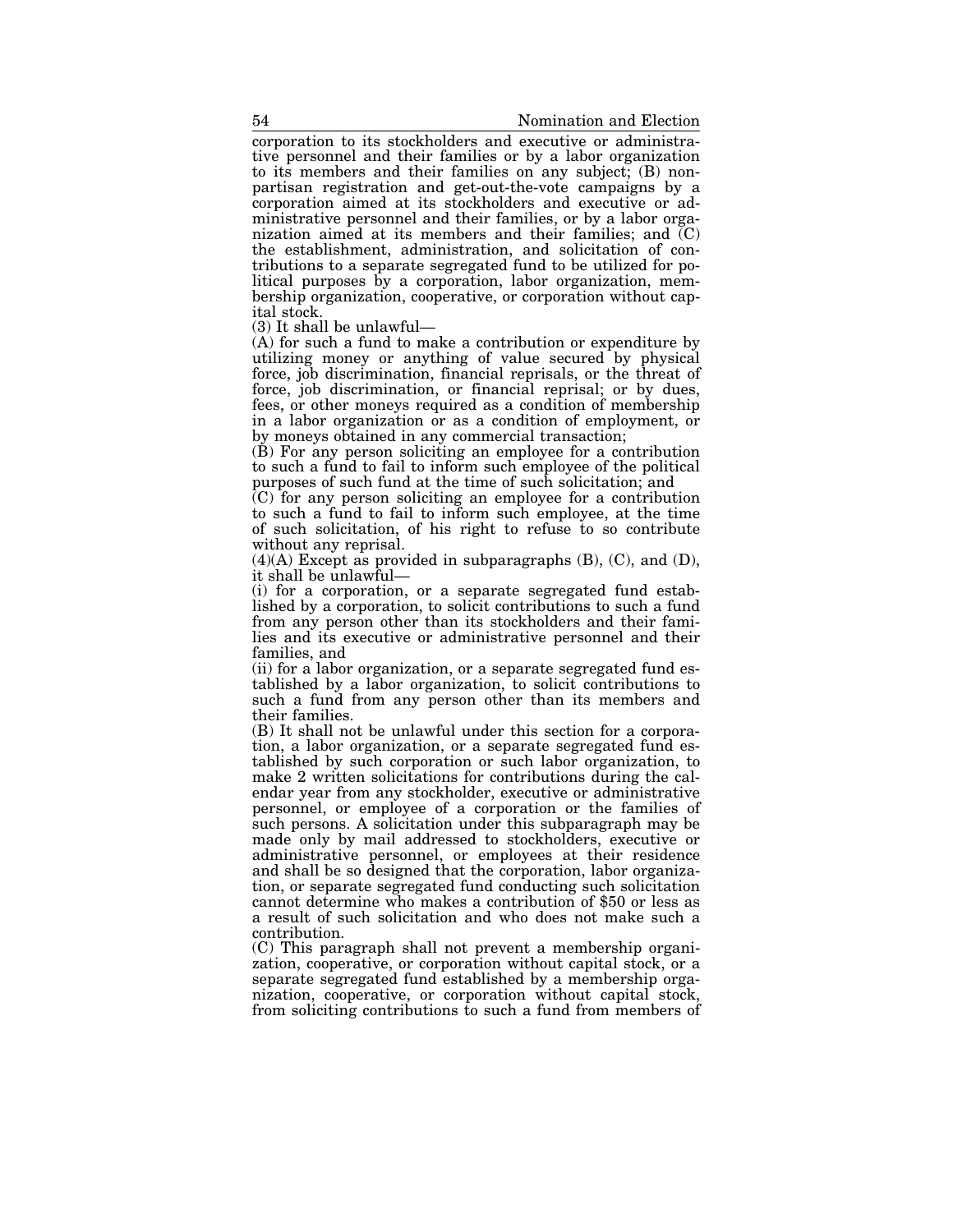such organization, cooperative, or corporation without capital stock.

(D) This paragraph shall not prevent a trade association or a separate segregated fund established by a trade association from soliciting contributions from the stockholders and executive or administrative personnel of the member corporations of such trade association and the families of such stockholders or personnel to the extent that such solicitation of such stockholders and personnel, and their families, has been separately and specifically approved by the member corporation involved, and such member corporation does not approve any such solicitation by more than one trade association in any calendar year.

(5) Notwithstanding any other law, any method of soliciting voluntary contributions or of facilitating the making of voluntary contributions to a separate segregated fund established by a corporation, permitted by law to corporations with regard to stockholders and executive or administrative personnel, shall also be permitted to labor organizations with regard to their members.

(6) Any corporation, including its subsidiaries, branches, divisions, and affiliates, that utilizes a method of soliciting voluntary contributions or facilitating the making of voluntary contributions, shall make available such method, on written request and at a cost sufficient only to reimburse the corporation for the expenses incurred thereby, to a labor organization representing any members working for such corporation, its subsidiaries, branches, divisions, and affiliates.

(7) For purposes of this section, the term ''executive or administrative personnel'' means individuals employed by a corporation who are paid on a salary, rather than hourly, basis and who have policy-making managerial, professional, or supervisory responsibilities.

(Pub.L. 92–225, title III, § 316, formerly § 321, as added by Pub.L. 94–283, title I, § 112(2), May 11, 1976, 90 Stat. 490, renumbered and amended by Pub.L. 96–187, title I, §§ 105(a)(5), 112(d), Jan. 8, 1980, 93 Stat. 1354, 1366.)

#### **2 U.S.C. § 441c. Contributions by Government Contractors.**

# (a) *Prohibition.*

It shall be unlawful for any person—

(1) who enters into any contract with the United States or any department or agency thereof either for the rendition of personal services or furnishing any material, supplies, or equipment to the United States or any department or agency thereof or for selling any land or building to the United States or any department or agency thereof, if payment for the performance of such contract or payment for such material, supplies, equipment, land, or building is to be made in whole or in part from funds appropriated by the Congress, at any time between the commencement of negotiations for and the later of (A) the completion of performance under; or (B) the termination of negotiations for, such contract or furnishing of material, supplies, equipment, land, or buildings, directly or indirectly to make any contribution of money or other things of value, or to promise expressly or impliedly to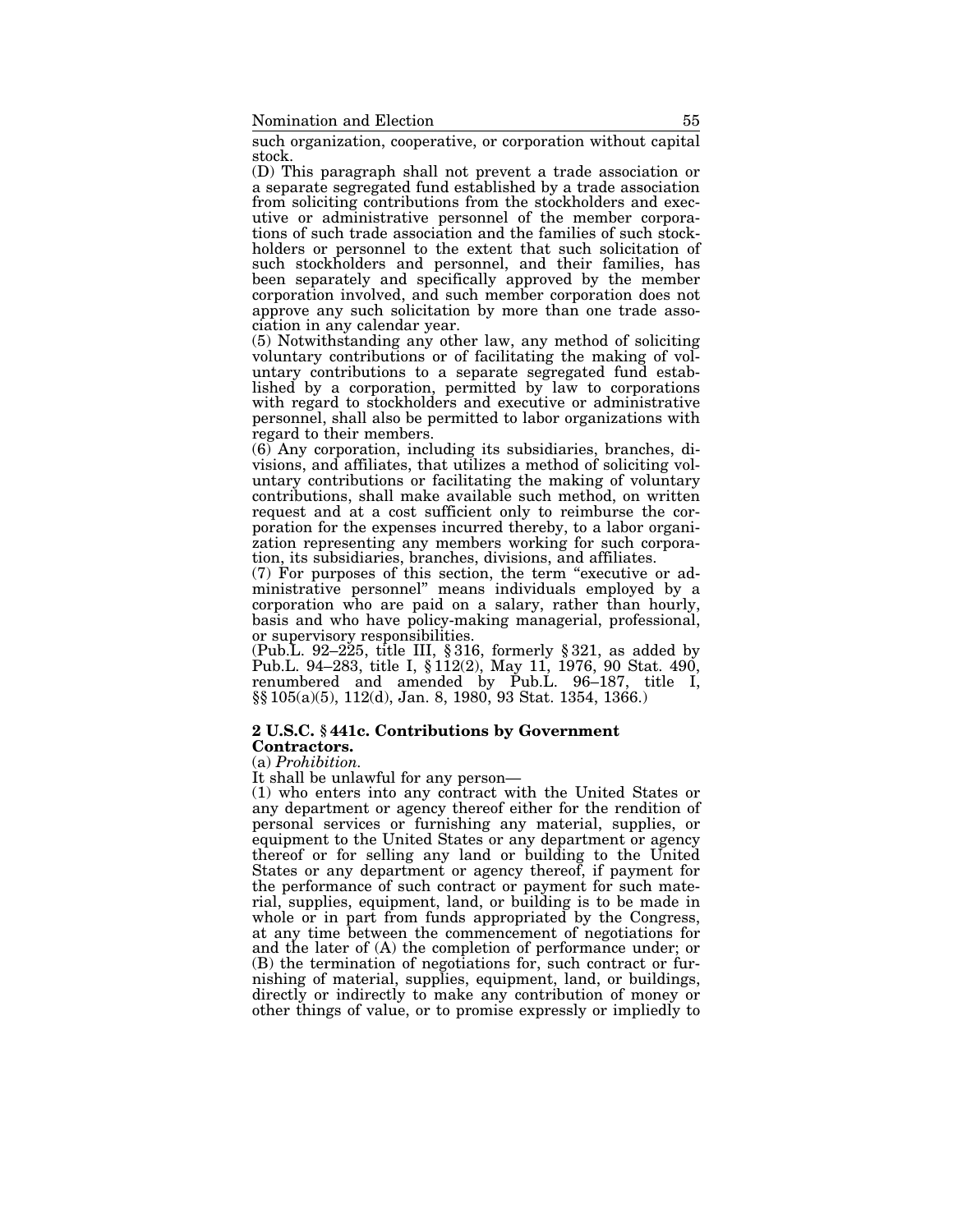make any such contribution to any political party, committee, or candidate for public office or to any person for any political purpose or use; or

(2) knowingly to solicit any such contribution from any such person for any such purpose during any such period.

#### (b) *Separate segregated funds.*

This section does not prohibit or make unlawful the establishment or administration of, or the solicitation of contributions to, any separate segregated fund by any corporation, labor organization, membership organization, cooperative, or corporation without capital stock for the purpose of influencing the nomination for election, or election of any person to Federal office, unless the provisions of section 441b of this title prohibit or make unlawful the establishment or administration of, or the solicitation of contributions to, such fund. Each specific prohibition, allowance, and duty applicable to a corporation, labor organization, or separate fund under section 441b of this title applies to a corporation, labor organization, or separate segregated fund to which this subsection applies.

### (c) *''Labor organization'' defined.*

For purposes of this section, the term "labor organization" has the meaning given it by section  $441b(b)(1)$  of this title. (Pub.L. 92–225, title III, § 317, formerly § 322, as added by Pub.L. 94–283, title I, § 112(2), May 11, 1976, 90 Stat. 492, renumbered by Pub.L. 96–187, title I, § 105(a)(5), Jan. 8, 1980, 93 Stat. 1354.)

### **2 U.S.C. § 441d. Publication or Distribution of Political Statements and Solicitations.**

(a) Whenever any person makes an expenditure for the purpose of financing communications expressly advocating the election or defeat of a clearly identified candidate, or solicits any contribution through any broadcasting station, newspaper, magazine, outdoor advertising facility, direct mailing, or any other type of general public political advertising, such communication—

(1) if paid for and authorized by a candidate, an authorized political committee of a candidate, or its agents, shall clearly state that the communication has been paid for by such authorized political committee, or

(2) if paid for by other persons but authorized by a candidate, an authorized political committee of a candidate, or its agents, shall clearly state that the communication is paid for by such other persons and authorized by such authorized political committee;

 $(3)$  if not authorized by a candidate, an authorized political committee of a candidate, or its agents, shall clearly state the name of the person who paid for the communication and state that the communication is not authorized by any candidate or candidate's committee.

(b) No person who sells space in a newspaper or magazine to a candidate or to the agent of a candidate, for use in connection with such candidate's campaign, may charge any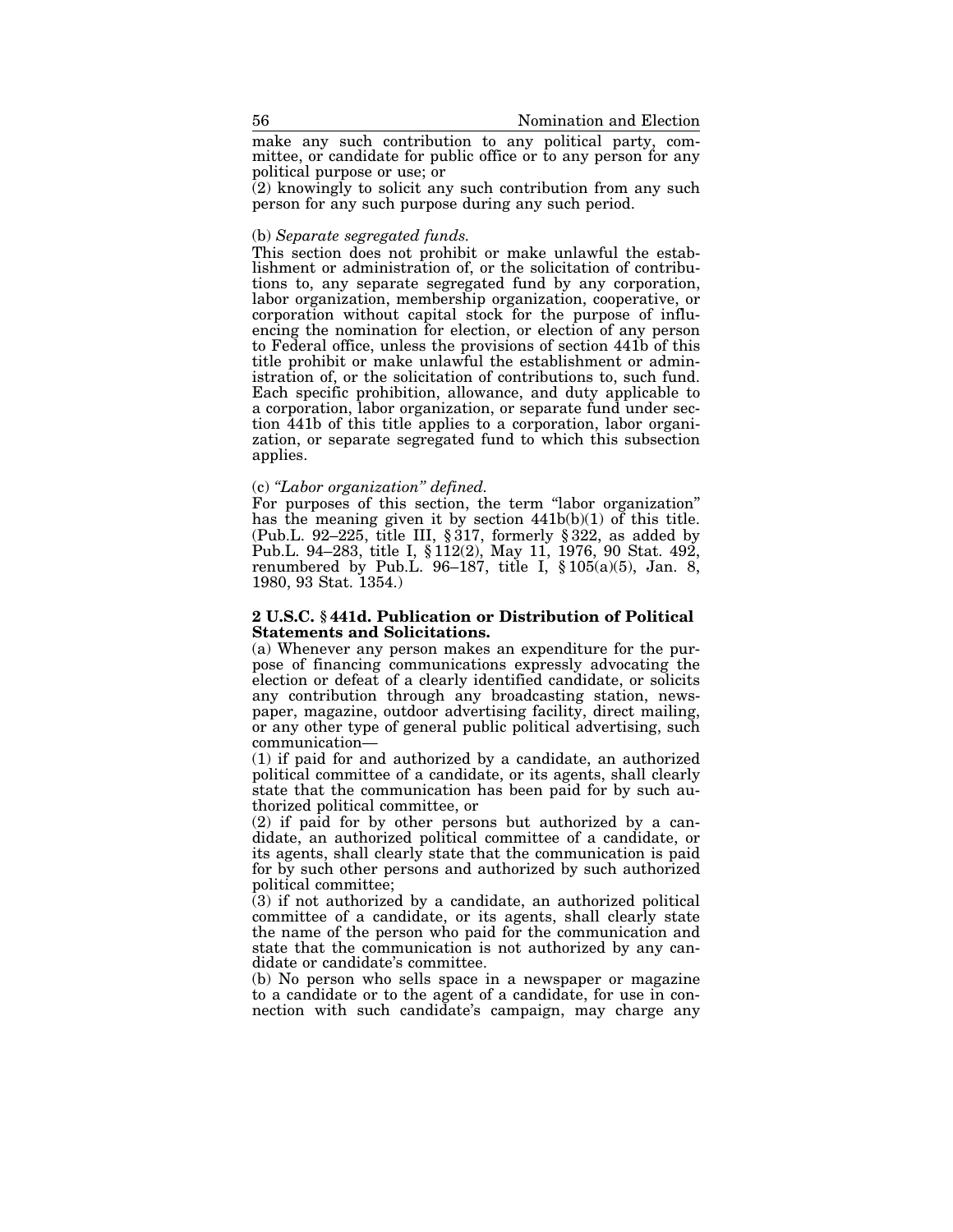amount for such space which exceeds the amount charged for comparable use of such space for other purposes.

(Pub.L. 92–225, title III, § 318, formerly § 323, as added by Pub.L. 94–283, title I, § 112(2), May 11, 1976, 90 Stat. 493, renumbered and amended by Pub.L. 96–187, title I, §§ 105(a)(5), 111, Jan. 8, 1980, 93 Stat. 1354, 1365–66.)

# **2 U.S.C. § 441e. Contributions by Foreign Nationals.**

(a) It shall be unlawful for a foreign national directly or through any other person to make any contribution of money or other thing of value, or to promise expressly or impliedly to make any such contribution, in connection with an election to any political office or in connection with any primary election, convention, or caucus held to select candidates for any political office; or for any person to solicit, accept, or receive any such contribution from a foreign national.

(b) As used in this section, the term ''foreign national'' means—

(1) a foreign principal, as such term is defined by section 611(b) of title 22, except that the term ''foreign national'' shall not include any individual who is a citizen of the United States; or

(2) an individual who is not a citizen of the United States and who is not lawfully admitted for permanent residence, as defined by section  $1101(a)(20)$  of title 8.

(Pub.L. 94–225, title III, § 319, formerly § 324, as added by Pub.L. 94–283, title I, § 112(2), May 11, 1976, 90 Stat. 493, renumbered by Pub.L. 96-187, title I,  $$105(a)(5)$ , Jan. 8, 1980, 93 Stat. 1354.)

# **2 U.S.C. § 441f. Contributions in Name of Another Prohibited.**

No person shall make a contribution in the name of another person or knowingly permit his name to be used to effect such a contribution, and no person shall knowingly accept a contribution made by one person in the name of another person.

(Pub.L. 92–225, title III, § 320, formerly § 325, as added by Pub.L. 94–283, title I, § 112(2), May 11, 1976, 90 Stat. 494, renumbered by Pub.L. 96–187, title I,  $$105(a)(5)$ , Jan. 8, 1980, 93 Stat. 1354.)

# **2 U.S.C. § 441g. Limitation on Contribution of Currency.**

No person shall make contributions of currency of the United States or currency of any foreign country to or for the benefit of any candidate which, in the aggregate, exceed \$100, with respect to any campaign of such candidate for nomination for election, or for election, to Federal office.

(Pub.L. 92–225, title III, § 321, formerly § 326, as added by Pub.L. 94–283, title I, § 112(2), May 11, 1976, 90 Stat. 494, renumbered by Pub.L. 96-187, title I,  $\S$  $105(a)(5)$ , Jan. 8, 1980, 93 Stat. 1354.)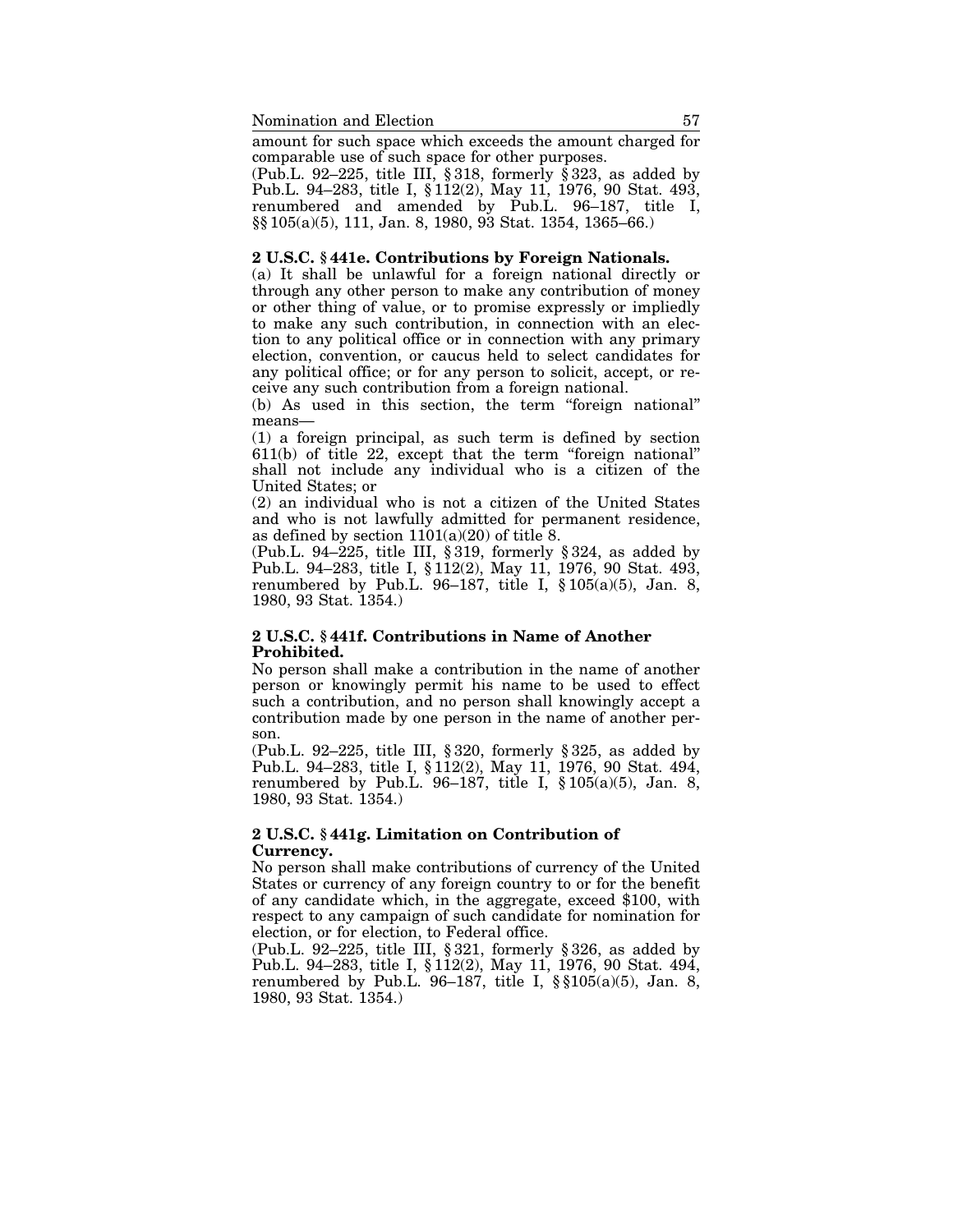# **2 U.S.C. § 441h. Fraudulent Misrepresentation of Campaign Authority.**

No person who is a candidate for Federal office or an employee or agent of such a candidate shall—

(1) fraudulently misrepresent himself or any committee or organization under his control as speaking or writing or otherwise acting for or on behalf of any other candidate or political party or employee or agent thereof on a matter which is damaging to such other candidate or political party or employee or agent thereof; or

(2) willfully and knowingly participate in or conspire to participate in any plan, scheme, or design to violate paragraph (1).

(Pub.L. 92–225, title III, § 322, formerly § 327, as added by Pub.L. 94–283, title I, § 112(2), May 11, 1976, 90 Stat. 494, renumbered by Pub.L. 96–187, title I, § 105(a)(5), Jan. 8, 1980, 93 Stat. 1354.)

**2 U.S.C. § 441i. Acceptance of Excessive Honorariums.** [Repealed by Pub.L. 102–90, Aug. 14, 1992, 102 Stat. 447.]

**2 U.S.C. § 441j.** *Penalty for Violations.* This provision was repealed by Pub.L. 96–187, title I,  $$105(a)(1)$ , Jan. 8, 1980, 93 Stat. 1354.

### **2 U.S.C. § 442. Authority To Procure Technical Support and Other Services and Incur Travel Expenses; Payment of Such Expenses.**

For the purpose of carrying out his duties under the Federal Election Campaign Act of 1971, the Secretary of the Senate is authorized, from and after July 1, 1972, (1) to procure technical support services, (2) to procure the temporary or intermittent services of individual technicians, experts, or consultants, or organizations thereof, in the same manner and under the same conditions, to the extent applicable, as a standing committee of the Senate may procure such services under section  $72a(i)$  of this title,  $(3)$  with the prior consent of the Government department or agency concerned and the Committee on Rules and Administration, to use on a reimbursable basis the services of personnel of any such department or agency, and (4) to incur official travel expenses. Payments to carry out the provisions of this paragraph shall be made from funds included in the appropriation ''Miscellaneous Items'' under the heading ''Contingent Expenses of the Senate'' upon vouchers approved by the Secretary of the Senate. All sums received by the Secretary under authority of the Federal Election Campaign Act of 1971 shall be covered into the Treasury as miscellaneous receipts.

(Pub.L. 92–342, §101, July 10, 1972, 86 Stat. 435.)

# **2 U.S.C. § 451. Extension of Credit by Regulated Industries.**

The Secretary of Transportation, the Federal Communications Commission, and the Interstate Commerce Commission shall each promulgate, within ninety days after February 7, 1972, its own regulations with respect to the extension of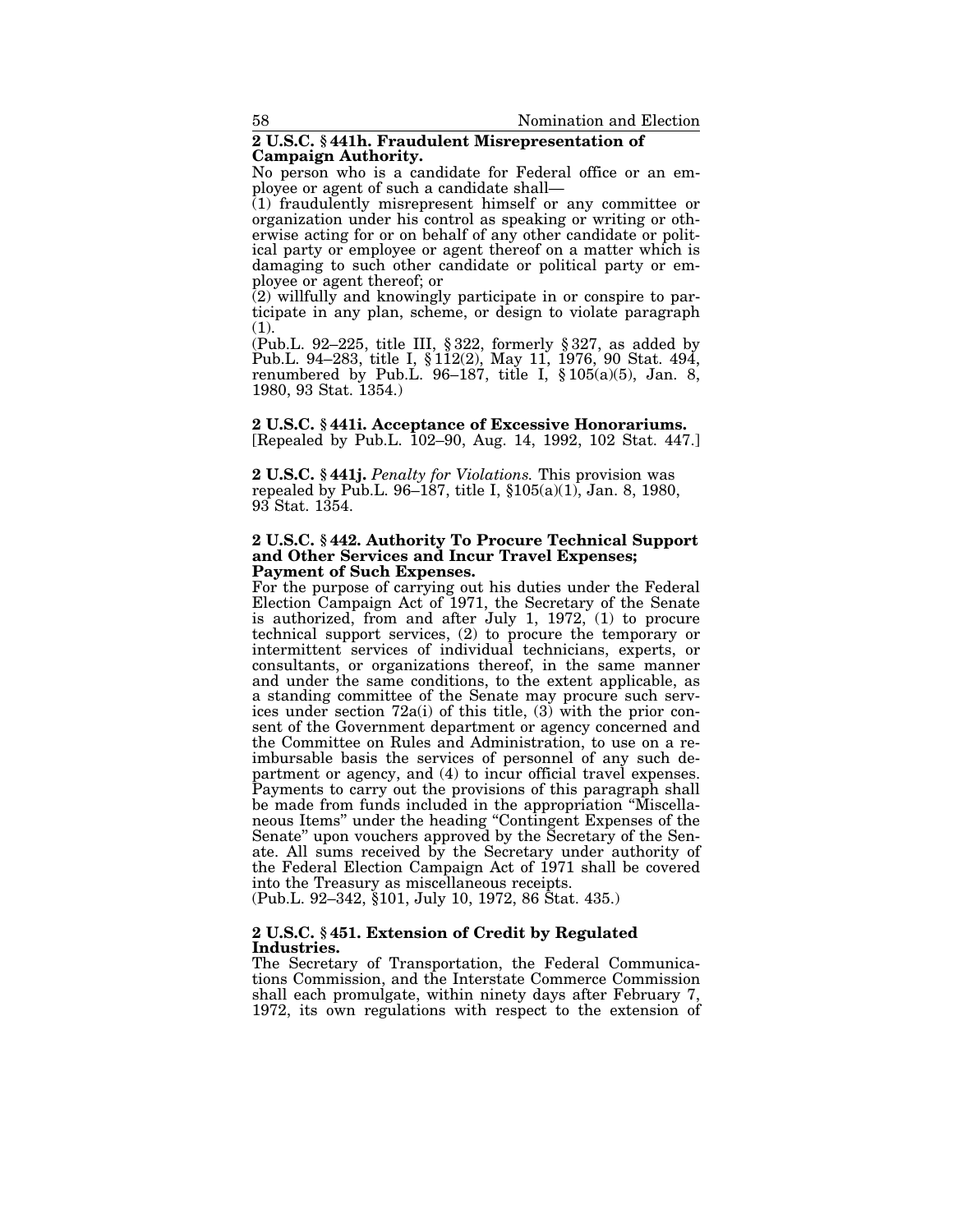credit, without security, by any person regulated by such Board or Commission to any candidate for Federal office, or to any person on behalf of such a candidate, for goods furnished or services rendered in connection with the campaign of such candidate for nomination for election, or election, to such office.

(Pub.L. 92–225, title IV, § 401, Feb. 7, 1972, 86 Stat. 19; amended Pub.L. 93–443, title II, § 201(b)(1), Oct. 15, 1974, 88 Stat. 1275; amended Pub.L. 103–272, § 4(a), July 5, 1994, 108 Stat. 1360; amended Pub.L. 104–88, Title III, § 313, Dec. 29, 1995, 109 Stat. 948; amended Pub.L. 104–287, § 6(g), Oct. 11, 1996, 110 Stat. 3399.)

# **2 U.S.C. § 452. Prohibition Against Use of Certain Federal Funds for Election Activities.**

No part of any funds appropriated to carry out the Economic Opportunity Act of 1964 [42 U.S.C. 2701 et seq.] shall be used to finance directly or indirectly, any activity designed to influence the outcome of any election to Federal office, or any voter registration activity, or to pay the salary of any officer or employee of the Community Services Administration who, in his official capacity as such an officer or employee, engages in any such activity.

(Pub.L. 92–225, title IV, § 401, Feb. 7, 1972, 86 Stat. 19, as amended by Pub.L. 93–443, title II, § 201(b)(2), Oct. 15, 1974, 88 Stat. 1275.)

# **2 U.S.C. § 453. State Laws Affected.**

The provisions of this Act, and of rules prescribed under this Act, supersede and preempt any provision of State law with respect to election to Federal office.

(Pub.L. 92–225, title IV, § 403, Feb. 7, 1972, 86 Stat. 20, as amended by Pub.L. 93–443, title III, § 301, Oct. 15, 1974, 88 Stat. 1289.)

### **2 U.S.C. § 454. Partial Invalidity.**

If any provision of this Act, or the application thereof to any person or circumstance, is held invalid, the validity of the remainder of the Act and the application of such provision to other persons and circumstances shall not be affected thereby.

(Pub.L. 92–225, title IV, § 404, Feb. 7, 1972, 86 Stat. 20.)

#### **2 U.S.C. § 455. Period of Limitations.**

(a) No person shall be prosecuted, tried, or punished for any violation of subchapter I of this chapter unless the indictment is found or the information is instituted within 3 years after the date of the violation.

(b) Notwithstanding any other provision of law—

(1) the period of limitations referred to in subsection (a) of this section shall apply with respect to violations referred to in such subsection committed before, on, or after the effective date of this section; and

(2) no criminal proceeding shall be instituted against any person for any act or omission which was a violation of any provision of subchapter I of this chapter, as in effect on De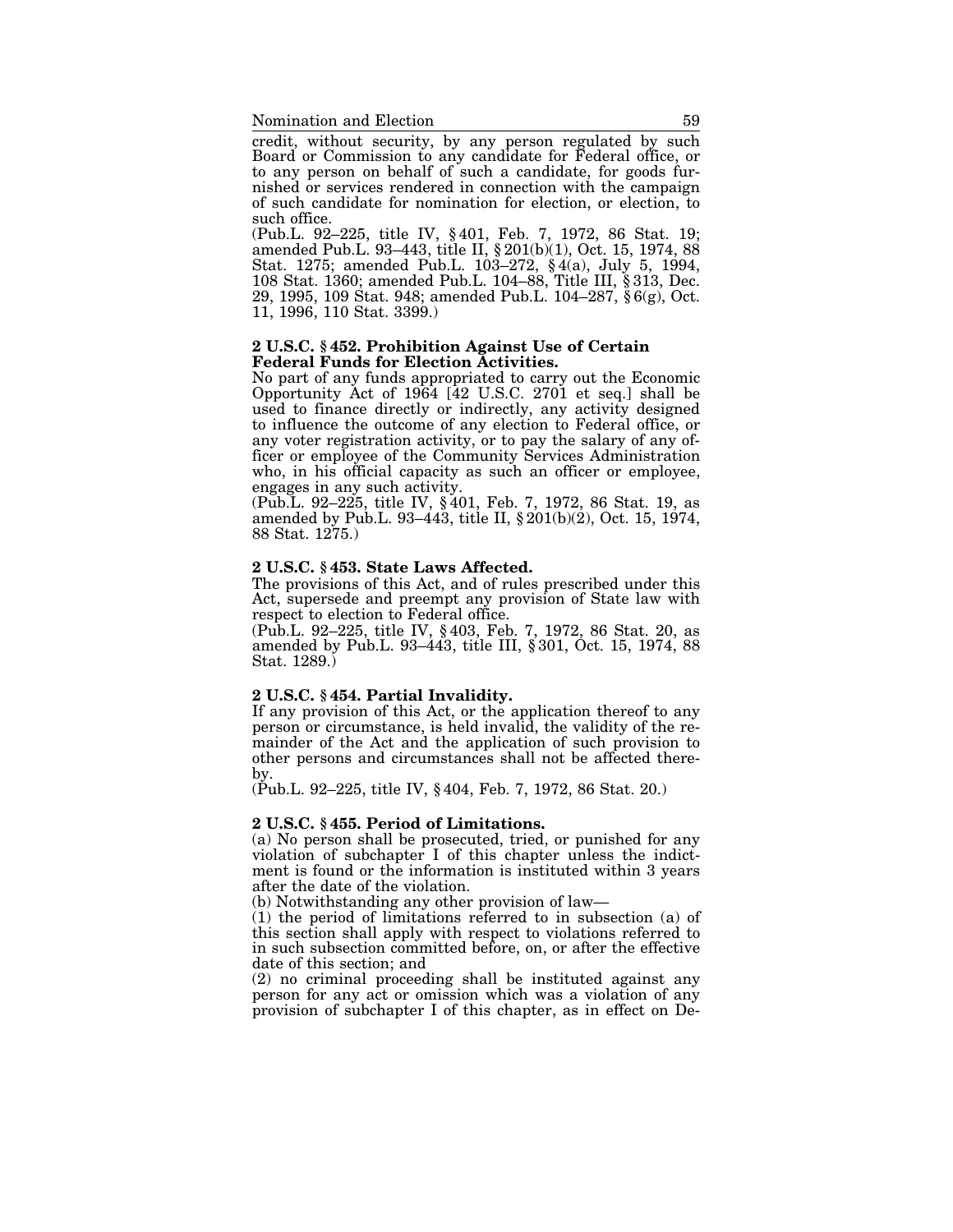cember 31, 1974, if such act or omission does not constitute a violation of any such provision, as amended by the Federal Election Campaign Act Amendments of 1974.

Nothing in this subsection shall affect any proceeding pending in any court of the United States on January 1, 1975. (Pub.L. 92–225, title IV, § 406, as added by Pub.L. 93–443, title III, § 302, Oct. 15, 1974, 88 Stat. 1289–90, as amended by Pub.L. 94–283, title I, § 115(f), May 11, 1976, 90 Stat. 496.)

**2 U.S.C. § 456.** *Additional Enforcement Authority.* This provision was repealed by Pub.L. 94-283, title I,  $\S 111$ , May 11, 1976, 90 Stat. 486.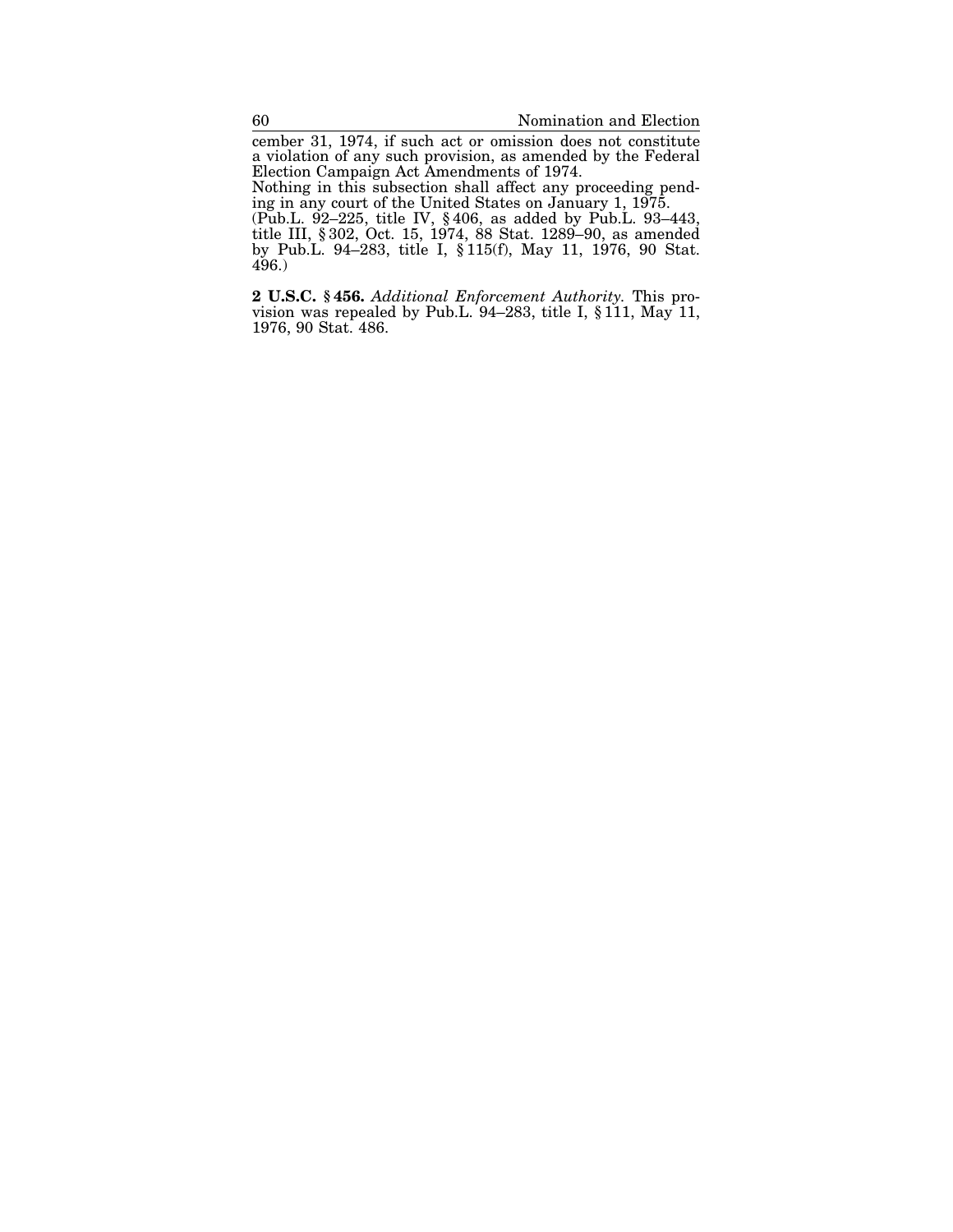**E. Financial Disclosure Requirements of Executive Personnel, Including Candidates for Nomination or Election to the Office of President or Vice President (Title 5, United States Code Appendix)**

# **5 U.S.C. App.** § **101. Persons Required To File.**

(a) Within thirty days of assuming the position of an officer or employee described in subsection (f), an individual shall file a report containing the information described in section 102(b) [ $\bar{5}$  U.S.C. App.  $\bar{8}$  102(b)] unless the individual has left another position described in subsection (f) within thirty days prior to assuming such new position or has already filed a report under this title [5 U.S.C. App. §§ 101 et seq.] with respect to nomination for the new position or as a candidate for the position.

(b)(1) Within five days of the transmittal by the President to the Senate of the nomination of an individual (other than an individual nominated for appointment to a position as a Foreign Service Officer or a grade or rank in the uniformed services for which the pay grade prescribed by section 201 of title 37, United States Code, is O–6 or below) to a position, appointment to which requires the advice and consent of the Senate, such individual shall file a report containing the information described in section 102(b) [5 U.S.C. App. § 102(b)]. Such individual shall, not later than the date of the first hearing to consider the nomination of such individual, make current the report filed pursuant to this paragraph by filing the information required by section  $102(a)(1)(A)$  [5 U.S.C. App.  $§ 102(a)(1)(A)]$  with respect to income and honoraria received as of the date which occurs five days before the date of such hearing. Nothing in this Act shall prevent any Congressional committee from requesting, as a condition of confirmation, any additional financial information from any Presidential nominee whose nomination has been referred to that committee.

(2) An individual whom the President or the President-elect has publicly announced he intends to nominate to a position may file the report required by paragraph (1) at any time after that public announcement, but not later than is required under the first sentence of such paragraph.

(c) Within thirty days of becoming a candidate as defined in section 301 of the Federal Campaign Act of 1971 [2 U.S.C. § 431], in a calendar year for nomination or election to the office of President, Vice President, or Member of Congress, or on or before May 15 of that calendar year, whichever is later, but in no event later than 30 days before the election, and on or before May 15 of each successive year an individual continues to be a candidate, an individual other than an incumbent President, Vice President, or Member of Congress shall file a report containing the information described in section 102(b) [5 U.S.C. App. § 102(b)]. Notwithstanding the preceding sentence, in any calendar year in which an individual continues to be a candidate for any office but all elections for such office relating to such candidacy were held in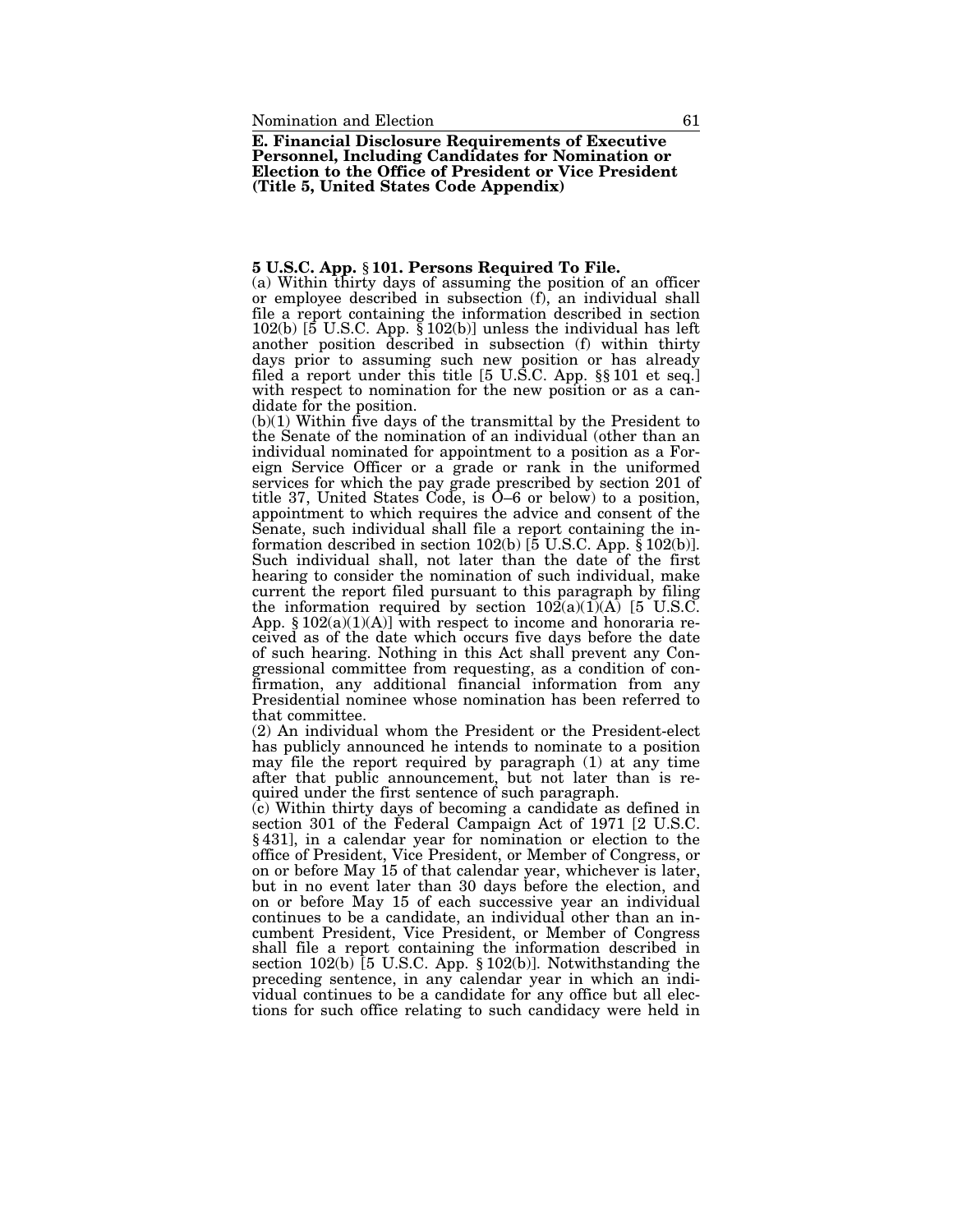prior calendar years, such individual need not file a report unless he becomes a candidate for another vacancy in that office or another office during that year.

(d) Any individual who is an officer or employee described in subsection (f) during any calendar year and performs the duties of his position or office for a period in excess of sixty days in that calendar year shall file on or before May 15 of the succeeding year a report containing the information described in section  $102(a)$  [5 U.S.C. App. §  $102(a)$ ].

(e) Any individual who occupies a position described in subsection (f) shall, on or before the thirtieth day after termination of employment in such position, file a report containing the information described in section  $102(a)$  [5 U.S.C.] App.  $\S 102(a)$  covering the preceding calendar year if the report required by subsection (d) has not been filed and covering the portion of the calendar year in which such termination occurs up to the date the individual left such office or position, unless such individual has accepted employment in another position described in subsection (f).

(f) The officers and employees referred to in subsections (a),  $(d)$ , and  $(e)$  are

(1) the President;

(2) the Vice President;

(3) each officer or employee in the executive branch, including a special Government employee as defined in section 202 of title 18, United States Code, who occupies a position classified above GS–15 of the General Schedule or, in the case of positions not under the General Schedule, for which the rate of basic pay is equal to or greater than 120 percent of the minimum rate of basic pay payable for GS–15 of the General Schedule, each member of a uniformed service whose pay grade is at or in excess of O–7 under section 201 of title 37, United States Code; and each officer or employee in any other position determined by the Director of the Office of Government Ethics to be of equal classification;

(4) each employee appointed pursuant to section 3105 of title 5, United States Code;

(5) any employee not described in paragraph (3) who is in a position in the executive branch which is excepted from the competitive service by reason of being of a confidential or policymaking character, except that the Director of the Office of Government Ethics may, by regulation, exclude from the application of this paragraph any individual, or group of individuals, who are in such positions, but only in cases in which the Director determines such exclusion would not affect adversely the integrity of the Government or the public's confidence in the integrity of the Government;

(6) the Postmaster General, the Deputy Postmaster General, each Governor of the Board of Governors of the United States Postal Service and each officer or employee of the United States Postal Service or Postal Rate Commission who occupies a position for which the rate of basic pay is equal to or greater than 120 percent of the minimum rate of basic pay payable for GS–15 of the General Schedule;

(7) the Director of the Office of Government Ethics and each designated agency ethics official;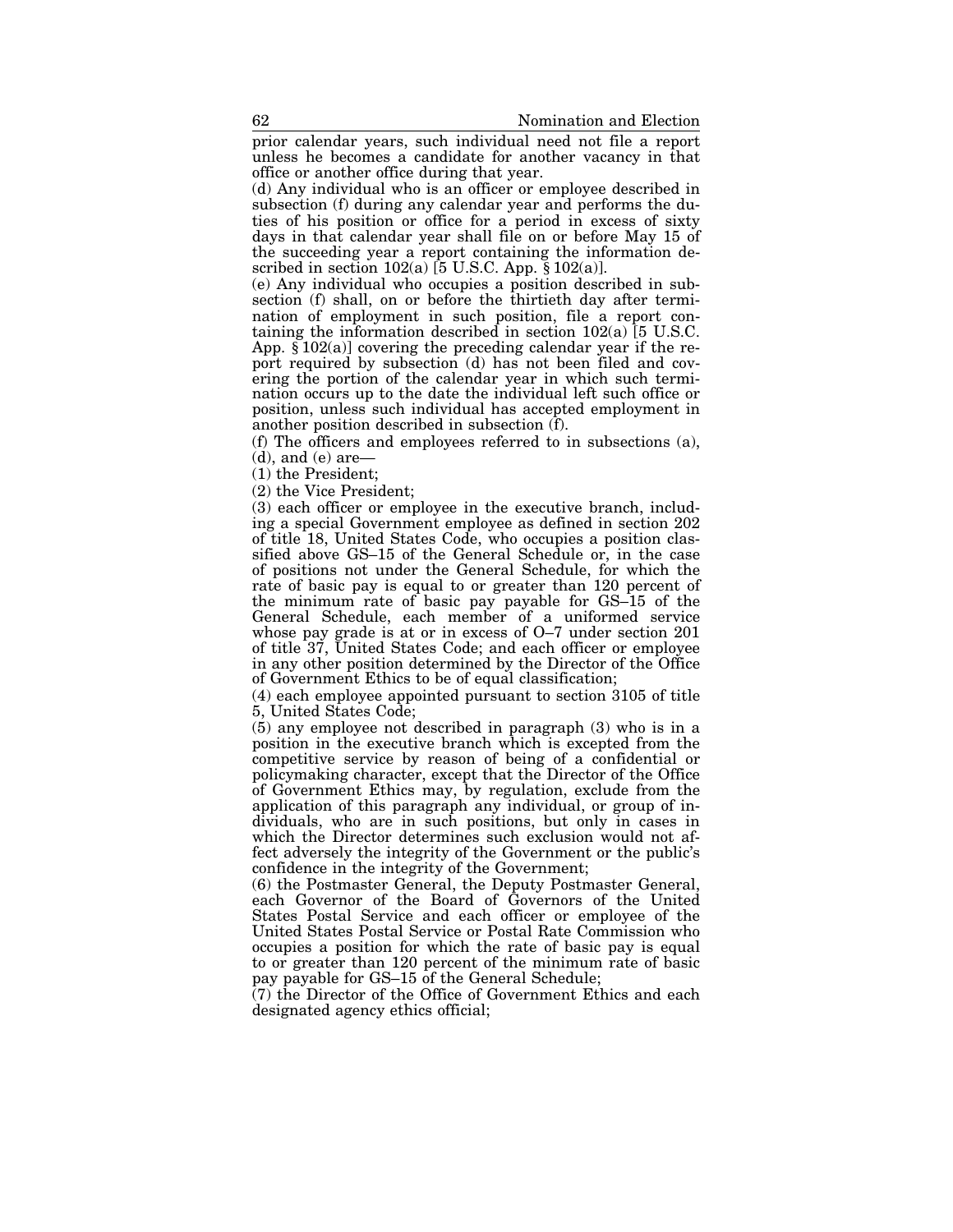(8) any civilian employee not described in paragraph (3), employed in the Executive Office of the President (other than a special government employee) who holds a commission of appointment from the President;

 $(9)$  a Member of Congress as defined under section 109(12) [5 U.S.C. App. § 109(12)];

(10) an officer or employee of the Congress as defined under section  $109(13)$  [5 U.S.C. App. §  $109(13)$ ];

(11) a judicial officer as defined under section 109(10) [5 U.S.C. App. § 109(10)]; and

(12) a judicial employee as defined under section 109(8) [5 U.S.C. App.  $\S 109(\bar{8})$ ].

 $(g)(1)$  Reasonable extensions of time for filing any report may be granted under procedures prescribed by the supervising ethics office for each branch, but the total of such extensions shall not exceed ninety days.

(2)(A) In the case of an individual who is serving in the Armed Forces, or serving in support of the Armed Forces in an area while that area is designated by the President by Executive order as a combat zone for purposes of section 112 of the Internal Revenue Code of 1986, the date for the filing of any report shall be extended so that the date is 180 days after the later of—

(i) the last day of the individual's service in such area during such designated period; or

(ii) the last day of the individual's hospitalization as a result of injury received or disease contracted while serving in such area.

(B) The Office of Government Ethics, in consultation with the Secretary of Defense, may prescribe procedures under this paragraph.

(h) The provisions of subsections (a), (b), and (e) shall not apply to an individual who, as determined by the designated agency ethics official or Secretary concerned (or in the case of a Presidential appointee under subsection (b), the Director of the Office of Government Ethics), the congressional ethics committees, or the Judicial Conference, is not reasonably expected to perform the duties of his office or position for more than sixty days in a calendar year, except that if such individual performs the duties of his office or position for more than sixty days in a calendar year—

(1) the report required by subsections (a) and (b) shall be filed within fifteen days of the sixtieth day, and

(2) the report required by subsection (e) shall be filed as provided in such subsection.

(i) The supervising ethics office for each branch may grant a publicly available request for a waiver of any reporting requirement under this section for an individual who is expected to perform or has performed the duties of his office or position less than one hundred and thirty days in a calendar year, but only if the supervising ethics office determines that—

(1) such individual is not a full-time employee of the Government,

(2) such individual is able to provide services specially needed by the Government,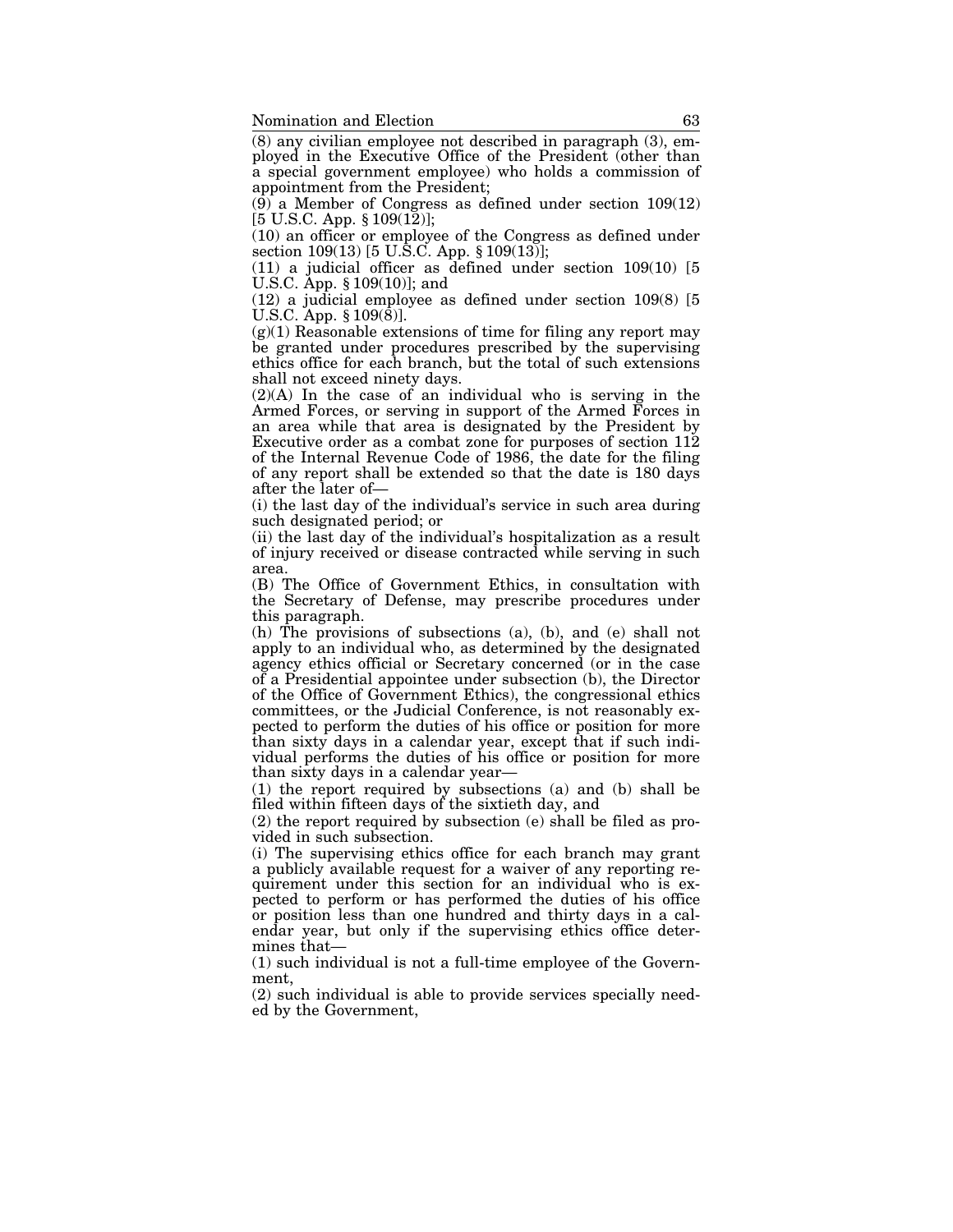(3) it is unlikely that the individual's outside employment or financial interests will create a conflict of interest, and (4) public financial disclosure by such individual is not necessary in the circumstances.

(Oct. 26, 1978, Pub.L. 95–521, title II, § 101; as amended June 13, 1979, Pub.L. 96–19, § 2 (a)(1), (b), (c)(1), 4 (b)(1), (d)–(f), 5, 93 Stat. 37, 38, 40; Nov. 30, 1989, Pub.L. 101–194, title I, § 202, 103 Stat. 1725; May 4, 1990, Pub.L. 101–280, § 3 (1), (2), 104 Stat. 152; Pub.L. 102–25, title VI, § 605(a), Apr. 6, 1991, 105 Stat. 110; Pub.L. 102–398, § 4(a)(1), Oct. 2, 1992, 106 Stat. 1356.)

#### **5 U.S.C. App. § 102. Contents of Reports.**

(a) Each report filed pursuant to section 101 (d) and (e) [5 U.S.C. App. § 101 (d), (e)] shall include a full and complete statement with respect to the following:

(1)(A) The source, type, and amount or value of income (other than income referred to in subparagraph (B)) from any source (other than from current employment by the United States Government), and the source, date, and amount of honoraria from any source, received during the preceding calendar year, aggregating \$200 or more in value and, effective January 1, 1991, the source, date, and amount of payments made to charitable organizations in lieu of honoraria, and the reporting individual shall simultaneously file with the applicable supervising ethics office, on a confidential basis, a corresponding list of recipients of all such payments, together with the dates and amounts of such payments.

(B) The source and type of income which consists of dividends, rents, interest, and capital gains, received during the preceding calendar year which exceeds \$200 in amount or value, and an indication of which of the following categories the amount or value of such item of income is within:

(i) not more than \$1,000,

(ii) greater than \$1,000 but not more than \$2,500,

(iii) greater than \$2,500 but not more than \$5,000,

(iv) greater than  $$5,000$  but not more than  $$15,000$ ,

(v) greater than  $$15,000$  but not more than  $$50,000$ .

 $(vi)$  greater than \$50,000 but not more than \$100,000,

(vii) greater than \$100,000 but not more than \$1,000,000,

(viii) greater than \$1,000,000 but not more than \$5,000,000 or

(ix) greater than \$5,000,000.

 $(2)(\overline{A})$  The identity of the source, a brief description, and the value of all gifts aggregating more than the minimal value as established by section  $7342(a)(5)$  of title 5, United States Code, or \$250, whichever is greater, received from any source other than a relative of the reporting individual during the preceding calendar year, except that any food, lodging, or entertainment received as personal hospitality of an individual need not be reported, and any gift with a fair market value of \$100 or less, as adjusted at the same time and by the same percentage as the minimal value is adjusted, need not be aggregated for purposes of this subparagraph.

(B) The identity of the source and a brief description (including a travel itinerary, dates, and nature of expenses pro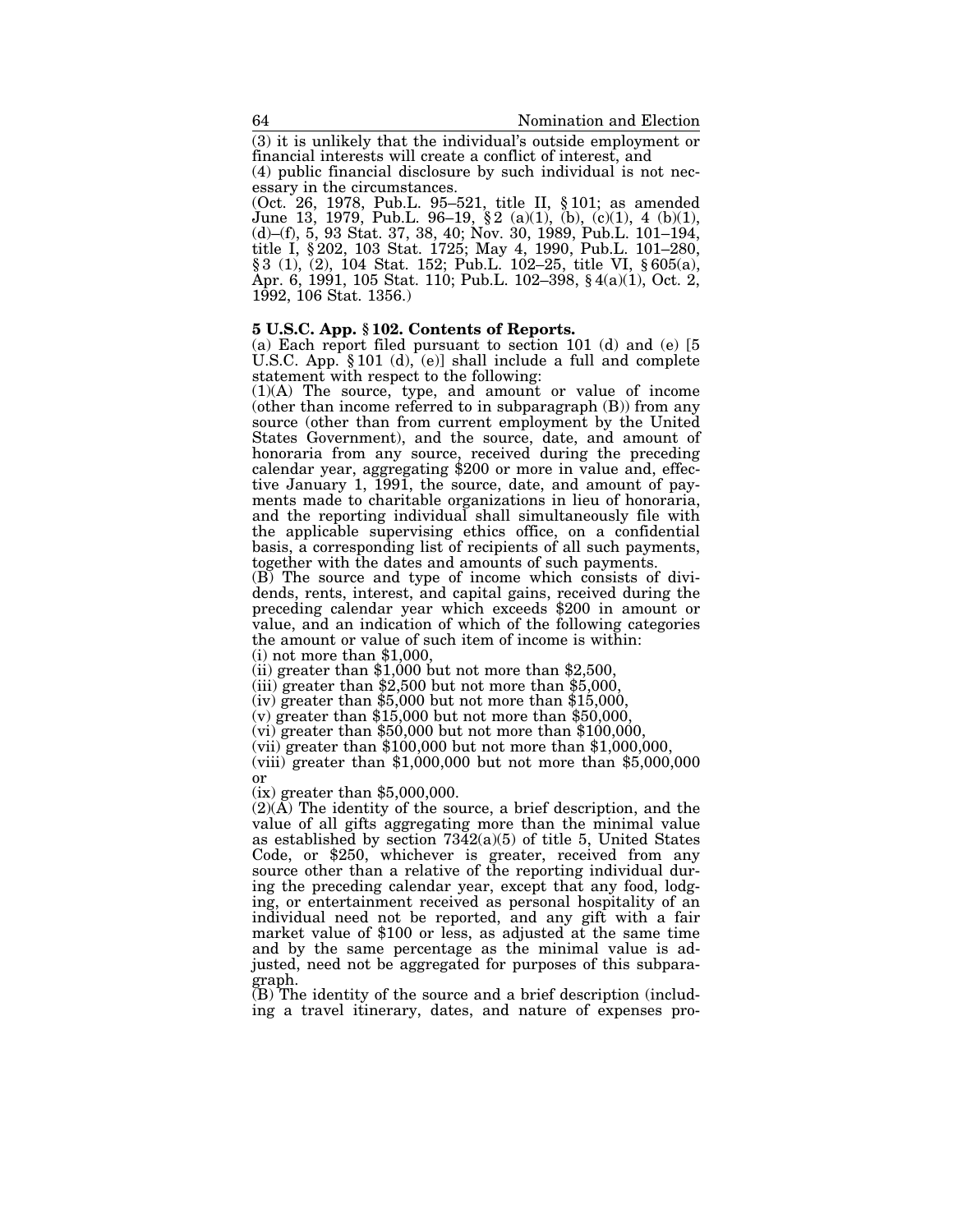vided) of reimbursements received from any source aggregating more than the minimal value as established by section 7342(a)(5) of title 5, United States Code, or \$250, whichever is greater and received during the preceding calendar year.

(C) In an unusual case, a gift need not be aggregated under subparagraph (A) if a publicly available request for a waiver is granted.

(3) The identity and category of value of any interest in property held during the preceding calendar year in a trade or business, or for investment or the production of income, which has a fair market value which exceeds \$1,000 as of the close of the preceding calendar year, excluding any personal liability owed to the reporting individual by a spouse, or by a parent, brother, sister, or child of the reporting individual or of the reporting individual's spouse, or any deposits aggregating \$5,000 or less in a personal savings account. For purposes of this paragraph, a personal savings account shall include any certificate of deposit or any other form of deposit in a bank, savings and loan association, credit union, or similar financial institution.

(4) The identity and category of value of the total liabilities owed to any creditor other than a spouse, or a parent, brother, sister, or child of the reporting individual or of the reporting individual's spouse which exceed \$10,000 at any time during the preceding calendar year, excluding—

(A) any mortgage secured by real property which is a personal residence of the reporting individual or his spouse; and (B) any loan secured by a personal motor vehicle, household furniture, or appliances, which loan does not exceed the purchase price of the item which secures it.

With respect to revolving charge accounts, only those with an outstanding liability which exceeds \$10,000 as of the close of the preceding calendar year need be reported under this paragraph.

(5) Except as provided in this paragraph, a brief description, the date, and category of value of any purchase, sale or exchange during the preceding calendar year which exceeds \$1,000—

(A) in real property, other than property used solely as a personal residence of the reporting individual or his spouse; or (B) in stocks, bonds, commodities futures, and other forms of securities.

Reporting is not required under this paragraph of any transaction solely by and between the reporting individual, his spouse, or dependent children.

 $(6)(A)$  The identity of all positions held on or before the date of filing during the current calendar year (and, for the first report filed by an individual, during the two-year period preceding such calendar year) as an officer, director, trustee, partner, proprietor, representative, employee, or consultant of any corporation, company, firm, partnership, or other business enterprise, any nonprofit organization, any labor organization, or any educational or other institution other than the United States. This subparagraph shall not require the reporting of positions held in any religious, social, fraternal, or political entity and positions solely of an honorary nature.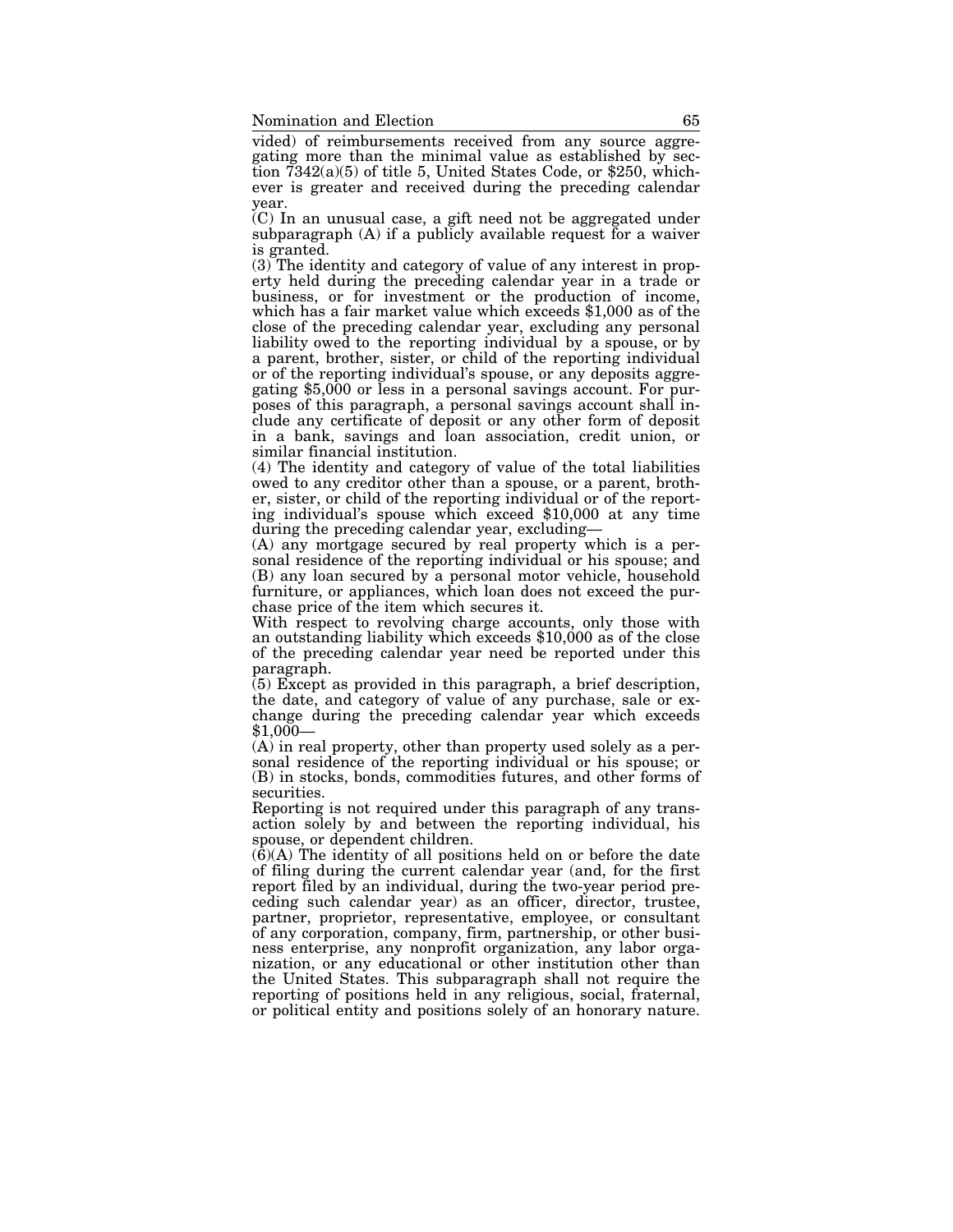(B) If any person, other than the United States Government, paid a nonelected reporting individual compensation in excess of \$5,000 in any of the two calendar years prior to the calendar year during which the individual files his first report under this title [5 U.S.C. App. § 101 et seq.], the individual shall include in the report—

(i) the identity of each source of such compensation; and

(ii) a brief description of the nature of the duties performed or services rendered by the reporting individual for each such source.

The preceding sentence shall not require any individual to include in such report any information which is considered confidential as a result of a privileged relationship, established by law, between such individual and any person nor shall it require an individual to report any information with respect to any person for whom services were provided by any firm or association of which such individual was a member, partner, or employee unless such individual was directly involved in the provision of such services.

(7) A description of the date, parties to, and terms of any agreement or arrangement with respect to (A) future employment; (B) a leave of absence during the period of the reporting individual's Government service; (C) continuation of payments by a former employer other than the United States Government; and (D) continuing participation in an employee welfare or benefit plan maintained by a former employer.

(8) The category of the total cash value of any interest of the reporting individual in a qualified blind trust, unless the trust instrument was executed prior to July 24, 1995 and precludes the beneficiary from receiving information on the total cash value of any interest in the qualified blind trust. (b)(1) Each report filed pursuant to subsections (a), (b), and (c) of section 101 [5 U.S.C. App. § 101 (a)–(c)] shall include a full and complete statement with respect to the information required by—

(A) paragraph (1) of subsection (a) for the year of filing and preceding calendar year,

 $(B)$  paragraphs  $(3)$  and  $(4)$  of subsection  $(a)$  as of the date specified in the report but which is less than thirty-one days before the filing date, and

(C) paragraphs (6) and (7) of subsection (a) as of the filing date but for periods described in such paragraphs.

 $(2)(A)$  In lieu of filling out one or more schedules of a financial disclosure form, an individual may supply the required information in an alternative format, pursuant to either rules adopted by the supervising ethics office for the branch in which such individual serves or pursuant to a specific written determination by such office for a reporting individual.

(B) In lieu of indicating the category of amount or value of any item contained in any report filed under this title [5 U.S.C. App. § 101 et seq.], a reporting individual may indicate the exact dollar amount of such item.

(c) In the case of any individual described in section 101(e) [5 U.S.C. App. § 101(e)], any reference to the preceding calendar year shall be considered also to include that part of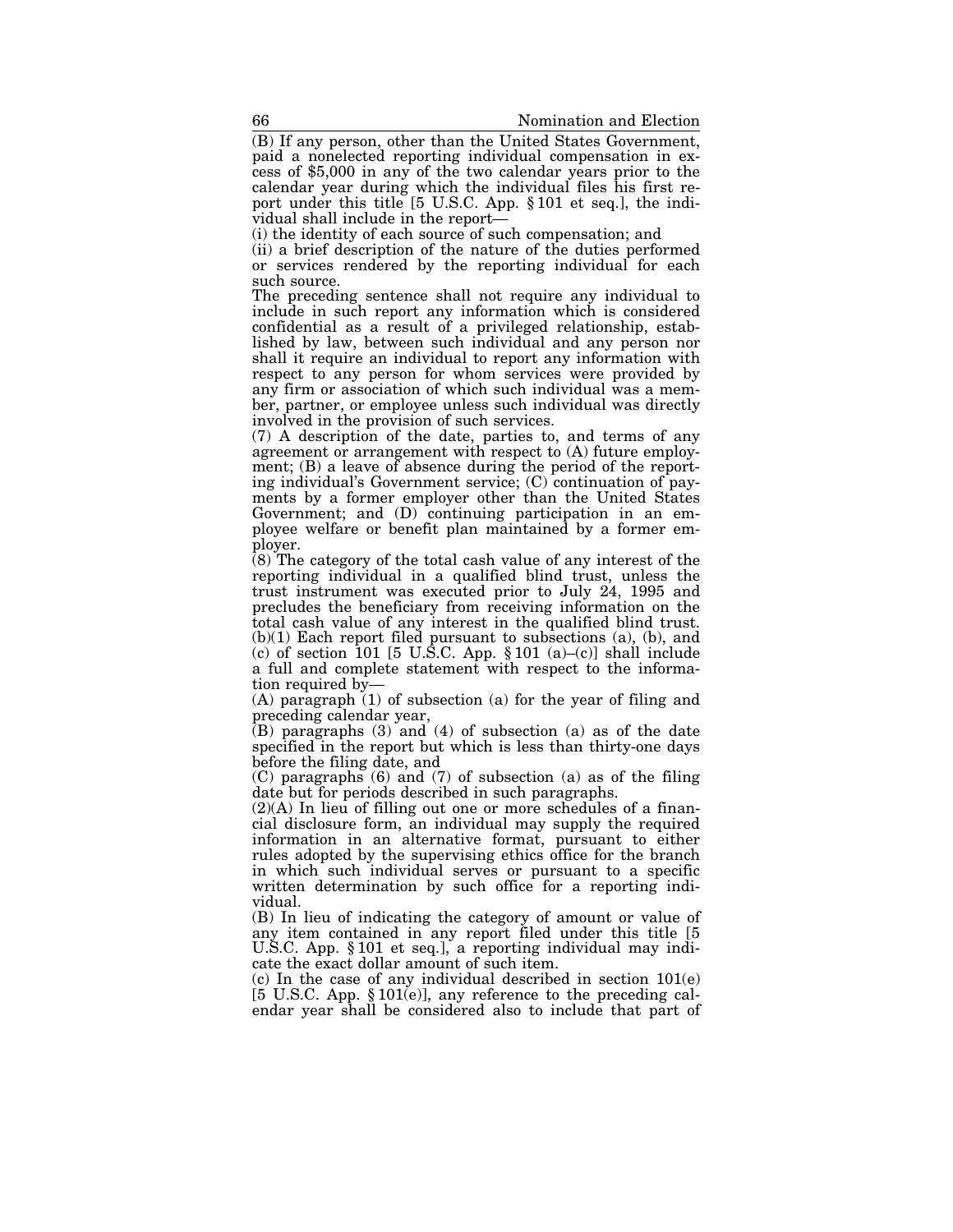the calendar year of filing up to the date of the termination of employment.

 $(d)(1)$  The categories for reporting the amount or value of the items covered in paragraphs  $(3)$ ,  $(4)$ ,  $(5)$ , and  $(8)$  of subsection (a) are as follows:

(A) not more than \$15,000;

(B) greater than \$15,000 but not more than \$50,000;

(C) greater than \$50,000 but not more than \$100,000;

(D) greater than \$100,000 but not more than \$250,000;

(E) greater than \$250,000 but not more than \$500,000;

(F) greater than \$500,000 but not more than \$1,000,000;

(G) greater than \$1,000,000 but not more than \$5,000,000;

(H) greater than \$5,000,000 but not more than \$25,000,000;

(I) greater than \$25,000,000 but not more than \$50,000,000; and

(J) greater than \$50,000,000.

(2) For the purposes of paragraph (3) of subsection (a) if the current value of an interest in real property (or an interest in a real estate partnership) is not ascertainable without an appraisal, an individual may list (A) the date of purchase and the purchase price of the interest in the real property, or (B) the assessed value of the real property of tax purposes, adjusted to reflect the market value of the property used for the assessment if the assessed value is computed at less than 100 percent of such market value, but such individual shall include in his report a full and complete description of the method used to determine such assessed value, instead of specifying a category of value pursuant to paragraph (1) of this subsection. If the current value of any other item required to be reported under paragraph  $(3)$  of subsection  $(a)$ is not ascertainable without an appraisal, such individual may list the book value of a corporation whose stock is not publicly traded, the net worth of a business partnership, the equity value of an individually owned business, or with respect to other holdings, any recognized indication of value, but such individual shall include in his report a full and complete description of the method used in determining such value. In lieu of any value referred to in the preceding sentence, an individual may list the assessed value of the item for tax purposes, adjusted to reflect the market value of the item used for the assessment if the assessed value is computed at less than 100 percent of such market value, but a full and complete description of the method used in determining such assessed value shall be included in the report. (e)(1) Except as provided in the last sentence of this paragraph, each report required by section 101 [5 U.S.C. App.  $\S 101$  shall also contain information listed in paragraphs  $(1)$ through (5) of subsection (a) of this section respecting the spouse or dependent child of the reporting individual as follows:

(A) The source of items of earned income earned by a spouse from any person which exceed \$1,000 and the source and amount of any honoraria received by a spouse, except that, with respect to earned income (other than honoraria), if the spouse is self-employed in business or a profession, only the nature of such business or profession need be reported.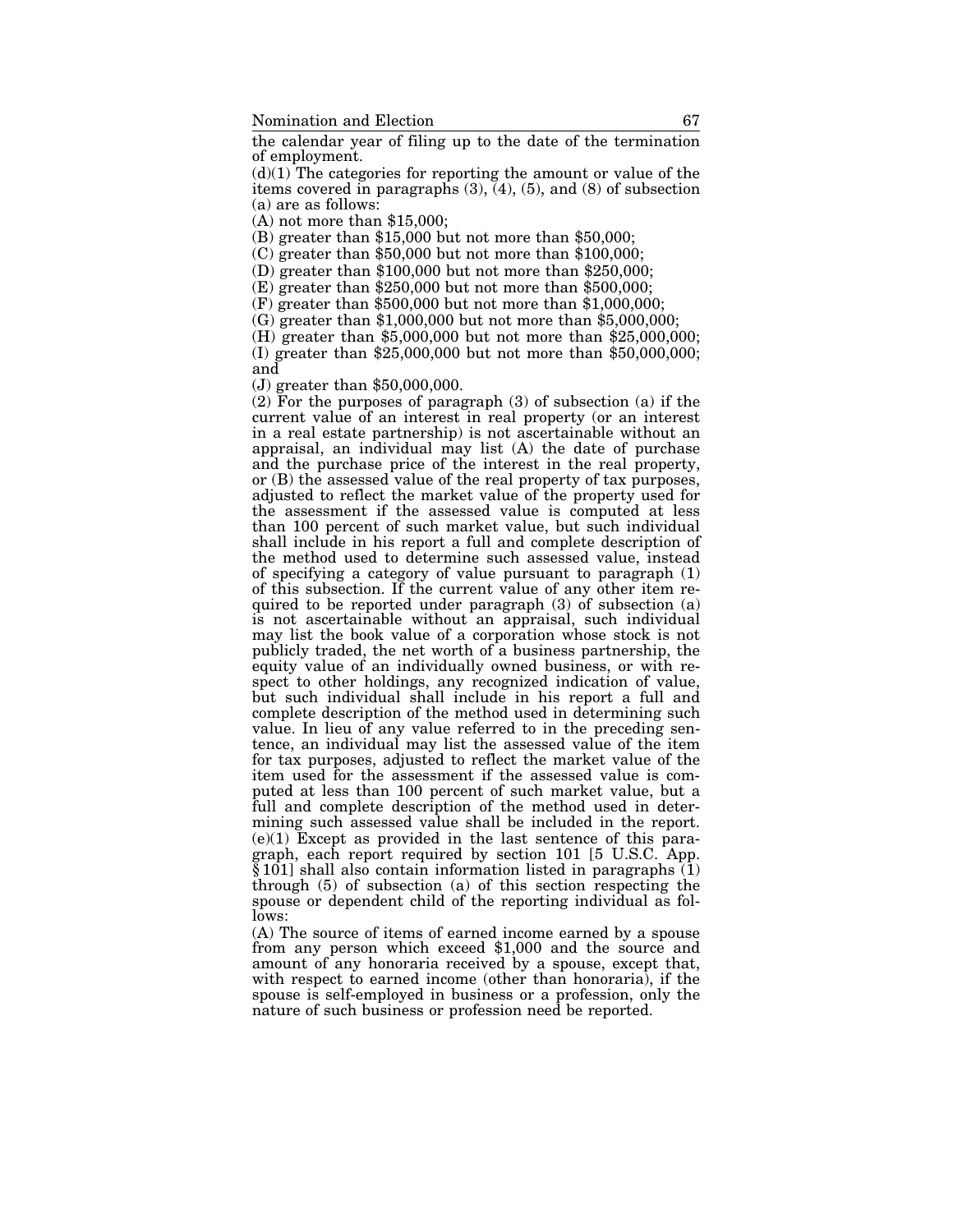(B) All information required to be reported in subsection  $(a)(1)(B)$  with respect to income derived by a spouse or dependent child from any asset held by the spouse or dependent child and reported pursuant to subsection (a)(3).

(C) In the case of any gifts received by a spouse or dependent child which are not received totally independent of the relationship of the spouse or dependent child to the reporting individual, the identity of the source and a brief description of gifts of transportation, lodging, food, or entertainment and a brief description and the value of other gifts.

(D) In the case of any reimbursements received by a spouse or dependent child which are not received totally independent of the relationship of the spouse or dependent child to the reporting individual, the identify of the source and a brief description of each such reimbursement.

(E) In the case of items described in paragraphs (3) through (5) of subsection (a), all information required to be reported under these paragraphs other than items (i) which the reporting individual certifies represent the spouse's or dependent child's sole financial interest or responsibility and which the reporting individual has no knowledge of, (ii) which are not in any way, past or present, derived from the income, assets, or activities of the reporting individual, and (iii) from which the reporting individual neither derives, nor expects to derive, any financial or economic benefit.

(F) For purposes of this section, categories with amounts or values greater than \$1,000,000 set forth in sections  $102(a)(1)(B)$  and  $102(d)(1)$  shall apply to the income, assets, or liabilities of spouses and dependent children only if the income, assets, or liabilities are held jointly with the reporting individual. All other income, assets, or liabilities of the spouse or dependent children required to be reported under this section in an amount or value greater than \$1,000,000 shall be categorized only as an amount or value greater than \$1,000,000.

Reports required by subsections (a), (b), and (c) of section 101 [5 U.S.C. App. § 101 (a)–(c)] shall, with respect to the spouse and dependent child of the reporting individual, only contain information listed in paragraphs (1), (3), and (4) of subsection (a), as specified in this paragraph.

(2) No report shall be required with respect to a spouse living separate and apart from the reporting individual with the intention of terminating the marriage or providing for permanent separation; or with respect to any income or obligations of an individual arising from the dissolution of his marriage or the permanent separation from his spouse.

 $(f)(1)$  Except as provided in paragraph  $(2)$ , each reporting individual shall report the information required to be reported pursuant to subsections (a), (b), and (c) of this section with respect to the holdings of and the income from a trust or other financial arrangement from which income is received by, or with respect in which a beneficial interest in principal or income is held by, such individual, his spouse, or any dependent child.

(2) A reporting individual need not report the holdings of or the source of income from any of the holdings of—

(A) any qualified blind trust (as defined in paragraph (3));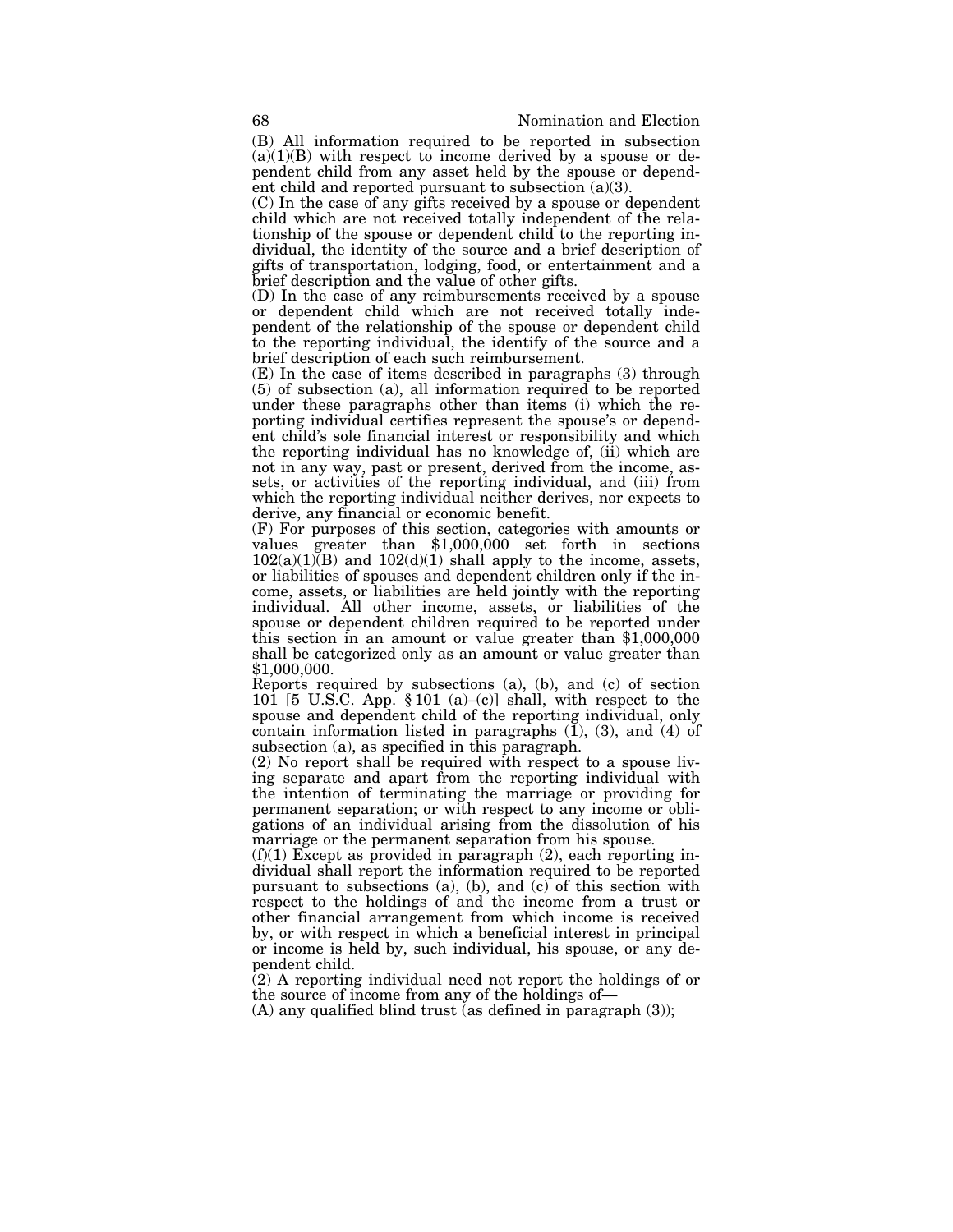$(B)$  a trust—

(i) which was not created directly by such individual, his spouse, or any dependent child, and

(ii) the holdings or sources of income of which such individual, his spouse, and any dependent child have no knowledge of; or

(C) an entity described under the provisions of paragraph (8), but such individual shall report the category of the amount of income received by him, his spouse, or any dependent child from the trust or other entity under subsection  $(a)(1)(B)$ of this section.

(3) For purposes of this subsection, the term ''qualified blind trust'' includes any trust in which a reporting individual, his spouse, or any minor or dependent child has a beneficial interest in the principal or income, and which meets the following requirements:

 $(A)(i)$  The trustee of the trust and any other entity designated in the trust instrument to perform fiduciary duties is a financial institution, an attorney, a certified public accountant, a broker, or an investment advisor who—

(I) is independent of and not associated with any interested party so that the trustee or other person cannot be controlled or influenced in the administration of the trust by any interested party; and

(II) is not and has not been an employee of or affiliated with any interested party and is not a partner of, or involved in any joint venture or other investment with, any interested party; and

(III) is not a relative of any interested party.

(ii) Any officer or employee of a trustee or other entity who is involved in the management or control of the trust—

(I) is independent of and not associated with any interested party so that such officer or employee cannot be controlled or influenced in the administration of the trust by any interested party;

(II) is not a partner of, or involved in any joint venture or other investment with, any interested party; and

(III) is not a relative of any interested party.

(B) Any asset transferred to the trust by an interested party is free of any restriction with respect to its transfer or sale unless such restriction is expressly approved by the supervising ethics office of the reporting individual.

(C) The trust instrument which establishes the trust provides that—

(i) except to the extent provided in subparagraph (B) of this paragraph, the trustee in the exercise of his authority and discretion to manage and control the assets of the trust shall not consult or notify any interested party;

(ii) the trust shall not contain any asset the holding of which by an interested party is prohibited by any law or regulation; (ii) the trustee shall promptly notify the reporting individual and his supervising ethics office when the holdings of any particular asset transferred to the trust by any interested party are disposed of or when the value of such holding is less than \$1,000;

(iv) the trust tax return shall be prepared by the trustee or his designee, and such return and any information relating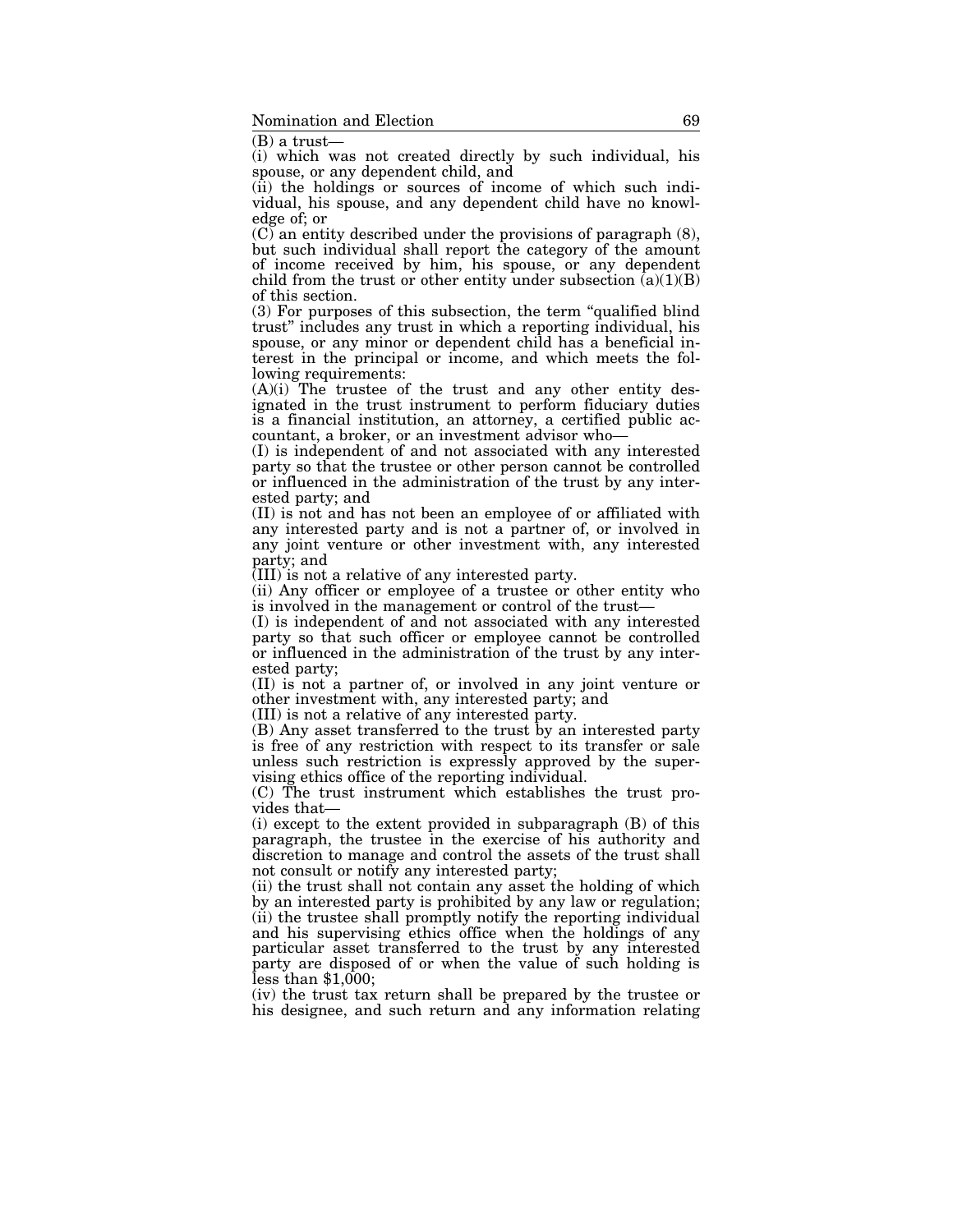thereto (other than the trust income summarized in appropriate categories necessary to complete an interested party's tax return), shall not be disclosed to any interested party;

(v) an interested party shall not receive any report on the holdings and sources of income of the trust, except a report at the end of each calendar quarter with respect to the total cash value of the interest of the interested party in the trust or the net income or loss of the trust or any reports necessary to enable the interested party to complete an individual tax return required by law or to provide the information required by subsection  $(a)(1)$  of this section, but such report shall not identify any asset or holding;

(vi) except for communications which solely consist of requests for distributions of cash or other unspecified assets of the trust, there shall be no direct or indirect communication between the trustee and an interested party with respect to the trust unless such communication is in writing and unless it relates only (I) to the general financial interest and needs of the interested party (including, but not limited to, an interest in maximizing income or long-term capital gain), (II) to the notification of the trustee of a law or regulation subsequently applicable to the reporting individual which prohibits the interested party from holding an asset, which notification directs that the asset not be held by the trust, or (III) to directions to the trustee to sell all of an asset initially placed in the trust by an interested party which in the determination of the reporting individual creates a conflict of interest or the appearance thereof due to the subsequent assumption of duties by the reporting individual (but nothing herein shall require any such direction); and

(vii) the interested parties shall make no effort to obtain information with respect to the holdings of the trust, including obtaining a copy of any trust tax return filed or any information relating thereto except as otherwise provided in this subsection.

(D) The proposed trust instrument and the proposed trustee is approved by the reporting individual's supervising ethics office.

(E) For purposes of this subsection, ''interested party'' means a reporting individual, his spouse, and any minor or dependent child; ''broker'' has the meaning set forth in section 3(a)(4) of the Securities and Exchange Act of 1934 (15 U.S.C.  $78c(a)(4)$ ; and "investment adviser" includes any investment adviser who, as determined under regulations prescribed by the supervising ethics office, is generally involved in his role as such an adviser in the management or control of trusts. (F) Any trust qualified by a supervising ethics office before the effective date of title II of the Ethics Reform Act of 1989 shall continue to be governed by the law and regulations in effect immediately before such effective date.

(4)(A) An asset placed in a trust by an interested party shall be considered a financial interest of the reporting individual, for the purposes of any applicable conflict of interest statutes, regulations, or rules of the Federal Government (including section 208 of title 18, United States Code), until such time as the reporting individual is notified by the trust-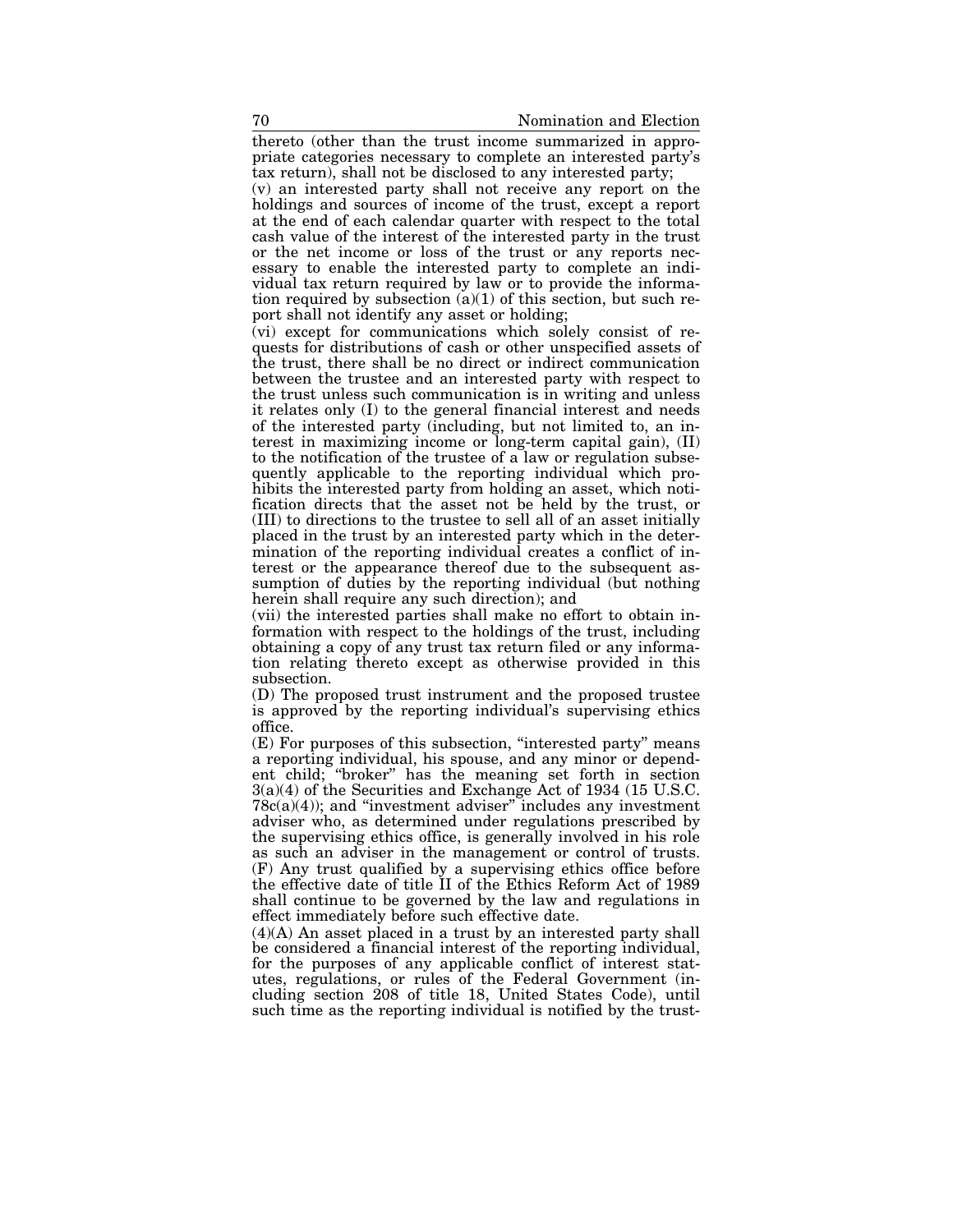ee that such asset has been disposed of, or has a value of less than \$1,000.

(B)(i) The provisions of subparagraph (A) shall not apply with respect to a trust created for the benefit of a reporting individual, or the spouse, dependent child, or minor child of such a person, if the supervising ethics office for such reporting individual finds that—

(I) the assets placed in the trust consist of a well-diversified portfolio of readily marketable securities;

(II) none of the assets consist of securities of entities having substantial activities in the area of the reporting individual's primary area of responsibility;

(III) the trust instrument prohibits the trustee, notwithstanding the provisions of paragraphs (3)(C) (iii) and (iv) of this subsection, from making public or informing any interested party of the sale of any securities;

(IV) the trustee is given power of attorney, notwithstanding the provisions of paragraph  $(3)(C)(v)$  of this subsection, to prepare on behalf of any interested party the personal income tax returns and similar returns which may contain information relating to the trust; and

(V) except as otherwise provided in this paragraph, the trust instrument provides (or in the case of a trust established prior to the effective date of this Act which by its term does not permit amendment, the trustee, the reporting individual, and any other interested party agree in writing) that the trust shall be administered in accordance with the requirements of this subsection and the trustee of such trust meets the requirements of paragraph (3)(A).

(ii) In any instance covered by subparagraph (B) in which the reporting individual is an individual whose nomination is being considered by a congressional committee, the reporting individual shall inform the congressional committee considering his nomination before or during the period of such individual's confirmation hearing of his intention to comply with this paragraph.

(5)(A) The reporting individual shall, within thirty days after a qualified blind trust is approved by his supervising ethics office, file with such office a copy of—

(i) the executed trust instrument of such trust (other than those provisions which relate to the testamentary disposition of the trust assets), and

(ii) a list of the assets which were transferred to such trust, including the category of value of each asset as determined under subsection (d) of this section.

This subparagraph shall not apply with respect to a trust meeting the requirements for being considered a qualified blind trust under paragraph (7) of this subsection.

(B) The reporting individual shall, within thirty days of transferring an asset (other than cash) to a previously established qualified blind trust, notify his supervising ethics office of the identity of each such asset and the category of value of each asset as determined under subsection (d) of this section.

(C) Within thirty days of the dissolution of a qualified blind trust, a reporting individual shall—

(i) notify his supervising ethics office of such dissolution, and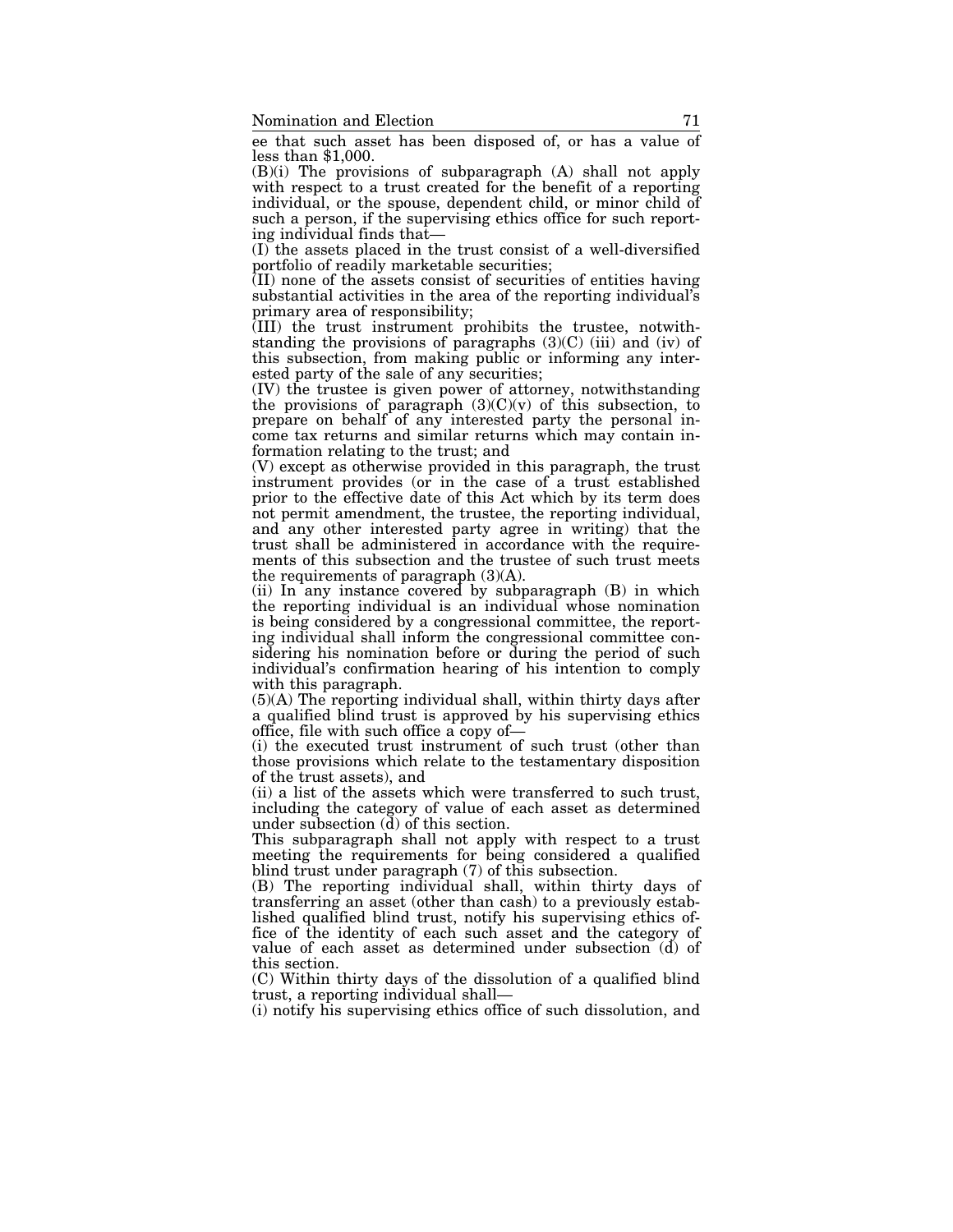(ii) file with such office a copy of a list of the assets of the trust at the time of such dissolution and the category of value under subsection (d) of this section of each such asset. (D) Documents filed under subparagraphs (A), (B), and (C) of this paragraph and the lists provided by the trustee of assets placed in the trust by an interested party which have been sold shall be made available to the public in the same manner as a report is made available under section 105 [5 U.S.C. App. § 105] and the provisions of that section shall apply with respect to such documents and lists.

(E) A copy of each written communication with respect to the trust under paragraph  $(3)(C)(vi)$  shall be filed by the person initiating the communication with the reporting individual's supervising ethics office within five days of the date of the communication.

 $(6)(A)$  A trustee of a qualified blind trust shall not knowingly and willfully, or negligently, (i) disclose any information to an interested party with respect to such trust that may not be disclosed under paragraph (3) of this subsection; (ii) acquire any holding the ownership of which is prohibited by the trust instrument; (iii) solicit advice from any interested party with respect to such trust, which solicitation is prohibited by paragraph (3) of this subsection or the trust agreement; or (iv) fail to file any document required by this subsection.

(B) A reporting individual shall not knowingly and willfully, or negligently, (i) solicit or receive any information with respect to a qualified blind trust of which he is an interested party that may not be disclosed under paragraph  $(3)(C)$  of this subsection or (ii) fail to file any document required by this subsection.

(C)(i) The Attorney General may bring a civil action in any appropriate United States district court against any individual who knowingly and willfully violates the provisions of subparagraph (A) or (B) of this paragraph. The court in which such action is brought may assess against such individual a civil penalty in any amount not to exceed \$10,000. (ii) The Attorney General may bring a civil action in any appropriate United States district court against any individual who negligently violates the provisions of subparagraph (A) or (B) of this paragraph. The court in which such action is brought may assess against such individual a civil penalty in any amount not to exceed \$5,000.

(7) Any trust may be considered to be a qualified blind trust if—

(A) the trust instrument is amended to comply with the requirements of paragraph (3) or, in the case of a trust instrument which does not by its terms permit amendment, the trustee, the reporting individual, and any other interested party agree in writing that the trust shall be administered in accordance with the requirements of this subsection and the trustee of such trust meets the requirements of paragraph (3)(A); except that in the case of any interested party who is a dependent child, a parent or guardian of such child may execute the agreement referred to in this subparagraph; (B) a copy of the trust instrument (except testamentary provisions) and a copy of the agreement referred to in subpara-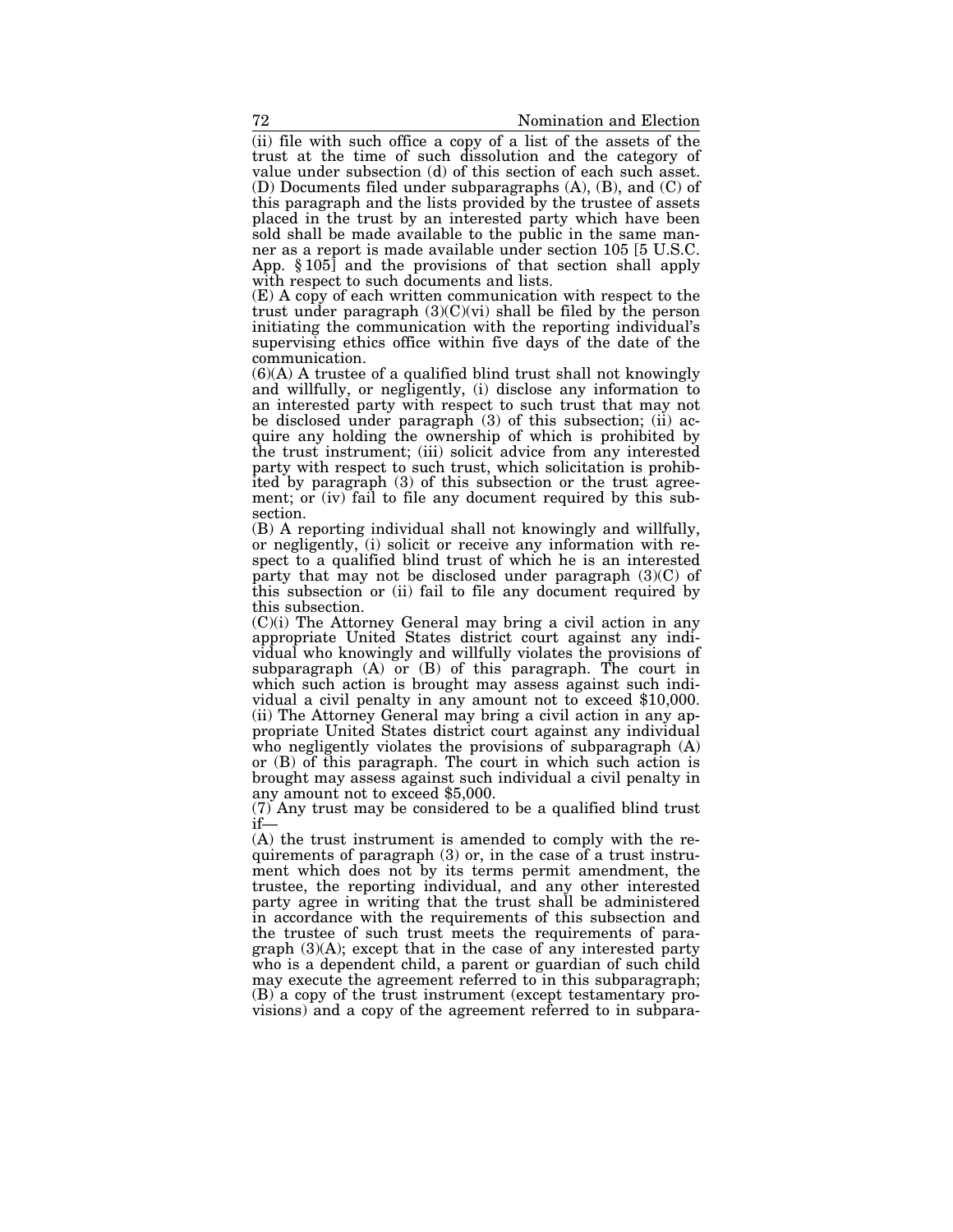graph (A), and a list of the assets held by the trust at the time of approval by the supervising ethics office, including the category of value of each asset as determined under subsection (d) of this section, are filed with such office and made available to the public as provided under paragraph  $(5)(D)$  of this subsection; and

(C) the supervising ethics office determines that approval of the trust arrangement as a qualified blind trust is in the particular case appropriate to assure compliance with applicable laws and regulations.

(8) A reporting individual shall not be required to report the financial interests held by a widely held investment fund (whether such fund is a mutual fund, regulated investment company, pension or deferred compensation plan, or other investment fund), if—

(A)(i) the fund is publicly traded; or

(ii) the assets of the fund are widely diversified; and

(B) the reporting individual neither exercises control over nor has the ability to exercise control over the financial interests held by the fund.

(g) Political campaign funds, including campaign receipts and expenditures, need not be included in any report filed pursuant to this title [5 U.S.C. App. § 101 et seq.].

(h) A report filed pursuant to subsection  $(a)$ ,  $(d)$ , or  $(e)$  of section 101 [5 U.S.C. App.  $\S 101$  (a), (d), or (e)] need not contain the information described in subparagraphs (A), (B), and (C) of subsection  $(a)(2)$  with respect to gifts and reimbursements received in a period when the reporting individual was not an officer or employee of the Federal Government.

(i) A reporting individual shall not be required under this title  $[5 \text{ U.S.C. App. § } 101 \text{ et seq.}]$  to report-

(1) financial interests in or income derived from—

(A) any retirement system under title 5, United States Code (including the Thrift Savings Plan under subchapter III of chapter 84 of such title [5 U.S.C. § 8431 et seq.] ); or

(B) any other retirement system maintained by the United States for officers or employees of the United States, including the President, or for members of the uniformed services; or

(2) benefits received under the Social Security Act [42 U.S.C. § 301 et seq.].

(Oct. 26, 1978, Pub.L. 95–521, title II, § 102; as amended June 13, 1979, Pub.L. 96–19, §§ 3(a)(1), (b), 6(a), 7(a)–(d)(1), (f), 9(b), (c)(1), (j), 93 Stat. 39–43; Oct. 1, 1981, Pub.L. 97– 51, § 130(b), 95 Stat. 966; Nov. 11, 1983, Pub.L. 98–150, § 10 in part, 97 Stat. 962; Nov. 30, 1989, Pub.L. 101–194, title II, § 202, 103 Stat. 1727; May 4, 1990, Pub.L. 101–280, § 3(3), 104 Stat. 152; Pub.L. 102–90, Title III, § 314(a), Aug. 14, 1991, 105 Stat. 469; Pub.L. 104–65, §§ 20, 22(a), (b), Dec. 19, 1995, 109 Stat. 704, 705.)

# **5 U.S.C. App. 4 § 103. Filing of Reports.**

(a) Except as otherwise provided in this section, the reports required under this title [5 U.S.C. App. 4 § 101 et seq.] shall be filed by the reporting individual with the designated agency ethics official at the agency by which he is employed (or in the case of an individual described in section  $101(e)$  [5]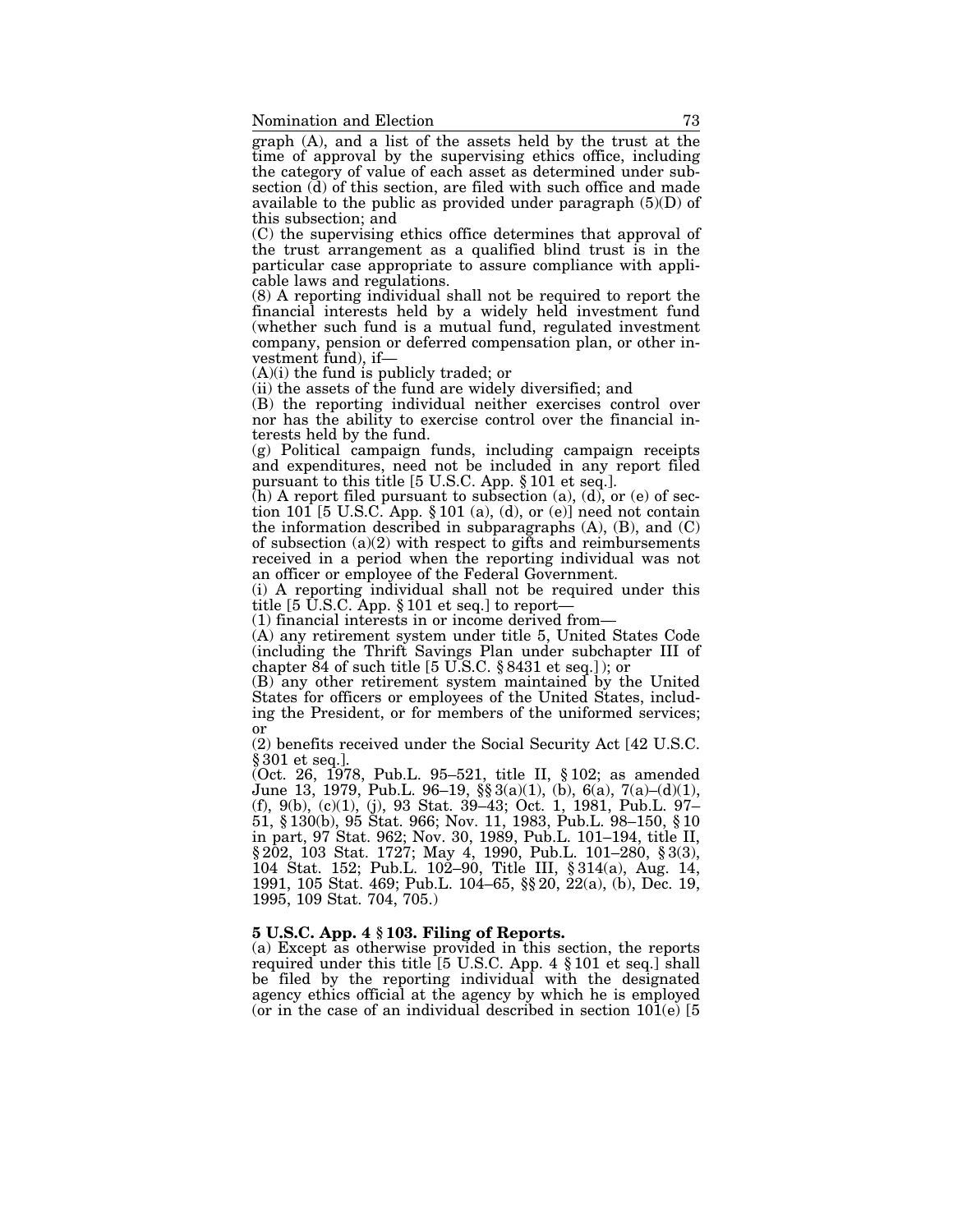U.S.C. App. 4 § 101(e)], was employed) or in which he will serve. The date any report is received (and the date of receipt of any supplemental report) shall be noted on such report by such official.

(b) The President, the Vice President, and independent counsel and persons appointed by independent counsel under chapter 40 of title 28, United States Code [28 U.S.C. § 591 et seq.], shall file reports required under this title with the Director of the Office of Government Ethics.

(c) Copies of the reports required to be filed under this title [5 U.S.C. App. 4 § 101 et seq.] by the Postmaster General, the Deputy Postmaster General, the Governors of the Board of Governors of the United States Postal Service, designated agency ethics officials, employees described in section  $105(a)(2)$  (A) or (B),  $106(a)(1)$  (A) or (B), or 107 (a)(1)(A) or (b)(1)(A)(i), of title 3, United States Code, candidates for the office of President or Vice President and officers and employees in (and nominees to) offices or positions which require confirmation by the Senate or by both Houses of Congress other than individuals nominated to be judicial officers and those referred to in subsection (f) shall be transmitted to the Director of the Office of Government Ethics. The Director shall forward a copy of the report of each nominee to the congressional committee considering the nomination.

(d) Reports required to be filed under this title [5 U.S.C. App. 4 § 101 et seq.] by the Director of the Office of Government Ethics shall be filed in the Office of Government Ethics and, immediately after being filed, shall be made available to the public in accordance with this title [5 U.S.C. App. 4 § 101 et seq.].

(e) Each individual identified in section 101(c) [5 U.S.C. App. 4 § 101(c)] who is a candidate for nomination or election to the Office of President or Vice President shall file the reports required by this title [5 U.S.C. App. 4 § 101 et seq.] with the Federal Election Commission.

(f) Reports required of members of the uniformed services shall be filed with the Secretary concerned.

(g) Each supervising ethics office shall develop and make available forms for reporting the information required by this title  $[5 \text{ U.S.C. App. } 4 \text{ § } 101 \text{ et seq.}].$ 

 $(h)(1)$  The reports required under this title [5 U.S.C. App. 4] § 101 et seq.] shall be filed by a reporting individual with—  $(A)(i)(I)$  the Clerk of the House of Representatives, in the case of a Representative in Congress, a Delegate to Congress, the Resident Commissioner from Puerto Rico, an officer or employee of the Congress whose compensation is disbursed by the Chief Administrative Officer of the House of Representatives, an officer or employee of the Architect of the Capitol, the United States Botanic Garden, the Congressional Budget Office, the Government Printing Office, the Library of Congress, or the Copyright Royalty Tribunal (including any individual terminating service, under section 101(e) [5 U.S.C. App. 4 § 101(e)], in any office or position referred to in this subclause), or an individual described in section  $101(c)$  [5 U.S.C. App. 4 §  $101(c)$ ] who is a candidate for nomination or election as a Representative in Congress, a Dele-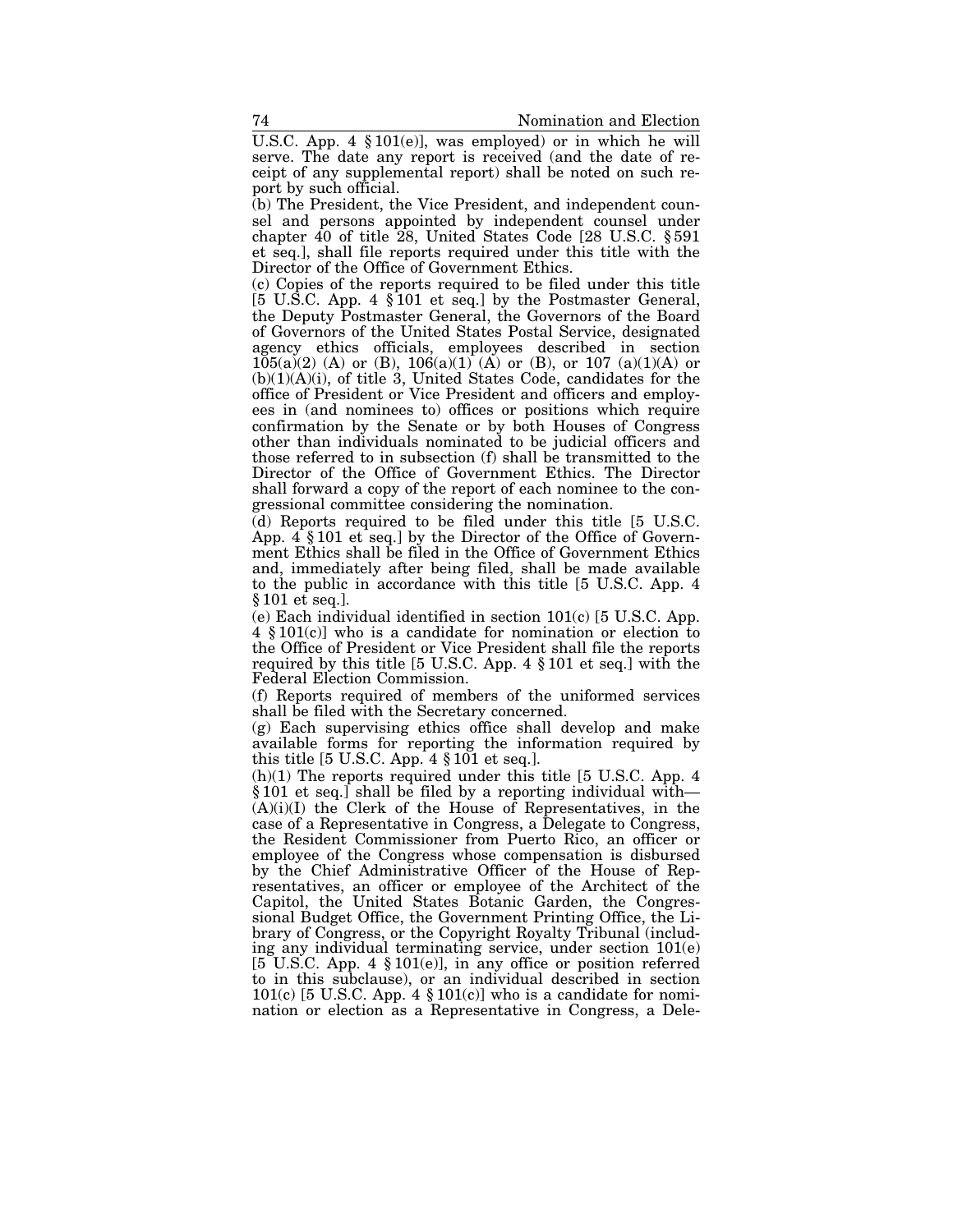gate to Congress, or the Resident Commissioner from Puerto Rico; and

(II) the Secretary of the Senate, in the case of a Senator, an officer or employee of the Congress whose compensation is disbursed by the Secretary of the Senate, an officer or employee of the General Accounting Office, the Office of Technology Assessment, or the Office of the Attending Physician (including any individual terminating service, under section 101(e) [5 U.S.C. App. 4  $\S 101(2)$ ], in any office or position referred to in this subclause), or an individual described in section 101(c) [5 U.S.C. App. 4  $\S 101(c)$ ] who is a candidate for nomination or election as a Senator; and

(ii) in the case of an officer or employee of the Congress as described under section  $101(f)(10)$  [5 U.S.C. App.  $\S 101(f)(10)$  who is employed by an agency or commission established in the legislative branch after the date of the enactment of the Ethics Reform Act of 1989 [enacted Nov. 30, 1989]—

(I) the Secretary of the Senate or the Clerk of the House of Representatives, as the case may be, as designated in the statute establishing such agency or commission; or

(II) if such statute does not designate such committee, the Secretary of the Senate for agencies and commissions established in even numbered calendar years, and the Clerk of the House of Representatives for agencies and commissions established in odd numbered calendar years; and

(B) the Judicial Conference with regard to a judicial officer or employee described under paragraphs (11) and (12) of section 101(f) [5 U.S.C. App. 4  $\S 101(f) (11)$ , (12)] (including individuals terminating service in such office or position under section 101(e) [5 U.S.C. App. 4  $\S 101(e)$ ] or immediately preceding service in such office or position).

(2) The date any report is received (and the date of receipt of any supplemental report) shall be noted on such report by such committee.

(i) A copy of each report filed under this title [5 U.S.C. App. 4 § 101 et seq.] by a Member or an individual who is a candidate for the office of Member shall be sent by the Clerk of the House of Representatives or Secretary of the Senate, as the case may be, to the appropriate State officer designated under section 316(a) of the Federal Election Campaign Act of 1971 [2 U.S.C. § 439(a)] of the State represented by the Member or in which the individual is a candidate, as the case may be, within the 30-day period beginning on the day the report is filed with the Clerk or Secretary.

 $(j)(1)$  A copy of each report filed under this title [5 U.S.C.] App. 4 § 101 et seq.] with the Clerk of the House of Representatives shall be sent by the Clerk to the Committee on Standards of Official Conduct of the House of Representatives within the 7-day period beginning on the day the report is filed.

(2) A copy of each report filed under this title [5 U.S.C. App. 4 § 101 et seq.] with the Secretary of the Senate shall be sent by the Secretary to the Select Committee on Ethics of the Senate within the 7-day period beginning on the day the report is filed.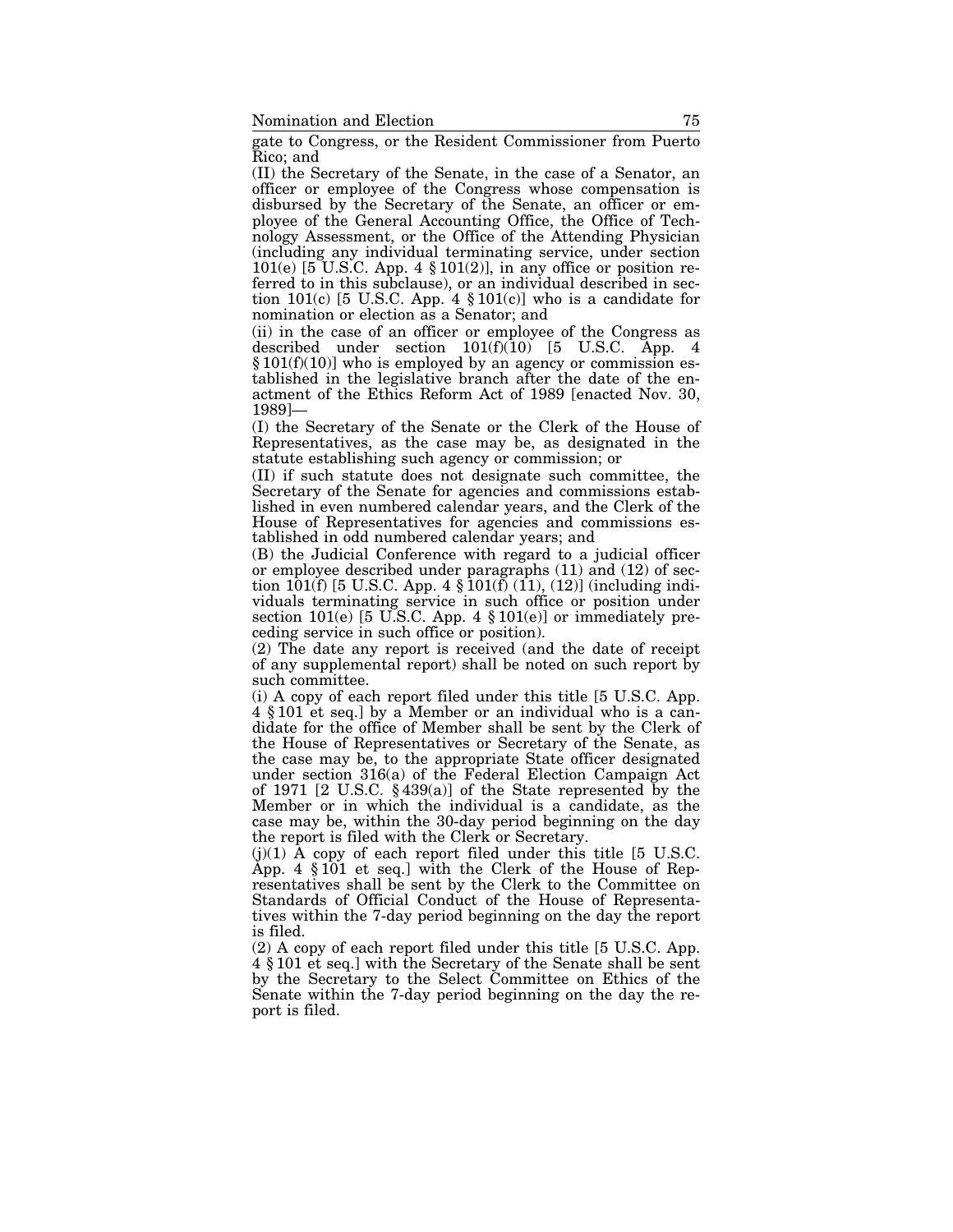(k) In carrying out their responsibilities under this title [5 U.S.C. App. 4 § 101 et seq.] with respect to candidates for office, the Clerk of the House of Representatives and the Secretary of the Senate shall avail themselves of the assistance of the Federal Election Commission. The Commission shall make available to the Clerk and the Secretary on a regular basis a complete list of names and addresses of all candidates registered with the Commission, and shall cooperate and coordinate its candidate information and notification program with the Clerk and the Secretary to the greatest extent possible.

(Oct. 26, 1978, Pub.L. 95–521, title II, § 103; as amended June 13, 1979, Pub.L. 96–19, §§ 4(b)(2), 9(a), 93 Stat. 40, 42; Nov. 30, 1989, Pub.L. 101–194, title II, § 202, 103 Stat. 1736; May 4, 1990, Pub.L. 101–280, § 3(1), (4), 104 Stat. 152, 153; Pub.L. 102–90, Title III, § 313(1), Aug. 14, 1991, 105 Stat. 469; Pub.L. 104–186, Title II, § 216(1), Aug. 20, 1996, 110 Stat. 1747.)

# **5 U.S.C. App. 4 § 104. Failure To File or Filing False Reports.**

(a) The Attorney General may bring a civil action in any appropriate United States district court against any individual who knowingly and willfully falsifies or who knowingly and willfully fails to file or report any information that such individual is required to report pursuant to section 102 [5 U.S.C. App. 4 § 102]. The court in which such action is brought may assess against such individual a civil penalty in any amount, not to exceed \$10,000.

(b) The head of each agency, each Secretary concerned, the Director of the Office of Government Ethics, each congressional ethics committee, or the Judicial Conference, as the case may be, shall refer to the Attorney General the name of any individual which such official or committee has reasonable cause to believe has willfully failed to file a report or has willfully falsified or willfully failed to file information required to be reported. Whenever the Judicial Conference refers a name to the Attorney General under this subsection, the Judicial Conference also shall notify the judicial council of the circuit in which the named individual serves of the referral.

(c) The President, the Vice President, the Secretary concerned, the head of each agency, the Office of Personnel Management, a congressional ethics committee, and the Judicial Conference, may take any appropriate personnel or other action in accordance with applicable law or regulation against any individual failing to file a report or falsifying or failing to report information required to be reported.

 $(d)(1)$  Any individual who files a report required to be filed under this title [5 U.S.C. App. 4 § 101 et seq.] more than 30 days after the later of—

(A) the date such report is required to be filed pursuant to the provisions of this title [5 U.S.C. App. 4 § 101 et seq.] and the rules and regulations promulgated thereunder; or

(B) if a filing extension is granted to such individual under section  $101(g)$  [5 U.S.C. App. 4 § 101(g)], the last day of the filing extension period, shall, at the direction of and pursu-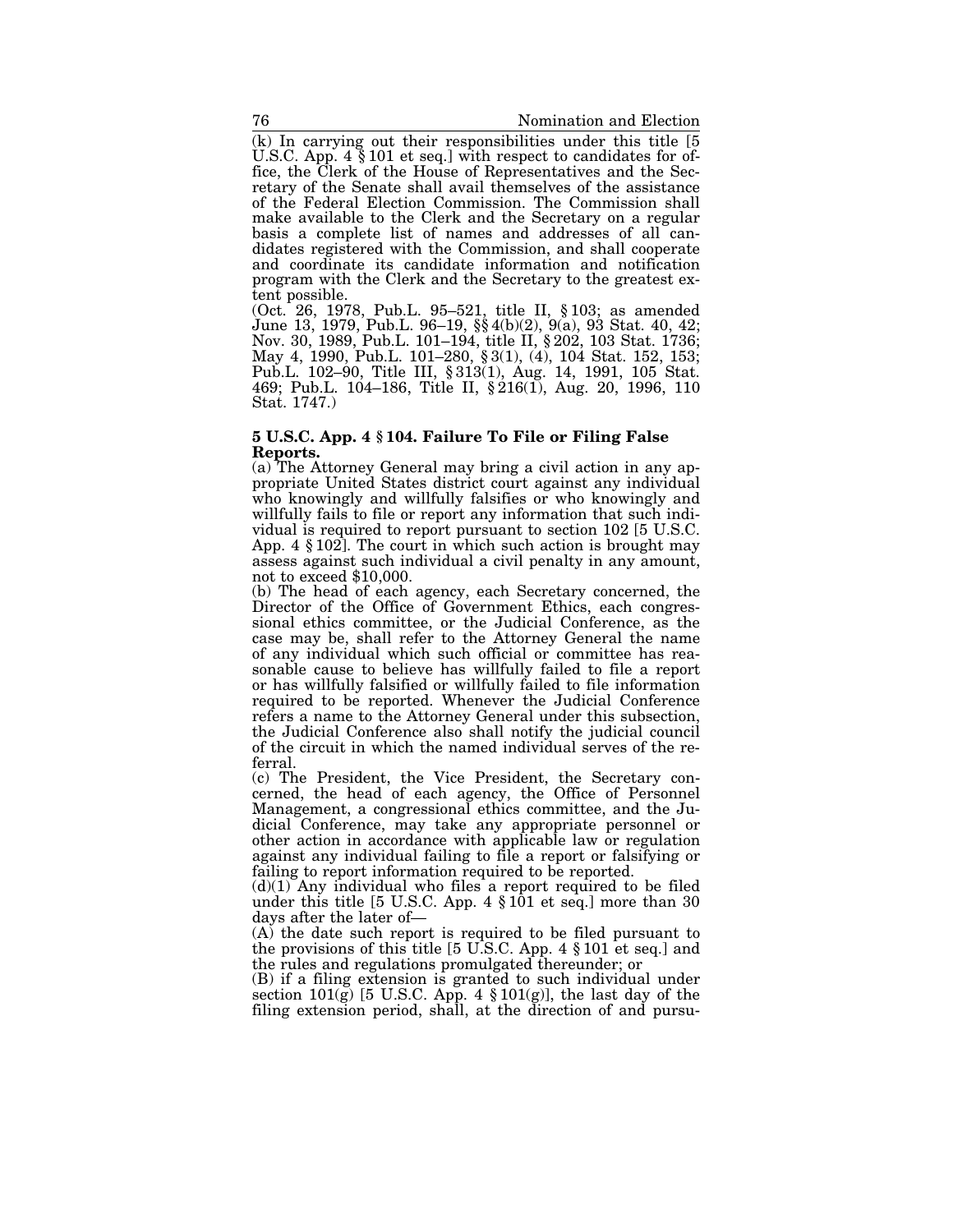ant to regulations issued by the supervising ethics office, pay a filing fee of \$200. All such fees shall be deposited in the miscellaneous receipts of the Treasury. The authority under this paragraph to direct the payment of a filing fee may be delegated by the supervising ethics office in the executive branch to other agencies in the executive branch.[.]

(2) The supervising ethics office may waive the filing fee under this subsection in extraordinary circumstances.

(Oct. 26, 1978, Pub.L. 95–521, title II, § 104; as amended June 13, 1979, Pub.L. 96–19, § 8(a), 93 Stat. 41; Nov. 30, 1989, Pub.L. 101–194, title II, § 202, 103 Stat. 1737; May 4, 1990, Pub.L. 101–280, § 3(1), (5), 104 Stat. 152, 154; Pub.L. 101–650, Title IV, § 405, Dec.1, 1990, 104 Stat. 5124.)

# **5 U.S.C. App. 4 § 105. Custody and Public Access to Reports.**

(a) Each agency, each supervising ethics office in the executive or judicial branch, the Clerk of the House of Representatives, and the Secretary of the Senate shall make available to the public, in accordance with subsection (b), each report filed under this title [5 U.S.C. App. 4 § 101 et seq.] with such agency or office or with the Clerk or the Secretary of the Senate, except that—

(1) this section does not require public availability of a report filed by any individual in the Central Intelligence Agency, the Defense Intelligence Agency, the National Imagery and Mapping Agency, or the National Security Agency, or any individual engaged in intelligence activities in any agency of the United States, if the President finds or has found that, due to the nature of the office or position occupied by such individual, public disclosure of such report would, be [by] revealing the identity of the individual or other sensitive information, compromise the national interest of the United States; and such individuals may be authorized, notwithstanding section 104(a) [5 U.S.C. App. 4  $\S 104(a)$ ], to file such additional reports as are necessary to protect their identity from public disclosure if the President first finds or has found that such filing is necessary in the national interest; and

(2) any report filed by an independent counsel whose identity has not been disclosed by the division of the court under chapter 40 of title 28, United States Code, and any report filed by any person appointed by that independent counsel under such chapter, shall not be made available to the public under this title [5 U.S.C. App. 4 § 101 et seq.].

(b)(1) Except as provided in the second sentence of this subsection, each agency, each supervising ethics office in the executive or judicial branch, the Clerk of the House of Representatives, and the Secretary of the Senate shall, within thirty days after any report is received under this title [5 U.S.C. App. 4 § 101 et seq.] by such agency or office or by the Clerk or the Secretary of the Senate, as the case may be, [,] permit inspection of such report by or furnish a copy of such report to any person requesting such inspection or copy. With respect to any report required to be filed by May 15 of any year, such report shall be made available for public inspection within 30 calendar days after May 15 of such year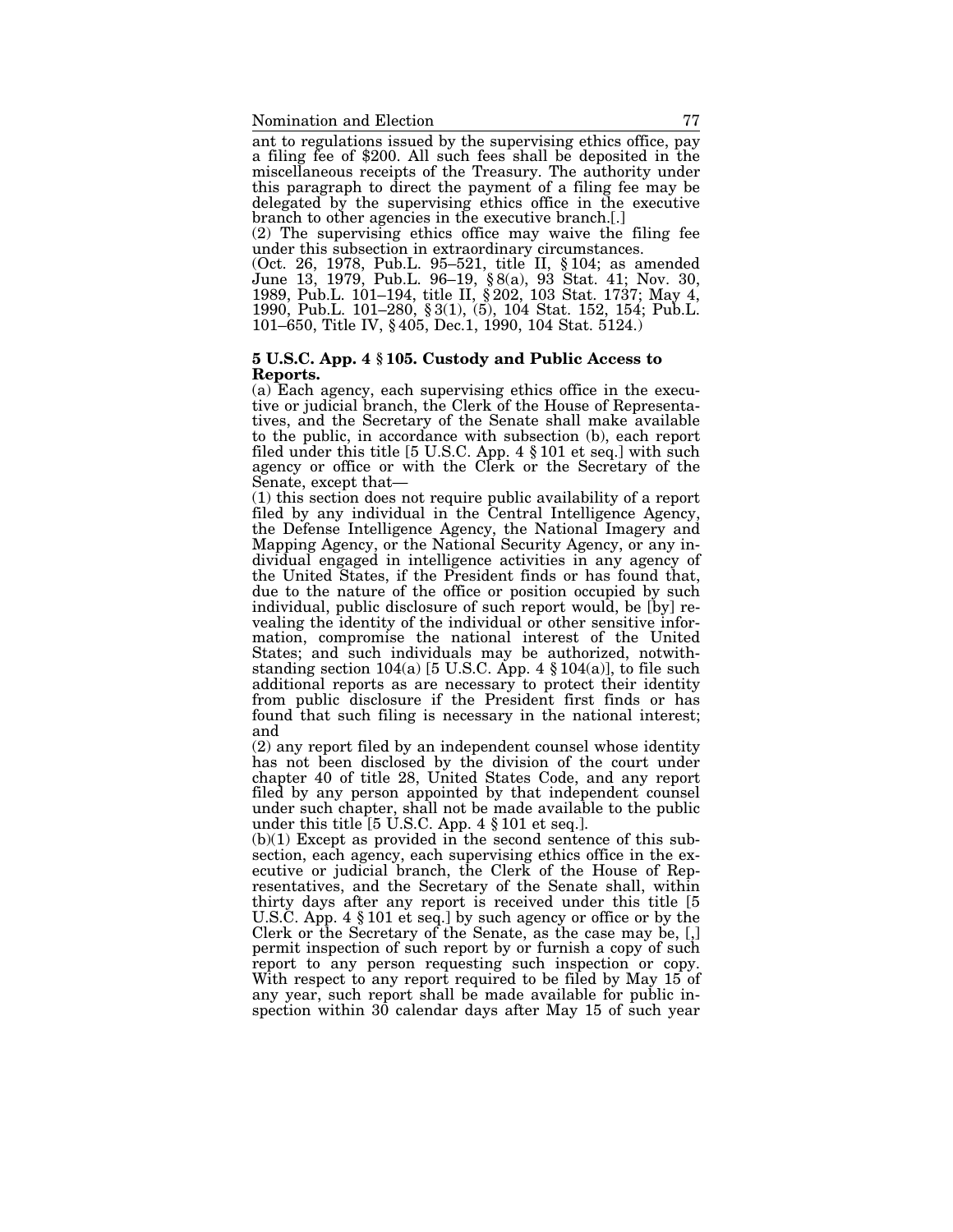or within 30 days of the date of filing of such a report for which an extension is granted pursuant to section  $101(g)$ . The agency, office, Clerk, or Secretary of the Senate, as the case may be may require a reasonable fee to be paid in any amount which is found necessary to recover the cost of reproduction or mailing of such report excluding any salary of any employee involved in such reproduction or mailing. A copy of such report may be furnished without charge or at a reduced charge if it is determined that waiver or reduction of the fee is in the public interest.

(2) Notwithstanding paragraph (1), a report may not be made available under this section to any person nor may any copy thereof be provided under this section to any person except upon a written application by such person stating—

(A) that person's name, occupation and address;

(B) the name and address of any other person or organization on whose behalf the inspection or copy is requested; and (C) that such person is aware of the prohibitions on the obtaining or use of the report.

Any such application shall be made available to the public throughout the period during which the report is made available to the public.

(3)(A) This section does not require the immediate and unconditional availability of reports filed by an individual described in section  $109(8)$  or  $109(10)$  of this Act [sections 109(8) or 109(10) of Appendix 4 of this title] if a finding is made by the Judicial Conference, in consultation with United States Marshall Service, that revealing personal and sensitive information could endanger that individual.

(B) A report may be redacted pursuant to this paragraph only—

(i) to the extent necessary to protect the individual who filed the report; and

(ii) for as long as the danger to such individual exists.

(C) The Administrative Office of the United States Courts shall submit to the Committees on the Judiciary of the House of Representatives and of the Senate an annual report with respect to the operation of this paragraph including— (i) the total number of reports redacted pursuant to this paragraph;

(ii) the total number of individuals whose reports have been redacted pursuant to this paragraph; and

(iii) the types of threats against individuals whose reports are redacted, if appropriate.

(D) The Judicial Conference, in consultation with the Department of Justice, shall issue regulations setting forth the circumstances under which redaction is appropriate under this paragraph and the procedures for redaction.

(E) This paragraph shall expire on December 31, 2001, and apply to filings through calendar year 2001.

 $(c)(1)$  It shall be unlawful for any person to obtain or use a report—

(A) for any unlawful purpose;

(B) for any commercial purpose, other than by news and communications media for dissemination to the general public;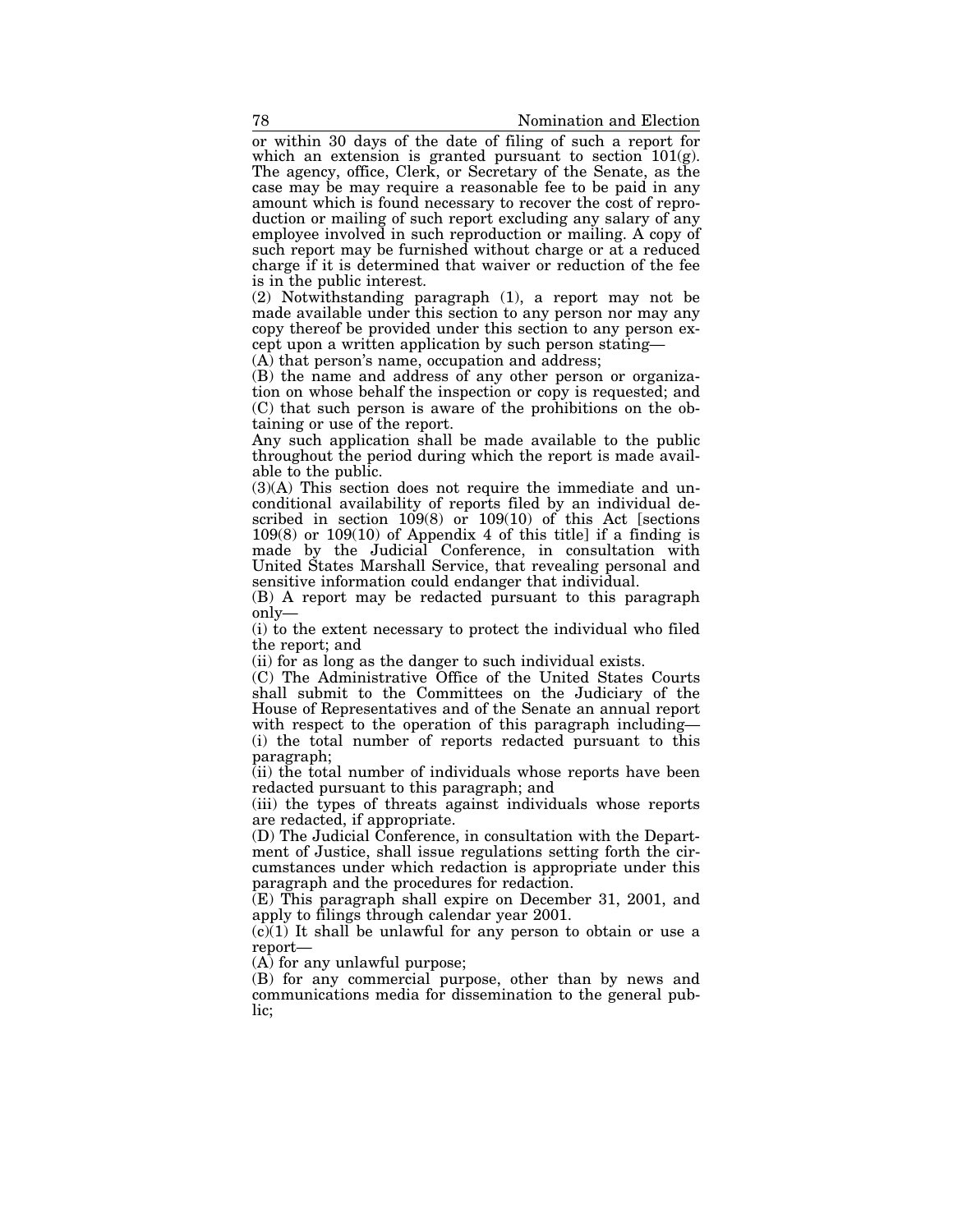(C) for determining or establishing the credit rating of any individual; or

(D) for use, directly or indirectly, in the solicitation of money for any political, charitable, or other purpose.

(2) The Attorney General may bring a civil action against any person who obtains or uses a report for any purpose prohibited in paragraph (1) of this subsection. The court in which such action is brought may assess against such person a penalty in any amount not to exceed \$10,000. Such remedy shall be in addition to any other remedy available under statutory or common law.

(d) Any report filed with or transmitted to an agency or supervising ethics office or to the Clerk of the House of Representatives or the Secretary of the Senate pursuant to this title [5 U.S.C. App. § 101 et seq.] shall be retained by such agency or office or by the Clerk or the Secretary of the Senate, as the case may be. Such report shall be made available to the public for a period of six years after receipt of the report. After such six-year period the report shall be destroyed unless needed in an ongoing investigation, except that in the case of an individual who filed the report pursuant to section 101(b) [5 U.S.C. App. § 101(b)] and was not subsequently confirmed by the Senate, or who filed the report pursuant to section 101 $(c)$  [5 U.S.C. App. § 101 $(c)$ ] and was not subsequently elected, such reports shall be destroyed one year after the individual either is no longer under consideration by the Senate or is no longer a candidate for nomination or election to the Office of President, Vice President, or as a Member of Congress, unless needed in an ongoing investigation.

(Oct. 26, 1978, Pub.L. 95–521, title II, § 105; as amended Nov. 30, 1989, Pub.L. 101–194, title II, § 202, 103 Stat 1737; May 4, 1990, Pub.L. 101–280, § 3(6), 104 Stat. 154; Pub. L. 102–90, title III, Sec. 313(2), Aug. 14, 1991, 105 Stat. 469; Pub. L. 103–359, title V, Sec. 501(m), Oct. 14, 1994, 108 Stat. 3430; Pub. L. 104–201, div. A, title XI, Sec. 1122(b)(2), Sept. 23, 1996, 110 Stat. 2687; Pub. L. 105–318, Sec. 7, Oct. 30, 1998, 112 Stat. 3011.)

#### **5 U.S.C. App. 4 § 106. Review of Reports.**

 $(a)(1)$  Each designated agency ethics official or Secretary concerned shall make provisions to ensure that each report filed with him under this title [5 U.S.C. App. 4 § 101 et seq.] is reviewed within sixty days after the date of such filing, except that the Director of the Office of Government Ethics shall review only those reports required to be transmitted to him under this title [5 U.S.C. App. 4 § 101 et seq.] within sixty days after the date of transmittal.

(2) Each congressional ethics committee and the Judicial Conference shall make provisions to ensure that each report filed under this title [5 U.S.C. App. 4 § 101 et seq.] is reviewed within sixty days after the date of such filing.

 $(b)(1)$  If after reviewing any report under subsection (a), the Director of the Office of Government Ethics, the Secretary concerned, the designated agency ethics official, a person designated by the congressional ethics committee, or a person designated by the Judicial Conference, as the case may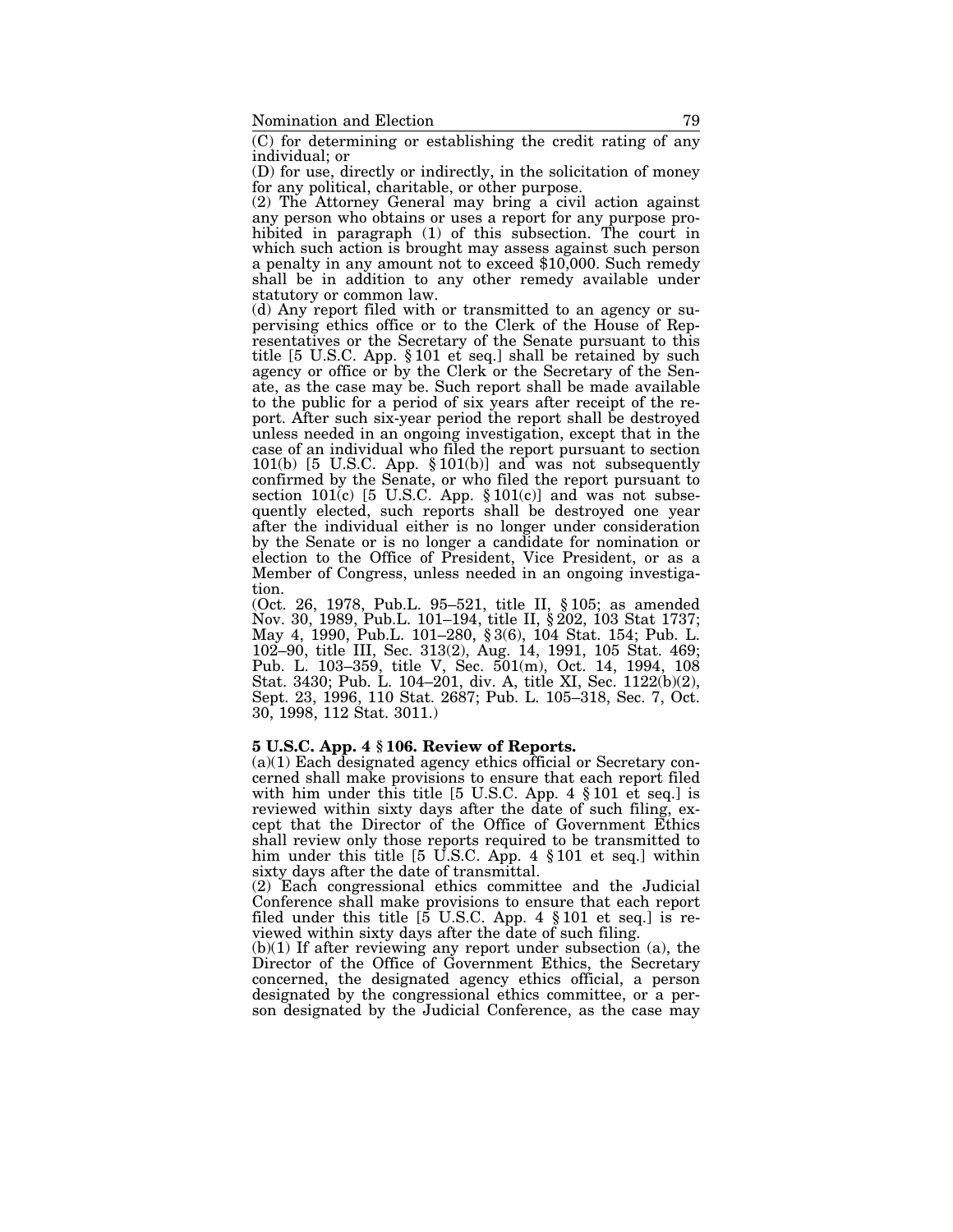be, is of the opinion that on the basis of information contained in such report the individual submitting such report is in compliance with applicable laws and regulations, he shall state such opinion on the report, and shall sign such report.

(2) If the Director of the Office of Government Ethics, the Secretary concerned, the designated agency ethics official, a person designated by the congressional ethics committee, or a person designated by the Judicial Conference, after reviewing any report under subsection (a)—

(A) believes additional information is required to be submitted, he shall notify the individual submitting such report what additional information is required and the time by which it must be submitted, or

(B) is of the opinion, on the basis of information submitted, that the individual is not in compliance with applicable laws and regulations, he shall notify the individual, afford a reasonable opportunity for a written or oral response, and after consideration of such response, reach an opinion as to whether or not, on the basis of information submitted, the individual is in compliance with such laws and regulations.

(3) If the Director of the Office of Government Ethics, the Secretary concerned, the designated agency ethics official, a person designated by a congressional ethics committee, or a person designated by the Judicial Conference, reaches an opinion under paragraph (2)(B) that an individual is not in compliance with applicable laws and regulations, the official or committee shall notify the individual of that opinion and, after an opportunity for personal consultation (if practicable), determine and notify the individual of which steps, if any, would in the opinion of such official or committee be appropriate for assuring compliance with such laws and regulations and the date by which such steps should be taken. Such steps may include, as appropriate—

(A) divestiture,

(B) restitution,

(C) the establishment of a blind trust,

(D) request for an exemption under section 208(b) of title 18, United States Code, or

(E) voluntary request for transfer, reassignment, limitation of duties, or resignation.

The use of any such steps shall be in accordance with such rules or regulations as the supervising ethics office may prescribe.

(4) If steps for assuring compliance with applicable laws and regulations are not taken by the date set under paragraph (3) by an individual in a position in the executive branch (other than in the Foreign Service or the uniformed services), appointment to which requires the advice and consent of the Senate, the matter shall be referred to the President for appropriate action.

(5) If steps for assuring compliance with applicable laws and regulations are not taken by the date set under paragraph (3) by a member of the Foreign Service or the uniformed services, the Secretary concerned shall take appropriate action.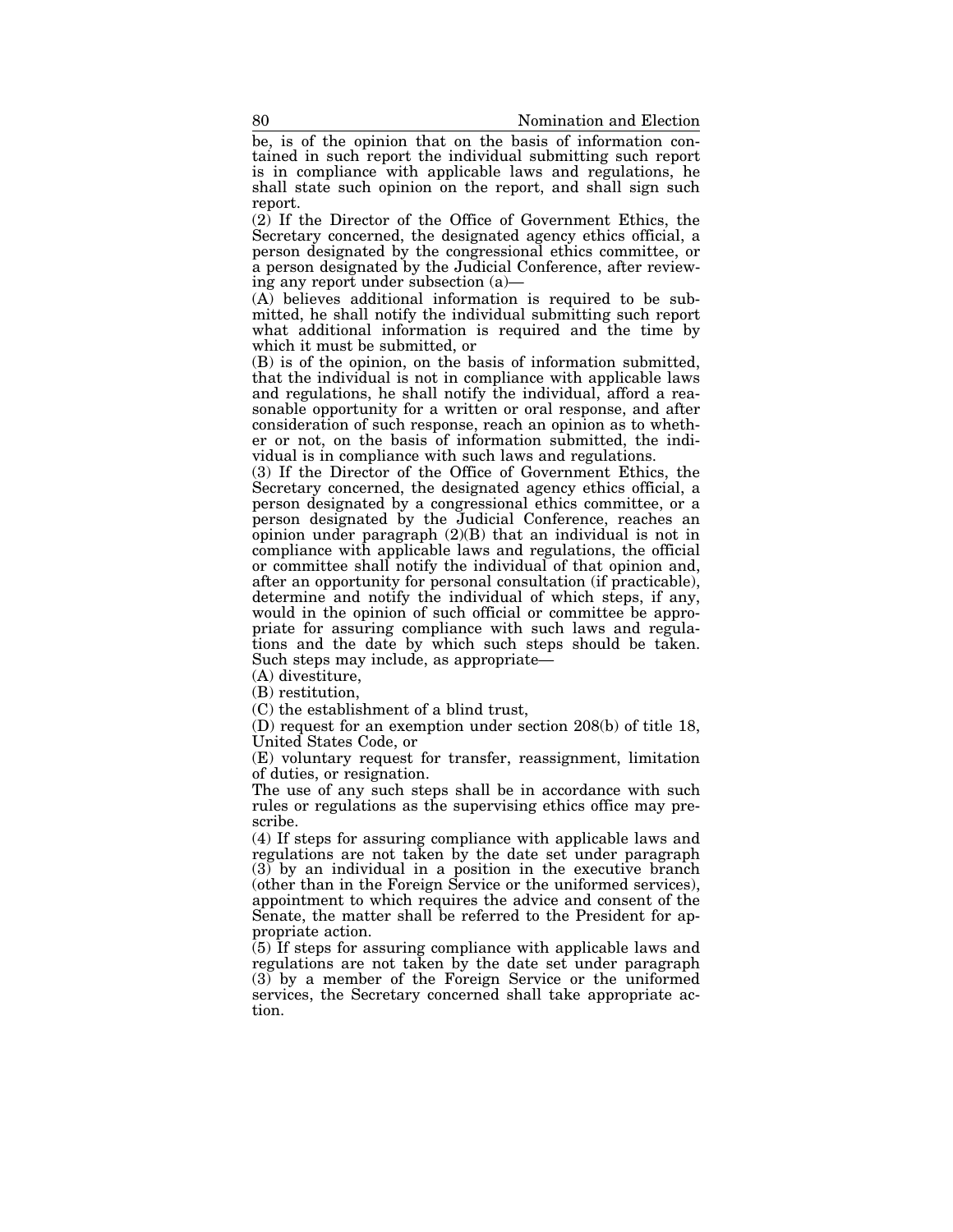Nomination and Election 81

(6) If steps for assuring compliance with applicable laws and regulations are not taken by the date set under paragraph (3) by any other officer or employee, the matter shall be referred to the head of the appropriate agency, the congressional ethics committee, or the Judicial Conference, for appropriate action; except that in the case of the Postmaster General or Deputy Postmaster General, the Director of the Office of Government Ethics shall recommend to the Governors of the Board of Governors of the United States Postal Service the action to be taken.

(7) Each supervising ethics office may render advisory opinions interpreting this title [5 U.S.C. App. 4 § 101 et seq.] within its respective jurisdiction. Notwithstanding any other provision of law, the individual to whom a public advisory opinion is rendered in accordance with this paragraph, and any other individual covered by this title [5 U.S.C. App. 4 § 101 et seq.] who is involved in a fact situation which is indistinguishable in all material aspects, and who acts in good faith in accordance with the provisions and findings of such advisory opinion shall not, as a result of such act, be subject to any penalty or sanction provided by this title [5 U.S.C. App. 4 § 101 et seq.].

(Oct. 26, 1978, Pub.L. 95–521, title II, § 106; as amended Nov. 30, 1989, Pub.L. 101–194, title II, § 202, 103 Stat. 1739; May 4, 1990, Pub.L. 101–280, § 3(1), (7), 104 Stat. 152, 155.)

# **5 U.S.C. App. 4 § 107. Confidential Reports and Other Additional Requirements.**

 $(a)(1)$  Each supervising ethics office may require officers and employees under its jurisdiction (including special Government employees as defined in section 202 of title 18, United States Code) to file confidential financial disclosure reports, in such form as the supervising ethics office may prescribe. The information required to be reported under this subsection by the officers and employees of any department or agency shall be set forth in rules or regulations prescribed by the supervising ethics office, and may be less extensive than otherwise required by this title  $[5 \text{ U.S.C. App. 4 § } 101]$ et seq.], or more extensive when determined by the supervising ethics office to be necessary and appropriate in light of sections 202 through 209 of title 18, United States Code, regulations promulgated thereunder, or the authorized activities of such officers or employees. Any individual required to file a report pursuant to section 101 [5 U.S.C. App. 4 § 101] shall not be required to file a confidential report pursuant to this subsection, except with respect to information which is more extensive than information otherwise required by this title [5 U.S.C. App. 4 § 101 et seq.]. Subsections (a), (b), and (d) of section 105 [5 U.S.C. App. 4 § 105 (a), (b), (d)] shall not apply with respect to any such report.

(2) Any information required to be provided by an individual under this subsection shall be confidential and shall not be disclosed to the public.

(3) Nothing in this subsection exempts any individual otherwise covered by the requirement to file a public financial disclosure report under this title [5 U.S.C. App. 4 § 101 et seq.] from such requirement.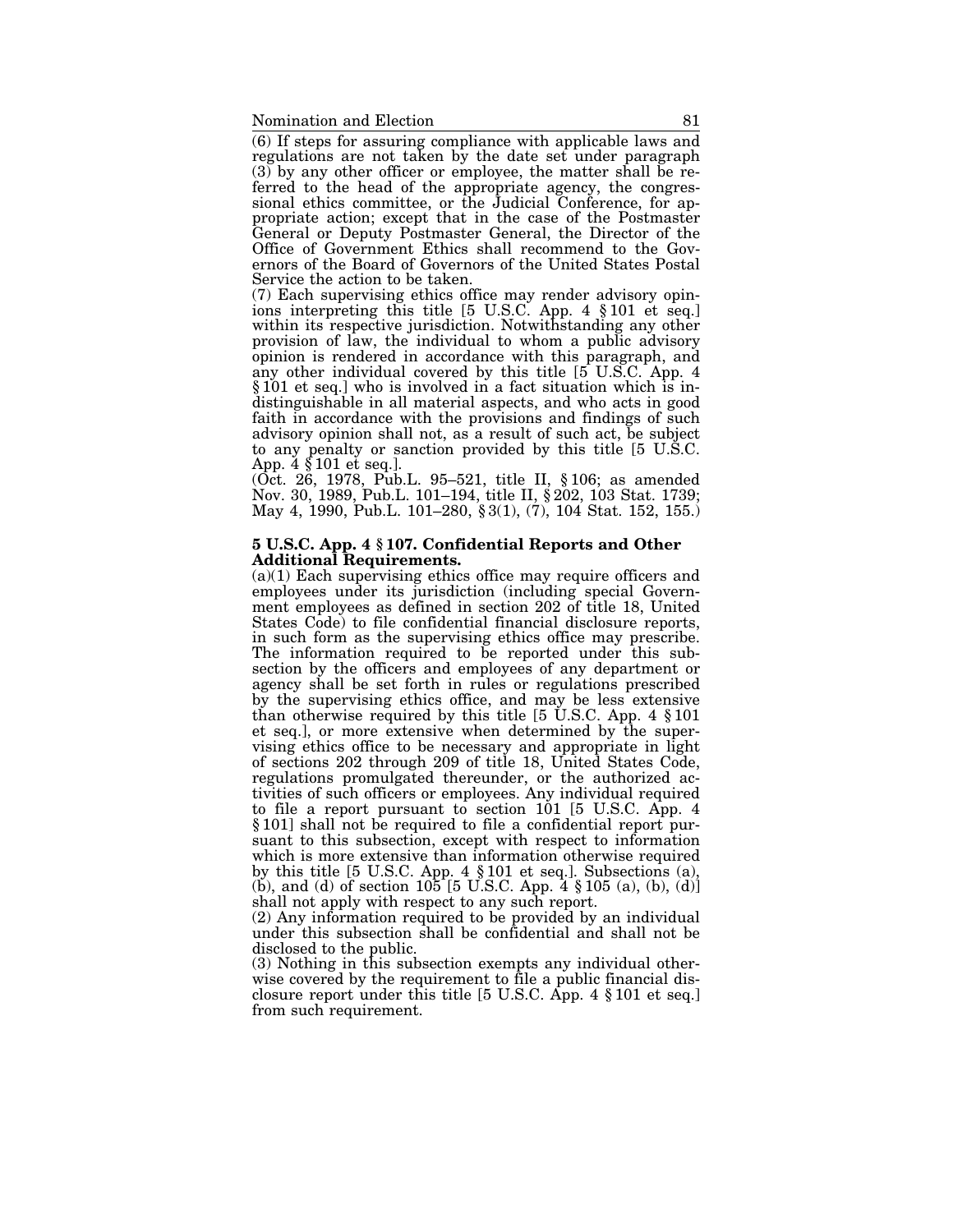(b) The provisions of this title [5 U.S.C. App. 4 § 101 et seq.] requiring the reporting of information shall supersede any general requirement under any other provision of law or regulation with respect to the reporting of information required for purposes of preventing conflicts of interest or apparent conflicts of interest. Such provisions of this title [5 U.S.C. App. 4 § 101 et seq.] shall not supersede the requirements of section 7342 of title 5, United States Code.

(c) Nothing in this Act requiring reporting of information shall be deemed to authorize the receipt of income, gifts, or reimbursements; the holding of assets, liabilities, or positions; or the participation in transactions that are prohibited by law, Executive order, rule, or regulation.

(Oct. 26, 1978, Pub.L. 95–521, title II, § 107.) (As amended June 13, 1979, Pub.L. 96–19, § 9 (d), (g), 93 Stat. 42, 43; Nov. 30, 1989, Pub.L. 101–194, title II, § 202, 103 Stat. 1740.)

# **5 U.S.C. App. 4 § 108. Authority of Comptroller General.**

(a) The Comptroller General shall have access to financial disclosure reports filed under this title [5 U.S.C. App. 4 § 101 et seq.] for the purpose of carrying out his statutory responsibilities.

(b) No later than December 31, 1992, and regularly thereafter, the Comptroller General shall conduct a study to determine whether the provisions of this title are being carried out effectively.

(Oct. 26, 1978, Pub.L. 95–521, title II, § 108.) (As amended June 13, 1979, Pub.L. 96–19, § 9 (t), 93 Stat. 44; Nov. 30, 1989, Pub.L. 101–194, title II, § 202, 103 Stat. 1741.)

# **5 U.S.C. App. 4 § 109. Definitions.**

For the purposes of this title [5 U.S.C. App. 4 § 101 et seq.], the term—

(1) ''congressional ethics committees'' means the Select Committee on Ethics of the Senate and the Committee on Standards of Official Conduct of the House of Representatives;

(2) ''dependent child'' means, when used with respect to any reporting individual, any individual who is a son, daughter, stepson, or stepdaughter and who—

 $(A)$  is umarried and under age 21 and is living in the household of such reporting individual; or

(B) is a dependent of such reporting individual within the meaning of section 152 of the Internal Revenue Code of 1986 [26 U.S.C. § 152];

(3) ''designated agency ethics official'' means an officer or employee who is designated to administer the provisions of this title within an agency;

(4) ''executive branch'' includes each Executive agency (as defined in section 105 of title 5, United States Code), other than the General Accounting Office, and any other entity or administrative unit in the executive branch;

(5) "gift" means a payment, advance, forbearance, rendering, or deposit of money, or any thing of value, unless consideration of equal or greater value is received by the donor, but does not include—

(A) bequest and other forms of inheritance;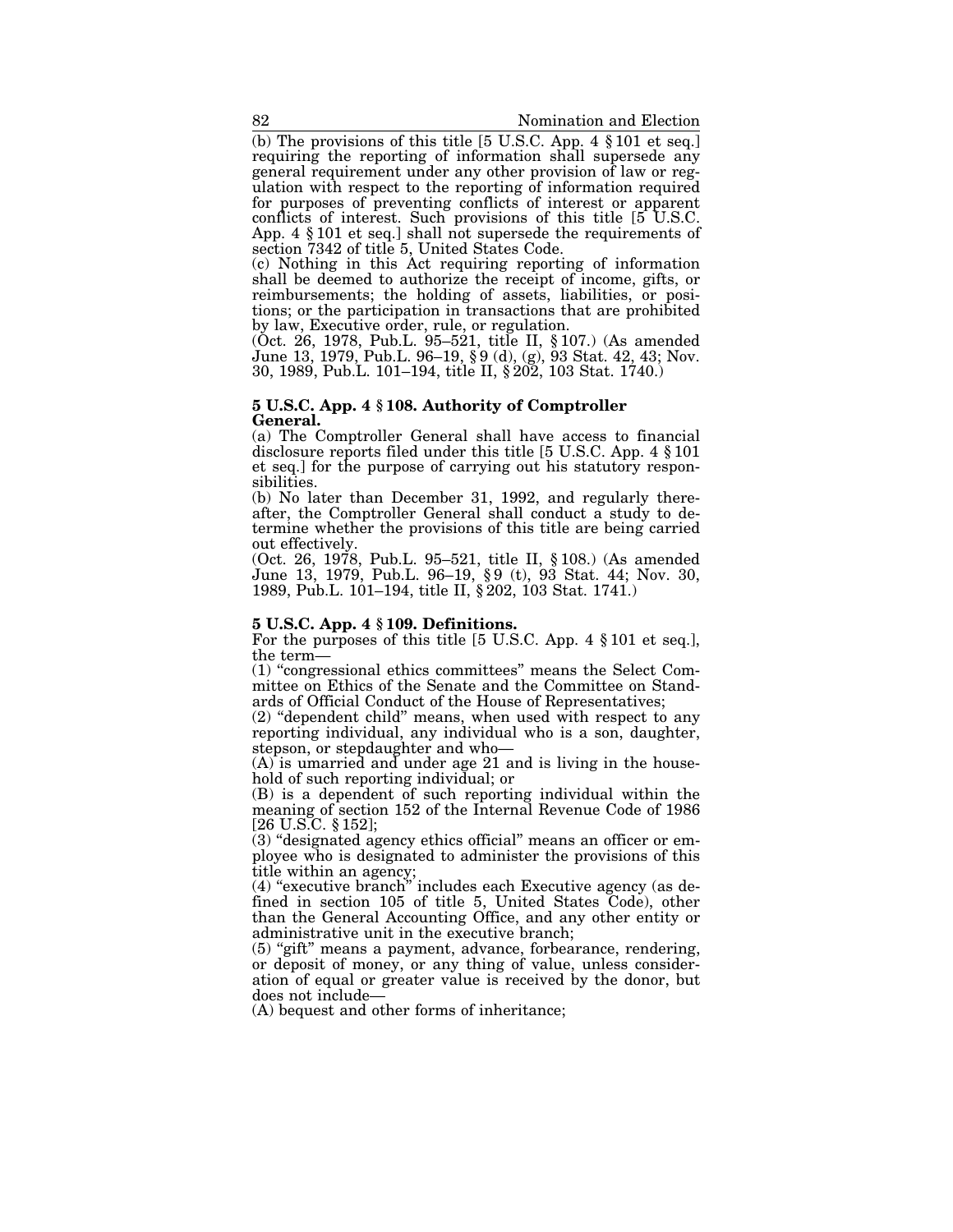(B) suitable mementos of a function honoring the reporting individual;

(C) food, lodging, transportation, and entertainment provided by a foreign government within a foreign country or by the United States Government, the District of Columbia, or a State or local government or political subdivision thereof;

(D) food and beverages which are not consumed in connection with a gift of overnight lodging;

(E) communications to the offices of a reporting individual, including subscriptions to newspapers and periodicals; or

(F) consumable products provided by home-State businesses to the offices of a reporting individual who is an elected official, if those products are intended for consumption by persons other than such reporting individual;

(6) ''honoraria'' has the meaning given such term in section 505 of this Act [5 U.S.C. App. 4 § 505];

(7) ''income'' means all income from whatever source derived, including but not limited to the following items: compensation for services, including fees, commissions, and similar items; gross income derived from business (and net income if the individual elects to include it); gains derived from dealings in property; interest; rents; royalties; dividends; annuities; income from life insurance and endowment contracts; pensions; income from discharge of indebtedness; distributive share of partnership income; and income from an interest in an estate or trust;

(8) ''judicial employee'' means any employee of the judicial branch of the Government, of the United States Sentencing Commission, of the Tax Court, of the Court of Federal Claims, of the Court of Appeals for Veterans Claims, or of the United States Court of Appeals for the Armed Forces, who is not a judicial officer and who is authorized to perform adjudicatory functions with respect to proceedings in the judicial branch, or who occupies a position for which the rate of basic pay is equal to or greater than 120 percent of the minimum rate of basic pay payable for GS–15 of the General Schedule;

(9) ''Judicial Conference'' means the Judicial Conference of the United States;

(10) ''judicial officer'' means the Chief Justice of the United States, the Associate Justices of the Supreme Court, and the judges of the United States courts of appeals, United States district courts, including the district courts in Guam, the Northern Mariana Islands, and the Virgin Islands, Court of Appeals for the Federal Circuit, Court of International Trade, Tax Court, Court of Federal Claims, Court of Appeals for Veterans Claims, United States Court of Appeals for the Armed Forces, and any court created by Act of Congress, the judges of which are entitled to hold office during good behavior;

 $(11)$  "legislative branch" includes—

(A) the Architect of the Capitol;

(B) the Botanic Gardens;

(C) the Congressional Budget Office;

(D) the General Accounting Office;

(E) the Government Printing Office;

(F) the Library of Congress;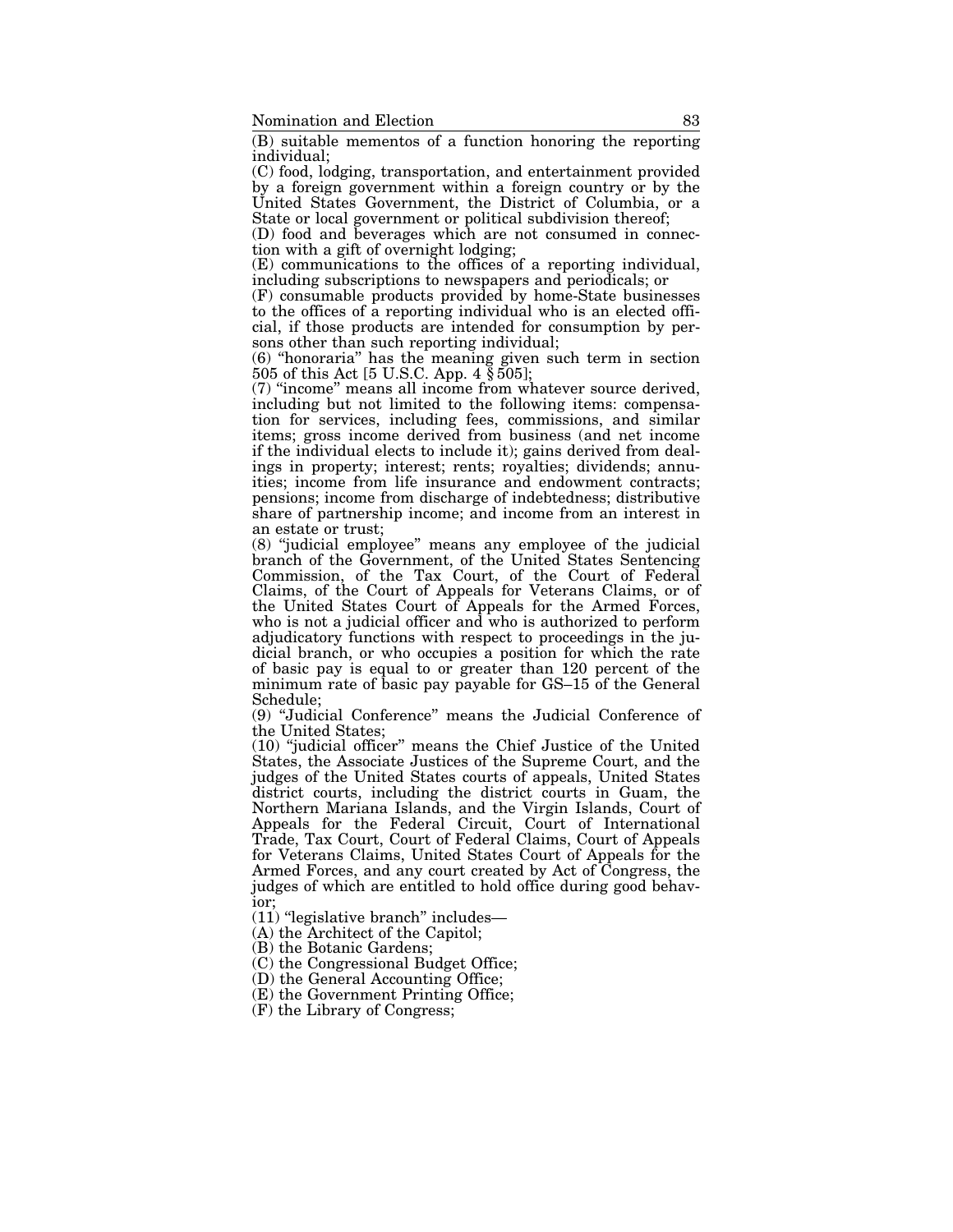(G) the United States Capitol Police;

(H) the Office of Technology Assessment; and

(I) any other agency, entity, office, or commission established in the legislative branch;

(12) ''Member of Congress'' means a United States Senator, a Representative in Congress, a Delegate to Congress, or the Resident Commissioner from Puerto Rico;

(13) ''officer or employee of the Congress'' means—

(A) any individual described under subparagraph (B), other than a Member of Congress or the Vice President, whose compensation is disbursed by the Secretary of the Senate or the Chief Administrative Officer of the House of Representatives;

(B)(i) each officer or employee of the legislative branch who, for at least 60 days, occupies a position for which the rate of basic pay is equal to or greater than 120 percent of the minimum rate of basic pay payable for GS–15 of the General Schedule; and

(ii) at least one principal assistant designated for purposes of this paragraph by each Member who does not have an employee who occupies a position for which the rate of basic pay is equal to or greater than 120 percent of the minimum rate of basic pay payable for GS–15 of the General Schedule;

(14) ''personal hospitality of any individual'' means hospitality extended for a nonbusiness purpose by an individual, not a corporation or organization, at the personal residence of that individual or his family or on property or facilities owned by that individual or his family;

(15) ''reimbursement'' means any payment or other thing of value received by the reporting individual, other than gifts, to cover travel-related expenses of such individual other than those which are—

(A) provided by the United States Government, the District of Columbia, or a State or local government or political subdivision thereof;

(B) required to be reported by the reporting individual under section 7342 of title 5, United States Code; or

(C) required to be reported under section 304 of the Federal Election Campaign Act of 1971 (2 U.S.C. 434);

 $(16)$  "relative" means an individual who is related to the reporting individual, as father, mother, son, daughter, brother, sister, uncle, aunt, great aunt, great uncle, first cousin, nephew, niece, husband, wife, grandfather, grandmother, grandson, granddaughter, father-in-law, mother-in-law, sonin-law, daughter-in-law, brother-in-law, sister-in-law, stepfather, stepmother, stepson, stepdaughter, stepbrother, stepsister, half brother, half sister, or who is the grandfather or grandmother of the spouse of the reporting individual, and shall be deemed to include the fiance or fiancee of the reporting individual;

 $(17)$  "Secretary concerned" has the meaning set forth in section 101(a)(9) of title 10, United States Code, and, in addition, means—

(A) the Secretary of Commerce, with respect to matters concerning the National Oceanic and Atmospheric Administration;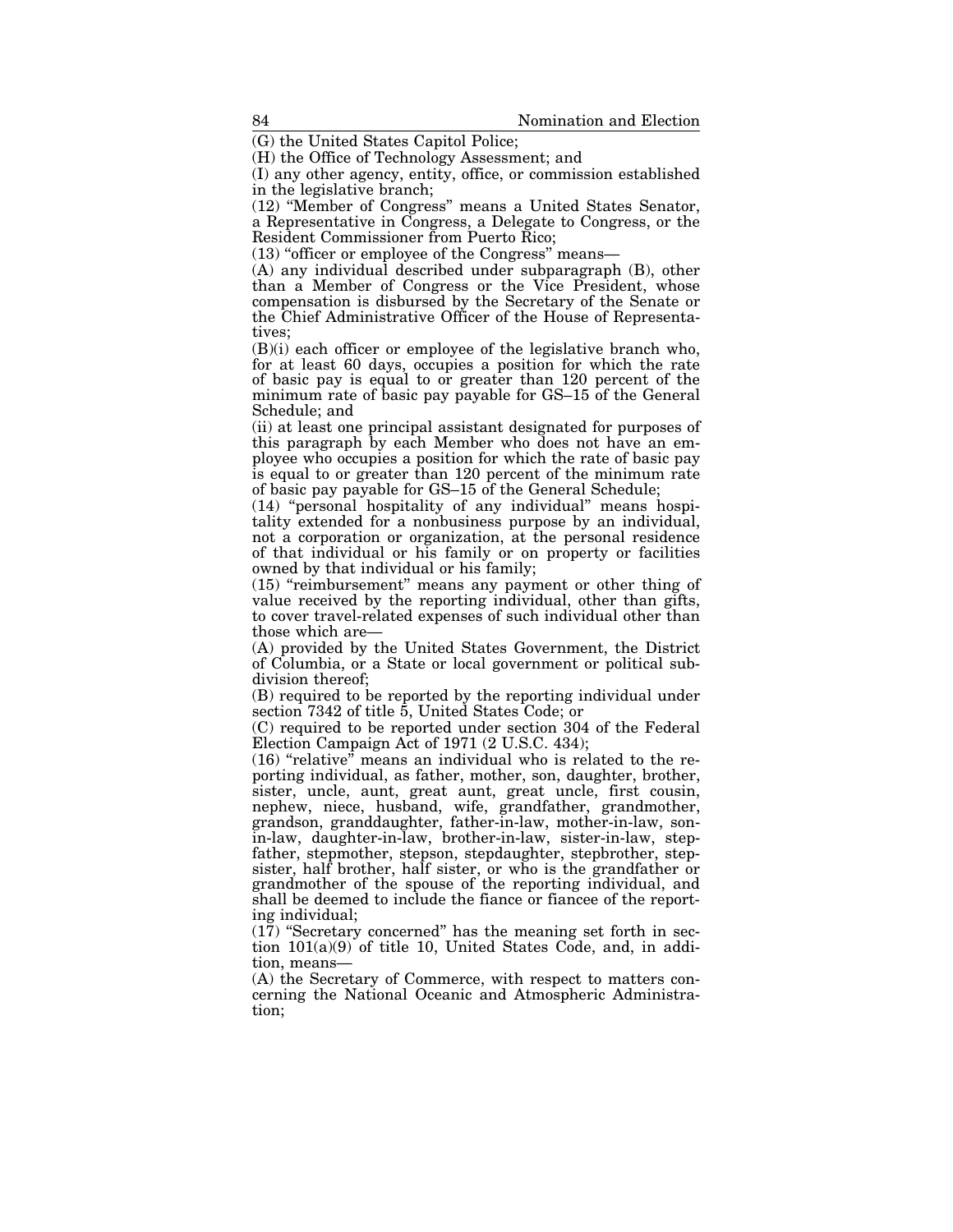(B) the Secretary of Health and Human Services, with respect to matters concerning the Public Health Service; and (C) the Secretary of State, with respect to matters concerning the Foreign Service;

(18) ''supervising ethics office'' means—

(A) the Select Committee on Ethics of the Senate, for Senators, officers and employees of the Senate, and other officers or employees of the legislative branch required to file financial disclosure reports with the Secretary of the Senate pursuant to section 103(h) of this title [5 U.S.C. App. 4  $§ 103(h)1;$ 

(B) the Committee on Standards of Official Conduct of the House of Representatives, for Members, officers and employees of the House of Representatives and other officers or employees of the legislative branch required to file financial disclosure reports with the Clerk of the House of Representatives pursuant to section 103(h) of this title [5 U.S.C. App. 4 § 103(h)];

(C) the Judicial Conference for judicial officers and judicial employees; and

(D) the Office of Government Ethics for all executive branch officers and employees; and

(19) ''value'' means a good faith estimate of the dollar value if the exact value is neither known nor easily obtainable by the reporting individual.

(Pub.L. 95–521, Title I, § 109, Oct. 26, 1978, 92 Stat. 1836; Pub.L. 101–194, Title II, § 202, Nov. 30, 1989, 103 Stat. 1741; Pub.L. 101–280, § 3(1), (8), May 4, 1990, 104 Stat. 152, 155; Pub.L. 102–378, § 4(a)(2), Oct. 2, 1992, 106 Stat. 1357; Pub.L. 102–572, Title IX, § 902(b)(2), Oct. 29, 1992, 106 Stat. 4516; Pub.L. 103–160, Div. A, Title XI, § 1182(d)(3), Nov. 30, 1993, 107 Stat. 1773; Pub.L. 103–337, Div. A, Title IX, § 924(d)(3), Oct. 5, 1994, 108 Stat. 2832; Pub.L. 104–186, Title II, § 216(2), Aug. 20, 1996, 110 Stat. 1747.)

# **5 U.S.C. App. 4 § 110. Notice of Actions Taken To Comply With Ethics Agreements.**

(a) In any case in which an individual agrees with that individual's designated agency ethics official, the Office of Government Ethics, a Senate confirmation committee, a congressional ethics committee, or the Judicial Conference, to take any action to comply with this Act or any other law or regulation governing conflicts of interest of, or establishing standards of conduct applicable with respect to, officers or employees of the Government, that individual shall notify in writing the designated agency ethics official, the Office of Government Ethics, the appropriate committee of the Senate, the congressional ethics committee, or the Judicial Conference, as the case may be, of any action taken by the individual pursuant to that agreement. Such notification shall be made not later than the date specified in the agreement by which action by the individual must be taken, or not later than three months after the date of the agreement, if no date for action is so specified.

(b) If an agreement described in subsection (a) requires that the individual recuse himself or herself from particular categories of agency or other official action, the individual shall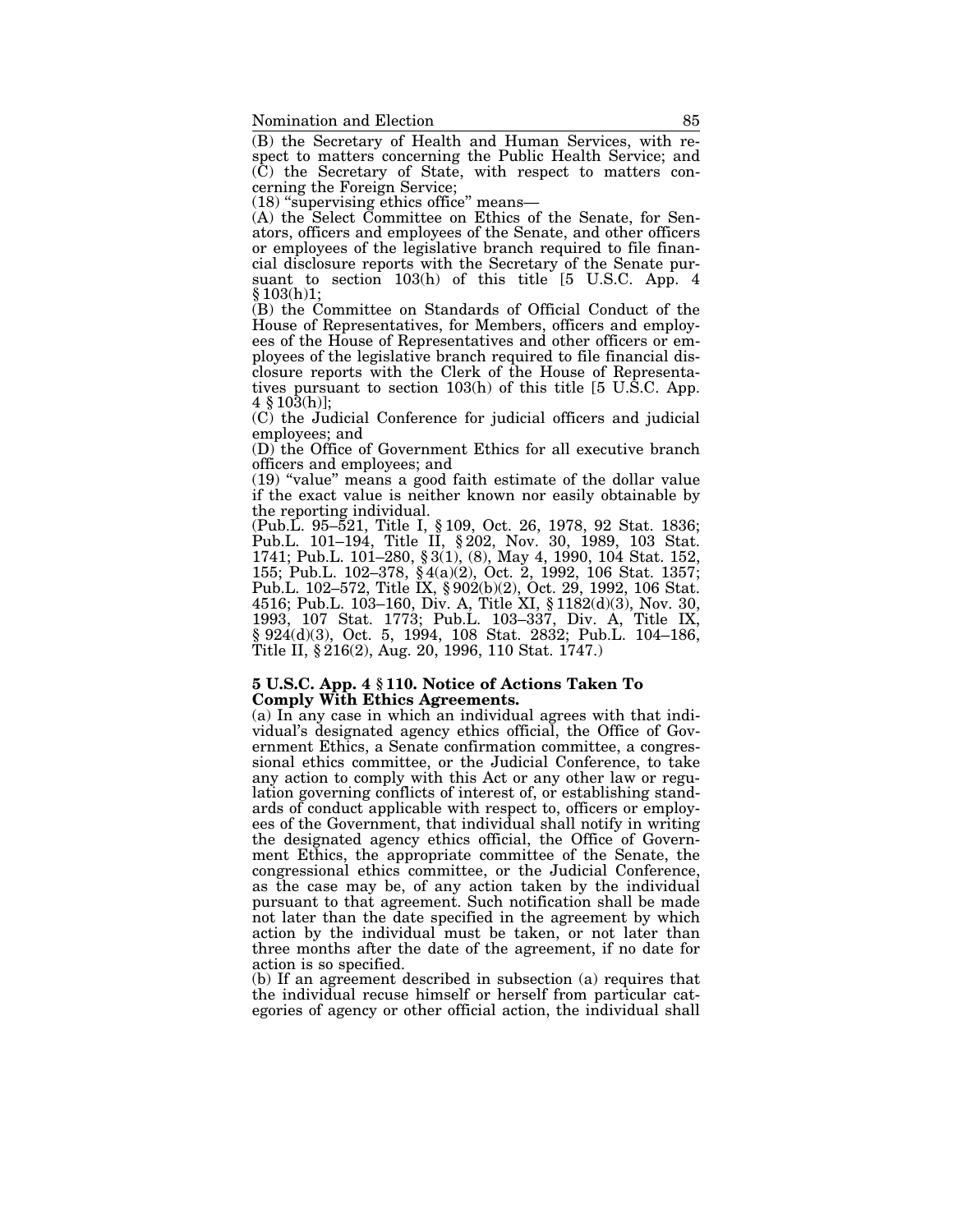reduce to writing those subjects regarding which the recusal agreement will apply and the process by which it will be determined whether the individual must recuse himself or herself in a specific instance. An individual shall be considered to have complied with the requirements of subsection (a) with respect to such recusal agreement if such individual files a copy of the document setting forth the information described in the preceding sentence with such individual's designated agency ethics official or the appropriate supervising ethics office within the time prescribed in the last sentence of subsection (a).

(Oct. 26, 1978, Pub.L. 95–521, title I, § 110, as added Nov. 30, 1989, Pub.L. 101–194, title II, § 202, 103 Stat. 1744; as amended May 4, 1990, Pub.L. 101–280, § 3(1), 104 Stat. 152.)

#### **5 U.S.C. App. 4 § 111. Administration of Provisions.**

The provisions of this title [5 U.S.C. App. 4 § 101 et seq.] shall be administered by—

(1) the Director of the Office of Government Ethics, the designated agency ethics official, or the Secretary concerned, as appropriate, with regard to officers and employees described in paragraphs (1) through (8) of section  $101(f)$  [5 U.S.C. App.  $§ 101(f) (1)–(8)];$ 

(2) the Select Committee on Ethics of the Senate and the Committee on Standards of Official Conduct of the House of Representatives, as appropriate, with regard to officers and employees described in paragraphs (9) and (10) of section 101(f) [5 U.S.C. App. 4 § 101(f) (9), (10)]; and

(3) the Judicial Conference in the case of an officer or employee described in paragraphs (11) and (12) of section 101(f) [5 U.S.C. App. 4 § 101(f) (11), (12)]. The Judicial Conference may delegate any authority it has under this title [5 U.S.C. App. 4 § 101 et seq.] to an ethics committee established by the Judicial Conference.

(Oct. 26, 1978, Pub.L. 95–521, title I, § 111, as added Nov. 30, 1989, Pub.L. 101–194, title II, § 202, 103 Stat. 1744; as amended May 4, 1990, Pub.L. 101–280, § 3 (1), (9), 104 Stat. 152, 157.)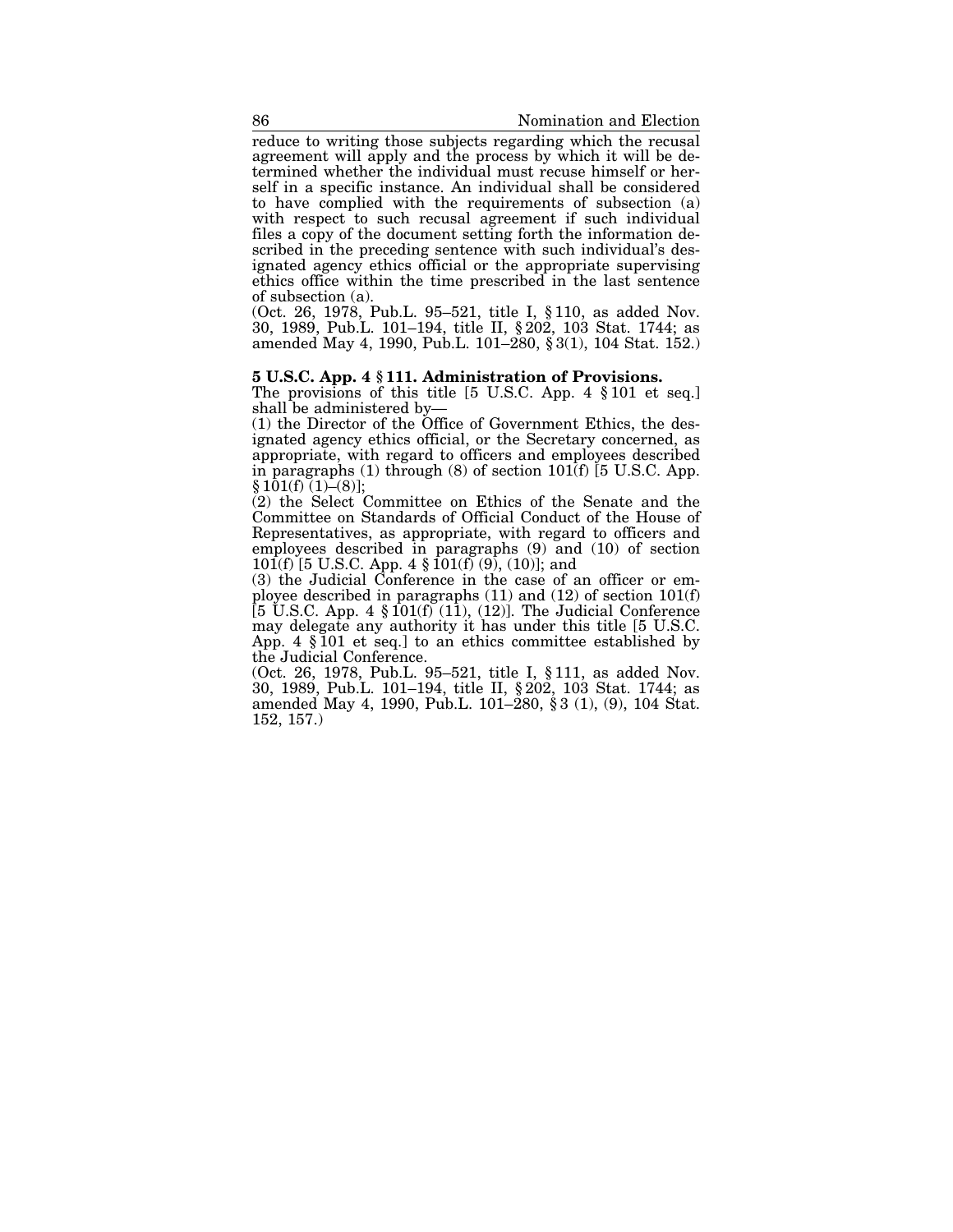# **5 U.S.C. § 7321. Political participation**

It is the policy of the Congress that employees should be encouraged to exercise fully, freely, and without fear of penalty or reprisal, and to the extent not expressly prohibited by law, their right to participate or to refrain from participating in the political processes of the Nation. (Added Pub.L. 103– 94, § 2(a), Oct. 6, 1993, 107 Stat. 1001.)

# **5 U.S.C. § 7322. Definitions**

For the purpose of this subchapter—

(1) ''employee'' means any individual, other than the President and the Vice President, employed or holding office in— (A) an Executive agency other than the General Accounting Office;

(B) a position within the competitive service which is not in an Executive agency; or

(C) the government of the District of Columbia, other than the Mayor or a member of the City Council or the Recorder of Deeds;

but does not include a member of the uniformed services;

(2) ''partisan political office'' means any office for which any candidate is nominated or elected as representing a party any of whose candidates for Presidential elector received votes in the last preceding election at which Presidential electors were selected, but shall exclude any office or position within a political party or affiliated organization; and

 $(3)$  "political contribution"—

(A) means any gift, subscription, loan, advance, or deposit of money or anything of value, made for any political purpose; (B) includes any contract, promise, or agreement, express or implied, whether or not legally enforceable, to make a contribution for any political purpose;

(C) includes any payment by any person, other than a candidate or a political party or affiliated organization, of compensation for the personal services of another person which are rendered to any candidate or political party or affiliated organization without charge for any political purpose; and

(D) includes the provision of personal services for any political purpose. (Added Pub.L. 103–94, § 2(a), Oct. 6, 1993, 107 Stat. 1001.)

# **5 U.S.C. § 7323. Political activity authorized; prohibitions**

 $(a)$  Subject to the provisions of subsection (b), an employee may take an active part in political management or in political campaigns, except an employee may not—

(1) use his official authority or influence for the purpose of interfering with or affecting the result of an election;

(2) knowingly solicit, accept, or receive a political contribution from any person, unless such person is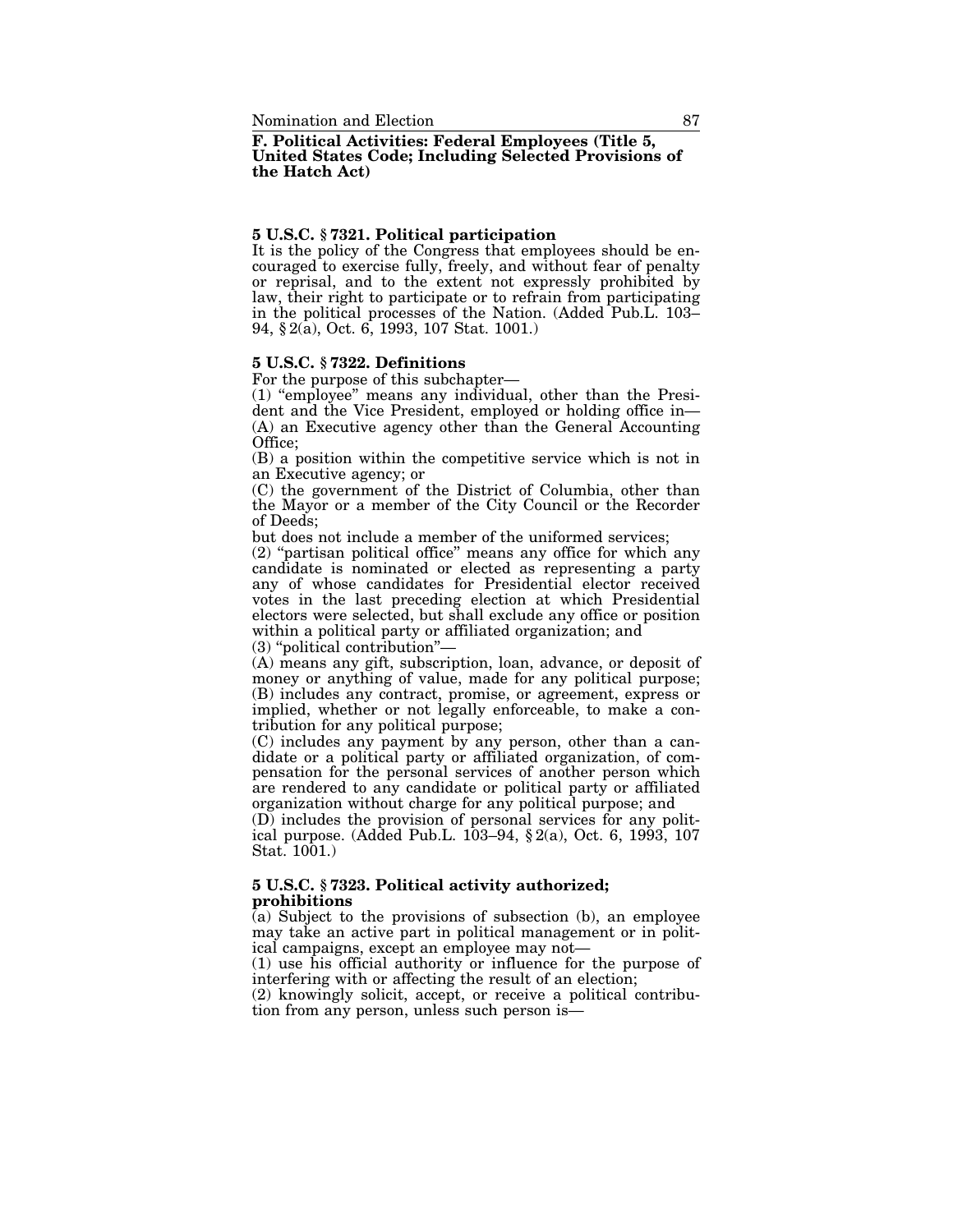(A) a member of the same Federal labor organization as defined under section 7103(4) of this title or a Federal employee organization which as of the date of enactment of the Hatch Act Reform Amendments of 1993 had a multicandidate political committee (as defined under section 315(a)(4) of the Federal Election Campaign Act of 1971 (2 U.S.C.  $441a(a)(4)$ ;

(B) not a subordinate employee; and

(C) the solicitation is for a contribution to the multicandidate political committee (as defined under section  $315(a)(4)$  of the Federal Election Campaign Act of 1971 (2 U.S.C. 441a(a)(4)) of such Federal labor organization as defined under section 7103(4) of this title or a Federal employee organization which as of the date of the enactment of the Hatch Act Reform Amendments of 1993 had a multicandidate political committee (as defined under section 315(a)(4) of the Federal Election Campaign Act of 1971 (2 U.S.C. 441a(a)(4)); or

(3) run for the nomination or as a candidate for election to a partisan political office; or

(4) knowingly solicit or discourage the participation in any political activity or any person who—

(A) has an application for any compensation, grant, contract, ruling, license, permit, or certificate pending before the employing office of such employee; or

(B) is the subject of or a participant in an ongoing audit, investigation, or enforcement action being carried out by the employing office of such employee.

 $(b)(1)$  An employee of the Federal Election Commission (except one appointed by the President, by and with the advice and consent of the Senate), may not request or receive from, or give to, an employee, a Member of Congress, or an officer of a uniformed service a political contribution.

 $(2)(A)$  No employee described under subparagraph  $(B)$  (except one appointed by the President by and with the advice and consent of the Senate), may take an active part in political management or political campaigns.

(B) The provisions of subparagraph (A) shall apply to—

(i) an employee of—

(I) the Federal Election Commission;

(II) the Federal Bureau of Investigation;

(III) the Secret Service;

(IV) the Central Intelligence Agency;

(V) the National Security Council;

(VI) the National Security Agency;

(VII) the Defense Intelligence Agency;

(VIII) the Merit Systems Protection Board;

(IX) the Office of Special Counsel;

(X) the Office of Criminal Investigation of the Internal Revenue Service;

(XI) the Office of Investigative Programs of the United States Customs Service;

(XII) the Office of Law Enforcement of the Bureau of Alcohol, Tobacco, and Firearms; or

(XIII) the National Imagery and Mapping Agency; or

(ii) a person employed in a position described under section 3132(a)(4), 5372, or 5372a of title 5, United States Code.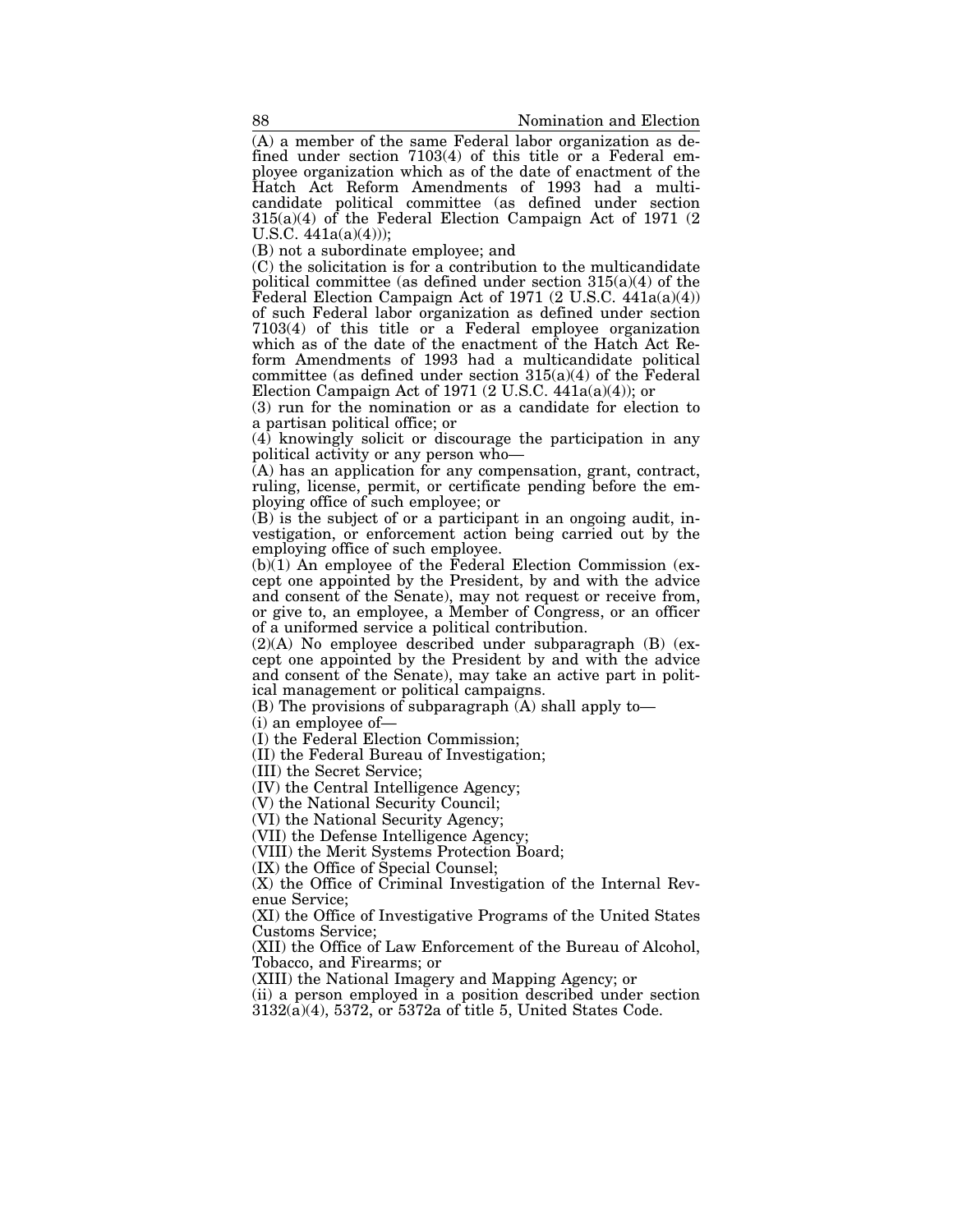Nomination and Election 89

(3) No employee of the Criminal Division of the Department of Justice (except one appointed by the President, by and with the advice and consent of the Senate), may take an active part in political management or political campaigns.

(4) For purposes of this subsection, the term ''active part in political management or in a political campaign'' means those acts of political management or political campaigning which were prohibited for employees of the competitive service before July 19, 1940, by determinations of the Civil Service Commission under the rules prescribed by the President. (c) An employee retains the right to vote as he chooses and to express his opinion on political subjects and candidates. (Added Pub.L. 103–94, § 2(a), Oct. 6, 1993, 107 Stat. 1002, and amended Pub.L. 103–359, Title V, § 501(k), Oct. 14, 1994, 108 Stat. 3430; Pub.L. 104–201, Div. A, Title XI, § 1122(a)(1), Sept. 23, 1996, 110 Stat. 2687.)

#### **5 U.S.C. § 7324. Political activities on duty; prohibition**

(a) An employee may not engage in political activity—

(1) while the employee is on duty;

(2) in any room or building occupied in the discharge of official duties by an individual employed or holding office in the Government of the United States or any agency or instrumentality thereof;

(3) while wearing a uniform or official insignia identifying the office or position of the employee; or

(4) using any vehicle owned or leased by the Government of the United States or any agency or instrumentality thereof.  $(b)(1)$  An employee described in paragraph  $(2)$  of this subsection may engage in political activity otherwise prohibited by subsection  $\overline{a}$  if the costs associated with that political activity are not paid for by money derived from the Treasury of the United States.

(2) Paragraph (1) applies to an employee—

(A) the duties and responsibilities of whose position continue outside normal duty hours and while away from the normal duty post; and

(B) who is—

(i) an employee paid from an appropriation for the Executive Office of the President; or

(ii) an employee appointed by the President, by and with the advice and consent of the Senate, whose position is located within the United States, who determines policies to be pursued by the United States in relations with foreign powers or in the nationwide administration of Federal laws. (Added Pub.L. 103–94, § 2(a), Oct. 6, 1993, 107 Stat. 1003.)

# **5 U.S.C. § 7325. Political activity permitted; employees residing in certain municipalities**

The Office of Personnel Management may prescribe regulations permitting employees, without regard to the prohibitions in paragraphs (2) and (3) of section 7323(a) and paragraph (2) of section 7323(b) of this title, to take an active part in political management and political campaigns involving the municipality or other political subdivision in which they reside, to the extent the Office considers it to be in their domestic interest, when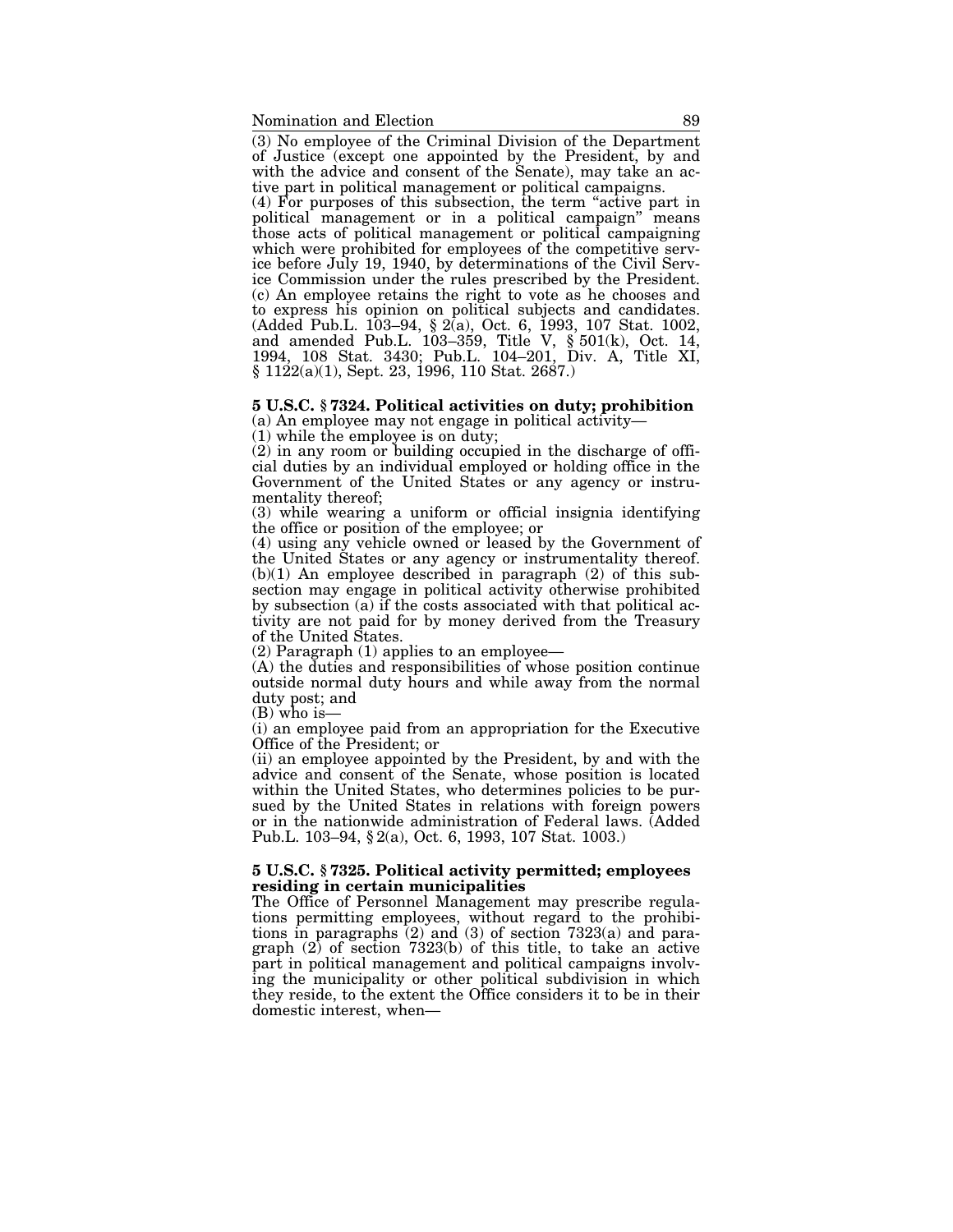(1) the municipality or political subdivision is in Maryland or Virginia and in the immediate vicinity of the District of Columbia, or is a municipality in which the majority of voters are employed by the Government of the United States; and (2) the Office determines that because of special or unusual circumstances which exist in the municipality or political subdivision it is in the domestic interest of the employees and individuals to permit that political participation. (Added Pub.L. 103–94, § 2(a), Oct. 6, 1993, 107 Stat. 1004, and amended Pub.L. 104–93, Title III, § 308, Jan. 6, 1996, 109 Stat. 966.)

# **5 U.S.C. § 7326. Penalties**

An employee or individual who violates section 7323 or 7324 of this title shall be removed from his position, and funds appropriated for the position from which removed thereafter may not be used to pay the employee or individual. However, if the Merit System Protection Board finds by unanimous vote that the violation does not warrant removal, a penalty of not less than 30 days' suspension without pay shall be imposed by direction of the Board. (Added Pub.L. 103–94,  $\S$  2(a), Oct. 6, 1993, 107 Stat. 1004.)

# **5 U.S.C. § 7351. Gifts to Superiors.**

(a) An employee may not—

(1) solicit a contribution from another employee for a gift to an official superior;

(2) make a donation as a gift or give a gift to an official superior; or

(3) accept a gift from an employee receiving less pay than himself.

(b) An employee who violates this section shall be subject to appropriate disciplinary action by the employing agency or entity.

(c) Each supervising ethics office (as defined in section  $7353(d)(1)$  is authorized to issue regulations implementing this section, including regulations exempting voluntary gifts or contributions that are given or received for special occasions such as marriage or retirement or under other circumstances in which gifts are traditionally given or exchanged.

(Pub.L. 89–554, Sept. 6, 1966, 80 Stat. 527; as amended Pub.L. 101–194, title III, § 301, Nov. 30, 1989, 103 Stat. 1745; Pub.L. 101–280, § 4(a), May 4, 1990, 104 Stat. 157.)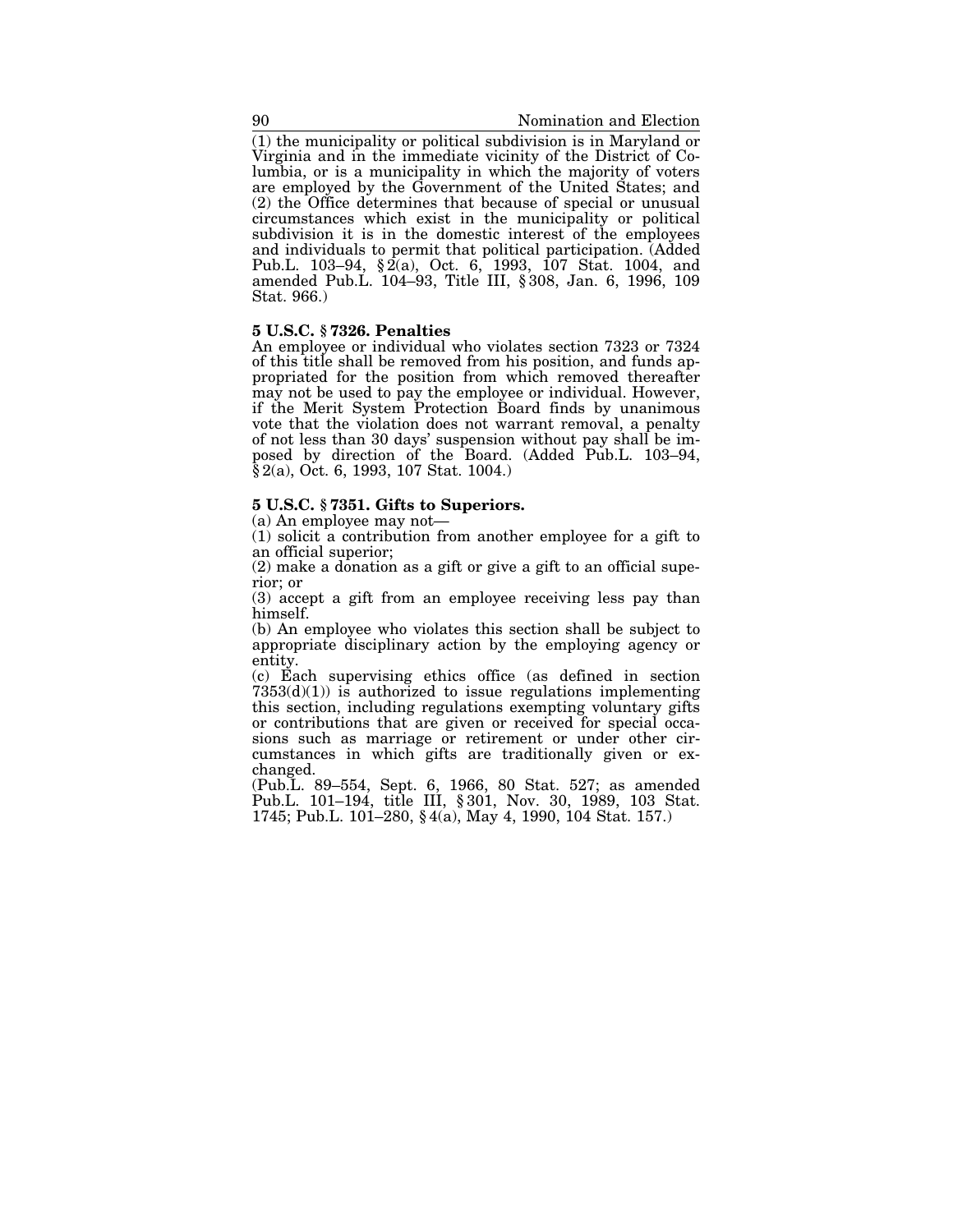# **5 U.S.C. § 1501. Definitions.**

For the purpose of this chapter—

(1) ''State'' means a State or territory or possession of the United States;

(2) ''State or local agency'' means the executive branch of a State, municipality, or other political subdivision of a State, or an agency or department thereof;

(3) ''Federal agency'' means an Executive agency or other agency of the United States, but does not include a member bank of the Federal Reserve System; and

(4) ''State or local officer or employee'' means an individual employed by a State or local agency whose principal employment is in connection with an activity which is financed in whole or in part by loans or grants made by the United States or a Federal agency, but does not include—

(A) an individual who exercises no functions in connection with that activity; or

(B) an individual employed by an educational or research institution, establishment, agency or system which is supported in whole or in part by a State or political subdivision thereof, or by a recognized religious, philanthropic, or cultural organization.

(Pub.L. 89–554, Sept. 6, 1966, 80 Stat. 403; Pub.L. 93–443, title IV, § 401(c), Oct. 15, 1974, 88 Stat. 1290.)

# **5 U.S.C. § 1502. Influencing Elections; Taking Part in Political Campaigns; Prohibitions; Exceptions.**

(a) A State or local officer or employee may not—

(1) use his official authority or influence for the purpose of interfering with or affecting the result of an election or a nomination for office;

(2) directly or indirectly coerce, attempt to coerce, command, or advise a State or local officer or employee to pay, lend, or contribute anything of value to a party, committee, organization, agency, or person for political purposes; or

(3) be a candidate for elective office.

(b) A State or local officer or employee retains the right to vote as he chooses and to express his opinions on political subjects and candidates.

 $(c)$  Subsection (a)(3) of this section does not apply to-

(1) the Governor or Lieutenant Governor of a State or an individual authorized by law to act as Governor;

(2) the mayor of a city;

(3) a duly elected head of an executive department of a State or municipality who is not classified under a State or municipal merit or civil service system; or

(4) an individual holding elective office.

(Pub.L. 89–554, Sept. 6, 1966, 80 Stat. 404; Pub.L. 93–443, title IV, § 401(a), Oct. 15, 1974, 88 Stat. 1290.)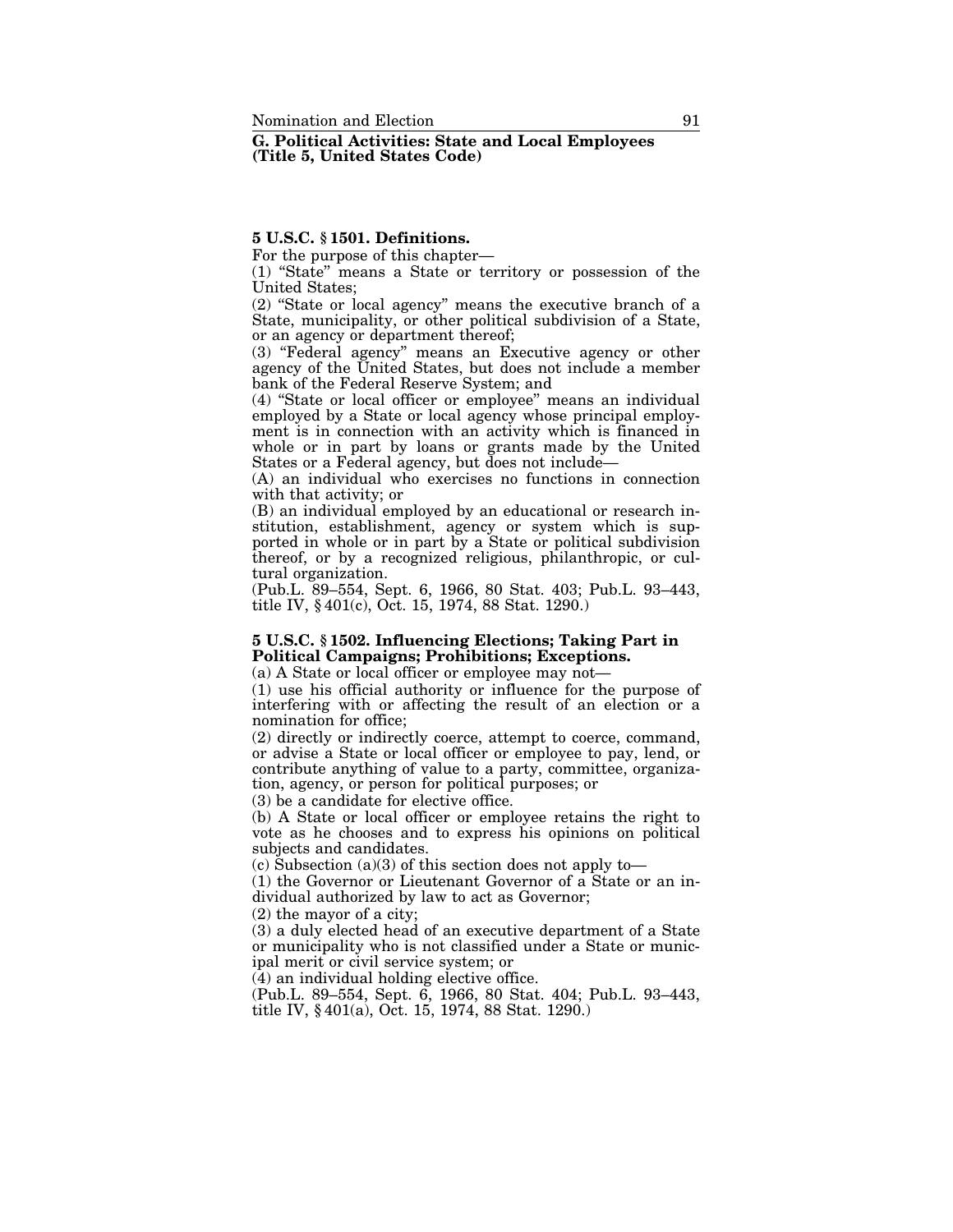# **5 U.S.C. § 1503. Nonpartisan Candidacies Permitted.**

Section  $1502(a)(3)$  of this title does not prohibit any State or local officer or employee from being a candidate in any election if none of the candidates is to be nominated or elected at such election as representing a party any of whose candidates for presidential elector received votes in the last preceding election at which presidential electors were selected. (Pub.L. 89–554, Sept. 6, 1966, 80 Stat. 404; Pub.L. 93–443, title IV, § 401(b)(1), Oct. 15, 1974, 88 Stat. 1290.)

#### **5 U.S.C. § 1504. Investigations; Notice of Hearing.**

When a Federal agency charged with the duty of making a loan or grant of funds of the United States for use in an activity by a State or local officer or employee has reason to believe that the officer or employee has violated section 1502 of this title, it shall report the matter to the Special Counsel. On receipt of the report, or on receipt of other information which seems to the Special Counsel to warrant an investigation, the Special Counsel shall investigate the report and such other information and present his findings and any charges based on such findings to the Merit Systems Protection Board, which shall—

(1) fix a time and place for a hearing; and

(2) send, by registered or certified mail, to the officer or employee charged with the violation and to the State or local agency employing him a notice setting forth a summary of the alleged violation and giving the time and place of the hearing.

The hearing may not be held earlier than 10 days after the mailing of the notice.

(Pub.L. 89–544, Sept. 6, 1966, 80 Stat. 405; Pub.L. 95–454, title IX, § 906(a)(7), Oct. 13, 1978, 92 Stat. 1225.)

# **5 U.S.C. § 1505. Hearings; Adjudications; Notice of Determinations.**

Either the State or local officer or employee or the State or local agency employing him, or both, are entitled to appear with counsel at the hearing under section 1504 of this title, and be heard. After this hearing, the Merit Systems Protection Board shall—

(1) determine whether a violation of section 1502 of this title has occurred;

(2) determine whether the violation warrants the removal of the officer or employee from his office or employment; and

(3) notify the officer or employee and the agency of the determination by registered or certified mail.

(Pub.L. 89–544, Sept. 6, 1966, 80 Stat. 405; Pub.L. 95–454, title IX, § 906(a)(6), Oct. 13, 1978, 92 Stat. 1225.)

#### **5 U.S.C. § 1506. Orders; Withholding Loans or Grants; Limitations.**

(a) When the Merit Systems Protection Board finds—

(1) that a State or local officer or employee has not been removed from his office or employment within 30 days after notice of a determination by the Board that he has violated section 1502 of this title and that the violation warrants removal; or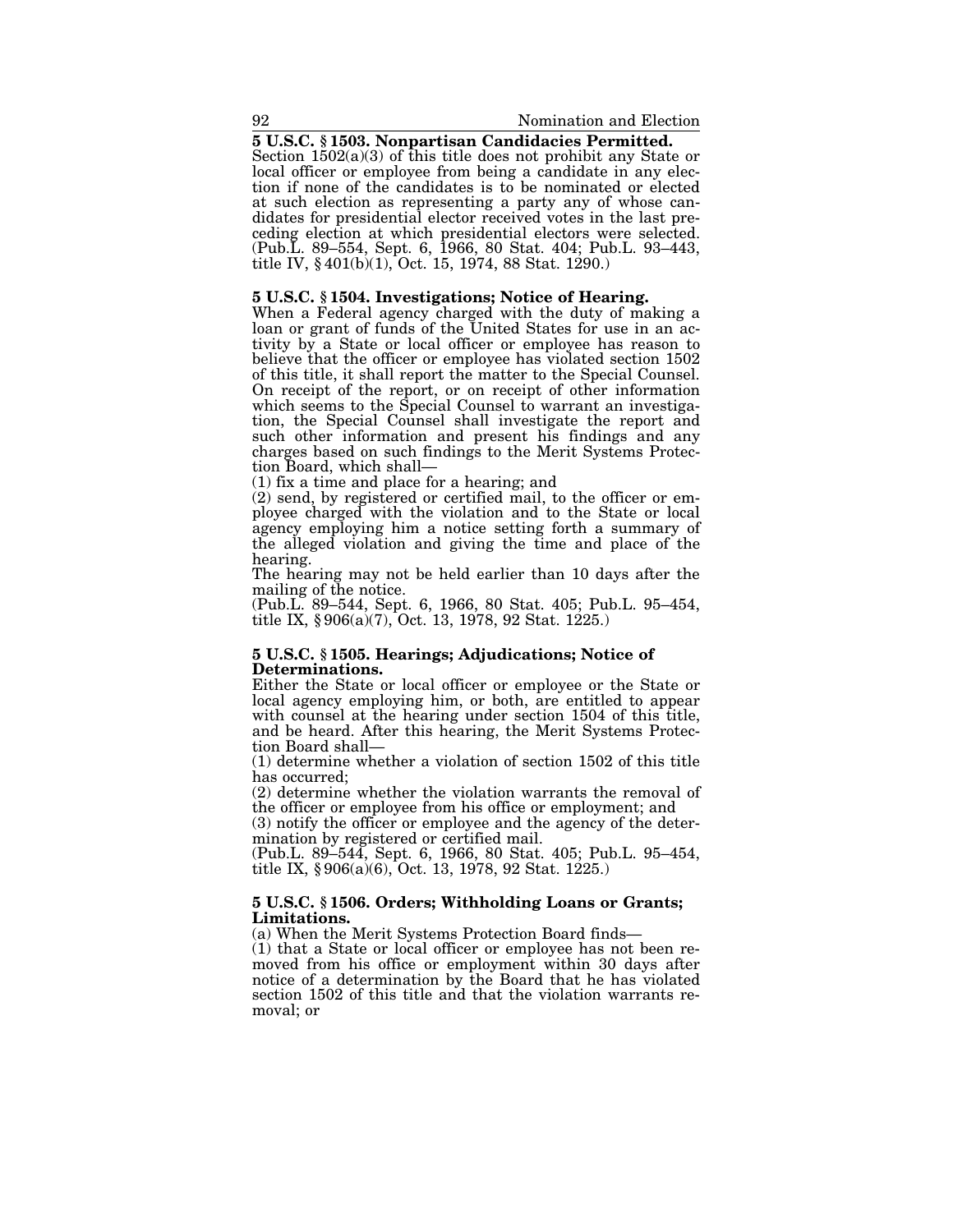(2) that the State or local officer or employee has been removed and has been appointed within 18 months after his removal to an office or employment in the same State in a State or local agency which does not receive loans or grants from a Federal agency;

the Board shall make and certify to the appropriate Federal agency an order requiring that agency to withhold from its loans or grants to the State or local agency to which notice was given an amount equal to 2 years' pay at the rate the officer or employee was receiving at the time of the violation. When the State or local agency to which appointment within 18 months after removal has been made is one that receives loans or grants from a Federal agency, the Board order shall direct that the withholding be made from that State or local agency.

(b) Notice of the order shall be sent by registered or certified mail to the State or local agency from which the amount is ordered to be withheld. After the order becomes final, the Federal agency to which the order is certified shall withhold the amount in accordance with the terms of the order. Except as provided by section 1508 of this title, a determination or order of the Board becomes final at the end of 30 days after mailing the notice of the determination or order.

(c) The Board may not require an amount to be withheld from a loan or grant pledged by a State or local agency as security for its bonds or notes if the withholding of that amount would jeopardize the payment of the principal or interest on the bonds or notes.

(Pub.L. 89–554, Sept. 6, 1966, 80 Stat. 405; Pub.L. 95–454, title IX, § 906(a)(6), Oct. 13, 1978, 92 Stat. 1225.)

#### **5 U.S.C. § 1507. Subpenas and Depositions.**

(a) The Merit Systems Protection Board may require by subpena the attendance and testimony of witnesses and the production of documentary evidence relating to any matter before it as a result of this chapter. Any member of the Board may sign subpenas, and members of the Board and its examiners when authorized by the Board may administer oaths, examine witnesses, and receive evidence. The attendance of witnesses and the production of documentary evidence may be required from any place in the United States at the designated place of hearing. In case of disobedience to a subpena, the Board may invoke the aid of a court of the United States in requiring the attendance and testimony of witnesses and the production of documentary evidence. In case of contumacy or refusal to obey a subpena issued to a person, the United States District Court within whose jurisdiction the inquiry is carried on may issue an order requiring him to appear before the Board, or to produce documentary evidence if so ordered, or to give evidence concerning the matter in question; and any failure to obey the order of the court may be punished by the court as a contempt thereof.

(b) The Board may order testimony to be taken by deposition at any stage of a proceeding or investigation before it as a result of this chapter. Depositions may be taken before an individual designated by the Board and having the power to administer oaths. Testimony shall be reduced to writing by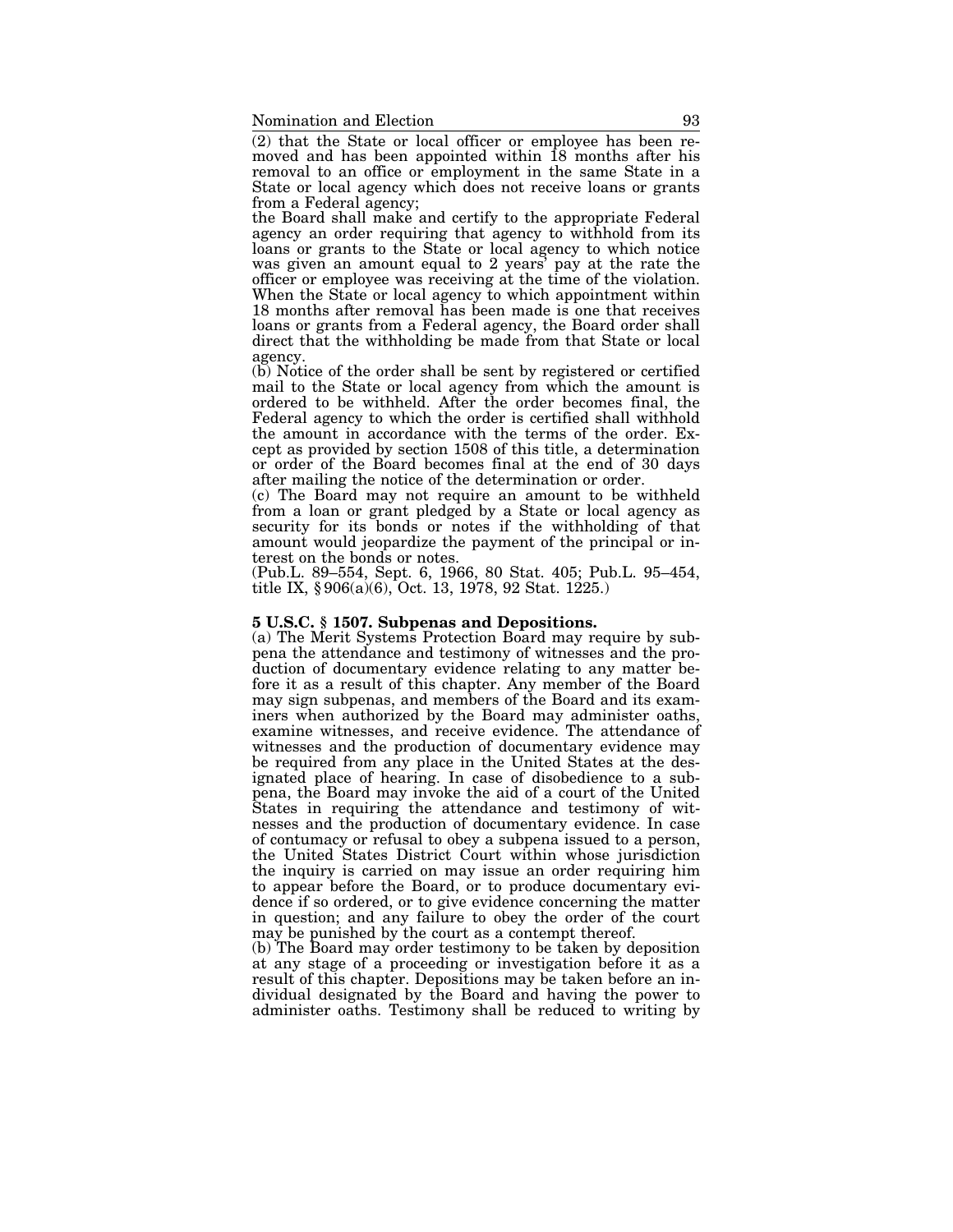the individual taking the deposition, or under his direction, and shall be subscribed by the deponent. Any person may be compelled to appear and depose and to produce documentary evidence before the Board as provided by this section.

(c) A person may not be excused from attending and testifying or from producing documentary evidence or in obedience to a subpena on the ground that the testimony or evidence, documentary or otherwise, required of him may tend to incriminate him or subject him to a penalty or forfeiture for or on account of any transaction, matter, or thing concerning which he is compelled to testify, or produce evidence, documentary or otherwise, before the Board in obedience to a subpena issued by it. A person so testifying is not exempt from prosecution and punishment for perjury committed in so testifying.

(Pub.L. 89–554, Sept. 6, 1966, 80 Stat. 406; Pub.L. 95–454, title IX, § 906(a)(6), Oct. 13, 1978, 92 Stat. 1225.)

#### **5 U.S.C. § 1508. Judicial Review.**

A party aggrieved by a determination or order of the Merit Systems Protection Board under section 1504, 1505, or 1506 of this title may, within 30 days after the mailing of notice of the determination or order, institute proceedings for review thereof by filing a petition in the United States District Court for the district in which the State or local officer or employee resides. The institution of the proceedings does not operate as a stay of the determination or order unless—

(1) the court specifically orders a stay; and

(2) the officer or employee is suspended from his office or employment while the proceedings are pending.

A copy of the petition shall immediately be served on the Board and thereupon the Board shall certify and file in the court a transcript of the record on which the determination or order was made. The court shall review the entire record including questions of fact and questions of law. If application is made to the court for leave to adduce additional evidence, and it is shown to the satisfaction of the court that the additional evidence may materially affect the result of the proceedings and that there were reasonable grounds for failure to adduce this evidence in the hearing before the Board the court may direct that the additional evidence be taken before the Board in the manner and on the terms and conditions fixed by the court. The Board may modify its findings of fact or its determination or order in view of the additional evidence and shall file with the court the modified findings, determination, or order; and the modified findings of fact, if supported by substantial evidence, are conclusive. The court shall affirm the determination or order, or the modified determination or order, if the court determines that it is in accordance with the law. If the court determines that the determination or order or the modified determination or order, is not in accordance with law, the court shall remand the proceeding to the Board with directions either to make a determination or order determined by the court to be lawful or to take such further proceedings as, in the opinion of the court, the law requires. The judgment and decree of the court are final, subject to review by the appropriate United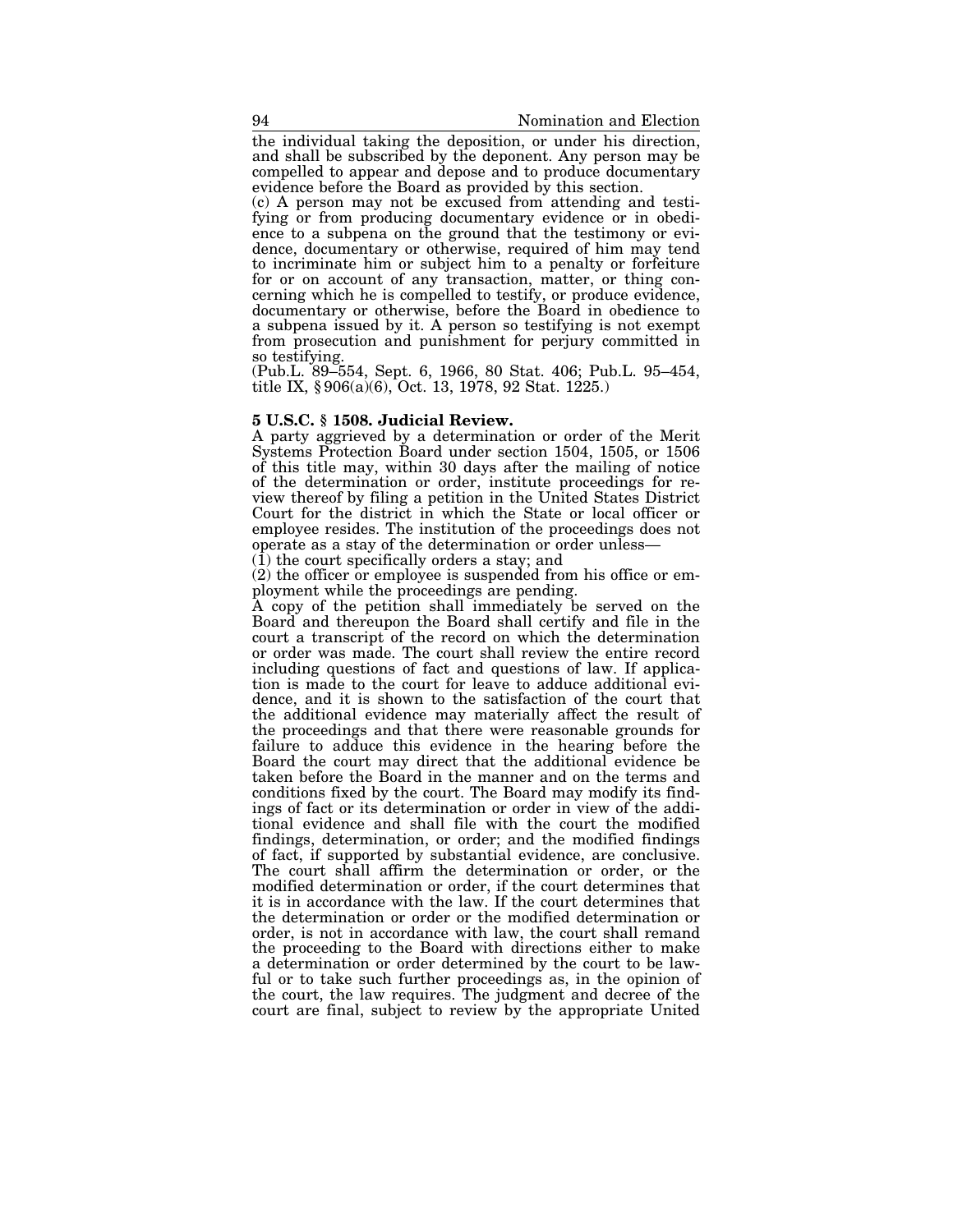States Court of Appeals as in other cases, and the judgment and decree of the court of appeals are final, subject to review by the Supreme Court of the United States on certiorari or certification as provided by section 1254 of title 28. If a provision of this section is held to be invalid as applied to a party by a determination or order of the Board, the determination or order becomes final and effective as to that party as if the provision had not been enacted.

(Pub.L. 89–554, Sept. 6, 1966, 80 Stat. 406; Pub.L. 95–454, title IX, § 906(a)(6), Oct. 13, 1978, 92 Stat. 1225.)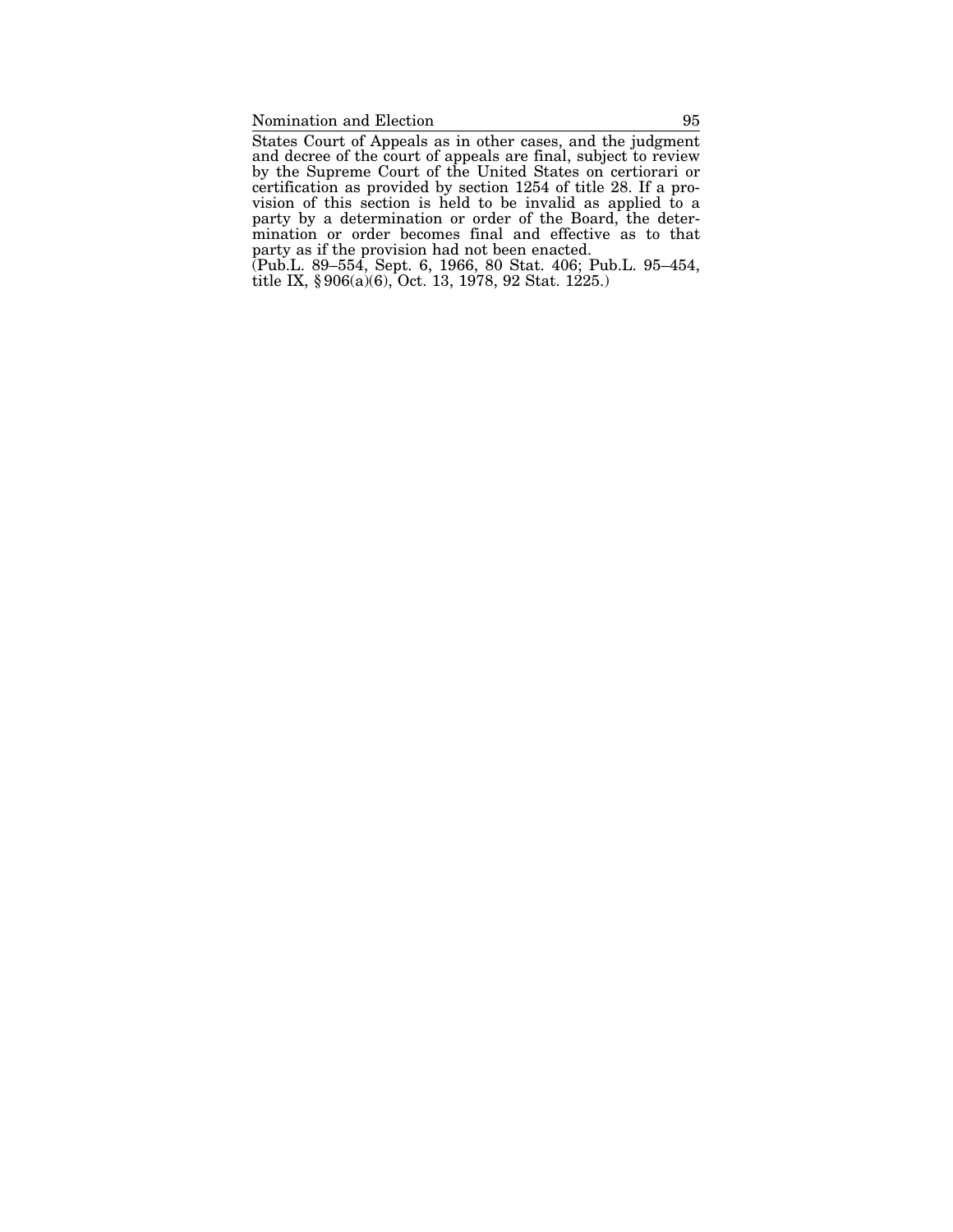**H. Criminal Code Provisions (Title 18, United States Code)**

CHAPTER 11—BRIBERY, GRAFT, AND CONFLICTS OF INTEREST

#### **18 U.S.C. § 203. Compensation to Members of Congress, Officers, and Others in Matters Affecting the Government.**

(a) Whoever, otherwise than as provided by law for the proper discharge of official duties, directly or indirectly—

(1) demands, seeks, receives, accepts, or agrees to receive or accept any compensation for any representational services, as agent or attorney or otherwise, rendered or to be rendered either personally or by another—

(A) at a time when such person is a Member of Congress, Member of Congress Elect, Delegate, Delegate Elect, Resident Commissioner, or Resident Commissioner Elect; or

(B) at a time when such person is an officer or employee or Federal judge of the United States in the executive, legislative, or judicial branch of the Government, or in any agency of the United States, in relation to any proceeding, application, request for a ruling or other determination, contract, claim, controversy, charge, accusation, arrest or other particular matter in which the United States is a party or has a direct and substantial interest, before any department, agency, court, court-martial, officer, or any civil, military, or naval commission; or

(2) knowingly gives, promises, or offers any compensation for any such representational services rendered or to be rendered at a time when the person to whom the compensation is given, promised, or offered, is or was such a Member, Member Elect, Delegate, Delegate Elect, Commissioner, Commissioner Elect, Federal judge, officer, or employee; shall be subject to the penalties set forth in section 216 of this title.

(b) Whoever, otherwise than as provided by law for the proper discharge of official duties, directly or indirectly—

(1) demands, seeks, receives, accepts, or agrees to receive or accept any compensation for any representational services, as agent or attorney or otherwise, rendered or to be rendered either personally or by another, at a time when such person is an officer or employee of the District of Columbia, in relation to any proceeding, application, request for a ruling or other determination, contract, claim, controversy, charge, accusation, arrest, or other particular matter in which the District of Columbia is a party or has a direct and substantial interest, before any department, agency, court, officer, or commission; or

(2) knowingly gives, promises, or offers any compensation for any such representational services rendered or to be rendered at a time when the person to whom the compensation is given, promised, or offered, is or was an officer or employee of the District of Columbia; shall be subject to the penalties set forth in section 216 of this title.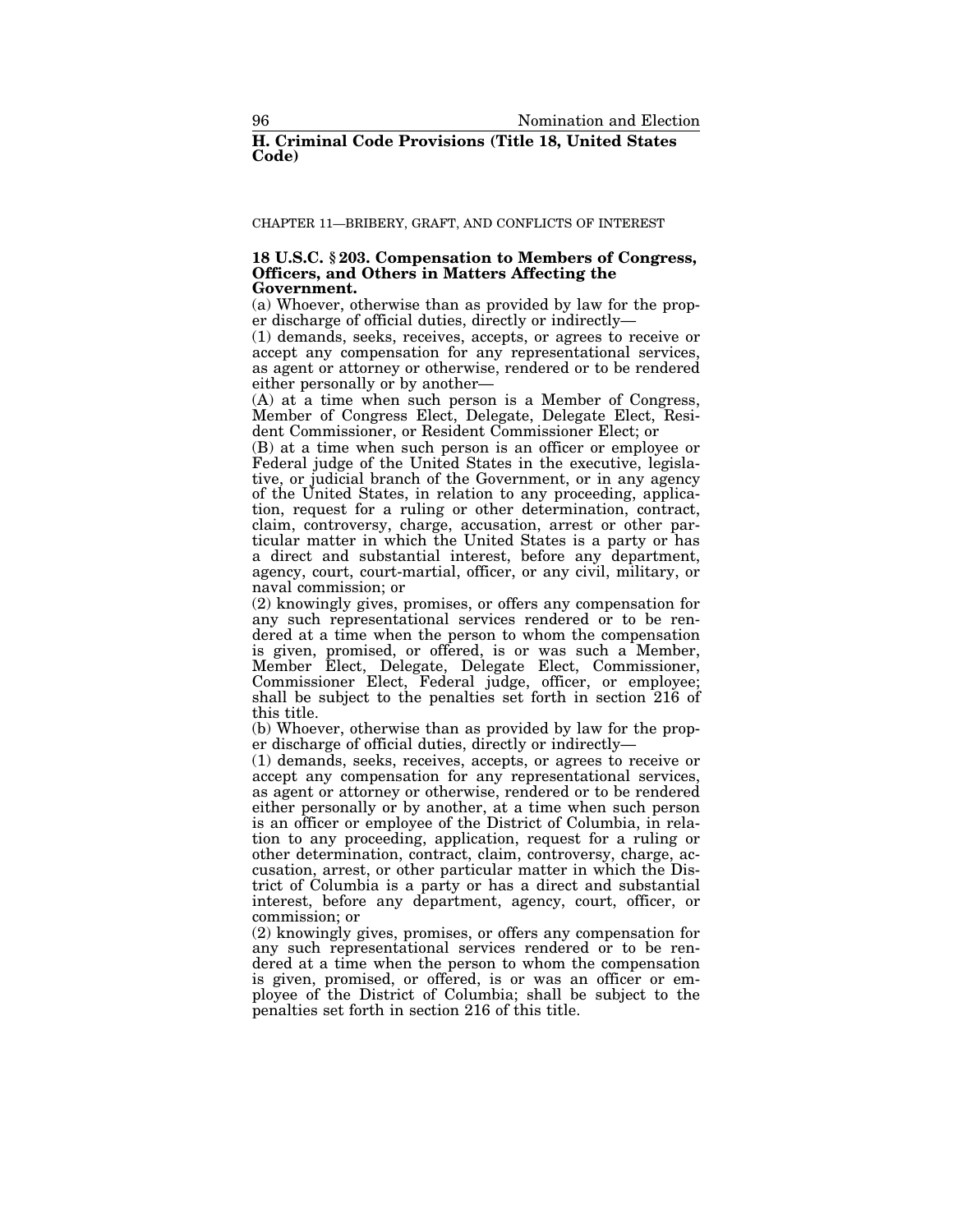(c) A special Government employee shall be subject to subsections (a) and (b) only in relation to a particular matter involving a specific party or parties—

(1) in which such employee has at any time participated personally and substantially as a Government employee or as a special Government employee through decision, approval, disapproval, recommendation, the rendering of advice, investigation or otherwise; or

(3) which is pending in the department or agency of the Government in which such employee is serving except that paragraph (2) of this subsection shall not apply in the case of a special Government employee who has served in such department or agency no more than sixty days during the immediately preceding period of three hundred and sixty five consecutive days.

(d) Nothing in this section prevents an officer or employee, including a special Government employee, from acting, with or without compensation, as agent or attorney for or otherwise representing his parents, spouse, child, or any person for whom, or for any estate for which, he is serving as guardian, executor, administrator, trustee, or other personal fiduciary except—

(1) in those matters in which he has participated personally and substantially as a Government employee as a special Government employee through decision, approval, disapproval, recommendation, the rendering of advice, investigation, or otherwise; or

(2) in those matters that are the subject of his official responsibility, subject to approval by the Government official responsible for appointment to his position.

(e) Nothing in this section prevents a special Government employee from acting as agent or attorney for another person in the performance of work under a grant by, or a contract with or for the benefit of, the United States if the head of the department or agency concerned with the grant or contract certifies in writing that the national interest so requires and publishes such certification in the Federal Register.

(f) Nothing in this section prevents an individual from giving testimony under oath or from making statements required to be made under penalty of perjury.

(Added Pub.L. 87–849, 1(a), Oct. 23, 1962, 76 Stat. 1121; as amended Pub.L. 91–405, Title II, § 204(d) (2), (3), Sept. 22, 1970, 84 Stat. 853; Pub.L. 99–646, § 47(a), Nov. 10, 1986, 100 Stat. 3604; Pub.L. 101–194, Title IV, § 402, Nov. 30, 1989, 103 Stat. 1748; Pub.L. 101–280, § 5(b) May 4, 1990, 104 Stat. 159.)

## **18 U.S.C. § 210. Offer To Procure Appointive Public Office.**

Whoever pays or offers or promises any money or thing of value, to any person, firm, or corporation in consideration of the use or promise to use any influence to procure any appointive office or place under the United States for any person, shall be fined under this title or imprisoned not more than one year, or both.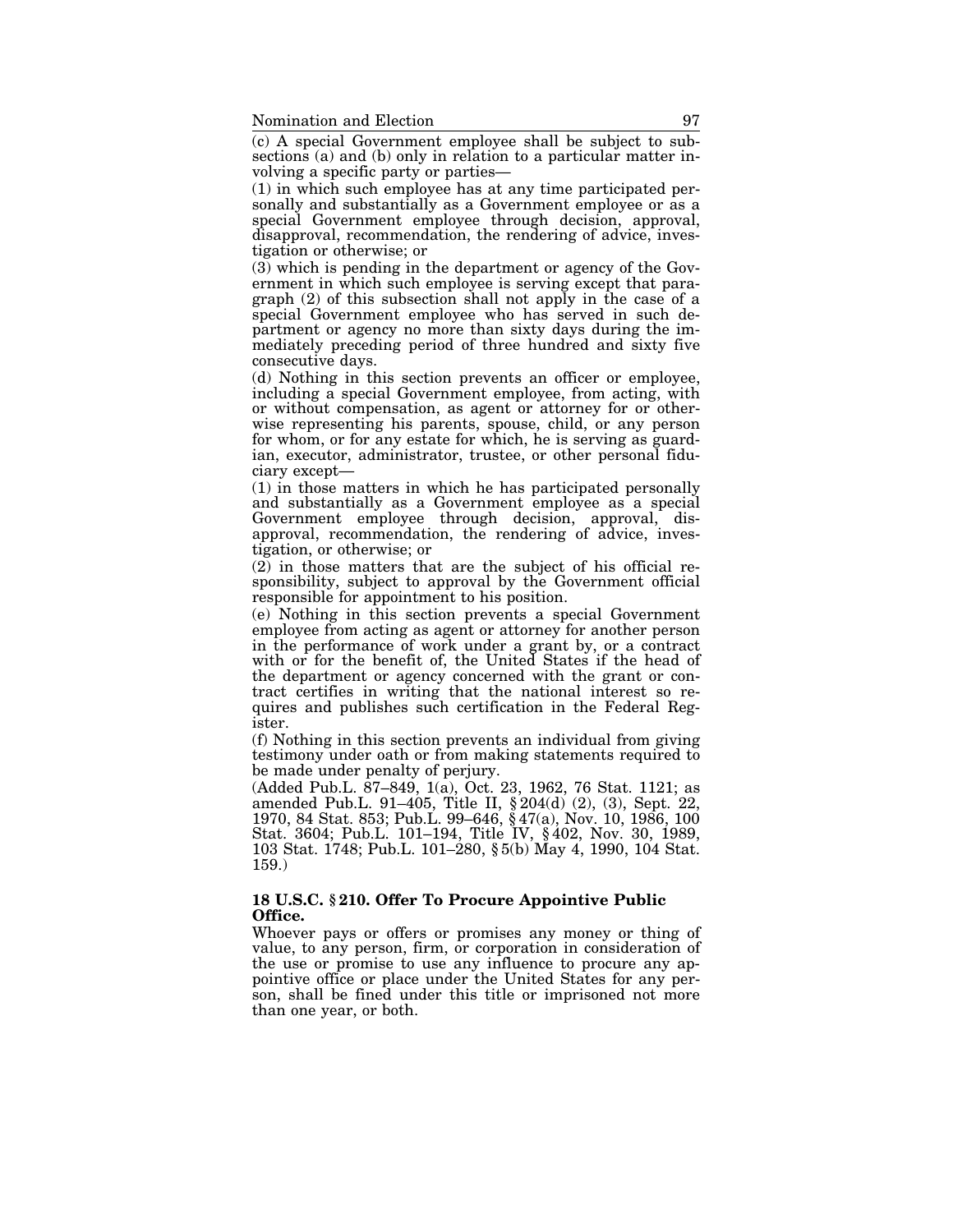(June 25, 1948, ch. 645, 62 Stat. 694; § 210, formerly § 214, renumbered Oct. 23, 1962, Pub.L. 87–849, § 1(b), 76 Stat. 1125; as amended Sept. 13, 1994, Pub. L. 103–322, Title XXXIII, § 330016(1)(H), 108 Stat. 2147.)

## **18 U.S.C. § 211. Acceptance or Solicitation to Obtain Appointive Public Office.**

Whoever solicits or receives, either as a political contribution, or for personal emolument, any money or thing of value, in consideration of the promise of support or use of influence in obtaining for any person any appointive office or place under the United States, shall be fined under this title or imprisoned not more than one year, or both.

Whoever solicits or receives any thing of value in consideration of aiding a person to obtain employment under the United States either by referring his name to an executive department or agency of the United States or by requiring the payment of a fee because such person has secured such employment shall be fined under this title or imprisoned not more than one year, or both. This section shall not apply to such services rendered by an employment agency pursuant to the written request of an executive department or agency of the United States.

(June 25, 1948, ch. 645, 62 Stat. 694; § 211, formerly § 215, amended Sept. 13, 1951, ch. 380, 65 Stat. 320; and renumbered Oct. 23, 1962, Pub.L. 87–849, § 1(b), 76 Stat. 1125; as amended Sept. 13, 1994, Pub.L. 103–322, Title XXXIII, § 330016(1)(H), 108 Stat. 2147.)

#### CHAPTER 29—ELECTIONS AND POLITICAL ACTIVITIES

#### **18 U.S.C. § 591 [Definitions.]** Repealed.

[18 U.S.C. 3591, based on acts June 25 1948, ch. 645, 62 Stat. 719; May 24, 1949, ch. 139, § 9, 63 Stat. 90; Sept. 22, 1970, Pub.L. 91–405, Title II, § 204(d)(4), 84 Stat. 853; Feb. 7, 1972, Pub.L. 92–225, Title II, § 201, 86 Stat. 8; Oct. 15, 1974, Pub.L. 93–443, Title I, §§ 101(f)(2), 102, 88 Stat. 1268, 1269; May 11, 1976, Pub.L. 94–283, Title I, § 115(g), Title II, § 202, 90 Stat. 496, 497, defined terms applicable to prohibitions respecting elections and political activities, was repealed by Pub.L. 96–187, Title II, § 201(a)(1), Jan. 8, 1980, 93 Stat. 1367.]

#### **18 U.S.C. § 592. Troops at Polls.**

Whoever, being an officer of the Army or Navy, or other person in the civil, military, or naval service of the United States, orders, brings, keeps, or has under his authority or control any troops or armed men at any place where a general or special election is held, unless such force be necessary to repel armed enemies of the United States, shall be fined under this title or imprisoned not more than five years, or both; and be disqualified from holding any office of honor, profit, or trust under the United States.

This section shall not prevent any officer or member of the armed forces of the United States from exercising the right of suffrage in any election district to which he may belong,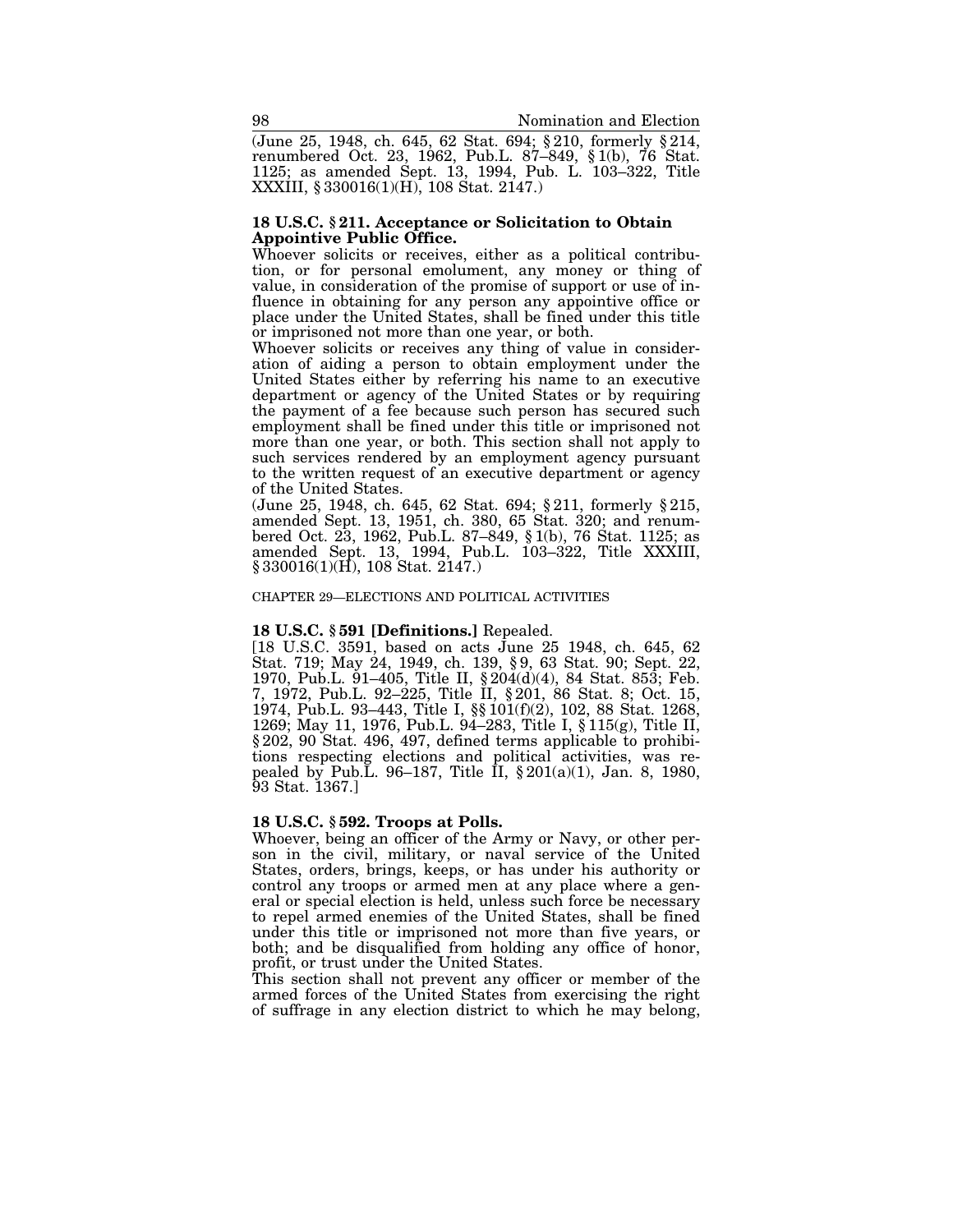if otherwise qualified according to the laws of the State in which he offers to vote.

(June 24, 1948, ch. 645, 62 Stat. 719; as amended Sept. 13, 1994, Pub.L. 103–322, Title XXXIII, § 330016(1)(K), 108 Stat. 2147.)

## **18 U.S.C. § 593. Interference by Armed Forces.**

Whoever, being an officer or member of the armed forces of the United States, prescribes or fixes or attempts to prescribe or fix, whether by proclamation, order or otherwise, the qualifications of voters at any election in any State; or Whoever, being such officer or member, prevents or attempts to prevent by force, threat, intimidation, advice, or otherwise any qualified voter of any State from fully exercising the right of suffrage at any general or special election; or

Whoever, being such officer or member, orders or compels or attempts to compel any election officer in any State to receive a vote from a person not legally qualified to vote; or

Whoever, being such officer or member, imposes or attempts to impose any regulations for conducting any general or special election in a State, different from those prescribed by law; or

Whoever, being such officer or member, interferes in any manner with an election officer's discharge of his duties— Shall be fined under this title or imprisoned not more than five years, or both; and disqualified from holding any office of honor, profit or trust under the United States.

This section shall not prevent any officer or member of the Armed Forces from exercising the right of suffrage in any district to which he may belong, if otherwise qualified according to the laws of the State of such district.

(June 25, 1948, ch. 645, 72 Stat. 719; as amended Sept. 13, 1994, Pub.L. 103–322, Title XXXIII, § 330016(1)(K), 108 Stat. 2147.)

# **18 U.S.C. § 594. Intimidation of Voters.**

Whoever intimidates, threatens, coerces, or attempts to intimidate, threaten, or coerce, any other persons for the purpose of interfering with the right of such other person to vote or to vote as he may choose, or of causing such other person to vote for, or not to vote for, any candidate for the office of President, Vice President, Presidential elector, Member of the Senate, Member of the House of Representatives, Delegate from the District of Columbia, or Resident Commissioner, at any election held solely or in part for the purpose of electing such candidate, shall be fined or imprisoned not more than one year, or both.

(June 25, 1948, ch. 645, 62 Stat. 720; as amended by Pub.L. 91–405, Title II, § 204(d)(5), Sept. 22, 1970, 84 Stat. 853; as amended Sept. 13, 1994, Pub.L. 103–322, Title XXXIII, § 330016(1)(H), 108 Stat. 2147.)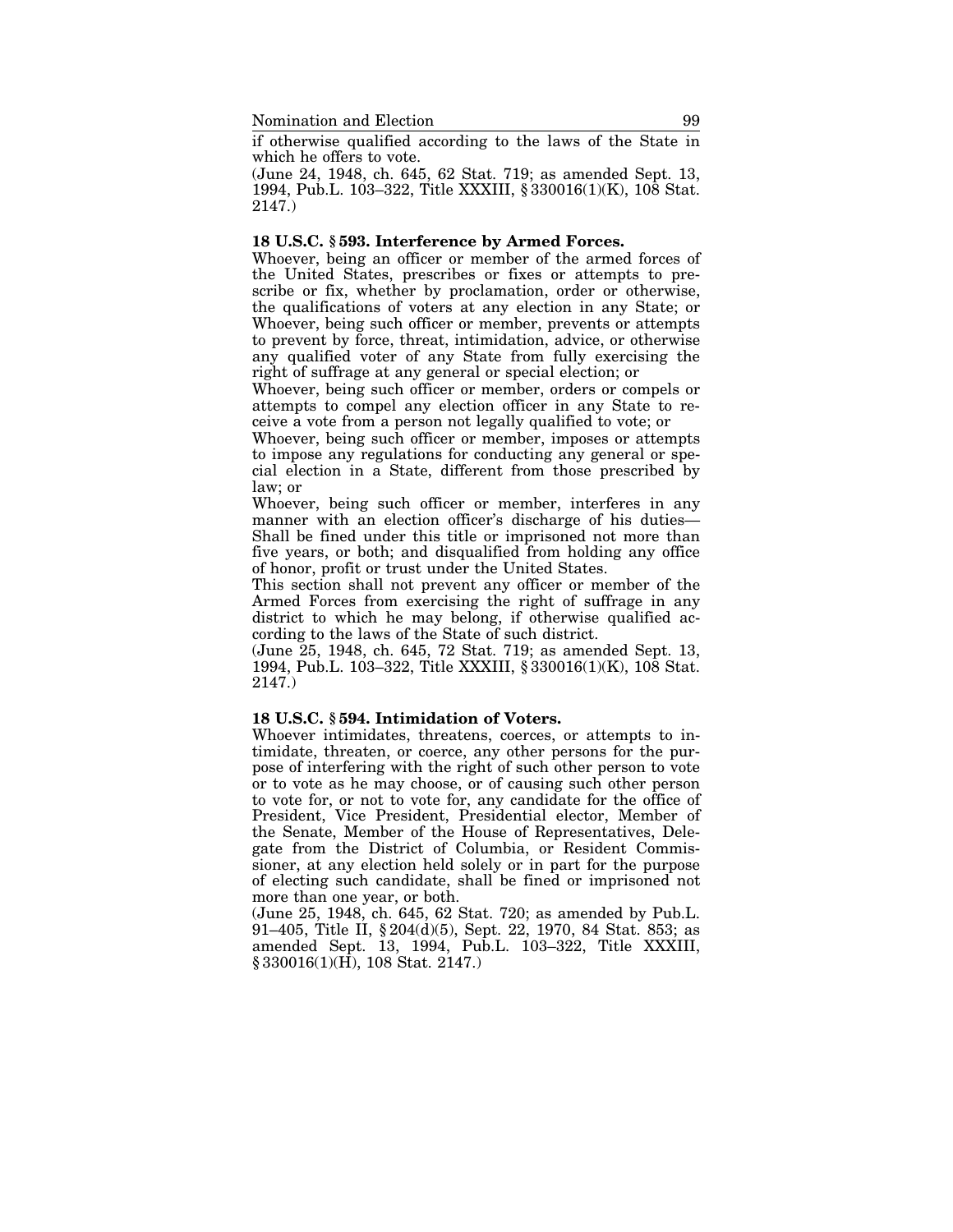# **18 U.S.C. § 595. Interference by Administrative Employees of Federal, State, or Territorial Governments.**

Whoever, being a person employed in any administrative position by the United States, or by any department or agency thereof, or by the District of Columbia or any agency or instrumentality thereof, or by any State, Territory, or Possession of the United States, or any political subdivision, municipality, or agency thereof, or agency of such political subdivision or municipality (including any corporation owned or controlled by any State, Territory or Possession of the United States or by any such political subdivision, municipality, or agency), in connection with any activity which is financed in whole or in part by loans or grants made by the United States, or any department or agency thereof, uses his official authority for the purpose of interfering with, or affecting, the nomination or the election of any candidate for the office of President, Vice President, Presidential elector, Member of the Senate, Member of the House of Representatives, Delegate from the District of Columbia, or Resident Commissioner, shall be fined under this title or imprisoned not more than one year, or both.

This section shall not prohibit or make unlawful any act by any officer or employee of any educational or research institution, establishment, agency, or system which is supported in whole or in part by any state or political subdivision thereof, or by the District of Columbia or by any Territory or Possession of the United States; or by any recognized religious, philanthropic or cultural organization.

(June 25, 1948, ch. 645, 62 Stat. 720; as amended by Pub.L. 91–405, Title II, § 204(d)(6), 84 Stat. 853; as amended Sept. 13, 1994, Pub.L. 103–322, Title XXXIII, § 330016(1)(H), (L), 108 Stat. 2147.)

# **18 U.S.C. § 596. Polling Armed Forces.**

Whoever, within or without the Armed Forces of the United States, polls any member of such forces, either within or without the United States, either before or after he executes any ballot under any Federal or State law, with reference to his choice of or his vote for any candidate, or states, publishes, or releases any result of any purported poll taken from or among the members of the Armed Forces of the United States or including within it the statement of choice for such candidate or of such votes cast by any member of the Armed Forces of the United States, shall be fined under this title, or imprisoned for not more than one year, or both. The word "poll" means any request for information, verbal or written, which by its language or form of expression requires or implies the necessity of an answer, where the request is made with the intent of compiling the result of the answers obtained, either for the personal use of the person making the request, or for the purpose of reporting the same to any person, persons, political party, unincorporated association or corporation, or for the purpose of publishing the same orally, by radio, or in written or printed form.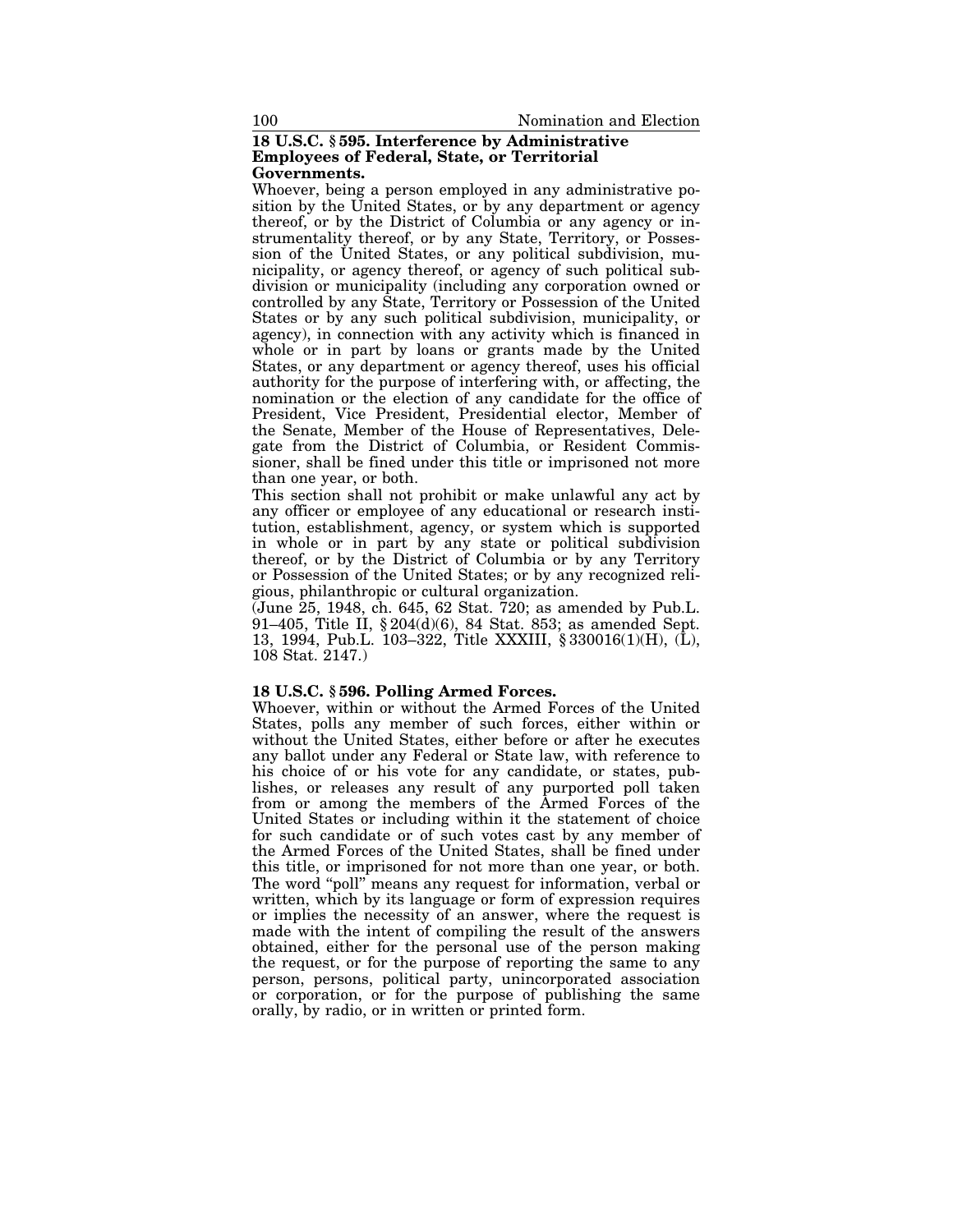(June 25, 1948, ch. 645, 62 Stat. 720; as amended Sept. 13, 1994, Pub.L. 103–322, Title XXXIII, § 330016(1)(H), 108 Stat. 2147.)

# **18 U.S.C. § 597. Expenditures to Influence Voting.**

Whoever makes or offers to make an expenditure to any person, either to vote or withhold his vote, or to vote for or against any candidate; and

Whoever solicits, accepts, or receives any such expenditure in consideration of his vote or the withholding of his vote— Shall be fined under this title or imprisoned not more than one year, or both; and if the violation was willful, shall be fined under this title or imprisoned not more than two years, or both.

(June 24, 1948, ch. 645, 62 Stat. 721; as amended Sept. 13, 1994, Pub.L. 103–322, Title XXXIII, § 330016(1)(H), 108 Stat. 2147; Oct. 11, 1996, Pub.L. 104–294, Title VI, § 601(a)(12), 110 Stat. 3498.)

## **18 U.S.C. § 598. Coercion by Means of Relief Appropriations.**

Whoever uses any part of any appropriation made by Congress for work relief, relief, or for increasing employment by providing loans and grants for public-works projects, or exercises or administers any authority conferred by any Appropriation Act for the purpose of interfering with, restraining, or coercing any individual in the exercise of his right to vote at any election, shall be fined under this title or imprisoned not more than one year, or both.

(June 25, 1948, ch. 645, 62 Stat. 721; as amended Sept. 13, 1994, Pub.L. 103–322, Title XXXIII, § 330016(1)(H), 108 Stat. 2147.)

#### **18 U.S.C. § 599. Promise of Appointment of Candidate.**

Whoever, being a candidate, directly or indirectly promises or pledges the appointment, or the use of his influence or support for the appointment of any person to any public or private position or employment, for the purpose of procuring support in his candidacy shall be fined under this title or imprisoned not more than one year, or both; and if the violation was willful, shall be fined under this title or imprisoned not more than two years, or both.

(June 25, 1948, ch. 645, 62 Stat. 721; as amended Sept. 13, 1994, Pub.L. 103–322, Title XXXIII, § 330016(1)(H), (L), 108 Stat. 2147.)

# **18 U.S.C. § 600. Promise of Employment or Other Benefit for Political Activity.**

Whoever, directly or indirectly, promises any employment, position, compensation, contract, appointment, or other benefit, provided for or made possible in whole or in part by any Act of Congress, or any special consideration in obtaining any such benefit, to any person as a consideration, favor, or reward for any political activity or for the support of or opposition to any candidate or any political party in connection with any general or special election to any political office, or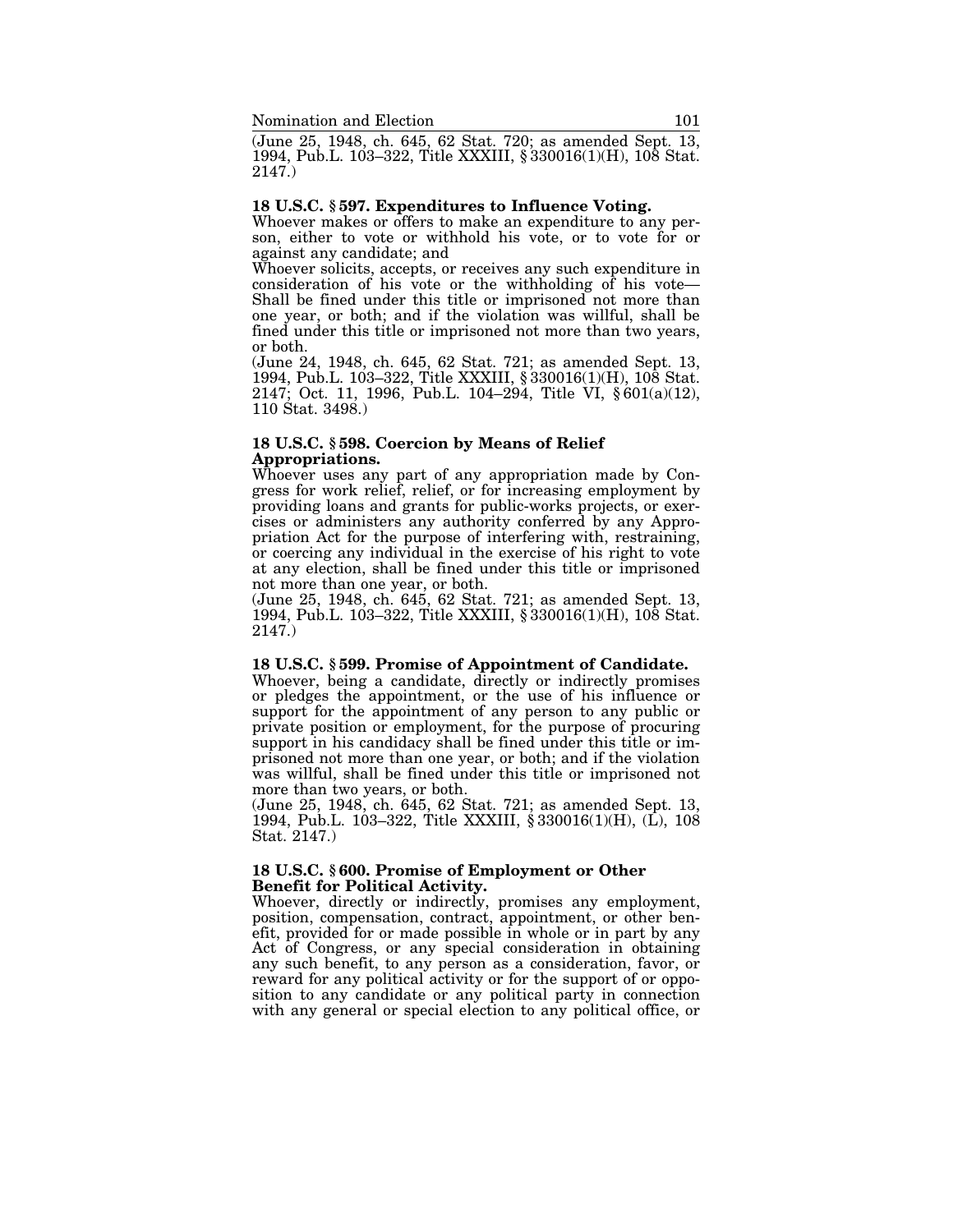in connection with any primary election or political convention or caucus held to select candidates for any political office, shall be fined under this title or imprisoned not more than one year, or both.

(June 25, 1948, ch. 645, 62 Stat. 721; as amended Pub.L. 92– 225, Title II, § 202, Feb. 7, 1972, 86 Stat. 9; and Pub.L. 94– 453, § 3, Oct. 2, 1976, 90 Stat. 1517; as amended Oct. 2, 1976, Pub.L. 94–453, § 3, 90 Stat. 1517; Sept. 13, 1994, Pub.L. 103–322, Title XXXIII, § 330016(1)(L), 108 Stat. 2147.)

## **18 U.S.C. § 601. Deprivation of Employment or Other Benefit for Political Contribution.**

(a) Whoever, directly or indirectly, knowingly causes or attempts to cause any person to make a contribution of a thing of value (including services) for the benefit of any candidate or any political party, by means of the denial or deprivation, or the threat of the denial or deprivation, of—

(1) any employment, position, or work in or for any agency or other entity of the Government of the United States, a State, or a political subdivision of a State, or any compensation or benefit of such employment, position, or work; or

(2) any payment or benefit of a program of the United States, a State, or a political subdivision of a State;

if such employment, position, work, compensation, payment, or benefit is provided for or made possible in whole or in part by an Act of Congress, shall be fined under this title or imprisoned not more than one year, or both.

(b) As used in this section—

(1) the term ''candidate'' means an individual who seeks nomination for election, or election, to Federal, State, or local office, whether or not such individual is elected, and, for purposes of this paragraph, an individual shall be deemed to seek nomination for election, or election, to Federal, State, or local office, if he has (A) taken the action necessary under the law of a State to qualify himself for nomination for election, or election, or (B) received contributions or made expenditures, or has given his consent for any other person to receive contributions or make expenditures, with a view to bringing about his nomination for election, or election, to such office;

 $(2)$  the term "election" means  $(A)$  a general, special primary, or runoff election, (B) a convention or caucus of a political party held to nominate a candidate, (C) a primary election held for the selection of delegates to a nominating convention of a political party, (D) a primary election held for the expression of a preference for the nomination of persons for election to the office of President, and (E) the election of delegates to a constitutional convention for proposing amendments to the Constitution of the United States or of any State; and

(3) the term ''State'' means a State of the United States, the District of Columbia, the Commonwealth of Puerto Rico, or any territory or possession of the United States.

(June 25, 1948, ch. 645, 62 Stat. 721; as amended by Pub.L. 94–453, § 1, Oct. 2, 1976, 90 Stat. 1516.; as amended Oct. 2, 1976, Pub.L. 94–453, § 1, 90 Stat. 1516; Sept. 13, 1994,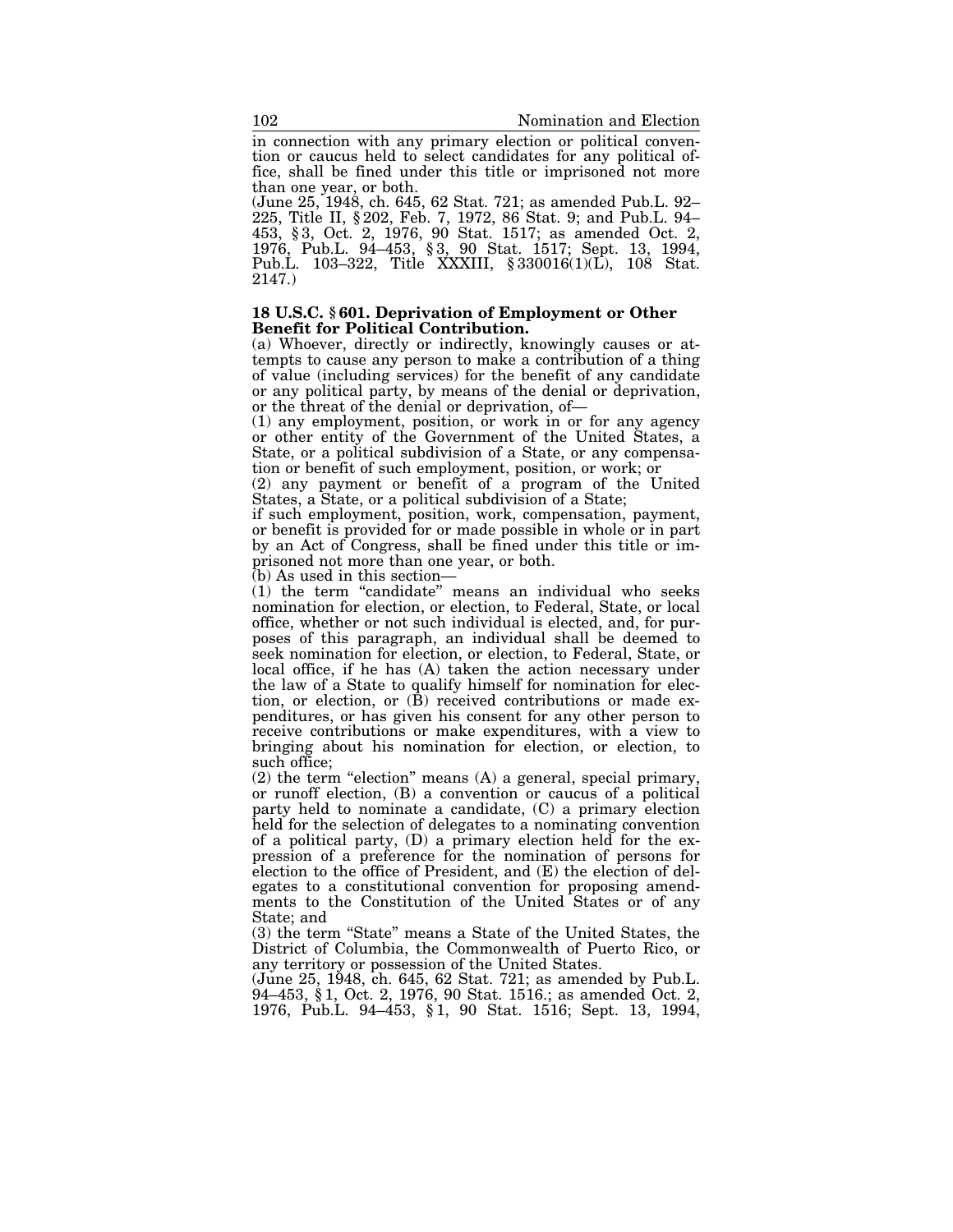Pub.L. 103–322, Title XXXIII, § 330016(1)(L), 108 Stat. 2147.)

#### **18 U.S.C. § 602. Solicitation of Political Contributions.** (a) It shall be unlawful for—

(1) a candidate for the Congress;

(2) an individual elected to or serving in the office of Senator

or Representative in, or Delegate or Resident Commissioner to, the Congress;

(3) an officer or employee of the United States or any department or agency thereof; or

(4) a person receiving any salary or compensation for services from money derived from the Treasury of the United States; to knowingly solicit any contribution within the meaning of section 301(8) of the Federal Election Campaign Act of 1971 from any other such officer, employee, or person. Any person who violates this section shall be fined under this title or imprisoned not more than three years, or both. (b) The prohibition in subsection (a) shall not apply to any activity of an employee (as defined in section  $7322(1)$  of title 5) or any individual employed in or under the United States Postal Service or the Postal Rate Commission, unless that activity is prohibited by section 7323 or 7324 of such title. (June 25, 1948, ch. 645, 62 Stat. 722; as amended by Pub.L. 96–187, Title II, § 201, Jan. 8, 1980, 93 Stat. 1367; as amended Jan. 8, 1980, Pub.L. 96–187, Title II, § 201(a)(3), 93 Stat. 1367; Oct. 6, 1993, Pub.L. 103–94, § 4(a), 107 Stat. 1004; Sept. 13, 1994, Pub.L. 103–322, Title XXXIII, § 33001(1)(K), 108 Stat. 2147.)

# **18 U.S.C. § 603. Making Political Contributions.**

(a) It shall be unlawful for an officer or employee of the United States or any department or agency thereof, or a person receiving any salary or compensation for service from money derived from the Treasury of the United States, to make any contribution within the meaning of section 301(8) of the Federal Election Campaign Act of 1971 to any other such officer, employee or person or to any Senator or Representative in, or Delegate or Resident Commissioner to, the Congress, if the person receiving such contribution is the employer or employing authority of the person making the contribution. Any person who violates this section shall be fined under this title or imprisoned not more than three years, or both.

(b) For purposes of this section, a contribution to an authorized committee as defined in section  $302(e)(1)$  of the Federal Election Campaign Act of 1971 shall be considered a contribution to the individual who has authorized such committee.

(c) The prohibition in subsection (a) shall not apply to any activity of an employee (as defined in section  $732\overline{2}(1)$  of title 5) or any individual employed in or under the United States Postal Service or the Postal Rate Commission, unless that activity is prohibited by section 7323 or 7324 of such title. (June 25, 1948, ch. 645, 62 Stat. 722; Oct. 31, 1951, ch. 655, § 20(b), 65 Stat. 718; as amended by Pub.L. 96–187, Title II, § 201, Jan. 8, 1980, 93 Stat. 1367; as amended Jan. 8, 1980,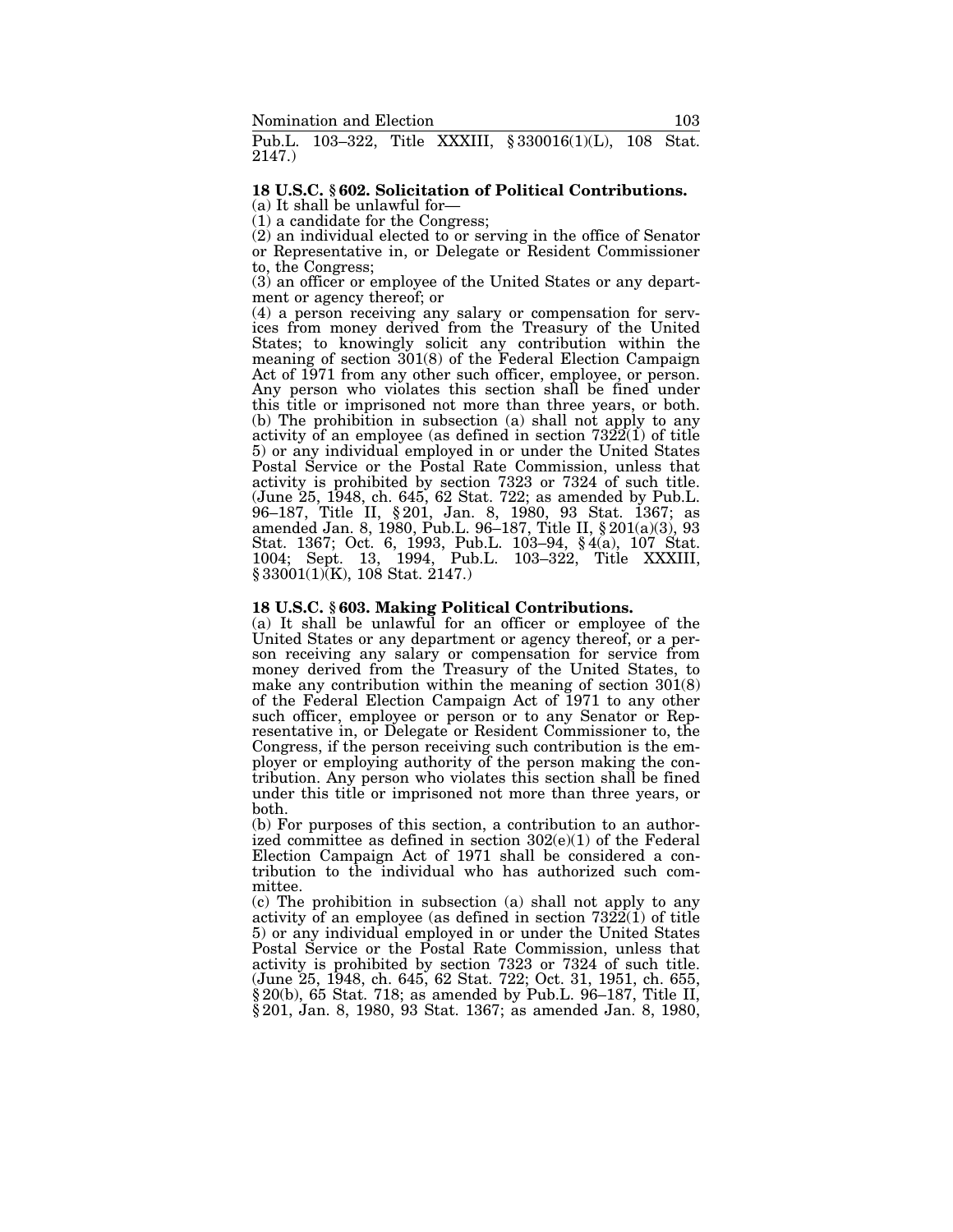Pub.L. 96–187, Title II, § 201(a)(4), 93 Stat. 1367; Oct. 6, 1993, Pub.L. 103–94, § 4(b), 107 Stat. 1005, Sept. 13, 1994, Pub.L. 103–322, Title XXXIII, § 330016(1)(K), 108 Stat. 2147.)

#### **18 U.S.C. § 604. Solicitation for Persons on Relief.**

Whoever solicits or receives or is in any manner concerned in soliciting or receiving any assessment, subscription, or contribution for any political purpose from any person known by him to be entitled to, or receiving compensation, employment, or other benefit provided for or made possible by any Act of Congress appropriating funds for work relief or relief purposes, shall be fined under this title or imprisoned not more than one year, or both.

(June 25, 1948, ch. 645, 62 Stat. 722; as amended Sept. 13, 1994, Pub.L. 103–322, Title XXXIII, § 330016(1)(H), 108 Stat. 2147.)

## **18 U.S.C. § 605. Disclosure of Names of Persons on Relief.**

Whoever, for political purposes, furnishes or discloses any list or names of persons receiving compensation, employment or benefits provided for or made possible by any Act of Congress appropriating, or authorizing the appropriation of funds for work relief or relief purposes, to a political candidate, committee, campaign manager, or to any person for delivery to a political candidate, committee, or campaign manager; and

Whoever receives any such list or names for political purposes—

Shall be fined under this title or imprisoned not more than one year, or both.

(June 25, 1948, ch. 645, 62 Stat. 722; as amended Sept. 13, 1994, Pub.L. 103–322, Title XXXIII, § 330016(1)(H), 108 Stat. 2147.)

# **18 U.S.C. § 606. Intimidation to Secure Political Contributions.**

Whoever, being one of the officers or employees of the United States mentioned in section 602 of this title, discharges, or promotes, or degrades, or in any manner changes the official rank or compensation of any other officer or employee, or promises or threatens so to do, for giving or withholding or neglecting to make any contribution of money or other valuable thing for any political purpose, shall be fined under this title or imprisoned not more than three years, or both.

(June 25, 1948, ch. 645, 62 Stat. 722; as amended Sept. 13, 1994, Pub.L. 103–322, Title XXXIII, § 330016(1)(K), 108 Stat. 2147.)

# **18 U.S.C. § 607. Place of Solicitation.**

(a) It shall be unlawful for any person to solicit or receive any contribution within the meaning of section 301(8) of the Federal Election Campaign Act of 1971 in any room or building occupied in the discharge of official duties by any person mentioned in section 603, or in any navy yard, fort, or arse-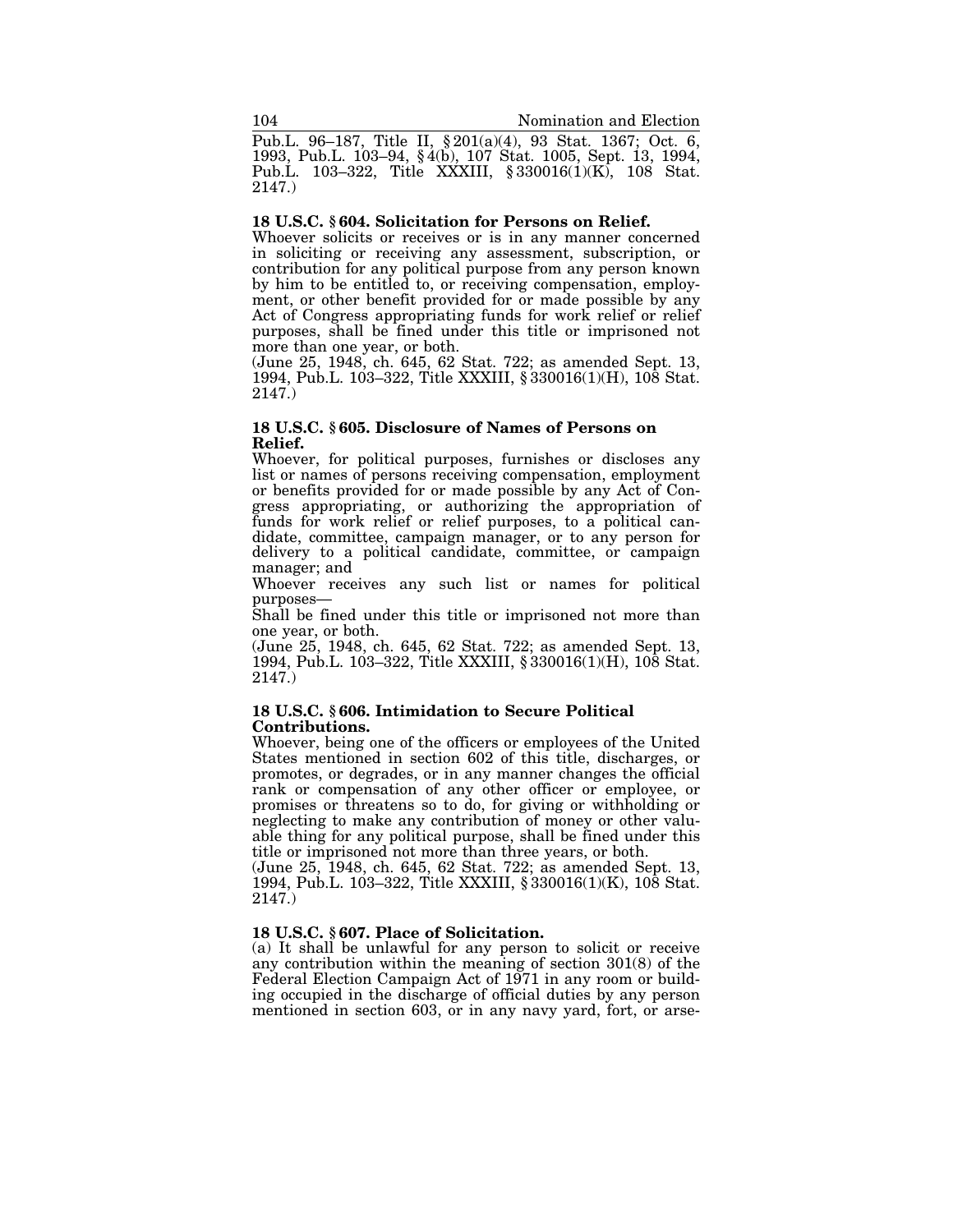nal. Any person who violates this section shall be fined under this title or imprisoned not more than three years, or both.

(b) The prohibition in subsection (a) shall not apply to the receipt of contributions by persons on the staff of a Senator or Representative in, or Delegate or Resident Commissioner to, the Congress, provided, that such contributions have not been solicited in any manner which directs the contributor to mail or deliver a contribution to any room, building, or other facility referred to in subsection (a), and provided that such contributions are transferred within seven days of receipt to a political committee within the meaning of section 302(e) of the Federal Election Campaign Act of 1971.

(June 25, 1948, ch. 645, 62 Stat. 722; as amended by Pub.L. 96–187, § 201, Jan. 8, 1980, 93 Stat. 1367; as amended Jan. 8, 1980, Pub. L. 96–187, Title II, § 201(a)(5), 93 Stat. 1367; Sept. 13, 1994, Pub.L. 103–322, Title XXXIII, § 330016(1)(K), 108 Stat. 2147.)

## **18 U.S.C. § 608. Absent Uniformed Services Voters and Overseas Voters.**

(a) Whoever knowingly deprives or attempts to deprive any person of a right under the Uniformed and Overseas Citizens Absentee Voting Act shall be fined in accordance with this title or imprisoned not more than five years, or both.

(b) Whoever knowingly gives false information for the purpose of establishing the eligibility of any person to register or vote under the Uniformed and Overseas Citizens Absentee Voting Act, or pays or offers to pay, or accepts payment for registering or voting under such Act shall be fined in accordance with this title or imprisoned not more than five years, or both.

(Added Pub.L. 99–410, title II, § 202(a), Aug. 28, 1986, 100 Stat. 929.)

## **18 U.S.C. § 609. Use of Military Authority To Influence Vote of Member of Armed Forces.**

Whoever, being a commissioned, noncommissioned, warrant, or petty officer of an Armed Force, uses military authority to influence the vote of a member of the Armed Forces or to require a member of the Armed Forces to march to a polling place, or attempts to do so, shall be fined in accordance with this title or imprisoned not more than five years, or both. Nothing in this section shall prohibit free discussion of political issues or candidates for public office.

(Added Pub.L. 99–410, title II, § 202(a), Aug. 28, 1986, 100 Stat. 929.)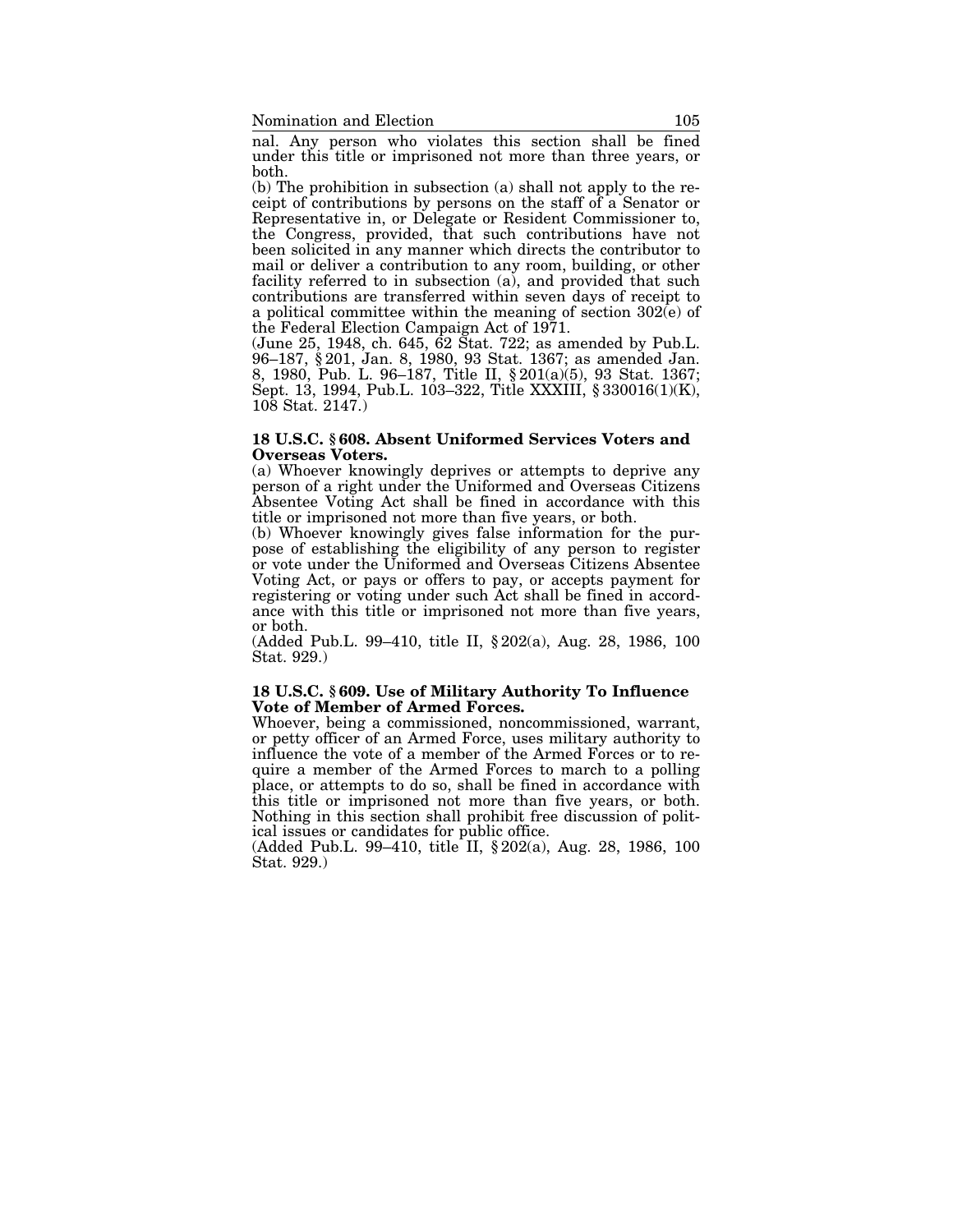**I. Internal Revenue Code, Political Campaign Debts and Contributions (Title 26, United States Code)**

# **26 U.S.C. § 84. Transfer of Appreciated Property to Political Organization.**

(a) *General rule.*

If—

(1) any person transfers property to a political organization, and

(2) the fair market value of such property exceeds its adjusted basis,

then for purposes of this chapter the transferor shall be treated as having sold such property to the political organization on the date of the transfer, and the transferor shall be treated as having realized an amount equal to the fair market value of such property on such date.

#### (b) *Basis of property.*

In the case of a transfer of property to a political organization to which subsection (a) applies, the basis of such property in the hands of the political organization shall be the same as it would be in the hands of the transferor, increased by the amount of gain recognized to the transferor by reason of such transfer.

# (c) *Political organization defined.*

For purposes of this section, the term "political organization" has the meaning given to such term by section  $527(e)(1)$ . (Added Pub.L. 92–625, § 13(a)(1), Jan. 3, 1975, 88 Stat. 2120.)

#### **26 U.S.C. § 271. Debts Owed by Political Parties, etc.** (a) *General rule.*

In the case of a taxpayer (other than a bank as defined in section 581) no deduction shall be allowed under section 166 (relating to bad debts) or under section 165(g) (relating to worthlessness of securities) by reason of the worthlessness of any debt owed by a political party.

#### (b) *Definitions.*

(1) *Political party.*—For purposes of subsection (a), the term ''political party'' means—

 $(\tilde{A})$  a political party;

(B) a national, State, or local committee of a political party; or

(C) a committee, association, or organization which accepts contributions or makes expenditures for the purpose of influencing or attempting to influence the election of presidential or vice presidential electors or of any individual whose name is presented for election to any Federal, State, or local elective public office whether or not such individual is elected. (2) *Contributions.*—For purposes of paragraph (1)(C), the term ''contributions'' includes a gift, subscription, loan, advance, or deposit of money, or anything of value, and in-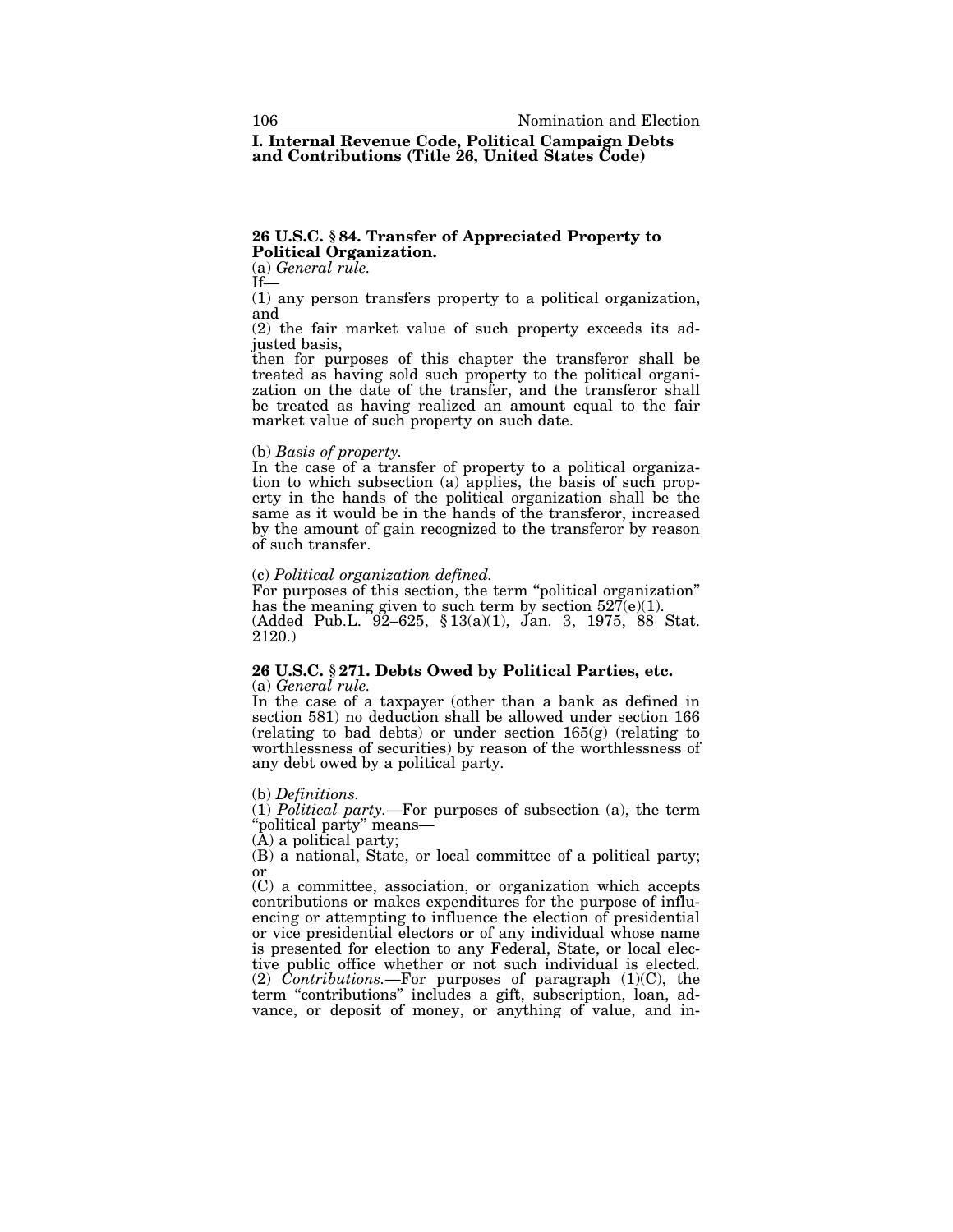cludes a contract, promise, or agreement to make a contribution, whether or not legally enforceable.

(3) *Expenditures.*—For purposes of paragraph (1)(C), the term ''expenditures'' includes a payment, distribution, loan, advance, deposit, or gift of money, or anything of value, and includes a contract promise or agreement to make an expenditure, whether or not legally enforceable.

(c) *Exception.*

In the case of a taxpayer who uses an accrual method of accounting, subsection (a) shall not apply to a debt which accrued as a receivable on a bona fide sale of goods or services in the ordinary course of the taxpayer's trade or business if— (1) for the taxable year in which such receivable accrued, more than 30 percent of all receivables which accrued in the ordinary course of the trades and businesses of the taxpayer were due from political parties, and

(2) the taxpayer made substantial continuing efforts to collect on the debt.

(Aug. 16, 1954, ch. 736, 68A Stat. 82 as amended Oct. 4, 1976, Pub.L. 94–455, Title XXI, § 2104(a), 90 Stat. 1901.)

#### **26 U.S.C. § 276. Certain Indirect Contributions to Political Parties.**

(a) *Disallowance of Deduction.*

No deduction otherwise allowable under this chapter shall be allowed for any amount paid or incurred for—

(1) advertising in a convention program of a political party, or in any other publication if any part of the proceeds of such publication directly or indirectly inures (or is intended to inure) to or for the use of a political party or a political candidate;

(2) admission to any dinner or program, if any part of the proceeds of such dinner or program directly or indirectly inures (or is intended to inure) to or for the use of a political party or a political candidate; or

(3) admission to an inaugural ball, inaugural gala, inaugural parade, or inaugural concert, or to any similar event which is identified with a political party or a political candidate.

(b) *Definitions.*

For purposes of this section—

 $(1)$  *Political party.*—The term "political party" means—

(A) a political party;

(B) a National, State, or local committee of a political party; or

(C) a committee, association, or organization, whether incorporated or not, which directly or indirectly accepts contributions (as defined in section  $271(b)(2)$ ) or makes expenditures (as defined in section  $271(b)(3)$ ) for the purpose of influencing or attempting to influence the selection, nomination, or election of any individual to any Federal, State, or local elective public office, or the election of presidential and vice-presidential electors, whether or not such individual or electors are selected, nominated, or elected.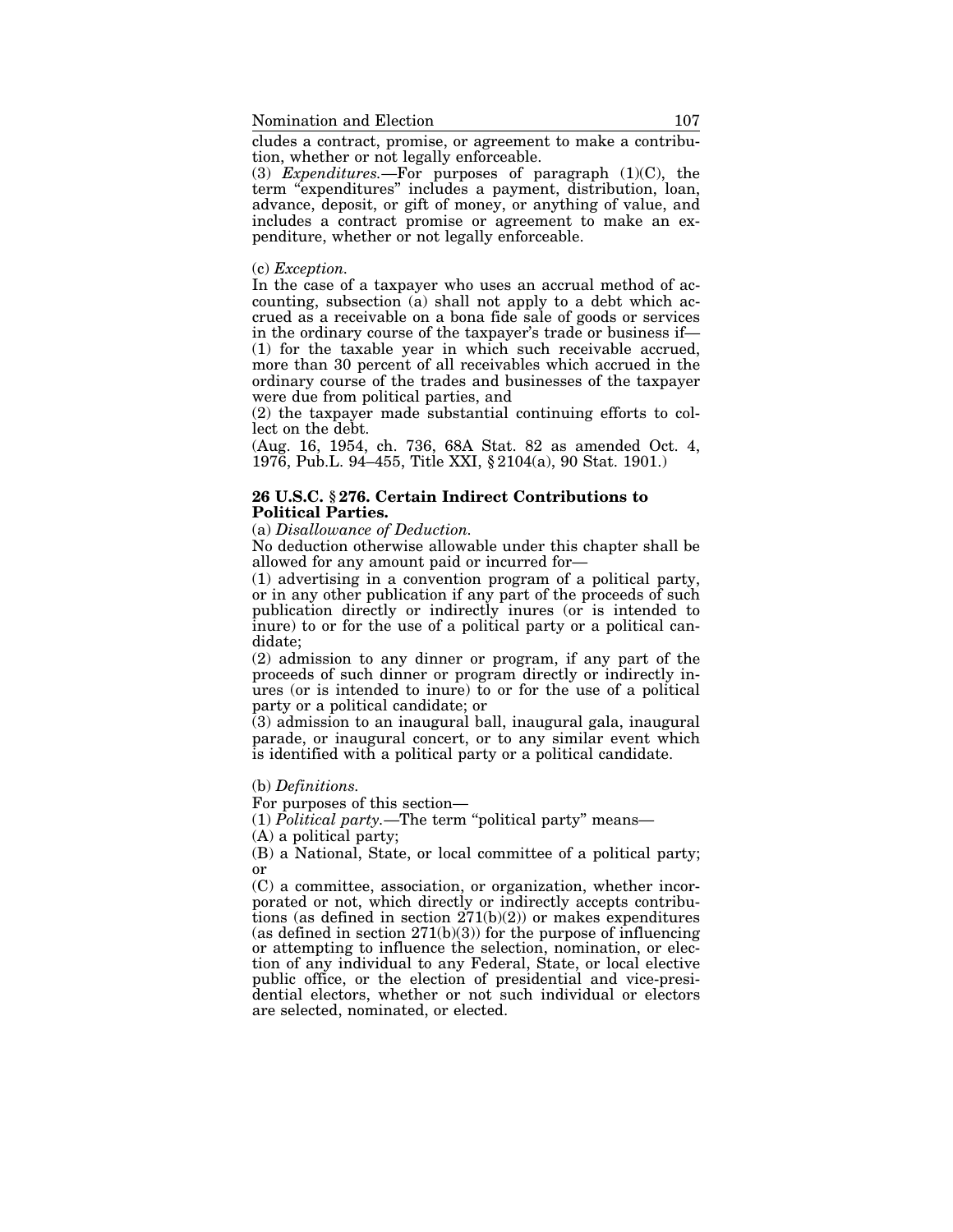(2) *Proceeds inuring to or for the use of political candidates.*—Proceeds shall be treated as inuring to or for the use of a political candidate only if—

(A) such proceeds may be used directly or indirectly for the purpose of furthering his candidacy for selection, nomination, or election to any elective public office, and

(B) such proceeds are not received by such candidate in the ordinary course of a trade or business (other than the trade or business of holding elective public office).

(c) *Cross reference.*

For disallowance of certain entertainment, etc., expenses, see section 274.

(Added Pub.L. 89–368, Title III, § 301(a), Mar. 15, 1966, 80 Stat. 66; and amended Pub.L. 90–364, Title I, § 108(a), June 28, 1968, 82 Stat. 269; as amended by Pub.L. 93–443, § 406(d), Oct. 15, 1974, 88 Stat. 1296.)

## **26 U.S.C. § 527. Political Organizations.**

(a) *General rule*.

A political organization shall be subject to taxation under this subtitle only to the extent provided in this section. A political organization shall be considered an organization exempt from income taxes for the purpose of any law which refers to organizations exempt from income taxes.

#### (b) *Tax imposed.*

(1) *In general.—*Tax is hereby imposed for each taxable year on the political organization taxable income of every political organization. Such tax shall be computed by multiplying the political organization taxable income by the highest rate of tax specified in section 11(b).

(2) *Alternative tax in case of capital gains.—*If for any taxable year any political organization has a net capital gain, then, in lieu of the tax imposed by paragraph (1), there is hereby imposed a tax (if such a tax is less than the tax imposed by paragraph (1)) which shall consist of the sum of—  $(A)$  a partial tax, computed as provided by paragraph  $(1)$ , on the political organization taxable income determined by reducing such income by the amount of such gain, and

(B) an amount determined as provided in section 1201(a) on such gain.

(c) *Political organization taxable income defined.*

(1) *Taxable income defined.—*For purposes of this section, the political organization taxable income of any organization for any taxable year is an amount equal to the excess (if any) of—

(A) the gross income for the taxable year (excluding any exempt function income), over

(B) the deductions allowed by this chapter which are directly connected with the production of the gross income (excluding exempt function income), computed with the modifications provided in paragraph (2).

(2) *Modifications.—*For purposes of this subsection—

(A) there shall be allowed a specific deduction of \$100,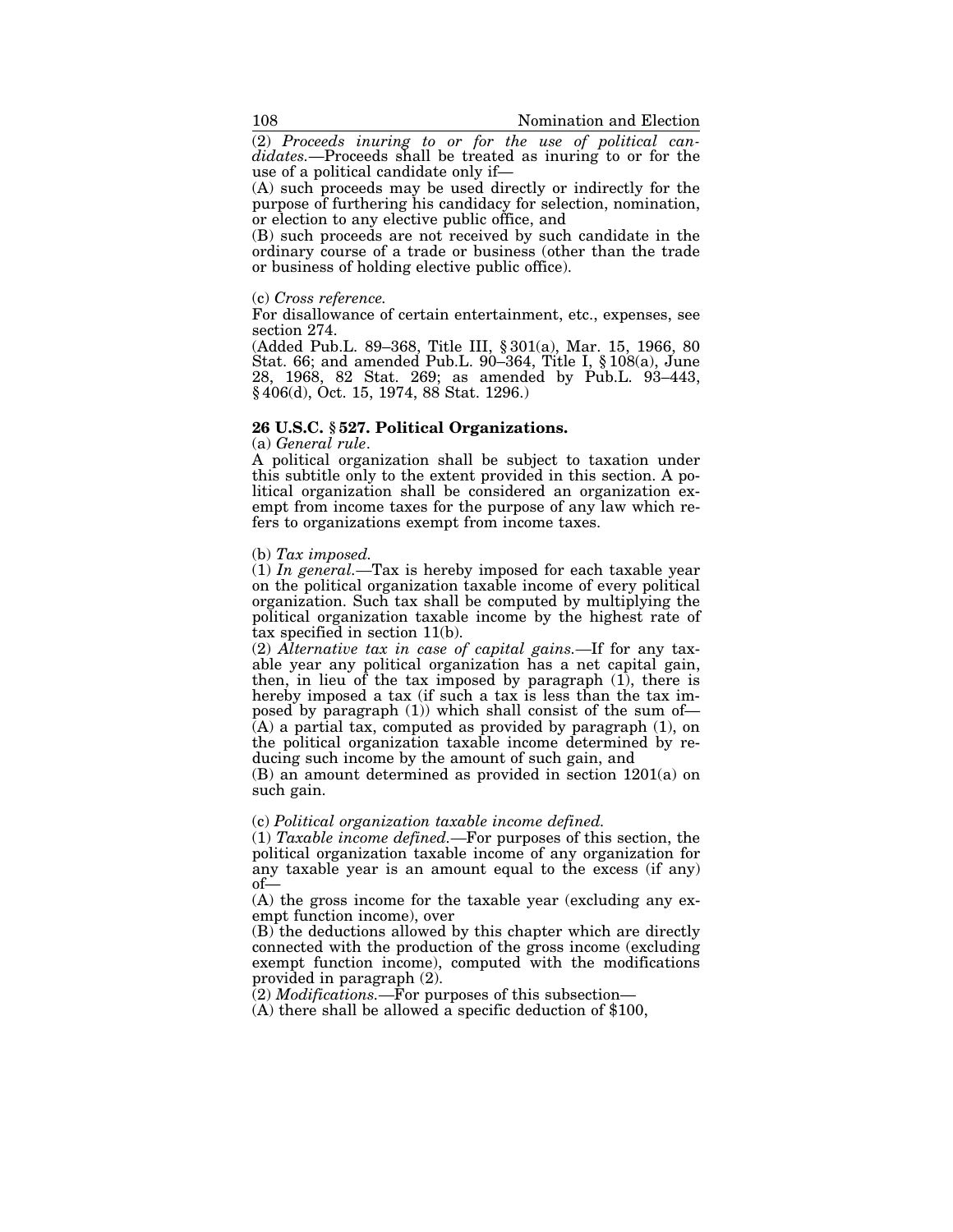(B) no net operating loss deduction shall be allowed under section 172, and

(C) no deduction shall be allowed under part VIII of subchapter B (relating to special deductions for corporations).

(3) *Exempt function income.*—For purposes of this subsection, the term, "exempt function income" means any amount received as—

(A) a contribution of money or other property,

(B) membership dues, a membership fee or assessment from a member of the political organization.

(C) proceeds from a political fundraising or entertainment event, or proceeds from the sale of political campaign materials, which are not received in the ordinary course of any trade or business, or

(D) proceeds from the conducting of any bingo game (as defined in section  $513(f)(2)$ ),

to the extent such amount is segregated for use only for the exempt function of the political organization.

#### (d) *Certain uses not treated as income to candidates.*

For purposes of this title, if any political organization—

(1) contributes any amount to or for the use of any political organization which is treated as exempt from tax under subsection (a) of this section,

(2) contributes any amount to or for the use of any organization described in paragraph  $(1)$  or  $(2)$  of section  $509(a)$  which is exempt from tax under section 501(a), or

(3) deposits any amount in the general fund of the Treasury or in the general fund of any State or local government,

such amount shall be treated as an amount not diverted for the personal use of the candidate or any other person. No deduction shall be allowed under this title for the contribution or deposit of any amount described in the preceding sentence.

## (e) *Other definitions.*

For purposes of this section—

(1) *Political organization.—*The term ''political organization'' means a party, committee, association, fund, or other organization (whether or not incorporated) organized and operated primarily for the purpose of directly or indirectly accepting contributions or making expenditures, or both, for an exempt function.

(2) *Exempt function*.—The term "exempt function" means the function of influencing or attempting to influence the selection, nomination, election, or appointment of any individual to any Federal, State, or local public office or office in a political organization, or the election of Presidential or Vice-Presidential electors, whether or not such individual or electors are selected, nominated, elected, or appointed.

(3) *Contributions.*—The term "contributions" has the meaning given to such term by section 271(b)(2).

 $(4)$  *Expenditures.*—The term "expenditures" has the meaning given to such term by section  $271(b)(3)$ .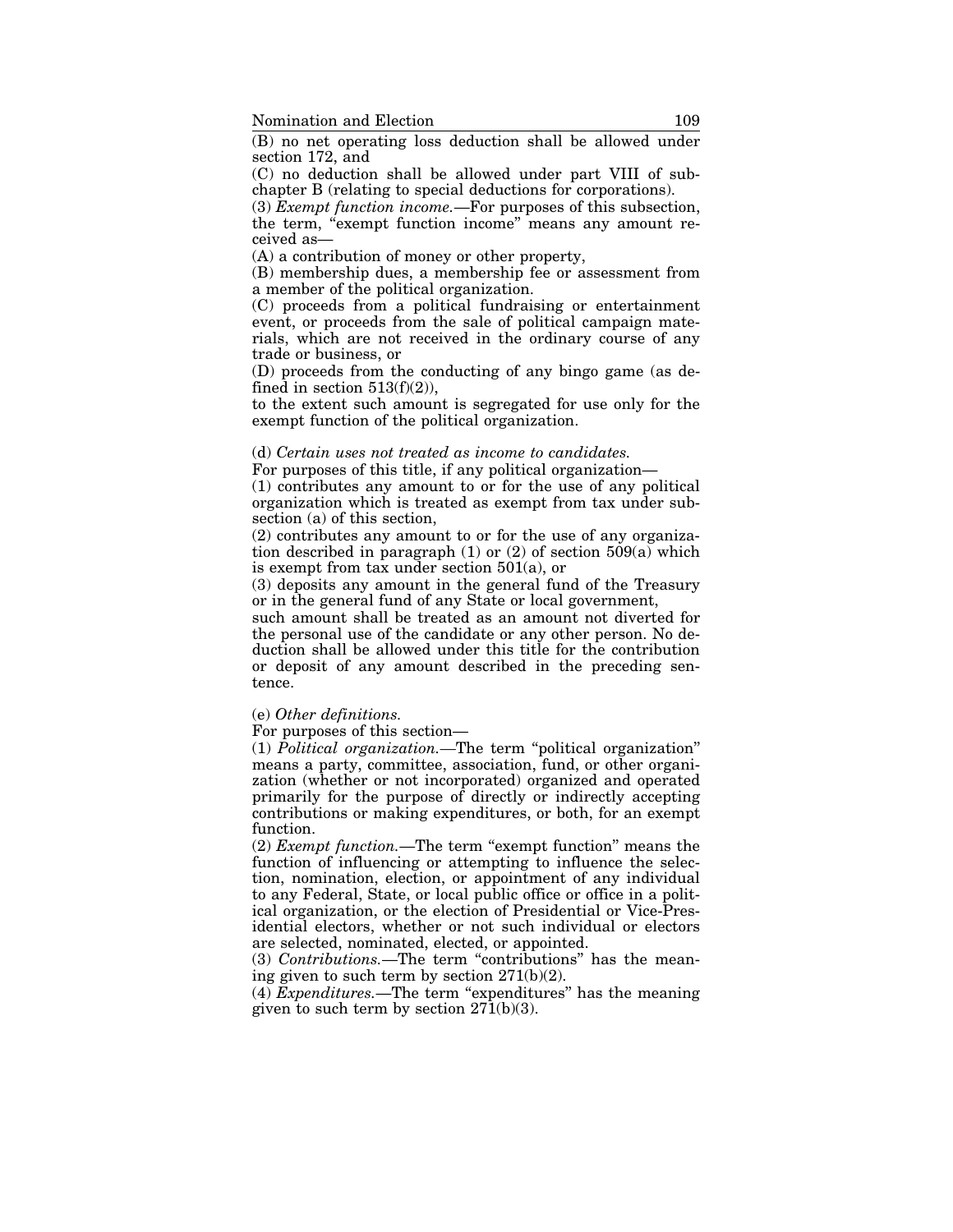(f) *Exempt organization which is not political organization must include certain amounts in gross income.*

(1) In general. If an organization described in section  $501(c)$ which is exempt from tax under section  $501(a)$  expends any amount during the taxable year directly (or through another organization) for an exempt function (within the meaning of subsection  $(e)(2)$ , then, notwithstanding any other provision of law, there shall be included in the gross income of such organization for the taxable year, and shall be subject to tax under subsection (b) as if it constituted political organization taxable income, an amount equal to the lesser of—

(A) the net investment income of such organization for the taxable year, or

(B) the aggregate amount so expended during the taxable year for such an exempt function.

(2) *Net investment income.*—For purposes of this subsection, the term "net investment income" means the excess of-

(A) the gross amount of income from interest, dividends, rents, and royalties, plus the excess (if any) of gains from the sale or exchange of assets over the losses from the sale or exchange of assets, over

(B) the deduction allowed by this chapter which are directly connected with the production of the income referred to in subparagraph (A).

For purposes of the preceding sentence, there shall not be taken into account items taken into account for purposes of the tax imposed by section 511 (relating to tax on unrelated business income).

(3) *Certain separate segregated funds.*—For purposes of this subsection and subsection  $(e)(1)$ , a separate segregated fund (within the meaning of section 610 of title 18 or of any similar State statute, or within the meaning of any State statute which permits the segregation of dues moneys for exempt functions (within the meaning of subsection  $(e)(2)$ )) which is maintained by an organization described in section 501(c) which is exempt from tax under section  $501(a)$  shall be treated as a separate organization.

#### (g) *Treatment of newsletter funds.*

(1) *In general.*—For purposes of this section, a fund established and maintained by an individual who holds, has been elected to, or is a candidate (within the meaning of paragraph (3)) for nomination or election to, any Federal, State, or local elective public office for use by such individual exclusively for the preparation and circulation of such individual's newsletter shall, except as provided in paragraph (2), be treated as if such fund constituted a political organization.

(2) *Additional modifications.—*In the case of any fund described in paragraph (1)—

(A) the exempt function shall be only the preparation and circulation of the newsletter, and

(B) the specific deduction provided by subsection  $(c)(2)(A)$ shall not be allowed.

(3) *Candidate.*—For purposes of paragraph (1), the term "candidate" means, with respect to any Federal, State, or local elective public office, an individual who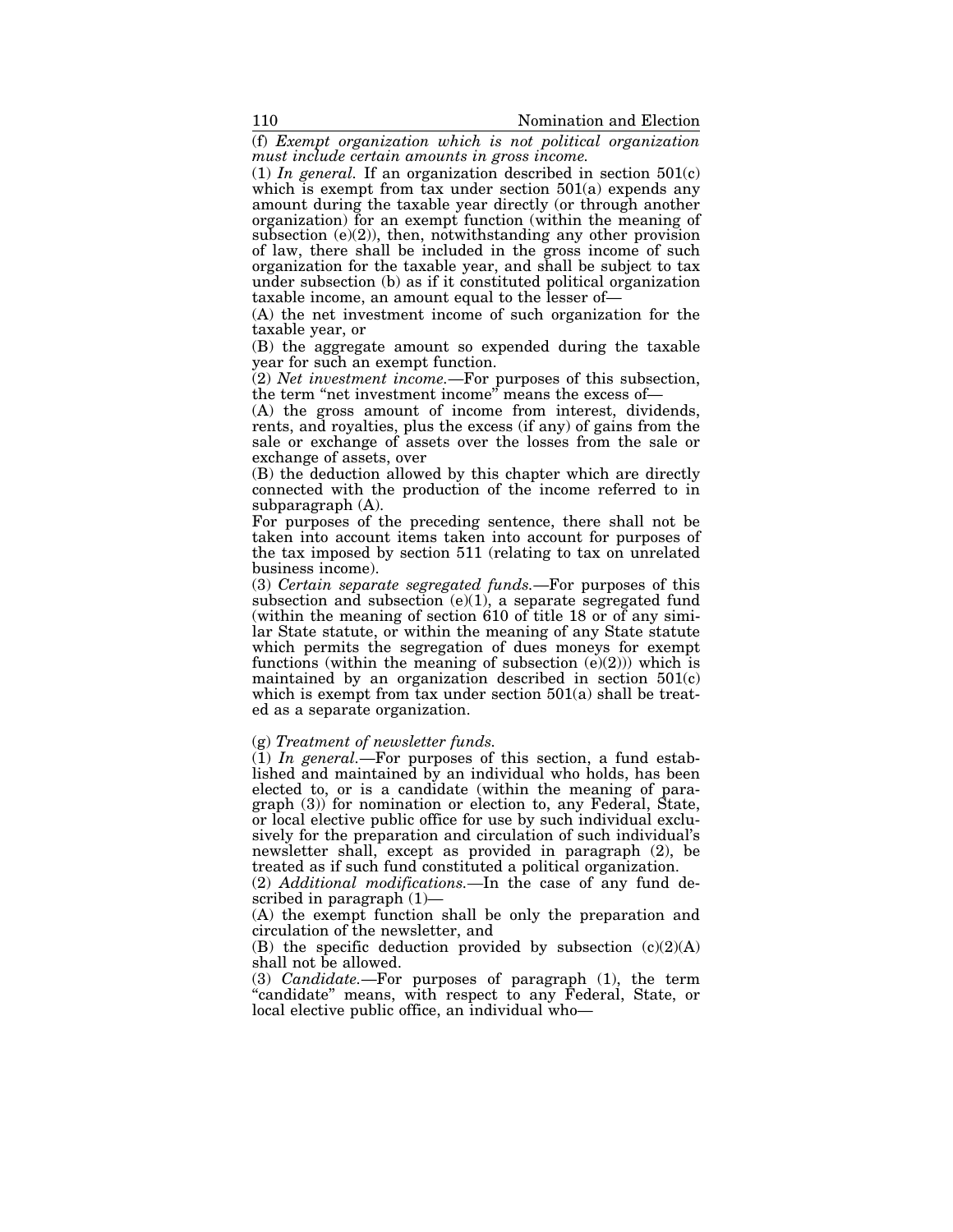(A) publicly announces that he is a candidate for nomination or election to such office, and

(B) meets the qualifications prescribed by law to hold such office.

(h) *Special rule for principal campaign committees.*

 $(1)$  *In general*.—In the case of a political organization, which is a principal campaign committee, paragraph (1) of subsection (b) shall be applied by substituting ''the appropriate rates" for "the highest rate".

(2) *Principal campaign committee defined.*

*(A) In general.*—For purposes of this subsection, the term "principal campaign committee" means the political committee designated by a candidate for Congress as his principal campaign committee for purposes of—

(i) section 302(e) of the Federal Election Campaign Act of 1971 (2 U.S.C. 432(e)), and

(ii) this subsection.

*(B) Designation.*—A candidate may have only 1 designation in effect under subparagraph (A)(ii) at any time and such designation—

(i) shall be made at such time and in such manner as the Secretary may prescribe by regulations, and

(ii) once made, may be revoked only with the consent of the Secretary.

Nothing in this subsection shall be construed to require any designation where there is only one political committee with respect to a candidate.

(Added Pub.L. 93–625, § 10(a), Jan. 3, 1975, 88 Stat. 2116, and amended Pub.L. 94–455, Title XIX, § 1901(b)(33)(C), Oct. 4, 1976, 90 Stat. 1801; Pub.L. 95–502, Title III, § 302(a), Oct. 21, 1978, 92 Stat. 1702; Pub.L. 95–600, Title III, § 301(b)(6), Nov. 6, 1978, 92 Stat. 2821; Pub.L. 97–34, Title I, § 128(a), Aug. 13, 1981, 95 Stat. 203; Pub.L. 98–369, Title IV, § 474(r)(16), Title VII, § 722(c) July 18, 1984, 98 Stat. 843, 973; Pub.L. 99–514, Title I, § 112(b)(1), Oct. 22, 1986, 100 Stat. 2108; Pub.L. 100–647, Title I, § 1001(b)(3)(B), Nov. 10, 1988, 102 Stat. 3349.)

## **26 U.S.C. § 2501. Imposition of Tax.**

(a) *Taxable transfers.*

(1) *General rule.—*A tax, computed as provided in section 2502, is hereby imposed for each calendar year on the transfer of property by gift during such calendar year by any individual, resident or nonresident.

\* \* \* \* \* \* \*

(5) *Transfers to political organizations.—*Paragraph (1) shall not apply to the transfer of money or other property to a political organization (within the meaning of section  $527(e)(1)$ ) for the use of such organization.

(Added Pub.L. 93–265, § 14(a), Jan. 3, 1975, 88 Stat. 2121, as amended Pub.L. 97–34, Title IV, § 442(a)(1), Aug. 13, 1981, 95 Stat. 320.)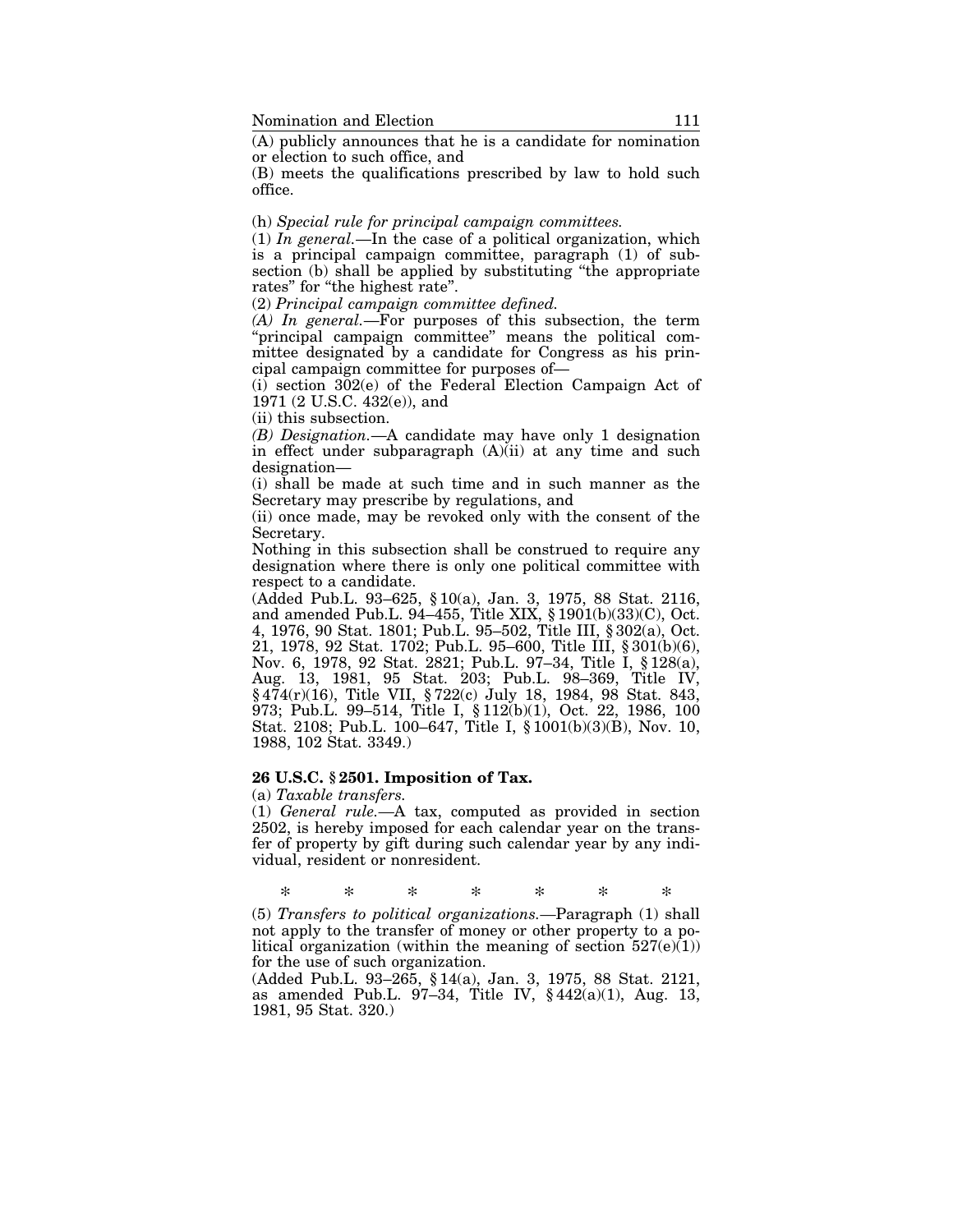# **26 U.S.C. § 6012. Persons Required To Make Returns of Income.**

(a) *General rule.*

Returns with respect to income taxes under subTitle A shall be made by the following:

\* \* \* \* \* \* \*

(6) Every political organization (within the meaning of section  $527(e)(1)$ , and every fund treated under section  $527(g)$ as if it constituted a political organization, which has political organization taxable income (within the meaning of section  $527(c)(1)$ ) for the taxable year \* \* \*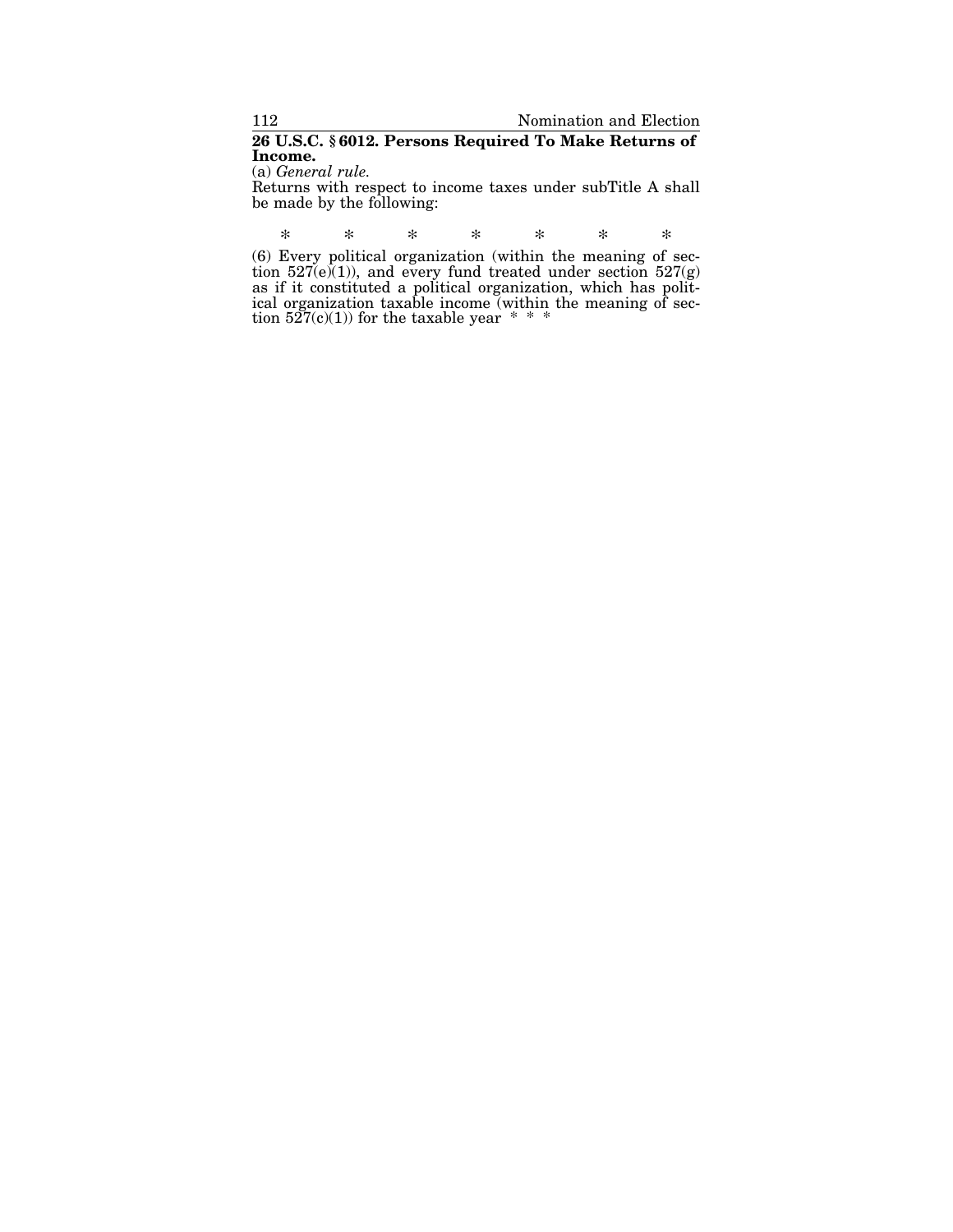**J. Public Financing of Presidential Elections (Title 26, United States Code)**

# **26 U.S.C. § 6096. Designation by Individuals.**

(a) *In general.*

Every individual (other than a nonresident alien) whose income tax liability for the taxable year is \$3 or more may designate that \$3 shall be paid over to the Presidential Election Campaign Fund in accordance with the provisions of section 9006(a). In the case of a joint return of husband and wife having an income tax liability of \$6 or more, each spouse may designate that \$3 shall be paid to the fund.

#### (b) *Income tax liability.*

For purposes of subsection (a), the income tax liability of an individual for any taxable year is the amount of the tax imposed by chapter 1 on such individual for such taxable year (as shown on his return), reduced by the sum of the credits (as shown on his return) allowable under part IV of subchapter A of chapter 1 (other than subpart C thereof).

#### (c) *Manner and time of designation.*

A designation under subsection (a) may be made with respect to any taxable year—

 $(i)$  at the time of filing the return of the tax imposed by chapter 1 for such taxable year, or

(2) at any other time (after the time of filing the return of the tax imposed by chapter 1 for such taxable year) specified in regulations prescribed by the Secretary.

Such designation shall be made in such manner as the Secretary prescribes by regulations except that, if such designation is made at the time of filing the return of the tax imposed by chapter 1 for such taxable year, such designation shall be made either on the first page of the return or on the page bearing the taxpayer's signature.

(Added Pub.L. 89–809, Title III, § 302(a), Nov. 13, 1966, 80 Stat. 1587, and amended Pub.L.  $92-178$ , Title VIII,  $\S 802(a)$ , Dec. 10, 1971, 85 Stat. 573; Pub.L. 93–53, § 6(a), July 1, 1973, 87 Stat. 138; Pub.L. 94–12, Title II, §§ 203(b)(4), 208(d)(4), Mar. 29, 1975, 89 Stat. 30, 35; Pub.L. 94–455, Title IV,  $\S~401(a)(2)(C)$ , Title V,  $\S~504(c)(2)$ , Title XIX, § 1906(b)(13)(A), Oct. 4, 1976, 90 Stat. 1555, 1565, 1834; Pub.L. 95–30, Title II, § 202(d)(6), May 23, 1977, 91 Stat. 151; Pub.L. 95–618, Title I, § 101(b)(4), Nov. 9, 1978, 92 Stat. 3180; Pub.L. 96–223, Title II, § 231(b) (2), (3)(C), Apr. 2, 1980, 94 Stat. 272, 276. As amended Pub.L. 97–34, Title II, § 221(c)(1), Title III, § 331(e)(1), Aug. 13, 1981, 95 Stat. 247, 295; Pub.L. 97–414, § 4(c)(2), Jan. 4, 1982, 96 Stat. 2056; Pub.L. 98–369, Title IV, § 474(r)(31), July 18, 1984, 98 Stat. 845; Pub.L. 103–66, Title XIII § 13441(a), Aug. 10, 1993, 107 Stat. 567.)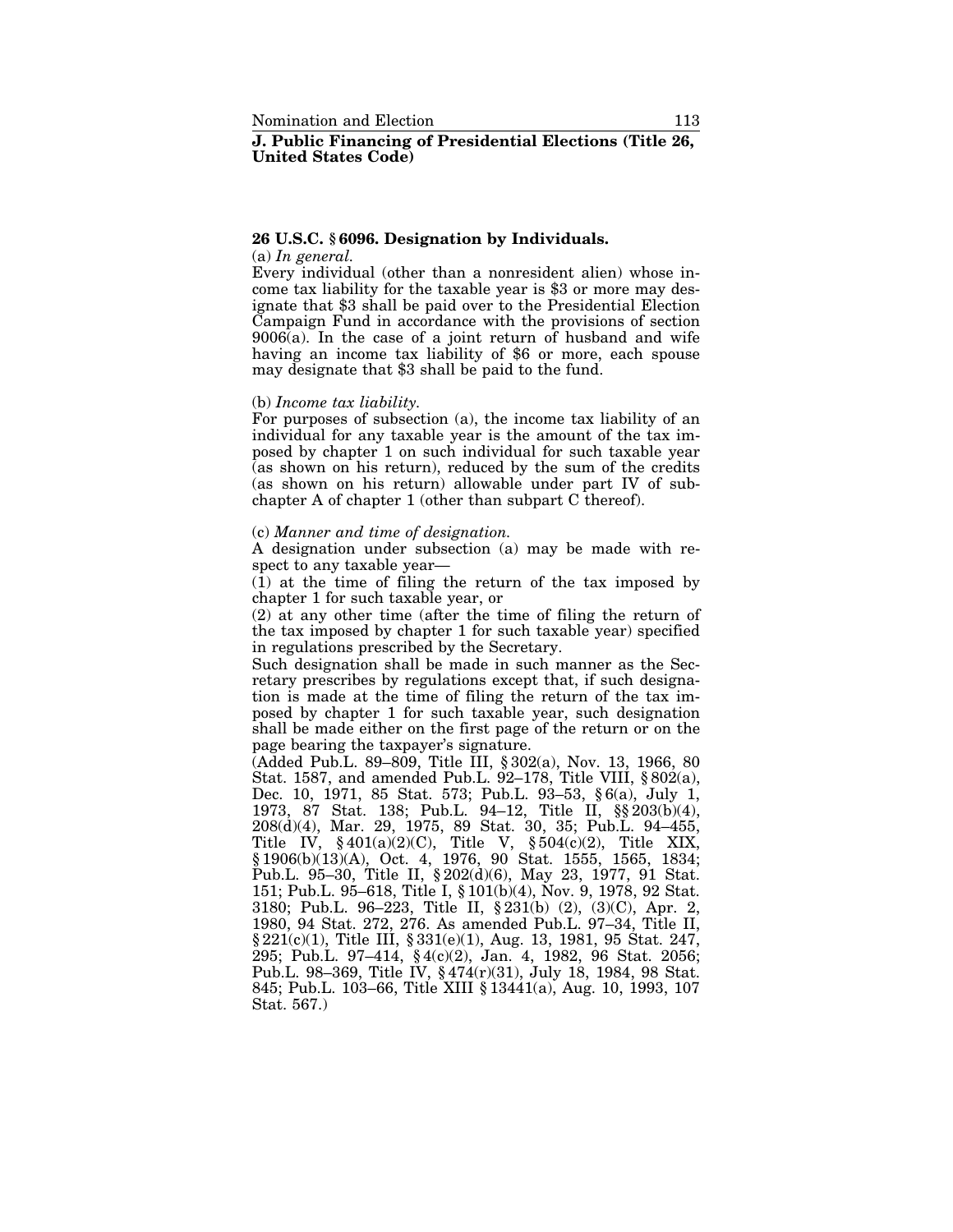CHAPTER 95—PRESIDENTIAL ELECTION CAMPAIGN FUND

#### **26 U.S.C. § 9001. Short title.**

This chapter may be cited as the "Presidential Election Campaign Fund Act''.

(Added Pub.L. 92–178, Title VIII, § 801, Dec. 10, 1971, 85 Stat. 563.)

## **26 U.S.C. § 9002. Definitions.**

For purposes of this chapter—

(1) The term ''authorized committee'' means, with respect to the candidates of a political party for President and Vice President of the United States, any political committee which is authorized in writing by such candidates to incur expenses to further the election of such candidates. Such authorization shall be addressed to the chairman of such political committee, and a copy of such authorization shall be filed by such candidates with the Commission. Any withdrawal of any authorization shall also be in writing and shall be addressed and filed in the same manner as the authorization.

(2) The term ''candidate'' means, with respect to any presidential election, an individual who (A) has been nominated for election to the office of President of the United States or the office of Vice President of the United States by a major party, or (B) has qualified to have his name on the election ballot (or to have the names of electors pledged to him on the election ballot) as the candidate of a political party for election to either such office in 10 or more States. For purposes of paragraphs (6) and (7) of this section and purposes of section  $9004(a)(2)$ , the term "candidate" means, with respect to any preceding presidential election, an individual who received popular votes for the office of President in such election. The term ''candidate'' shall not include any individual who has ceased actively to seek election to the office of President of the United States or to the office of Vice President of the United States, in more than one State.

(3) The term ''Commission'' means the Federal Election Commission established by section  $309(a)(1)$  of the Federal Election Campaign Act of 1971.

(4) The term ''eligible candidates'' means the candidates of a political party for President and Vice President of the United States who have met all applicable conditions for eligibility to receive payments under this chapter set forth in section 9003.

(5) The term ''fund'' means the Presidential Election Campaign Fund established by section 9006(a).

(6) The term ''major party'' means, with respect to any presidential election, a political party whose candidate for the office of President in the preceding presidential election received, as the candidate of such party, 25 percent or more of the total number of popular votes received by all candidates for such office.

(7) The term ''minor party'' means, with respect to any presidential election, a political party whose candidate for the office of President in the preceding presidential election received, as the candidate of such party, 5 percent or more but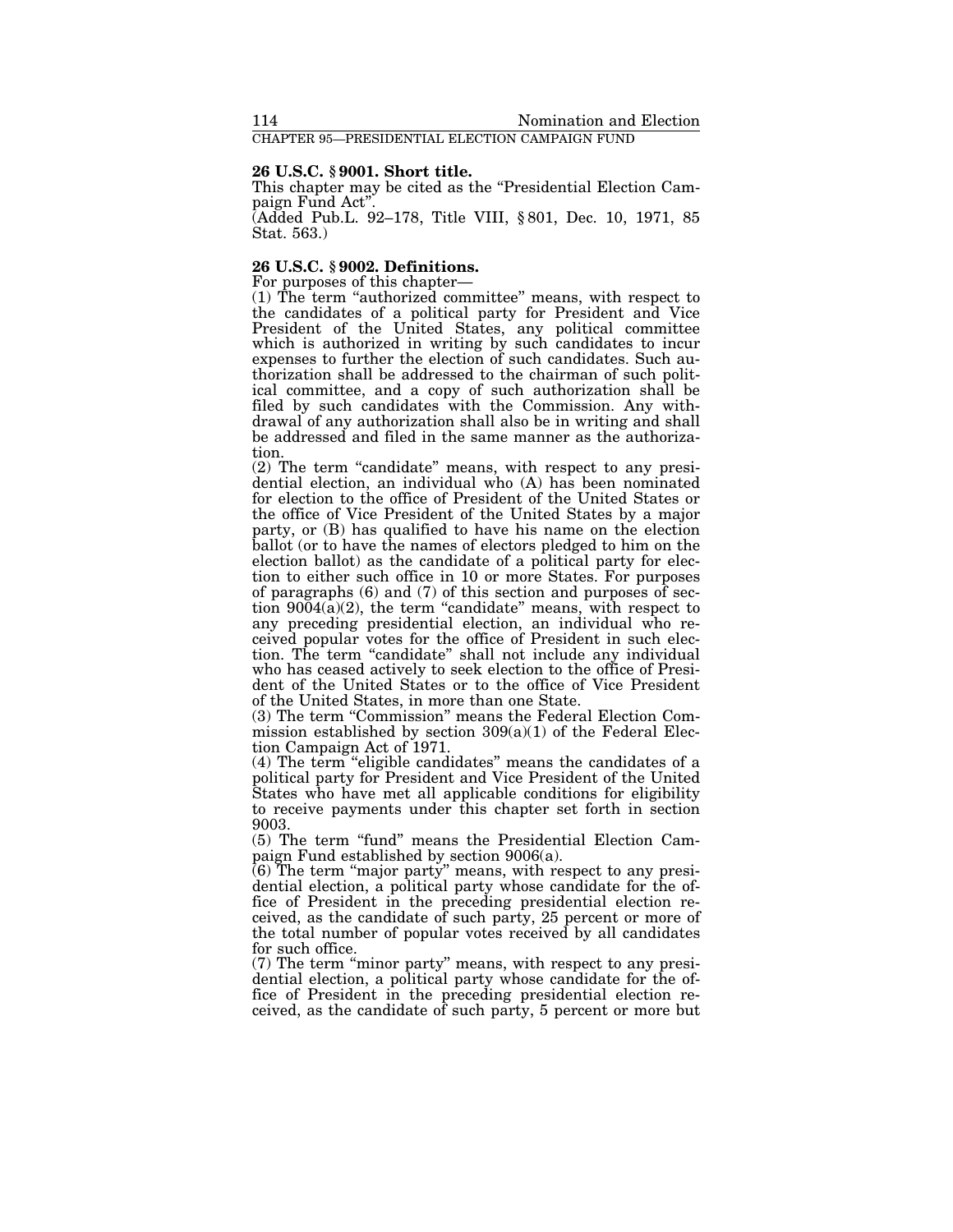less than 25 percent of the total number of popular votes received by all candidates for such office.

(8) The term ''new party'' means, with respect to any presidential election, a political party which is neither a major party nor a minor party.

(9) The term ''political committee'' means any committee, association, or organization (whether or not incorporated) which accepts contributions or makes expenditures for the purpose of influencing, or attempting to influence, the nomination or election of one or more individuals to Federal, State, or local elective public office.

(10) The term ''presidential election'' means the election of presidential and vice-presidential electors.

 $(11)$  The term "qualified campaign expense" means an expense—

(A) incurred (i) by the candidate of a political party for the office of President to further his election to such office or to further the election of the candidate of such political party for the office of Vice President, or both, (ii) by the candidate of a political party for office of Vice President to further his election to such office or to further the election of the candidate of such political party for the office of President, or both, or (iii) by an authorized committee of the candidates of a political party for the offices of President and Vice President to further the election of either or both of such candidates to such offices,

(B) incurred within the expenditure report period (as defined in paragraph (12)), or incurred before the beginning of such period to the extent such expense is for property, services, or facilities used during such period, and

(C) neither the incurring nor payment of which constitutes a violation of any law of the United States or of the State in which such expense is incurred or paid.

An expense shall be considered as incurred by a candidate or an authorized committee if it is incurred by a person authorized by such candidate or such committee, as the case may be, to incur such expense on behalf of such candidate or such committee. If an authorized committee of the candidates of a political party for President and Vice President of the United States also incurs expenses to further the election of one or more other individuals to Federal, State, or local elective public office, expenses incurred by such committee which are not specifically to further the election of such other individual or individuals shall be considered as incurred to further the election of such candidates for President and Vice President in such proportion as the Commission prescribes by rules or regulations.

(12) The term ''expenditure report period'' with respect to any presidential election means—

(A) in the case of a major party, the period beginning with the first day of September before the election, or, if earlier, with the date on which such major party at its national convention nominated its candidate for election to the office of President of the United States, and ending 30 days after the date of the presidential election; and

(B) in the case of a party which is not a major party, the same period as the expenditure report period of the major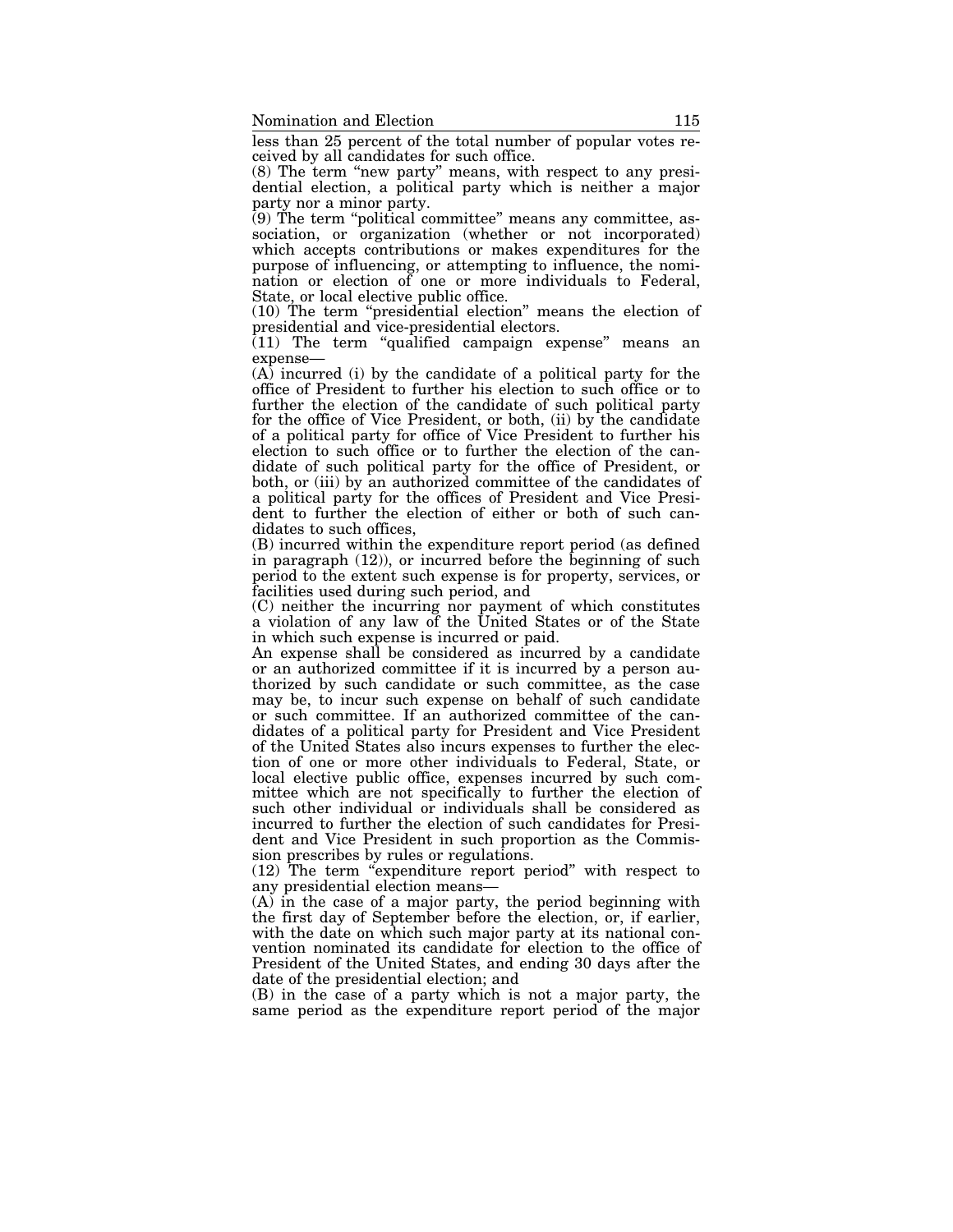party which has the shortest expenditure report period for such presidential election under subparagraph (A).

(Added Pub.L. 92–178, Title VIII, § 801, Dec. 10, 1971, 85 Stat. 563, and amended Pub.L. 93–443, Title IV, § 404(c)(1)– (3), Oct. 15, 1974, 88 Stat. 1292; Pub.L. 94–283, Title I, § 115(c)(1), Title III, § 306(a)(1), May 11, 1976, 90 Stat. 495, 499.)

#### **26 U.S.C. § 9003. Condition for Eligibility for Payments.** (a) *In general.*

In order to be eligible to receive any payments under section 9006, the candidates of a political party in a presidential election shall, in writing—

(1) agree to obtain and furnish to the Commission such evidence as it may request of the qualified campaign expenses of such candidates,

(2) agree to keep and furnish to the Commission such records, books, and other information as it may request, and (3) agree to an audit and examination by the Commission under section 9007 and to pay any amounts required to be paid under such section.

#### (b) *Major parties.*

In order to be eligible to receive any payments under section 9006, the candidates of a major party in a presidential election shall certify to the Commission, under penalty or perjury, that—

(1) such candidates and their authorized committees will not incur qualified campaign expenses in excess of the aggregate payments to which they will be entitled under section 9004, and

(2) no contributions to defray qualified campaign expenses have been or will be accepted by such candidates or any of their authorized committees except to the extent necessary to make up any deficiency in payments received out of the fund on account of the application of section 9006(d), and no contributions to defray expenses which would be qualified campaign expenses but for subparagraph (C) of section  $9002(11)$  have been or will be accepted by such candidates or any of their authorized committees.

Such certification shall be made within such time prior to the day of the presidential election as the Commission shall prescribe by rules or regulations.

#### (c) *Minor and new parties.*

In order to be eligible to receive any payments under section 9006, the candidates of a minor or new party in a presidential election shall certify to the Commission, under penalty of perjury, that—

(1) such candidates and their authorized committees will not incur qualified campaign expenses in excess of the aggregate payments to which the eligible candidates of a major party are entitled under section 9004, and

(2) such candidates and their authorized committees will accept and expend or retain contributions to defray qualified campaign expenses only to the extent that the qualified campaign expenses incurred by such candidates and their au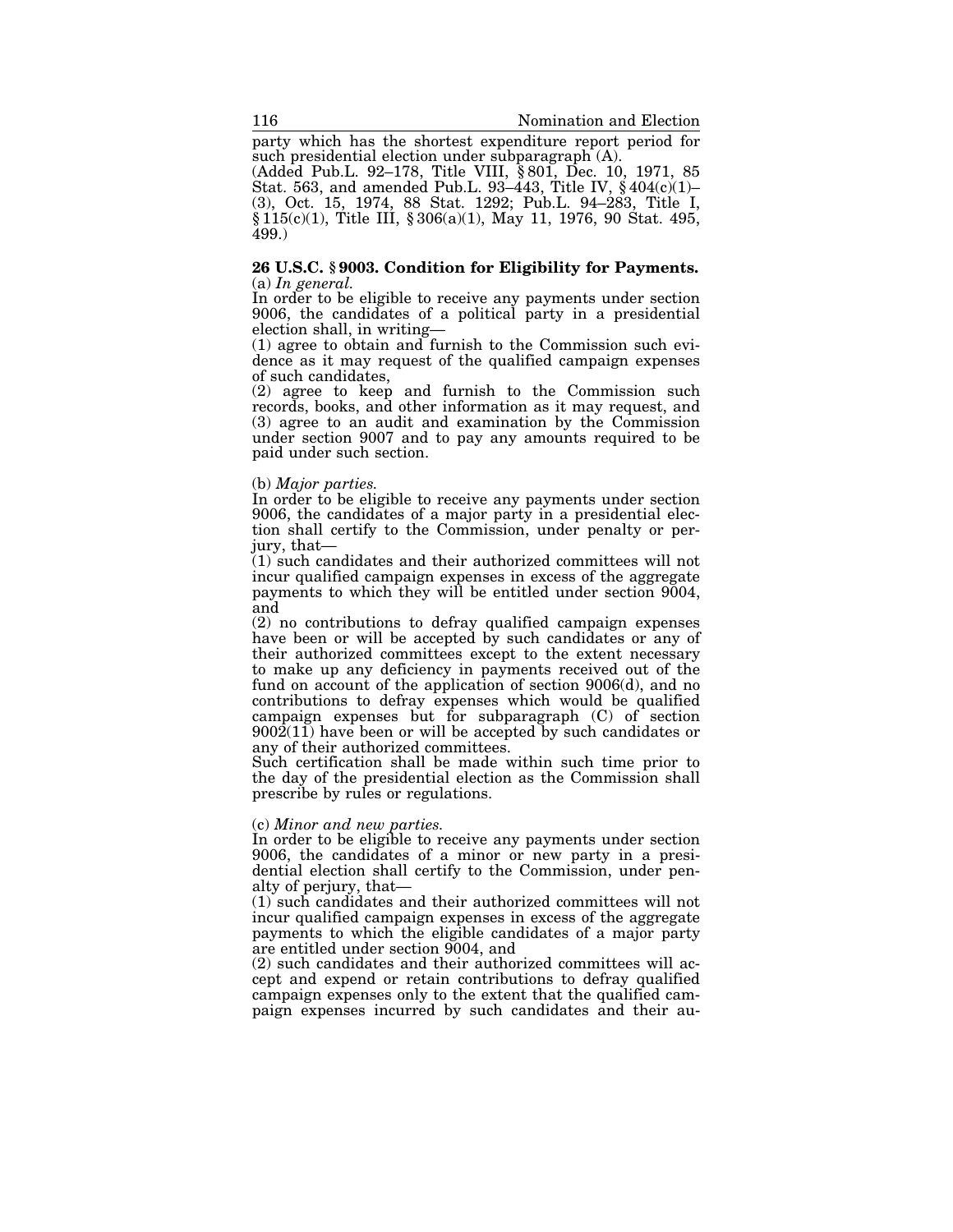thorized committees certified to under paragraph (1) exceed the aggregate payments received by such candidates out of the fund pursuant to section 9006.

Such certification shall be made within such time prior to the day of the presidential election as the Commission shall prescribe by rules or regulations.

#### (d) *Withdrawal by candidate.*

In any case in which an individual ceases to be a candidate as a result of the operation of the last sentence of section 9002(2), such individual—

(1) shall no longer be eligible to receive any payments under section 9006, except that such individual shall be eligible to receive payments under such section to defray qualified campaign expenses incurred while actively seeking election to the office of President of the United States or to the office of Vice President of the United States in more than one State; and

(2) shall pay to the Secretary, as soon as practicable after the date upon which such individual ceases to be a candidate, an amount equal to the amount of payments received by such individual under section 9006 which are not used to defray qualified campaign expenses.

(e) *Closed captioning requirement.*

No candidate for the office of President or Vice President may receive amounts from the Presidential Election Campaign Fund under this chapter or chapter 96 unless such candidate has certified that any television commercial prepared or distributed by the candidate will be prepared in a manner which ensures that the commercial contains or is accompanied by closed captioning of the oral content of the commercial to be broadcast in line 21 of the vertical blanking interval, or is capable of being viewed by deaf and hearing impaired individuals via any comparable successor technology to line 21 of the vertical blanking interval.

(Added Pub.L. 92–178, Title VIII, § 801, Dec. 10, 1971, 85 Stat. 564, and amended Pub.L. 93–53, § 6(c), July 1, 1973, 87 Stat. 139; Pub.L. 93–443, Title IV, §§ 404(c)(4), (5), 405(b), Oct. 15, 1974, 88 Stat. 1292, 1294; Pub.L. 94–283, Title III, § 306(a)(2), May 11, 1976, 90 Stat. 500; Pub.L. 94–455, Title XIX, § 1906(b)(13)(A), Oct. 4, 1976, 90 Stat. 1834; Pub.L. 102–393, Title V, § 534(a), Oct. 6, 1992, 106 Stat. 1764.)

# **26 U.S.C. § 9004. Entitlement of Eligible Candidates to Payments.**

(a) *In general.*

Subject to the provisions of this chapter—

(1) The eligible candidates of each major party in a presidential election shall be entitled to equal payments under section 9006 in an amount which, in the aggregate, shall not exceed the expenditure limitations applicable to such candidates under section  $320(b)(1)(B)$  of the Federal Election Campaign Act of 1971.

 $(2)(A)$  The eligible candidates of a minor party in a presidential election shall be entitled to payments under section 9006 equal in the aggregate to an amount which bears the same ratio to the amount under paragraph (1) for a major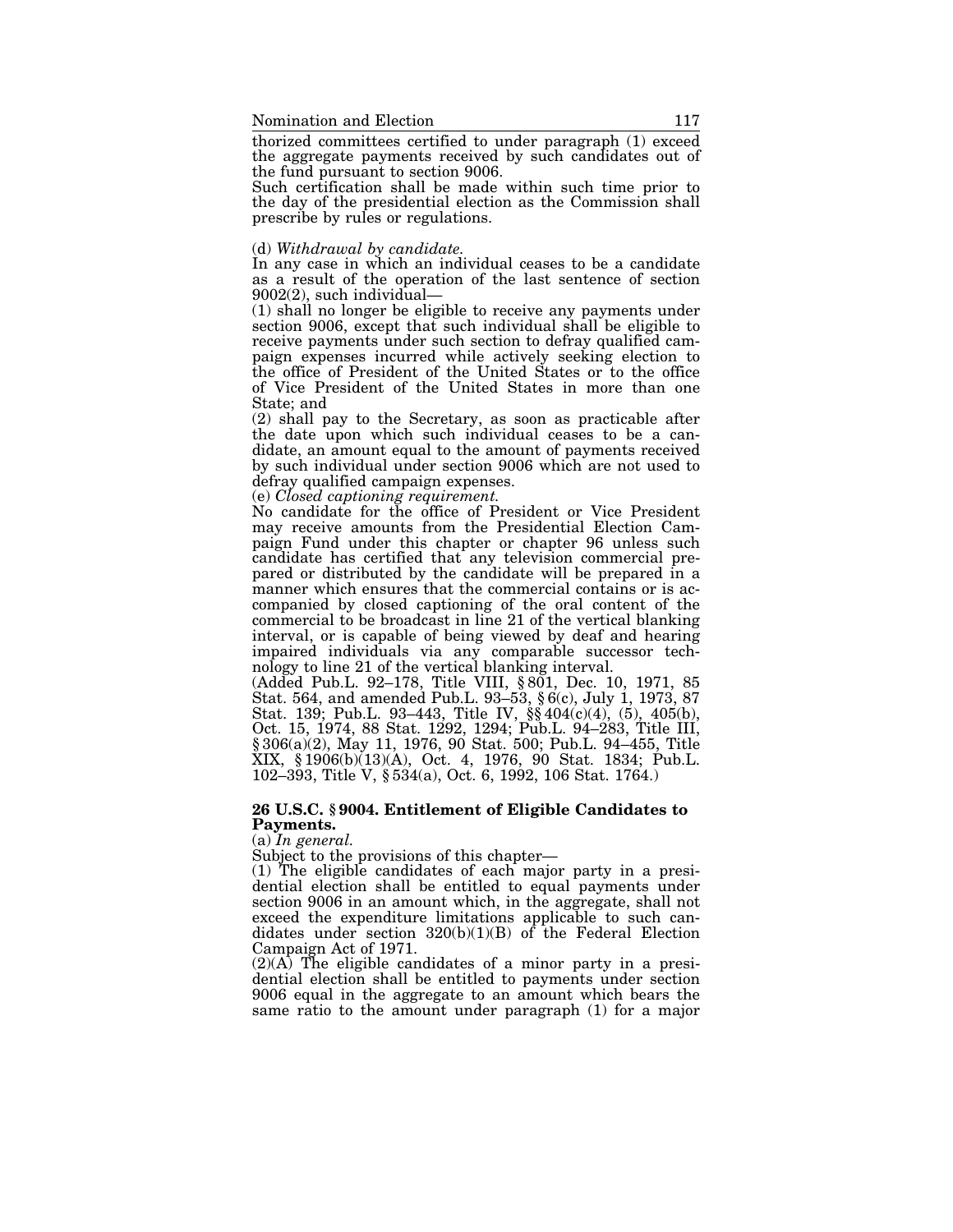party as the number of popular votes received by the candidate for President of the minority party, as such candidate, in the preceding presidential election bears to the average number of popular votes received by the candidates for President of the major parties in the preceding presidential election.

(B) If the candidate of one or more political parties (not including a major party) for the office of President was a candidate for such office in the preceding presidential election and received 5 percent or more but less than 25 percent of the total number of popular votes received by all candidates for such office, such candidate and his running mate for the office of Vice President, upon compliance with the provisions of section 9003 (a) and (c), shall be treated as eligible candidates entitled to payments under section 9006 in an amount computed as provided in subparagraph (A) by taking into account all the popular votes received by such candidate for the office of President in the preceding presidential election. If eligible candidates of a minor party are entitled to payments under this subparagraph, such entitlement shall be reduced by the amount of the entitlement allowed under subparagraph (A).

(3) The eligible candidates of a minor party or a new party in a presidential election whose candidate for President in such election receives, as such candidate, 5 percent or more of the total number of popular votes cast for the office of President in such election shall be entitled to payments under section 9006 equal in the aggregate to an amount which bears the same ratio to the amount allowed under paragraph (1) for a major party as the number of popular votes received by such candidate in such election bears to the average number of popular votes received in such election by the candidates for President of the major parties. In the case of eligible candidates entitled to payments under paragraph (2), the amount allowable under this paragraph shall be limited to the amount, if any, by which the entitlement under the preceding sentence exceeds the amount of the entitlement under paragraph (2).

#### (b) *Limitations.*

The aggregate payments to which the eligible candidates of a political party shall be entitled under subsections  $(a)(2)$ and (3) with respect to a presidential election shall not exceed an amount equal to the lower of—

(1) the amount of qualified campaign expenses incurred by such eligible candidates and their authorized committees, reduced by the amount of contributions to defray qualified campaign expenses received and expended or retained by such eligible candidates and such committees, or

(2) the aggregate payments to which the eligible candidates of a major party are entitled under subsection (a)(1), reduced by the amount of contributions described in paragraph (1) of this subsection.

#### (c) *Restriction.*

The eligible candidates of a political party shall be entitled to payments under subsection (a) only—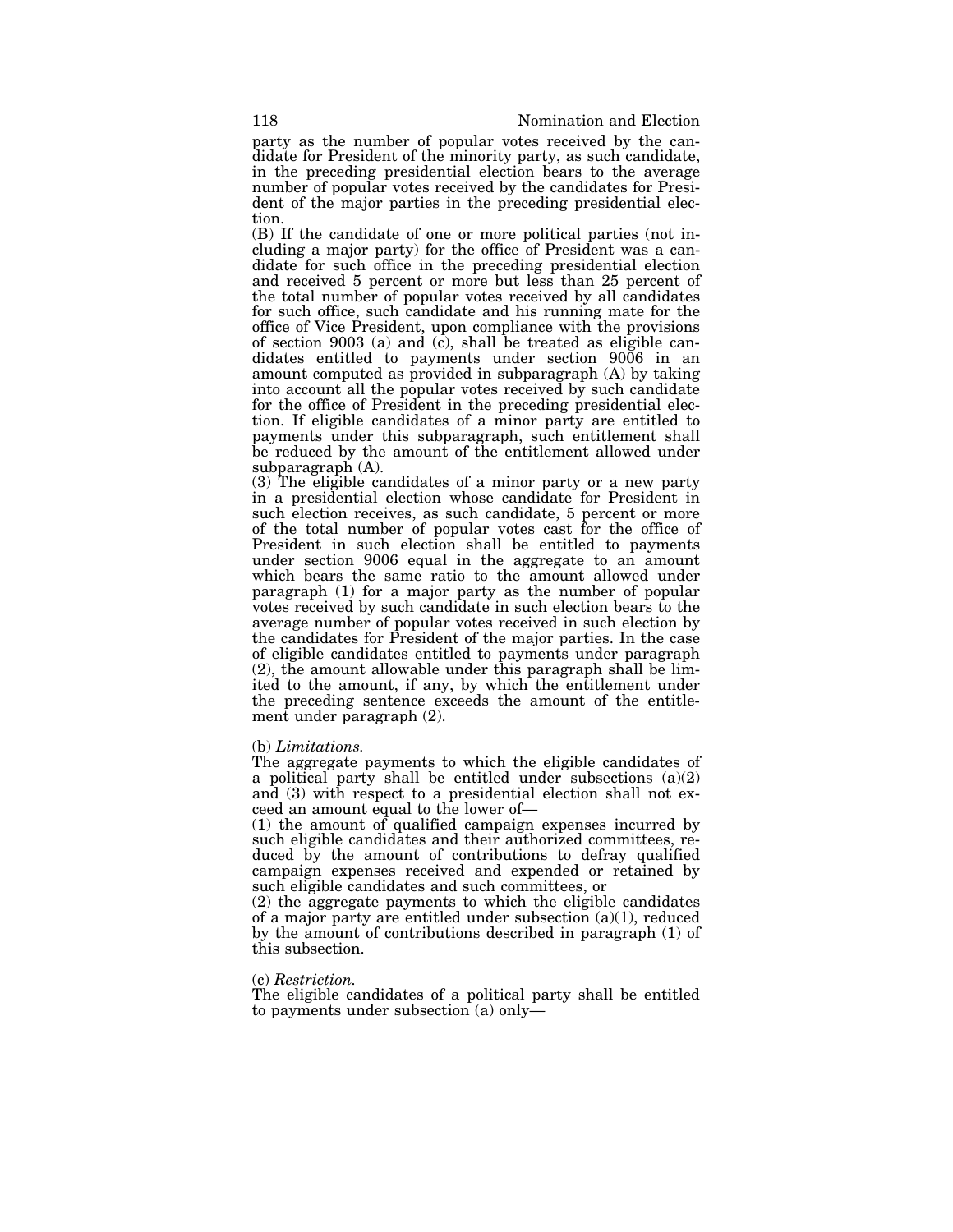(1) to defray qualified campaign expenses incurred by such eligible candidates or their authorized committees, or

(2) to repay loans the proceeds of which were used to defray such qualified campaign expenses, or otherwise to restore funds (other than contributions to defray qualified campaign expenses received and expended by such candidates or such committees) used to defray such qualified campaign expenses.

#### (d) *Expenditures from personal funds.*

In order to be eligible to receive any payment under section 9006, the candidate of a major, minor, or new party in an election for the office of President shall certify to the Commission, under penalty of perjury, that such candidate will not knowingly make expenditures from his personal funds, or the personal funds of his immediate family, in connection with his campaign for election to the office of President in excess of, in the aggregate, \$50,000. For purposes of this subsection, expenditures from personal funds made by a candidate of a major, minor, or new party for the office of Vice President shall be considered to be expenditures by the candidate of such party for the office of President.

## (e) *Definition of immediate family.*

For purposes of subsection (d), the term "immediate family" means a candidate's spouse, and any child, parent, grandparent, brother, half-brother, sister, or half-sister of the candidate, and the spouses of such persons.

(Added Pub.L. 92–178, title VIII, § 801, Dec. 10, 1971, 85 Stat. 565, and amended Pub.L. 93–443, Title IV, § 404 (a), (b), Oct. 15, 1974, 88 Stat. 1291, 1292; Pub.L. 94–283, Title III, §§ 301(a), 307(d), May 11, 1976, 90 Stat. 497, 501.)

#### **26 U.S.C. § 9005. Certification by Commission.**

## (a) *Initial certifications.*

(a) Not later than 10 days after the candidates of a political party for President and Vice President of the United States have met all applicable conditions for eligibility to receive payments under this chapter set forth in section 9003, the Commission shall certify to the Secretary of the Treasury for payment to such eligible candidates under section 9006 payment in full of amounts to which such candidates are entitled under section 9004.

#### (b) *Finality of certifications and determinations.*

Initial certifications by the Commission under subsection (a), and all determinations made by it under this chapter, shall be final and conclusive, except to the extent that they are subject to examination and audit by the Commission under section 9007 and judicial review under section 9011.

(Added Pub.L. 92–178, Title VIII, § 801, Dec. 10, 1971, 85 Stat. 566, and amended Pub.L. 93–443, Title IV, § 404(c) (6), (7), 405(a), Oct. 15, 1974, 88 Stat. 1,202, 1293; Pub.L. 94– 455, Title XIX, § 1906(b)(13)(C), Oct. 4, 1976, 90 Stat. 1834.)

#### **26 U.S.C. § 9006. Payments to Eligible Candidates.**

(a) *Establishment of campaign fund.*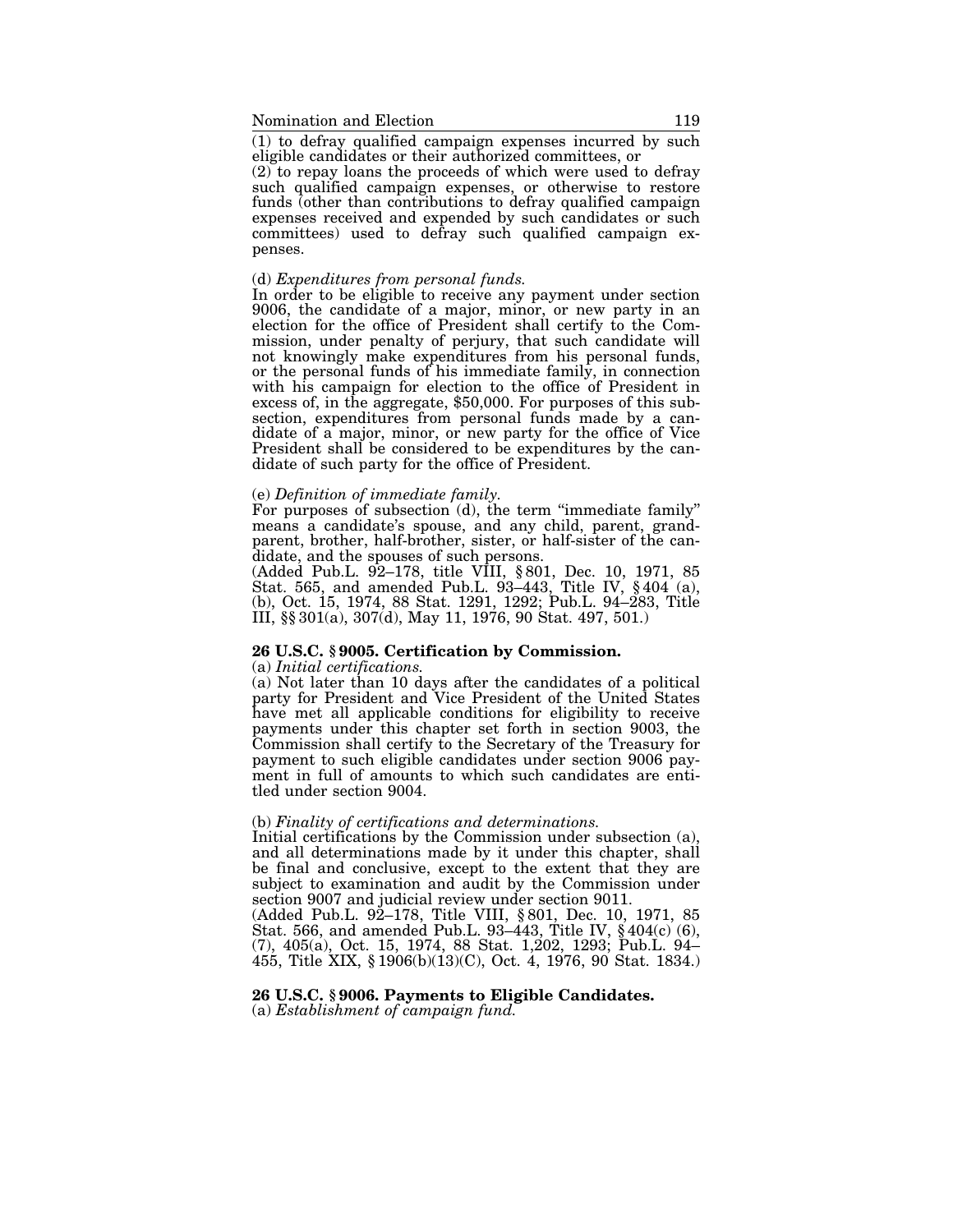There is hereby established on the books of the Treasury of the United States a special fund to be known as the ''Presidential Election Campaign Fund''. The Secretary of the Treasury shall, from time to time, transfer to the fund an amount not in excess of the sum of the amounts designated (subsequent to the previous presidential election) to the fund by individuals under section 6096. There is appropriated to the fund for each fiscal year, out of amounts in the general fund of the treasury not otherwise appropriated, an amount equal to the amounts so designated during each fiscal year, which shall remain available to the fund without fiscal year limitation.

#### (b) *Payments from the fund.*

Upon receipt of a certification from the Commission under section 9005 for payment to the eligible candidates of a political party, the Secretary of the Treasury shall pay to such candidates out of the fund the amount certified by the Commission. Amounts paid to any such candidates shall be under the control of such candidates.

#### (c) *Insufficient amounts in fund.*

If at the time of a certification by the Commission under section 9005 for payment to the eligible candidates of a political party, the Secretary determines that the moneys in the fund are not, or may not be, sufficient to satisfy the full entitlements of the eligible candidates of all political parties, he shall withhold from such payment such amount as he determines to be necessary to assure that the eligible candidates of each political party will receive their pro rata share of their full entitlement. Amounts withheld by reason of the preceding sentence shall be paid when the Secretary determines that there are sufficient moneys in the fund to pay such amounts, or portions thereof, to all eligible candidates from whom amounts have been withheld, but, if there are not sufficient moneys in the fund to satisfy the full entitlement of the eligible candidates of all political parties, the amounts so withheld shall be paid in such manner that the eligible candidates of each political party receive their pro rata share of their full entitlement. In any case in which the Secretary determines that there are insufficient moneys in the fund to make payments under subsection (b), section 9008(b)(3), and section 9037(b), moneys shall not be made available from any other source for the purpose of making such payments.

(Added Pub.L. 92–178, Title VIII, § 801, Dec. 10, 1971, 85 Stat. 567, and amended Pub.L. 93–53, § 6(b), July 1, 1973, 87 Stat. 138; Pub.L. 93–443, Title IV, §§ 403(a), 404(c)(8), Oct. 15, 1975, 88 Stat. 1291, 1292; Pub.L. 94–283, Title III, § 302, May 11, 1976, 90 Stat. 498; Pub.L. 94–455, Title XIX, § 1906(b)(13) (A), (B), Oct. 4, 1976, 90 Stat. 1834.)

## **26 U.S.C. § 9007. Examinations and Audits; Repayments.**

(a) *Examinations and audits.*

After each presidential election, the Commission shall conduct a thorough examination and audit of the qualified cam-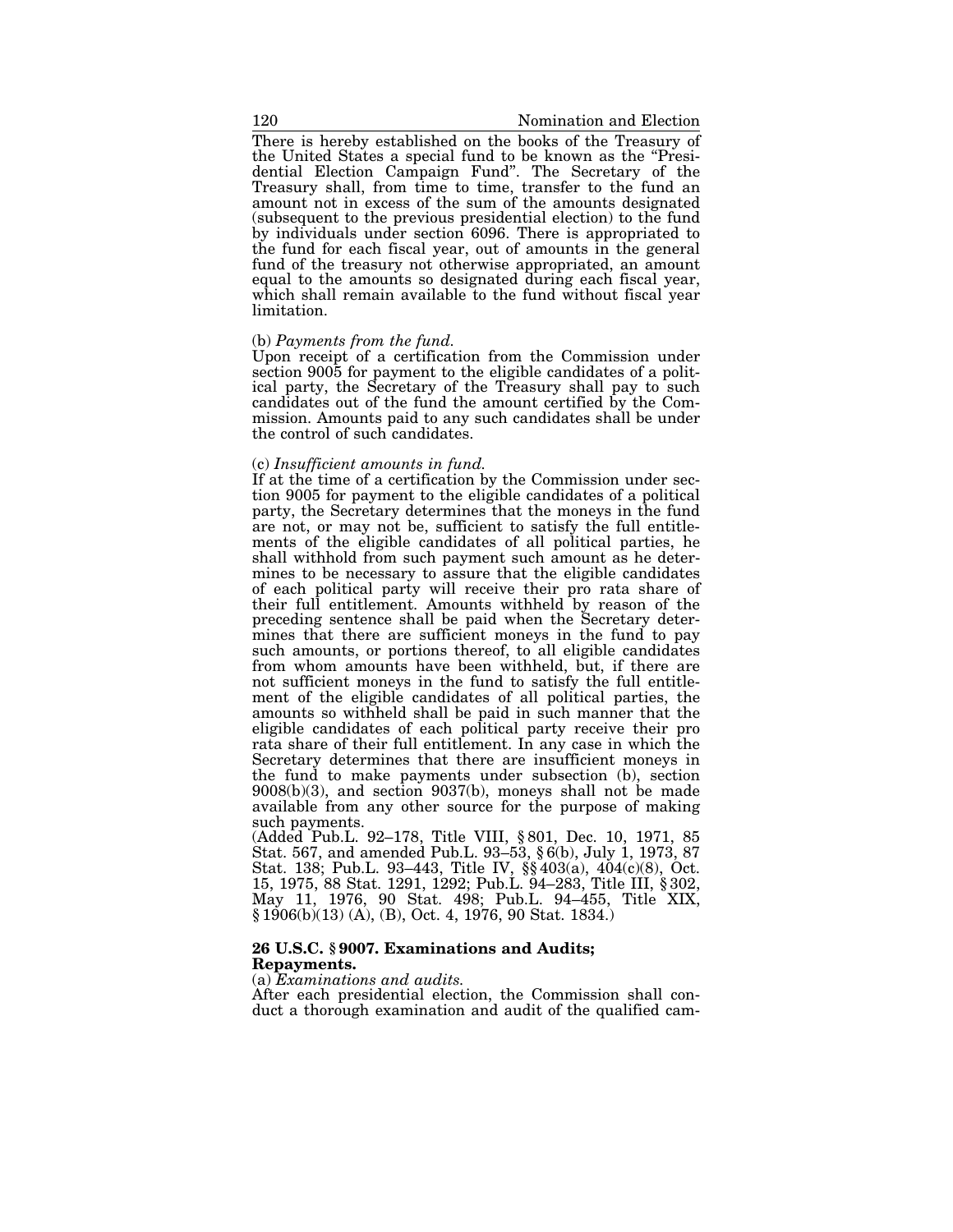paign expenses of the candidates of each political party for President and Vice President.

#### (b) *Repayments.*

(1) If the Commission determines that any portion of the payments made to the eligible candidates of a political party under section 9006 was in excess of the aggregate payments to which candidates were entitled under section 9004, it shall so notify such candidates, and such candidates shall pay to the Secretary of the Treasury an amount equal to such portion.

(2) If the Commission determines that the eligible candidates of a political party and their authorized committees incurred qualified campaign expenses in excess of the aggregate payments to which the eligible candidates of a major party were entitled under section 9004, it shall notify such candidates of the amount of such excess and such candidates shall pay to the Secretary of the Treasury an amount equal to such amount.

(3) If the Commission determines that the eligible candidates of a major party or any authorized committee of such candidates accepted contributions (other than contributions to make up deficiencies in payments out of the fund on account of the application of section  $9006(c)$  to defray qualified campaign expenses (other than qualified campaign expenses with respect to which payment is required under paragraph (2)), it shall notify such candidates of the amount of the contributions so accepted, and such candidates shall pay to the Secretary of the Treasury an amount equal to such amount.

(4) If the Commission determines that any amount of any payment made to the eligible candidates of a political party under section 9006 was used for any purpose other than— (A) to defray the qualified campaign expenses with respect to which such payment was made, or

(B) to repay loans the proceeds of which were used, or otherwise to restore funds (other than contributions to defray qualified campaign expenses which were received and expended) which were used, to defray such qualified campaign expenses, it shall notify such candidates of the amount so used, and such candidates shall pay to the Secretary of the Treasury an amount equal to such amount.

(5) No payment shall be required from the eligible candidates of a political party under this subsection to the extent that such payment, when added to other payments required from such candidates under this subsection, exceeds the amount of payments received by such candidates under section 9006.

#### (c) *Notification.*

No notification shall be made by the Commission under subsection (b) with respect to a presidential election more than 3 years after the day of such election.

## (d) *Deposit of repayments.*

All payments received by the Secretary of the Treasury under subsection (b) shall be deposited by him in the general fund of the Treasury.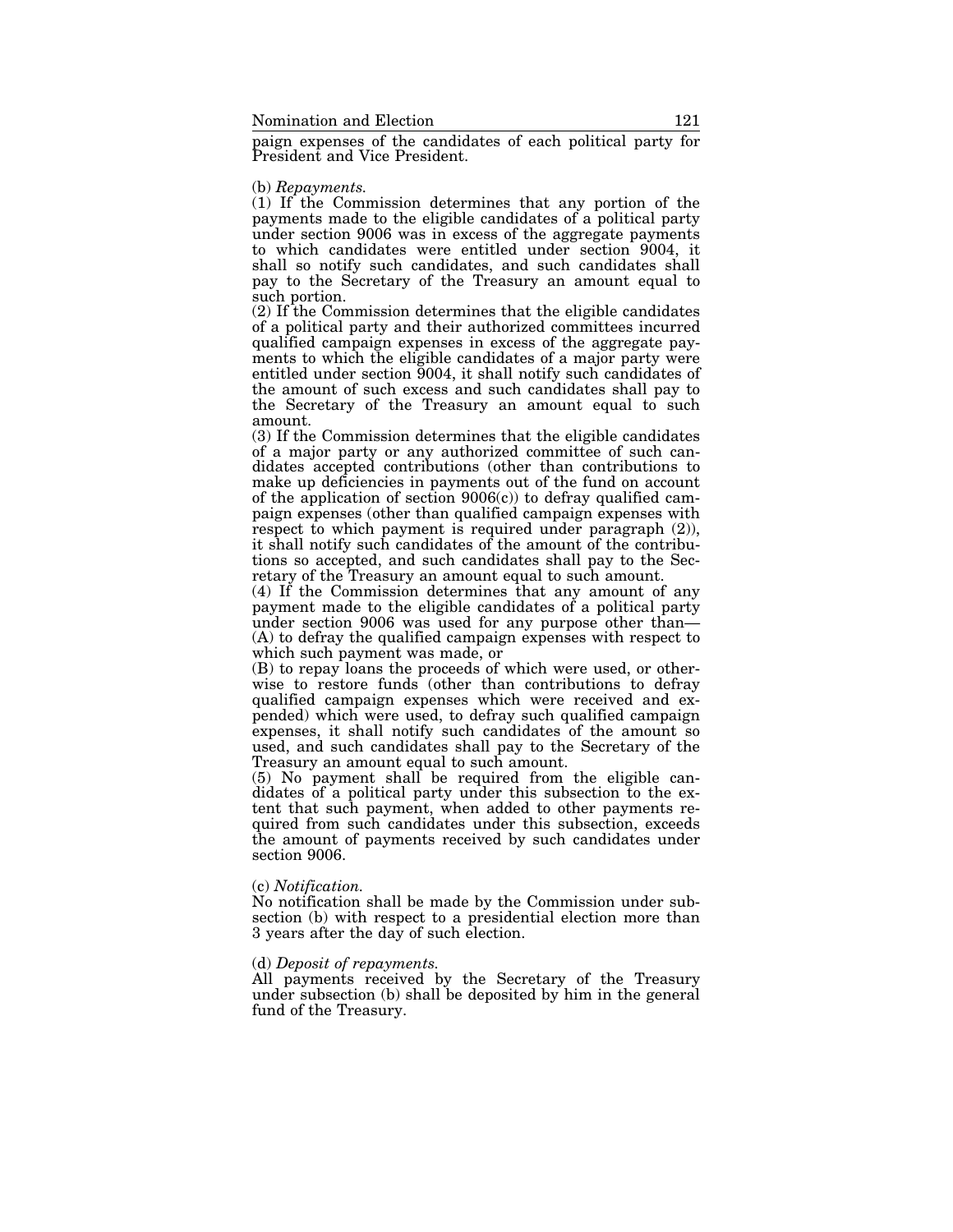(Added Pub.L. 92–178, Title VIII, § 801, Dec. 10, 1971, 85 Stat. 568, and amended Pub.L. 93–53, § 6(c), July 1, 1973, 87 Stat. 139; Pub.L. 93–443, Title IV, § 404(c)(9)–(11), Oct. 15, 1974, 88 Stat. 1292; Pub.L. 94–283, Title III, § 307(e), May 11, 1976, 90 Stat. 502; Pub.L. 94–455, Title XIX,  $\S 1906(b)(13)$  (B), (C), Oct. 4, 1976, 90 Stat. 1834.)

# **26 U.S.C. § 9008. Payments for Presidential Nominating Conventions.**

# (a) *Establishment of accounts.*

The Secretary shall maintain in the fund, in addition to any account which he maintains under section 9006(a), a separate account for the national committee of each major party and minor party. The Secretary shall deposit in each such account an amount equal to the amount which each such committee may receive under subsection (b). Such deposits shall be drawn from amounts designated by individuals under section 6096 and shall be made before any transfer is made to any account for any eligible candidate under section 9006(a).

#### (b) *Entitlement to payments from the fund.*

(1) *Major parties.—*Subject to the provisions of this section, the national committee of a major party shall be entitled to payments under paragraph (3), with respect to any presidential nominating convention, in amounts which, in the aggregate, shall not exceed \$4,000,000.

(2) *Minor parties.—*Subject to the provisions of this section, the national committee of a minor party shall be entitled to payments under paragraph (3), with respect to any presidential nominating convention, in amounts which, in the aggregate, shall not exceed an amount which bears the same ratio to the amount the national committee of a major party is entitled to receive under paragraph (1) as the number of popular votes received by the candidate for President of the minor party, as such candidate, in the preceding presidential election bears to the average number of popular votes received by the candidates for President of the United States of the major parties in the preceding presidential election.

(3) *Payments.—*Upon receipt of certification from the Commission under subsection (g), the Secretary shall make payments from the appropriate account maintained under subsection (a) to the national committee of a major party or minor party which elects to receive its entitlement under this subsection. Such payments shall be available for use by such committee in accordance with the provisions of subsection (c).

(4) *Limitation.—*Payments to the national committee of a major party or minor party under this subsection from the account designated for such committee shall be limited to the amounts in such account at the time of payment.

(5) *Adjustment of entitlements.—*The entitlements established by this subsection shall be adjusted in the same manner as expenditure limitations established by section 315(b) and section 315(d) of the Federal Election Campaign Act of 1971 are adjusted pursuant to the provisions of section 315(c) of such Act.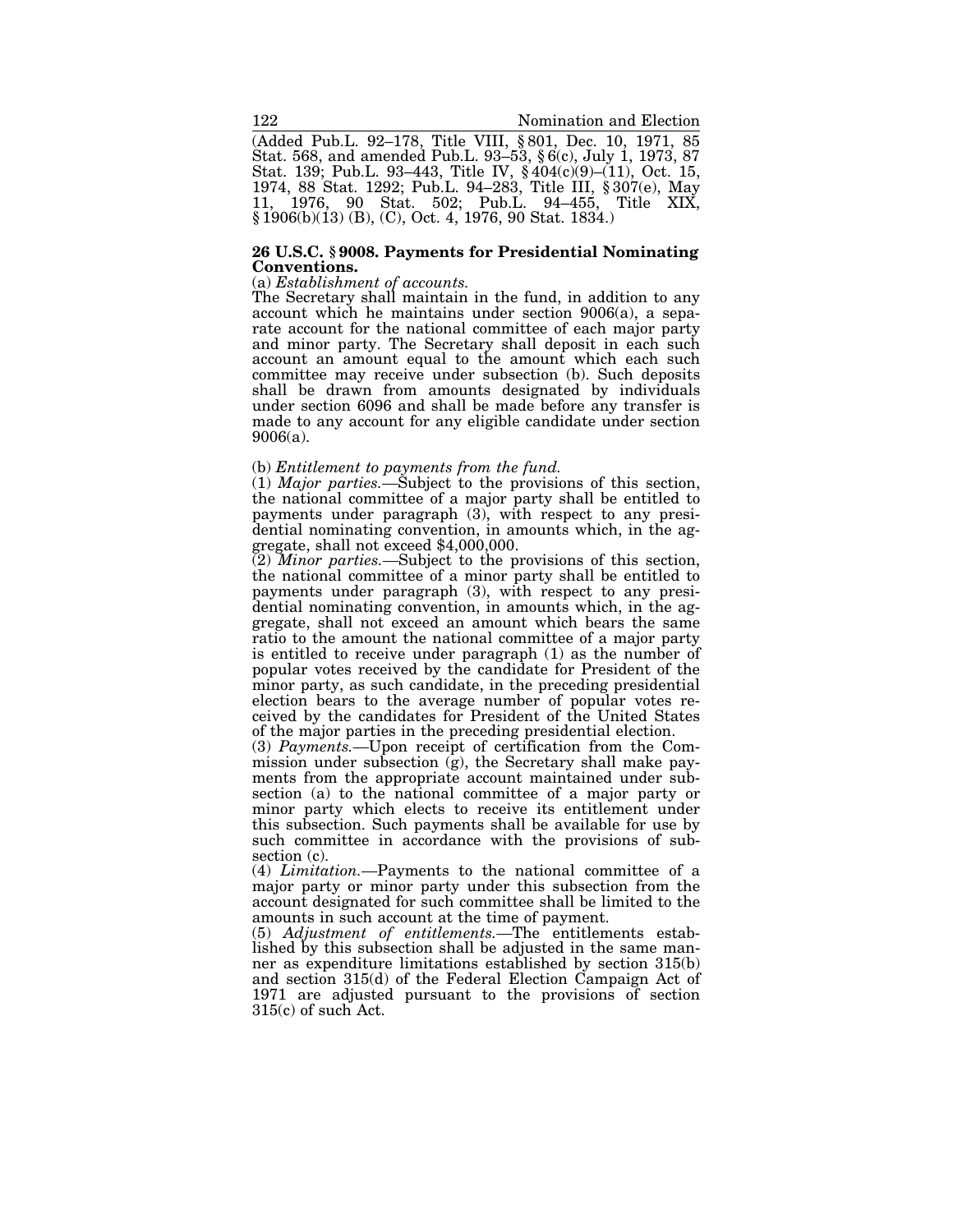(c) *Use of funds.—*No part of any payment made under subsection (b) shall be used to defray the expenses of any candidate or delegate who is particiating in any presidential nominating convention. Such payments shall be used only— (1) to defray expenses incurred with respect to a presidential nominating convention (including the payment of deposits) by or on behalf of the national committee receiving such payments; or

(2) to repay loans the proceeds of which were used to defray such expenses, or otherwise to restore funds (other than contributions to defray such expenses received by such committee) used to defray such expenses.

#### (d) *Limitation of expenditures.*

(1) *Major parties.—*Except as provided by paragraph (3), the national committee of a major party may not make expenditures with respect to a presidential nominating convention which, in the aggregate, exceed the amount of payments to which such committee is entitled under subsection  $(b)(1)$ .

(2) *Minor parties.—*Except as provided by paragraph (3), the national committee of a minor party may not make expenditures with respect to a presidential nominating convention which, in the aggregate, exceed the amount of the entitlement of the national committee of a major party under subsection  $(b)(1)$ .

(3) *Exception.—*The Commission may authorize the national committee of a major party or minor party to make expenditures which, in the aggregate, exceed the limitation established by paragraph  $(\tilde{1})$  or paragraph  $(2)$  of this subsection. Such authorization shall be based on a determination by the Commission that, due to extraordinary and unforeseen circumstances, such expenditures are necessary to assure the effective operation of the presidential nominating convention by such committee.

(4) *Provision of legal or accounting services.—*For purposes of this section, the payment, by any person other than the national committee of a political party (unless the person paying for such services is a person other than the regular employer of the individual rendering such services) of compensation to any individual for legal or accounting services rendered to or on behalf of the national committee of a political party shall not be treated as an expenditure made by or on behalf of such committee with respect to its limitations on presidential nominating convention expenses.

#### (e) *Availability of payments.*

The national committee of a major party or minor party may receive payments under subsection (b)(3) beginning on July 1 of the calendar year immediately preceding the calendar year in which a presidential nominating convention of the political party involved is held.

## (f) *Transfer to the fund.*

If, after the close of a presidential nominating convention and after the national committee of the political party involved has been paid the amount which it is entitled to receive under this section, there are moneys remaining in the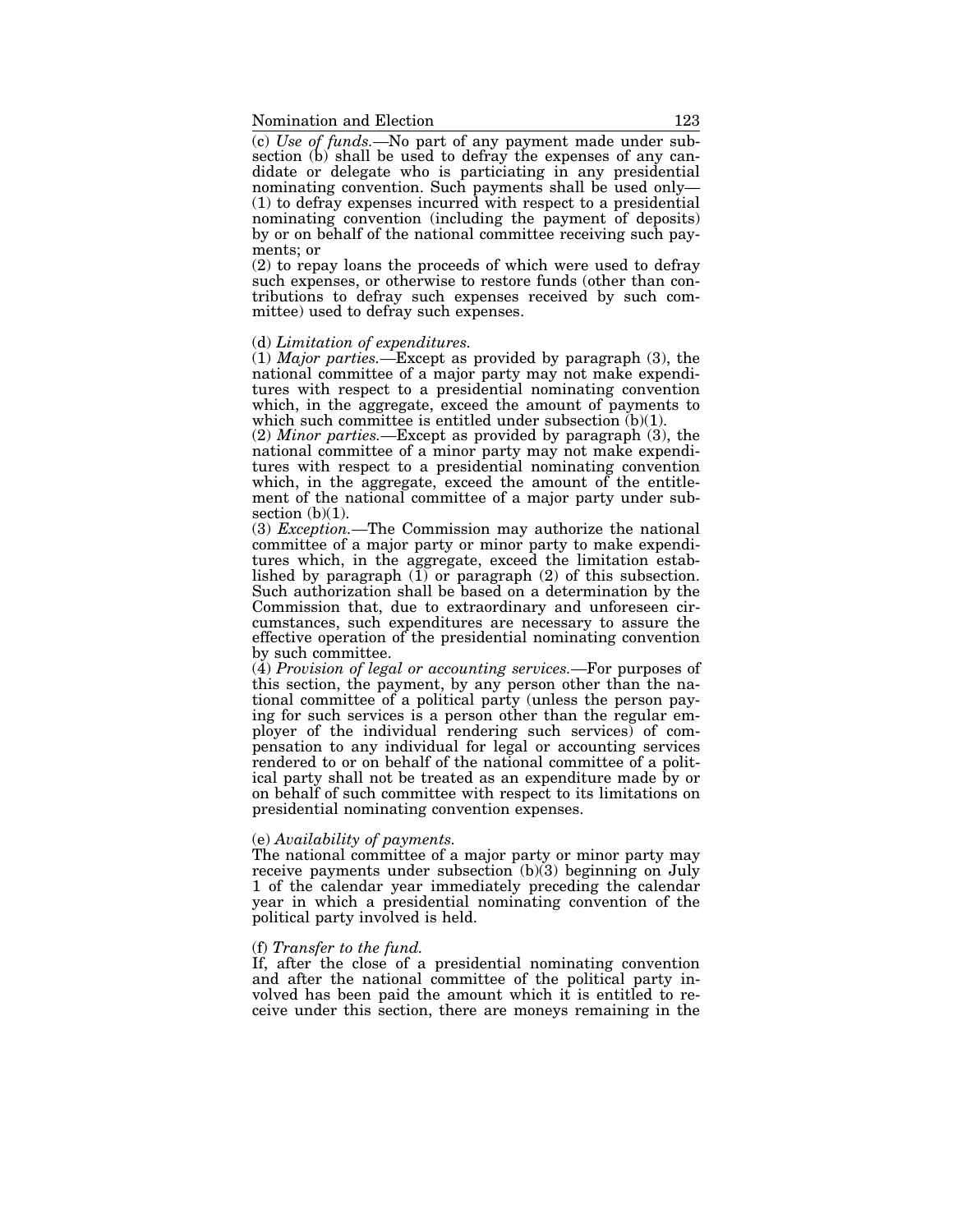account of such national committee, the Secretary shall transfer the moneys so remaining to the fund.

## (g) *Certification by Commission.*

Any major party or minor party may file a statement with the Commission in such form and manner and at such times as it may require, designating the national committee of such party. Such statement shall include the information required by section 303(b) of the Federal Election Campaign Act of 1971, together with such additional information as the Commission may require. Upon receipt of a statement filed under the preceding sentences, the Commission promptly shall verify such statement according to such procedures and criteria as it may establish and shall certify to the Secretary for payment in full to any such committee of amounts to which such committee may be entitled under subsection (b). Such certifications shall be subject to an examination and audit which the Commission shall conduct no later than December 31 of the calendar year in which the presidential nominating convention involved is held.

#### (h) *Repayments.*

The Commission shall have the same authority to require repayments from the national committee of a major party or a minor party as it has with respect to repayments from any eligible candidate under section 9007(b). The provisions of section 9007(c) and section 9007(d) shall apply with respect to any repayment required by the Commission under this subsection.

(Added Pub.L. 92–178, title VIII, § 801, Dec. 10, 1971, 85 Stat. 569, and amended Pub.L. 93–443, title IV, § 406(a), Oct. 15, 1974, 88 Stat. 1294; Pub.L. 94–283, title III, §§ 303, 307(a), May 11, 1976, 90 Stat. 498, 501; Pub.L. 96–187, title II, § 202, Jan. 8, 1980, 93 Stat. 1368; Pub.L. 98–355, § 1(a), (b) July 11, 1984, 98 Stat. 394.)

# **26 U.S.C. § 9009. Reports to Congress; Regulations.**

(a) *Reports.*

The Commission shall, as soon as practicable after each presidential election, submit a full report to the Senate and House of Representatives setting forth—

(1) the qualified campaign expenses (shown in such detail as the Commision determines necessary) incurred by the candidates of each political party and their authorized committees;

(2) the amounts certified by it under section 9005 for payment to the eligible candidates of each political party;

(3) the amount of payments, if any, required from such candidates under section 9007, and the reasons for each payment required; and

(4) the expenses incurred by the national committee of a major party or minor party with respect to a presidential nominating convention;

 $(5)$  the amounts certified by it under section  $9008(g)$  for payment to each such committee; and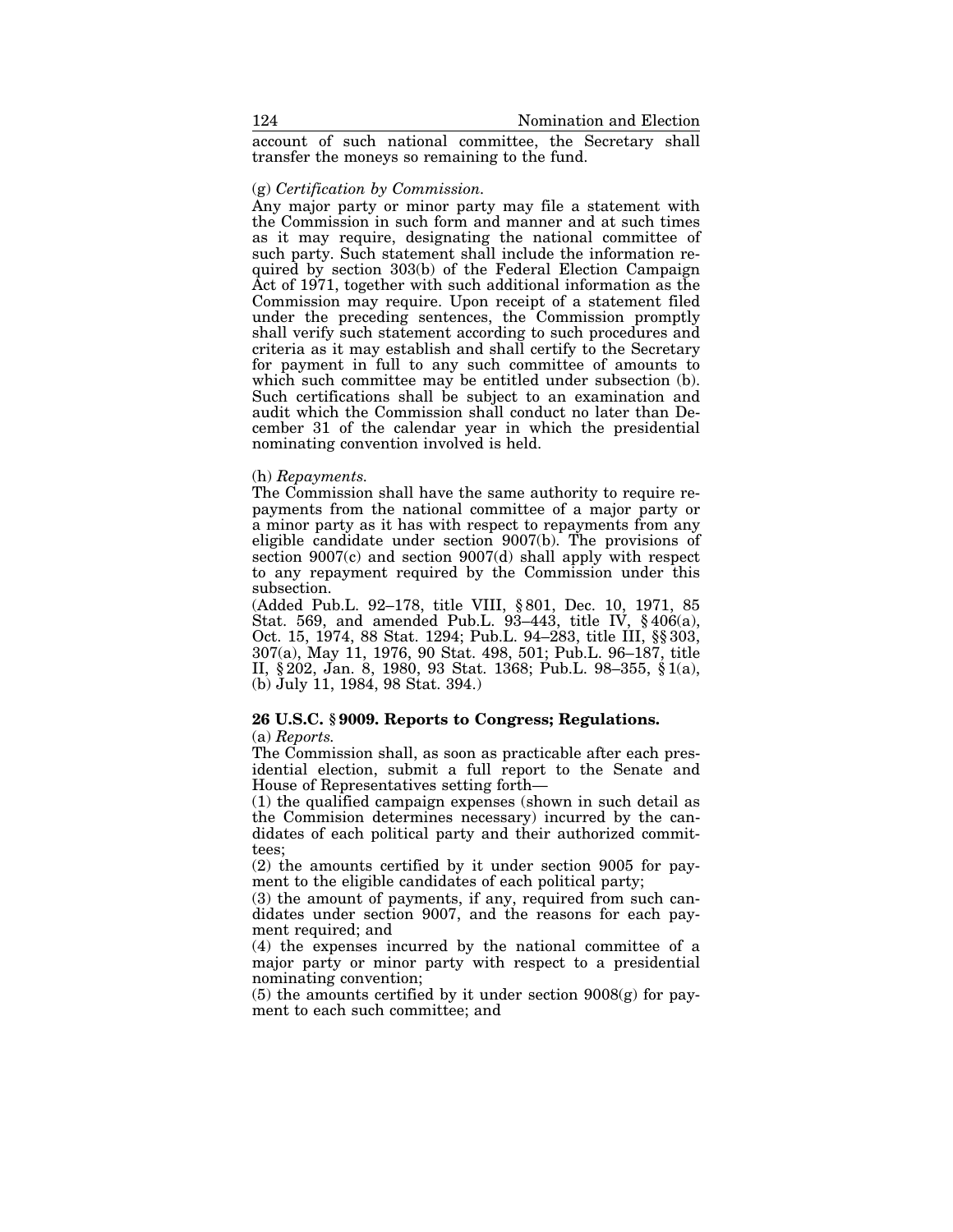(6) the amount of payments, if any, required from such committees under section 9008(h), and the reasons for each such payment.

Each report submitted pursuant to this section shall be printed as a Senate document.

#### (b) *Regulations, etc.*

The Commission is authorized to prescribe such rules and regulations in accordance with the provisions of subsection (c), to conduct such examinations and audits (in addition to the examinations and audits required by section 9007(a)), to conduct such investigations, and to require the keeping and submission of such books, records, and information, as it deems necessary to carry out the functions and duties imposed on it by this chapter.

#### (c) *Review of regulations.*

(1) The Commission before prescribing any rule or regulation under subsection (b), shall transmit a statement with respect to such rule or regulation to the Senate and to the House of Representatives, in accordance with the provisions of this subsection. Such statement shall set forth the proposed rule or regulation and shall contain a detailed explanation and justification of such rule or regulation.

(2) If either such House does not, through appropriate action, disapprove the proposed rule or regulation set forth in such statement no later than 30 legislative days after receipt of such statement, then the Commission may prescribe such rule or regulation. Whenever a committee of the House of Representatives reports any resolution relating to any such rule or regulation, it is at any time thereafter in order (even though a previous motion to the same effect has been disagreed to) to move to proceed to the consideration of the resolution. The motion is highly privileged and is not debatable. And amendment to the motion is not in order, and it is not in order to move to reconsider the vote by which the motion is agreed to or disagreed to. The Commission may not prescribe any rule or regulation which is disapproved by either such House under this paragraph.

(3) For purposes of this subsection, the term ''legislative days'' does not include any calendar day on which both Houses of the Congress are not in session.

(4) For purposes of this subsection, the term ''rule or regulation'' means a provision or series of interrelated provisions stating a single separable rule of law.

(Added Pub.L. 92–178, title VIII, § 801, Dec. 10, 1971, 85 Stat. 569, and amended Pub.L. 93–443, title IV, §§ 404(c) (12), (13), 406(b)(1), 409, Oct. 15, 1974, 88 Stat. 1292, 1293, 1296, 1303; Pub.L. 94–283, title III, § 304(a), May 11, 1976, 90 Stat. 498.)

# **26 U.S.C. § 9010. Participation by Commission in Judicial Proceedings.**

#### (a) *Appearance by counsel.*

The Commission is authorized to appear in and defend against any action filed under section 9011, either by attorneys employed in its office or by counsel whom it may ap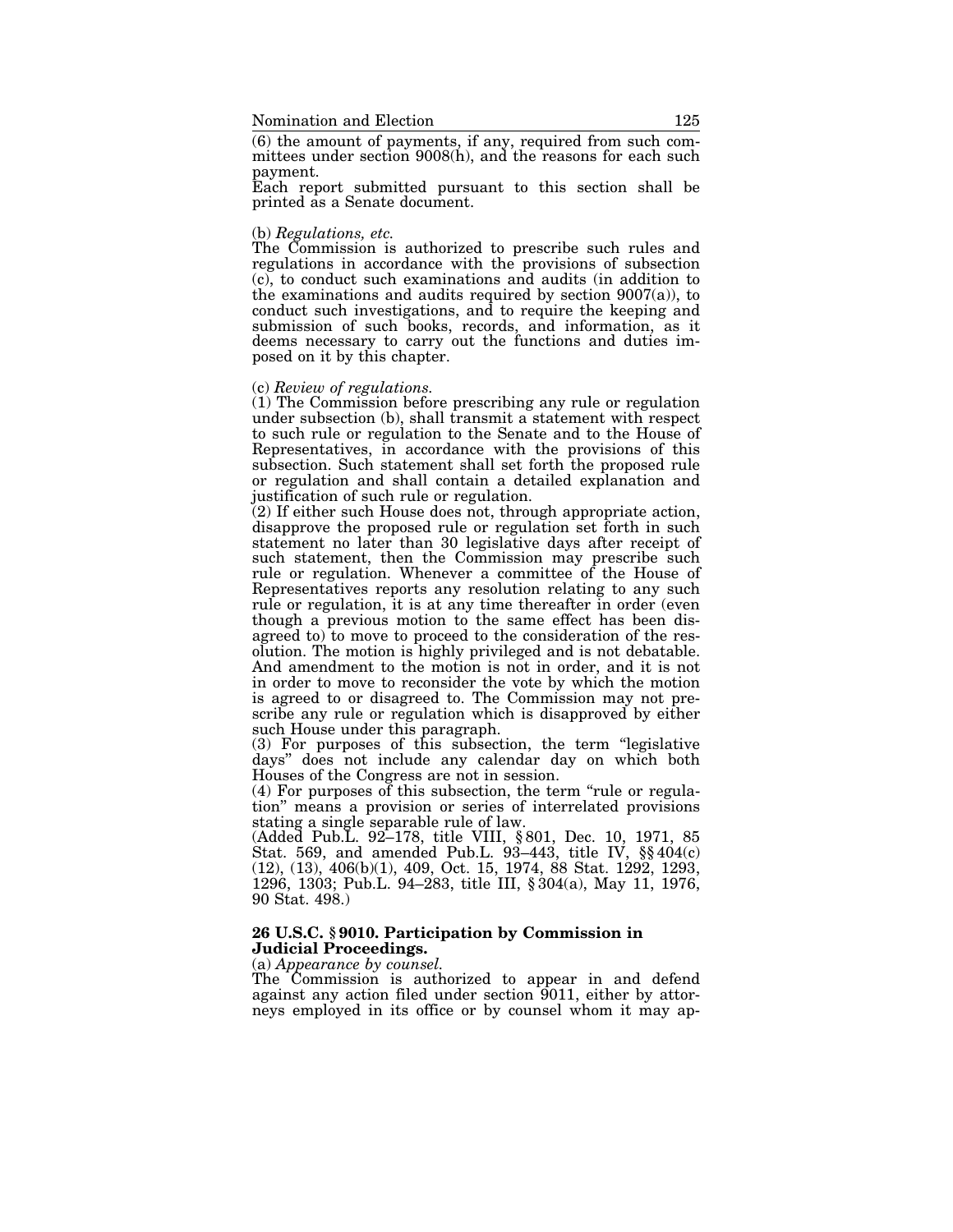point without regard to the provisions of title 5, United States Code, governing appointments in the competitive service, and whose compensation it may fix without regard to the provisions of chapter 51 and subchapter III of chapter 53 of such title.

#### (b) *Recovery of certain payments.*

The Commission is authorized through attorneys and counsel described in subsection (a) to appear in the district courts of the United States to seek recovery of any amounts determined to be payable to the Secretary of the Treasury as a result of examination and audit made pursuant to section 9007.

# (c) *Declaratory and injunctive relief.*

The Commission is authorized through attorneys and counsel described in subsection (a) to petition the courts of the United States for declaratory or injunctive relief concerning any civil matter covered by the provisions of this subtitle or section 6096. Upon application of the Commission, an action brought pursuant to this subsection shall be heard and determined by a court of three judges in accordance with the provisions of section 2284 of title 28, United States Code, and any appeal shall lie to the Supreme Court.

#### (d) *Appeal.*

The Commission is authorized on behalf of the United States to appeal from, and to petition the Supreme Court for certiorari to review, judgments or decrees entered with respect to actions in which it appears pursuant to the authority provided in this section.

(Added Pub.L. 92–178, title VIII, § 801, Dec. 10, 1971, 85 Stat. 569, and amended Pub.L. 93–443, title IV,  $\S 404(c)(14)$ – (18), Oct. 15, 1974, 88 Stat. 1293; Pub.L. 94–455, title XIX, § 1906(b)(13)(C), Oct. 4, 1976, 90 Stat. 1834; Pub.L. 98–620, title IV, § 402(28)(E), Nov. 8, 1984, 98 Stat. 3359.)

#### **26 U.S.C. § 9011. Judicial Review.**

#### (a) *Review of certification, determination, or other action by the Commission.*

Any certification, determination, or other action by the Commission made or taken pursuant to the provisions of this chapter shall be subject to review by the United States Court of Appeals for the District of Columbia upon petition filed in such Court by any interested person. Any petition filed pursuant to this section shall be filed within thirty days after the certification, determination, or other action by the Commission for which review is sought.

#### (b) *Suits to implement chapter.*

(1) The Commission, the national committee of any political party, and individuals eligible to vote for President are authorized to institute such actions, including actions for declaratory judgment or injunctive relief, as may be appropriate to implement or construe any provision of this chapter.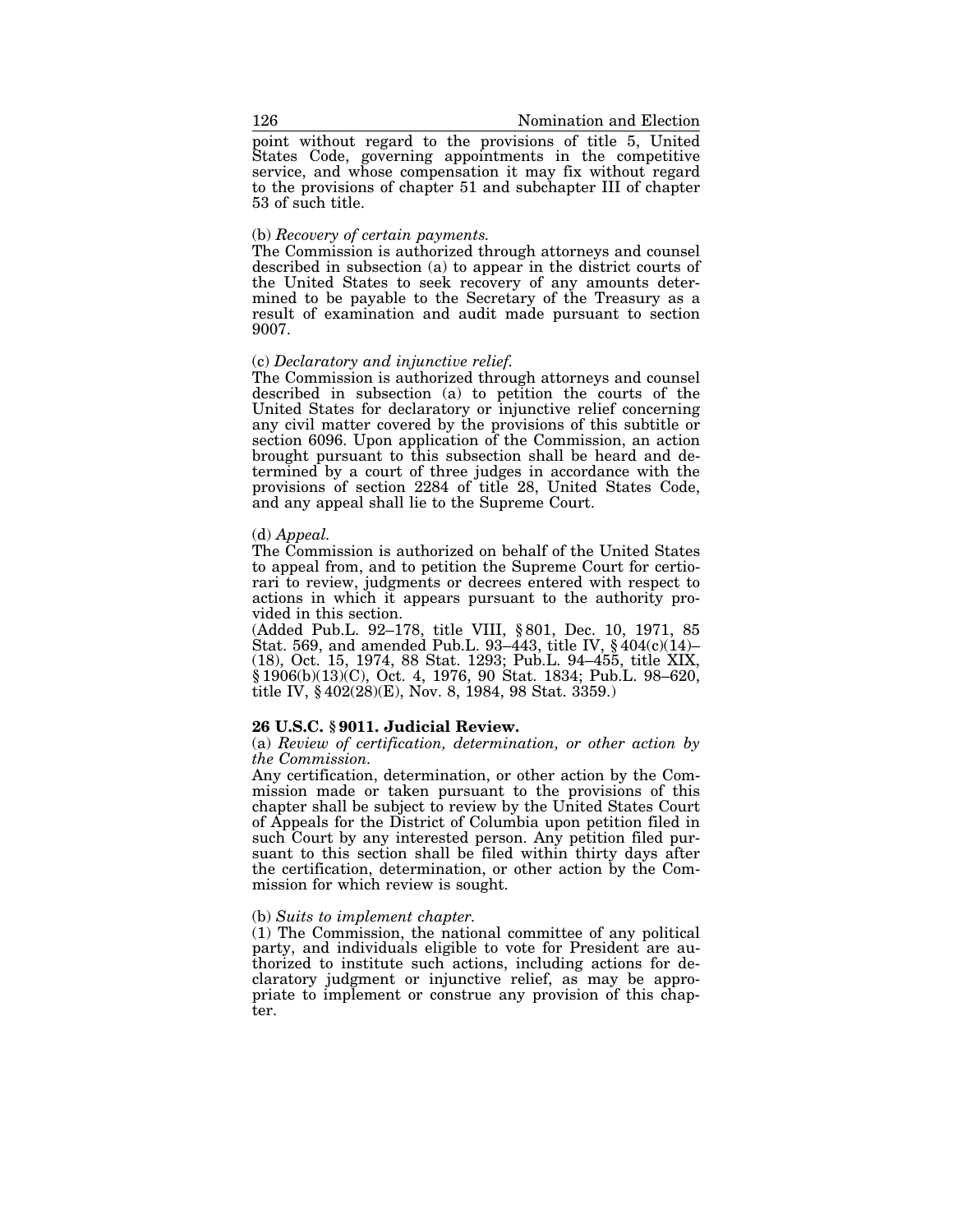(2) The district courts of the United States shall have jurisdiction of proceedings instituted pursuant to this subsection and shall exercise the same without regard to whether a person asserting rights under provisions of this subsection shall have exhausted any administrative or other remedies that may be provided at law. Such proceedings shall be heard and determined by a court of three judges in accordance with the provisions of section 2284 of title 28, United States Code, and any appeal shall lie to the Supreme Court.

(Added Pub.L. 92–178, title VIII, § 801, Dec. 10, 1971, 85 Stat. 570, and amended Pub.L. 93–443, title IV, § 404(c)(19)– (21), Oct. 15, 1974, 88 Stat. 1293; Pub.L. 98–620, title IV, § 402(28)(F), Nov. 8, 1984, 98 Stat. 3359.)

# **26 U.S.C. § 9012. Criminal Penalties.**

(a) *Excess expenses.*

(1) It shall be unlawful for an eligible candidate of a political party for President and Vice President in a presidential election or any of his authorized committees knowingly and willfully to incur qualified campaign expenses in an amount which exceeds the qualified campaign expenses in excess of the aggregate payments to which the eligible candidates of a major party are entitled under section 9004 with respect to such election. It shall be unlawful for the national committee of a major party or minor party knowingly and willfully to incur expenses with respect to a presidential nominating convention in excess of the expenditure limitation applicable with respect to such committee under section 9008(d), unless the incurring of such expenses is authorized by the Commission under section  $9008(d)(3)$ .

 $(2)$  Any person who violates paragraph  $(1)$  shall be fined not more than \$5,000, or imprisoned not more than one year or both. In the case of a violation by an authorized committee, any officer or member of such committee who knowingly and willfully consents to such violation shall be fined not more than \$5,000, or imprisoned not more than one year, or both.

#### (b) *Contributions.*

(1) It shall be unlawful for an eligible candidate of a major party in a presidential election or any of his authorized committees knowingly and willfully to accept any contribution to defray qualified campaign expenses, except to the extent necessary to make up any deficiency in payments received out of the fund on account of the application of section 9006(c), or to defray expenses which would be qualified campaign expenses but for subparagraph  $(C)$  of section 9002(11).

(2) It shall be unlawful for an eligible candidate of a political party (other than a major party) in a presidential election or any of his authorized committees knowingly and willfully to accept and expend or retain contributions to defray qualified campaign expenses in an amount which exceeds the qualified campaign expenses incurred with respect to such election by such eligible candidate and his authorized committees.

(3) Any person who violates paragraph (1) or (2) shall be fined not more than \$5,000, or imprisoned not more than one year, or both. In the case of a violation by an authorized committee, any officer or member of such committee who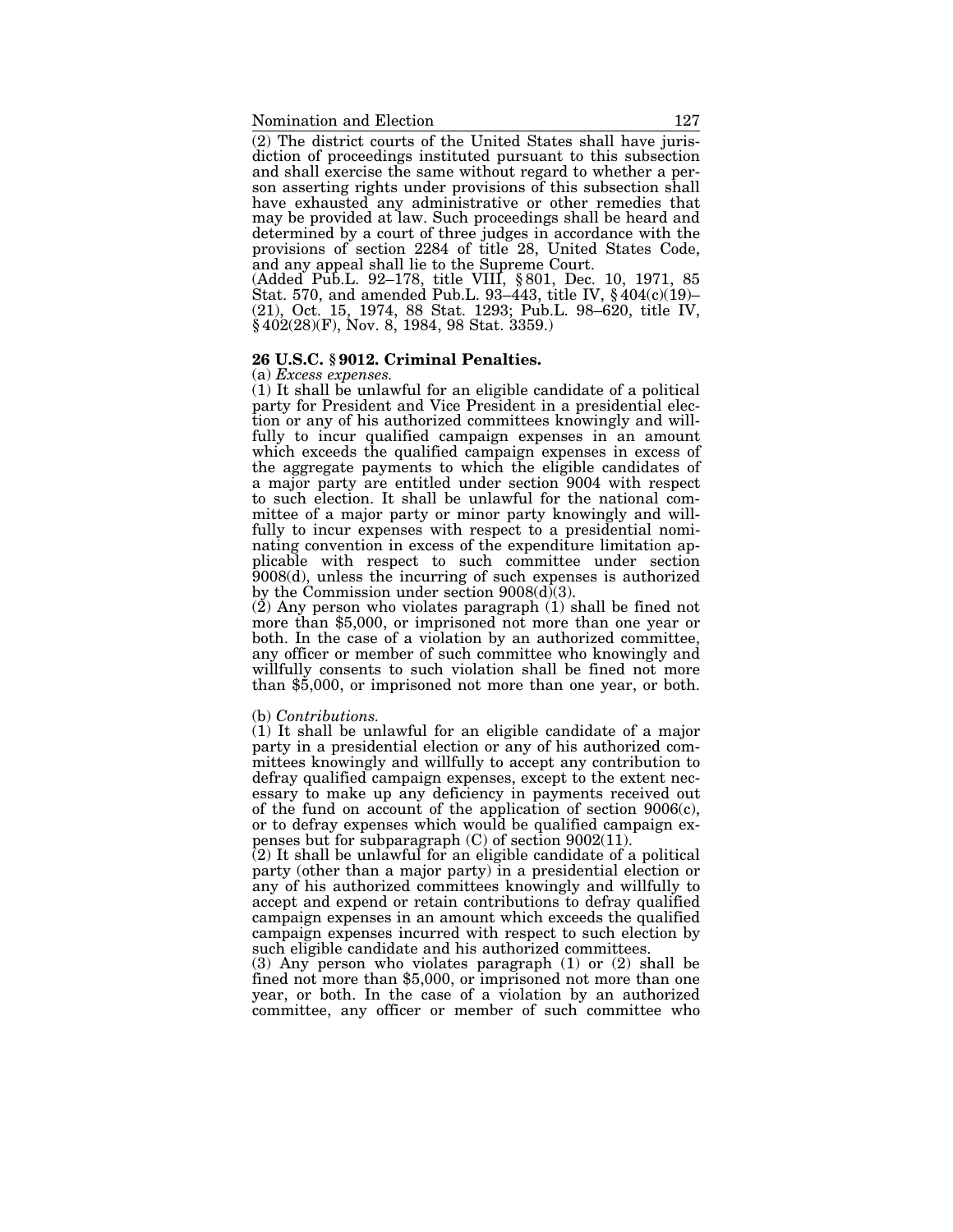knowingly and willfully consents to such violation shall be fined not more than \$5,000, or imprisoned not more than one year, or both.

## (c) *Unlawful use of payments.*

(1) It shall be unlawful for any person who receives any payment under section 9006, or to whom any portion of any payment received under such section is transferred, knowingly and willfully to use, or authorize the use of, such payment or such portion for any purpose other than—

(A) to defray the qualified campaign expenses with respect to which such payment was made, or

(B) to repay loans the proceeds of which were used, or otherwise to restore funds (other than contributions to defray qualified campaign expenses which were received and expended) which were used, to defray such qualified campaign expenses.

(2) It shall be unlawful for the national committee of a major party or minor party which receives any payment under section 9008(b)(3) to use, or authorize the use of, such payment for any purpose other than a purpose authorized by section 9008(c).

(3) Any person who violates paragraph (1) shall be fined not more than \$10,000, or imprisoned not more than five years, or both.

(d) *False statements, etc.*

(1) It shall be unlawful for any person knowingly and willfully—

(A) to furnish any false, fictitious, or fraudulent evidence, books, or information to the Commission under this subtitle, or to include in any evidence, books, or information so furnished any misrepresentation of a material fact, or to falsify or conceal any evidence, books, or information relevant to a certification by the Commission or an examination and audit by the Commission under this chapter; or

(B) to fail to furnish to the Commission any records, books, or information requested by it for purposes of this chapter. (2) Any person who violates paragraph (1) shall be fined not more than \$10,000, or imprisoned not more than five years, or both.

#### (e) *Kickbacks and illegal payments.*

(1) it shall be unlawful for any person knowingly and willfully to give or accept any kickback or any illegal payment in connection with any qualified campaign expense of eligible candidates or their authorized committees. It shall be unlawful for the national committee of a major party or minor party knowingly and willfully to give or accept any kickback or any illegal payment in connection with any expense incurred by such committee with respect to a presidential nominating convention.

(2) Any person who violates paragraph (1) shall be fined not more than \$10,000, or imprisoned not more than five years, or both.

(3) In addition to the penalty provided by paragraph (2), any person who accepts any kickback or illegal payment in con-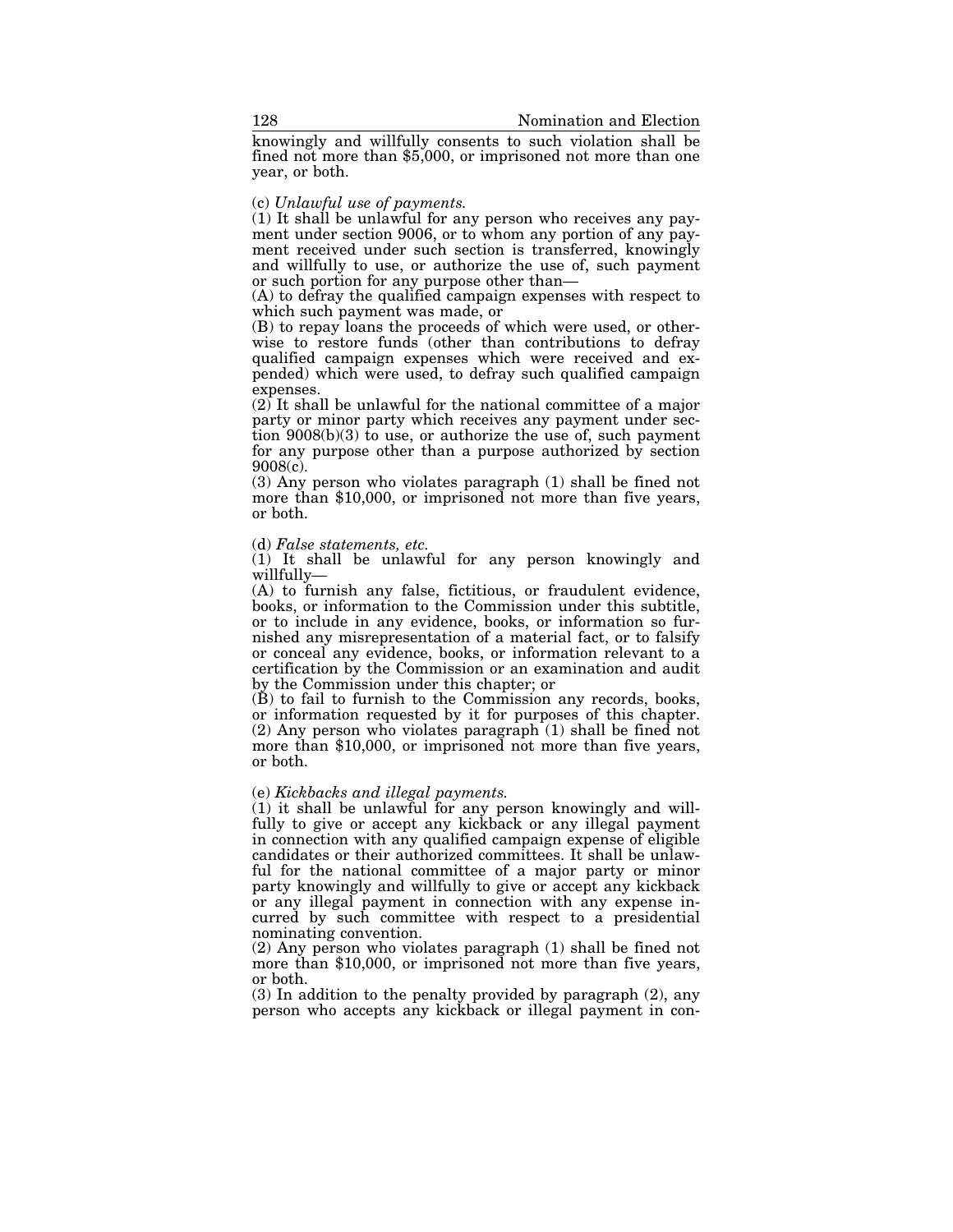nection with any qualified campaign expense of eligible candidates or their authorized committees, or in connection with any expense incurred by the national committee of a major party or minor party with respect to a presidential nominating convention shall pay to the Secretary of the Treasury, for deposit in the general fund of the Treasury, an amount equal to 125 percent of the kickback or payment received.

#### (f) *Unauthorized expenditures and contributions.*

(1) Except as provided in paragraph (2), it shall be unlawful for any political committee which is not an authorized committee with respect to the eligible candidates of a political party for President and Vice President in a presidential election knowingly and willfully to incur expenditures to further the election of such candidates, which would constitute qualified campaign expenses if incurred by an authorized committee of such candidates, in an aggregate amount exceeding \$1,000.

(2) This subsection shall not apply to (A) expenditures by a broadcaster regulated by the Federal Communications Commission, or by a periodical publication, in reporting the news or in taking editorial positions, or (B) expenditures by any organization described in section 501(c) which is exempt from tax under section 501(a) in communicating to its members the views of that organization.

(3) Any political committee which violates paragraph (1) shall be fined not more than \$5,000, and any officer or member of such committee who knowingly and willfully consents to such violation and any other individual who knowingly and willfully violates paragraph (1) shall be fined not more than \$5,000, or imprisoned not more than one year, or both.

#### (g) *Unauthorized disclosure of information.*

(1) It shall be unlawful for any individual to disclose any information obtained under the provisions of this chapter except as may be required by law.

(2) Any person who violates paragraph (1) shall be fined not more than \$5,000, or imprisoned not more than one year, or both.

(Added Pub.L. 92–178, title VII, § 801, Dec. 10, 1971, 85 Stat. 570, and amended Pub.L. 93–53, § 6(c), July 1, 1973, 87 Stat. 139; Pub.L. 93–443, title IV, §§ 404(c)(22), 406(b)(2)–(6), Oct. 15, 1974, 88 Stat. 1293, 1296; Pub.L. 94–283, title III, § 307(f), May 11, 1976, 90 Stat. 502; Pub.L. 94–455, title XIX, § 1906(b)(13)(C), Oct. 4, 1976, 90 Stat. 1834.)

CHAPTER 96—PRESIDENTIAL PRIMARY MATCHING PAYMENT ACCOUNT

# **26 U.S.C. § 9031. Short Title.**

This chapter may be cited as the "Presidential Primary Matching Payment Account Act''.

(Added Pub.L. 93–443, title IV, § 408(c), Oct. 15, 1974, 88 Stat. 1297.)

# **26 U.S.C. § 9032. Definitions.**

For purposes of this chapter—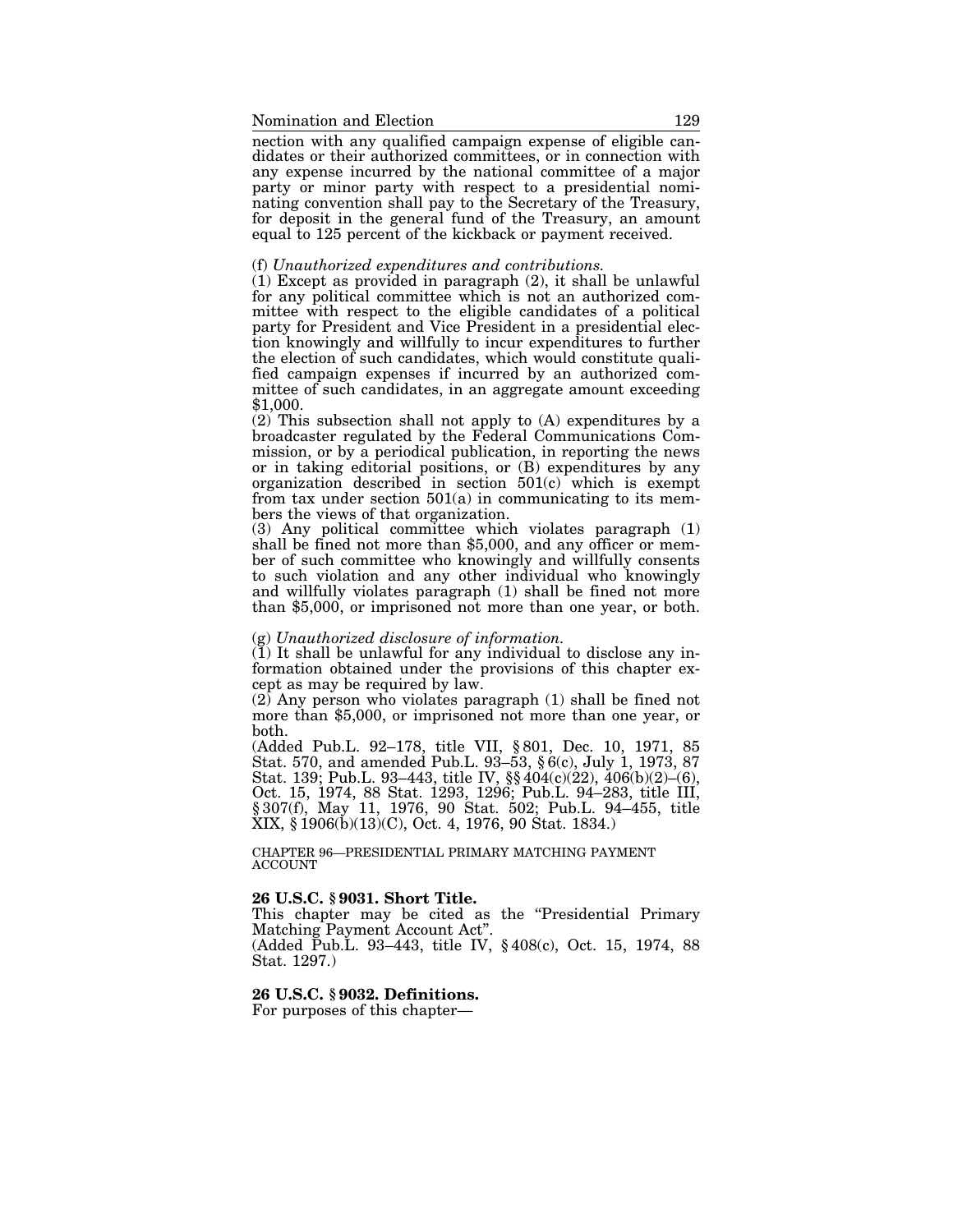(1) The term ''authorized committee'' means, with respect to the candidates of a political party for President and Vice President of the United States, any political committee which is authorized in writing by such candidates to incur expenses to further the election of such candidates. Such authorization shall be addressed to the chairman of such political committee, and a copy of such authorization shall be filed by such candidates with the Commission. Any withdrawal of any authorization shall also be in writing and shall be addressed and filed in the same manner as the authorization.

(2) The term ''candidate'' means an individual who seeks nomination for election to be President of the United States. For purposes of this paragraph, an individual shall be considered to seek nomination for election if he (A) takes the action necessary under the law of a State to qualify himself for nomination for election, (B) receives contributions or incurs qualified campaign expenses, or (C) gives his consent for any other person to receive contributions or to incur qualified campaign expenses on his behalf. The term "candidate" shall not include any individual who is not actively conducting campaigns in more than one State in connection with seeking nomination for election to be President of the United States.

(3) The term ''Commission'' means the Federal Election Commission established by section 309(a)(1) of the Federal Election Campaign Act of 1971.

(4) Except as provided by section 9034(a), the term ''contribution''—

(A) means a gift, subscription, loan, advance, or deposit of money, or anything of value, the payment of which was made on or after the beginning of the calendar year immediately preceding the calendar year of the presidential election with respect to which such gift, subscription, loan, advance, or deposit of money, or anything of value, is made, for the purpose of influencing the result of a primary election, (B) means a contract, promise, or agreement, whether or not legally enforceable, to make a contribution for any such purpose.

(C) means funds received by a political committee which are transferred to that committee from another committee, and (D) means the payment by any person other than a candidate, or his authorized committee, of compensation for the personal services of another person which are rendered to the candidate or committee without charge, but

(E) does not include—

(i) except as provided in subparagraph (D), the value of personal services rendered to or for the benefit of a candidate by an individual who receives no compensation for rendering such service to or for the benefit of the candidate, or

(ii) payments under section 9037.

(5) The term ''matching payment account'' means the Presidential Primary Matching Payment Account established under section 9037(a).

(6) The term ''matching payment period'' means the period beginning with the beginning of the calendar year in which a general election for the office of President of the United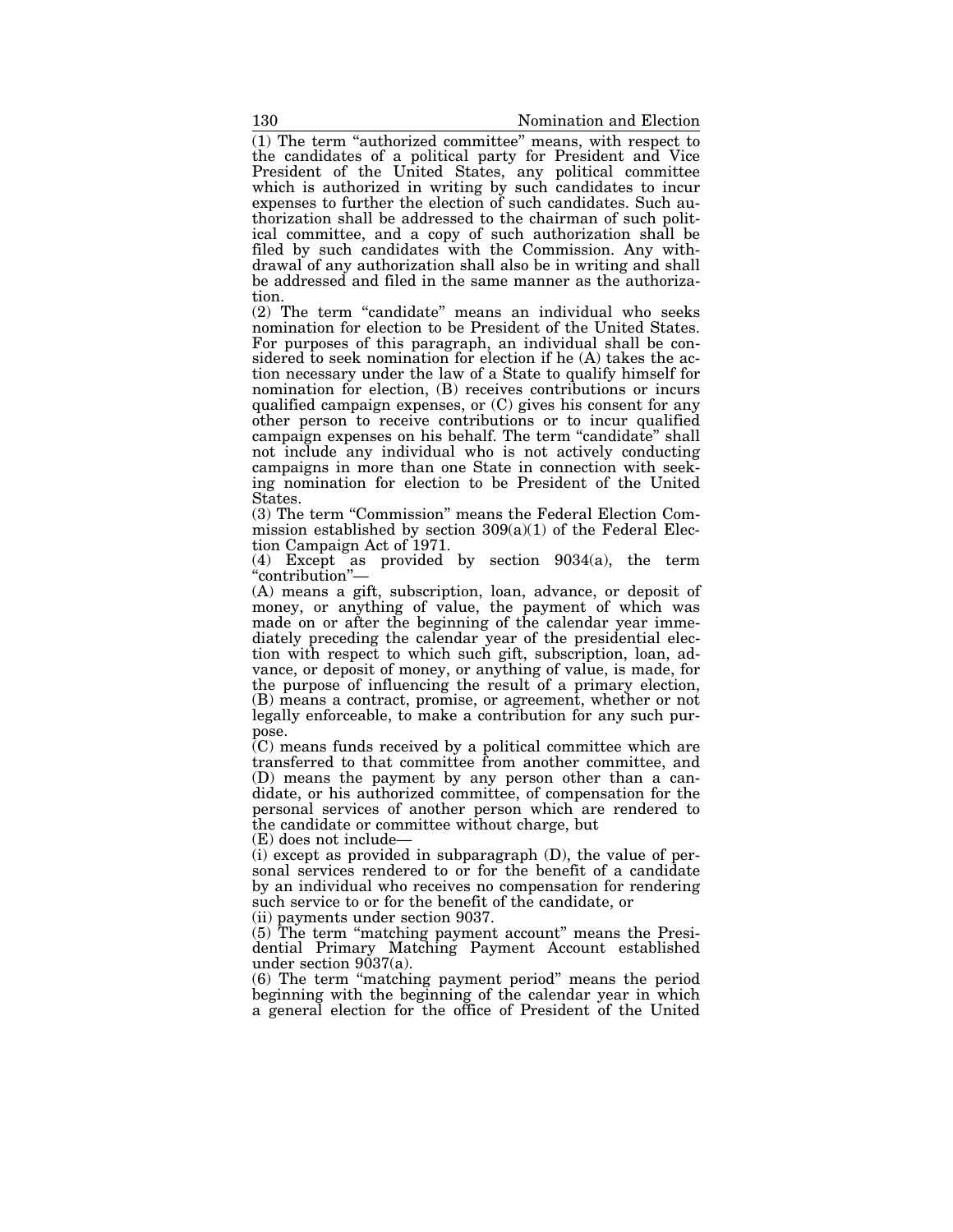States will be held and ending on the date on which the national convention of the party whose nomination a candidate seeks nominates its candidate for the office of President of the United States, or, in the case of a party which does not make such nomination by national convention, ending on the earlier of (A) the date such party nominates its candidate for the office of President of the United States, or (B) the last day of the last national convention held by a major party during such calendar year.

(7) The term ''primary election'' means an election, including a runoff election or a nominating convention or caucus held by a political party, for the selection of delegates to a national nominating convention of a political party, or for the expression of a preference for the nomination of persons for election to the office of President of the United States.

(8) The term ''political committee'' means any individual, committee, association, or organization (whether or not incorporated) which accepts contributions or incurs qualified campaign expenses for the purpose of influencing, or attempting to influence, the nomination of any person for election to the office of President of the United States.

(9) The term ''qualified campaign expense'' means a purchase, payment, distribution, loan, advance, deposit, or gift of money or of anything of value—

(A) incurred by a candidate, or his authorized committee, in connection with his campaign for nomination for election, and

(B) neither the incurring nor payment of which constitutes a violation of any law of the United States or of the State in which the expense is incurred or paid.

For purposes of this paragraph, an expense is incurred by a candidate or by an authorized committee if it is incurred by a person specifically authorized in writing by the candidate or committee, as the case may be, to incur such expense on behalf of the candidate or the committee.

(10) The term ''State'' means each State of the United States and the District of Columbia.

(Added Pub.L. 93–443, title IV, § 408(c), Oct. 15, 1974, 88 Stat. 1297, and amended Pub.L. 94–283, title I, § 115(c)(2), title III, § 306(b)(1), May 11, 1976, 90 Stat. 495, 500.)

## **26 U.S.C. § 9033. Eligibility for Payments.**

(a) *Conditions.*

To be eligible to receive payments under section 9037, a candidate shall, in writing—

(1) agree to obtain and furnish to the Commission any evidence it may request of qualified campaign expenses.

(2) agree to keep and furnish to the Commission any records, books, and other information it may request, and

(3) agree to an audit and examination by the Commission under section 9038 and to pay any amounts required to be paid under such section.

(b) *Expense limitation; declaration of intent; minimum contributions.*

To be eligible to receive payments under section 9037, a candidate shall certify to the Commission that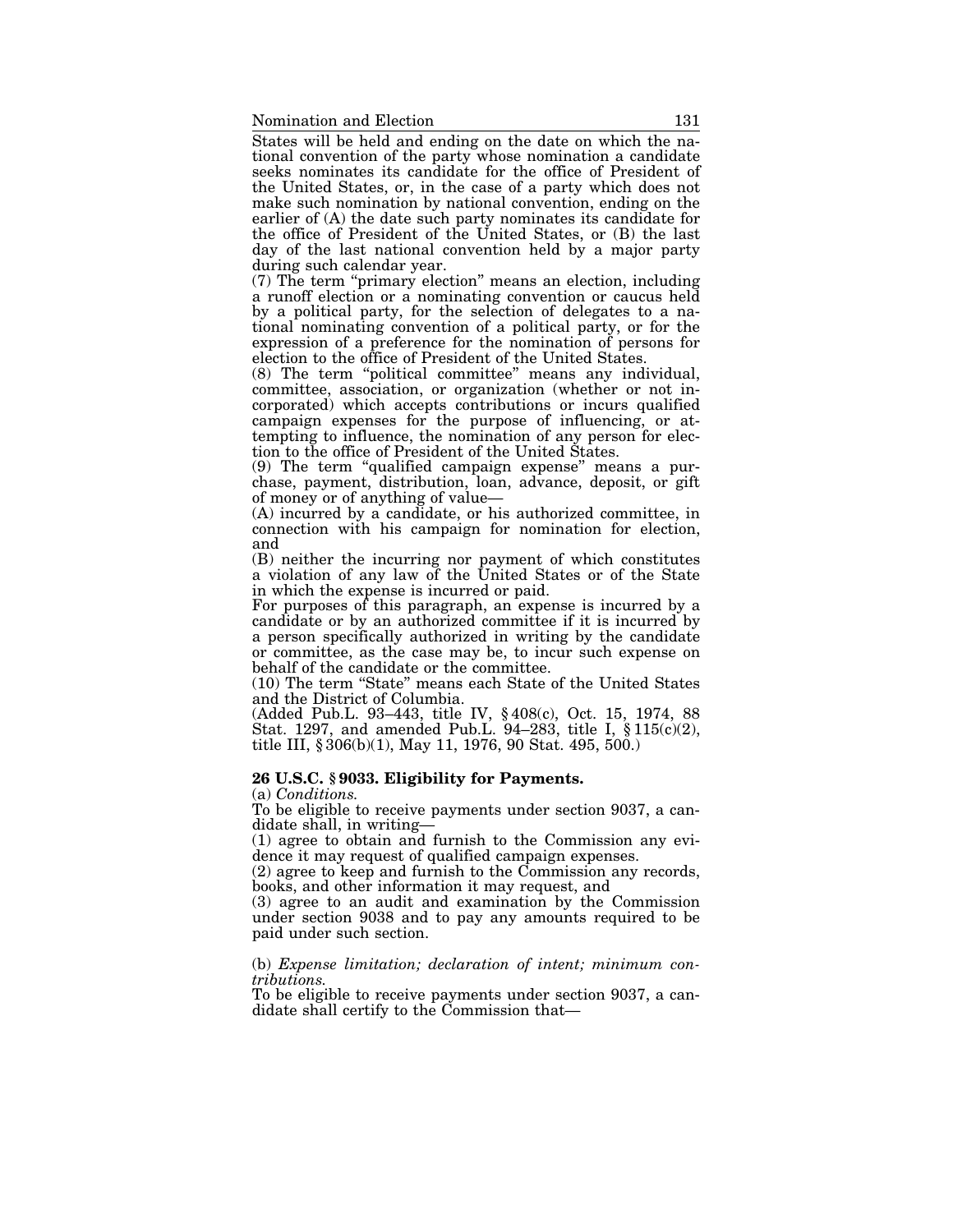(1) the candidate and his authorized committees will not incur qualified campaign expenses in excess of the limitations on such expenses under section 9035,

(2) the candidate is seeking nomination by a political party for election to the office of President of the United States,

(3) the candidate has received matching contributions which in the aggregate, exceed \$5,000 in contributions from residents of each of at least 20 States, and

(4) the aggregate of contributions certified with respect to any person under paragraph (3) does not exceed \$250.

(c) *Termination of payments.*

(1) *General rule.—*Except as provided by paragraph (2), no payment shall be made to any individual under section 9037—

(A) if such individual ceases to be a candidate as a result of the operation of the last sentence of section 9032(2); or

(B) more than 30 days after the date of the second consecutive primary election in which such individual receives less than 10 percent of the number of votes cast for all candidates of the same party for the same office in such primary election, if such individual permitted or authorized the appearance of his name on the ballot, unless such individual certifies to the Commission that he will not be an active candidate in the primary involved.

(2) *Qualified campaign expenses; payments to secretary.—*Any candidate who is ineligible under paragraph (1) to receive any payments under section 9037 shall be eligible to continue to receive payments under section 9037 to defray qualified campaign expenses incurred before the date upon which such candidate becomes ineligible under paragraph (1).

(3) *Calculation of voting percentage.—*For purposes of paragraph (1)(B), if the primary elections involved are held in more than one State on the same date, a candidate shall be treated as receiving that percentage of the votes on such date which he received in the primary election conducted on such date in which he received the greatest percentage vote. (3) *Reestablishment of eligibility.—*

(A) In any case in which an individual is ineligible to receive payments under section 9037 as a result of the operation of paragraph (1)(A), the Commission may subsequently determine that such individual is a candidate upon a finding that such individual is actively seeking election to the office of President of the United States in more than one State. The Commission shall make such determination without requiring such individual to reestablish his eligibility to receive payments under subsection (a).

(B) Notwithstanding the provisions of paragraph (1)(B), a candidate whose payments have been terminated under paragraph (1)(B) may again receive payments (including amounts he would have received but for paragraph  $(1)(B)$  if he receives 20 percent or more of the total numbers of votes cast for candidates of the same party in a primary election held after the date on which the election was held which was the basis for terminating payments to him.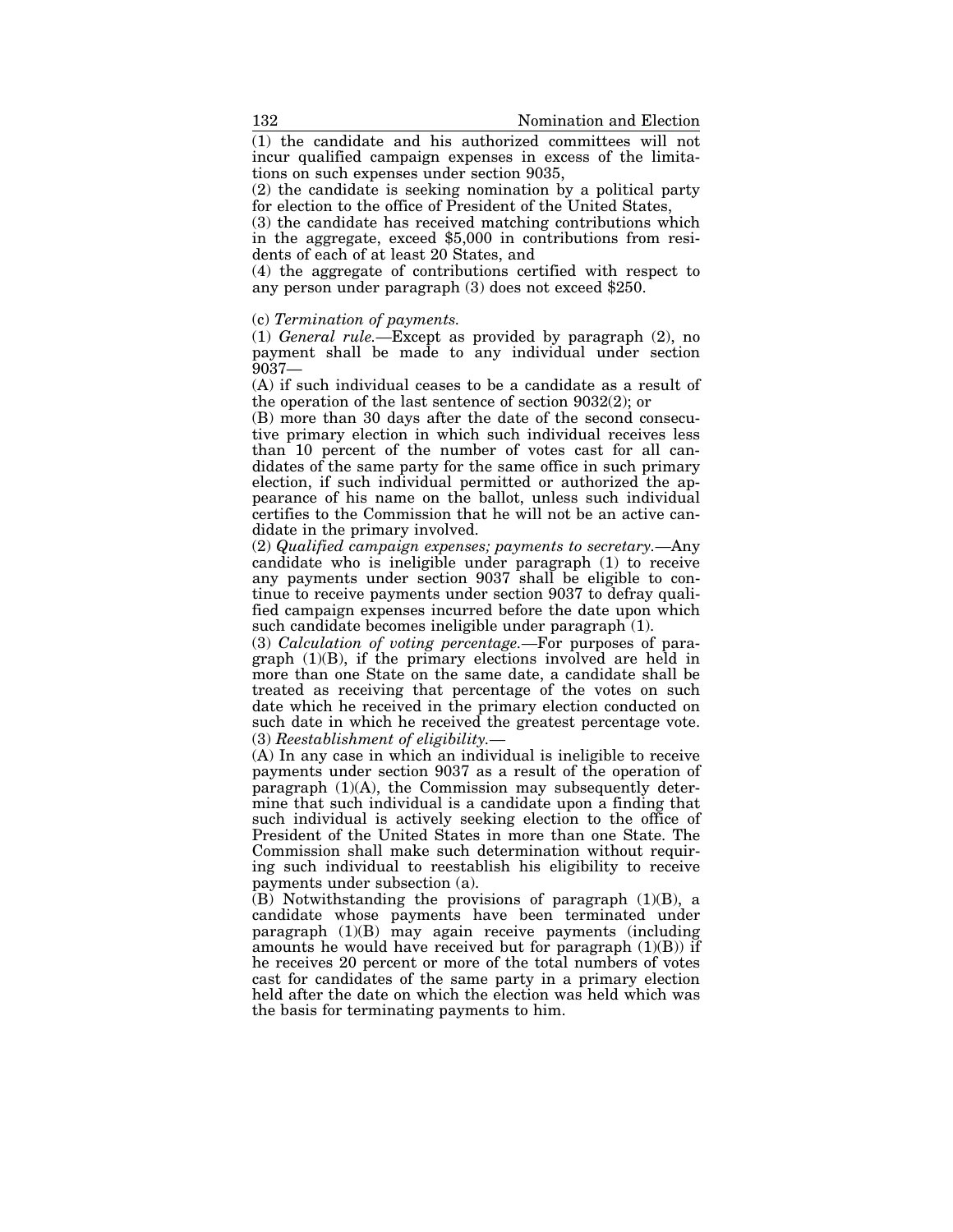Nomination and Election 133

(Added Pub.L. 93–443, title IV, § 408(c), Oct. 15, 1974, 88 Stat. 1299, and amended Pub.L. 94–283, title III, §§ 305(c), 306(b)(2), May 11, 1976, 90 Stat. 499, 500.)

# **26 U.S.C. § 9034. Entitlement of Eligible Candidates to Payments.**

#### (a) *In general.*

Every candidate who is eligible to receive payments under section 9033 is entitled to payments under section 9037 in an amount equal to the amount of each contribution received by such candidate on or after the beginning of the calendar year immediately preceding the calendar year of the presidential election with respect to which such candidate is seeking nomination, or by his authorized committees, disregarding any amount of contributions from any person to the extent that the total of the amounts contributed by such person on or after the beginning of such preceding calendar year exceeds \$250. For purposes of this subsection and section 9033(b), the term ''contribution'' means a gift of money made by a written instrument which identifies the person making the contribution by full name and mailing address, but does not include a subscription, loan, advance, or deposit of money, or anything of value or anything described in subparagraph  $(B)$ ,  $(C)$ , or  $(D)$  of section 9032(4).

#### (b) *Limitations.*

The total amount of payments to which a candidate is entitled under subsection (a) shall not exceed 50 percent of the expenditure limitation applicable under section  $320(b)(1)(A)$ of the Federal Election Campaign Act of 1971.

(Added Pub.L. 93–443, title IX, § 408(c), Oct. 15, 1974, 88 Stat. 1299, and amended Pub.L. 94–283, title III, § 307(b), May 11, 1976, 90 Stat. 501.)

# **26 U.S.C. § 9035. Qualified Campaign Expense Limitation.**

#### (a) *Expenditure limitations.*

No candidate shall knowingly incur qualified campaign expenses in excess of the expenditure limitation applicable under section  $320(b)(1)(A)$  of the Federal Election Campaign Act of 1971, and no candidate shall knowingly make expenditures from his personal funds, or the personal funds of his immediate family, in connection with his campaign for nomination for election to the office of President in excess of, in the aggregate, \$50,000.

# (b) *Definition of immediate family.*

For purposes of this section, the term ''immediate family'' means a candidate's spouse, and any child, parent, grandparent, brother, half-brother, sister, or half-sister of the candidate, and the spouses of such persons.

(Added Pub.L. 93–443, title IV, § 408(c), Oct. 15, 1974, 88 Stat. 1300, and amended Pub.L. 94–283, title III, §§ 305(a), 307(c), May 11, 1976, 90 Stat. 499, 501.)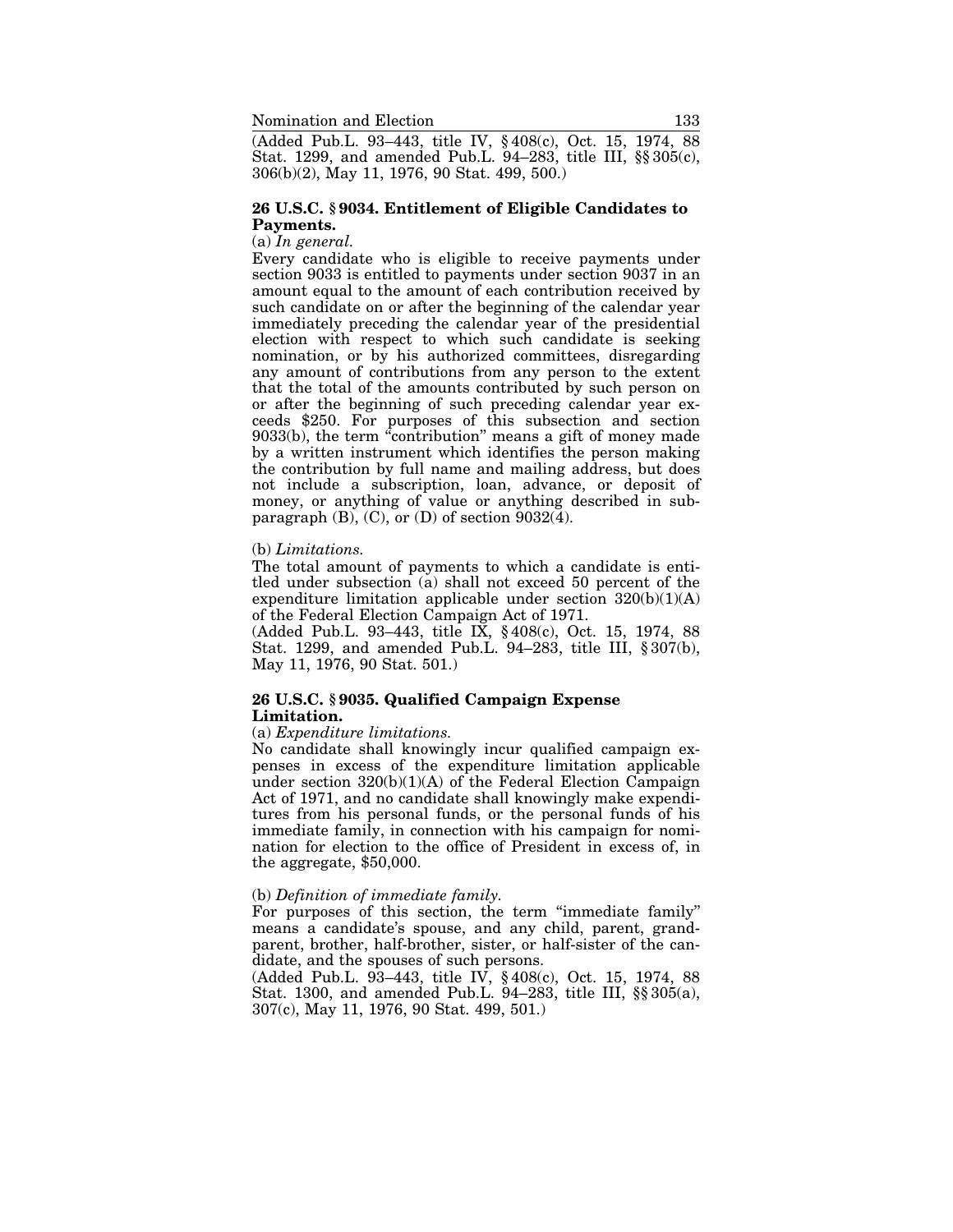# **26 U.S.C. § 9036. Certification by Commission.**

(a) *Initial certifications.*

Not later than 10 days after a candidate establishes his eligibility under section 9033 to receive payments under section 9037, the Commission shall certify to the Secretary for payment to such candidate under section 9037 payment in full of amounts to which such candidate is entitled under section 9034. The Commission shall make such additional certifications as may be necessary to permit candidates to receive payments for contributions under section 9037.

# (b) *Finality of determinations.*

Initial certifications by the Commission under subsection (a), and all determinations made by it under this chapter, are final and conclusive, except to the extent that they are subject to examination and audit by the Commission under section 9038 and judicial review under section 9041.

(Added Pub.L. 93–443, title IV, § 408(c), Oct. 15, 1974, 88 Stat. 1300.)

# **26 U.S.C. § 9037. Payments to Eligible Candidates.**

(a) *Establishment of account.*

The Secretary shall maintain in the Presidential Election Campaign Fund established by section 9006(a), in addition to any account which he maintains under such section, a separate account to be known as the Presidential Primary Matching Payment Account. The Secretary shall deposit into the matching payment account, for use by the candidate of any political party who is eligible to receive payments under section 9033, the amount available after the Secretary determines that amounts for payments under section 9006(c) and for payments under section 9008(b)(3) are available for such payments.

# (b) *Payments from the matching payment account.*

Upon receipt of a certification from the Commission under section 9036, but not before the beginning of the matching payment period, the Secretary shall promptly transfer the amount certified by the Commission from the matching payment account to the candidate. In making such transfers to candidates of the same political party, the Secretary shall seek to achieve an equitable distribution of funds available under subsection (a), and the Secretary shall take into account in seeking to achieve an equitable distribution, the sequence in which such certifications are received.

(Added Pub.L. 93–443, title IV, § 408(c), Oct. 15, 1974, 88 Stat. 1300, and amended Pub.L. 94–455, title XIX, § 1906(b)(13)(A), Oct. 4, 1976, 90 Stat. 1834.)

# **26 U.S.C. § 9038. Examinations and Audits; Repayments.**

# (a) *Examinations and audits.*

After each matching payment period, the Commission shall conduct a thorough examination and audit of the qualified campaign expenses of every candidate and his authorized committees who received payments under section 9037.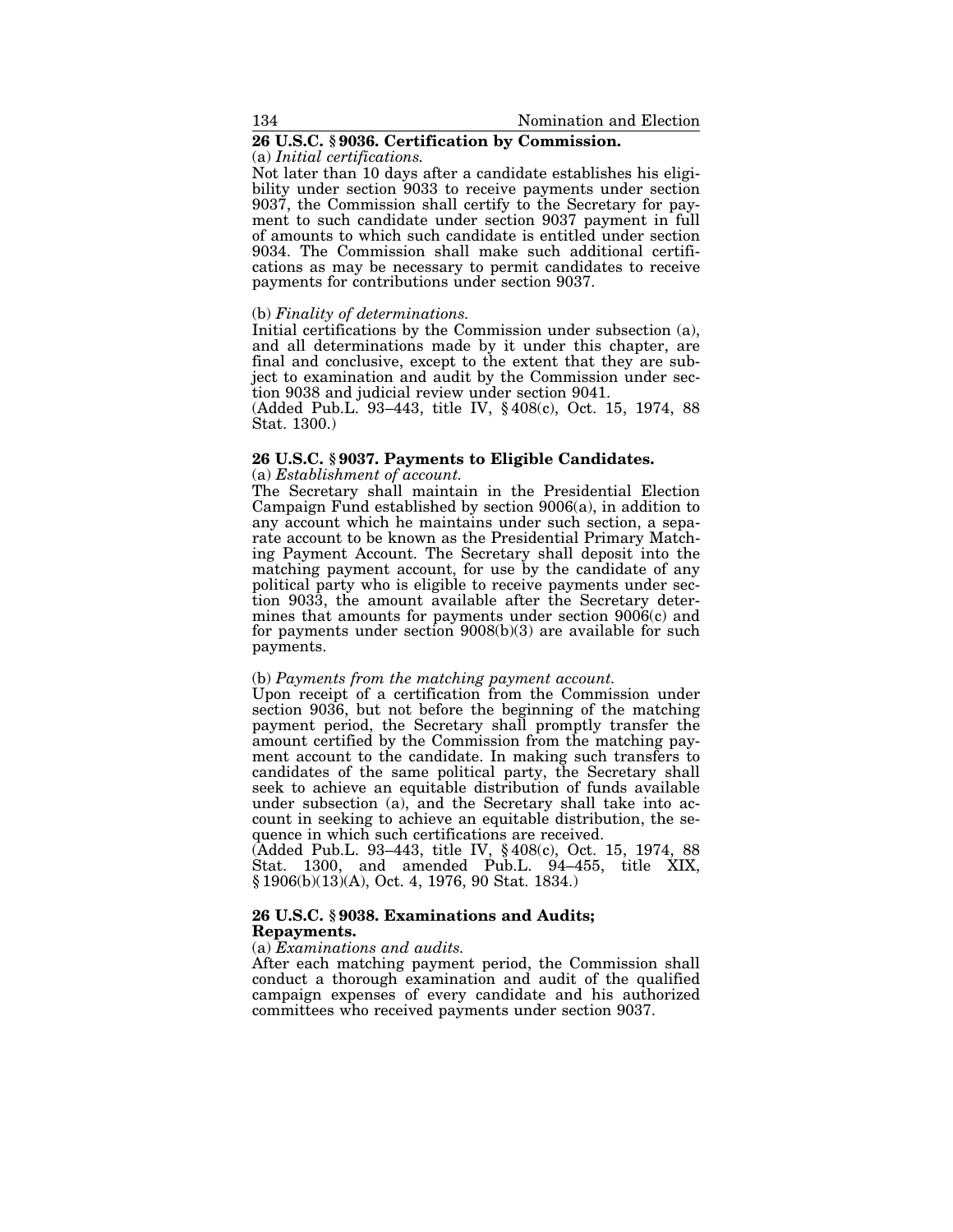(b) *Repayments.*

(1) If the Commission determines that any portion of the payments made to a candidate from the matching payment account was in excess of the aggregate amount of payments to which such candidate was entitled under section 9034, it shall notify the candidate, and the candidate shall pay to the Secretary an amount equal to the amount of excess payments.

(2) If the Commission determines that any amount of any payment made to a candidate from the matching payment account was used for any purpose other than—

(A) to defray the qualified campaign expenses with respect to which such payment was made, or

(B) to repay loans the proceeds of which were used, or otherwise to restore funds (other than contributions to defray qualified campaign expenses which were received and expended) which were used, to defray qualified campaign expenses,

it shall notify such candidate of the amount so used, and the candidate shall pay to the Secretary an amount equal to such amount.

(3) Amounts received by a candidate from the matching payment account may be retained for the liquidation of all obligations to pay qualified campaign expenses incurred for a period not exceeding 6 months after the end of the matching payment period. After all obligations have been liquidated, that portion of any unexpended balance remaining in the candidate's accounts which bears the same ratio to the total unexpended balance as the total amount received from the matching payment account bears to the total of all deposits made into the candidate's accounts shall be promptly repaid to the matching payment account.

### (c) *Notification.*

No notification shall be made by the Commission under subsection (b) with respect to a matching payment period more than 3 years after the end of such period.

#### (d) *Deposit of repayments.*

All payments received by the Secretary under subsection (b) shall be deposited by him in the matching payment account. (Added Pub.L. 93–443, title IV, § 408(c), Oct. 15, 1974, 88 Stat. 1300, and amended Pub.L. 94–455, title XIX, § 1906(b)(13)(A), Oct. 4, 1976, 90 Stat. 1834.)

#### **26 U.S.C. § 9039. Reports to Congress; Regulations.** (a) *Reports.*

The Commission shall, as soon as practicable after each matching payment period, submit a full report to the Senate and House of Representatives setting forth—

(1) the qualified campaign expenses (shown in such detail as the Commission determines necessary) incurred by the candidates of each political party and their authorized committees,

(2) the amounts certified by it under section 9036 for payment to each eligible candidate, and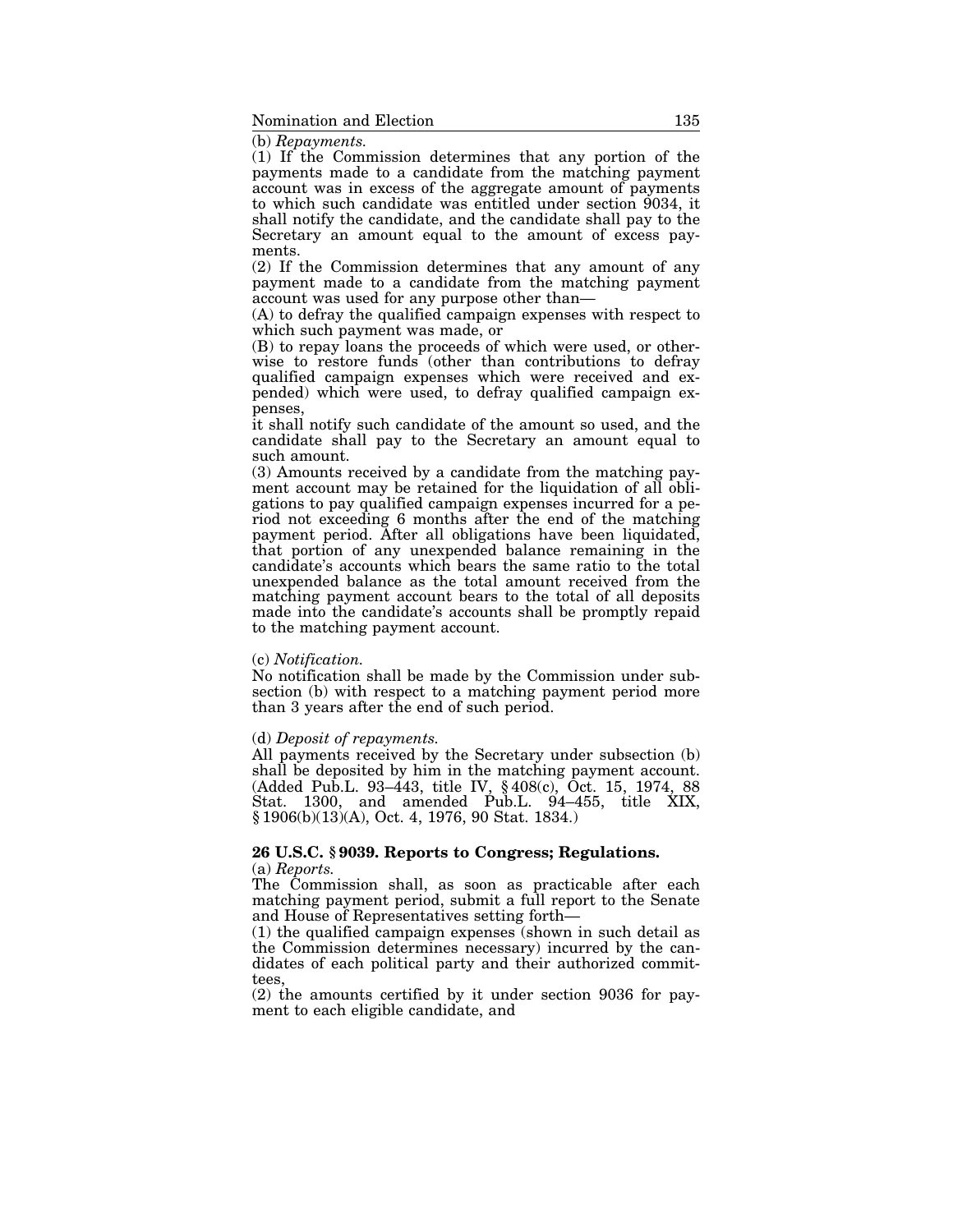(3) the amount of payments, if any, required from candidates under section 9038, and the reasons for each payment required.

Each report submitted pursuant to this section shall be printed as a Senate document.

#### (b) *Regulations, etc.*

The Commission is authorized to prescribe rules and regulations in accordance with the provisions of subsection (c), to conduct examinations and audits (in addition to the examinations and audits required by section 9038(a)), to conduct investigations, and to require the keeping and submission of any books, records, and information, which it determines to be necessary to carry out its responsibilities under this chapter.

#### (c) *Review of regulations.*

(1) The Commission, before prescribing any rule or regulation under subsection (b), shall transmit a statement with respect to such rule or regulation to the Senate and to the House of Representatives, in accordance with the provisions of this subsection. Such statement shall set forth the proposed rule or regulation and shall contain a detailed explanation and justification of such rule or regulation.

(2) If either House does not, through appropriate action, disapprove the proposed rule or regulation set forth in such statement no later than 30 legislative days after receipt of such statement, then the Commission may prescribe such rule or regulation. Whenever a committee of the House of Representatives reports any resolution relating to any such rule or regulation, it is at any time thereafter in order (even though a previous motion to the same effect has been disagreed to) to move to proceed to the consideration of the resolution. The motion is highly privileged and is not debatable. An amendment to the motion is not in order, and it is not in order to move to reconsider the vote by which the motion is agreed to or disagreed to. The Commission may not prescribe any rule or regulation which is disapproved by either House under this paragraph.

(3) For purposes of this subsection, the term ''legislative days'' does not include any calendar day on which both Houses of the Congress are not in session.

(4) For purposes of this subsection, the term ''rule or regulation'' means a provision or series of interrelated provisions stating a single separable rule of law.

(Added Pub.L. 93–443, title IV, § 408(c), Oct. 15, 1974, 88 Stat. 1301, and amended Pub.L. 94–283, title III, § 304(b), May 11, 1976, 90 Stat. 499.)

#### **26 U.S.C. § 9040. Participation by Commission in Judicial Proceedings.**

(a) *Appearance by counsel.*

The Commission is authorized to appear in and defend against any action instituted under this section, either by attorneys employed in its office or by counsel whom it may appoint without regard to the provisions of title 5, United States Code, governing appointments in the competitive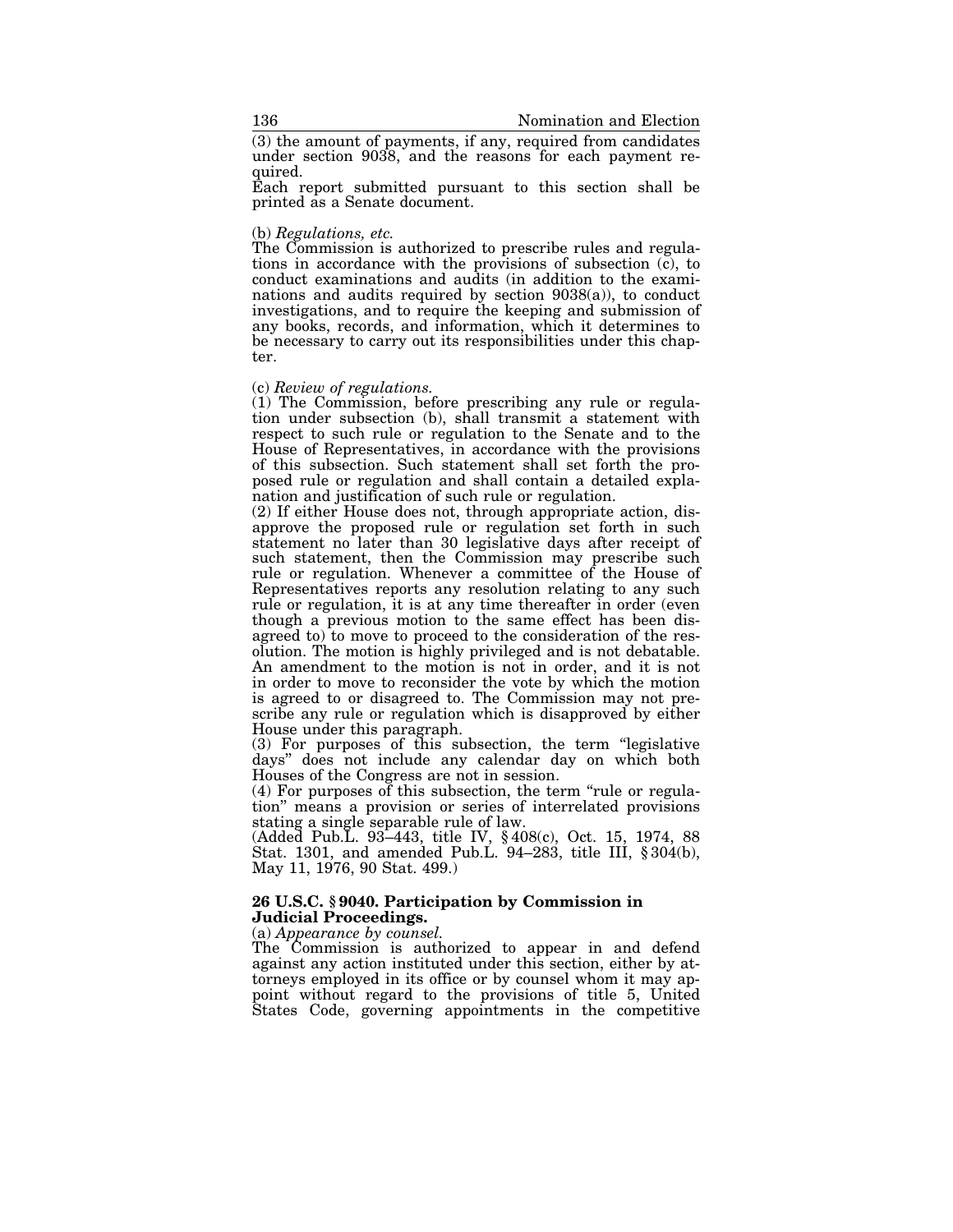Nomination and Election 137

service, and whose compensation it may fix without regard to the provisions of chapter 51 and subchapter III of chapter 53 of such title.

### (b) *Recovery of certain payments.*

The Commission is authorized, through attorneys and counsel described in subsection (a), to institute actions in the district courts of the United States to seek recovery of any amounts determined to be payable to the Secretary as a result of an examination and audit made pursuant to section 9038.

#### (c) *Injunctive relief.*

The Commission is authorized, through attorneys and counsel described in subsection (a), to petition the courts of the United States for such injunctive relief as is appropriate to implement any provision of this chapter.

#### (d) *Appeal.*

The Commission is authorized on behalf of the United States to appeal from, and to petition the Supreme Court for certiorari to review, judgments or decrees entered with respect to actions in which it appears pursuant to the authority provided in this section.

(Added Pub.L. 93–443, title IV, § 408(c), Oct. 15, 1974, 88 Stat. 1302, and amended Pub.L. 94–455, title XIX, § 1906(b)(13)(A), Oct. 4, 1976, 90 Stat. 1834.)

#### **26 U.S.C. § 9041. Judicial Review.**

(a) *Review of agency action by the Commission.*

Any agency action by the Commission made under the provisions of this chapter shall be subject to review by the United States Court of Appeals for the District of Columbia Circuit upon petition filed in such court within 30 days after the agency action by the Commission for which review is sought.

#### (b) *Review procedures.*

The provisions of chapter 7 of title 5, United States Code, apply to judicial review of any agency action, as defined in section 551(13) of title 5, United States Code, by the Commission.

(Added Pub.L. 93–443, title IV, § 408(c), Oct. 15, 1974, 88 Stat. 1302.)

# **26 U.S.C. § 9042. Criminal Penalties.**

(a) *Excess campaign expenses.*

Any person who violates the provisions of section 9035 shall be fined not more than \$25,000, or imprisoned not more than 5 years, or both. Any officer or member of any political committee who knowingly consents to any expenditure in violation of the provisions of section 9035 shall be fined not more than \$25,000, or imprisoned not more than 5 years, or both.

# (b) *Unlawful use of payments.*

(1) It is unlawful for any person who receives any payment under section 9037, or to whom any portion of any such payment is transferred, knowingly and willfully to use, or au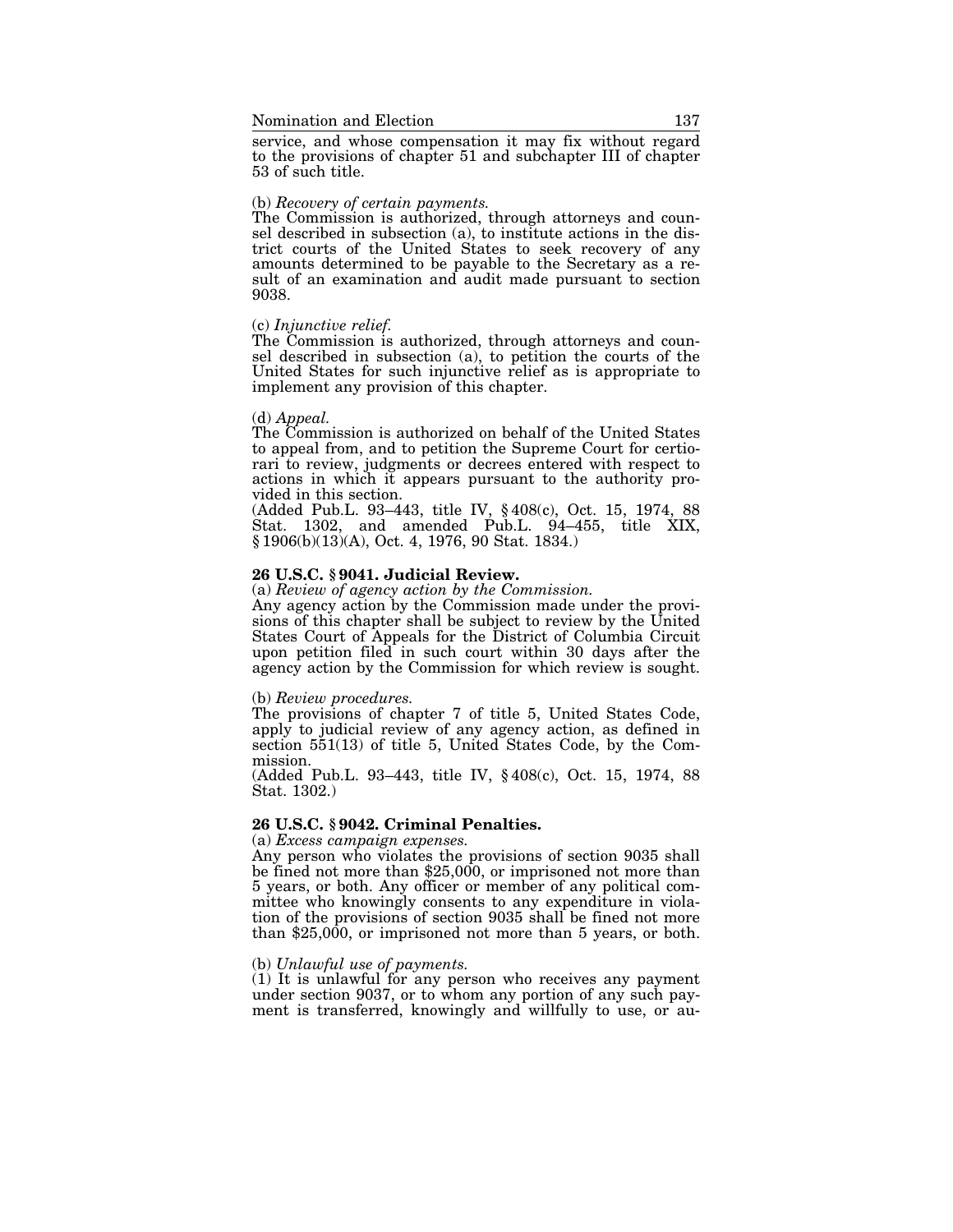thorize the use of, such payment or such portion for any purpose other than—

(A) to defray qualified campaign expenses, or

(B) to repay loans, the proceeds of which were used, or otherwise to restore funds (other than contributions to defray qualified campaign expenses which were received and expended) which were used, to defray qualified campaign expenses.

 $(2)$  Any person who violates the provisions of paragraph  $(1)$ shall be fined not more than \$10,000, or imprisoned not more than 5 years, or both.

#### (c) *False statements, etc.*

(1) It is unlawful for any person knowingly and willfully— (A) to furnish any false, fictitious, or fraudulent evidence, books, or information to the Commission under this chapter, or to include in any evidence, books, or information so furnished any misrepresentation of a material fact, or to falsify or conceal any evidence, books, or information relevant to a certification by the Commission or an examination and audit by the Commission under this chapter, or

(B) to fail to furnish to the Commission any records, books, or information requested by it for purposes of this chapter.  $(2)$  Any person who violates the provisions of paragraph  $(1)$ shall be fined not more than \$10,000, or imprisoned not more than 5 years, or both.

#### (d) *Kickbacks and illegal payments.*

(1) It is unlawful for any person knowingly and willfully to give or accept any kickback or any illegal payment in connection with any qualified campaign expense of a candidate, or his authorized committees, who receives payments under section 9037.

(2) Any person who violates the provisions of paragraph (1) shall be fined not more than \$10,000, or imprisoned not more than 5 years, or both.

(3) In addition to the penalty provided by paragraph (2), any person who accepts any kickback or illegal payment in connection with any qualified campaign expense of a candidate or his authorized committees shall pay to the Secretary for deposit in the matching payment account an amount equal to 125 percent of the kickback or payment received.

(Added Pub.L. 93–443, title IV, § 408(c), Oct. 15, 1974, 88 Stat. 1302.)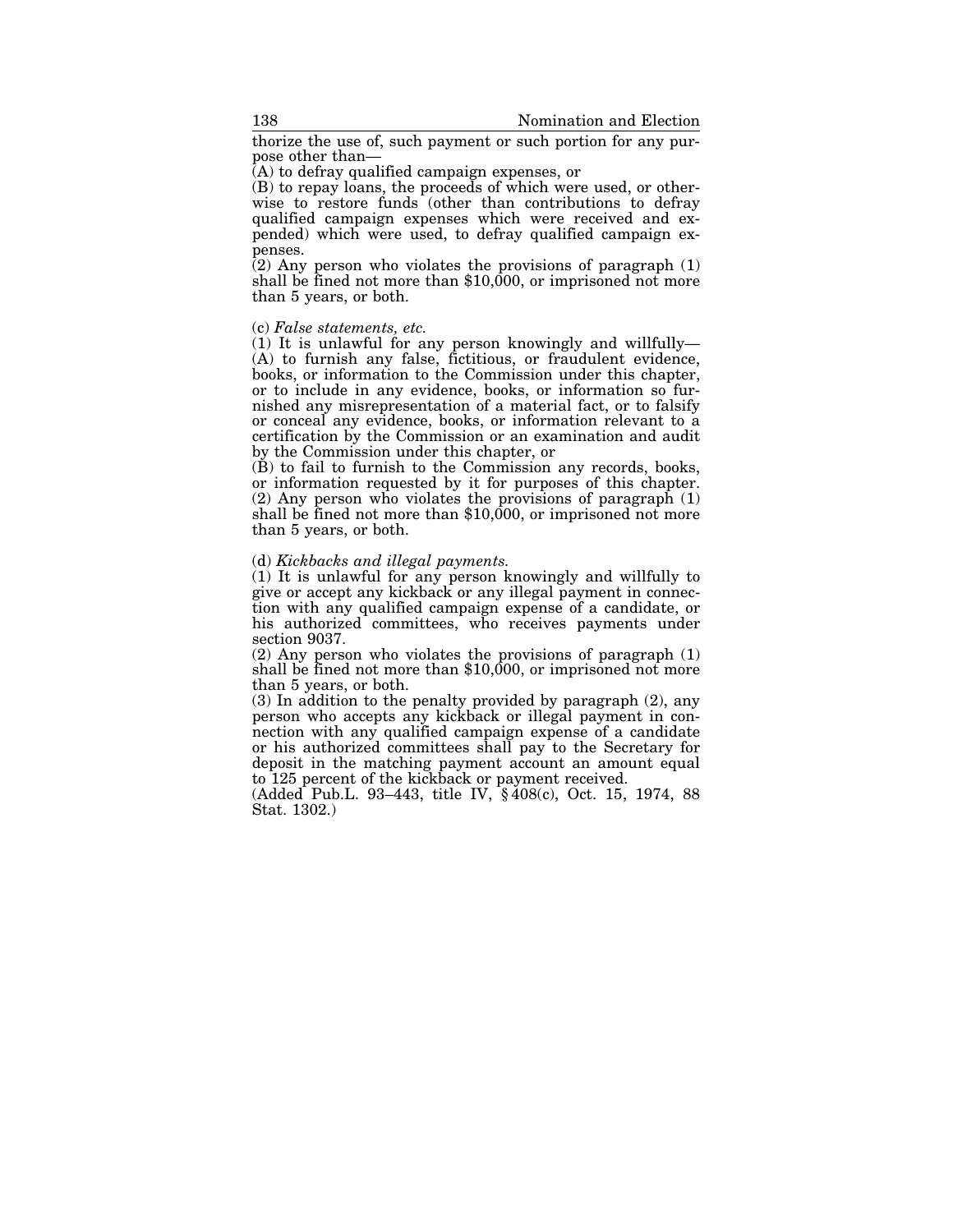**K. Communications Media (Title 47, United States Code)**

# **47 U.S.C. § 312. Administrative Sanctions—Revocation of Station License or Construction Permit.**

(a) *Revocation of station license or construction permit.* The Commission may revoke any station license or construction permit—

[*See main volume for text of (1) to (4).*]

(5) for violation of or failure to observe any final cease and desist order issued by the Commission under this section;

(6) for violation of section 1304, 1343, or 1464 of title 18; or (7) for willful or repeated failure to allow reasonable access to or to permit purchase of reasonable amounts of time for the use of a broadcasting station by a legally qualified candidate for Federal elective office on behalf of his candidacy. [*See main volume for text of (b) to (e).*]

#### (f) *Willful or repeated violations.*

For purposes of this section:

(1) The term ''willful'', when used with reference to the commission or omission of any act, means the conscious and deliberate commission or omission of such act, irrespective of any intent to violate any provision of this chapter or any rule or regulation of the Commission authorized by this chapter or by a treaty ratified by the United States.

(2) The term ''repeated'', when used with reference to the commission or omission of any act, means the commission or omission of such act more than once, or, if such commission or omission is continuous, for more than one day.

(As amended Feb. 7, 1972, Pub.L. 92–225, title I, § 103(a)(2)(A), 86 Stat. 4; Sept. 13, 1982, Pub.L. 97–259, title I, § 117, 96 Stat. 1095.)

### **47 U.S.C. § 315. Candidates for Public Office.**

(a) *Equal opportunities requirement; censorship prohibition; allowance of station use; news appearances exception; public interest; public issues discussion opportunities.*

If any licensee shall permit any person who is a legally qualified candidate for any public office to use a broadcasting station, he shall afford equal opportunities to all other such candidates for that office in the use of such broadcasting station: *Provided,* That such licensee shall have no power of censorship over the material broadcast under the provisions of this section. No obligation is imposed under this subsection upon any licensee to allow the use of its station by any such candidate. Appearance by a legally qualified candidate on any—

(1) bona fide newscast,

(2) bona fide news interview,

(3) bona fide news documentary (if the appearance of the candidate is incidental to the presentation of the subject or subjects covered by the news documentary), or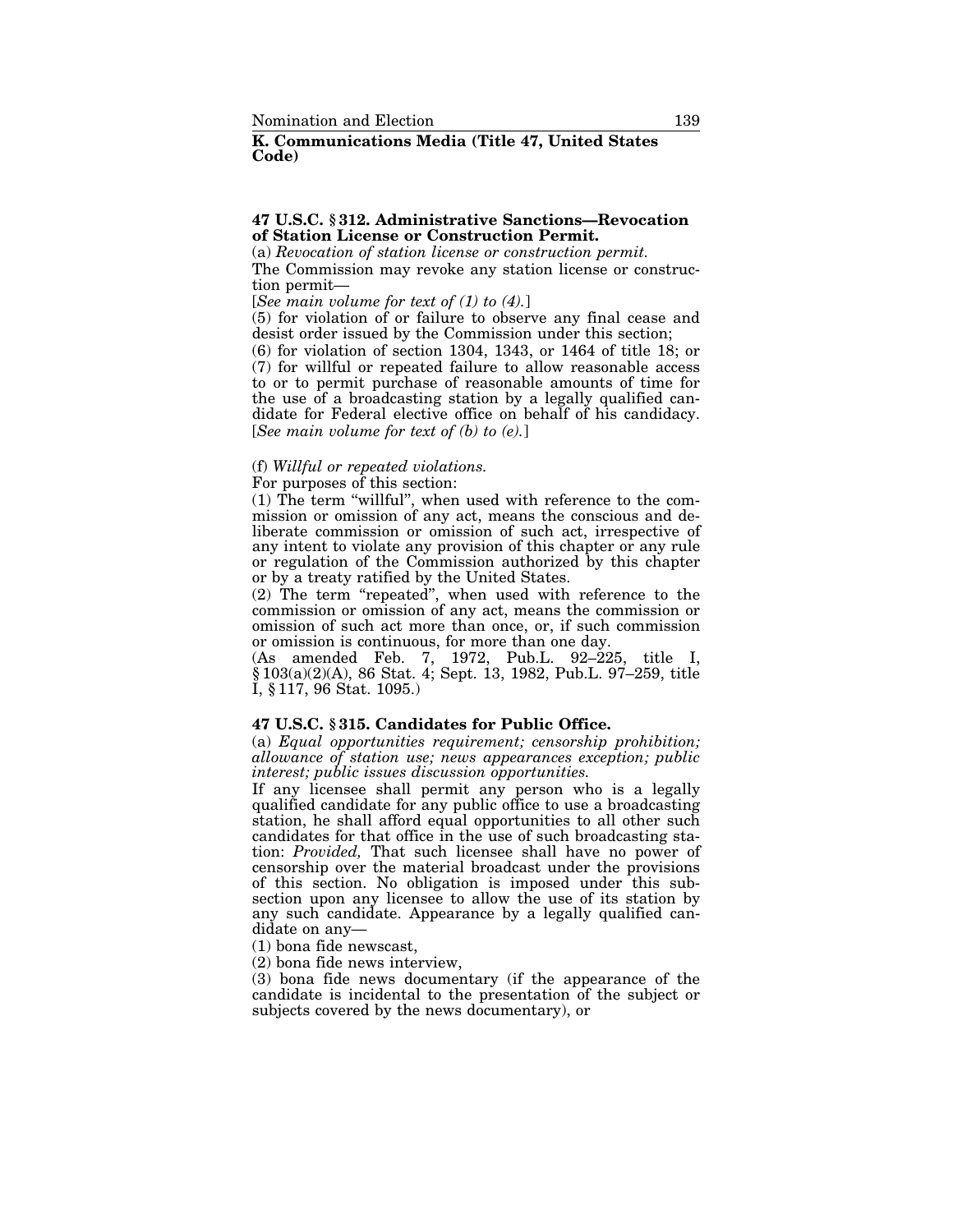(4) on-the-spot coverage of bona fide news events (including but not limited to political conventions and activities incidental thereto),

shall not be deemed to be use of a broadcasting station within the meaning of this subsection. Nothing in the foregoing sentence shall be construed as relieving broadcasters, in connection with the presentation of newscasts, news interviews, news documentaries, and on-the-spot coverage of news events, from the obligation imposed upon them under this chapter to operate in the public interest and to afford reasonable opportunity for the discussion of conflicting views on issues of public importance.

# (b) *Broadcast media rates.*

The charges made for the use of any broadcasting station by any person who is a legally qualified candidate for any public office in connection with his campaign for nomination for election, or election, to such office shall not exceed—

(1) during the forty-five days preceding the date of a primary or primary runoff election and during the sixty days preceding the date of a general or special election in which such person is a candidate, the lowest unit charge of the station for the same class and amount of time for the same period; and

(2) at any other time, the charges made for comparable use of such station by other users thereof.

### (c) *Definitions.*

For purposes of this section—

 $(1)$  the term "broadcasting station" includes a community antenna television system; and

(2) the terms ''licensee'' and ''station licensee'' when used with respect to a community antenna television system mean the operator of such system.

# (d) *Rules and regulations.*

The Commission shall prescribe appropriate rules and regulations to carry out the provisions of this section.

(June 19, 1934, ch. 652, title III, § 315, 48 Stat. 1088; July 16, 1952, ch. 879, § 11, 66 Stat. 717; Pub.L. 86–274, § 1, Sept. 14, 1959, 73 Stat. 557; Pub.L. 92–225, title I, § 103(a)(1), (2)(B), 104(c), Feb. 7, 1972, 86 Stat. 4, 7; Pub.L. 93–443, title IV, § 402, Oct. 15, 1974, 88 Stat. 1291.)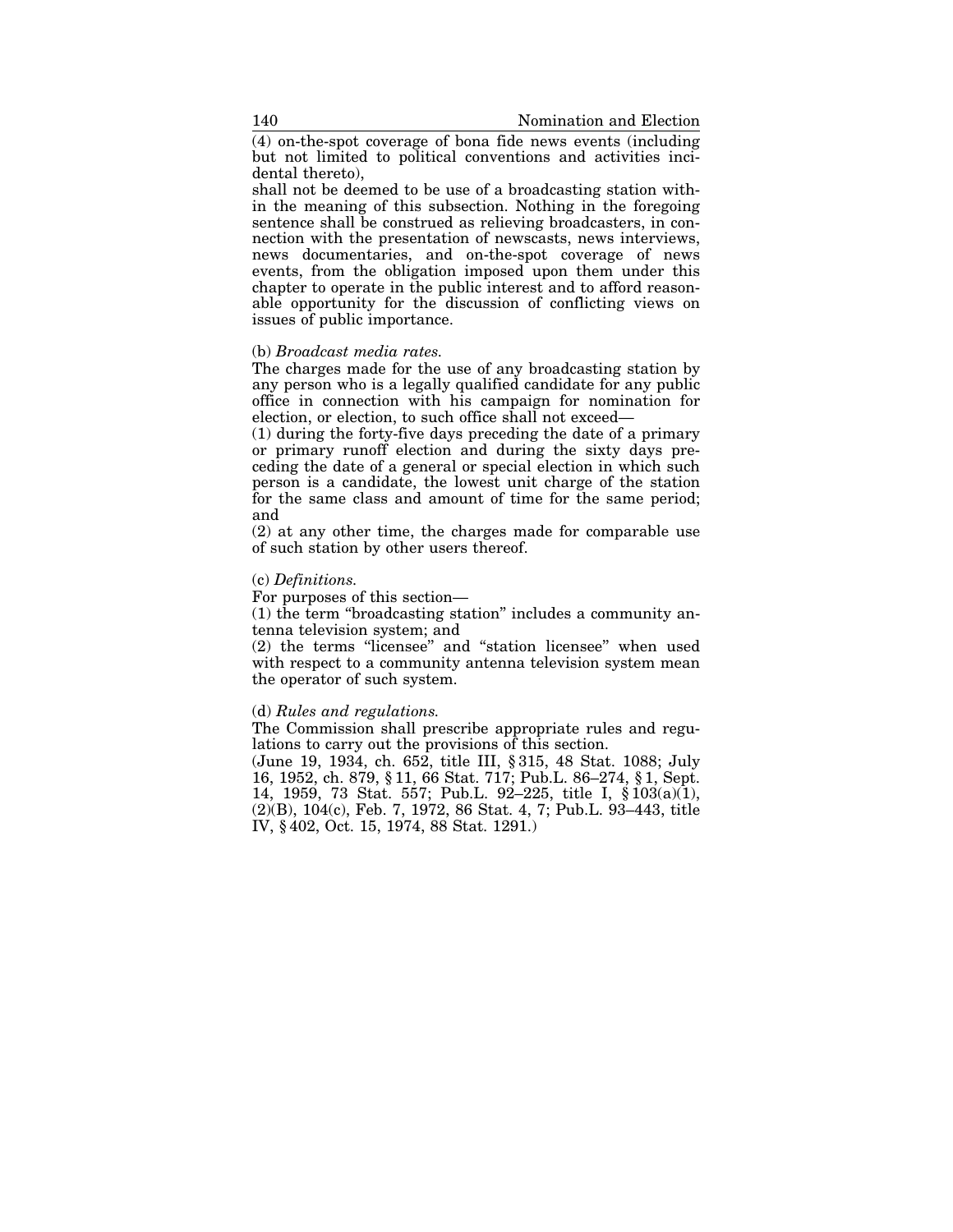Nomination and Election 141

**PART II. NOMINATION OF THE PRESIDENT AND VICE PRESIDENT**

# **A. Calendar for Party Caucuses/Conventions and Presidential Primaries in 2000**

| Dates                                                                                             | Caucuses/Conventions                                                                                | <b>Presidential Primaries</b>                                                                                                                                                    |
|---------------------------------------------------------------------------------------------------|-----------------------------------------------------------------------------------------------------|----------------------------------------------------------------------------------------------------------------------------------------------------------------------------------|
| January 24<br>February 1<br>February 5<br>February 8<br>February 19<br>February 22<br>February 26 | American Samoa, Guam,<br>Virgin Islands (Repub-<br>lican only).                                     | New Hampshire.<br>Delaware $(D)$ .<br>Delaware $(R)$ .<br>South Carolina (R).<br>Arizona, Michigan.                                                                              |
| February 29<br>March 5<br>March $7$                                                               | North Dakota (R)<br>American Samoa (D) Ha-<br>waii (D), Minnesota,<br>North Dakota.                 | Virginia, Washington.<br>Puerto Rico (R).<br>California, Connecticut,<br>Georgia, Maine, Mary-<br>land, Massachusetts,<br>Missouri, New York,<br>Ohio, Rhode Island,<br>Vermont. |
| March $9$<br>March 10<br>March 11<br>March 12<br>March 14                                         | Michigan (D)                                                                                        | South Carolina (D).<br>Colorado, Utah, Wyoming.<br>Arizona (D).<br>Puerto Rico (D).<br>Florida, Louisiana, Mis-<br>sissippi, Oklahoma, Ten-<br>nessee, Texas.                    |
| March 21<br>April 1<br>April 4                                                                    | Virgin Islands (D)                                                                                  | Illinois.<br>Kansas, Pennsylvania, Wis-<br>consin.                                                                                                                               |
| May 2                                                                                             |                                                                                                     | District of Columbia, Indi-<br>ana, North Carolina.                                                                                                                              |
| $May 6$<br>$May\ 9$<br>May 16<br>May 19                                                           | Alaska (R) Convention, Ha-<br>waii.                                                                 | Nebraska, West Virginia.<br>Oregon.                                                                                                                                              |
| May $19-21$<br>May 20<br>May 23<br>$May 25$<br>June 3<br>June $6$                                 | Nevada (D) Convention<br>Alaska (D) Convention<br>Nevada (R) Convention<br>Virginia (D) Convention. | Arkansas, Idaho, Kentucky.<br>Alabama, Montana, New<br>Jersey, New Mexico,<br>South Dakota.                                                                                      |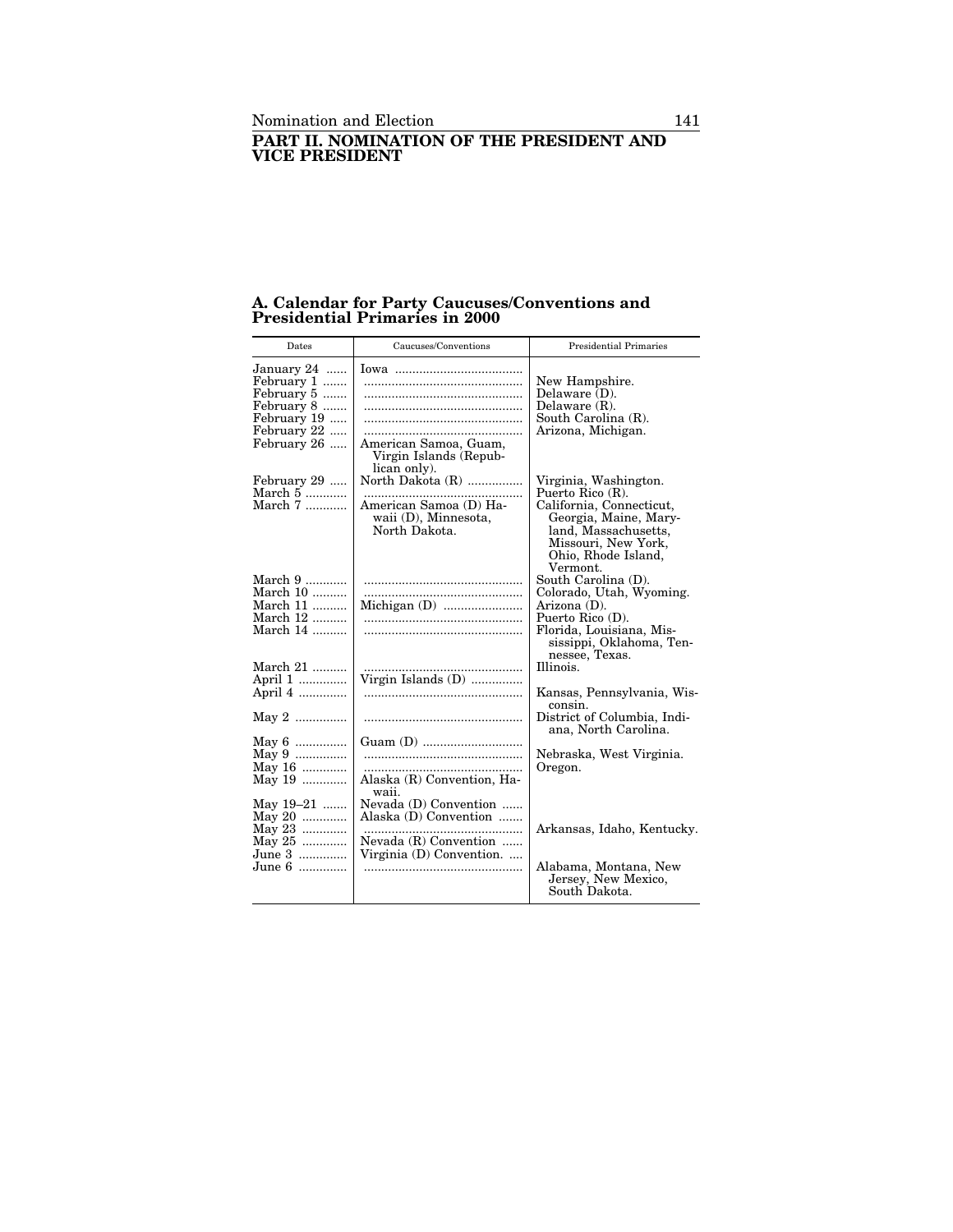142 Nomination and Election

**B. Background of the National Nominating Conventions, Presidential Primaries, and the Selection of Delegates** \*

The United States Constitution does not authorize the establishment of political parties nor does it prohibit their establishment. The Founding Fathers did not have a favorable attitude toward political parties and even saw them as possible threats to state government.1 When the new government was being formed, two competing parties developed, one of which favored the adoption of the Constitution and the other of which was against the adoption of the Constitution. The Federalist Party favored a strong central government and was comprised of merchants, shippers, and financiers, among others. The other party was comprised of members who were anti-federalist who opposed a strong central government and sought to preserve the sovereignty of the states.<sup>2</sup>

The Constitution does not provide for any formal nominating procedures for candidates for President and Vice President outside of those provisions relating to the Electoral College.3 With the advent of political parties, the inadequacies of the Electoral College system of electing a President and Vice President became manifest, especially in regard to the nominating process.4

In the first presidential election in 1789, there were no formal nominations, and the Electoral College method for choosing a President and Vice President was used. In the presidential election of 1792, there was no attempt to challenge President Washington, although a political party by the name of the Democratic-Republicans unsuccessfully presented a challenge to Vice President Adams.5 The presidential election of 1796 was the first time that the congressional caucus was used as a nominating method. The congressional caucus system was used for nominating presidential candidates as there was a need for limiting the number of party candidates and for unifying the elections of a political party.6 The caucus system of nominating presidential candidates had some serious limitations: (1) the nominating process did not include non-congressional persons; (2) state influence was limited according to the number of its congressmen and even to the party affiliations of the congressmen; and (3) Congress was a dominant force in presidential matters since the President would likely be more responsive to the Congressmen who nominated him than to the people.7

<sup>\*</sup> By L. Paige Whitaker, Legislative Attorney, Congressional Research Service, Library of Congress.

<sup>1</sup> *National Party Conventions 1831–1976, Congressional Quarterly.* Sept. 1979, p. 1.

<sup>2</sup> *Ibid.*

<sup>3</sup>W. Crotty. *Presidential Nominating Procedures, History of Presidential Nomination Practices,* v. 1, p. xiv, National Municipal League (1974). <sup>4</sup> *Ibid.*

<sup>5</sup> *National Party Conventions, supra* at p. 2.

<sup>6</sup>W. Crotty, *supra* at p. xiv. <sup>7</sup> *Ibid.*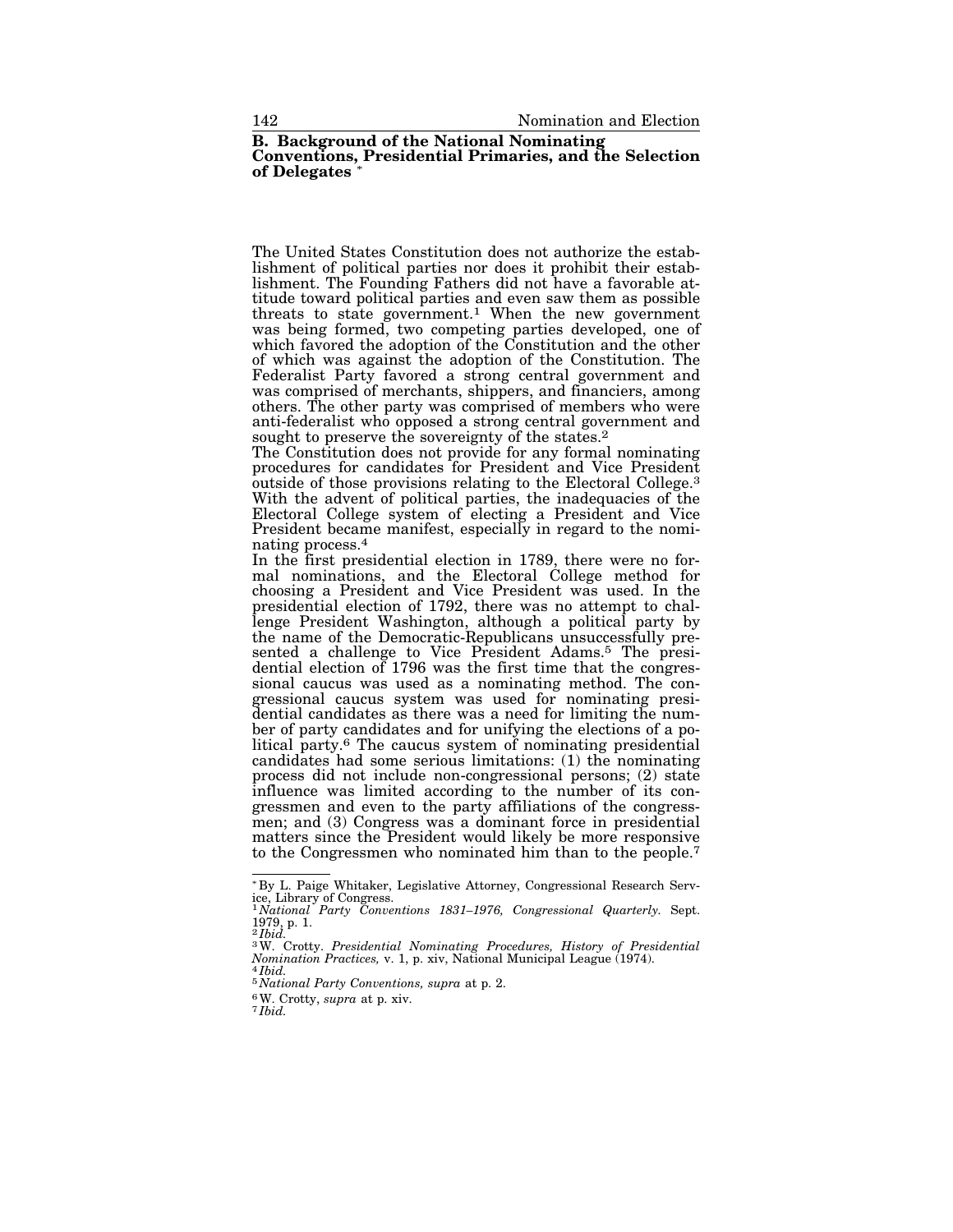Later state-based legislative systems of nominating Presidents, which were used in the 1828 presidential election of Andrew Jackson, eventually eliminated the congressional caucus method of nomination. By 1840, the major political parties began holding national conventions with delegates selected from the various states to nominate their candidates for President and Vice President. The national conventions provided for broader electoral participation in the presidential nominating process than the congressional caucus or state-based legislative systems. However, even the national conventions had their drawbacks. The delegate selection procedures varied from state to state; state party bosses and political machines often controlled the selection of delegates to the national nominating conventions.8

In 1968, the major political parties began to reform and democratize the delegate selection procedures to provide for greater participation by all voters affiliated with them, including such groups as blacks, youth, women, and minorities. In the Democratic Party, the McGovern-Fraser Commission was established and was mandated to draft a delegate plan that would be an ''open'' system of delegate selection to insure every Democrat "a full, meaningful and timely" opportunity to participate, beginning with the 1972 Convention. The 1968 Republican National Convention established the Delegates and Organization Committee to make recommendations to achieve the broadest possible participation in the Party's affairs. The 1972 Republican Convention adopted five of the ten recommendations made by the Committee and incorporated them into the 1976 delegate selection rules. In both the Democratic and Republican parties, the state parties still exercise much power in the delegate selection procedures; however, the impetus that has been taken by the national parties for broader participation has provided for more due process in the selection and seating of national nominating convention delegates.9

In October, 1975, the Democratic National Committee (DNC) established a committee to study the problem of the presidential primaries and to review delegate selection rules of the Democratic Party.10 The Commission was chaired by Michigan State Chairman, Morley Winograd, and became known as the Winograd Commission. It was composed of fifty-eight members. Among some of the major recommendations were the following: (1) shortening the delegate selection period from six months to three months (from the second Tuesday in March to the second Tuesday in June); (2) increasing the size of state delegations by ten percent to accommodate state party and elected officials; and (3) limiting participation in the delegate selection process to Democrats only by disallowing open, cross-over primaries whereby voters could participate in the Democratic delegate selection process without declaring their party affiliation.11

<sup>8</sup> *Id.,* xv. See also E. McChesney Sait. *American Parties and Elections,* pp. 316–319, D. Appleton-Century Co. (New York, 1939).

<sup>9</sup>W. Crotty, *supra* at pp. xvii–xix. <sup>10</sup> *National Party Conventions, supra,* at pp. 10–11. <sup>11</sup> *Id.,* 11–12.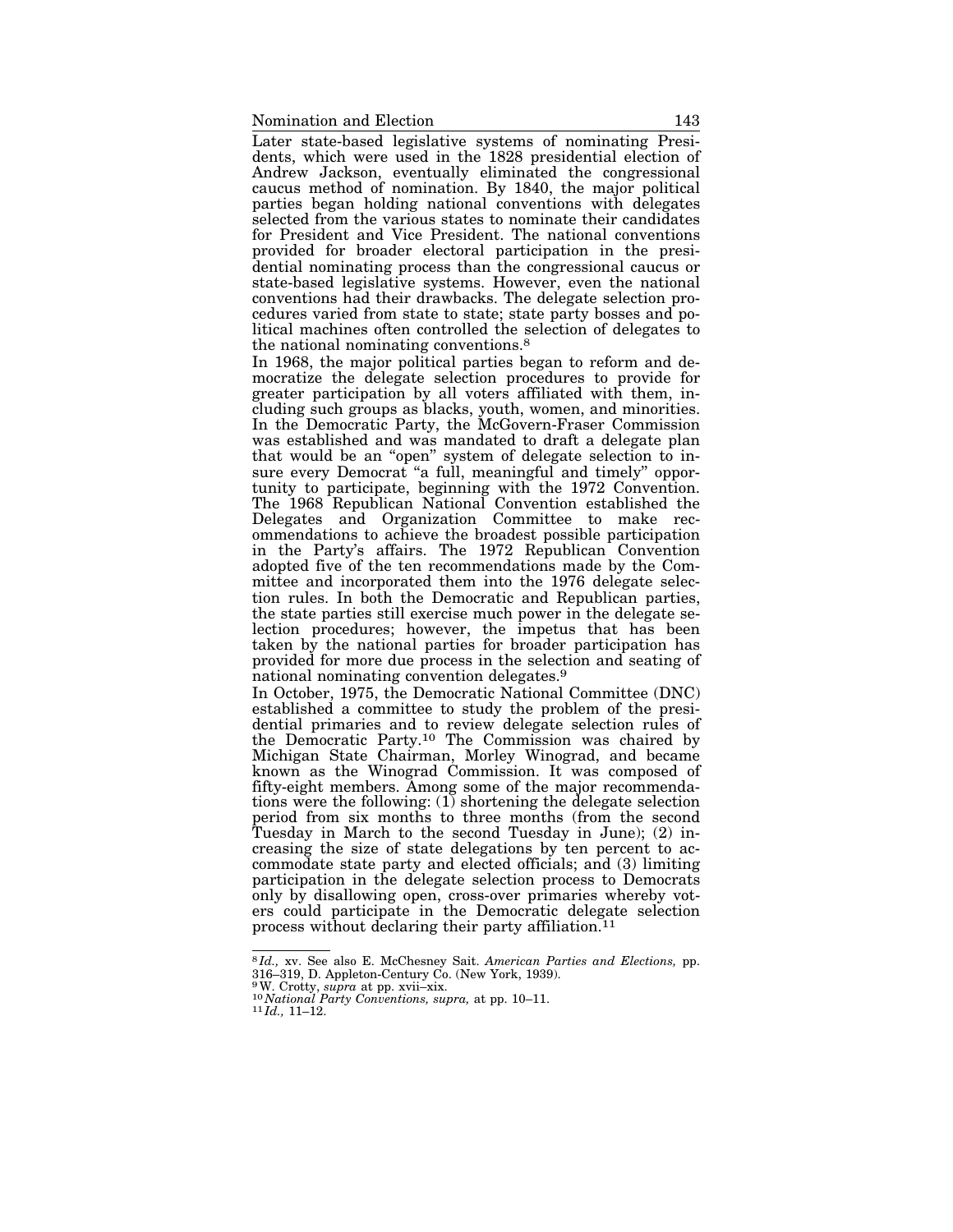In 1982, the DNC established another commission to review the delegate selection process to the Democratic national nominating convention. The commission has become known as the Hunt Commission, named after its chairman, North Carolina Governor, James B. Hunt, Jr. The Hunt Commission made the following recommendations which were substantially adopted by the DNC: (1) shortening the presidential preference primary and caucus season; (2) eliminating the bound delegate rule so as to allow delegates who are pledged to a candidate in all good conscience to reflect the sentiments of these who elected them; and (3) increasing the participation of elected officials, especially Members of Congress.12

Thus, from 1972 to 1988, the Democratic Party amended its delegate selection rules to provide participation by grassroots Democrats and by minorities and by women. Such rules were the products of: (1) the McGovern-Fraser Commission in 1972, (2) the Mikulski Commission in 1976, (3) the Winograd Commission in 1980, (4) the Hunt Commission in 1984, and (5) the Fowler Commission in 1988.13

Part of the reform of the presidential nominating process has centered around presidential preference primaries. In the early part of the twentieth century, the movement toward democratization of the presidential nominating process provided the impetus for many states to adopt presidential primaries. The Progressives desired to open up the presidential nominating process through the use of presidential primaries in order to help end the boss-dominated conventions and to aid in the selection of candidates who would be more responsive to the electorate.14

In 1904, Florida enacted the first primary law and authorized political parties to choose all or some of their national convention delegates in the primary. In 1905, the State of Wisconsin adopted a presidential primary that required political parties to choose their national convention delegates in the primary. By 1916, twenty-six States had adopted presidential primary laws. This number dwindled over the next half century so that by 1968, only sixteen States and the District of Columbia had presidential primaries.15

Presidential preference primaries may be classified according to four different types of primaries: delegates selection only; advisory presidential preference; binding, winner-take-all presidential preference; and proportional representation presidential preference. In the delegate selection primary, the names of the presidential candidates do not appear separately on the ballot, but rather the names of the delegates appear on the ballot listed individually or by slate and usually identified by presidential preference. In an advisory presidential preference primary, the vote for the presidential

<sup>12</sup> *Hunt Commission Reports, Boosts ''Insider'' Influence, Campaign Practices Reports,* Feb. 1, 1982, p. 4. See also, M. Malbin, *The Democratic Party's Rules Changes—Will They Help Or Hurt It? National Journal,* Jan. 23,

<sup>1982.</sup> pp. 139, 165. 13T. Michael, *Explanation and History: Delegate Selection Rules for the 1992 Democratic Convention*, Sept. 26, 1990, p.1. 14W. Crotty, *supra* at xvi. <sup>15</sup> *Id.,* xvi–xvii.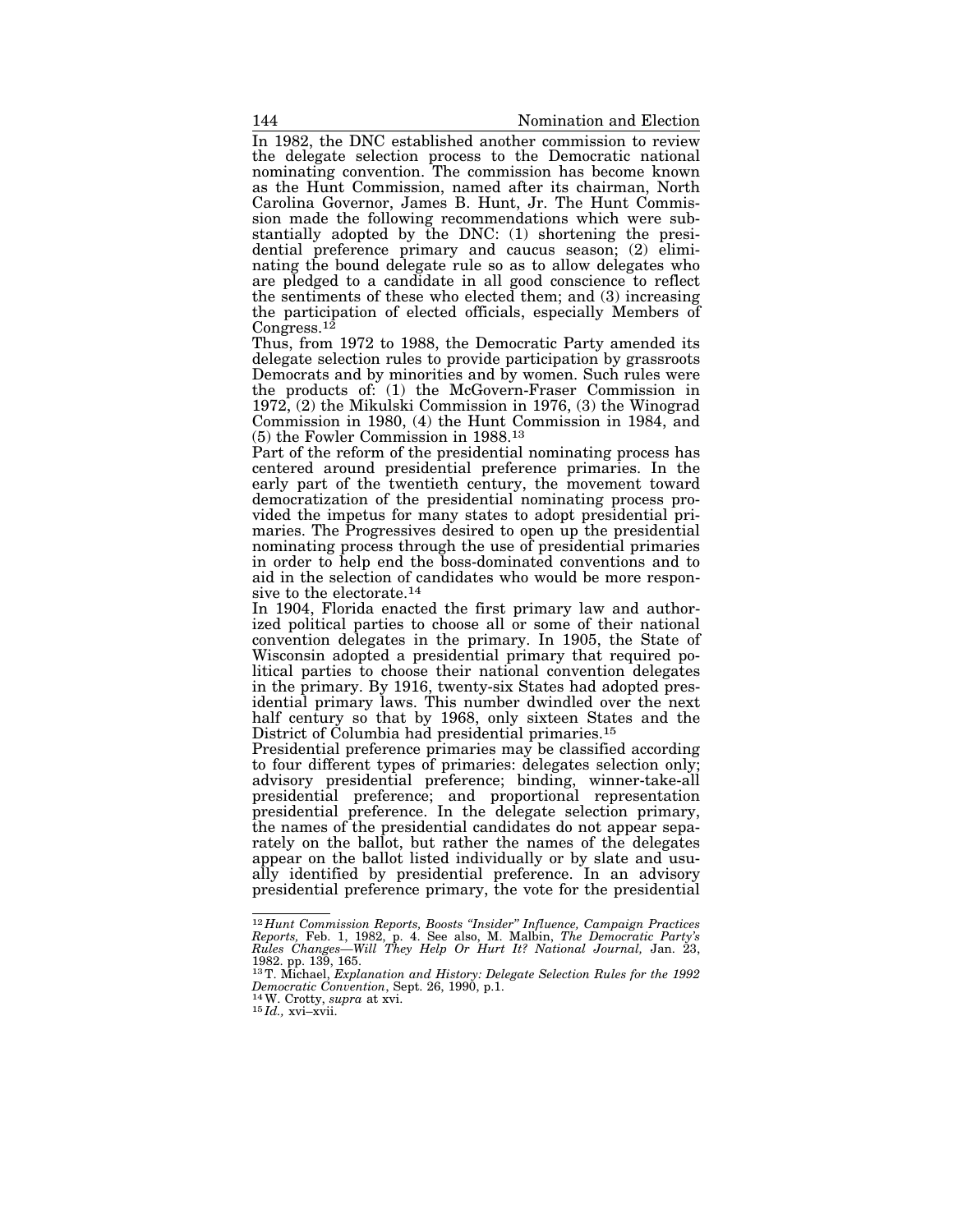Nomination and Election 145

candidate is generally advisory only and is used for the sole purpose of securing an expression of sentiment and will of party voters as preferring a certain presidential candidate. In a binding, winner-take-all presidential preference primary, the results of the presidential preference primary generally bind the delegation to the national convention to the primary winner. A "loophole" primary is a primary that provides for winner-take-all by congressional district. In a proportional representation presidential preference primary, the results of the primary are used to allocate national convention delegates to presidential candidates based on the proportion of the vote they receive.16

The type of presidential preference primary may be determined by the primary election laws of the particular state or it may be determined by the party rules of each political party if the election laws so provide. In many states, the Democrats and the Republicans hold different types of presidential preference primaries in the selection of delegates to their respective national nominating conventions. Presidential primaries are as varied as delegate selection procedures due to differences in state statutes, party constitutions, party rules and regulations, party by-laws, and delegate selection plans.

Many states elect all or part of their national nominating convention delegates by state and congressional district caucuses and/or conventions. In many states, the caucus/convention process of selecting delegates begins with local precinct caucuses which are held to select delegates to county conventions or district conventions. In turn, county conventions or district conventions select delegates to congressional district conventions and to the state convention. Then the delegates to the national nominating conventions are selected by the congressional district conventions and the state convention according to state statutes and state party rules. This delegate selection process varies from state to state due to differences in state party rules, state statutes, state party delegate selection plans, and the national party rules governing the selection of delegates; accordingly, these rules, plans, and statutes should be examined in order to determine the exact manner of selecting such delegates in any particular state.<sup>17</sup>

<sup>16</sup> *Id.,* xx–xxiii. The classifications of presidential primary states have also been described as six types: (1) no direct presidential preference poll; binding delegate selection primary; (2) advisory presidential preference poll; separate delegate selection primary; (3) binding ''winner-take-all'' presidential preference poll; separate delegate selection primary; (4) binding ''proportional'' presidential preference poll; separate delegate selection primary; (5) binding ''proportionate'' presidential preference poll; no delegate selection primary; and (6) advisory (with option for binding) presidential preference poll; district delegate selection primary. *Ibid.*

<sup>&</sup>lt;sup>17</sup> See Part III relating to a fifty-state survey of state laws and party rules concerning the selection of delegates to the national nominating conventions.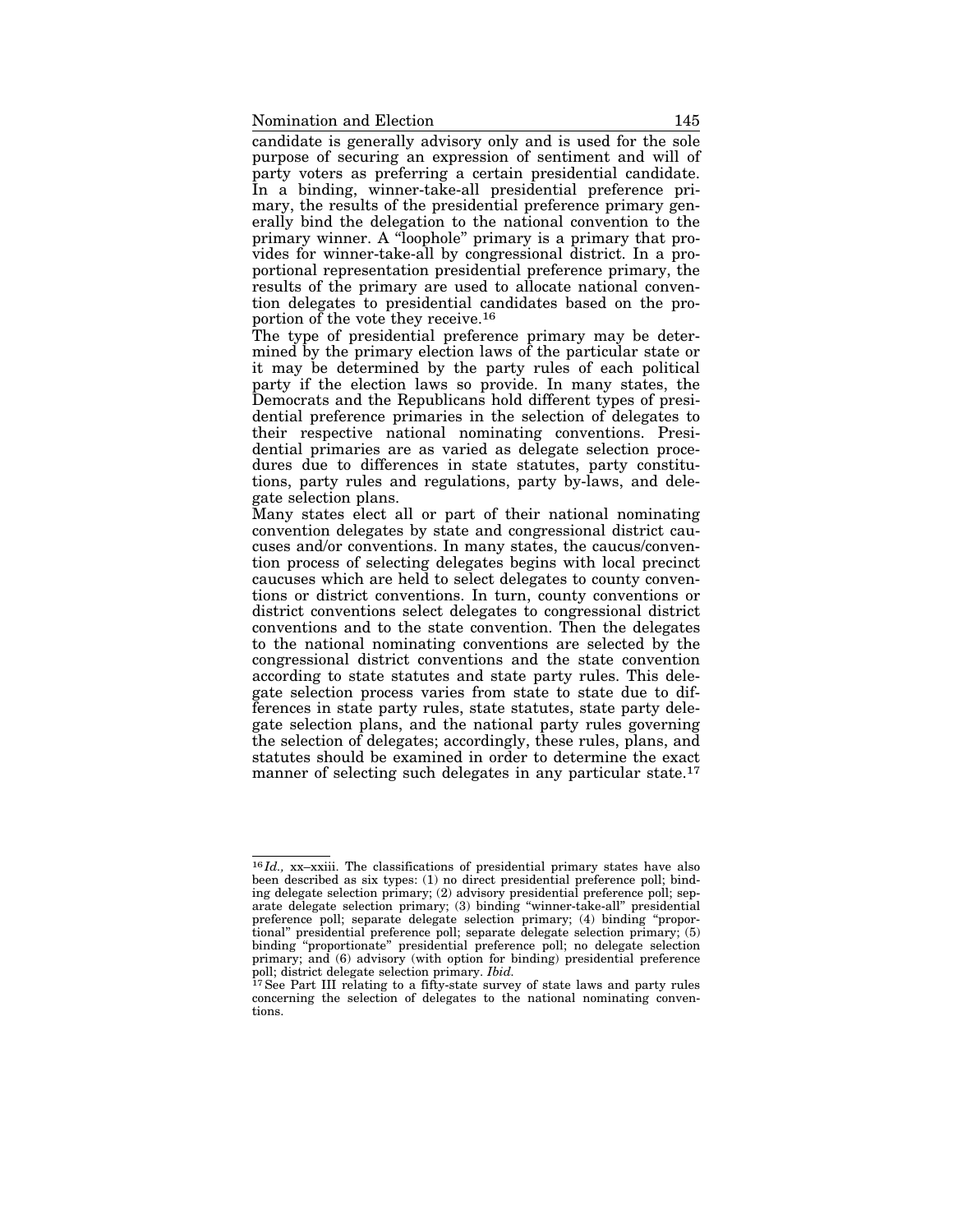# **C. Significant Court Decisions Affecting Delegate Selection Procedures and the Convention System1**

Due to the freedom of association provided by the First Amendment, political parties have traditionally enjoyed great freedom in their efforts to advance their political goals. As the Supreme Court stated in the 1958 case of *NAACP* v. *Alabama ex rel. Patterson,*2:

It is beyond debate that freedom to engage in association for the advancement of beliefs and ideas is an inseparable aspect of the "liberty" assured<br>by the Due Process Clause of the Fourteenth Amendment, which embraces<br>freedom of speech \* \* \* Of course, it is immaterial whether the beliefs<br>soug or cultural matters, and state action which may have the effect of curtailing the freedom to associate is subject to the closest scrutiny.<sup>3</sup>

In recent years, however, a conflict has developed between this freedom of political parties and the freedom of each individual to participate equally in the political process. The Third Circuit summarized this conflict in *Redfern* v. *Delaware Republican State Committee:4*

This appeal involves, but unfortunately does not resolve, the conflict between two constitutionally protected interests; the right of freedom of association for the achievement of desired political ends—protected by the first amendment—and the right to have one's vote in an election for public given equal weight with that of other voters—protected by the equal protection clause of the fourteenth amendment.5

As a result of this conflict, there have been several challenges to party rules by those claiming that delegate apportionment guidelines, under certain circumstances, violate the "one person, one vote" equal protection standard established by the Supreme Court in the landmark case of *Baker* v. *Carr*.6

For example, in *Ripon Society* v. *National Republican Party*,7 the District of Columbia Circuit addressed this issue, holding that the particular nature and goals of a political party were such as to make permissible some deviation from the one person, one vote standard.8 In this case, the Ripon Society, an organization associated with the National Republican Party, and party members from several states who claimed to be underrepresented under the formula for apportionment of delegates to the 1976 Republican National Convention, brought suit challenging this formula. The challenge was primarily directed to that part of the formula which apportioned 607 delegates, representing 27 percent of the total of approximately 2,242 delegates to the Convention, on the basis of a Republican vote in the 1972 Presidential election and on the basis of Republican victories in the 1972 and

- <sup>5</sup>*Id.* at 1125.<br><sup>6</sup>369 U.S. 186 (1962).
- <sup>7</sup> 525 F.2d 567 (D.C. Cir. 1975), *cert. den.* 424 U.S. 186 (1976). <sup>8</sup> *Id.* at 588.
	-

<sup>1</sup> By L. Paige Whitaker, Legislative Attorney, Congressional Research Service, Library of Congress. 2 357 U.S. 449 (1958).

<sup>3</sup> *Id.* at 460–461. <sup>4</sup> 502 F.2d. 1123 (3rd Cir. 1971).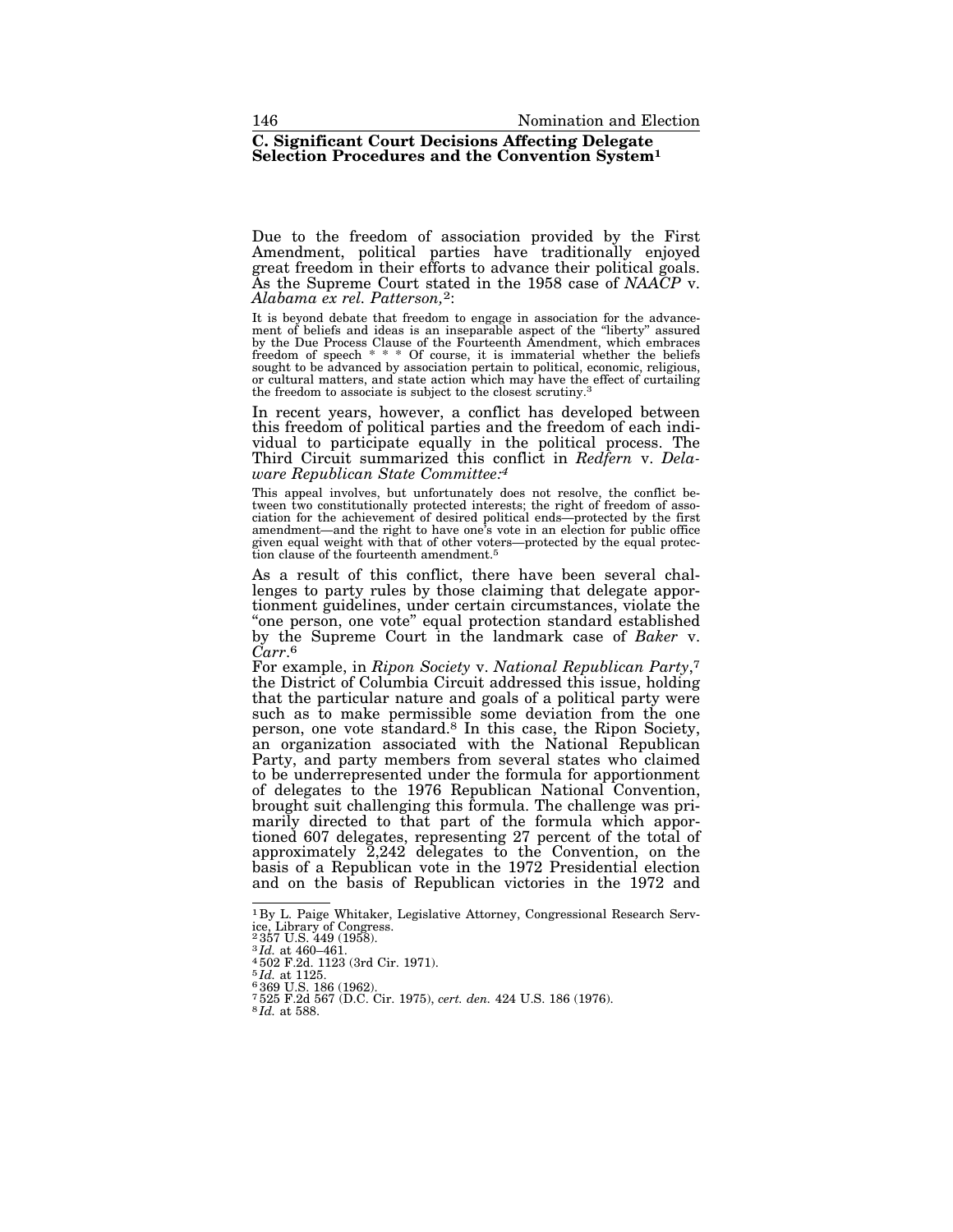1974 senatorial, gubernatorial, and congressional elections. Plaintiffs claimed that this formula unfairly discriminated against party members residing in states which had not fashioned such Republican victories, denying them their constitutional right of equal representation under the ''one-person, one-vote" doctrine.<sup>9</sup> The lower court had found that the use of the uniform victory bonuses was improper and enjoined their use in the apportionment of delegates to the 1976 convention.10 On a rehearing *en banc*, however, the Court of Appeals reversed their earlier decision and ruled in favor of the proposed allocation formula.

After reviewing pertinent precedents, the *Ripon* court concluded:

The Supreme Court inquiry into these matters has led it to the conclusion that where the assembly exercises formal governmental powers one person, one vote is ordinarily required. A similar inquiry in other contexts may well reveal that the public and private interests in making decisions through some other scheme of representation outweigh the interests served by numerically equal apportionment.<sup>11</sup>

Questions have also arisen as to the power of the individual states to legislate with regard to delegate selection procedures. In *Cousins* v. *Wigoda*,12 the Supreme Court held that the states do not have a constitutionally mandated role in the task of selecting presidential and vice-presidential candidates.13 Under this ruling, party rules would preempt and supersede state laws governing selection and apportionment of party delegates in case of any conflict.

The *Cousins* case arose when, on March 21, 1972, pursuant to the Illinois Code, Illinois voters elected their State's delegation to the 1972 Democratic National Convention. The petitioners (''Cousins delegates'') challenged the seating of 59 of these delegates from the Chicago districts (''Wigoda delegates'') before the National Democratic Party's Credentials Committee, claiming that the composition of this group violated various guidelines which had been promulgated by the party and included in the call of the convention. The party's hearing officer found violations of party guidelines covering minority group participation, women and youth participation, existence of party rules, adequate notice of party affairs, timing of party affairs, and slate making. The Credentials Committee then adopted the hearing officer's recommendation that the Wigoda delegates be unseated and the Cousins delegates, who had been chosen previously at private caucuses and some of whom had been unsuccessful in the March primary, be seated in their place. Two days before the convention opened, the Wigoda delegates obtained an injunction from the Circuit Court of Cook County enjoining the Cousins delegates from participating in the convention. After the convention adopted the Credential Committee's recommendation to seat the Cousins delegates, however, they took their seats and participated fully in convention pro-

<sup>9</sup> *Id.* at 570–73. <sup>10</sup> *Ripon Sec. Inc.* v. *National Republican Party,* 369 F. Supp. 368 (D.D.C. 1974).<br><sup>11</sup>*Id.* at 580.

<sup>11</sup> *Id.* at 580. <sup>12</sup> 419 U.S. 477 (1975). <sup>13</sup> *Id.* at 489–90.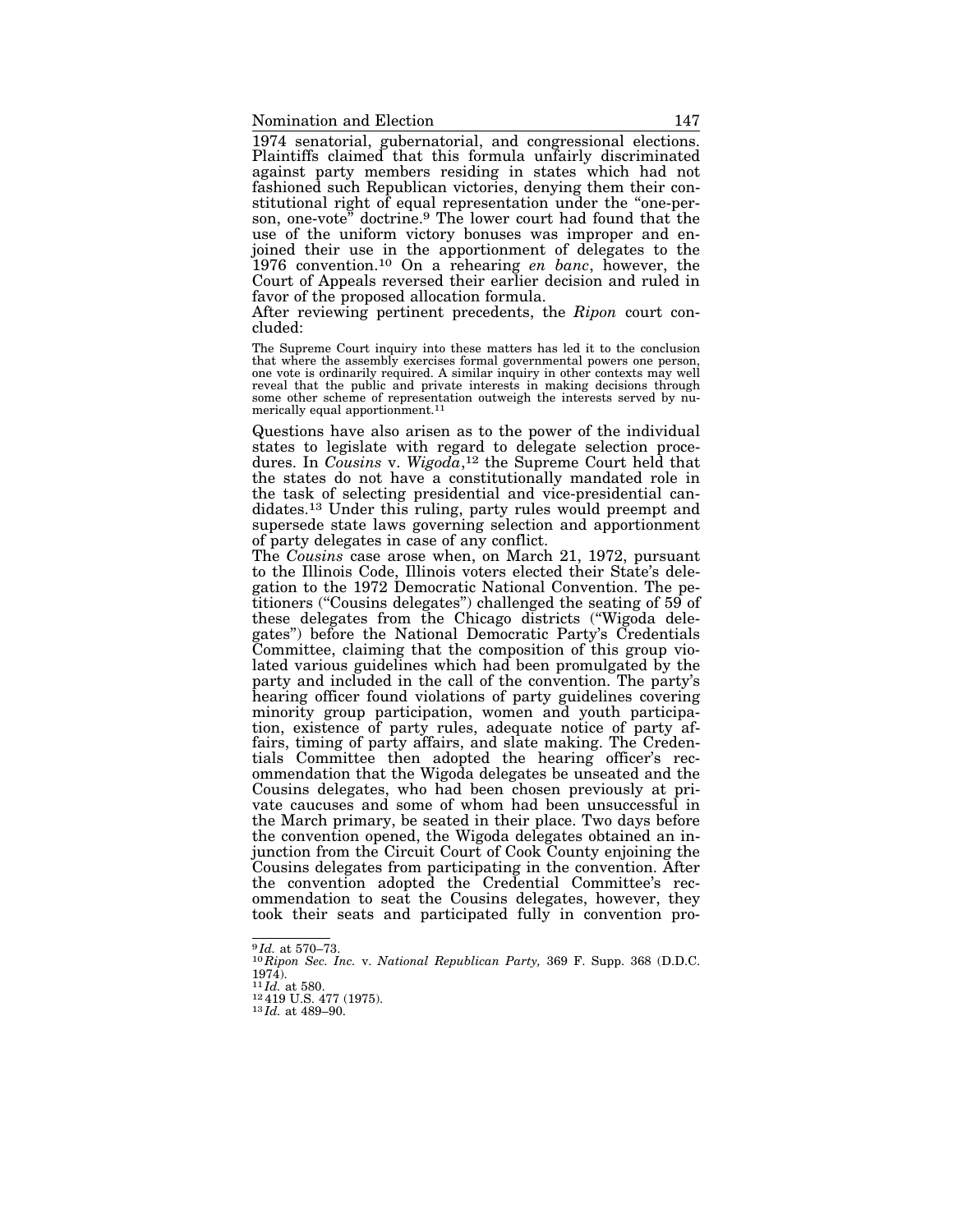ceedings. As a result, there was action to adjudge the Cousins delegates in contempt of the injunction, which action was stayed pending the Supreme Court's decision.14 The Illinois Appellate Court affirmed the injunction,<sup>15</sup> holding that the Illinois Election Code exclusively governs the right to sit as a delegate representing Illinois at the national nominating convention.

The Supreme Court reversed the Illinois Appellate Court's decision, holding that Illinois' interest in protecting the integrity of its electoral process cannot be considered compelling in the context of the selection of delegates for the national nominating convention.16 Citing *Kusper* v. *Pontikes*,17 the Court recognized that a person's right to associate with the political party of his or her choice is an integral part of the freedom of association granted under the First and Fourteenth Amendments. Moreover, the competing state interest in protecting the integrity of its electoral process is not compelling because suffrage was already exercised at the primary election to elect delegates to the party convention in order for such delegates to ''perform a task of supreme importance to every citizen of the Nation regardless of their State of residence."<sup>18</sup> Hence, the Court concluded that ''[c]onsideration of the special function of delegates to such a Convention militates persuasively against the conclusion that the asserted interest constitutes a compelling state interest.''19

Notably, the Supreme Court in *Cousins* v. *Wigoda* stressed that its opinion did not resolve any related constitutional questions, specifically enumerating the following three areas as excluded from the scope of the decision:

<sup>14</sup> *Id.* at 478–81.

<sup>15</sup> 14 Ill. App. 3d 460, 302 N.E. 2d 614 (1973).

<sup>16</sup> 419 U.S. at 491. 17 414 U.S. 51, 56–57 (1957).

<sup>18</sup> 419 U.S. at 489.

<sup>19</sup> *Id.*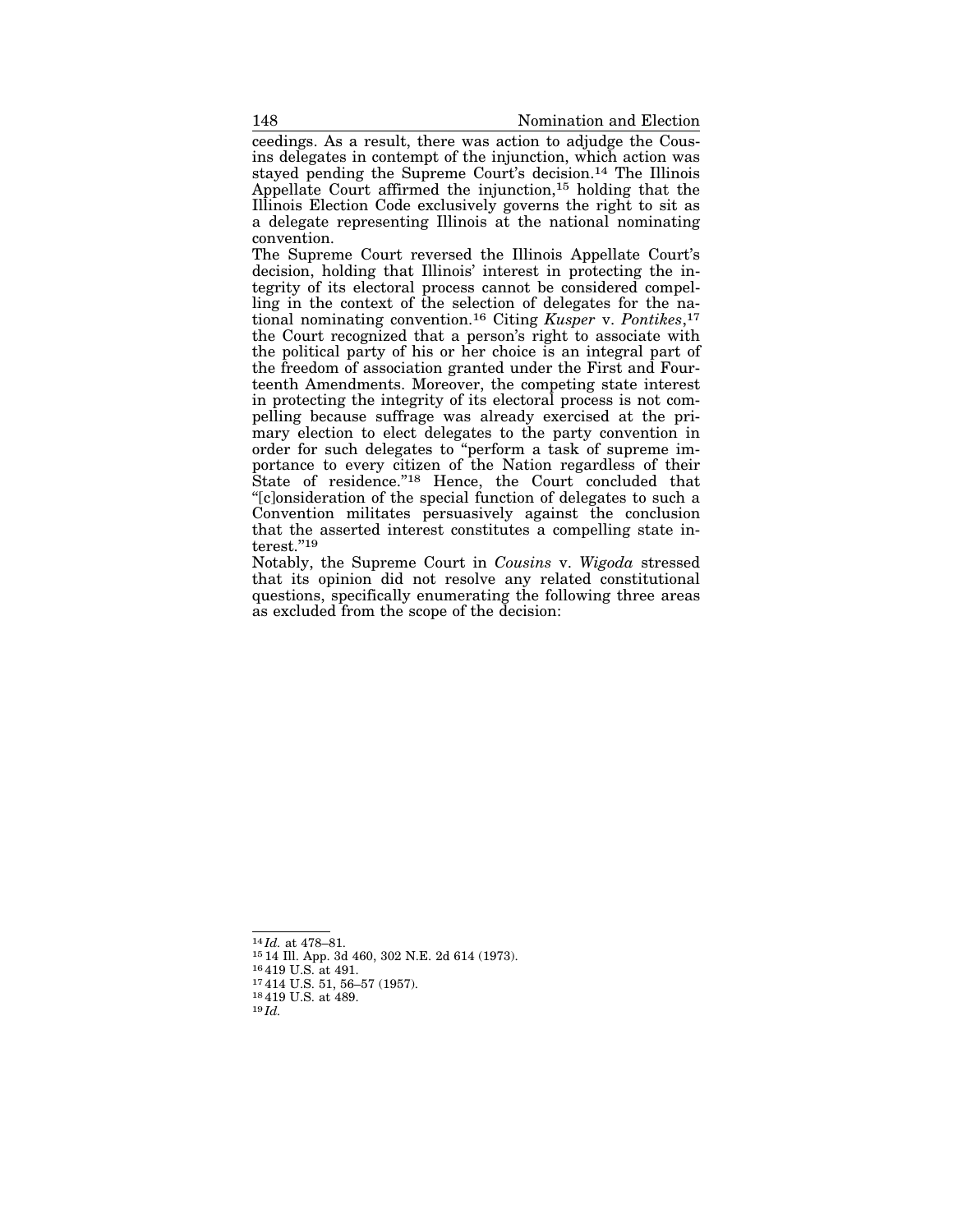(1) whether the decisions of a national political party in the area of delegate selection constitute State or governmental action, and, if so, whether or to what extent principles of the political question doctrine counsel against judicial intervention  $*$ 

(2) whether national political parties are subject to the principles of the reapportionment decisions, or other constitutional restraints, in their methods of delegate selection and allocation \* \* \*

(3) whether or to what extent national political parties and their nominating conventions are regulable by, or only by, Congress  $*$ 

The Supreme Court has also found that the rules of a national political party are entitled to the greatest, if not paramount, weight in determining eligibility to serve as delegate to a national party convention. For example, in *Democratic Party of the United States* v. *Wisconsin ex rel. La Follette*,21 the Court held that the state of Wisconsin could not constitutionally require that its delegates be seated at a national party's national nominating convention.22 The 1980 Charter of the Democratic Party provided that the delegates to the convention be chosen through procedures in which only members of the party could participate and the delegate selection rules provided that only those who wished to affiliate publicly with the Democratic Party could participate in the selection of delegates to the national convention. The election laws of Wisconsin, however, provided for an open primary, which allowed voters to vote in a party presidential primary without requiring a public declaration of party preference and without regard to party affiliation. The Democratic National Party indicated that the delegates who were bound to vote according to the results of the open primary would not be seated at the national convention. As a result, a suit was brought and the Wisconsin Supreme Court held that the open primary system of selecting delegates to the national convention was constitutional and binding upon the Democratic National Party and that the state's delegates could not be disqualified from being seated at the national nominating convention.23

On appeal, the United States Supreme Court reversed, holding that it was permissible for a national political party to refuse to seat state delegates who were elected in an open primary in a procedure that was violative of the national party's rules.24 According to the Court, the states do not have a constitutionally mandated role in regulating and governing the task of the national conventions to nominate presidential and vice presidential candidates and in determining the qualifications and eligibility of delegates to the national conventions of political parties, no primacy is to be accorded to a state's election laws over a national party's rules.25

- 20 *Id.* at 483–84 n. 4.
- 21 450 U.S. 107 (1981).
- 22 *Id.* at 126.
- 23 *Id.* at 109–112.
- 24 *Id.* at 126.
- 25 *Id.* at 121–25.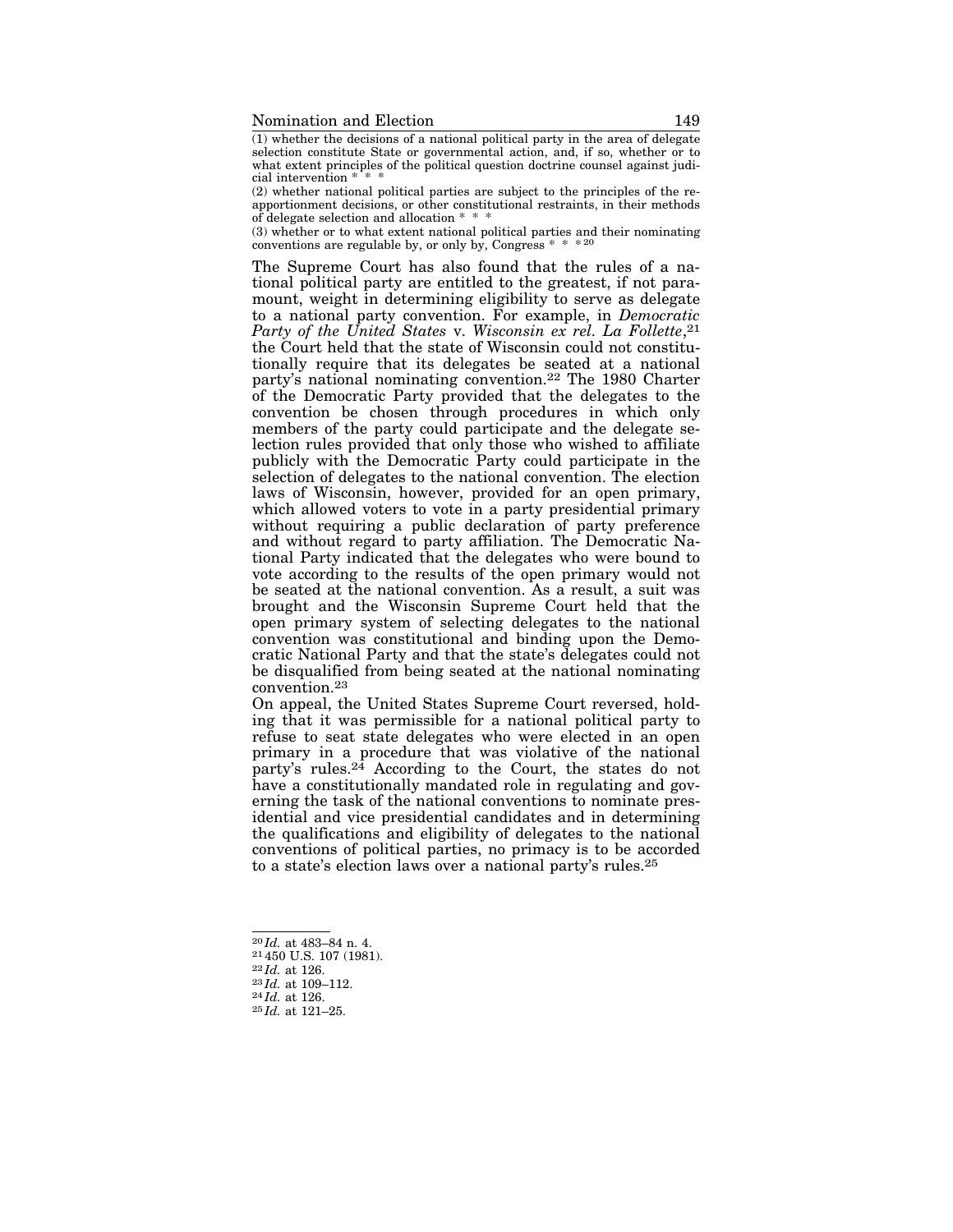**D. FEC Regulations on Delegates and Delegate Committees**

# **11 CFR Parts 100 and 110**

**Contributions to and Expenditures by Delegates to National Nominating Conventions**

# **11 CFR § 100.5 Political committee (2 U.S.C. §431 (4),**  $(5), (6)$ .

\* \* \* \* \* \* \* (e) \* \* \*

(5) *Delegate committee.* A delegate committee is a group of persons that receives contributions or makes expenditures for the sole purpose of influencing the selection of one or more delegates to a national nominating convention. The term ''delegate committee'' includes a group of delegates, a group of individuals seeking selection as delegates and a group of individuals supporting delegates. A delegate committee that qualifies as a political committee under 11 CFR 100.5 must register with the Commission pursuant to 11 CFR Part 102 and report its receipts and disbursements in accordance with 11 CFR Part 104. (See definition of ''delegates" at 11 CFR 110.14(b)(1).)<br>\* \* \* \* \* \*

\* \* \* \* \* \* \*

### **11 C.F.R. §110.1 Contributions by persons other than multicandidate political committees (2 U.S.C. §441a(a)(1)).**

\* \* \* \* \* \* \*

(m) *Contributions to delegates and delegate committees.* (1) Contributions to delegates for the purpose of furthering their selection under 11 CFR 110.14 are not subject to the limitations of this section.

(2) Contributions to delegate committees under 11 CFR 110.14 are subject to the limitations of this section.

# **11 C.F.R. §110.2 Contributions by multicandidate political committees (2 U.S.C. §441a(a)(2)).**

\* \* \* \* \* \* \*

(j) *Contributions to delegates and delegate committees.* (1) Contributions to delegates for the purpose of furthering their selection under 11 CFR 110.14 are not subject to the limitations of this section.

(2) Contributions to delegate committees under 11 CFR 110.14 are subject to the limitations of this section.

# **11 C.F.R. §110.14 Contributions to and expenditures by delegates and delegate committees.**

(a) *Scope.* This section sets forth the prohibitions, limitations and reporting requirements under the Act applicable to all levels of a delegate selection process.

(b) Definitions—(1) *Delegate.* Delegate means an individual who becomes or seeks to become a delegate, as defined by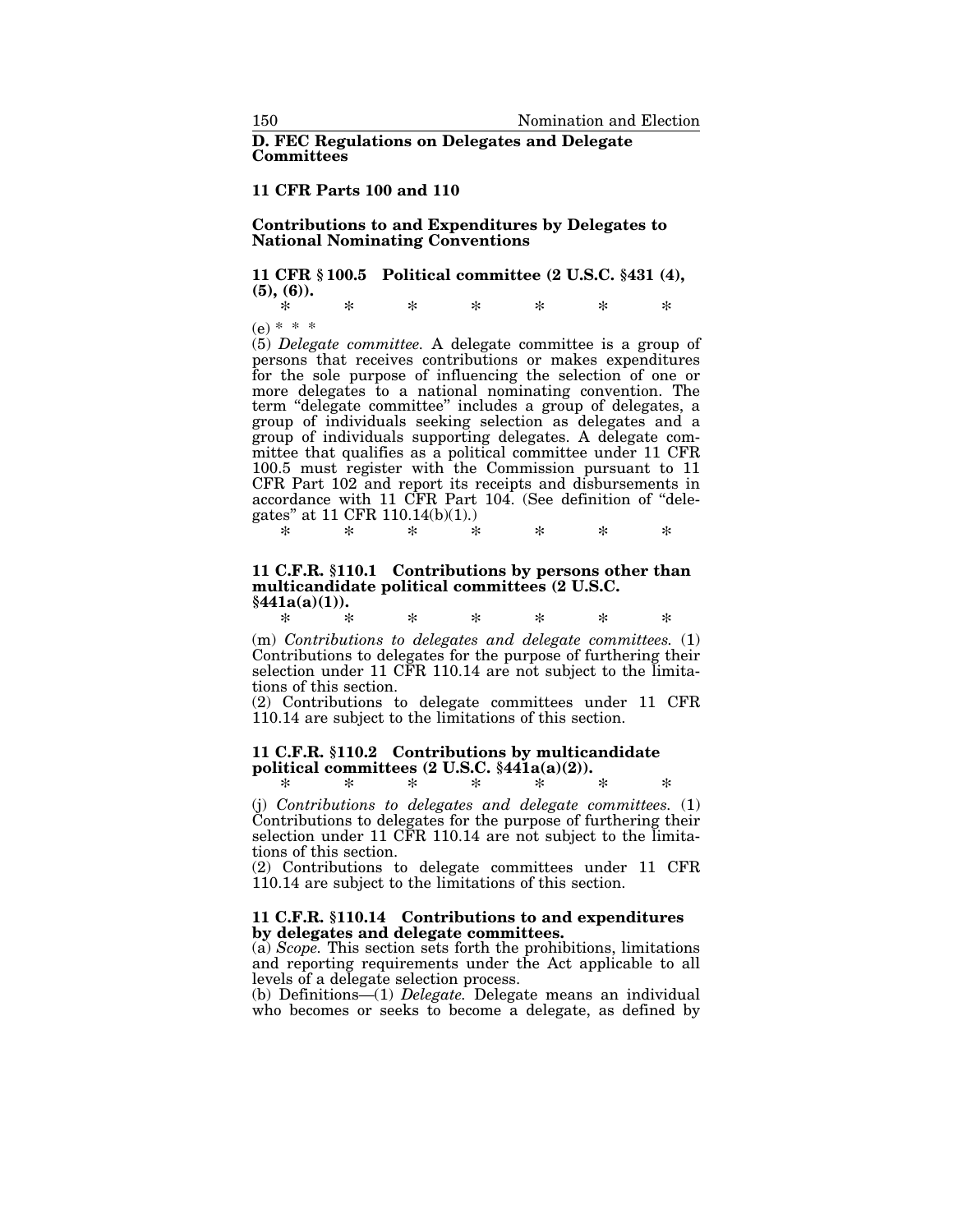State law or party rule, to a national nominating convention or to a State, district, or local convention, caucus or primary that is held to select delegates to a national nominating convention.

(2) *Delegate committee.* A delegate committee is a group of persons that receives contributions or makes expenditures for the sole purpose of influencing the selection of one or more delegates to a national nominating convention. The term ''delegate committee'' includes a group of delegates, a group of individuals seeking selection as delegates and a group of individuals supporting delegates. A delegate committee that qualifies as a political committee under 11 CFR 100.5 must register with the Commission pursuant to 11 CFR Part 102 and report its receipts and disbursements in accordance with 11 CFR Part 104.

(c) *Funds received and expended; Prohibited funds.* (1) Funds received or disbursements made for the purpose of furthering the selection of a delegate to a national nominating convention are contributions or expenditures for the purpose of influencing a federal election, see 11 CFR 100.2  $(c)(3)$  and  $(e)$ , except that—

(i) Payments made by an individual to a State committee or subordinate State committee as a condition for ballot access as a delegate are not contributions or expenditures. Such payments are neither required to be reported under 11 CFR Part 104 nor subject to limitation under 11 CFR 110.1; and (ii) Payments made by a State committee or subordinate State party committee for administrative expenses incurred in connection with sponsoring conventions or caucuses during which delegates to a national nominating convention are selected are not contributions or expenditures. Such payments are neither required to be reported under 11 CFR Part 104 nor subject to limitation under 11 CFR 110.1 and 110.2.

(2) All funds received or disbursements made for the purpose of furthering the selection of a delegate to a national nominating convention, including payments made under paragraphs  $(c)(1)(i)$  and  $(c)(1)(ii)$  of this section, shall be made from funds permissible under the Act. *See* 11 CFR Parts 110, 114 and 115.

(d) *Contributions to a delegate.* (1) The limitations on contributions to candidates and political committees under 11 CFR 110.1 and 110.2 do not apply to contributions made to a delegate for the purpose of furthering his or her selection; however, such contributions do count against the limitation on contributions made by an individual in a calendar year under 11 CFR 110.5.

(2) Contributions to a delegate made by the authorized committee of a presidential candidate count against the presidential candidate's expenditure limitation under 11 CFR 110.8(a).

(3) A delegate is not required to report contributions received for the purpose of furthering his or her selection.

(e) *Expenditures by delegate to advocate only his or her selection.* (1) Expenditures by a delegate that advocate only his or her selection are neither contributions to a candidate, subject to limitation under 11 CFR 110.1, nor chargeable to the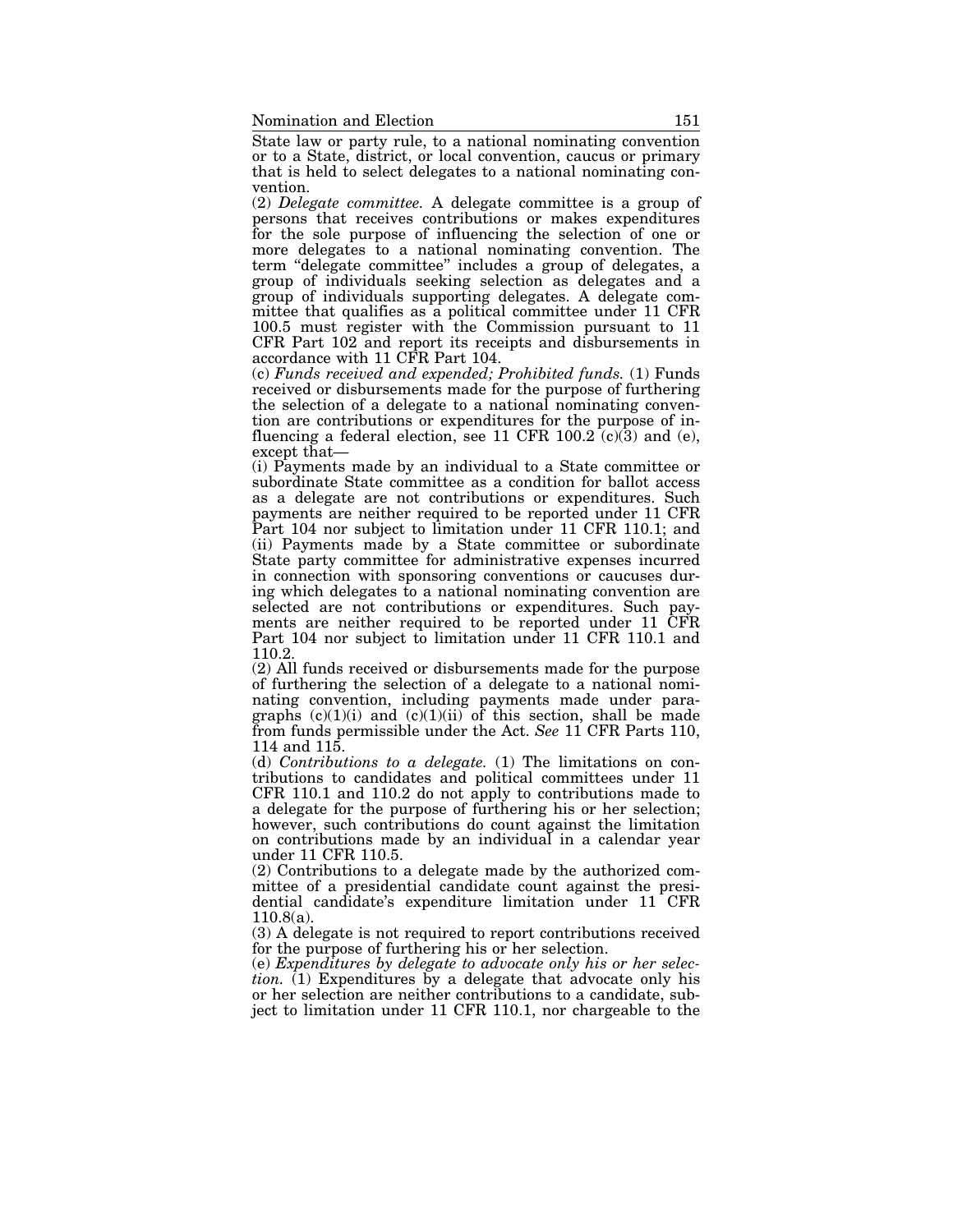expenditure limits of any Presidential candidate under 11 CFR 110.8(a). Such expenditures may include, but are not limited to: Payments for travel and subsistence during the delegate selection process, including the national nominating convention, and payments for any communications advocating only the delegate's selection.

(2) A delegate is not required to report expenditures made to advocate only his or her selection.

(f) *Expenditures by a delegate referring to a candidate for public office—*(1) *Volunteer activities that do not use public political advertising.* (i) Expenditures by a delegate to defray the costs of certain campaign materials (such as pins, bumper stickers, handbills, brochures, posters and yard signs) that advocate his or her selection and also include information on or reference to a candidate for the office of President or any other public office are neither contributions to the candidate referred to nor subject to limitation under 11 CFR 110.1 provided that:

(A) The materials are used in connection with volunteer activities; and

(B) The expenditures are not for costs incurred in the use of broadcasting, newspapers, magazines, billboards, direct mail or similar types of general public communication or political advertising.

(ii) Such expenditures are not chargeable to the expenditure limitation of a presidential candidate under 11 CFR 110.8(a). (iii) A delegate is not required to report expenditures made pursuant to this paragraph.

(2) *Use of public political advertising.* A delegate may make expenditures to defray costs incurred in the use of broadcasting, newspapers, magazines, billboards, direct mail or similar types of general public communication or political advertising to advocate his or her selection and also include information on or reference to a candidate for the office of President or any other public office.

(i) Such expenditures are in-kind contributions to a Federal candidate if they are made in cooperation, consultation or concert with, or at the request or suggestion of, the candidate, his or her authorized political committee(s), or their agents. *See* 11 CFR 100.7(a)(iii)(A); 2 U.S.C. 441a(a)(7)(B).

(A) The portion of the expenditure allocable to a Federal candidate is subject to the contribution limitations of 11 CFR 110.1.

(B) A Federal candidate's authorized committee must report the portion of the expenditure allocable to the candidate as a contribution pursuant to 11 CFR Part 104.

(C) The portion of the expenditure allocable to a presidential candidate is chargeable to the presidential candidate's expenditure limitation under 11 CFR 110.8(a).

(ii) Such expenditures are independent expenditures under 11 CFR Part 109 if they are made for a communication expressly advocating the election or defeat of a clearly identified Federal candidate that is not made with the cooperation or with the prior consent of, or in consultation with, or at the request or suggestion of, the candidate or any agent or authorized committee of such candidate.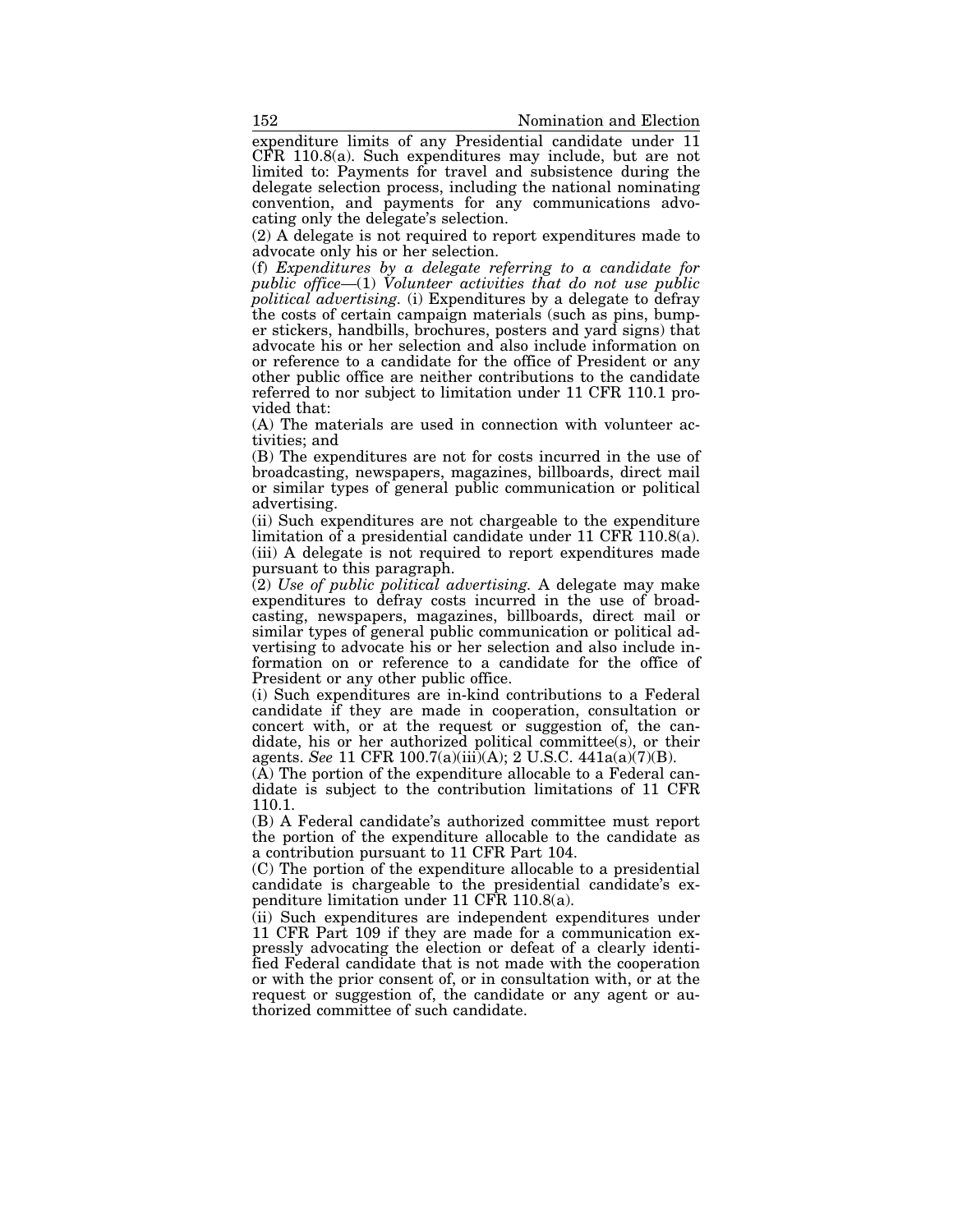(A) Such independent expenditures must be made in accordance with the requirements of 11 CFR Part 109.

(B) The delegate shall report the portion of the expenditure allocable to the Federal candidate as an independent expenditure in accordance with 11 CFR 109.2.

(3) *Republication of candidate materials.* Expenditures made to finance the dissemination, distribution or republication, in whole or in part, of any broadcast or materials prepared by a Federal candidate are in-kind contributions to the candidate.

(i) Such expenditures are subject to the contribution limits of 11 CFR 110.1.

(ii) The Federal candidate must report the expenditure as a contribution pursuant to 11 CFR Part 104.

(iii) Such expenditures are not chargeable to the presidential candidate's expenditure limitation under 11 CFR 110.8 unless they were made with the cooperation, or with the prior consent of, or in consultation with, or at the request or suggestion of, the candidate or any agent or authorized committee of such candidate.

(4) For purposes of this paragraph, "direct mail" means any mailing(s) by commercial vendors or any mailing(s) made from lists that were not developed by the delegate.

(g) *Contributions made to and by a delegate committee.* (1) The limitations on contributions to political committees under 11 CFR 110.1 and 110.2 apply to contributions made to and by a delegate committee.

(2) Contributions to a delegate committee count against the limitation on contributions made by an individual in a calendar year under 11 CFR 110.5.

(3) A delegate committee shall report contributions it makes and receives pursuant to 11 CFR Part 104.

(h) *Expenditures by a delegate committee to advocate only the selection of one or more delegates.* (1) Expenditures by a delegate committee that advocate only the selection of one or more delegates are neither contributions to a candidate, subject to limitation under 11 CFR 110.1 nor chargeable to the expenditure limits of any Presidential candidate under 11 CFR 110.8(a). Such expenditures may include but are not limited to: Payments for travel and subsistence during the delegate selection process, including the national nominating convention, and payments for any communications advocating only the selection of one or more delegates.

(2) A delegate committee shall report expenditures made pursuant to this paragraph.

(i) *Expenditures by a delegate committee referring to a candidate for public office*—(1) *Volunteer activities that do not use public political advertising.* (i) Expenditures by a delegate committee to defray the costs of certain campaign materials (such as pins, bumper stickers, handbills, brochures, posters and yard signs) that advocate the selection of a delegate and also include information on or reference to a candidate for the office of President or any other public office are neither contributions to the candidate referred to, nor subject to limitation under 11 CFR 110.1 provided that:

(A) The materials are used in connection with volunteer activities; and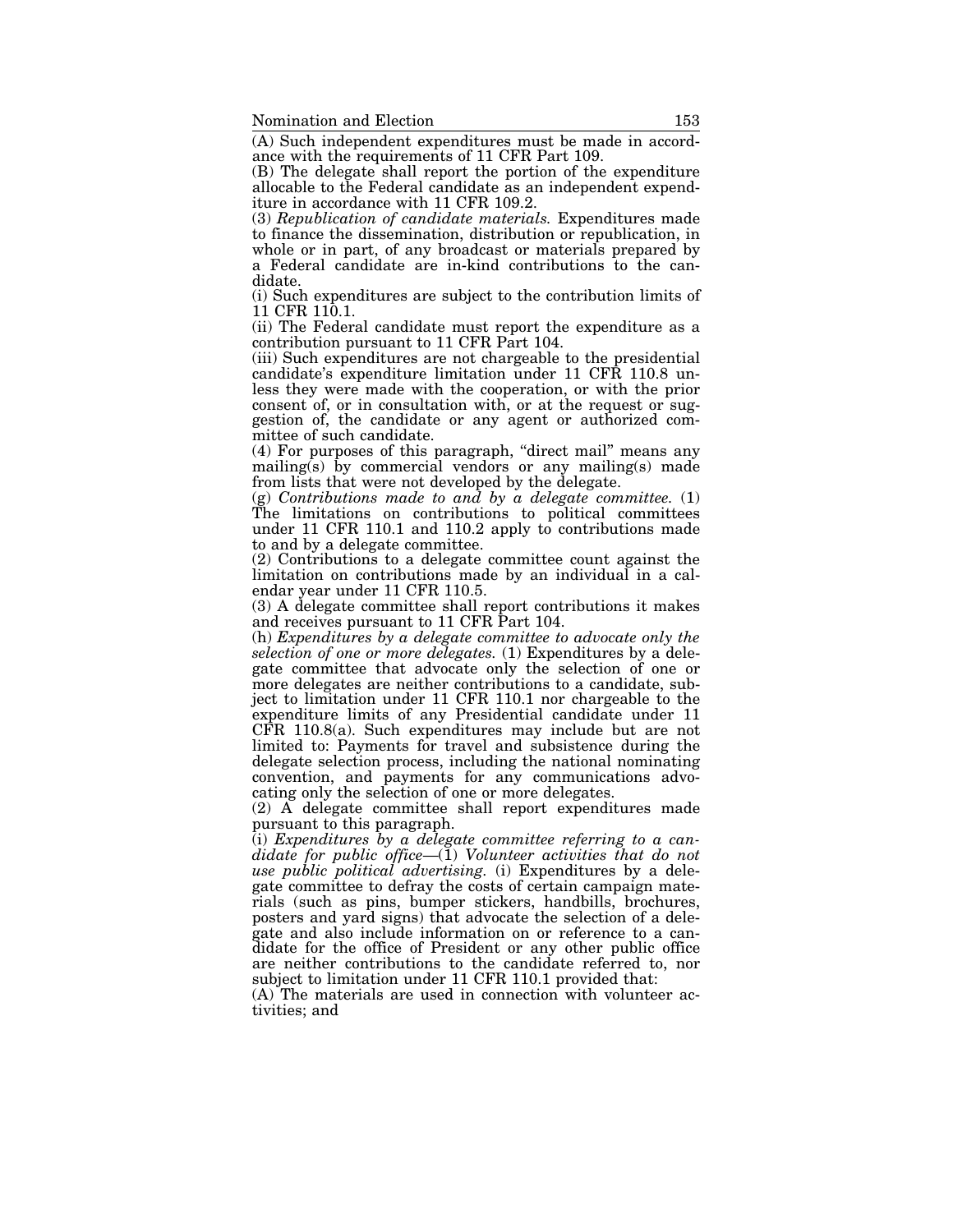(B) The expenditures are not for costs incurred in the use of broadcasting, newspapers, magazines, billboards, direct mail or similar types of general public communication or political advertising.

(ii) Such expenditures are not chargeable to the expenditure limitation of a presidential candidate under 11 CFR 110.8(a). (iii) A delegate committee shall report expenditures made pursuant to this paragraph.

(2) *Use of public political advertising.* A delegate committee may make expenditures to defray costs incurred in the use of broadcasting, newspapers, magazines, billboards, direct mail or similar types of general public communication or political advertising to advocate the selection of one or more delegates and also include information on or reference to a candidate for the office of President or any other public office. If such expenditures are in-kind contributions or independent expenditures under paragraphs (i) or (ii) below, the delegate committee shall allocate the portion of the expenditures relating to the delegate(s) and candidate(s) referred to in the communications between them and report the portion allocable to each.

(i) Such expenditures are in-kind contributions to a Federal candidate if they are made in cooperation, consultation or concert with or at the request or suggestion of the candidate, his or her authorized political committee(s), or their agents. (A) The portion of the expenditure allocable to a Federal candidate is subject to the contribution limitations of 11 CFR 110.1. The delegate committee shall report the portion allocable to the Federal candidate as a contribution in-kind.

(B) The Federal candidate's authorized committee shall report the portion of the expenditure allocable to the candidate as a contribution pursuant to 11 CFR Part 104.

(C) The portion of the expenditure allocable to a presidential candidate is chargeable to the presidential candidate's expenditure limitation under 11 CFR 110.8(a).

(ii) Such expenditures are independent expenditures under 11 CFR Part 109 if they are made for a communication expressly advocating the election or defeat of a clearly identified Federal candidate that is not made with the cooperation or with the prior consent of, or in consultation with, or at the request or suggestion of, the candidate or any agent or authorized committee of such candidate.

(A) Such independent expenditures must be made in accordance with the requirements of 11 CFR Part 109.

(B) The delegate committee shall report the portion of the expenditure allocable to the Federal candidate as an independent expenditure in accordance with 11 CFR 109.2.

(3) *Republication of candidate materials.* Expenditures made to finance the dissemination, distribution or republication, in whole or in part, of any broadcast or materials prepared by a Federal candidate are in-kind contributions to the candidate.

(i) Such expenditures are subject to the contribution limitations of 11 CFR 110.1. The delegate committee shall report the expenditure as a contribution in-kind.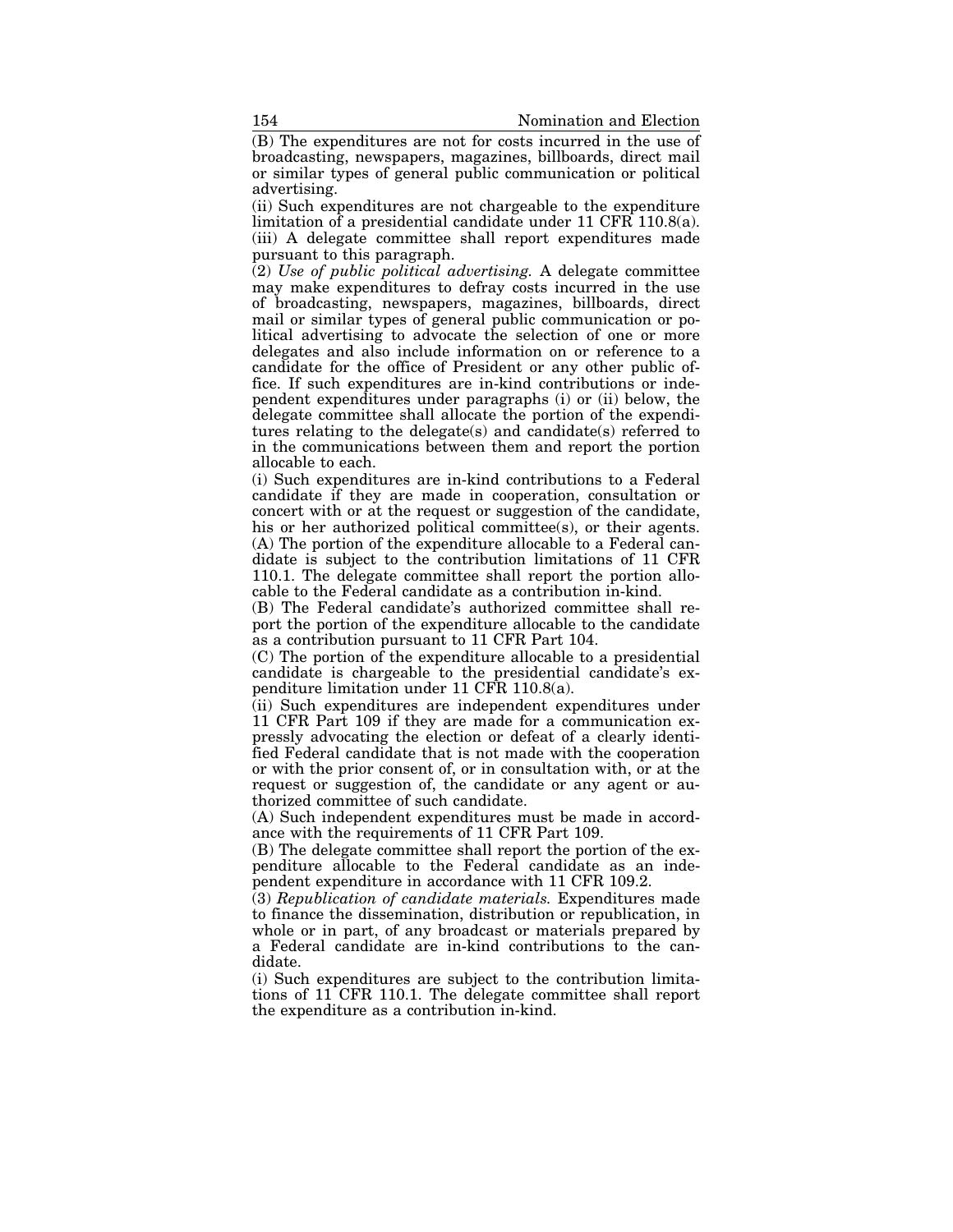(ii) The Federal candidate's authorized committee shall report the expenditure as a contribution pursuant to 11 CFR Part 104.

(iii) Such expenditures are not chargeable to the presidential candidate's expenditure limitation under 11 CFR 110.8 unless they were made with the cooperation or with the prior consent of, or in consultation with, or at the request or suggestion of, the candidate or any agent or authorized committee of such candidate.

(4) For purposes of this paragraph, ''direct mail'' means any mailing(s) by commercial vendors or any mailing(s) made from lists that were not developed by the delegate committee or any participating delegate.

(j) *Affiliation of delegate committees with a Presidential candidate's authorized committee.* (1) For purposes of the contribution limits of 11 CFR 110.1 and 110.2, a delegate committee shall be considered to be affiliated with a Presidential candidate's authorized committee if both such committees are established, financed, maintained or controlled by the same person, such as the Presidential candidate, or the same group of persons.

(2) Factors the Commission may consider in determining whether a delegate committee is affiliated under paragraph  $(j)(1)$  of this section with a Presidential candidate's authorized committee may include, but are not limited to:

(i) Whether the Presidential candidate or any other person associated with the Presidential authorized committee played a significant role in the formation of the delegate committee;

(ii) Whether any delegate associated with a delegate committee is or has been a staff member of the Presidential authorized committee;

(iii) Whether the committees have common or overlapping officers or employees;

(iv) Whether the Presidential authorized committee provides funds or goods in a significant amount or on an ongoing basis to the delegate committee, such as through direct or indirect payments for administrative, fundraising, or other costs, but not including the transfer to a committee of its allocated share of proceeds jointly raised pursuant to 11 CFR 102.17 or 9034.8;

(v) Whether the Presidential candidate or any other person associated with the Presidential authorized committee suggested, recommended or arranged for contributions to be made to the delegate committee;

(vi) Similar patterns of contributions received by the committees;

(vii) Whether one committee provides a mailing list to the other committee;

(viii) Whether the Presidential authorized committee or any person associated with that committee provides ongoing administrative support to the other committee;

(ix) Whether the Presidential authorized committee or any person associated with that committee directs or organizes the specific campaign activities of the delegate committee; and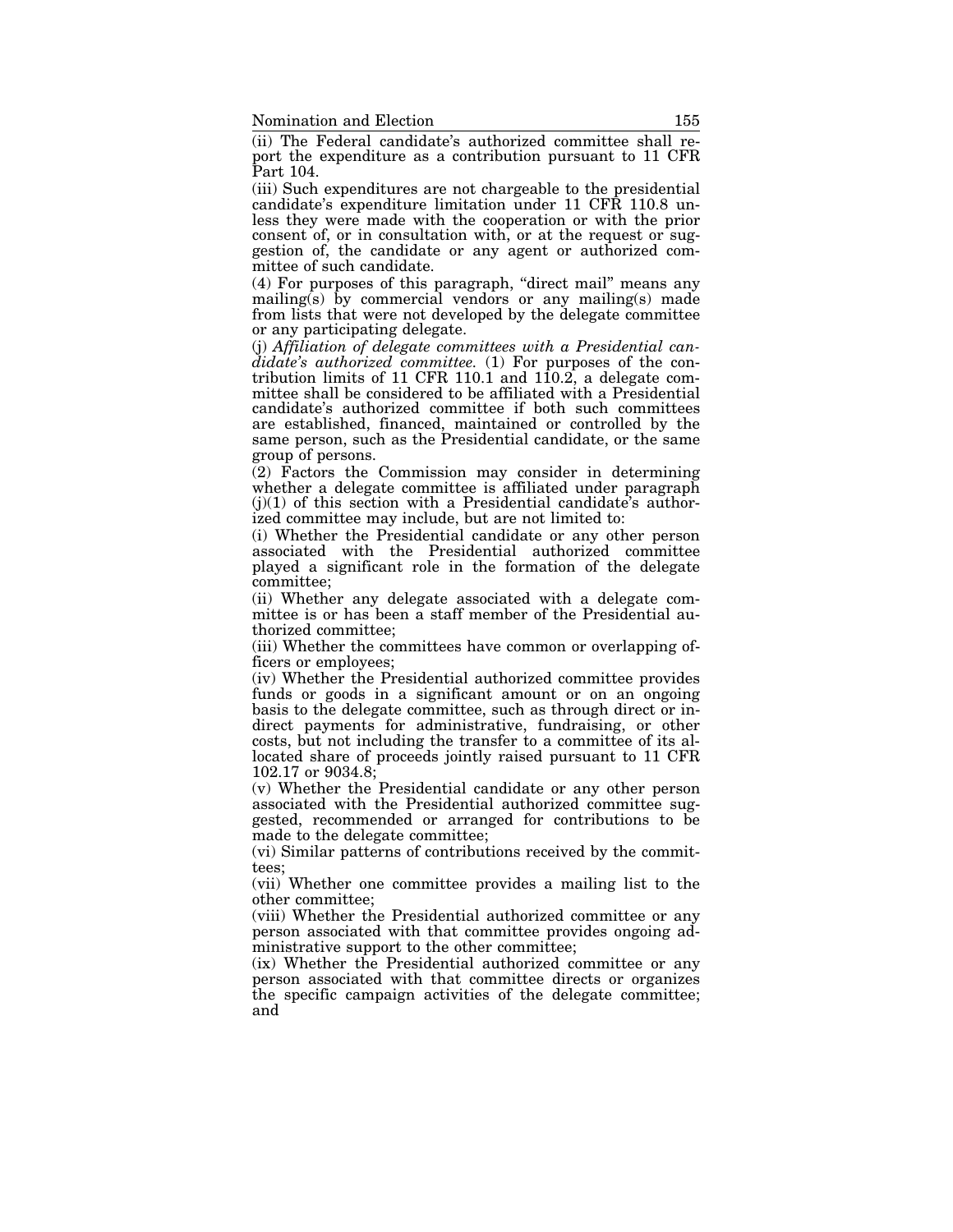(x) Whether the Presidential authorized committee or any person associated with that committee files statements or reports on behalf of the delegate committee.

(k) *Affiliation between delegate committees.* Delegate committees will be considered to be affiliated with each other if they meet the criteria for affiliation set forth at 11 CFR 100.5(g).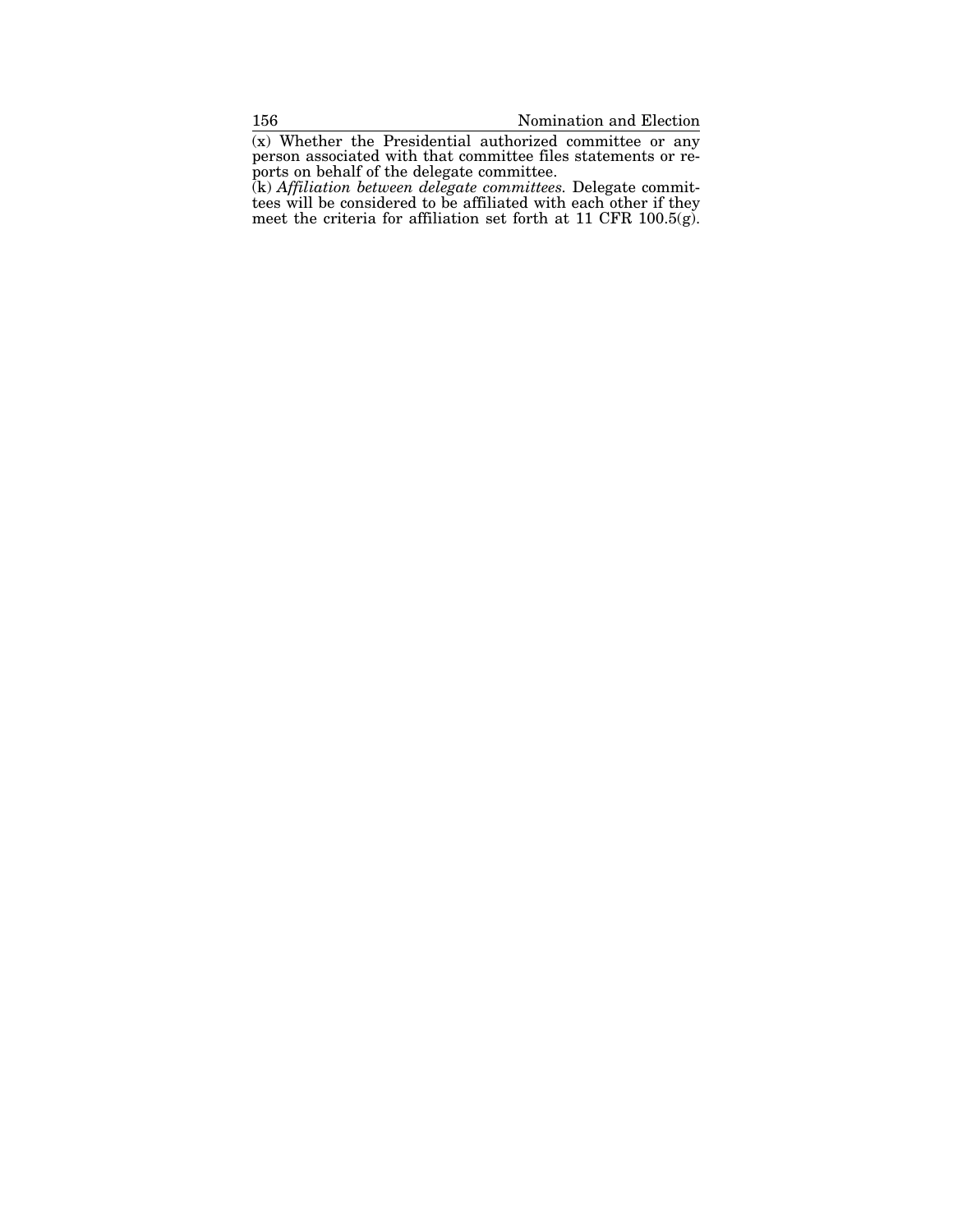# **E. Guide to the 2000 Delegate Selection Rules and the Call for the 2000 Democratic Convention\***

This Guide was prepared to aid state Democratic parties with developing their Delegate Selection Plans for the 2000 Democratic National Convention. Provisions of the 2000 Delegate Selection Rules (''Rules'') and the Call for the 2000 Convention (''Call'') are explained in simple language.

The explanations given below, also indicate how and where state Plans should reflect the necessary language. This information should assist state parties in writing their Plans to comply with the Rules, the Call, and the DNC Rules and Bylaws Committee Regulations ("Regs.") To help illustrate exactly how a rule or regulation is reflected in a fully-written Plan, references to any corresponding rules, regulations and the Model Plan are also included below.

The interpretations of the rules as presented in this Guide are for informational purposes only and should not be used in place of the rules.

# **CONTENTS**

# 2000 DELEGATE SELECTION RULES

| Rule 1          | Publication and Submission of State Party<br>Rules.                   | 158 |
|-----------------|-----------------------------------------------------------------------|-----|
| Rule 2          |                                                                       | 159 |
| Rule 3          | Scheduling of Delegate Selection Meetings                             | 160 |
| Rule 4          |                                                                       | 160 |
| Rule 5          |                                                                       | 162 |
|                 |                                                                       | 162 |
| Rule 6          |                                                                       |     |
| Rule 7          | National Convention Delegate Apportionment                            | 164 |
| Rule 8          | Unpledged and Pledged Party Leader and<br>Elected Official Delegates. | 164 |
| Rule 9          | Selection of At-Large Delegates                                       | 166 |
| Rule 10         | Timing of the Delegate Selection Process                              | 167 |
| Rule 11         |                                                                       | 167 |
| Rule 12         | Fair Reflection of Presidential Preferences                           | 169 |
| Rule 13         | Petition Requirements and Filing Deadlines                            | 170 |
| Rule 14         |                                                                       | 171 |
| Rule 15         |                                                                       | 172 |
| Rule 16         | Unit Rule and Slate Making                                            | 172 |
| Rule 17         |                                                                       | 172 |
| Rule 18         | DNC Rules and Bylaws Committee                                        | 173 |
|                 |                                                                       | 174 |
| Rule 19         |                                                                       |     |
| Rule 20         | State Legislative Changes                                             | 177 |
|                 | CALL FOR THE 2000 DEMOCRATIC NATIONAL CONVENTION                      |     |
| Article I.      |                                                                       | 178 |
| Article II.     | Qualifications of State Delegations                                   | 180 |
| Article III.    | Delegates to be Selected No Later Than June                           | 181 |
|                 | 24, 2000.                                                             |     |
| Article IV.     | Certification Requirements for Delegates and                          | 181 |
|                 | Alternates.                                                           |     |
| Article V.      | The 2000 Democratic National Convention<br>Committee, Inc.            | 183 |
| Article VI.     |                                                                       | 184 |
| Article VII.    | Standing Committees on Platform, Rules,                               | 185 |
|                 | and Credentials of the 2000 Democratic<br>National Convention.        |     |
| Article VIII.   | Procedural Rules of the 2000 Democratic Na-                           | 190 |
|                 | tional Convention.                                                    |     |
| <b>APPENDIX</b> |                                                                       |     |
| A               |                                                                       | 198 |
| B               |                                                                       | 208 |
| C               |                                                                       | 212 |
| D               |                                                                       | 214 |
|                 |                                                                       |     |

\* Prepared by the DNC Rules and Bylaws Committee, December 1990.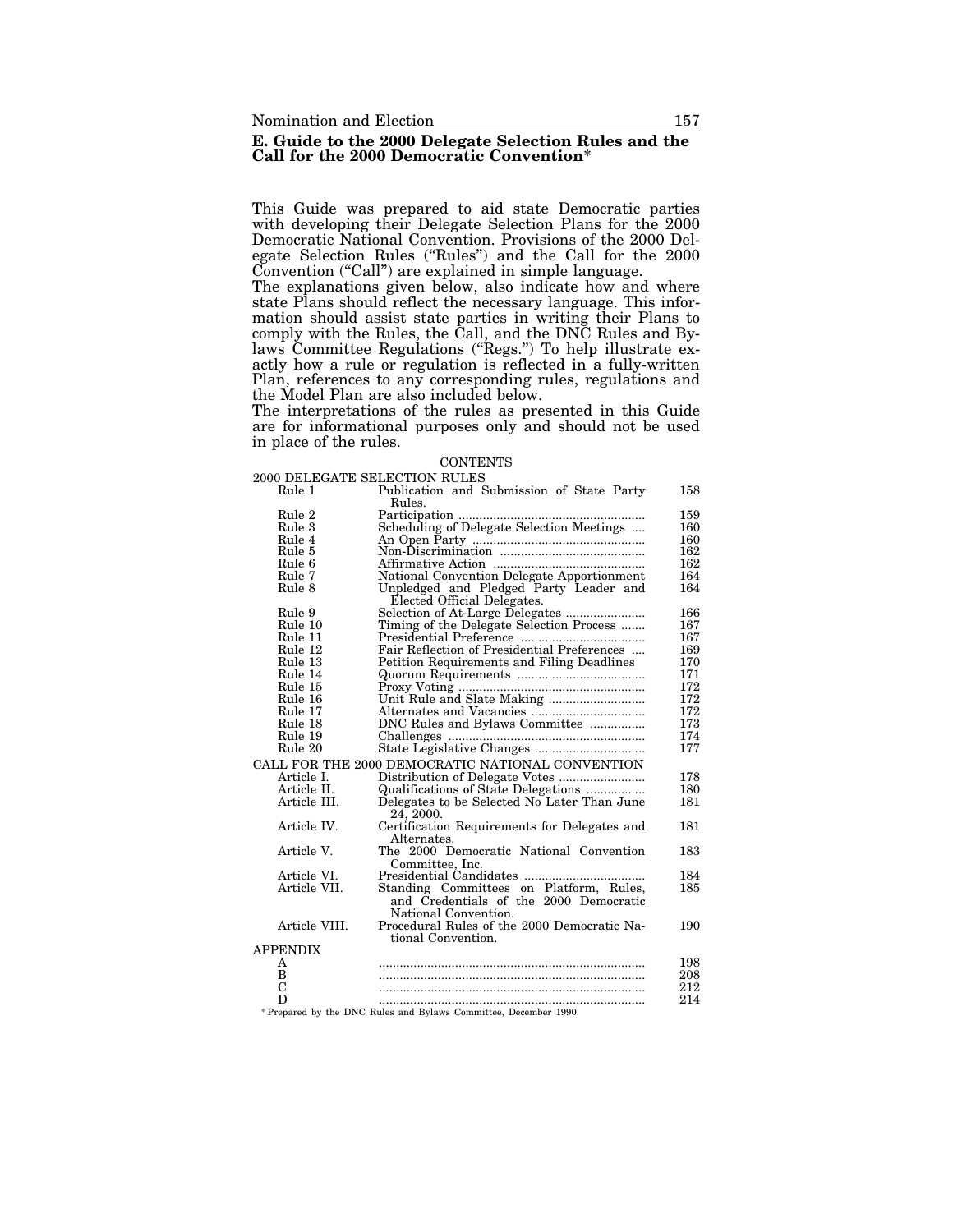# **2000 DELEGATE SELECTION RULES**

These rules were adopted by the Democratic National Committee (''DNC'') on May 9, 1998. They provide certain standards that states must use as guidelines in the process of selecting delegates to the Convention. Within this framework for ensuring the process is conducted in a fair and open manner, a state party is allowed to devise its own particular system for choosing delegates and alternates.

# *Rule 1. Publication and Submission of State Party Rules*

A. State parties shall adopt Affirmative Action and Delegate Selection Plans which contain explicit rules and procedures governing all aspects of the delegate selection process. These rules shall include, but are not limited to:

(1) Appointment of delegates and alternates at all levels;

(2) Timing of primary/caucuses/conventions;

(3) Procedures for electing delegates and alternates at all levels;

(4) Procedures providing for equal division in each state's convention delegation;

(5) Procedures providing for the selection of the chair of the delegation;

(6) Particulars concerning the scheduling of delegate selection meetings including methods by which each meeting or event will be publicized;

(7) Affirmative Action Plans in detail including affirmative action obligations of presidential candidates;

(8) All petition requirements and filing deadlines for delegates and alternate candidates and for presidential candidates;

(9) Procedures for ascertaining delegate/alternate preference at all stages;

(10) Procedures for presidential candidates right of approval; (11) Method of awarding delegates and alternates to presidential candidates;

(12) Methods and timetable for the selection of permanent standing committee members;

(13) Methods and timetable for the selection of temporary standing committee members;

(14) Procedures for challenges of the delegate selection and affirmative action processes;

(15) Methods and timetable for the selection of convention pages; and

(16) Other appropriate provisions from these Rules, the Call and the Regulations.

B. The following items are to be routinely included at an appropriate place in each state plan:

(1) Eligibility requirements for participation in the delegate selection process in conformance with Rule 2 *[Rule 2]*;

(2) Prohibition of cost and fees *[Rule 2.D.]*;

(3) Prohibition of participation by those participating in another party's process *[Rule 2.E.]*;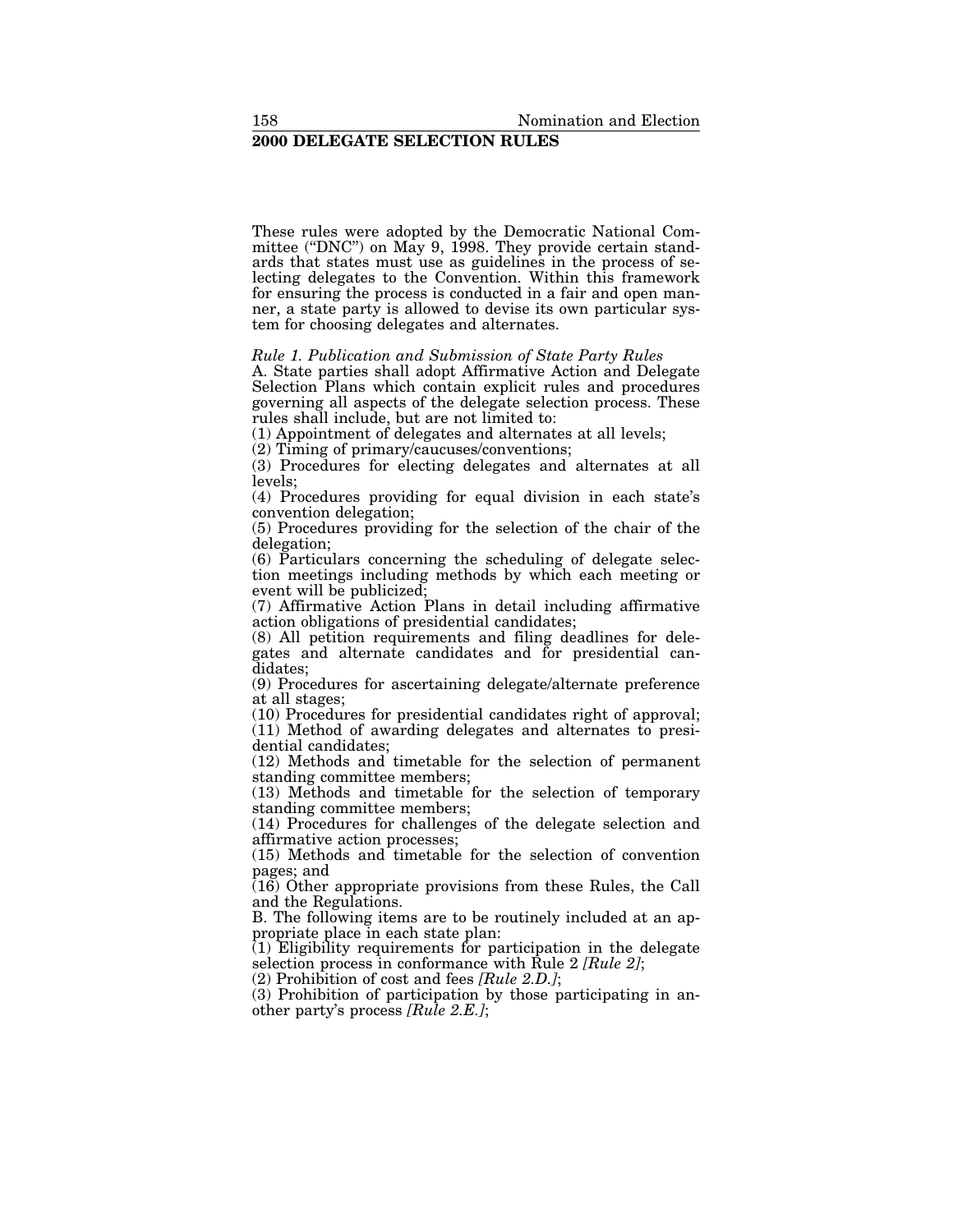(4) One-meeting limitation for first-stage participants *[Rule 3.E.]*;

(5) ''Six basic elements'' of an open party *[Rule 4]*;

(6) Non-discrimination principles *[Rule 5]*;

(7) Requirement that all steps take place within calendar year of convention *[Rule 10.B.]*;

(8) Required identification of preference of candidates for delegate and alternate *[Rule 11.A.]*;

(9) Protection against coerced vote *[Rule 11.I.]*;

(10) Quorum requirements *[Rule 14]*;

(11) Proxy voting rules, if any *[Rule 15]*;

(12) Unit rule prohibition *[Rule 16.A.]*;

(13) Slate making limitations *[Rule 16.B.]*; and

(14) Succession of alternate to delegate statue and filling of vacancies in delegate positions *[Rule 17]*.

C. Each state party shall provide for a thirty  $(30)$  day<sup>1</sup> period of public comment to solicit opinion on the state's Affirmative Action Plan and Delegate Selection Plan prior to adoption. All written public comments submitted to the state Democratic Committee shall be submitted along with the plans to the Rules and Bylaws Committee of the Democratic National Committee ("DNC Rules and Bylaws Committee"). D. State Delegate Selection and Affirmative Action Plans shall be submitted to the DNC Rules and Bylaws Committee for approval on or before May 1, 1999.

E. The DNC Rules and Bylaws Committee shall act on the proposed plans as soon as practicable, but in no case later than September 16, 1999. Its decision shall be final and binding.

F. Implementation of state Affirmative Action Plans shall begin no later than September 16, 1999.

G. State Delegate Selection Plans shall specify the methods and timetable to be followed in selecting permanent and temporary members of standing committees of the national convention. These provisions shall be in conformity with the rules to be contained in the Call for the 2000 Convention.

H. The Democratic National Committee (''DNC'') and the state parties shall publish and make available at no cost their rules, the 2000 National Delegate Selection Rules, and a clear and concise explanation of how Democratic voters can participate in the delegate selection process. The DNC shall prepare and provide at no cost to state parties a clear and concise explanation of the 2000 Delegate Selection Rules. This shall be done no later than October 1 of the calendar year immediately preceding the calendar year of the national convention.

#### *Rule 2. Participation*

A. Participation in the delegate selection process shall be open to all voters who wish to participate as Democrats. Implementation of this administrative matter shall be delegated to the DNC Rules and Bylaws Committee.

<sup>&</sup>lt;sup>1</sup>Unless otherwise explicitly specified, reference in these Rules to "day" or ''days'' means ''calendar days.'' If the last day of a period falls on a Saturday, Sunday or a federally recognized holiday, the time period shall be extended to the next business day.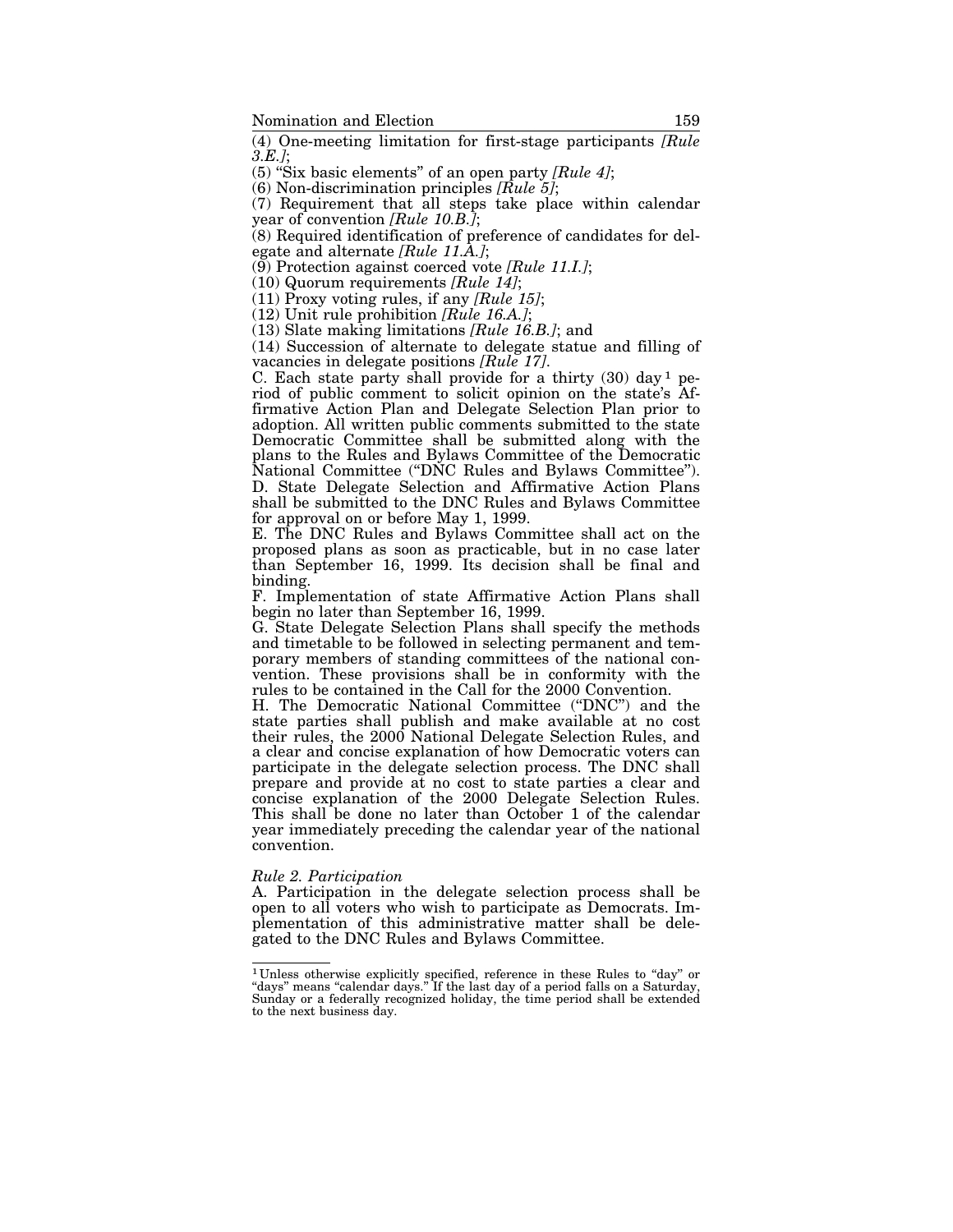B. Nothing in these rules shall be interpreted to encourage or permit states with party registration and enrollment, or states that limit participation to Democrats only, to amend their systems to open participation to members of other parties.

C. State parties shall take all feasible steps to encourage non-affiliated and new voters to register or enroll, to provide simple procedures through which they may do so and to eliminate excessively long waiting periods for voters wishing to register or to change their party enrollment status. In all caucuses or conventions conducted pursuant to these rules, all Democrats who comply with Rule 2.A. shall be allowed to participate.

D. At no stage of the delegate selection process shall any person be required, directly or indirectly, to pay a cost or fee as a condition for participating in the delegate selection process. Voluntary contributions to the Party may be made, but under no circumstances shall a contribution be mandatory for participation.

E. No person shall participate or vote in the nominating process for a Democratic presidential candidate who also participates in the nominating processes of any other party for the corresponding elections.

# *Rule 3. Scheduling of Delegate Selection Meetings*

A. All official Party meetings and events related to the national convention delegate selection process, including caucuses, conventions, committee meetings, filing dates, and Party enrollment periods, shall be scheduled for dates, times and public places which would be most likely to encourage the participation of all Democrats, and must begin and end at reasonable hours.

B. All such meetings or events which are the first meeting or event in the delegate selection process shall be scheduled at times and dates which are uniform throughout the state, except where it is established by the state party and approved by the DNC Rules and Bylaws Committee that such uniform times and dates would significantly reduce participation in the delegate selection process.

C. The times, dates, places and rules for the conduct of all caucuses, conventions, meetings and other events involved in the delegate selection process shall be effectively publicized by the Party organization, official, candidate or member calling the same.

D. Concise statements in advance of all meetings and events concerning the relationship between the business to be conducted and the delegate selection process shall be effectively publicized by the Party organization, official, candidate or member calling the same.

E. No person shall participate in more than one meeting which is the first meeting in the delegate selection process.

#### *Rule 4. An Open Party*

A. The Democratic National Committee reaffirms its commitment to the 1964 resolution, and requires the national and state parties to incorporate the Six Basic Elements, as up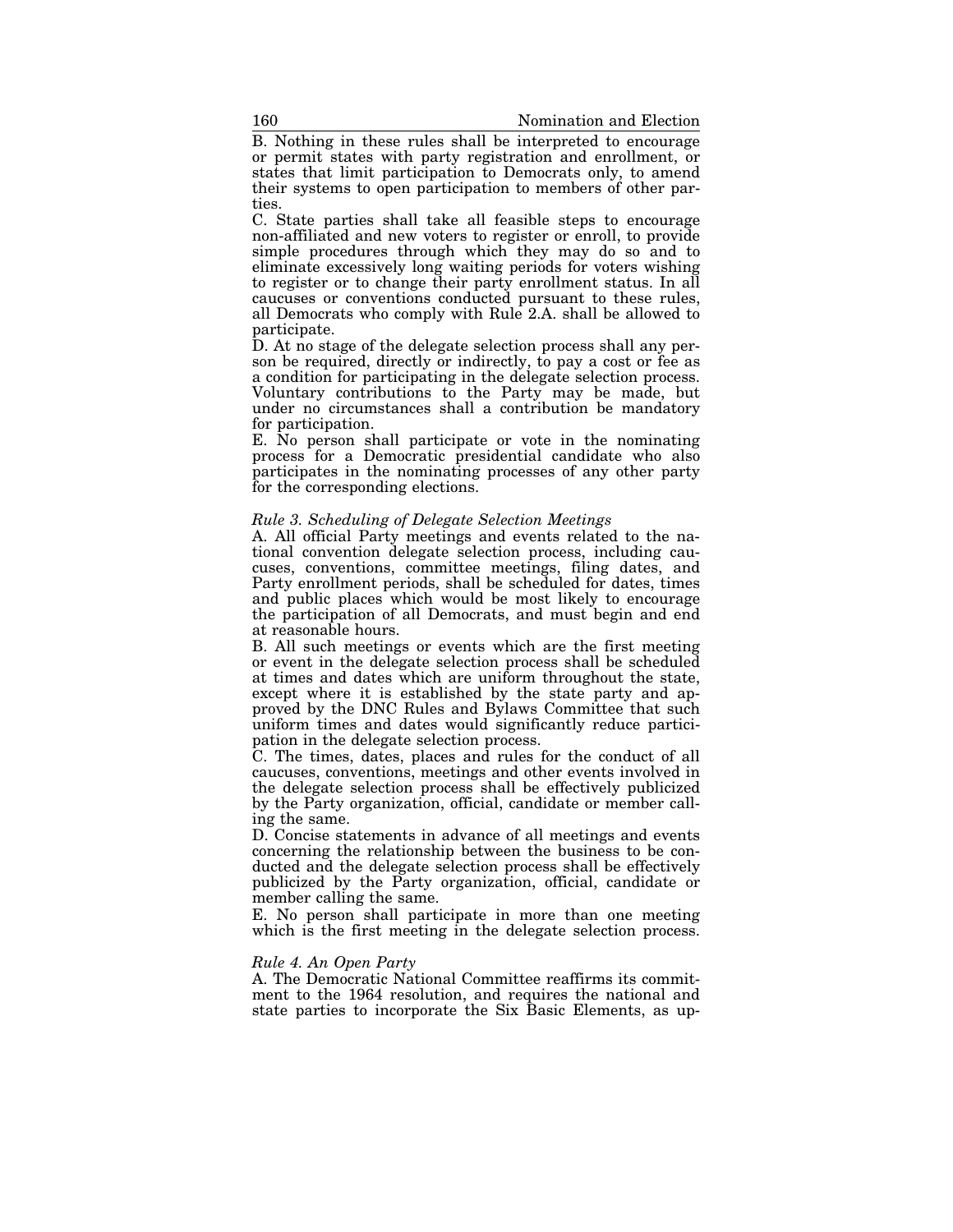Nomination and Election 161

dated, into their Party rules and to take appropriate steps to secure their implementation.

B. The 1964 Democratic National Convention adopted a resolution which conditioned the seating of delegates at future conventions on the assurances that discrimination in any state party affairs on the ground of race, color, creed or national origin did not occur. The 1968 Convention adopted the 1964 Convention resolution for inclusion in the Call for the 1972 Convention. In 1966, the Special Equal Rights Committee which had been created in 1964, adopted six anti-discrimination standards—designated as the Six Basic Elements, which, as updated, are as follows:

(1) All public meetings at all levels of the Democratic Party in each state should be open to all members of the Democratic Party regardless of race, sex, age, color, creed, national origin, religion, ethnic identity, sexual orientation, economic status or physical disability (hereinafter collectively referred to as "status").

(2) No test for membership in, nor any oaths of loyalty to, the Democratic Party in any state should be required or used which has the effect of requiring prospective or current members of the Democratic Party to acquiesce in, condone or support discrimination based on ''status.''

(3) The time and place for all public meetings of the Democratic Party on all levels should be publicized fully and in such manner as to assure timely notice to all interested persons. Such meetings must be held in places accessible to all Party members and large enough to accommodate all interested persons.

(4) The Democratic Party, on all levels, should support the broadest possible registration without discrimination based on "status."

(5) The Democratic Party in each state should publicize fully and in such a manner as to assure notice to all interested parties a full description of the legal and practical procedures for selection of Democratic Party officers and representatives on all levels. Publication of these procedures should be done in such fashion that all prospective and current members of each state Democratic Party will be fully and adequately informed of the pertinent procedures in time to participate in each selection procedure at all levels of the Democratic Party organization.

(6) The Democratic Party in each state should publicize fully and in such a manner as to assure notice to all interested parties a complete description of the legal and practical qualifications of all positions as officers and representatives of the state Democratic Party. Such publication should be done in timely fashion so that all prospective candidates or applicants for any elected or appointed position within each state Democratic Party will have full and adequate opportunity to compete for office.

C. These provisions demonstrate the intention of the Democratic Party to ensure a full opportunity for all "status" (as defined in Rule 4.B.(1)) members to participate in the delegate selection process.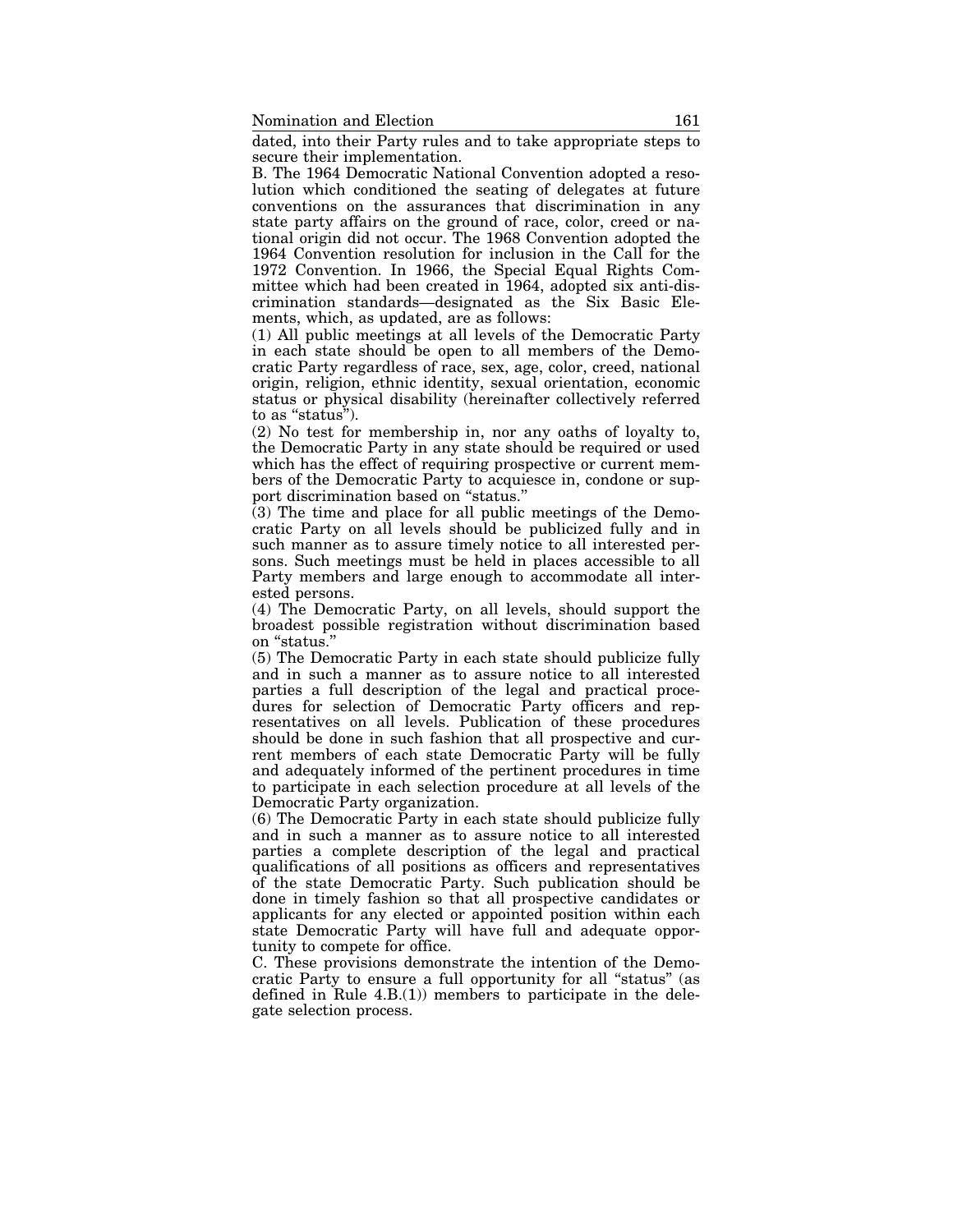*Rule 5. Non-Discrimination*

A. In order that the Democratic Party at all levels be an open Party which includes rather than excludes people from participation, a program of effective affirmative action is hereby adopted.

B. Discrimination on the basis of ''status'' in the conduct of Democratic Party affairs is prohibited.

C. In order to continue the Democratic Party's ongoing efforts to include groups historically under-represented in the Democratic Party's affairs, by virtue of race/ethnicity, age, sexual orientation or disability, each state party shall develop and submit party outreach programs, including recruitment, education and training, in order to a achieve full participation by such groups and diversity in the delegate selection process and at all levels of Party affairs.

#### *Rule 6. Affirmative Action*

A. In order to encourage full participation by all Democrats in the delegate selection process and in all Party affairs, the national and state Democratic Parties shall adopt and implement affirmative action programs with specific goals and timetables for African Americans, Hispanics, Native Americans, Asian/Pacific Americans and women.

(1) The goal of such affirmative action shall be to encourage participation in the delegate selection process and in Party organizations at all levels by the aforementioned groups as indicated by their presence in the Democratic electorate.

(2) This goal shall not be accomplished either directly or indirectly by the Party's imposition of mandatory quotas at any level of the delegate selection process or in any other Party affairs.

(3) In the selection of each state's at-large delegation, priority of consideration shall be given to African Americans, Hispanics, Native Americans, Asian/Pacific Americans and women, if such priority of consideration is needed to fulfill the affirmative action goals outlined in the state's Delegate Selection Plan. Such remedial action is necessary in order to overcome the effects of past discrimination. Use of the atlarge delegation to fulfill the plan's affirmative action goals does not obviate the need for the state party to conduct outreach activities such as recruitment, education and training. Priority of consideration shall also be given to other groups as described in Rule 5.(C), which are under-represented in Democratic Party affairs, in order to assist in the achievement of full participation by these groups.

B. Performance under an approved Affirmative Action Plan and composition of the convention delegation shall be considered relevant evidence in the challenge to any state delegation. If a state party has adopted and implemented an approved affirmative action program, the state party shall not be subject to challenge based solely on delegation composition or primary results.

C. State Delegate Selection Plans shall provide for equal division between delegate men and delegate women and alternate men and alternate women within the state's entire convention delegation. For purposes of this rule, the entire delegation includes all pledged delegates and alternates and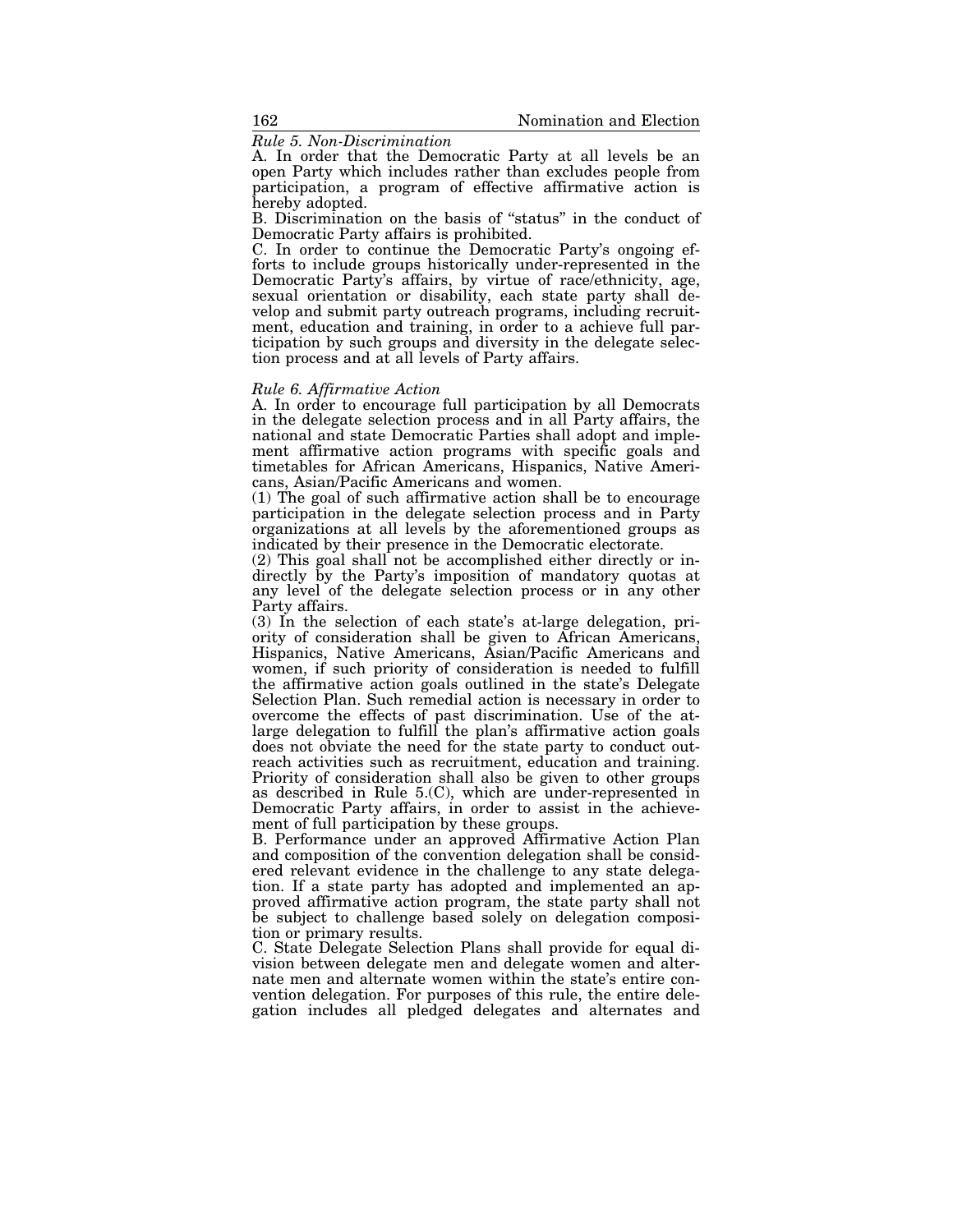unpledged delegates (including unpledged party leaders and elected official delegates and unpledged all-on delegates).

(1) State Delegate Selection Plans shall, as far as mathematically practicable, also provide the equal division between district-level delegate men and delegate women and districtlevel alternate men and alternate women.

(2) The DNC Rules and Bylaws Committee shall have continuing jurisdiction to ensure compliance with this equal division requirement. No at-large delegate or alternate from a state shall be placed on the temporary roll of the 2000 Democratic National Convention unless the Rules and Bylaws Committee has certified to the Secretary of the Democratic National Committee that such state's delegation complies with this equal division rule. It shall be the duty of the DNC Rules and Bylaws Committee to determine such compliance as soon as practicable following the certification of the state's at-large delegates and alternates.

(3) Notwithstanding sub-paragraph A.(2) above, equal division at any level of delegate or committee positions between delegate men and delegate women or committeemen and committeewomen shall not constitute a violation of any provision thereof.

D. For purposes of providing adequate notice of the delegate selection process under Rule 3, the times, dates, places and rules for the conduct of all caucuses, conventions, meetings and other events involved in the delegate selection process shall be effectively publicized, bilingually where necessary, to encourage the participation of minority groups.

E. State Democratic Parties shall ensure that district lines used in the delegate selection process are not gerrymandered to discriminate against African Americans, Hispanics, Native Americans, Asian/Pacific Americans and women.

F. Each state Affirmative Action Plan shall provide for the appointment of a representative state Affirmative Action Committee by March 1, 1999.

G. Each state affirmative action program shall include outreach provisions to encourage the participation and representation of persons of low and moderate income, and a specific plan to help defray expenses of those delegates otherwise unable to participate in the national convention.

H. State parties in their Delegate Selection Plans shall impose reasonable specific affirmative action obligations upon candidates consistent with the delegate selection system employed by the state.

(1) State parties shall require presidential candidates to submit statements that specify which steps such candidates will take to encourage full participation in their delegate selection process, including, but not limited to, procedures by which persons may file as candidates for delegate or alternate.

(2) State parties shall require presidential candidates to submit demographic information with respect to candidates for delegate and alternate pledged to them.

I. Presidential candidates (including uncommitted status) shall use their best efforts to ensure that their respective delegations within a state's delegation shall achieve the affirmative action goals established by the state's Delegate Se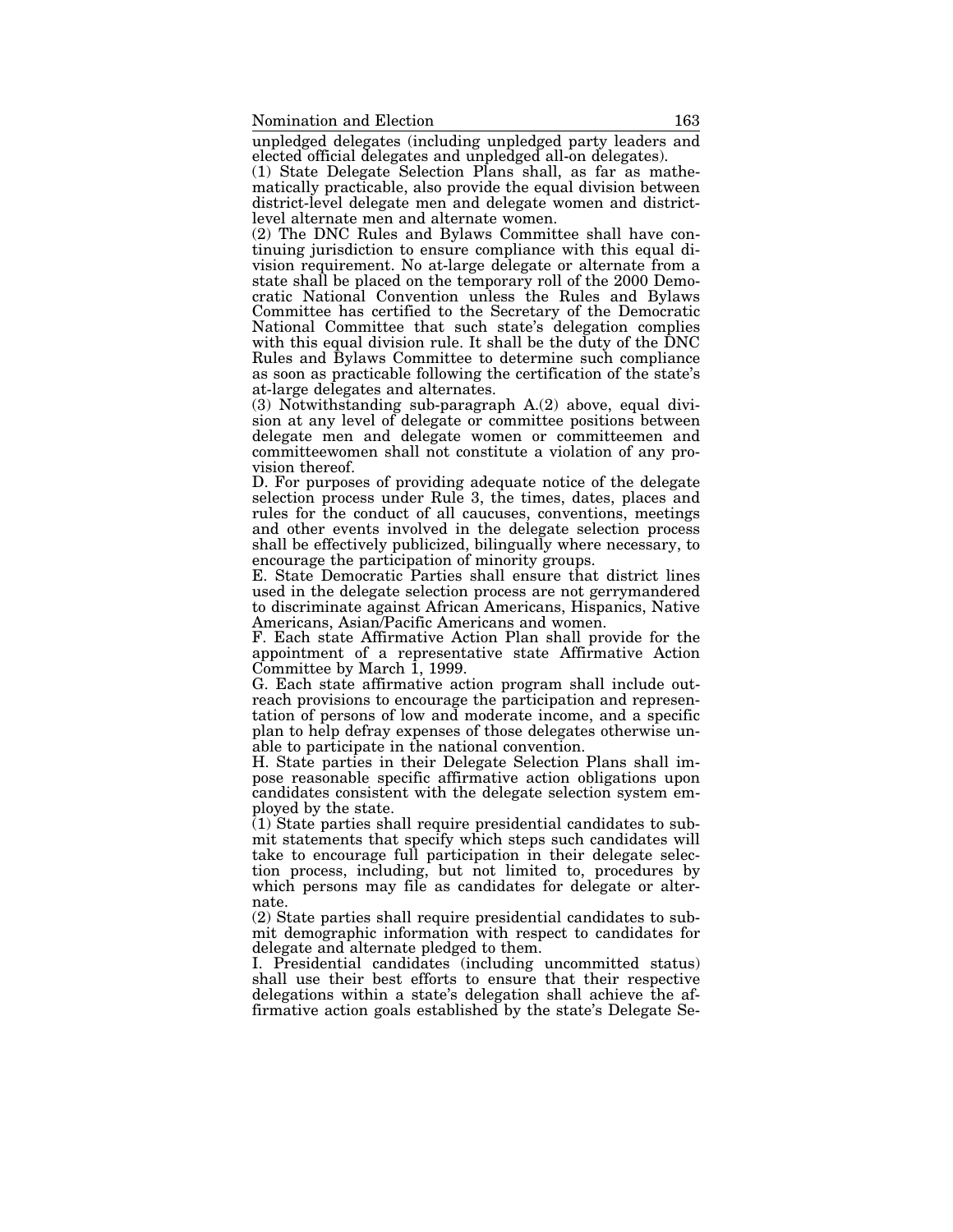lection Plan and that the respective delegations of each presidential candidate within the state's delegation shall be equally divided between men and women.

### *Rule 7. National Convention Delegate Apportionment*

A. Apportionment of district-level delegates within states shall be based on one of the following:

(1) A formula giving equal weight to total population and to the average of the vote for the Democratic candidates in the two most recent presidential elections;

(2) A formula giving equal weight to the vote for the Democratic candidates in the most recent presidential and gubernatorial elections;

(3) A formula giving equal weight to the average of the vote for the Democratic candidates in the two most recent presidential elections and to Democratic Party registration or enrollment as of January 1, 2000; or

(4) A formula giving one-third  $(\frac{1}{3})$  weight to each of the formulas in items  $(1)$ ,  $(2)$ , and  $(3)$ .

B. Apportionment for each body selecting delegates to state, district, and county conventions shall be based upon population and/or some measure of Democratic strength.

C. The Call for the 2000 Convention shall state the base delegation for each delegation. Seventy-five percent (75%) of each state's base delegation shall be elected at the congressional district level or lower. Twenty-five percent (25%) of each state's base delegation shall be elected at large. Delegates so elected shall hereafter be termed ''district-level'' and <sup>2</sup>at-large" delegates, respectively. Each State Democratic Chair shall certify all delegates in writing to the Secretary of the DNC.

D. In those states with more than one congressional district, after the election of district-level delegates and prior to the selection of at-large delegates, each State Democratic Chair shall certify pledged party leader and elected official delegates equal to 15% of the state's base delegation selected pursuant to Rule 8.

E. In states with one congressional district, the election of district-level and at-large delegates and alternates may take place at the same meeting, provided that affirmative action and fair reflection guidelines are met and the Democratic Chair of each such state shall make the certifications required by subsection 7.D.

# *Rule 8. Unpledged and Pledged Party Leader and Elected Official Delegates*

A. The procedure to be used for certifying unpledged party leader and elected official delegates is as follows:

Not later than March 1, 2000, the Secretary of the Democratic National Committee shall officially confirm to each State Democratic Chair the names of the following unpledged delegates who legally reside in their respective state and who shall be recognized as part of their state's delegation:

(1) The individuals recognized as members of the DNC (as set forth in Article Three, Sections 2 and 3 of the Charter of the Democratic Party of the United States); and,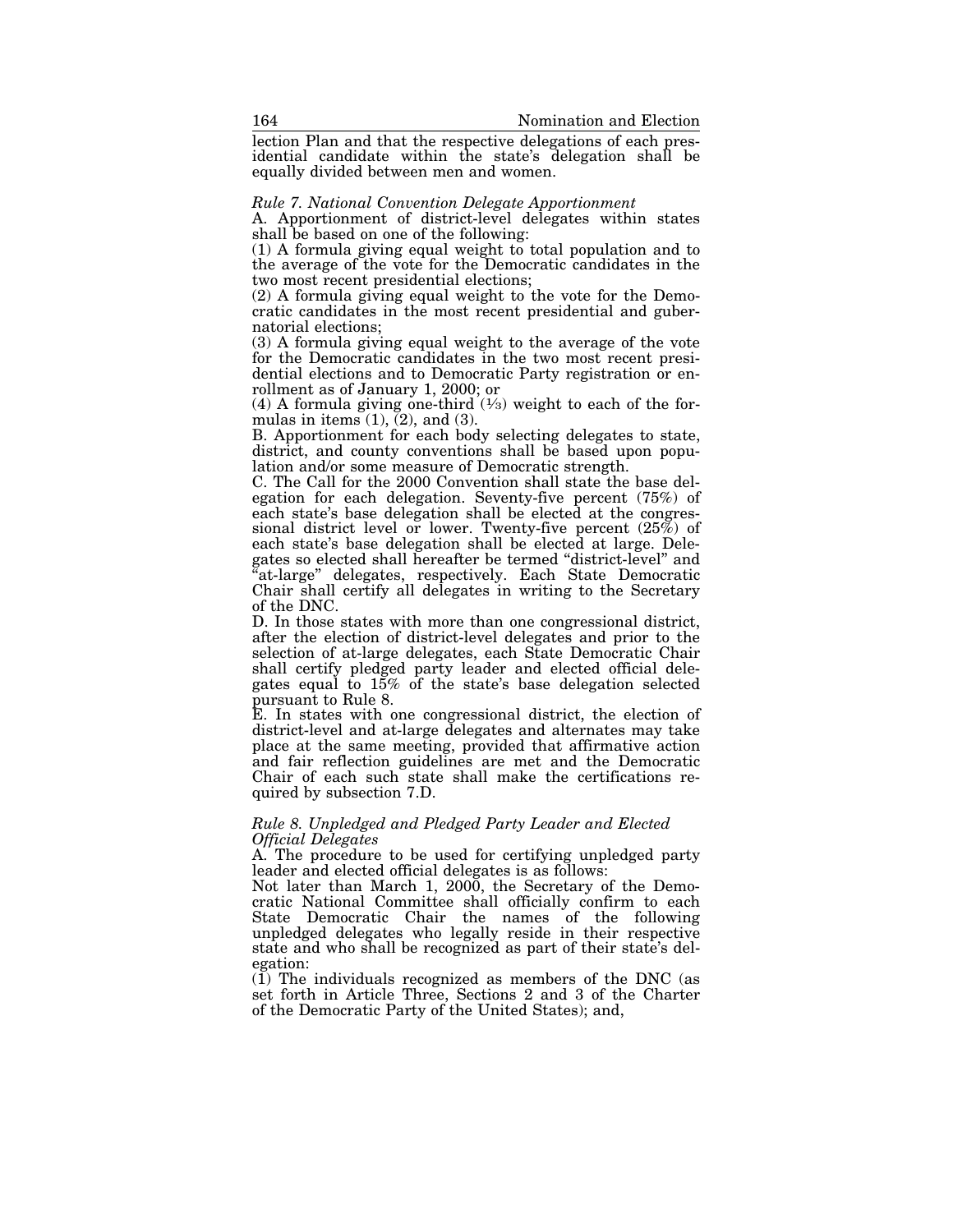(2) The Democratic President and the Democratic Vice President of the United States, if applicable; and,

(3) All Democratic members of the United States House of Representatives and all Democratic members of the United States Senate; and,

(4) The Democratic Governor,2 if applicable; and,

(5) All former Democratic Presidents, all former Democratic Vice Presidents, all former Democratic Leaders of the U.S. Senate, all former Democratic Speakers of the U.S. House of Representatives and Democratic Minority Leaders, as applicable, and all former Chairs of the Democratic National Committee.

B. Following the selection of district-level delegates, and prior to the selection of pledged party leader and elected official delegates, unpledged add-on delegates shall be selected according to the following procedures:

(1) Unpledged add-on delegates may be selected by either the same selecting body which will select the state's party leader and elected official delegates, or by the same selecting body which will select the state's at-large delegates and alternates.

(2) The equal division and affirmative action provisions of Rule 9.A. apply to the selection of unpledged add-on delegates.

 $(3)$  The list from which the selecting body chooses the unpledged add-on delegates shall contain the same minimum number of names for every such add-on position to be filled as the minimum number of names required by the state's delegate selection plan to remain on the list of bona fide supporters for each at-large and pledged party leader and elected official delegate pursuant to Rule 11.E.(2).

(4) Unpledged add-on delegates are not entitled to alternates, and neither shall the delegation be entitled to a replacement, except in the case of death.

(5) Unpledged add-on delegates may be selected whether or not they previously filed a statement of candidacy for a delegate position or submitted a pledge of support for a presidential candidate.

C. Following the selection of unpledged add-on delegates under 8.B., pledged party leader and elected official delegates are to be selected subject to the following procedures: (1) Persons shall be considered for pledged party leader and elected official delegates and alternates according to the following priority: big city mayors and state-wide elected officials to be given equal consideration; state legislative leaders, and state legislators, and other state, county and local elected officials and party leaders.

 $(2)$  These slots shall be allocated on the same basis as the state's at-large delegates.

(3) If persons eligible for pledged party leader and elected official delegate positions have not made known their presidential preference under the procedures established by the state pursuant to Rule 11 for candidates for district-level and at-large delegate positions, their preferences shall be

<sup>2</sup>The Mayor of the District of Columbia, if a Democrat, shall be treated as a Democratic Governor.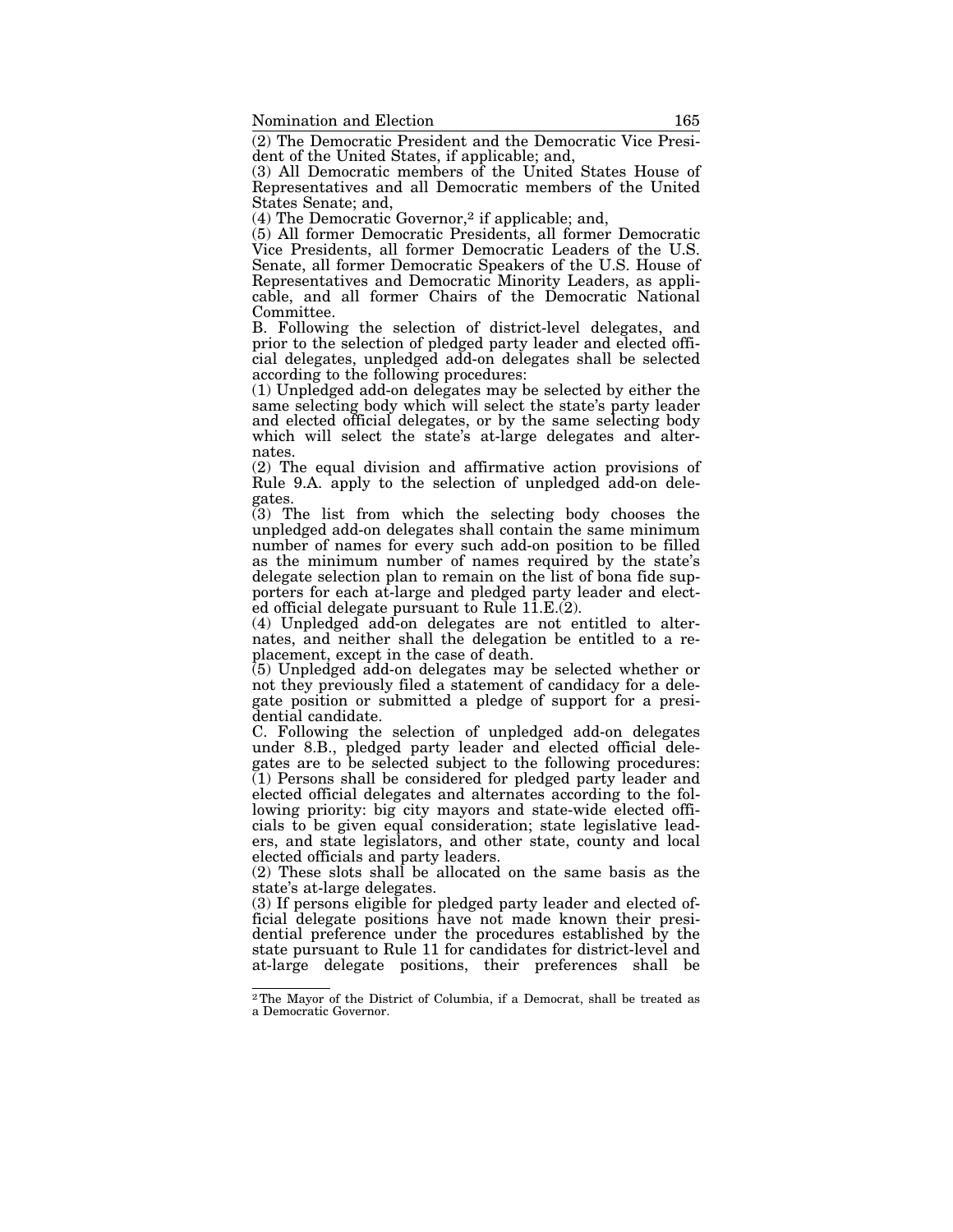ascertained through alternative procedures established by the state party, which shall require a signed pledge of support for a presidential candidate. Such an alternative system shall have a final deadline for submitting a pledge of support after the selection of all district-level delegates has been completed and must provide an opportunity for disapproval by the presidential candidate or the candidate's authorized representative.

D. A state's party leader and elected official delegates may be chosen by a state convention<sup>3</sup> or by a committee consisting of a quorum of district-level delegates. They may also be chosen by the State Party Committee, as recognized by the Democratic National Committee, but only if the state's Delegate Selection Plan is in full compliance with these rules, and provided:

(1) Membership on the State Party Committee is apportioned on the basis of population and/or some measure of Democratic strength;

(2) Members of the State Party Committee have been elected through open processes in conformity with the basic procedural guarantees utilized for delegate selection;

(3) Such delegates are elected at a public meeting subsequent to the election of district-level delegates;

(4) Members of the State Party Committee exercising such authority shall have been elected no earlier than the date of the previous presidential election; and

(5) Membership of the State Party Committee complies with the equal division requirements of Article 9, Section 16 of the Charter of the Democratic Party of the United States.

E. Except as provided in 8.A. above, no person shall serve as an automatic delegate at any level of the delegate selection process by virtue of holding a public or party office.

# *Rule 9. Selection of At-Large Delegates*

A. The selection of at-large delegates shall be used, if necessary, to achieve the equal division of positions between men and women and the representation goals established in the state's party's Affirmative Action Plan. Such goals apply to the state's entire delegation considered as a whole. For purposes of this rule, the entire delegation includes all unpledged as well as all pledged delegates. Delegates and alternates shall each, as a group, be equally divided and, to the extent possible, each as a group shall reflect the representation goals established in the state's Affirmative Action Plan.

B. A state's at-large delegates and alternates shall be selected by one of the bodies, subject to the same conditions specified in Rule 8.D. above, provided, however, the State Party Committee may choose such delegates and alternates only if the state's Delegate Selection Plan is in full compliance with these rules.

C. At-large delegates and alternates (including pledged party leader and elected official delegates, which shall include those to be allocated to uncommitted status) in primary

 ${}^{3}$  For the purpose of this section (D), a "state convention" shall not include a State Party Committee acting as a state convention where the state's Delegate Selection Plan is not in full compliance with these rules.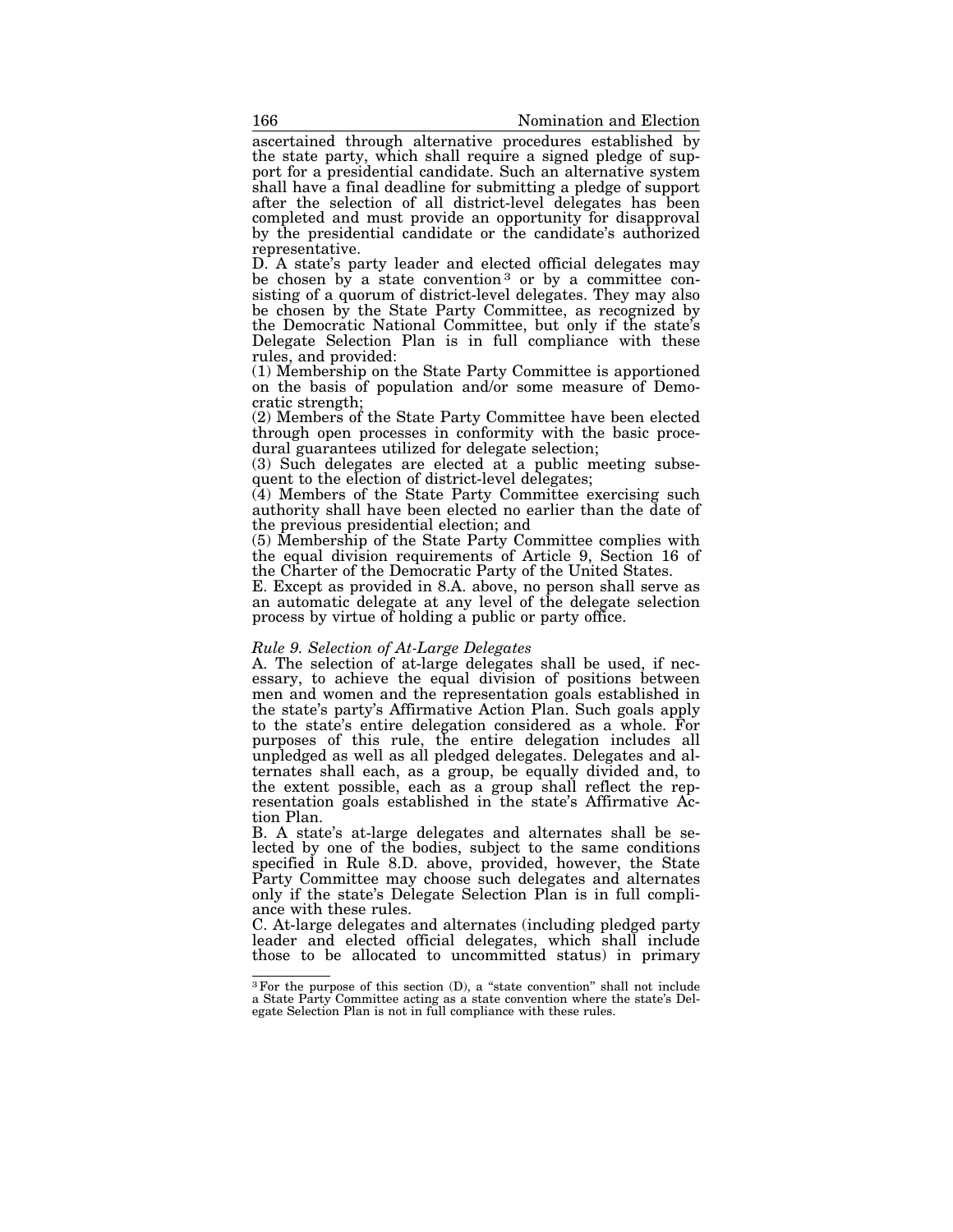states shall be allocated according to the state-wide primary vote or, in states holding no state-wide primary, according to the division of preferences among convention and caucus participants. In non-primary states which do not hold state conventions authorized to elect delegates, at-large delegates shall be apportioned according to the division of preference among district-level delegates at the time of district-level selection. If a presidential entitled to an allocation under this rule is no longer a candidate at the time at-large delegates are selected, his/her allocation shall be proportionately divided among the other preferences entitled to an allocation.

#### *Rule 10. Timing of the Delegate Selection Process*

A. No meetings, caucuses, conventions or primaries which constitute the first determining stage in the presidential nomination process (the date of the primary in primary states, and the date of the first tier caucus in caucus states) may be held prior to the first Tuesday in March or after the second Tuesday in June in the calendar year of the national convention. Provided, however, that the Iowa precinct caucuses may be held no earlier than 15 days before the first Tuesday in March; that the New Hampshire primary may be held no earlier than 7 days before the first Tuesday in March; that the Maine first tier caucuses may be held no earlier than 2 days before the first Tuesday in March. In no instance may a state which scheduled delegate selection procedures on or between the first Tuesday in March and the second Tuesday in June 1984 move out of compliance with the provisions of this rule.

B. All steps in the delegate selection process, including the filing of presidential candidates, must take place within the calendar year of the Democratic National Convention (except as otherwise provided in these rules).

# *Rule 11. Presidential Preference*

A. All candidate for delegate and alternate in caucuses, conventions, committees and on primary ballots shall be identified as a presidential preference on uncommitted status at all levels of a process which determine presidential preference.

B. All persons wishing to be elected to a district-level or atlarge delegate position must file a statement of candidacy designating the presidential or uncommitted preference of the delegate candidate and a signed pledge of support for the presidential candidate (including uncommitted status) the person favors, if may, with the state party by a date certain as specified in the state's Delegate Selection Plan. Persons wishing to be elected as pledged party leader and elected official delegates shall comply with Rule 8.C.(3).

C. All candidates considered for district-level alternate positions must meet the same requirements as candidates for district-level delegate positions, except that the state may allow candidates who were to chosen at the delegate level to be considered at the alternate level.

D. Prior to the selection of national convention delegates and alternates, the same party shall convey to the presidential candidates, or that candidate's authorized representative(s),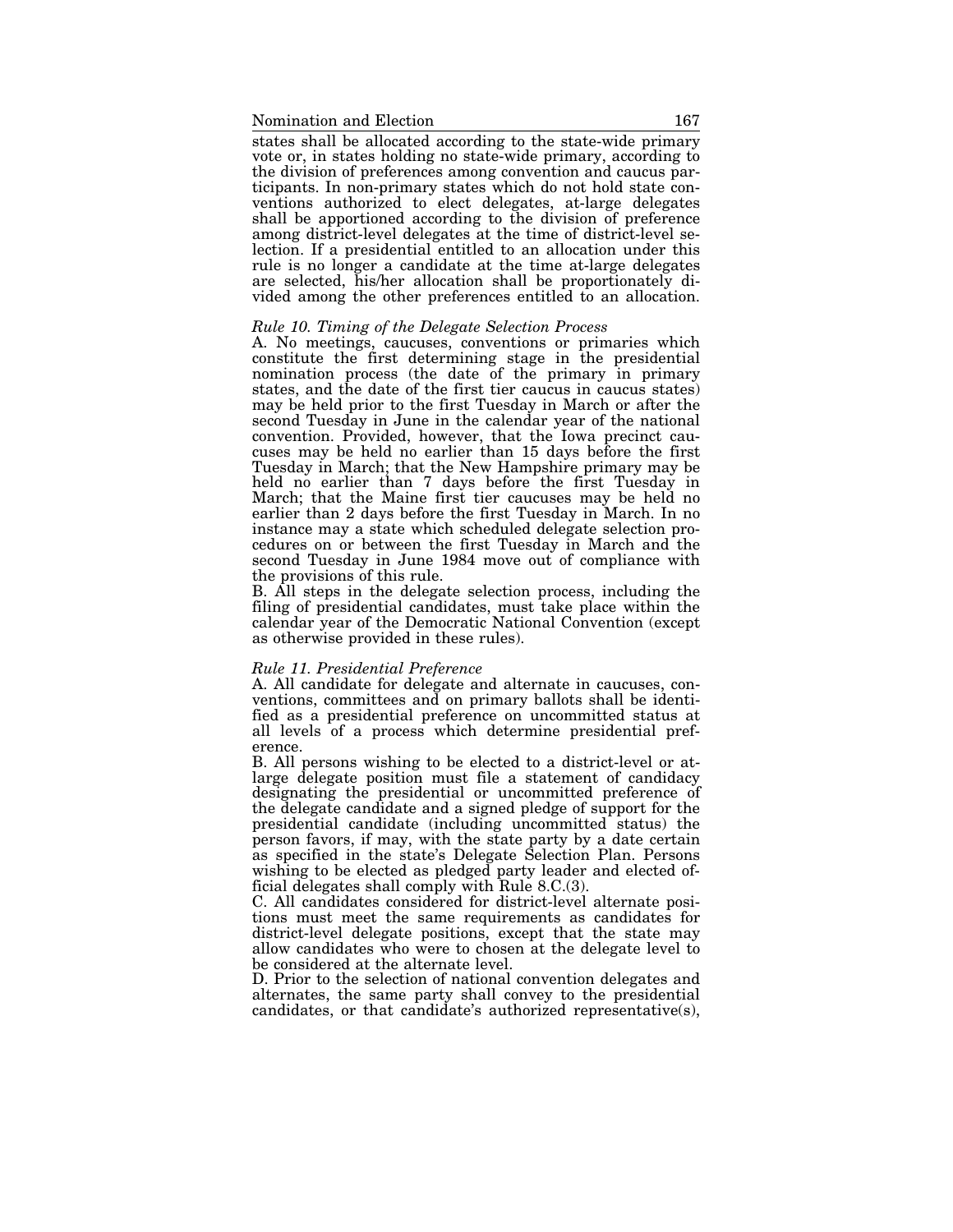a list of all persons who have filed for delegate or alternate positions pledged to that presidential candidate. All such delegate and alternate candidates shall be considered bona fide supporters of the presidential candidate whom they have pledge to support, unless the presidential candidate, or that candidate's authorized representative(s), signifies otherwise in writing to the state party by a date certain as specified in that state's Delegate Selection Plan.

(1) Presidential candidates shall certify in writing to the Democratic State Chair the name(s) of their authorized representative(s) by a date certain.

(2) In state where delegates are voted upon on the ballot, the date by which the presidential candidate, or that candidate's authorized representative(s), signifies approval or disapproval of the list of delegate and alternate candidates in writing to the state party as required by Rule 11.D., must allow sufficient time to ensure that names removed from the list do not appear on the ballot.

E. National convention delegate and alternate candidates removed from the list of bona fide supporters by a presidential candidate, or that candidate's authorized representative(s), may not be elected as a delegated or alternate at that level of pledged to that presidential candidate (including uncommitted status).

(1) Presidential candidates may not remove any candidate for a district-level delegate or alternate position from the list of bona fide supporters unless, at a minimum, three (3) names remain for every such position to which the presidential candidate is entitled. Provided, however, that in states where individual district-level delegates and alternates are voted upon on the ballot, the presidential candidate, or that candidate's authorized representative(s), may approve a number of delegate candidates or alternate candidates equal to or greater than the number of delegates or alternates allocated to the district.

(2) Presidential candidates (including uncommitted status), in consultation with the state party, may remove any candidate for at-large and pledged party leader and elected official delegate or alternate position from the list of bona fide supporters as long as, at a minimum, one (1) name remains for every national convention delegate or alternate position to which the presidential candidate is entitled, except that a state may provide in its delegate selection plan, if the plan is approved by the Rules and Bylaws Committee, that presidential candidates (including uncommitted status), may remove any candidate for an at-large and party leader and elected official delegate or alternate position from the list of bona fide supporters as long as, at a minimum, two (2) names remain in for every position to which the presidential candidate is entitled.

F. State parties shall ensure that state Delegate Selection Plans provide fair and adequate time for persons to file for delegate or alternate positions, and for presidential candidates, or their authorized representative(s), to review the list of persons who have filed, and to remove from that list persons not confirmed by the presidential candidate or his/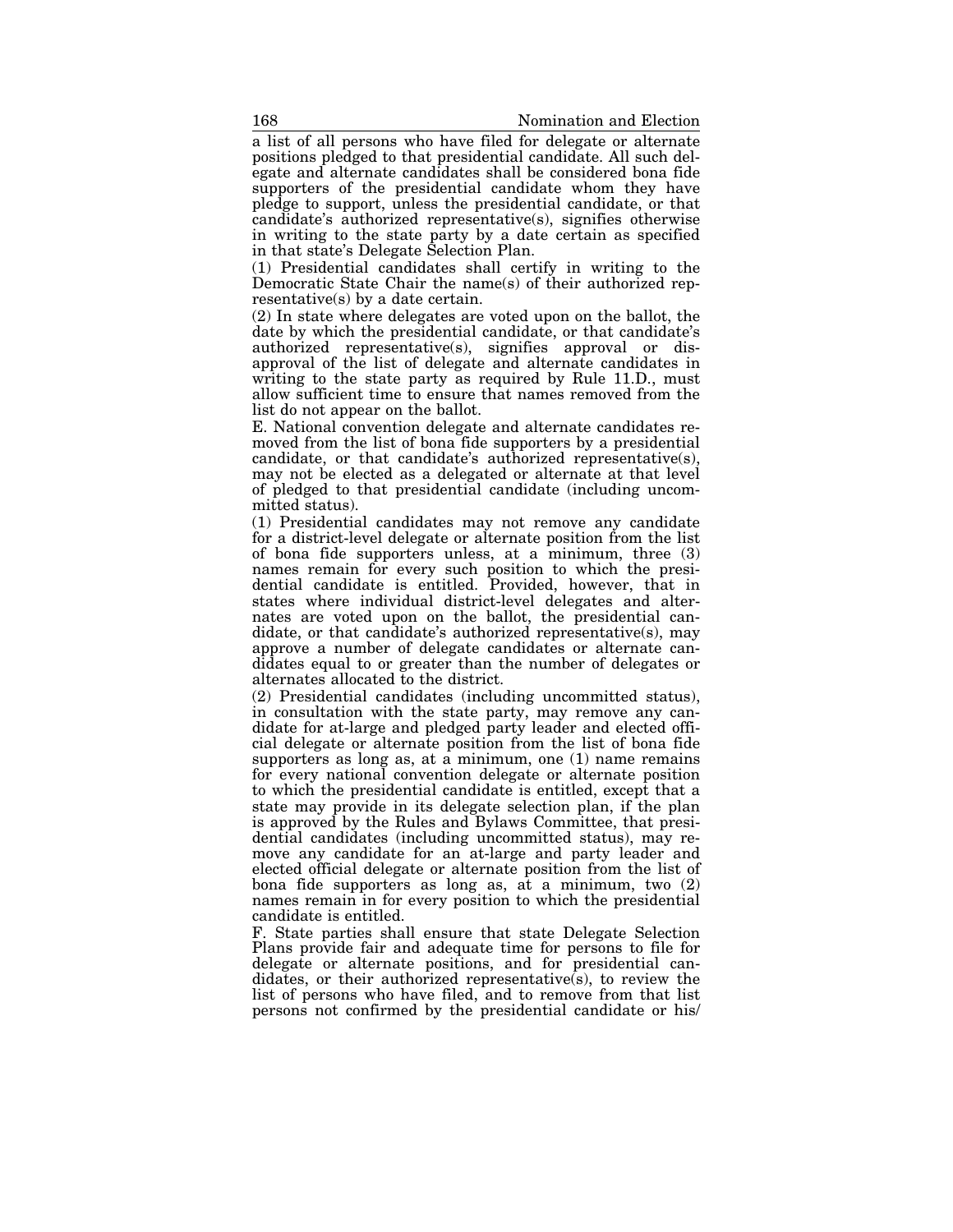her representatives(s) as bona fide supporters of the presidential candidate.

G. Except in states where individual delegates and alternates are selected on the ballot, district-level national convention delegates and alternates pledged to a presidential candidate (including uncommitted status) shall be selected or nominated by a caucus of persons from the unit electing the delegates and alternates who sign statements of support for that presidential candidate. Uncommitted delegates and alternates shall be elected by the uncommitted caucus from the appropriate unit.

H. A district-level delegate and alternate candidate may run for election only within the district in which he or she is registered to vote. For purposes of these rules, all delegates and alternates must be bona fide Democrats who have the interests, welfare and success of the Democratic Party of the United States at heart, who subscribe to the substance, intent and principles of the Charter and the Bylaws of the Democratic Party of the United States, and who will participate in the Convention in good faith.

I. No delegate at any level of the delegate selection process shall be mandated by law or Party rule to vote contrary to that person's presidential choice as expressed at the time the delegate is elected.

J. Delegates elected to the national convention pledged to a presidential candidate shall in all good conscience reflect the sentiments of those who elected them.

K. (1) Based on the right of the Democratic Party to freely assemble and to determine the criteria for its candidates, it is determined that all candidates for the Democratic nomination for President or Vice President shall:

(a) be registered to vote, and shall have been registered to vote in the last election for the office of President and Vice President; and

(b) have demonstrated a commitment to the goals and objectives of the Democratic Party as determined by the National Chair and will participate in the Convention in good faith. (2) It is further determined that these requirements are in addition to the requirements set forth by the United States Constitution and any law of the United States.

# *Rule 12. Fair Reflection of Presidential Preferences*

A. Delegates shall be allocated in a fashion that fairly reflects the expressed presidential preference or uncommitted status of the primary voters or, if there is no binding primary, the convention and/or caucus participants.

B. States shall allocate district-level delegates and alternates in proportion to the percentage of the primary or caucus vote won in that district by each preference, except that preference falling below a 15% threshold shall not be awarded any delegates. Subject to section F. of this rule, no state shall have a threshold above or below 15%. States which use a caucus/convention system, shall specify in their Delegate Selection Plans the caucus level at which such percentages shall be determined.

C. A presidential candidate or his/her authorized representatives(s) should act in good faith to slate delegate and alter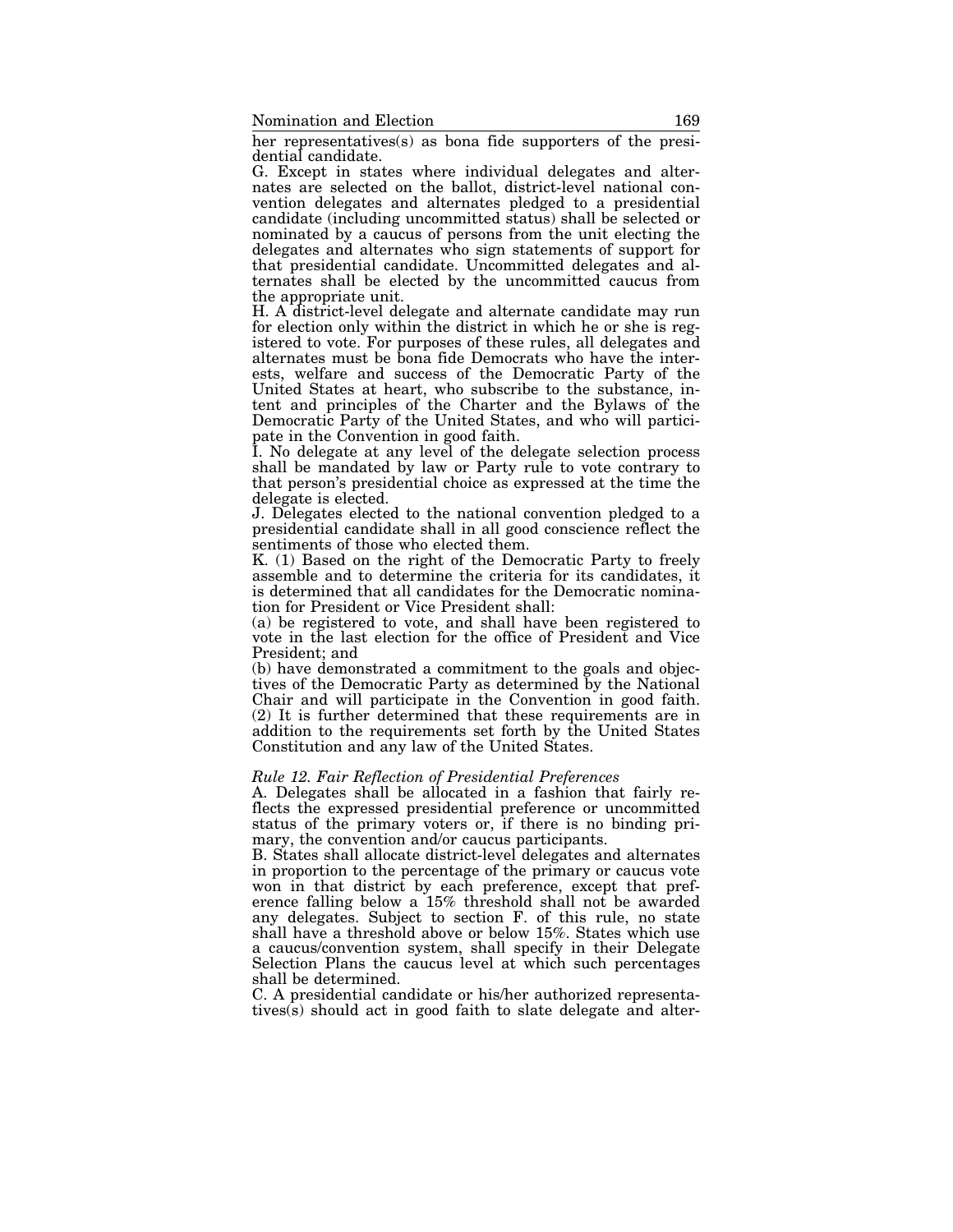nate candidates, however, in any event, if a presidential candidate (including uncommitted status) has qualified to receive delegates and alternates but has failed to slate a sufficient number of delegate and alternate candidates then additional delegates and alternates for that preference will be selected in a special post-primary procedure. The State Party will administer special post-primary procedures according to rules approved by the DNC Rules and Bylaws Committee and such procedures should be set forth in the state's delegate selection plan, where applicable.

D. District-level delegates and alternates shall be allocated according to the following procedures:

Step 1: Tabulate the percentage of the vote that each presidential preference (including uncommitted status) receives in the congressional district to three decimals.

Step 2: Retabulate the percentage of the vote to three decimals, received by each presidential preference excluding the votes of presidential preferences whose percentage in Step 1 falls below 15%.

Step 3: Multiply the number of delegates to be allocated by the percentage received by each presidential preference.

Step 4: Delegates shall be allocated to each presidential preference based on the whole numbers which result from the multiplication in Step 3.

Step 5: Remaining delegates, if any, shall be awarded in order of the highest fractional remainders in Step 3.

E. At-large and pledged party leader and elected official delegate and alternate positions shall be allocated to presidential preferences by reference to primary or convention votes or to the division of preference among district-level delegates or alternates, as the case may be, as specified in Rule  $9C$ , except that a preference falling below a threshold of 15% shall not be awarded any delegates or alternates at this level. Such delegates and alternates in primary states shall be allocated to presidential preference (including uncommitted status) according to the statewide primary vote.

F. In all situations where no preference reaches the applicable threshold, the threshold shall be the percentage of the vote received at each level of the delegate selections process by the front-runner minus 10 percent.

G. Under no circumstances shall the use of single-delegate districts be permitted.

H. For the purpose of fairly reflecting the division of preferences, the non-binding advisory presidential preference portion of primaries shall not be considered a step in the delegate selection process.

#### *Rule 13. Petition Requirements and Filing Deadlines*

A. If a state requires the filing of petitions with the signatures of registered/enrolled voters as the sole method to place a presidential candidate's name on the primary ballot in connection with the Democratic presidential nominating process, such number of valid signatures shall not exceed  $5,000$ .

B. If a state requires the payment of a fee in order to place a presidential candidate's name on the ballot in connection with the Democratic presidential nominating process, such fee shall not exceed \$2,500.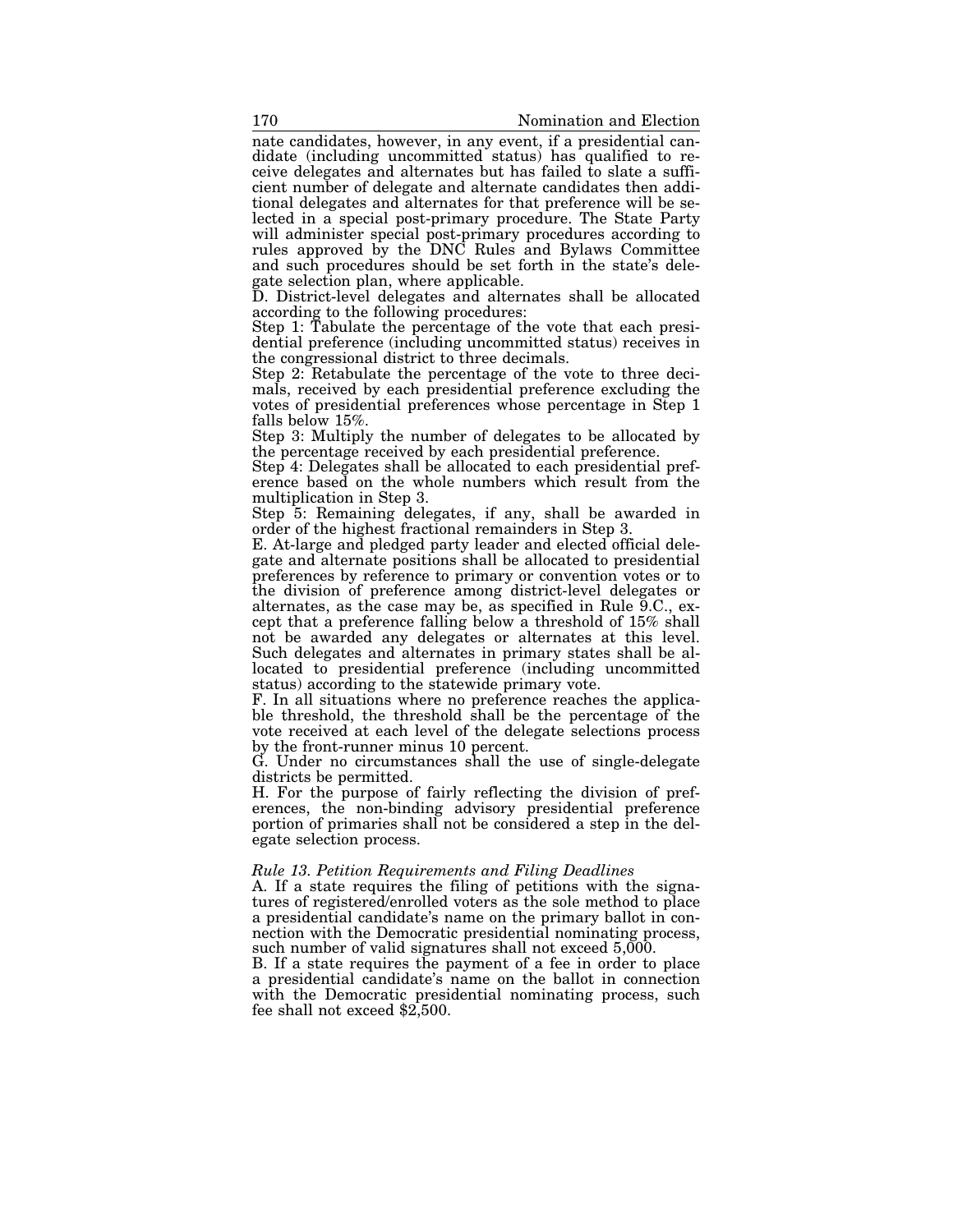C. If a state requires the filing of a petition with the signatures of registered/enrolled voters in order to have a delegate/alternate candidate gain access to the primary ballot in connection with the Democratic presidential nominating process, the number of valid signatures shall not exceed either one half of one percent  $(.5\%)$  of the registered/enrolled Democrats in such district or one half of one percent (.5%) of the total votes in such district for all Democratic presidential candidates (including uncommitted) during the immediately preceding presidential nominating process, whichever is lower, but in no event shall the number of valid signatures required to exceed 1,000.

D. Subject to the prior sections of this rule, the number of valid signatures required of a presidential candidate to file a petition to gain !access to the primary ballot, and the number of valid signatures required of a delegate/alternate candidate to gain access to the primary ballot, and the fees required to be paid to the state by a presidential candidate and by a delegate/alternate candidate to gain access to the primary ballot, in connection with the Democratic presidential nominating process, shall not exceed those in effect in the particular state as of January 1, 1994.

E. No deadline for the filing of petitions for participation in the presidential nomination process by a presidential candidate shall be less than 30 days in advance of the primary or caucus nor more than 75 days in advance of the primary caucus.

F. No candidate for delegate or alternate shall be required to file a statement of candidacy or a pledge of support as required by Rule 11.B. prior to 30 days before such delegate or alternate candidate is to be selected or elected in a primary, caucus or pre-primary caucus; provided, however, that in states holding a presidential primary where individual district-level delegates or alternates are to be voted upon on the ballot, no candidate for delegate or alternate shall be required to submit or file a statement of candidacy or a pledge of support prior to 90 days before the date on which they are to be voted upon.

G. No candidate for at-large or pledged party leader and elected official delegate or alternate shall be required to file a statement of candidacy or a pledge of support required by Rule 11.B. prior to 30 days before the date when the delegate or alternate is to be selected or voted upon.

H. No state's delegate selection rules may require the filing of district-level delegate or alternate candidates pledged to a presidential candidate or uncommitted status as a condition of access by a presidential candidate to the primary ballot for voting upon presidential preference.

## *Rule 14. Quorum Requirements*

No less than forty percent (40%) of the members of any Party body above the first level of the delegate selection process shall constitute a quorum for any business pertaining to the selection of convention delegates.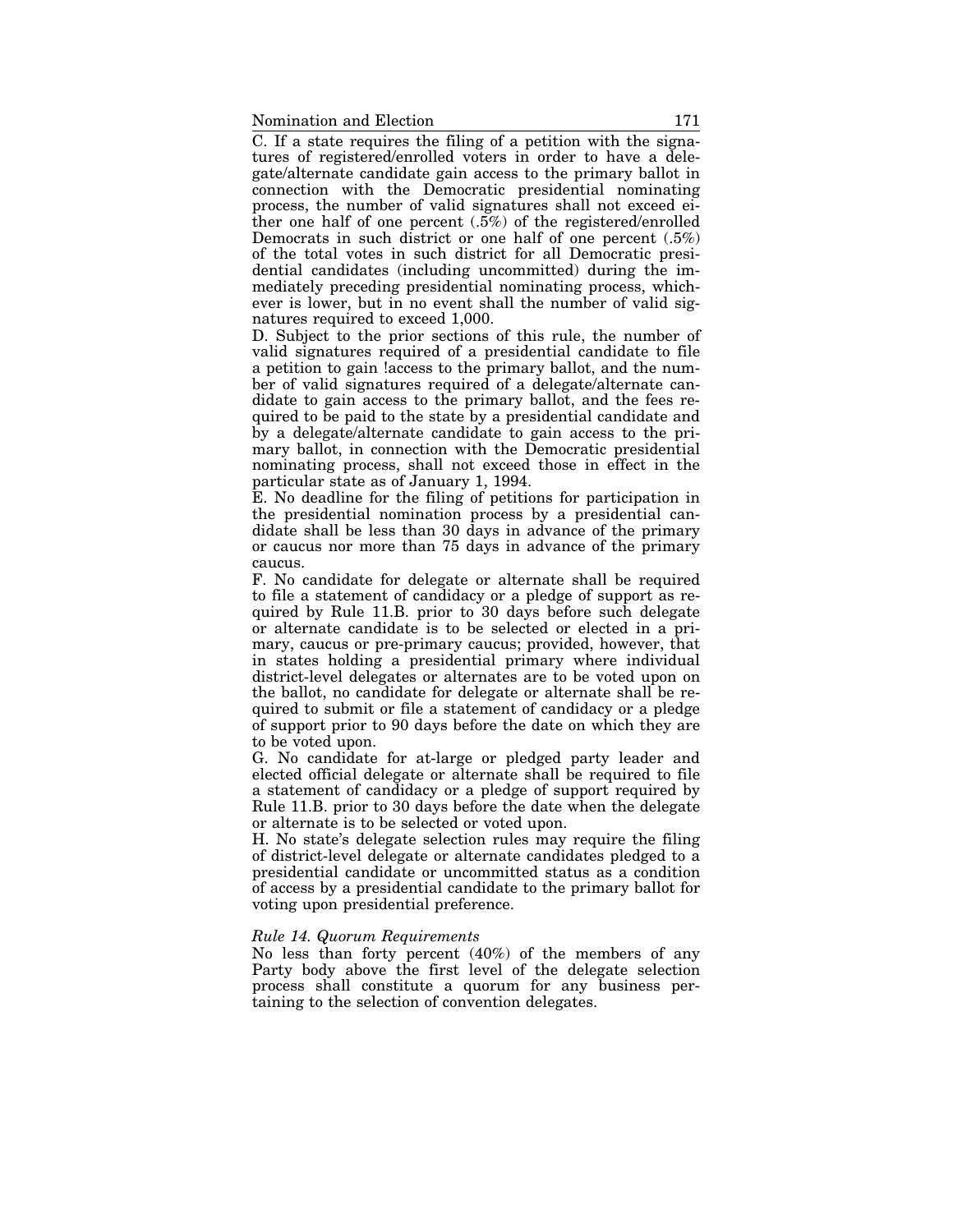# *Rule 15. Proxy Voting*

To ensure full participation in the delegate selection process, state party rules may, at their discretion, provide for proxy voting. Such rules shall allow an accredited participant in a caucus, convention or committee meeting, after having appeared at such meeting and having established credentials, to register the non-transferable proxy with another duly accredited participant at that meeting (except where an accredited alternate is present and eligible to serve as a replacement). No such rule shall allow a person to hold more than three (3) proxies at a time.

## *Rule 16. Unit Rule and Slate-Making*

A. The unit rule, or any rule or practice whereby all members of a Party unit or delegation may be required to cast their votes in accordance with the will of a majority of the body, shall not be used at any stage of the delegate selection process.

B. Any individual or group of Democrats may sponsor or endorse a slate of candidates for convention delegates. But no slate may, by virtue of such endorsement, receive a preferential place on a delegate selection ballot or be publicly identified on the ballot as the official Democratic Party organization slate, and all slates must meet identical qualifying requirements for appearing on a ballot at all levels of the delegate selection process.

#### *Rule 17. Alternates and Vacancies*

A. Alternate delegates shall be selected by primary, convention or committee processes subject to the same National Party Rules applicable to the selection of delegates, except that the provisions of Rules 8.A. and 8.B. shall not apply to the election of alternates. Each State Democratic Chair shall certify all alternates in writing to the Secretary of the DNC. B. If a given presidential preference is entitled to one or more delegate positions in a state but would not otherwise be entitled to an alternate position, that preference shall be allotted one at-large alternate position.

C. The proportions of alternates elected at the district level, and at-large, and as pledged party leader and elected official alternates, may be the same as the proportions of delegates elected in those categories.

D. Each state Delegate Selection Plan shall specifically provide how and under what conditions an alternate is to replace or act in lieu of (collectively referred to as ''replace'' or ''replaces'') a delegate.

(1) Delegate Selection Plans may specify one or any combination of the following alternatives for permanent and temporary replacements;

(a) The delegate chooses the alternate;

(b) The delegation chooses the alternate;

(c) The alternate who receives the highest number of votes; or

(d) Such other process as protects the interests of presidential candidates, delegates and alternates.

(2) A permanent replacement occurs when a delegate resigns or dies prior to and during the National Convention and the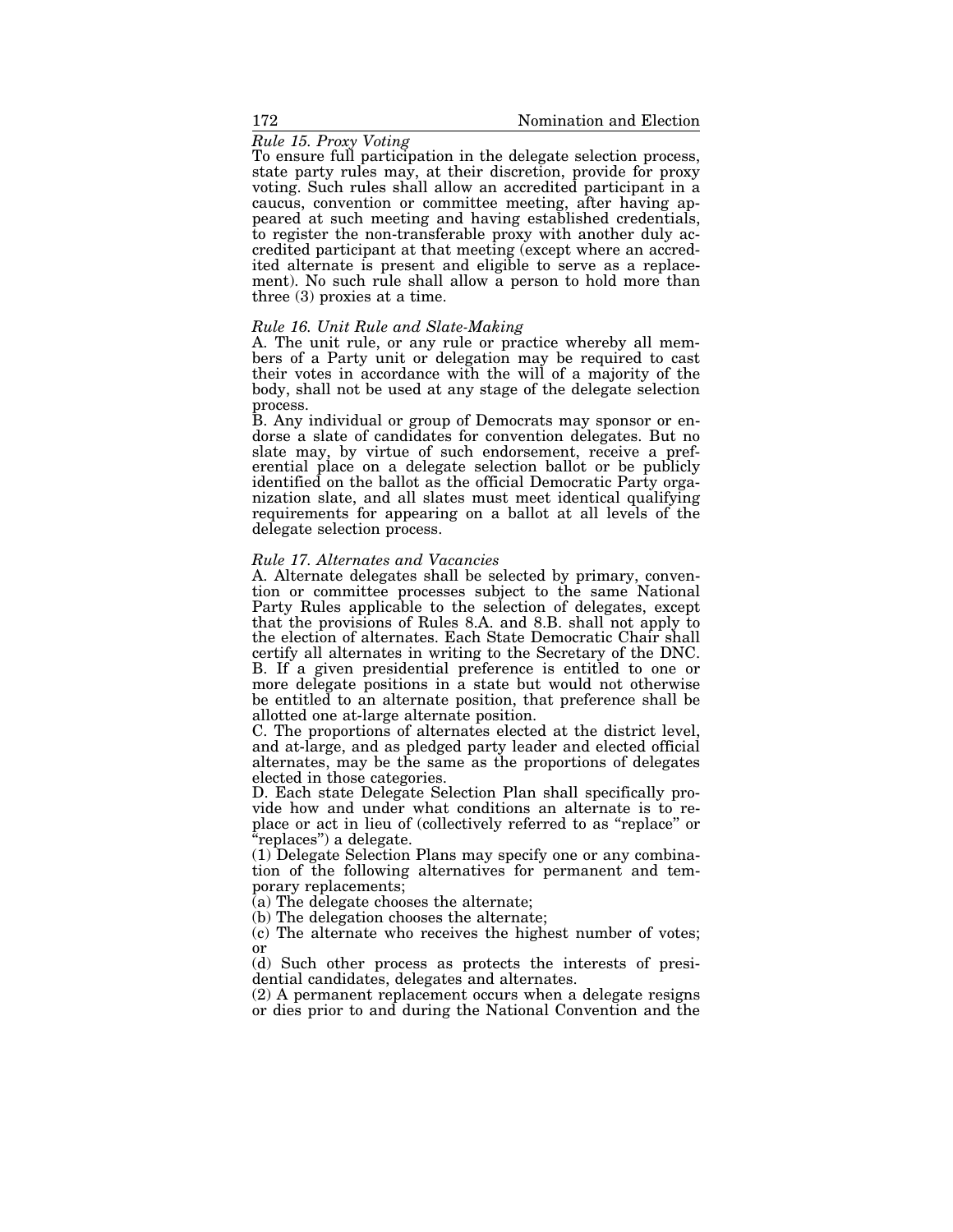alternate replaces the delegate for the remainder of the National Convention. Any alternate who permanently replaces a delegate shall be certified in writing to the Secretary of the DNC by the State Democratic Chair. He/She shall be of the same presidential preference (including uncommitted status) and sex of the delegate he/she replaces, and to the extent possible shall be from the same political subdivision within the state as the delegate; except in the case where the presidential candidate has only one alternate, in which case, that alternate shall become the certified delegate.

(3) A temporary replacement occurs when a delegate is to be absent for a limited period of time during the convention and an alternate temporarily acts in the delegate's place. Any alternate who temporarily replaces a delegate must be of the same presidential preference (including uncommitted status) as the delegate he/she replaces, and to the extent possible shall be of the same sex and from the same political subdivision within the state as the delegate.

E. Delegates elected under the provisions of Rules 8.A. and 8.B. shall not be entitled to name a replacement under Rule 17.D., nor shall the state be entitled to a replacement except in case of death.

F. A vacant alternate position shall be filled by the delegation. The replacement shall be of the same presidential preference (or uncommitted status), of the same sex and, to the extent possible, from the same political subdivision as the alternate being replaced. Each replacement of a vacant alternate position shall be certified in writing to the Secretary of the DNC by the State Democratic Chair.

#### *Rule 18. DNC Rules and Bylaws Committee*

A. The DNC Rules and Bylaws Committee will assist in the administration enforce affirmative action and delegate selection requirements for the national land state Democratic Parties.

B. The DNC Rules and Bylaws Committee shall implement the Delegate Selection Rules in a manner consistent with these rules.

C. The DNC Rules and Bylaws Committee will provide state parties with a model Delegate Selection and Affirmative Action Plan.

D. The DNC Rules and Bylaws Committee shall:

(1) review Affirmative Action and Delegate Selection Plans submitted by state parties and approve or recommend changes in such plans;

(2) conduct periodic evaluations and provide technical assistance to state parties on affirmative action and delegate selection implementation;

(3) hear and recommend solutions to affirmative action complaints unresolved by appropriate state party bodies.

E. The DNC Rules and Bylaws Committee shall retain jurisdiction over the approval of amendments to state Delegate Selection Plans and state delegation compliance with equal division requirements, even after the Convention Credentials Committee assumes jurisdiction over challenges to the credentials of delegates.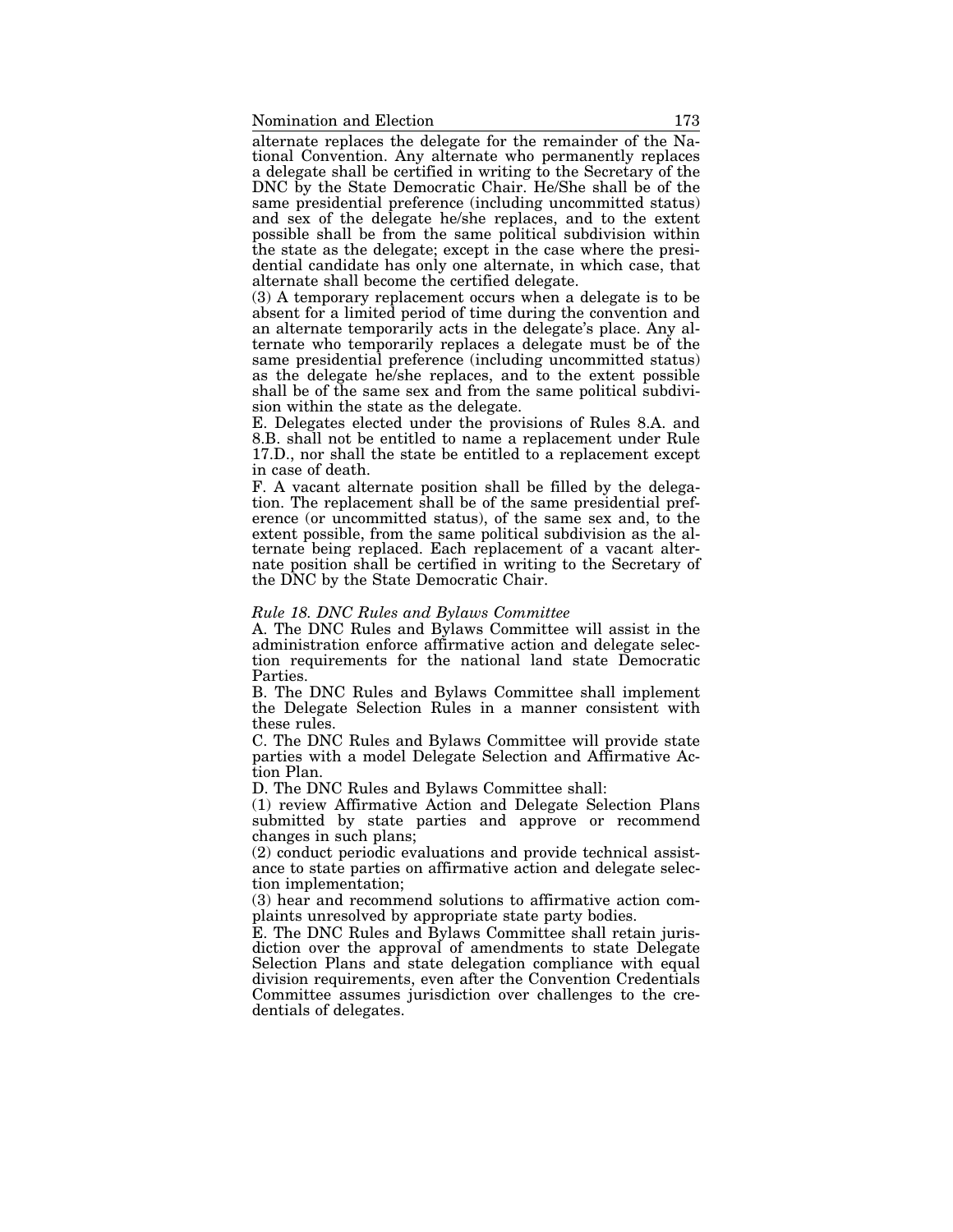F. No later than December 15, 1998, the DNC Rules and Bylaws Committee shall send to state parties its regulations adopted pursuant to these rules and a check list.

G. The DNC shall allocate sufficient financial resources and staff to implement this rule.

## *Rule 19. Challenges*

A. *Jurisdictional Challenges.* Any challenges to a state party organization in respect to its status as the body entitled to sponsor a delegation from that state must be presented to the DNC at any time up to thirty (30) days prior to the initiation of the state's delegate selection process. Such a challenge must be brought by at least fifteen (15) Democrats from the state.

B. *Submission, Non-Implementation and Violation Challenges.* Failure to submit or implement an approved affirmative action program by the deadline specified in these rules shall constitute grounds for a challenge with the burden of proof on the challenged party.

(1) At any time up to thirty (30) days prior to the initiation of the state's delegate selection process, any group of not less than fifteen (15) Democrats in that state can challenge the affirmative action program on the basis of non-implementation of a specific requirement of a state plan, which challenge shall include reasonable documentation of alleged violations. (In such challenges, the challenging party shall have the burden of proof, but the challenged party shall present its case first.)

(a) In the absence of any such challenge, the implementation of any such program shall be presumptively in compliance. (b) If challenged and upheld, the compliance of such implementation programs shall be conclusive but not as to compliance of no-compliance that may occur after the date of the challenge.

(2) Challenges regarding alleged violation of an approved Delegate Selection Plan shall first be brought to the appropriate state Democratic Party body for a decision to be rendered within twenty-one (21) days. After due notice, any aggrieved party shall have the rights to appeal to the DNC Rules and Bylaws Committee within ten  $(10)$  days following the decision of the state body according to procedures established by DNC Rules and Bylaws Committee.

(3) The DNC Rules and Bylaws Committee shall either certify compliance, certify non-compliance or require corrective action after which compliance or non-compliance shall be certified.

#### C. (1) *Violation of timing.*

In the event the Delegate Selection Plan of a state party provides or permits a meeting, caucus, convention or primary which constitutes the first determining stage in the presidential nominating process to be held prior to or after the dates for the state as provided in Rule 10 of these rules, or in the event a state holds such a meeting, caucus, convention or primary prior to or after such dates, the number of district-level delegates allocated to the state pursuant to the Call for the National Convention shall be reduced by twenty-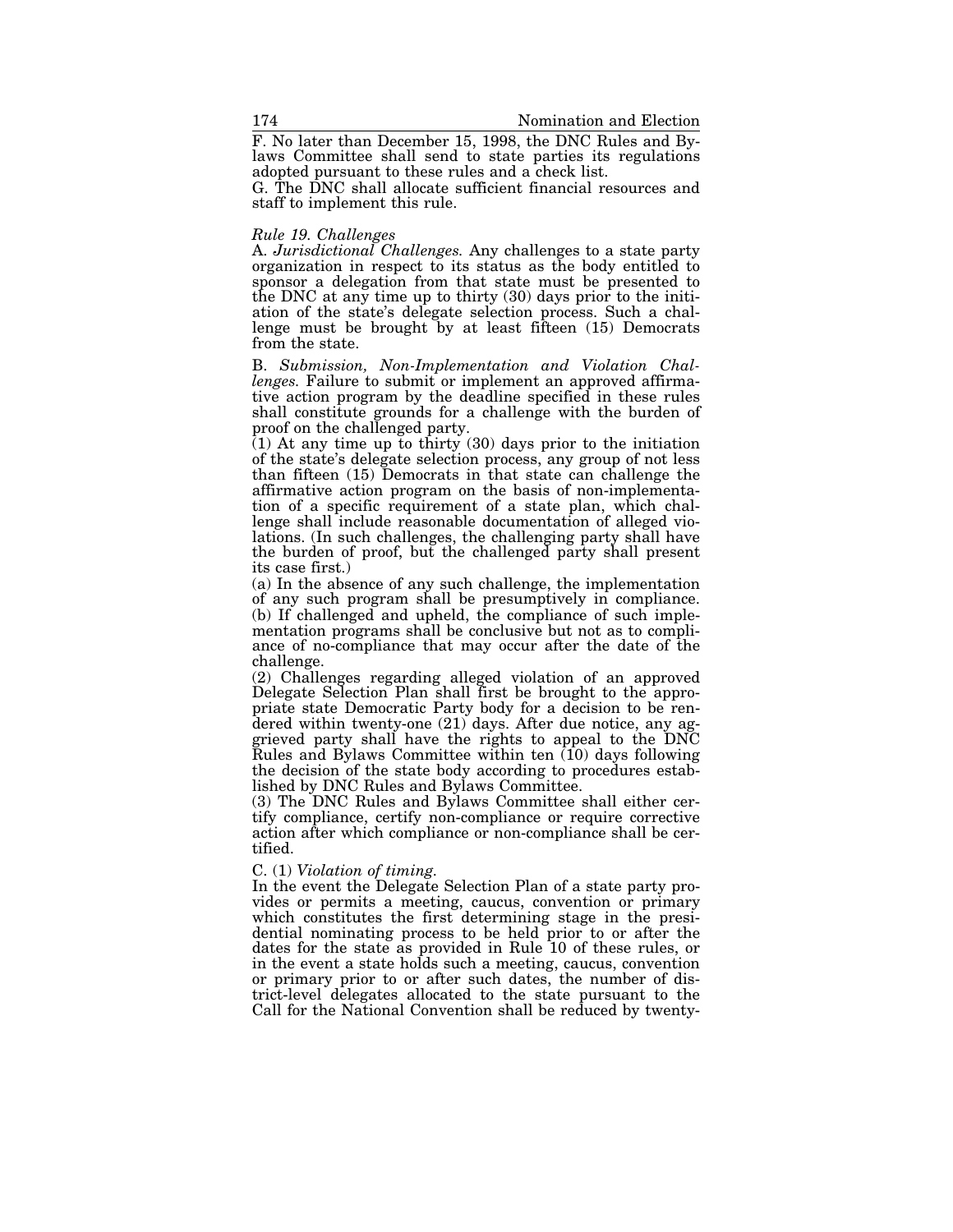five (25%) percent, and the number of district-level alternates shall also be reduced by twenty-five (25%) percent. In addition, none of the members of the Democratic National Committee from that state shall be permitted to vote as members of the state's delegation, except that the Rules and Bylaws Committee may exempt a DNC member(s) from this provision, if it finds the DNC member(s) took provable positive steps pursuant to Rule 20.B. to help the state plan achieve compliance with the applicable rule. In determining the actual number of delegates or a alternates by which the state's delegation district-level delegates and alternates are to be reduced, any fraction below .5 shall be rounded down to the nearest whole number, and any fraction of .5 or greater shall be rounded up to the next nearest whole number.

(2) *Violation of proportional representation.* In the event the Delegate Selection Plan of a state party provides or permits the pledged delegates or alternates to be allocated to presidential preference (including uncommitted status) other than as provided under Rule 12 of these rules, or in the event a state party, in fact, allocates its pledged delegates or alternates to presidential preference (including uncommitted status) other than as provided under Rule 12 of these rules, the delegation of the state shall be reduced by the same amount and as provided in section C.(1) of this rule.

(3) *Violation of the threshold.* In the event the Delegates Selection Plan of a state party provides or permits a threshold other than fifteen (15%) percent as set forth in Rule 12 of these rules, or in the event a state party in fact permits the implementation of a threshold other than fifteen (15%) percent as provided in Rule 12 of these rules, the delegation of the state shall be reduced by the same amount and as provided in section C.(1) of this rule.

(4) Upon a determination of the DNC Rules and Bylaws Committee that a state is in violation as set forth in subsections  $(1)$ ,  $(2)$  or  $(3)$  of section C. of this rule, the reductions required under those subsections shall become effective automatically and immediately and without further action of the DNC Rules and Bylaws Committee, the Executive Committee on the DNC, the DNC or the Credentials Committee of the Democratic National Convention.

(5) Nothing in the preceding subsections of this rule shall be construed to prevent the DNC Rules and Bylaws Committee from imposing additional sanctions, including, without limitation, those specified in subsection (6) of this section C., against a state party and against the delegation from the state which is subject to the provisions of any of subsections (1) through (3) of this section C., including, without limitation, establishing a committee to propose and implement a process which will result in the selection of a delegation from the affected state which shall (i) be broadly representative, (ii) reflect the state's division of presidential preference and uncommitted status and (iii) involve as broad participation as is practicable under the circumstances.

(6) Nothing in these rules shall prevent the DNC Rules and Bylaws Committee from imposing sanctions the Committee deems appropriate with respect to a state which the Committee determines has failed or refused to comply with these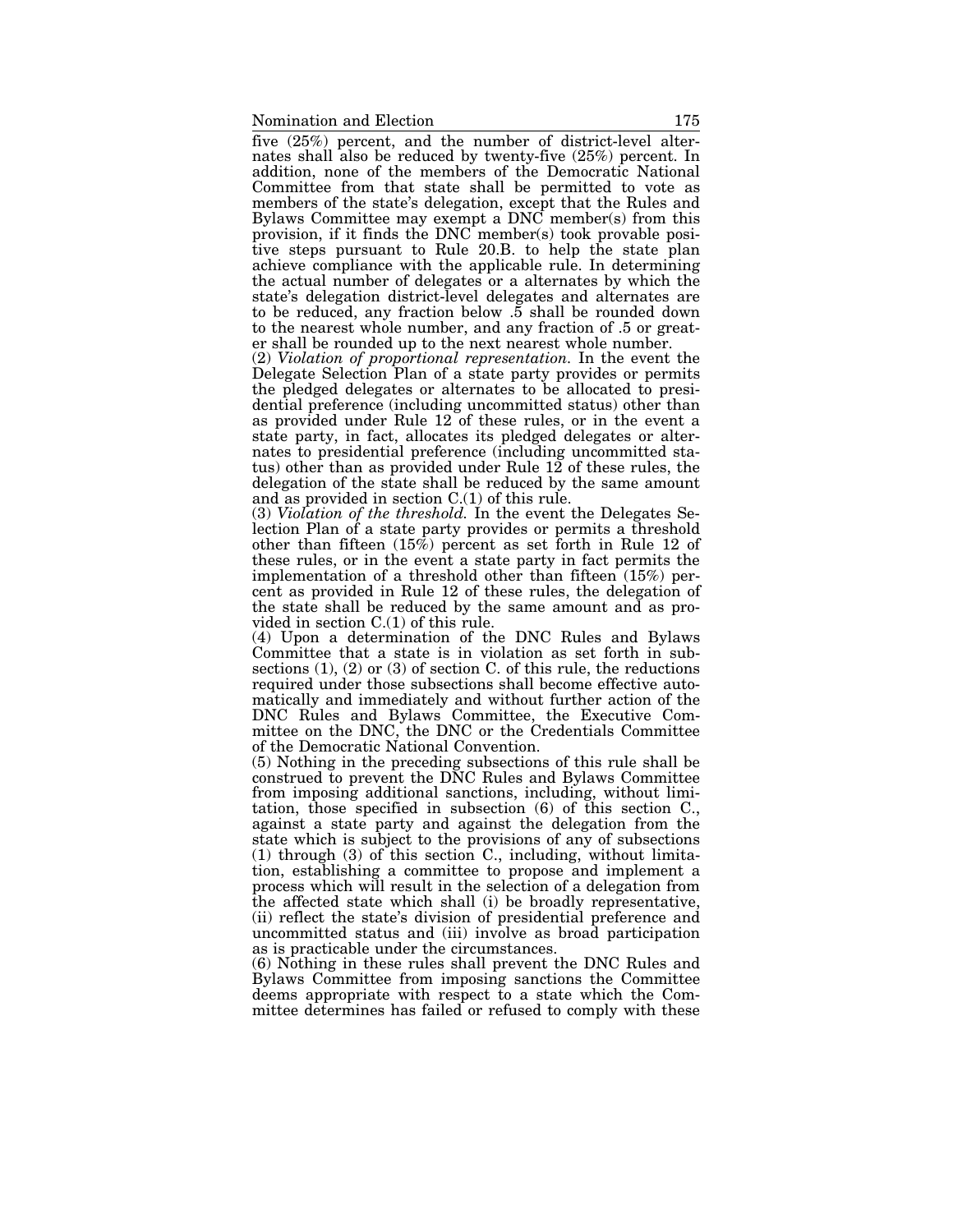rules, where the failure or refusal of the state party is not subject to subsections  $(1)$ ,  $(2)$  or  $(3)$  of this section C. Possible sanctions include, but are not limited to: reduction of the state's delegation; pursuant to Rule 20.C., recommending the establishment of a committee to propose and implement a process which will result in the selection of a delegation from the affected state which shall (i) be broadly representative, (ii) reflect the state's division of presidential preference and uncommitted status and (iii) involve as broad participation as is practicable under the circumstances; reducing, in part or in whole, the number of the state's temporary and permanent members to the Standing Committees; reducing, in part or in whole, the number of guests, VIP and other passes/tickets to the National Convention and related functions; assignment of location of the state's delegates and alternates in the Convention hall; and assignment of the state's housing and other convention related facilities.

(7) In the event a state shall become subject to subsections  $(1)$ ,  $(2)$  or  $(3)$  of section C. of this rule as a result of state law but the DNC Rules and Bylaws Committee, after an investigation, including hearings if necessary, determines the state party and the other relevant Democratic party leaders and elected officials took all provable, positive steps and acted in good faith to achieve legislative changes to bring the state law into compliance with the pertinent provisions of these rules and determines that the state party and the other relevant Democratic party leaders and elected officials took all provable, positive steps and acted in good faith in attempting to prevent legislative changes which resulted in state law that fails to comply with the pertinent provisions of these rules, the DNC Rules and Bylaws Committee may determine that the state's delegation shall not be reduced. The state party shall have the burden of proving by clear and convincing evidence that it and the other relevant Democratic party leaders and elected officials took all provable, positive steps and acted in good faith to achieve legislative changes to bring the state law into compliance with the pertinent provisions of these rules and that it and the other relevant Democratic party leaders and elected officials took all provable, positive steps and acted in good faith in attempting to prevent the legislative changes which resulted in state law that fails to comply with the pertinent provisions of these rules.

(8) A state party may provide in its Delegates Selection Plan the specific method and procedures by which it will reduce its delegation pursuant to this Rule 19 in the event the state party delegation becomes subject to this Rule 19 by which the delegation must be reduced by twenty five (25%) percent, which specific method and procedures shall be subject to the review and approval of the DNC Rules and Bylaws Committee. In the event a state's Delegate Selection Plan does not provide for the specific method and procedures referred to in the immediately preceding sentence, or in the event the state's Delegate Selection Plan is either not approved by the DNC Rules and Bylaws Committee or the specific method and procedures referred to in the first sentence of this subsection (8) are not approved by the DNC Rules and Bylaws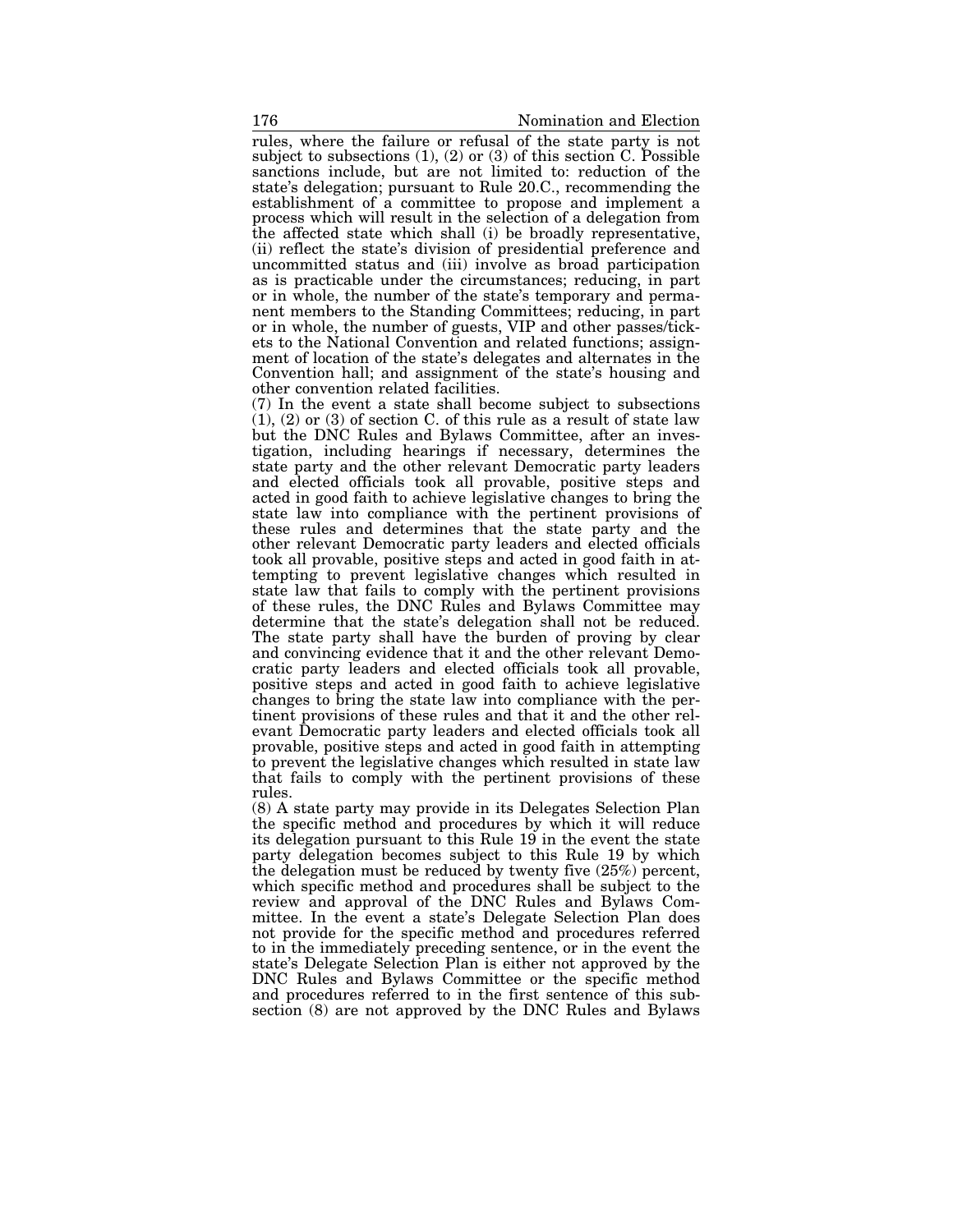Committee, or in the event a state's Delegate Selection Plan specifies the method and procedures which have been approved by the DNC Rules and Bylaws Committee, but the state party fails or refuses to implement those specific method and procedures, and in the event the state's delegation is required to be reduced pursuant to this Rule 19, then the DNC Rules and Bylaws Committee shall, by lottery, or other appropriate method determined by the DNC Rules and Bylaws Committee, determine which delegates and alternates shall not be a part of the state's delegation in order to achieve the reduction of the state's delegation pursuant to this Rule 19. Any reduction of district-level delegates under this provision shall be accomplished in a manner which complies with the requirement of proportional representation as provided for in Rule 12.

 $(9)$  Except as provided by subsection  $(7)$  of this section C., the fact that a state party took provable, positive steps as provided in Rule 20 of these rules shall not preclude the state's delegation from being subject to the sanctions set forth in subsection  $(1)$ ,  $(2)$   $(3)$ ,  $(4)$  and  $(5)$  of this section C. D. *Unresolved Challenges and Report to the Credentials Committee.* The DNC Rules and Bylaws Committee shall report its activities, together with all challenges and complaints, to the Credentials Committee of the Democratic National Convention. In cases involving unresolved challenges which are appealed to the Credentials Committee, the burden of proof shall rest with the party presenting the challenge.

## *Rule 20. State Legislative Changes*

A. Subject to Rule 19.C. of these Rules, wherever any part of any section contained in these rules conflicts with existing state laws, the state party shall take provable positive steps to achieve legislative changes to bring the state law into compliance with the provision of these rules.

B. Provable positive steps shall be taken in a timely fashion and shall include the drafting of corrective legislation; public endorsement by the state party of such legislation; efforts to educate the public on the need for such legislation; active support for the legislation by the state party lobbying state legislation, other public officials, Party officials and Party members; and encouraging consideration of the legislation by the appropriate legislative committees and bodies.

C. A state party may be required by a vote of the DNC Executive Committee upon a recommendation of the DNC Rules and Bylaws Committee to adopt and implement an alternative Party-run delegate selection which does not conflict with these rules, regardless of any provable positive steps the state may have taken.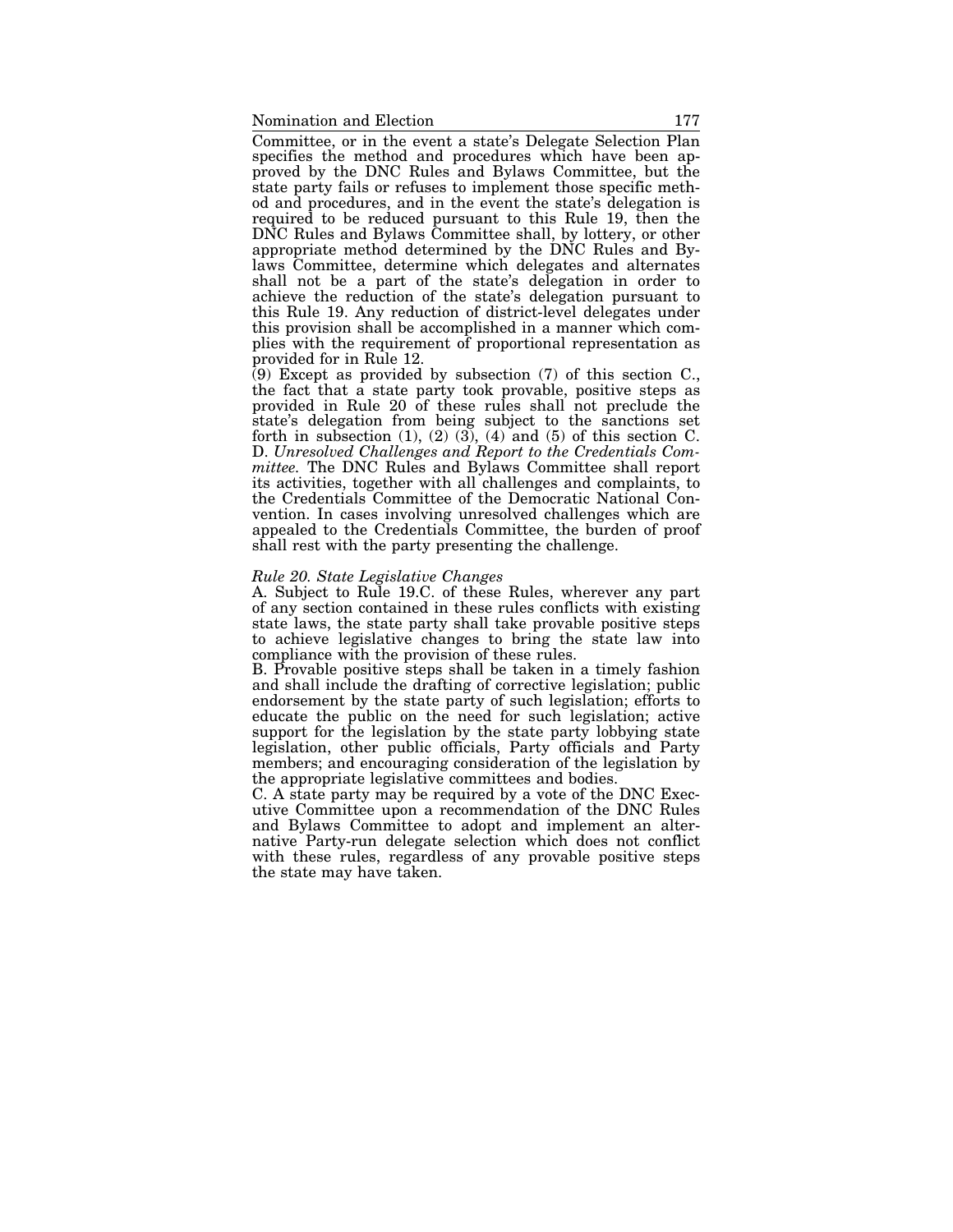CALL

## For the 2000 Democratic National Convention

## *Adopted by the Democratic National Committee at its meeting September 26, 1998.*

## **To Whom It May Concern:**

By authority of the Democratic National Committee, the National Convention of the Democratic Party is hereby scheduled to convene August 14, 2000, at the STAPLES Center in Los Angeles, California, at an hour to be announced, to select nominees for the offices of President and Vice President of the United States of America, to adopt and promulgate a platform and to take such other actions with respect to such other matters as the Convention may deem advisable.

#### *Article I. Distribution of Delegate Votes*

The distribution of votes, delegates and alternates to the 2000 Democratic National Convention shall be in accordance with the following:

A. The number of Convention votes for delegates to the Convention shall be as set forth in the compilation included in this resolution and determined as provided in paragraphs B, C, D, E, F, G, and H.1

B. A base of 3,000 delegate votes is distributed among the 50 states and the District of Columbia according to a formula giving equal weight to the sum of vote for the Democratic candidates in the three (3) most recent presidential elections and to population by electoral vote. The formula is expressed mathematically as follows:

$$
A = \frac{1}{2} \left( \frac{SDV 1988 + SDV 1992 + SDV 1996}{TDV 1988 + TDV 1992 + TDV 1996} + \frac{SEV}{538} \right)
$$
  
\nA = Allocation Factor.  
\nSDV = State Democratic Vote.  
\nSEV = State Electronic Vote.  
\nTDV = Total Democratic Vote.

To determine the base delegation for each state and the District of Columbia, the allocation fractions as determined by the above formula are multiplied by 3,000. Fractions of .5 and above are rounded up to the next highest integer.

C. Fifteen percent  $(15\%)$  of the base delegate votes determined pursuant to paragraphs B and D shall be added to the number of votes allocated for the purpose of representing pledged Party and Elected Official delegates. For purposes of this paragraph, the number of base delegate votes determined pursuant to paragraph B shall be the number determined thereunder after rounding. Fractions of .5 and above resulting from the multiplication required by this paragraph are rounded up the next highest integer.

D. American Samoa, Guam and Virgin Islands will each receive three (3) at-large delegate votes. Democrats Abroad

<sup>1</sup>See Appendix B for the allocation of delegates and alternates.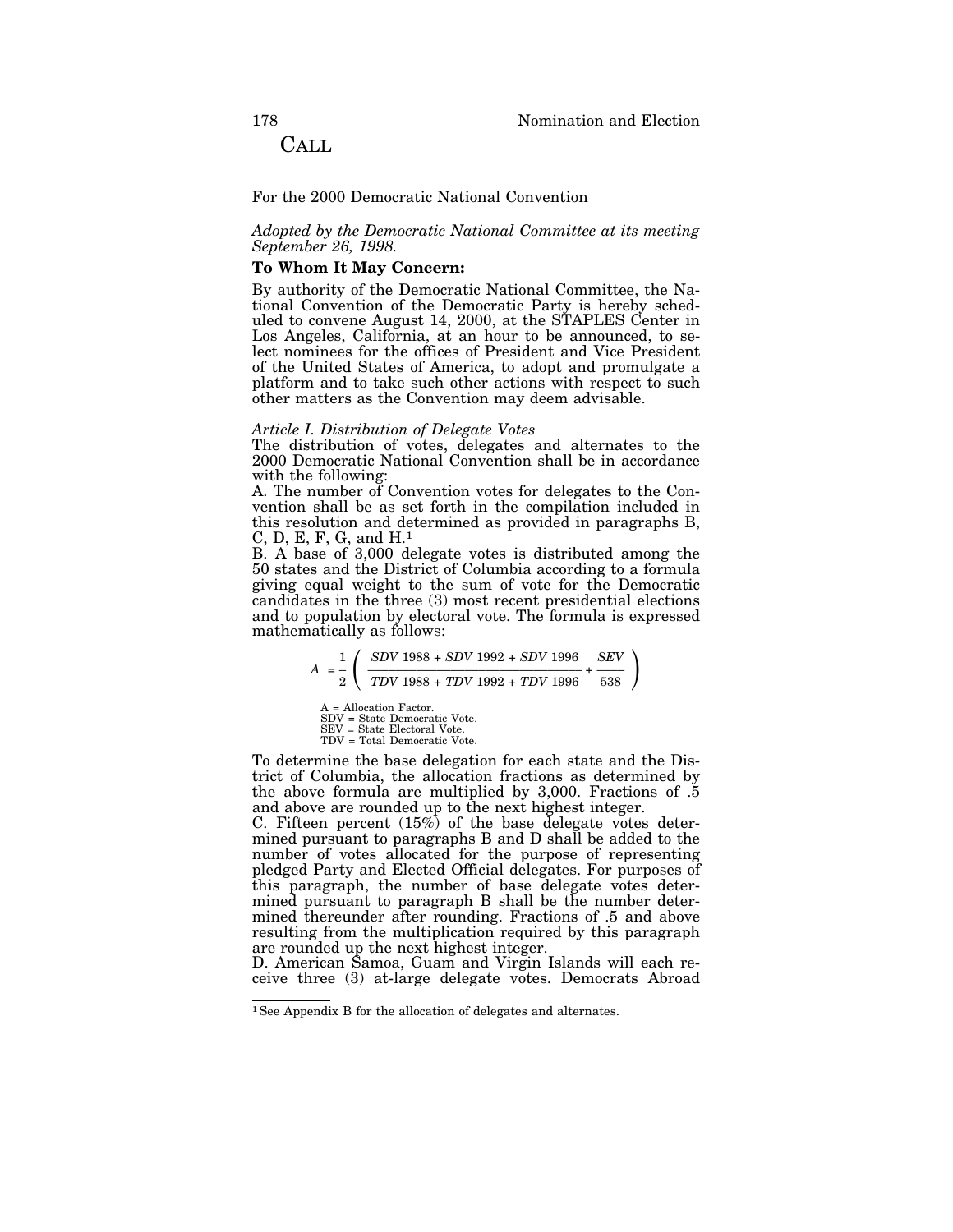will receive six (6) at-large and one (1) pledged Party and Elected Official delegate votes. Puerto Rico will receive fortyfour (44) base delegate votes.

E. Unpledged votes shall be allocated to each delegation to accommodate the members of the Democratic National Committee for that state or territory in which they legally reside. The size of such a member's vote (i.e., whole or fractional) shall be the same size as that which he or she is allowed to cast at meetings of the Democratic National Committee. Additional unpledged delegates shall be allocated for other offices serving in positions created by the Democratic National Committee in accordance with Article 3, Section 1.(e) of the *Charter of the Democratic Party of the United States.*

F. Unpledged votes shall be allocated to provide the Democratic President, the Democratic Vice President, and all former Democratic Presidents, all former Democratic Vice Presidents, all former Democratic Leaders of the United States Senate, all former Democratic Speakers of the United States House of Representatives and Democratic Minority Leaders, as applicable, and all former Chairs of the Democratic National Committee.2 Such delegates shall be seated with the state delegations from the state in which they have their voting residences.

G. Additional unpledged votes shall be added if needed to provide for the Democratic Governor 3 (if any) from the state or territory and for the Democratic Members of the United States House of Representatives and Democratic United States Senators from that state or territory (if any).4

H. In addition to the delegates allocated to the delegations pursuant to paragraphs B, C, D, E, F and G, each state, territory or commonwealth shall select a number of unpledged add-on delegates equivalent to one (1) such delegate for every four  $(4)$  votes on the Democratic National Committee from that state, territory or commonwealth, pursuant to Rule 8.B. of the Delegate Selection Rules. Fractions of .5 and above are rounded up to the next highest integer.

I. Each state, the District of Columbia and Puerto Rico may select a number of alternates equivalent to one (1) alternate for every six (6) Convention votes received by it pursuant to paragraphs B, C and D, provided however, that each such delegation shall have at least four (4) alternates. American Samoa, Democrats Abroad, Guam and the Virgin Islands shall each have one (1) alternate. Fractions of .5 and above are rounded up to the next highest integer. It is further provided that each state shall have the number of additional atlarge alternates necessary to provide at least one alternate for each presidential candidate who is entitled to delegates from that state, if the DNC Rules and Bylaws Committee determines that the number of alternates allocated to the state is not sufficient for each presidential candidate to have at least one alternate.

<sup>2</sup>Former Chairs of the Democratic National Committee shall include National Chairs and General Chairs.

<sup>&</sup>lt;sup>3</sup>The Mayor of the District of Columbia, shall be treated as a Democratic Governor.

<sup>4</sup>The District of Columbia's Statehood Senators, if Democrats, shall be treated as Democratic United States Senators.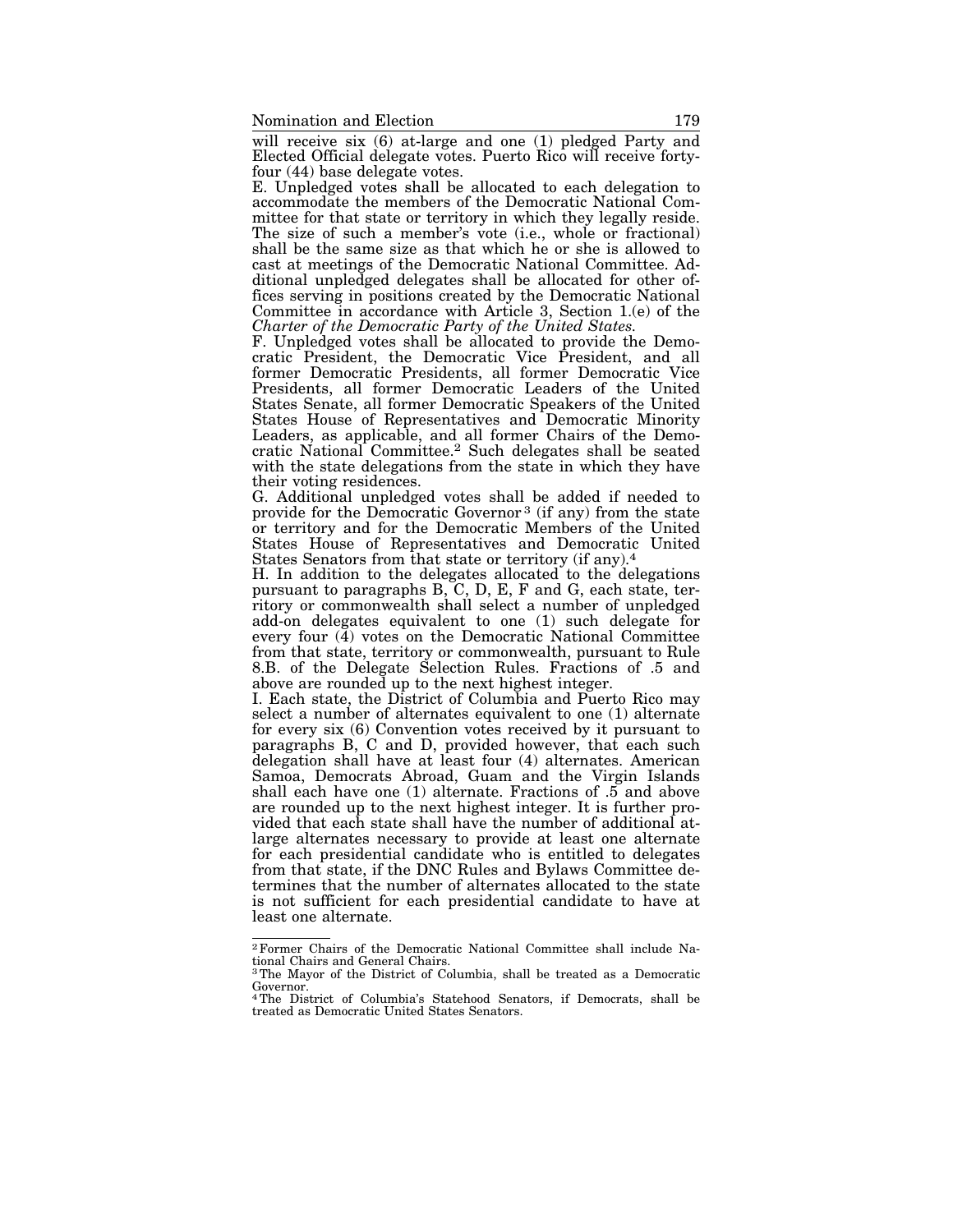J. Members of the Democratic National Committee and delegates selected pursuant to paragraphs F, G and H will be ineligible to serve as delegates under any other category and may hold no more than one (1) vote. Democratic Governors, Democratic Members of the United States House of Representatives and Democratic United States Senators who are members of the Democratic National Committee shall serve as delegates by virtue of their membership on the National Committee.

# *Article II. Qualifications of State Delegations*

A. Notice is hereby given that delegates, alternates and standing committee members to the Democratic National Convention shall be elected in accordance with the Charter and Bylaws of the Democratic Party of the United States, the Delegate Selection Rules for the 2000 Democratic National Convention, the Call for the 2000 Democratic National Convention, and the Regulations of the DNC Rules and Bylaws Committee. The DNC Rules and Bylaws Committee shall have the final authority to regulate the delegate selection process, subject to the authority of the Convention Creditials Committee and the Democratic National Convention. It shall be the duty of the DNC Rules and Bylaws Committee to administer the delegate selection process and ensure compliance with the rules, including equal division, and report to the Secretary of the Democratic National Committee those states which are in non-compliance. Only delegates and alternates selected under a delegated selection procedure approved by the DNC Rules and Bylaws Committee and in accordance with the rules shall be placed on the Temporary Roll of the 2000 Democratic National Convention. Only standing committee members and convention pages chosen pursuant to a state delegate selection plan found in compliance with the rules by the DNC Rules and Bylaws Committee shall be qualified to serve in their respective capacities.

B. It is understood that a State Democratic Party, in electing and certifying delegates and alternates to the Democratic National Convention, thereby undertakes to assure all Democratic voters in the state full, timely and equal opportunity to participate in the delegate selection process and in all Party affairs and to implement affirmative action programs toward that end, and that the delegates and alternates to the Convention shall be selected in accordance with the Delegate Selection Rules for the 2000 Democratic National Convention adopted by the Democratic National Committee on May 9, 1998, and that voters in the state will have the opportunity to cast their selection ballots for the Presidential and Vice Presidential nominees selected by said Convention, and for electors pledged formally and in good conscience to the election of these Presidential and Vice Presidential nominees, under the label and designation of the Democratic Party of the United States, and that the delegates it certified will not publicly support or campaign for any candidate for President or Vice President other than the nominees of the Democratic National Convention.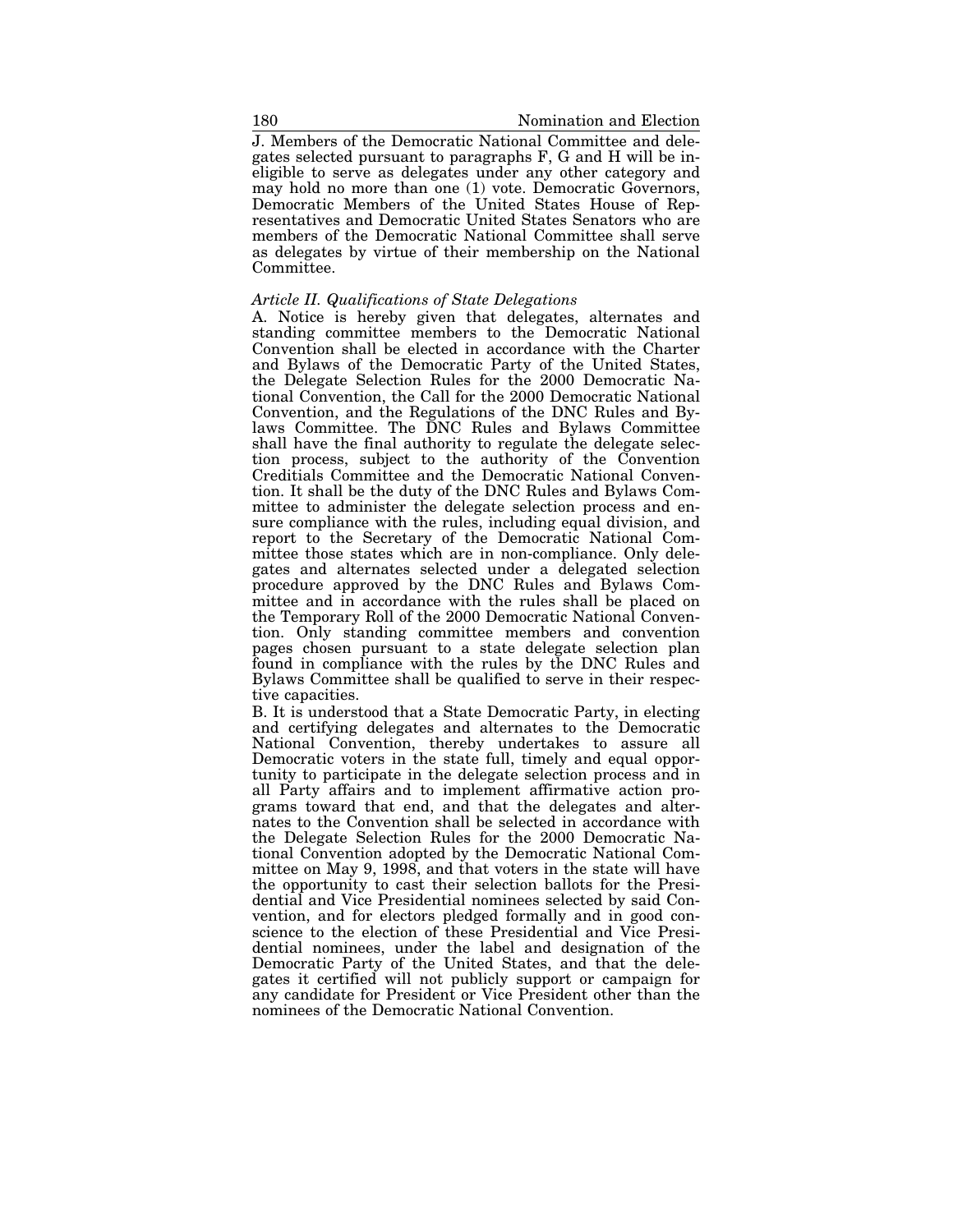C. It is presumed that the delegates to the Democratic National Convention, when certified pursuant to the Call, are bona fide Democrats who are faithful to the interests, welfare and success of the Democratic Party of the United States, who subscribe to the substance, intent and principles of the Charter and the Bylaws of the Democratic Party of the United States, and who will participate in the Convention in good faith. Therefore, no additional assurances shall be required of delegates to the Democratic National Convention in the absence of a credentials contest or challenge.

#### *Article III. Delegate Selection Deadline*

All state parties are required to take all steps necessary and appropriate to complete the process of selecting delegates to the 2000 Democratic National Convention no later than June 24, 2000.

## *Article IV. Certification Requirements*

A. Pledged Delegates and Alternates: Each state's Democratic Chair shall certify in writing to the Secretary of the Democratic National Committee the election of his or her state's delegates and alternates to the Democratic National Convention within three (3) days after their election. For the purposes of this Call, the Chair of a committee constituted pursuant to Rule 19.C. of the Delegate Selection Rules, shall be recognized to act in place of the state's Democratic Chair. B. Unpledged Delegates:

1. Pursuant to Rule 8.A. of the Delegate Selection Rules, official confirmation by the Secretary of the Democratic National Committee to each State Democratic Chair shall constitute verification of the following unpledged delegates: members of the Democratic National Committee; the Democratic President, Vice President and Democratic Governor, if applicable; all Democratic members of the United States House of Representatives and all Democratic members of the United States Senate; and all former Democratic Presidents, Vice Presidents, Majority Leaders of the United States Senate, Speakers of the United States House of Representatives, and Chairs of the Democratic National Committee.

2. Each state's Democratic Chair shall certify in writing to the Secretary of the Democratic National Committee the selection of the state's unpledged add-on delegates to the Democratic National Convention selected pursuant to Article I.H. within three (3) days after their selection.

C. Replacements:

1. Pledged Delegates and Alternates: Replacement of a delegate (due to resignation or death) by an alternate and replacement of a vacant alternate position shall be certified in writing by the State's Democratic Chair to the Secretary of the Democratic National Committee (pursuant to Rule 17 of the Delegate Selection Rules) within three (3) days after the replacement is selected. Certification of replacements will be accepted by the Secretary up to 48 hours before the first official session of the Convention is scheduled to convene.

2. Unpledged Delegates:

a. Members of Congress and Democratic Governors shall not be entitled to name a replacement. In the event of any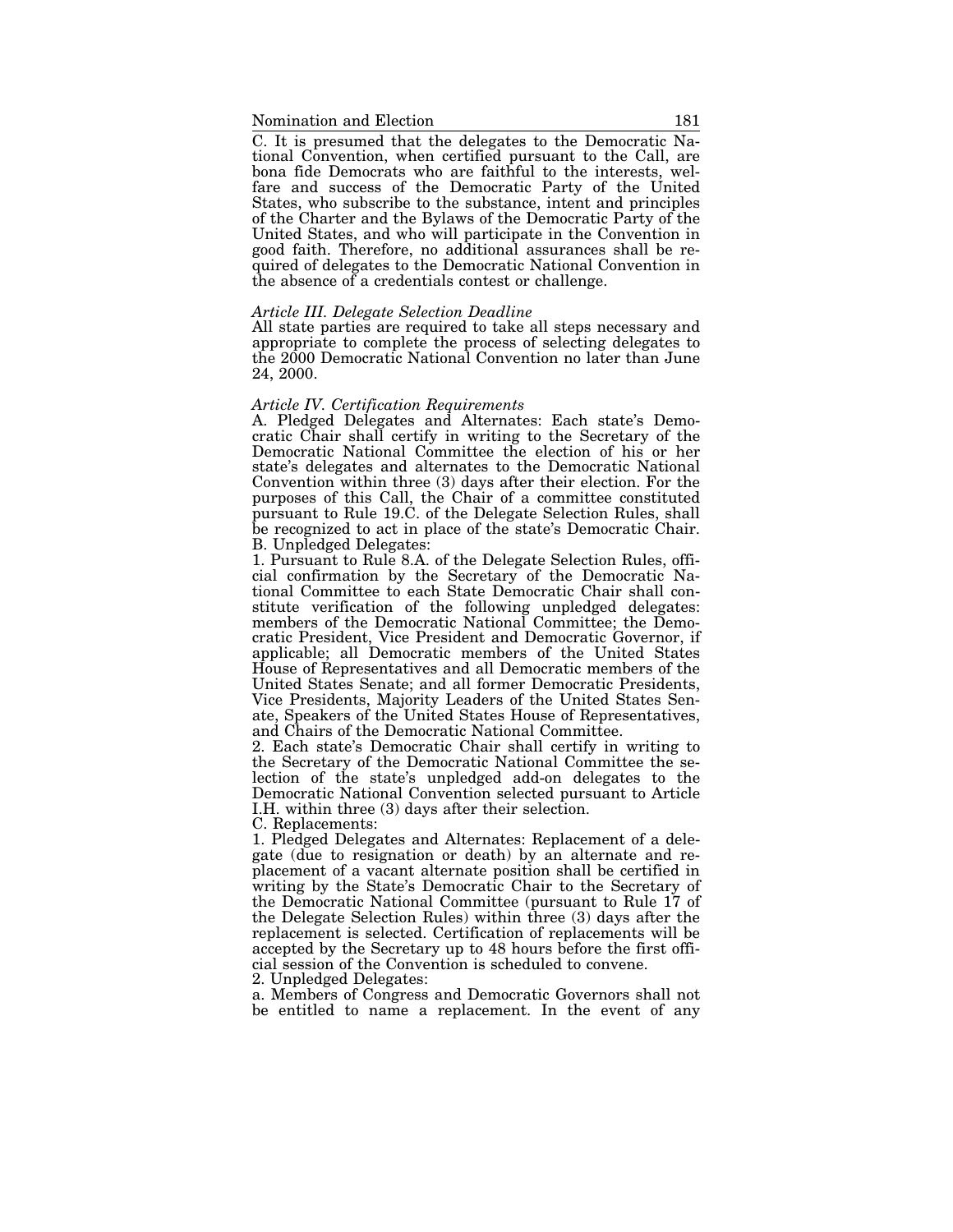changes or vacancies in a state's Democratic congressional delegation following the official confirmation and prior to the commencement of the National Convention, the Secretary shall recognize only such changes as have been officially recognized by the Democratic Caucus of the United States House of Representatives or the Democratic Conference of the United States Senate. In the event of a change or vacancy in a state's office of Governor following the official confirmation and prior to the commencement of the National Convention, the Secretary shall recognize only such changes as have been officially recognized by the Democratic Governors' Association.

b. Members of the Democratic National Committee and unpledged add-on delegates selected pursuant to Article I.H. shall not be entitled to a replacement, nor shall the state be entitled to a replacement, except in the case of death of such delegates. In cases where a state's DNC membership changes following the Secretary's official confirmation, but prior to the commencement of the 2000 Democratic National Convention, acknowledgment by the Secretary of the certification of the new DNC member shall constitute verification of the corresponding change of unpledged delegates.

c. Delegates allocated pursuant to Articles I.F. and I.H. of this Call shall not be entitled to name a replacement, nor shall the state be entitled to a replacement.

D. Delegation Chair: Each delegation shall select one (1) person to serve as Delegation Chair. The State Chair shall certify the Delegation Chair. Such certification shall be in writing to the Secretary of the Democratic National Committee within three  $(3)$  days after the position is filled, which shall be no later than the date by which the state certifies its standing committee members.

E. Convention Pages:

1. A base of 150 Convention Pages shall be allocated among the 56 delegations as follows:5

a. Each of the 50 States, the District of Columbia and Puerto Rico shall have a minimum of two (2) pages.

b. One (1) additional page will be allocated to a state for every fifty (50) additional delegate votes. Fractions of .5 and above are rounded up to the next highest integer.

c. American Samoa, Democrats Abroad, Guam and the Virgin Islands shall be allocated one (1) page.

2. The National Chairperson of the Democratic National Committee, in consultation with the General Chairperson of the Democratic National Committee, may select not more than twenty-five (25) pages to assist him/her and the Democratic National Convention Committee in carrying out the work of the Convention.

3. The State Chair shall certify the person(s) to serve as the Delegation's Convention Page(s), as allocated to the delegation by this section. Such certification shall be in writing to the Secretary of the Democratic National Committee and shall be made no later than the time the state certifies its standing committee members pursuant to Article VIII.B.(3) of this Call. The National Chairperson of the Democratic Na-

<sup>5</sup>See Appendix C for the allocation of Convention Pages.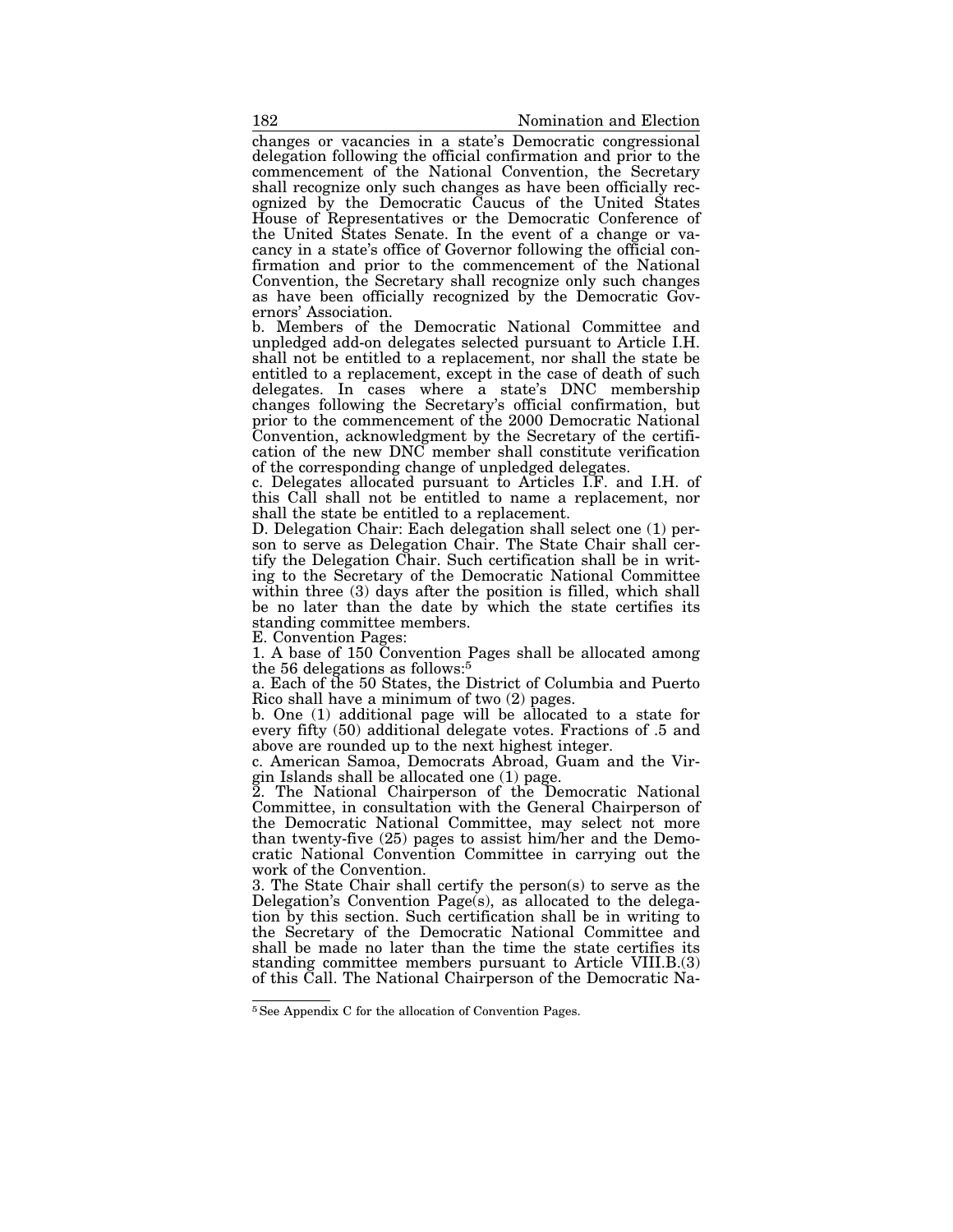tional Committee shall certify the person(s) to serve as the Chair's Convention Page(s), as allocated to the National Chairperson by this section. Such certification shall be in writing to the Secretary of the Democratic National Committee and shall be made within three (3) days after these positions are filled, but in any event, no later than June 24, 2000.

F. Certification Requirements: Each certification required herein will include full name, address and other information as required by the Secretary of the Democratic National Committee.

#### *Article V. The 2000 Democratic National Convention Committee, Inc.*

A. The Democratic National Committee, acting under its authority to plan, arrange, manage and conduct the Democratic National Convention, hereby ratifies the establishment and organization of the 2000 Democratic National Convention Committee, Inc. (the ''DNCC'') for the 2000 Democratic National Convention.

B. The DNCC shall exercise the authority of the Democratic National Committee and the Democratic National Convention in entering into contracts relating to all business and financial matters connected with the conduct of the 2000 Democratic National Convention.

C. The DNCC shall make every effort to exercise its authority in accordance with the following guidelines, subject to Rule 19.C. of the Delegate Selection Rules:

1. Contractors: The DNCC shall as a policy seek to engage the services of unionized firms, including those owned by minorities, women and people with disabilities.

2. Housing: The DNCC shall design and implement a fair and equitable system by which hotel facilities shall be allocated to eligible state delegations and to presidential candidates.

3. Delegate and Alternate Seating in Convention Hall: The DNCC shall design and implement a fair and equitable system by which the location of each eligible state delegation's seating in the Convention Hall shall be determined. Alternates shall be afforded preferential seating, as close to delegate seating as arrangements will permit. Members of Democratic National Convention Standing Committees who are not already delegates or alternates shall be afforded guest seating during the period their committee report is being considered. The DNCC will determine, based on space availability in the Convention Hall, whether such guest seating can be extended for periods when the committee's report is not being considered.

4. Delegates' and Alternates' Credentials: The state's delegate and alternate credentials shall be distributed to the Chair of the state delegation from the DNCC's credentials office.

5. Floor Access: Floor access shall be given to delegates, alternates replacing delegates, the highest ranking Democratic official in each state that does not have a Democratic Governor, each State Democratic Party's Executive Director, such number of representatives of the presidential can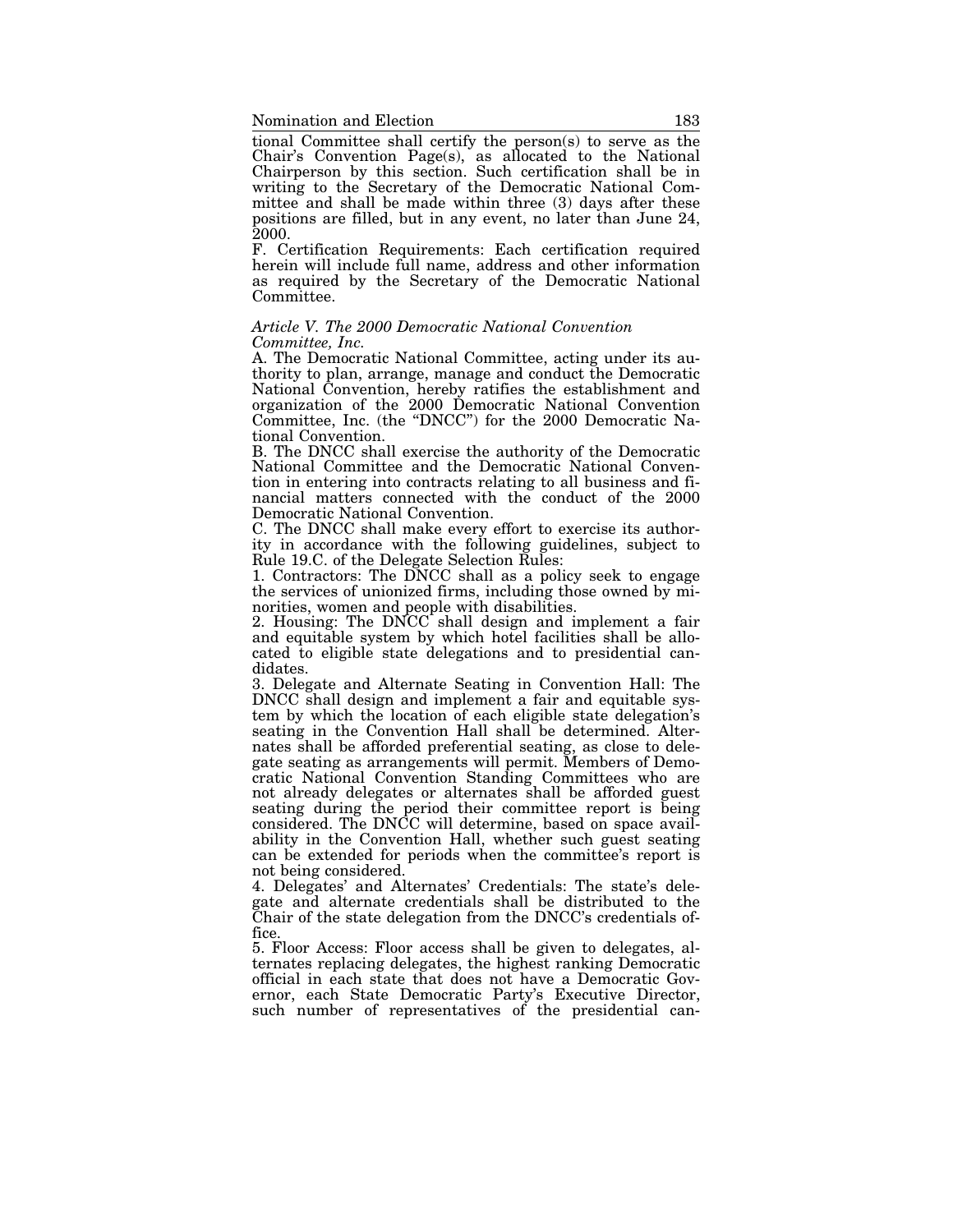didates as may be deemed necessary by the DNCC, and such press personnel and other personnel as may be determined by the DNCC to be necessary for the proper functioning of the Convention and which does not compromise security and safety requirements.

6. Visitor's Seating: A contingent of seats for members-elect of the Democratic National Committee as certified by the state's Democratic Chair, guests and other observers shall be allocated for and shall be fairly apportioned to the states according to each state's relative delegate strength. The Delegation Chair and the State Democratic Chair shall each be given one half of the credentials for guest seats apportioned to the state pursuant to this paragraph. Presidential preference shall be taken into account in the distribution of guest credentials.

7. Communications:

a. Microphones: Each state shall be provided one (1) floor microphone which shall be located at the position of the Chair of the state delegation. Each delegate shall have access to the microphone.

b. Telephones: Adequate provisions shall be made for communication between the floor and the Chair of the Conventions so as to advise the Chair of the identify of any delegate seeking recognition to speak and the purpose for which recognition is sought. One  $(1)$  such telephone shall be installed for each state delegation.

General: No communication equipment other than that authorized by these guidelines or by the DNCC shall be permitted on the floor of the Convention.

8. Facilities for Presidential Candidates: The National Chairperson of the Democratic National Committee, is consultation with the General Chairperson of the Democratic National Committee, the Chief Executive Officer of the DNCC and representatives of the presidential candidates, shall design and implement a fair and equitable system whereby facilities in the Convention Hall and its immediate environs shall be fairly apportioned to presidential campaigns so as not to afford an undue advantage to any presidential candidate. The cost of such facilities shall be paid by the presidential campaigns.

9. Facilities for News Media and Press Seating: There shall be made available adequate facilities, as close to the Convention floor as conditions permit, for the pencil press, radio and television, including a limited number of camera positions commanding a full view of the proceedings. The cost of such facilities shall not be borne by the DNCC.

10. Security: Coordination for security within the Convention Hall, premises and surrounding area, shall be under the authority of the DNCC.

11. Financial Reports: The DNCC shall file with the Federal Election Commission ("FEC") all financial reports required by the Federal Election Campaign Act of 1971, as amended, and applicable FEC regulations.

# *Article VI. Presidential Candidates*

The term "presidential candidate" herein shall mean any person who, as determined by the National Chairperson of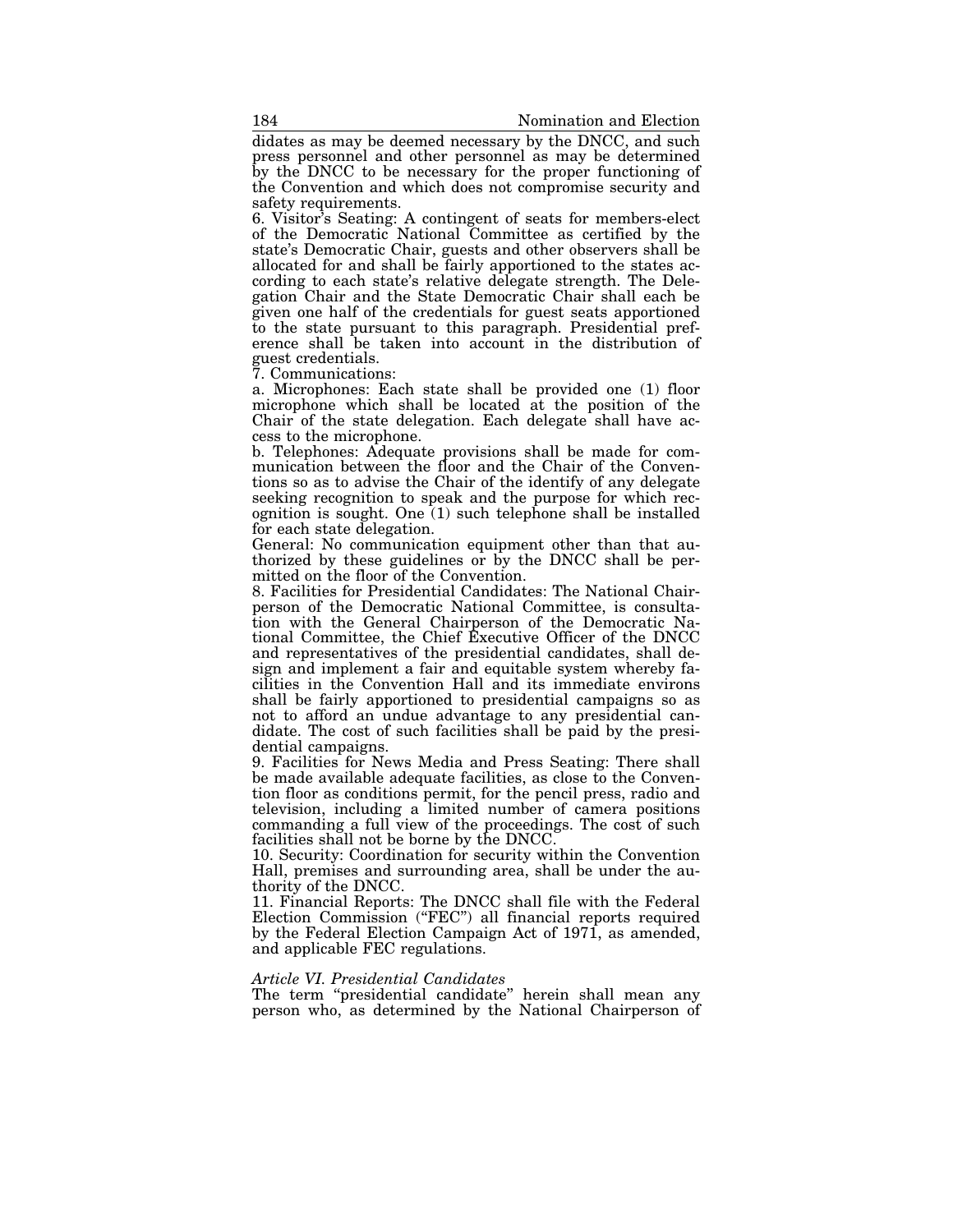the Democratic National Committee, has accrued delegates in the nominating process and plans to seek the nomination, has established substantial support for his or her nomination as the Democratic candidate for the Office of the President of the United States, is a bona fide Democratic whose record of public service, accomplishment, public writings and/or public statements affirmatively demonstrates that he or she is faithful to the interests, welfare and success of the Democratic Party of the United States, and will participate in the Convention in good faith.

#### *Article VII. Standing Committees on Platform, Rules, and Credentials of the 2000 Democratic National Convention*

The Democratic National Committee, acting under its authority to issue the Call and establish the standing committees of the National Convention, hereby creates and organizes the Standing Committees on Platform, Rules, and Credentials of the 2000 Democratic National Convention. The jurisdiction and rules of procedure of each standing committee are set forth in this Call to the 2000 Democratic National Convention. Each standing committee may, by a majority of the members voting, adopt additional rules of procedure for the conduct of its business not inconsistent with this Call. The Democratic National Committee shall publish and make available all relevant requirements and deadlines for submitting proposals for consideration by the standing committees. Such information shall be distributed to the standing committee members and made available to the public as early as practicable before the committees meet.

A. Membership: Subject to Rule 19.C. of the delegate Selection Rules, each standing committee shall be composed of:

1. Base: A base of 161 members, casting 158 votes, allocated to the states and territories in accordance with the same distribution formula used to allocate delegates to the Democratic National Convention.6

2. PLEOs: 25 members, each casting one (1) vote who shall be Party Leaders and Elected Officials.

3. Delegate Status: Members of the standing committees need not be delegates or alternates to the Democratic National Convention.

4. Quorum: A majority of the total votes allocated to a standing committee shall constitute a quorum thereof for the purpose of transacting business. Such votes shall be present and represented by the standing committee members. Upon a point or order of no quorum, the Chair shall ascertain the presence or absence of a quorum by visual estimation and shall not proceed until a quorum is present, provided, however, that a roll call vote shall be had on the question of whether a quorum exists if the Chair is in doubt or upon demand of any member of the standing committee supported by:

a. twenty percent (20%) of the members of the committee as evidenced by a petition submitted to the Chair indicating support of the demand by not less than twenty percent (20%) of the members present, or

<sup>6</sup>See Appendix D for the allocation of standing committee members.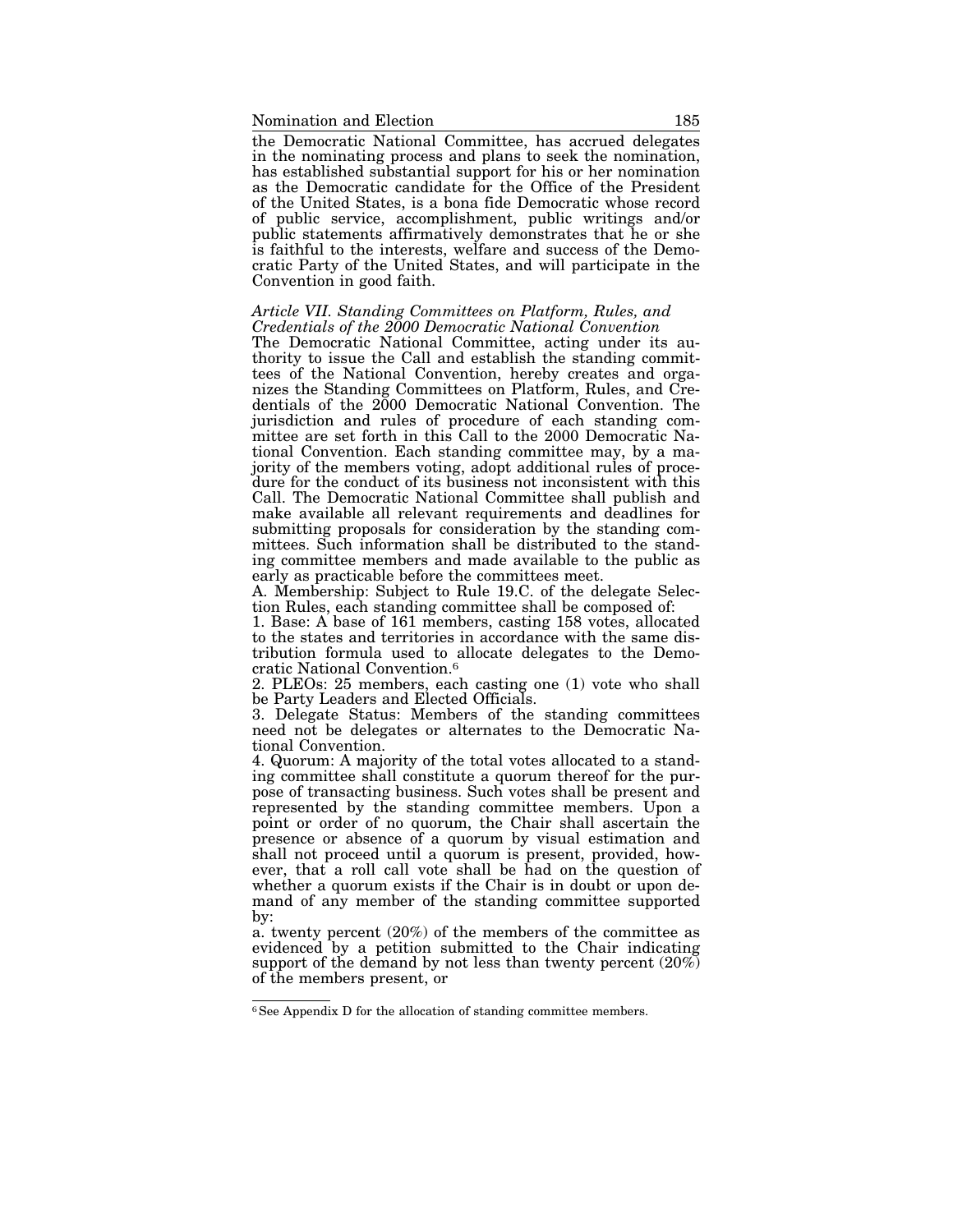b. by the rising in support of the demand by not less than twenty percent (20%) of the members present, except that a motion to adjourn may be offered and voted upon without a quorum present.

5. Proxies: As the standing committees are deliberative bodies of the National Convention, proxy voting by standing committee members shall not be permitted.

6. Subcommittees: Any subcommittee of the standing committees of the National Convention shall be composed only of members of standing committees, except that these subcommittees may be chaired by persons other than members of the committee.

B. Election:

1. The members of the standing committees allocated to the states and territories shall be elected by each state's National Convention delegates present at a meeting of which adequate notice of time and place shall be given and at which a quorum of the state's delegates shall be present. Such meeting shall be held in accordance with procedures approved by the DNC Rules and Bylaws Committee and consistent with this Call. Such meeting shall take place within seven (7) days after the final selection of a state's delegation, but no such meeting shall be held after June 24, 2000.

2. The members of the standing committees allocated as Party Leaders and Elected Officials shall be elected by the Executive Committee of the Democratic National Committee during the calendar year of the National Convention upon nomination received from the National Chairperson of the Democratic National Committee, after consultation with the General Chairperson of the Democratic National Committee and State Chairs from those states from which members are contemplated to be nominated.

3. Each state's Democratic Chair shall certify in writing to the Secretary of the Democratic National Committee his or her state's standing committee members within three (3) days after their selection. The National Chairperson of the Democratic National Committee shall certify in writing to the Secretary of the Democratic National Committee the Party Leader and Elected Official standing committee members within three (3) days after their election. Certification of each person will include full name, address and other information as required by the Secretary of the Democratic National Committee.

4. No substitutions will be permitted in the case of standing committee members, except in the case of resignation or death. Substitutions must be made in accordance with the election procedures specified in Article VII.B., C., D., and E., and must be certified in writing to the Secretary of the Democratic National Committee, in accordance with procedures specified in Article VII.B.3.

5. Any challenge to the credentials of a standing committee member shall be considered and resolved by the affected standing committee in accordance with Appendix A of this Call. The DNC Rules and Bylaws Committee shall have jurisdiction over challenges brought before the 56th day preceding the date of commencement of the Democratic National Convention.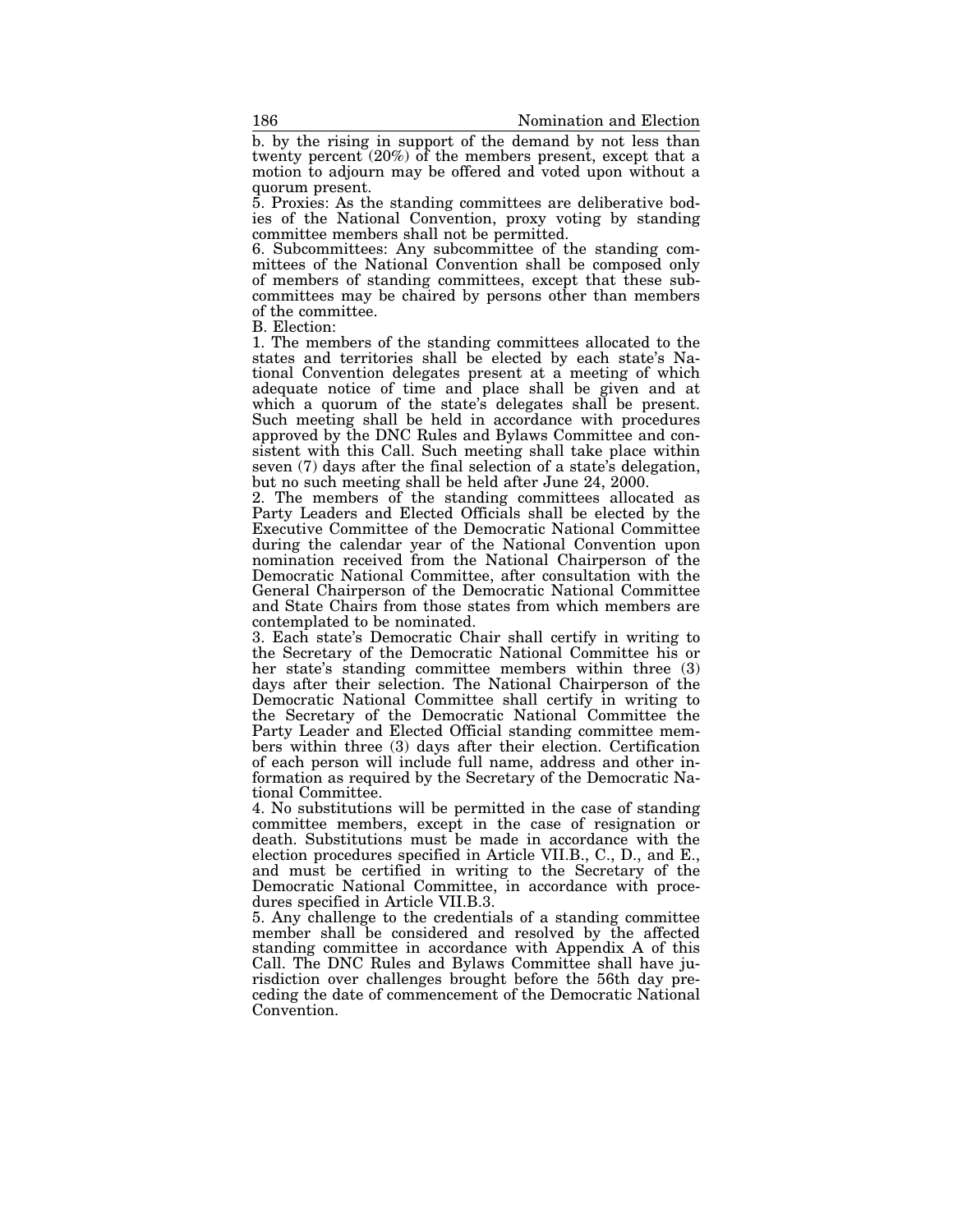C. Presidential Preference:

1. The members of the standing committees allocated to the states and territories shall proportionately represent the presidential preference of all candidates (including uncommitted status) receiving the threshold percentage used in that state's delegation to calculate the at-large apportionment pursuant to Rule 12.E. of the Delegate Selection Rules, provided, however, that members of the standing committees from primary states shall be allocated to presidential candidates (including uncommitted status) based on the statewide popular vote.

2. The presidential preference percentage of each candidate receiving the applicable percentage or more within the delegation shall be multiplied by the total number of standing committee positions allocated to that state or territorial delegation. If the result of such multiplication does not equal 0.455 or above, the presidential preference in question is not entitled to representation on the standing committee. If the result of such multiplication is 0.455 but less than 1.455, the presidential preference in question is entitled to one (1) position. Those preferences securing more than 1.455 but less than 2.455 are entitled to two (2) positions, etc.

3. Where the application of this formula results in the total allocation exceeding the total number of committee positions, the presidential candidate whose original figure of representation is farthest from its eventual rounded-off total shall be denied that one (1) additional position. Where the application of this formula results in the total allocation falling short of the total number of committee positions, the presidential candidate whose original figure of representation is closet to the next rounding level shall be allotted an additional committee position.

4. Standing committee positions allocated to a presidential candidate shall be proportionately allocated, to the extent practicable, to each of the three standing committees. When such allocation results in an unequal distribution of standing committee positions by candidate preference, a drawing shall be conducted to distribute the additional positions.

D. Presidential Candidate Right of Approval:

1. Each presidential candidate or that candidate's representative authorized pursuant to Rule 11.D.(1) of the 2000 Delegate Selection Rules shall be given adequate notice of the meeting of the state's delegation authorized to select standing committee members.

2. The delegation shall select the standing committee members submitted by the presidential candidates (including uncommitted status), and presidential candidates shall not be required to submit the name of more than one person for each slot awarded to such candidate for members of standing committees.

E. Division Between Men and Women:

1. The membership of each of the standing committees from a state or territory shall be as equally divided among men and women as possible under the state allocation; if the number is even, the membership shall be equally divided between men and women; if the number is odd, the variance between men and women may not exceed one (1), and the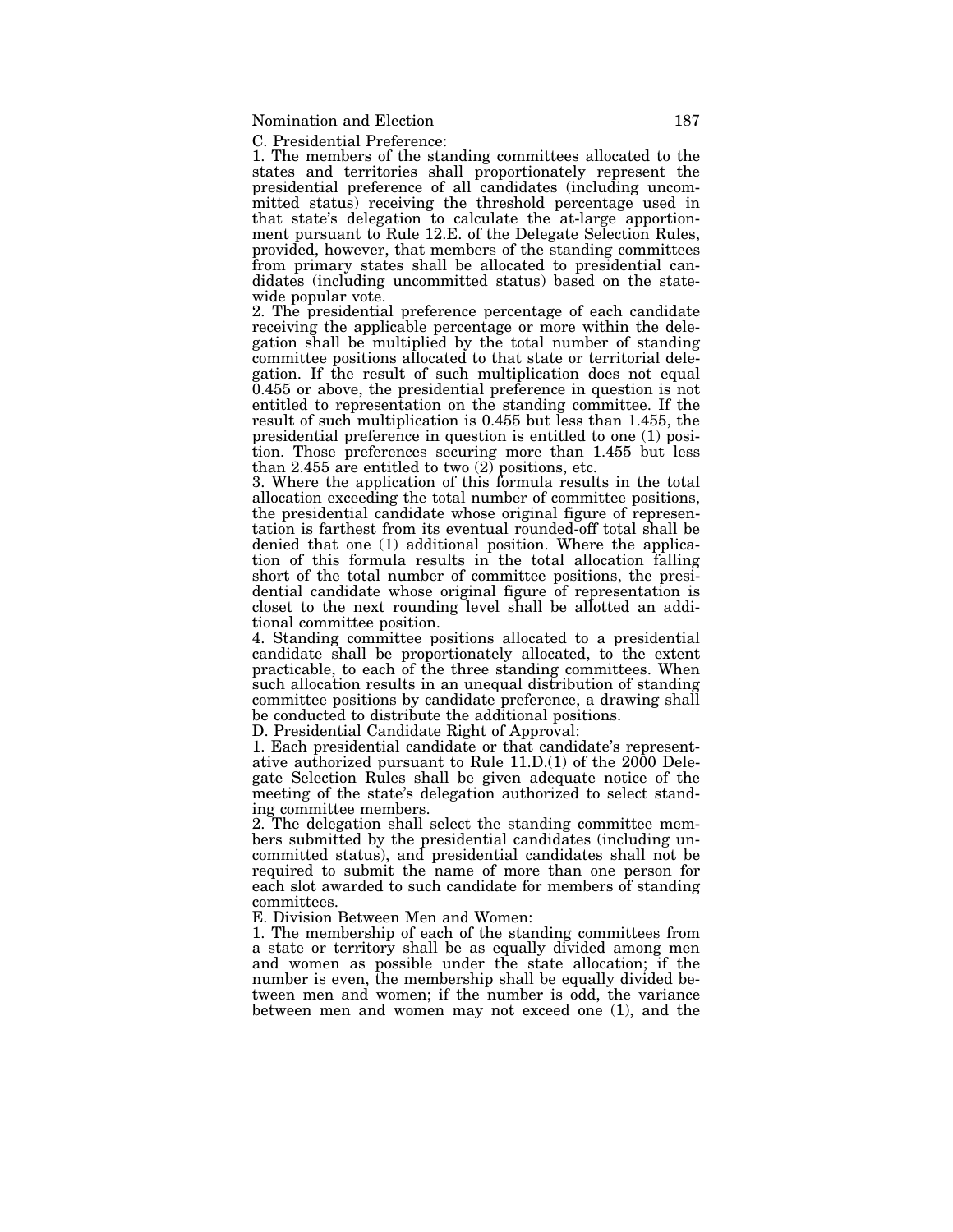advantaged gender must not remain constant for the three standing committees. The DNC Rules and Bylaws Committee shall have continuing jurisdiction to ensure compliance with this equal division requirement. No standing committee members from a state shall be officially recognized unless the Rules and Bylaws Committee has certified to the Secretary of the Democratic National Committee that such state's standing committee delegation complies with this equal division rule. It is the duty of the DNC Rules and Bylaws Committee to determine such compliance as soon as practicable following the certification of the state's standing committee members.

2. The Party Leaders and Elected Official membership of the standing committees elected by the Executive Committee of the Democratic National Committee shall be divided among men and women so that the variance between men and women does not exceed one (1), and the advantage gender must not remain constant for the three standing committees. F. Chairs of Standing Committees:

1. The Chair of each Standing Committee shall be elected by the Executive Committee of the Democratic National Committee upon nomination of the National Chairperson of the Democratic National Committee, after consultation with the General Chairperson of the Democratic National Committee. Co-Chairs and Vice Chairs may also be elected in this manner.

2. Individuals who are not otherwise members of the standing committees who are elected Chair, Co-Chair or Vice Chair thereof shall not have any voting privileges on the standing committees, except that the Chair may vote in the case of a tie.

3. The Chair of each standing committee shall call and preside over each committee meeting, prepare an agenda to provide for orderly conduct of the committee's business, and supervise preparation of such research studies and briefing materials as are required to accomplish the committee's work. G. Platform Committee:

1. The Platform Committee shall be responsible for drafting and recommending the Platform of the Democratic Party to the Democratic National Convention.

2. The Chair of the Platform Committee, in consultation with the National Chairperson and General Chairperson of the Democratic National Committee, shall determine the number, place and time for conducting hearing(s) and/or forum(s) and name the presiding panel, who need not be members of the Platform Committee, for each hearing and/or forum. Any person may submit a written statement concerning the Platform to the Platform Committee at any time prior to the Platform Committee meeting, and may request permission to testify at a public hearing and/or forum.

3. Prior to the first meeting of the Platform Committee, the National Chairperson of the Democratic National Committee, in consultation with the General Chairperson of the Democratic National Committee, shall distribute to the members of the Platform Committee a document outlining the issues to be considered by the committee.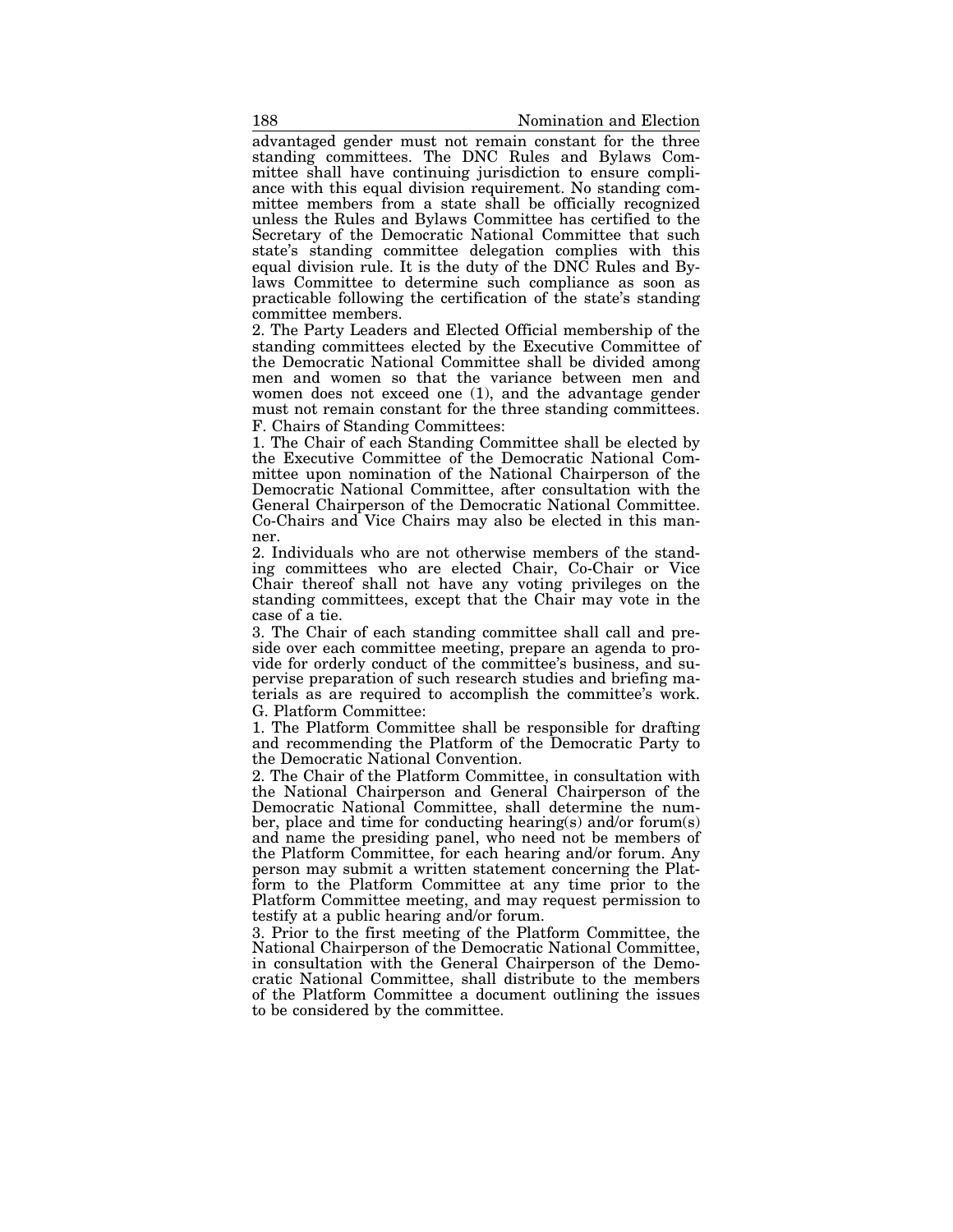4. The National Chairperson of the Democratic National Committee, in consultation with the General Chairperson of the Democratic National Committee and the Chair of the Platform Committee, shall appoint fifteen (15) persons, to serve on a Platform Drafting Committee and the National Chairperson of the Democratic National Committee, in consultation with the General Chairperson of the Democratic National Committee, shall appoint the Chair thereof. In addition, one (1) non-voting member may be appointed by each presidential candidate to serve on the Drafting Committee. The Platform Drafting Committee is not considered a subcommittee of the Platform Committee as defined in Article VII.A.6. The Drafting Committee shall be responsible for the drafting of the report of the Platform Committee under the direction and with the approval of the full Platform Committee.

5. Upon the request of members representing twenty percent (20%) of the total votes of the Platform Committee, a minority report shall be prepared for distribution to the Convention delegates and alternates as part of the committee's report. The committee staff shall assist in the preparation of such report.

6. The report of the Platform Committee and any minority reports shall be distributed to all delegates and alternates, and to the public as soon as practicable after their adoption. H. Rules Committee:

1. The Rules Committee shall issue a report to the Democratic National Convention recommending the Permanent Rules of the Convention, the Convention agenda, the permanent officers of the Democratic National Convention, amendments to the Charter of the Democratic Party of the United States, and resolutions providing for the consideration of any other matter not provided for in the Permanent Rules of the Convention and not contained in the reports of other standing committees. The foregoing notwithstanding, no amendment to the Charter of the Democratic Party shall be effective unless and until it is subsequently ratified by a vote of the majority of the entire membership of the Democratic National Committee.

2. Upon the request of members representing twenty percent (20%) of the total votes of the Rules Committee, a minority report shall be prepared for distribution to the Convention delegates and alternates as part of the committee's report. The committee staff shall assist in the preparation of such report.

3. The report of the Rules Committee and any minority reports shall be distributed to all delegates, alternates, and to the public as soon as practicable after their adoption.

I. Credentials Committee and Procedures for Challenging Delegates or State Delegations:

1. The Credentials Committee shall determine and resolve questions concerning the seating of delegates and alternates to the Convention pursuant to the resolution entitled the ''Relationship Between the 2000 Rules of Procedure of the Credentials Committee and the 2000 Delegate Selection Rules,'' which includes the ''Rules of Procedure of the Credentials Committee of the 2000 Democratic National Con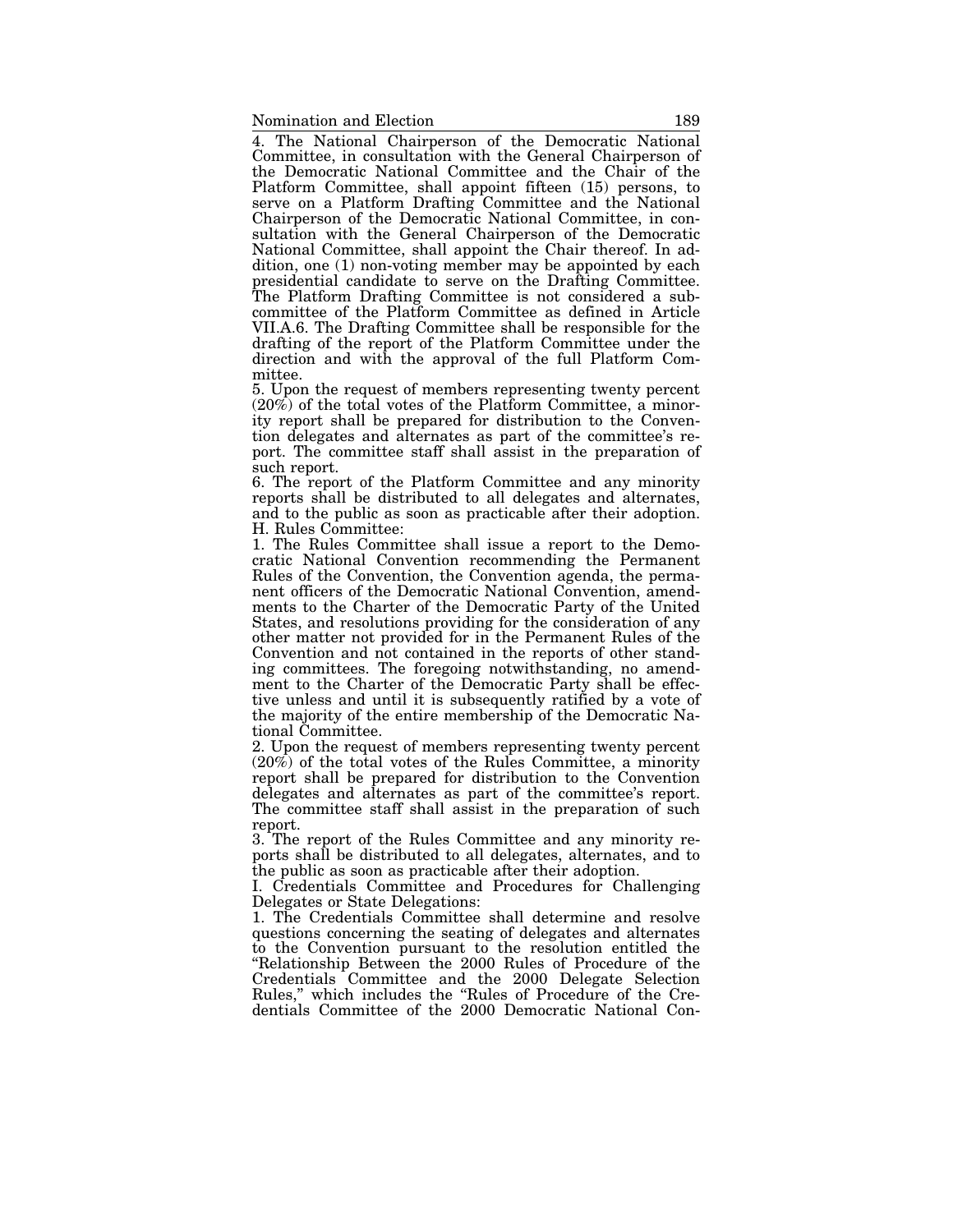vention'' hereby approved and adopted by the Democratic National Committee, and set forth in full in the Appendix to this Call. The committee shall report to the Convention for final determination and resolution of all such questions. This committee does not have authority over the allocation and distribution of convention credentials, including passes for delegates, alternates, guests or press.

2. Challenges to the seating of any delegate or alternate shall be in accordance with the Rules of Procedure of the Credentials Committee. Any challenge to the seating of a delegate or alternate that is not made in conformity with these rules shall be deemed waived.

3. Upon the request of members representing twenty percent  $(20\%)$  of the total votes of the Credentials Committee, a minority report shall be prepared for distribution to the Convention delegates and alternates as part of the committee's report; provided, however, that no member elected to the committee by a state delegation may join in such request as to a proposed minority report relating to a credentials challenge to any delegate or alternate from his or her state. The committee staff shall assist in the preparation of such report. 4. The report of the Credentials Committee and any minority reports shall be distributed to all delegates, alternates, and the public as soon as practicable after their adoption.

#### *Article VIII. Procedural Rules of the 2000 Democratic National Convention*

The following Procedural Rules shall serve as the Temporary Rules of Procedure for the 2000 Democratic National Convention and are recommended to the Rules Committee and to the Convention as the Permanent Rules of Procedure for the conduct of the 2000 Democratic National Convention. A. Temporary Chair:

1. The National Chairperson of the Democratic National Committee shall call the Convention to order and shall preside until the Permanent Chair of the Convention shall be chosen in accordance with these rules.

2. The National Chairperson of the Democratic National Committee, in consultation with the General Chairperson of the Democratic National Committee, shall appoint a Temporary Secretary and such other temporary officers as may be required to assist in the conduct of the business of the Convention. These officers shall be composed equally of men and women.

B. Temporary Roll:

1. The Secretary of the Democratic National Committee shall determine a Temporary Roll of delegates to the Convention which shall consist only of those persons selected and certified as delegates in accordance with the Rules and pursuant to this Call, unless a credentials contest shall have arisen with respect to any such person(s), in which case the Secretary shall include on the Temporary Roll the name of the credentials contestant recommended for inclusion by the Credentials Committee in its report.

2. Persons whose names are included on the Temporary Roll of delegates shall be permitted to vote on all matters before the Convention until after the adoption of the report of the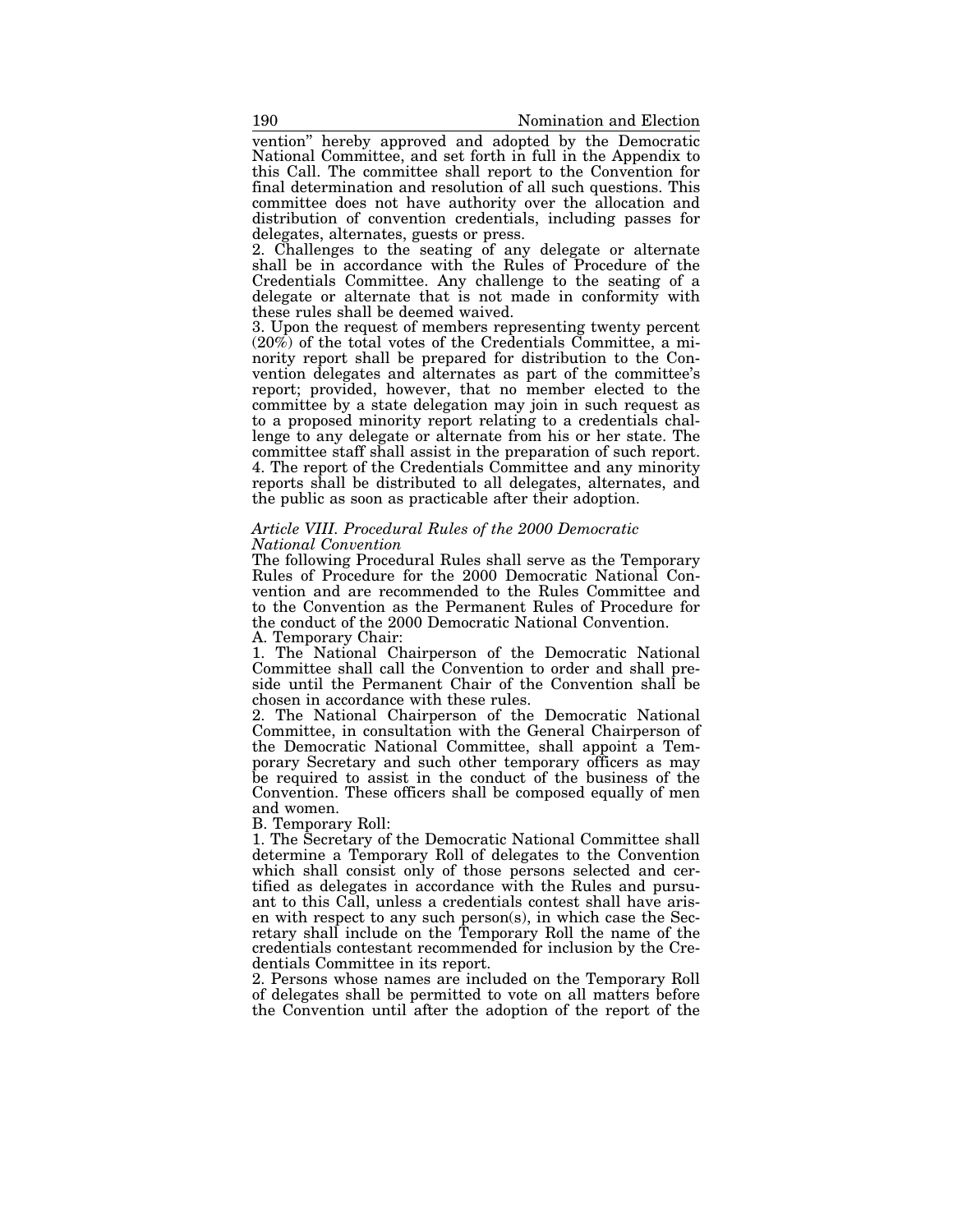Credentials Committee; provided that no person shall be permitted to vote on his or her credentials contest.

C. Order of Business: The order of business for the Democratic National Convention shall be as provided in these rules and in any special order of business adopted under Section D. of these rules. The Chair of the Convention may, at appropriate times, interrupt the order of business provided for in these rules for introductions, announcements, addresses, presentations, resolutions of tribute and appreciation, or remarks appropriate to the business of the Convention.

1. Report of the Committee on Credentials: The Report of the Credentials Committee shall be acted upon before the consideration of other business.

a. The Temporary Chair shall recognize the Chair of the Credentials Committee for up to thirty (30) minutes to present the committee's report unless a longer period of time shall be provided in a special order of business agreed upon by the Convention. The Chair of the committee may present committee amendments, yield part of his or her time to others and may yield for the presentation and disposition of minority reports without losing the right to the floor.

b. The Temporary Chair shall arrange for the orderly presentation of amendments and of minority reports offered at the direction of the committee. Twenty  $(20)$  minutes shall be allowed for the presentation of each committee amendment or minority report unless a longer period for any committee amendment or minority report is provided in special orders of business agreed to by the Convention. Time shall be allotted equally to proponents and opponents of each committee amendment or minority report. The questions shall be put on each committee amendment or minority report immediately following its presentation without intervening motion.

c. Upon conclusion of the consideration and disposition of committee amendments and minority reports, the Temporary Chair shall put the question on the adoption of the report of the Credentials Committee with amendments previously adopted, if any, without intervening motion. A favorable majority vote of the Convention delegates eligible to vote shall constitute adoption of the report.

d. In the event that the committee's report shall not be adopted when the question is put, the committee shall immediately reconvene to reconsider its report and shall present a new report to the Convention as soon as possible.

2. Report of Rules Committee: The Temporary Chair may then recognize the Chair of the Rules Committee to present the committee's report for the Rules of the Convention and minority reports, if any, in the same manner as that provided for the presentation of the Report of the Credentials Committee. However, the Temporary Chair may, in the interest of conducting an orderly proceeding, opt to place before the Convention the election of the Permanent Chair, the Co-Chairs and the Secretary, prior to the presentation of the Rules Committee report.

3. Convention Chair: The Convention shall proceed to elect the Permanent Convention Chair in the following manner:

a. In accordance with the requirements of the 1984 Democratic National Convention Resolution which calls for alter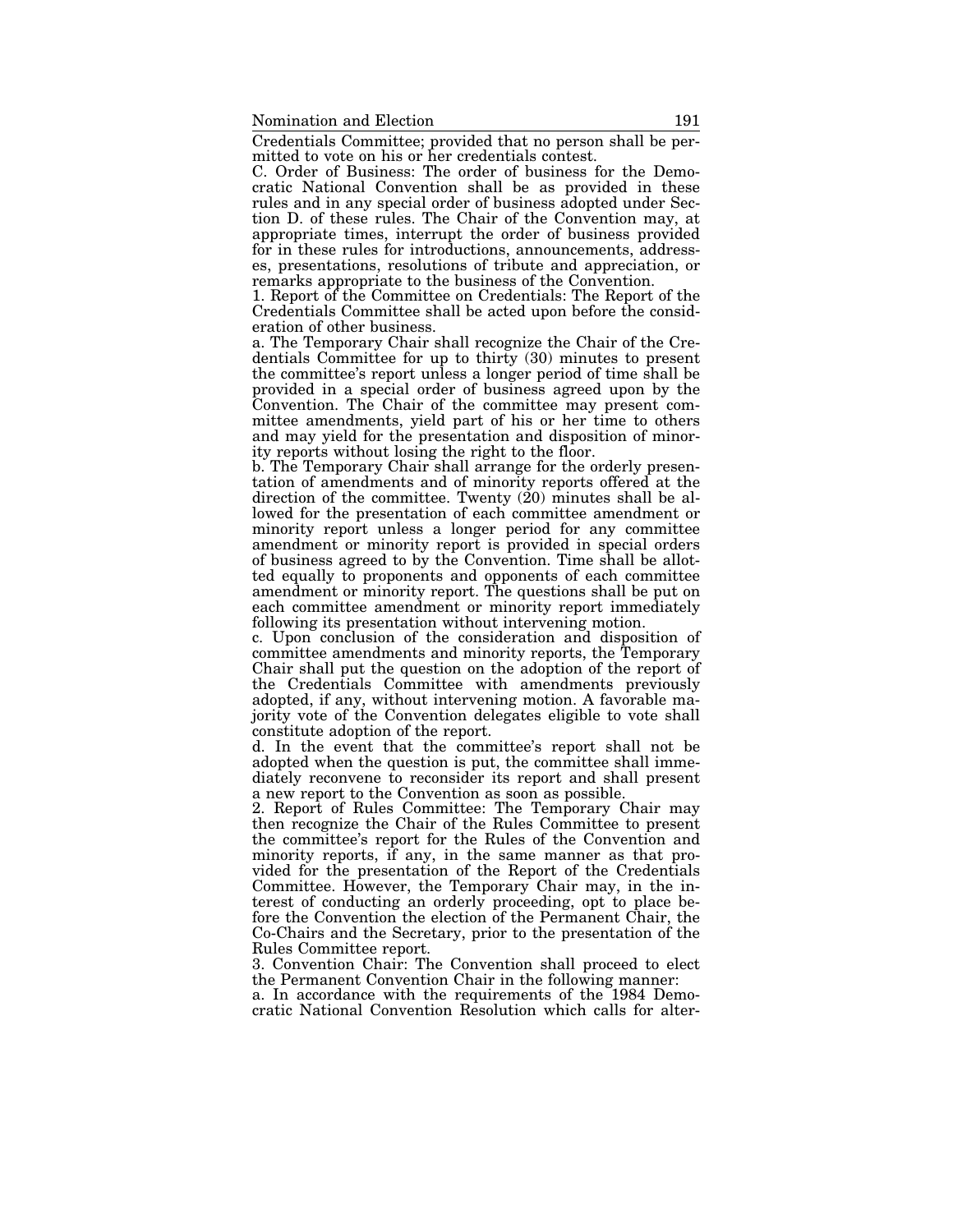nating the Convention Chair by gender, the Permanent Chair of the 2000 Democratic National Convention shall be a female.

b. The Chair of the Rules Committee shall be recognized to offer a nomination for Convention Chair as recommended by the Committee on Rules. Nominations from the floor shall then be received.

c. When there are no further nominations or upon adoption of a motion to close nominations, the Temporary Chair of the Convention shall conduct a vote for Permanent Convention Chair.

d. A majority vote of the delegates present and voting shall be required to elect the Convention Chair. Balloting shall continue until a Chair is elected. The Permanent Chair shall then take the gavel.

4. Convention Co-Chairs: The Convention shall proceed to elect Co-Chairs and a Secretary in the same manner in which it elected the Chair. The Co-Chairs shall be divided equally between men and women.

5. Committee on Platform: The Permanent Chair shall recognize the Chair of the Platform Committee to present the committee's report and minority reports, if any, in the same manner as that provided for the presentations of the reports of the Credentials and Rules Committees.

6. Nomination of the Democratic Candidate for President: The Permanent Chair shall receive nominations from the floor for the Democratic candidate for the Office of President of the United States in the following manner:

a. Requests to nominate a presidential candidate shall be in writing and shall have affixed thereto the written approval of the proposed nominee and the name of the individuals who shall be recognized to make the nominating and seconding speeches on behalf of a presidential candidate and shall be delivered to the Convention Secretary at a location as specified by the Secretary no later than 6:00 p.m. of the day preceding the day designated for the commencement of presidential nominations.

b. Each such request must be accompanied by a petition indicating support for the proposed nominee signed by delegates representing not less than 300 nor more than 600 delegate votes, not more than 50 of which may come from one  $(1)$  delegation. A delegate may not sign more than one  $(1)$ nominating petition for president and for vice president.

c. The order for nominating presidential candidates shall be determined by the National Chairperson of the Democratic National Committee after consultation with the General Chairperson of the Democratic National Committee, the Permanent Chair of the Convention and each presidential candidate, or his or her authorized representative, who qualifies to be nominated pursuant to this section.

d. Each presidential candidate shall be allowed a total of twenty (20) minutes for the presentation of his or her name in nomination by nominating and seconding speeches, the time to run without interruption from the recognition of the nominator.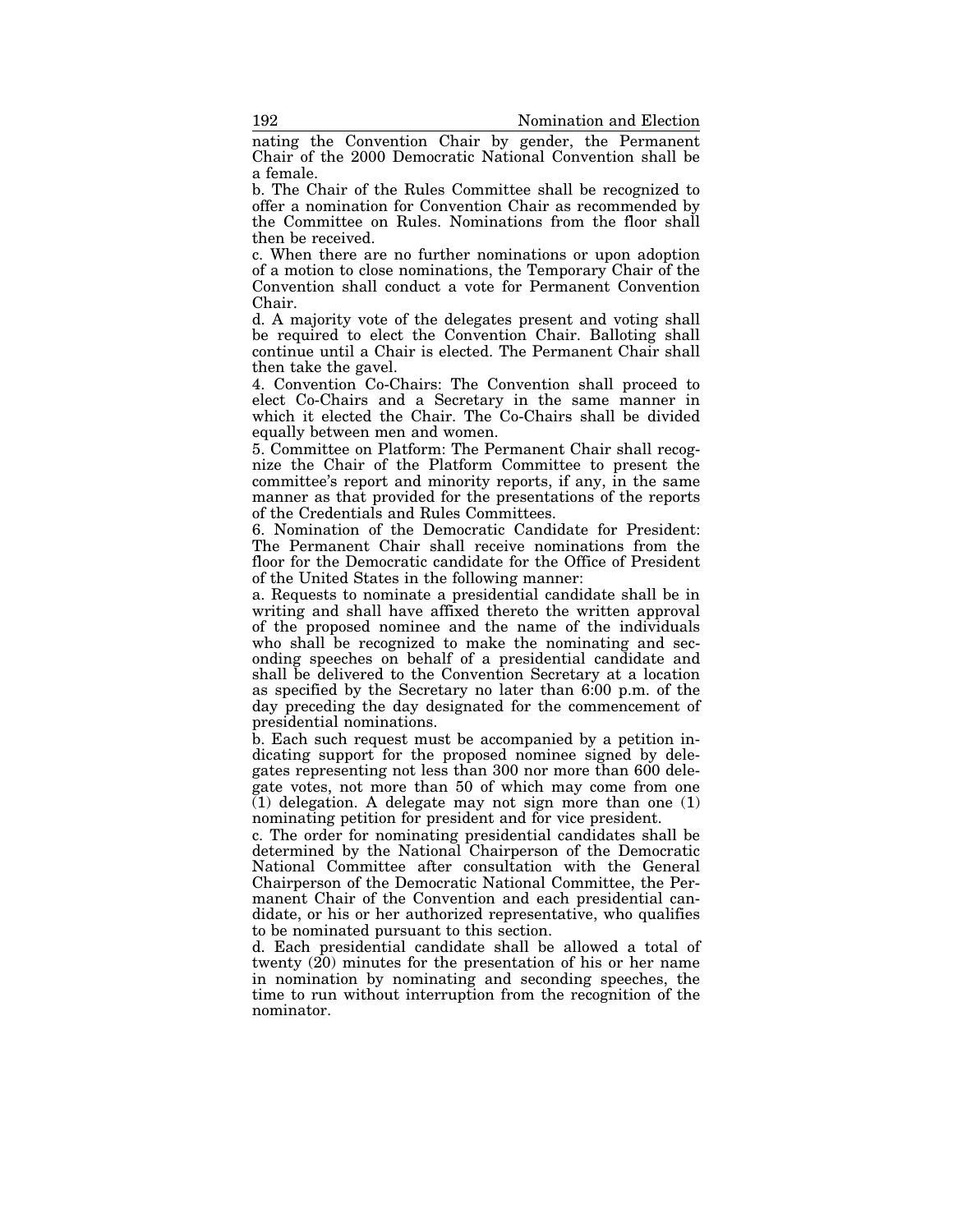e. Delegates and alternates shall maintain order during and following nominations for the Office of President and demonstrations shall not be permitted.

7. Roll Call for Presidential Candidate:

a. After nominations for presidential candidates have closed, the Convention shall proceed to a roll call vote by states on the selection of the presidential candidate. The roll call voting shall follow the alphabetical order of the states with the District of Columbia and Puerto Rico treated as states for the purpose of the alphabetical roll call. The territories, called in alphabetical order, shall follow the alphabetical roll call of the states.

b. A majority vote of the Convention's delegates shall be required to nominate the presidential candidate. Delegates may vote for the candidate of their choice whether or not the name of such candidate was placed in nomination. Balloting will continue until a nominee is selected.

8. Acceptance Speech by Presidential Candidate: Immediately after the selection of the Democratic nominee for President, the Permanent Chair shall invite the nominee to deliver an acceptance speech to the Convention. The nominee shall become the candidate of the Democratic Party of the United States for the office of President upon completion of his or her acceptance speech to the Convention.

9. Nomination for the Democratic Candidate for Vice President: The selection of a nominee for the Office of Vice President of the United States shall be conducted in the same manner as that heretofore provided for the selection of the nominee for President of the United States except that a request to nominate must be delivered to the Convention Secretary at a location as specified by the Secretary not later than 9:00 a.m. of the day designated for the commencement of Vice Presidential nominations.

10. Roll Call Ballot for Vice Presidential Candidate:

a. After nominations for Vice Presidential candidates have closed, the Convention shall proceed to a roll call vote by states on the selection of the Vice Presidential candidate. The roll call voting procedure shall be conducted in the same manner as that heretofore provided for the selection of the nominee for President of the United States.

b. A majority vote of the Convention's delegates shall be required to select the Vice Presidential candidate. Delegates may vote for the candidate of their choice whether or not the name of such candidate was placed in nomination. Balloting will continue until after a nominee is selected.

11. Acceptance Speech by Vice Presidential Candidate: Immediately after the selection of the Democratic nominee for Vice President, the Permanent Chair shall invite the nominee to deliver an acceptance speech to the Convention. The nominee shall become the candidate of the Democratic Party of the United States for the office of Vice President upon completion of his or her acceptance speech to the Convention. D. Special Orders of Business: It shall be in order at any time for the Rules Committee at the request of the Chair of the Convention, or pursuant to its rules, to report a resolution providing a special order of business for debate of any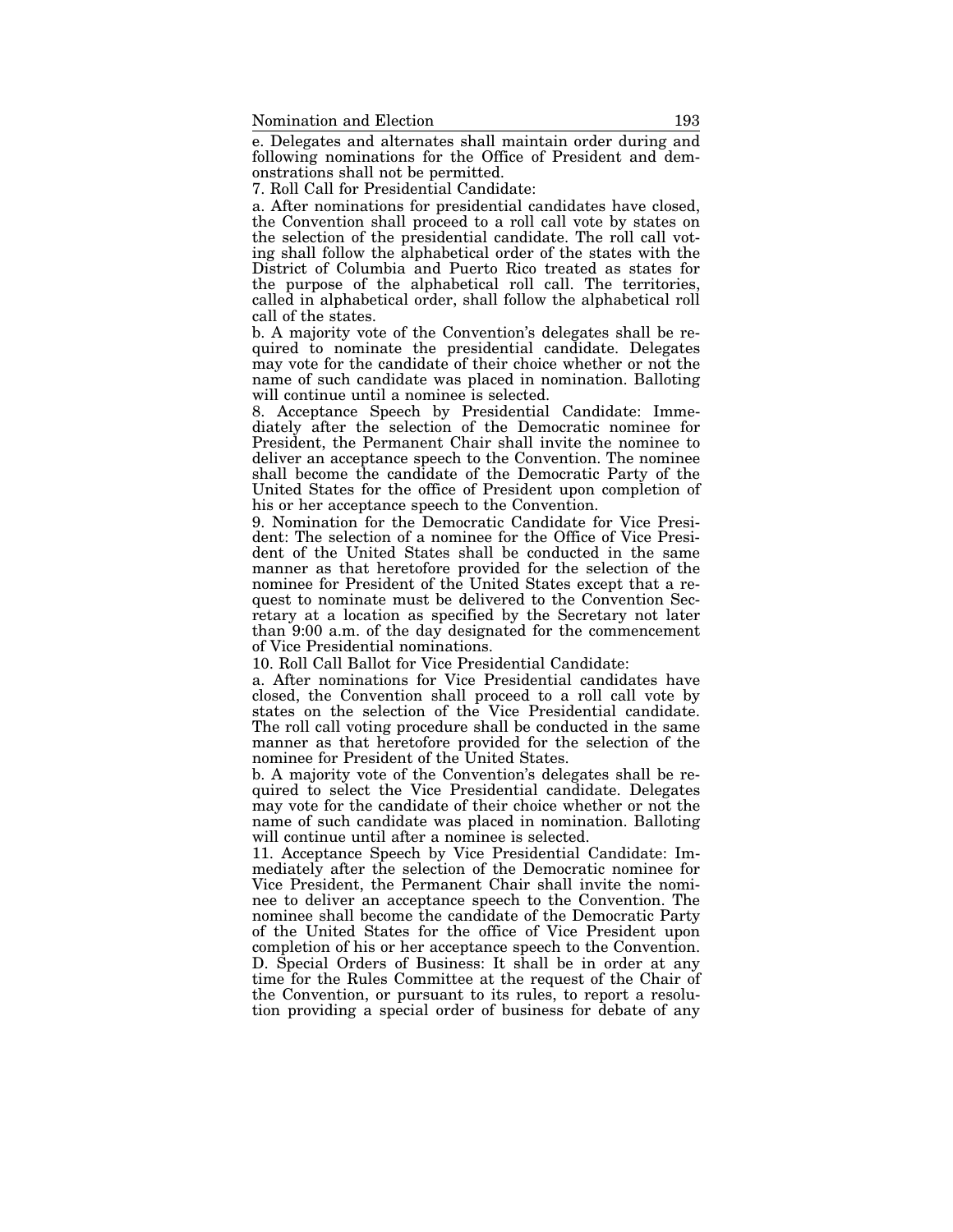resolution, motion, committee report or minority report or for the consideration of any matter.

E. Powers and Duties of the Chair:

1. It shall be the responsibility of the Chair to conduct and expedite the business of the Convention and to preserve order and decorum in its proceedings.

2. The Chair is authorized to appoint such Convention officers as may be required to assist in the conduct of the business of the Convention, such officers to be composed equally of men and women; to appoint any delegate temporarily to perform the duties of the Chair; and to take such lawful action as may be necessary and appropriate to preserve order throughout the Convention Hall; and to take any actions consistent with the Charter and the Bylaws of the Democratic Party of the United States and this Call.

F. Voting:

1. Secret Ballot: No secret ballots shall be permitted at any stage of the Convention or its committee proceedings.

2. Proxy Voting: Neither delegate nor alternate delegate votes may be cast by proxy.

3. Roll Call Votes:

a. Voting shall be by vote or, when prescribed by these rules, by roll call vote. The roll call voting shall follow the order as specified in Article VIII.C.7.a. A roll call vote shall also be had if the Chair is in doubt or upon demand of any delegate supported by twenty percent (20%) of the Convention's delegates as evidenced by one of the following methods:

 $(1)$  A petition submitted to the Chair indicating support of the demand by delegations which comprise not less than twenty percent (20%) of the Convention's delegates. In the case of the petition in support of a demand for a roll call vote, a delegation shall be taken to support the demand if a majority of its delegates have signed a petition to do so.

(2) By the rising in support of the demand by not less than twenty percent  $(20%)$  of the delegates present.

b. When a roll call vote is ordered, the roll call shall be called by states, and the Chair of each delegation or his or her designee shall report the vote of his or her delegation and shall send to the Convention Secretary a tally showing the vote of each member of his or her delegation indicating whether such vote was cast in person or by an alternate. Such roll call and votes may be conducted by having the Chair for each delegation report by telephone, or electronic voting mechanism, the vote of his or her delegation to the rostrum, provided that the telephone poll shall not be used in the balloting for the Presidential and Vice Presidential nominees. Business shall be permitted to proceed during the telephone roll call votes may be conducted by electronic mechanism. After each official vote, the Delegation Chair shall record and tally votes of the delegation on official roll call tally sheets provided by the Convention Secretary. All official roll call tally sheets shall be turned in to the Convention Secretary at a specified location not more than thirty (30) minutes after the close of each voting period.

c. All delegates to the National Convention pledged to a presidential candidate shall in all good conscience reflect the sentiments of those who elected them.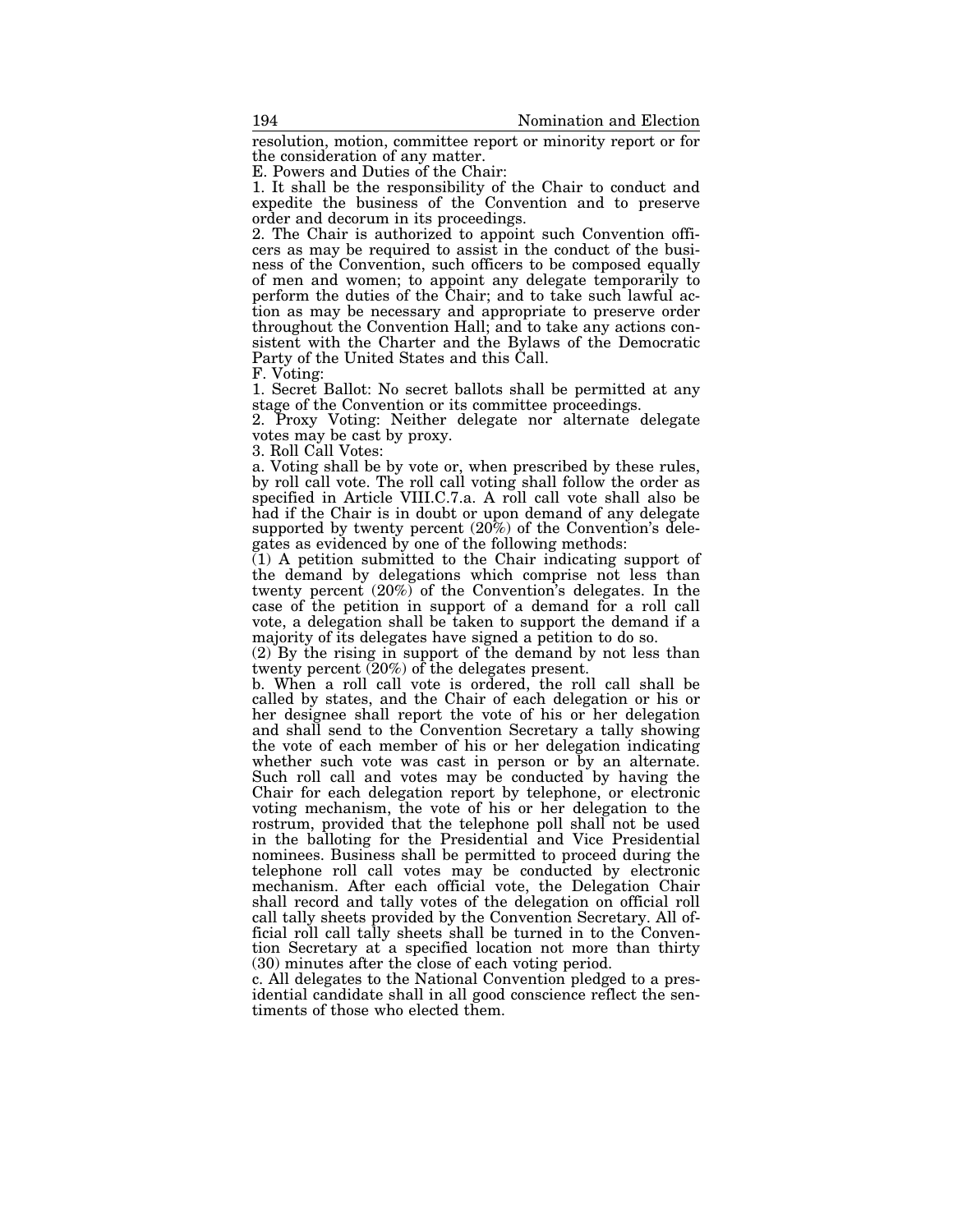d. In the case where a pledged delegate is not on the floor of the Convention Hall at the time a vote is taken, an alternate may be designated according to the rules to cast the vote. In no case may an alternate cast a vote for a delegate allocated under I.E., I.F., I.G. or I.H. of this Call.

e. On a roll call by states, the vote of a delegation as announced may be challenged by any member of that state's delegation within five (5) minutes of the announcement of the state's vote, or prior to the announcement of the voting results, whichever is earlier. The votes of that delegation shall then be recorded as polled without regard to any state law, party rule, resolution or instruction binding the delegation or any member thereof to vote for or against any candidate or proposition. The Convention Chair may send a parliamentarian to the delegation to conduct the poll. At the discretion of the Convention Chair, the roll call may continue instead of waiting for the result of the polling.

f. On a roll call vote conducted by telephone or other electronic voting mechanism, the vote of a delegation as shown on the video projection system may be challenged by any member of the delegation at any time during a period not to exceed five (5) minutes after the delegation's final vote is shown on the screen.

g. A demand to poll a delegation may be withdrawn at any time before the actual polling has begun.

4. Interruption of Vote: When the question has been put, the vote thereon may not be interrupted for any purpose other than a demand for a roll call vote or a point or order directed to the conduct of the vote.

5. Determination of Question: Except as otherwise provided in these rules, all questions, including the question of nominations, of candidates for President and Vice President of the United States, shall be determined by a majority vote of the delegates to the Convention.

G. Filling a Vacancy on the National Ticket: In the event of death, resignation or disability of a nominee of the Party for President or Vice President after the adjournment of the National Convention, the National Chairperson of the Democratic National Committee, in consultation with the General Chairperson of the Democratic National Committee, shall confer with the Democratic leadership of the United States Congress and the Democratic Governors Association and shall report to the Democratic National Committee, which is authorized to fill the vacancy or vacancies.

H. Interpretation of the Rules: In interpreting the rules, the Chair may have recourse to the ruling of Chairs of previous Democratic Conventions, to the precedents of the United States House of Representatives and to general parliamentary law.

I. Appeals:

1. The Chair shall decide all questions of order subject to an appeal by any delegate which may be debated for not more than ten (10) minutes, the time to be equally divided between the delegate appealing the ruling and a delegate in favor of sustaining the ruling of the Chair; provided that an appeal shall not be in order while another appeal is pending or from decisions on recognition or from decisions on dilatori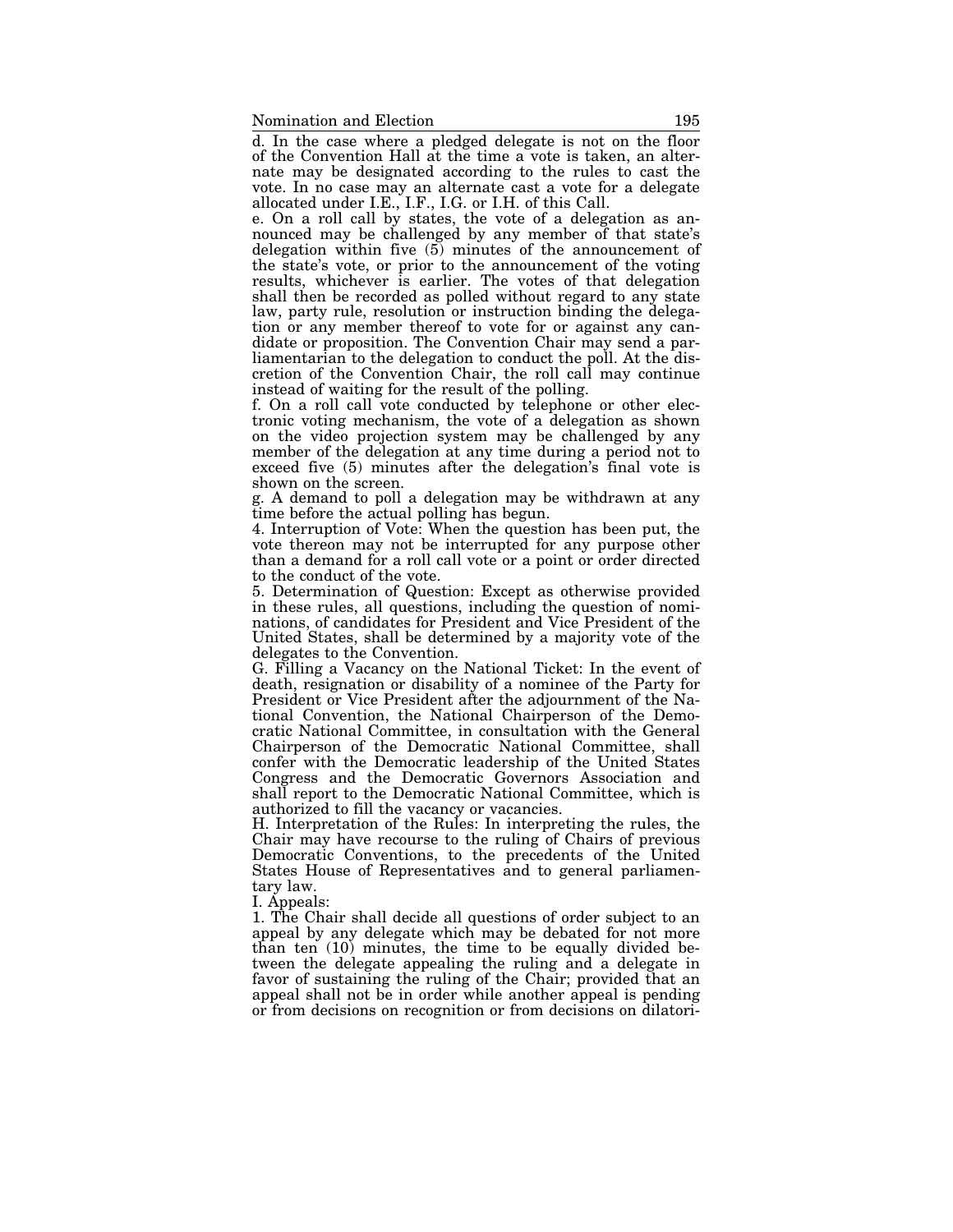ness of motions or during a roll call vote or on a question on which an appeal has just been decided or, when in the opinion of the Chair, such appeal is clearly dilatory.

2. Before the question is put on any appeal, the Chair shall be entitled to state briefly the reasons for the ruling being appealed.

J. Motion to Suspend the Rules: The Chair shall entertain a motion to suspend the rules, which shall be decided without debate and which shall require a vote of two thirds  $(2/3)$  of the delegates voting, a quorum being present.

K. Motion:

1. No question of privilege or any motion other than those provided under these rules shall be entertained, except the motion to recess (to a time certain or at the call of the Chair), which shall be privileged, and the motion to adjourn which shall be the highest privilege.

2. Motions to adjourn or to recess shall be in order at any time except when the question has been put or a vote is in progress and shall be decided without debate. The Chair shall not entertain a motion to adjourn or recess when such motion closely follows another such motion if in the opinion of the Chair such motion is dilatory.

L. Amendments: No amendments to resolutions or motions before the Convention shall be permitted, except amendments to standing committee reports, or resolutions offered at the direction of the standing committee or in a minority report of that standing committee; provided that no motion of proposition on a subject different from that under consideration shall be admitted in the form of such an amendment. M. Minority Reports: Minority reports of committees shall not be considered unless adopted in writing by members representing at least twenty percent (20%) of the total votes of a committee. A minority report may be withdrawn at any time prior to or during the Convention. A minority report shall be deemed to be withdrawn when support for the report falls below the number of members representing twenty percent (20%) of the total votes of the standing committee as evidenced by the written withdrawal of support by proponents of the report. A committee member may withdraw his or her support for a minority report by written notice to the Secretary of the Democratic National Committee.

N. Responsibility: By participating in the Democratic National Convention, each delegate assumes the responsibility for doing all within his or her power to assure that voters of his or her state will have the opportunity to cast their election ballots for the Presidential and Vice Presidential nominees selected by the Convention or, should a vacancy arise, pursuant to Article VIII.G. of these rules, and expressly agrees that he or she will not publicly support or campaign for any candidate for President or Vice President other than the nominees of the Democratic National Convention, or, should a vacancy arise, the nominee(s) selected pursuant to Article VIII.G.

O. Debate: Unless otherwise provided in these rules or in a resolution providing for a special order of business, debate on any question shall be limited to a total of twenty (20) minutes and shall be equally divided between proponents and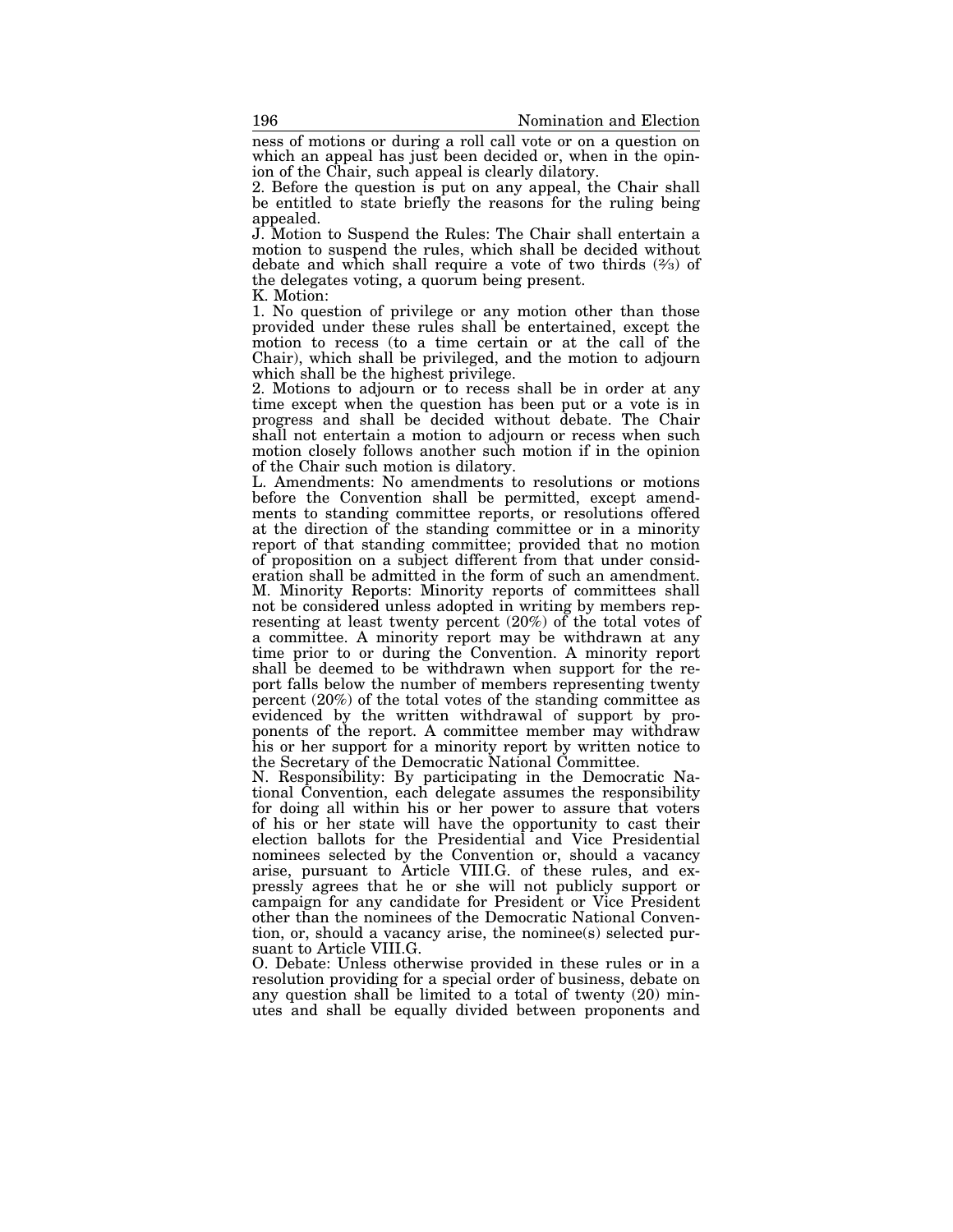opponents unless they and the Chair agree upon an additional or lesser amount of time.

P. Quorum: A majority of the delegates to the Convention shall constitute a quorum thereof for the purpose of transacting business. Upon a point of order of no quorum being made, the Chair shall ascertain the presence or absence of a quorum by visual estimation and shall not proceed until a quorum is present; provided that a motion to adjourn may be offered and voted upon without a quorum present.

Q. References to the ''Chair'': All references to the authority and responsibilities of the "Chair" shall pertain to the Temporary Chair, the Permanent Chair, the Co-Chairs and any other person assuming the duties of the chair as appropriate during the Convention.

R. Equal Division: The Charter of the Democratic Party of the United States provides that the National Convention shall be composed of delegates and alternates equally divided between men and women. This Call, in compliance with the Charter, and pursuant to Rule 6.C. of the 2000 Delegate Selection Rules, mandates that delegates and alternates from each state and jurisdiction shall be equally divided between men and women with a variance of no more than one (1).

S. Non-Discrimination: Discrimination on the basis of race, sex, age, color, creed, national origin, religion, ethnic identify, sexual orientation, economic status or physical disability in the conduct of Democratic Party affairs is prohibited.

T. Territories: The term ''territories'' shall refer to American Samoa, Democrats Abroad, Guam and the Virgin Islands in this Call.

U. Journal of Proceedings:

1. A record of all actions taken each day by the Convention shall be printed and made available to all delegates and alternates the following day by the Convention Secretary.

2. The Secretary of the Democratic National Committee will provide a journal of the full proceedings of the Convention, which shall be printed within the year following the Convention.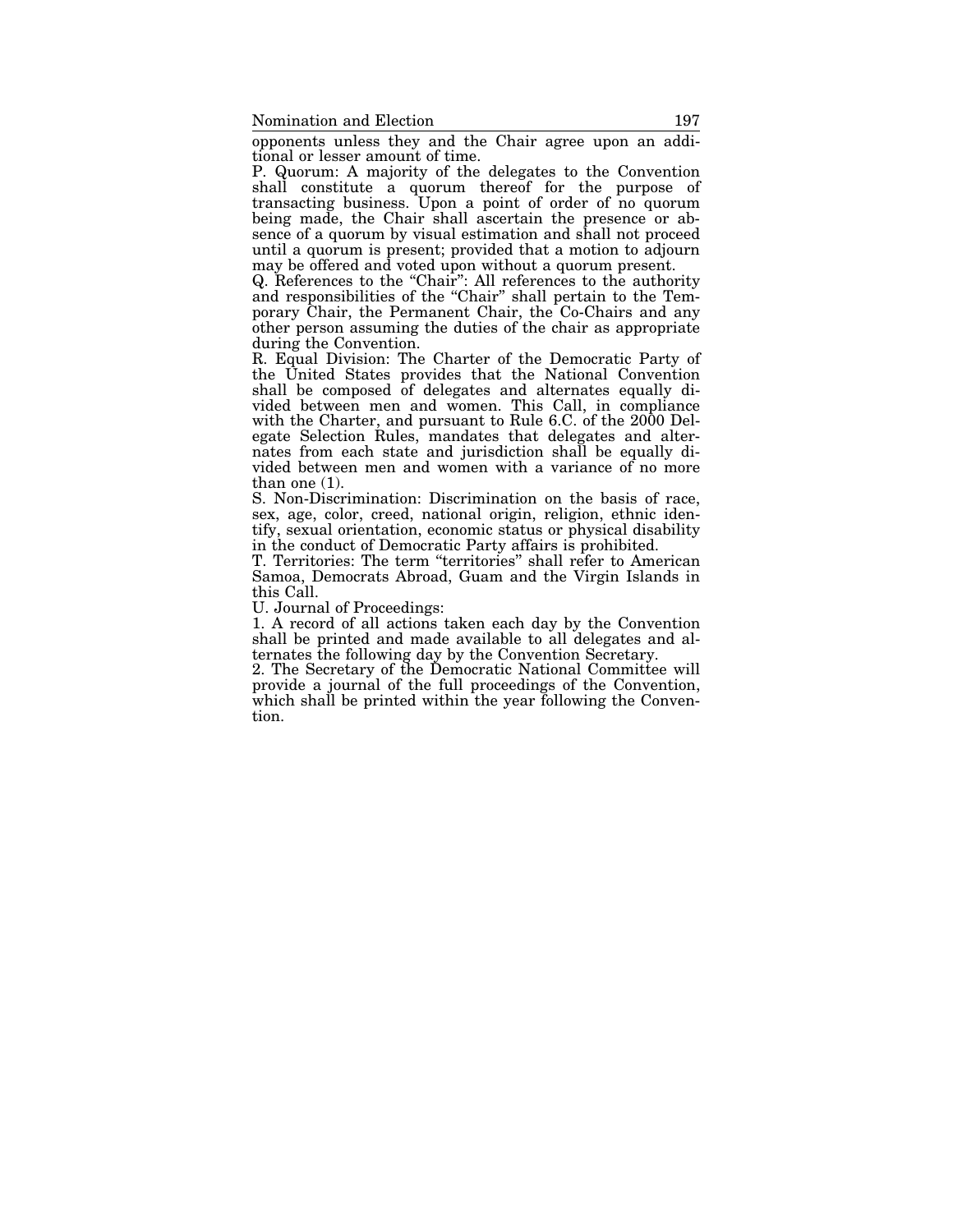**Appendix A**

Relationship Between the 2000 Rules of Procedure of the Credentials Committee and the 2000 Delegate Selection Rules

Under Rule 19.B. of the 2000 Delegate Selection Rules, the Rules and Bylaws Committee has jurisdiction over challenges pertaining to the submission, non-implementation and violation of state Delegate Selection and Affirmative Action Plans. The following ''Rules of Procedure of the Credentials Committee of the 2000 Democratic National Convention'' describes the procedure for considering challenges once the Credentials Committee assumes responsibility for the challenge process as otherwise described in Rule 19.B.

All delegates and alternates to the 2000 Democratic National Convention shall be selected in accordance with the 2000 Delegate Selection Rules and the 2000 Call. Only delegates and alternates selected under a delegate selection system approved by the DNC Rules and Bylaws Committee pursuant to the 2000 Delegate Selection Rules shall be placed on the Temporary Roll of the 2000 Democratic National Convention. All challenges to the credentials of delegates and alternates to the 2000 Democratic National Convention shall be processed in accordance with the ''Rules of Procedure of the Credentials Committee of the 2000 Democratic National Convention.''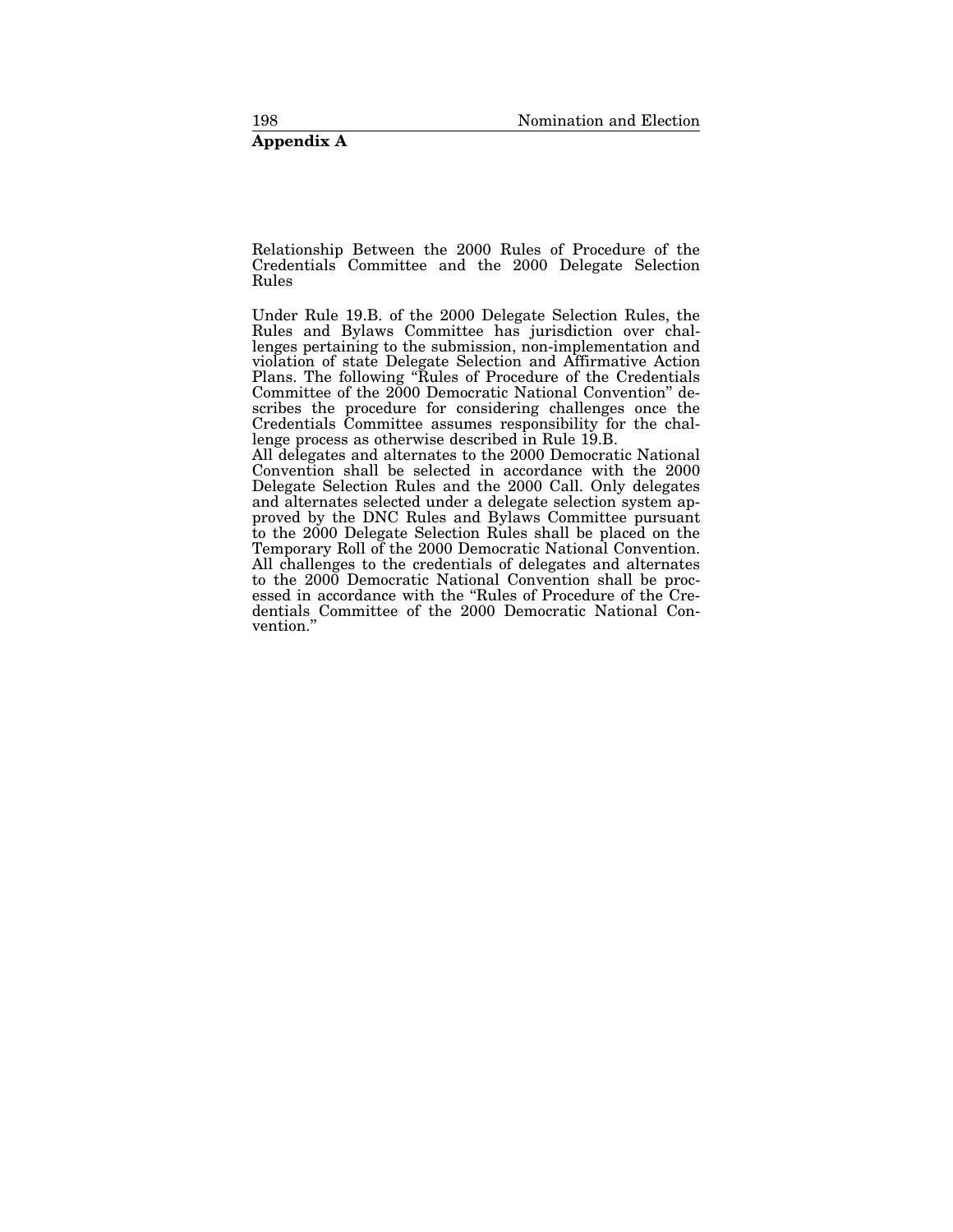#### **1. Jurisdiction of the Credentials Committee**

The Credentials Committee shall have jurisdiction to hear and decide:

A. Any challenge brought before the DNC Rules and Bylaws Committee and not resolved before June 19, 2000, the 56th calendar day preceding the date of commencement of the Democratic National Convention; and,

B. Any challenge alleging:

(1) Failure to implement a final order of the DNC Rules and Bylaws Committee; or

(2) Failure to implement a plan approved by the DNC Rules and Bylaws Committee, if such challenge is initiated on or after the 56th day preceding the date of commencement of the Democratic National Convention, except with regard to Rule 18.E. of the Delegate Selection Rules.

#### **2. Parties**

A. Challenging Parties: A challenge to the credentials of any delegate or alternate to the 2000 Democratic National Convention shall be brought by at least fifteen (15) Democrats who are residents of the state and level at which delegates to the National Convention are elected in which the challenge arises, and who fulfill (1), or if there is no Democratic Party enrollment or registration in the state, then either (2) or  $(3)$  below:

(1) Registration or enrollment as Democrats in those states which employ such procedures. Persons not registered to vote or persons registered as unaffiliated voters or enrolled as members of other parties or as independents shall not have standing to bring a challenge.

(2) Participation in Democratic Party affairs. Persons who have participated in the affairs of another political party during the preceding 12-month period shall not have standing to bring a challenge. Participation in a party's affairs shall include, but not be limited to, voting in the immediately preceding primary of that political party.

(3) Any person who lacks standing under paragraphs (1) and (2) and who demonstrates that he or she attempted to participate in the affairs of the Democratic Party in good faith shall have standing to challenge.

(4) Each challenge shall include a statement indicating that each challenger subscribes to the substance, intent and principles of the Charter and Bylaws of the Democratic Party of the United States. Each challenger must have been personally injured with respect to his or her participation in the delegate selection process by any violation complained of or shall be so situated that he or she clearly will be personally injured by such violation.

B. Challenged Parties: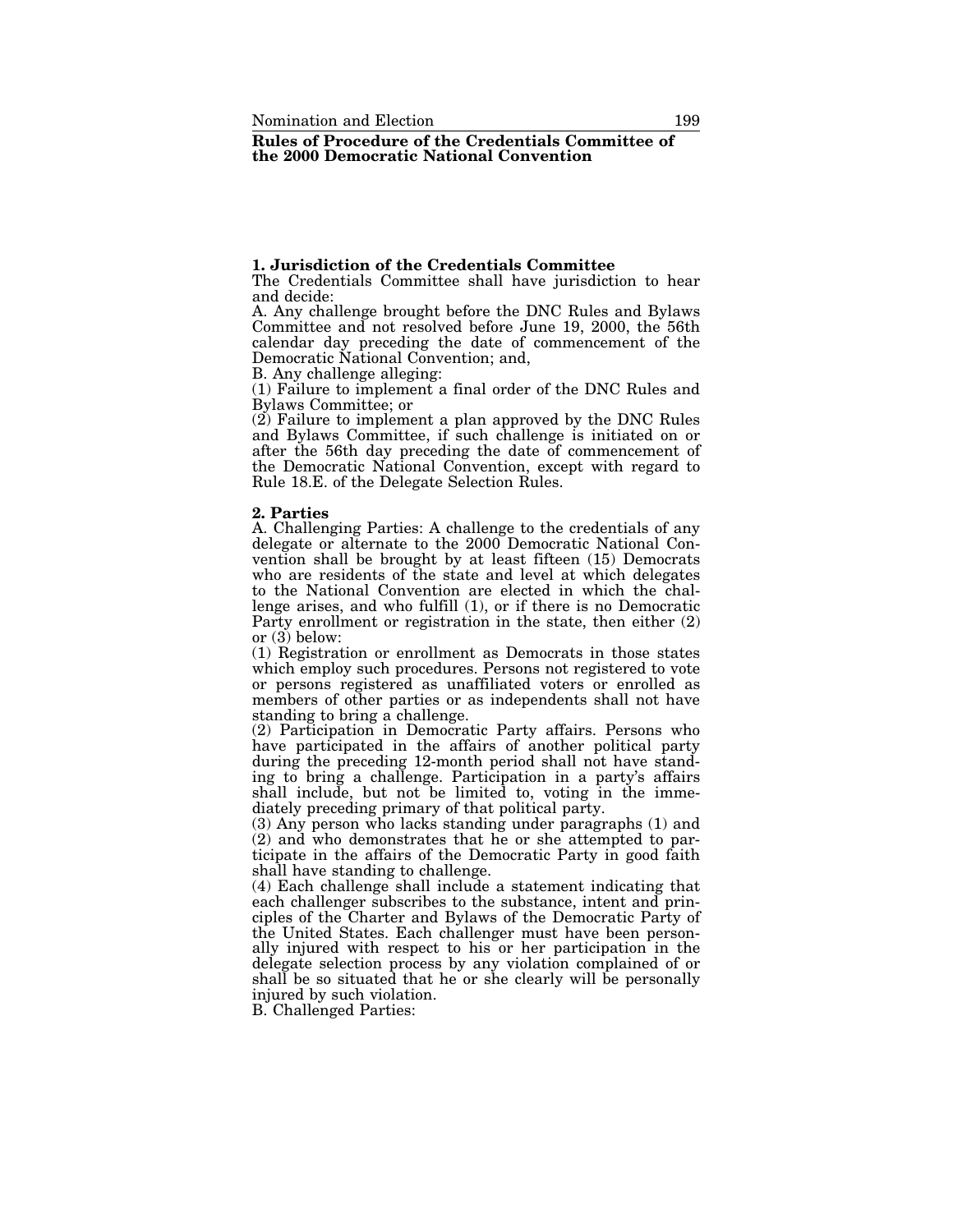(1) Where delegates or alternates to the Convention have been selected from the level at which delegates to the National Convention are elected in which the challenge arises, the challenged party or parties shall be a delegate or alternate or a group of delegates or alternates or the entire delegation from that level.

(2) Where delegates or alternates to the Convention have not yet been selected from the level at which delegates to the National Convention are elected in which the challenge arises, the challenged party shall be the Democratic Party organization responsible for that level; provided that where any state law or state party rule, regulation, decision or other state party action or omission is challenged, the State Democratic Party shall also be named as a challenged party. If during the pendency of the challenge, any delegate(s) or alternate(s) of the Convention are selected from the level involved, such delegate(s) of alternate(s) shall be joined as challenged parties if any relief with respect to their credentials at the Convention is sought.

(3) The State Democratic Party shall be joined as a challenged party if a challenged party so requests.

C. Intervening Parties:

(1) A State Democratic Party may intervene as of right in any challenge proceeding for the purpose of protecting any interest it may have with respect to that proceeding.

(2) A presidential candidate may intervene as of right in any challenge proceeding for the purpose of protecting any interest he or she may have with respect to that proceeding.

(3) For good cause shown, any other person having standing under Section 2:A. may be permitted to be heard as an amicus curiae or, in appropriate circumstances, to intervene, for all or limited purposes, by leave of the Chair of the Credentials Committee or the Hearing Officer.

## **3. Filing, Service of Documents and Computation of Time**

A. Filing: Any challenge, answer and accompanying documents to be considered in the processing of any challenge shall be filed by hand delivery (receipt to be retained), certified mail (return receipt requested), or by an overnight delivery service (signature required) to: Chair, 2000 Convention Credentials Committee, c /o Democratic National Committee, 430 South Capitol Street, S.E., Washington, DC 20003 with a copy to the Chair of the Democratic Party of the state in which the challenge arises. The original and a copy of each document shall be filed. Filing shall be deemed complete upon receipt, or in the case of hand delivery, upon delivery.

B. Service: Any document filed in any proceeding pursuant to these rules shall be served at the same time by the filing party upon all other parties to the proceeding, with a copy to the Chair of the Democratic Party of the state in which the challenge arises. Service shall be made by hand delivery (receipt to be obtained), certified mail (return receipt requested), or an overnight delivery service (signature required) to each party or his or her attorney, if any. Any document filed pursuant to these rules shall be accompanied by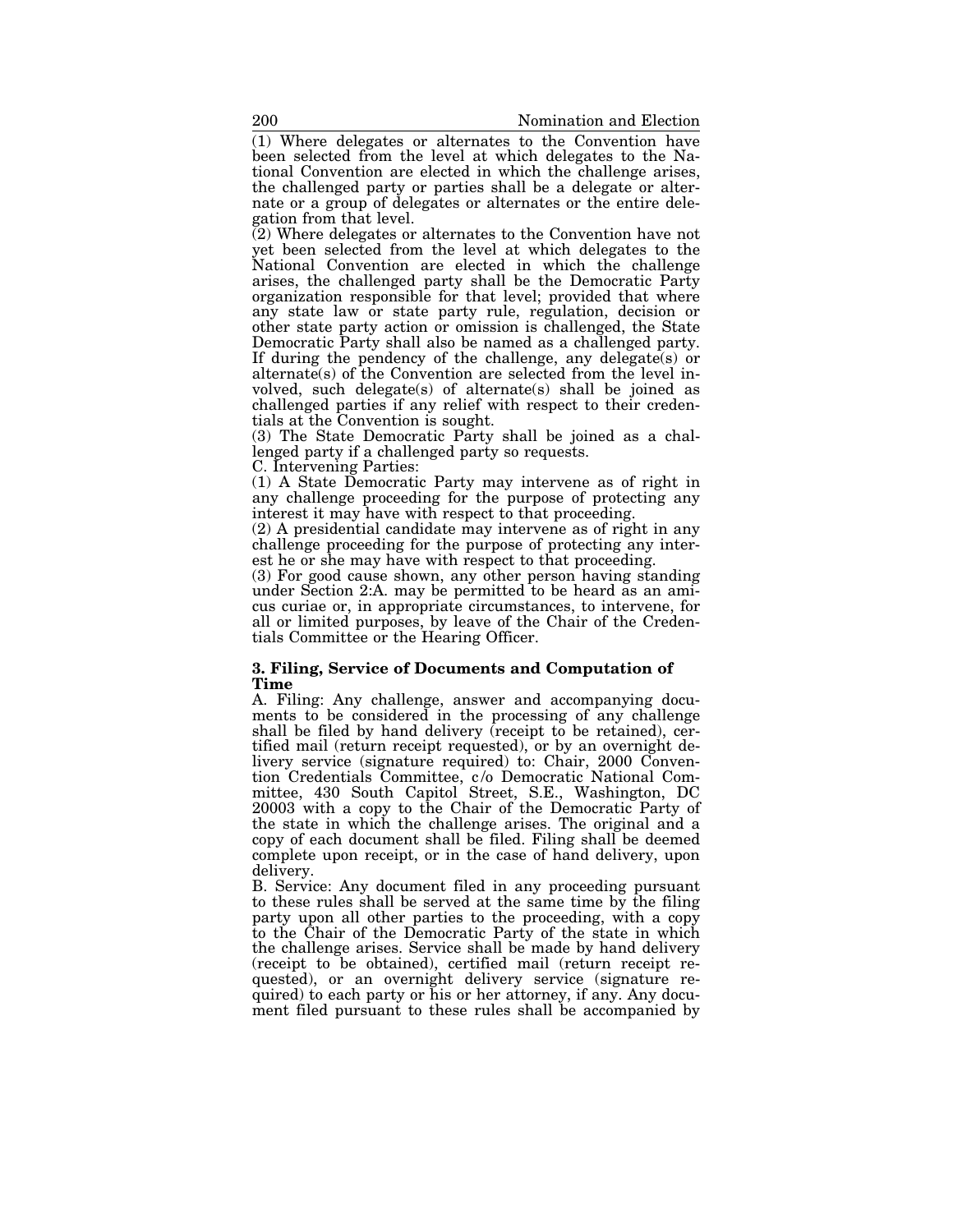a certificate of service signed by the filing party or by his or her attorney, if any. Service shall be deemed complete, in the case of hand-delivery, on the date of receipt by the served party or, in the case of service by certified mail or an overnight delivery service, on the first business day on which delivery is attempted.

C. Time:

(1) In computing any period of time prescribed by these rules, the day of the act or event from which the designated period of time begins to run shall not be included. Weekends and holidays shall be included.

(2) The Chair of the Credentials Committee shall have authority for good cause, on application of *sua sponte,* to enlarge or shorten any period of time prescribed by these rules. An extension of time shall be granted only when compelling need is shown.

#### **4. Challenges**

A. A credentials challenge shall be commenced by the filing of a written challenge not later than:

(1) Fifteen (15) calendar days after the violation occurred, or (2) Fifteen (15) calendar days after the selection of any delegate or alternate whose credentials to the Democratic National Convention are to be put in issue, whichever occurs first. The challenging parties shall, within the period provided by the State Democratic Party in its Delegate Selection Plan, invoke, and shall thereafter exhaust, the remedies provided by State Democratic Party procedures for the violations alleged.

B. The challenge shall be verified by the notarized signature of each challenging party, and shall include the following:

(1) The name, address and telephone number of each challenging party and allegations of fact fulfilling the requirements of Section 2:A.; and the name, address and telephone number of each challenging party's attorney or other representative authorized to receive documents on behalf of the challenger.

(2) The name, address and telephone number of each delegate or alternate whose credentials are challenged, or a statement that such information is unavailable to the challenging parties; or, where delegates or alternates have not yet been selected, the name, address and telephone number of each challenged party.

(3) An identification of the state and level at which delegates to the National Convention are elected in which the challenge arises.

(4) A plain, concise and specific statement of each violation of a state delegate selection plan approved by the DNC Rules and Bylaws Committee, or of a final order of the DNC Rules and Bylaws Committee; or a statement that the state does not have an approved delegate selection plan.

(5) A plain, concise and specific statement of how each challenging party has been injured with respect to his or her participation in the delegate selection process by each alleged violation.

(6) A plain, concise and specific statement of the remedies each challenging party has invoked with respect to each al-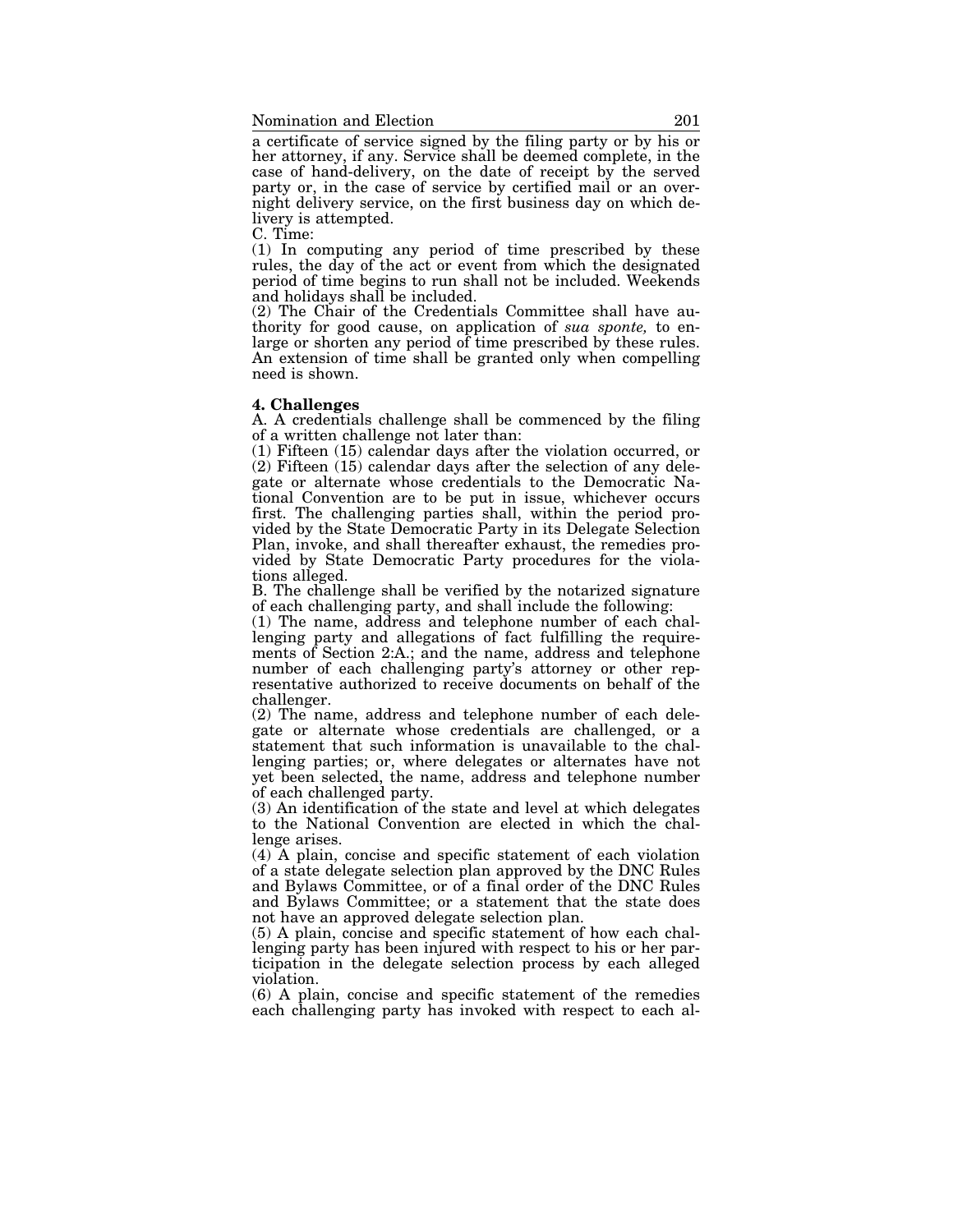leged violation before filing a credentials challenge with the Credentials Committee, and a statement of the expected length of time for exhaustion of the state party procedures. (7) A plain, concise and specific statement of the relief requested and the reason therefore. If a challenging party proposes that he or she be seated in the state's delegation, the challenge shall include a plain, concise and specific statement of the reasons why that party has a right to be seated, superior to that of the delegate or alternate whose seat he or she seeks; and a plain, concise and specific statement of how the challenging party has complied with all applicable laws, rules and regulations and has participated in the delegate selection process.

C. The challenge shall be accompanied by the following documents:

(1) A plain, concise and specific statement that contains, by separately numbered paragraphs, each violation alleged and each form of relief sought.

(2) A list of the name, address and telephone number of each witness who is likely to be called to testify in support of the challenge.

(3) A list of the documents likely to be offered in support of the challenge, together with copies of those documents.

#### **5. Answer**

A. Within ten (10) calendar days after service of a challenge, each challenged party shall file a written answer, verified by the notarized signature of each challenged party, including the following:

(1) The name, address and telephone number of each challenged party and the name, address and telephone number of his or her attorney or other representative authorized to receive documents on behalf of the challenged party.

(2) A statement as to whether the standing under Section 2:A. of the challenging parties is in dispute.

(3) A response to the challenge, separately admitting or denying each statement therein, or stating that the challenged party is without sufficient information to admit or deny. A response to a statement shall fairly meet its substance, admitting those parts that are true and denying those parts that are false.

(4) A plain, concise and specific statement of each and every affirmative defense to the alleged violations.

(5) A plain, concise and specific statement of any other reasons why the challenged party should prevail.

B. The answer shall be accompanied by the following documents:

(1) A plain, concise and specific statement that contains, by reference to each numbered paragraph of the challenging statement required by Section 4:C.(1), a response to each alleged violation or request for relief. A response to a proposition shall fairly meet its substance, admitting those parts that are true and denying those parts that are false. Wherever a proposition is denied in whole or in part, the proposition supported by the challenged party on that point shall be stated.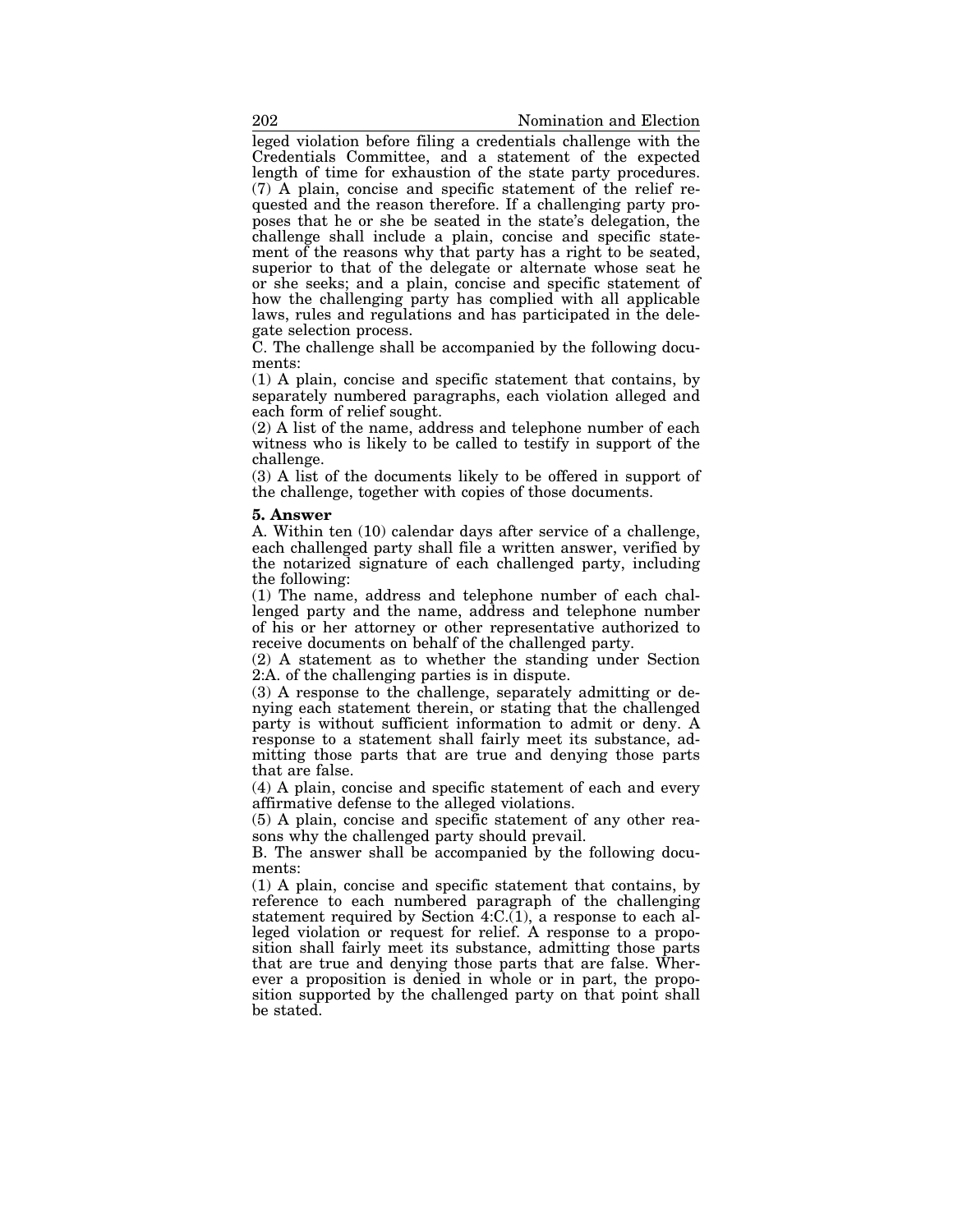(2) A list of the name, address and telephone number of each witness who is likely to be called in opposition to the challenge.

(3) A list of documents likely to be offered in opposition to the challenge, together with copies of those documents. C. Challenged parties may consolidate their answers.

# **6. Dismissal and Decision on the Pleadings**

A. Dismissal:

(1) The Chair of the Credentials Committee shall dismiss any challenge, or part of a challenge, which does not fall within the jurisdiction of the Credentials Committee.

(2) If a state party has adopted and implemented an approved affirmative action program, the Chair shall dismiss any challenge, or part of the challenge, which is based solely on composition of the Convention delegation, except in the case of a challenge based upon the failure to achieve equal division.

(3) The Chair shall have authority to dismiss any challenge which is brought by persons lacking standing under Section 2:A., or which otherwise fails to comply substantially with the rules, or which is otherwise manifestly insufficient.

(4) Any dismissal shall be accompanied by a written opinion by the Chair.

B. Decision on the Pleadings. The Chair of the Credentials Committee shall have authority to make a decision on the pleadings where it is plain from the challenge and the answer, together with the documents accompanying those pleadings, that there is no genuine issue of material fact between the parties. Any decision on the pleadings shall be accompanied by a written opinion by the Chair.

C. Review of Dismissal or Decision on the Pleadings: Within five (5) calendar days after service of a notice of the entry of a dismissal under Section 6:A. or under Section 6:B., an aggrieved party may file a Petition for Review by the Credentials Committee stating the objections to the Chair's action, and may file a brief. Within five (5) calendar days after service of the petition, any other party may file a brief. Consideration of the challenge by the Credentials Committee shall proceed as in other cases, except that the challenge shall be given precedence on the committee's docket.

## **7. Decision of the State Party Body**

A. The Chair of the Credentials Committee may defer, for such period as is appropriate, proceedings on a challenge in order to give time for the consideration of any challenge or other related matter under State Democratic Party procedures. The deferral period shall not be so long as to interfere with the processing and consideration of the challenge by the Credentials Committee if that should prove necessary.

B. The State Democratic Party body may take such action with respect to the challenge or other related matter as it is authorized to take under state law and state party rules.

C. After a decision by a state party body on a challenge or other related matter, any party to the challenge pending before the Credentials Committee may request the Committee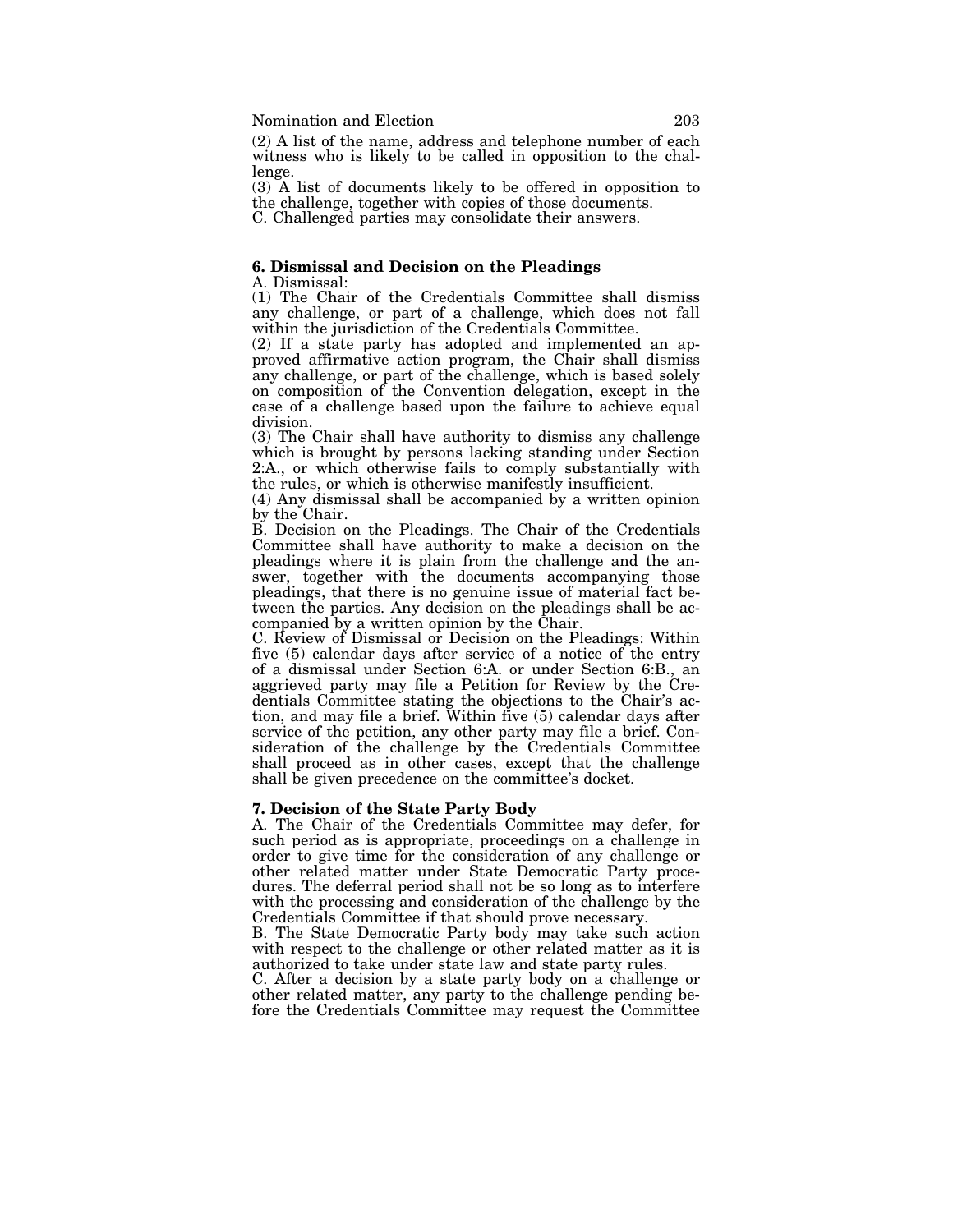to process the challenge and the Committee shall do so. The party making the request shall file any written decision or order made with respect to the challenge by the state party body. The decision of the state party body shall be given such weight as the Credentials Committee finds warranted in the circumstances.

D. Records of proceedings conducted by the state party body with respect to the challenge or other related matter, and other papers relating to the state party proceedings, shall be admissible in Credentials Committee proceedings on the challenge.

## **8. Hearing**

A. With respect to any challenge or part of a challenge not dismissed or decided on the pleadings under Section 6:, an open and public hearing shall be held on the specific factual and legal matters in dispute. An electronic or stenographic recording or clerical notes shall be made of the proceedings at any such hearing.

B. The hearing shall be held in Washington, D.C. unless the Chair of the Credentials Committee determines that in the interest of justice it should be held elsewhere.

C. The hearing shall be conducted by a Hearing Officer appointed by the Chair of the Credentials Committee. The Hearing Officer shall be a Democrat, neutral in the context of the challenge, experienced in the law, known by reputation to be fair and shall not be involved in or identified with any presidential campaign or any group promoting or opposing credentials challenges. The Chair shall make a reasonable effort to secure the agreement of the parties to the Hearing Officer.

D. The Hearing Officer shall have all power necessary to conduct the hearing in such manner, consistent with these rules, as to secure the just, speedy and inexpensive determination of the challenge, including the right to require the parties to participate in a pre-hearing conference.

E. Prior to the commencement of the hearing, the Hearing Officer shall announce a ruling identifying, on the basis of the papers filed in the challenge and pre-hearing conference, the specific issues in dispute. The Hearing Officer shall have power to rule that on certain issues only documentary evidence shall be received. Any party objecting to a ruling under this paragraph may make a proffer of the evidence that would have been presented but for the ruling.

F. The Hearing Officer shall hear the evidence, dispose of procedural requests and similar matters and, to the extent possible, obtain stipulations of the parties as to the facts of the challenge.

G. A challenging party shall have the burden of proof by clear and convincing evidence on all factual issues necessary to the challenge, except that the burden of proof shall rest with the challenged party in the case of:

(1) any resolved challenges to a state's affirmative action program filed thirty (30) days or more prior to the initiation of the state's delegate selection process other than a challenge made on the basis of non-implementation of a specific requirement of a state plan; and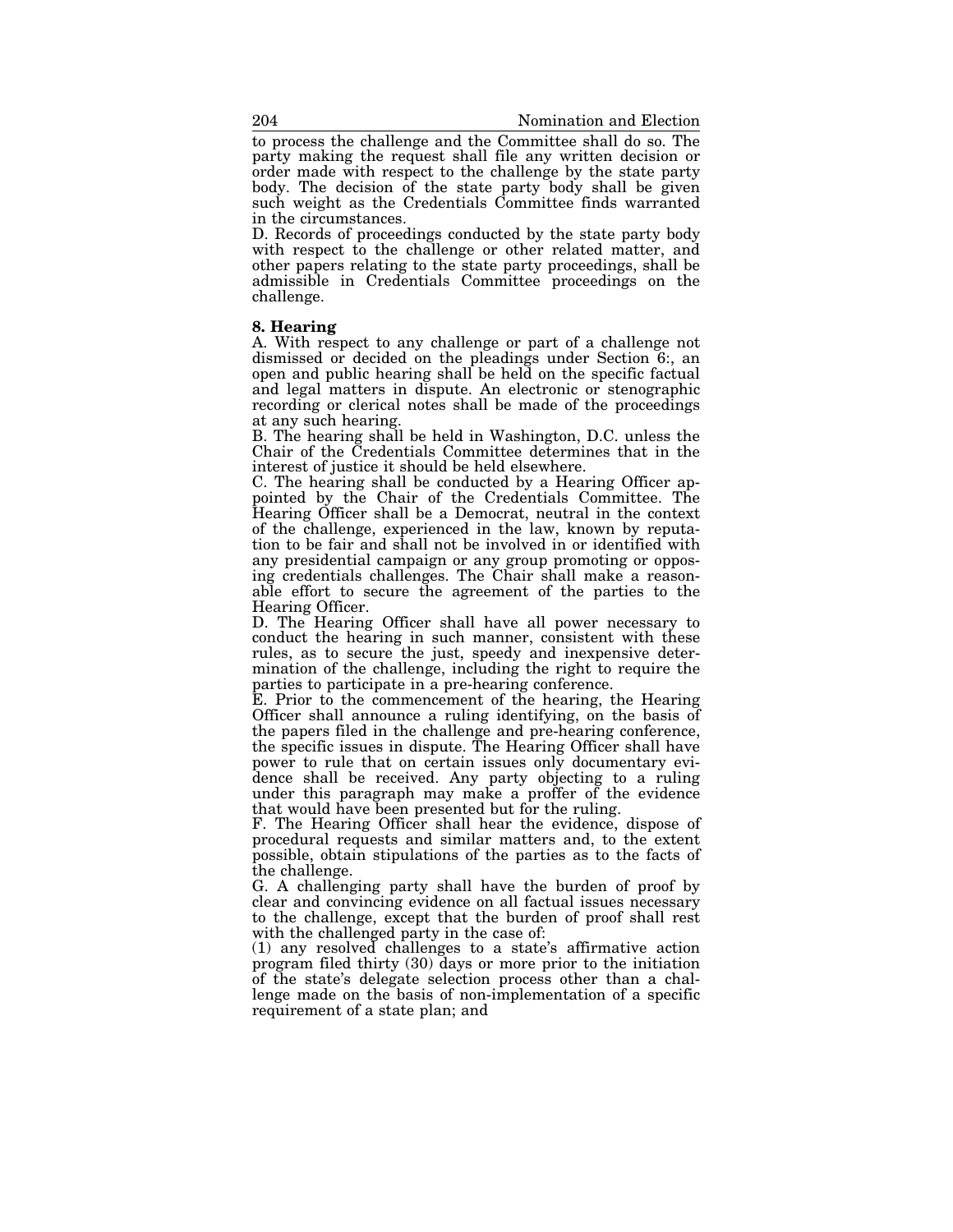(2) any challenge for failure to submit and implement an approved affirmative action program by the deadline specified in the Delegate Selection Rules.

H. The Hearing Officer shall have authority to receive all competent evidence relevant to the specific matters in issue and to assign to it appropriate weight.

I. The Hearing Officer shall have authority to order for good cause, on application or *sua sponte*, that a party produce at the hearing designated evidence in the interest of justice. Where a party fails to produce such evidence, the Hearing Officer may make findings of fact adverse to the party on all issues to which the evidence would have been material.

J. Subject to any ruling under Section 8:E., each party shall have the right to present competent oral and documentary evidence relevant to the specific matters in issue and to conduct cross-examination.

K. The Hearing Officer may require parties to consolidate their challenge or defense for purposes of the hearing.

L. The Hearing Officer shall make and file a written report to the Credentials Committee, which shall include findings of fact, conclusions of law and a recommendation for disposition of the challenge. The reports shall be served on all parties to the challenge.

M. Any transcript or other papers in the record from any proceedings before the DNC Rules and Bylaws Committee shall be part of the record.

# **9. Consideration by the Credentials Committee**

A. The Credentials Committee shall begin meeting at the call of the Chair in Washington, D.C., in Los Angles, California, or elsewhere at the call of the Chair to hear challenges.

B. All meetings of the Credentials Committee shall be open to the public; provided that the Chair of the Committee shall exclude from the specific area where the committee is conducting its business all persons whose presence in that area is not required for the proper conduct of the business.

C. Request for hearing by Full Committee: Within two (2) days after service of the Hearing Officer's report, an aggrieved party may file a written Petition for Review by the Credentials Committee. The petition shall contain a plain, concise and specific statement of the reasons for appeal and the procedural and/or substantive errors claimed by the petitioner.

D. Briefs:

(1) Within three (3) calendar days after filing the Petition for Review, the petitioner for review may file a brief.

(2) Within three (3) calendar days after service of the petitioner's brief, a respondent may file a brief.

(3) Any party filing a brief shall file as many copies as there are members of the committee, plus ten (10) copies for the Chair and staff of the committee.

E. Argument:

(1) Each side of a challenge shall be entitled to present oral argument before the committee for a period determined by the Chair of the committee, generally not to exceed fifteen (15) minutes.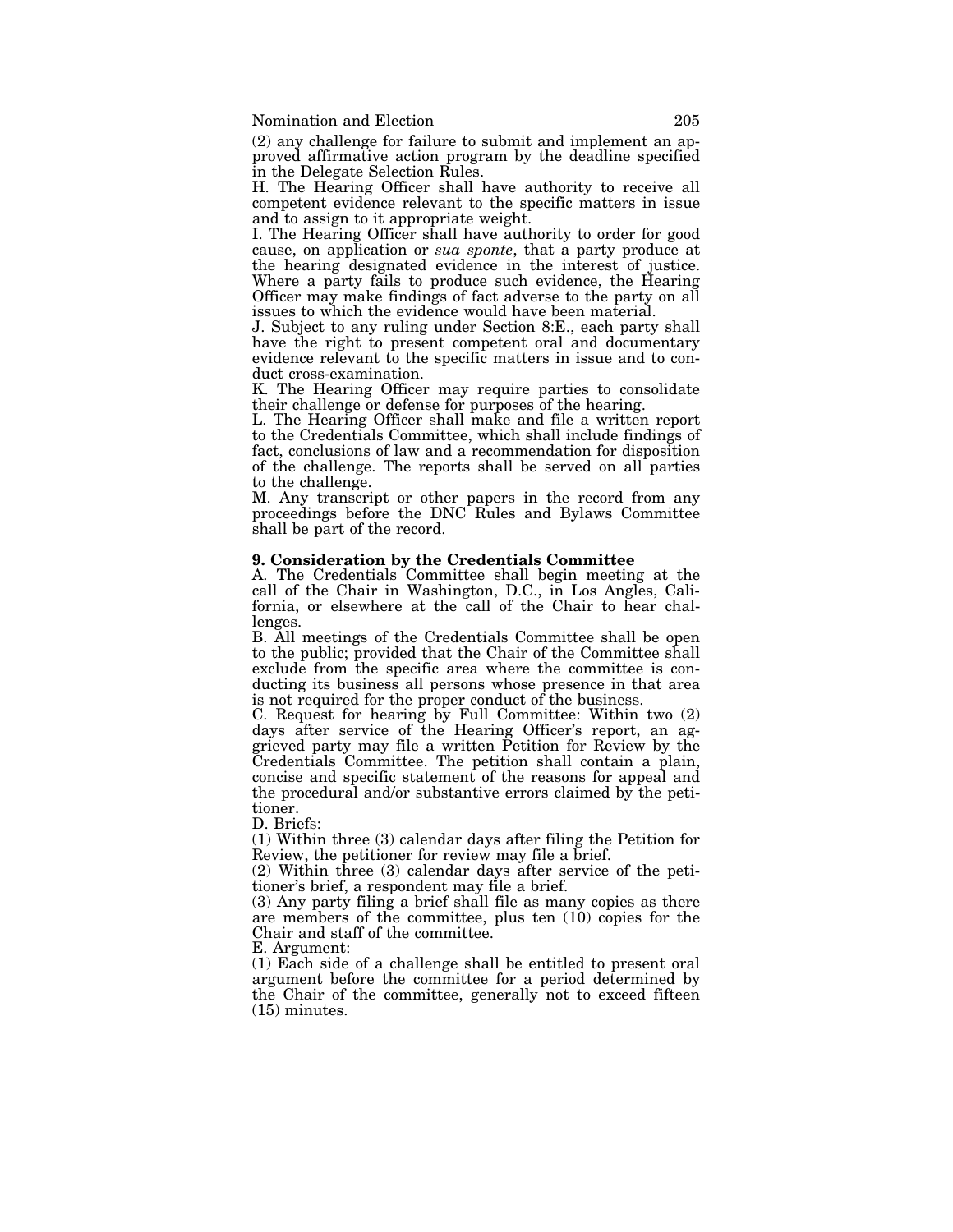(2) The Chair of the committee may require parties to consolidate or separate their challenges or defense for purposes of oral argument.

(3) The Chair of the committee shall notify the parties of the time and place of oral argument.

F. Resolution:

(1) All proposed resolutions relating to the disposition of a credentials challenge shall be in writing and signed by the proponent and at least one (1) second. Proposed resolutions relating to the seating or unseating of delegates or alternates shall be seconded in writing by at least seven (7) members, no more than two (2) of whom may be members elected by the delegation from the same state as the proponent of the resolution.

(2) All proposed resolutions relating to the disposition of a credentials challenge shall be framed so as to be dispositive of the entire challenge and, to that end, shall be specific in stating the action recommended to be taken by the Convention.

(3) Following the submission of all proposed resolutions to the Chair, the resolution having the largest number of signed seconds shall become the pending order of business. Twenty (20) minutes of debate shall be allotted to each proposed resolution, equally divided between the proponents and the opponents. At the conclusion of the debate, the resolution shall be put to a vote. In the event the resolution is not adopted, the proposed resolution having the next largest number of signed seconds shall become the pending order of business, and so on until the challenge is disposed.

(4) No amendment to any proposed resolution shall be permitted, except with the consent of the proponent, and no resolution or propositions on a subject different from that under consideration shall be admitted in the form of such an amendment.

G. Presidential Preference of Delegation: Except where the issue is the expressed presidential preference of the level at which delegates to the National Convention are elected represented by the challenged delegates, any remedy for a violation shall fairly reflect the expressed presidential preference of that level.

H. Voting: A member of the Credentials Committee elected by a state delegation shall not vote on a challenge arising in that state. All matters shall be determined by a majority vote of those present and voting, a quorum of the full Committee being present. A quorum shall consist of members present in person representing a majority of the total number of committee votes entitled to be counted on the matter. I. Proxies: Proxy voting shall be prohibited.

# **10. Committee Report**

The Report of the Credentials Committee shall be distributed to all delegates, alternates and the public as soon as practicable after its adoption.

# **11. Minority Reports**

Upon the request of members representing at least twenty percent (20%) of the total votes of the Credentials Com-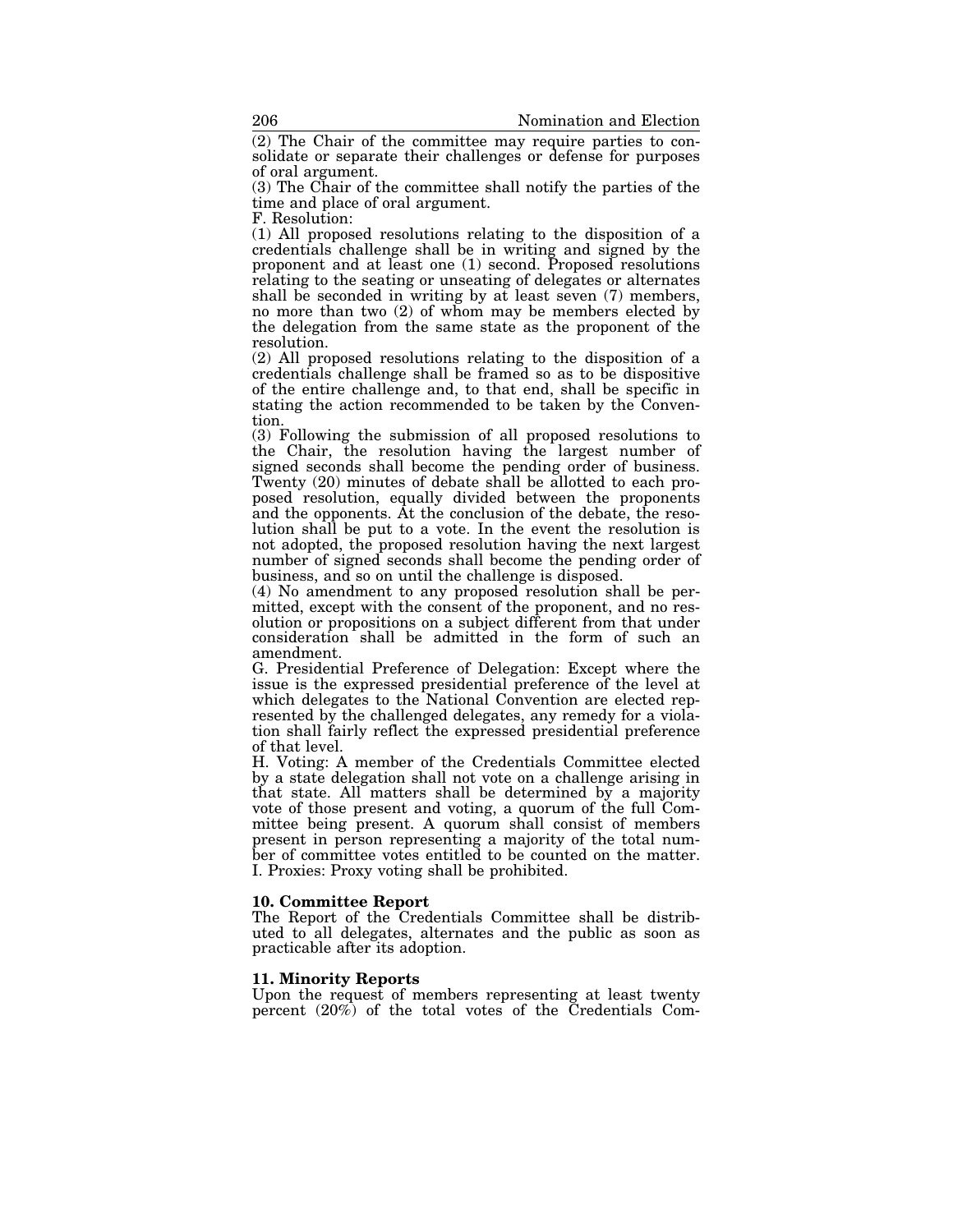mittee, a minority report shall be prepared for distribution to all Convention delegates, alternates and the public part of the Committee's report. This minority report shall be distributed at the same time the Credentials Committee Report is distributed. No member elected to the committee by a state delegation may join in such request as to a proposed minority report relating to a credentials challenge to any delegate from his or her state. The committee staff assist in the preparation of such report.

# **12. Record**

A. The official record of any proceeding under these rules shall be maintained in the office at the Democratic National Committee in Washington, D.C. and shall be open and available for public inspection and duplication at reasonable times.

B. All meetings of the full Credentials Committee shall be transcribed.

# **13. Interpretation and Waiver of Rules and Provision for Special Rules**

A. These rules shall be interpreted and applied in the interests of justice and fairness to all parties, speed and economy. To serve these interests, and for good cause, on application or su a sponte, the Chair of the committee shall have the authority to waive any provision of these rules other than Sections 4:B. and 5:.

B. In the case of any challenge filed on or after June 19, 2000, the 56th calendar day before the convention begins, the Chair may shorten the time periods specified in these rules for processing the challenge, including the time to file documents and conduct hearings, as the interests of justice and the orderly disposition of challenges dictate; provided, however, that in any event:

(1) The challenge and accompanying papers shall be filed not later than three (3) days after the occurrence of the violation alleged.

(2) The answer and accompanying papers shall be filed not later than three (3) days after service of the challenge.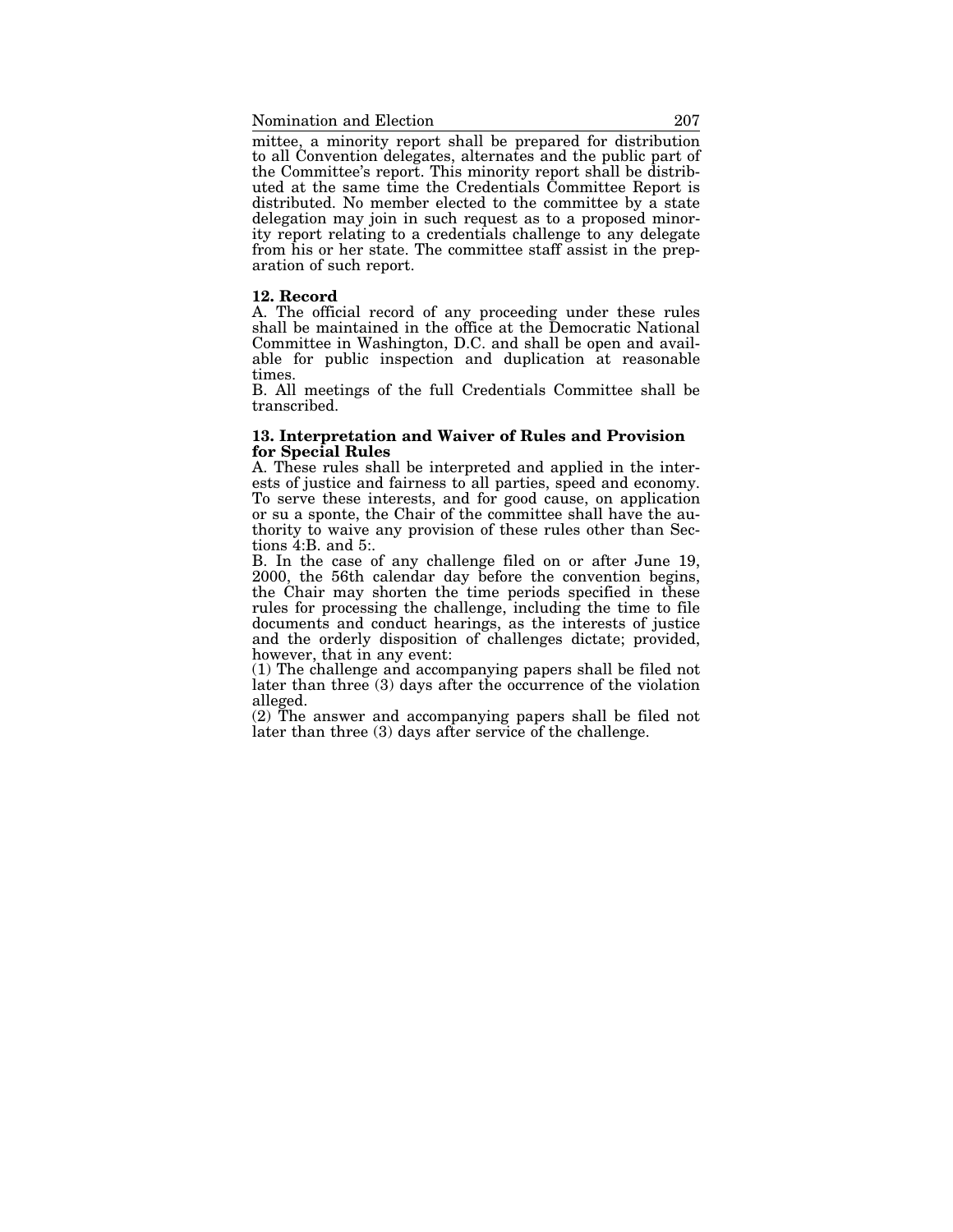APPENDIX B

Method for allocating delegates & alternates for the 2000 Democratic National Convention

The Democratic National Committee's method of allocating delegates and alternates to the states and territories is set forth in the *Call for the 2000 Democratic National Convention.* A brief overview of that system follows:

## **Pledged Delegates and Alternates**

Approximately 82% of the delegates to the 2000 Democratic Convention are known as ''pledged delegates'' because they have pledged to support a specific presidential candidate. Within each state, these delegates are proportionately allocated among the presidential candidates based on the results of the state's Democratic presidential primary or caucus.

#### *Allocation Base*

A base of 3,000 pledged delegates is apportioned among the states and the District of Columbia. The delegates are proportionately distributed on the basis of Democratic voting strength and population. Democratic voting strength is determined by comparing a state's vote for the Democratic party's Presidential Nominee in the last three elections against the nationwide totals for those elections. A state's share of the population is based on its number of electoral votes (using the 1990 Census). These results are added together and multiplied by .5 to calculate an ''Allocation Factor'' for each state.

The specific formula the Democratic National Committee uses for allocating delegates is express as follows:

$$
\frac{1}{2}\left(\ \frac{SDV~1988 + SDV~1992 + SDV~1996}{TDV~1988 + TDV~1992 + TDV~1996} + \frac{SEV}{538}\ \right) = AF
$$

A = Allocation Factor.

SDV = State's Democratic Vote (for 1988, 1992, and 1996). TDV = Total Democratic Vote (for 1988, 1992, and 1996). SEV = State Electoral Vote.

#### **For example:**

$$
\frac{1}{2} \left(\begin{array}{c} \frac{349,237 + 505,823 + 475,171}{41,809,074 + 44,909,326 + 47,402,357} + \frac{6}{538} \end{array}\right) = 0.010535
$$

To ascertain each state's initial share of the 3,000 base number of pledged delegates, its Allocation Factor is multiplied by 3,000. (Fractions of .5 and above are rounded up to the next highest integer.) This number is used to calculate each state's allocation of District-level and At-Large delegates as described below. As the allocations are determined, the base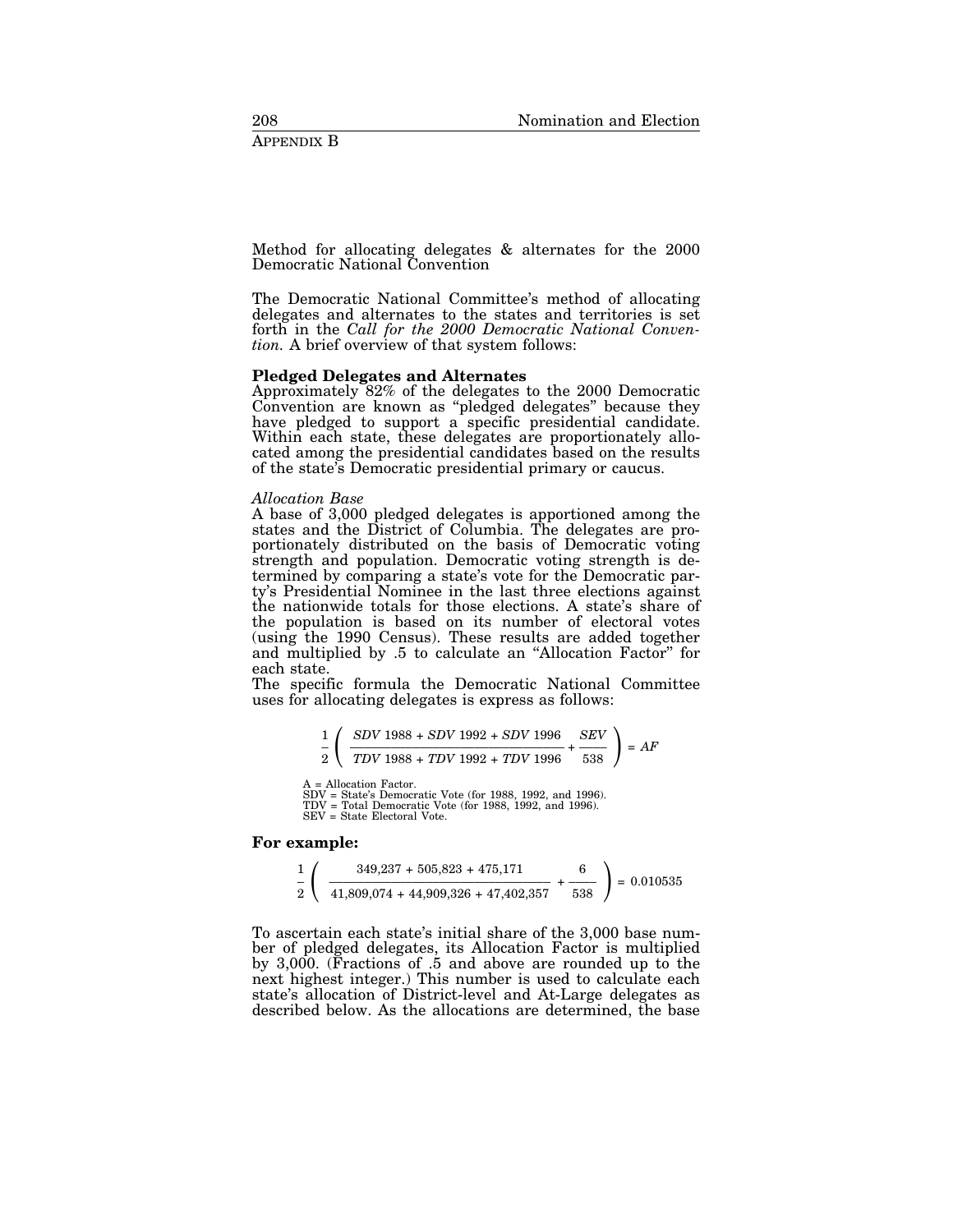may need to be adjusted to account for any rounding that may have occurred.

#### *For example:*

Base Delegates =  $3,000 \times$  Allocation Factor =  $3,000 \times$  $0.010535 = 31.606 = 32$ 

# *District-Level and At-Large Delegates*

Once the initial base allocation is calculated, the result is divided into two smaller categories. Most of a state's base delegates (75%) are allocated to be elected within a Congressional District or some smaller unit; these are known as "District-Level Delegates." The balance (25%) is allocated to be chosen on a state-wide basis; these are called ''At-Large Delegates.'' (Fractions of .5 and above are rounded up to the next highest integer.)

*For example:* District-Level Delegates =  $75\% \times 32 = 24$ At-Large Delegates =  $25\% \times 32 = 8$ 

# *Party Leader and Elected Official Delegates*

In addition to the base delegates (District-Level + At-Large), each state receives an additional 15% to provide delegate positions for Party Leaders and Elected Officials. (Fractions of .5 and above are rounded upon to the next highest integer.) Persons eligible for these positions include big city mayors, state wide elected officials, state legislative leaders and state legislators, and other state, county and local elected officials and Party leaders.

#### *For example:*

Party Leader and Elected Official Delegates =  $15\% \times 32 = 5$ 

#### *Other U.S. Jurisdictions*

Because the Commonwealth of Puerto Rico and the territories do not vote in presidential elections, they do not have electoral votes and cannot be allocated delegates based on the formula outlined above. Instead, the Democratic Party has predetermined the allocation base for these jurisdictions as follows: Puerto Rico receives base of 44 delegates; American Samoa, Guam and the Virgin Islands each receive three At-Large delegate votes (cast by six delegates); and Democrats Abroad receives six At-Large and one Party and Elected Official delegate votes (cast by 14 delegates).

#### *Alternates*

In addition to delegates, each state also receives an allocation of alternates. An alternate serves in the place of a delegate, if a delegate cannot attend the convention, or is absent during part of the convention. Just like pledged delegates, alternates are pledged to presidential candidates and elected based on the result of the state's primary or caucus.

Each state, the District of Columbia and Puerto Rico is allotted one alternate for every six pledged delegate votes—with a minimum of four alternates for each delegation. Each territory gets one alternate, and Democrats Abroad gets two.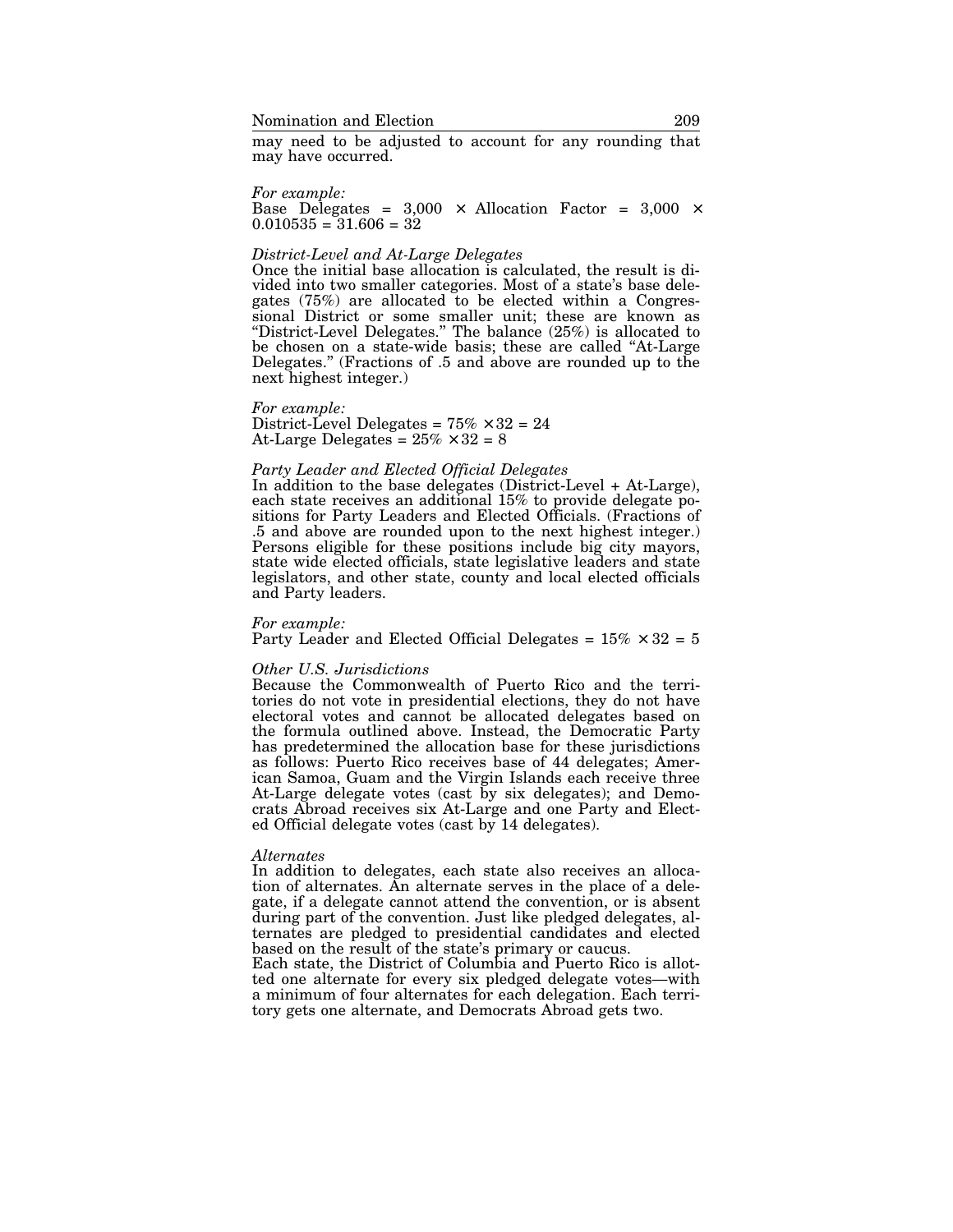*For example:*

Alternates = One alternate for every six pledged delegate  $votes = 37 \div 6 = 6.17 = 6$ 

# **Unpledged Delegates**

As opposed to the pledged delegates, about 18% of the delegates at the convention are ''unpledged'' (the press often refers to these delegates as the ''Super Delegates'') and serve as delegates because of some prominent office they hold or have held. While unpledged delegates probably do have a presidential preference, this is not a factor in why they are delegates. Rather, they serve as delegates because the Democratic Party wants the important perspective they bring to the decision-making process at the National Convention. The following categories describe the individuals who are recognized as unpledged delegates:

#### *DNC Members*

Each of the approximately 450 elected members of the Democratic National Committee serve as unpledged delegates from their respective state or territory. (Members from the territories have 1⁄4 vote each.)

# *Democratic Governors and Members of Congress.*

Every Democratic Governor is recognized as an unpledged delegate. As well, each Democratic member of the U.S. Senate and of the U.S. House of Representatives is also recognized as an unpledged delegate. (For purposes of delegate allocation, the Party counts the District of Columbia's Mayor as a Governor, and its ''Statehood Senators'' as U.S. Senators.)

# *Distinguished Party Leaders.*

Several state delegations include individuals who serve as unpledged delegates because of an office they hold—President Clinton and Vice President Gore—or an office they once held. Specifically, this category includes former Democratic President and Vice President, former Democratic Leaders of the United States, former Democratic Speakers or Democratic Minority Leaders of the United States House of Representatives, and former National and General Chairs of the Democratic National Committee.

#### *Add-on Unpledged Delegates.*

Each state also has an opportunity to include one or a small number of "Add-on" unpledged delegates within its delegation. These positions are intended to be filled by prominent individuals whom the state's Democrats want to include as part of the delegation to the National Convention. Again, as unpledged delegates, these individuals serve because of their stature, rather than their presidential preference. States receive one Add-on unpledged delegate position for every four Democratic National Committee members it elects.

#### *Allocation*

Except for the Add-on delegates as described above, the unpledged delegates are allocated to states and territories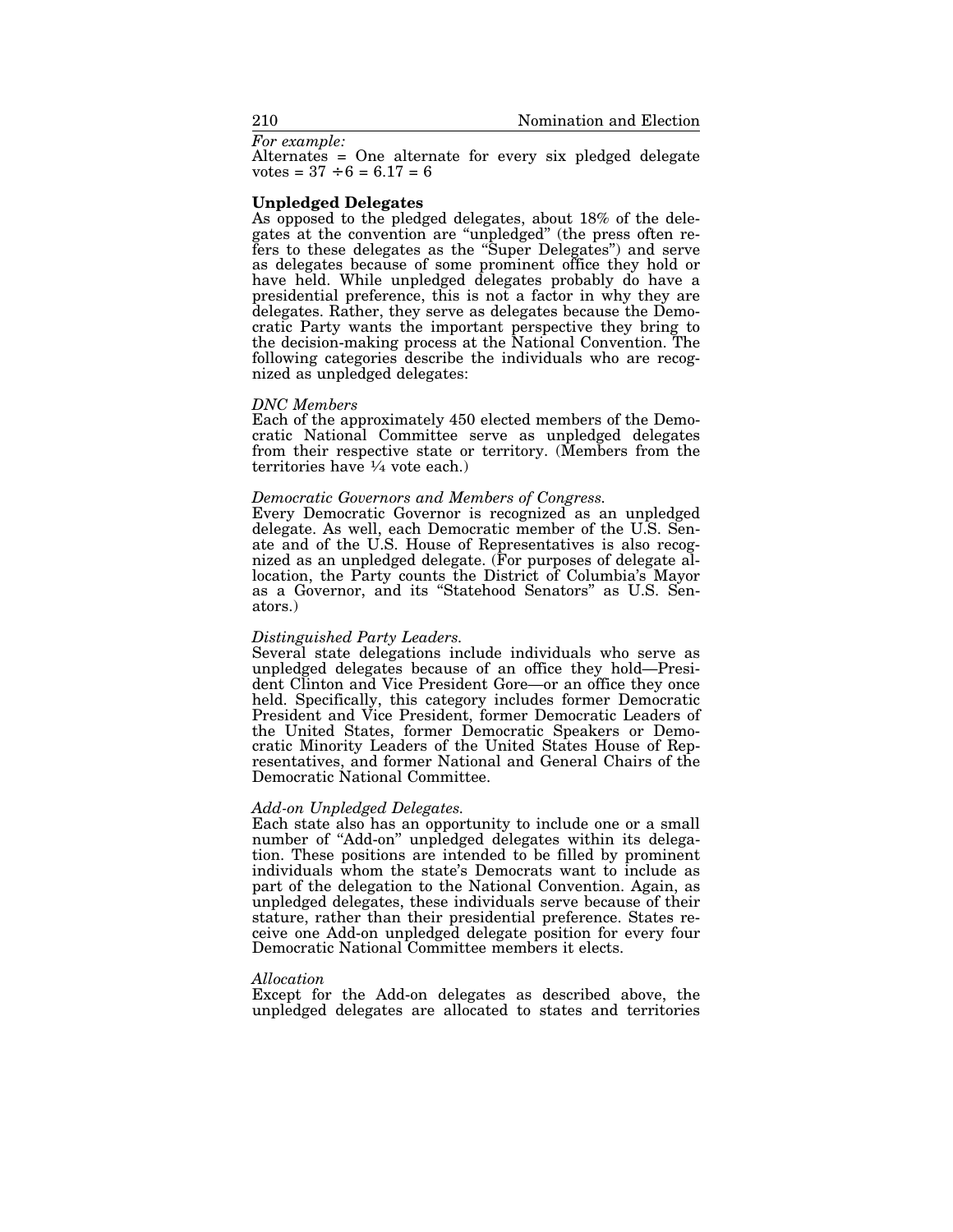based on where an individual is registered to vote. Therefore, since these individuals might change, move, die or resign, state allocations of unpledged delegates are subject to change.

# *No Alternates*

The are no unpledged alternates. Since unpledged delegates serve by virtue of holding of a specific office or status, they cannot be replaced. If one of these delegates is absent during the convention, his or her vote cannot be cast by someone else.

For more information, see also, the Democratic National Committee's *2000 Democratic National Convention Delegate/ Alternate Allocation.* This chart shows the current number of delegates and alternates each state will send to the 2000 Convention (subject to change as noted above).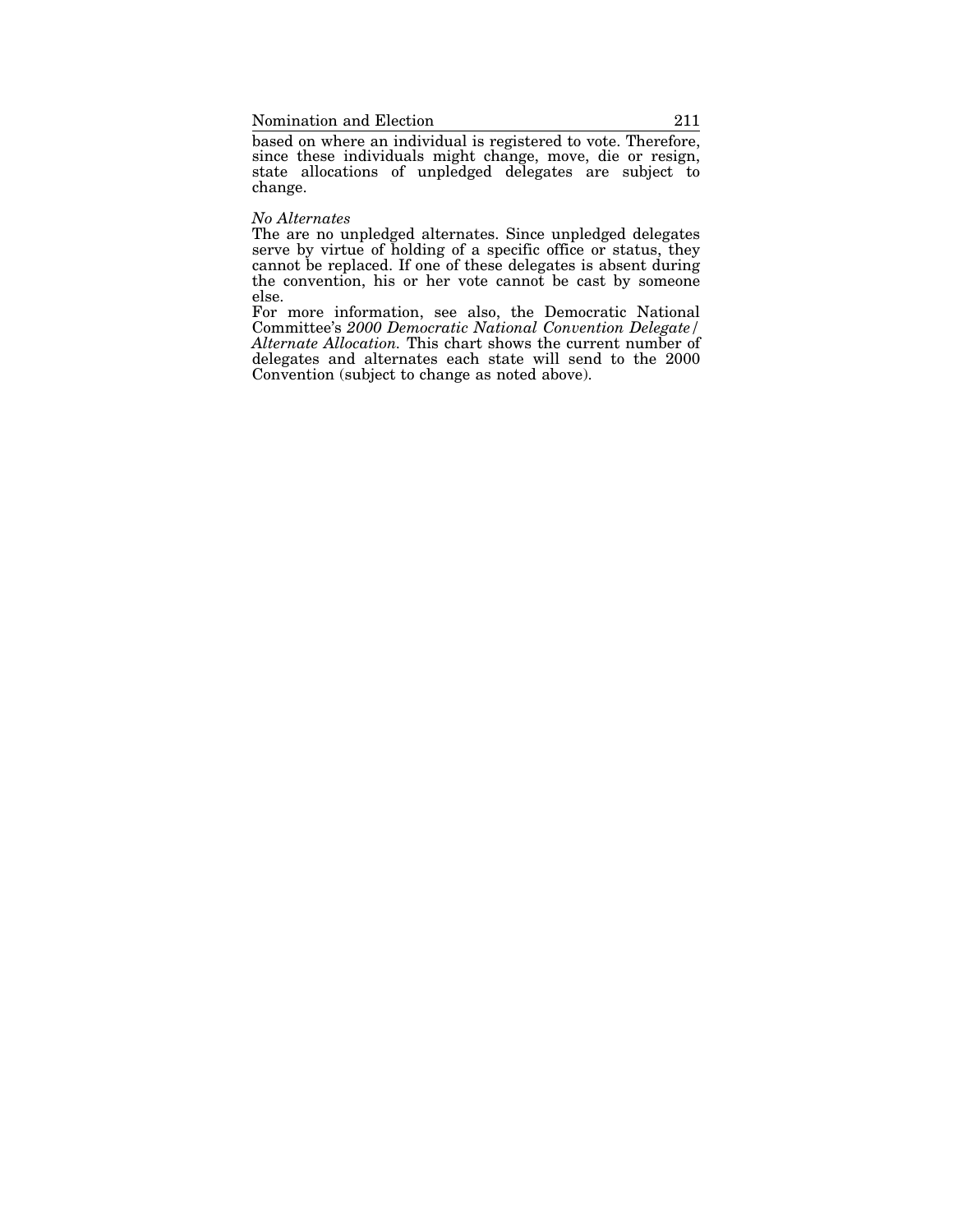APPENDIX C

# 2000 Democratic National Convention Allocation of Convention Pages to States

*Approved by the Democratic National Committee at its meeting September 26, 1998*

| State/Territory      | Pages          |
|----------------------|----------------|
| Alabama              | $\overline{2}$ |
| Alaska               | $\overline{2}$ |
| Arizona              | $\overline{2}$ |
| Arkansas             | $\overline{2}$ |
| California           | 11             |
| Colorado             | $\overline{2}$ |
| Connecticut          | $\overline{2}$ |
| Delaware             | $\overline{2}$ |
| District of Columbia | $\overline{2}$ |
| Florida              | 5              |
| Georgia              | 3              |
| Hawaii               | $\overline{2}$ |
| Idaho                | $\overline{2}$ |
| Illinois             | 5              |
| Indiana              | $\overline{2}$ |
| Iowa                 | 3              |
| Kansas               | $\overline{2}$ |
| Kentucky             | $\overline{2}$ |
| Louisiana            | $\overline{2}$ |
| Maine                | $\overline{2}$ |
| Maryland             | 3              |
| Massachusetts        | 3              |
| Michigan             | 4              |
| Minnesota            | 3              |
| Mississippi          | $\overline{2}$ |
| Missouri             | 3              |
| Montana              | $\overline{2}$ |
| Nebraska             | $\overline{2}$ |
| Nevada               | $\overline{2}$ |
| New Hampshire        | 2              |
| New Jersey           | 3              |
| New Mexico           | $\overline{2}$ |
| New York             | 7              |
| North Carolina       | 3              |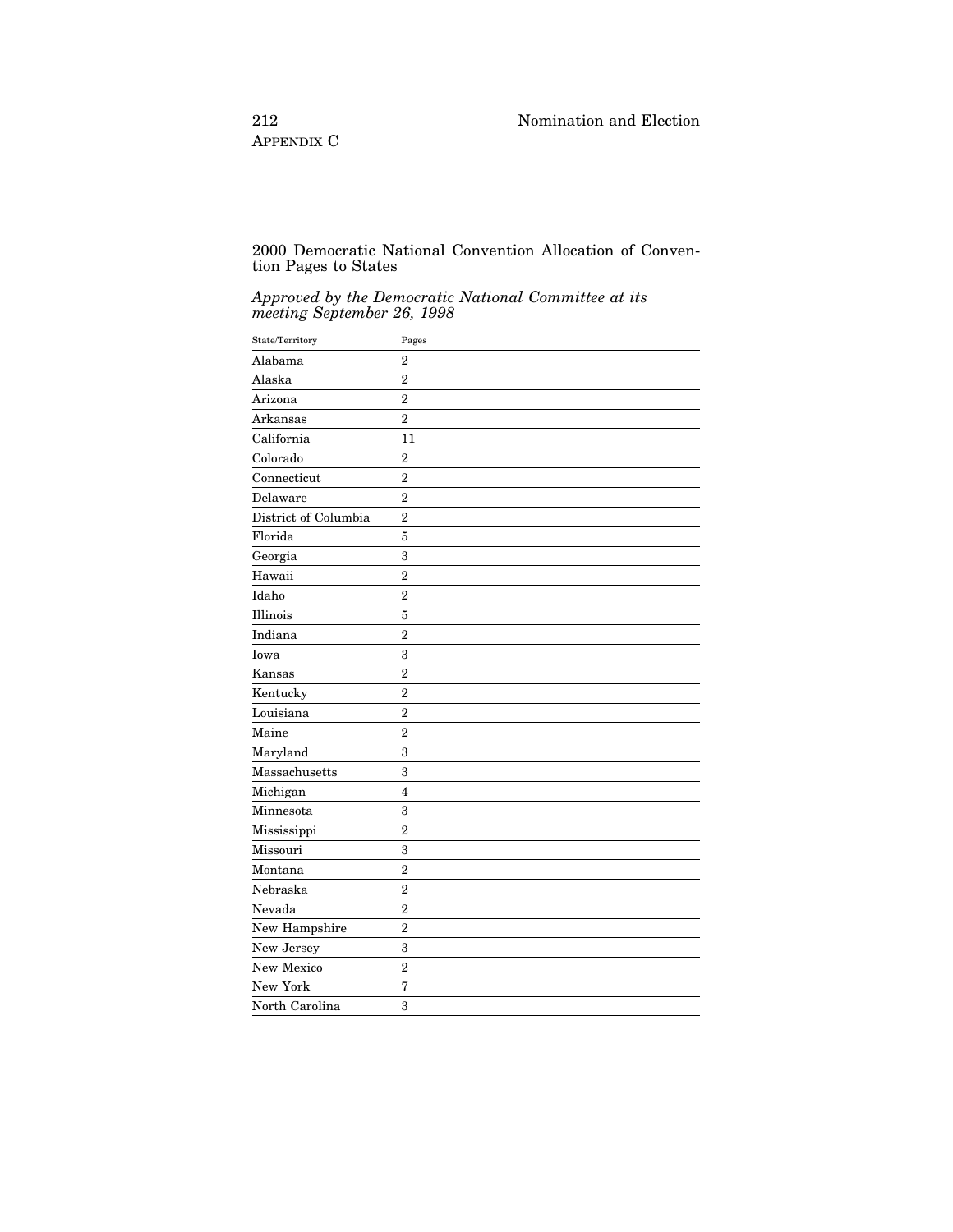| Nomination and Election |                             | 213 |
|-------------------------|-----------------------------|-----|
| State/Territory         | Pages                       |     |
| North Dakota            | $\overline{2}$              |     |
| Ohio                    | $\overline{4}$              |     |
| Oklahoma                | $\overline{2}$              |     |
| Oregon                  | $\overline{2}$              |     |
| Pennsylvania            | $\overline{5}$              |     |
| Puerto Rico             | $\overline{2}$              |     |
| Rhode Island            | $\overline{2}$              |     |
| South Carolina          | $\overline{2}$              |     |
| South Dakota            | $\overline{2}$              |     |
| Tennessee               | $\overline{2}$              |     |
| Texas                   | 6                           |     |
| Utah                    | $\mathcal{D}_{\mathcal{L}}$ |     |
| Vermont                 | $\overline{2}$              |     |
| Virginia                | 3                           |     |
| Washington              | 3                           |     |
| West Virginia           | $\overline{2}$              |     |
| Wisconsin               | 3                           |     |
| Wyoming                 | $\overline{2}$              |     |
| American Samoa          | 1                           |     |
| Democrats Abroad        | 1                           |     |
| Guam                    | 1                           |     |
| Virgin Islands          | 1                           |     |
| Total                   | 150                         |     |
|                         |                             |     |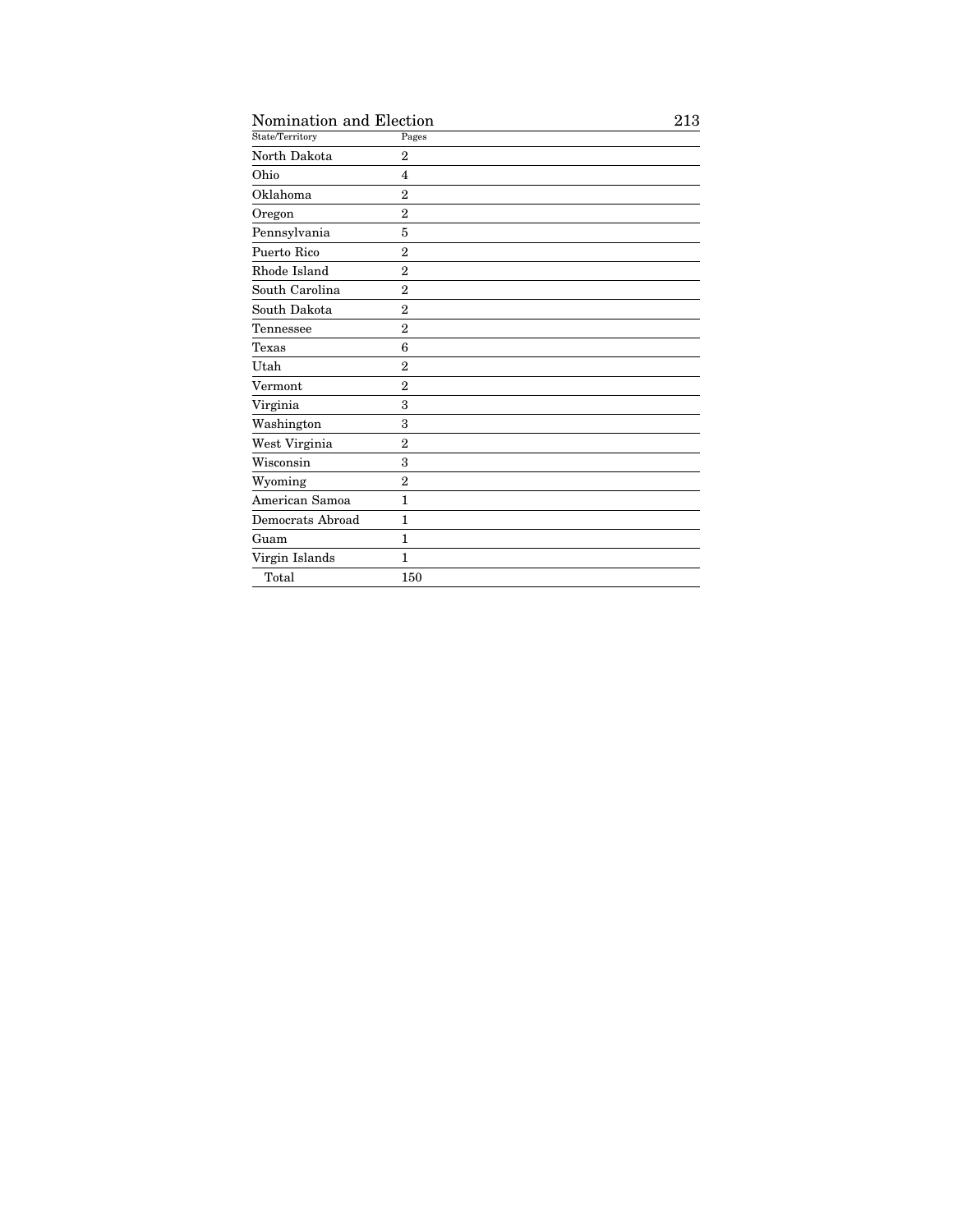APPENDIX D

# 2000 Democratic National Convention Allocation of Standing Committee Members (per committee)

# *Approved by the Democratic National Committee at its meeting September 26, 1998*

| State/Territory      | Members                 | <b>Votes</b>     |  |
|----------------------|-------------------------|------------------|--|
| Alabama              | 2                       | $\overline{2}$   |  |
| Alaska               | $\mathbf{1}$            | 1                |  |
| Arizona              | $\overline{2}$          | $\overline{2}$   |  |
| Arkansas             | 1                       | 1                |  |
| California           | 17                      | 17               |  |
| Colorado             | 2                       | 2                |  |
| Connecticut          | $\overline{2}$          | $\boldsymbol{2}$ |  |
| Delaware             | 1                       | 1                |  |
| District of Columbia | 1                       | 1                |  |
| Florida              | 7                       | 7                |  |
| Georgia              | 3                       | 3                |  |
| Hawaii               | 1                       | 1                |  |
| Idaho                | 1                       | 1                |  |
| Illinois             | 7                       | 7                |  |
| Indiana              | 3                       | 3                |  |
| Iowa                 | $\overline{2}$          | $\overline{2}$   |  |
| Kansas               | 1                       | 1                |  |
| Kentucky             | 2                       | 2                |  |
| Louisiana            | 3                       | 3                |  |
| Maine                | 1                       | 1                |  |
| Maryland             | 3                       | 3                |  |
| Massachusetts        | $\overline{\mathbf{4}}$ | $\overline{4}$   |  |
| Michigan             | 6                       | 6                |  |
| Minnesota            | 3                       | 3                |  |
| Mississippi          | $\overline{2}$          | $\overline{2}$   |  |
| Missouri             | 3                       | 3                |  |
| Montana              | 1                       | 1                |  |
| Nebraska             | 1                       | 1                |  |
| Nevada               | 1                       | 1                |  |
| New Hampshire        | 1                       | 1                |  |
| New Jersey           | 5                       | 5                |  |
| New Mexico           | 1                       | 1                |  |
| New York             | 11                      | 1                |  |
| North Carolina       | 4                       | 4                |  |
| North Dakota         | 1                       | 1                |  |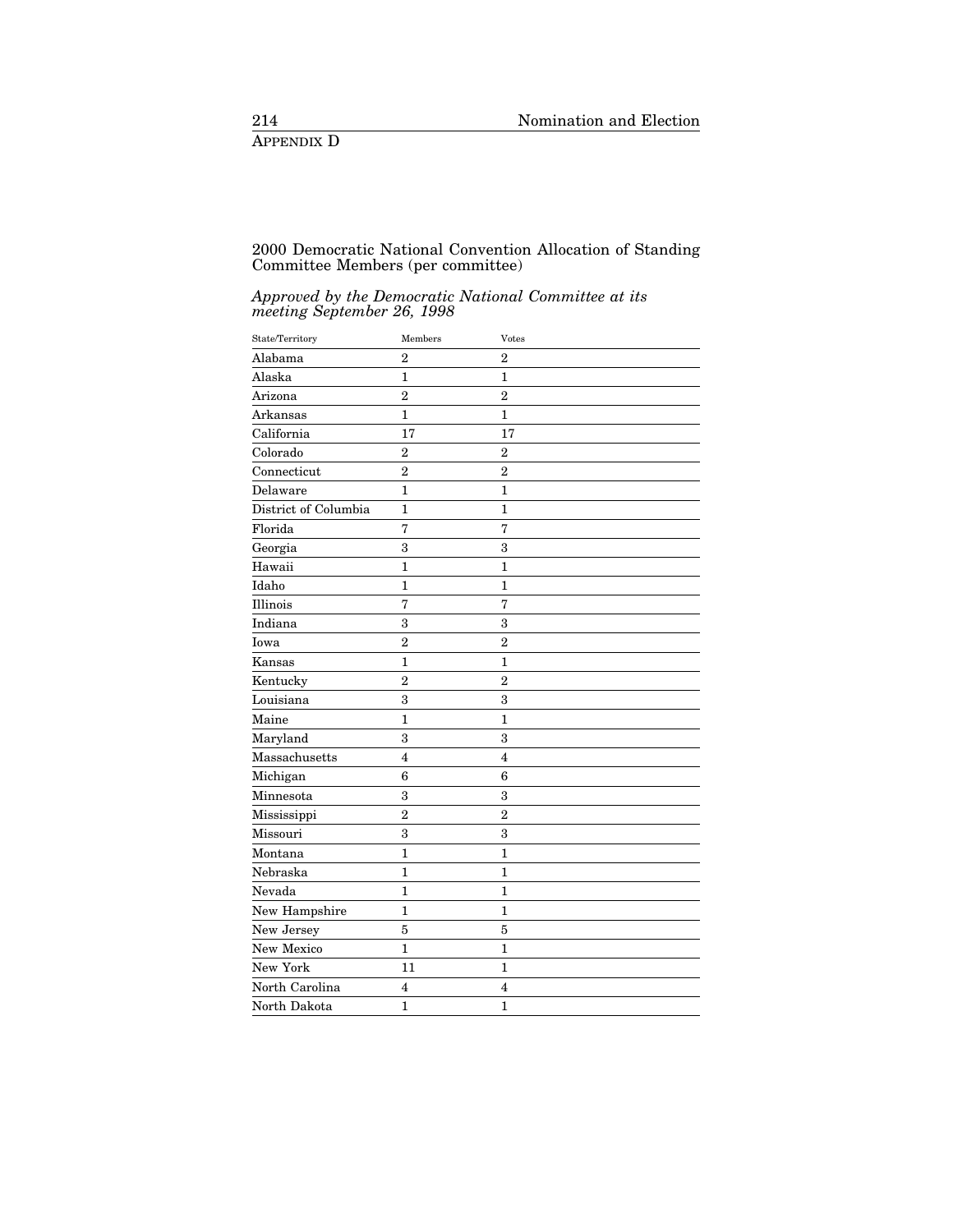| Nomination and Election      |                |                | 215 |
|------------------------------|----------------|----------------|-----|
| State/Territory              | Members        | <b>Votes</b>   |     |
| Ohio                         | 7              | 7              |     |
| Oklahoma                     | $\overline{2}$ | $\overline{2}$ |     |
| Oregon                       | $\overline{2}$ | $\overline{2}$ |     |
| Pennsylvania                 | 7              | 7              |     |
| Puerto Rico                  | $\overline{2}$ | $\overline{2}$ |     |
| Rhode Island                 | $\mathbf{1}$   | $\mathbf{1}$   |     |
| South Carolina               | $\overline{2}$ | $\overline{2}$ |     |
| South Dakota                 | $\mathbf{1}$   | $\mathbf{1}$   |     |
| Tennessee                    | 3              | 3              |     |
| Texas                        | 9              | 9              |     |
| Utah                         | $\mathbf{1}$   | $\mathbf{1}$   |     |
| Vermont                      | 1              | 1              |     |
| Virginia                     | $\overline{4}$ | 4              |     |
| Washington                   | 3              | 3              |     |
| West Virginia                | 1              | 1              |     |
| Wisconsin                    | 3              | 3              |     |
| Wyoming                      | $\mathbf{1}$   | $\mathbf{1}$   |     |
| American Samoa               | 1              | 0.25           |     |
| Democrats Abroad             | 1              | 0.25           |     |
| Guam                         | 1              | 0.25           |     |
| Virgin Islands               | 1              | 0.25           |     |
| Party & Elected Officials 25 |                | 25             |     |
| Total                        | 186            | 183            |     |
|                              |                |                |     |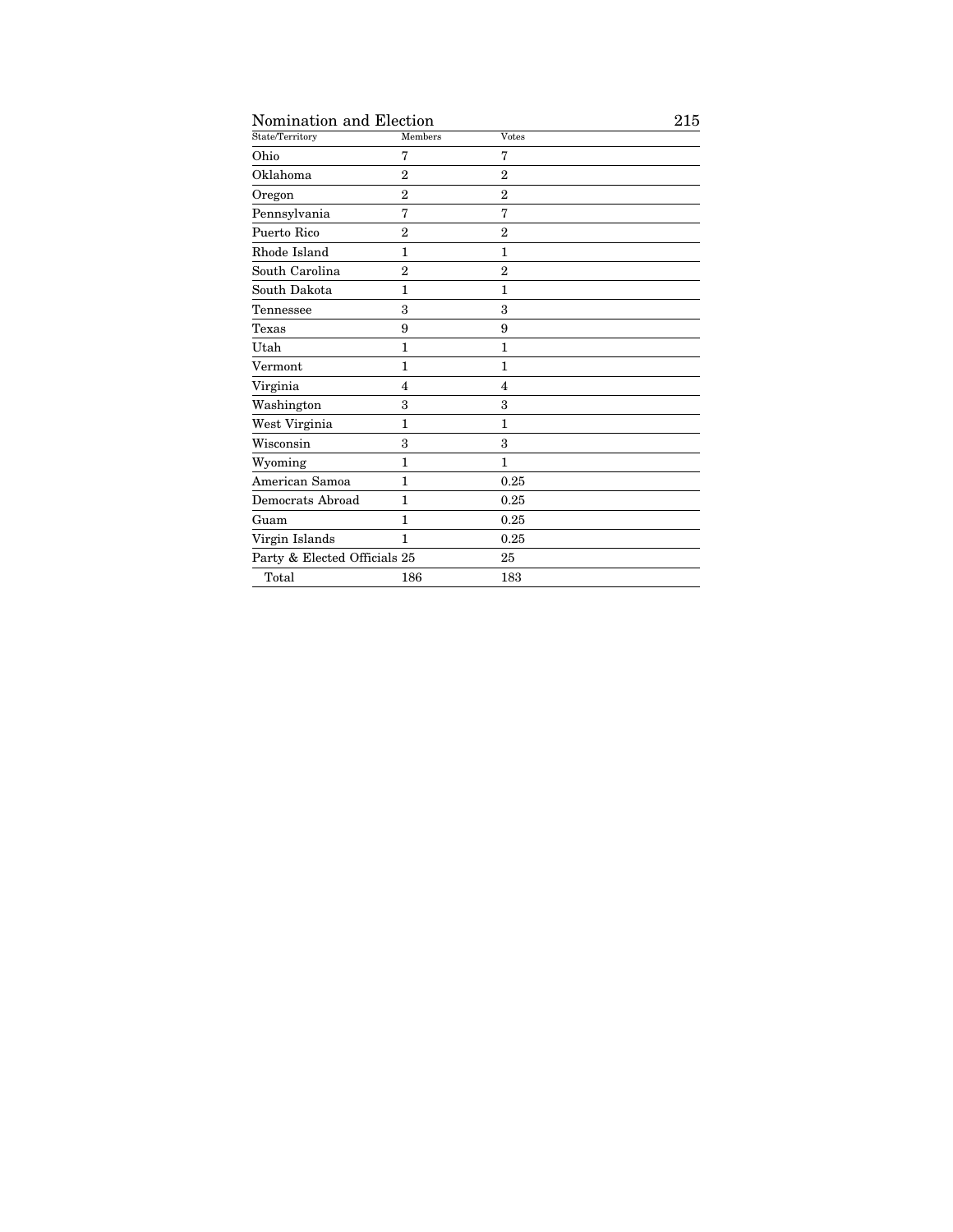# **F. Rules of the Republican Party Relating to the Convening of the 2000 National Convention1**

## *Rule 30. Call of Next Convention*

The Republican National Committee shall issue the call for the next national convention to nominate candidates for President of the United States and Vice President of the United States prior to January 1 of the year in which the national convention is to be held. The Republican National Committee shall issue and promulgate the call in a manner consistent with these rules. The call shall include the text of the rules relating to the convening and the proceedings of the national convention.

# *Rule 31. Membership in Convention*

The membership of the next national convention shall consist of:

(a) Delegates.

(1) Six (6) delegates at large from each of the fifty (50) states.

(2) Three (3) district delegates for each Representative in the United States House of representatives from each state.

(3) Four (4) delegates at large from American Samoa, fourteen (14) delegates at large from the District of Columbia, four (4) delegates at large from Guam, fourteen (14) delegates at large from Puerto Rico, and four (4) delegates at large from the Virgin Islands; provided, however, that if Puerto Rico shall become a state prior to the next national convention, the number of delegates from Puerto Rico shall be calculated in accordance with the same formula used for the other states.

(4) From each state having cast its electoral votes or a majority thereof, for the Republican nominee for President of the United States in the last preceding election; four and one-half  $(4\frac{1}{2})$  delegates at large plus a number of the delegates at large equal to sixty percent (60%) of the number of electoral votes of that state; provided, however, that if Puerto Rico shall become a state prior to the next national convention, it shall be presumed that it would have cast its electoral votes, or a majority thereof, for the Republican nominee in the last preceding election. (In the computation of the number of delegates at large, any sum of the four and onehalf  $(4\frac{1}{2})$  plus the sixty percent  $(60\%)$  representing a fraction shall be increased to the next whole number.) In addition, one (1) delegate at large shall be awarded to a state for any and each of the following public officials elected by such state in the year of the last preceding presidential election or at any subsequent election held prior to January 1 of the year in which the next national convention is held:

(i) A Republican governor, provided that no such additional delegate at large award to any state shall exceed one (1);

(ii) Membership in the Republican Party of at least one-half  $(1/2)$  of the Representatives representing a state in the United States House of Representatives; provided that no

<sup>&</sup>lt;sup>1</sup>The Rules of the Republican Party, as adopted Aug. 12, 1996, Republican National Committee, Washington, DC at pp. 15–29.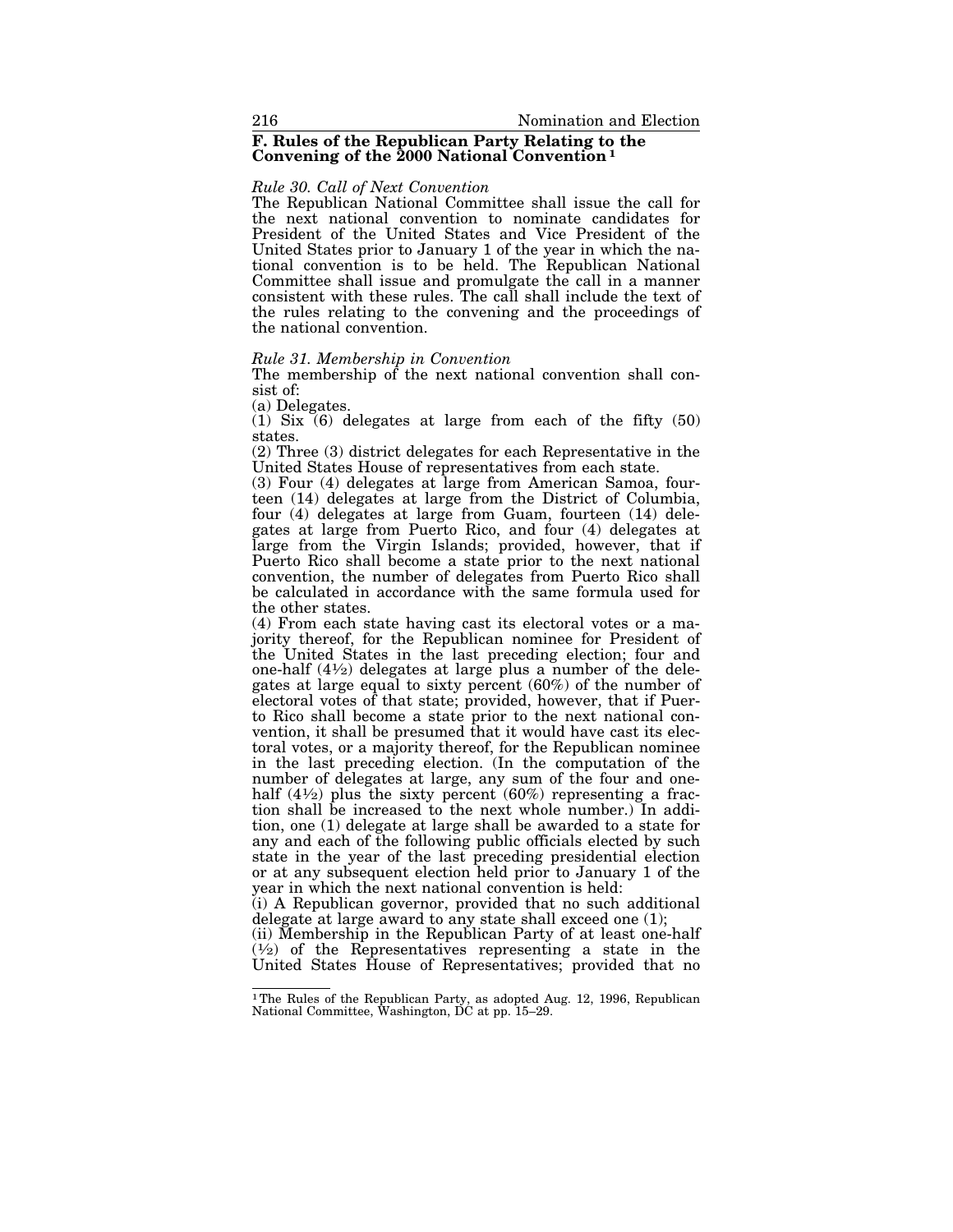such additional delegate at large award to any state shall exceed one (1);

(iii) Membership in the Republican Party of a majority of the members of any chamber of a state legislature, if such chamber has been organized, and is presided over (if the presiding officer is elected by the chamber), by Republicans; or, if the membership in the Republican Party of the members of any chamber of a state legislature increases by twenty-five percent (25%) or more, so long as twenty-five percent (25%) or more, so long as twenty-five percent (25%) equals at least two (2) legislators; provided that no such additional delegate at large award to any state shall exceed one (1).

(iv) Membership in the Republican party of a majority of all chambers of a state legislature, if all such chambers are presided over (if the presiding officer is elected by the chamber), by a Republican; provided that no such additional delegate at large award to any state shall exceed one (1).

(5) In addition, one (1) delegate at large shall be awarded to a state for any and each Republican United States Senator elected by such state in the six (6) year period prior to January 1 of the year in which the next national convention is held; provided that no such additional delegate at large award to any state shall exceed two (2).

(6) In addition to the delegates as calculated above and in paragraph (9) below, any state party, including American Samoa, the District of Columbia, Guam, Puerto Rico, and the Virgin Islands, notwithstanding the definition of ''state'' or "states" as set forth in Rule No. 3, which holds a presidential primary, caucus, convention, or meeting for the purpose of voting for a presidential candidate and/or selecting delegates to the national convention during the time periods indicated below, shall be awarded additional delegates as follows:

(i) Any state party, including American Samoa, the District of Columbia, Guam, Puerto Rico, and the Virgin Islands, which holds a presidential primary, caucus, convention, or meeting for the purpose of voting for a presidential candidate and/or selecting delegates to the national convention on or between March 15 and April 14, inclusive, of the year in which the national convention is held shall be awarded additional delegates at large in an amount equal to five percent (5%) of such state's above-calculated delegate allocation total. (ii) Any state party, including American Samoa, the District of Columbia, Guam, Puerto Rico, and the Virgin Islands, which holds a presidential primary, caucus, convention, or meeting for the purpose of voting for a presidential candidate and/or selecting delegates to the national convention on or between April 15 and May 14, inclusive, of the year in which the national convention is held shall be awarded additional delegates at large in an amount equal to seven and one-half percent (7.5%) of such state's above-calculated delegate allocation total.

(iii) Any state party including American Samoa, the District of Columbia, Guam, Puerto Rico, and the Virgin Islands, which holds a presidential primary, caucus, convention, or meeting for the purpose of voting for a presidential candidate and/or selecting delegates to the national convention on or between May 15 and the third Tuesday of June, inclusive, of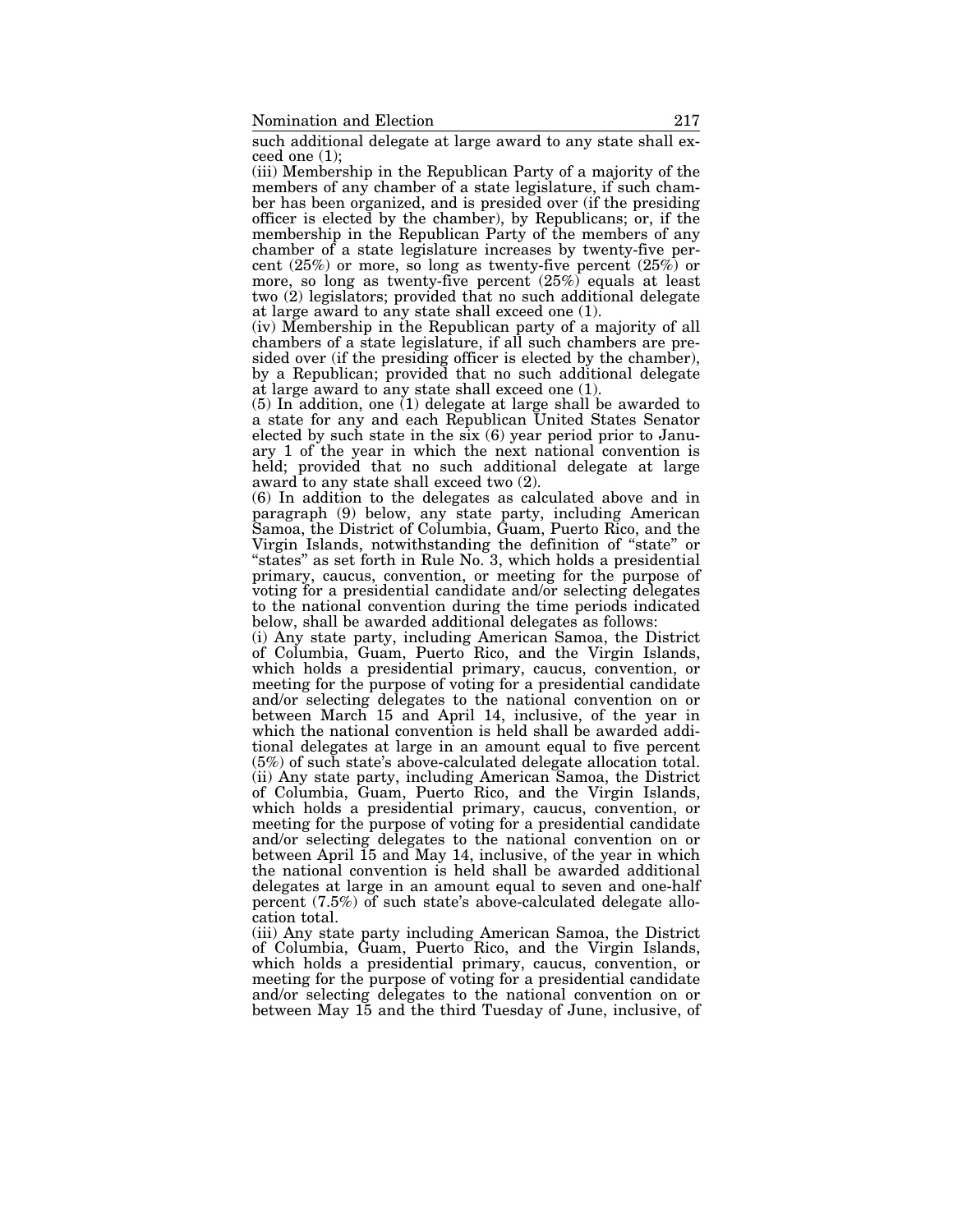the year in which the national convention is held shall be awarded additional delegates at large in an amount equal to ten percent (10%) of such state's above-calculated delegate allocation total.

(iv) In the computation of the number of delegates pursuant to Rule  $31(a)(6)$ , any sum representing a fraction shall be rounded to the nearest whole number.

(7) Within twenty (20) days following the deadline for filing the materials specified in Rule No.  $32(d)(1)$ , the Republican National Committee shall notify all state parties of the claims for additional delegates made by each state party pursuant to the provisions of Rule No.  $31(a)(6)$ .

(8) In addition, if the District of Columbia shall have cast its electoral votes, or a majority thereof, for the Republican nominee for President of the United States in the last preceding presidential election: four and one-half  $(4\frac{1}{2})$  delegates at large plus the number of delegates at large equal to thirty percent (30%) of the fourteen (14) delegates at large allotted to the District of Columbia. (In the computation of the number of delegates at large, any sum of the four and one-half  $(4\frac{1}{2})$  plus the thirty percent  $(30\%)$  representing a fraction shall be increased to the next whole number.

(9) Any state which would receive fewer delegates under all provisions of this rule than it received to the 1972 Republican National Convention shall have its number of delegates increased to the same number of delegates it received to the 1972 Republican National Convention.

(b) Alternate Delegates.

One (1) alternate delegate for each delegate to the national convention.

(c) Excessive Claims.

Except as provided in Rule No.  $32(d)(3)$ , any state party may contest the number of delegates claimed by any other state party pursuant to Rule No.  $31(a)(6)(i)$ , (ii), or (iii), by filing a notice of contest with the secretary of the Republican National Committee.

(1) Such notice shall state the grounds of the contest and shall be filed no later than twenty (20) days after the receipt by the contesting state party of the notification sent to each state party by the Republican National Committee pursuant to Rule No. 31(a)(7).

(2) Within five (5) days, the secretary of the Republican National Committee shall notify the contested party that a notice of contest has been filed.

(3) No later than thirty days (30) after the filing of the contest, each party thereto shall file with the secretary of the Republican National Committee at least three (3) printed or typewritten copies of the statement of position in support of the party's claim regarding the total number of delegates claimed under Rule No.  $31(a)(6)(i)$ , (ii), or (iii), together with such affidavits or other evidence as desired. The secretary of the Republican National Committee, upon receiving the statement of position of a party, shall furnish the opposing party a copy of said statement of position. Each statement of position shall include a summary of not more than one thousand (1,000) words succinctly setting forth a synopsis of the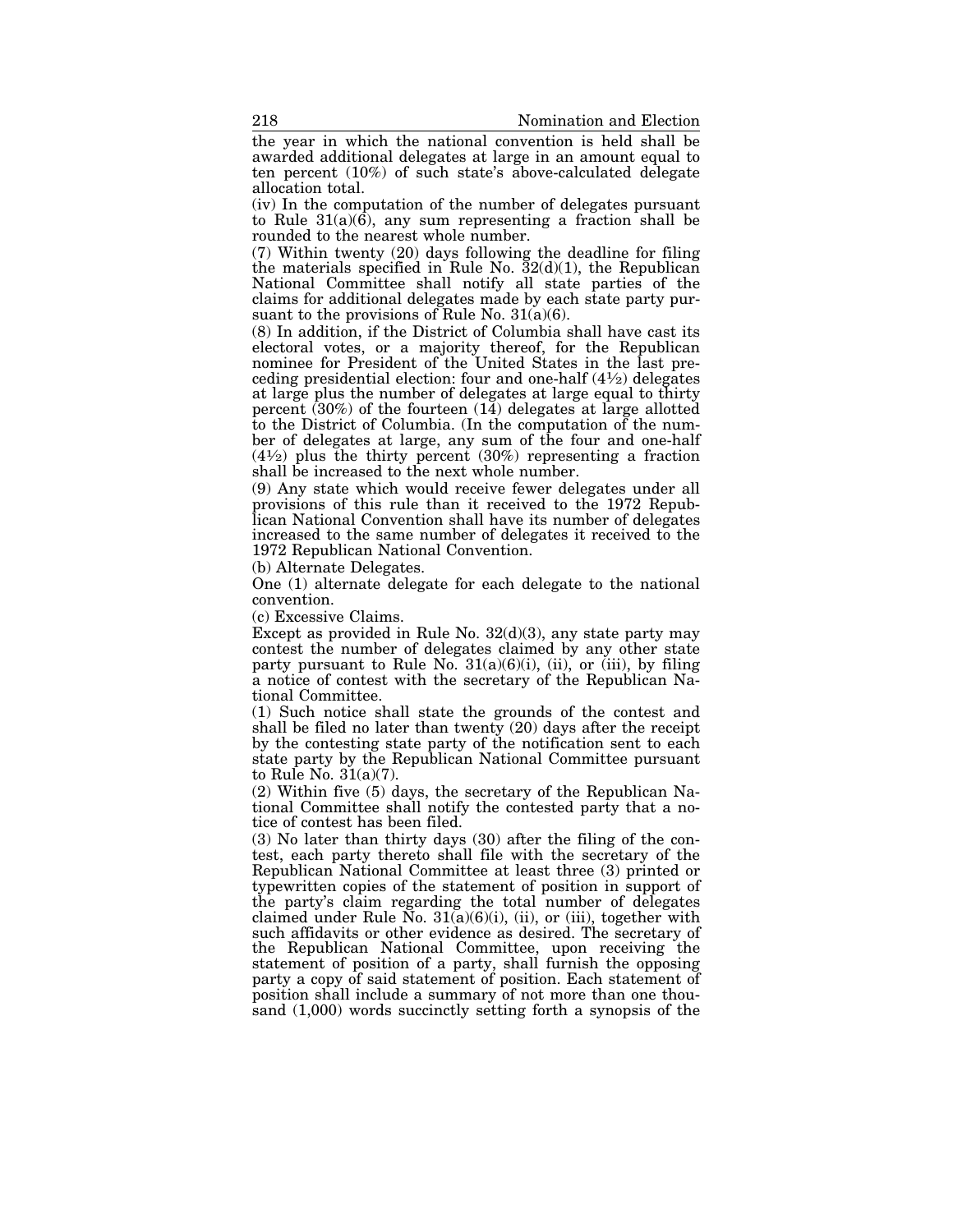statement of position and a specific statement of the points relied upon.

(4) On or before October 1 of the year before the year in which the national convention is held, the Committee on Contests shall hear and decide all contests presented to it. The issues decided by the Committee on Contests shall be the sole issues for appeal to the Executive Committee of the Republican National Committee.

(5) The parties shall have twenty (20) days following receipt of said decision to file a written notice of appeal to the Executive Committee of the Republican National Committee.

(6) On or before December 1 of the year before the year in which the national convention is held the Executive Committee of the Republican National Committee shall hear and decide all appeals presented.

(d) Any state party may set the date for any primary, caucus, convention, or meeting for the purpose of voting for a presidential candidate and/or selecting delegates to the national convention. To the extent a state party's rules are in conflict with its state laws with respect to this rule, the provisions of this rule and the state party's rules shall control. To the extent the provisions of the rule are inconsistent with the provisions of Rule No. 32, the provisions of this rule shall be controlling for all purposes.

# *Rule 32. Election of Delegates and Alternate Delegates* (a) Order of precedence.

Delegates at large and their alternate delegates and delegates from congressional districts and their alternative delegates to the national convention shall be elected in the following manner:

(1) In accordance with any applicable laws of a state, insofar as the same are not inconsistent with these rules; or

(2) To the extent not provided for in the applicable laws of a state, in accordance with any applicable Republican Party rules of a state, insofar as the same are not inconsistent with these rules; or

(3) By a combination of the methods set forth in paragraphs  $(a)(1)$  or  $(a)(2)$  of this rule; or

(4) To the extent not provided by state law or party rules, as set forth in paragraph (c) of this section.

(b) General.

In all elections of delegates or alternate delegates to the national convention, the following rules shall apply:

(1) In any jurisdiction in which Republican representation upon the board of judges or inspectors of elections for primary elections is denied by law, delegates and alternate delegates shall be elected as provided in paragraphs (a)(2) or  $(a)(4)$  of this section.

(2) In selecting delegates and alternate delegates to the national convention, no state law shall be observed which hinders, abridges, or denies to any citizen of the United States, eligible under the Constitution of the United States to hold the office of President of the United States or Vice President of the United States, the right or privilege of being a candidate under such law for the nomination for President of the United States or Vice President of the United States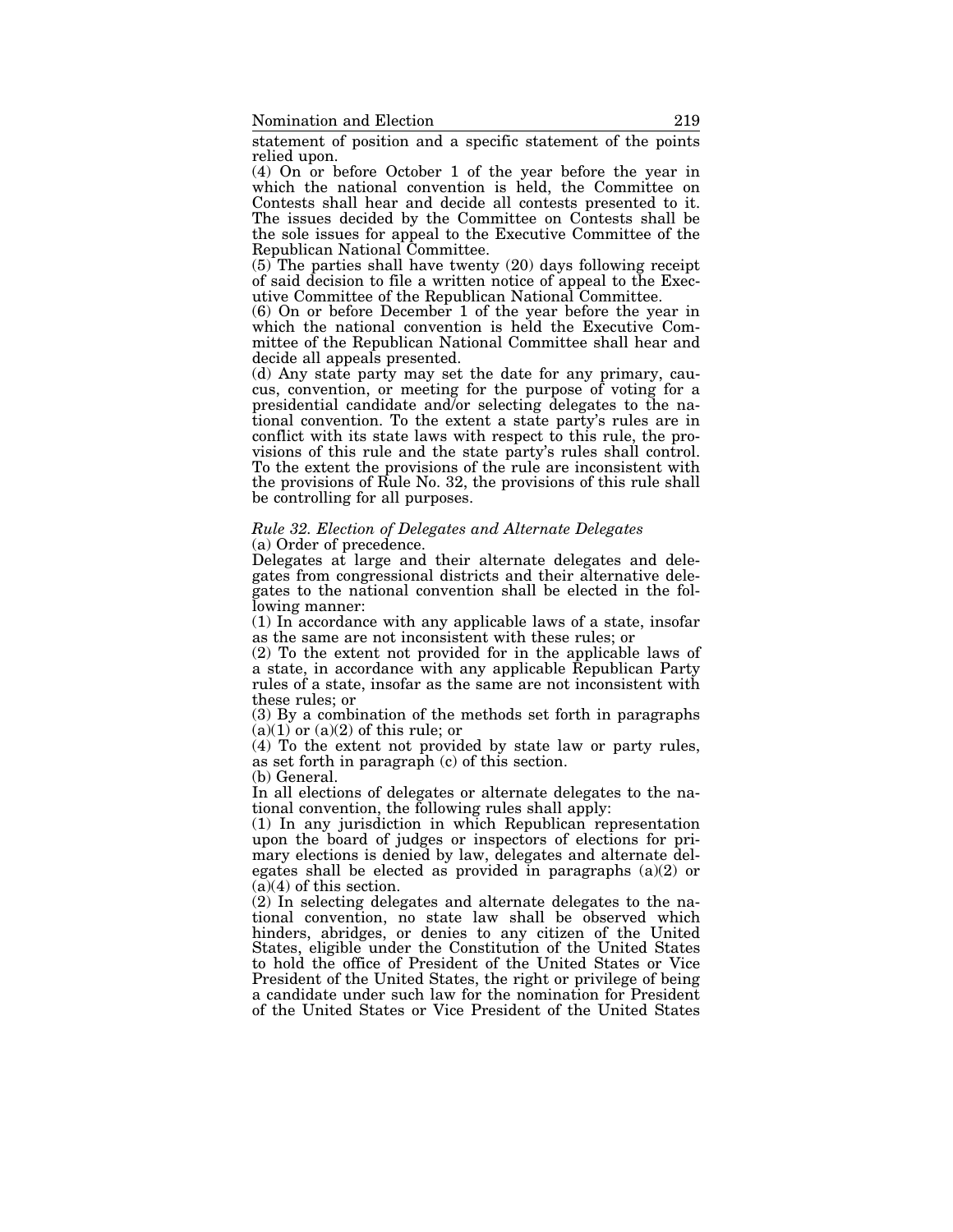or which authorizes the election of a number of delegates or alternate delegates from any state to the national convention different from that fixed in these rules.

(3) Alternate delegates shall be elected to the national convention for each unit of representation equal in number to the number of delegates elected therein and shall be chosen in the same manner and at the same time as the delegates, and under the same rules; provided, however, that if the law of any state shall prescribe another method of choosing alternate delegates they may be chosen in accordance with the provisions of the law of the state in which the election occurs.

(4) Delegates and alternate delegates at large to the national convention when serving as delegates and alternate delegates shall be residents of a duly qualified voters in their respective states. All delegates and alternate delegates allocated as delegates and alternate delegates at large shall be elected at large in the several states; provided, however, that such allocation and method of election may be varied in any state to the extent, and only to the extent, necessary to avoid conflict with state law applicable to the selection of national convention delegates if such varying allocation and method of election were those pursuant to which delegates at large and alternate delegates at large were elected to the 1988 Republican National Convention from that state.

(5) Delegates and alternate delegates to the national convention representing congressional districts shall be residents of and qualified voters in said districts respectively when elected and when serving as delegates and alternate delegates. There shall be three  $(3)$  delegates and three  $(3)$  alternate delegates allocated to represent each Congressional district of the several states, who shall be elected by each such congressional district; provided, however, that such number of delegates and alternate delegates allocated to represent, and elected by, any congressional district of a state may be reduced or increased to the extent, and only to the extent, necessary to avoid conflict with state law applicable to the selection of national convention delegates if such varying allocation was that pursuant to which district delegates and alternate district delegates were elected to the 1988 Republican National Convention from the state.

(6) No delegate or alternate delegate to the national convention shall be required to pay an assessment or fee in excess of that provided by the law of the state in which his or her election occurs as a condition of serving as a delegate or alternate delegate to the national convention.

(7) There shall be no automatic delegates to the national convention who serve by virtue of party position or elective office.

(8) Delegates and alternate delegates to the national convention may be elected only in one of the following manners:

(i) by primary election;

(ii) by the Republican state committee, where specifically provided by state law;

(iii) by state and congressional district conventions;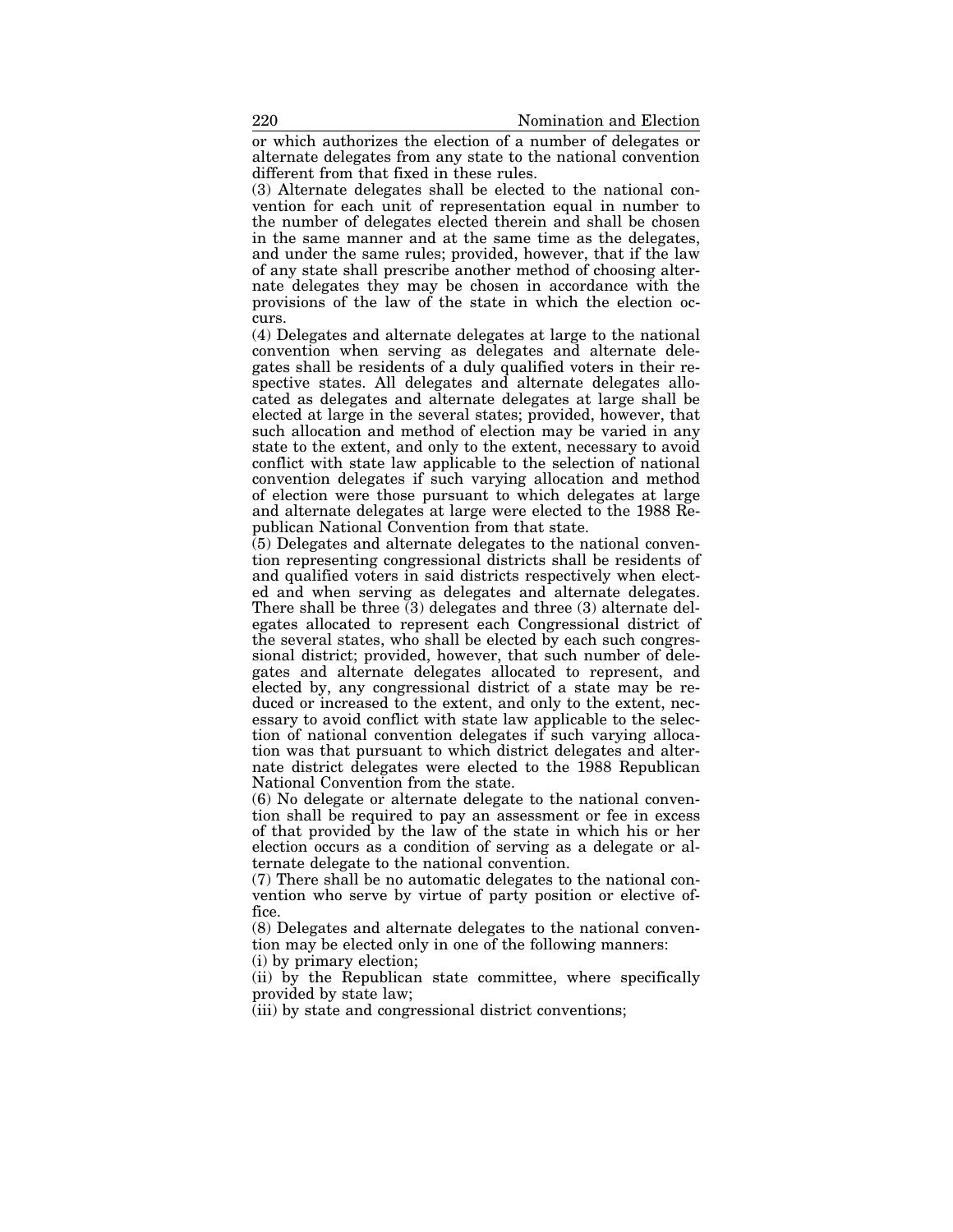(iv) by any method consistent with these rules by which delegates and alternate delegates were selected to the 1984 Republican National Convention in that state.

(9) No state law shall be observed which permits any person to participate in a primary delegate and alternate delegate selection process that also permits that person at the same primary to participate in the choosing of nominees of any other party for other elective office. Delegates and alternate delegates shall in that event be elected by congressional district or state conventions pursuant to paragraph (c) of this rule.

(10) No delegates or alternate delegates shall be selected pursuant to any Republican Party rule of a state or state law which materially changes the manner of selecting delegates or alternate delegates or the date upon which such state party holds a presidential primary, caucus, convention, or meeting for the purpose of voting for a presidential candidate and/or selecting delegates to the national convention if such changes were adopted or made effective after July 1 of the year before the year in which the national convention is to be held. Where it is not possible for a state party to certify the manner and the date upon which it holds a presidential primary, caucus, convention, or meeting for the purpose of voting for a presidential candidate and/or selecting delegates to the national convention in effect in that state on the date and in the manner provided in paragraph (d) of this rule, the process for holding the presidential primary, caucus, convention, or meeting for the purpose of voting for a presidential candidate and/or selecting delegates to the national convention shall be conducted in the same manner and held upon the same date as was used for the immediately next preceding national convention. If it is not possible to hold a presidential primary, caucus, convention, or meeting for the purpose of voting for a presidential candidate and/or selecting delegates to the national convention upon the same date as was used for the immediately next preceding national convention, then delegates or alternate delegates shall be selected by congressional district or state conventions pursuant to paragraph (c) of this rule.

(11) Except with respect to delegates and alternate delegates elected under paragraph  $(b)(8)(ii)$  of this rule and if consistent with paragraph  $(c)(5)$  of this rule:

(i) no presidential primary, caucus, convention, or other meeting may be held for the purpose of voting for a presidential candidate and/or selecting delegates or alternate delegates to the national convention, prior to the first Monday of February or after the third Tuesday of June in the year in which the national convention is held; and,

(ii) the selection process of choosing those who will select delegates or alternate delegates shall not begin before September 1 of the year before the year in which the national convention is to be held.

(12) The Republican National Committee may grant a waiver to a state party from certain provisions of this rule in the following instances:

(i) Notwithstanding the provisions of Rule No. 32(a), a state party may select its delegates and alternate delegates by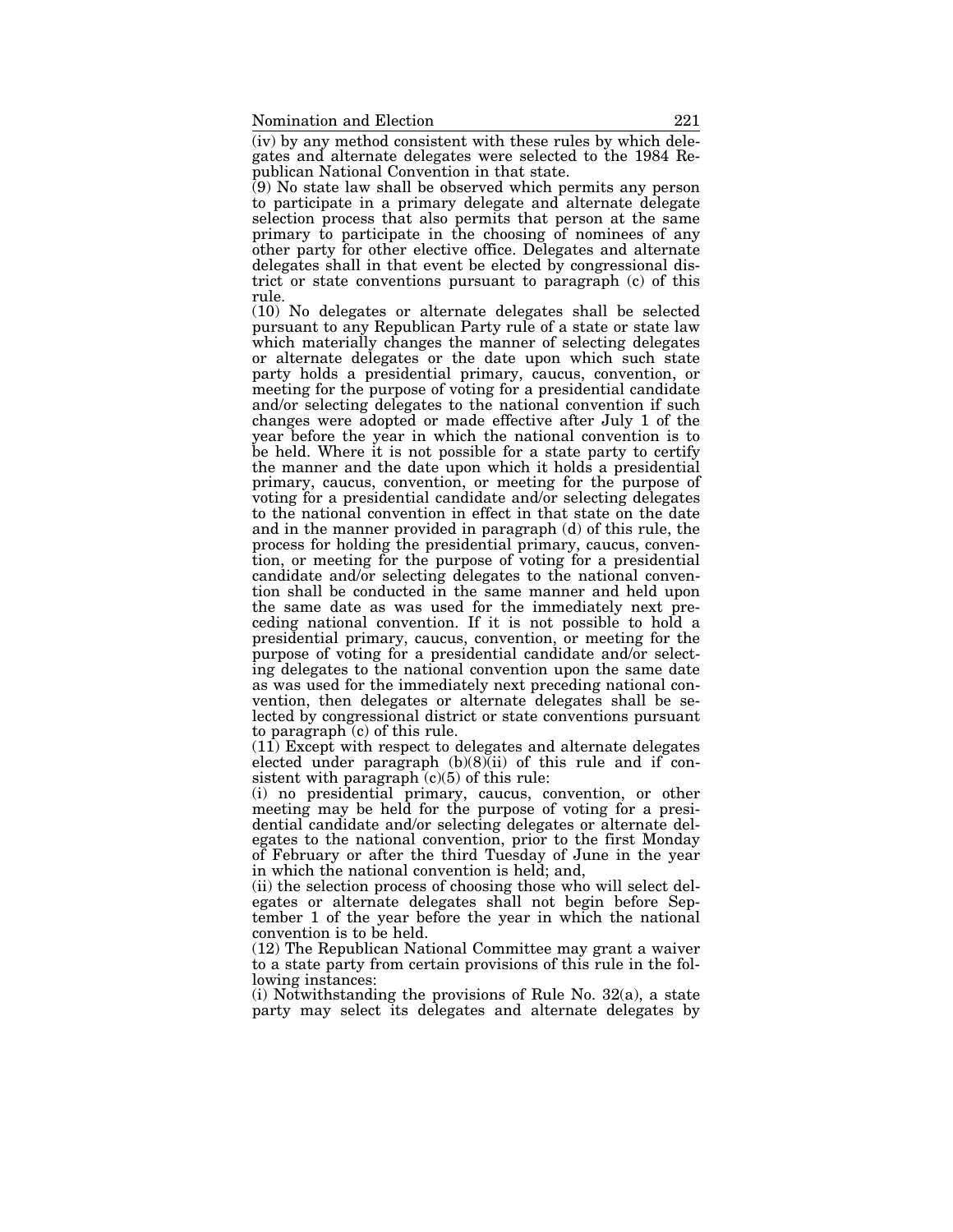rules inconsistent with Rule No. 32(a)(1), provided that those state party rules are not otherwise inconsistent with the Rules of the Republican Party, and provided that the Republican National Committee determines that the state law being waived hereunder is adverse to the best interests of the Republican Party in that state.

(ii) Where it is not possible for a state party to comply with the July 1 deadline delineated in paragraph (d) of this rule and not possible for a state party to hold its presidential primary, caucus, convention, or meeting for the purpose of voting for a presidential candidate and/or selecting delegates to the national convention as was used for the immediately next preceding national convention or to select delegates or alternate delegates by congressional district or state conventions pursuant to paragraph (c) of this rule, and the Republican National Committee determines that granting such waiver is in the best interests of the Republican Party. (c) Conventions.

Wherever state law permits or the Republican Party rules of a state require the election of delegates and alternate delegates by convention or there is no applicable state law or Republican Party rule, delegates and alternate delegates to the national convention shall be elected by congressional district or state conventions pursuant to the following rules:

(1) Congressional district or state conventions shall be called by the Republican state committee.

(2) Delegates to Congressional district conventions may be elected in precinct caucuses, mass meetings, mass conventions, or county conventions in which only eligible voters in such precinct, county, or district, as the case may be, shall vote.

(3) Notices of the call for any such caucus, meeting, or convention shall be published in a newspaper or newspapers of general circulation in the county, district, or state, as the case may be, not less than fifteen (15) days prior to the date of such caucus, meeting, or convention.

(4) Only persons eligible to vote who are deemed to be Republicans pursuant to state law or by party rules of a state shall participate in any Republican caucus, mass meeting, or mass convention held for the purpose of selecting delegates to county, district or state conventions and only such legal and qualified voters shall be elected as delegates to county, district, and state conventions; provided, however, that in addition to the qualifications provided herein, the governing Republican committee of each state shall have the authority to prescribe additional qualifications not inconsistent with law. Such additional qualifications shall be adopted and published in at least one (1) daily newspaper having a general circulation throughout the state, such publication to be at least ninety (90) days before such qualifications become effective.

(5) No delegates shall be deemed eligible to participate in any congressional district or state convention the purpose of which is to elect delegates to the national convention who are elected prior to the date of issuance of the call of such national convention.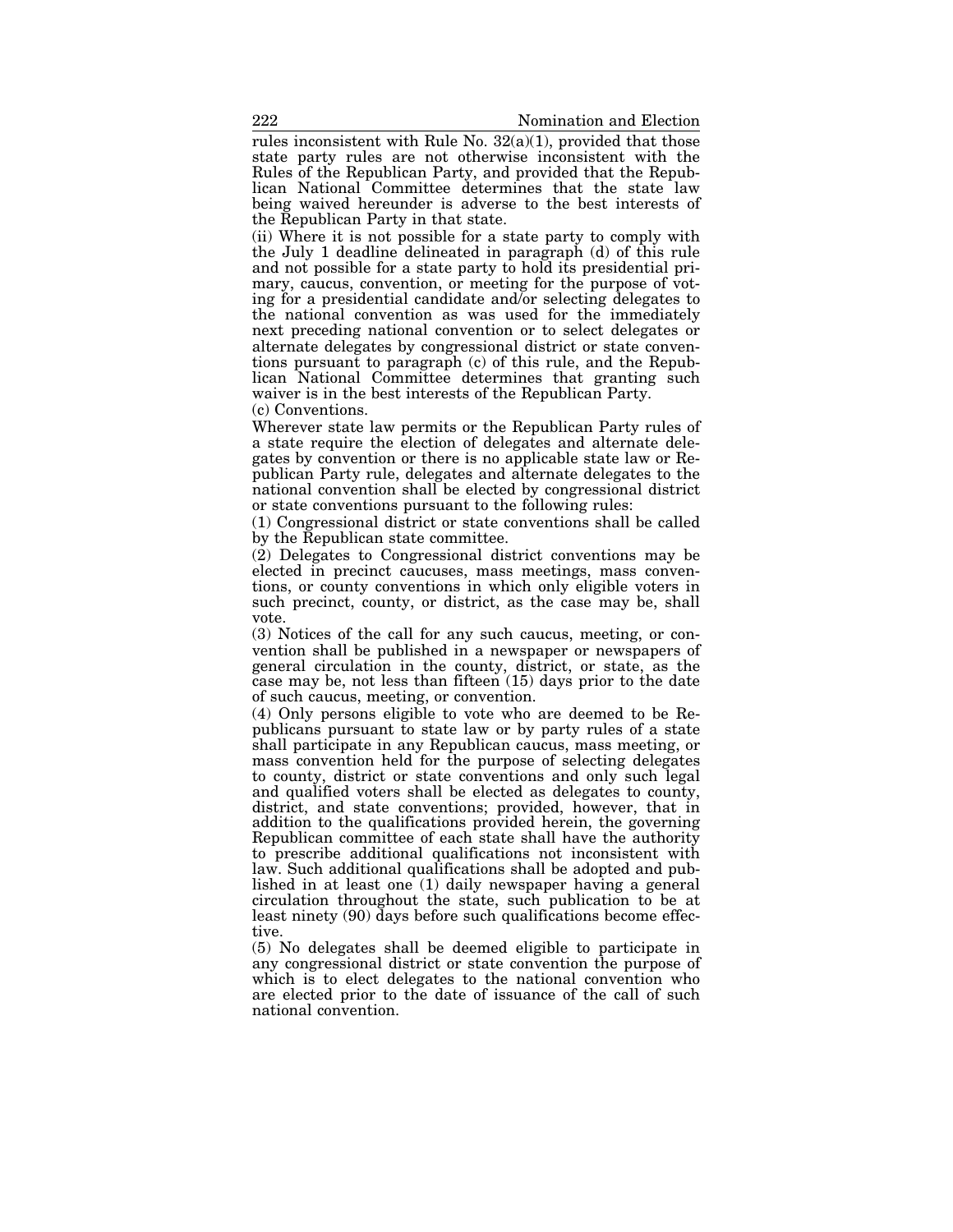(6) Congressional district conventions shall be composed of delegates who are *persons eligible to vote and who are deemed to be Republicans pursuant to state law or party rules. State conventions shall be composed of delegates who are persons eligible to vote and who are deemed to be Republicans pursuant to state law or party rules in the respective districts which they represent in said state conventions.* Such delegates shall be apportioned by the state Republican Party among counties, parishes, and cities of the state or district having regard to the Republican vote or the population therein.

(7) There shall be no proxies at any district or state convention (which shall not include meetings of a Republican state committee) held for the purpose of selecting delegates to the national convention. If alternate delegates to such selection convention are selected, the alternate delegate and no other shall vote in the absence of the delegate.

(d) Certification and filing by state committees.

(1) On or before July 1 of the year before the year in which the national convention is to be held, each Republican state committee shall adopt rules, procedures, policies, and instructive materials (prepared pursuant to Rule No. 34(a)) governing the selection of delegates and alternate delegates to the national convention to convene during the following year and shall certify and file with the secretary of the Republican National Committee true copies of the same and of all statutes governing the selection of such delegates and alternate delegates.

(2) Any state committee which fails to certify and file such rules, procedures, policies, and instructive materials on or before July 1 of the year before the year in which the national convention is held may not claim or be awarded any additional delegates as provided in Rule No. 31(a)(6).

(3) Any state committee which fails to certify and file such rules, procedures, policies, and instructive materials on or before July 1 of the year before the year in which the national convention is held may not contest the award of any additional delegates as provided in Rule No.  $31(a)(6)$  to any other state.

*Rule 33. Election of Excess Delegates and Alternate Delegates.* (a) No state shall elect a greater number of persons to act as delegates and alternate delegates than the actual number of delegates and alternate delegates respectively to which it is entitled under the call for the national convention. No unit of representation may elect any delegate or alternate delegate, with permission to cast a fractional vote.

(b) Where more than the authorized number of delegates from any state is certified and forwarded to the secretary of the Republican National Committee in the manner provided in rule 35, a contest shall be deemed to exist and the secretary shall notify the several claimants so reported and shall submit all such credentials and claims to the whole Republican National Committee for decision as to which claimants reported shall be placed upon the temporary roll of the national convention.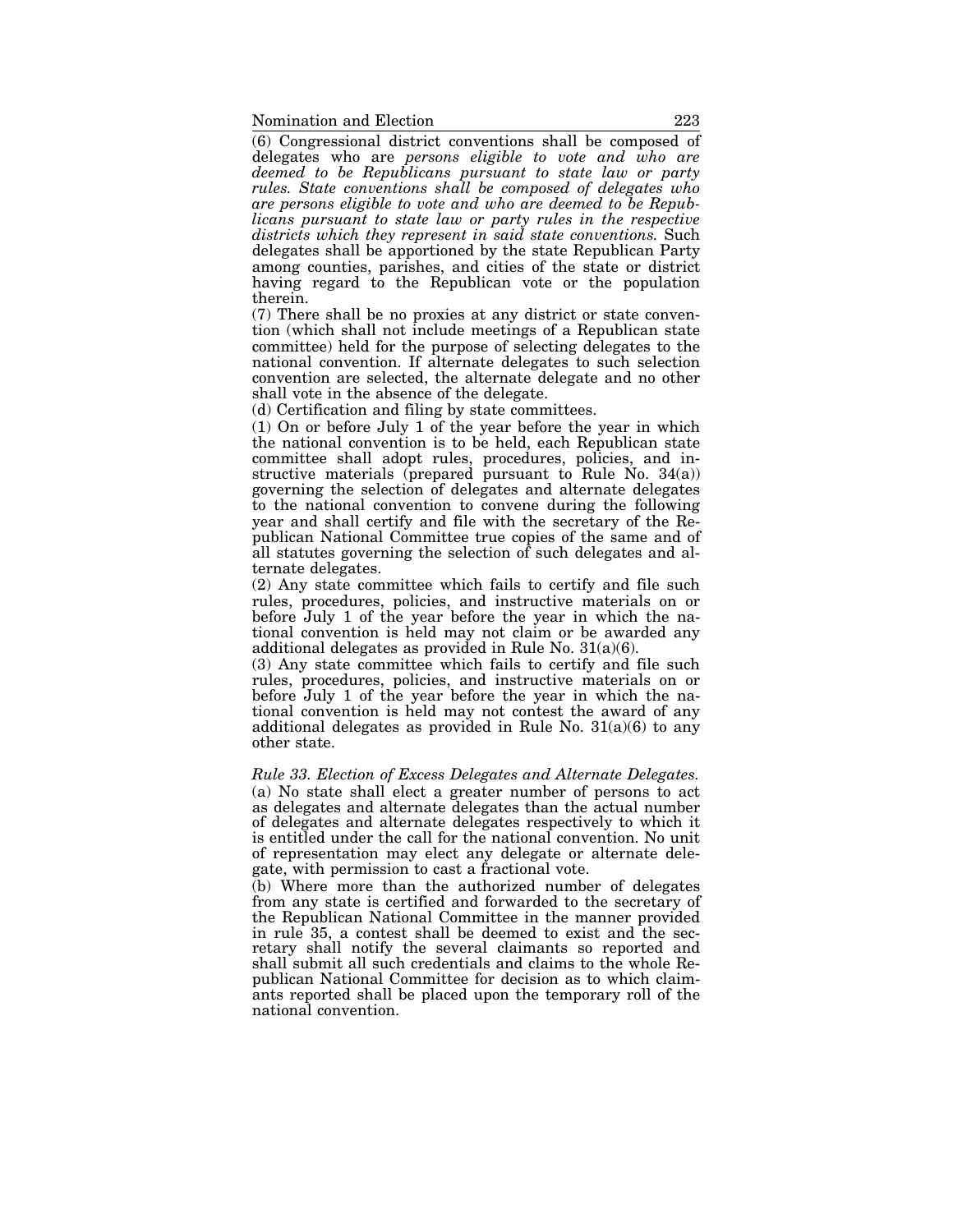*Rule 34. Participation.*

(a) The Republican National Committee shall assist the states in their efforts to inform all citizens as to how they may participate in delegate selection procedures. The states, in cooperation with the Republican National Committee, shall prepare instructive material on delegate selection methods and make it available for distribution.

(b) Participation in a Republican primary, caucus, or any meeting or convention held for the purpose of selecting delegates and alternate delegates to a county, district, state, or national convention shall in no way be abridged for reasons of sex, race, religion, color, age, or national origin. The Republican National Committee and the Republican state committee or governing committee of each state shall take positive action to achieve the broadest possible participation by men and women, young people, minority and heritage groups, senior citizens, and all other citizens in the delegate selection process.

(c) Unless otherwise provided by the laws of the state in which the election occurs, in those states where delegates and alternate delegates are elected through the convention system of a combination of convention and primary systems, the precinct, ward, township, or county meetings shall be open meetings, and all citizens who are qualified shall be urged to participate.

(d) Each state shall endeavor to have equal representation of men and women in its delegation to the Republican National Convention.

(e) The provisions of these rules are not intended to be the basis of any kind of quota system.

(f) On or after January 1, 1997, no state law or party rule shall be observed that allows persons who have participated or are participating in the selection of any nominee of a party other than the Republican Party, including, but not limited to, through the use of a multi-party primary or similar type ballot, to participate in the selection of a nominee of the Republican Party for that general election. No person nominated in violation of this rule shall be recognized as the nominee of the Republican Party. If state law or state party rule provides for the selection of the nominee of the Republican Party in violation of this rule, the Republican nominee shall be selected by a convention convened and held under procedures not inconsistent with the provisions of Rule No.  $32(c)$ , unless a state party rule provides specifically to the contrary.

# *Rule 35. Certification of Election.*

(a) All delegates and alternate delegates shall be elected not later than thirty-five (35) days before the date of the meeting of the national convention, unless otherwise provided by the laws of the state in which the election occurs.

(b) Election of delegates and alternate delegates shall be certified:

(1) in every case where they are elected by convention, by the chairman and secretary of such convention or by the chairman and secretary of the Republican state committee,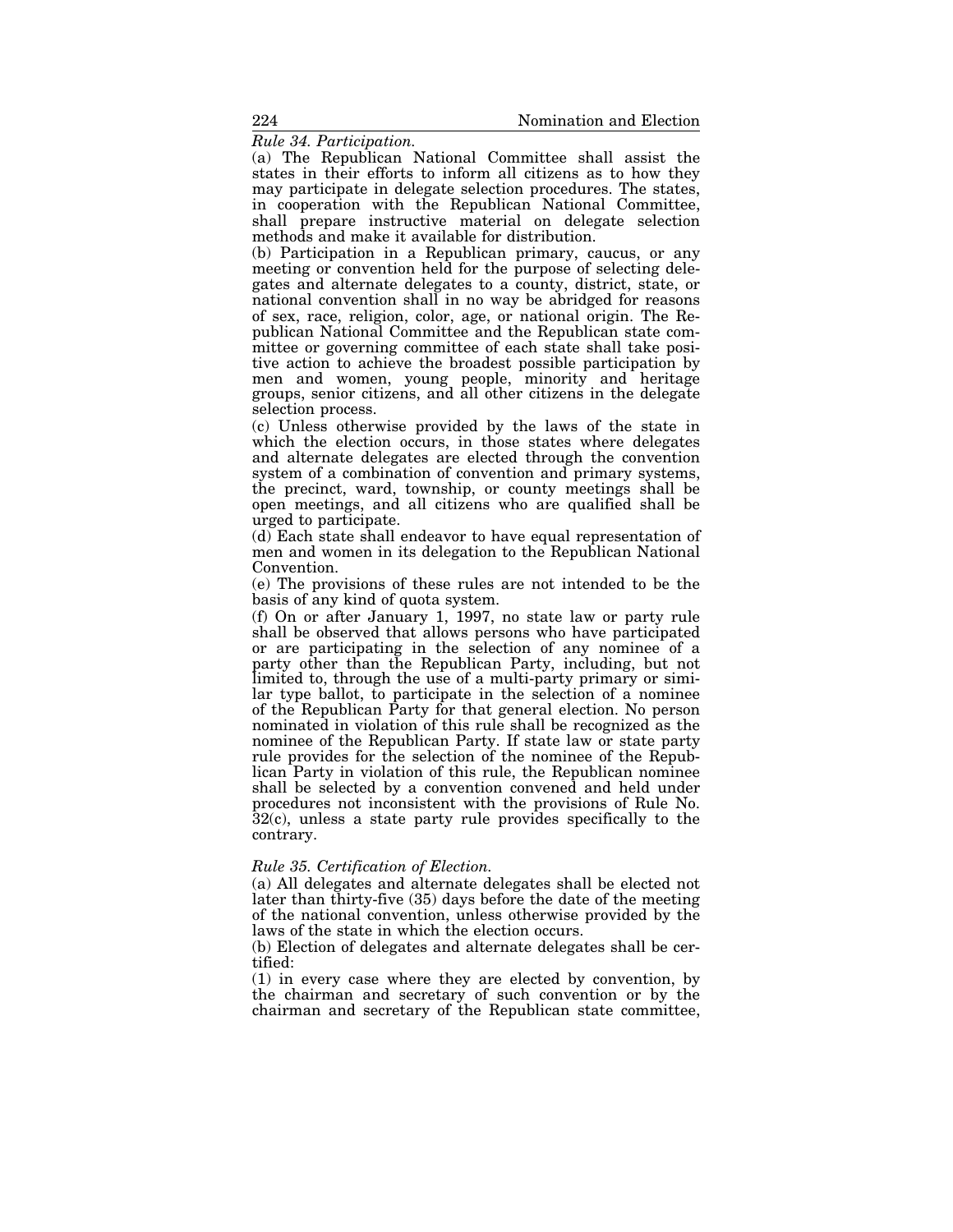and forwarded to the secretary of the Republican National Committee;

(2) in every case where they are elected by primary, by the canvassing board or officer created or designated by the law of the state in which the election occurs, to canvass the returns and issue certificates of election to delegates or alternate delegates to national conventions of political parties, and all certificates shall be forwarded by said duly elected delegates and alternate delegates in the manner herein provided; and

(3) in every case where they are elected by the Republican state committee, by the chairman and secretary of the Republican state committee, and forwarded to the secretary of the Republican National Committee.

(c) No later than thirty (30) days before the time set for the meeting of the national convention, the credentials of each delegate and alternate delegate shall be filed with the secretary of the Republican National Committee for use by the secretary in making up the temporary roll of the national convention, except in the case of delegates or alternate delegates elected at a time or times in accordance with the laws of the state in which the election occurs rendering impossible the filing of credentials within the time specified.

# *Rule 36. Contests: Resolution by States.*

All contests arising in any state electing district delegates by district conventions shall be decided by its state convention, or, if the state convention shall not meet prior to the national convention, then by its state committee. Only contests affecting delegates elected at large shall be presented to the Republican National Committee; provided, however, if the contest regarding a district delegate arises out of the irregular or unlawful action of the state committee or state convention, the Republican National Committee may take jurisdiction thereof and hear and determine the same under the procedures provided in rules 38 and 39.

# *Rule 37. Temporary Roll.*

(a) The names of the delegates and alternate delegates presenting certificates of election from the officials designated in rule 35 shall be placed upon the temporary roll of the national convention by the Republican National Committee.

(b) No person on the temporary roll of the national convention and whose right to be seated as a delegate or alternate delegate is being contested shall be entitled to vote in the national convention or in any committee thereof until by vote of the national convention the contest as to such person has been finally decided and such person has been permanently seated, except that any such person may be accorded the right to so vote, except in matters involving the credentials of that person, by an affirmative vote a majority of the members of the Republican National Committee or the Committee on Credentials.

#### *Rule 38. Contest Filing.*

(a) Notices of contests shall state the grounds of the contest and shall be filed, no later than thirty (30) days before the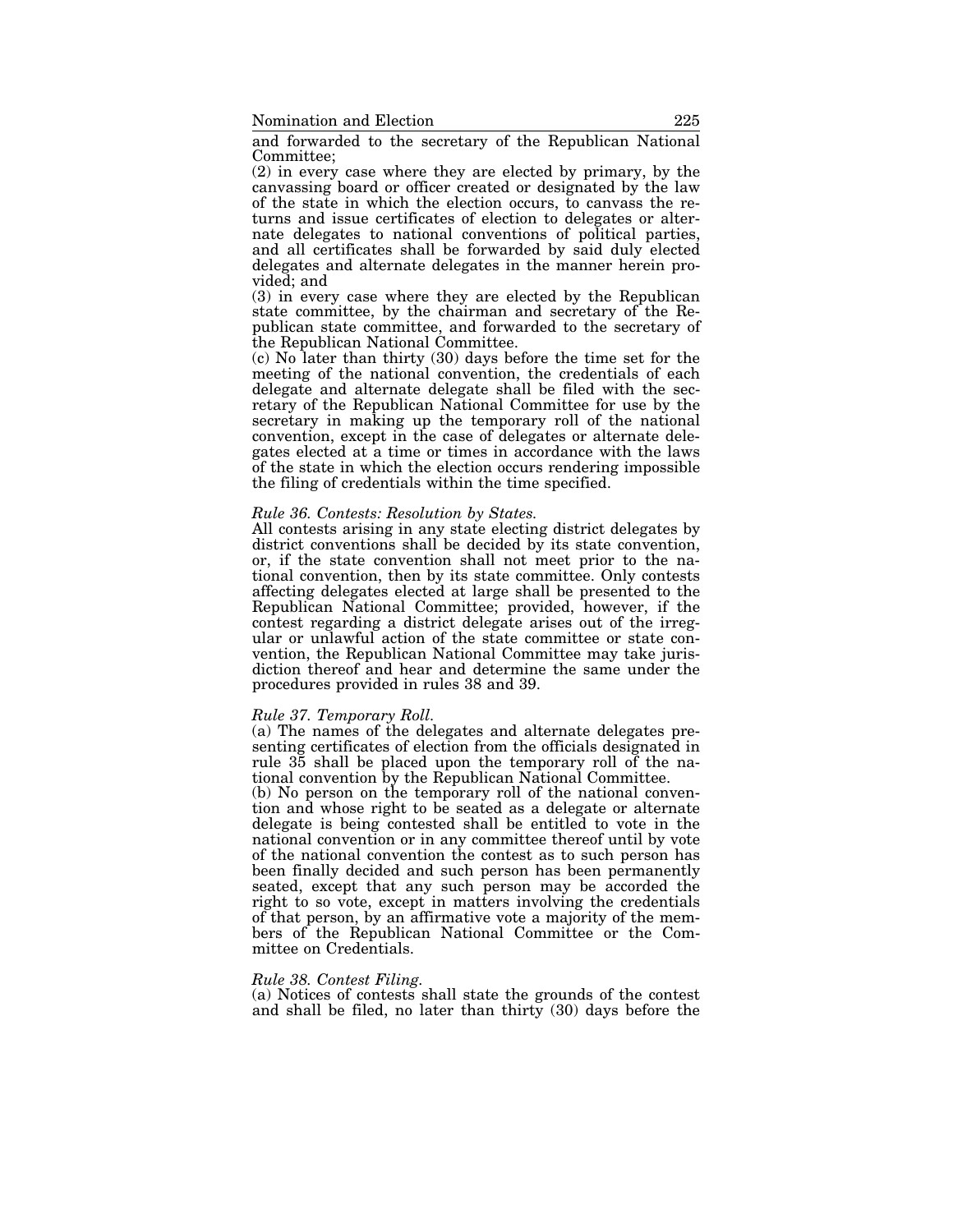time set for the meeting of the national convention, with the secretary of the Republican National Committee and shall be sent simultaneously, by registered mail to the person or persons being contested, except in the case of delegates or alternate delegates elected at a time or times in accordance with applicable state law rendering impossible the filing of the notice of contest within the time above specified.

(b) Notices of contests may be filed only by a resident of the state whose delegation is challenged who was eligible to participate at any level in the delegate selection process of that state.

(c) Only contests that are timely filed under these rules shall be considered.

(d) For purposes of the rules relating to contests and credentials, the term "party" shall mean a person or persons who shall have filed a notice of contest pursuant to this rule 38, and the person or persons whose right to be seated as a delegate or alternate delegate is the subject of such notice of contest.

### *Rule 39. Contest Procedure.*

(a) The Committee on Contests shall have the power to adopt procedural rules, not inconsistent with these rules, which shall govern the expeditious prosecution of contests before the Committee on Contests. When any deadline set out in this rule falls on a Sunday or legal holiday, such deadline shall be extended to the following day.

(b) No later than twenty-two (22) days before the convening of the national convention (or, in the case of delegates or alternate delegates elected at a time or times in accordance with applicable state law rendering impossible compliance with this requirement, within five (5) days after such election), each of the parties shall file with the secretary of the Republican National Committee at least three (3) printed or typewritten copies of the statement of position in support of the party's claim to sit as delegates or alternate delegates to the national convention together with such affidavits or other evidence as desired. The secretary of the Republican National Committee, upon receiving the statement of position of a party, shall furnish the opposing party a copy of said brief.

Each statement of position shall begin with a summary of not more than one thousand (1,000) words setting forth succinctly a synopsis of the statement of position and a specific statement of the points relied upon.

(c) The Committee on Contests shall promptly hear the matter; decide what issues are involved, either of law or fact, or both; and decide upon its recommendation for resolution of such issues; and, submit such issues and its recommendations for resolution to the Republican National Committee. The issues so submitted by the Committee on Contests shall be the sole issues passed upon and determined by the Republican National Committee unless the Republican National Committee shall, by a majority vote, extend or change the same.

If the Committee on Contests for any reason shall fail to state the issues either of law or fact, the Republican Na-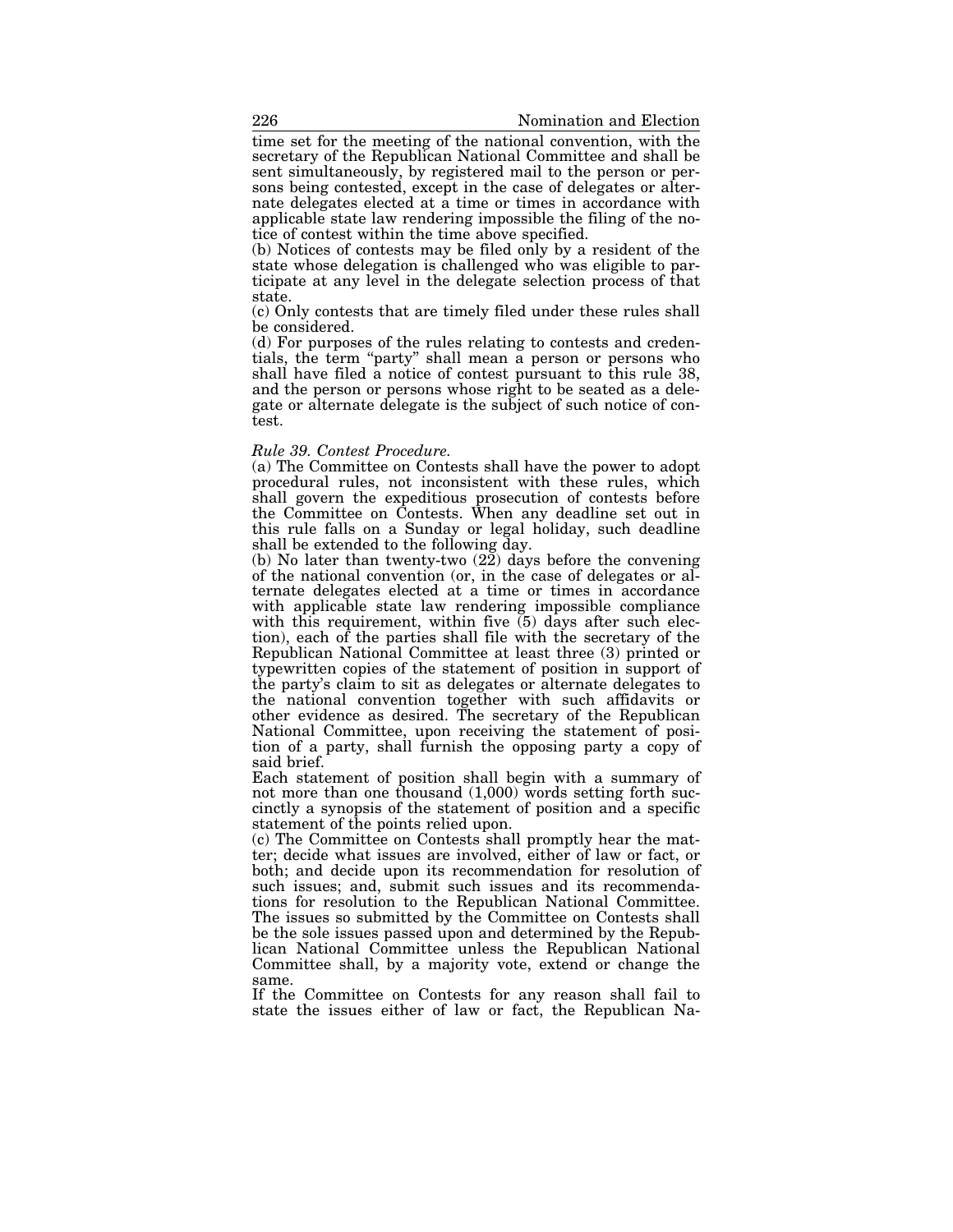tional Committee shall decide upon what issues the contest shall be tried, and the hearing shall be limited to such issues unless the Republican National Committee, by a majority vote, shall decide otherwise.

(d) The Committee on Contests shall make up a report of each contest filed, showing the grounds of contest; the statute and rule, if any, under which the contest is waged; and the contentions of each party thereto. The report shall conclude with a statement of the points of issue in the contest, both of fact and law, and a statement of the recommendation of the Committee on Contests as to resolution of such points of issue, and shall be signed by the chairman or his designee. When the Committee on Contests has prepared such report stating the issues of law and fact, a copy of the statement of such issues shall be submitted forthwith to a person in the convention city, whom the parties must appoint at the time of filing the contest to receive such statement, and a copy shall be served forthwith by the chairman of the Committee on Contests upon the parties by the most expeditious method available, providing for written evidence of receipt including, but no limited to, overnight delivery service.

(e) The parties shall have eight (8) days to file written objections to the Committee on Contests' statement of the issues of fact or law, or both, unless the Republican National Committee is called to act upon the contest sooner, in which case such objections shall be made before the meeting of the whole committee. If the parties reside in American Samoa, Guam, Alaska, Hawaii, Puerto Rico, or the Virgin Islands they shall be entitled to ten (10) days to file written objections.

The objections shall contain any additional statement of issues of either law or fact, or both, claimed by the party submitting the same to be involved in and necessary to be decided in the contest.

(f) When the Republican National Committee is called to pass upon any contest that may arise, the members of the Committee on Credentials shall also be notified of the time and place of such meeting and shall have the right to attend all hearings of all contests but without the right to participate in the discussion or the vote.

## *Rule 40. Convention Committee on Credentials.*

(a) When the national convention shall have assembled, the secretary of the Republican National Committee shall deliver to the Committee on Credentials all credentials and other papers forwarded under rule 35(c).

(b) An appeal may be taken to the Committee on Credentials from any ruling of the Republican National Committee on any contest, by and only by a party to such contest in the proceedings, conducted pursuant to rules 38 and 39 provided, however, that notice of such appeal must be filed with the secretary of the Republican National Committee within twenty-four (24) hours after the decision, that such notice shall specify the grounds upon which the appeal is taken, and that only the grounds so specified shall be heard by the Committee on Credentials upon such appeal. No evidence other than that taken before the Republican National Com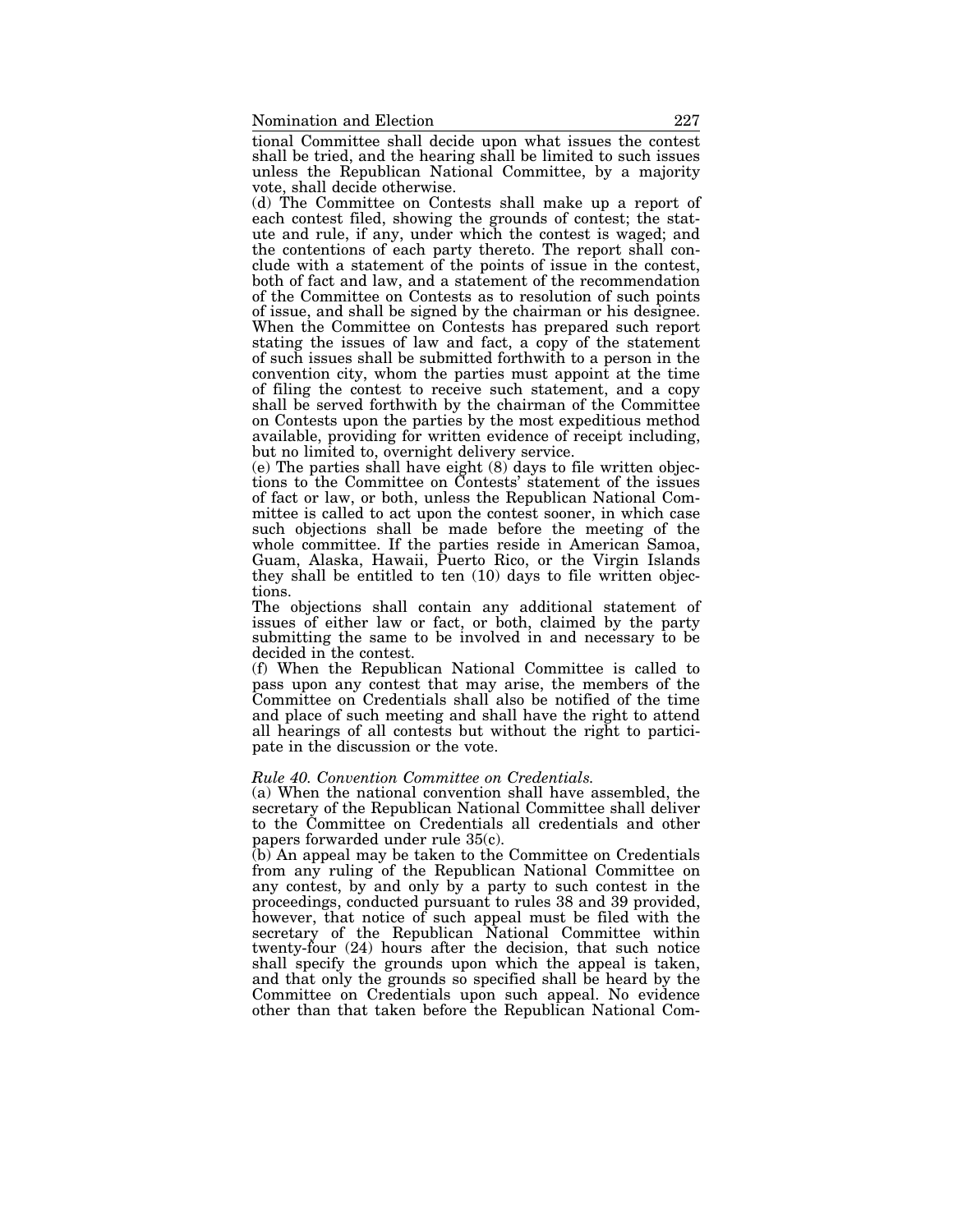mittee shall be taken up by the Committee on Credentials unless it shall, by a majority vote of all of its members present and voting, so direct.

(c) No issue involving the status of one or more delegates or alternate delegates or any contest relating thereto may originate before the Committee on Credentials of the national convention. All contests must first be presented to the Committee on Contests of the Republican National Committee or to the whole Republican National Committee.

(d) No motion with respect to delegates or alternate delegates from more than one (1) state or territory shall be in order before the Committee on Credentials.

### **Delegate Selection Information.**

Rule 31 of the *Rules of the Republican Party,* adopted by the 1996 Republican National Convention, sets forth the delegate allocation system for the 2000 Republican National Convention in Philadelphia, Pennsylvania.

The present delegate allocation system was first developed at the 1972 Republican National Convention for use in determining the number of delegates each state would have at the 1976 convention. In the Rules adopted by the 1976 Convention, the formula for delegate allocation for the 1980 Convention remained unchanged except for Puerto Rico (whose delegate allocation was increased from eight to fourteen members). No changes were made in the formula by either the 1980 or 1984 Conventions. The 1988 Convention added a bonus for obtaining a majority of the members of a state legislative chamber, and included representation for American Samoa. No changes were made in the formula by the 1992 Convention. The 1996 Convention adopted bonus delegate awards for states that schedule their primaries or caucuses later in the year.

The delegate allocation for the 2000 Republican National Convention is calculated as follows:

#### *Base*

Each of the 50 states receives a base of six (6) delegates at large. American Samoa, Guam, and the Virgin Islands each receive a base of four (4) at large delegates, while the District of Columbia and Puerto Rico are allotted fourteen (14) delegates at large.

#### *District Delegates*

Each of the fifty states receives three (3) congressional district delegates for each representative it has in the United States House of Representatives, regardless of political affiliation. (Does not apply to American Samoa, the District of Columbia, Guam, Puerto Rico and the Virgin Islands.)

# *Bonus Delegates*

Additional delegates at large (often referred to as bonus delegates) are awarded to the fifty states according to the following criteria: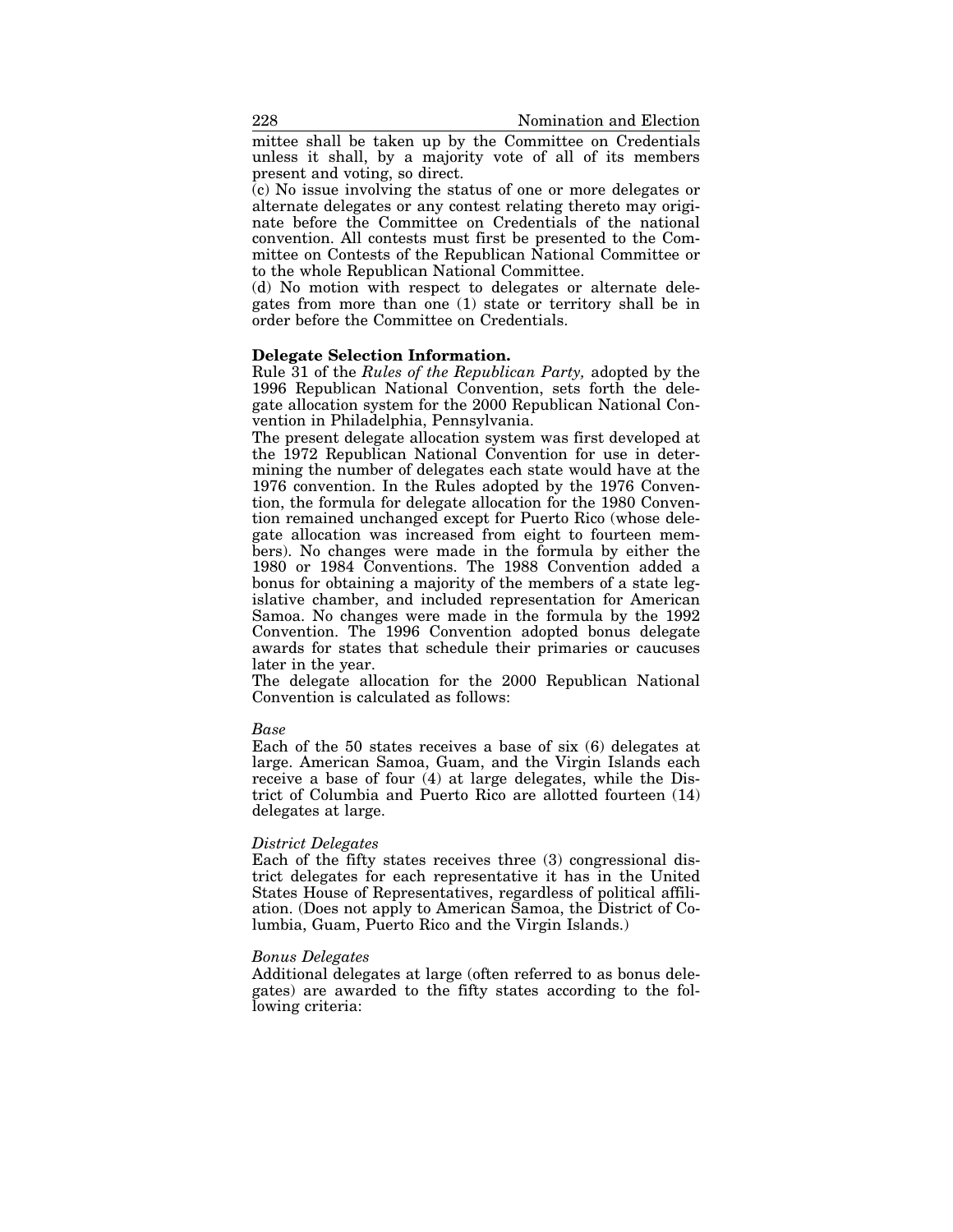#### *1996 Presidential Nominee*

Any state that cast its electoral votes for Bob Dole in the 1996 election receives additional delegates at large computed as follows:

Four and one half  $(4\frac{1}{2})$  delegates plus a number of delegates equal to sixty percent (60%) of the number of electoral votes of the state (the sum of which is rounded up to the next whole number).

# *1994–1999 U.S. Senate*

Each state electing a Republican U.S. Senator between 1996 and 1999, inclusive, receives one (1) additional delegate at large per elected Republican U.S. Senator. However, no state may receive more than two (2) additional delegates for Republican senatorial victories.

#### *1996–1999 Governors*

Each state electing a Republican governor between 1996 and 1999, inclusive, receives one (1) additional delegate at large, not to exceed (1) delegate.

#### *1996–1999 U.S. House of Representatives*

Each state is awarded one (1) additional delegate at large if, at any time between 1996–1999 inclusive, Republicans represented at least one-half  $(1/2)$  of the state's U.S. House of Representatives delegation. However, no state may receive more than one (1) such delegate.

#### *1996–1999 State Legislatures*

Each state obtaining a Republican majority in any chamber of its state legislature, between 1996 and 1999, inclusive, or if the membership in the Republican Party of any chamber of a state legislature increases by twenty-five percent (25%) or more during that time (so long as 25% equals at least two members) received one (1) additional delegate at large, not to exceed one (1) delegate. In addition, if a state obtains a Republican majority in all chambers of a state legislature between 1996 and 1999, inclusive, such state receives one (1) additional delegate at large, not to exceed one (1) delegate.

#### *Date of Primary/Caucus*

Any state party, including for these purposes American Samoa, the District of Columbia, Guam, Puerto Rico, and the Virgin Islands, which holds a presidential primary, caucus, convention, or meeting (hereinafter, "event") for the purpose of voting for a presidential candidate *and/or* selecting national convention delegates during the following time periods in the year 2000, receives additional delegates as follows:

Any state party which holds its first presidential candidate voting event or national convention delegate selection event from March 15 to April 14, inclusive, receives additional delegates in an amount equal to five percent (5%) of that state's above-calculated delegate total.

Any state party which holds its first presidential candidate voting event or national convention delegate selection event from April 15 to May 14, inclusive, receives additional dele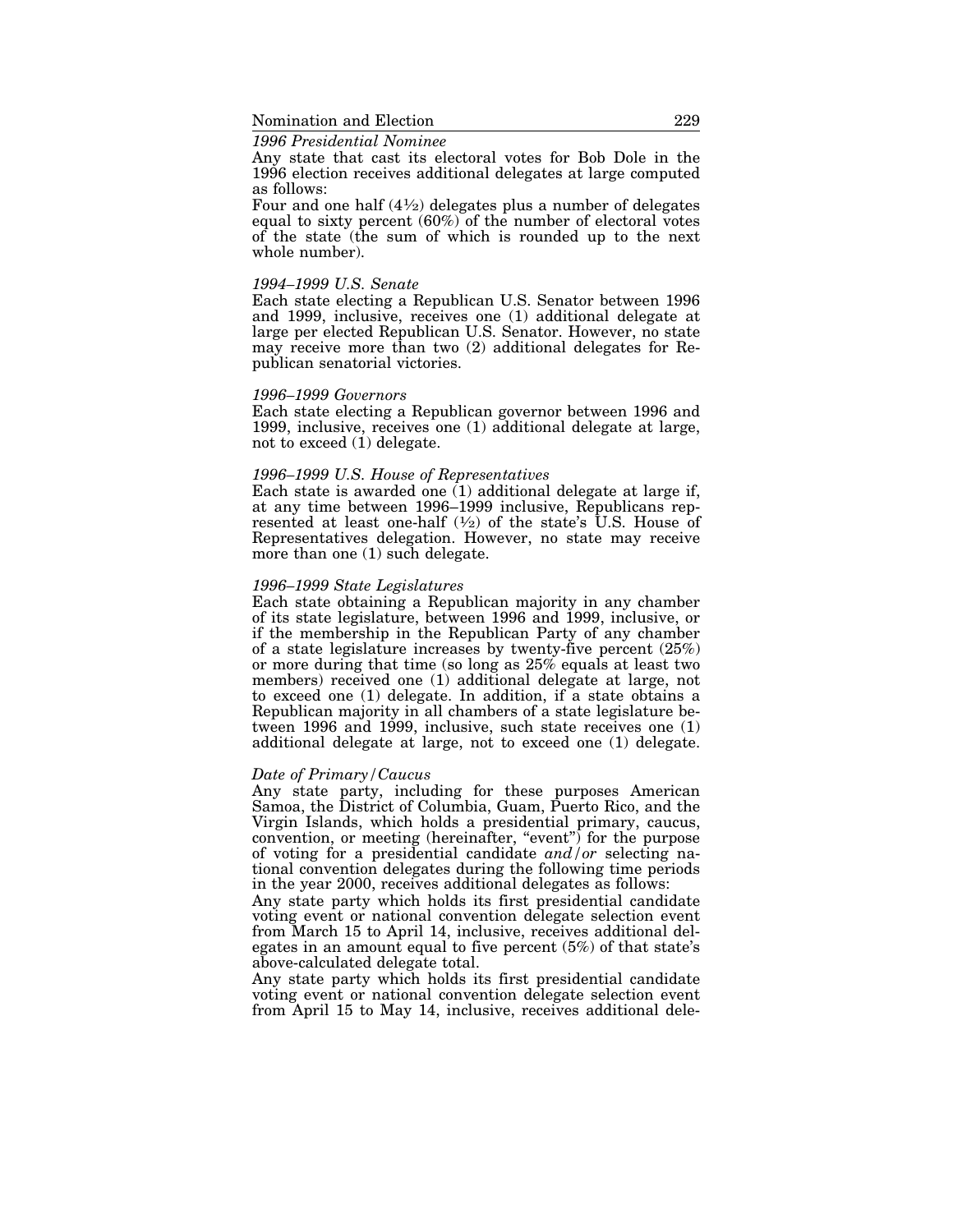gates in an amount equal to seven and one half percent (7.5%) of that state's above-calculated delegate total.

Any state party which holds its first presidential candidate voting event or national convention delegate selection event from May 15 to June 20, inclusive, receives additional delegates in an amount equal to ten percent (10%) of that state's above-calculated delegate total.

The sum of the date bonus delegates is rounded to the nearest whole number. Date bonus delegates were awarded based on materials submitted by the state Republican parties by the July 1, 1999 deadline provided for in Rule 32. *Note.* If a state party moved its event date into the prescribed date bonus period after the July 1, 1999 deadline, it did not qualify for date bonus delegates. Also, if a state party moved its event date within the prescribed date bonus period after the July 1, 1999 deadline, it did not qualify for additional date bonus delegates.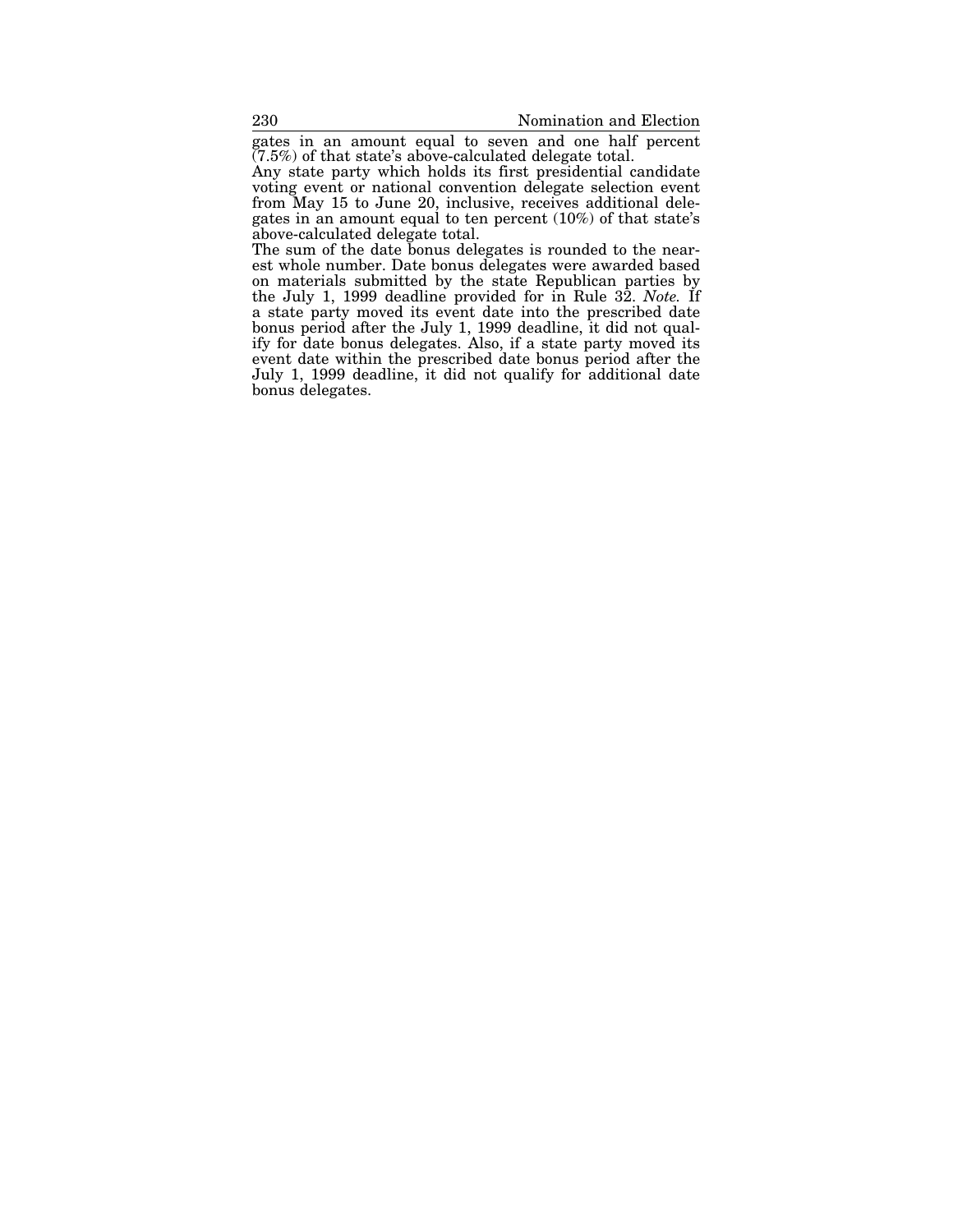*This information is intended to serve only as a summary of the delegate allocation system for the 2000 Republican National Convention. The Rules of the Republican Party and the Call for the 2000 Republican National Convention are the official and binding authority on delegate allocation.*

| State                     | Delegates at<br>large | Delegates from<br>each congres-<br>sional district | Number of dis-<br>tricts | Total |
|---------------------------|-----------------------|----------------------------------------------------|--------------------------|-------|
| Alabama                   | 23                    | з                                                  | (7)                      | 44    |
| Alaska                    | 20                    | 3                                                  | (1)                      | 23    |
| Arizona                   | 12                    | 3                                                  | (6)                      | 30    |
| Arkansas                  | 12                    | 3                                                  | (4)                      | 24    |
| American Samoa            | 4                     | 3                                                  | (0)                      | 4     |
| California                | 6                     | 3                                                  | (52)                     | 162   |
| Colorado                  | 22                    | 3                                                  | (6)                      | 40    |
| Connecticut               | 7                     | 3                                                  | (6)                      | 25    |
| Delaware                  | 9                     | 3                                                  | (1)                      | 12    |
| District of Colum-<br>bia | 15                    | 3                                                  | (0)                      | 15    |
|                           | 11                    | 3                                                  | (23)                     | 80    |
| Georgia                   | 21                    | 3                                                  | (11)                     | 54    |
| Guam                      | 4                     | 3                                                  | (0)                      | 4     |
| Hawaii                    | 8                     | 3                                                  | (2)                      | 14    |
| Idaho                     | 22                    | 3                                                  | (2)                      | 28    |
| Illinois                  | 14                    | 3                                                  | (20)                     | 74    |
| Indiana                   | 25                    | 3                                                  | (10)                     | 55    |
| Iowa                      | 10                    | 3                                                  | (5)                      | 25    |
| Kansas                    | 23                    | 3                                                  | (4)                      | 35    |
| Kentucky                  | 13                    | 3                                                  | (6)                      | 31    |
| Louisiana                 | 8                     | 3                                                  | (7)                      | 29    |
| Maine                     | 8                     | 3                                                  | (2)                      | 14    |
| Maryland                  | 7                     | 3                                                  | (8)                      | 31    |
| Massachusetts             | 7                     | 3                                                  | (10)                     | 37    |
| Michigan                  | 10                    | 3                                                  | (16)                     | 58    |
| Minnesota                 | 10                    | 3                                                  | (8)                      | 34    |
| Mississippi               | 18                    | 3                                                  | (5)                      | 33    |
| Missouri                  | 8                     | 3                                                  | (9)                      | 35    |
| Montana                   | 20                    | 3                                                  | (1)                      | 23    |
| Nebraska                  | 21                    | 3                                                  | (3)                      | 30    |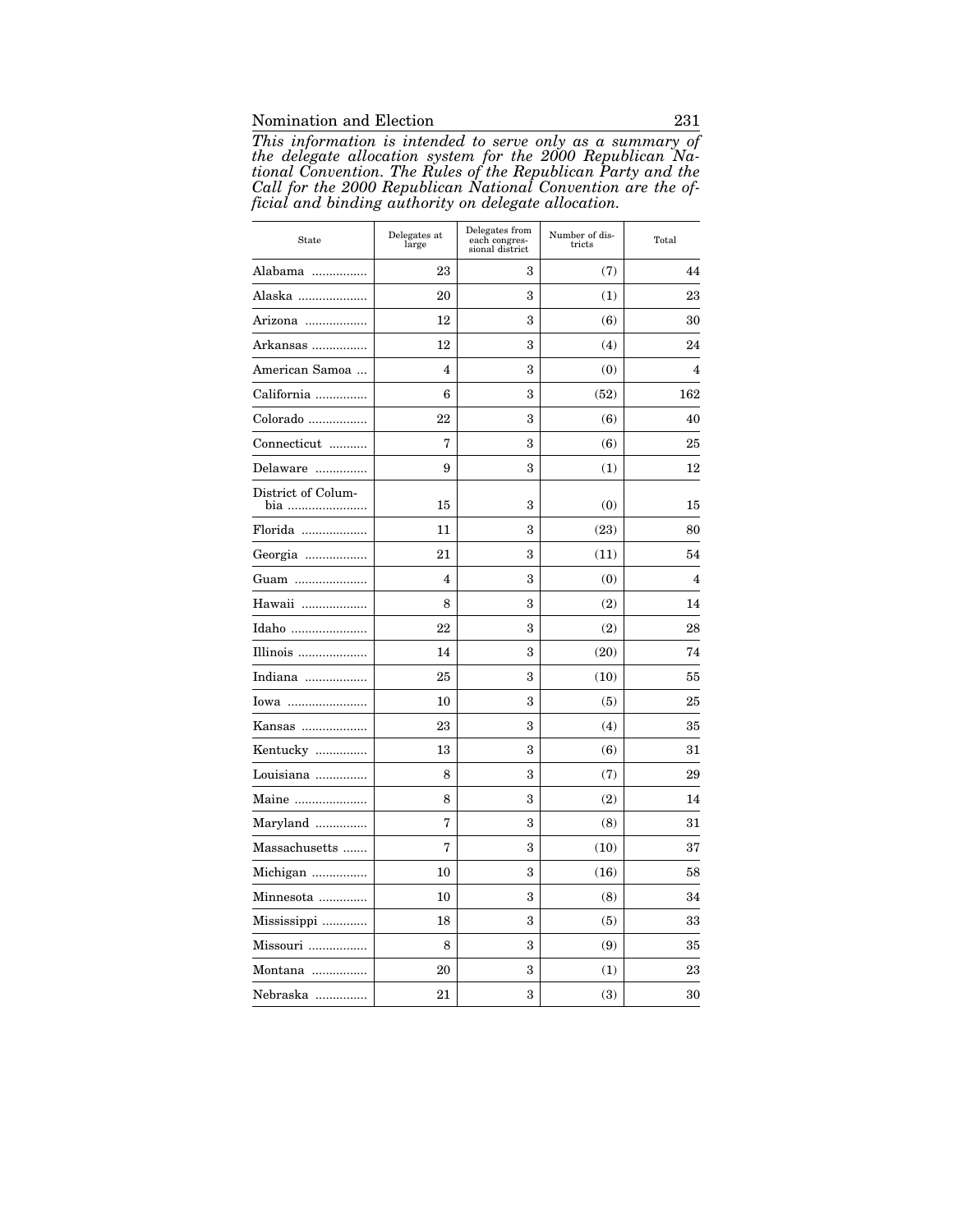| 232                                 | Nomination and Election |                                                    |                          |                         |
|-------------------------------------|-------------------------|----------------------------------------------------|--------------------------|-------------------------|
| State                               | Delegates at<br>large   | Delegates from<br>each congres-<br>sional district | Number of dis-<br>tricts | Total                   |
| Nevada                              | 11                      | з                                                  | (2)                      | 17                      |
| New Hampshire                       | 11                      | 3                                                  | (2)                      | 17                      |
| New Jersey                          | 15                      | 3                                                  | (13)                     | 54                      |
| New Mexico                          | 12                      | 3                                                  | (3)                      | 21                      |
| New York                            | 8                       | 3                                                  | (31)                     | 101                     |
| North Carolina                      | 26                      | 3                                                  | (12)                     | 62                      |
| North Dakota                        | 16                      | 3                                                  | (1)                      | 19                      |
| Ohio                                | 12                      | 3                                                  | (19)                     | 69                      |
| Oklahoma                            | 20                      | 3                                                  | (6)                      | 38                      |
|                                     | 9                       | 3                                                  | (5)                      | 24                      |
| Pennsylvania                        | 15                      | 3                                                  | (21)                     | 78                      |
| Puerto Rico                         | 14                      | 3                                                  | (0)                      | 14                      |
| Rhode Island                        | 8                       | 3                                                  | (2)                      | 14                      |
| South Carolina                      | 19                      | 3                                                  | (6)                      | 37                      |
| South Dakota                        | 19                      | 3                                                  | (1)                      | 22                      |
| Tennessee                           | 10                      | 3                                                  | (9)                      | 37                      |
| Texas                               | 34                      | 3                                                  | (30)                     | 124                     |
| Utah                                | 20                      | 3                                                  | (3)                      | 29                      |
| Vermont                             | 9                       | 3                                                  | (1)                      | 12                      |
| Virginia                            | 23                      | 3                                                  | (11)                     | 56                      |
| Virgin Islands                      | $\overline{\mathbf{4}}$ | 3                                                  | (0)                      | $\overline{\mathbf{4}}$ |
| Washington                          | 10                      | 3                                                  | (9)                      | 37                      |
| West Virginia                       | 9                       | 3                                                  | (3)                      | 18                      |
| Wisconsin                           | 10                      | 3                                                  | (9)                      | 37                      |
| Wyoming                             | 19                      | 3                                                  | (1)                      | 22                      |
| Total num-<br>ber of del-<br>egates | .                       | .                                                  | .                        | 2066                    |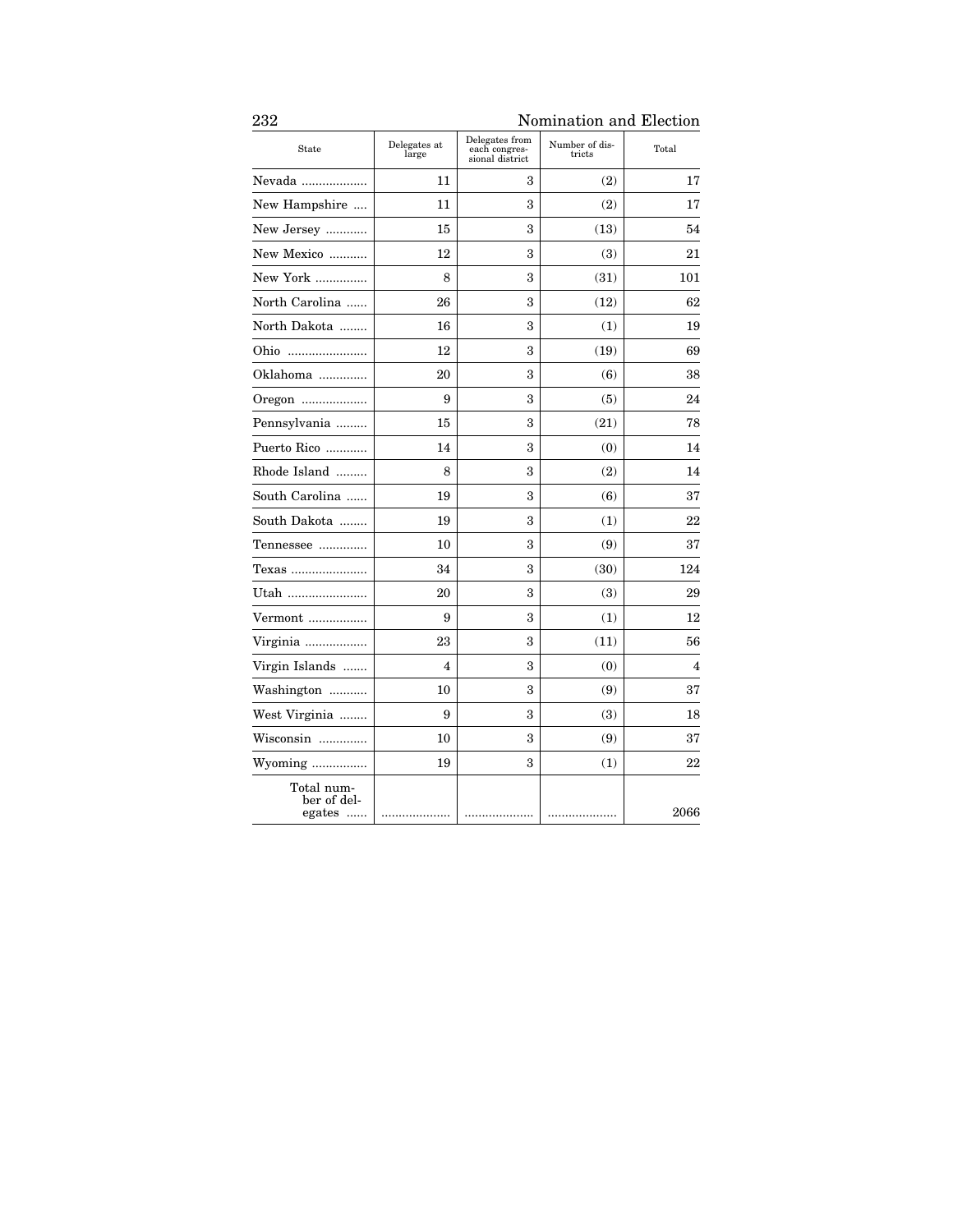**PART III. SURVEY OF STATE LAWS, PARTY RULES, REGULATING THE SELECTION OF DELEGATES TO THE NATIONAL NOMINATING CONVENTIONS**

# **A. Delegate Selection for the States**

# **ALABAMA**

Delegates to National Conventions: Democratic: 63 Republican: 44

A. MANNER OF SELECTION

Political parties may provide for the selection of delegates to national conventions by the holding of a presidential preference primary or by popular election of the delegates or otherwise. In the event a presidential preference primary is called by the governing body of any party, notice of such action shall be given to the Secretary of State as part of the notice required by § 17–16A–6 of the Code of Alabama. Said notice shall prescribe the procedure for the listing of the names of presidential candidates on the primary ballot and for the selection of delegates pledged under party rules to vote for the respective presidential candidates. A presidential preference primary, when called, will appear in the first or top position on the primary ballot. When no presidential preference primary is to be utilized, delegates may be elected in the primary election in the same manner as other party officers; except that, subject to such rules and procedures as the respective political parties may adopt, any delegate candidate may be permitted to list opposite his or her name on the primary ballot the surname of the presidential candidate to whom he or she is pledged or the word ''uncommitted.'' When delegates are to be so elected, the candidates for such position or positions shall appear in the first or top position on the primary ballot  $(\S 17-\hat{16}-7, \text{Code of Alabama})$ .

When it shall be desired by the governing body of any political party to enter the primary election ordered to be held under the provisions of this chapter, said governing body for the State shall give public notice thereof by filing a copy of the resolution of such governing body with the Secretary of State of Alabama. Such notice may be given to the Secretary of State by the chairman of the county executive committee where the primary election affects only one county, and a copy of such notice shall be filed with the probate judge of such county (§ 17–16–13).

B. PRESIDENTIAL PREFERENCE PRIMARY

A presidential preference primary shall be held on the first Tuesday in June, i.e., June 6, 2000 (Code of Alabama, § 17– 16–A1, 17–16–6). The Alabama presidential primary is an open type of primary.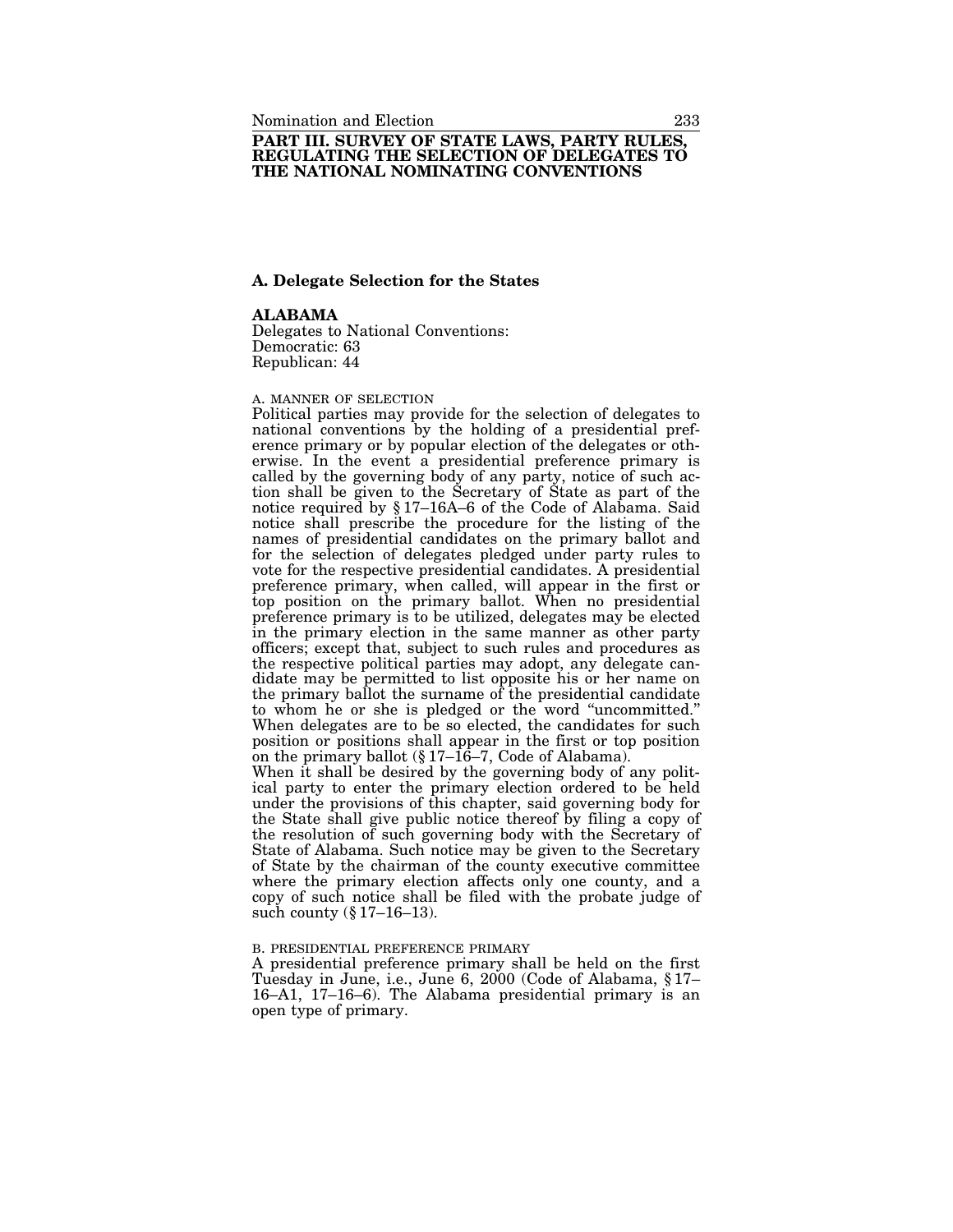234 AK/AZ Delegates Nomination and Election

A petition or petitions in support of a presidential candidacy must be filed with the State party chairman of the appropriate political party. The petition or petitions must be signed by a total of not less than 500 electors or by not less than 50 qualified electors in each congressional district in which there shall be a separate petition to be signed  $(\S 17-$ 16A–3). The candidate filing is required after March 1, and before March 15 of the year in which the presidential preference primary is held. § 17–16A–3.

Each candidate upon filing his qualifying petition shall pay a filing fee that is prescribed by his political party (§17–16A– 4). Whenever the chairman shall receive petitions, timely filed, which appear to qualify the name of a candidate for President to be placed on the ballot, he shall forthwith notify the prospective candidate by the most expeditious means of communication and shall advise such prospective candidate that unless he withdraws his name from the ballot within ten days after receipt of such notice, his name will appear on the ballot of his party at such presidential preference primary. If a candidate signifies his desire to withdraw his name within the above time limit, his name shall not be printed on the ballot (§§ 17–16A–5, 17–16A–6).

C. STATUTORY INSTRUCTIONS

None. (Party resolutions and rules provide appropriate instructions to the delegates.)

#### **ALASKA**

Delegates to National Conventions: Democratic: 19 Republican: 23

A. MANNER OF SELECTION

Delegates to the national conventions of the respective political parties are selected at the state conventions of the parties according to party rules.

B. PRESIDENTIAL PREFERENCE PRIMARY

The State of Alaska repealed its presidential preference primary statute in 1984.

C. STATUTORY INSTRUCTIONS None.

# **ARIZONA**

Delegates to National Conventions: Democratic: 55 Republican: 30

A. MANNER OF SELECTION

The selection of delegates to the political party national conventions shall be as provided in the bylaws of each state party. Arizona Revised Statutes § 16–243(A).

B. PRESIDENTIAL PREFERENCE PRIMARY

A presidential preference primary will be held on the fourth Tuesday in February in the year in which a President is to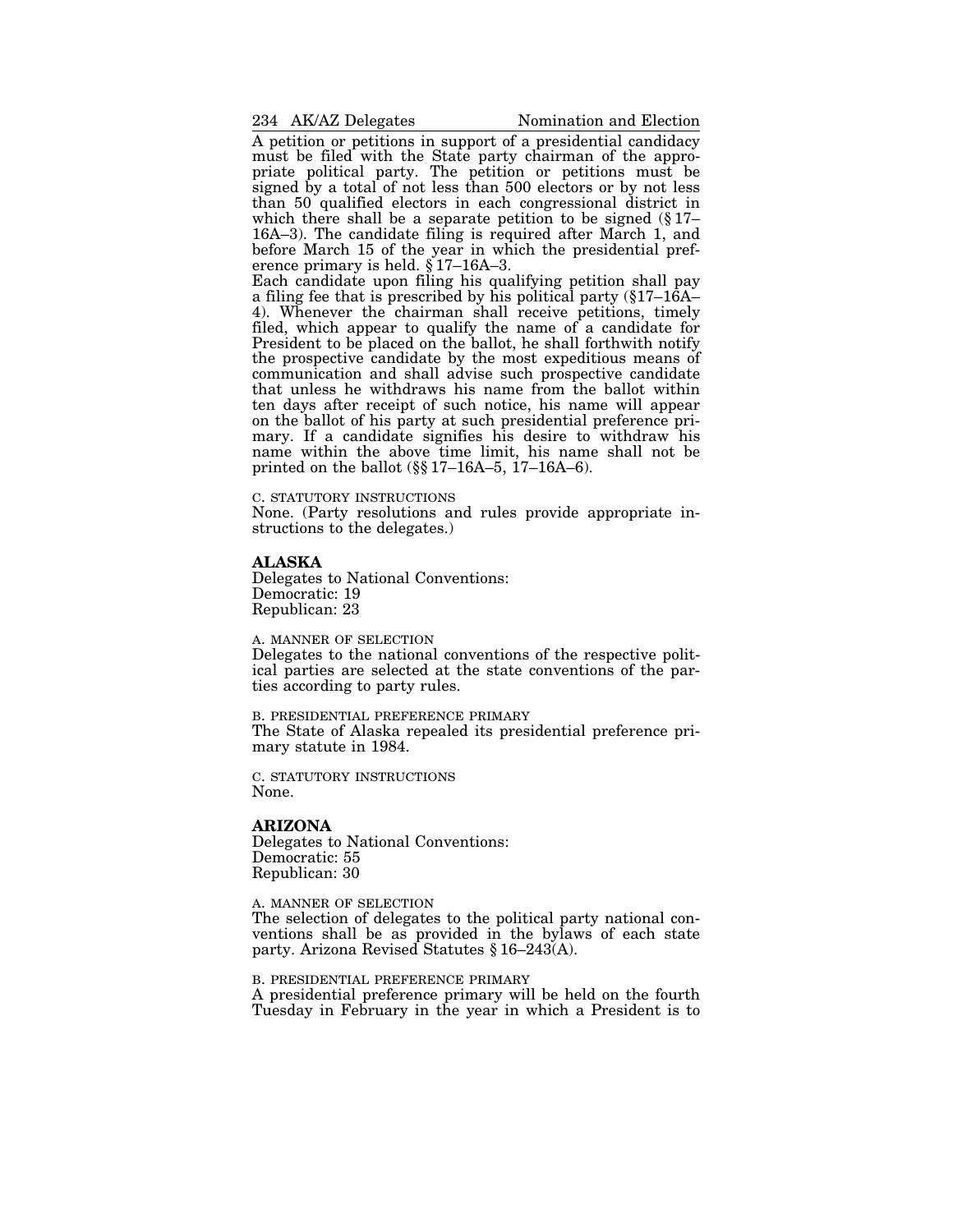Nomination and Election AZ/AR Delegates 235

be elected (February 22, 2000), unless the Governor issues a proclamation that the presidential preference election is to be held earlier. Such proclamation for an earlier date must be issued no later than 150 days before the date of the earlier preference election. Arizona Revised Statutes, § 16–  $241(\overline{A})$ , (B).

To be eligible to participate in the presidential preference election, a political party must be entitled to continued representation on the state ballot pursuant to § 16–804 of the Arizona Revised Statutes, that is, a party whose candidate for presidential electors received in the last election not less than 5% of the votes cast.  $$16-244(A)(1), 16-804$ . Additionally, the Secretary of State may determine that a party is eligible for continued recognition, notwithstanding its showing in the previous election, if on October 1 of the year immediately preceding the presidential preference primary, the party has registered voters equal to at least two-thirds of one percent of the total number of registered voters in the state. § 16–244(B). A new political party may participate when it becomes eligible for recognition under Arizona Revised Statutes  $§ 16-801$  (by filing a petition signed qualified electors equal to not less than one and one-third per cent of the total votes cast for presidential electors at the last preceding general election).  $$16-244(A)(2)$ . Such petition must be filed with the Secretary of State no later than 115 days prior to the presidential preference election.

A candidate for nomination as a party's candidate for the office of President must file nomination papers not less than 40 days or more than 70 days before the presidential preference election. § 16–242(A)(B). Such candidate must also file a document indicating that he has qualified with the Federal Election Commission for ''matching funds'' as a candidate for President. A person not qualified for matching funds is not eligible to be a candidate in the presidential preference primary. § 16–242(C).

# C. STATUTORY INSTRUCTIONS

Delegates at the party's convention shall use their ''best efforts'' for the party's presidential nominee candidate who received the largest number of votes in the state preference primary until a candidate is nominated, the candidate releases the delegate from obligation, the candidate withdraws from the race, or at least one ballot has been taken at the convention.  $§ 16-243(B)$ .

# **ARKANSAS**

Delegates to National Conventions: Democratic: 48 Republican: 24

# A. MANNER OF SELECTION

Each political party in the state desiring to select delegates to attend a quadrennial national nominating convention of the party to select a nominee for the Office of President of the United States shall hold a preferential primary election in the state, and the delegates to the national party convention shall be apportioned to the Presidential candidate whose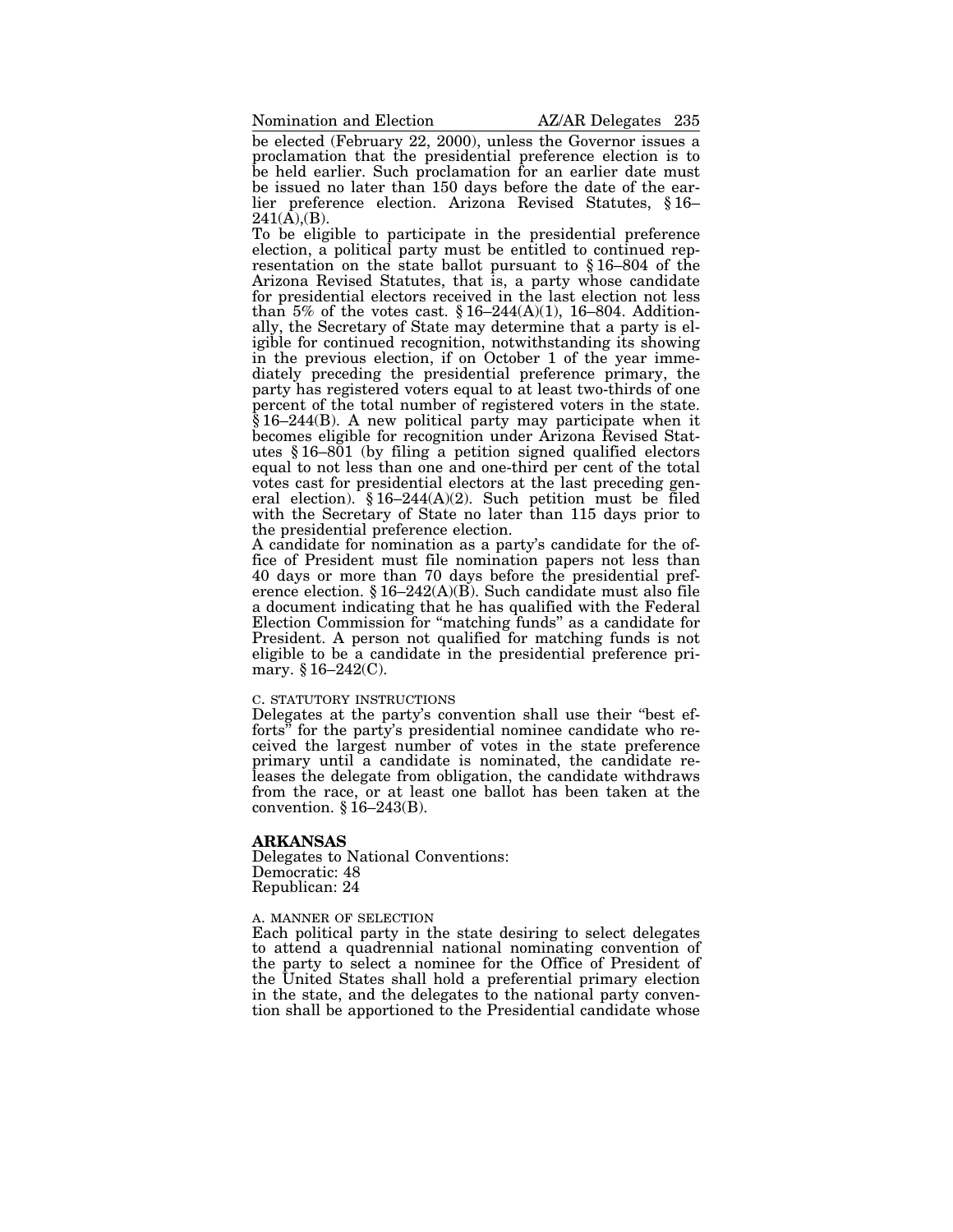236 AZ/AR Delegates Nomination and Election

names were on the ballot at the preferential Presidential primary or to "uncommitted" in the proportion that the votes cast for each candidate or uncommitted bear to the total votes cast at the election, rounded to the closest whole number. Arkansas Statutes Annotated, § 7–8–201. The State of Arkansas will hold a preferential primary election in the State on the Tuesday three weeks prior to the general primary election. (May 23, 2000) § 7–7–203(b).

Each party holding a preferential primary election shall adopt appropriate rules for the selection of delegates and alternates. § 7–8–204.

# B. PRESIDENTIAL PREFERENCE PRIMARY

Each political party desiring to select delegates to a convention to select a nominee for President shall hold a preferential primary election to select delegates to a national nominating convention, the Tuesday three weeks prior to the general primary. (May 23, 2000) § 7–8–201, 7–7–203(b). The presidential primary is an open type of primary. The delegates to the national conventions shall be apportioned to the votes cast for the presidential candidates  $(\frac{6}{5}7-8-201)$ .

#### C. STATUTORY INSTRUCTIONS

Delegates are apportioned to the votes cast for the presidential candidate. § 7–8–201.

#### **CALIFORNIA**

Delegates to National Conventions: Democratic: 434 Republican: 162

# A. MANNER OF SELECTION

Delegates to national conventions of the political parties are selected at the Presidential primary. The Chair of the State party committee notifies the Secretary of State as to the number of delegates to represent the state in the convention. The Democratic, Republican, American Independent, and Peace and Freedom Parties have procedures and rules as to delegate selection codified in detail in the California Election Code, Division 6, §§ 6000–6849. The Secretary of State places the name of a candidate on the presidential primary ballot when he determines the candidate is generally advocated or recognized throughout the United States or California as actively seeking the nomination of the party. After notification, the Secretary of State may add names to the ballot, but may not take off names uless the candidate signs a timely affidavit of non-candidacy. An unselected candidate may be nominated by petition by a certain percentage of the registered voters of that party. Newly qualified political parties shall conduct their primary elections in accordance with procedures of any other political party that has a detailed statutory provision. (§ 5006 supp.)

A new political party will be qualified to participate in a primary election when (1) it received at least 2 percent of the vote for any of its candidates statewide in the preceding gubernatorial election; (2) when it appears to the Secretary of State that the party's registration equals at least 1 percent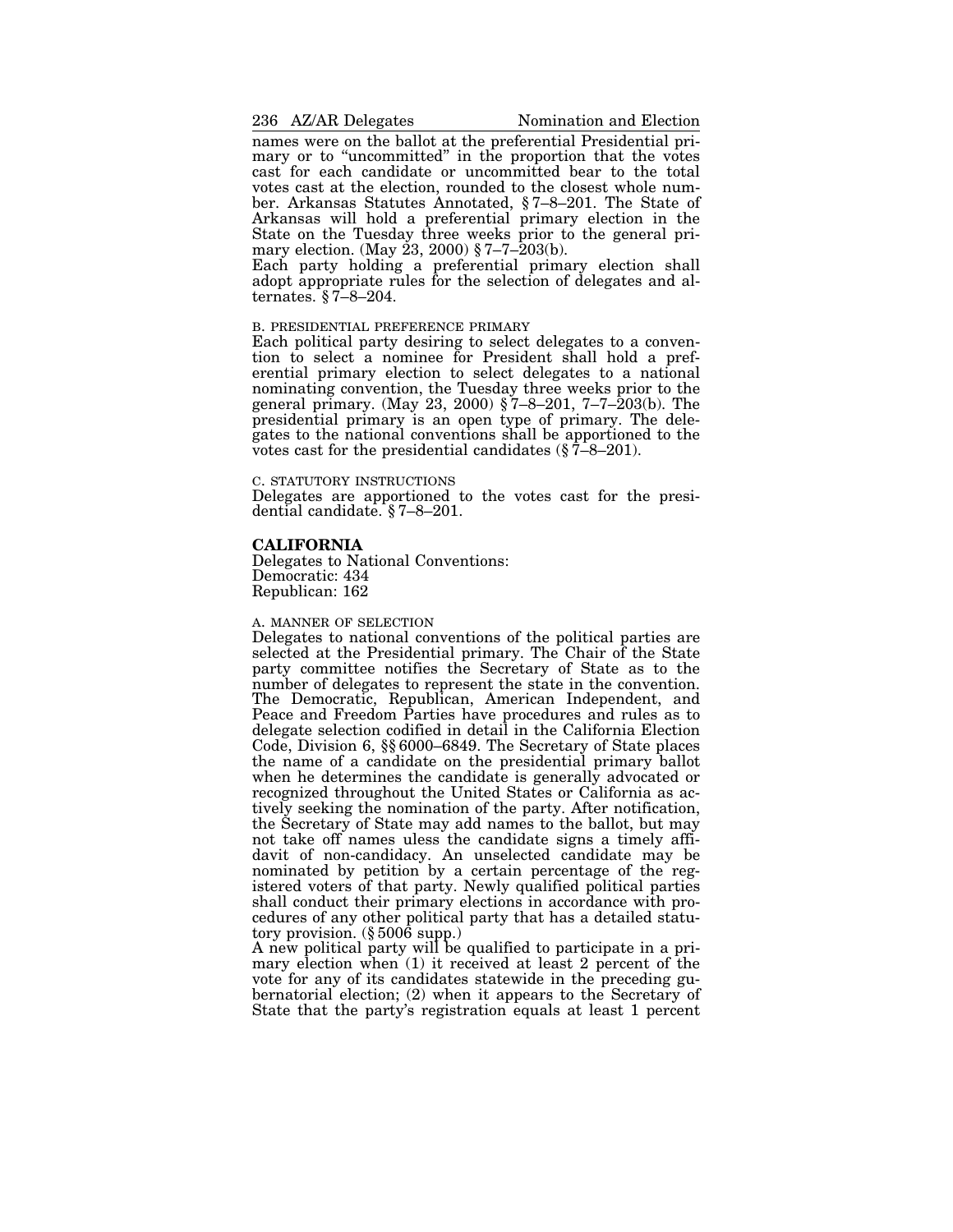Nomination and Election CA/CO Delegates 237

of the entire vote of the State in the last gubernatorial election, or (3) by petition by at least 10 percent of the entire vote of the State in the last gubernatorial election. (Cal. Election Code, § 5100, Supp.)

B. PRESIDENTIAL PREFERENCE PRIMARY

A presidential preference primary will be held on the first Tuesday in March in any year evenly divisible by the number four. (March 7, 2000) (California Elections Code, § 1202, Supp.)

#### C. STATUTORY INSTRUCTIONS

# *Republicans:*

Each delegate to the Republican National Convention shall use his best efforts at the convention for the party's presidential nominee candidate from California to whom the delegate has pledged support until such person is nominated for President, receives less than 10 percent of the votes for nomination, releases the delegate from his obligation, or until two convention nominating ballots have been taken. Thereafter, each delegate shall be free to vote as he chooses, and no rule may be adopted by a delegation requiring the delegation to vote as a body or causing the vote of any delegate to go uncounted or unreported (California Elections Code,  $§6461(c).$ 

#### **COLORADO**

Delegates to National Conventions: Democratic: 61 Republican: 40

# A. MANNER OF SELECTION

To the extent permitted by state and national political party rules, each party shall use the presidential primary election results to allocate delegate votes to presidential candidates for the presidential nominating convention of that party, Colorado Revised Statutes, 1–4–1204. Minor parties must set out in their constitution or bylaws a method for nominating candidates and selecting delegates to conventions. (Colorado Revised Statutes, § 1–4–1301, as added by 1998 Session Laws, ch. 95).

#### B. PRESIDENTIAL PREFERENCE PRIMARY

Colorado will hold a presidential primary election on the first Friday following the first Tuesday in March, (March 10, 2000), to ensure that Colorado joins with other western states in conducting a coordinated western presidential primary, (Colorado Revised Statutes, §1–4–1202, as amended by Session Laws of Colorado, ch. 240, 1999).

Each major political party which is represented by a candidate entitled to participate in the Colorado presidential primary election pursuant to section 1–4–1203 is entitled to participate in the primary election and shall have a separate party ballot. At such presidential primary election, an elector may only vote for a candidate who represents the political party to which the elector had declared an affiliation. An un-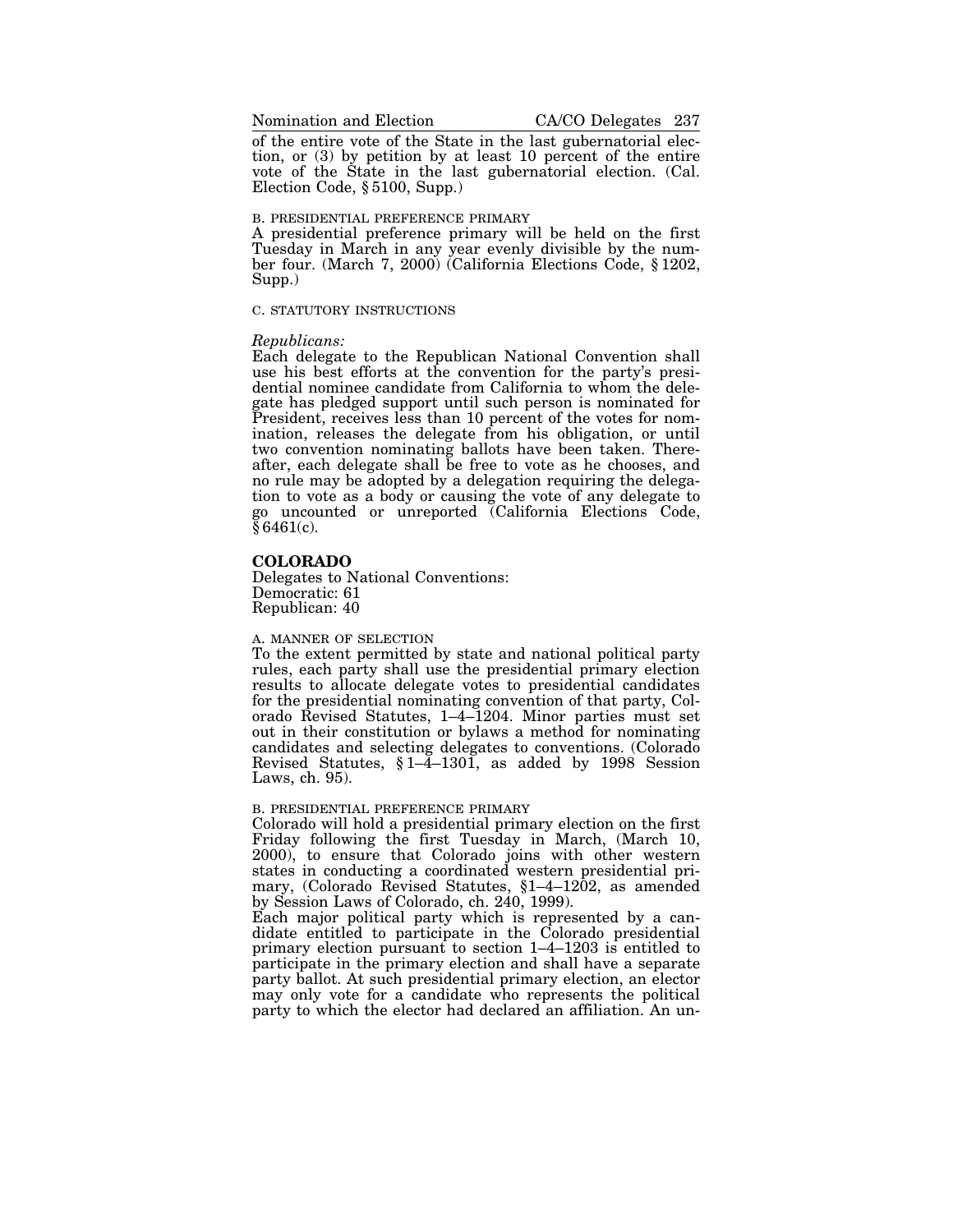238 CO Delegates Nomination and Election

affiliated registered elector may declare an affiliation to the election judges of the presidential primary election as provided in section 1–7–201. The presidential primary election of all political parties shall be held at the same time and at the same polling places and shall be conducted by the same election officials (§1–4–1202(2)).

Except as otherwise provided, all presidential primary elections shall be conducted in the same manner as other primary elections, and the election officers for primary elections shall have the same powers and shall perform the same duties as those provided by law for general elections (§1–4– 1202(3)).

All expenses incurred in the preparation or conduct of the presidential primary election shall be paid out of the treasury of the county or state, as the case may be, in the same manner as for general elections  $(\S1-4-1202(4))$ .

The secretary of state shall certify the names and party affiliations of the candidates to be placed on the presidential primary election ballots fifty days before such election is to be held. The only candidates whose names shall be placed on ballots for such elections shall be those candidates who:

(a) Are eligible to receive payments pursuant to the federal ''Presidential Primary Matching Payment Account Act'', 26 U.S.C. 9031 et seq., at the time candidates' names are to be certified by the secretary of state; and

(b) Are seeking the nomination for president of a political party whose nominee for president of the United States received at least twenty percent of the votes cast by qualified electors in Colorado at the last presidential election and (c) have submitted a candidate's statement and filing fee  $(\S 1$ – 4–1203(1)).

The names of candidates appearing on any presidential primary ballot shall be in alphabetical order  $(\S1-4-1203(2))$ .

The secretary of state shall tabulate the number of votes received by each candidate named on the presidential primary election ballot and shall calculate the percentage of votes received by each candidate as compared to the number of votes received by all candidates of the same political party (§1–4–  $1204(1)$ ).

The secretary of state shall certify the results and percentages calculated pursuant to subsection (1) of this section to the state party chairman and national committee of each political party which had at least one candidate on the presidential primary election ballot. To the extent permitted by state and national political party rules, each such party shall use the election results to allocate delegate votes to presidential candidates for the presidential nominating convention of that party. Political parties need not allocate delegate votes to candidates who receive less than fifteen percent of the votes cast in the presidential primary election for that party unless required to do so pursuant to state or national party rules (§1–4–1204).

Minor political parties may nominate candidates by petition signed by at least ten thousand registered electors, submitted no later than May 1 of the election year for which the minor political party seeks to qualify. (§1–4–1302, as added by Session Laws of Colorado, ch. 95, 1998).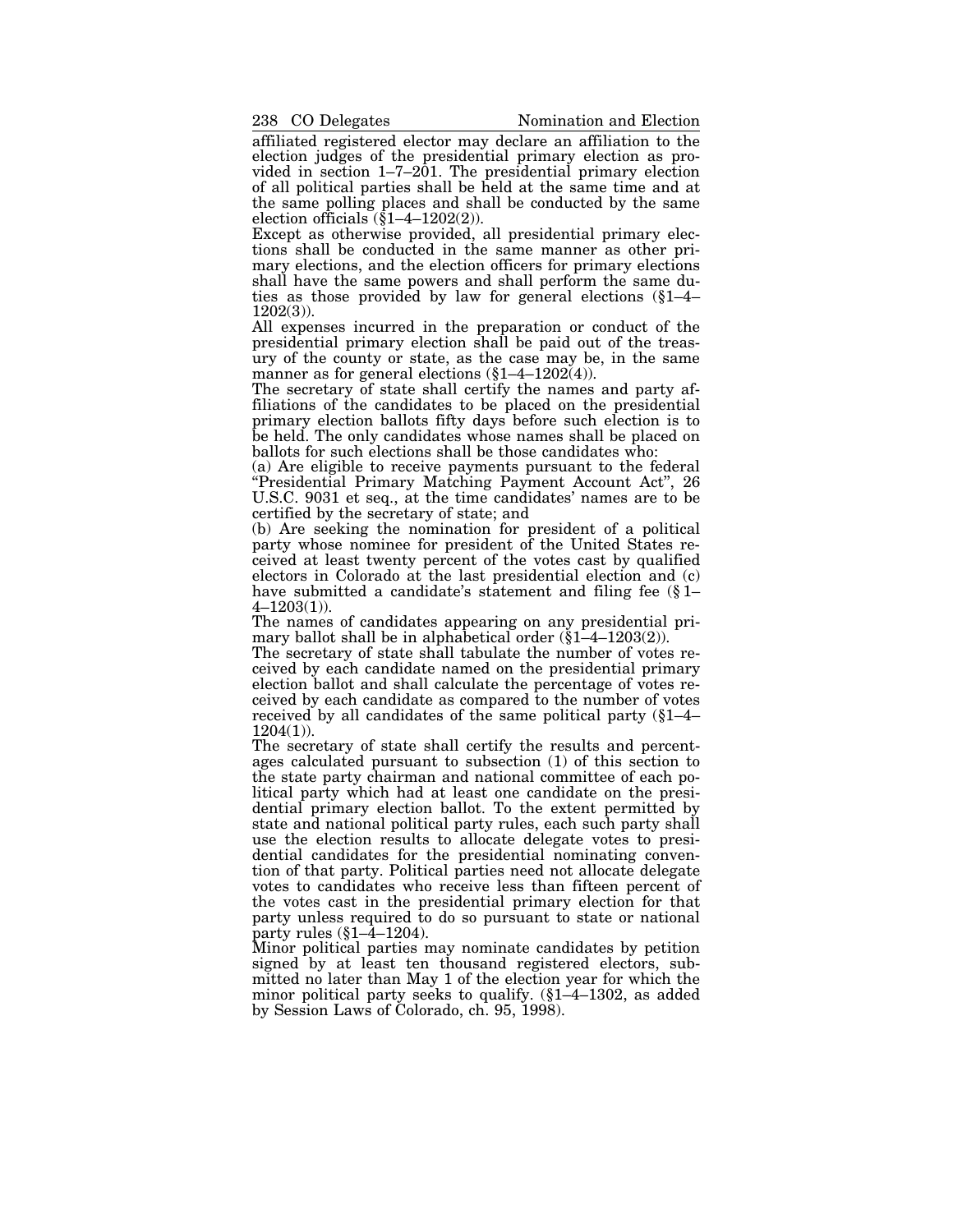Nomination and Election CO/CT Delegates 239

C. STATUTORY INSTRUCTIONS

Delegates shall be pledged or bound to vote for the candidate to which they have been allocated only to the extent allowed by the state and national party rules of that political party  $(\$1-4-1204(2)).$ 

#### **CONNECTICUT**

Delegates to National Conventions: Democratic: 67 Republican: 25

A. MANNER OF SELECTION

National convention delegates and alternates are selected in accordance with party rules. Political parties may hold caucuses for the selection of delegates prior to the day of the presidential primary (Connecticut General Statutes annotated, § 9–486). Not later than the 14th day before the day of the primary, the chairman of each party shall certify in writing to the Secretary the number of delegates to which such party is entitled pursuant to its rules. If such rules provide that such delegates are to be chosen from districts, the chairman shall also certify the number of delegates allocated to each district and the number to be selected at large, if any. If such rules prescribe a formula for the allocation of delegates to candidates based upon the percentages of the total votes cast for such candidates at the primary, the chairman shall also certify such formula and all information necessary for the application of such formula to the results of the primary. The chairman shall furnish to the Secretary, upon request, a written interpretation or explanation of any application of such formula  $(\S 9-473)$ .

# *Allocation of Delegates:*

If a party's chairman has certified a formula in accordance with the provisions of section 9–473, the Secretary shall calculate the number of delegates allocated to each of such party's candidates, pursuant to such formula, except as provided in section  $9-484$  (§  $9-483$ ).

If a party's chairman did not certify a formula pursuant to section 9–473, or if the application of the formula so certified requires all delegates to be allocated to the candidate receiving the greatest number of votes notwithstanding such candidate's percentage of the total votes cast for all candidates, the Secretary shall determine the number of delegates to be so allocated to each candidate of each such party in accordance with the provisions of this section  $(\S 9 - 484(a))$ .

Such determination shall be made separately for delegates to be selected at large and delegates to be selected from each district. Any percentage required to be determined, in accordance with the provisions of this section, shall be rounded off to the nearest one-tenth of one percent. As used in this section, "minimum percentage" means the ratio, expressed as a percentage, that the number one bears to the total number of delegates to be selected, but in no event shall such percentage exceed twenty-five percent. (§ 9–484(b)).

The Secretary shall calculate the minimum percentage, as defined in subsection (b) of this section, using the number of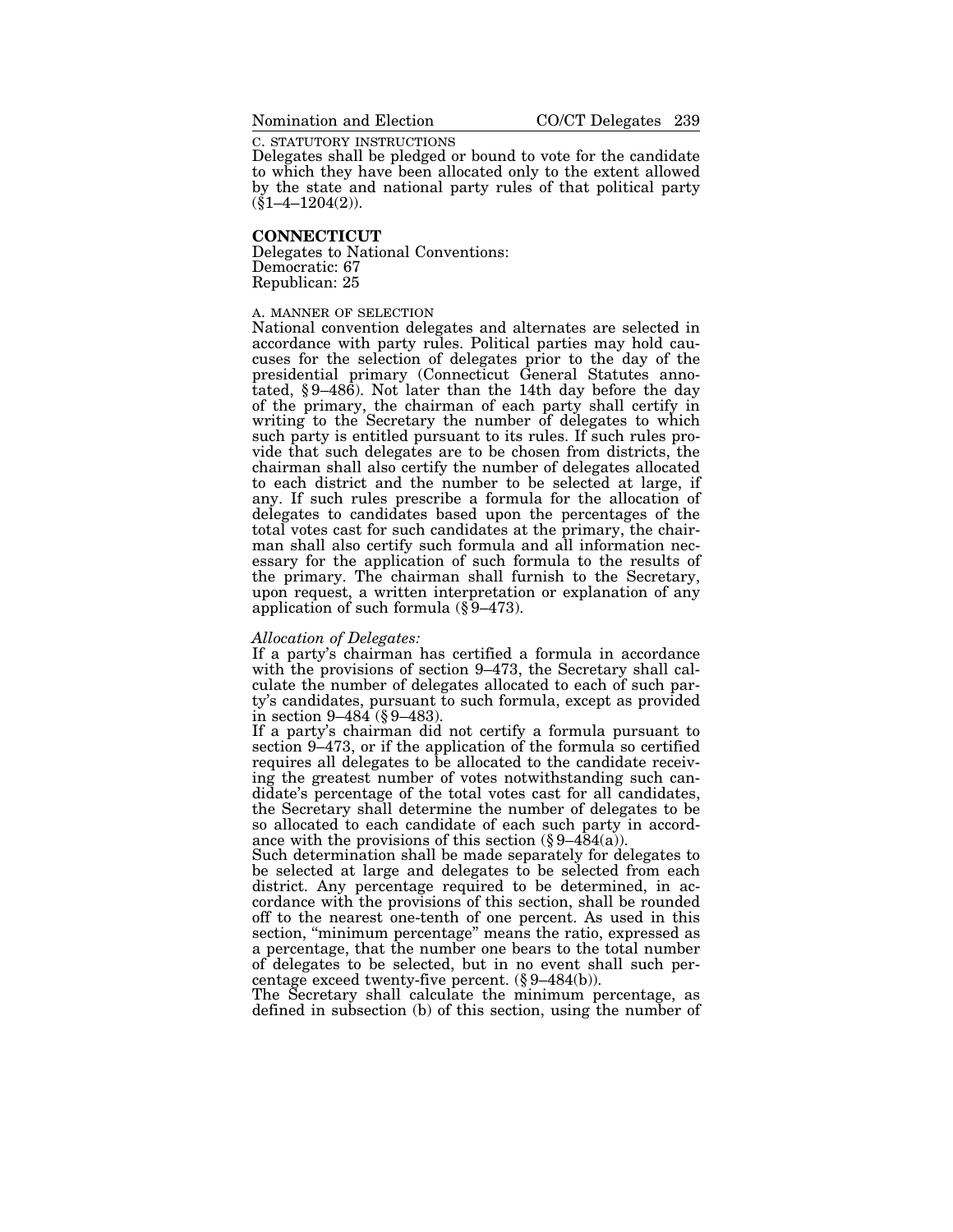240 CT Delegates Nomination and Election

delegates to be selected at large and, if applicable, the number of delegates to be selected from each district respectively. Except as provided in this subsection, a candidate's percentage of the total votes cast for all candidates in the State or in a district must equal or exceed such minimum percentage in order for such candidate to be allocated any at large delegates or any delegates from such district, as the case may be. The Secretary shall determine each candidate's percentage of the total votes cast for all candidates in the State and in each district. In the event two or more candidates have received a percentage of such total votes cast equal to or greater than the minimum percentage, the Secretary shall calculate an adjusted percentage, which shall be each such candidate's percentage of the total votes cast for all such candidates, excluding the votes cast for all other candidates. The Secretary shall then calculate the product of each such candidate's adjusted percentage and the total number of delegates to be selected, rounding off such product to the nearest integer. Such product shall be the number of delegates allocated to each such candidate except as hereinafter provided. (1) If the rounding off of such products to the nearest integers causes the sum of all delegates so allocated to be greater than the total number of delegates to be selected at large or from the district, then one delegate shall be subtracted from the number allocated to the candidate who received the greatest mathematical gain from such rounding off, and if necessary one delegate shall also be substracted from the number allocated to the candidate who received the next greatest gain, and so on until the sum of all delegates allocated to candidates equals the total number of delegates to be so selected. (2) If the rounding off of such products to the nearest integers causes the sum of all delegates so allocated to be fewer than the total number of delegates to be selected at large or from the district, then one delegate shall be added to the number allocated to the candidate who suffered the greatest mathematical loss from such rounding off, and if necessary one delegate shall also be added to the number allocated to the candidate who suffered the next greatest such loss, and so on until the sum of all delegates allocated to candidates equals the total number of delegates to be so selected  $(\S 9 - 484(c))$ .

In the event one or no candidate has received a percentage of the total number of votes cast for all candidates equal to or greater than the minimum percentage, the Secretary shall calculate an adjusted percentage for each of the candidates receiving the greatest and second greatest number of votes cast for all candidates. The adjusted percentage shall be such candidate's percentage of the total number of votes cast for both such candidates, excluding the total number of votes cast for all other candidates. The Secretary shall determine the number of delegates allocated to each candidate by using the same procedure as prescribed in subsection (c) of this section  $(\S 9 - 484(d))$ .

# *Certification of Delegates; Release of Delegates:*

Forthwith upon completion of the procedures prescribed by section  $9-483$  or  $9-484$ , as the case may be, the Secretary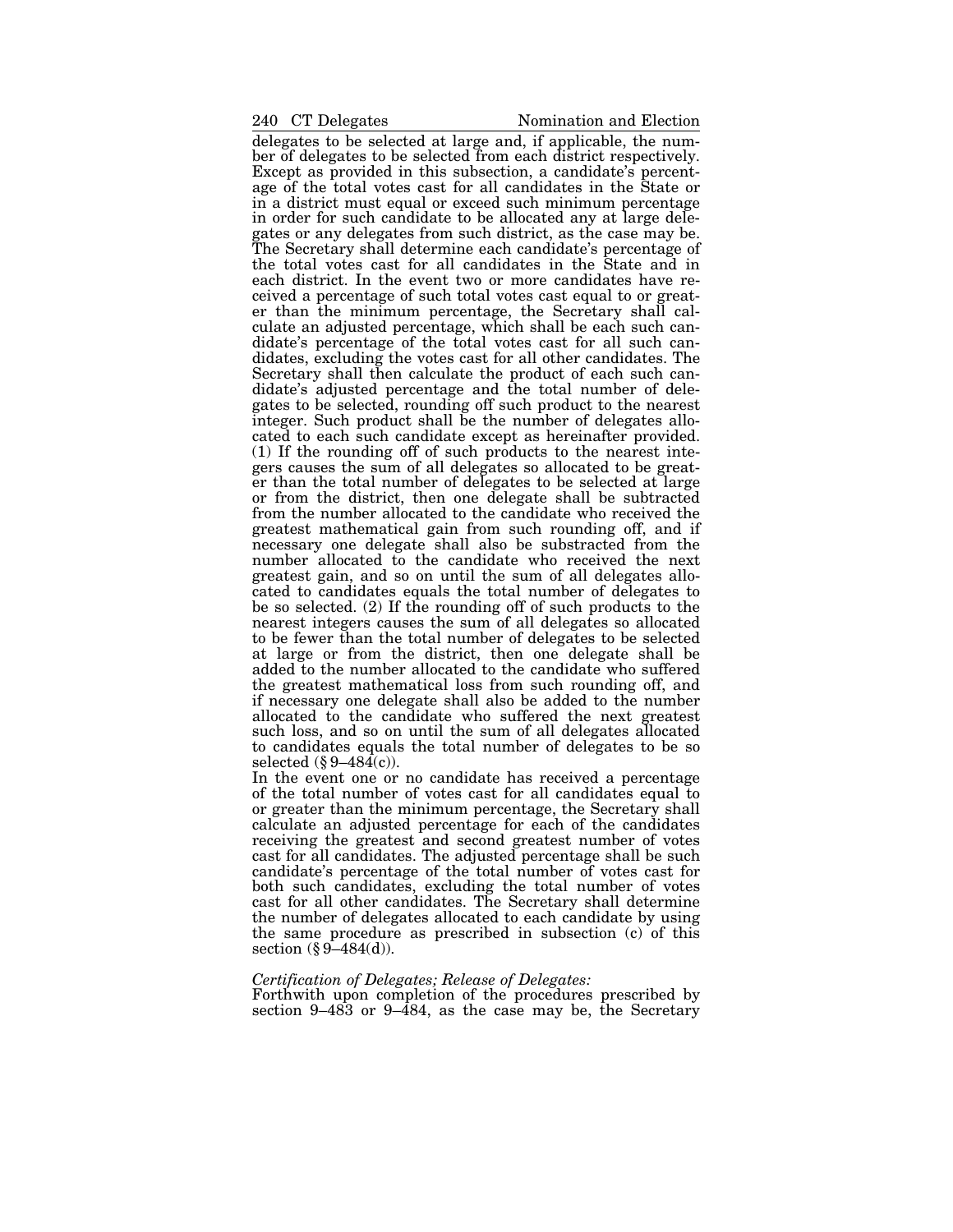Nomination and Election CT Delegates 241

shall certify to the chairman, each candidate and the national committee of the party, the number of such party's at large and district delegates allocated to each candidate in accordance with the provisions of said sections. Each party shall select a number of delegates, both at large and from each district, pursuant to its rules and in accordance with such certification, provided it shall select a number of delegates committed to support each candidate which is not less than the number so allocated to such candidate. If, prior to a party's selection of delegates, a candidate to whom one or more of such party's delegates are allocated files with the Secretary a written statement, by him signed, to the effect that he has released all Connecticut delegates allocated to him, delegates committed to such candidate shall not be selected by such party. Forthwith upon the selection of delegates, the chairman shall certify to the Secretary the name and address of each delegate, the district from which he was selected or that he was selected at large, and the name of the candidate to whom he is committed or that he is uncommitted, as the case may be. If, as a consequence of any such candidate's release of delegates, the number of delegates differs from the number so allocated in accordance with the Secretary's certification, the chairman shall include in his certification a statement to such effect and an accounting of the differences  $(\S 9 - 485(a))$ .

The Secretary shall forward a copy of such certification to the national committee of the party and to each candidate to whom at least one delegate is committed. If such certification indicates that the party has not complied with the provisions of this section in its selection of delegates, the Secretary shall so inform the chairman, each such candidate and the national committee of the party. If any such candidate files with the Secretary a written objection to any delegate committed to him according to the chairman's certification, the Secretary shall inform the chairman and the national committee of the party of such objection. Any dispute over the selection of delegates by a party shall be resolved in such manner as its rules may prescribe (§9–485(b)).

### B. PRESIDENTIAL PREFERENCE PRIMARY

A presidential preference primary is to be held on the first Tuesday in March (March  $7, 2000$ ) (§9–464). The presidential primary is a closed type of primary. The name of a candidate shall be placed on the ballot at a primary of a party either: (a) by direction of the Secretary of State when he determines within the time specified that the candidacy of such person for such party's nomination for president is generally and seriously advocated or recognized according to reports in the national or state news media, unless such candidate files a request to omit his name; or (b) by petition to the Secretary of State (§9–465).

# 1. *Candidate List:*

The secretary shall, at ten o'clock a.m. on the seventy-fourth day preceding the day of the primary, publicly announce a list of candidates whose names are to be placed on the ballot of each party at such primary pursuant to subsection (a) of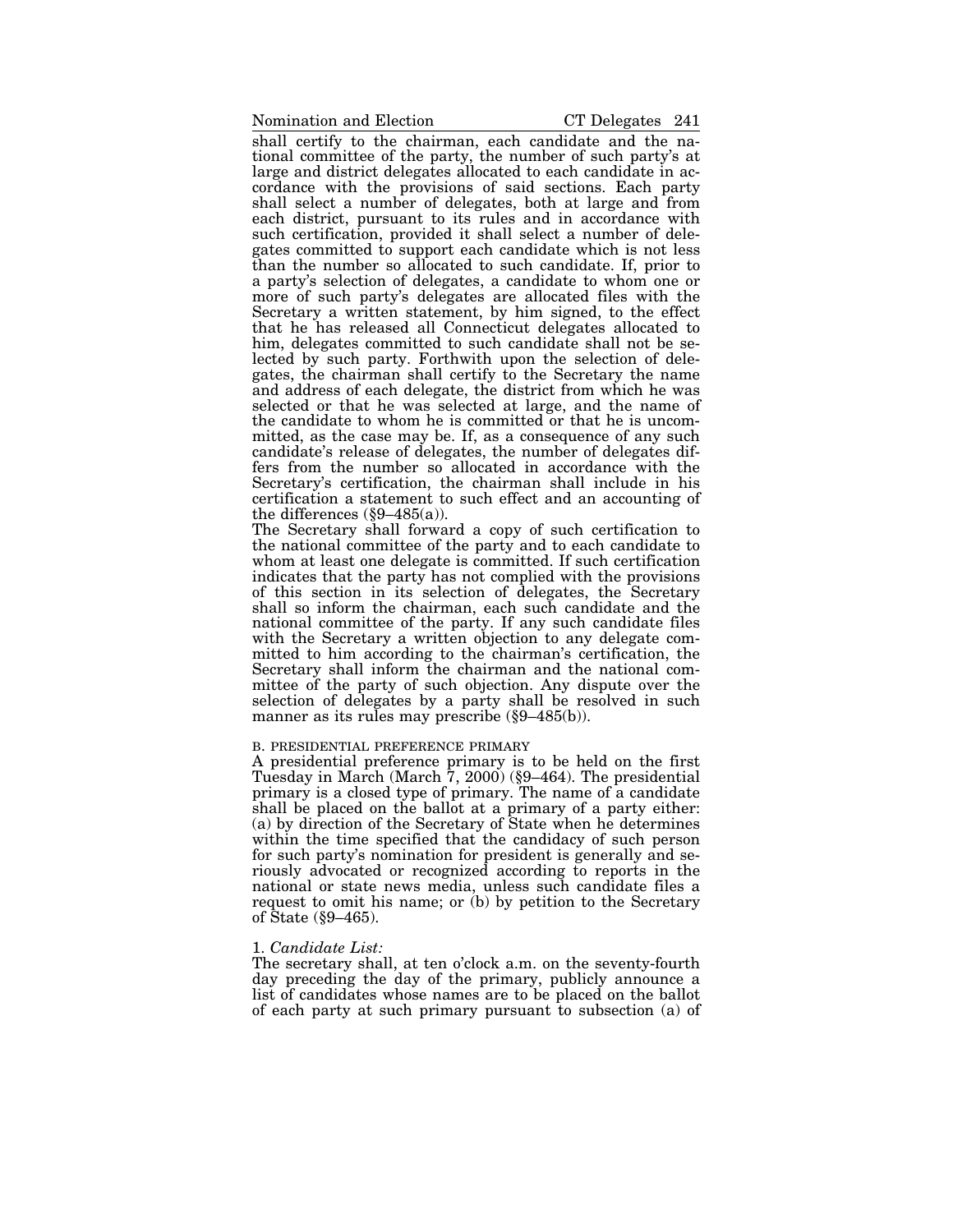242 CT Delegates Nomination and Election

section 9–465. Forthwith upon announcing such list, said secretary shall notify each such candidate, by registered mail with return receipt requested, that his name will be included on the ballot unless he files with the Secretary, not later than four o'clock p.m. of the thirty-sixth day before the primary, a written request, signed by the candidate, to the following effect: "I request that my name be omitted from the ballot at Connecticut's forthcoming . . . (name of party) presidential preference primary''. The name of any candidate who files a request as provided by this section, within the time specified, shall be omitted from the ballot, but no such withdrawal shall be honored if it is received later than the time specified by his section (§9–466)

## 2. *Issuance of Petition:*

On or after twelve o'clock noon of the seventy-fourth day preceding the day of the primary, any person seeking the nomination of a party for president, whose name is not included in the list of candidates announced by the Secretary pursuant to section 9–466, or any person advocating the nomination of such person, by such party, may obtain petition pages from the Secretary in the manner provided by this section. Such pages shall be in a form prescribed by the Secretary and shall conform, as nearly as may be, to the requirements for primary petition forms provided in section 9–410. Any person requesting the petition pages shall give to the Secretary, in writing, his name and address, the name and address of the candidate for whom the petition is to be circulated and the party holding the primary, and shall also file, or cause to be filed, with said Secretary a written statement, signed by such candidate, to the effect that he consents to the inclusion of his name on the primary ballot of such party. Upon completion of these requirements, the Secretary shall give to the person so requesting such petition pages a number of pages sufficient to contain at least two times the number of signatures required in accordance with the provisions of section 9–468. The Secretary shall also fill in on each petition page the name and address of the candidate, the words ''nomination for president of the United States'' as the designation of the office sought, and the name of the party conducting the primary (§9–467).

# 3. *Candidate Petition for Ballot Inclusion:*

Such petitions shall be circulated, filed with the registrars of voters, and verified by said registrars, as nearly as may be, in accordance with the provisions of sections 9–410 and 9– 412. Each page of such a petition shall be filed with the registrar of voters of the party holding the primary in the town of voting residence of the signers thereof, not later than four o'clock p.m. of the forty-sixth day preceding the day of the primary; and such registrar shall verify the signatures on each such page and forward it to the secretary not later than four o'clock p.m. of the forty-second day preceding the day of the primary. If, prior to such last day for filing such pages with the registrar, such a petition was issued under section 9–467, the office or office facilities of each registrar of such party in each town shall open not later than one o'clock p.m.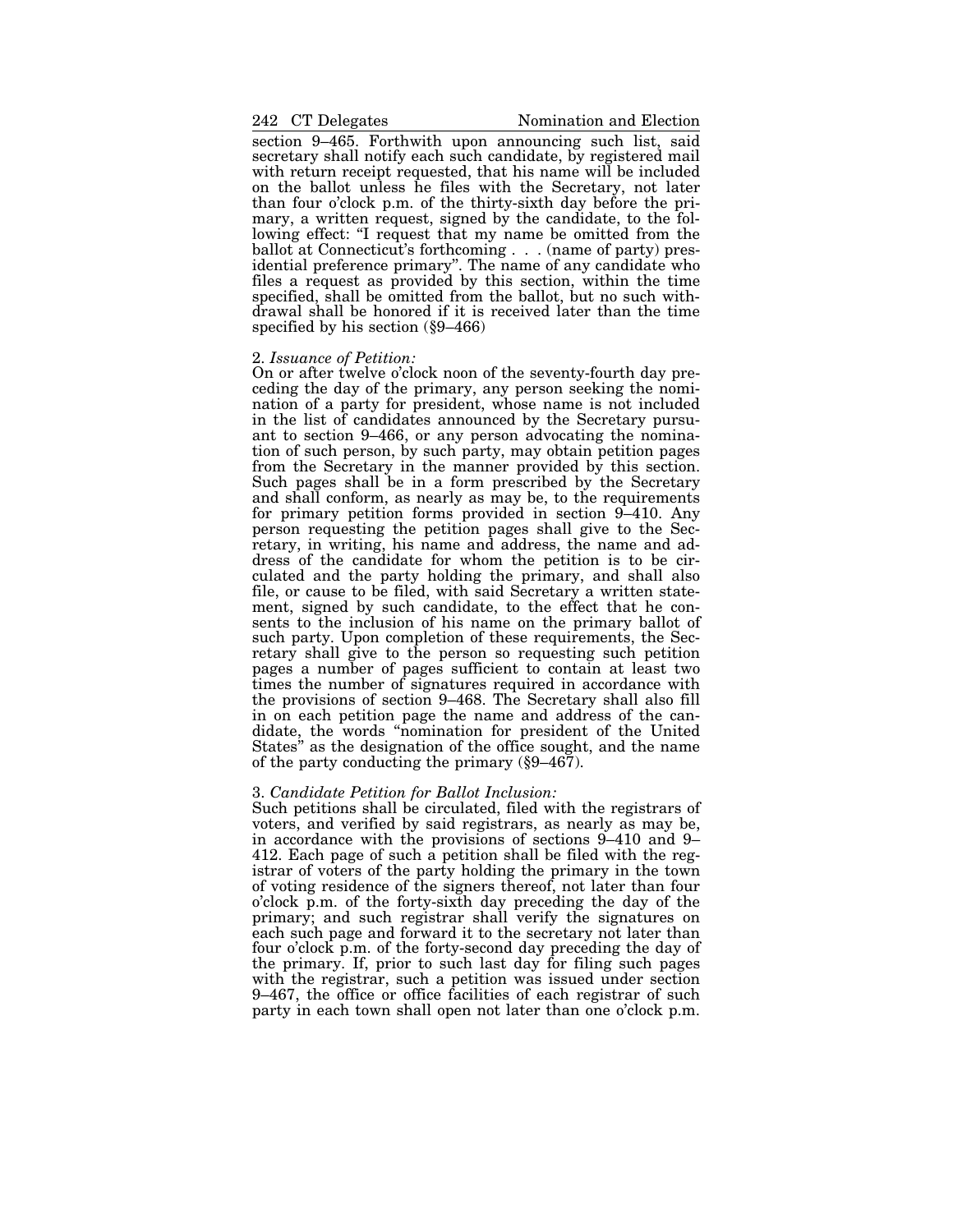Nomination and Election CT Delegates 243

and remain open until at least four o'clock p.m., and each such registrar or his deputy assistant registrar shall be present therein (§ 9–468). The Secretary shall complete tabulation of the signatures on each petition not later than the thirty-sixth day preceding the day of the primary. The secretary shall place on the ballot of each party at the primary the name of each candidate whose petition has been signed by a number of enrolled members of such party equal to at least one per cent of the total number of enrolled members of such party in the state, according to the most recent enrollment records on file in the office of the Secretary. No candidate who has filed a statement of consent pursuant to the provisions of section 9–467 and whose name is placed on the ballot pursuant to the provisions of this section shall be permitted to withdraw his name from such ballot  $(\$9-469)$ .

# 4. *Order of Names on Ballot:*

The Secretary shall determine by lot, in a public ceremony held on the thirty-fifth day preceding the day of the primary, the order in which the names of the candidates will appear on the ballot of each party at such primary; provided that the category ''uncommitted'' shall appear last on such ballots. Notwithstanding any provision of the general statutes to the contrary, no candidate shall be designated on the ballot as the party-endorsed candidate. The names of such candidates shall appear, in the order so determined by the Secretary, in the first vertical column of the voting machine. Such column shall be designated ''Nomination for President of the United States''; provided if the number of candidates is such that there is an insufficient number of places in such column, the Secretary shall determine whether the names of the candidates shall also extend, in the order so determined, to the second and succeeding columns as may be necessary, or shall appear on the first and succeeding horizontal rows as may be necessary. Such columns or rows shall be designated as hereinabove provided. Except as otherwise provided in this chapter, the form of the ballot shall be prescribed by the Secretary and shall conform, as nearly as may be, to the provisions of section 9–437 (§9–470).

# C. STATUTORY INSTRUCTIONS

The Secretary shall certify to the chairman, each candidate and the national committee of the party, the number of such party's at large and district delegates allocated to each candidate in accordance with the provisions of said sections. Each party shall select a number of delegates, both at large and from each district, pursuant to its rules and in accordance with such certification, provided it shall select a number of delegates committed to support each candidate which is not less than the number so allocated to such candidate. If, prior to a party's selection of delegates, a candidate to whom one or more of such party's delegates are allocated files with the Secretary a written statement, by him signed, to the effect that he has released all Connecticut delegates allocated to him, delegates committed to such candidate shall not be selected by such party. Forthwith upon the selection of delegates, the chairman shall certify to the Secretary the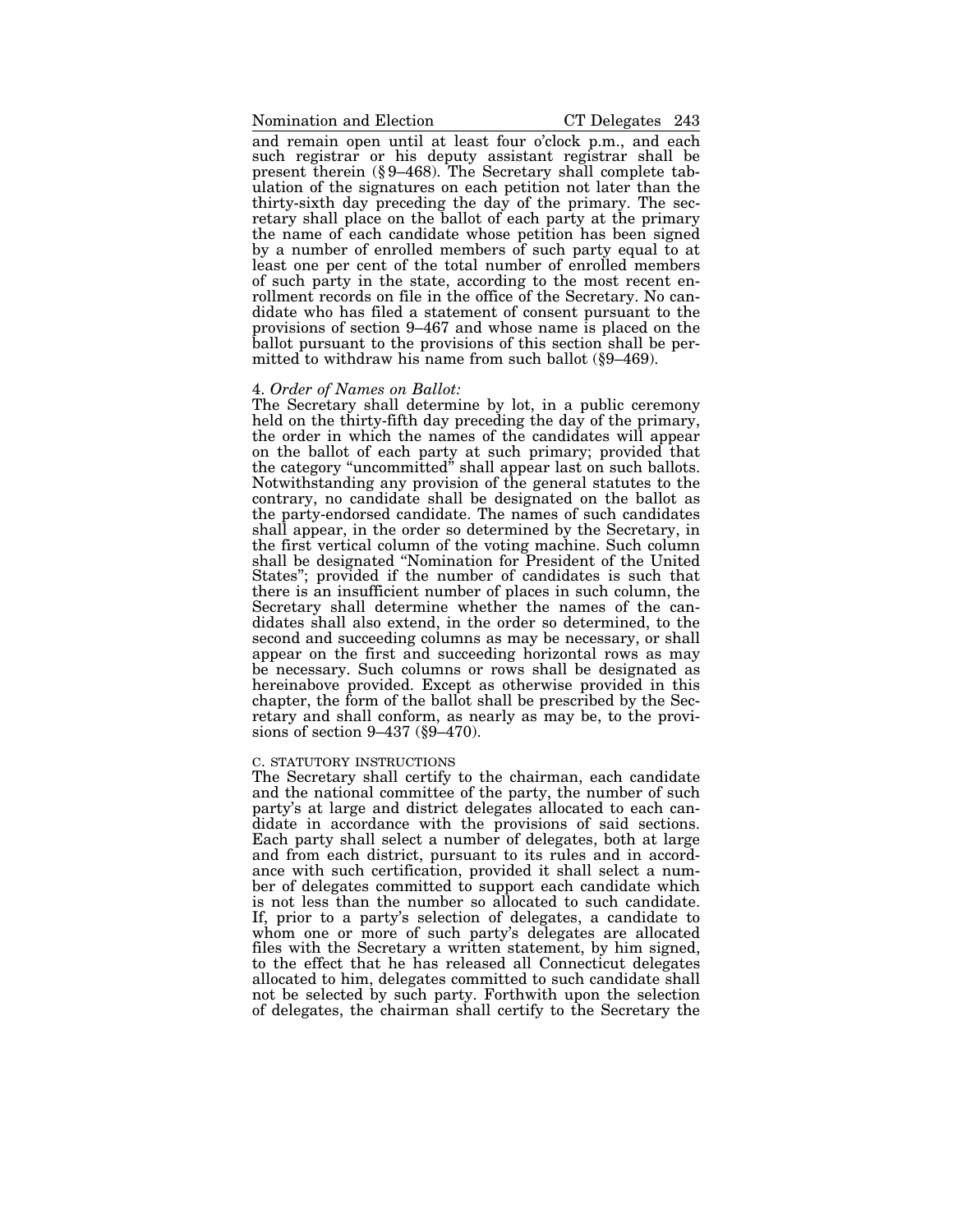name and address of each delegate, the district from which he was selected or that he was selected at large, and the name of the candidate to whom he is committed or that he is uncommitted, as the case may be. If, as a consequence of any such candidate's release of delegates, the number of delegates differs from the number so allocated in accordance with the Secretary's certification, the chairman shall include in his certification a statement to such effect and an accounting of the differences.

The Secretary shall forward a copy of such certification to the national committee of the party and to each candidate to whom at least one delegate is committed. If such certification indicates that the party has not complied with the provisions of this section in its selection of delegates, the secretary shall so inform the chairman, each such candidate and the national committee of the party. If any such candidate files with the Secretary a written objection to any delegate committed to him according to the chairman's certification, the secretary shall inform the chairman and the national committee of the party of such objection. Any dispute over the selection of delegates by a party shall be resolved in such manner as its rules may prescribe.

If, subsequent to the primary, a candidate to whom one or more of such party's delegates are allocated either dies or files with the Secretary a written statement, by him signed, to the effect that he has released all Connecticut delegates committed to him, the commitment of any such delegate to the candidate shall be deemed to have been released (§ 9– 485).

# **DELAWARE**

Delegates to National Conventions: Democratic: 22 Republican: 12

# A. MANNER OF SELECTION

Delegates and alternate delegates to a national convention of a political party shall be apportioned, selected and/or elected in such a manner as the rules of the party may provide. The chair of any political party shall certify and forward to the State Election Commissioner a copy of the party rules at least 30 days prior to the last day on which candidates for the President must provide notification of their candidacy. (Title 15, § 3185).

## B. PRESIDENTIAL PRIMARY ELECTION

### *Political Party Candidates*

A presidential primary election will be held for all political parties on the Saturday next following the day on which the state of New Hampshire elects to conduct a presidential primary election. (Delaware Code Annotated, title 15, § 3181(a)). A political party may choose not to participate in a presidential primary if the party notifies the State Election Commission in writing prior to the close of business on August 1 of the year preceding any year in which the President is to be elected. (Title  $15$ ,  $\S 3181(b)$ ).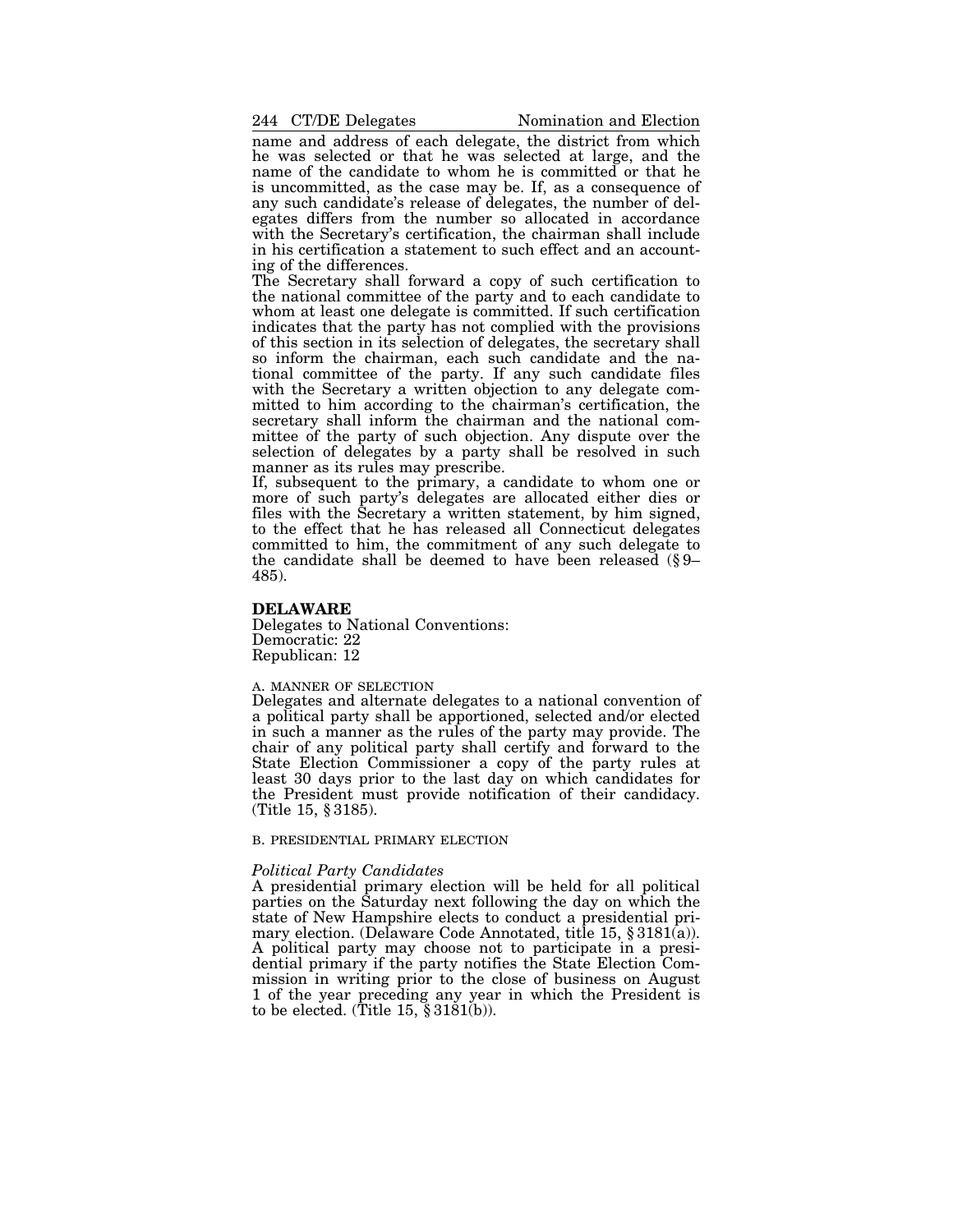Nomination and Election DE/DC Delegates 245

A candidate is eligible for the primary election if the candidate is affiliated with a party appearing on the ballot of the previous general election, and has become eligible to receive federal ''matching payments,'' or has filed a petition with the State Election Commission with at least 500 signatures of registered voters of that party. (Title 15, § 3184). Candidates must file a notification of candidacy on the date set by the State Election Commission. (Title 15, § 3183(a)). 15 days after the deadline set by the State Election Commission above, the chairperson of each political party participating in the primary shall provide a list of all persons affiliated with the party not already on the ballot, who have come eligible to receive federal ''matching payments,'' and who have not announced the withdrawal of their candidacy or suspension of their campaign. (Title 15, § 3183(b)).

C. STATUTORY INSTRUCTIONS None.

# **DISTRICT OF COLUMBIA**

Delegates to National Conventions: Democratic: 33 Republican: 15

A. MANNER OF SELECTION

No candidate for delegate or alternate may be listed on the primary ballot unless such candidate was properly selected according to the rules of his political party. (District of Columbia Code, § 1–1306(b)(3)(B)).

Candidates for delegate and alternates where permitted by political party rules to a particular political party national convention convened to nominate that party's candidate for President shall be listed on the ballot of the presidential preference primary held as:

(1) Full slates of candidates for delegates supporting a candidate for nomination for President if there shall have been filed with the Board, no later than 60 days before the date of such presidential primary, a petition on behalf of such slate's candidacy signed by the candidates on the slate, and by at least 1,000, or 1 percent, whichever is less, of the qualified electors of the District of Columbia who are registered under § 1–1311 and are of the same polical party as the candidates on such slate;

(2) Full slates of candidates for delegates not committed to support any named candidate for nomination for President if there shall have been filed with the Board, no later than 60 days before the date of such presidential primary, a petition on behalf of such slate's candidacy signed by the candidates on the slate and by at least 1,000, or 1 percent, whichever is less, of the qualified electors of the District of Columbia who have registered under § 1–1311 and are of the same political party as the candidates on such slate;

(3) An individual candidate for delegate supporting a candidate for nomination for President if there shall have been filed with the Board, no later than 60 days before the date of such presidential primary, a petition on behalf of such candidate, signed by the candidate and by at least 1,000, or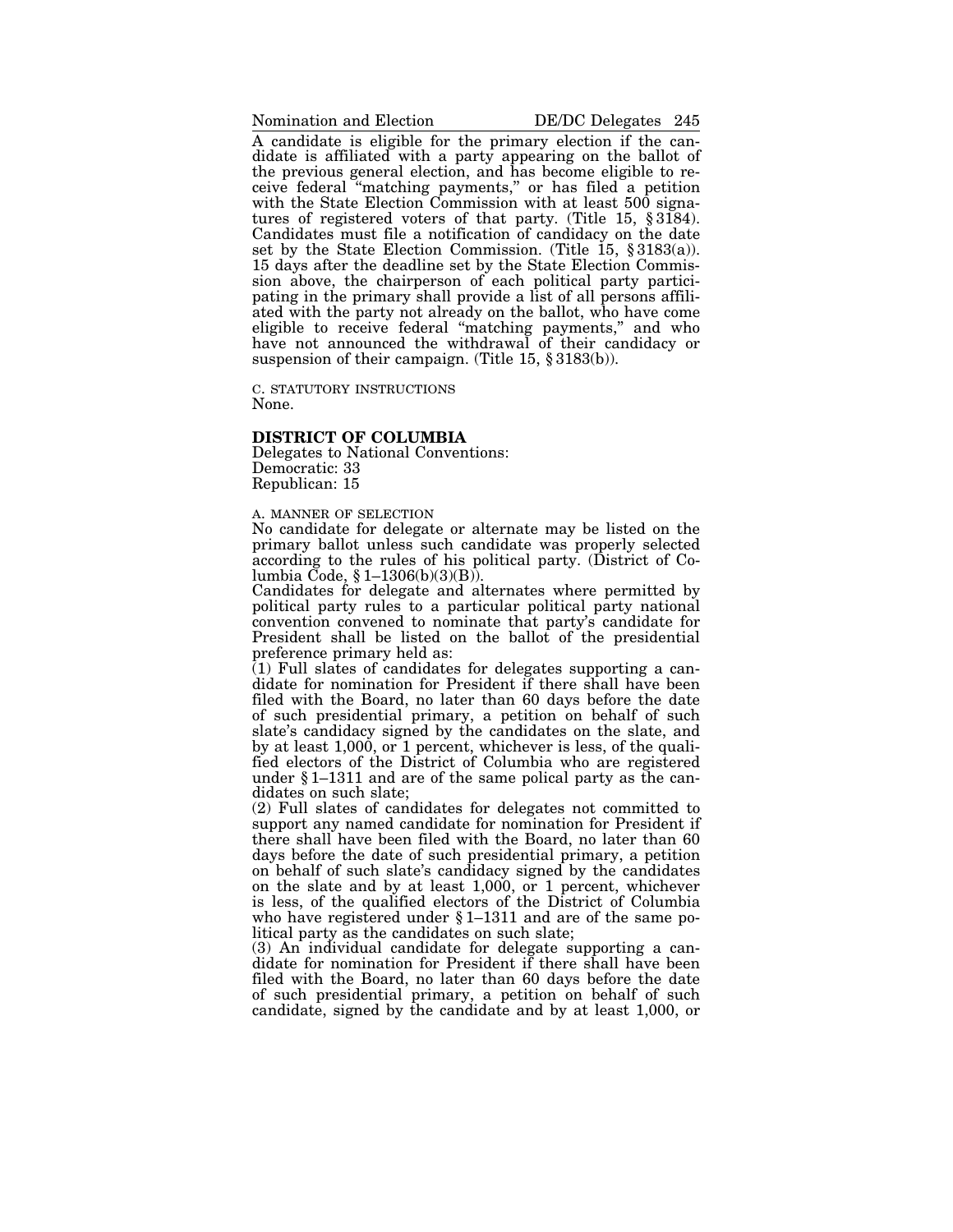1 percent, whichever is less, of the qualified electors of the District of Columbia who have registered under § 1–1311 and are of the same political party as the candidate; or

(4) An individual not committed to support any named candidate for nomination for President if there shall have been filed with the Board, no later than 60 days before the date of such presidential primary, a petition on behalf of such candidate, signed by the candidate and by at least 1,000, or 1 percent, whichever is less, of the qualified electors of the District of Columbia who have registered under § 1–1311 and are of the same political party as the candidate  $(\S 1 1306(b)(3)(A)$ .

## B. PRESIDENTIAL PREFERENCE PRIMARY

The District of Columbia Board of Elections shall, on the first Tuesday in May, (May 2, 2000) of each presidential election year, conduct a presidential preference primary in which the registered qualified voters therein may express their preference for candidates of each political party of the District of Columbia for nomination for President. (§ 1– 1306(b)(1)).

No person shall be listed on the ballot as a candidate for nomination for President in such primary unless there shall have been filed with the Board no later than 60 days before the date of such presidential primary election a petition on behalf of his or her candidacy signed by at least 1,000, or 1 percent, whichever is less, of the qualified electors of the District of Columbia who are registered under § 1–1311, and of the same political party as the nominee  $(\S 1-1306(b)(2))$ .

## C. STATUTORY INSTRUCTIONS

The delegates and alternates, of each political party in the District of Columbia to the national convention of that party convened for the nomination of that party for President, elected at the presidential preference primary, shall only be obliged to vote for the candidate whom they have selected to represent in accordance with properly promulgated rules of the political party, on the first ballot cast at the convention for nominees for President, or until such time as such candidate to whom the delegates are committed withdrawn his candidacy, whichever first occurs  $(\S 1-1306(b)(5))$ .

## **FLORIDA**

Delegates to National Conventions: Democratic: 185 Republican: 80

## A. MANNER OF SELECTION

The State of Florida shall hold a presidential preference primary for the selection of delegates on the second Tuesday in March, March 14, 2000 (Florida Statutes Annotated, § 103.101).

## B. PRESIDENTIAL PREFERENCE PRIMARY

Each political party other than a minor political party shall, on the second Tuesday in March in each year the number of which is a multiple of 4 (March 14, 2000), elect one person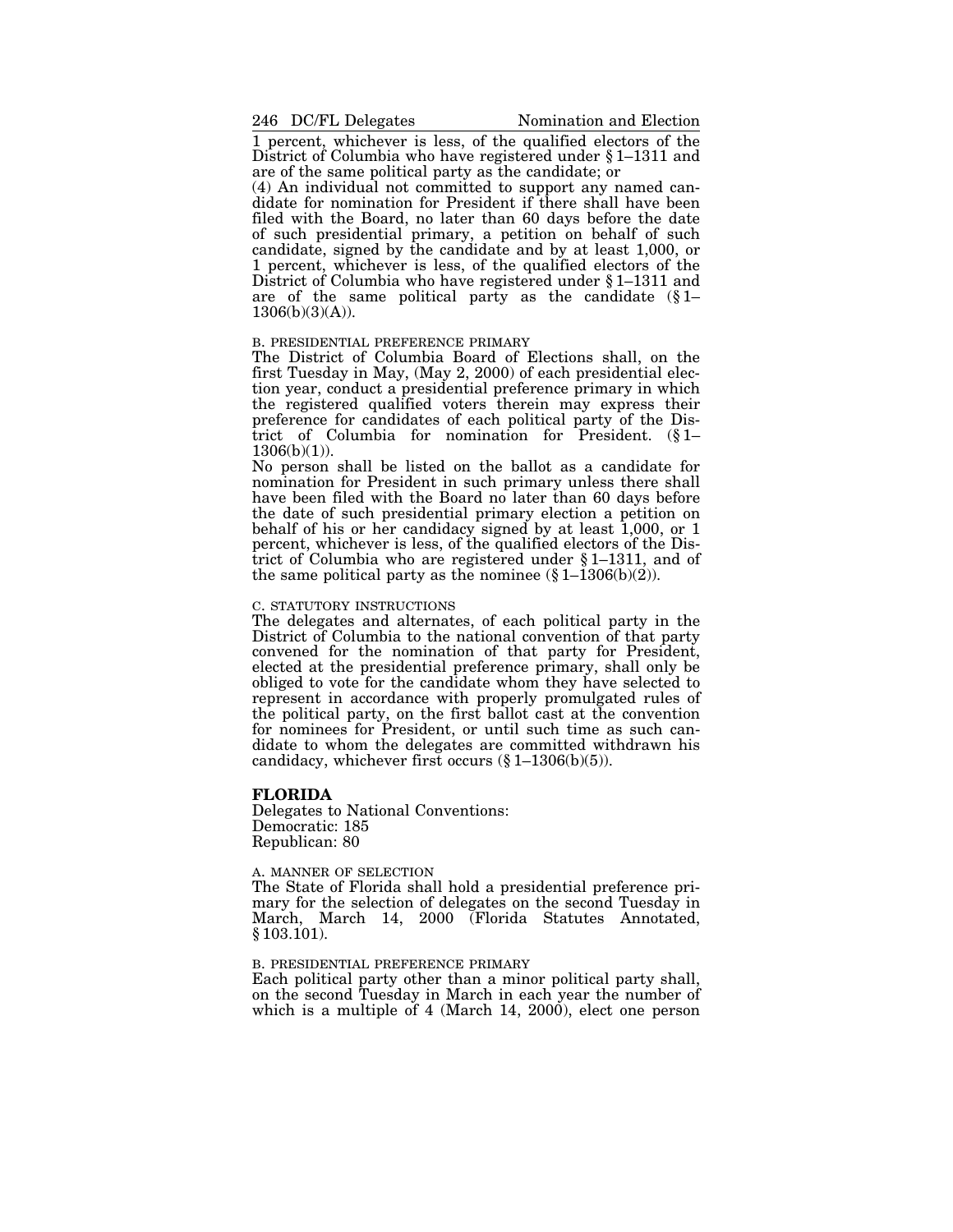Nomination and Election FL Delegates 247

to be the candidate for nomination of such party for President of the United States or select delegates to the national nominating convention, as provided by party rule (§ 103.101(1)). The Florida presidential primary is a closed type of primary. By December 31 of the year preceding the Florida presidential preference primary, each political party shall submit to the Secretary of State a list of its presidential candidates to be placed on the presidential preference primary ballot or candidates entitled to have delegates appear on the presidential preference primary ballot. The Secretary of State shall prepare and publish a list of the names of the presidential candidates submitted. The Secretary of State shall submit such list of names of presidential candidates to the selection committee on the first Tuesday after the first Monday in January each year a presidential preference primary election is held. Each person designated as a presidential candidate shall have his name appear, or have his delegates' names appear, on the presidential preference primary ballot unless all committee members of the same political party as the candidate agree to delete such candidate's name from the ballot. The presidential candidate selection committee shall meet in Tallahassee on the first Tuesday after the first Monday in January each year a presidential preference primary is held. The selection committee shall publicly announce and submit to the Department of State no later than 5 p.m. on the following day the names of presidential candidates who shall have their names appear, or who are entitled to have their delegates' names appear, on the presidential preference primary ballot. The Department of State shall immediately notify each presidential candidate designated by the committee. Such notification shall be in writing, by registered mail, with return receipt requested. Any presidential candidate whose name does not appear on the list submitted to the Secretary of State may request that the selection committee place his name on the ballot. Such request shall be made no later than the second Tuesday after the first Monday in January (§103.101(2)).

A candidate's name shall be printed on the presidential preference primary ballot unless he submits to the Department of State, prior to the second Tuesday after the first Monday in January, an affidavit stating that he is not now, and does not presently intend to become, a candidate for President at the upcoming nominating convention. If a candidate withdraws pursuant to this subsection, the Department of State shall notify the State executive committee that the candidate's name will not be placed on the ballot. The Department of State shall, no later than the third Tuesday after the first Monday in January, certify to each supervisor of elections the name of each candidate for political party nomination to be printed on the ballot (§103.101(3)).

The names of candidates for political party nominations for President of the United States shall be printed on official ballots for the presidential preference primary election and shall be marked, counted, canvassed, returned, and proclaimed in the same manner and under the same conditions, so far as they are applicable, as in the other State elections. If party rule requires the delegates' names to be printed on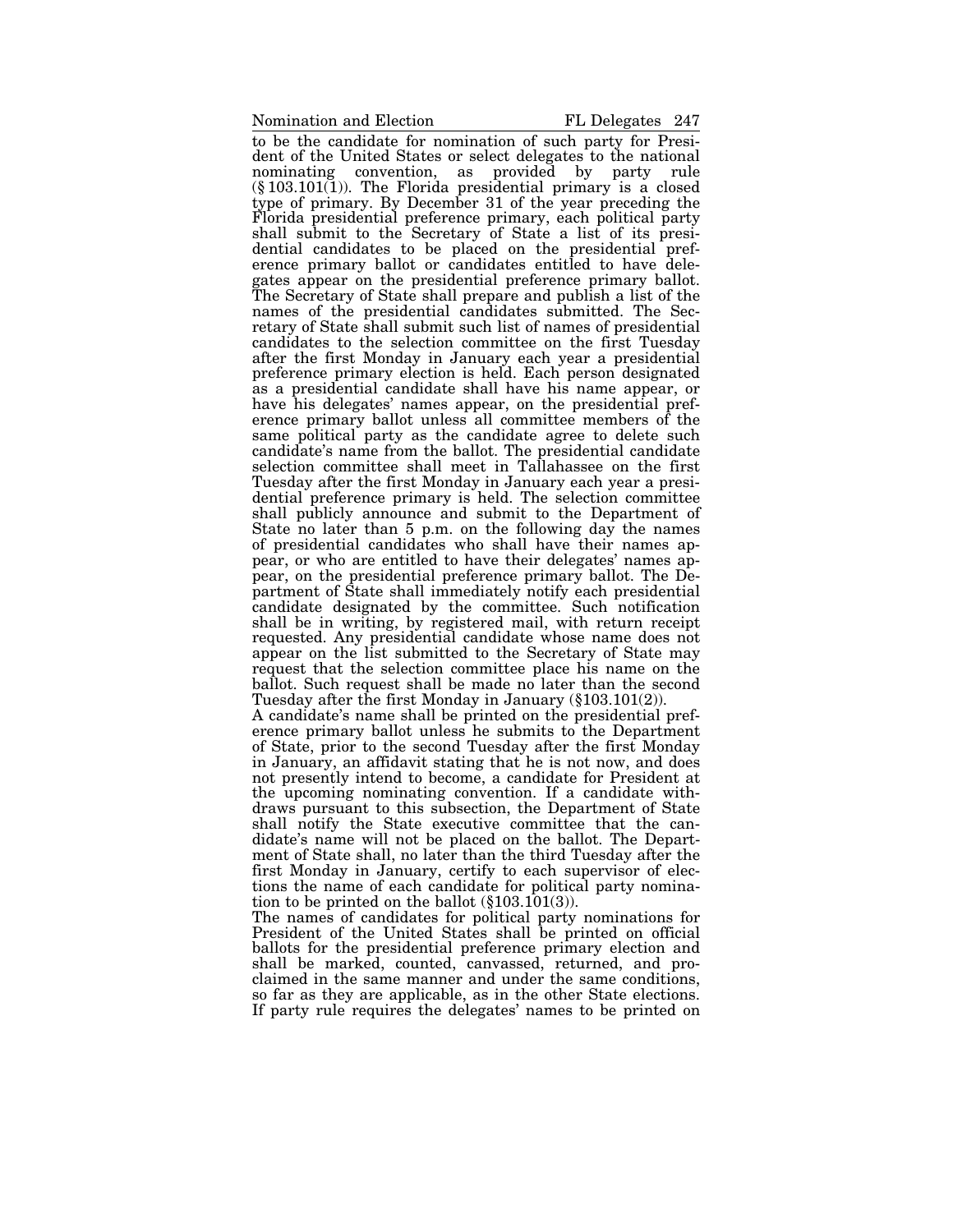248 FL/GA Delegates Nomination and Election

the official presidential preference primary ballot, the name of the president candidates for that political party may not be printed separately, but the ballot may reflect the presidential candidate to whom the delegate is pledged. If, however, a political party has only one presidential candidate, neither the name of the candidate nor the names of the candidate's delegates shall be printed on the ballot (§103.101(4)). The state executive committee of each party, by rule adopted at least 120 days prior to the presidential preference primary election, shall determine the number, and establish procedures to be followed in the selection, of delegates and delegate alternates from among each candidate's supporters. A copy of any rule adopted by the executive committee shall be filed with the Department of State within 7 days after its adoption and shall become a public record. The Department of State shall review the procedures and shall notify the State executive committee of each political party of any ballot limitations. The Department of State may promulgate rules for the orderly conduct of the presidential preference primary ballot. Delegates must qualify no later than the second Friday in January in the manner provided by party rule. All delegates shall be allocated as provided by party rule  $(\S 103.101(5), (6), (7)).$ 

C. STATUTORY INSTRUCTIONS None.

# **GEORGIA**

Delegates to National Conventions: Democratic: 92 Republican: 54

## A. MANNER OF SELECTION

There is no specific statutory provision regulating the election or selection of delegates to national conventions. The law does state, "each political party shall establish and maintain a State executive committee exercising statewide jurisdiction and control over party affairs, and a county executive committee in each county in which it holds a primary, exercising county-wide jurisdiction and control over party affairs. A party may establish and maintain such other committees as it may from time to time deem advisable. The membership of such committees shall be selected in the manner determined by the State executive committee. Each committee shall be presided over by a chairman and shall have a secretary and each other officers as deemed advisable. Georgia will have a presidential primary on March 7, 2000. The State executive committee of each political party or body shall determine the method and procedures by which delegates and delegate alternates to the national nominating conventions are selected, as well as adopt any other rule not inconsistent with this article. (Code of Georgia, §21–2–195).

#### B. PRESIDENTIAL PREFERENCE PRIMARY

A presidential preference primary shall be held in 1992 and every four years thereafter for each political party or body which has cast for its candidates for President and Vice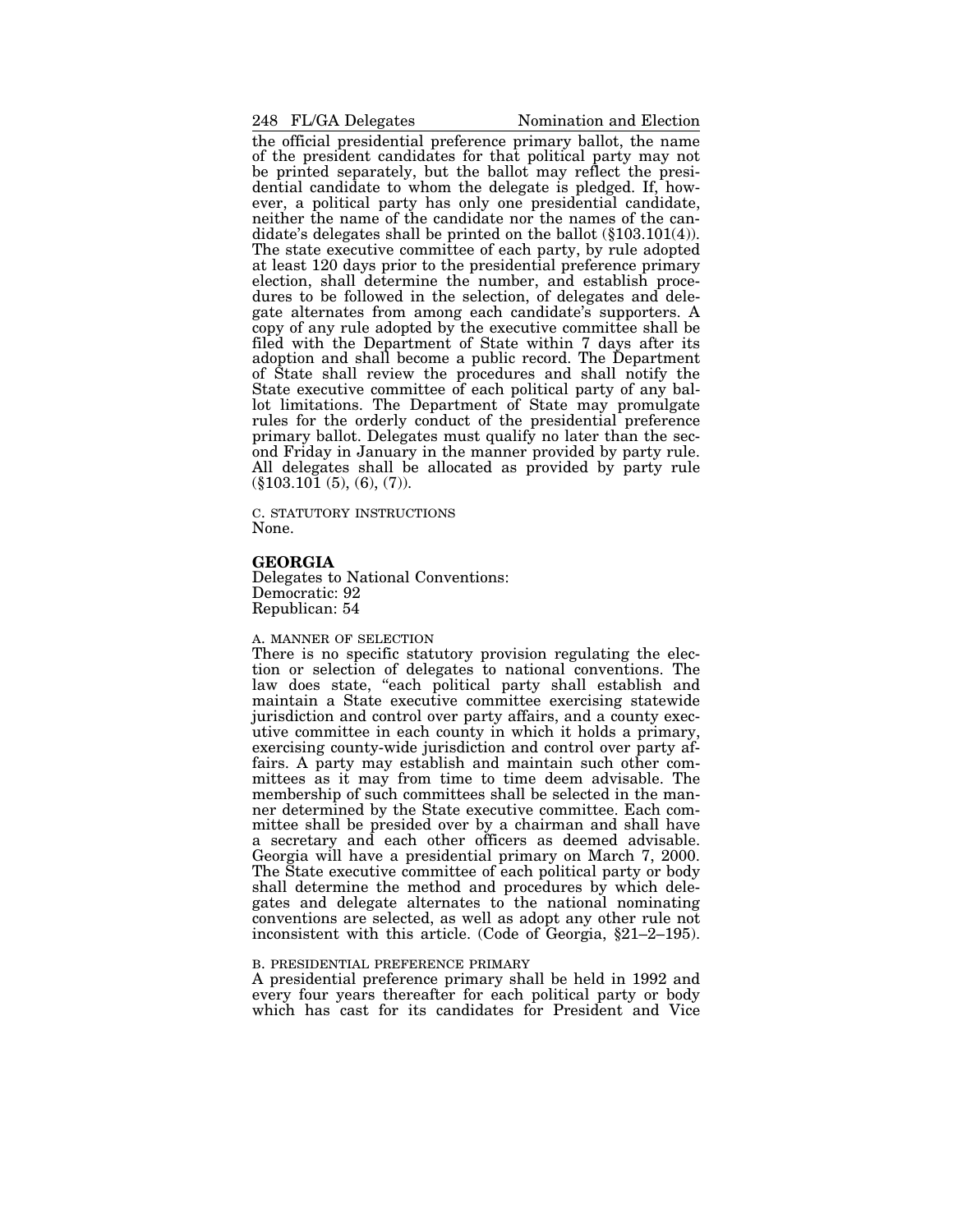Nomination and Election GA/HI Delegates 249

President in the last presidential election more than 20 percent of the total vote cast for President and Vice President in the state, so that the electors may express their preference for one person to be the candidate for nomination by his party or body for the office of President of the United States; provided, however, that no elector shall vote in the primary of more than one political party or body in the same presidential preference primary. Such primary was held on April 3, 1992, and shall be held on the first Tuesday in March every four years thereafter (March 7, 2000). A State political party or body may by rule choose to elect any portion of its delegates to that party's or body's presidential nominating convention in the primary; and, if a State political party or body chooses to elect any portion of its delegates, such state political party or body shall establish the qualifying period for those candidates for delegate and delegate alternate positions which are to be elected in the primary and for any party officials to be elected in the primary and shall also establish the date on which State and county party executive committees shall certify to the Secretary of State or the superintendent, as the case may be, the names of any such candidates who are to be elected in the primary; provided, however, that such dates shall not be later than December 31, in the year preceding the year in which the presidential preference primary is to be held. (§21–2–191). Not later than December 31 in the year preceding the year in which a presidential preference primary is to be held, the state executive committee of each party which is to conduct a presidential preference primary shall submit to the Secretary of State a list of the names of the candidates of such party to appear on the presidential preference primary ballot. Such lists shall be published by the Secretary of State in a newspaper of general circulation in the state during the

first week of January in the year in which the presidential preference primary is to be held. (§21–2–193).

# C. STATUTORY INSTRUCTIONS

Any person selected as a delegate or delegate alternate to such national convention shall file a qualification oath with the Secretary of State pledging support at the convention to the candidate of their political party or body for the office of President of the United States for whom they are selected to support. The oath shall state that the delegate or delegate alternate affirms to support such candidate until the candidate is either nominated by such convention, or receives less than thirty-five percent of the votes for nomination by such convention during any balloting, or until the candidate releases the delegates from such pledge. No delegate shall be required to vote for such candidate after two convention nominating ballots have been completed (§21–2–196).

## **HAWAII**

Delegates to National Conventions: Democratic: 33 Republican: 14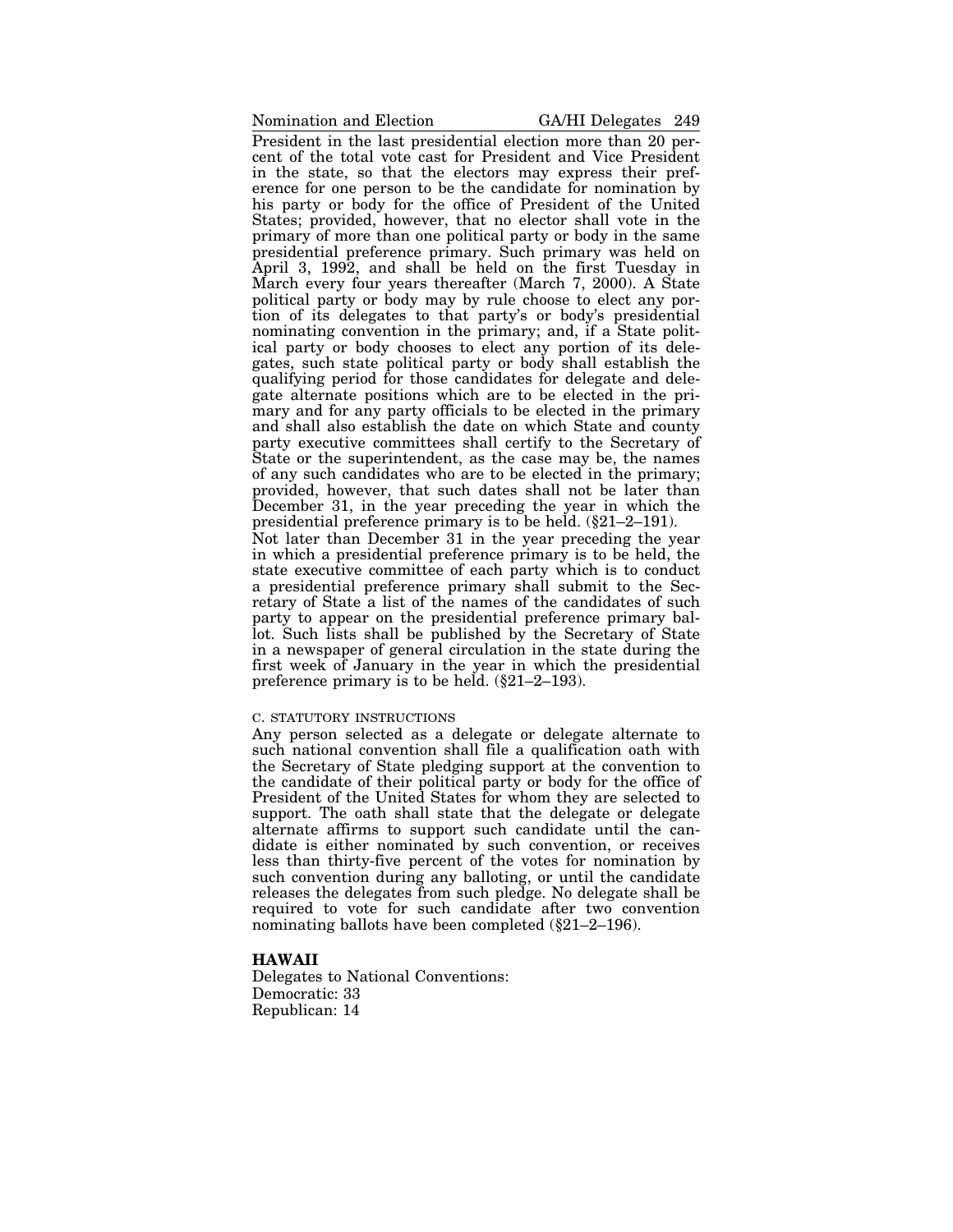A. MANNER OF SELECTION

The delegates to the national conventions from Hawaii are elected at state conventions held by the political parties.

B. PRESIDENTIAL PREFERENCE PRIMARY None.

C. STATUTORY INSTRUCTIONS None.

# **IDAHO**

Delegates to National Conventions: Democratic: 23 Republican: 28

A. MANNER OF SELECTION

The Idaho election laws provide that each State convention shall write and adopt rules and regulations governing the conduct of their respective convention.

At their convention each political party may in the year of presidential elections elect delegates to the national convention in the manner prescribed by national party rules (Idaho Code, § 34–707).

Delegates are also elected at a presidential preference primary held on the fourth Tuesday in May of each presidential year, i.e., May 23, 2000 (§ 34–731). No later than ten (10) days prior to the presidential primary election, each candidate for nomination by a party for president, or a designated representative of such candidate, shall file with the Secretary of State a list of names and addresses of persons proposed by that candidate to be delegates to the national convention of the party of that candidate. The number of names set forth on such list of proposed delegates shall be equal to the number of delegates and alternates to the national party convention as are allotted to Idaho for that year by the national committee of that party. No person's name shall be placed on such a list of proposed delegates unless that person has attained the age of eighteen (18) years at the time said delegates' list is filed, is a citizen of the United States, is a qualified elector of the State of Idaho, and has resided in the State of Idaho for at least one (1) year next preceding filing of said list. The qualifications of each person, whose name appears on such list of proposed delegates, shall be verified by an affidavit of the candidate, or a representative of the candidate, and said affidavit shall be attached to said list so filed. The form of said affidavit shall be determined by the Secretary of State (§ 34–735).

Upon completion of the State canvass of the results of the presidential primary, the Secretary of State shall certify to the State chairman of each political party participating in the presidential primary the number of votes received by each candidate of that party and the number of votes for an uncommitted delegation received by that party  $(\S 34 - 736(1))$ . Each political party shall then select as many delegates and alternates to the national party convention as are allotted to it by the national committee of that party, according to the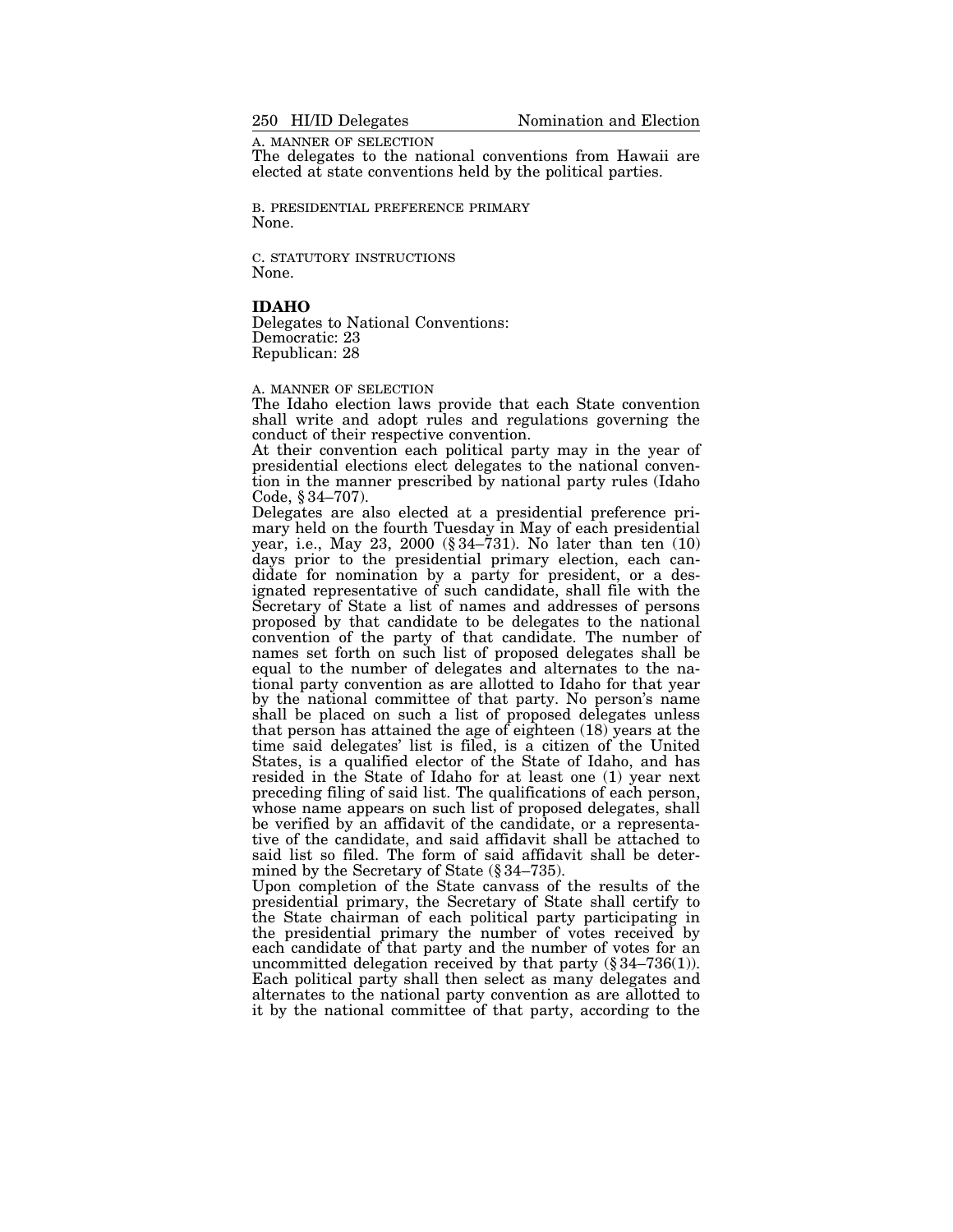provisions of the following subsections of this section (§ 34– 736(2)).

Eighty percent of such delegates and eighty percent of such alternates to a national party convention shall be selected by a party at its state convention, or as the party rules otherwise provide, from among:

(a) the persons named on the lists of proposed delegates to the national conventions filed with the secretary of state by that party's respective candidates for nomination by the party for President of the United States; and

(b) the persons selected by that party at its state convention, or as the party rules otherwise provide, to comprise any uncommitted delegation  $(\S 34 - 736(\S))$ .

The number of delegates and the number of alternatives selected by a party from a candidate's list of proposed delegates, or selected by that party to comprise any uncommitted delegation, shall bear the same proportion to eighty percent (80 percent) of the total number of delegates and alternates allotted to such party as the total vote received by each candidate or uncommitted delegation bears to the total combined vote cast in said primary election for all candidates and uncommitted delegation, if any, receiving more than five percent (5 percent) of the votes cast for that party. Upon determination of the number of delegates and alternates that shall be selected from each candidate's list of proposed delegates and that shall be selected to comprise an uncommitted delegation, if any, the party shall then select delegates and alternates to that party's national convention in that respective number from each such list and to comprise the uncommitted delegation, if any. The delegates and alternates comprising any such uncommitted delegation shall be selected as the party rules determine  $(\$34-736(4))$ .

Twenty percent of the delegates and twenty percent of the alternates to a national party convention as are allotted to a party by the national committee of that party shall be selected as delegates and alternates to the national convention of that party as the party rules may determine (§34–736(5)). In the event a candidate in the presidential preference primary fails to file with the Secretary of State a list of proposed delegates to his party's national convention, or to the extent that such a list of proposed delegates provided by such candidate fails to name a sufficient number of persons qualified for the office of delegate, such number of delegates and alternates, as would be selected from said candidate's list of proposed delegates according to the election results, shall be selected by the party as delegates and alternates to that party's national convention, as the party rules may determine (§34–736(6)).

In calculating the apportionment of delegate votes in conjunction with the selection of delegates and alternates, as provided for in this section, such proportions of delegate votes shall be expressed as decimal-fractional votes or the nearest whole number of delegate votes as the rules of the particular national party or convention may provide (§34– 736(8)).

There shall be no unit rule applied to or by the delegation of any party to that party's national convention. No party or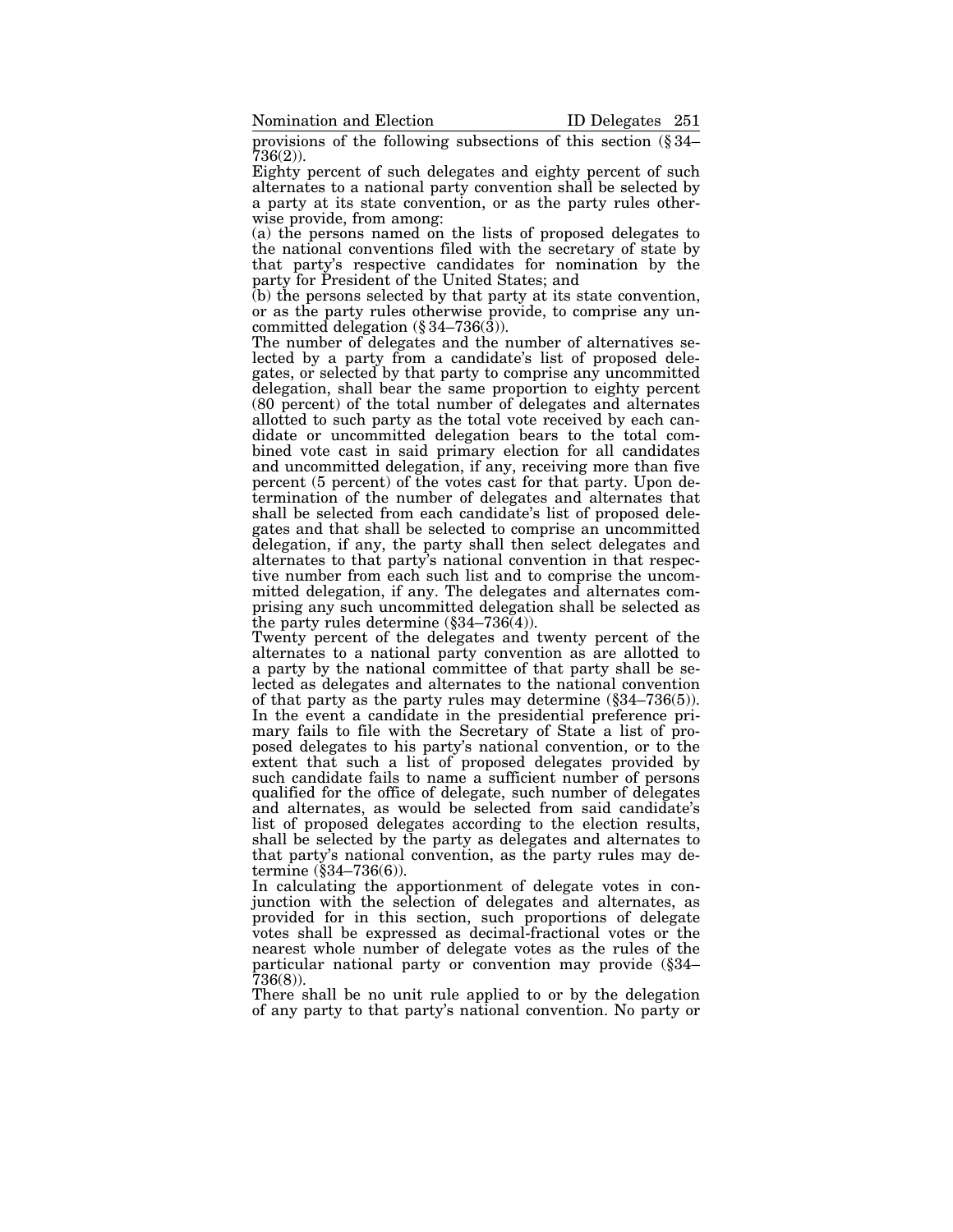252 ID Delegates Nomination and Election

delegation shall commit or instruct delegates and alternates selected from that party's candidates' lists of proposed delegates or selected as uncommitted delegates and alternates. Other delegates and alternates may be committed and/or instructed as the party rules may provide (§34–736(9)).

B. PRESIDENTIAL PREFERENCE PRIMARY

A presidential preference primary shall be held on the fourth Tuesday in May of each presidential year (May 23, 2000).

Each qualified elector shall have the opportunity to vote on the official presidential preference primary for one person to be the candidate for nomination by a party for president of the United States. The name of any candidate for a political party nomination for President of the United States shall be printed on the ballots only:

(a) if the Secretary of State shall have determined, in his sole discretion, that the person's candidacy is generally advocated or recognized in national news media throughout the United States. For the purpose of promoting the aspect of a regional primary in this regard, the Secretary of State may consult with the chief election officers of neighboring states which conduct a presidential primary election on the fourth Tuesday in May. The Secretary of State shall publish the names of such persons determined by him to be such candidates, together with their party affiliation, not less than sixty (60) days prior to the date of the presidential preference primary;

(b) if a petition for nomination meeting the requirements of subsection 3 of this section is filed with the Secretary of State by members of a political party to which the candidate belongs;

(c) the petition referred to in subsection (b) hereof shall:

(1) have attached thereto a sheet or sheets containing the signatures of at least a number of qualified electors equal to one percent of the number of votes cast in this State for presidential electors at the previous general election at which a President of the United States was elected;

(2) be filed with the Secretary of State not later than thirty (30) days prior to the date of the presidential preference primary;

(3) the format of the signature petition sheets shall be prescribed by the Secretary of State and shall be patterned after, but not limited to, such sheets as used for State initiative and referendum measures;

(4) the petitions and signatures so submitted shall be verified in the manner prescribed in section 34–1807, Idaho Code (§34–732).

The Secretary of State shall forthwith notify each person whom he has nominated and each such person nominated by petition in writing by registered mail that such person's name will be printed as a candidate on the Idaho presidential preference primary ballot. In the event the Secretary of State is informed of a candidate's death or incapacity, the Secretary of State may, in his sole discretion, remove the name of such nominated candidate from the ballot, but not later than thirty (30) days prior to said election. No declaration of candidacy or affidavit of candidacy shall be required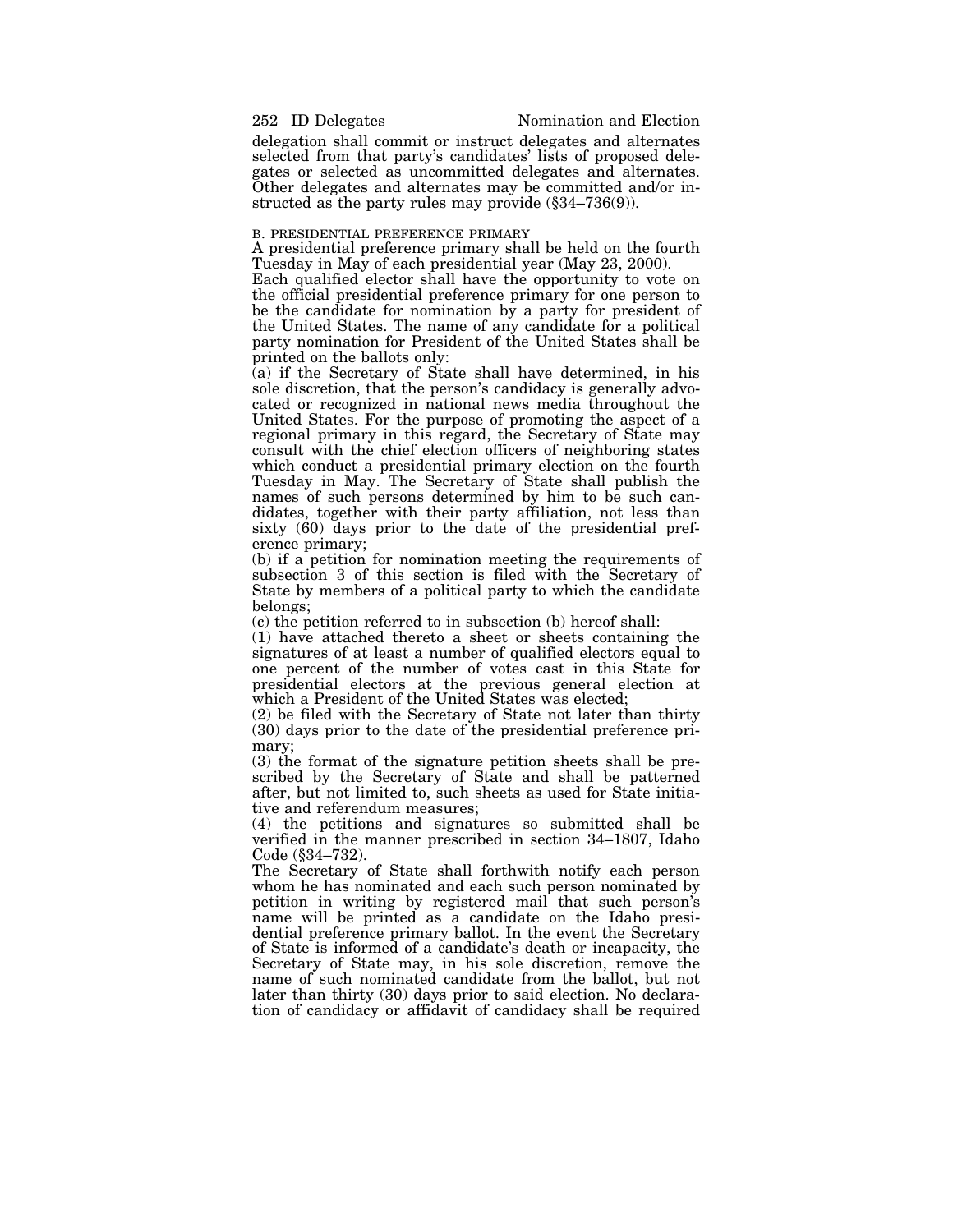Nomination and Election ID/IL Delegates 253

of any candidate as a condition for printing the name of that candidate on the official ballot used in the presidential preference primary (§34–733). At a presidential preference primary, qualified electors may vote for candidates for nomination for President of the United States from among the candidates of one political party only. The elector shall be able to cast his ballot for one of the presidential candidates of his party, or for "none of the names shown." A vote of the latter kind shall express the preference for an uncommitted delegation from Idaho to the national convention of that elector's party (§34–734).

## C. STATUTORY INSTRUCTIONS

There shall be no unit rule applied to or by the delegation of any party to the party's national convention. No party or delegation shall commit or instruct delegates and alternates selected from that party's candidates' lists of proposed delegates or selected as uncommitted delegates and alternates. Other delegates shall be committed and/or instructed as the party rules may provide (§34–736(9)).

### **ILLINOIS**

Delegates to National Conventions: Democratic: 189 Republican: 74

### A. MANNER OF SELECTION

Not less than 61 days before the date of the primary the State Board of Elections shall meet and shall examine all petitions filed under Article 7, in the office of the State Board of Elections. The State Board of Elections shall then certify to the county clerk of each county, the names of all candidates whose nomination papers or certificates of nomination have been filed with the board and direct the County Clerk to place upon the official ballot for the general primary election the names of such candidates in the same manner and in the same order as shown upon the certification.

# *Selection of delegates and alternate delegates.*

Delegates and alternate delegates to national nominating conventions shall be chosen according to one of the following alternative methods of allocating delegates for election. The State central committee of each political party established pursuant to this Article 7 shall certify to the State Board of Elections, not less than 30 days prior to the first date for filing of petitions for election as delegate or alternate delegate to a national nominating convention, which of the following alternatives it wishes to be utilized in allocating the delegates and alternate delegates to which Illinois will be entitled at its national nominating convention. The State Board of Elections shall meet promptly and, not less than 20 days prior to the first date for filing of such petitions, shall publish and certify to the county clerk in each county the number of delegates or alternate delegates to be elected from each congressional district or from the State at large or State convention of a political party, as the case may be, according to the method chosen by each State central committee. If a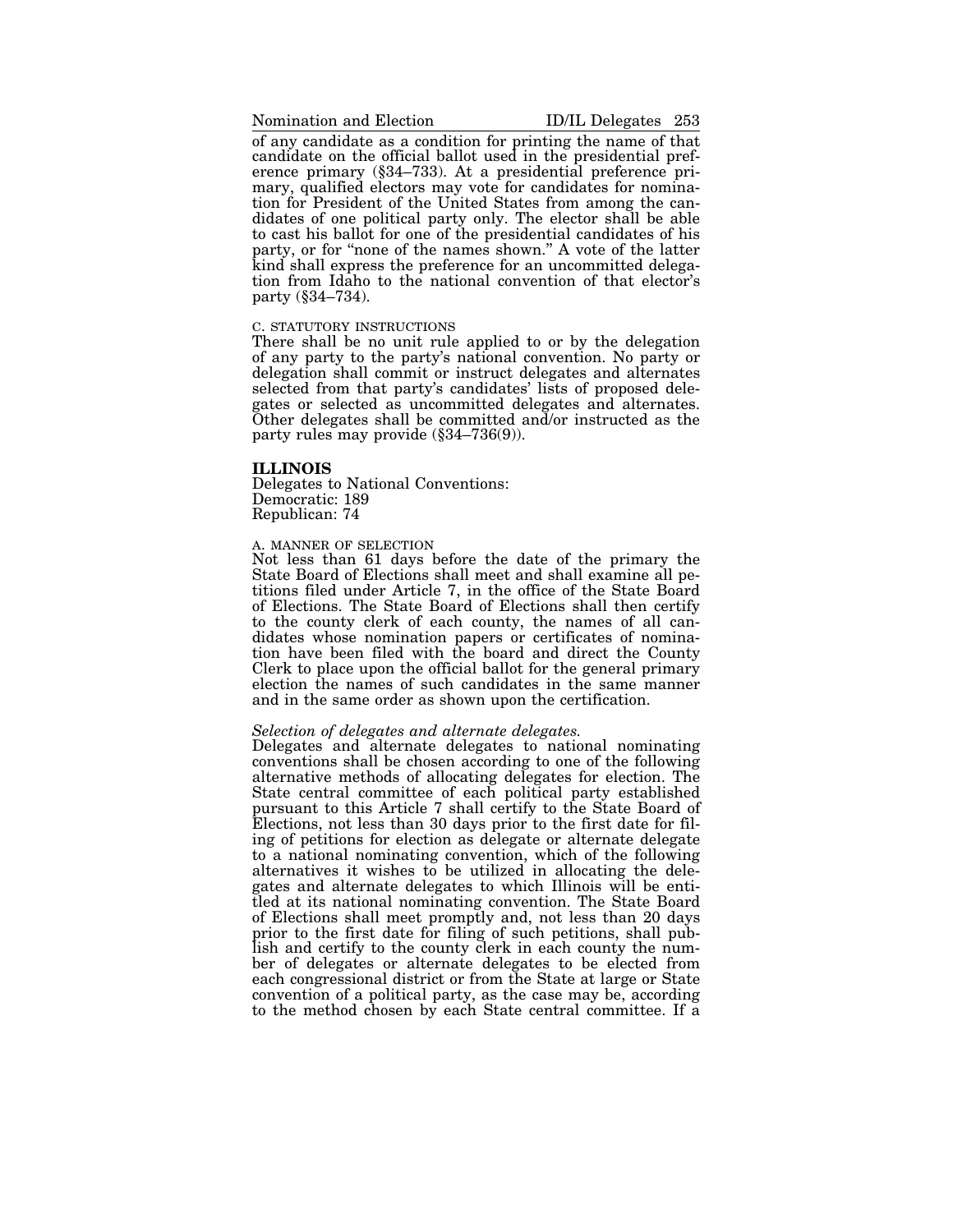254 IL Delegates Nomination and Election

State central committee fails to certify to the State Board of Elections its choice of one of the following methods prior to the aforementioned meeting of the State Board of Elections, the State Board of Elections shall certify delegates for that political party pursuant to whichever of the alternates below was used by that political party in the most recent year in which delegates were selected, subject to any subsequent amendments.

Prior to the aforementioned meeting of the State Board of Elections at which the Board shall publish and certify to the county clerk the number of delegates or alternate delegates to be elected from each congressional district or the State at large or State convention, the Secretary of State shall ascertain from the call of the national convention of each political party the number of delegates and alternate delegates to which Illinois will be entitled at the respective national nominating conventions. The Secretary of State shall report the number of delegates and alternate delegates to which Illinois will be entitled at the respective national nominating conventions to the State Board of Elections convened as aforesaid to be utilized by the State Board of Elections in calculating the number of delegates and alternates to be elected from each congressional district in the State at large or State convention, as the case may be (§ 5/7–14.1).

*Alternative A:* The State Board of Elections shall allocate the number of delegates and alternate delegates to which the State is entitled among the congressional districts in the State.

(1) Of the number of delegates to which the State is entitled, 10, plus those remaining unallocated under paragraph 2, shall be delegates at large. The State central committee of the appropriate political party shall determine whether the delegates at large shall be elected in the primary from the State at large, selected by the State convention, or chosen by a combination of these two methods. If the State central committee determines that all or a specified number of the delegates at large shall be elected in the primary, the committee shall file with the Board a report of such determination at the same time it certifies the alternative it wishes to use in allocating its delegates.

(2) All delegates other than the delegates at large shall be elected from the congressional districts. Two delegates shall be allocated from this number to each district. After reserving 10 delegates to be delegates at large and allocating 2 delegates to each district, the Board shall allocate the remaining delegates to the congressional districts pursuant to the following formula:

(a) for each district, the number of remaining delegates shall be multiplied by a fraction, the numerator of which is the vote cast in the congressional district for the party's nominee in the last presidential election, and the denominator of which is the vote cast in the State for the party's nominee in the last presidential election;

(b) the Board shall first allocate to each district a number of delegates equal to the whole number in the product resulting from the multiplication procedure in subparagraph (a);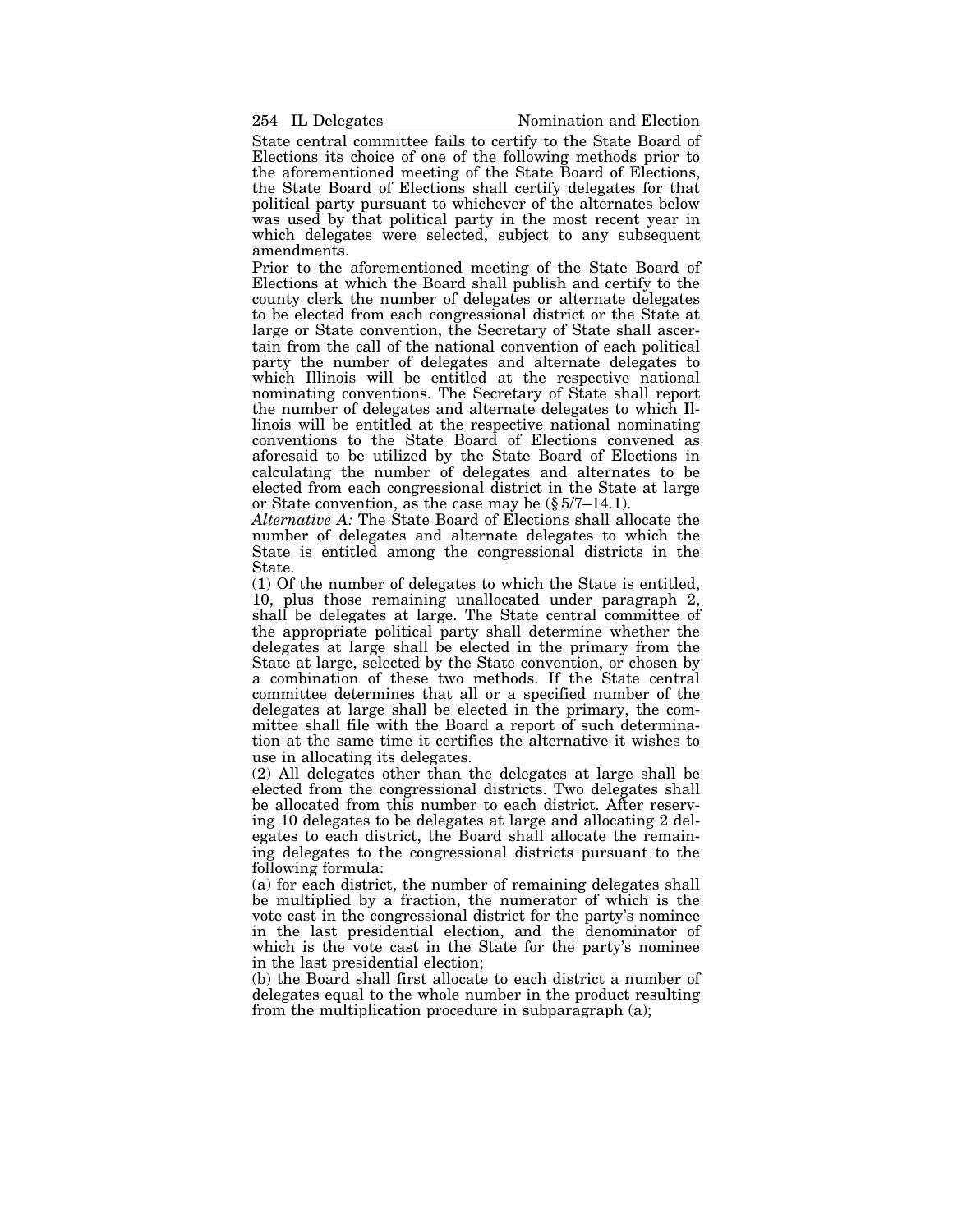(c) the Board shall then allocate any remaining delegates, one to each district, in the order of largest fractional remainder in the product resulting from the multiplication procedure in subparagraph (1), omitting those districts for which the product is less than 1.875;

(d) the Board shall then allocate any remaining delegates, one to each district, in the order of the largest fractional remainder in the product resulting from the multiplication procedure in subparagraph (1), among those districts for which that product is at least one but less than 1.875.

(e) any delegates remaining unallocated shall be delegates at large and shall be selected as determined by the State central committee under paragraph (a) of this *Alternative A.*

(3) The alternative delegates at large shall be allocated in the same manner as the delegates at large. The alternative delegates other than the alternate delegates at large shall be allocated in the same manner as the delegates other than the delegates at large  $(\S 7-14.1)$ 

*Alternative B:* The chairman of the State central committee shall file with the State Board of Elections a statement of the number of delegates and alternate delegates to which the State is entitled and the number of such delegates and alternate delegates to be elected from congressional districts. The State Board of Elections shall allocate such number of delegates and alternate delegates, as the case may be, among the congressional districts in the State for election from the congressional districts (§ 5/7–14.1). (See the formulae for determin ing the selection of delegates from each congressional district in section 15/7–14.1)

# *Statements to be filed by delegates and alternate delegates:*

(A) Except as otherwise provided in paragraph (C), a candidate for delegate or alternate delegate to a national nominating convention shall file with the State Board of Elections at the time of filing the statement of candidacy described in Section 7–10, a statement declaring the name of his preference for President of the United States or that he is uncommitted.

(B) The following procedure shall apply to candidates for delegate or alternate delegate to a national nominating convention of a political party whose State Central Committee uses Alternative B of Section 7–14.1. If more candidates for delegate or alternate delegate in a congressional district than have been allocated to that district file statements designating the same presidential candidate as their preference for President of the United States, the presidential candidate so designated or his authorized representative may, within 10 days after the last day for filing such statements, file an affidavit designating which of such candidates he wants to be listed on the ballot as being committed to the presidential candidate. Candidates for delegate or alternate delegate not designated on an affidavit by the presidential candidate shall be listed on the ballot as uncommitted. In no event may the designated person's filing of the affidavit leave fewer candidates listed on the ballot as being committed to him than the number of delegates or alternate delegates allocated to the district.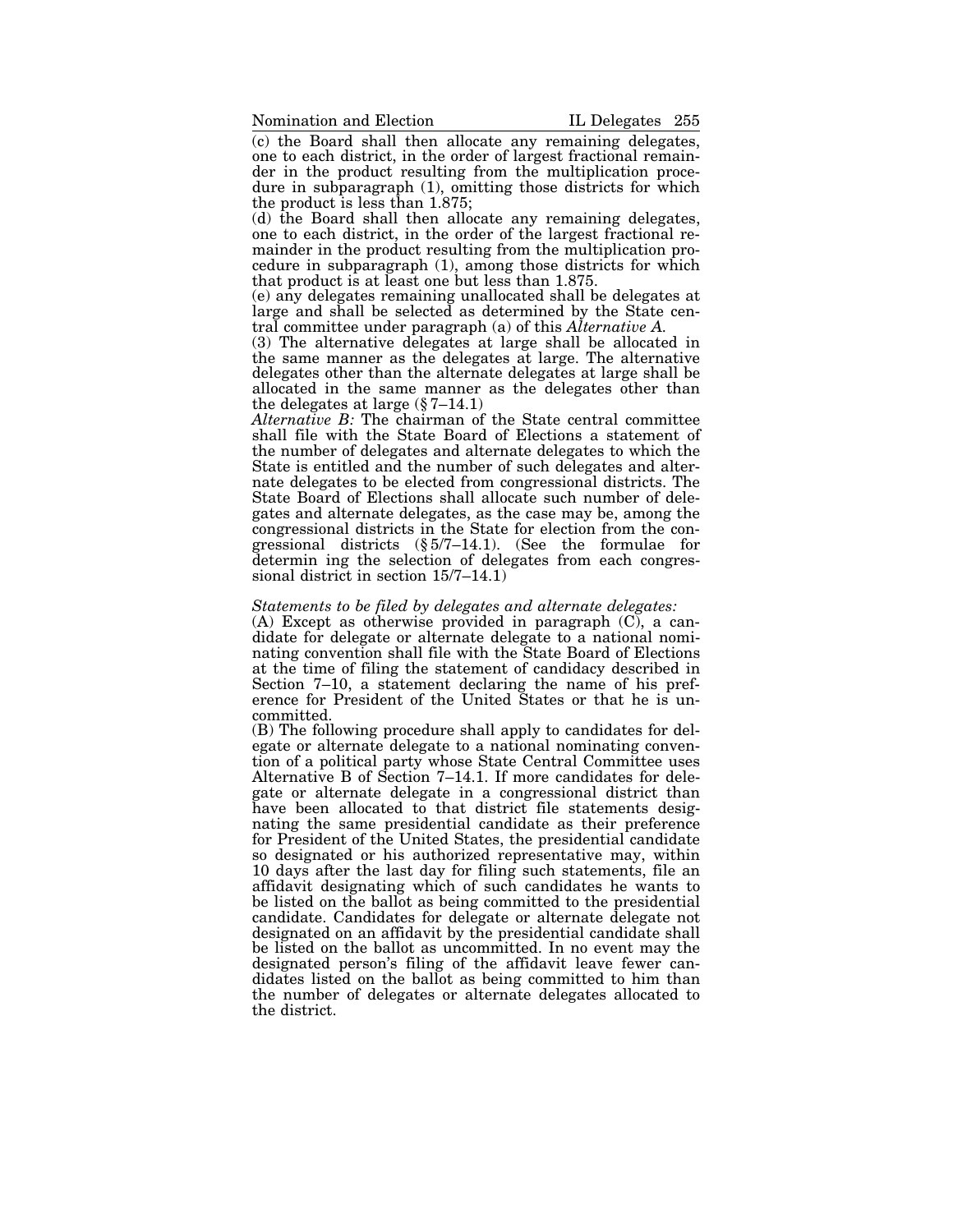256 IL/IN Delegates Nomination and Election

(C) The State central committee of a political party may choose to file a statement with the State Board of Elections not less than 30 days prior to the first day for filing the statement of candidacy described in Section 7–10, specifying that a candidate for delegate or alternate delegate shall not be required to file an official declaration statement pursuant to this Section.

If the State central committee of a political party specifies that any such official declaration statement is not required to be filed by the candidates for delegates and alternate delegates to the national nominating convention of any such political party, then no such declaration statement shall be required to be made  $(\S 5/7-10.3)$ .

#### B. PRESIDENTIAL PREFERENCE PRIMARY

Illinois will hold a presidential preference primary on March 21, 2000. The presidential primary is an open type of primary. Any candidate for President of the United States may have his name printed upon the primary ballot of his political party by filing in the office of the State Board of Elections not more than 99 and not less than 92 days prior to the date of the March primary, in any year in which a presidential election is to be held, a petition signed by not less than 3,000 or more than 5,000 primary electors, members of and affiliated with the party of which he is a candidate, and no candidate for President of the United States who fails to comply with the provisions of this Article shall have his name printed upon a primary ballot (§ 5/7–11).

#### C. STATUTORY INSTRUCTIONS

Unless the rules or policies of a national political party otherwise provide, the vote for presidential candidate is advisory only, and shall be for the sole purpose of securing an expression of the sentiment and will of the party voters with respect to candidates for nomination for said office, and the vote of the State at large shall be taken and considered as advisory to the delegates and alternates at large to the national conventions of respective political parties; and the vote of the respective congressional districts shall be taken and considered as advisory to the delegates and alternates of said congressional districts to the national conventions of the respective political parties  $(\S 7-11)$ .

### **INDIANA**

Delegates to National Conventions: Democratic: 89 Republican: 55

## A. MANNER OF SELECTION

Delegates and alternate delegates are elected at the State conventions of political parties which received at least 2 percent of the vote cast for Secretary of State at the last election (Indiana Statutes Annotated, §§ 3–8–4–1 and 3–8–4–13).

(b) Delegates to a state convention shall be chosen at the primary election conducted by the political party on the first Tuesday after the first Monday in May, 1998, and every two (2) years thereafter. If provided in the rules of the state com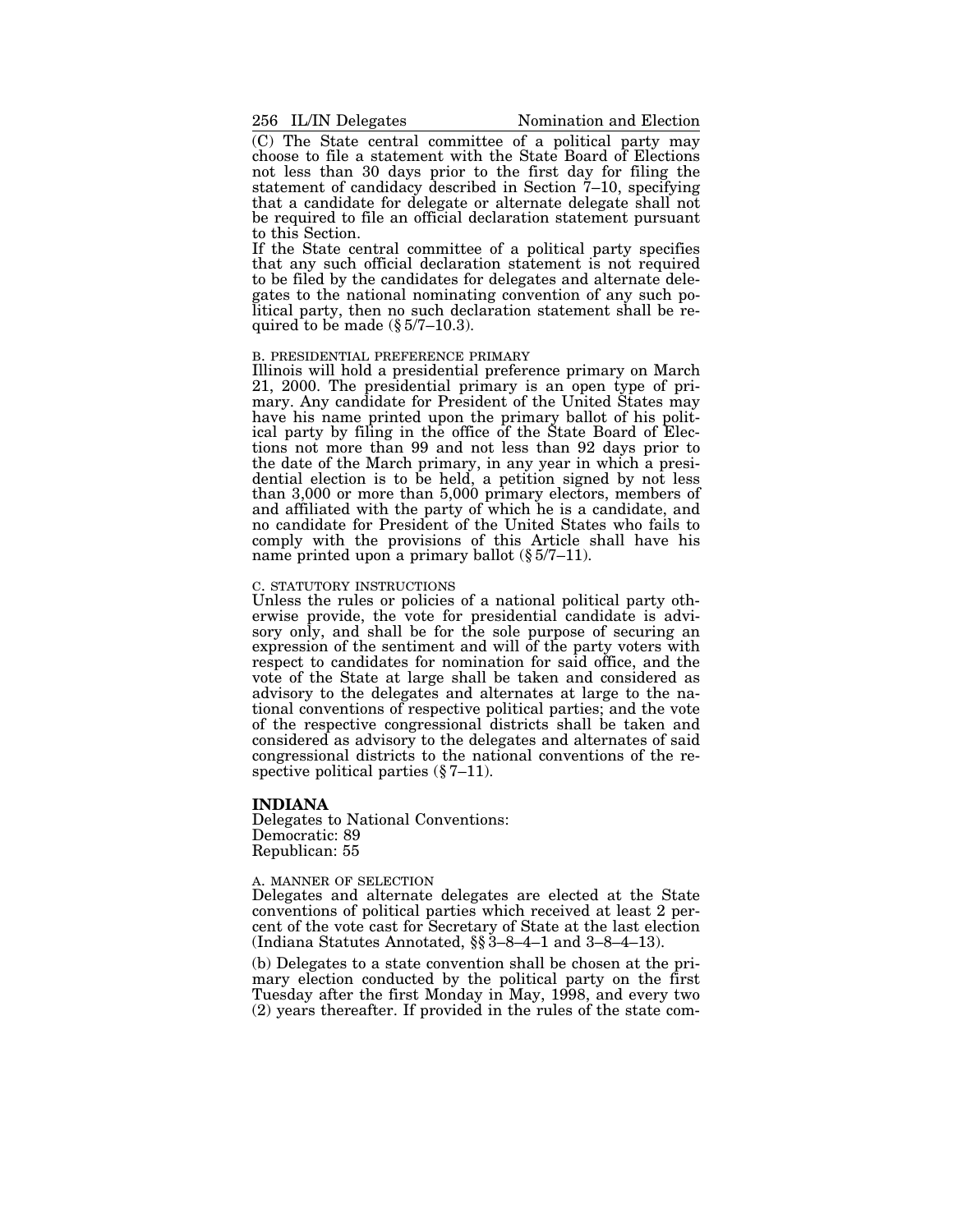mittee of the political party, delegates may be elected from delegate districts in each county.

(c) Not later than noon, November 30, of the year preceding the year in which the state convention is to be conducted, the state chairman of a political party shall certify the following to the election division and to each county committee of the party:

(1) The number of delegates to be elected in each county.

(2) Whether the delegates are to be elected from districts or at large in each county.

(3) If a county is to elect delegates from districts, how many districts must be established in each county.

(d) The county committee shall establish any delegate districts required to be established under subsection (c) and file descriptions setting forth the district boundaries with the county election board not later than noon December 31 of the year preceding the year the state convention is to be conducted. If the county committee does not timely file district descriptions under this subsection, the county election board shall establish districts not later than the first day that a declaration of candidacy may be filed under IC 3–8–2–4, and apportion the delegates to be elected from each district in accordance with subsection (c). (§ 3–8–4–3).

Each major political party shall elect delegates from each county to the party's State convention at the primary election  $(\S 3 - 101 - 4)$ .

# B. PRESIDENTIAL PREFERENCE PRIMARY

The presidential primary is on May 2, 2000. A candidate for nomination for the office of President of the United States shall, no later than noon seventy four (74) days, and no earlier than one hundred four  $(104)$  days before the primary election held in the year in which a President is to be elected, file with the Election Division a request that the candidate's name be placed upon the ballot under the label of the political party whose nomination the candidate is seeking  $(\S$ §3-8-3-1, 3-10-1-3). A request must be accompanied by a petition signed by at least five thousand (5,000) voters of the State, including at least five hundred (500) voters from each congressional district. Each petition must contain the following:

(1) The signature of each petitioner.

(2) The name of each petitioner legibly printed.

(3) The residence mailing address of each petitioner (§3–8–  $3-2$ ).

Such a petition must request that the candidate's name be placed on the ballot at the primary election. In order for the Secretary of State to consider a petition valid, the circuit court clerk or board of registration in the county where the petitioner is registered must certify each petitioner is a voter of the county. The certification must accompany and be part of the petition. If a county is part of more than one (1) congressional district, the certificate must indicate the number of petitioners from that county who reside in each congressional district (§3–8–3–3). Such a petition must be submitted to the circuit court clerk or board of registration during the period beginning January 1 of the year in which the primary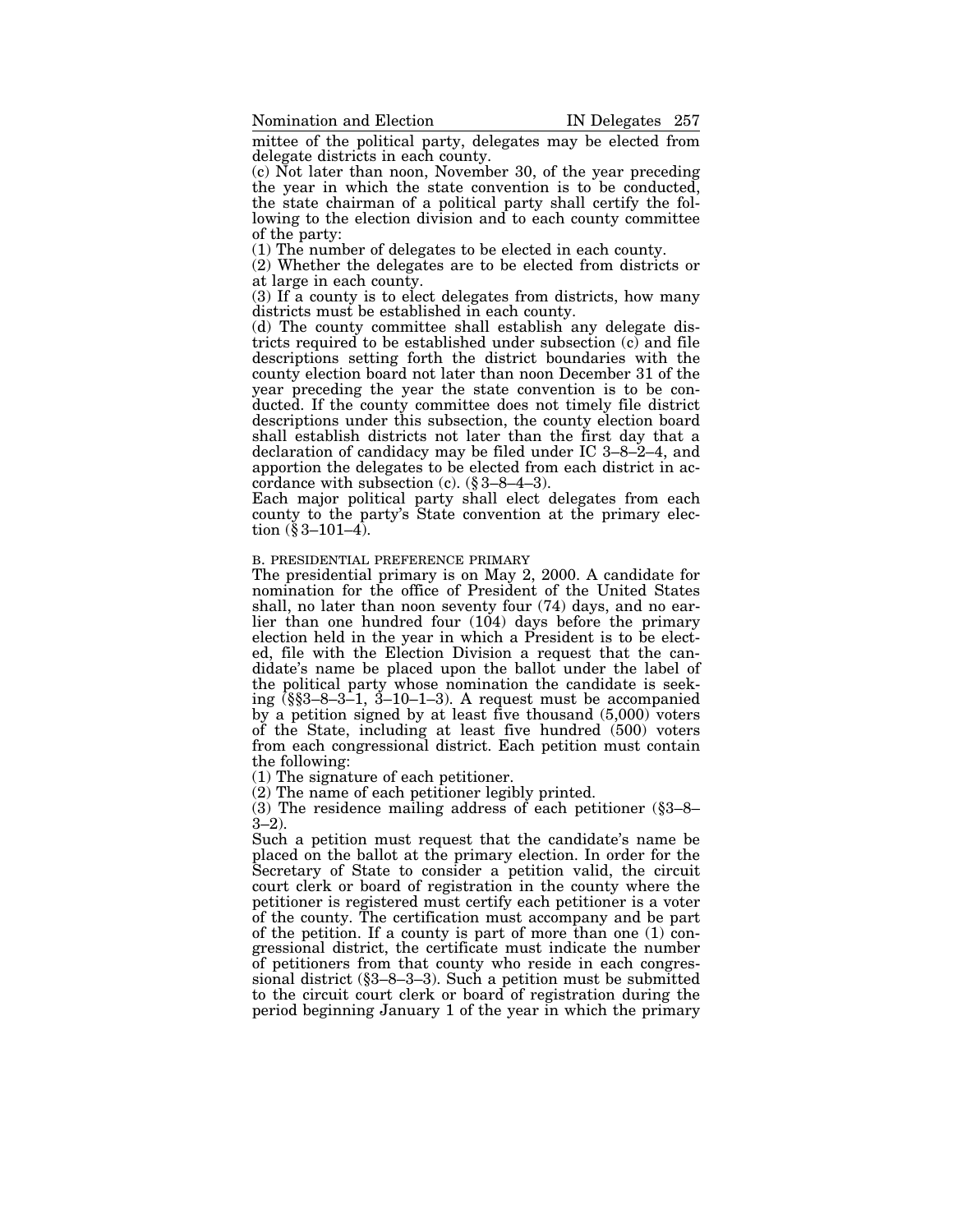election will be held and ending at noon ten days before the final date for filing a declaration of candidacy under IC 3– 8–2–4 for the primary election (§3–8–3–4). Such a request or petition is not valid unless received in the office of the Election Division by noon Indianapolis time on the final day for filing a declaration of candidacy under IC 3-8-2-4 before a primary election (§3–8–3–5). Immediately after the deadline for filing, the Election Division shall certify and release to the public a list of the candidates for each political party. The Election Division shall also release to the public a list of all requests whose validity is questioned (§3–8–3–6).

## C. STATUTORY INSTRUCTIONS

A delegate or alternate delegate selected from a congressional district to the national convention of a political party shall, on the first ballot at the national convention, support the candidate for President of the United States who received the highest number of votes in the congressional district at the primary election if the person is in fact a candidate at the convention. A delegate-at-large or alternate delegate-at-large to the national convention is not required to support a specific candidate for President on any ballot at the convention (§3–8–3–11).

## **IOWA**

Delegates to National Conventions: Democratic: 56 Republican: 25

A. MANNER OF SELECTION

Delegates to the national conventions of the respective political parties are selected by custom by State and congressional district conventions comprised of delegates selected at county conventions, as set forth in the party rules.

Delegates to county conventions of political parties and party committee members shall be elected at precinct caucuses held not later than the fourth Monday in February of each even-numbered year. The date shall be at least eight days earlier than the scheduled date for any meeting, caucus or primary which constitutes the first determining stage of the presidential nominating process in any other State, territory or any other group which has the authority to select delegates in the presidential nomination. The State central committees of the political parties shall set the date for their caucuses. The county chairperson of each political party shall issue the call for the caucuses. The county chairperson shall file with the commissioner the meetingplace of each precinct caucus at least seven days prior to the date of holding the caucus.

There shall be selected among those present at a precinct caucus a chairperson and a secretary who shall within seven days certify to the county central committee the names of those elected as party committee members and delegates to the county convention.

The central committee of each political party shall notify the delegates and committee members so elected and certified of their election and of the time and place of holding the county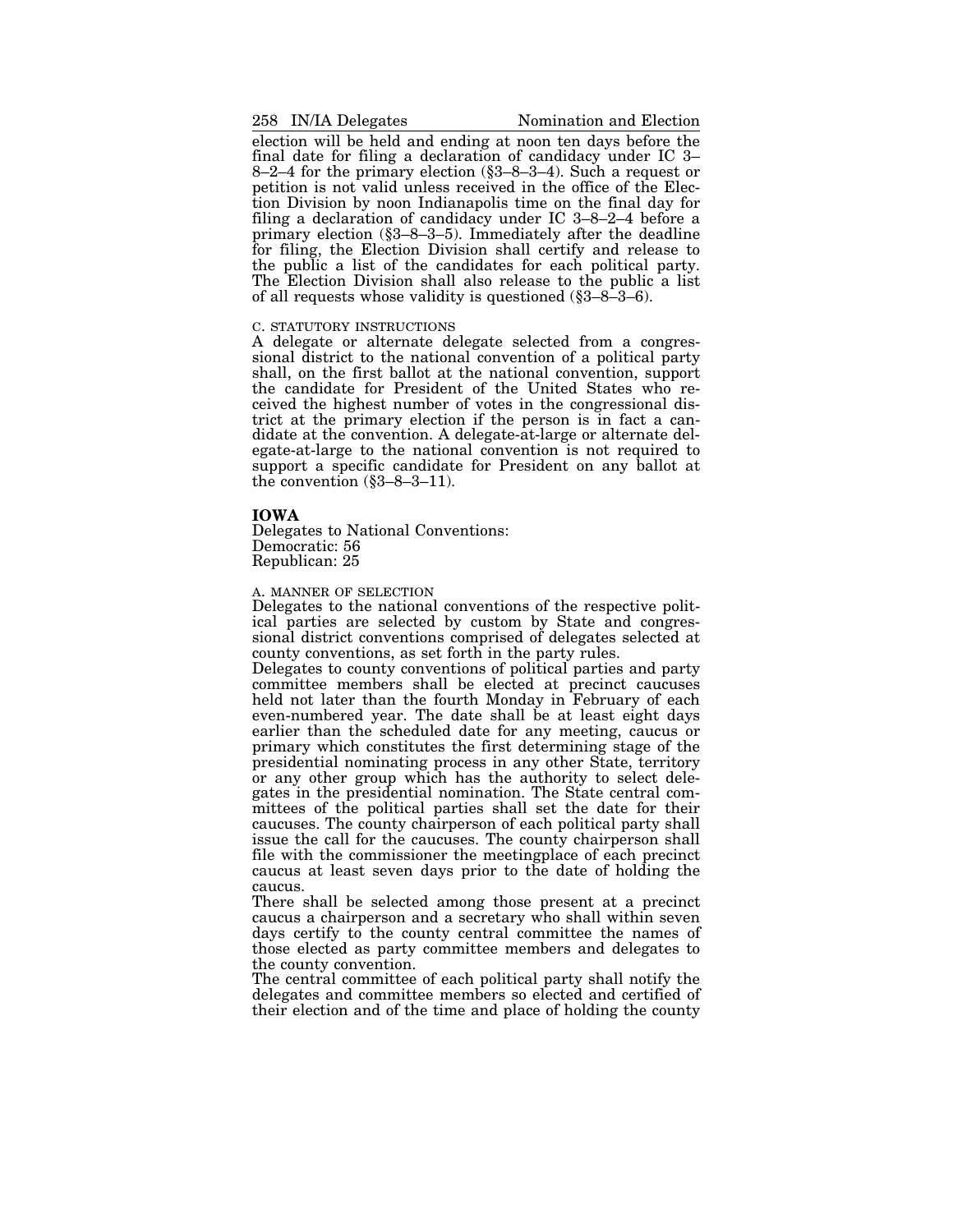Nomination and Election IA/KS Delegates 259

convention. Such conventions shall be held either preceding or following the primary election but no later than ten days following the primary election and shall be held on the same day throughout the State (Iowa Code Annotated, §43.4).

Delegates shall be persons who are or will by the date of the next general election become eligible electors and who are residents of the precinct. The number of delegates from each voting precinct shall be determined by a ratio adopted by the respective party county central committees, and a statement designating the number from each voting precinct in the county shall be filed by such committee not later than the time the list of precinct caucus meetings is required to be filed in the office of the commissioner. If the required statement is not filed, the commissioner shall fix the number of delegates from each voting district (§43.90). The State convention is held either preceding or following the primary election at a time and place designated by the State central committee (§43.107). There is no specific statute governing selection of national convention delegates. It is stated that ''the State central committee . . . may organize at pleasure for political work as is usual and customary with such committees'' (§43.111).

C. STATUTORY INSTRUCTIONS None.

# **KANSAS**

Delegates to National Conventions: Democratic: 42 Republican: 35

### A. MANNER OF ELECTION

Delegates and alternates to a national party convention shall be selected by a party at its State convention, or as the party rules otherwise provide, from among: (a) the persons named on the lists of proposed delegates and alternates to the national conventions file with the Secretary of State by that party's respective candidate for nomination by the party for President of the United States; and (b) the persons selected by that party at its State convention, or as the party rules otherwise provide, to compromise any uncommitted delegation. (Kansas Statutes Annotated, §25–4507).

#### B. PRESIDENTIAL PREFERENCE PRIMARY

Kansas will hold a presidential preference primary on the first Tuesday in April of the year 2000, and every fourth year thereafter. (April 4, 2000) (§25–4501). The presidential primary is an open type of primary. The name of any candidate for a political party nomination for president of the United States shall be printed on the ballots only if, not later than twelve o'clock noon, February 12 prior to the presidential preference primary or, if such date falls on Saturday, Sunday or a holiday, not later than twelve o'clock noon the following day that is not a Saturday, Sunday or holiday:

(1) The candidate files with the secretary of state a declaration of intent to become a candidate accompanied by a fee of one hundred dollars (\$100); or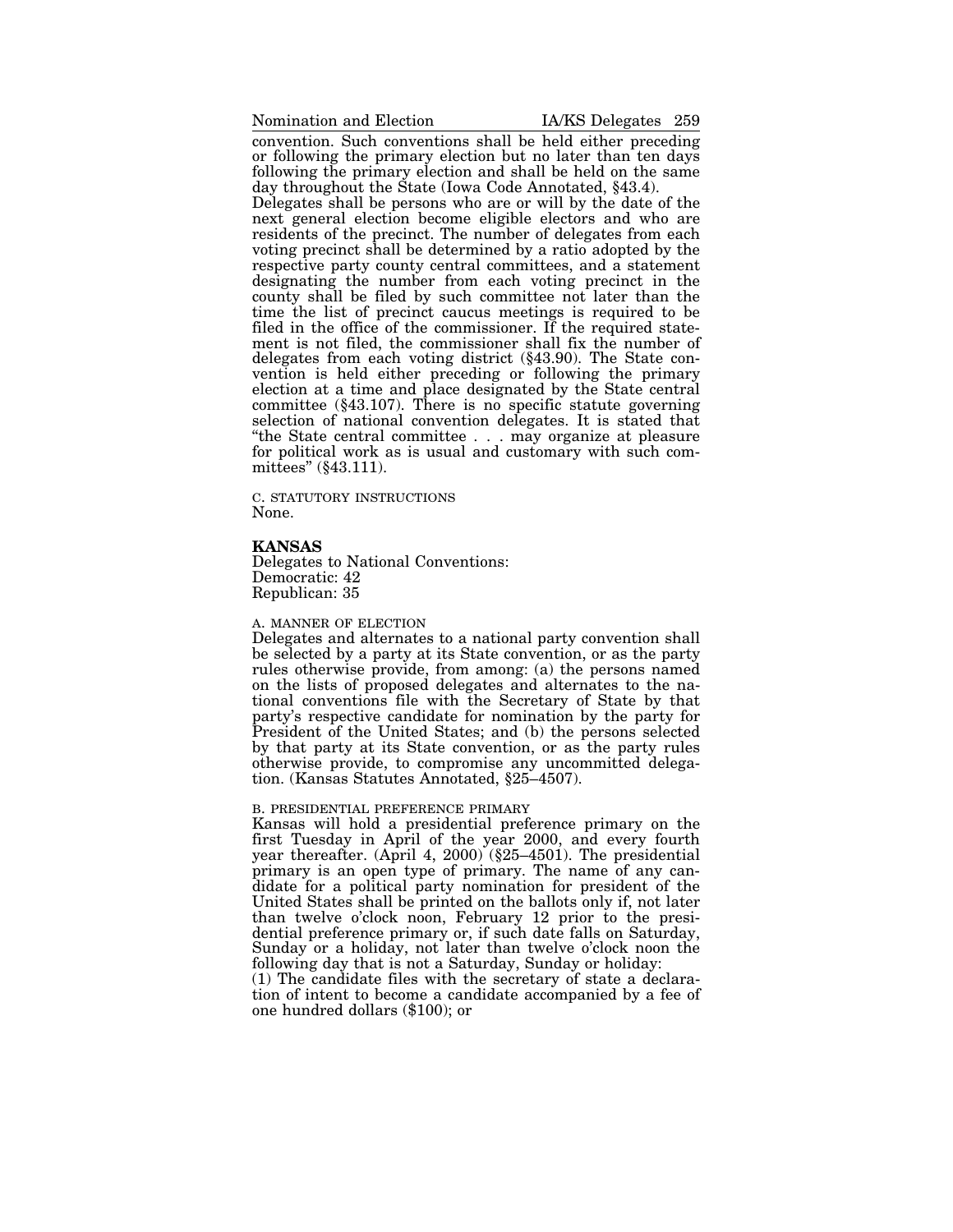(2) There is filed in the office of secretary of state a petition in the form prescribed by K.S.A. 25–205, signed by not less than one thousand (1,000) registered electors, who are affiliated with the political party of such candidate as shown by the party affiliation list. The secretary of state shall determine the sufficiency of each such petition, and such determination shall be final.  $(\S 25 - 4502(b))$ .

Certification of election results to political party; selection of delegates and alternates to national party, convention; binding of delegates and alternates; adoption and filing of party rules.

(a) Upon completion of the state canvas of the results of the presidential preference primary, the secretary of state shall certify to the state chairperson of each political party participating in the presidential preference primary the number of votes received by each candidate of that party and the number of votes for an uncommitted delegation received by that party.

(b) Each political party shall then select as many delegates and alternates to the national party convention as are allotted to it by the national committee of that party, according to K.S.A. 25–4506 and this section, and amendments thereto. (c) No later than 60 days following the presidential preference primary, delegates and alternates to a national party convention shall be selected by a party at its state convention, or as otherwise provided by party rules adopted by the committees of the political parties. The number of delegates and the number of alternates to a national party convention shall be determined according to party rules. Delegates and alternates to a national party convention shall be selected in the manner prescribed by party rules. The binding of delegates and alternates to a national party convention shall be determined by party rules. All such rules shall be filed with the secretary of state no later than January 2, 1992, and no later than January 2 every fourth year thereafter. (§25– 4507).

C. STATUTORY INSTRUCTIONS None.

## **KENTUCKY**

Delegates to National Conventions: Democratic: 58 Republican: 31

A. MANNER OF SELECTION No statutory provisions.

#### B. PRESIDENTIAL PREFERENCE PRIMARY

On the first Tuesday after the fourth Monday in May, in each presidential election year, the Commonwealth of Kentucky shall conduct presidential preference primary elections within each political party (Kentucky Revised Statutes Annotated, §118.561. (May 23, 2000). Kentucky presidential primary is a closed primary.  $(\S 118.571)$ .

The State board of elections shall convene in Frankfort on the second Tuesday in January preceding a presidential pref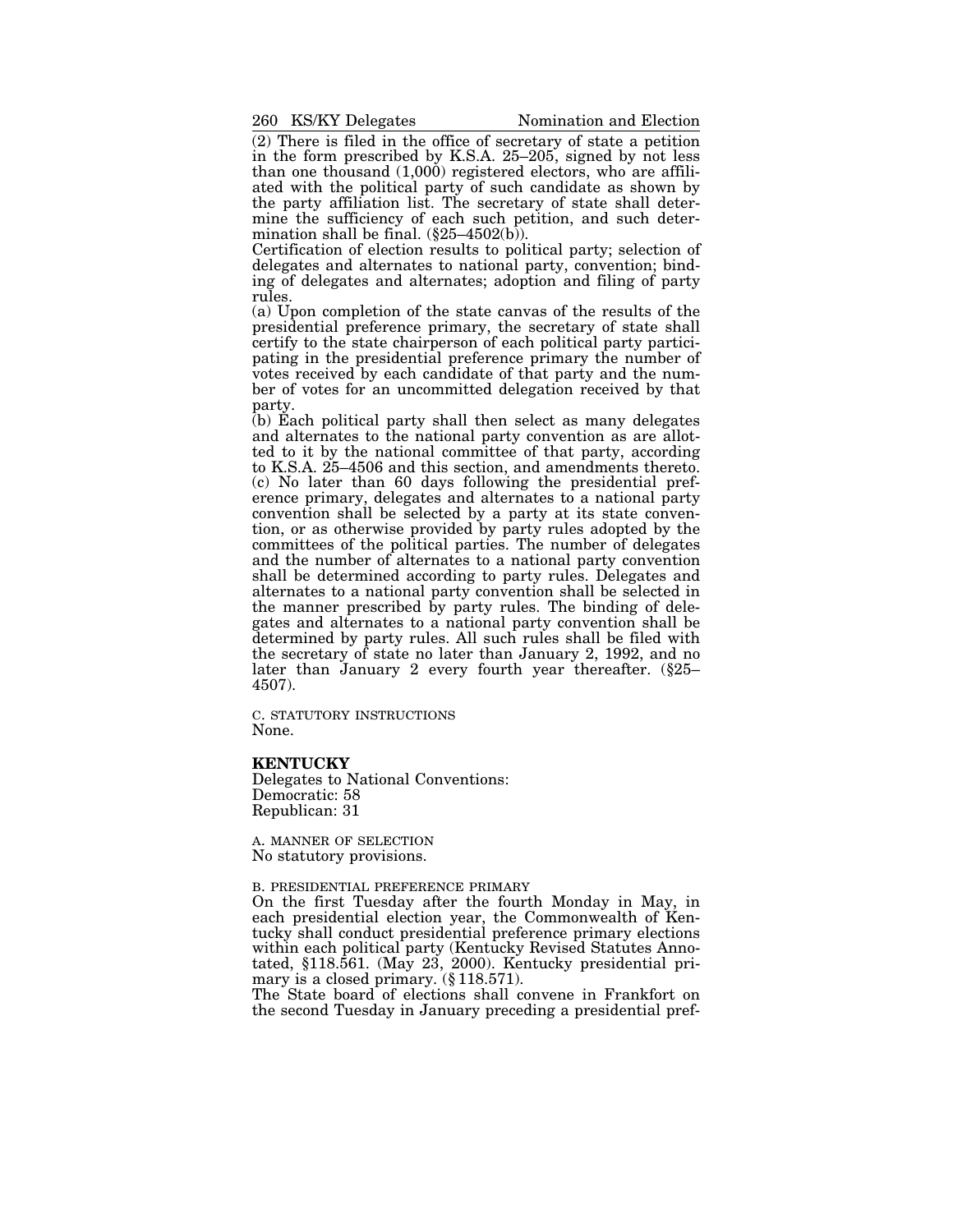Nomination and Election KY/LA Delegates 261

erence primary. At the meeting required by this section, the board shall nominate as presidential preference primary candidates all those generally advocated and nationally recognized as candidates of the political parties for the office of President of the United States. Immediately upon completion of this requirement, the board shall transmit a list of all such nominees selected to the Secretary of State and shall also release the list to the news media. (§118.581.).

Before any candidate's name is placed upon the official ballot by the Secretary of State for a presidential preference primary in the Commonwealth, the candidate shall remit to the Secretary of State the sum of one thousand dollars (\$1,000), which shall be nonrefundable unless no presidential primary is held. (§118.611.).

#### C. STATUTORY INSTRUCTIONS

A declaration that the results of the presidential preference primary, in accordance with the division of votes reflected by the official canvass, shall be the official vote cast by each political party at its national convention, on the first ballot only, and shall be designated by KRS 118.551 to 118.651 as an automatic vote, expressing the will of the people of the Commonwealth of Kentucky. After the vote on the first ballot by the political party at its national convention, as required by this section, all responsibility under KRS 118.551 to 118.651 shall terminate and further balloting shall be the prerogative of the political parties as might be prescribed by the rules of such political parties. (§118.631.).

# **LOUISIANA**

Delegates to National Conventions: Democratic: 74 Republican: 28

## A. MANNER OF SELECTION

At least 90 days before a presidential preference primary election, the State governing body of each eligible political party shall establish procedures to be followed in the selection of individual delegates and alternates to the convention of that party, including procedures for the selection of committed and uncommitted delegates (Louisiana Revised Statutes, title 18, §1280.27(A), Supp. A recognized political party shall be controlled and directed by one State central committee and a parish executive committee for each parish (§442). Delegates shall be allocated among the presidential candidates according to the results of the presidential primary and according to the guidelines of the political parties (§1280.27(B), Supp.). Louisiana will have a presidential preference primary on the second Tuesday in March (§ 1280.21, Supp.) (March 14, 2000).

# B. PRESIDENTIAL PREFERENCE PRIMARY

A statewide presidential preference primary election shall be held on the second Tuesday in March in 2000 (March 4, 2000) for the purpose of allowing the electors of each political party in the State which has forty thousand or more registered members to express their preference for a person to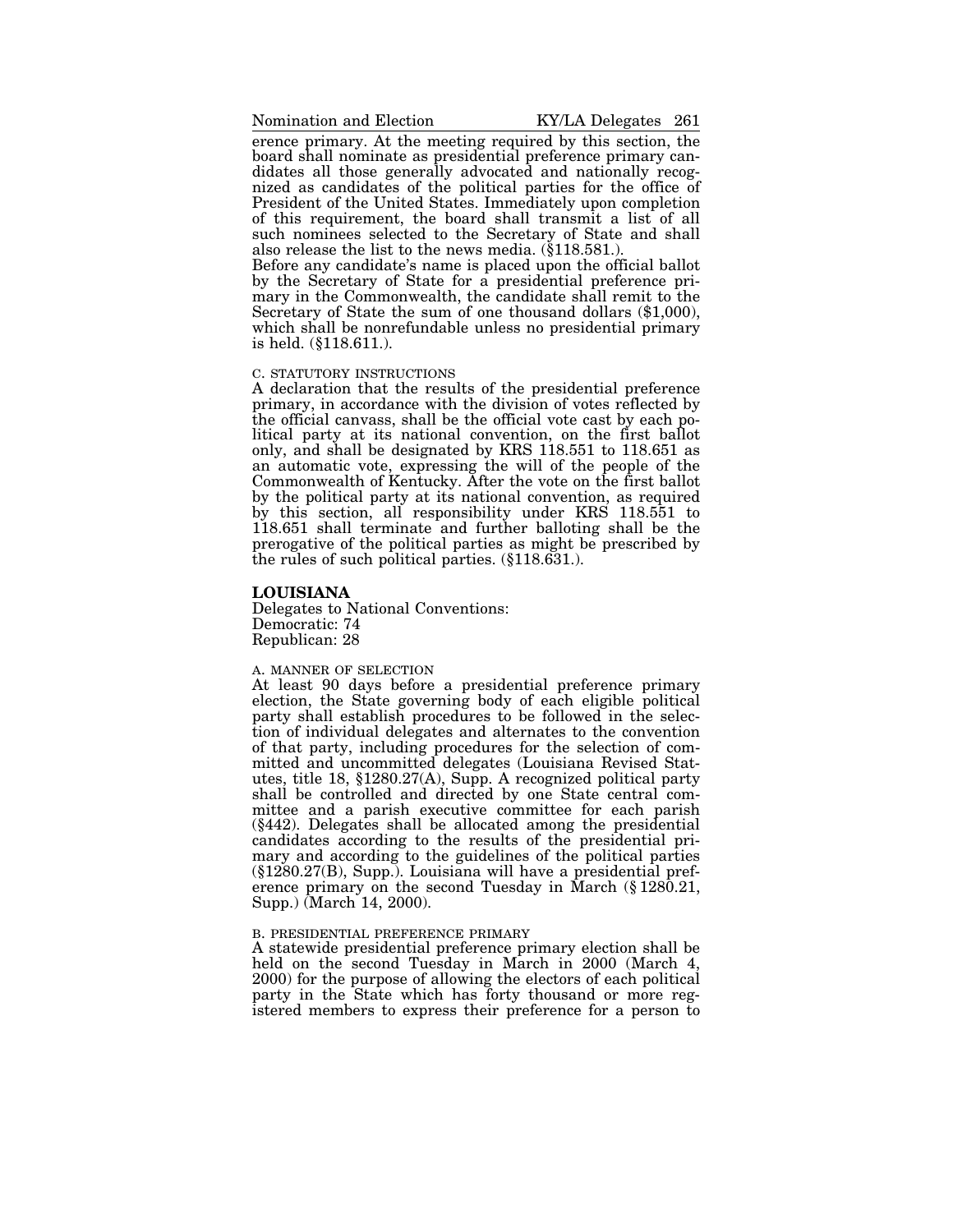262 LA Delegates Nomination and Election

be the nominee of the party for President of the United States. Each elector voting in such election may vote only for a candidate who is affiliated with the same party as the elector. Notwithstanding any provisions of this Code to the contrary, in any statewide presidential preference primary election, at any precinct where the presidential preference issue or election of political party officials or both are the only matters on the ballot, the number of election commissioners required in such precinct shall be one commissioner-incharge and two commissioners (§1280.21, Supp.).

Candidates for presidential nominee shall qualify in accordance with procedures established by the party. Prior to qualification as a candidate of a political party for presidential nominee, a person shall pay a qualifying fee of \$750 or shall have obtained a nominating petition, bearing the signatures of no less than one thousand registered voters affiliated with the party from each of the congressional districts into which the state is divided. The qualifying period for presidential candidates shall open on the last Wednesday in January and shall close at 5:00 p.m. on the following Friday. During the qualifying period, presidential candidates shall file notices of candidacy with the Secretary of State. Each sheet of a nominating petition shall set forth the name of the presidential candidate, as it shall appear on the election ballot, the address of the candidate, the political party with which he is affiliated, and the date of the presidential primary.

Each voter who signs a nominating petition shall include his name and residence address. All persons who obtained signatures shall certify that to the best of their knowledge, information, and belief all of the signatures on the nominating petition are genuine, and all of the statements contained in the petition are true and correct. A nominating petition shall be submitted to the registrars of voters in the parishes where the signers reside not less than thirty days before the end of the qualifying period. The registrar for each parish shall endorse upon the nominating petitions, whether original or supplemental, the date and time of submission and shall promptly certify the nominating petitions, in the order received, by determining and certifying on each nominating petition which of the signers are registered to vote in the parish. A registrar may stop certifying the signatures on a nominating petition when the total number of the signers he has certified as having signed the petition timely and as being registered to vote equals 15% more than the number of registered voters required from the congressional district. A registrar's certification shall be conclusive as to number of qualified voters who timely signed a nominating petition, and evidence to the contrary shall not be admitted in an action objecting to the candidacy of a presidential candidate filing the nominating petition. (§1280.22, Supp.).

At least ninety days prior to a presidential preference primary election, the State governing body of each eligible political party shall establish procedures to be followed in the selection of individual delegates and alternatives to the convention of that party, including procedures for the selection of committed and uncommitted delegates. Delegates shall be allocated among the presidential candidates according to the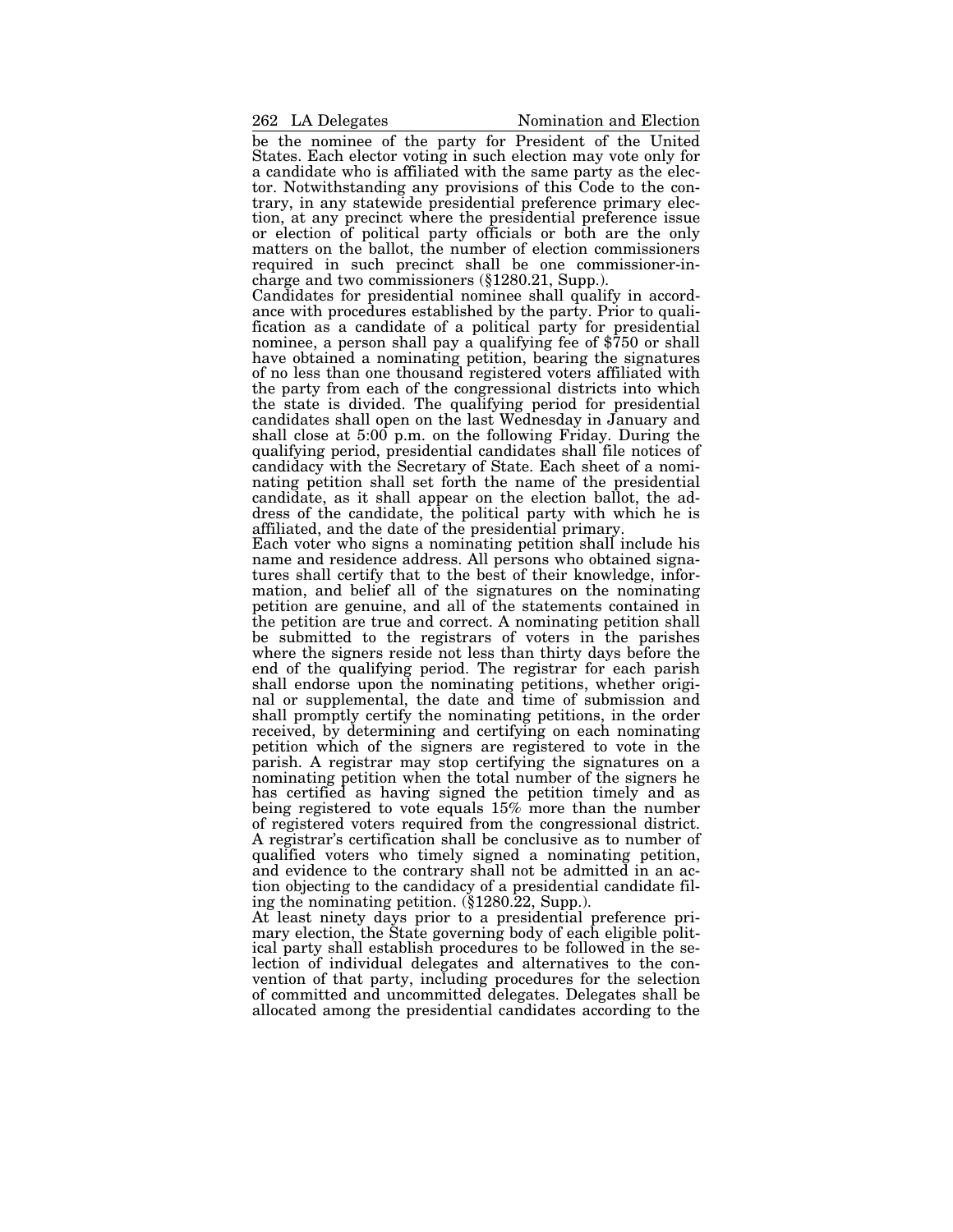Nomination and Election LA/ME Delegates 263

results of the presidential primary and according to guidelines established by the governing bodies of the respective parties (§1280.27, Supp.).

C. STATUTORY INSTRUCTION None.

# **MAINE**

Delegates to National Conventions: Democratic: 32 Republican: 14

A. MANNER OF SELECTION

Delegates must be selected by state parties meeting in convention pursuant to subchapter I, article III, at any time after the presidential preference primary election. (Maine Revised Statutes Annotated, Title 21–A, § 415.1, Supp.).

### B. PRESIDENTIAL PREFERENCE PRIMARY

When the state committee of a political party certifies that there is a contest among candidates for nomination as the presidential candidate of the party and has notified the State of its intent to participate in a presidential election, the State shall hold a presidential primary election.

The presidential preference primary election must be held on the first Tuesday in March of the presidential election year (March 7, 2000). (§ 411, Supp.).

The ballot must include the name of any person who is a member of a political party that has qualified to participate in a primary election under subchapter I and who has filed a petition with or paid a filing fee to the Secretary of State pursuant to the requirements of section 412, subject to challenge and appeal under section 337. (§ 414, Supp.).

A candidate for the office of president must either file a petition or pay a filing fee to the Secretary of State for that candidate's name to be placed on the ballot.

A candidate for the office of president who does not pay a filing fee to the Secretary of State pursuant to subsection 2 must file with the Secretary of State a petition with at least 2,000 and not more than 3,000 voters' signatures. By July 1st of the year preceding each presidential election year, the Secretary of State shall prepare and make available petitions for circulation by persons desiring to be contestants in the state presidential preference primary of any party. The petitions must meet the requirements of sections 335 and 336, excluding section 335, subsections 6 and 8, and must be filed by December 1st in the year next prior to the year of the presidential preference primary election.

A candidate for the office of president who does not file a petition with the Secretary of State pursuant to subsection 1 must pay a \$2,500 filing fee to the Secretary of State. A candidate must pay the filing fee at the time that candidate files the required written statement of intent and no later than December 1st in the year next prior to the year of the presidential preference primary (§ 412, Supp.).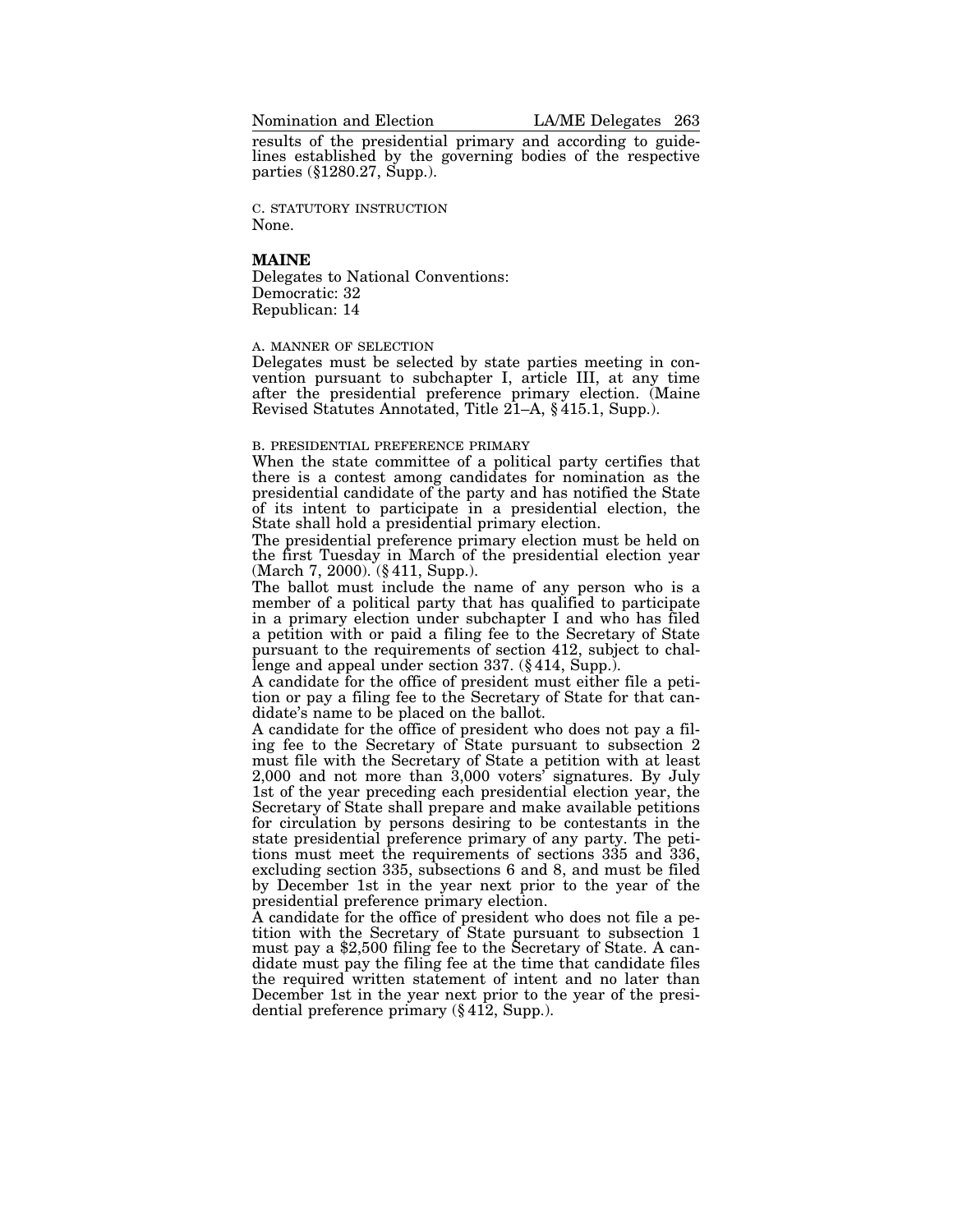C. STATUTORY INSTRUCTIONS

Delegates to the national convention must be allocated proportionally among the candidate votes and the uncommitted votes cast in the presidential preference primary election of the party.

A delegate elected as an uncommitted delegate may support any presidential candidate at any time and may change support for this candidate in the delegate's sole discretion.

A delegate elected for a particular presidential candidate according to the proportional allocation specified by this section shall vote for that candidate on the first ballot at the national nominating convention, unless the candidate for whom a particular delegate is elected specifically withdraws, as verified by the chair of the national party, from consideration for the presidential nomination at any time before the first ballot at the national nominating convention. In the event of such a withdrawal, delegates elected for that particular candidate become uncommitted delegates. (§ 415, Supp.).

#### **MARYLAND**

Delegates to National Conventions: Democratic: 92 Republican: 31

# A. MANNER OF SELECTION

The total number of delegates and alternate delegates to represent the political parties at their national conventions shall be ascertained and determined by the governing body of each party and certified to the State Administrative Board of Election Laws not later than the first day of January in each year in which national conventions for the nomination of President and Vice President are held (Annotated Code of Maryland, Art. 33, §12–1a).

## B. PRESIDENTIAL PREFERENCE PRIMARY

Maryland will have a presidential preference primary on the first Tuesday in March (March 7, 2000) ( $\S 5-2$ ). The presidential primary is a closed primary.

(1) By direction of the Secretary of State who shall place the name of the candidate for the Democratic party nomination on the ballot on the first regular business day in the year in which the President is elected and the name of a candidate for nomination by any other party on the ballot no sooner than 90 days nor later than 70 days preceding the date set by law for the primary election. The Secretary shall place the name of a presidential candidate on the ballot when the Secretary's sole discretion that the candidate's candidacy is generally advocated or recognized in the news media throughout the United States or in Maryland, in accordance with the national party rules, unless the candidate executes and files with the Secretary of State an affidavit stating without qualification that he is not and does not intend to become a candidate for the office in the Maryland primary election; or (2) By making the payment required and by filing with the State Administrative Board of Election Laws a petition in the form prescribed by the State Administrative Board of Election Laws which shall contain the signatures of not less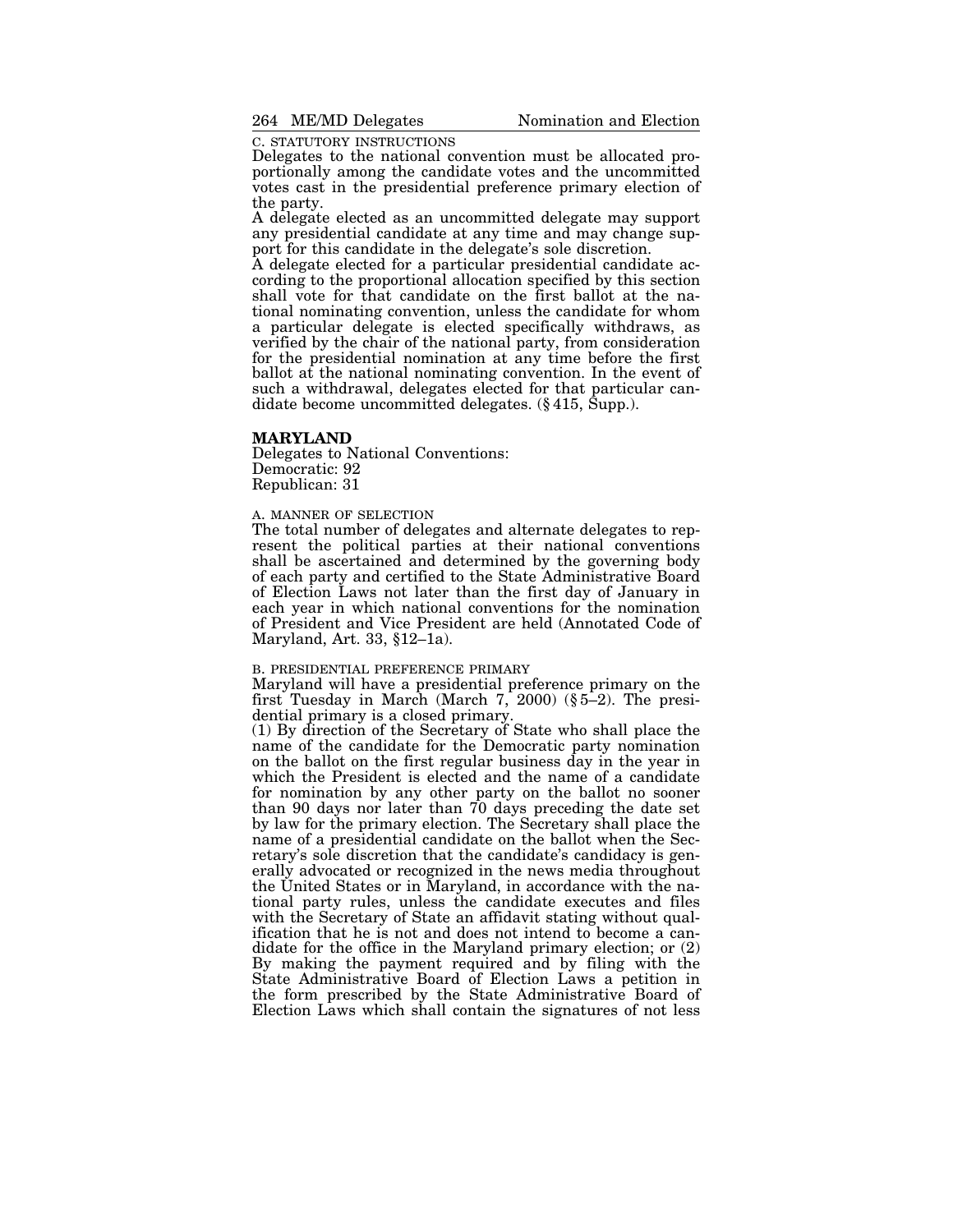Nomination and Election MD/MA Delegates 265

than 400 of the registered voters within each congressional district. For candidates for the nomination of the Democratic party, the payment and filing must be made not later than 9 p.m. on the day which is one week later than the first regular business day of the year in which the President of the United States is elected. For candidates for the nomination of any other party, the payment and filing must be made at least 70 days preceding the date set by law for the primary election. Nothing in this section shall require compliance with  $\S 7-1$  of this article ( $\S 12-6$ .).

C. STATUTORY INSTRUCTIONS

# *Democrats:*

*Delegates to reflect sentiments of those who elected them:* Delegates elected to the Democratic National Convention, either uncommitted or pledged to a presidential candidate, shall in all good conscience reflect the sentiments of those who elected them.

Notwithstanding any provisions of law to the contrary, delegates elected to the Democratic National Convention shall vote in accordance with party rules (§§ 12–2, 12–3).

### *Republicans:*

The Republican State Central Committee shall certify to the State Administrative Board of Election Laws the number of delegates to be elected from each congressional district and the number of delegates to be elected at large, respectively, as provided in the rules of the Republican national convention, not later than the first day of January in each year in which national conventions for the nomination of President and Vice-President are held (§ 12–4).

## **MASSACHUSETTS**

Delegates to National Conventions: Democratic: 118 Republican: 37

A. MANNER OF SELECTION

In any year in which candidates for presidential electors are to be elected, the selection of delegates and alternate delegates to national conventions of political parties shall be by that system adopted by the State committee, provided such system shall not include the placing of the names of delegates on the presidential primary ballot; and provided, further, that the distribution of delegates under any such system shall reflect the preference expressed by the voters on the presidential preference portion of the ballot at the presidential primary. The system adopted by the State committee shall be set forth in written rules and procedures covering all aspects of the delegate selection process and a copy of such rules and procedures shall be filed with the Secretary of State on or before October first of the year preceding the year in which presidential electors are to be elected. The number of district delegates and alternate district delegates, not less than two from each congressional district, and the number of delegates and alternate delegates at-large shall be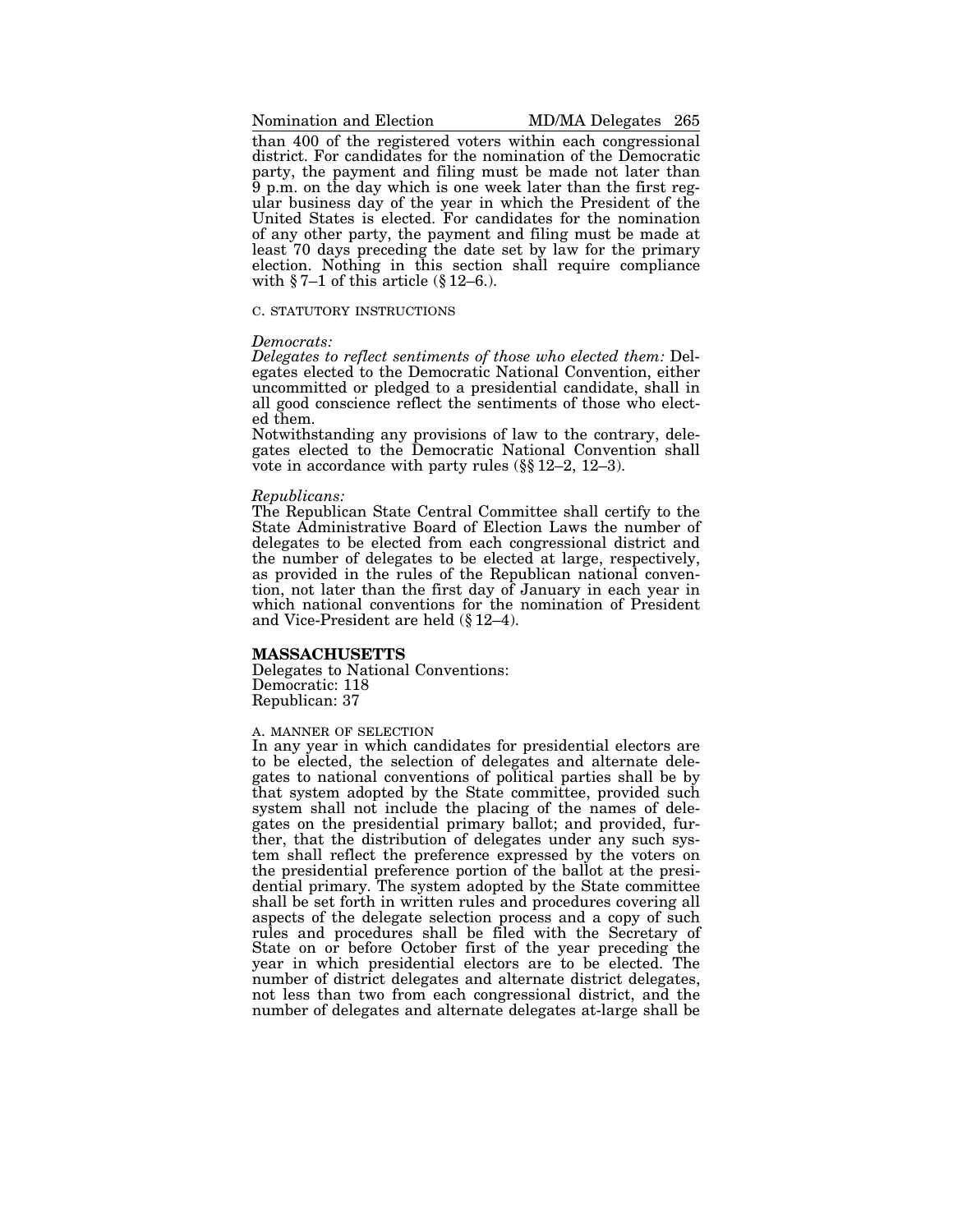266 MA Delegates Nomination and Election

fixed by the State committee, who shall give notice thereof to the Secretary of State on or before the first Tuesday in January (Massachusetts General Laws Annotated, ch. 53, § 70B). A presidential preference primary shall be held on the first Tuesday in March (March 7, 2000) (§ 28, Supp.). The presidential primary is an open primary.

# B. PRESIDENTIAL PREFERENCE PRIMARY

The primary shall be held on the first Tuesday in March in any year in which presidential electors are to be elected (ch. 53, § 28, Supp.). The presidential primary date is set by statute for March 7, 2000.

The Secretary of State shall cause to be placed on the official ballot for use at presidential primaries, under separate headings, and in the following order: the names of those candidates or potential candidates for the office of President of the United States whom he shall have determined to be generally advocated or recognized in national news media throughout the United States; the names of any other candidates or potential candidates for nomination for President whose names are proposed therefor by nomination papers prepared and furnished by the Secretary of State, signed in the aggregate by at least twenty-five hundred voters; and the names of those candidates or potential candidates for nomination for President whose names appear on written lists signed by the chairman of the State committees of the political parties, arranged in such order as may be determined by lot under the direction of the Secretary of State, a blank space in which the voter may, if he does not vote for any of the candidates for President whose names are printed on the ballot, insert the name of any person of his choice as a candidate for President, and a blank space in which a voter may vote no preference. A vote for no preference and for a candidate whose name has been inserted by the voter shall be counted as a vote for that candidate. The chairman of the State committee of a political party and the Secretary of State shall submit lists or prepare lists of candidates for President, as aforesaid, no later than the first Friday in January, and shall notify each such candidate forthwith, by registered mail, of the presence of his name on said lists. No name shall be removed from said lists, nor from the ballot, unless such candidate shall file with the Secretary of State an affidavit stating that he does not desire his name printed upon said ballot at the forthcoming presidential primary. Such affidavit shall be filed with the Secretary of State no later than five o'clock p.m. on the second Friday in January (§ 70E). There shall also be printed on the ballot appropriate instructions to aid the voter with respect to expressing his preference for a candidate for nomination as President (*ibid.*).

# C. STATUTORY INSTRUCTIONS

If there is a roll call vote as the national convention of a political party, all delegates and alternate delegates whose selection is subject by party rule to the approval of a presidential candidate shall vote on the first such roll call for that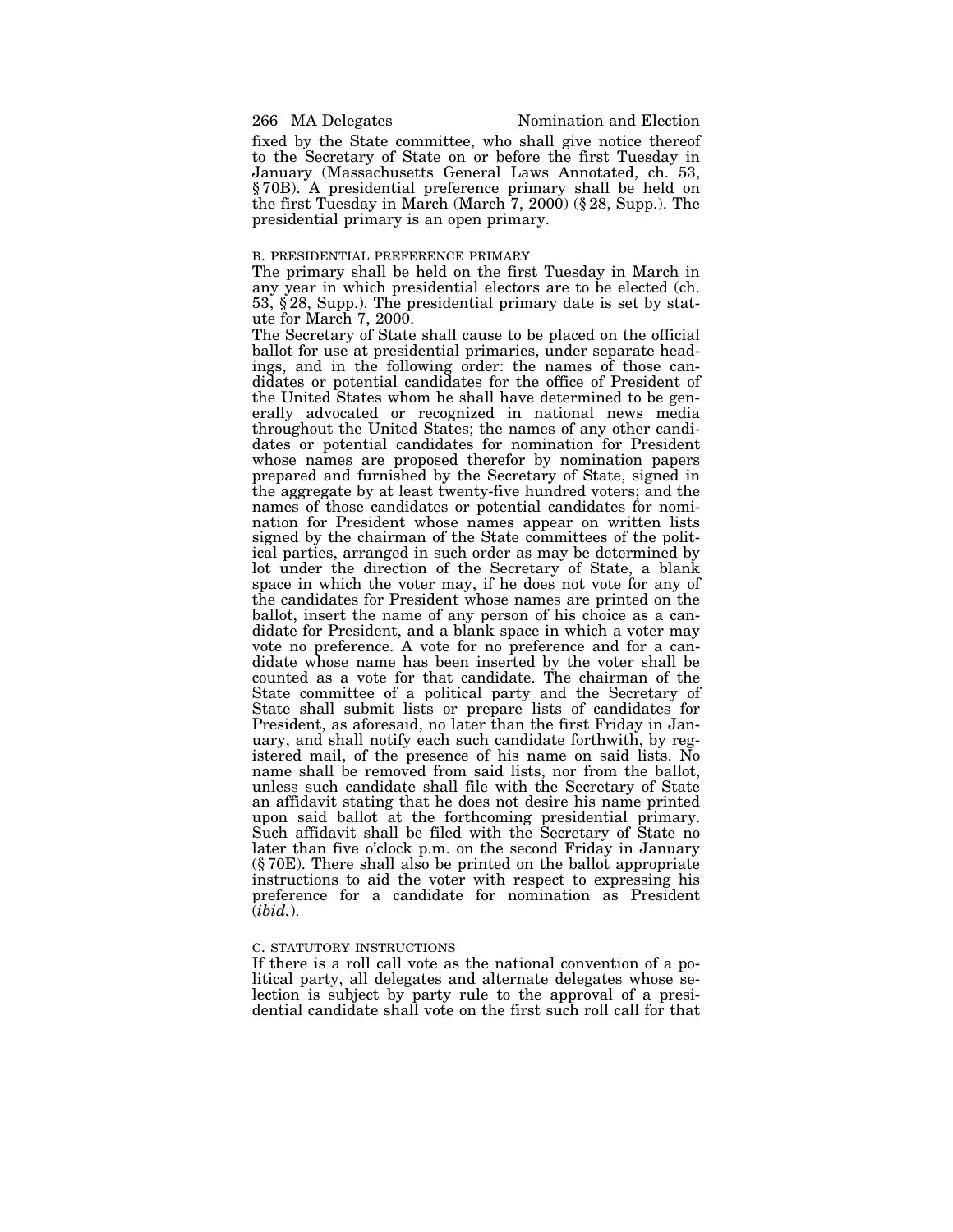Nomination and Election MA/MI Delegates 267

presidential candidate unless released by such candidate  $(§ 70 I).$ 

### **MICHIGAN**

Delegates to National Conventions: Democratic: 157 Republican: 58

A. MANNER OF SELECTION

The allotment of delegates to all precincts in the State shall be made to ensure, as near as is practicable, equal apportionment based upon the total vote cast for the candidate of each political party for either President of the United States or Secretary of State; however, each precinct is to have at least one delegate (Michigan Compiled Laws Annotated, §168.623a(3)(4)).

The allocation of all delegates and alternates to a national convention shall be made by the State central committee of each party and shall be certified to the Secretary of State. A minimum of two-thirds of the State's delegates shall be allocated to congressional districts and at least two delegates shall be allocated to each district. All delegates shall be registered electors of the State. Delegates elected from congressional districts shall be registered electors of those districts. All national convention delegates shall be chosen according to procedures and any other qualifications, as may be established by the State central committee of that political party. Such procedures and qualifications may include, but are not necessarily limited to, guarantees that discrimination on the basis of race, creed, color, sex, age, national origin or economic status does not occur (§168.618, Supp.).

National convention delegates elected pursuant to law shall be elected on a basis that ensures that the proportion of the total national convention delegation that is uncommitted or is committed to each presidential candidate equals, as near as is practicable the proportion of the popular vote that was case as uncommitted or for each respective presidential candidate of the particular political party's total popular vote. The determination of these proportions shall only include the votes cast as uncommitted, or for a particular presidential candidate, if the total vote cast as uncommitted, or for that particular presidential candidate, equals at least the percentage determined by state political party rule of the total vote cast for all presidential candidates or as uncommitted for that political party.

All the national convention delegates shall be bound to vote for the presidential candidate for whom they designated commitment, if any, when they were elected as national delegates, until the end of the second ballot at the national convention, until released from that commitment by the withdrawal of that presidential candidate from contention for the party's nomination or by written release of that presidential candidate to the chairman of the national convention, whichever is earliest.

If a vacancy occurs in the elected delegation, it shall be filled by an alternate selected by the caucus for the candidate to whom the original delegate was committed, and the alter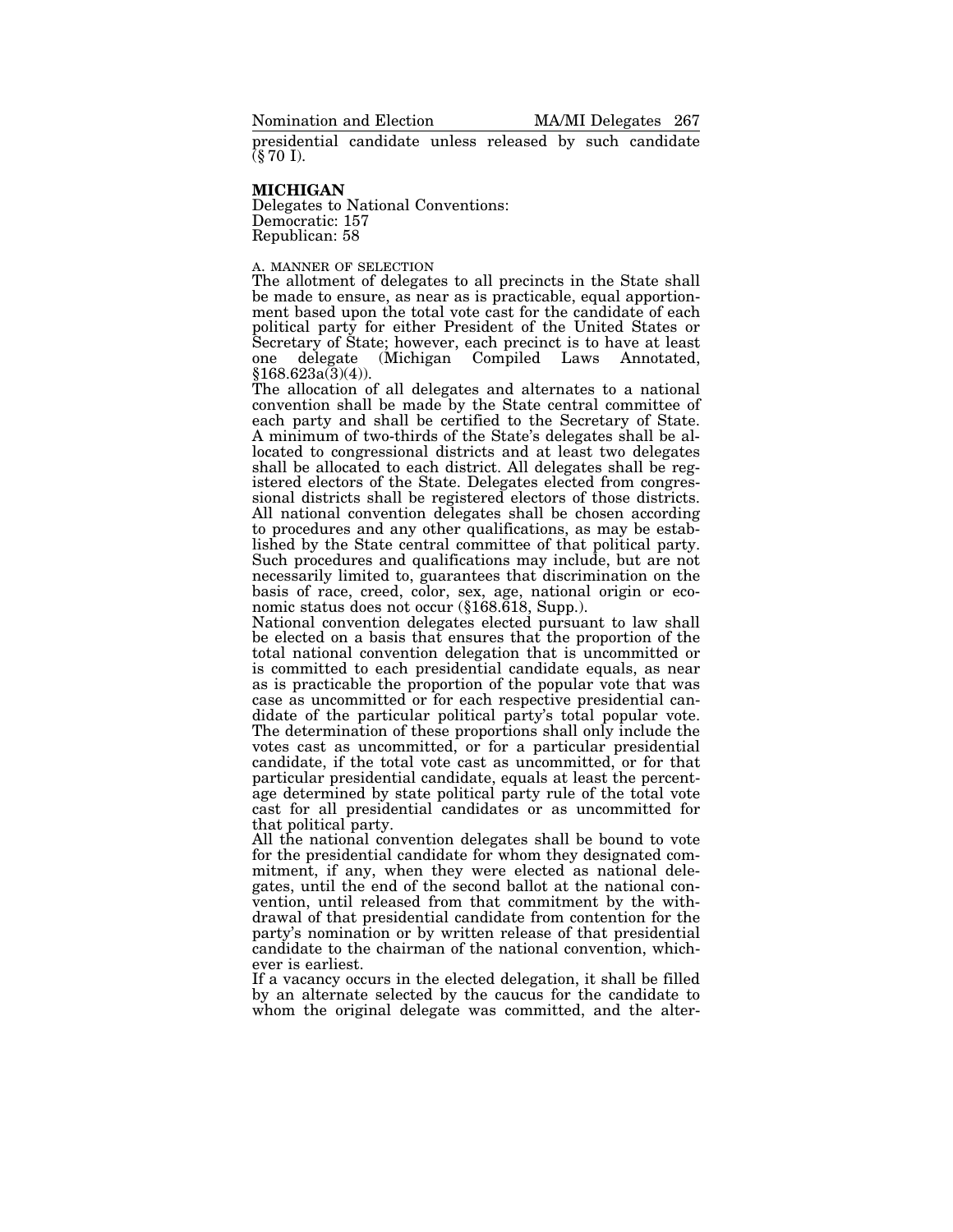nate shall be required to meet the same qualifications of the delegate being replaced.

A person who is a delegate to a State or county convention of his or her political party only by virtue of being a member of the state legislature in such capacity shall not participate in the selecting of delegates to his or her political party's national convention. Neither this provision nor any other provision of law shall be understood to restrict the opportunity of any registered elector in the State, including all public officials, to be elected as a delegate to any county, district, state, or national convention of the elector's political party (§ 168.619, Supp.).

#### B. PRESIDENTIAL PREFERENCE PRIMARY

(1) A statewide presidential primary election shall be conducted under this act on the third Tuesday in March in each presidential election year (March 21, 2000). A political party that received 5% or less of the total vote cast nationwide for the office of president in the last presidential election shall not participate in the presidential primary election (§168.613a, Supp.). The presidential primary is a closed primary.

Not later than 4 p.m. of the second Friday in December of the year before the presidential election, the secretary of state shall issue a list of the individuals generally advocated by the national news media to be potential presidential candidates for each party's nomination by the political parties for which a presidential primary election will be held. Not later than 4 p.m. of the Tuesday following the second Friday in December of the year before the presidential election, the state chairperson of each political party for which a presidential primary election will be held under section 613a shall file with the secretary of state a list of individuals whom they consider to be potential presidential candidates for that political party. After the issuance of the list under subsection  $(1)$  and after receipt of names from the state chairperson of each political party under subsection (2), the secretary of state shall notify each potential presidential candidate on the lists of the provisions of this act relating to the presidential primary election (§168.613a, Supp.).

Not later than 4 p.m. of the second Friday in December of the year before the presidential election, the secretary of state shall issue a list of the individuals generally advocated by the national news media to be potential presidential candidates for each party's nomination by the political parties for which a presidential primary election will be held under section 613a. Not later than 4 p.m. of the Tuesday following the second Friday in December of the year before the presidential election, the state chairperson of each political party for which a presidential primary election will be held under section 613a shall file with the secretary of state a list of individuals whom they consider to be potential presidential candidates for that political party. After the issuance of the list under subsection (1) and after receipt of names from the state chairperson for each political party under subsection (2), the secretary of state shall notify each potential presi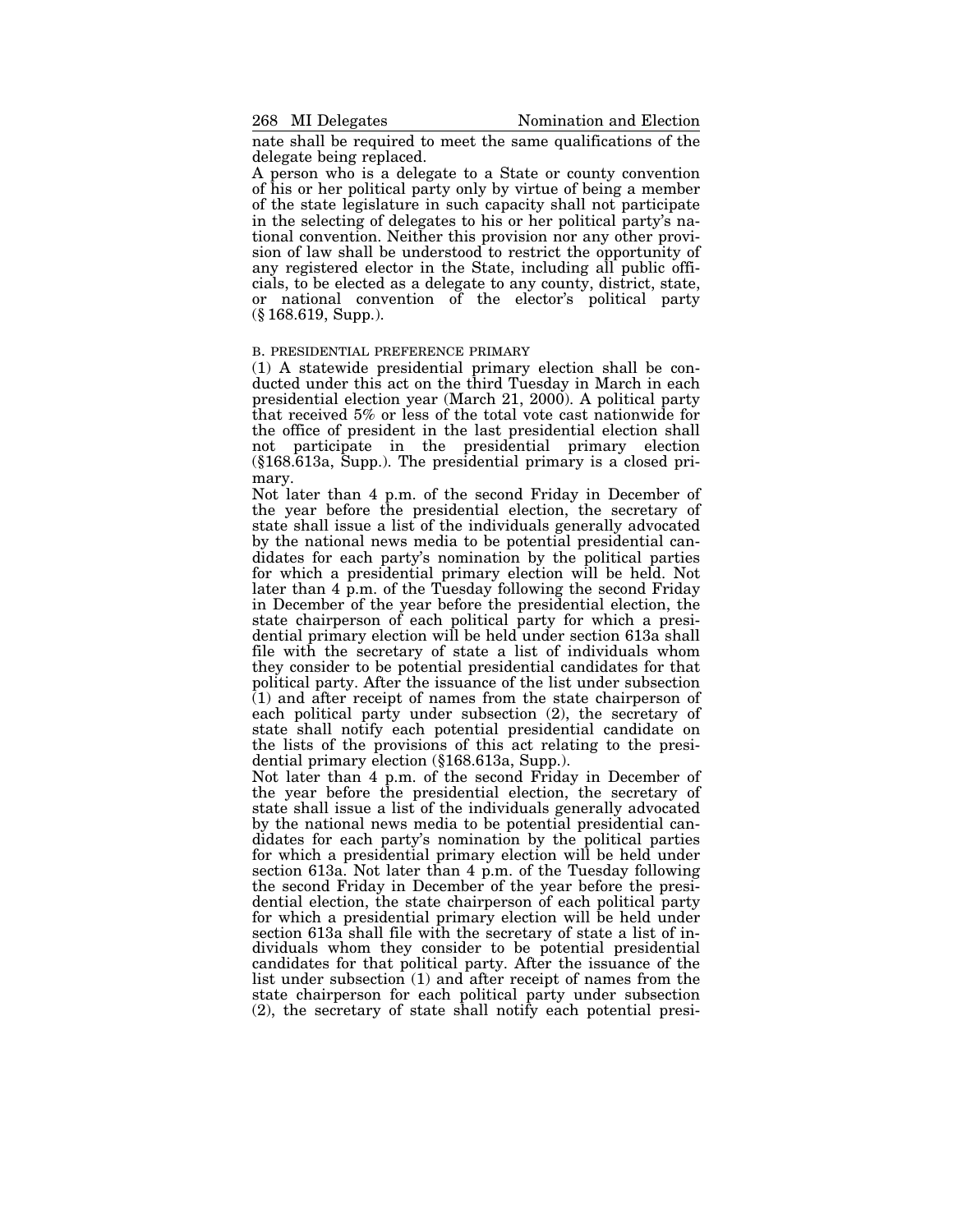Nomination and Election MI/MN Delegates 269

dential candidate on the lists of the provisions of this act relating to the presidential primary election (168.614a, Supp.). Except as provided in this section, the secretary of state shall cause to be printed on the ballots for the presidential primary under the appropriate political party heading the name of a presidential candidate notified by the secretary of state under section 614a who has filed with the secretary of state an affidavit indicating his or her party preference and willingness to have his or her name printed on that party's ballot. The affidavit shall be filed with the secretary of state no later than 4 p.m. on the second Friday in January in a presidential election year. The name of an individual who is not listed as a potential presidential candidate under section 614a shall be printed on the ballot for the presidential primary for the appropriate political party if he or she files an affidavit as required in subsection  $(1)$  and files a nominating petition with the secretary of state no later than 4 p.m. on the second Friday in January in a presidential election year. The nominating petition shall contain valid signatures of registered and qualified electors equal to not less than 1⁄2 of 1 percent of the total votes cast in the state at the previous presidential election for the presidential candidate of the political party for which the individual is seeking this nomination. However, the total number of signatures required on a nominating petition under this subsection shall not exceed 1,000 times the total number of Congressional districts in this state. A signature on a nominating petition is not valid if obtained before November 1 of the year before the presidential election year in which the individual seeks nomination. The nominating petitions shall conform to the requirements of this act regarding nominating petitions which requirements are not inconsistent with this subsection. The names of the presidential candidates shall be rotated on the ballot. The ballot shall contain a space for an elector to vote uncommitted (168.615a, Supp.).

### C. STATUTORY INSTRUCTIONS

All of the national convention delegates shall be bound to vote for the presidential candidate for whom they designated commitment, if any, when they were elected as national delegates, until the end of the first ballot at the national convention, or until released from that commitment by the withdrawal of that presidential candidate from contention for that party's nomination, or by written release of that presidential candidate to the chairperson of the national convention, whichever is earliest (§168.619(2), Supp.).

## **MINNESOTA**

Delegates to National Conventions: Democratic: 91 Republican: 34

# A. MANNER OF SELECTION

The final authority over the affairs of each political party is vested in the party's State convention to be held at least once every general election year at the call of the State central committee. Subject to the control of the State conven-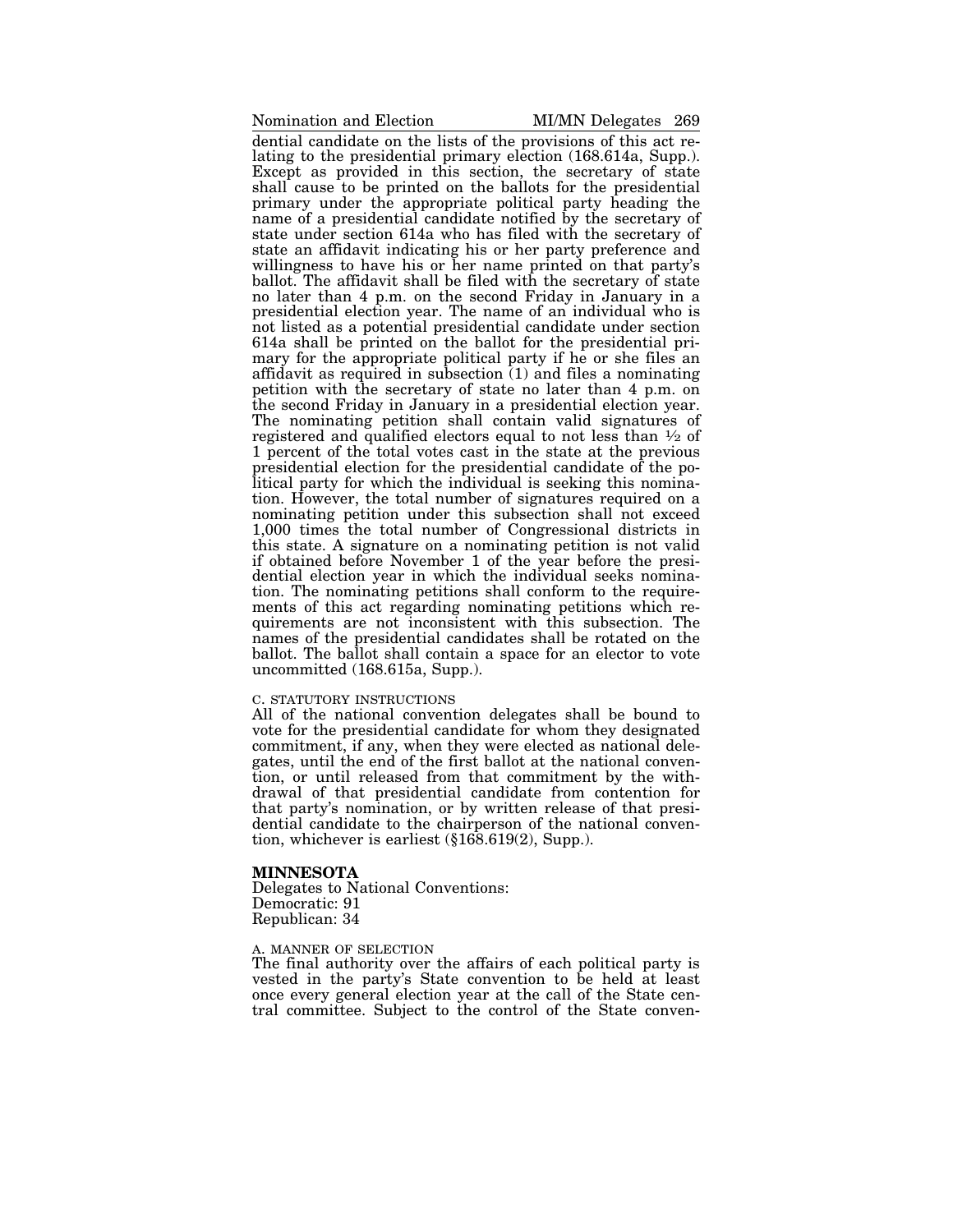tion, the general management of the affairs of the State party is vested in the party's State central committee (Minnesota Statutes Annotated, § 202A.12).

The rules of each political party shall provide that for each congressional district and each county or legislative district a convention shall be held at least once every general election year. Each major political party shall also provide for each congressional district and each county or legislative district an executive committee consisting of a chair and such other officers as may be necessary. The party rules may provide for only one executive committee and one convention where any county and congressional district have the same territorial limits (§ 202A.13).

At 7:00 p.m. on the first Tuesday in March in every general election year a party caucus is to be held for every election precinct  $\S 202A.14$ , Supp.).

B. PRESIDENTIAL PREFERENCE PRIMARY None.

C. STATUTORY INSTRUCTIONS. None.

#### **MISSISSIPPI**

Delegates to National Conventions: Democratic: 46 Republican: 33

## A. MANNER OF SELECTION

The State executive committee of each political party shall determine the method and procedures by which delegates and delegate alternates to the national nominating conventions are to be selected as well as adopt any other rule not inconsistent with this chapter. The State executive committee of the political party shall establish, at least ninety (90) days prior to the second Tuesday in March in years in which a presidential election is held, procedures to be followed in the nomination of candidates for delegates and delegate alternates to the nominating convention of the political party. (Mississippi Code Annotated, § 23–15–1055.)

## B. PRESIDENTIAL PREFERENCE PRIMARY

The State of Mississippi will have a presidential preference primary on March 14, 2000. Each political party which has cast for its candidates for President and Vice President in the previous presidential election more than twenty percent (20%) of the total vote cast for President and Vice President in the State, may conduct a presidential preference primary. No elector shall vote in the primary of more than one (1) political party in the same presidential preference primary  $(\S 23 - 15 - 1081)$ . The presidential primary is an open primary. The Secretary of State shall place the name of a candidate upon the presidential preference primary ballot when the Secretary of State shall have determined that such a candidate is generally recognized throughout the United States or Mississippi as a candidate for the nomination of President of the United States.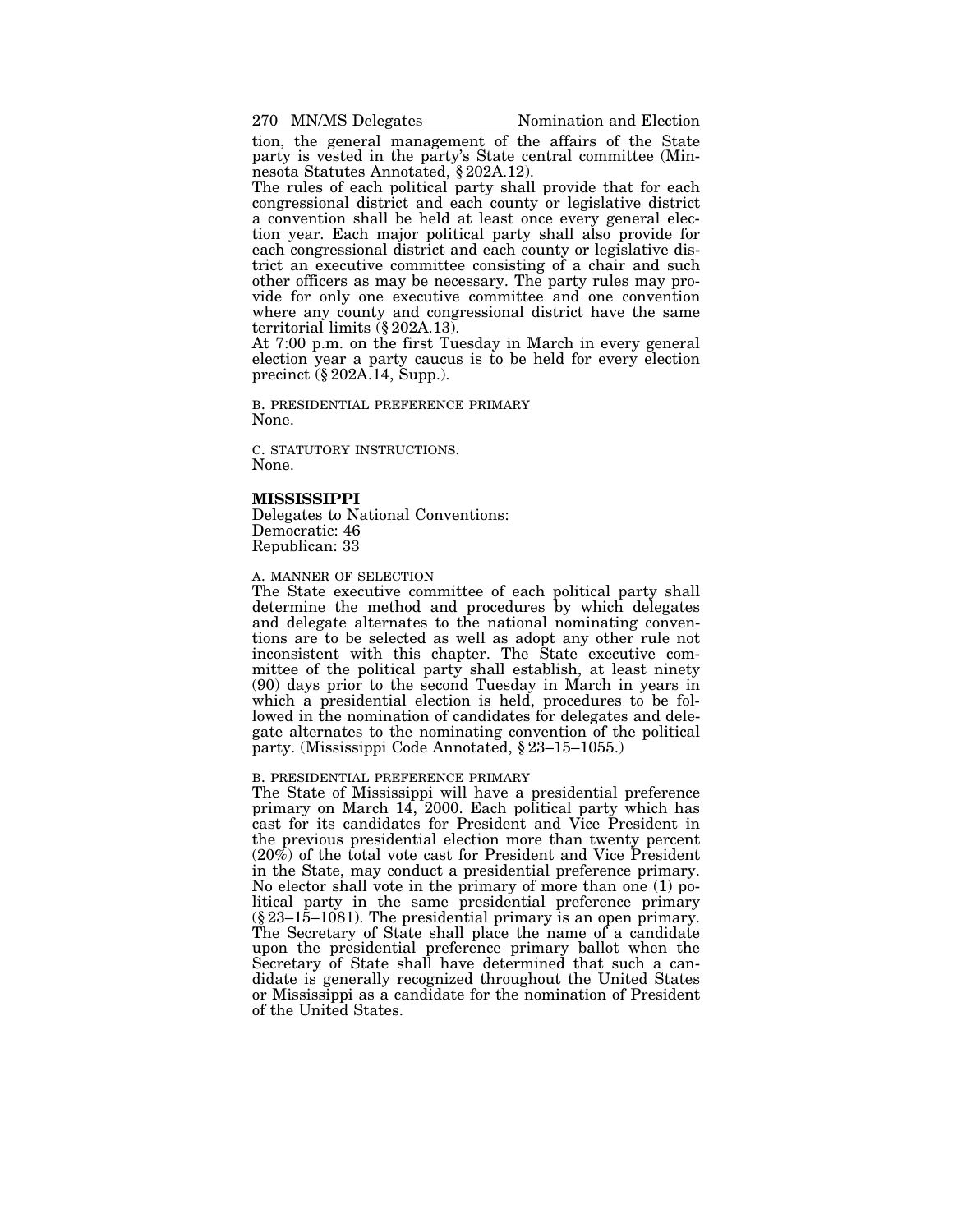Nomination and Election MS/MO Delegates 271

On or before December 15 immediately preceding a presidential preference primary election, the Secretary of State shall publicly announce and distribute to the news media for publication a list of the candidates he intends to place on the ballot at the following presidential preference primary election. Following this announcement he may add candidates to his selection, but he may not delete any candidate whose name appears on the announced list, unless the candidate dies or has withdrawn as a candidate (§ 23–15–1089).

Any person desiring to have his name placed on the presidential preference primary ballot shall file a petition or petitions in support of his candidacy with the State executive committee of the appropriate political party after January 1 of the year in which the presidential preference primary is to be held and before January 15 of that same year. To comply with this section, a candidate may file a petition or petitions signed by a total of not less than five hundred (500) qualified electors of the State, or petitions signed by not less than one hundred (100) qualified electors of each congressional district of the State, in which case there shall be a separate petition for each congressional district. The petitions shall be in such form as the State executive committee may prescribe; provided, that there shall be a space for the county of residence of each signer next to the space provided for the signature. No signature may be counted as valid unless the county of residence of the signer is provided. Each petition shall contain an affirmation under the penalties of perjury that each signer is a qualified elector in his congressional district or in the state, as appropriate  $(\S 23 - 15 - 1093)$ .

C. STATUTORY INSTRUCTIONS None.

### **MISSOURI**

Delegates to National Conventions: Democratic: 92 Republican: 35

# A. MANNER OF SELECTION

The State of Missouri will be holding its presidential preference primary on March 7, 2000. The state party organization which is the state organization recognized by the national organization of that established political party shall, after the primary and before the national convention, conduct a series of caucuses culminating in congressional and state conventions. Delegates to the national conventions shall be chosen at the congressional district and state conventions pursuant to rules established by the political parties (Vernon's Annotated Missouri Statutes, § 115.776).

## B. PRESIDENTIAL PREFERENCE PRIMARY

A statewide presidential preference primary shall be held on the first Tuesday after the first Monday in March of each presidential election year (§ 115.755) (March 7, 2000). On or before the tenth Tuesday prior to the date of the primary, the Secretary of State shall announce the official list of presidential candidates for each established political party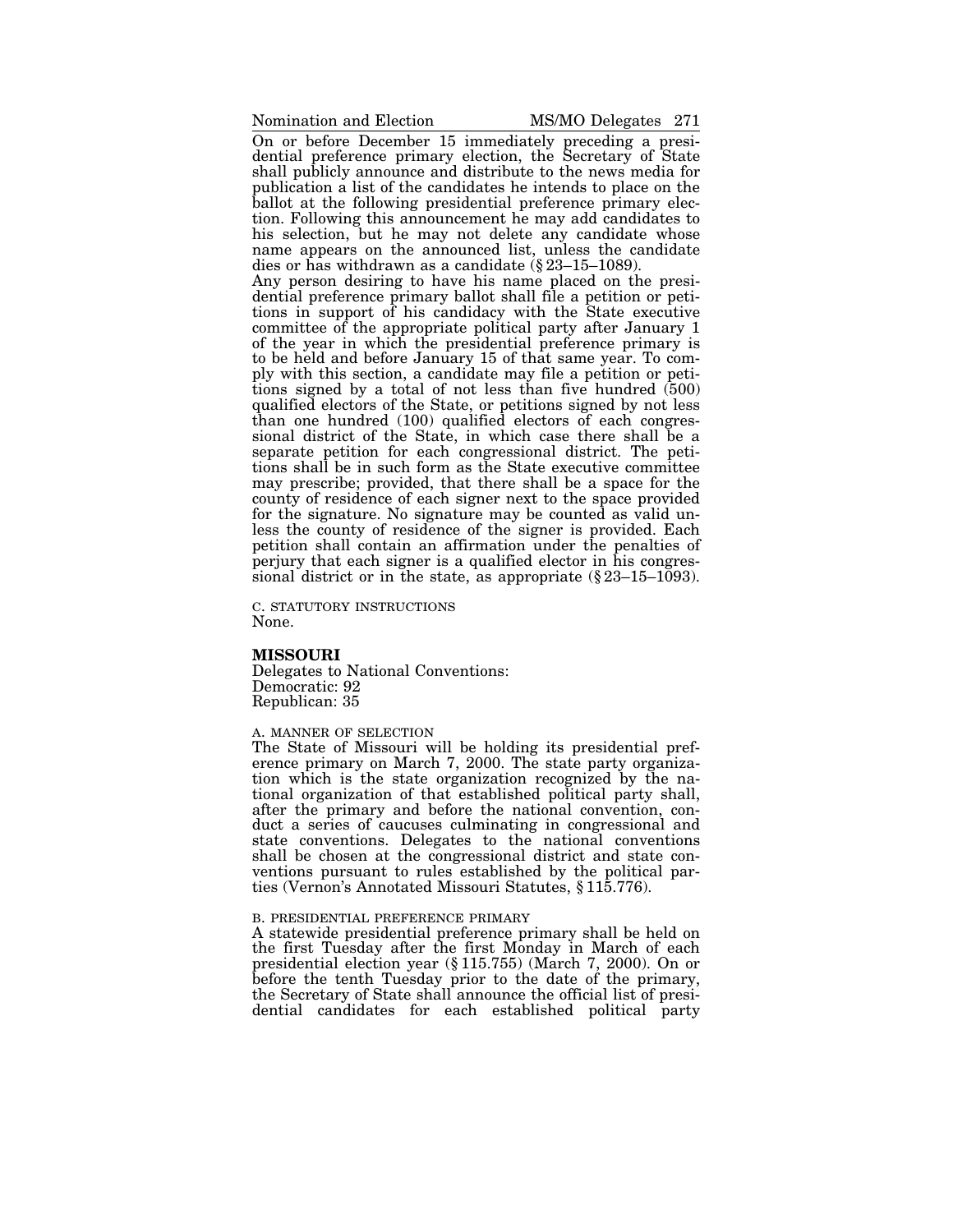(§ 115.758). This official list shall include the names of all qualified candidates who file with the Secretary of State, on or after 8:00 a.m. on the fifteenth Tuesday prior to the presidential primary, and on or before 5:00 p.m., on the eleventh Tuesday prior to the primary, a written request to be included on the primary ballot along with either a receipt from the candidate's political party for the payment of a \$1000.00 filing fee or a sworn statement of inability to pay the fee and a qualifying petition signed by five thousand registered voters (§ 115.761). The names of the candidates shall appear on the primary ballot in the order in which their request to be included on the ballot was received in the office of the Secretary of State, except that, in the case of candidates who file a request to be included on the ballot before 5:00 p.m. on the first day for filing, the Secretary of State shall determine by random drawing the order in which such candidates' names shall appear on the ballot  $(\S 115.765)$ . In a presidential preference primary, each voter shall be entitled to receive the ballot of one and only one established political party, designated by the voter before receiving such voter's ballot (§ 115.770). Each election authority shall cause the names of candidates certified by the Secretary of State to appear on the presidential preference primary ballot of each party, followed by a listing for an uncommitted vote (§115.767). After the count and canvass of the votes cast, the Secretary of State shall notify the state chair of each established political party for whom a candidate was listed, of the number of votes recorded in that party's primary for each candidate and uncommitted listing.

### C. STATUTORY INSTRUCTIONS

Each national convention delegate and alternate shall be bound to vote for the candidate for whom he designated commitment, if any, when he was selected as a delegate or alternate until that or another candidate received the party's nomination, two ballots have been taken or that candidate withdraws, suspends his campaign, releases his delegates, or receives less than fifteen percent of the votes cast on the first ballot, whichever first occurs. Each delegate and alternate, within ten days after accepting selection as a delegate or alternate, shall file with the Secretary of State his sworn pledge that he will abide by the provisions of sections 115.750 to 115.785. If the rules of the national committee of an established political party prohibit any delegate from being bound to cast his or her vote for a candidate, then the provisions of the national committee rules shall govern (Vernon's Annotated Missouri Statutes § 115.780).

### **MONTANA**

Delegates to National Conventions: Democratic: 24 Republican: 23

## A. MANNER OF SELECTION

Each political party has power to make its own rules, provide for and select its own officers, call conventions and provide for the number and qualifications of delegates, adopt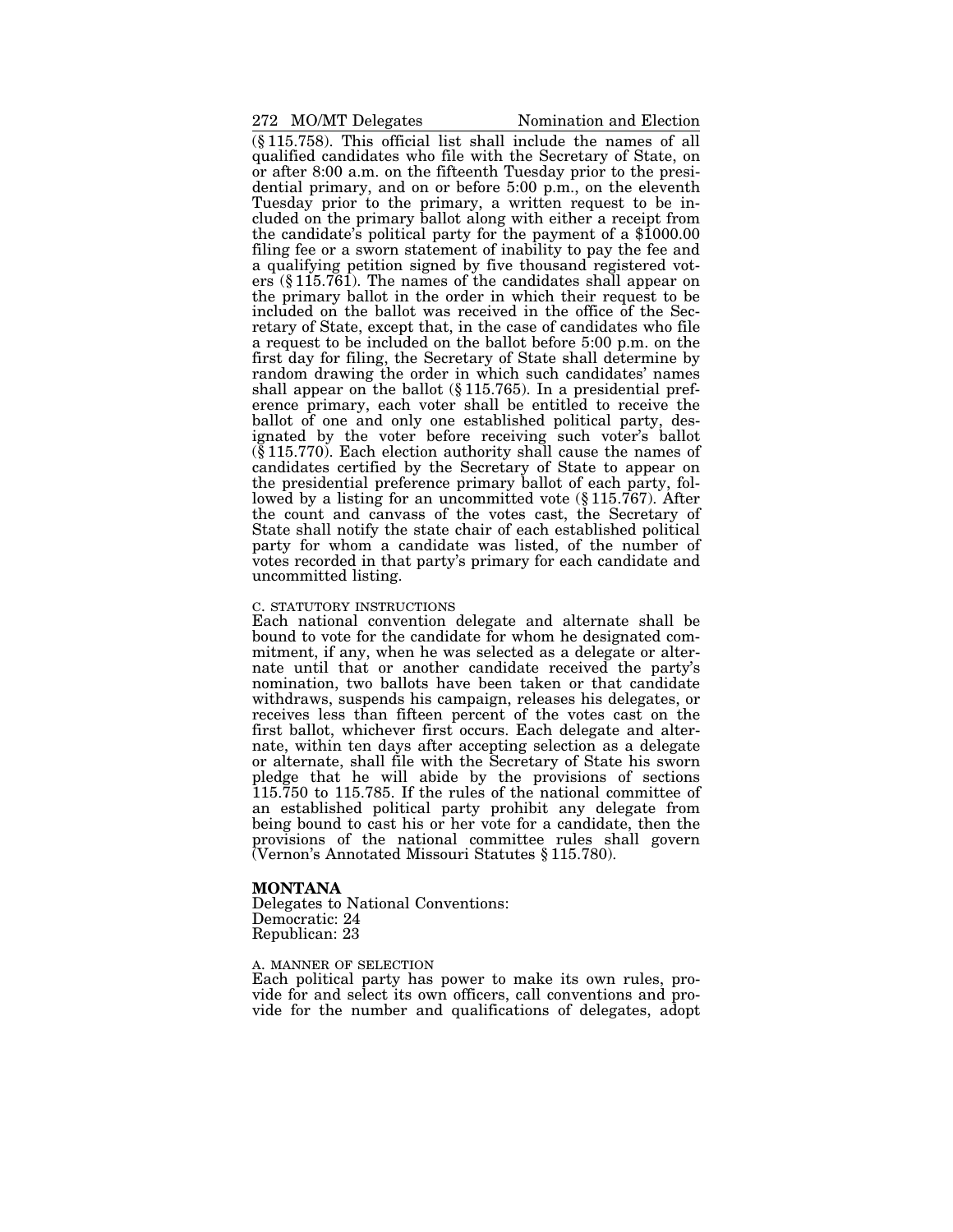Nomination and Election MT Delegates 273

platforms, provide for selection of delegates to national conventions, provide for the nomination of presidential electors, provide for the selection of national committeemen and women, make nominations to fill vacancies occurring among its candidates nominated for offices to be filled by the State at large or by any district consisting of more than one county where such vacancies are caused by death, resignation or removal from the electoral district, and perform all other functions inherent in such an organization (Montana Code Annotated §13–38–101). Each political party shall elect at each primary election one man and one woman who shall serve as committeemen for each election precinct (§13–38–201)). The committeemen in each precinct shall constitute the county central committee of the respective political parties (§13–38– 202(2)).

### B. PRESIDENTIAL PREFERENCE PRIMARY

In the years in which a President of the United States is to be elected, a presidential preference primary election will be held on the first Tuesday after the first Monday in (§§ 13– 10–107(1), 13–10–401) June (June 6, 2000). The presidential primary is an open primary. The primary results are advisory only (§13–10–407). The regular party primary ballots shall be used for the presidential preference primary election. The presidential section of the ballot shall be placed before any other section, national, state, or local (§ 13–10–402). The presidential preference ballot shall list all candidates nominated in accordance with the provisions of this part and shall, in addition, include a presidential ballot position which shall be designated as ''no preference'' and a blank write-in space  $(\S 13 - 10 - 403)$ .

Before a presidential candidate may qualify for placement on the ballot, he must either be nominated on petitions with the verified signatures of at least 500 qualified electors, for which the Secretary of State is empowered to prescribe the form and content, or have submitted a declaration for nomination to the Secretary of State pursuant to § 13–10–201, where the Secretary of State has determined, by the time that declarations for nomination are to be filed, that the candidate is eligible to receive payments pursuant to the federal Presidential Primary Matching Payment Account Act, 26 U.S.C. 9031, et seq., or done both (§ 13–10–404). Declarations for nomination must be filed no sooner than 135 days before the election in which the office first appears on the ballot and no later than 5 p.m., 75 days before the date of the primary election  $(\S 13-10-201(6))$ . The filing period opens at 8:00 a.m., January 24, 2000 and closes at 5:00 p.m., March 23, 2000. Petitions of nomination for the presidential preference primary election must be presented to the election administrator of the county in which the signatures are gathered. The election administrator must verify the signatures and must forward the petitions to the Secretary of State. The petitions must be submitted to the election administrator at least before the filing deadline. No filing fee is required (§ 13–10–405). The method of selection of delegates to national presidential nominating conventions is to be set by party rules. The use of the results of the presidential pref-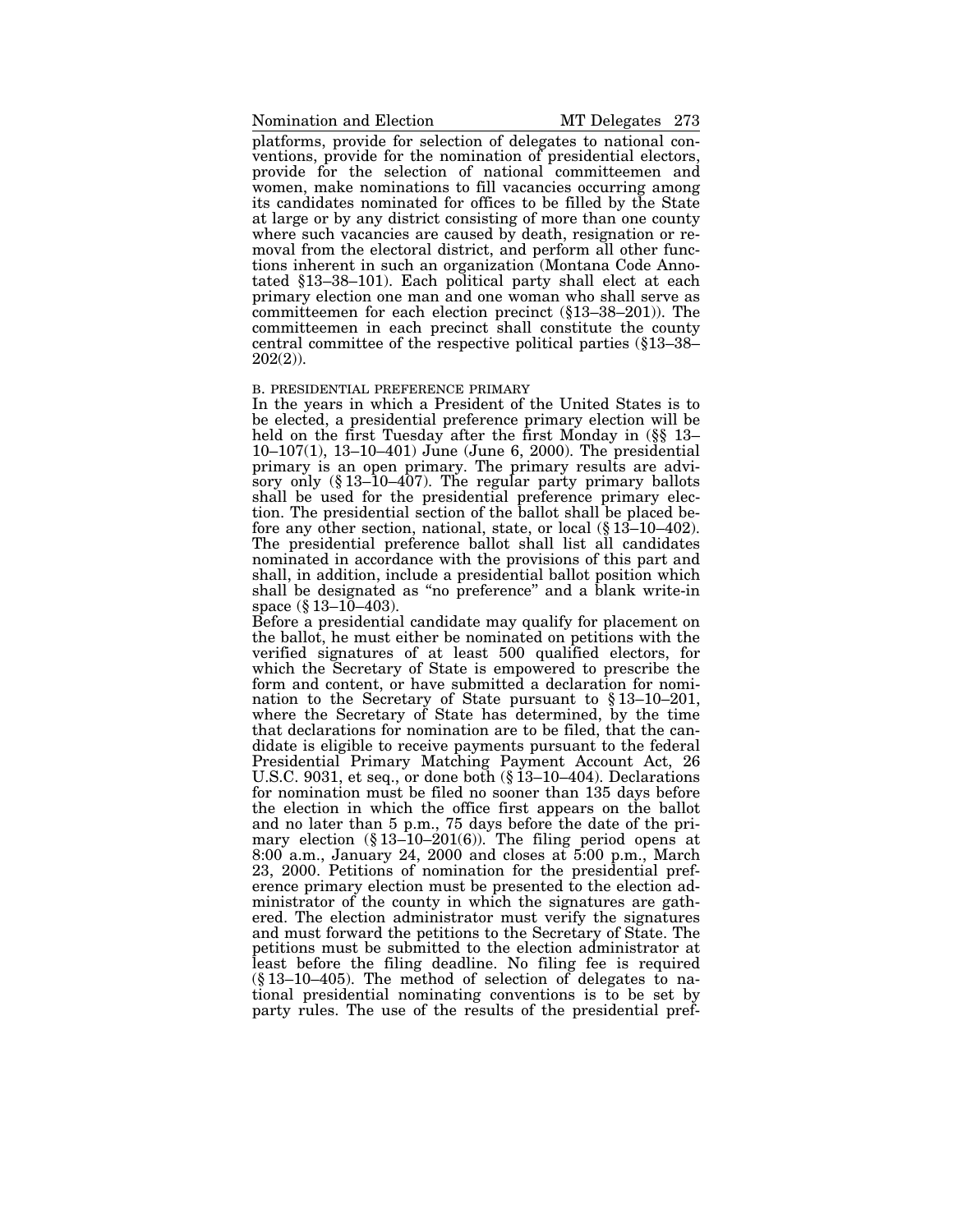274 MT/NE Delegates Nomination and Election

erence primary election by the political parties in their delegation selection systems is discretionary and is to be determined by party rules (§ 13–10–407).

C. STATUTORY INSTRUCTIONS None.

## **NEBRASKA**

Delegates to National Conventions: Democratic: 32 Republican: 30

## A. MANNER OF SELECTION

In each presidential election year, the total number of delegates representing the State at each convention shall be determined by the rules of the national political party holding the convention (Revised Statutes of Nebraska, §32–542).

Nominating papers of candidates for national convention delegate or alternate positions must be filed with the Secretary of State at least 60 days prior to the primary  $(\frac{8}{5}32 - 512, 32 -$ 514).

The petition for nomination of a candidate for election as a delegate shall (1) contain a statement of the candidate's preference for the candidacy for the office of President or that he is uncommitted, which preference or the fact that the candidate is uncommitted shall be shown on the ballot in parenthesis and indented five spaces immediately below the name of the candidate, and (2) include a pledge that the candidate, if elected, will use his best efforts at the convention for the candidate of his party indicated as his preference for the office of President until the such candidate receives less than 35 percent of the votes for nomination by such convention or releases the delegate from such pledge, or until two convention nominating ballots have been taken. No such nominating petition shall be accepted unless signed by the candidate (§32–504.01).

A statement setting forth the procedure for selection of delegates and alternates and certifying its adoption shall be filed in the office of the Secretary of State by the State chairman of the party, not later than February 15 of each presidential election year. The names of those selected as alternate delegates shall be certified to the Secretary of State by the State chairman immediately following their selection (§ 32–542.02). Ballots for delegates to national political conventions shall be printed in separate ballots of different color than ballots for the primary election and in form as determined by the Secretary of State (§ 32–420.02).

#### B. PRESIDENTIAL PREFERENCE PRIMARY

In each presidential election year, the primary shall be held on the first Tuesday after the second Monday in May, at which time a preference vote for President shall be had (May 9, 2000) (§ 32–506).

A party voter may express his choice for one candidate for nomination for President either:

(a) by writing the name of the person of his choice for President in the blank space to be left upon the ballot for such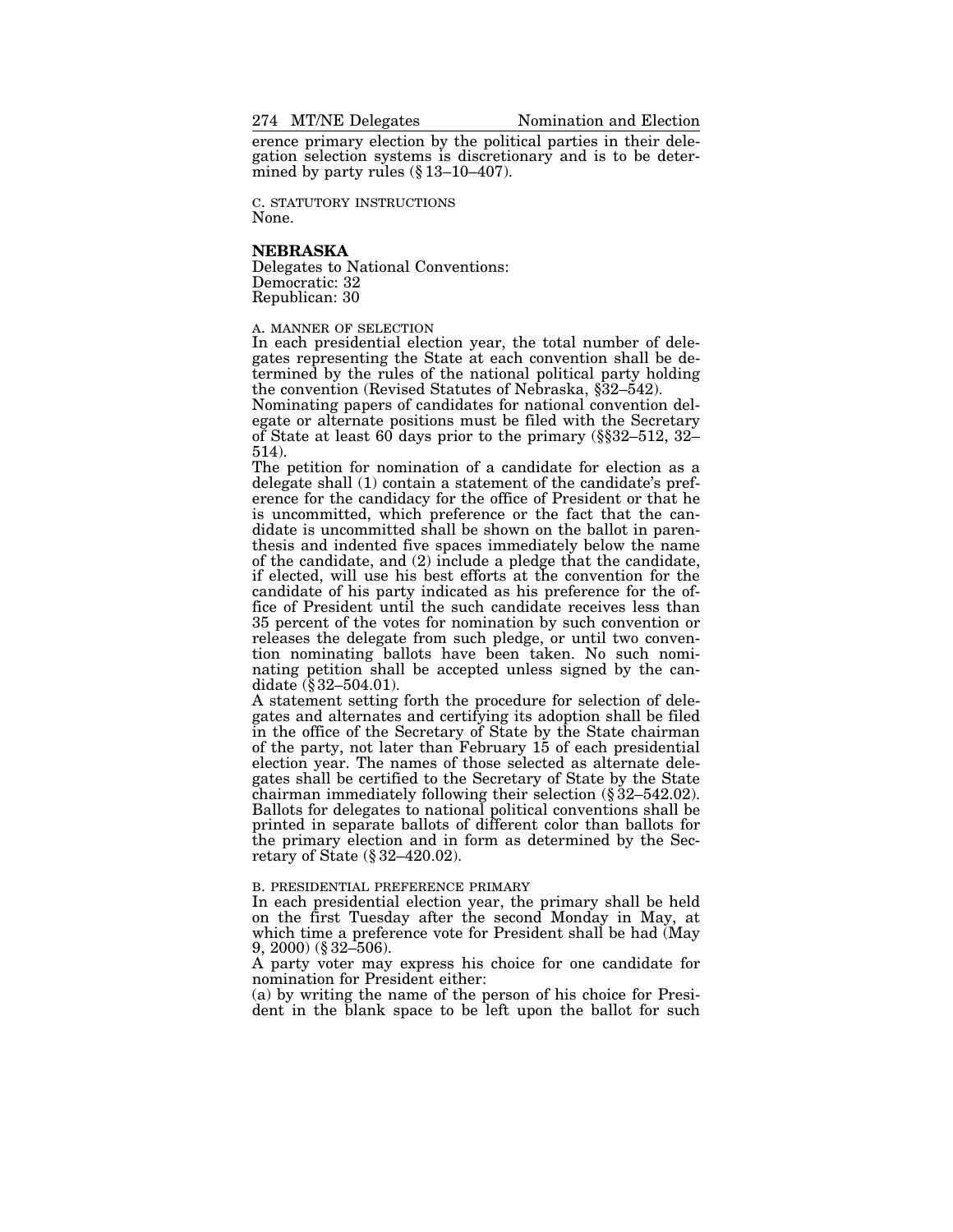purpose and making a cross or mark in the square opposite the written name; or

(b) by making a cross or mark opposite the printed name, of the person of his choice, as in the case of the other nominations (§ 32–509).

The names of persons to be voted upon for President shall be printed on the primary ballot on the petition of their political supporters in Nebraska, such petition to contain the names of not less than 100 electors of each congressional district. The candidates themselves shall not sign the petition or acceptance  $(\S 32 - 510)$ .

However, the candidate in order to have his name placed upon the primary ballot must file written consent with the Secretary of State not less than 60 days before the primary election (§ 32–510).

In addition, the names of persons in the political party who shall have been determined by the Secretary of State, in his sole discretion, to be generally advocated or recognized as candidates in national news media throughout the United States shall be printed on the party primary ballot  $(\S 32 -$ 511).

If a person does not want his name on the Nebraska primary ballot, he must execute and file an affidavit with the Secretary of State stating without qualification that he is not now and does not intend to become a candidate for office of President at the forthcoming presidential election (§ 32–511). The ballots in the presidential preference primary shall be marked, the votes shall be counted, canvassed, and returned, and the sufficiency of the petitions shall be determined by the laws of Nebraska governing party nominations for the office of Governor as far as the same are applicable  $(\S 32 - 511)$ .

# C. STATUTORY INSTRUCTIONS

A candidate for delegate to the national convention in the petition for nomination pledges that, if elected, he will use his best efforts at the convention of his party for the candidate of his party indicated as his preference for the office of President until such candidate receives less than 35 percent of the votes for nomination by such convention or releases the delegate for such pledge, or until two convention nominating ballots have been taken (§ 32–504.01).

#### **NEVADA**

Delegates to National Conventions: Democratic: 30 Republican: 17

## A. MANNER OF SELECTION

Delegates and alternates to national conventions of the political parties are selected by the State conventions of the respective political parties. The State convention shall also, if consistent with the rules and regulations of the party, select the national committeeman and committeewoman of the party. In presidential election years, on the call of a national party convention, but one set of party conventions and but one state convention shall be held on such respective dates and places as the State central committee of the party shall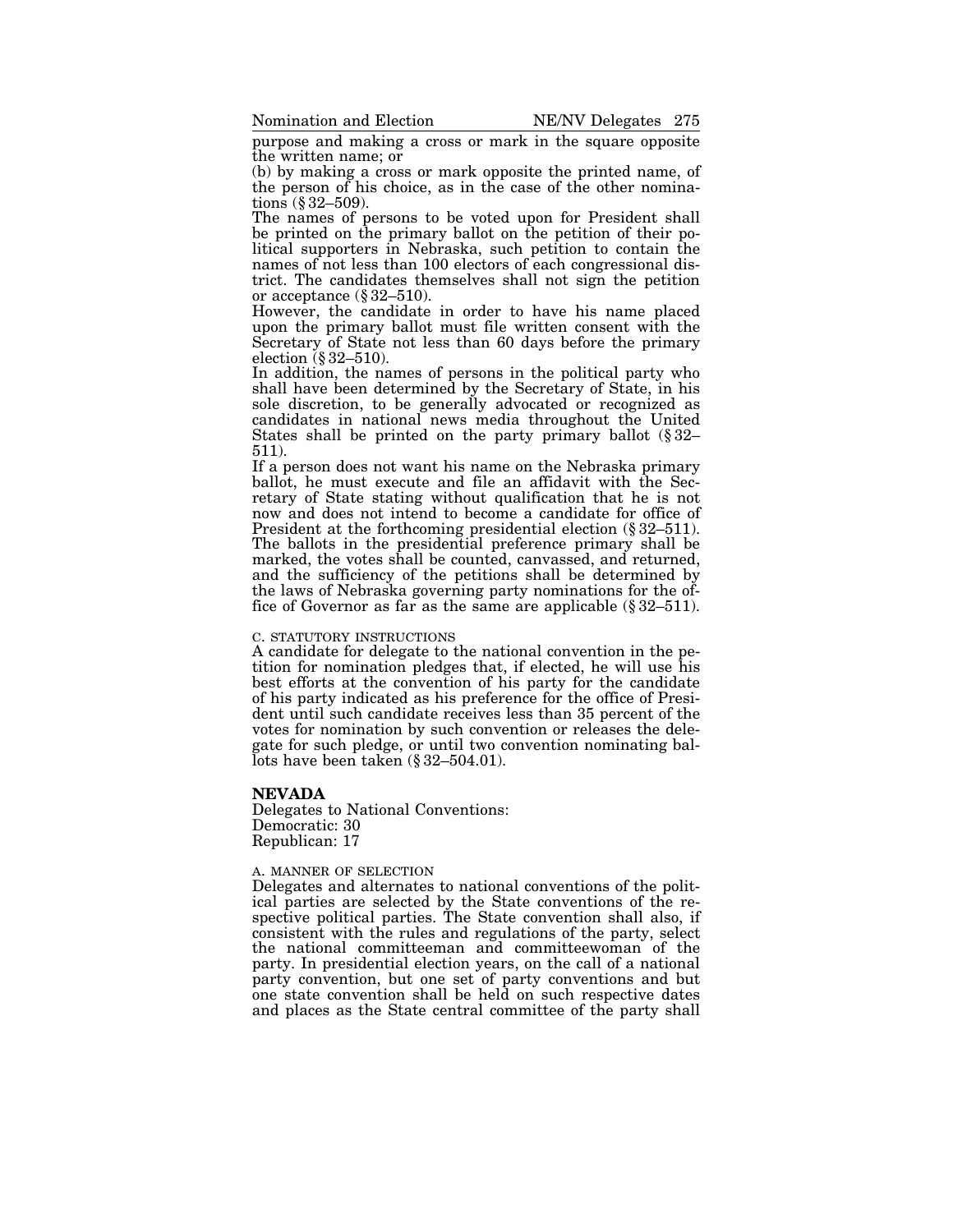designate; or if an earlier date is not designated, then 30 days prior to the date set for the national convention (Nevada Revised Statutes, § 293.163).

At a time and date set by the respective State central committees in each year in which a general election is to be held, the delegates so elected to each party county convention shall convene as the county central committee shall designate, and there organize, elect the delegates to which the registered voters of the party residing in the county are entitled in the state convention of the party, and also elect the members of the county central committee of their party for the ensuing term (§ 293.140).

The number of delegates to the State convention of each party which shall be chosen at each county convention of such party shall be one delegate for each 150 registered voters of that party, or major fraction of such number residing in such county; but each county shall be entitled to at least one such delegate (§ 293.145).

Delegates to county conventions are elected by ballot at mass meetings in each voting precinct. The county central committees of the political parties call for mass precinct meetings to be held on or before the fifth day preceding the dates set by the respective State central committees for the holding of county conventions (§§ 293.130, 293.133, 293.135, 293.140, 293.163).

B. PRESIDENTIAL PREFERENCE PRIMARY None.

C. STATUTORY INSTRUCTIONS None.

# **NEW HAMPSHIRE**

Delegates to National Conventions: Democratic: 29 Republican: 17

# A. MANNER OF SELECTION

At every presidential primary election, the voters of the State shall vote their preference for party candidates for President and, thereby choose the delegates to each presidential nominating convention to which the State is entitled (New Hampshire Revised Statutes Annotated, § 653:5) (Primary date, February 1, 2000).

Each presidential candidate who has filed pursuant to Revised Statutes Annotated, § 655:47 shall file with the Secretary of State between the first Monday in December and the first Monday after the first Wednesday in January before the presidential preference primary the names, addresses in alphabetical order of the delegates and their alternates who shall represent him as his delegation to the national convention (§ 655:50). Declarations of candidacy by presidential candidates are to be filed with the Secretary of State between the first Monday and the third Friday in the November before the presidential primary  $(\S 655:47)$ .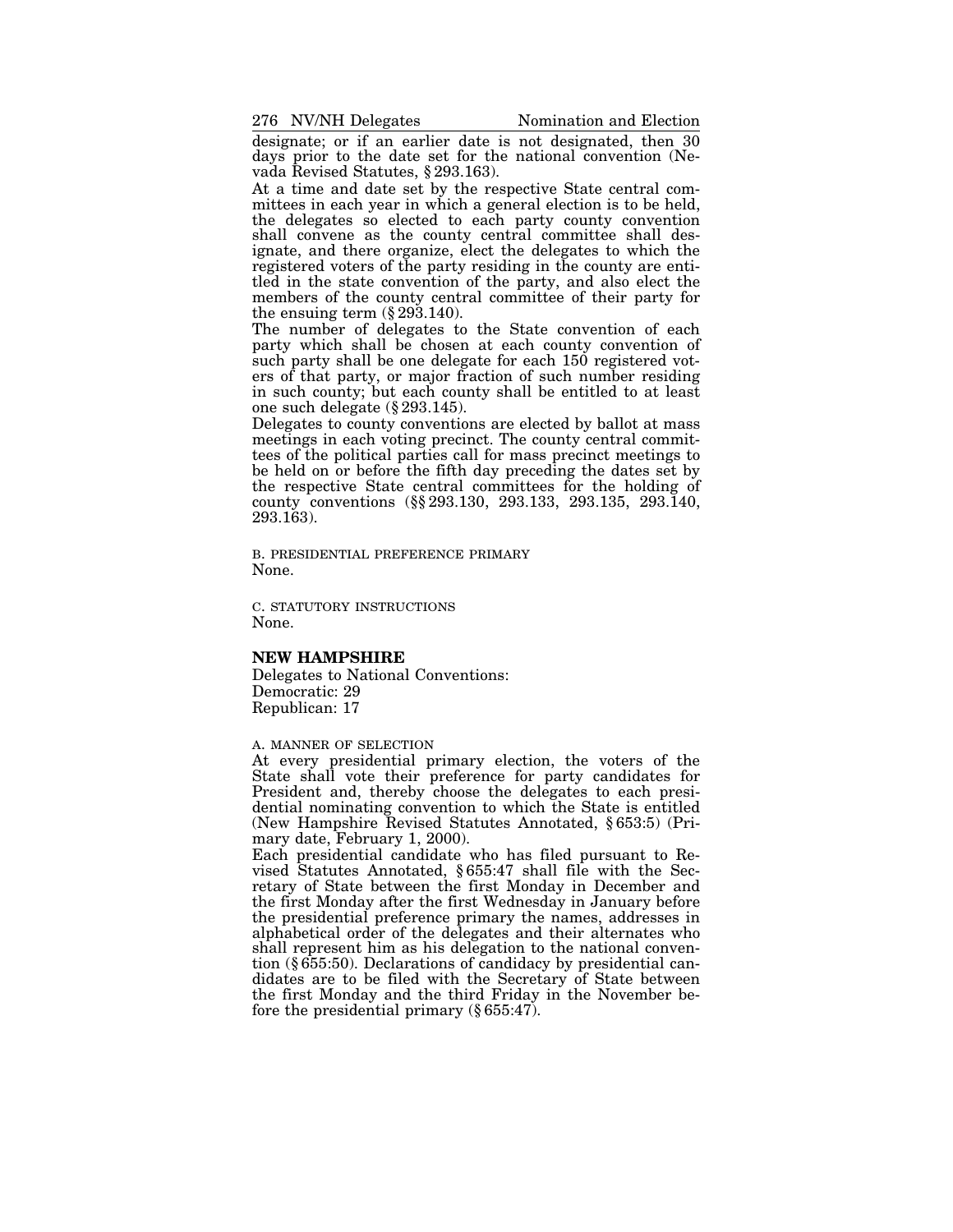All delegates and their alternates selected by each candidate in the presidential primary shall file with the Secretary of State the following certification:

I, \_\_\_\_\_\_\_, certify that my domicile is in ward \_\_\_\_\_ in the city (or town) of \_\_\_\_\_, county of \_\_\_\_\_, State of New Hampshire, and am a qualified -, State of New Hampshire, and am a qualified<br>gistered member of the ————— Party; that, voter therein; that  $I$  am a registered member of the  $$ if selected, I shall serve as delegate or alternate to the national convention of the ————— Party next to be held for the nomination of candidates of said party for President and Vice President of the United States. I further certify that, if selected as delegate or alternate delegate, I will attend such convention unless I shall be prevented by sickness or other occurrence over which I have no control. I pledge myself, if selected as delegate or alternate delegate to said convention, whenever I shall vote, to vote for the nomination of (inserting the name of any person) as the candidate for said party for President so long as he shall be a candidate before said convention

 $(\$655:51).$ 

#### B. PRESIDENTIAL PREFERENCE PRIMARY

The presidential primary election shall be held on the second Tuesday in March or on a Tuesday selected by the Secretary of State which is 7 days or more immediately preceding the date on which any other State shall hold a similar election, whichever is earlier, of each year when a President of the United States is to be elected. The primary shall be held in connection with the regular March town meeting or election or, if held on any other day, at a special election called by the Secretary of State for that purpose (§ 653:9). The date set for the presidential primary in 1992 is February 1, 2000. The presidential primary is an open primary in which independent voters may participate if party rules permit  $(\S 659:14)$ .

A declaration of candidacy must be filed by presidential candidates desiring to enter the primary with the Secretary of State between the first Monday and the third Friday in the November preceding the presidential primary (§ 655:47). A filing fee of \$1,000 is also required, but may be waived upon proof of indigence and the filing of 10 primary petitions from each county signed by registered party voters and of the candidate's written assent to candidacy: (§ 655:48).

### C. STATUTORY INSTRUCTIONS

All delegates and their alternates selected by each candidate in the presidential primary must certify and pledge that they will vote for the nomination of such candidate for said party for President so long as he shall be a candidate before the national convention (§ 655:51).

### **NEW JERSEY**

Delegates to National Conventions: Democratic: 124 Republican: 54

### A. MANNER OF SELECTION

Delegates and alternates to the national convention of the political parties are elected at the primary election to be held on the Tuesday next after the first Monday in June (June 6, 2000) (New Jersey Statutes Annotated, § 19:2–1).

The chairman of the State committee of each political party shall notify the Secretary of State on or before March 1 of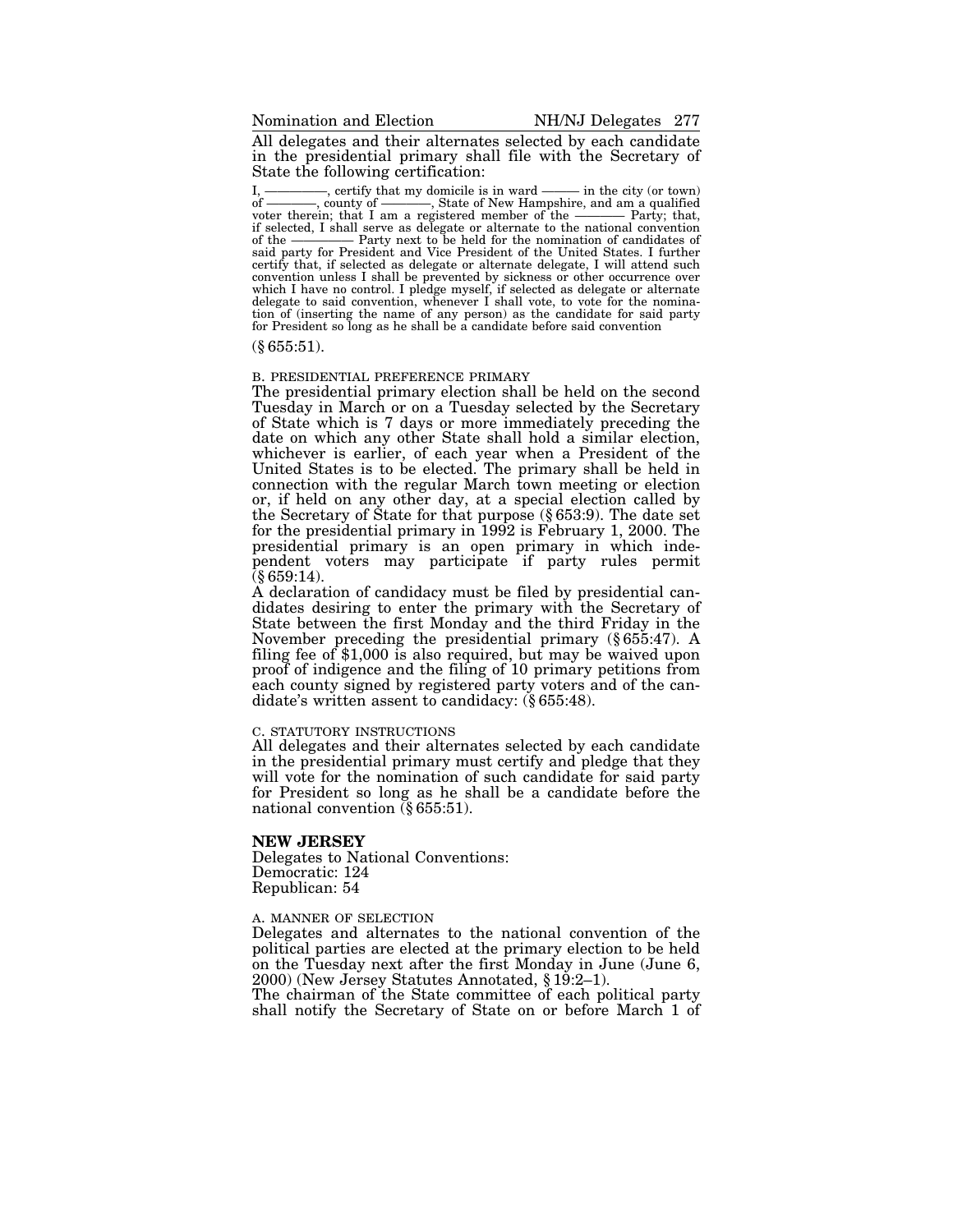the number of delegates at-large and the number of alternate delegates at-large to be elected to the next national convention of such party by the voters of the party throughout the State and also of the number of delegates and alternates to be chosen in the respective congressional districts or other territorial subdivisions of the State as mentioned in such notification (§ 19:24–1).

Candidates for election as delegates or alternates to the national conventions of political parties shall be nominated by petition in the manner provided for the nomination of candidates to be voted for at the primary election for the general election (§ 19:24–3). Not less than 100 members of each political party may file with the Secretary of State at least 54 days prior to the primary election for the general election in any year of a national convention a petition requesting that the name of a person therein endorsed shall be printed on the primary ticket of such political party as candidate for the position of delegate-at-large or alternate-at-large to be chosen by the party voters throughout the State to the national convention of that party or as a delegate or alternate to be chosen to that convention by the voters of any congressional district (§ 19:24–4).

Candidates for the position of delegate or alternate may be grouped together, if they so request in their petitions, and may also have the name of the candidate for President whom they favor placed opposite their individual names or opposite such groups, if they so request in their petitions and if the written consent of such candidate for President is endorsed upon their petitions, under the caption ''Choice for President'' (§ 19:24–5). A vote for the group shall be tallied as a separate vote for each of the candidates for delegate and alternate listed in the group (§ 19:24–6).

Notwithstanding any provision of the title, national and State party rules shall govern the selection of delegates and alternates to national party conventions, provided the State chairman of the political party notifies the Secretary of State prior to March 1 of the year in which delegates and alternates are elected of the applicable party rules governing the delegate selection process. The Secretary of State shall notify the county clerks prior to April 1 of the year in which delegates and alternates are elected of the applicable party rules, if any, which apply to matters within their jurisdiction. Pursuant to this section, the Secretary of State shall issue to the county clerks uniform regulations governing the delegate selection process (§ 19:24–2).

# B. PRESIDENTIAL PREFERENCE PRIMARY

A presidential preference primary will be held on June 6, 2000, in which there will be a direct election of delegates. There is also an open, non-binding, advisory presidential primary for the presidential candidates. Not less than 100 voters of any political party may file a petition with the Secretary of State on or before the 54th day before a primary election in any year of a national convention requesting that the name of the person endorsed therein as a candidate of such party for the office of President of the United States shall be printed upon the official primary ballot of that party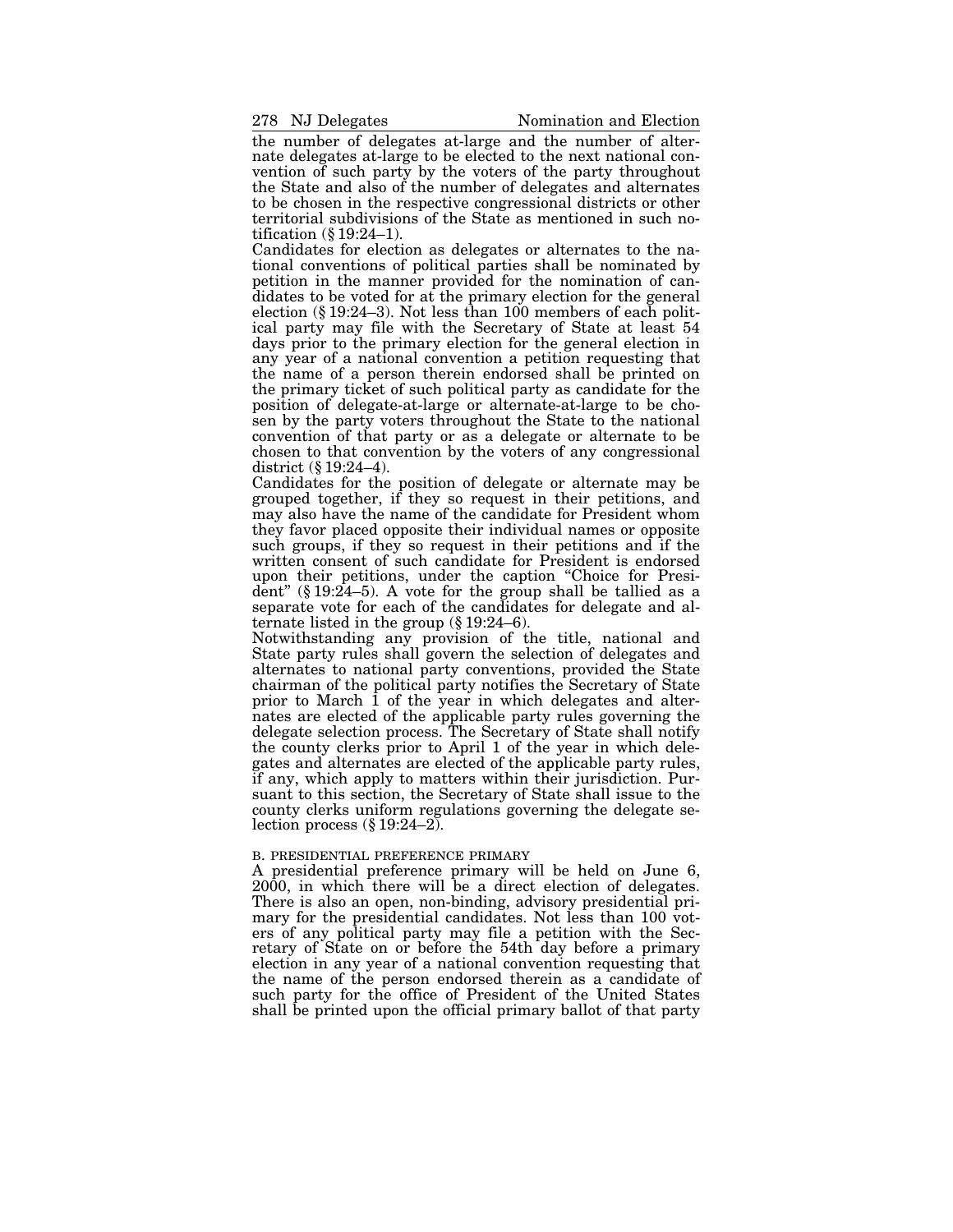Nomination and Election NJ/NM Delegates 279

for the then ensuing election for delegates and alternates to the national convention of such party. (§§ 19:2–1, 19:24–4)

Not less than one thousand voters of any political party may file a petition with the Secretary of State on or before the 54th day before a primary election in any year in which a President of the United States is to be chosen, requesting that the name of the person indorsed therein as a candidate of such party for the office of President of the United States shall be printed upon the official primary ballot of that party for the then ensuing election for delegates and alternatives to the national convention of such party (§ 19:25–3). The petition shall be prepared and filed in the form and manner herein required for the endorsement of presidential candidates to be voted for at the primary election for the general election, except that the candidate shall not be permitted to have a designation or slogan following his name, and that it shall not be necessary to have the consent of such candidate for President endorsed on the petition (§ 19:25–3).

The Secretary of State shall certify the names so endorsed to the county clerk of each county on or before the 48th day before such primary election (§ 19:25–4).

The positions of the groups of delegates on the primary ballot are determined by the various county clerks at a public drawing by lot (§ 19:23–24). No designation or slogan shall be printed on any ballot to be used at the primary in connection with any candidate or group of candidates for office, which designation or slogan includes or refers to the name of any other person unless the written consent of such other person has been filed with the petition of nomination of such candidate or group of candidates (§ 19:23–25.1). The signers to petitions nominating delegates or naming a choice for President may designate a committee of three persons named in the petition to fill a vacancy caused by the death, resignation or otherwise of the candidate endorsed (§ 19:23–12).

C. STATUTORY INSTRUCTIONS None.

# **NEW MEXICO**

Delegates to National Conventions: Democratic: 35 Republican: 21

## A. MANNER OF SELECTION

Upon the completion of the State canvass of the results of the presidential primary, the Secretary of State shall certify to the State chairman of each political party participating in the primary and to the credentials committee of the national convention of each such political party, the names of all candidates and uncommitted category and the total vote and the percentage of the total vote of such candidates or uncommitted category received. Each political party shall select as many delegates and alternates to the national party convention as are allotted to it by the national committee of that party (New Mexico Statutes Ann., § 1–8–60).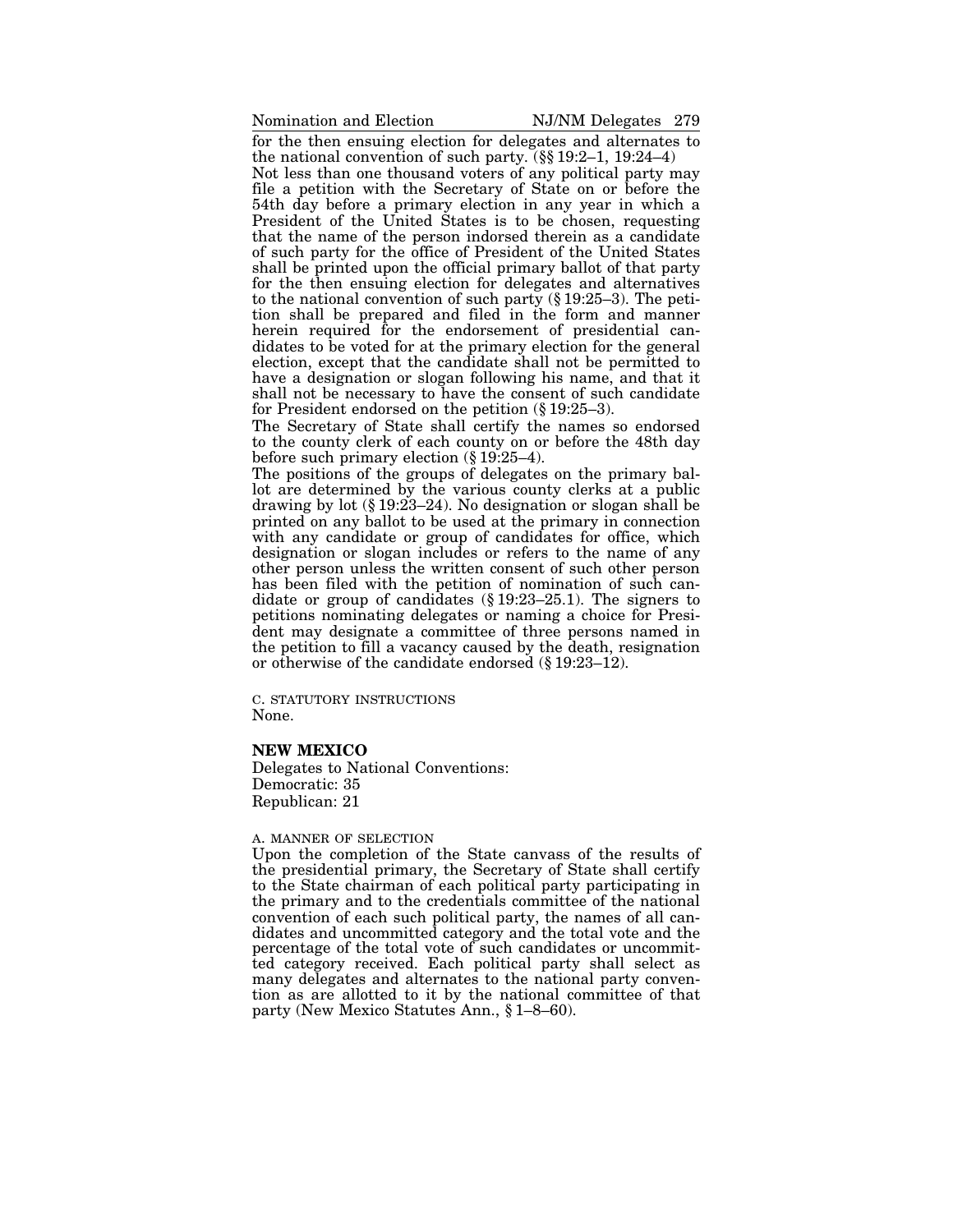B. PRESIDENTIAL PREFERENCE PRIMARY

In the year in which the President and Vice President of the United States are to be elected, the registered voters of the State shall be given an opportunity to express their preference for the person to be the presidential candidate of their party. The presidential primary election shall be held on the first Tuesday in June, the same date as the primary election is held in the State (June 6, 2000) (§ 1–8–11, § 1–8–54). The presidential primary is a closed primary  $(\S 1-12-7)$ . There shall be convened in Santa Fe a committee consisting of the Chief Justice of the Supreme Court, as chairman, the Speaker of the House of Representatives and the Minority Floor Leader of the House of Representatives, the President pro tempore of the Senate and the Minority Floor Leader of the Senate and the state chairmen of those major political parties participating in the presidential primary. This committee shall nominate as presidential primary candidates and certify to the Secretary of State not later than February 15 before the presidential primary election the names of all those generally advocated and nationally recognized or supported by any major political party in the state as candidates of the major political parties participating in the presidential primaries for the office of President (§ 1–8–56).

No later than 5:00 p.m. on the thirtieth day following the nominations by committee, any person seeking the endorsement by the national political party for the office of President or any group organized in the State on behalf of and with the consent of such person may submit to the Secretary of State a petition on a form prescribed and furnished by the Secretary of State to have such candidate's name printed on the presidential primary ballot. The petition shall be signed by a number of registered voters in each of the congressional districts equal to not less than two percent of the total number of votes for President cast in each district at the last preceding presidential election (§ 1–8–57).

The secretary of state shall contact each person who has been nominated by the committee or by petition and notify him in writing by certified mail, with return receipt requested, that his name will be printed as a candidate on the New Mexico presidential primary ballot unless he requests in writing otherwise at least fifty days prior to the election  $(\S 1 - 8 - 58)$ .

#### C. STATUTORY INSTRUCTIONS

The vote of the delegates or their alternates to the national convention from each such political party from New Mexico shall be cast on the first presidential nomination ballot of the national convention by the chairman of the delegation. The manner of casting the vote of each party delegation shall be as follows:

(1) each candidate and the uncommitted category shall be entitled to a share of the total vote allotted to the delegation that is equal to the proportion that the vote he received in the presidential primary bears to the total combined vote received by all qualified candidates; provided that no candidate shall be excluded who has received at least fifteen percent of the total vote cast for candidates for President of that party,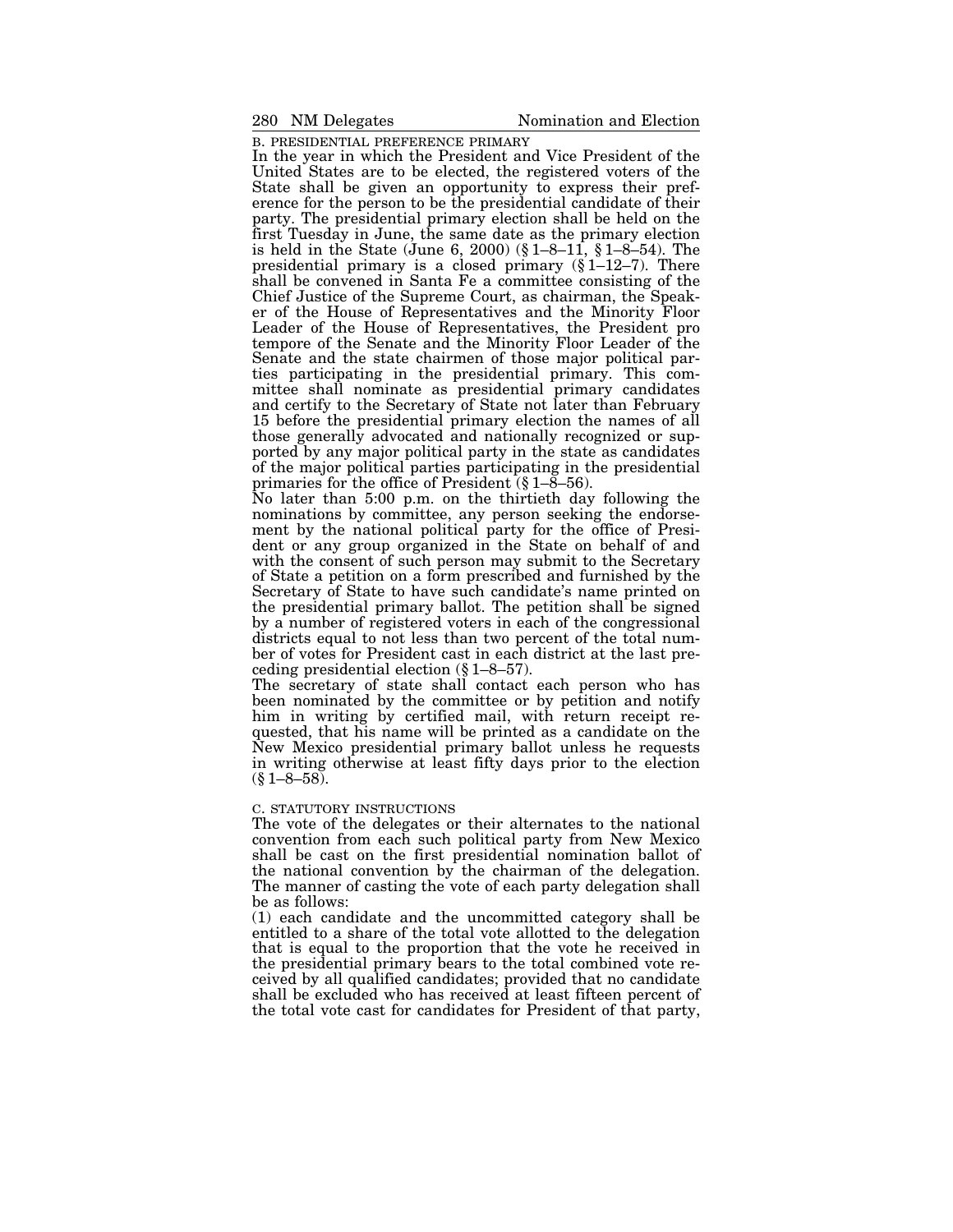and no candidate shall be excluded in violation of any political party rule; and

(2) the method used to compute the total votes allowed to a candidate or the uncommitted category shall be determined by the party rules on file in the office of the Secretary of State.

The provisions of this section with regard to the manner of voting by the New Mexico delegations at the national party conventions apply only to the first nominating ballot cast at such conventions. Such delegations may be released prior to the first ballot from voting in the manner provided by this section upon death of the candidate or upon his written unconditional release of such votes allotted to him. Any votes so released shall be cast in the manner of votes allotted to the uncommitted category (§ 1–8–60).

No person selected as a delegate or alternate shall qualify to attend the national convention of his political party unless he files with the State chairman of his political party at least fifteen days prior to the convening of the applicable national party convention a written declaration of acceptance, signed by himself, in the form herein prescribed and the State chairman deposits this declaration of acceptance in the office of the Secretary of State no later than ten days before convening of the applicable national convention.

The declaration of acceptance shall be in the form of an affidavit and shall contain the following information:

(1) the name, residence, and post office address of the delegate or alternate delegate;

(2) a statement that he is a registered voter in New Mexico affiliated with the political party for which he is a delegate or alternate, and that he was a registered voter and affiliated with such party forty-two days prior to the presidential primary election held in the year in which he is a delegate to the national convention;

(3) a statement that he accepts his election as a delegate or alternate to the national convention; and

(4) if delegates are pledged to specific candidates for the office of President, a pledge in the following form:

"As a delegate to the  $19-$  national convention of  $\cdot$ 

party, I pledge myself to vote on the first ballot for the nomination of President by the ——— party as required by Secmatrix as required by Section 1–8–60 NMSA 1978.''

Any delegate representing the uncommitted category may vote for any candidate at the national convention or remain uncommitted  $(\S 1-8-61)$ .

# **NEW YORK**

Delegates to National Conventions: Democratic: 294 Republican: 101

# A. MANNER OF SELECTION

Notwithstanding any inconsistent provisions of the election law, a rule or resolution of a state committee providing for the selection of delegates and alternate delegates to a national party convention in the year 2000 shall select a plan under either section 2–2(a) or section 3 of chapter 137 of the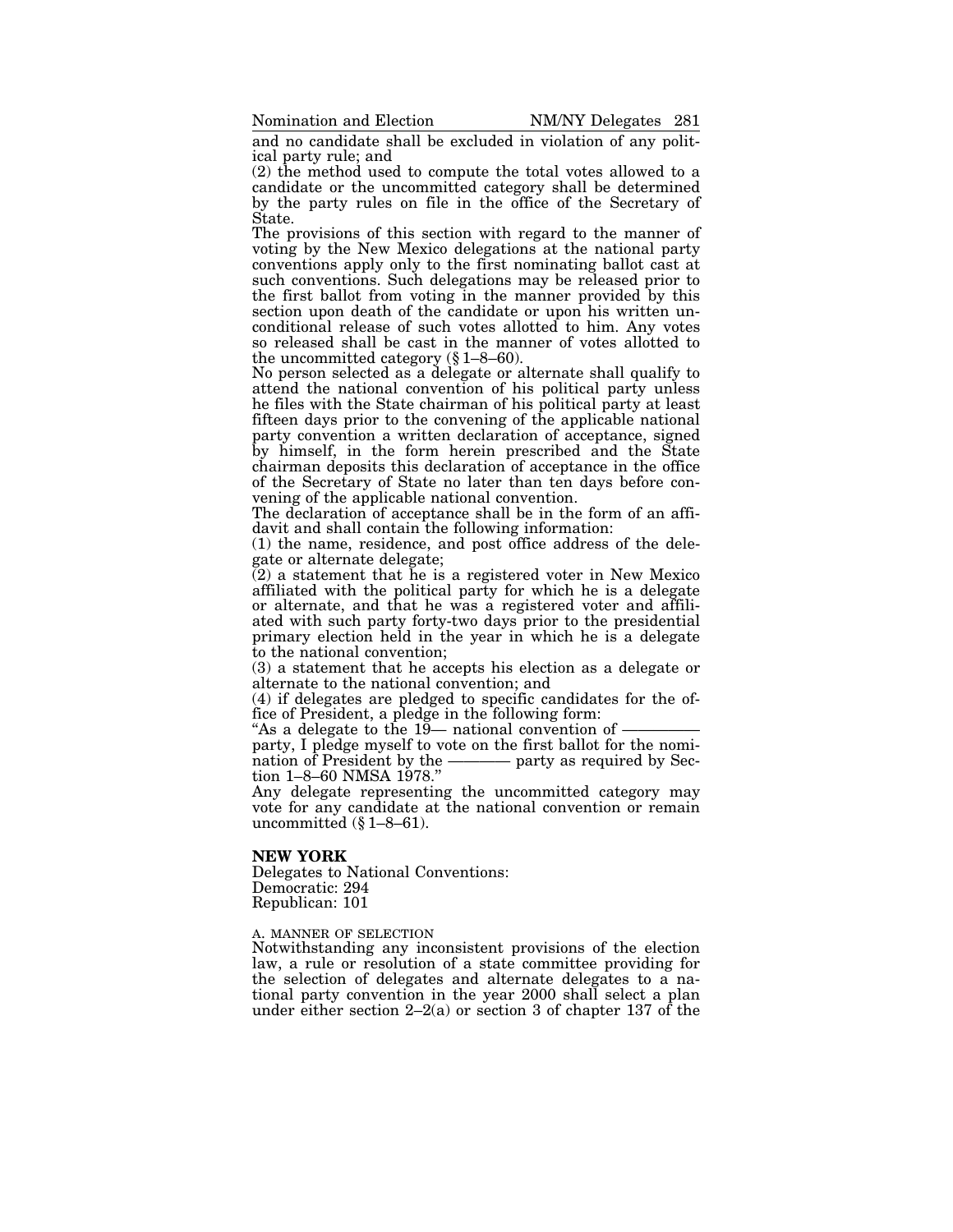282 NY Delegates Nomination and Election

Laws of 1999 in order to conform to the rules of a national committee. A certified copy of such rule or resolution shall be filed with the state board of elections no later than the first day of November, 1999. Under a section 2–2(a) plan, delegates and alternate delegates to a national party convention shall be elected from congressional districts, or partly from the state at-large and partly from such districts, as the rules of the state committee may provide. Delegates and alternate delegates from the state at-large shall be elected by the state committee of a party. The chairman or secretary of the state committee shall, not later than the third Tuesday in June, file with the state board of elections a certificate setting forth the names and addresses of those persons so elected. District delegates and alternate district delegates to a national convention at which a person is to be nominated for the office of President of the United States shall be elected at the spring primary held in the year of any such convention. All such candidates for election as delegate and alternate delegate to a national party convention of any party shall be enrolled members of such party and all such candidates for election as district delegates and alternate district delegates must reside in the congressional district in which they are candidates. Under a section 3 plan, the rules of the state committee of a party may provide that the delegates and alternate delegates to a national convention or national party conference be elected by a combination of all of the following methods: (a) by votes cast at a primary election for candidates for the office of President of the United States in which the names of candidates for such office appear on the ballot; (b) by votes cast at a primary election for candidates for the positions of delegate and alternate delegate to a national convention in districts no larger than congressional districts; and (c) by the state committee or a committee of the state committee at a meeting or convention called for such purpose as the rules of the party may provide (McKinney's Consolidated Laws of New York Annotated: Election Law § 2–122, note, and ch. 137 of the Laws of 1999). Notwithstanding other inconsistent State election laws, for the year 2000 elections selecting delegates to national conventions, designating petitions for a candidate for district delegate or alternate district delegate shall be signed by at least 1,000 registered voters of the party residing in the district, or by at least 0.5% of such voters in such district, whichever is less. Each candidate for President shall file a petition signed by at least 5,000 of the registered voters of the party in the State; however, such candidate shall not appear on the ballot. A designating petition for a delegate or alternate which sets forth the name of the presidential candidate supported by the delegate candidate shall be invalid if the presidential candidate to whom the delegate candidate is pledged either fails to file a valid petition or files a timely declination to such petition (§§ 2–122–A, 6–137).

Petitions and certificates shall be filed in the office of the Board of Elections of the county, except as follows: for an office or position to be voted for wholly within the city of New York, in the office of the Board of Elections of that city; for an office or position to be voted for in a district greater than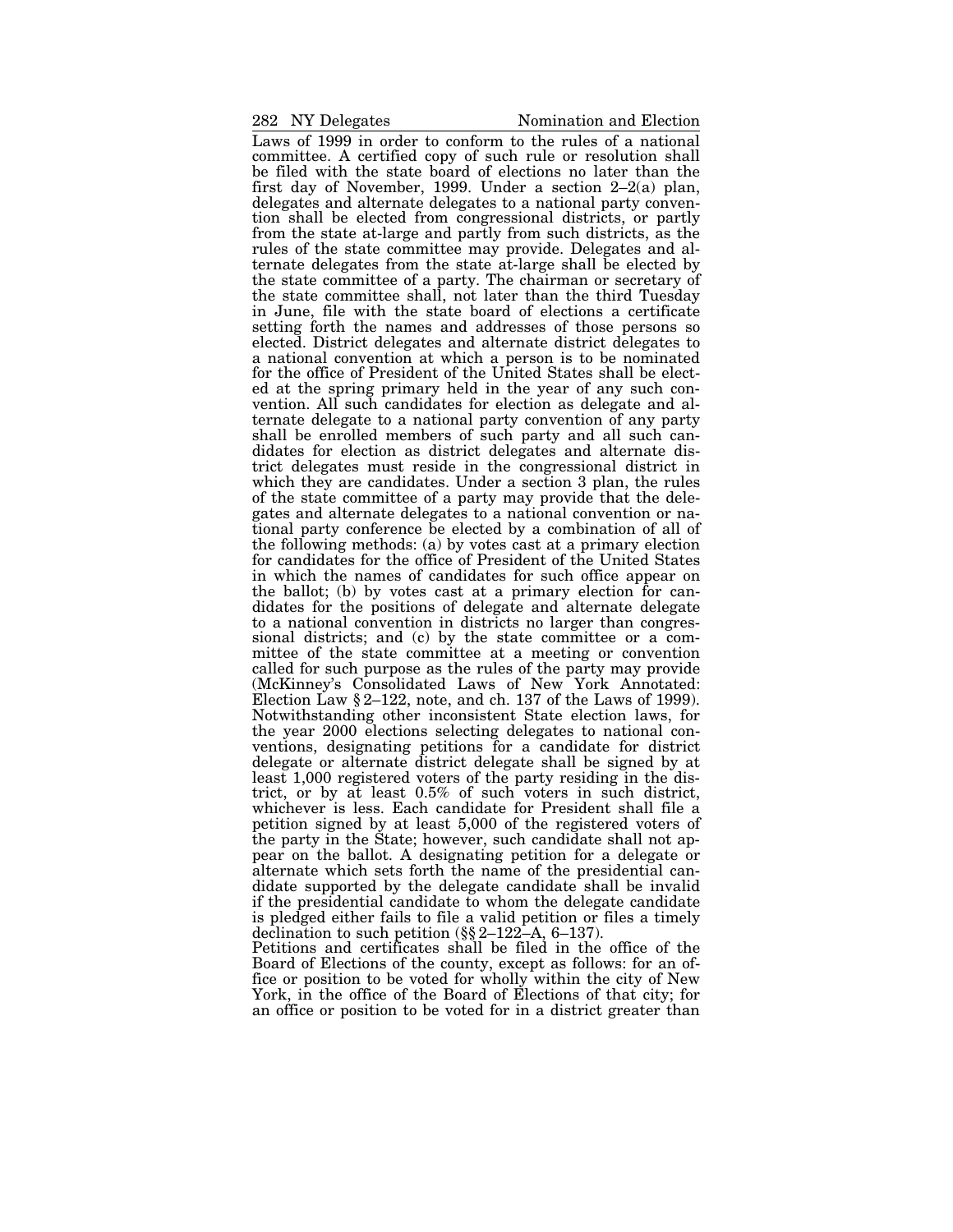Nomination and Election NY/NC Delegates 283

one county, or portions of two or more counties, in the office of the State Board of Elections (§ 6–144).

A designating petition may designate candidates for nomination for one or more public offices or for nomination for election to one or more party positions, or both, but designations or nominations for which the petitions are required to be filed in different offices may not be combined in the same petition  $(\S 6 - 134(1))$ .

B. PRESIDENTIAL PREFERENCE PRIMARY

A presidential preference primary will be held on March 7, 2000 (§ 8–100). The New York presidential primary is a closed primary (§ 8–302(4)). Delegates and alternates to a national convention of a party shall be elected from congressional districts, or partly from the State at large and partly from congressional districts, as the rules of the State committee may provide. Such delegates and alternates from the State at large shall be elected by the state committee or by a State convention of the party, as the rules of the State committee shall prescribe. If the rules of a national party provide for equal representation of the sexes among delegates elected from districts, such district delegates shall be elected separately by sex. District delegates and alternates to national party conventions and delegates, and alternates, if any, to such a state convention shall be elected at a primary. All delegates and alternates to a national party convention shall be enrolled members of such party. When any such rule provides for equal representation of the sexes, the designating petitions and primary ballots shall list candidates for such party positions separately by sex  $(\S 2-122)$ .

C. STATUTORY INSTRUCTIONS None.

## **NORTH CAROLINA**

Delegates to National Conventions: Democratic: 103 Republican: 62

#### A. MANNER OF SELECTION

On the Tuesday after the first Monday in May (May 2, 2000) the voters of this State shall be given an opportunity to express their preference for the person to be the presidential candidate of their political party.

Any person otherwise qualified who will become qualified by age to vote in the general election held in the same year of the presidential preference primary shall be entitled to register and vote in the presidential preference primary. Such persons may register not earlier than 60 days nor later than the 25th day prior to the said primary (General Statutes of North Carolina, §163–213.2).

The presidential preference primary actually determines the allocation of delegates to the presidential candidates. Both the Democratic and Republican Parties actually elect delegates in a separate caucus process.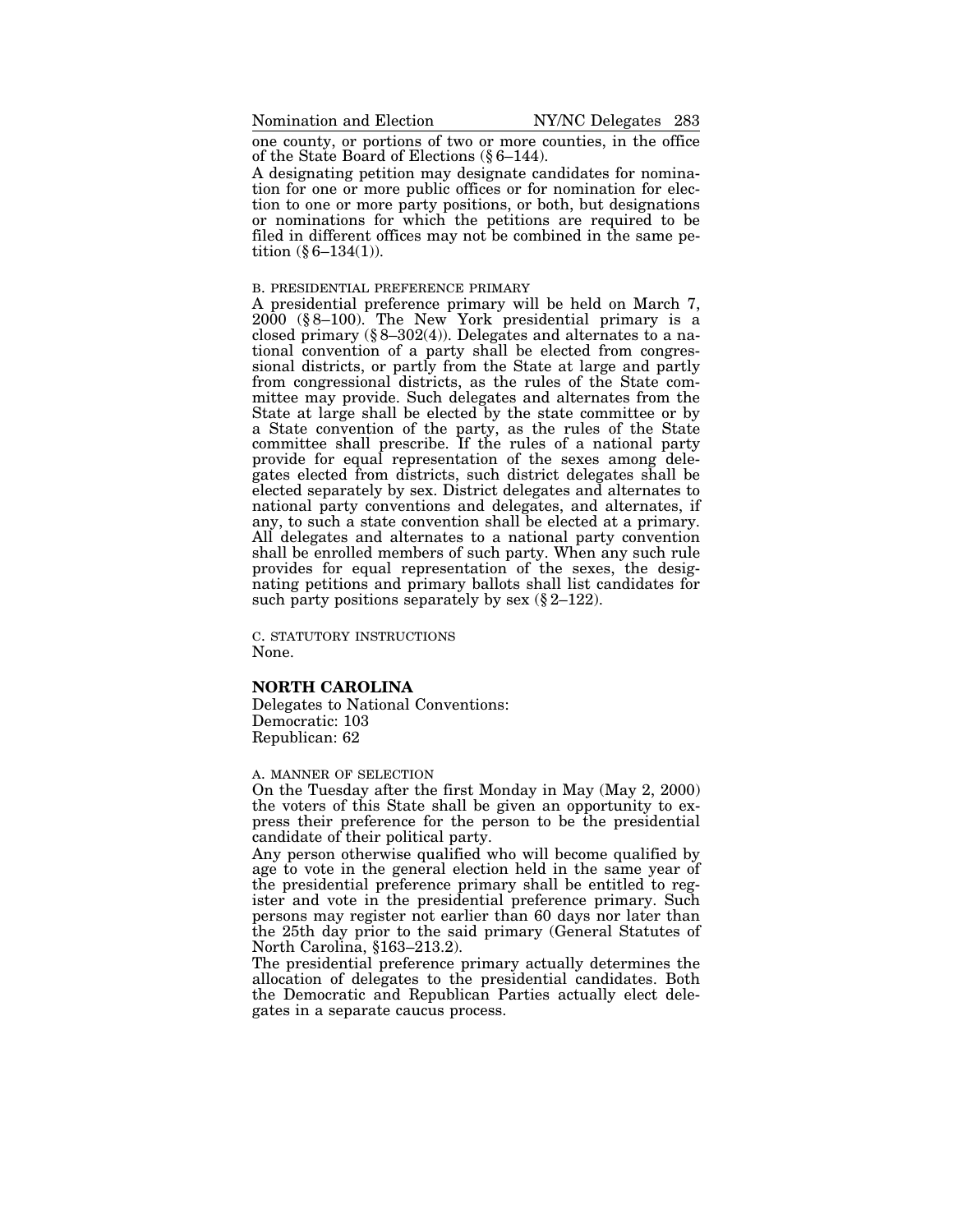B. PRESIDENTIAL PREFERENCE PRIMARY

On May 2, 2000, North Carolina will hold a closed presidential preference primary which will be restricted to registered voters of the parties (§§ 163–119, 163–213.2, 163– 213.7). The State Board of Elections shall convene in Raleigh on the first Tuesday in February preceding the presidential preference primary election. At the meeting required by this section, the State Board of Elections shall nominate as presidential primary candidates all candidates affiliated with a political party, recognized pursuant to the provisions of Article 9 of Chapter 163 of the General Statutes, who have become eligible to receive payments from the Presidential Primary Matching Payment Account, as provided in section 9033 of the U.S. Internal Revenue Code of 1954, as amended. Immediately upon completion of these requirements, the Board shall release to the news media all such nominees selected; provided, however, nothing shall prohibit the partial selection of nominees prior to the meeting required by this section, if all provisions herein have been complied with (§163–213.4).

Any person seeking the endorsement by the national political party for the office of President of the United States or any group organized in this State on behalf of and with the consent of such person may file with the State Board of Elections petitions signed by 10,000 persons who at the time they signed are registered and qualified voters in this State and are affiliated, by such registration, with the same political party as the candidate for whom the petitions are filed. Such petitions must be certified by the chairman of the county board of elections where the signatures were obtained and then shall be filed with the State Board of Elections by 5 p.m. on the date that the State Board of Elections is required to meet (§163–213.5).

# C. STATUTORY INSTRUCTIONS

Upon completion and certification of the primary results by the State Board of Elections, the Secretary of State shall certify the results to the State chairman of each political party. Each political party shall allocate delegate positions in a manner which reflects the division of votes of the party primary consistent with the national party rules of that political party (§163–213.8).

#### **NORTH DAKOTA**

Delegates to National Conventions: Democratic: 22 Republican: 19

#### A. MANNER OF SELECTION

State party conventions are to be held in each presidential election year at a place and time designated by the State party committees (North Dakota Century Code Ann., §16.1– 03–14). The State party convention is required to elect the requisite number of delegates and alternates to the national party convention (§16.1–03–14).

The candidate or candidates for endorsement or election shall be declared endorsed or elected pursuant to the rules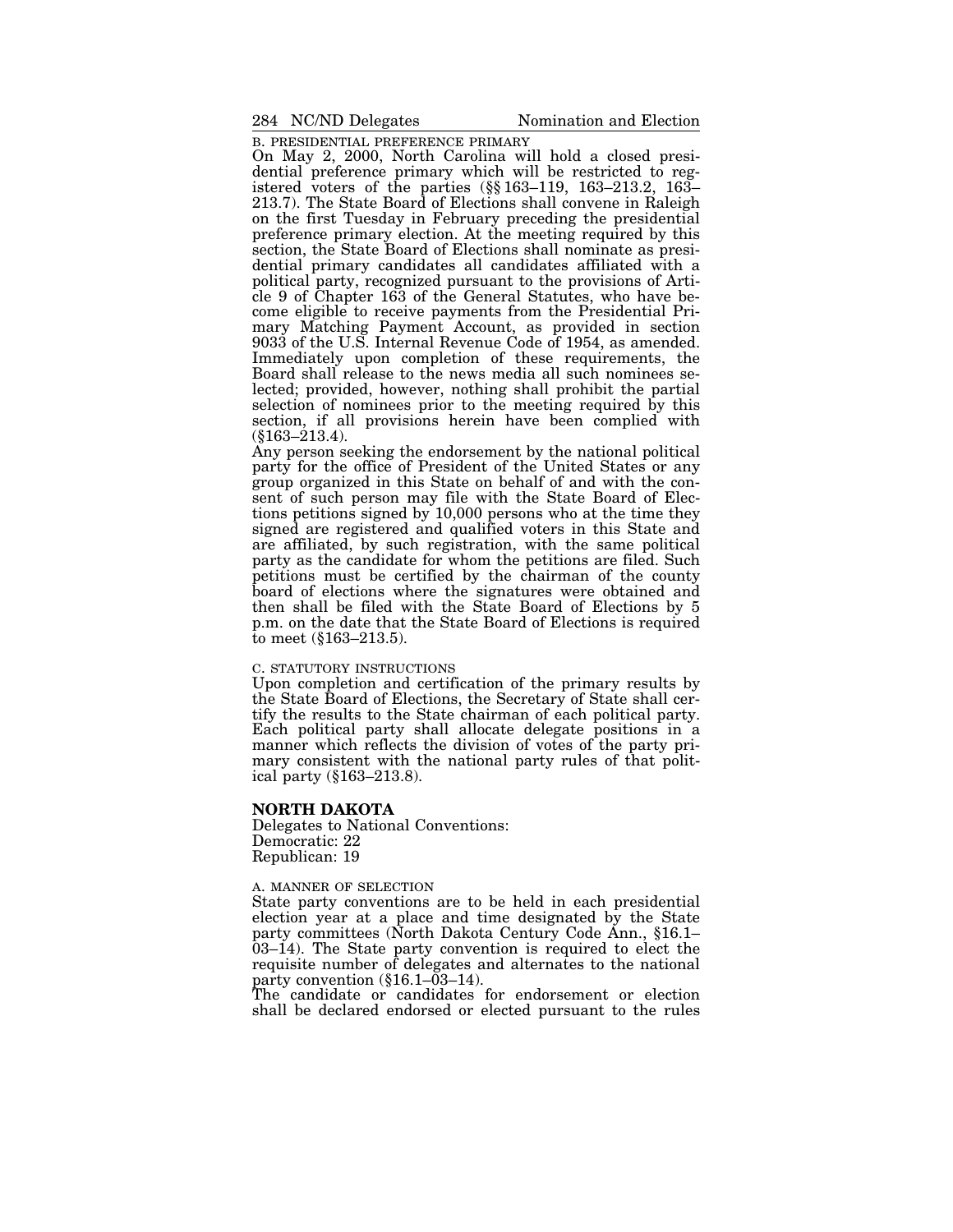Nomination and Election ND/OH Delegates 285

of the party involved, and the chairman and secretary of the convention shall issue certificates of endorsement or election. If any delegate to the national convention is unable to attend that convention, he shall designate, in writing, one of the alternates to attend and represent and act for him. The names of the candidates nominated for presidential electors shall be certified by the chairman and secretary of the convention to the Secretary of State to be placed upon the general election ballot as provided by law  $(\S1\hat{6}.1-03-\hat{14})$ .

# B. PRESIDENTIAL PREFERENCE PRIMARY

There are statutory provisions for a statewide presidential preference primary to be conducted concurrently with the statewide primary on the second Tuesday in June of every general election year (June 9, 1992) (§ 16.1–11–01). Presidential candidates, representing parties qualified to conduct a presidential preference primary, desiring to be on the presidential preference primary ballot shall file an affidavit, and either a certificate of endorsement signed by the chairman of the party's State committee, or a petition in the same form and with the same number of signatures as a candidate for State office. The certificate and affidavit, or petition and affidavit, must be filed with the Secretary of the State within the same time limits as State office candidates, and for the purposes of the presidential preference primary only, political parties may file certificates for more than one presidential candidate. The Secretary of State shall certify the names to the county auditors for ballot preparation (§ 16.1– 11–07).

# C. STATUTORY INSTRUCTIONS

The presidential preference primary shall be in addition to all other elections held on the date of the primary. Unless specifically forbidden by national party rules, the delegates selected by political parties shall be bound to cast their first ballots at the party national convention in such a manner that each candidate at the party's presidential preference primary receives a proportion of the total votes cast by the delegates equal to the proportion received by that candidate of the total votes cast for all candidates for President of that party at the primary. In computing the number of delegates a candidate may be entitled to on the first ballot, if party rules do not allow apportionment of a delegate and such an apportionment appears necessary because no candidate received more than five-tenths of a delegate, then that delegate must be assigned to the candidate receiving the highest number of votes in the primary election. If a candidate withdraws before the first ballot voting begins, delegates obligated to vote for that candidate on the first ballot would be released from that obligation (§ 16.1–11–04).

# **OHIO**

Delegates to National Conventions: Democratic: 170 Republican: 69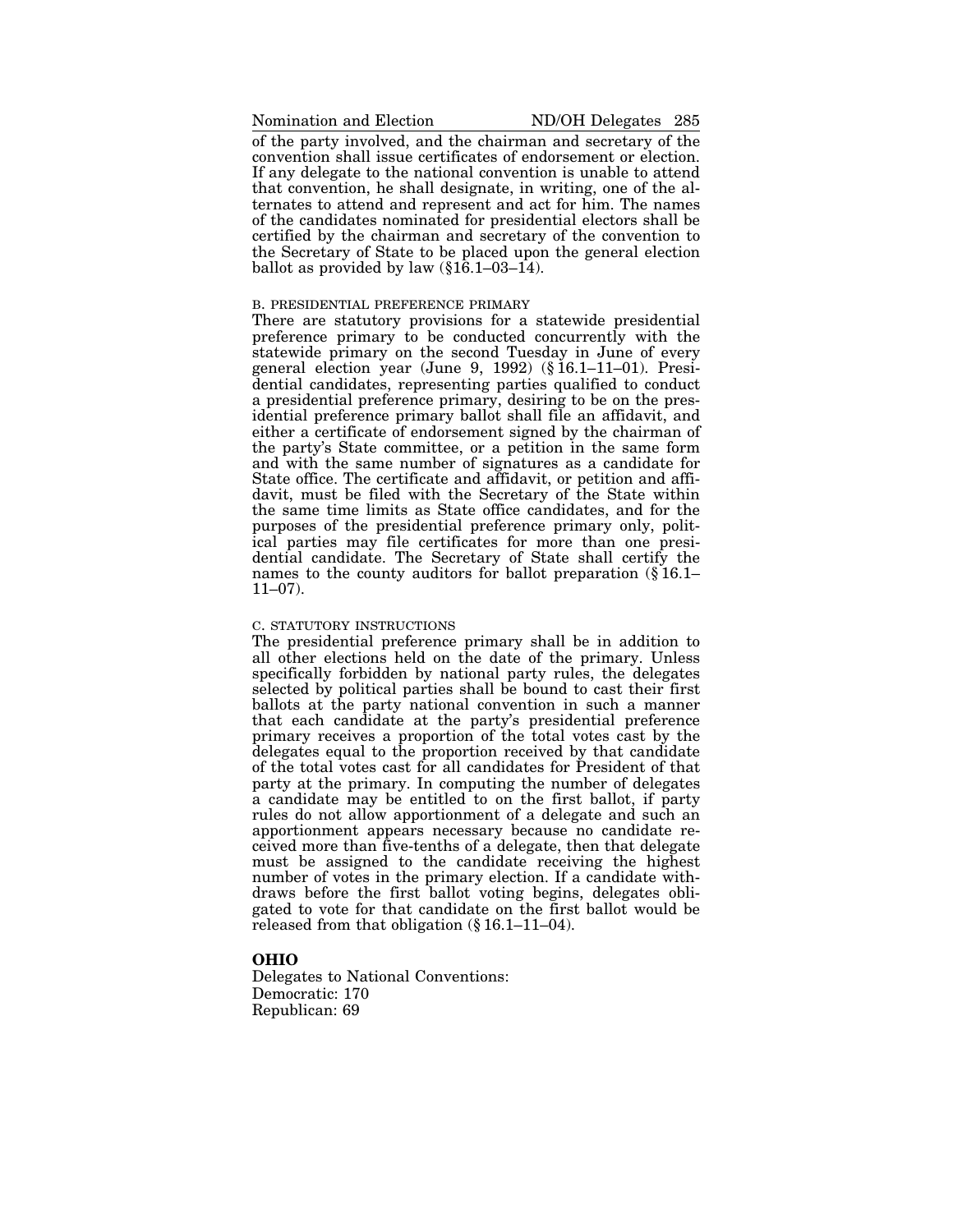A. MANNER OF SELECTION

Delegates and alternates to a national party convention are elected at primaries held on the third Tuesday in March (Ohio Rev. Code, §§ 3513.12). Candidates for delegate and alternate shall be qualified and the election shall be conducted in the manner prescribed in this chapter for the nomination of candidates for State and district offices, except as provided in § 3513.151 of the Revised Code and except that whenever any group of candidates for delegate at large or alternate at large, or any group of candidates for delegates or alternates from districts, file with the Secretary of State statements as provided by this section, designating the same persons as their first and second choices for President of the United States, such a group of candidates may submit a group petition containing a declaration of candidacy for each of such candidates. The group petition need be signed only by the number of electors required for the petition of a single candidate. No group petition shall be submitted except by a group of candidates equal in number to the whole number of delegates at large or alternates at large to be elected or equal in number to the whole number of delegates or alternates from a district to be elected (§ 3513.12).

Political parties shall be eligible to elect delegates and alternates to national conventions or conferences of their respective political parties, other than conventions provided for in § 3513.12 of the Revised Code, if they notify the Secretary of State that they will elect such delegates. Such notification must be made prior to the ninetieth day before the day of the primary election which occurs in any year at which national convention or conference delegates and alternates are elected. Petitions of candidacy for such delegates shall be filed in the form and manner provided by the Secretary of State. Any political party electing delegates to a national convention or conference under this section in an odd-numbered year in which a statewide primary election is not otherwise required shall pay all expenses of that election (§ 3513.122).

#### B. PRESIDENTIAL PREFERENCE PRIMARY

The primary is held on the third Tuesday in March in years in which a President is to be elected (§ 3513.01). The presidential primary is an open primary. Candidates for delegate and alternate shall be qualified and the election shall be conducted in the manner prescribed in this chapter for the nomination of candidates for state and district offices, except as provided in section 3513.151 [3513.15.1] of the Revised Code and except that whenever any group of candidates for delegate at large or alternate at large, or any group of candidates for delegates or alternates from districts, file with the secretary of state statements as provided by this section, designating the same persons as their first and second choices for President of the United States, such a group of candidates may submit a group petition containing a declaration of candidacy for each of such candidates. The group petition need be signed only by the number of electors required for the petition of a single candidate (§ 3513.12).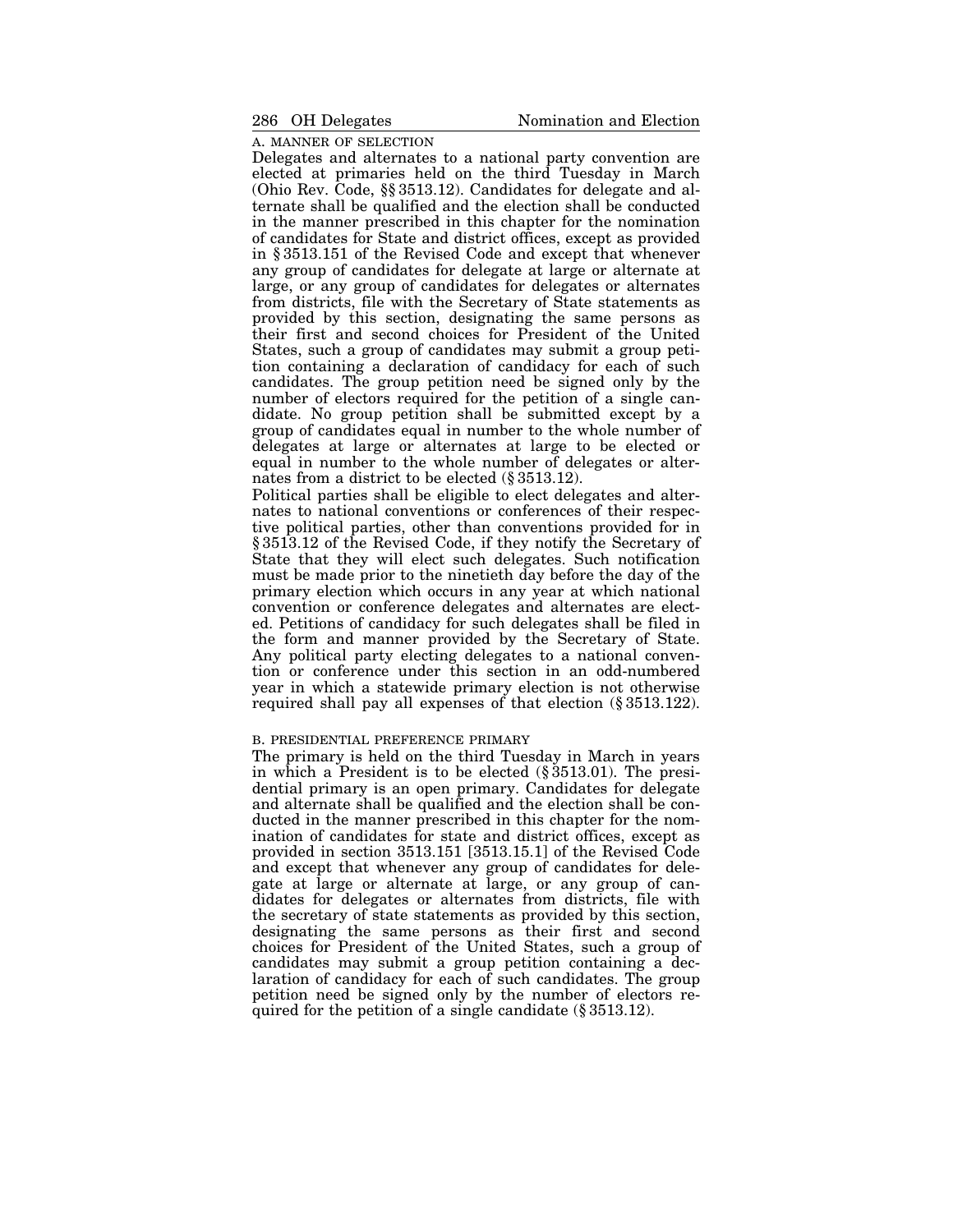Nomination and Election OH/OK Delegates 287

C. STATUTORY INSTRUCTIONS

Each person seeking to be elected as delegate or alternate to the national convention of his political party shall file with his declaration of candidacy and certificate a statement in writing signed by him in which he shall state his first and second choices for nomination as the candidate of his party for the presidency of the United States. The Secretary of State shall not permit any declaration of candidacy and certificate of a candidate for election as such delegate or alternate to be filed unless accompanied by such statement in writing. The name of a candidate for the presidency shall not be so used without his written consent.

A person who is a first choice for President of candidates seeking election as delegates and alternates shall file with the Secretary of State, prior to the day of the election, a list indicating the order in which certificates of election are to be issued to delegate or alternate candidates to whose candidacy he had consented, if fewer than all of such candidates are entitled under party rules to be certified as elected. Each candidate for election as such delegate or alternate may also file along with his declaration of candidacy and certificate a statement (§ 3513.12).

## **OKLAHOMA**

Delegates to National Conventions: Democratic: 52 Republican: 38

#### A. MANNER OF SELECTION

The delegates are to be chosen after the presidential preference primary on March 14, 2000 and are to be proportionately allotted to presidential candidates based on the presidential primary vote (Oklahoma Statutes Annotated, § 20– 104).

## B. PRESIDENTIAL PREFERENCE PRIMARY

A presidential preferential primary for recognized political parties shall be held on the second Tuesday in March 2000 (March 14, 2000), and on the same weekday in each of the years thereafter in which the President and Vice President of the United States are to be elected  $(\S 20-101)$ . The presidential primary is a closed primary. Candidates for the nomination for President of the United States shall file with the Secretary of the State Election Board. Said candidates shall be members of political parties recognized under the laws of the State of Oklahoma and shall have filed a statement of candidacy with the Federal Election Commission and shall have raised and expended not less than five thousand dollars (\$5,000.00) for said office. The candidates shall be required to swear an oath or affirm that they meet the aforementioned qualifications, and their signatures shall be witnessed by a notary public. Said filing beginning at 8:00 a.m. on the second Monday in January and ending at 5:00 p.m. on the next succeeding Wednesday, or at a time prescribed by the State Election Board for a presidential preferential primary to be held on a date other than the second Tuesday in March. A statement of candidacy must be accompanied by a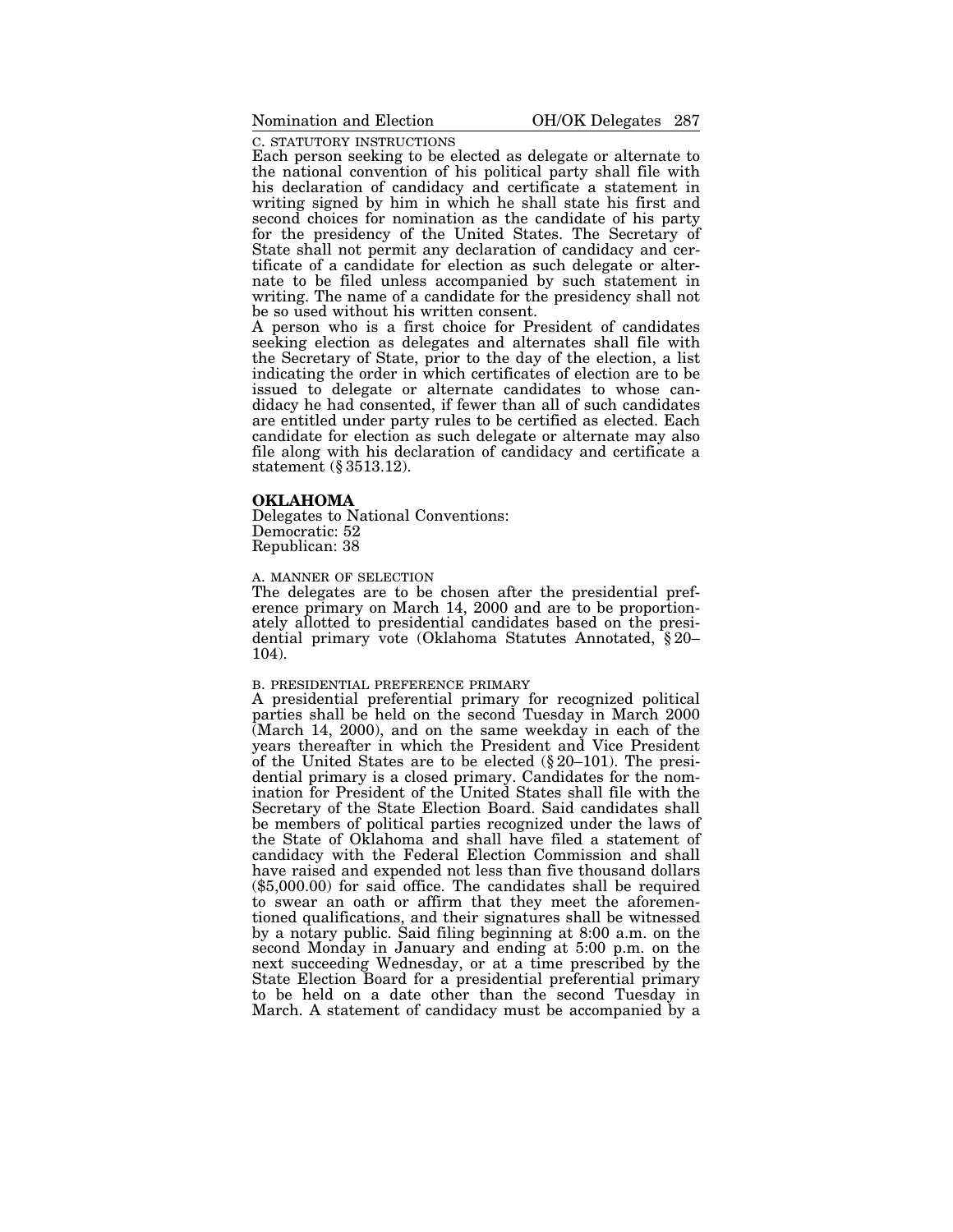petition supporting a candidate's filing signed by one percent  $(1%)$  of the registered voters in each congressional district eligible to vote for a candidate or one thousand (1,000) registered voters in each congressional district eligible to vote for a candidate, whichever is less, as reflected by the latest January 15 registration report; or by a cashier's check or certified check in the amount of two thousand five hundred dollars (\$2,500.00). Said check shall be forfeited unless a candidate receives more than fifteen percent (15 percent) of the votes cast. The State Election Board shall cause the names of all candidates who have filed within the proper time to be printed on the official ballots. The ballots shall be prepared as provided for by law. Voters shall be restricted to one vote for the candidate of his choice of the political party in which the voter is registered (§20–102).

Upon the completion of the State canvass of the results of the presidential preferential primary, the Secretary of the State Election Board shall certify to the State chairman of each political party which has candidates participating in the primary:

1. the names of the party's candidates and the votes each received, by congressional district as well as statewide; and

2. the total of the votes cast in the political party, by congressional district as well as statewide. Each candidate shall be awarded delegates by congressional districts proportionately, by the ratio of votes they received to the total vote cast in said congressional district; provided however, no delegates shall be awarded to any candidate receiving less than fifteen percent (15 percent) of the vote, and such votes shall be allocated among the other candidates in proportion to their total vote. If no candidate receives fifteen percent (15 percent) or more of the vote, then the candidate receiving the highest number of votes in that district shall be awarded all the delegates from that district. The candidate receiving the largest number of votes statewide shall be awarded all delegate votes authorized by the national committee of the political party which are selected as the at-large delegates at the State convention of said party. If the political parties involved in the primary elections will not accept the minimum threshold, or have a different method of allocating the votes of all candidates falling below such threshold, either as to the congressional districts or statewide vote, then these matters may be governed by the respective political parties involved. Votes shall be allocated on a basis of not less than one-half  $(1/2)$  delegate vote or the minimum allowed by the national party rules. Each political party shall then select, by a method to be determined by the party, as many delegates to the national party convention as are allotted it by the national committee of that party. No later than 5:00 p.m. on the tenth day of January, the Attorney General shall submit to the Secretary of the State Election Board notice of the manner in which results of the next following presidential preferential primary are to be certified and to whom said results are to be certified. The State Election Board shall certify results according to the manner prescribed in the notice. The Attorney General shall be required to provide said notice in such a way as to be consistent with the methods re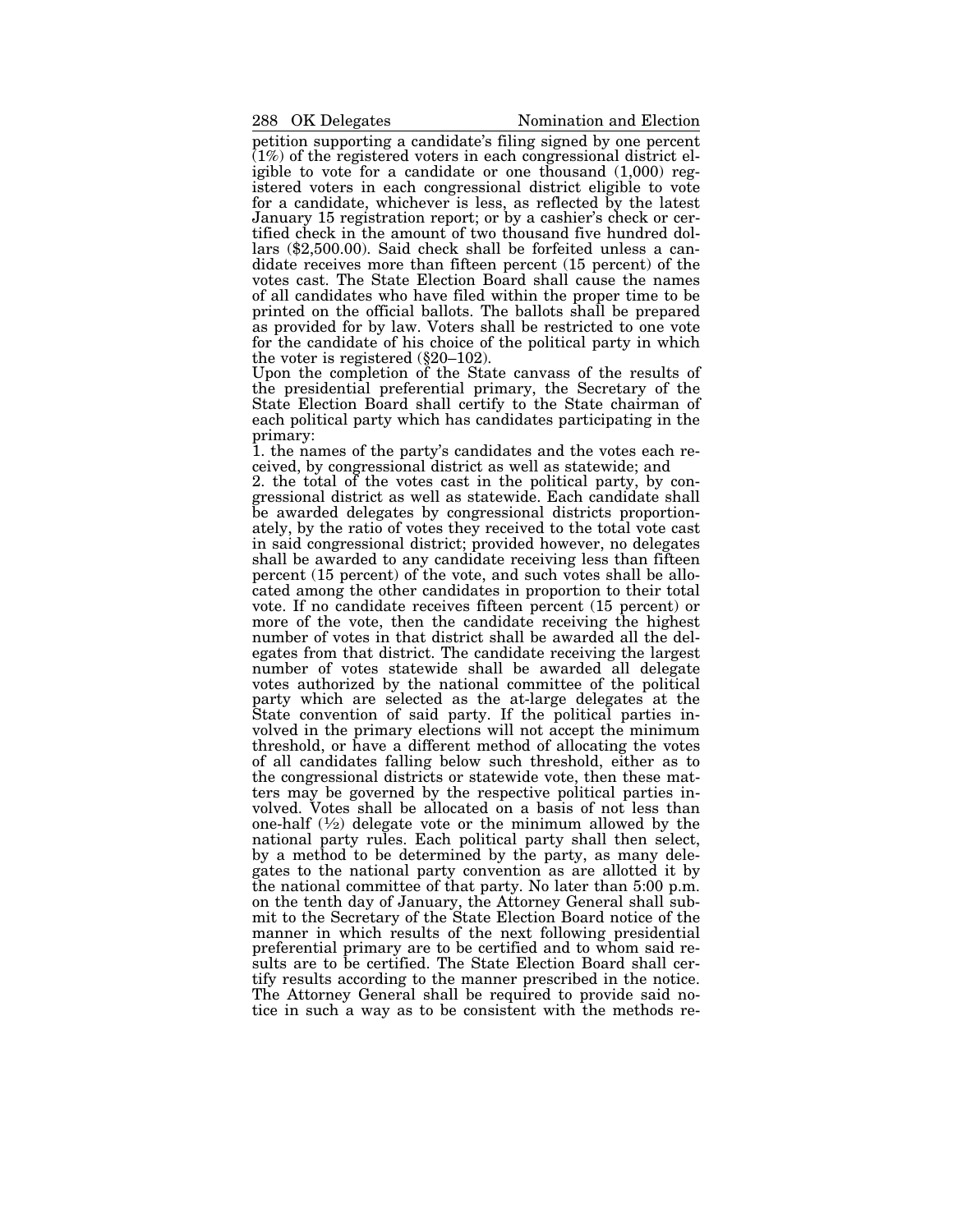Nomination and Election OK/OR Delegates 289

quired by the recognized political parties relative to selection of delegates to their national conventions. (§20–104).

#### C. STATUTORY INSTRUCTIONS

Each delegate or alternate delegate to the national convention of his political party shall cast their vote on all ballots for the candidate who received this State's vote. If that candidate is for any reason no longer a candidate, the votes of the Oklahoma delegation shall be cast for any candidate of their choice ( $\S20-104(G)$ ). No person selected as a delegate or alternate delegate shall qualify to attend the national convention of his political party unless he files with the State central committee of his party a signed affidavit of acceptance stating his name, address, that he is a registered voter of the political party and, pursuant to effectuating the purpose and the result of the presidential preferential primary in this State, that he pledges himself to vote for the winning candidate. Any vote cast by a delegate which is not in accordance with his delegate pledge shall be void (§20–105).

#### **OREGON**

Delegates to National Conventions: Democratic: 58 Republican: 24

A. MANNER OF SELECTION

After a presidential preference primary election, each major political party by convention shall select delegates to the national convention of that party (Oregon Revised Statutes, § 248.315(1), Supp.). Delegates to the national convention of a party shall be selected in the manner provided by party rules, which shall provide all electors registered as members of the party equal opportunity to participate in the selection of delegates  $(\S$  248.315(2), Supp.)

Delegates to the national convention of the party shall be selected so that the number of delegates who favor a certain candidate shall represent the proportion of votes received by the candidate in relation to the other candidates of that party at the presidential preference primary election. Each person selected as a delegate shall sign a pledge that the person will continue to support at the national convention the candidate for President of the United States the person is selected as favoring until:

(a) the candidate is nominated at the convention;

(b) the candidate receives less than 35 percent of the votes for nomination at the convention;

(c) the candidate releases the delegate from the pledge; or

(d) two convention nominating ballots have been taken (§ 248.315(3), Supp.).

B. PRESIDENTIAL PREFERENCE PRIMARY

A presidential preference primary is scheduled for March 14,  $2000$  ( $\S 254.056(3)$ , Supp.). The name of a candidate for a major political party nomination for President of the United States shall be printed on the ballot or ballot label only: By direction of the Secretary of State who in the secretary's sole discretion has determined that the candidate's candidacy is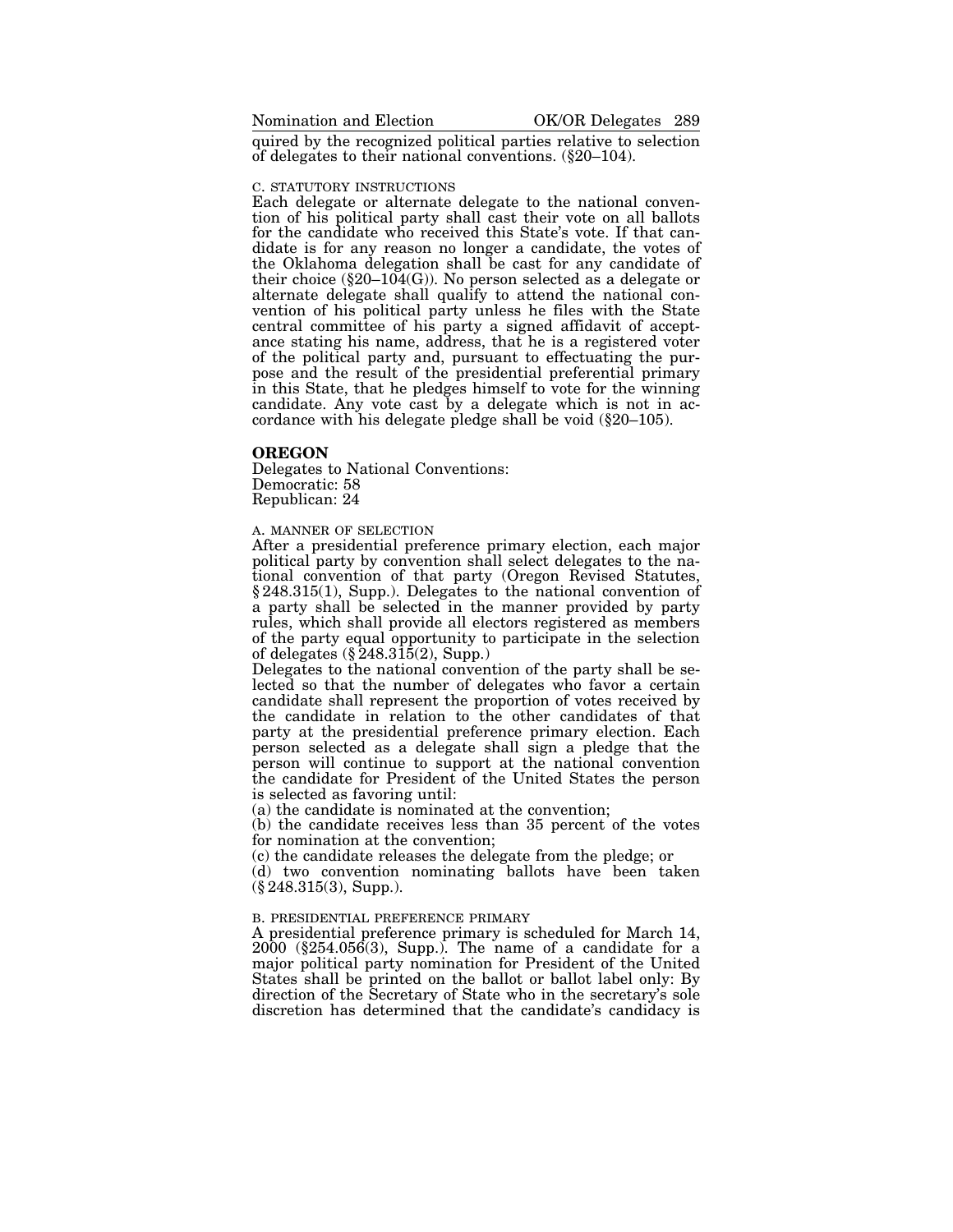generally advocated or is recognized in national news media; or by nominating petition described in this section and filed with the Secretary of State.

A petition nominating a candidate under this section shall contain from each congressional district the signatures of at least 1,000 electors who are registered in the district and who are members of the major political party of the candidate. The electors in each congressional district shall include electors registered in at least one-tenth of the precincts in each of at least one-fourth of the counties in the congressional district. The petition shall contain the printed name, residence address and name or number of the precinct, if known, of each elector whose signature appears on the petition. The signatures shall be certified for genuineness by the county clerks under ORS 249.008. Before circulating the petition, the chief sponsor shall file with the Secretary of State a signed copy of the prospective petition. The chief sponsor shall include with the prospective petition a statement declaring whether one or more persons will be paid money or other valuable consideration for obtaining signatures of electors on the petition. After the prospective petition is filed, the chief sponsor shall notify the Secretary of State not later than the 10th day after the chief sponsor first has knowledge or should have had knowledge that:

(a) Any person is being paid for obtaining signatures, when the statement included with the prospective petition declared that no such person would be paid.

(b) No person is being paid for obtaining signatures, when the statement included with the prospective petition declared that one or more such persons would be paid (§249.078, Supp.).

# C. STATUTORY INSTRUCTIONS

Delegates to the national convention of the party shall be selected so that the number of delegates who favor a certain candidate shall represent the proportion of votes received by the candidate in relation to the other candidates of that party at the presidential preference primary election. Each person selected as a delegate shall sign a pledge that the person will continue to support at the national convention the candidate for President of the United States the person is selected as favoring until:

(a) The candidate is nominated at the convention;

(b) The candidate receives less than 35 percent of the votes for nomination at the convention;

(c) The candidate releases the delegate from the pledge; or (d) Two convention nominating ballots have been taken (§248.315, Supp.).

### **PENNSYLVANIA**

Delegates to National Conventions: Democratic: 191 Republican: 80

A. MANNER OF SELECTION

A primary for the expression of presidential preferences is to be held on the fourth Tuesday in April of the presidential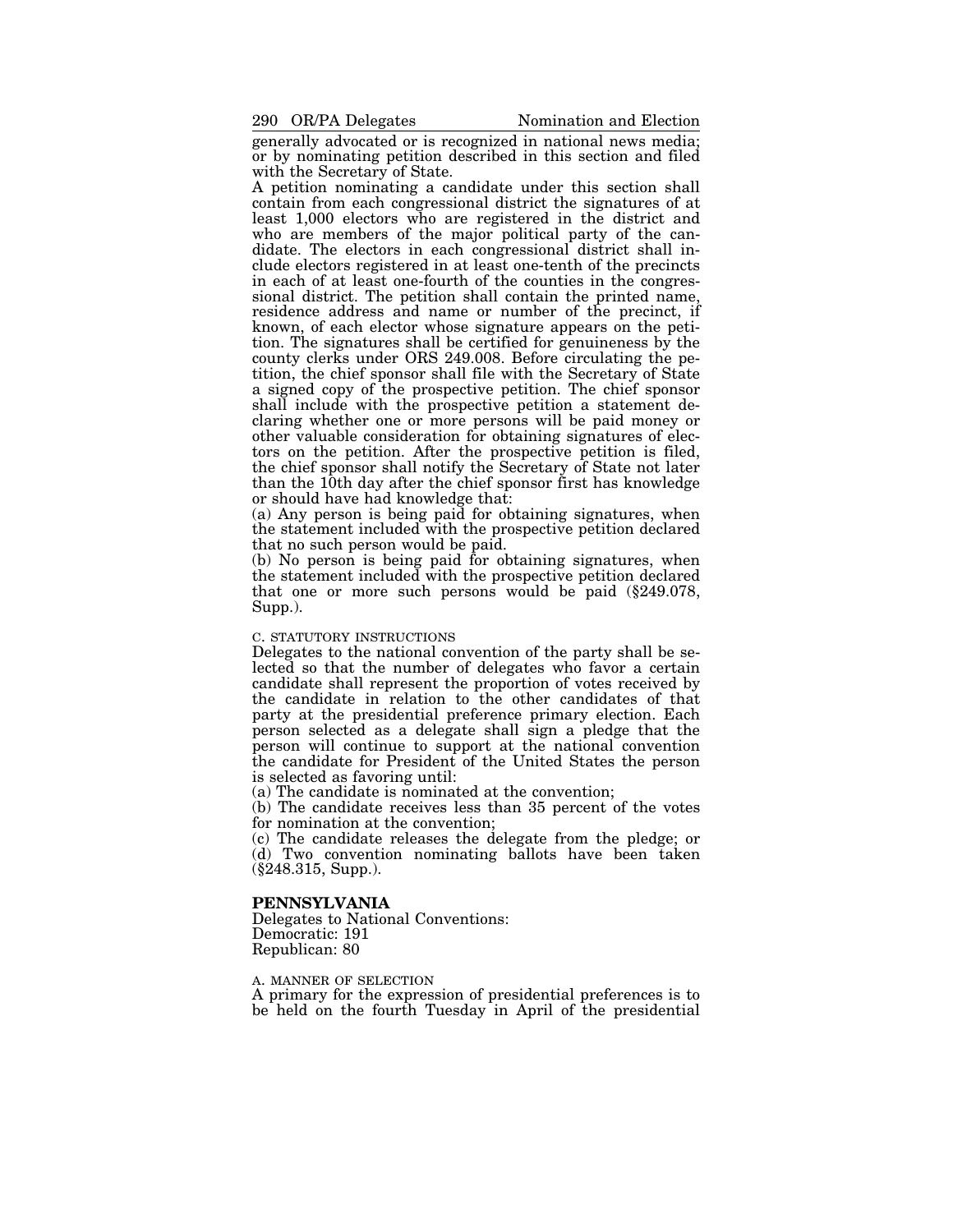Nomination and Election PA Delegates 291

election years, i.e., April 25, 2000 (Pennsylvania Statutes, Annotated, title 25, §2753). Delegates and alternates to national conventions shall be apportioned, selected or elected in accordance with party rules which must be certified by the party secretary and filed with the Secretary of the Commonwealth at least thirty days prior to the first day on which nomination petitions may be circulated (§ 2838.1). Where delegates are elected through the primary, candidates must file nomination petitions signed by registered and enrolled party members and the presidential candidate the delegate seeks to represent (§2867). The presidential candidate must notify the Secretary of the Commonwealth that he authorizes the delegates and alternate delegates to pledge their support to him. Such notice must be on a form prescribed by the Secretary and must be received by the Secretary at least fifteen days prior to the first day on which the nomination petitions may be circulated (§ 2839.1) Petitions may not be circulated prior to the thirteenth Tuesday before the primary (§2868) and must be filed with the Secretary of the Commonwealth on or before 5:00 p.m. on the tenth Tuesday before the primary (§2873). Candidates must also file with their petitions affidavits showing residence, election district, that he or she is a registered party member, to whom he or she is committed, if committed or "uncommitted" and certain other information (§2870, Supp.). The petition may also include a statement of delegate commitment to a presidential candidate (§2871).

## B. PRESIDENTIAL PREFERENCE PRIMARY

A primary for the expression of presidential preferences and the election of delegates and alternates to the national convention, if so provided in party rules, will be held on the fourth Tuesday of April (April  $25, 2000$ ) in presidential election years (§§2862, 2753). The presidential primary is a closed primary.

The names of candidates for nomination as President of the United States, and the names of all other candidates for party nominations, and for election as delegates, alternate delegates, members of the committees and other party officers, shall be printed upon the official primary ballot labels of a designated party, upon the filing of separate nomination petitions in their behalf, in form prescribed by the Secretary of the Commonwealth, signed by duly registered and enrolled members of such party who are qualified electors of the State, or of the political district, as the case may be, within which the nomination is to be made or election is to be held. Nomination petitions of delegates and alternate delegates to National conventions committed to support a particular presidential candidate must be signed by the particular presidential candidate to whom support is pledged before it can be certified by the Secretary of the Commonwealth. The name of no candidate shall be placed upon the official ballots or ballot labels of a political party to be used at any primary, unless such petition shall have been filed in his behalf. In no event shall any person's name be printed upon the official ballots or ballot labels of any party for the office of delegate, alternate delegate, member of committee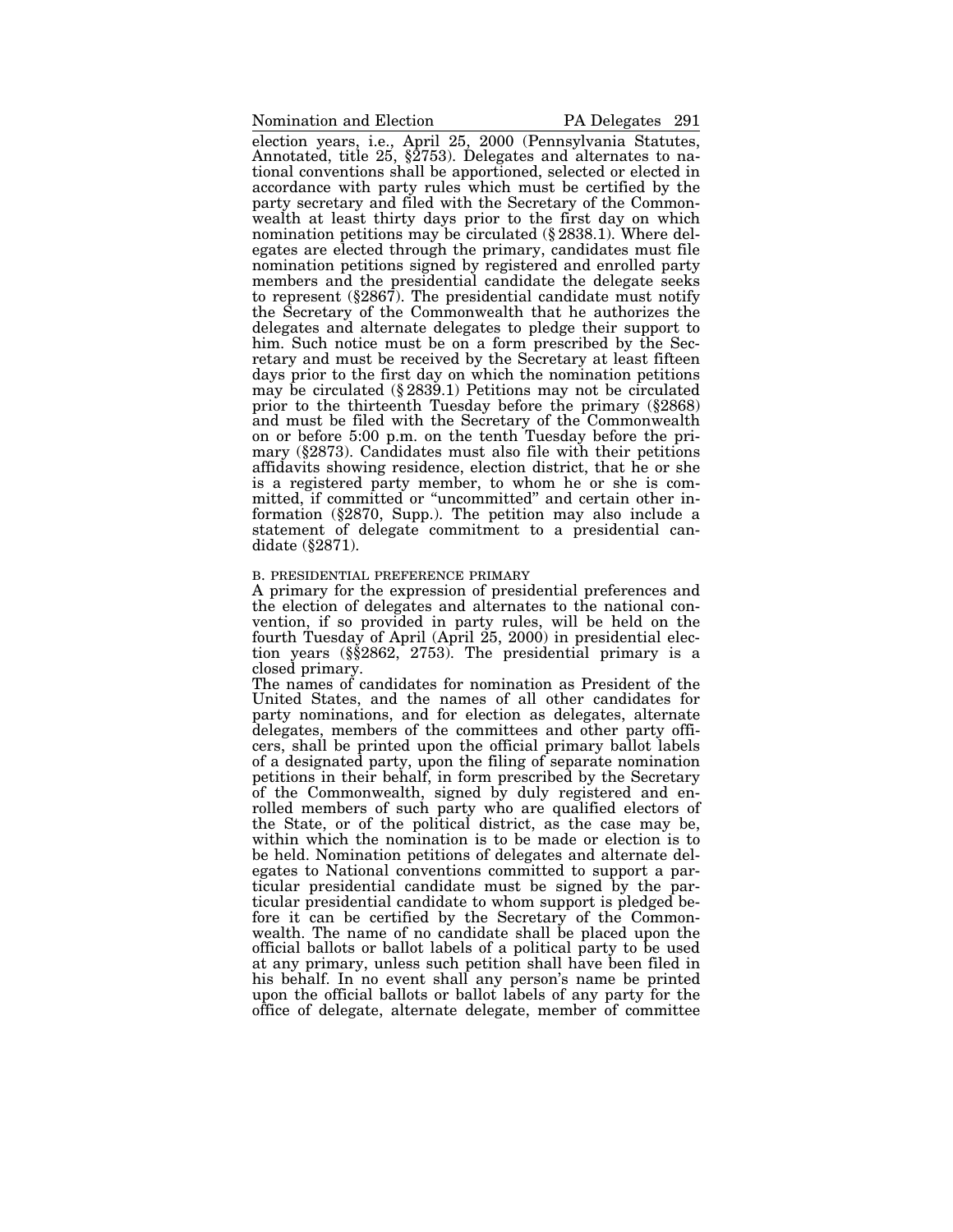or other party officer, unless he is a duly registered and enrolled member of said party. (§2867).

Candidates for nomination as President of the United States are to present a nominating petition containing signatures of 2,000 registered and enrolled party members. (§2872.1). A filing fee of \$200 is also required (§2873). All nomination petitions are to be filed on or before the tenth Tuesday prior to the primary  $(\S 2873(d))$ . A political party may have a "no preference'' column added on the primary election ballot  $(S2962(d)).$ 

### C. STATUTORY INSTRUCTIONS

Delegate candidates in the primary may sign a general pledge to support a candidate for nomination (§2871). Whenever the rules of a party provide that a candidate for delegate or alternate delegate to a national convention of a political party and may pledge his support to a presidential candidate, he shall be committed to support and vote for the nomination of that candidate as President as party rules provide, the notation of which shall be printed upon the ballot. No candidate for delegate or alternate delegate shall make a commitment unless he has obtained prior authorization to do so from the presidential candidate to whom he is pledging support. No candidate for delegate or alternate delegate shall be allowed to commit himself to any presidential candidate nor shall the Secretary of the Commonwealth cause any notation of commitment to be printed on any ballot unless the presidential candidate forwards notice to the Secretary of the Commonwealth, upon a form prescribed by the Secretary, that he is a candidate for the nomination of President of the United States and that he authorizes delegates and alternate delegates to pledge their support and commit themselves to him. This notice must be received by the Secretary at least fifteen days prior to the first day on which nomination petitions may be circulated for the offices which are to be filled at the spring primaries in the years in which candidates for the President of the United States are to be nominated. Nomination petitions for delegates committed to particular presidential candidates shall be obtained only from the presidential candidate or his duly authorized representative who is certified by the Secretary of the Commonwealth as being authorized by the candidate to distribute nomination petitions bearing his name. (§2839.1)

#### **RHODE ISLAND**

Delegates to National Conventions: Democratic: 32 Republican: 14

#### A. MANNER OF SELECTION

Delegates to national conventions are selected in a primary election to be held on the first Tuesday in March (March  $\tilde{7}$ , 1992) (General Laws of Rhode Island, §17–12.1–1). At the presidential preference primary there shall be elected such number of delegates and alternates from congressional districts as determined by party rules certified to the Secretary of State by the chairman of the State committee on or before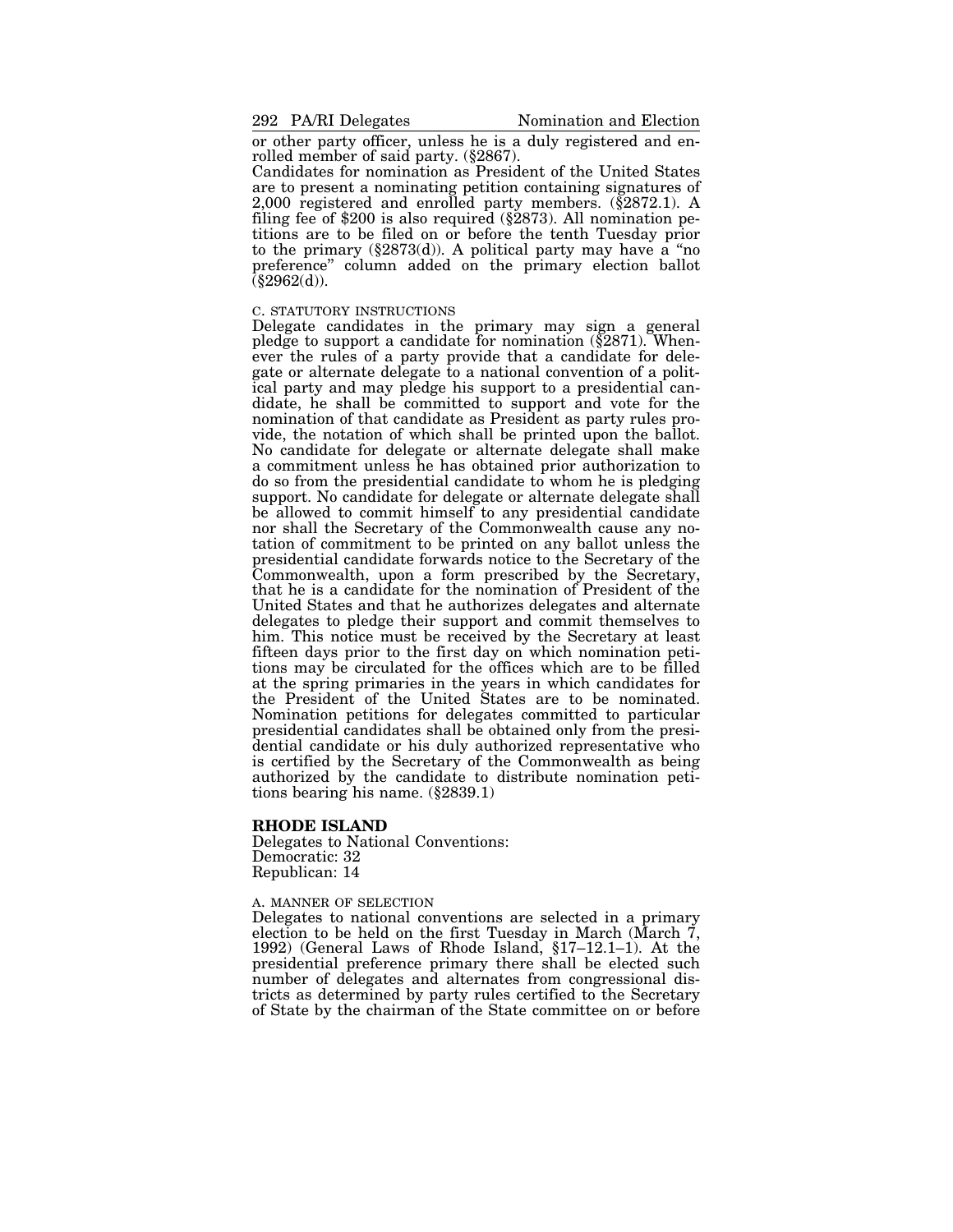Nomination and Election RI/SC Delegates 293

the first Tuesday in January preceding the primary (§17– 12.1–2). Candidates for delegate must sign and file a declaration of candidacy on forms provided by the Secretary of State during the period between January 2 and January 12 (§17–12.1–3). The Secretary of State is to provide declared candidates with nomination papers to be signed by at least 150 party voters (§17–12.1–6) and submitted to the local board of the city or town, where the signers appear as voters, for verification on or before 4 p.m. of the 35th day prior to the primary  $(\S17-12.1-7)$ . The local board files the papers with the Secretary of State (§17-12.1-7). Delegate candidates may also submit to the Secretary of State documentation of approval from presidential candidates on or before 4 p.m. on the 30th day prior to the primary (§17–12.1– 7).

The ballot is to be prepared to clearly show the presidential preference or uncommitted status of delegate candidates  $(S17-12.1-11)$ . The number of delegates and the designation of winning delegates shall be determined pursuant to the rules of such political party filed with the Secretary of State as provided by this chapter (§17–12.1–9).

## B. PRESIDENTIAL PREFERENCE PRIMARY

Delegates and alternates to the national convention are elected in a primary held on March 7, 2000. The Rhode Island primary is an open primary. The Secretary of State shall announce ten days prior to the first day for filing of declaration of candidacy by delegates, the names of those bona fide national candidates for presidential nominee known to him and on or before said date of announcement, shall by registered mail duly notify such candidates of his intent to place their names on the ballot.

Any person seeking the endorsement of a national political party for which a primary is being held shall, between November 15 and November 30, by 4 p.m. in the year prior to the year in which the presidential preference primary is being held provide written notification to the Secretary of State of his or her intention to run in the primary. The candidate must submit petition papers signed by at least 1,000 eligible voters on or before 4 p.m. of the 74th day before the primary to the local board of the city or town where the signers appear to be voters.

If any candidate whose name has been announced as a presidential nominee does not thereafter wish his name to appear on the ballot, he shall at least thirty days prior to the date for the primary, file an affidavit with the Secretary of State stating his name may not be placed on the ballot. Names of delegates committed to such withdrawn candidate, who are otherwise qualified, shall appear on the ballot as uncommitted  $(\S 17 - 12.1 - 4)$ .

C. STATUTORY INSTRUCTIONS None.

## **SOUTH CAROLINA**

Delegates to National Conventions: Democratic: 52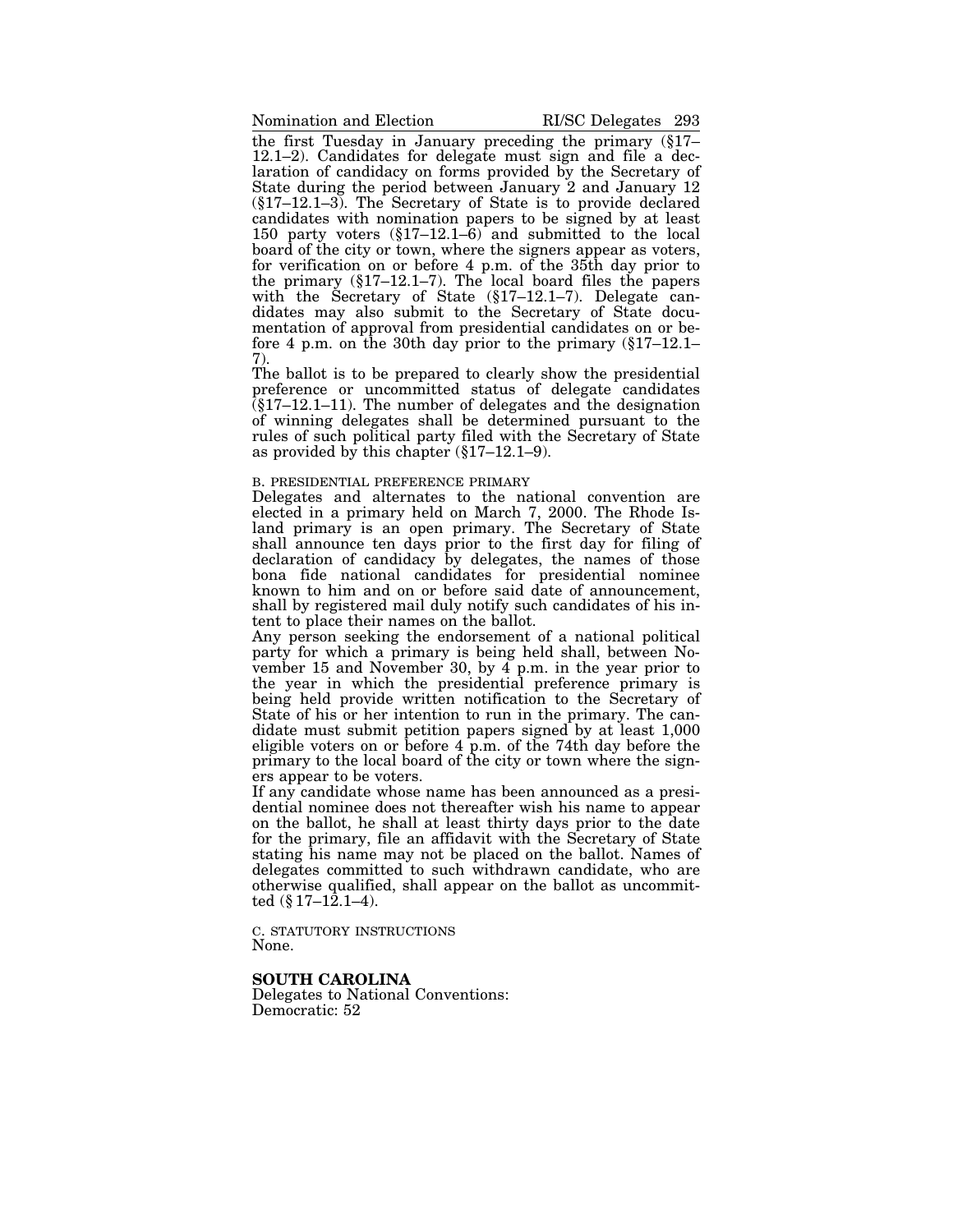Republican: 7

### A. MANNER OF SELECTION No statutory provisions.

B. PRESIDENTIAL PREFERENCE PRIMARY No statutory provisions.

C. STATUTORY INSTRUCTIONS None.

## **SOUTH DAKOTA**

Delegates to National Conventions: Democratic: 22 Republican: 22

### A. MANNER OF SELECTION

In the years when a President of the United States is to be elected, the political parties shall elect delegates and alternates to the national convention of each political party in accordance with the provisions of  $\S$  12–5–3.6 to 12–5–3.15, inclusive. If delegates and alternates are not elected at large from the entire State, the constitution or bylaws shall set forth the area boundaries for representation coincident with some geographical division of the State otherwise authorized or provided by law (South Dakota Compiled Laws, § 12–5–2, Supp.).

In the event the political party does not choose by its constitution, bylaws or its State convention the method of selecting its delegates and alternates to the national convention, it shall, at its State party convention, meeting in the even nonpresidential years, choose the method of selection from the alternatives as follows:

(a) the slate of delegates and alternates receiving the highest number of votes shall be declared elected;

(b) the total number of delegates and an equal number of alternates to the national convention shall be allocated between the two leading slates of the political party, and the same proportion of the total vote each slate received bears to the total combined votes of both slates. The appropriate number of delegates and alternates from each slate shall be deemed elected in the order in which the names appeared on the ballot; or

(c) an allocation may be made among two or more slates which grants representation proportionately to various slates receiving a number of votes stated in the constitution or bylaws of the political party to be significant for purposes of representation of either, area of the State or support for candidates, or both, which shall be stated in the constitution or bylaws. A certificate of election shall be issued by the State party chairman to each delegate and each alternate entitled thereto by allocation  $(\S 12 - 5 - 3.10)$ .

In the event a political party has no prescribed method of selection of slates of delegates and alternates to its national convention, the slates of delegates and alternates to the national convention shall be elected by the primary. Names of candidates for delegates and alternates to the national con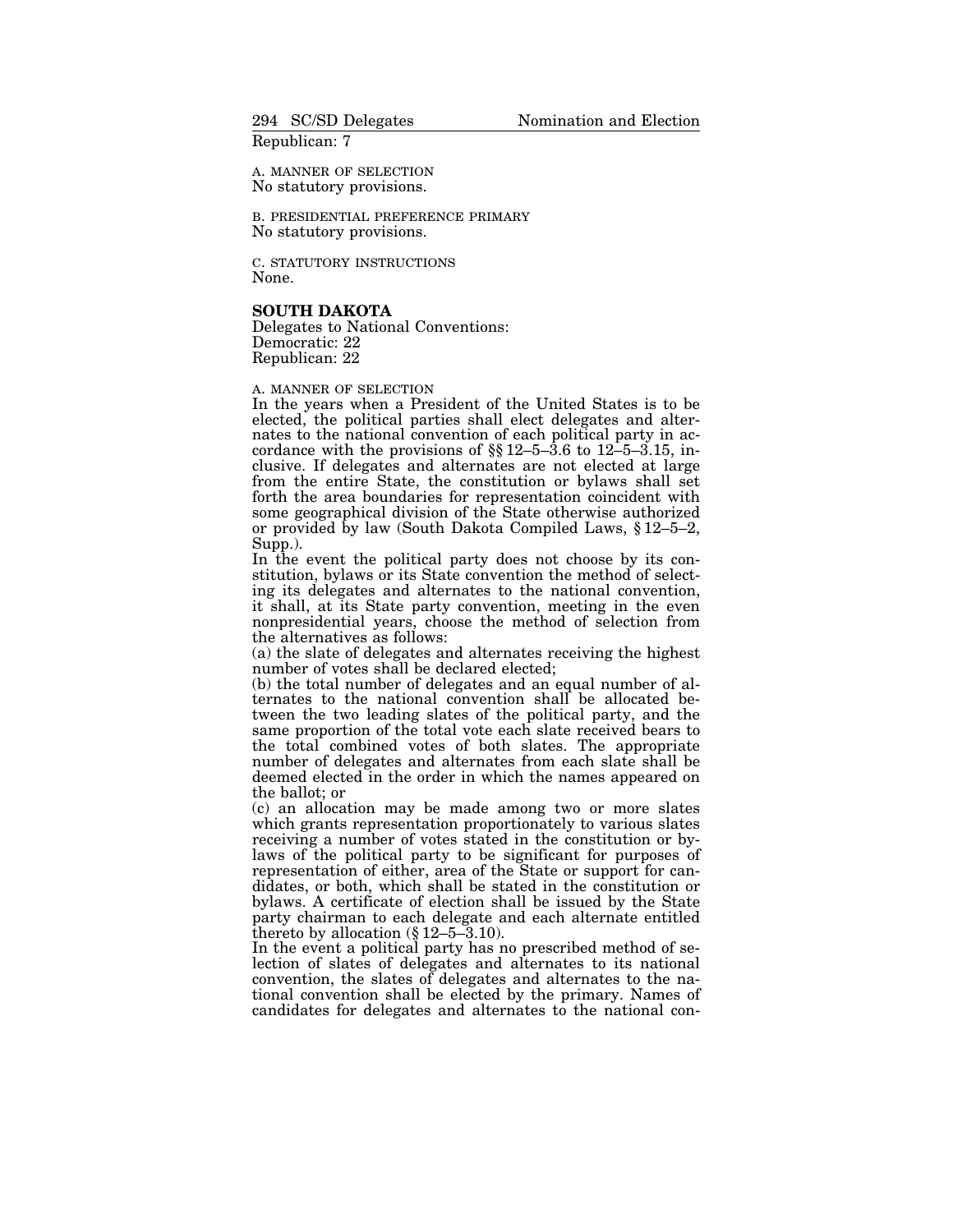Nomination and Election SD/TN Delegates 295

vention, in number equal to the entire number of such delegates and alternates to be selected, shall be grouped in a slate under the respective designations upon a single nominating petition, which will contain a statement indicating their collective preference choice for President of the United States, if any, or that they have no preference or are uncommitted (§ 12–5–3.11).

#### B. PRESIDENTIAL PREFERENCE PRIMARY

In a year when a President of the United States is to be elected, the primary for selection of delegates and alternates to the national convention shall be held on the first Tuesday in June of every even-numbered year (§ 12–2–1, Supp.) (June 6, 2000). The presidential primary is a closed primary. If a political party chooses to have a primary for selection of its delegates and alternates to the national convention, it shall certify the slates to the Secretary of State by the first Tuesday in April preceding the primary by five o'clock p.m. The slates certified shall be placed on the ballot by the Secretary of State and the position of the slates on the primary ballot shall be chosen by lot by the Secretary of State. The certification shall be deemed to be filed if mailed by registered mail by five o'clock p.m. on the first Tuesday in April (§ 12– 5–3.8, Supp.) Any candidate, committee or group supporting a candidate in any of the presidential primaries, shall, by the first Tuesday in April prior to the presidential primary election, notify the Secretary of State that they intend to have the name of the candidate placed on the presidential primary election ballot or submit a slate of candidates or both  $(\S 12 -$ 5–3.14, Supp.).

Both major political parties will select their delegates in a separate caucus process. The national convention delegates will be proportionally allotted to the presidential candidates based on the presidential preference primary results.

C. STATUTORY INSTRUCTIONS None.

# **TENNESSEE**

Delegates to National Conventions: Democratic: 81 Republican: 37

## A. MANNER OF SELECTION

On the second Tuesday in March (March 14, 2000) a presidential primary election will be held to elect delegates to the national conventions of all statewide political parties (Tennessee Code Ann., § 2–13–302). On the second Thursday in January next preceding the election, the chairpersons of each statewide political party will certify to the Secretary of State and the coordinator of elections the number of delegates and alternates to the national convention allocated by the national party to be elected by the State party.

The chairperson will further certify to the Secretary of State and the coordinator of elections: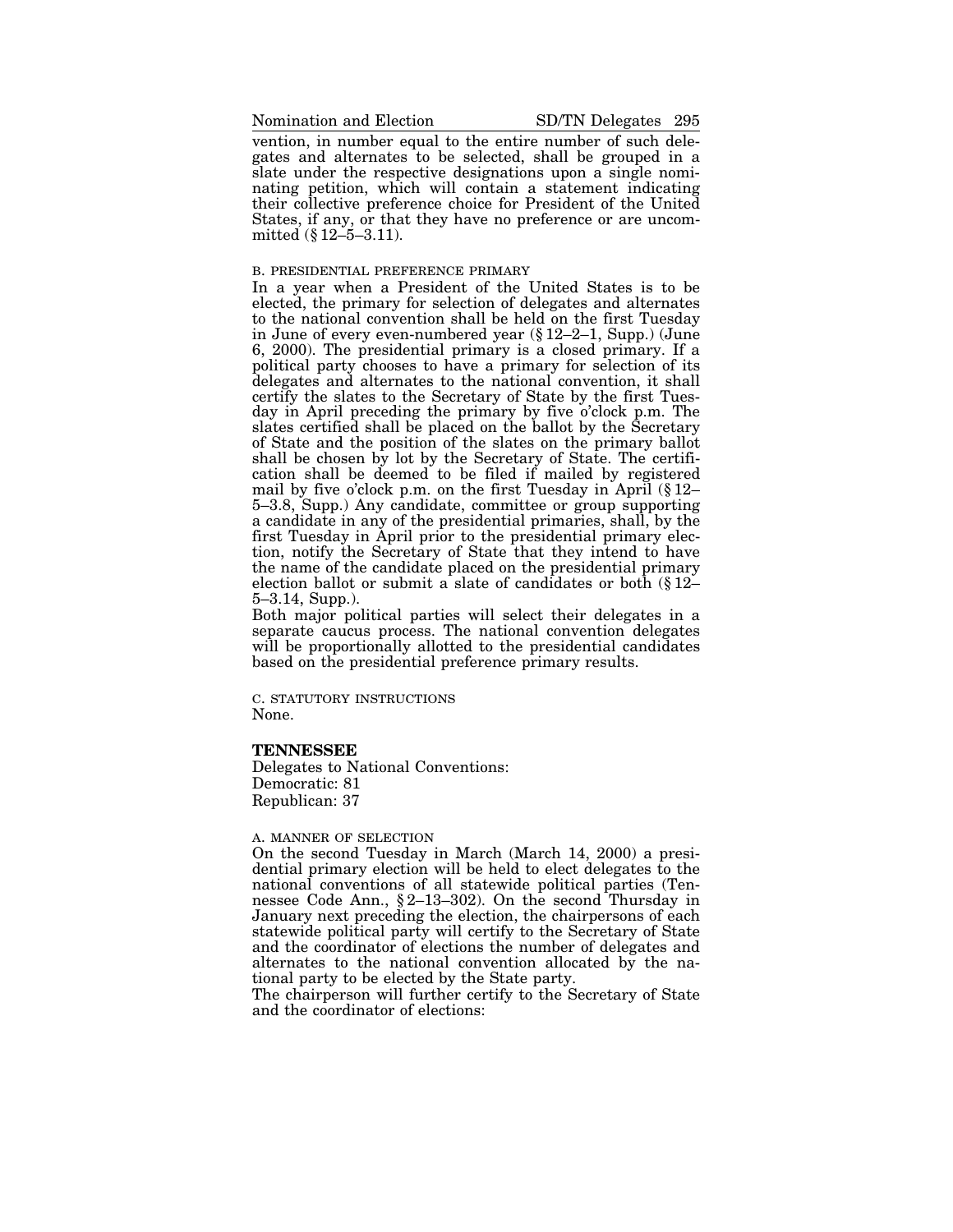(1) The number of delegates allocated to the State party by the national party to various congressional districts within Tennessee; and

(2) The number of delegates-at-large allocated by the national party to the State party.

Delegates-at-large and alternates shall be elected in accord with the rules of the respective parties. If the party executive committee decides to elect the at-large delegates and alternates, it shall meet to do so after the second Tuesday in March and before the first Tuesday in April, such election to be by open ballot of the committee members and no secret balloting shall be permitted. Alternate delegates shall be elected proportional to the vote for delegates in the party's delegate election. All State party allocations must be in accord with the charter, rules, and bylaws of the respective national party.

There shall be at least three (3) delegates allocated to each congressional district unless such allocation violates the charter, bylaws or rules of the respective national political parties. Where a political party has allocated three (3) delegates from each congressional district by national party rules, at least one-third  $(\frac{1}{3})$  of the at-large delegates shall be elected by popular vote on the ballot.

The respective party executive committees shall meet prior to the second Thursday in January to determine how the provisions of this section with respect to the division of delegates by district and at-large and the method of selecting atlarge delegates, and the chairperson of each party shall certify the decisions of the executive committee to the Secretary of State and the coordinator of elections.

In no case shall the candidate receiving the greatest number of votes in a primary have apportioned to him a lesser number of delegates than the candidate with the next greatest number of votes. If one (1) candidate with a total number of votes statewide greater than other candidates, receives fewer delegates from districts than the other candidates, then the at-large delegates shall be so apportioned as to reflect the percentage of the vote received by the candidate with the greatest number of votes and his competitors (§ 2–13–303, Supp.)

Candidates for election as delegates to the national convention of a political party shall qualify by filing nominating petitions no later than twelve o'clock (12:00) noon prevailing time on the third Thursday in January of the presidential election year in the office of the Secretary of State in Nashville.

Nominating petitions shall be signed by the candidate and one hundred (100) or more registered voters who are eligible to vote to fill the position.

Nominating petitions shall bear the name and address of the candidate.

The sufficiency of such petitions, including the requisite quantity and authenticity of signatures, shall be verified by the county election commission.

If the candidate does not file by the deadline specified in this section, his name shall not be printed on the ballot.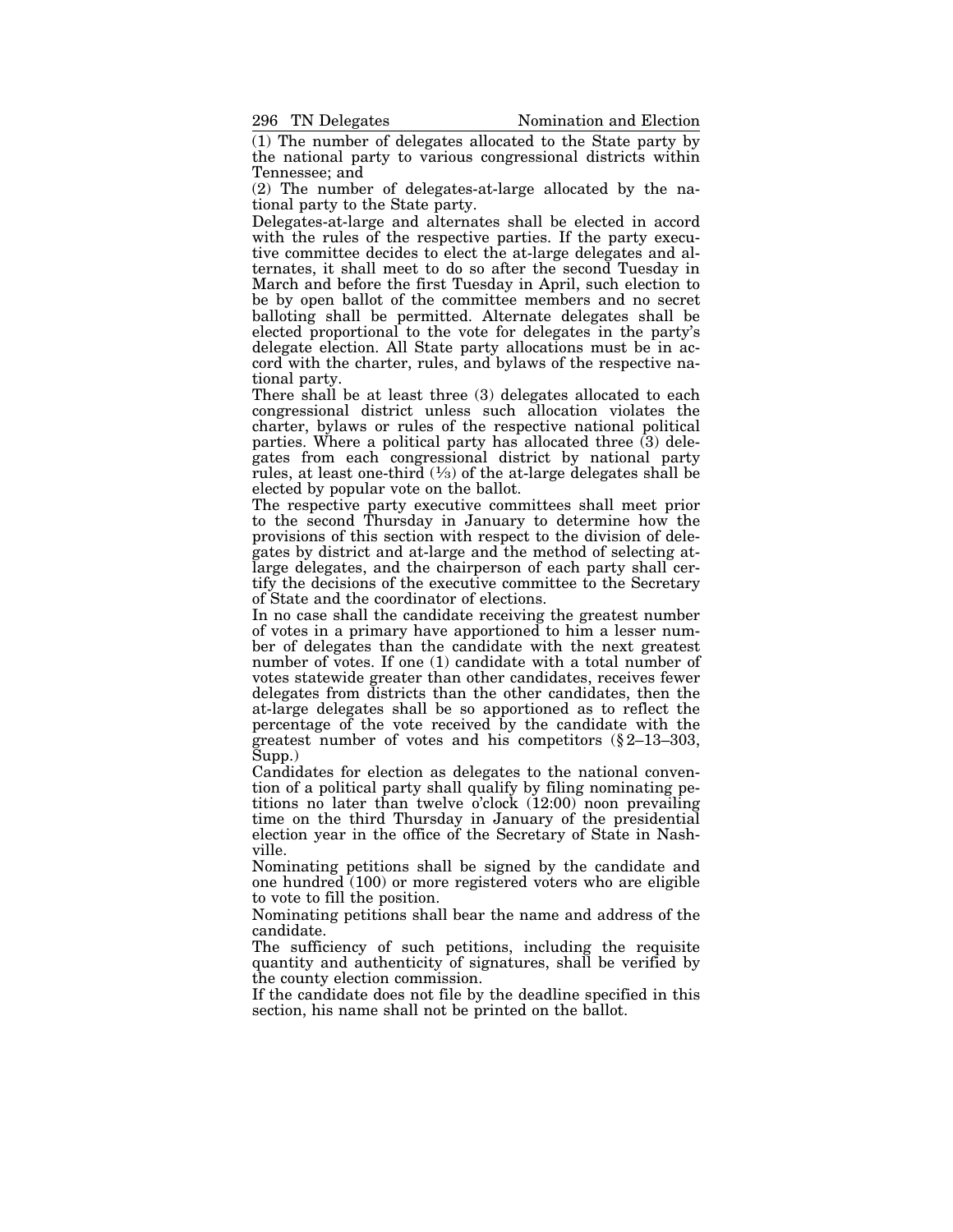Nomination and Election TN Delegates 297

Nominating petitions for delegate candidates may be mailed to the Secretary of State and if postmarked by twelve o'clock (12:00) noon prevailing time on the third Thursday in January, shall be considered as being filed in time.  $(\S$ 2-13-305). Certified copies of the original nominating petition and declaration of delegate candidacy shall be filed by the Secretary of State with the coordinator of elections, with the chairperson of the State executive committee of the candidate's party, and with the chairperson of the State election commission.

The chairperson of the State election commission shall no later than four thirty p.m. (4:30 p.m.), prevailing time, on the third Thursday in January, certify to the chairperson of the appropriate county election commission the names of all delegate-candidates who have qualified to have their names printed on the ballot in that county (§ 2–13–310).

B. PRESIDENTIAL PREFERENCE PRIMARY

A presidential preference primary will be held on the second Tuesday in March (March 14, 2000) (§ 2–13–205). The presidential primary is an open primary.

The names of candidates for President of the United States shall be printed on the ballot for the presidential preference primary only if they were:

(1) The names of persons who the Secretary of State in his sole discretion has determined are generally advocated or recognized as candidates in national news media throughout the United States. The Secretary of State shall submit the names to the State election commission no later than the first Tuesday in January of the year in which the election will be held. If a candidate who has been certified by the Secretary of State wishes to be a candidate in the presidential primary of a party other than that for which the Secretary of State certified him, he shall signify his political party preference to the State election commission no later than twelve (12:00) noon, prevailing time, on the second Tuesday in January and his name shall be certified only for the ballot of his chosen party, as the case may be.

(2) The names of persons for whom nominating petitions, signed by at least twenty-five hundred (2,500) registered voters of the party whose nomination is sought and by the candidate, are filed not later than twelve o'clock (12:00) noon, prevailing time, on the first Tuesday in January of the year in which the election will be held. The nominating petitions shall be filed with the State election commission and certified duplicates with the coordinator of elections and with the chairperson of the candidate's party's State executive committee. No candidate may enter the presidential primary of more than one statewide political party.

The Secretary of State shall advise each of the prospective candidates by the most expeditious means available that, unless he withdraws his name by twelve o'clock (12:00) noon, prevailing time, on the second Tuesday in January of the year in which the election will be held, his name will appear on the ballot of his party in the presidential preference primary. If such a person executes and files with the State election commission an affidavit stating without qualification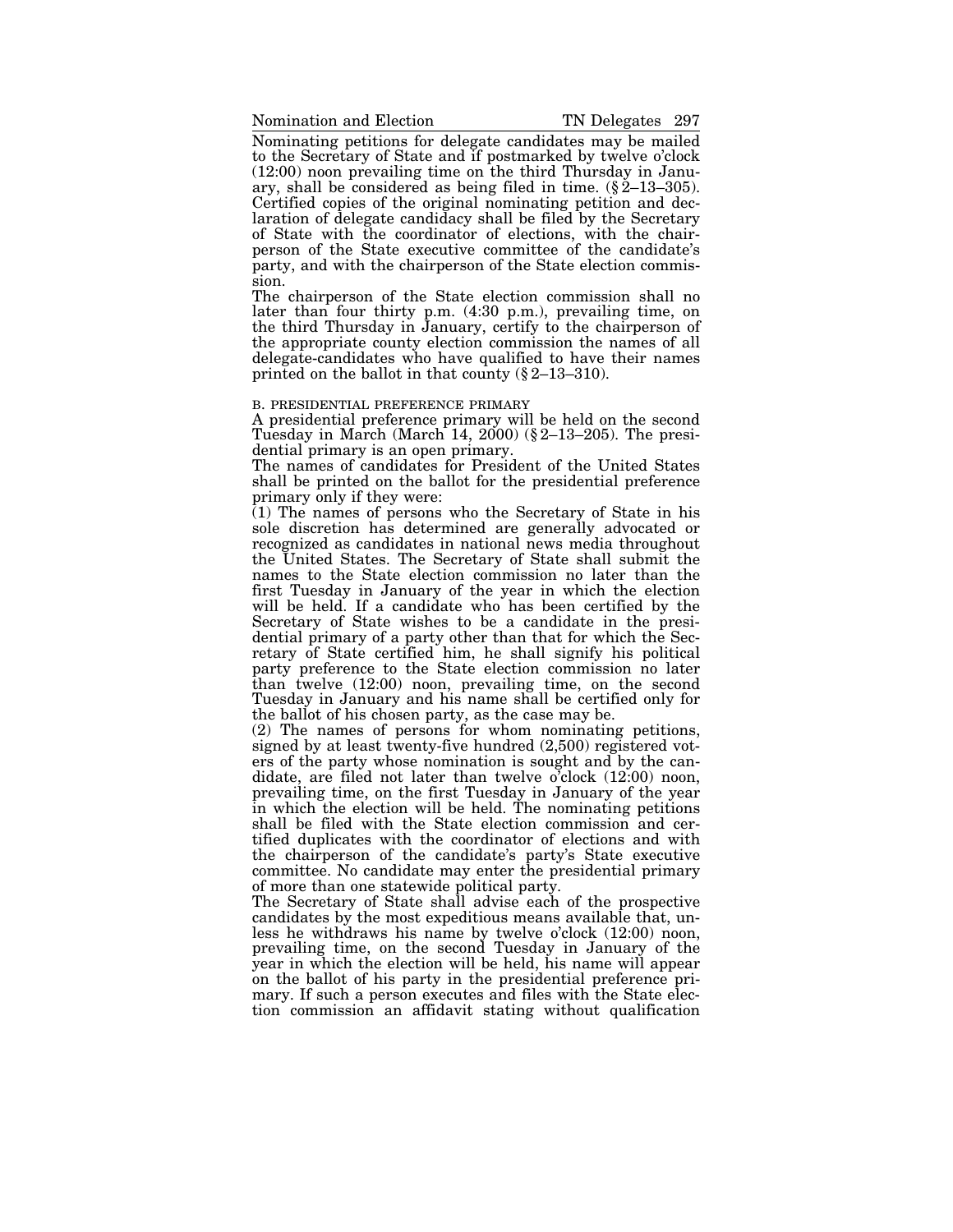that he is not and does not intend to become a candidate for President in the forthcoming presidential election, his name shall not be on the ballot.

The Secretary of State shall certify to the county election commission on the second Thursday in January the names which this section requires to be on the ballot for each political party (§ 2–5–205).

On the first Tuesday in January of the year in which the election will be held, the Secretary of State shall notify all nationally recognized candidates for President that their names are to be placed on the Tennessee presidential preference primary ballot. Such notice shall also be given at the same time to all of the statewide political parties.

Any person, who is notified that his name is to be placed on such ballot and who does not desire his name to appear on such ballot, shall execute and file with the Secretary of State an affidavit stating without qualification that he is not and does not intend to become a candidate for President in the forthcoming presidential election. Such person shall file such affidavit with the Secretary of State prior to twelve o'clock (12:00) noon prevailing time on the second Tuesday in January of the year in which the election is to be held.

On the second Thursday in January, after twelve o'clock (12:00) noon prevailing time, the Secretary of State shall announce the candidates for President who shall appear on the ballot and shall issue a call for an election for the purpose of electing delegates to the national conventions of all statewide political parties.  $(\S 2 - 13 - 304)$ .

In the event that a delegate-candidate is subject to the provisions of § 2–13–308(2), he shall provide the Secretary of State with the presidential candidate's written consent thereto no later than twelve o'clock (12:00) noon prevailing time at the time he files his nominating petition. In the event that such consent is not granted in writing by the presidential candidate, then the name of the delegate-candidate shall appear on the ballot as an uncommitted delegate-candidate. Each presidential candidate must consent for each district to at least one more and no more than twice the number of delegate-candidates being pledged to him than the number of delegates allocated to the district (§ 2–13–309).

Delegates elected from a congressional district shall be allocated among the presidential candidates and the uncommitted designation as proportionally as is mathematically possible to the number of votes received in the presidential preference selection within such congressional district. If the number of votes received by a presidential candidate in any congressional district is less than fifteen percent of the votes cast in such district, no delegates shall be allocated to such candidate and such votes of less than fifteen percent shall be considered as votes for the uncommitted designation (§ 2–13– 313). Delegates-at-large and alternates shall be allocated among the presidential candidates or as uncommitted designation as proportionally as is mathematically possible to the proportion of the vote received by that candidate. If the total number of votes received by a presidential candidate in the State at large is less than fifteen percent of the votes cast, no delegate-at-large or alternates shall be allocated to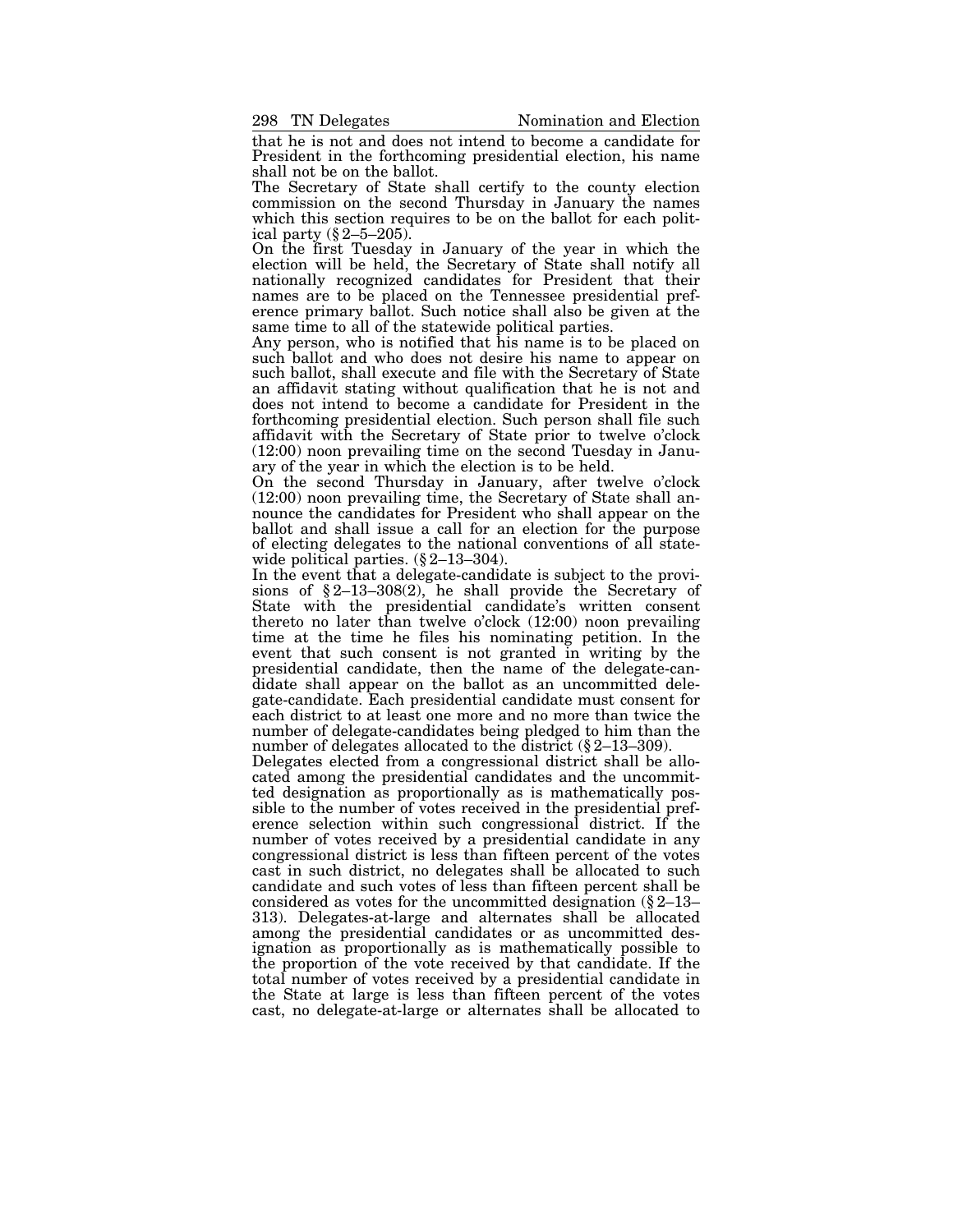Nomination and Election TN/TX Delegates 299

such candidate and such votes of less than fifteen percent shall be considered as votes for the uncommitted designation (§ 2–13–314).

### C. STATUTORY INSTRUCTIONS

The results of the preferential presidential primary shall be binding on the delegates to the national conventions as hereinafter provided. The delegates to the national conventions shall be bound by the results of the preferential presidential primary for the first two ballots and shall vote for the candidate whom they are pledged. The delegates shall thereafter be bound to support such candidate so long as he, not to exceed two ballots, has twenty percent of the total convention vote or until such time the candidate of their party releases them from the results of the presidential preference primary  $(§ 2 - 13 - 317).$ 

#### **TEXAS**

Delegates to National Conventions: Democratic: 231 Republican: 124

## A. MANNER OF SELECTION

The State of Texas will have a presidential preference primary on March 14, 2000. The results of the presidential preference primary will determine the allocation of most of the national convention delegates who are selected in a caucus process after the primary.

If a political party holding a primary election in a presidential election year desires to send delegates to a national presidential nominating convention of the party, the party shall select the delegates at a State convention convened on any day in June of the presidential election year. Before the date of the party's precinct conventions held under Chapter 174, the party's State executive committee shall choose the date, hour, and place for the State convention. The State convention shall consist of delegates selected at the party's county and senatorial district conventions held under Chapter 174. Before the date of the party's precinct conventions, the party's State chairman shall deliver written notice of the date, hour, and place for the State convention to:

(1) the Secretary of State;

(2) each county chair of the party; and

(3) the temporary chair of each senatorial district convention of the party (§ 191.031, Supp.).

If a political party not holding a primary election in a presidential election year desires to send delegates to a national presidential nominating convention of the party, the party shall select the delegates at the State convention at which the party is authorized to make nominations for State offices (Vernon's Texas Codes Ann. (Election Code) § 191.032, Supp.).

### B. PRESIDENTIAL PREFERENCE PRIMARY

The presidential preference primary shall be held on the second Tuesday in March in each presidential election year (March 14, 2000) (§ 41.007(c), Supp.). The presidential pri-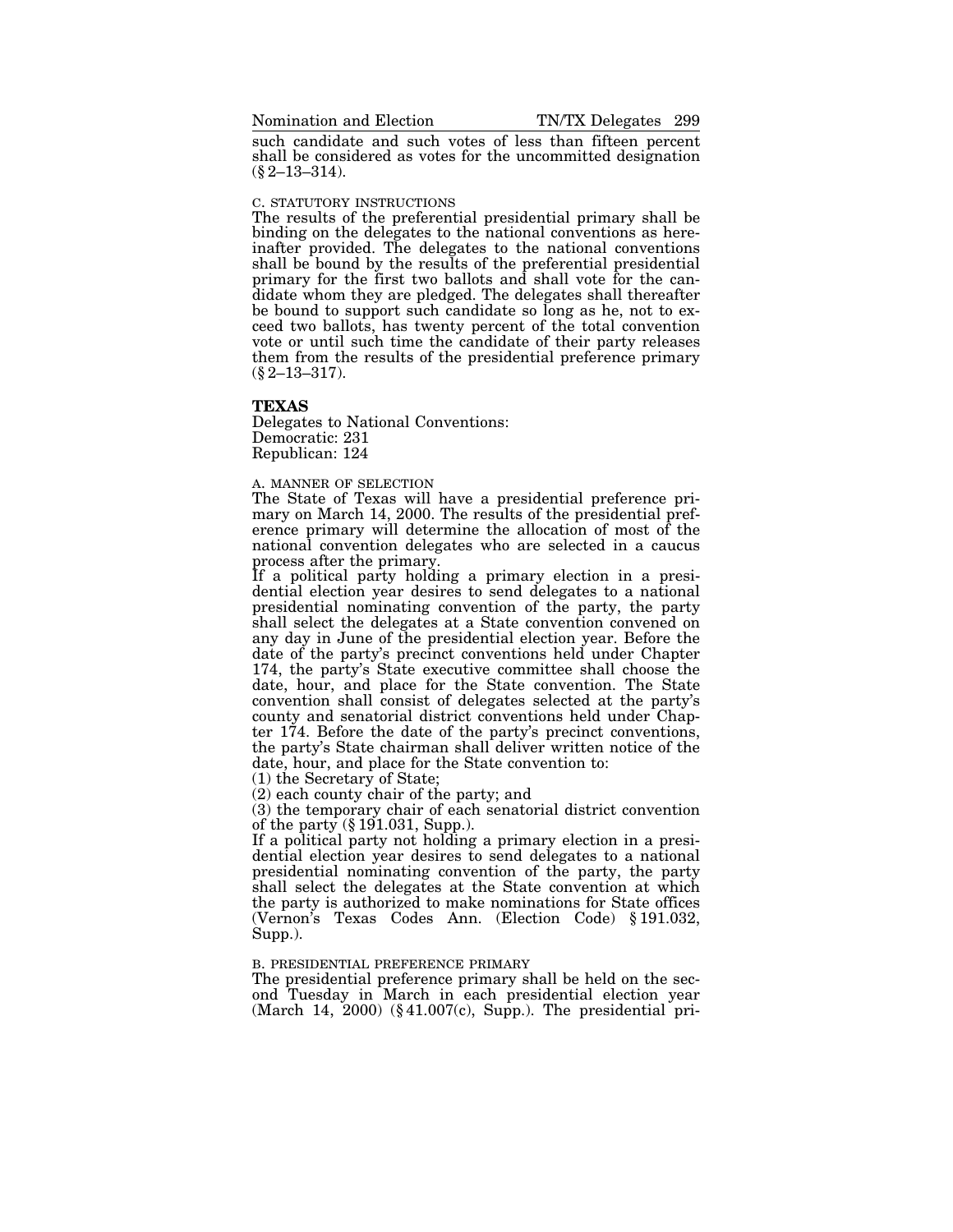mary is an open primary. To be entitled to have its nominees for President and Vice President of the United States placed on the general election ballot in a particular presidential election year, a political party must hold a presidential primary election in this State if:

(1) in the presidential election year, the party is required by this code to nominate its candidates for State and county offices by primary election;

(2) a presidential primary election is authorized under national party rules; and

(3) before January 1, of the presidential election year, the national party has determined that it will hold a national presidential nominating convention that year (§ 191.001, Supp.).

Candidates qualify to have their names on the presidential primary election ballot in the manner provided by party rule. If party rules provide for the filing of applications or signature petitions to qualify candidates for a place on the ballot, the filing deadline may not be later than the regular filing deadline for candidates in the general primary election. A signature on a candidate's petition is not valid unless it is that of a registered voter and is accompanied by the signer's residence address, including county, and voter registration number. A person may not sign petitions supporting more than one presidential candidate in the same primary, and, if a person does so, the person's signature is void as to all petitions he signs (§ 191.002, Supp.). The State chair of each political party holding a presidential primary election shall certify the name of each presidential candidate who qualifies for a place on the presidential primary election ballot and deliver the certification to the Secretary of State not later than the 57th day before presidential primary election day (§ 191.003, Supp.).

#### C. STATUTORY INSTRUCTIONS

Each political party holding a presidential primary election shall adopt a rule for allocating delegates based on the results of the presidential primary election. At least 75 percent of the total number of delegates who are to represent this State at the party's national presidential nominating convention, excluding delegates allocated among party and elected officials, shall be allocated in accordance with the rule among one or more of the candidates whose names appear on the presidential election ballot and, if applicable, the uncommitted status (§191.007, Supp.).

#### **UTAH**

Delegates to National Conventions: Democratic: 29 Republican: 29

A. MANNER OF SELECTION No statutory provisions.

B. PRESIDENTIAL PREFERENCE PRIMARY A Western States Presidential Primary is held the first Friday after the first Monday in March in the year in which a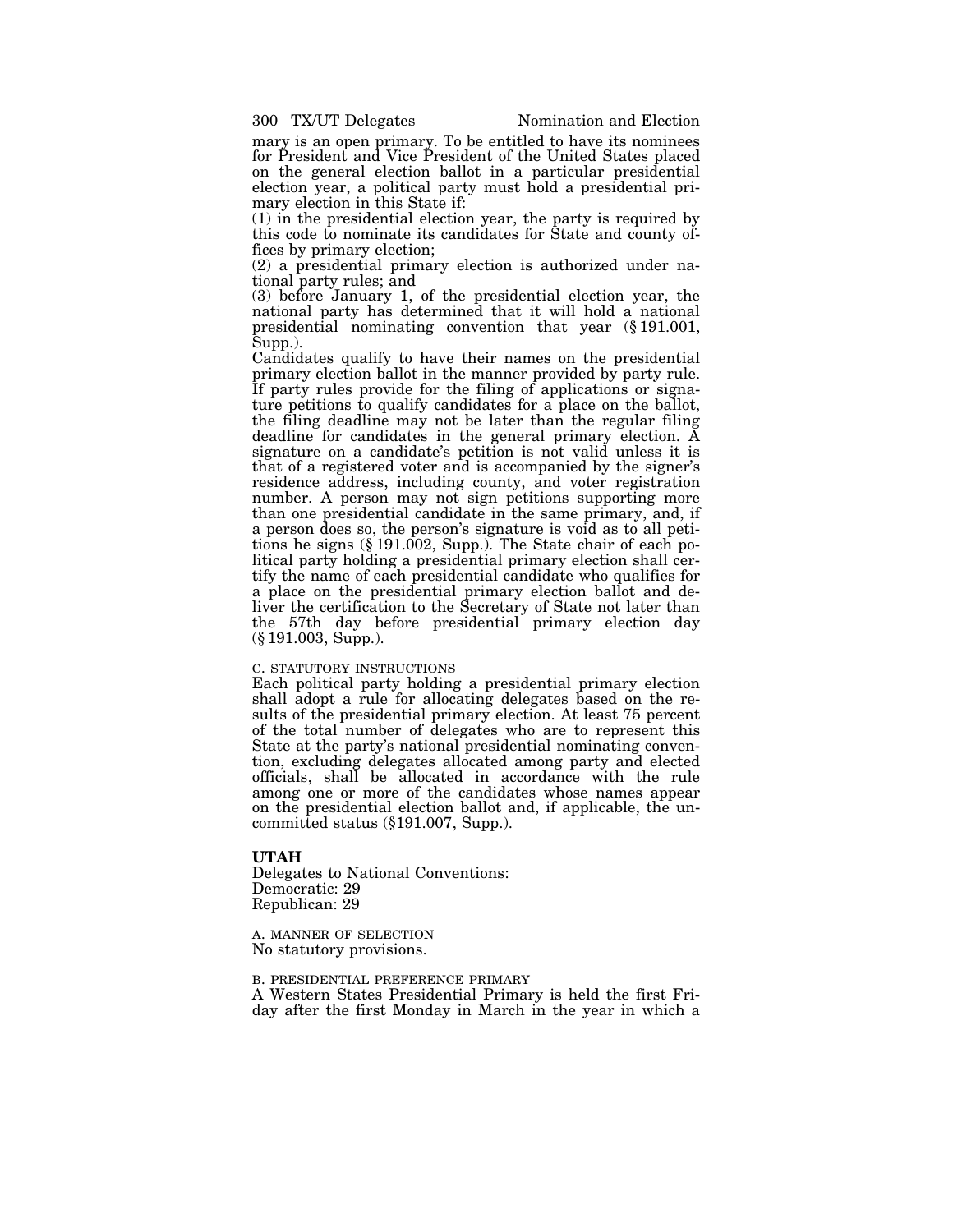Nomination and Election UT/VT/VA Delegates 301

presidential election will be held (March 10, 2000). As a condition for using the state's election system, each registered political party wishing to participate in Utah's Western States Presidential Primary shall: (a) declare their intent to participate in Utah's Western States Presidential Primary; (b) identify one or more registered political parties whose members may vote for the registered political party's candidates and whether or not persons identified as unaffiliated with a political party may vote for the registered political party's candidates; and (c) certify that information to the lieutenant governor no later than 5 p.m. on the June 30 of the year before the year in which the presidential primary will be held. (Utah Code Annotated,  $\S 20A-9-802$ , Supp.).

C. STATUTORY INSTRUCTIONS None.

## **VERMONT**

Delegates to National Conventions: Democratic: 22 Republican: 12

# A. MANNER OF SELECTION

Delegates and alternates to national conventions of political parties are chosen at the respective party State conventions. The State committee of each party shall call a party convention, under regulations prescribed by the committee, to be held during the month of May or June in each presidential year. At such convention, delegates and alternates to the national convention of such party to the number apportioned to their State shall be elected (Vermont Statutes Annotated, Title 17, § 2715, Supp.).

B. PRESIDENTIAL PREFERENCE PRIMARY None.

C. STATUTORY INSTRUCTIONS None.

### **VIRGINIA**

Delegates to National Conventions: Democratic: 99 Republican: 55

# A. MANNER OF SELECTION

The duly constituted authorities of the state political party shall have the right to determine the method by which the state party will select its delegates to the national convention to choose the party's nominees for President and Vice President of the United States including a presidential primary or another method determined by the party. The state chairman shall notify the State Board of the party's determination at least ninety days before the primary date. (Code of Virginia Annotated, § 24.2–545.A, Supp.).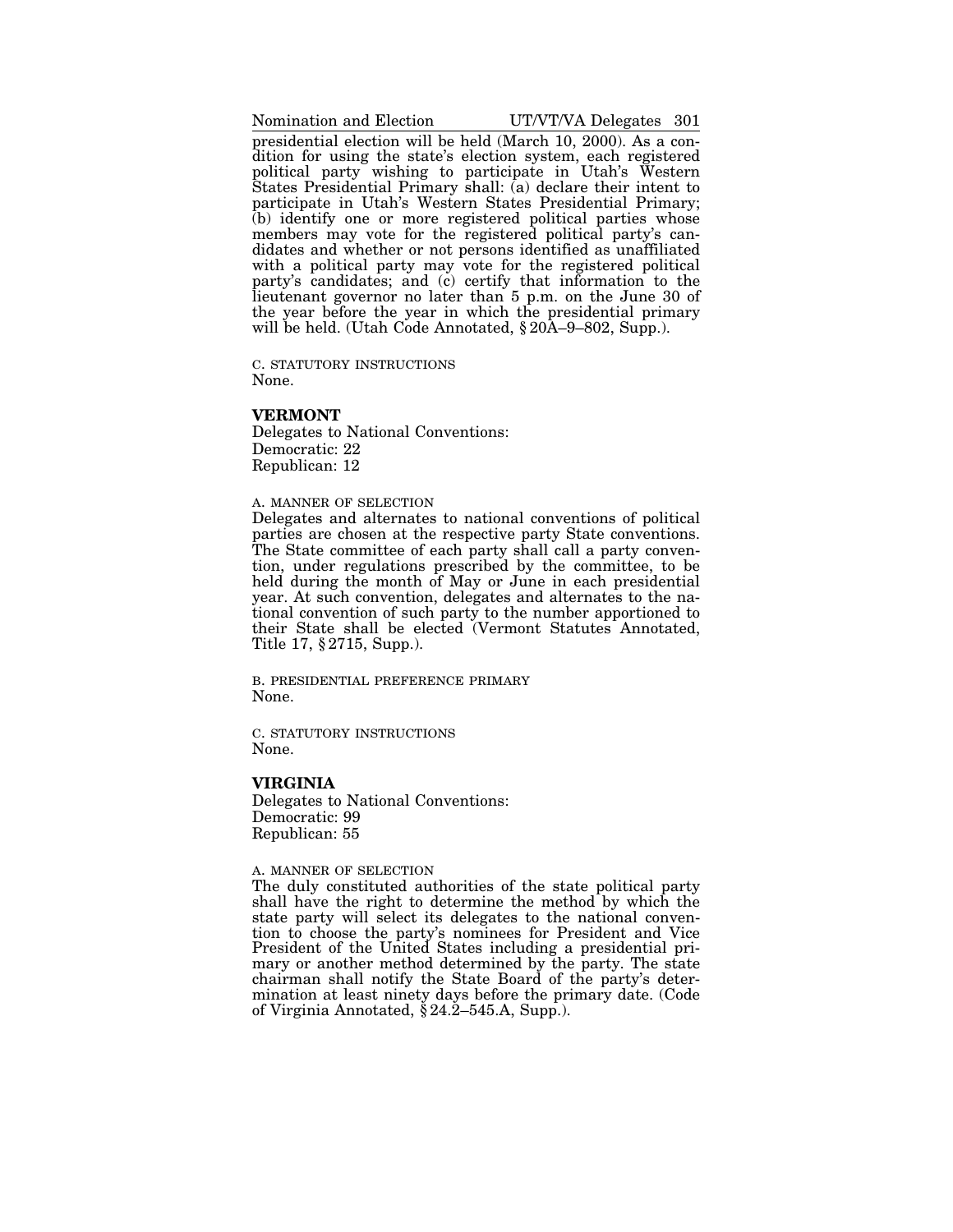### B. PRESIDENTIAL PREFERENCE PRIMARY

Primaries for the nomination of candidates for the office of President of the United States to be voted on at the November 2000 general election, and the November general election in each presidential election year thereafter, shall be held on the last Tuesday in February preceding the November general election (February 29, 2000). (Code of Virginia Annotated, § 24.2–544.A, Supp.).

### C. STATUTORY INSTRUCTIONS

The State Board shall certify the results of the presidential primary to the state chairman. If the party has determined that its delegates and alternates will be selected pursuant to the primary, the state of delegates and alternates of the candidate receiving the most votes in the primary shall be deemed elected by the state party. If the party has determined to use another method for selecting delegates and alternates, those delegates and alternates shall be bound to vote on the first ballot at the national convention for the candidate receiving the most votes in the primary unless that candidate releases those delegates and alternates from such vote. (Code of Virginia Annotated, § 24.2–545.D, Supp.).

# **WASHINGTON**

Delegates to National Conventions: Democratic: 94 Republican: 37

## A. MANNER OF SELECTION

The State of Washington will hold a presidential preference primary on May 23, 2000, which will determine the allocation of national convention delegates to presidential candidates (Revised Code of Washington Annotated, §§ 29.19.020, Supp.). A major political party may, under national or state party rules, base the allocation of delegates from this state to the national nominating convention of that party in whole or in part on the participation in precinct caucuses and conventions conducted under the rules of that party. (§ 29.19.055(1), Supp.).

## B. PRESIDENTIAL PREFERENCE PRIMARY

On the fourth Tuesday in May of each year when a President of the United States is to be nominated and elected, or such other date as may be selected by the secretary of state to advance the concept of a regional primary, a presidential preference primary shall be held at which voters may express their preferences as to who should be the nominee of a major political party for the office of president (§ 29.19.020, Supp.). The name of any candidate for a major political party nomination for President of the United States shall be printed on the presidential preference primary ballot of a major political party only:

(1) By direction of the secretary of state, who in the secretary's sole discretion has determined that the candidate's candidacy is generally advocated or is recognized in national news media; or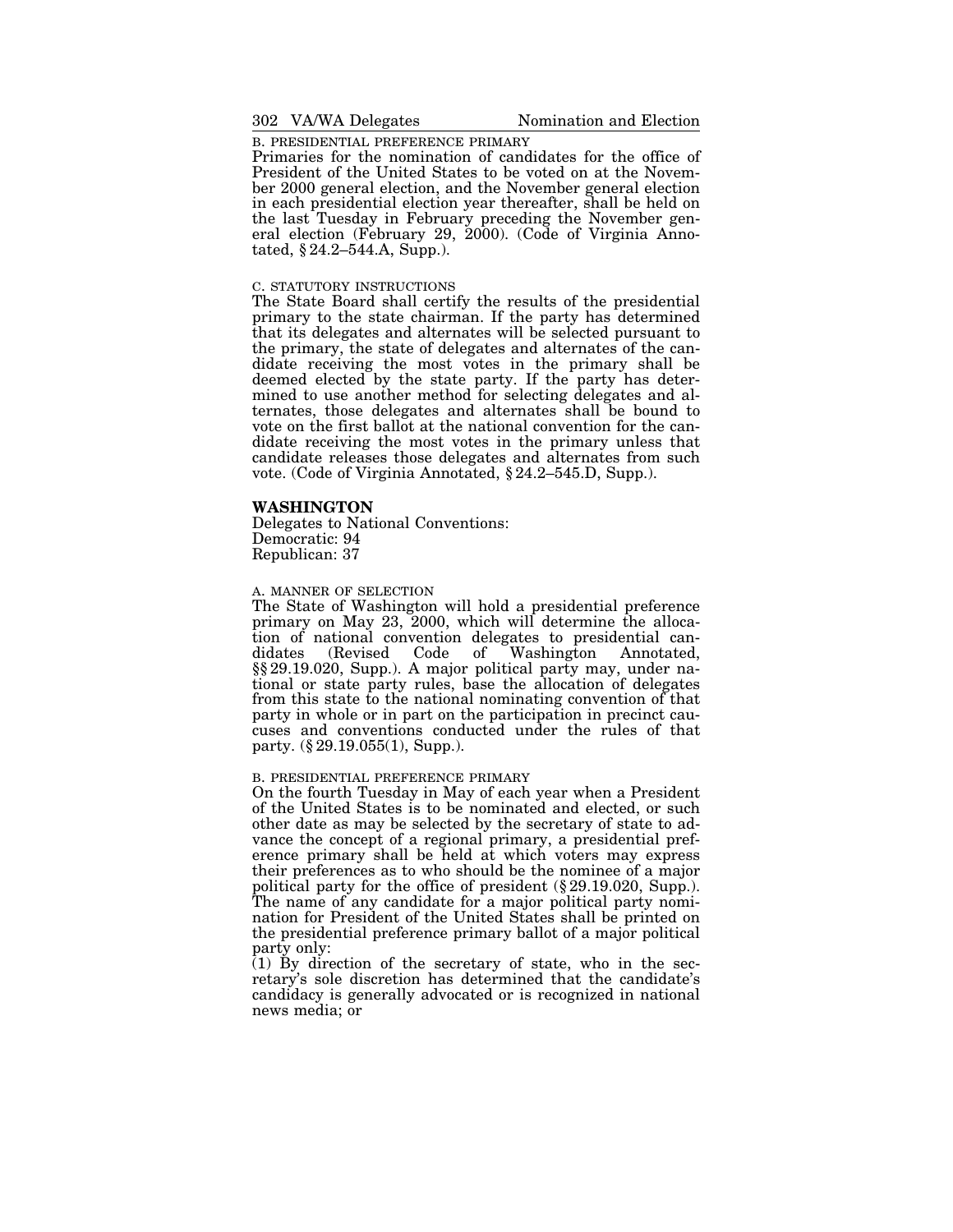Nomination and Election WA/WV Delegates 303

(2) If members of the political party of the candidate have presented a petition for nomination of the candidate that has attached to the petition a sheet or sheets containing the signatures of at least one thousand registered voters who declare themselves in the petition as being affiliated with the same political party as the presidential candidate. The petition shall be filed with the secretary of state not later than the thirty-ninth day before the presidential preference primary. The signature sheets shall also contain the residence address and name or number of the precinct of each registered voter whose signature appears thereon and shall be certified in the manner prescribed in RCW 29.79.200 and 29.79.210.

The secretary of state shall place the name of the candidate on the ballot unless the candidate, at least thirty-five days before the presidential preference primary, executes and files with the secretary of state an affidavit stating without qualification that he or she is not now and will not become a candidate for the office of President of the United States at the forthcoming presidential election. The secretary of state shall certify the names of all candidates who will appear on the presidential preference primary ballot to the respective county auditors on or before the fourth Tuesday in April of each presidential election year (§ 29.19.030).

C. STATUTORY INSTRUCTIONS None.

## **WEST VIRGINIA**

Delegates to National Conventions: Democratic: 42 Republican: 18

## A. MANNER OF SELECTION

West Virginia will hold a presidential preference primary on May 9, 2000. The presidential primary is advisory only. Most of the delegates to the national nominating conventions are elected at the presidential primary in a separate election.

At the primary election, there shall be elected by the voters of each political party of the State, in accordance with a plan adopted by the State party, persons to be delegates to the national convention of the party to be held next after the date of such primary (West Virginia Code, § 3–5–2). The plan adopted by each political party of the State shall state the method, subject to compliance with their national party rules and not inconsistent with the provisions of this section, for the election of persons in each congressional district of the State as delegates to the national convention of the party, for the election or selection of persons in each congressional district of the State as alternate delegates to the national convention of the party and for the selection of all remaining delegates and alternate delegates allocated to the party in their national convention. Not less than 120 days before the primary election to be held in the year one thousand nine hundred ninety-two, and in every fourth year thereafter, the governing body of each political party of the State shall certify the plan adopted by the party under signature of the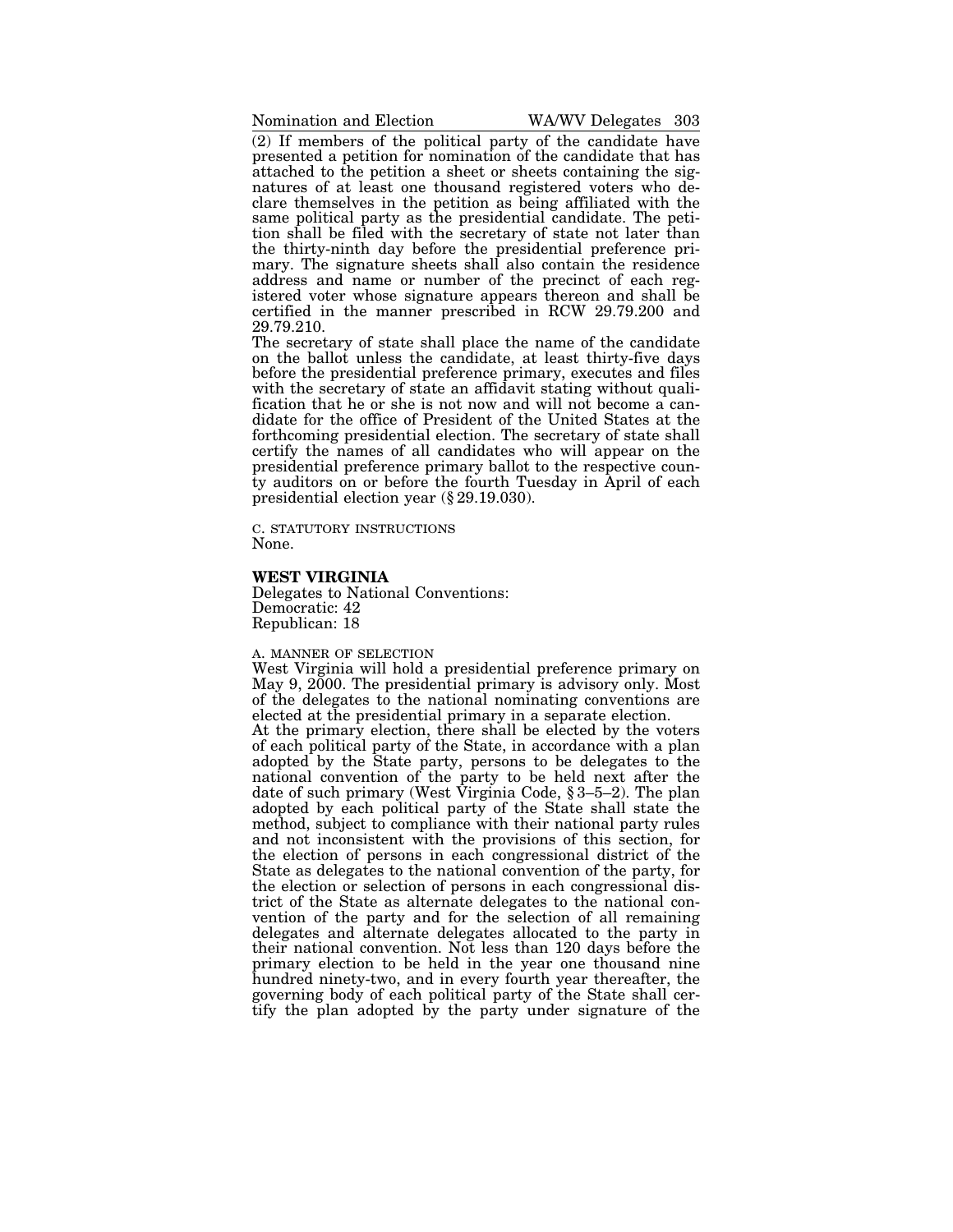State party chairman and file with the Secretary of State. Any questions regarding whether such plan was rightfully adopted by the party shall be resolved by the party based upon party rules  $(\S 3 - 5 - 2)$ .

(1) The voters of each political party shall elect in each congressional district the number of persons as delegates to the national convention of the party to which the district is entitled.

(2) If the rules of the national political party do not require the apportionment of delegates on the basis of their commitment for President, the persons receiving the highest number of votes as delegates in any congressional district to the number to which the district is entitled, shall be elected delegates. After the election of delegates in each congressional district to the number to which the district is entitled, the persons receiving the next highest votes in each congressional district and having qualified, as may be provided in the plan adopted by the party, shall be elected as alternate delegates to the number of alternate delegates to which the district is entitled.

(3) If the rules of the national political party require that the percentage of votes cast for the various presidential candidates determine the apportionment of committed candidates to be elected as delegates or alternates, regardless of whether such committed candidates received the highest number of votes, then the plan adopted by the political party of the state shall prescribe the number of delegates and alternates to be elected under such apportionment, the method by which the apportionment shall be made, and the method by which the secretary of state shall determine which delegates and alternates are elected. A committed candidate for delegate to national convention is one whose preference for a particular presidential candidate appears on the ballot.

(4) In the event the number of persons elected in the primary election in a congressional district is less than the number to which the district is entitled as delegates and alternate delegates to the national convention of the political party, the governing body of the political party of the state shall appoint persons from the congressional district to serve as delegates or alternate delegates to the national convention of the party unless the rules of the party otherwise provide. (5) The number of persons which each of the congressional districts in the state are entitled to elect as delegates to the national convention of the political party shall be apportioned among the congressional districts in the same proportion to the total number of delegates to the party's national convention elected in all congressional districts in the state as the population of the congressional district bears to the total population of the state based upon the census of population taken by the bureau of the census of the United States department of commerce in the year one thousand nine hundred ninety, and in every tenth year thereafter (§ 3–5–2).

The official primary ballot at the primary election to be held in the year one thousand nine hundred ninety-two, and in every fourth year thereafter shall, following the names of all candidates for delegates to the national convention of the party, contain the words "For election in accordance with the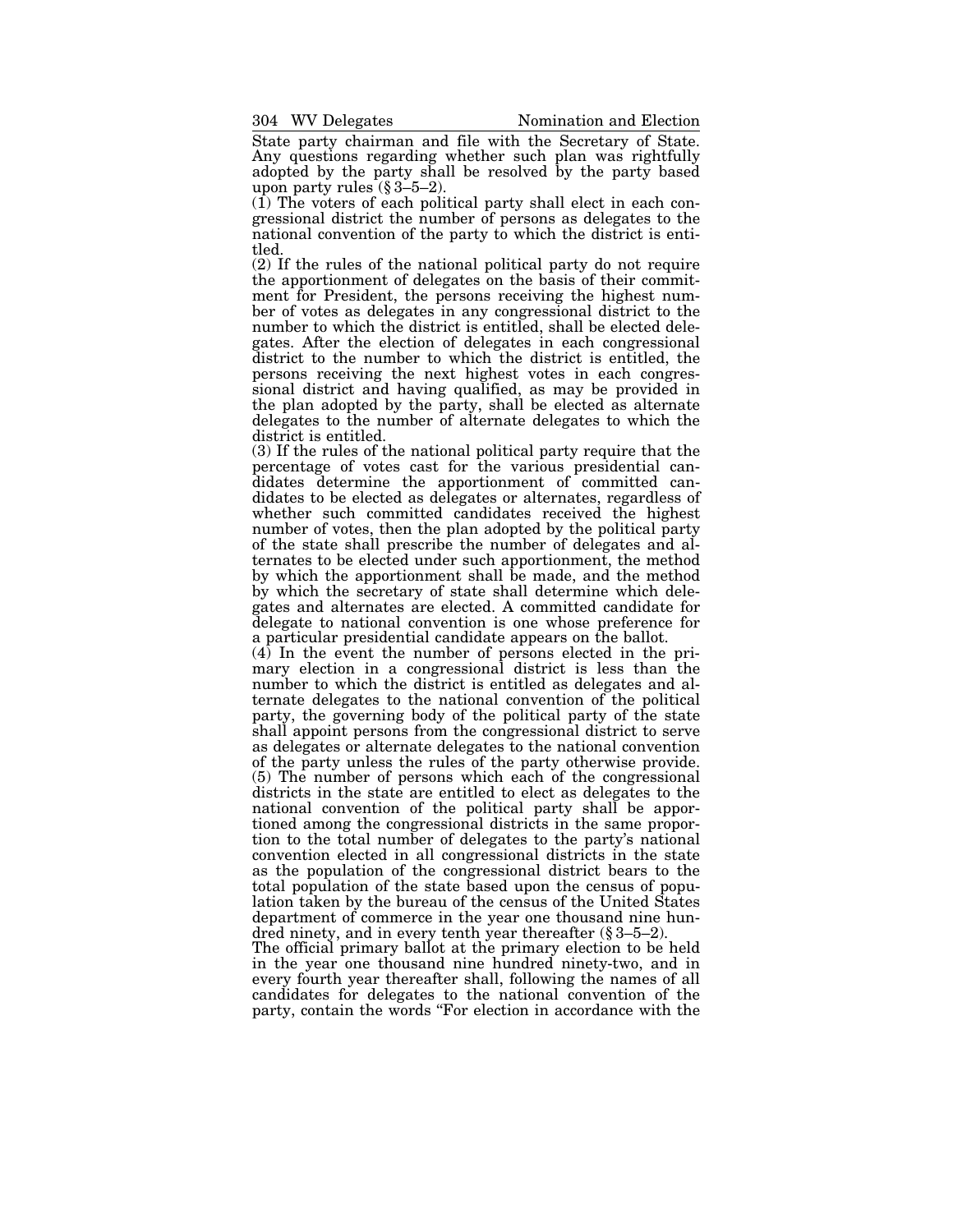Nomination and Election WV/WI Delegates 305

plan adopted by the party and filed with the secretary of state.'' Unless and until a political party of the state has adopted and certified a plan for the election of delegates to the national convention of the party and filed the plan with the secretary of state, there shall be elected by the voters of the political party of the state at the primary election to be held in the year one thousand nine hundred ninety-two, and in each fourth year thereafter, the number of persons to which the party is entitled as delegates-at-large, and by the voters of each political party in each congressional district in the state the number of delegates to which the district is entitled. The persons receiving the highest number of votes in the state as delegates-at-large, to the number to which the state is entitled, shall be elected delegates. The persons receiving the highest number of votes as delegates in any congressional district, to the number to which the district is entitled, shall be elected delegates. Each delegate so elected shall then appoint an individual to serve as alternate delegate, and shall by registered letter notify the secretary of state of such appointment within forty days after the primary election  $(\S\overline{3}-5-2)$ .

## B. PRESIDENTIAL PREFERENCE PRIMARY

An advisory presidential preference primary is scheduled for May 9, 2000. In presidential election years, in addition to the candidates required to be nominated at the primary election, the qualified voters of each political party shall have the opportunity of voting for their choice among those aspiring to be the candidates of their respective parties for President of the United States. The names of such aspirants shall be printed on the official election ballot of their respective parties upon the filing with the Secretary of State of the certificate of announcement and the filing fee, and the ballot shall be marked and the vote shall be counted, canvassed and returned under the same conditions as to names, certificates and other matters, as the names and certificates of the party aspirants for the party nomination for the office of Governor (§ 3–5–3). A presidential candidate may have his name placed on the ballot by filing a fee equal to one percent of the President's annual salary (\$4,000) with the Secretary of State between the second Monday in January and the first Saturday of February next preceding the primary election day  $(\S \S 3 - 5 - 7, 3 - 5 - 8)$ .

For candidates for delegate to a national convention, the certificate of announcement must include the name of the presidential candidate to be listed on the ballot as the preference of the candidate on the first convention ballot or, a statement that the candidate prefers to remain "uncommitted"  $(\S 3 - 5 - 7)$ .

C. STATUTORY INSTRUCTIONS None.

#### **WISCONSIN**

Delegates to National Conventions: Democratic: 92 Republican: 37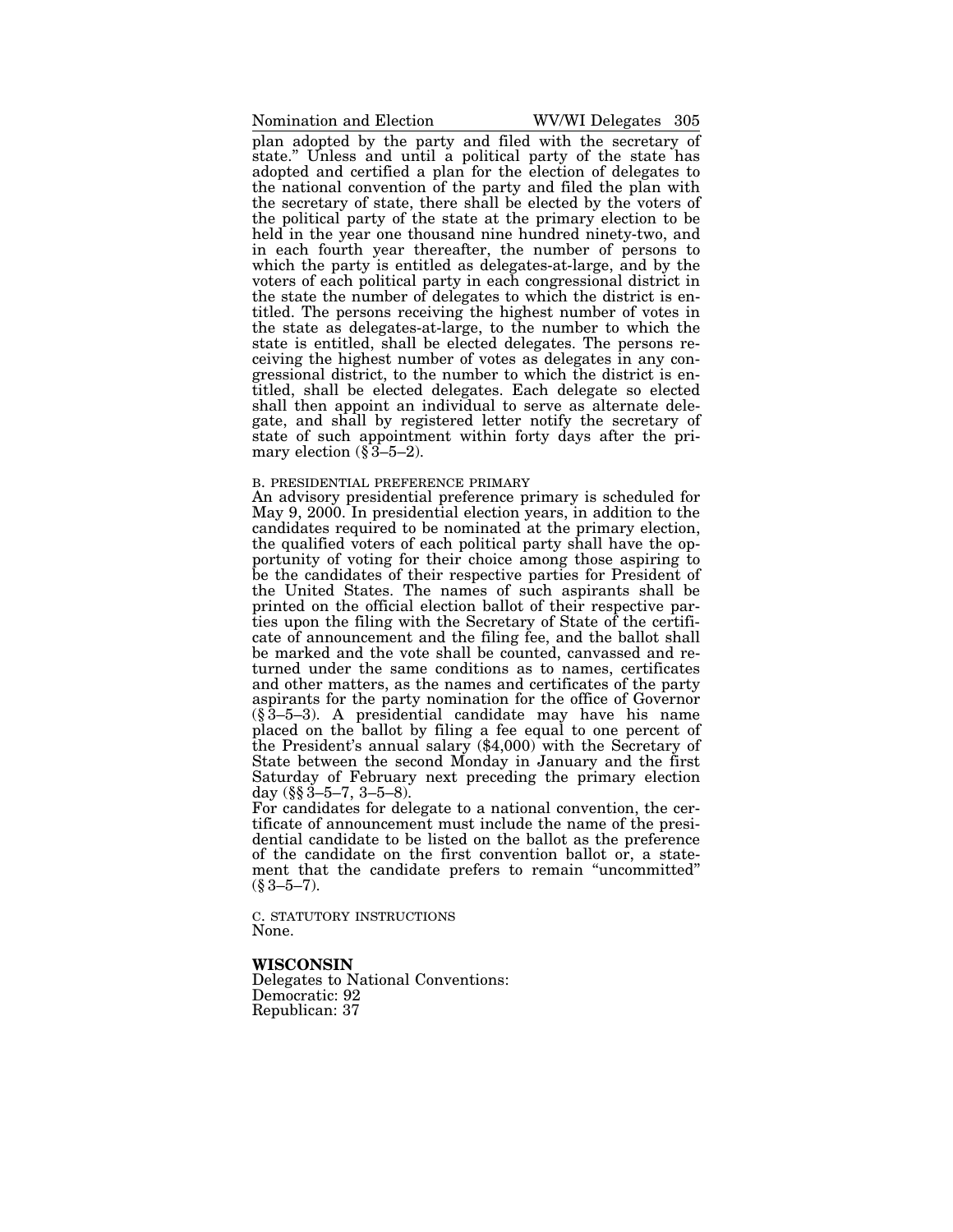A. MANNER OF SELECTION

A primary for the expression of presidential preferences will be held on the first Tuesday in April (April 4, 2000) (Wisconsin Statutes Annotated, § 8.12 and § 5.02(21), Supp.).

B. PRESIDENTIAL PREFERENCE PRIMARY

Wisconsin has scheduled a presidential preference primary to be held on the first Tuesday in April (April 4, 2000). The presidential primary is an open primary. National convention delegates are selected by the major political parties after the primary in a caucus process.

There is a separate ballot for each recognized political party listing the names of all potential candidates of that party and affording, in addition, an opportunity to the voter to nominate another potential candidate by write-in vote or to vote for an uninstructed delegation to the party convention. The order of such presidential candidates shall be determined by lot by or under the supervision of the board. Each voter shall be given the ballots of all the parties participating in the presidential preference vote, but may vote on one ballot only  $(\S 5.60(8), \text{Supp.})$ . This is an open type of primary.

No later than 5 p.m. on the first Tuesday in January, or the next day if Tuesday is a holiday, in each year in which electors for President and Vice President are to be elected, the State chairperson of each recognized political party listed on the official ballot at the last gubernatorial election whose candidate for Governor received at least 10 percent of the total votes cast for that office may certify to the board that the party will participate in the presidential preference primary. For each party filing such a certification, the voters of this State shall at the spring election be given an opportunity to express their preference for the person to be the presidential candidate of that party  $(\S 8.12(1))$ .

A candidate may also have his name placed on the ballot by filing a petition signed by not less than 1,000 nor more than 1,500 qualified electors from each congressional district with the board by the Friday following the last Tuesday in January  $(\S 8.12(1)(c))$ . No petition may be filed without the presidential candidate's written consent  $(\S 8.12(1)(c))$ .

A special committee shall place the names of all candidates whose candidacy is generally advocated or recognized in the national news media throughout the United States on the ballot, and may, in addition, place the names of other candidates on the ballot. The committee shall have sole discretion to determine that a candidacy is generally advocated or recognized in the national news media throughout the United States (§8.12(b)).

Candidates nominated by the committee are notified by the board and must file a disclaimer, stating without qualification that they are not now and do not intend to become candidates for the presidential nomination, by the second Thursday following the third Tuesday in February  $(\$8.12(1)(d))$ .

C. STATUTORY INSTRUCTIONS None.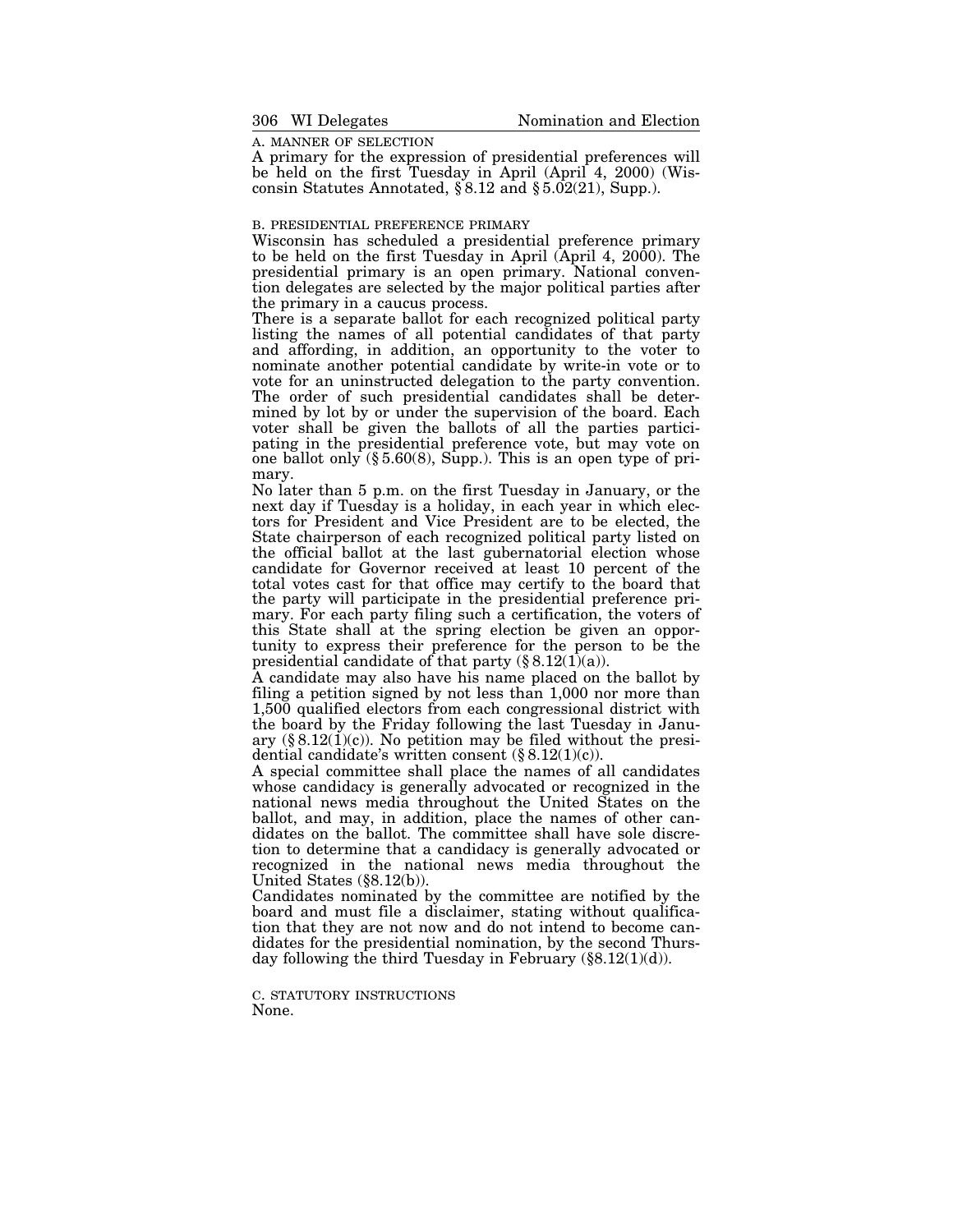Nomination and Election WY Delegates 307

**WYOMING**

Delegates to National Conventions: Democratic: 18 Republican: 22

A. MANNER OF SELECTION

Delegates and alternates are elected by the state convention of each political party (Wyoming Statutes Annotated, §22–4– 118). Delegates and alternates to the State convention are selected at county conventions to be held on the first Friday after the first Tuesday of March in even-numbered years (March 10, 2000). (§§22–4–106 to 22–4–108). Delegates to county conventions are members of the county central committee, but the party may provide an alternate method of selecting such delegates  $(\S_{22}^{\sim} - 4 - 107)$ .

B. PRESIDENTIAL PREFERENCE PRIMARY None.

C. STATUTORY INSTRUCTIONS None.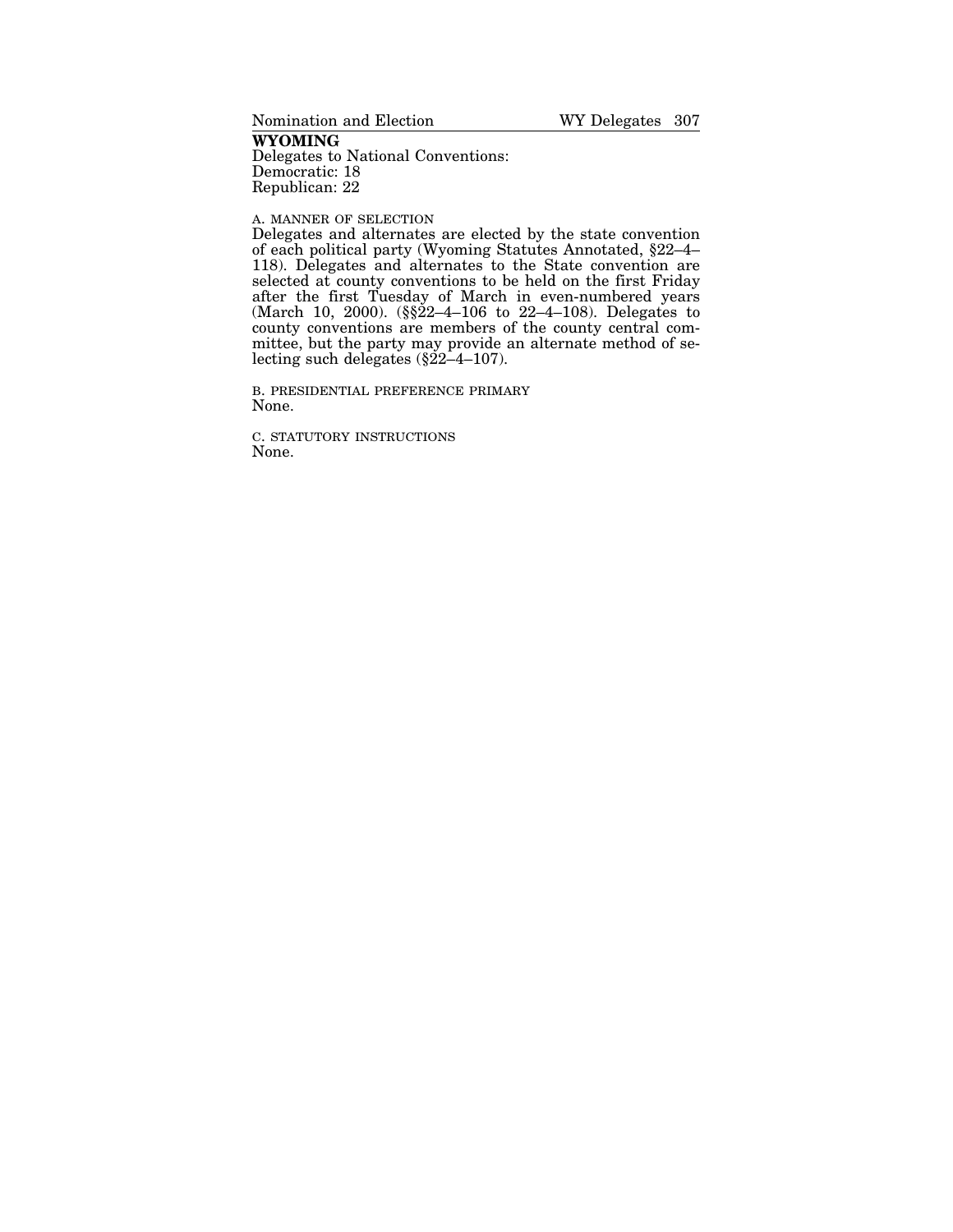**B. Delegate Selection for Citizens Abroad and the Territories**

# **AMERICAN SAMOA [Democrats only] Manner of Selection**

Delegates to Democratic National Convention: 6 A caucus process selects the national convention delegates on March 7, 2000. Delegates to the Republican National Convention: 4 at-large delegates

## **DEMOCRATS ABROAD**

Delegates to Democratic National Convention: 9

#### *Democrats:*

In 2000, the Democrats Abroad will utilize a caucus system from March 10–14, 2000 to select 9 delegates from certain sites around the globe.

# **GUAM**

Delegates to National Conventions: Democratic: 6 Republican: 4

*Democrats:*

The national convention delegates will be elected by a onetier caucus/convention at a mass meeting on May 6, 2000.

# *Republicans:*

The delegates will be elected by caucus-convention on February 26, 2000.

# **PUERTO RICO**

Delegates to National Conventions: Democratic: 59 Republican: 14

### *Democrats:*

A primary for the expression of presidential preferences and the election of national convention delegates and alternatives will be held on the fourth Sunday in March (March 26, 2000).

# *Republicans:*

The Republican Party in Puerto Rico will send 14 at-large delegates to the national convention. Fourteen delegates are at stake at the presidential primary on February 27, 2000.

# **VIRGIN ISLANDS**

Delegates to National Conventions: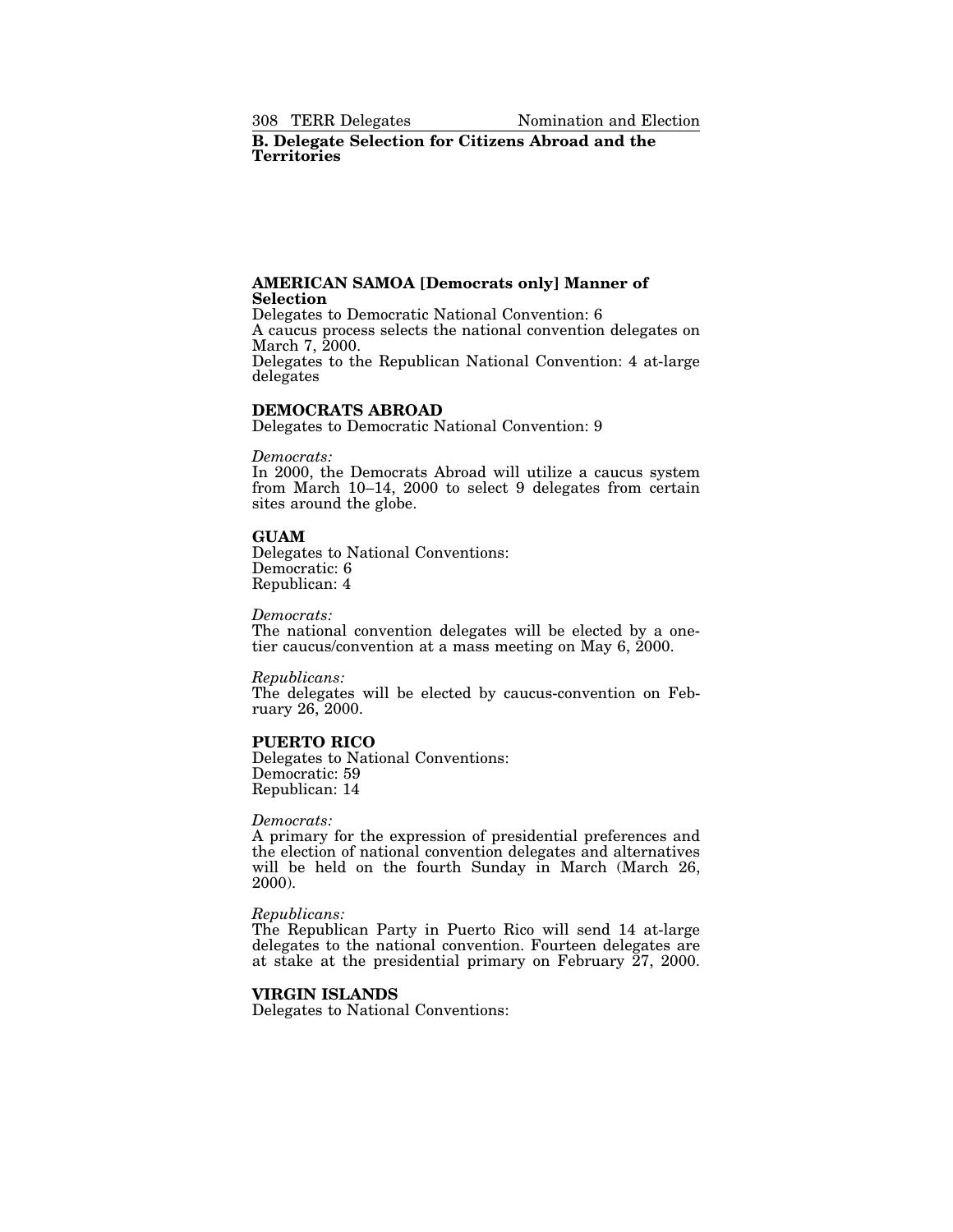Democratic: 6 Republican: 4

# *Democrats:*

The Democratic Party in the Virgin Islands will select its delegates by a caucus-convention process on April 1, 2000.

# *Republicans:*

The Republican Party in the Virgin Islands will select its delegates by a caucus-convention process on February 26, 2000.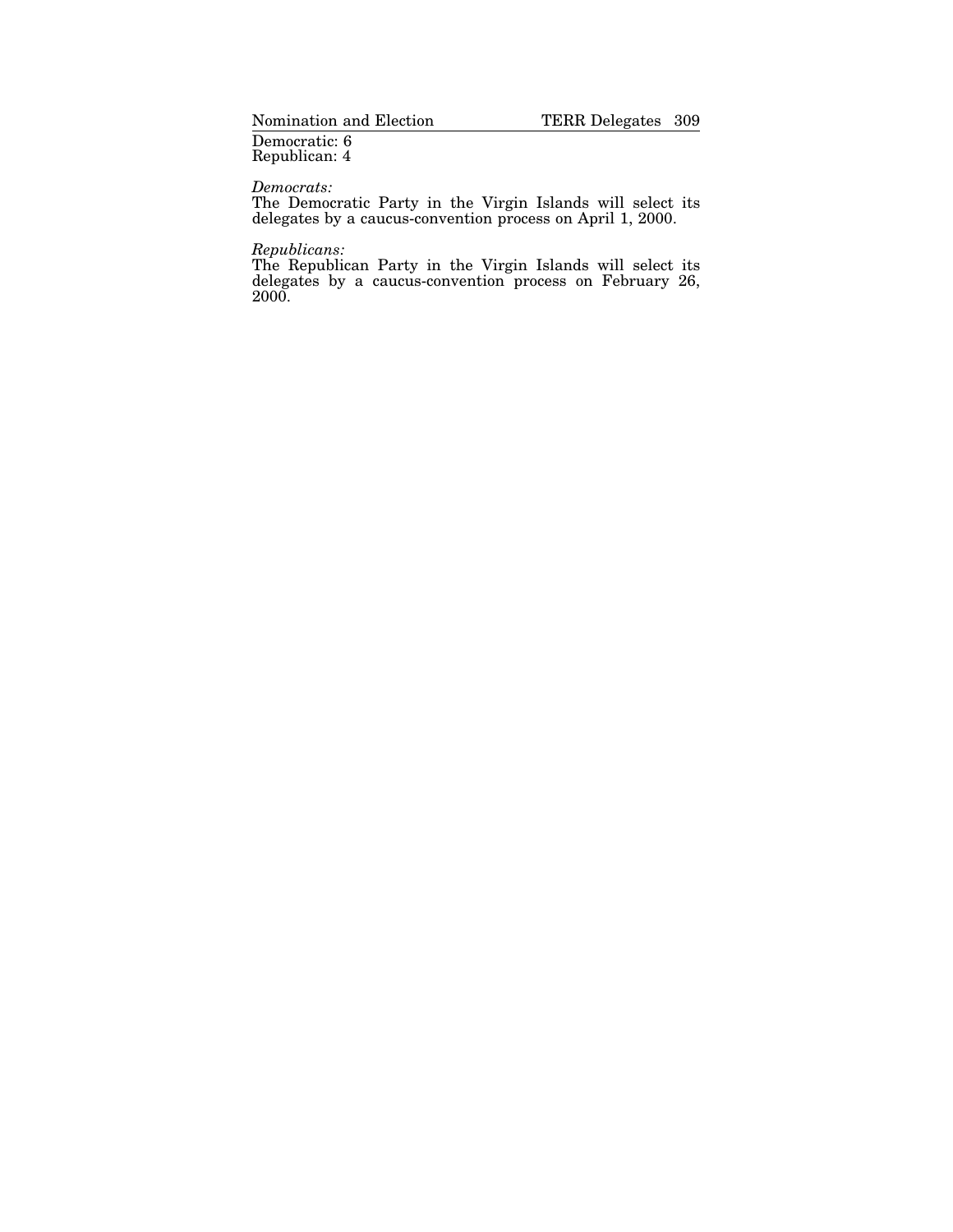310 Nomination and Election

# **PART IV. STATE LAWS RELATING TO THE NOMINATION AND ELECTION OF PRESIDENTIAL ELECTORS**

# **A. Table of State Electoral College Votes**

| Alabama              | 9  | Montana        | 3                       |
|----------------------|----|----------------|-------------------------|
|                      | 3  | Nebraska       | 5                       |
| Arizona              | 8  |                | $\overline{\mathbf{4}}$ |
| Arkansas             | 6  | New Hampshire  | $\overline{4}$          |
| California           | 54 |                | 15                      |
| Colorado             | 8  |                | 5                       |
| Connecticut          | 8  |                | 33                      |
| Delaware             | 3  | North Carolina | 14                      |
| District of Columbia |    | North Dakota   | 3                       |
| Florida              | 25 |                | 21                      |
| Georgia              | 13 | Oklahoma       | 8                       |
|                      | 4  |                | 7                       |
|                      | 4  | Pennsylvania   | 23                      |
|                      | 22 | Rhode Island   | 4                       |
| Indiana              | 12 | South Carolina | 8                       |
|                      |    | South Dakota   | 3                       |
|                      | 6  |                | 11                      |
| Kentucky             | 8  |                | 32                      |
| Louisiana            | 9  |                | 5                       |
|                      | 4  | Vermont        | 3                       |
| Maryland             | 10 | Virginia       | 13                      |
| Massachuesetts       | 12 | Washington     | 11                      |
| Michigan             | 18 | West Virginia  | 5                       |
| Minnesota            | 10 | Wisconsin      | 11                      |
| Mississippi          |    |                | 3                       |
| Missouri             | 11 |                |                         |
|                      |    |                |                         |

# **B. Background of the Electoral College 1**

The method of electing the President was the subject of considerable debate among the framers of the Constitution, who were divided over whether the President should be elected directly by the people or by the Congress. The adoption of the Electoral College plan was the product of compromise, whereby the President under Article II of the Constitution is elected neither directly by the people nor by the Congress, but is instead chosen by presidential electors appointed for the purpose. Article II, section 1, clause 2 provides that ''each State shall appoint, in such Manner as the Legislature thereof may direct, a Number of Electors, equal to the whole Number of Senators and Representatives to which the State may be entitled in the Congress.''

The United States Supreme Court noted in *McPherson* v. *Blacker,2* that the Constitution does not provide for the appointment of electors by popular vote, nor that the electors voted for upon a general ticket, nor that the majority who vote can alone choose the electors. The Constitution recognizes that the people act through their representatives in the legislature and thus leaves it to the legislature to determine the method of appointing electors. The appointment and the

<sup>1</sup> By L. Paige Whitaker, Legislative Attorney, Congressional Research Service, Library of Congress.'' 2 146 U.S. 1 (1982).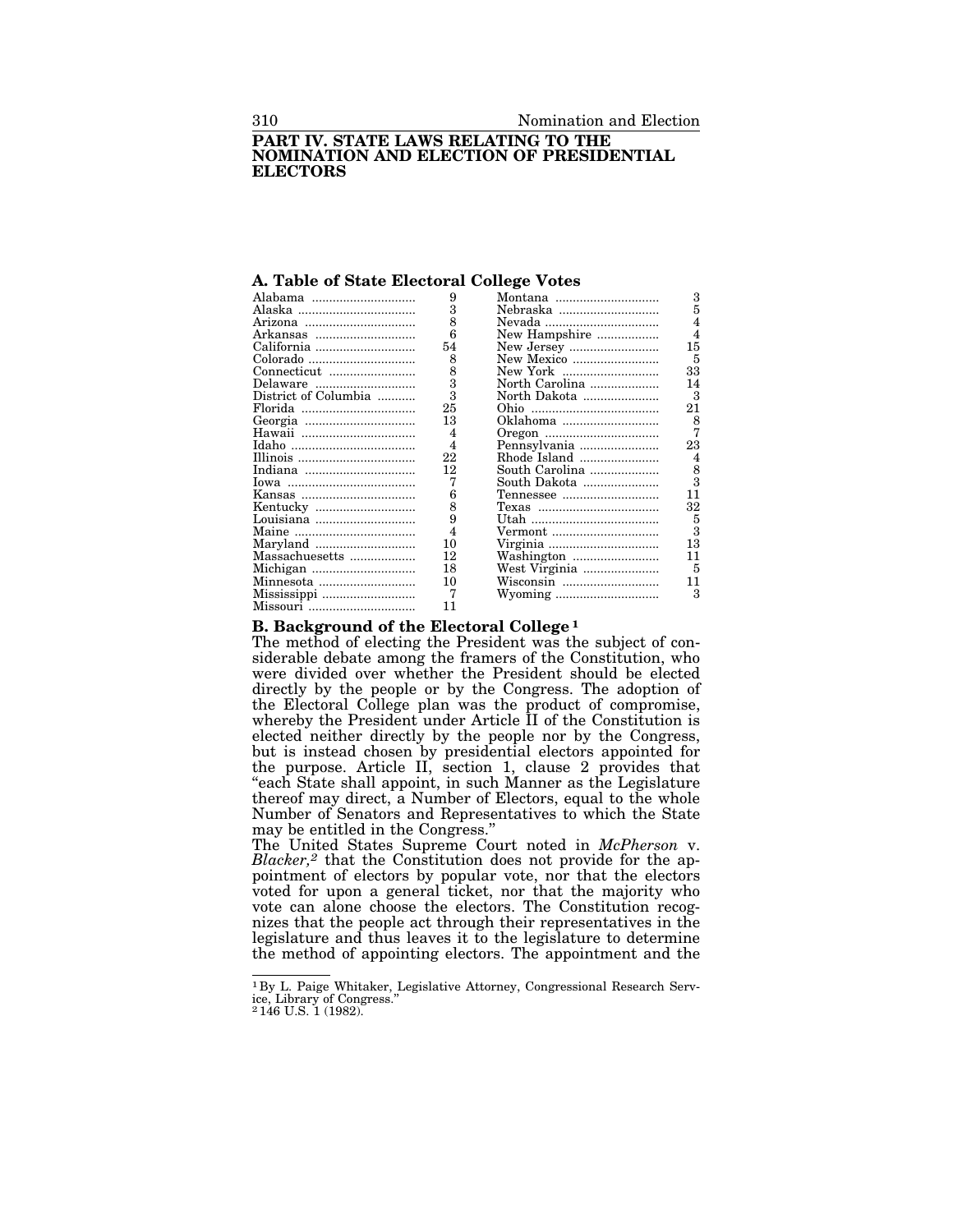mode of appointment of electors to the Electoral College belong exclusively to the States under the Constitution.<sup>3</sup>

Even though the States have discretion in choosing electors, the Supreme Court has recognized a Federal interest in protecting the integrity of the Electoral College process. The Court has upheld the power of Congress to protect voters in exercising their right freely so that the votes by which the President is elected shall be the free votes of the electors.4 Moreover, Congress' power to protect the choice of electors from fraud or corruption was sustained in *Burroughs and Cannon* v. *United States.5* In *Williams* v. *Rhodes,6* the Court struck down Ohio's election laws, which effectively limited access to the ballot to electors of the two major political parties. The Court found that State laws, enacted pursuant to Article II, §1 of the Constitution to regulate the selection of electors, must meet the requirements of the equal protection clause of the Fourteenth Amendment and that Ohio's laws relating to the election of presidential electors taken as a whole were invidiously discriminatory and violated the equal protection clause in that they gave the two major political parties a decided advantage over new political parties.<sup>7</sup>

Pursuant to the authority granted by Article II, §1, cl. 3 of the Constitution, Congress sets the date for the election of presidential electors. By statute Congress has set this date as the Tuesday next after the first Monday in November, in every fourth year succeeding every election of a President and Vice President.8 The candidates nominated at the respective conventions for the offices of President and Vice President are usually, under state law, entitled to have their names placed on the general election ballot. This is a mere formality as the President and the Vice President are actually elected by electors under the Constitution. These electors are State officers who are nominated and elected according to State law and paid some form of compensation, usually only necessary traveling expenses, by the individual States.

The practice of the States differs as to the printing of names of presidential electors on the general election ballot. Some States print only the names of the electors on the ballot; other States print the names of both the electors and the presidential and vice presidential candidates on the ballot; and other States only print the names of the presidential and vice presidential candidates on the ballot. In most States where the names of the presidential and vice presidential candidates are printed on the ballot, the names are taken from the certificates of nomination required to be filed in nominating electors. A voter in casting his or her ballot for President and Vice President is actually voting for electors and not for the presidential and vice presidential candidates. Thus, the electors are ''appointed'' by the States under Article II, §1, cl. 2 of the Constitution, and by the Congress for

<sup>3</sup> *Id. at 27.*

<sup>4</sup> Ex Parte Yarbrough, 110 U.S. 651, 662 (1884).

<sup>5</sup> 290 U.S. 534, 546 (1934).

<sup>6</sup> 393 U.S. 23 (1968).

 $83$  U.S.C.  $$1.$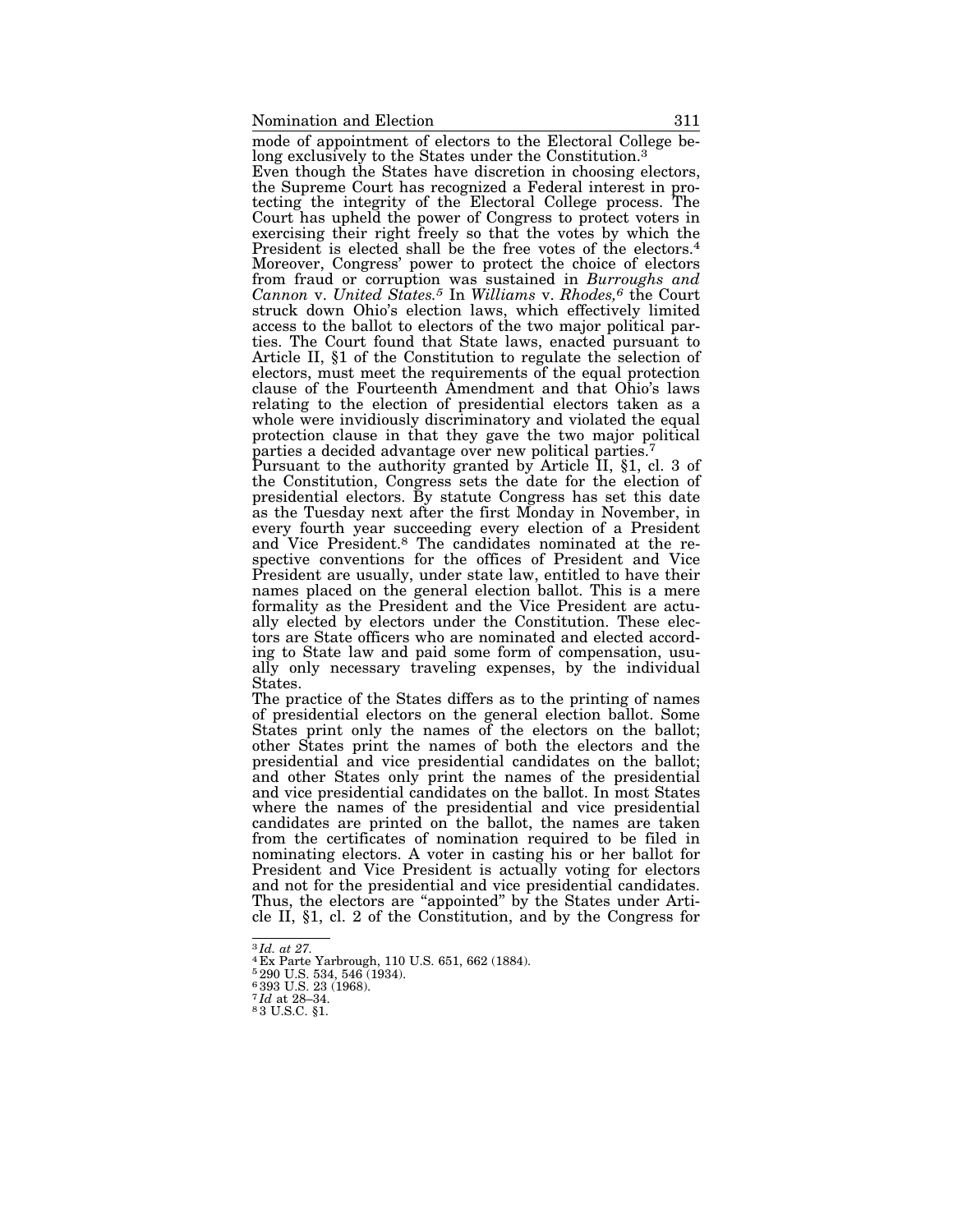the District of Columbia in accordance with the Twenty-third Amendment. Whichever slate of electors wins the highest plurality of votes in most States and the District of Columbia is elected and will later meet on the first Monday after the second Wednesday in December as an Electoral College and vote for President and Vice President.9

Except for two states, Maine and Nebraska, presidential and vice presidential candidates are allotted electors in the States and the District of Columbia by a winner-take-all method of election rather than a congressional district method or a proportional method of election of electors. The State of Maine, however, provides that the presidential electors of each congressional district shall cast their ballots for the candidates for President and Vice President who received the largest number of votes in each congressional district, and two at-large electors shall cast their ballots for Presidential and Vice Presidential candidates who received the largest number of votes in the State. Maine's four electoral votes consequently may be cast for different candidates.10 In 1991, the State of Nebraska enacted a new law providing that five electors be allotted by congressional district to each candidate receiving the greatest number of votes in a congressional district and two electors to the candidate receiving the greatest number of votes statewide.

<sup>9</sup>*See,* 3 U.S.C. §7. <sup>10</sup>*See* Maine Revised Statutes, title 21, §1184(1)(A).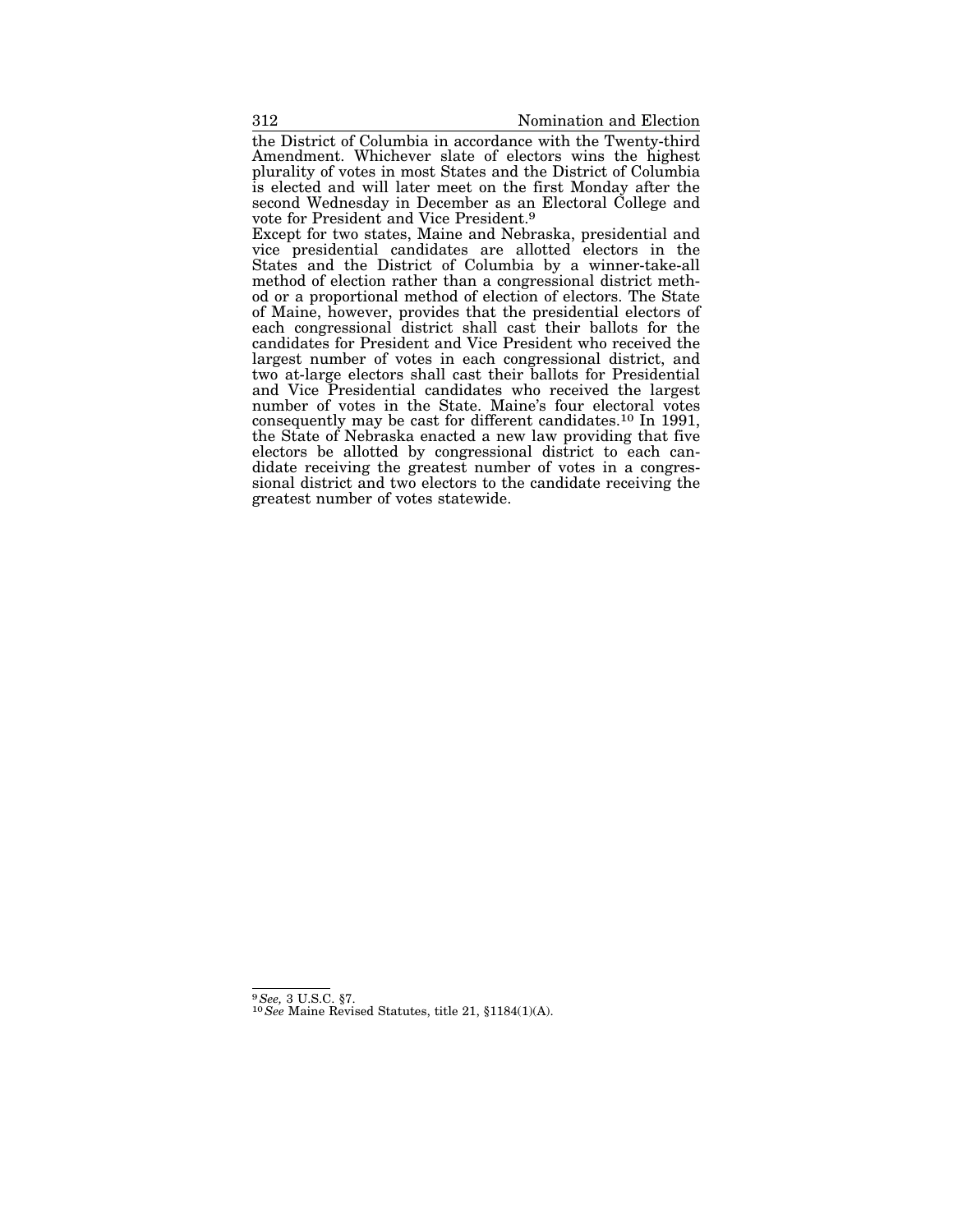Nomination and Election AL Electors 313

**C. Summary of State Laws Relating to Presidential Electors**

# **ALABAMA**

Presidential Electors: 9

A. NOMINATION

(1) *Major parties*

The nomination of electors is by party organization. There is no explicit statutory provision for a primary election to select electors (Code of Alabama, §17-19-2). When presidential electors are to be chosen, the Secretary of State certifies to the judges of probate of the several counties the names of all candidates for President and Vice President who are nominated by any national convention (*ibid.*). The certificate of nomination must be signed by the presiding officer and secretary of the convention and by the chairman of the State executive or central committees making the nomination (*ibid.*). Each certificate of nomination and nominating petition must be accompanied by a list of names and addresses of persons, who are qualified voters, equal to the number of presidential electors to be chosen (*ibid.*). Such certificates must be filed in the office of the Secretary of State no later than the last day of August preceding the general election (*ibid.*).

(2) *Minor and new parties*

Candidates for President and Vice President may be nominated by a national convention or other like assembly of any political party (§17–19–2). The nominating petitions must be filed in the office of the Secretary of State no later than the last day of August before the general election (*ibid.*). The Secretary of State certifies to the judges of probate of the several counties the names of all candidates for President and Vice President who are nominated by a national convention (*ibid.*). Each certificate of nomination is to be accompanied by a list of names and addresses of persons equal in number to the number of presidential electors to be chosen. (3) *Independent candidates*

The Secretary of State must certify to the judges of probate of the several counties the names of candidates for President and Vice President who are nominated by written petition signed by at least 5,000 qualified voters of the State (§17– 19–2). The nominating petition is to be filed in the office of the Secretary of State no later than the last day of August preceding the general election (*ibid.*).

*Pledge*

Each person listed on each certificate of nomination and nominating petition shall agree that, if elected, he or she shall cast a ballot as elector for the nominees listed on such certificate (§17–19–2).

# B. NAMES ON GENERAL ELECTION BALLOTS

The names of all candidates for President and Vice President shall be printed on the official ballots under the emblem of their respective political parties (§17–19–3). The names of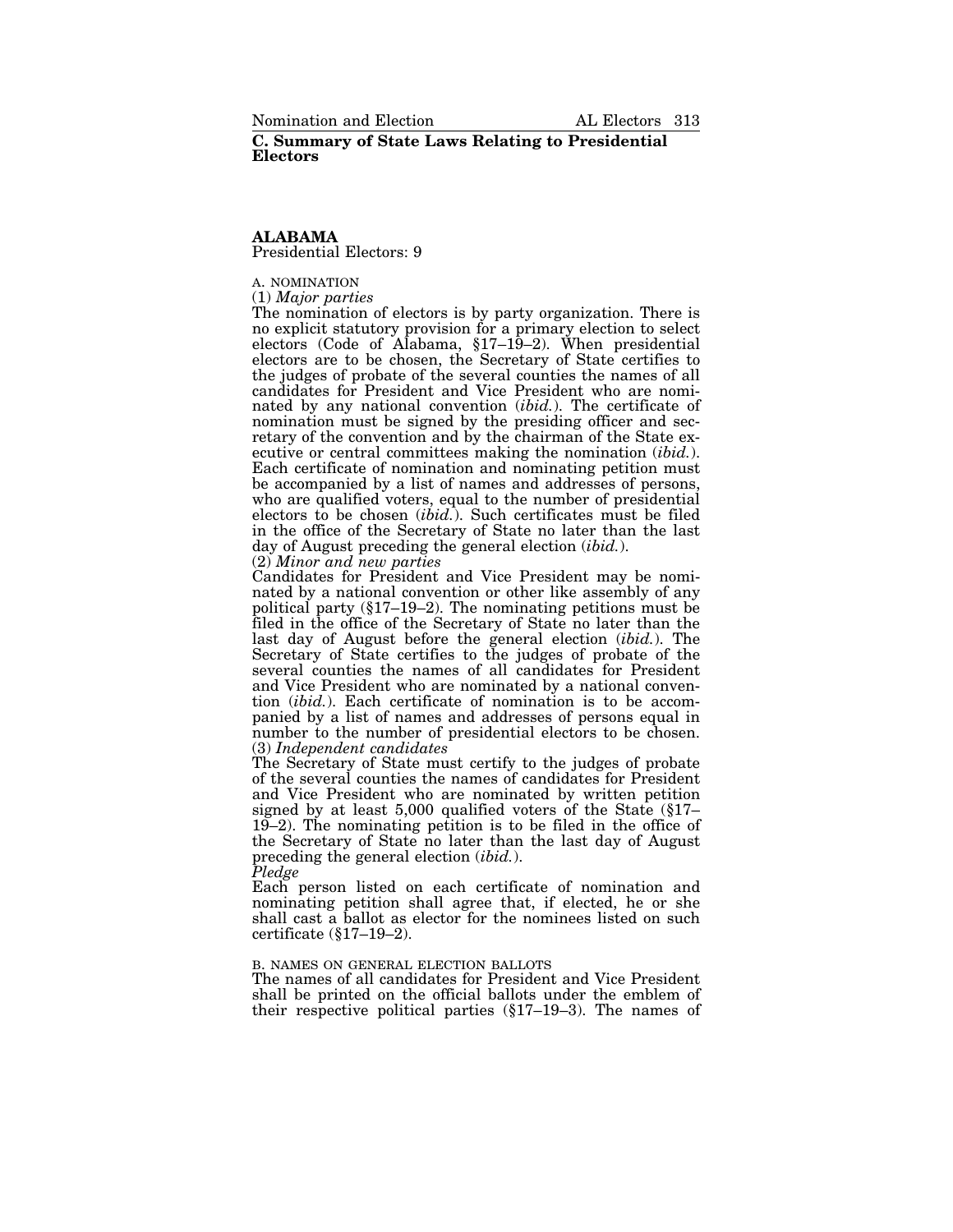the electors of the candidates for President and Vice President shall not be printed upon the ballots (*ibid.*).

### C. STATUTORY INSTRUCTIONS

The electors of President and Vice President are to assemble at the office of the Secretary of State, at the seat of government at 12:00 o'clock noon on the second Tuesday in December next after their election, or at that hour on such other day as may be fixed by Congress, to elect such President and Vice President, and those of them present at that hour must at once proceed by ballot and plurality of voters to supply the places of those who fail to attend on that day and hour  $(\$17-19-7)$ .

# **ALASKA**

Presidential Electors: 3

A. NOMINATION

(1) *Major parties*

The nomination of electors is by State party convention or in any other manner prescribed by the bylaws of the party. The chairman and secretary of the State convention or any other party official designated by the party bylaws shall certify a list of names of candidates for electors to the Lieutenant Governor, on or before September 1 in presidential election years (Alaska Statutes, §15.30.020).

(2) *Party pledge*

The party shall require from each candidate for election a pledge that as an elector he will vote for the candidates nominated by the party of which he is a candidate (§15.30.040). (3) *Minor parties*

A limited political party may be organized for the purpose of selecting candidates for electors of President and Vice President of the United States by filing a petition with the Lieutenant Governor at least 90 days before a presidential general election signed by qualified voters of the State equaling in number at least one percent of the number of voters who cast ballots for President at the last presidential election. The petition shall state that the signers intend to organize a limited political party, that they intend to select candidates for electors of President and Vice President of the United States at the next succeeding presidential election, and the name of the limited political party (§15.30.025(a)).

A limited political party so organized may not assume a name which is so similar to an existing political party as to confuse or mislead the voters at an election. If the director of elections determines that the name of the limited political party set out in a petition is confusing or misleading, he may refuse to accept the petition for filing  $(\S15.30.025(b))$ .

A limited political party organized under this section shall cease to be a political party whenever its presidential candidate fails to receive at least 3 percent of the number of voters who cast ballots for the office of President at a presidential election (§15.30.025(c)).

Presidential electors may be nominated by political parties in Alaska (§15.30.020).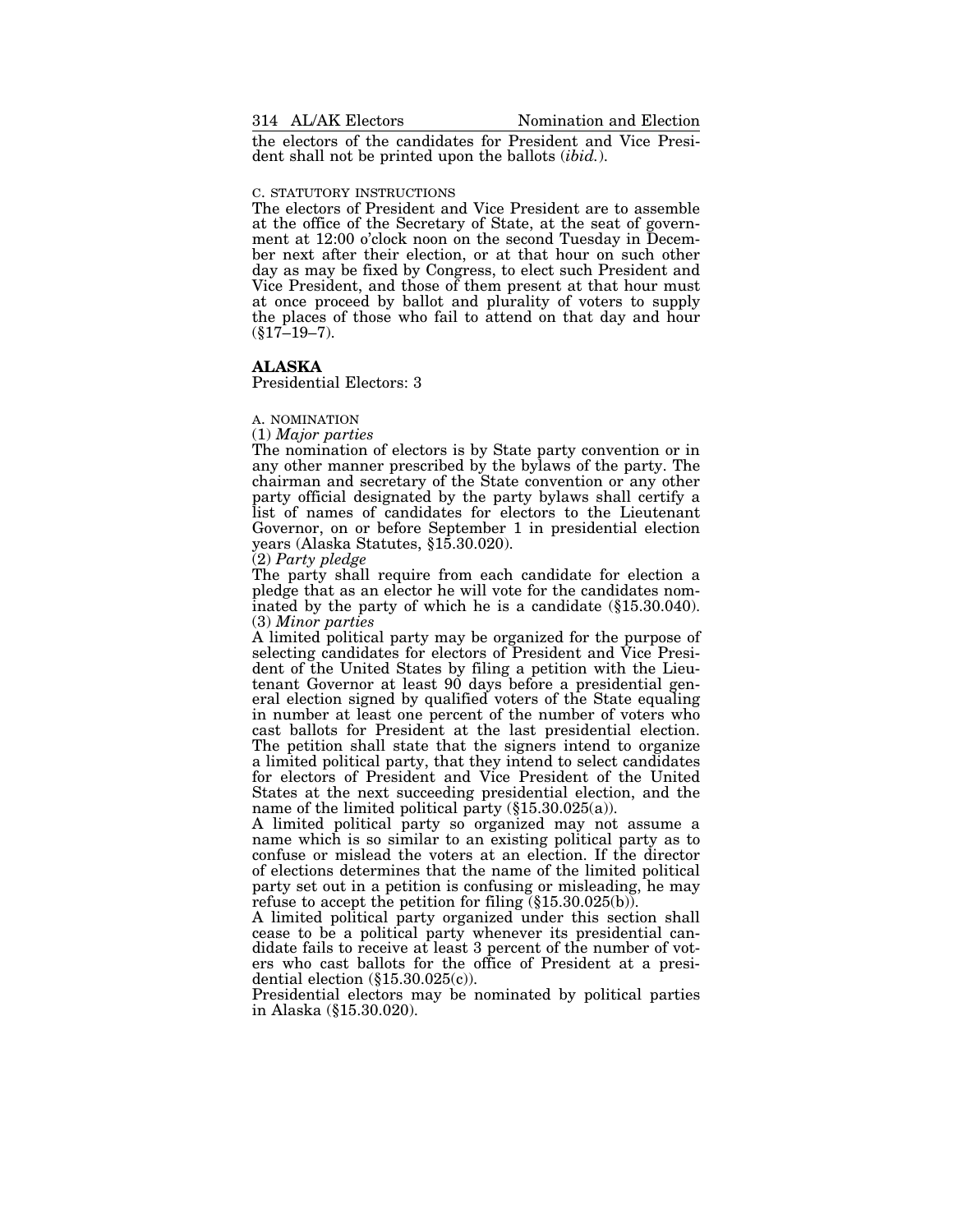Nomination and Election AL/AZ Electors 315

B. NAMES ON GENERAL ELECTION BALLOTS

Names of candidates are printed on the ballots and a vote marked for the candidates for President and Vice President is considered and counted as a vote for the presidential electors of the party (§§15.15.030(7), 15.30.050).

# C. STATUTORY INSTRUCTIONS

The electors shall meet at the office of the Lieutenant Governor or other place designated by him at 11:00 o'clock in the morning on the first Monday after the second Wednesday in December following their election. They shall proceed to cast their votes for the candidates for the office of President and Vice President of the party which selected them as candidates for electors and shall perform the duties of electors as required by the Constitution and laws of the United States (§§15.30.070, 15.30.090).

### **ARIZONA**

Presidential Electors: 8

A. NOMINATION

(1) *Major parties*

Electors are nominated at the general State primary held on the eighth Tuesday prior to the general election, i.e., September 12, 2000 (Arizona Revised Statutes, §16–201). The nomination paper of a candidate for presidential elector shall be filed with the Secretary of State no later than 5:00 p.m. on the last date for filing, not less than 90 days or more than 120 days before the primary election (§ 16–344, 16–311E). The chairman of the State committee of a political party which is qualified for continued represention on the ballot as provided in §16–804 shall appoint candidates for the office of presidential elector equal to the number of United States Senators and Representatives in Congress from this State and shall file a nomination paper and affidavit for each candidate in compliance with the requirements for candidates as provided in §16–311. (§16–344, Supp.).

(2) *Minor and new parties*

A new political party may become eligible for recognition and shall be represented by an official party ballot at the next ensuing regular primary election and accorded a column on the official ballot at the succeeding general election upon filing with the Secretary of State a petition signed by a number of qualified electors equal to not less than one and onethird percent of the votes cast for governor or presidential electors at the last preceding general election (§16–801). (3) *Independent candidates*

A nominating petition, signed by at least three percent of the qualified electors of the State who have not signed the nomination petitions of a candidate for the office to be voted for at the last primary election and who are not members of a political party that qualified to be represented on the primary and general election ballot. The nominating petition is to be filed with the Secretary of State no later than 5:00 p.m. not less than 90 nor more than 120 days before the primary election for that office.  $(\$16–341(C), 16–311(A), Supp.)$ .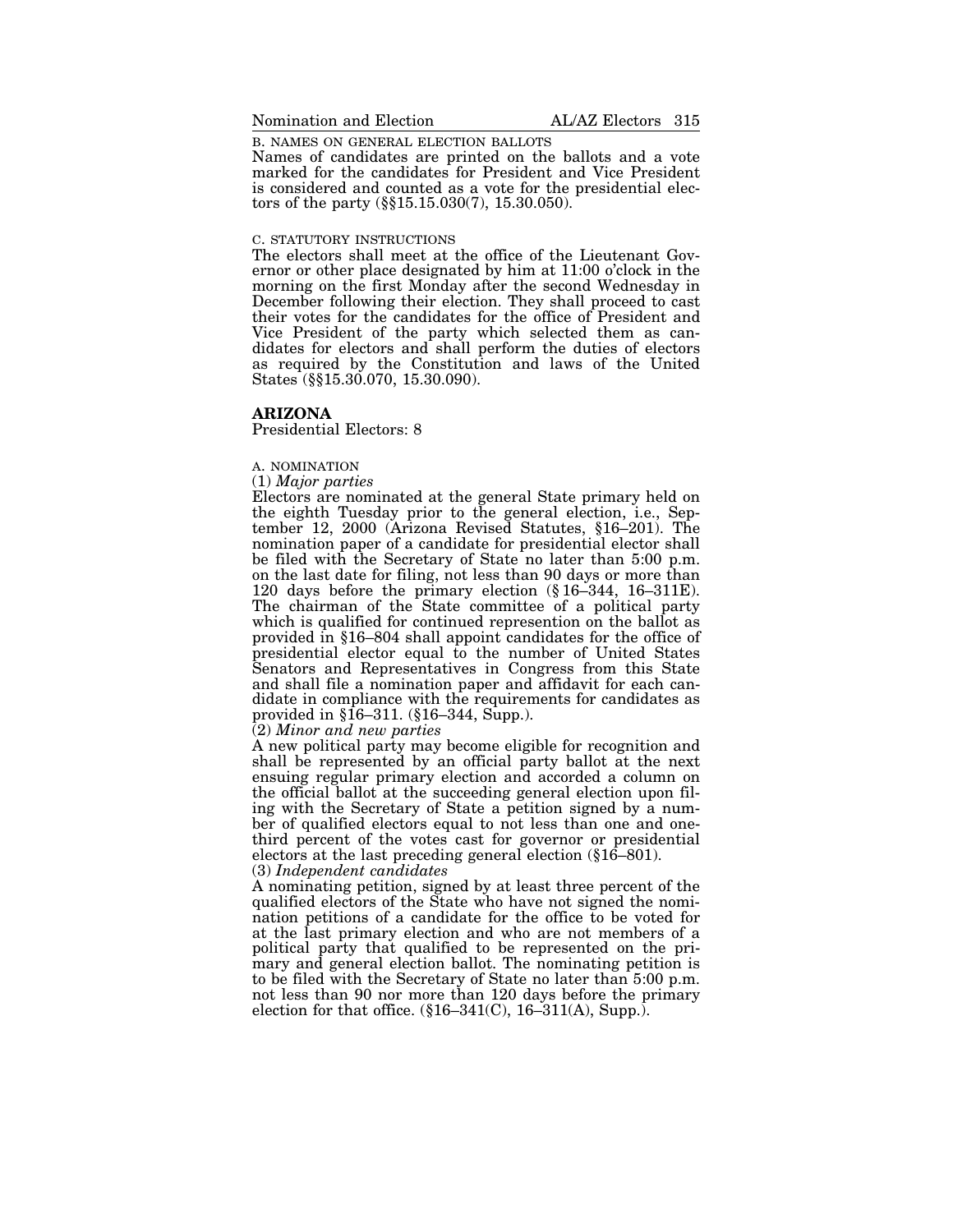B. NAMES ON GENERAL ELECTION BALLOTS

When presidential electors are to be voted for, the candidates therefor of each party shall be grouped and printed together, arranged in each group in alphabetical order, and the entire group of electors of each party shall be enclosed in a scroll or bracket to the right and opposite the center on which shall be printed in bold type the surname of the presidential candidate represented. To the right of and on a line with the surname shall be placed a square in which the voter may indicate his choice by the mark X, and one such mark opposite a group of presidential electors shall be counted as vote for each elector in such group (§16–507).

C. STATUTORY INSTRUCTIONS None.

# **ARKANSAS**

Presidential Electors: 6

A. NOMINATION

(1) *Major parties*

In each year in which a President and Vice President of the United States are chosen, each political party or group in the State shall choose by its State convention electors of President and Vice President of the United States (Arkansas Code Annotated, §7–8–302, Supp.). The State convention of such party or group shall also choose electors at large, if any are to be appointed for the State and such State convention of such party or group shall by its chairman and secretary certify the total list of such electors together with electors at large so chosen to the Secretary of State. The certificate shall be filed no later than September 15 (§7–8–302, Supp.). The filing of such certificate with said Secretary of State, of such choosing of electors shall be deemed and taken to be the choosing and selection of the electors of this State, if such party or group is successful at the polls as herein provided in choosing their candidates for President and Vice President of the United States (§7–8–302, Supp.). The certification by the parties of electors is to be made to the Secretary of State within two days after the state convention.  $§ 7 - 8 - 302(1)(C)$ .

(2) *Minor and new parties*

In order to have the name of a party's candidates for President and Vice President printed on the ballots, a political party shall nominate by primary election. A new political party formed pursuant to petition process may nominate by convention if the presidential election is the first general election after certification as a party. § 7–8–302(5)(A). A political group desiring to have the names of its candidates for President and Vice President printed on the ballot shall file a petition with the Secretary of State by noon of the first Monday in August containing one thousand qualified electors declaring their desire to have the names of their candidate for President and Vice President printed on the ballot. 7–8– 302(B).

(3) *Independent candidates*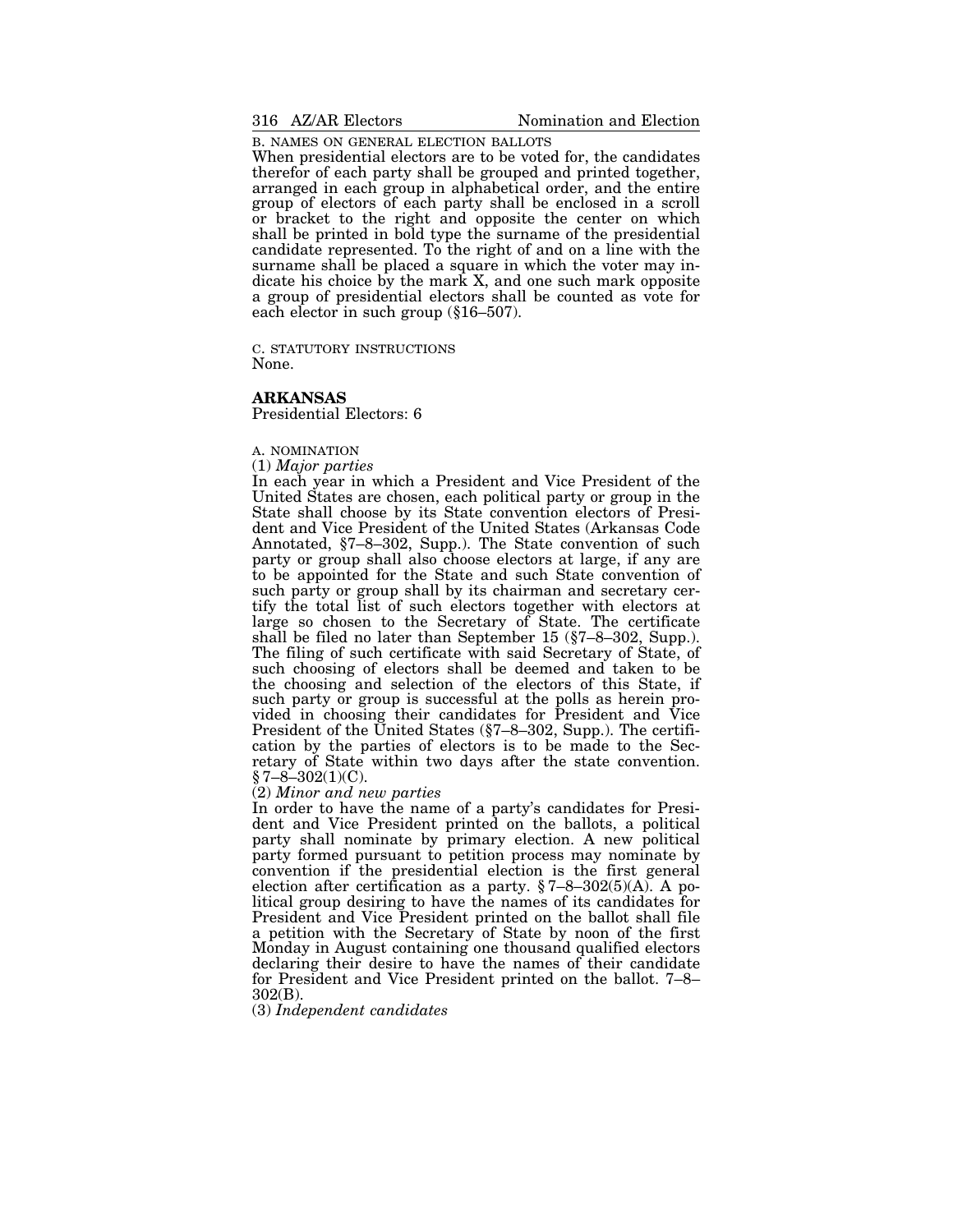Nomination and Election AR/CA Electors 317

Any person desiring to have his name placed upon the ballot as an independent candidate without political party affiliation for any State, county, township or district office, shall in any general election in this State file as an independent candidate a notice of candidacy identifying the elective office, and a nominating petition not later than twelve o'clock (12:00) noon on the third Tuesday in March immediately preceding the preferential primary election, and shall furnish at the time he files as an independent candidate [petitions] signed by not less than three percent (3%) of the qualified electors of the State, or 10,000 signatures of qualified electors whichever is the lesser, each of whom shall be a registered voter and such petitions shall be directed to the official with whom such person is required by law to file nomination certificates to qualify as a candidate, requesting that the name of such person be placed on the ballot for election to the office mentioned in the petition. Such petitions shall be circulated not earlier than sixty (60) calendar days prior to the deadline for filing such petitions to qualify as an independent candidate (§§ 7–7–103(b), 7–6–102(a)).

# B. NAMES ON GENERAL ELECTION BALLOTS

The names of candidates of political parties or groups for electors of the President and Vice President shall not be printed on the general election ballot. In lieu thereof, the names of the candidates for President and Vice President with the particular party designation of each shall be so printed. A vote for the presidential and vice presidential candidates shall be deemed to be a vote for the electors thereof  $(\S$  7–8–302(4)(A)).

If more than one certificate of choice and selection of electors of the same political party or group is filed, the constitutional officers of the State shall determine which set was chosen by the authorized convention of a party or group (§ 7–  $8 - 302(2)(A)$ .

## C. STATUTORY INSTRUCTIONS

The electors shall meet at the office of the Secretary of State in the State capitol at the time appointed by the laws of the United States at 10:00 a.m., and give their votes for President and Vice President of the United States, and perform such duties as are or may be required by law  $(\S 7 - 8 - 306)$ .

# **CALIFORNIA**

Presidential Electors: 54

# A. NOMINATION

(1) *Established political parties (Cal. Election Code, § 6901).* (a) *Democratic Party*

In each year of the general election at which electors of President and Vice President of the United States are to be chosen, each congressional nominee shall designate one presidential elector and shall file his or her name, residence and business address with the Secretary of State by October 1 of the presidential election year. Each United States senatorial nominee, determined by the last two United States senatorial elections, shall designate one presidential elector and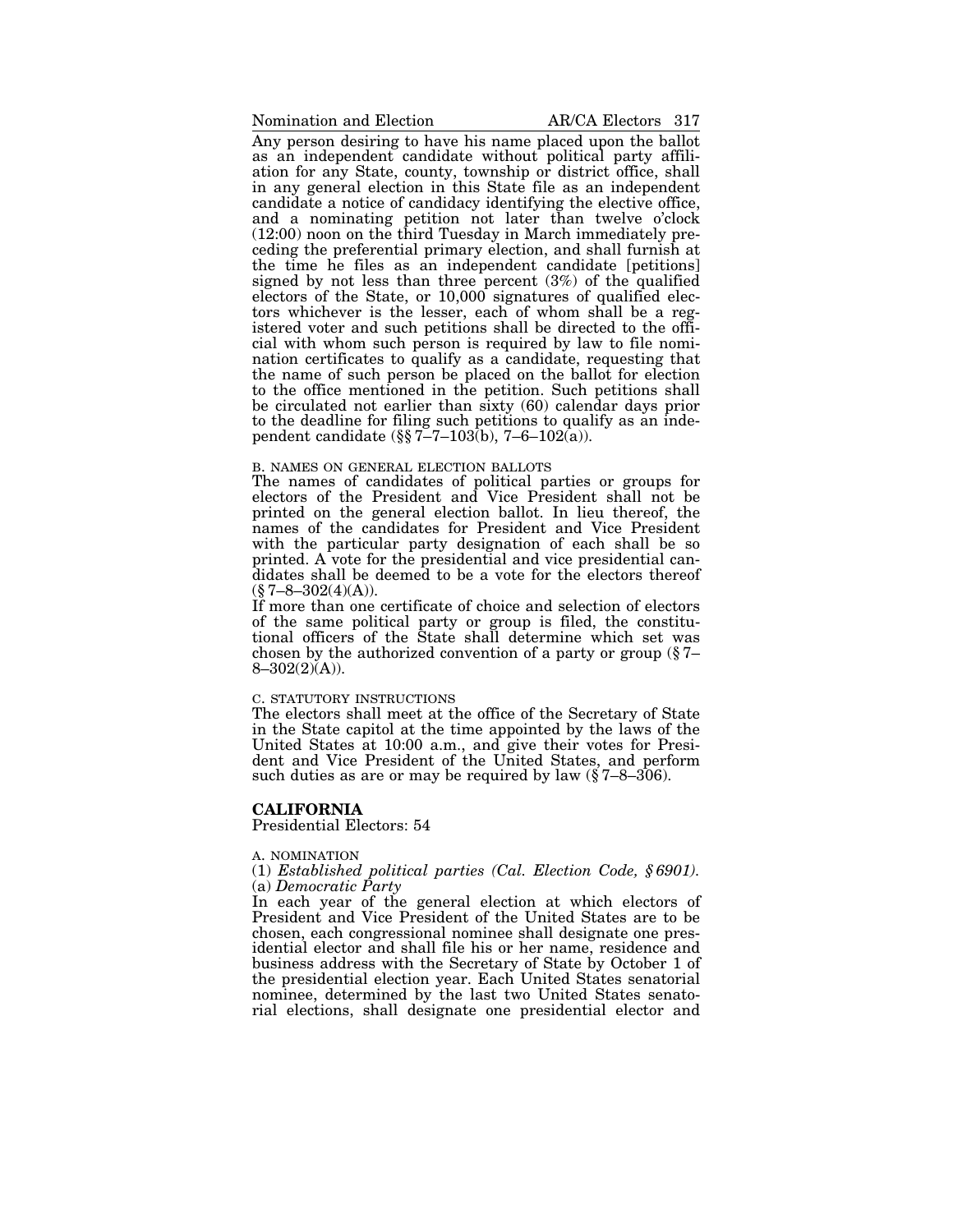318 CA Electors Nomination and Election

shall file his or her name, residence and business address with the Secretary of State by October 1 of the presidential election year. In the event there is no United States senatorial nominee or no congressional nominee in any particular district, the State chairman shall designate one presidential elector for each vacancy and shall file his or her name, residence and business address with the Secretary of State by October 1 of the presidential election year (Cal. Election Code, § 7100).

(b) *Republican Party*

In each year of the general election at which electors of President and Vice President of the United States are to be chosen, the Republican nominees for Governor, Lieutenant Governor, Treasurer, Controller, Attorney General, and Secretary of State, the Republican nominees for United States Senator at the last two United States senatorial elections, the Assembly Republican leader, the Senate Republican leader, all elected officers of the Republican State Central Committee, the National Committeeman and National Committeewoman, the President of the Republican County Central Committee Chairmen's Association, and the chairman or president of each Republican volunteer organization officially recognized by the Republican State Central Committee shall act as presidential electors, except that Senators, Representatives, and persons holding an office of trust or profit of the United States shall not act as electors. The remaining presidential elector positions, and any vacant positions, shall be filled by appointment of the Chairman of the Republican State Central Committee in accordance with the bylaws of the committee. The name, residence and business address of each such appointee shall be filed with the Secretary of State by October 1st of the presidential election year. The Republican State Central Committee shall adopt bylaws implementing the provisions of this section (Cal. Election Code, § 7300).

(2) *Minor and new parties*

(c) *American Independent Party*

The convention shall nominate electors of President and Vice President and certify to Secretary of State. (Cal. Election Code, § 7578)

(d) *Peace and Freedom Party*

The convention meeting of the State Central Committee shall nominate electors of President and Vice President, 50 percent of whom shall be women, and 50 percent men. (Cal. Election Code, § 7843).

Minor and new parties select their candidates for presidential electors at respective State conventions and certify the names of the electors nominated to the Secretary of State in a similar method as any established party. (Cal. Election Code, § 5006).

(3) *Independent candidates*

Whenever a group of candidates for presidential electors, equal in number to the number of presidential electors to which this State is entitled, files a nomination paper with the Secretary of State pursuant to this chapter, the nomination paper may contain the name of the candidate for President of the United States and the name of the candidate for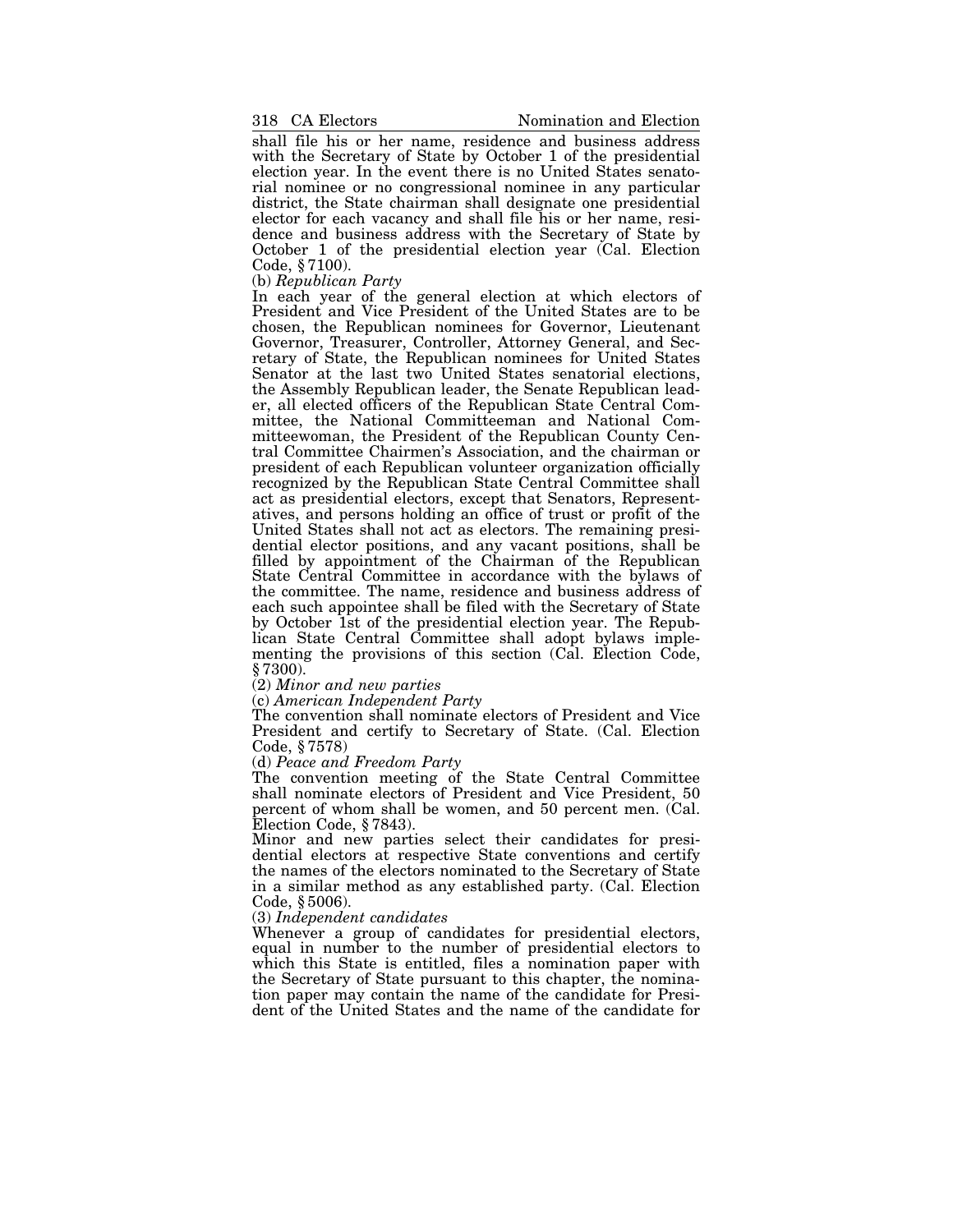Nomination and Election CA/CO Electors 319

Vice President of the United States for whom all of those candidates for presidential electors pledge themselves to vote (§ 8303).

When a group of candidates for presidential electors designates the presidential and vice presidential candidates for whom all of the group pledge themselves to vote, the names of the presidential candidate and vice-presidential candidate designated by that group shall be printed on the ballot pursuant to Chapter 2. (§ 8304).

Nomination papers for a statewide office for which the candidate is to be nominated shall be signed by voters of the State equal to not less in number than one percent of the entire number of registered voters of the State at the time of the close of registration prior to the preceding general election (§ 8400).

Nomination papers shall be prepared, circulated, signed and delivered to the county elections official for examination no earlier than 148 days before the election and no later than 5:00 p.m. 88 days before the election (§ 8403).

# B. NAMES ON GENERAL ELECTION BALLOTS

The names of the candidates for President and Vice President of the several political parties are printed on the ballot. Names of the candidates for electors shall not be printed on the ballot (§§ 13103, 13109, 13111).

### C. STATUTORY INSTRUCTIONS

The electors chosen shall assemble at the State Capitol at 2:00 o'clock in the afternoon on the first Monday after the second Wednesday in December next following their election  $(86904)$ .

In case of the death or absence of any elector chosen, or if the number of electors is deficient for any other reason, the electors then present shall elect, from the citizens of the State, as many persons as will supply the deficiency (§ 6905). The electors, when convened, if both candidates are alive, shall vote by ballot for that person for President and that person for Vice President of the United States, who are respectively, the candidates of the political party which they represent, one of whom, at least, is not an inhabitant of this State (§ 6906).

### **COLORADO**

Presidential Electors: 8

# A. NOMINATION

(1) *Major parties*

The nomination of presidential electors may be by State party convention, or a committee authorized by such convention, or by petition for nomination of an independent candidate (Colorado Revised Statutes, §§ 1–4–302, 1–4–701). Any convention of delegates of a political party or any committee authorized by resolution of such convention may nominate presidential electors. All nominations for vacancies for presidential electors made by the convention or a committee authorized by such convention shall be certified by af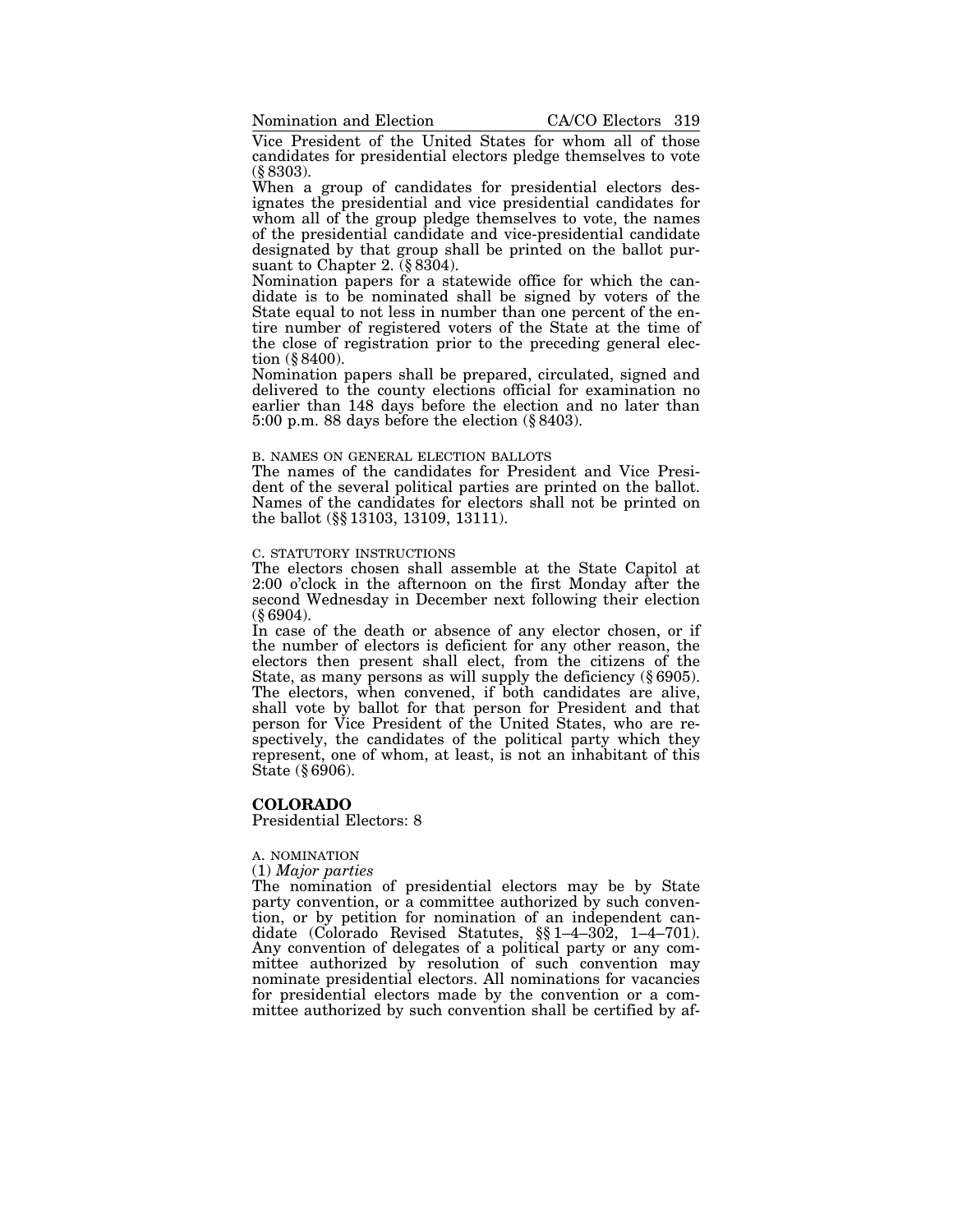fidavit of the presiding officer and secretary of the convention or committee  $(\S 1-\overline{4}-302)$ .

# (2) *Minor and new parties*

A minor political party is a party other than a major political party which has satisfied one of the conditions in § 1–4– 130(1) or has submitted a petition according to 1302. A "major political party" means one whose candidate for Governor at the last preceding gubernatorial election received at least ten percent of the total votes cast. (§ 1–1–104 (22), as amended by Colorado Session Laws, Ch. 95, 1998).''Political organization'' means any group of qualified electors who, by petition for nomination of an independent candidate as provided in section 1-4-801, places upon the official general election ballot nominees for public office  $(\S 1 - 1 - 104(24))$ .

Minor political parties may nominate candidates for presidential electors in the same manner as major political parties. Groups of voters which do not qualify as a major or minor political party may nominate candidates for presidential electors in the same manner as independent candidates (§§ 1–4–302, 303).

# (3) *Independent (unaffiliated) candidates*

Not later than 120 days before the general election, persons who desire to be an unaffiliated candidate for President and Vice President shall submit to the Secretary of State either a notarized candidate's statement of intent with a non-refundable filing fee, or a petition for nomination pursuant to the provisions of section 1–4–802 which shall include on the petition the names of registered electors who are thus nominated as presidential electors. The acceptance of each of the electors shall be endorsed as appended to the first or last page of the nominating petition or the filing fee (§ 1–4–303). Candidates for public offices to be filled at a general election who do not wish to affiliate with a political party may be nominated, other than by a primary election or a convention, in the following manner:

(a) A petition for nominating independent candidates shall be prepared which shall contain the names and addresses of any candidates for the offices to be filled. The petition shall designate in not more than three words the political or other name which the signers select. No name of any political party shall be used, in whole or in part, for this purpose.

(b) In the case of nominations for electors of President and Vice President of the United States, the names of the candidates for President and Vice President may be added to the political or other name designated on the petition.

(c) The petition shall be signed by registered electors residing within the district or political subdivision in which the officers are to be elected to the number of at least five thousand for the office of President and the office of Vice President.

(d) No petition, except petitions for candidates for vacancies to unexpired terms of Representatives in Congress and for presidential electors, shall be circulated or any signatures obtained thereon earlier than one hundred sixty five days before the general election.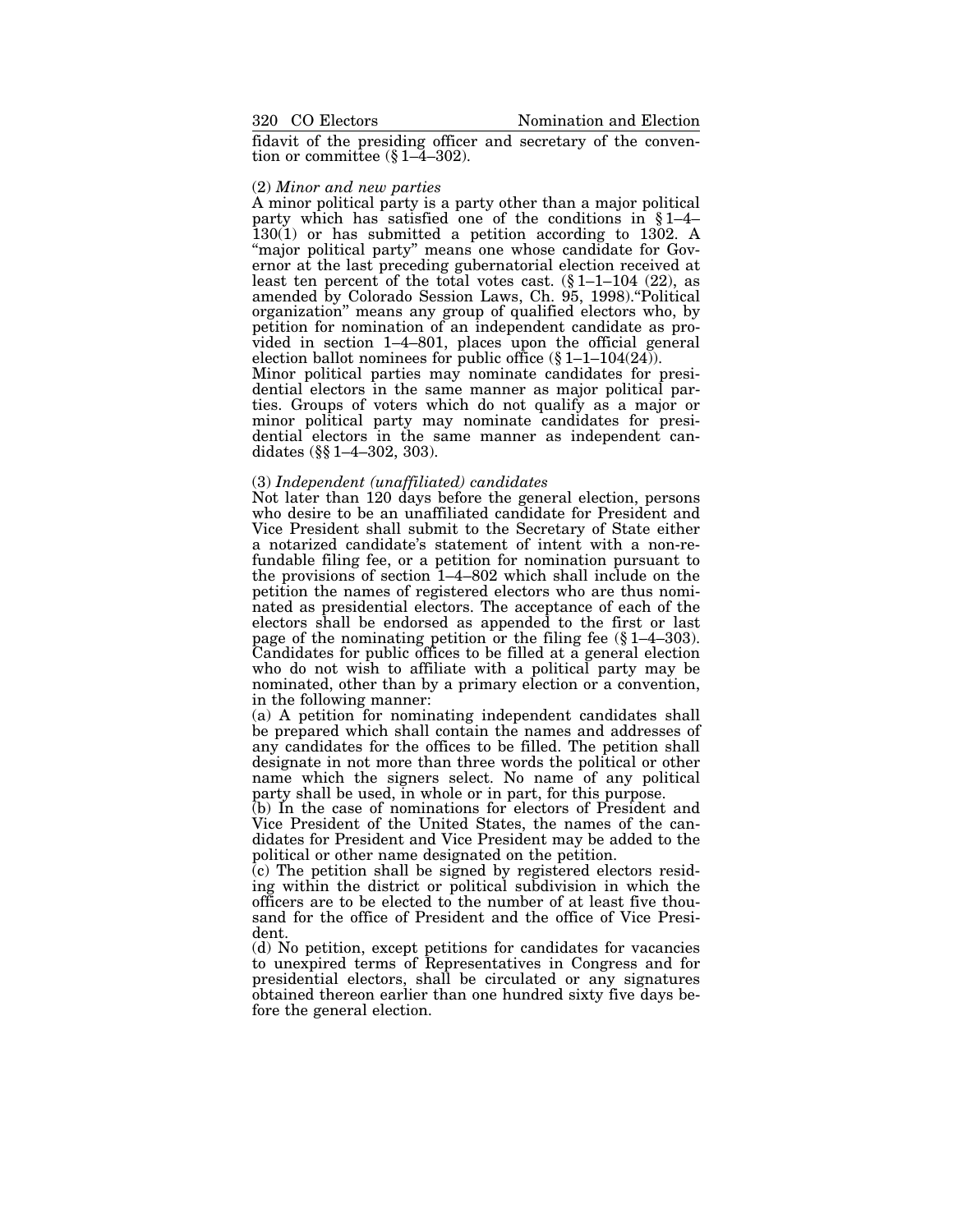Nomination and Election CO Electors 321

Petitions shall be filed not later than 3 p.m. on the 120th day before the general election or 3 p.m. on the fifty-fifth day preceding the congressional vacancy election.

 $\overline{g}$ ) No person shall be placed in nomination by petition unless the person is a registered elector of the political subdivision or district in which the officer is to be elected and unless he was registered as unaffiliated, as shown on the books of the county clerk and recorder, for at least twelve months prior to the last date the petition maybe filed; except that, if such nomination is for a nonpartisan election, such person shall be a registered elector of such political subdivision or district and be a registered elector, as shown on the books of the county clerk and recorder, on the date of the earliest signature on the petition (§ 1–4–802, as amended by Colorado Session Laws, Ch. 211, 1999).

#### B. NAMES ON GENERAL ELECTION BALLOTS

The names of the presidential electors shall not be printed upon the ballot, but the names of the candidates of their respective parties or political groups for President and Vice President shall be printed together in pairs under the title ''Presidential Electors.'' A vote for any such pair of candidates shall be a vote for the electors of the party or political group by which such candidates were named  $(\S 1-5 403)(\bar{2})$ ).

## C. STATUTORY INSTRUCTIONS

The electors of President and Vice President of the United States shall convene at the capital of the State, in the office of the Governor at the capitol building, on the first Monday after the second Wednesday in December next after their election at the hour of twelve noon and take the oath required by law for such presidential electors. If there is any vacancy in the office of presidential electors occasioned by death, refusal to act, absence, or other cause, the presidential electors present shall immediately proceed to fill such vacancy in the Electoral College. When the vacancies have been filled, they shall proceed to perform the duties required of such presidential electors by the Constitution and laws of the United States, and vote for President and Vice President by open ballot.

The Secretary of State shall give notice in writing to each of the presidential electors, at least ten days prior thereto, of the time and place of said meeting. The Secretary of State shall provide such presidential electors with the necessary blanks, forms, certificates, or other papers or documents required to enable them to properly perform their duties. If desired, such presidential electors may have the advice of the Attorney General of the State respecting their official duties. Each presidential elector shall vote for the pair of presidential and vice presidential candidates who received the highest number of votes at the preceding general election in this State. (§ 1–4–304).

Every presidential elector of this State who attends and gives his vote for those officers at the time and place appointed by law shall be entitled to receive the sum of five dollars per day for each day's attendance at such election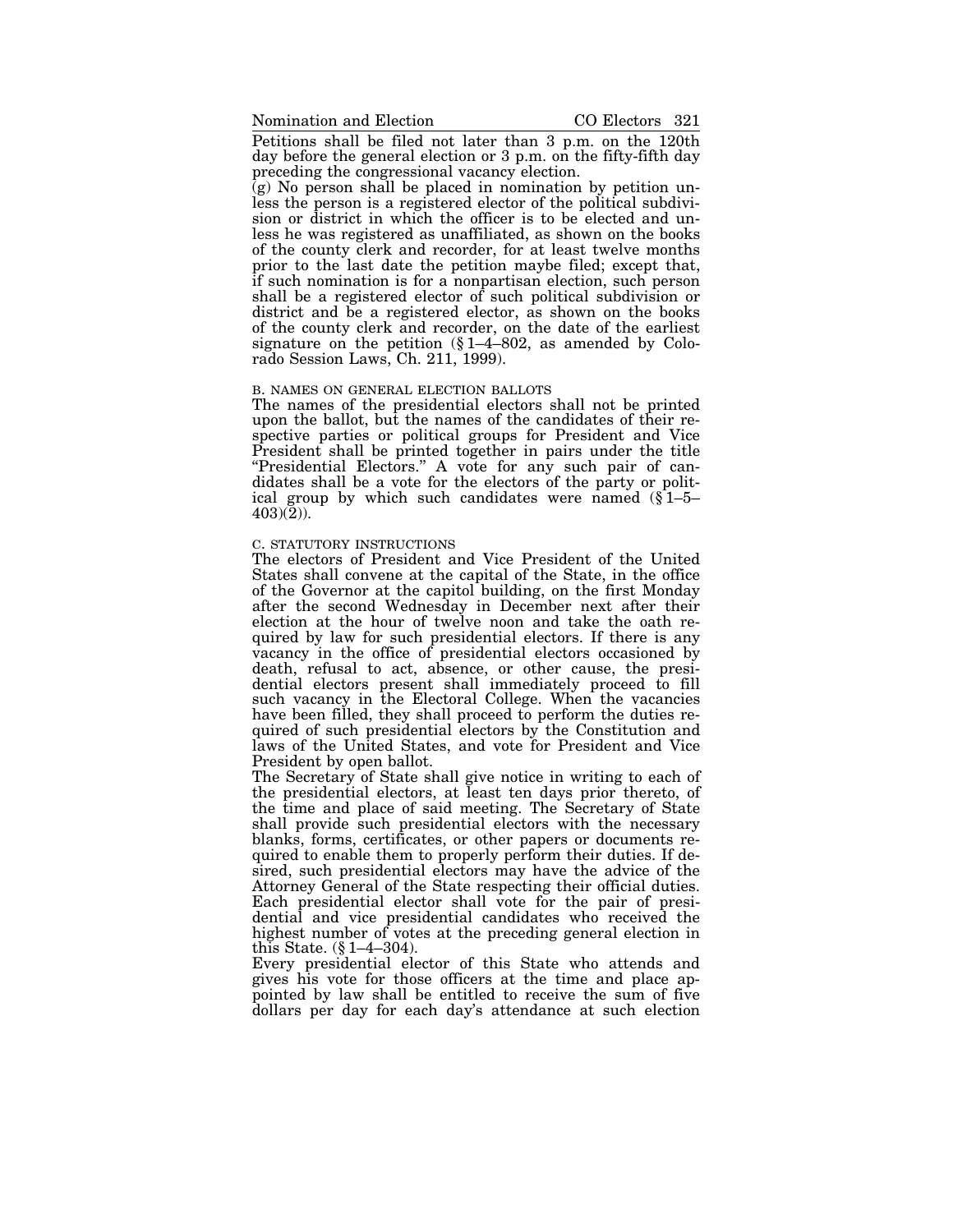and fifteen cents per mile for each mile he travels in going to and returning from the place where the electors meet, by the most usual route traveled, to be paid out of the general fund. The controller shall audit the amount and draw his warrant for the same  $(\S 1-4-305)$ .

# **CONNECTICUT**

Presidential Electors: 8

A. NOMINATION

(1) *Major parties*

The electors in the several towns in the State, at the State election in 1964, and quadrennially thereafter, shall elect electors of President and Vice President of the United States, not exceeding in number the whole number of Senators and Representatives to which the State is then entitled in the Congress of the United States. Voting shall be conducted and the result declared, and the returns thereof made, as is provided in respect to State elections. The Secretary of State shall, on or before the first Monday of October of the year in which such presidential electors are to be elected, transmit blank forms to the several town clerks for the return of the votes; and the lists and returns of the votes shall be made out, certified and directed according to such forms (Connecticut General Statutes Annotated, § 9–175).

Generally the nomination of electors of President and Vice President is by political conventions of the respective major parties (§ 9–175).

(2) *Minor and new parties*

A minor party is a political party or organization which is not a major party and whose candidate for the office in question received at the last-preceding regular election for such office, under the designation of that political party or organization, at least one per cent of the whole number of votes cast for all candidates for such office at such election (§ 9– 372(6)).

At least one copy of the party rules regulating the manner of nominating its candidates must be filed with the Secretary of State at least 60 days before the nomination (§ 9–374; 9– 451).

(3) *Independent candidates*

An individual may also obtain a place on the election ballot label by nominating petition. No name of any candidate shall be printed on any official ballot at any election except the name of a candidate nominated by a major or minor party unless a nominating petition for such candidate is approved by the Secretary of State as provided in sections 9–453a to 9–453p, inclusive (§ 9–379).

Application must be accompanied by a signed statement of candidate's consent and the party designation, if any. Signatures of qualified voters are required, equal in number to the lesser of one percent of all votes cast for the same office at the last preceding election for such office, or seven thousand five hundred. The petition should be filed with the town clerk of each town in which it was circulated at least 10 weeks before election with a statement of each circulator of the nominating petition  $(\S\S 9-453b)$  to 9-453d, 9-453i).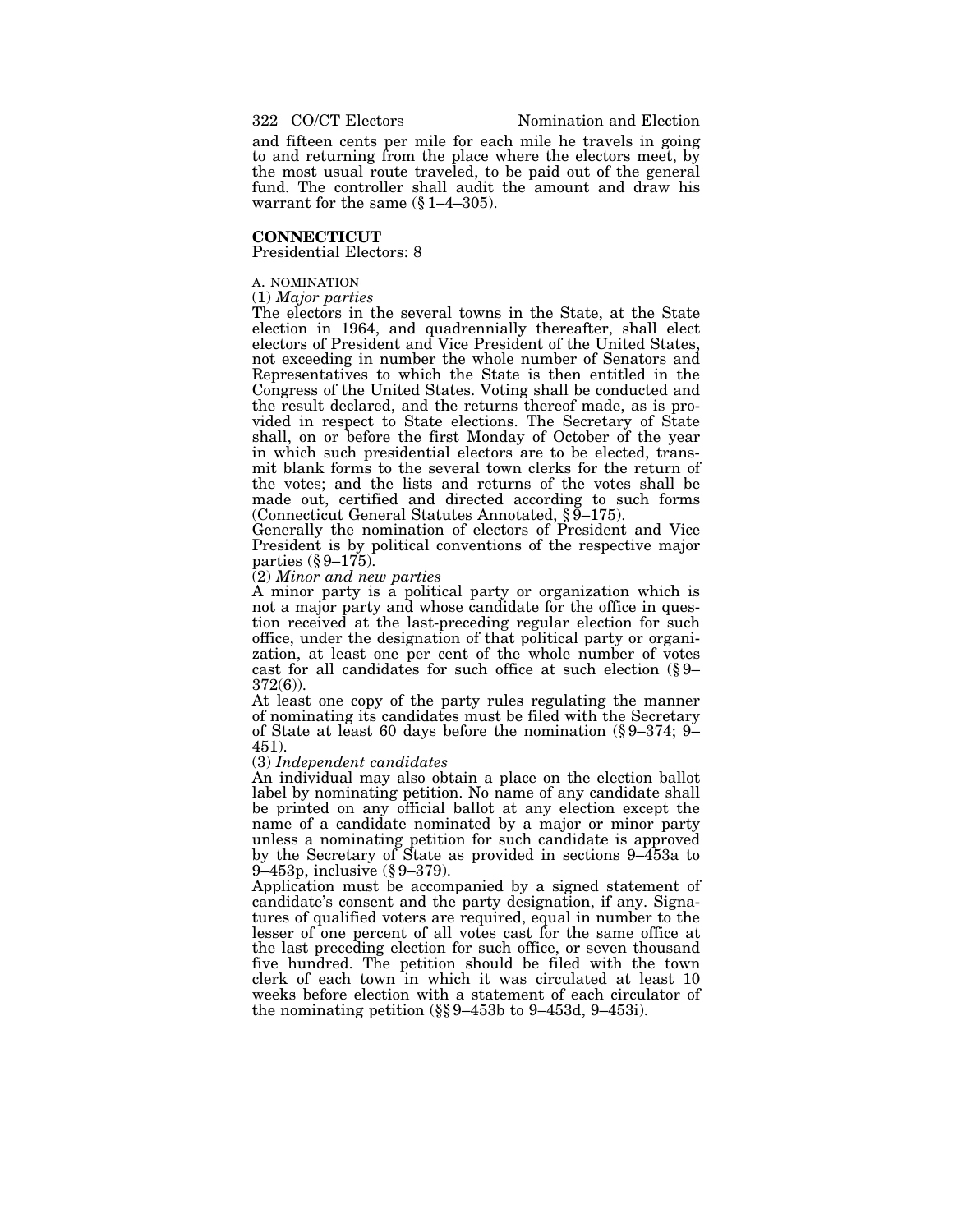Nomination and Election CT Electors 323

(4) *Write-in presidential and vice presidential candidates* In the case of a write-in candidate for President of the United States, such candidate may register his candidacy with the Secretary of the State by submitting his name and the names of a vice presidential candidate and candidates for the office of elector in a number not exceeding the whole number of electors to which the State is then entitled. Such registration shall be on a form prescribed by the Secretary of the State, which form shall include a statement of consent to being a candidate by each proposed candidate for elector and by the candidate for Vice President. Such registration shall not include a designation of political party. A candidate for President may register at any time after January first of the election year and not later than four o'clock p.m. on the fourteenth day preceding the election at which the offices of presidential elector and vice presidential elector are being contested. If a candidate has so registered, a vote may be cast by write-in ballot for such candidate by writing in the last name of the candidate for President and the last name of the candidate for Vice President or only the last name of the candidate for President; such write-in ballot shall be counted, and shall be in all respects effective, as a vote for of the presidential electors representing such candidates for President and Vice President. No person nominated for the office of President, or presidential elector by a major or minor party or by nominating petition shall register as a write-in candidate for such office under the provisions of this section and any such registration of a write-in candidacy filed by such a person shall be void  $(\S 9-175(b))$ .

# B. NAMES ON GENERAL ELECTION BALLOTS

When an election is to be held for the choice of presidential electors, if any political party has nominated candidates for President and Vice President of the United States, and presidential electors to vote for such presidential and vice presidential candidates have been nominated by a political convention of such party in this State, or in such other manner as entitles the names of such electors to be placed upon the official ballots to be used in such election, the Secretary of State and any other official charged with the preparation of official ballots to be used in such election, in lieu of placing the names of such presidential electors on such official ballots, shall place on such official ballots a space with the words "Presidential electors for (here insert the last name of the candidate for President, the word 'and' and the last name of the candidate for Vice President)''; and a vote cast therefor shall be counted, and shall be in all respects effective, as a vote for each of the presidential electors representing such candidates for President and Vice President (§ 9–175).

#### C. STATUTORY INSTRUCTIONS

The presidential electors shall meet at the office of the Secretary of the State at 12:00 o'clock noon, on the first Monday after the second Wednesday of the December following their election and, as required by the Constitution and laws of the United States, shall cast their ballots for President and Vice President. Each such elector shall cast his ballots for the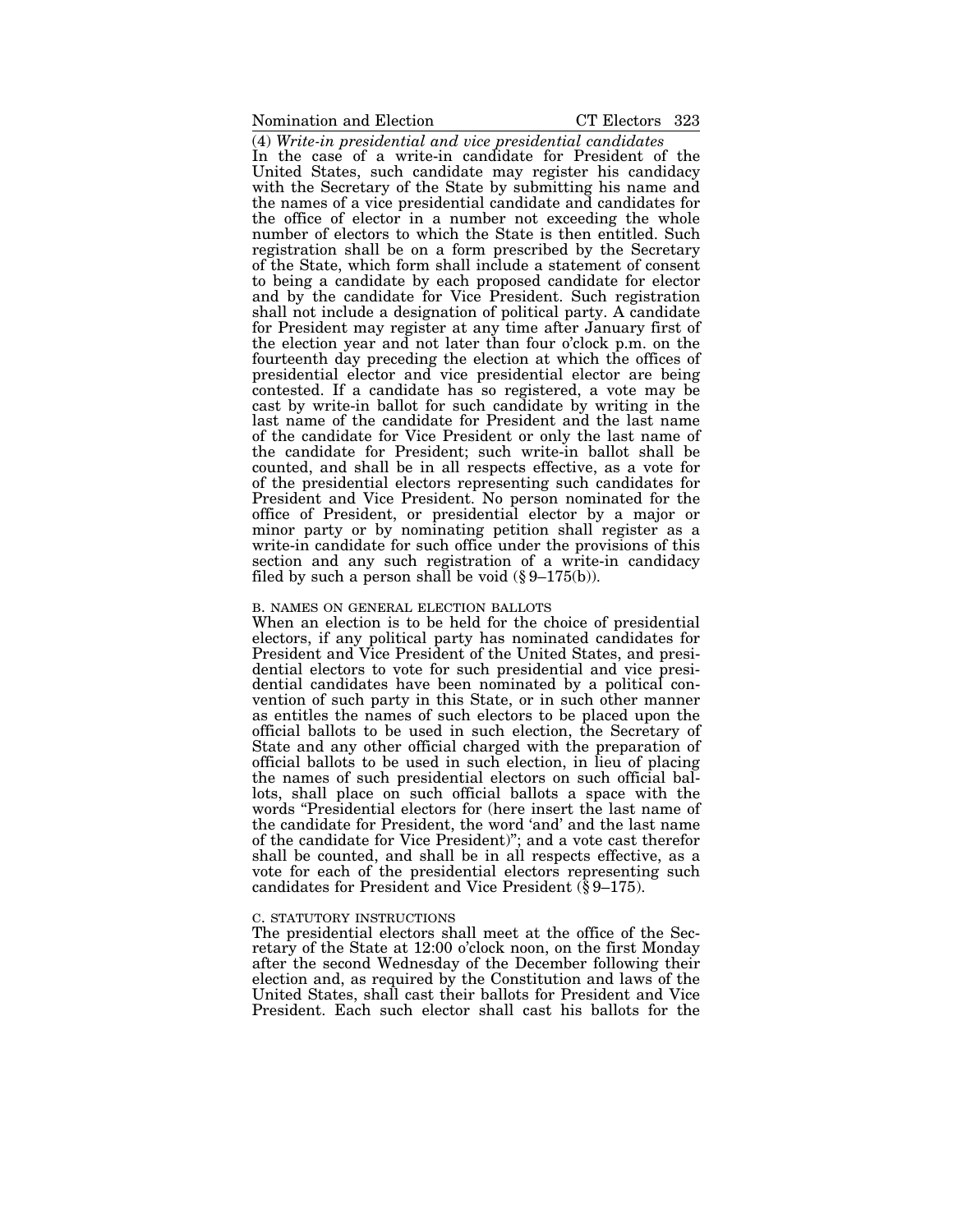candidates under whose names he ran on the official election ballot, as provided in section 9–175. If any such elector is absent or if there is a vacancy in the Electoral College for any cause, the electors present shall, before voting for President and Vice President, elect by ballot an elector to fill such vacancy, and the person so chosen shall be a presidential elector, shall perform the duties of such office and shall cast his ballots for the candidates to whom the elector he is replacing was pledged  $(\S 9 - 176)$ .

# **DELAWARE**

Presidential Electors: 3

A. NOMINATION

(1) *Political parties*

The method of nominating candidates for the national Electoral College, . . . and for formulation of the party platform may be by convention. (Title 15, § 3113).

The nominations of the candidates for electors of President and Vice President of the United States, together with the names of the candidates for President and Vice President, and for United States Senator, Representative in Congress, Governor and all other State offices shall be certified to the State Election Commissioner by the presiding officer and secretary of the State convention or committee of each political party eligible to place candidates upon the ballot. The Commissioner shall forthwith send copies of each certificate of nomination to each county department of elections (Delaware Code Annotated, tit. 15,  $\S 3301(a)$ .

No candidate for the office of elector of President and Vice President shall be deemed nominated and no certificate of nomination for such candidate shall be made or filed, nor shall the name of any such candidate be placed on the ballot in any general election in this State, unless the candidate:

(a) shall have been so nominated by receiving more than 50% of the eligible delegate vote on the final polled vote of a State nominating convention of the political party advancing his candidacy, at a convention held not later than the fourth Saturday in August in the year of such general election and who was not required to run in a primary election; or

(b) shall have received a majority of the votes cast by registered voters of the political party advancing his candidacy at a statewide primary election held pursuant to Chapter 31 of this title (tit.  $15, \S 3301(d)$ ).

"Party" or "Political Party" in Delaware is defined as any political organization which nominates candidates for electors of President and Vice President, or nominates candidates for offices to be decided at the general election, and elects a State committee and officers of a State committee, by a State convention composed of elected members from each representative district, in which the party has registered members (tit. 15, § 101(13)).

(2) *Unaffiliated Candidates*

Unaffiliated candidates may appear on the general election ballot if such candidate files a declaration of candidacy that he is unaffiliated, has been for at least three months prior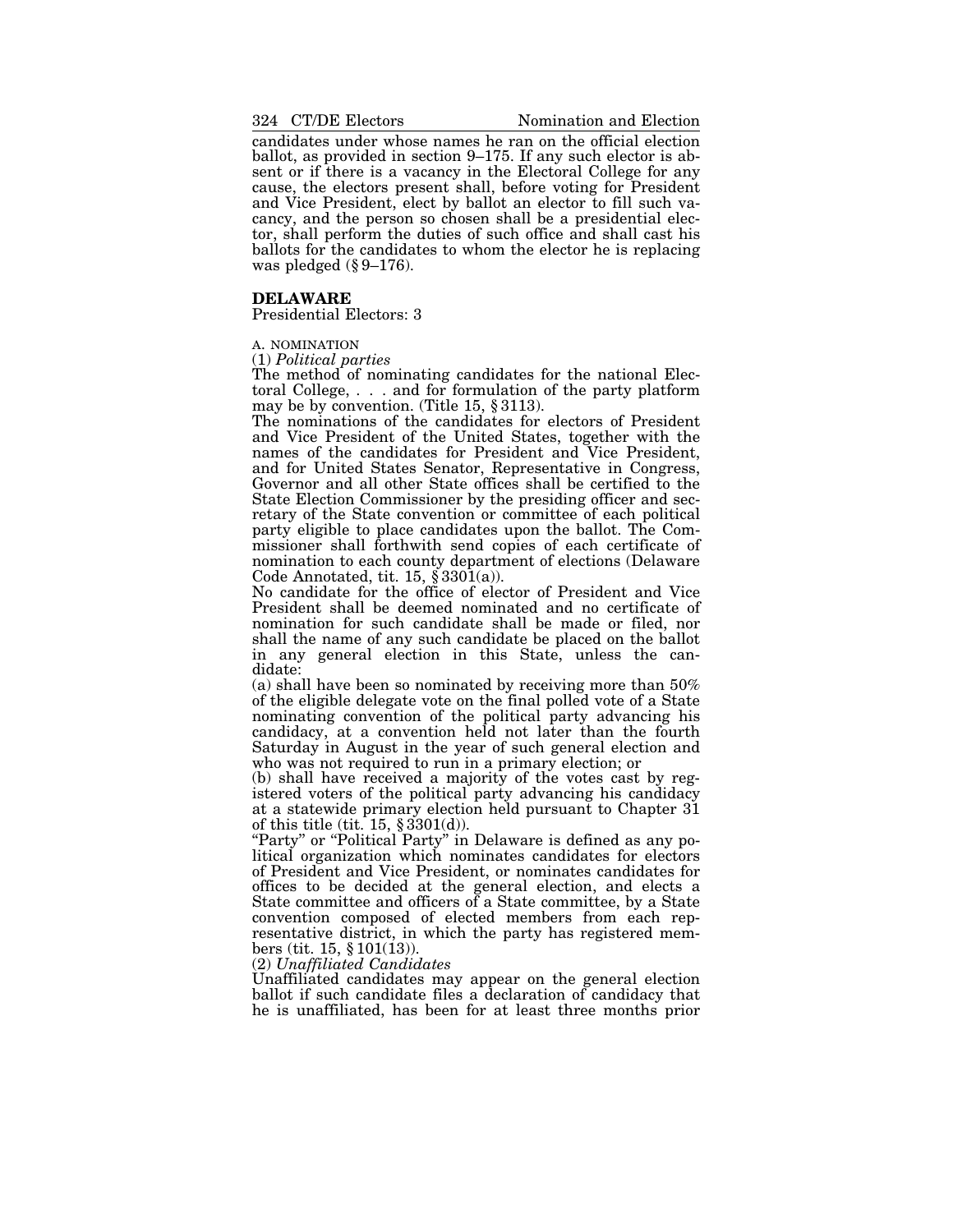Nomination and Election DE/DC Electors 325

to filing, and files a nominating petition signed by not less than 1 percent of the total number of voters registered, as of December 31 of the year immediately preceding the general election. (tit. 15, § 3002).

#### B. NAMES ON GENERAL ELECTION BALLOTS

Nominees of any party and qualifying unaffiliated candidates for President and Vice President are placed on the ballot. A vote for the candidates for President and Vice President shall be a vote for the electors of such party, the names of whom are on file with the Secretary of State (tit. 15,  $\S$  $\S$ 4502; 5704).

# C. STATUTORY INSTRUCTIONS

The Governor in October next preceding every election of presidential electors shall by proclamation make known the number of presidential electors to be chosen and the day of the election (tit. 15, § 4302). The electors chosen or appointed for the election of a President and Vice President shall meet and give their votes at Dover on the day determined by Congress for that purpose (tit. 15, § 4303).

# **DISTRICT OF COLUMBIA**

Presidential Electors: 3

A. NOMINATION

(1) *Major parties*

Each political party who has had its candidate elected as President of the United States after January 1, 1950, shall be entitled to nominate candidates for presidential electors. The executive committee of the organization recognized by the national committee of each such party as the official organization of that party in the District of Columbia shall nominate by appropriate means the presidential electors for that party. Nominations shall be made by message to the Board of Elections and Ethics on or before September 1 next preceding a presidential election. (District of Columbia Code,  $§ 1 - 1312(d)$ 

No person may be elected as a presidential elector in the District unless (a) he is a registered voter in the District, and (b) he has been a bona fide resident of the District for a period of 3 years immediately preceding the date of the presidential election (§ 1–1312(g)).

(2) *Minor and new parties*

A minor party is a party which has not had its candidate elected as President of the United States after January 1, 1950 (§ 1–1312(d)). A minor or a new party may have the names of its candidates for President and Vice President of the United States printed on the general election ballot provided a petition nominating the appropriate number of candidates for presidential electors signed by at least one percent of registered qualified electors of the District of Columbia, as of July 1 of the year in which the election is to be held is presented to the Board on or before the third Tuesday in August preceding the date of the presidential election  $(\S 1 - 1312(f)).$ 

(3) *Independent candidates*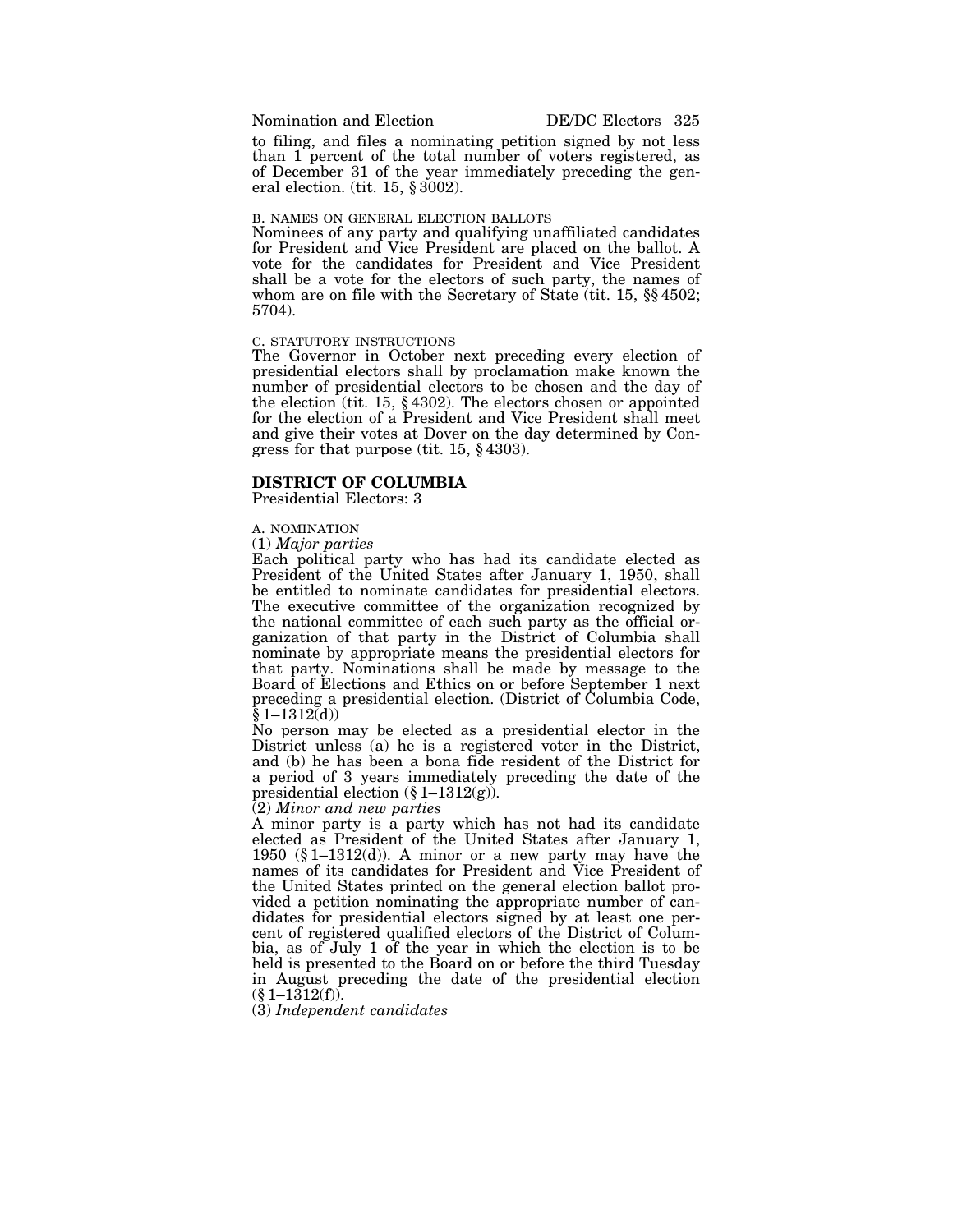# No provision.

# B. NAMES ON GENERAL ELECTION BALLOTS

The names of the candidates of each political party for President and Vice President shall be placed on the ballot under the party title and device. The names of persons nominated as candidates for electors of President and Vice President shall not appear on the ballot  $(\S 1-1312(e))$ . Each vote cast for the candidate for President or Vice President whose name appears on the general election ballot shall be counted as a vote cast for the candidates for presidential electors of the party supporting such presidential and vice presidential candidate  $(\S 1 - 1314(a)(2))$ .

### C. STATUTORY INSTRUCTIONS

Each person elected as elector of President and Vice President shall, in the presence of the Board of Elections, take an oath or solemnly affirm that he will vote for the candidates of the party he has been nominated to represent, and it shall be his duty to vote in such manner in the Electoral College  $(\S 1 - 1312(g))$ .

### **FLORIDA**

Presidential Electors: 25

A. NOMINATION

(1) *Major parties*

The Governor shall nominate the presidential electors of each political party. He shall nominate only the electors recommended by the State executive committee of the respective political party. Each such elector shall be a qualified elector of the party he represents who has taken an oath that he will vote for the candidates of the party that he is nominated to represent. The Governor shall certify to the Department of State on or before September 1, in each presidential election year, the names of a number of electors for each political party equal to the number of Senators and Representatives which this State has in Congress (Florida Statutes Annotated, § 103.021(1)).

#### (2) *Minor and new parties*

A minority political party is any such group, as defined above, which on January 1 preceding a primary election does not have registered as members five percent of the total registered electors of the State  $(\S 97.021(14))$ . A minor political party may have the names of its candidates for President and Vice President printed, and independent candidates for President and Vice President may have their names printed, on the general election ballots if a petition is signed by one percent of the registered electors of this State, as shown by the compilation by the Department of State for the last preceding general election. A separate petition from each county for which signatures are solicited shall be submitted to the supervisor of elections of the respective county no later than July 15 of each presidential election year. The supervisor shall check the names and, on or before the date of the first primary, shall certify the number shown as registered electors of the county. The supervisor shall be paid by the person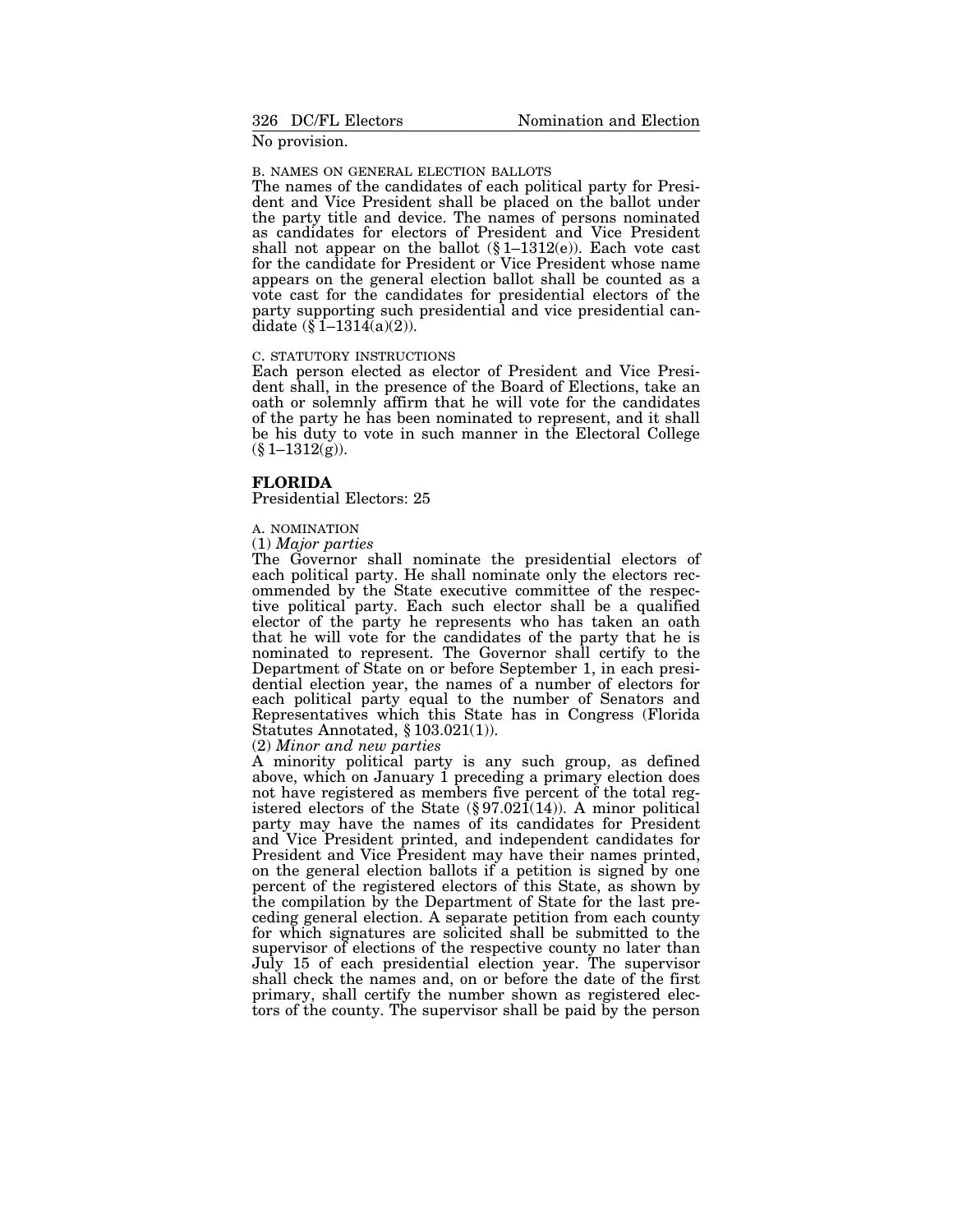Nomination and Election FL Electors 327

requesting the certification the cost of checking the petitions as prescribed in section 99.097. The supervisor shall then forward the certificate to the Department of State which shall determine whether or not the percentage factor required in this section has been met. When the percentage factor required in this section has been met, the Department of State shall order the names of the candidates for whom the petition was circulated to be included on the ballot and shall permit the required number of persons to be certified as electors in the same manner as other party candidates (§ 103.021(3)).

Any minor political party which has met the petitioning requirements of section 99.096 (signatures of three percent of registered electors) and will have the names of a candidate or candidates for any office or offices to be filled by a statewide election printed on the general election ballot, and which minor party is affiliated with a national party holding a national convention to nominate candidates for President and Vice President of the United States, may have the names of its candidates for President and Vice President of the United States printed on the general election ballot by filing with the Department of State a certificate naming the candidates for President and Vice President and listing the required number of persons to serve as electors. Notification to the Department of State under this subsection shall be made by September 1 of the year in which the election is held. When the Department of State has been so notified, it shall order the names of the candidates for whom the petition was circulated to be included on the ballot and shall permit the required number of persons to be certified as electors in the same manner as other party candidates  $(\$103.021(4)).$ 

# (3) *Write-in candidates*

Persons seeking to qualify for election as write-in candidates for President and Vice President of the United States may have a blank space provided on the general election ballot for their names to be written in by filing an oath with the Department of State at any time after the 57th day, but before noon of the 49th day, prior to the date of the first primary election in the year in which a presidential election is held. The Department of State shall prescribe the form to be used in administering the oath. The candidates shall file with the department a certificate naming the required number of persons to serve as electors. Such write-in candidates shall not be entitled to have their names on the ballot (§ 103.022).

# B. NAMES ON GENERAL ELECTION BALLOTS

On the ballot shall be printed the heading ''Electors for President and Vice President" and thereunder the names of the candidates for President and Vice President nominated by the political party which received the highest vote for Governor in the last general election of the Governor in the State, above which shall appear the name of the said party, then shall appear the names of other candidates for President and Vice President who have been properly nominated (§ 101.151(3)).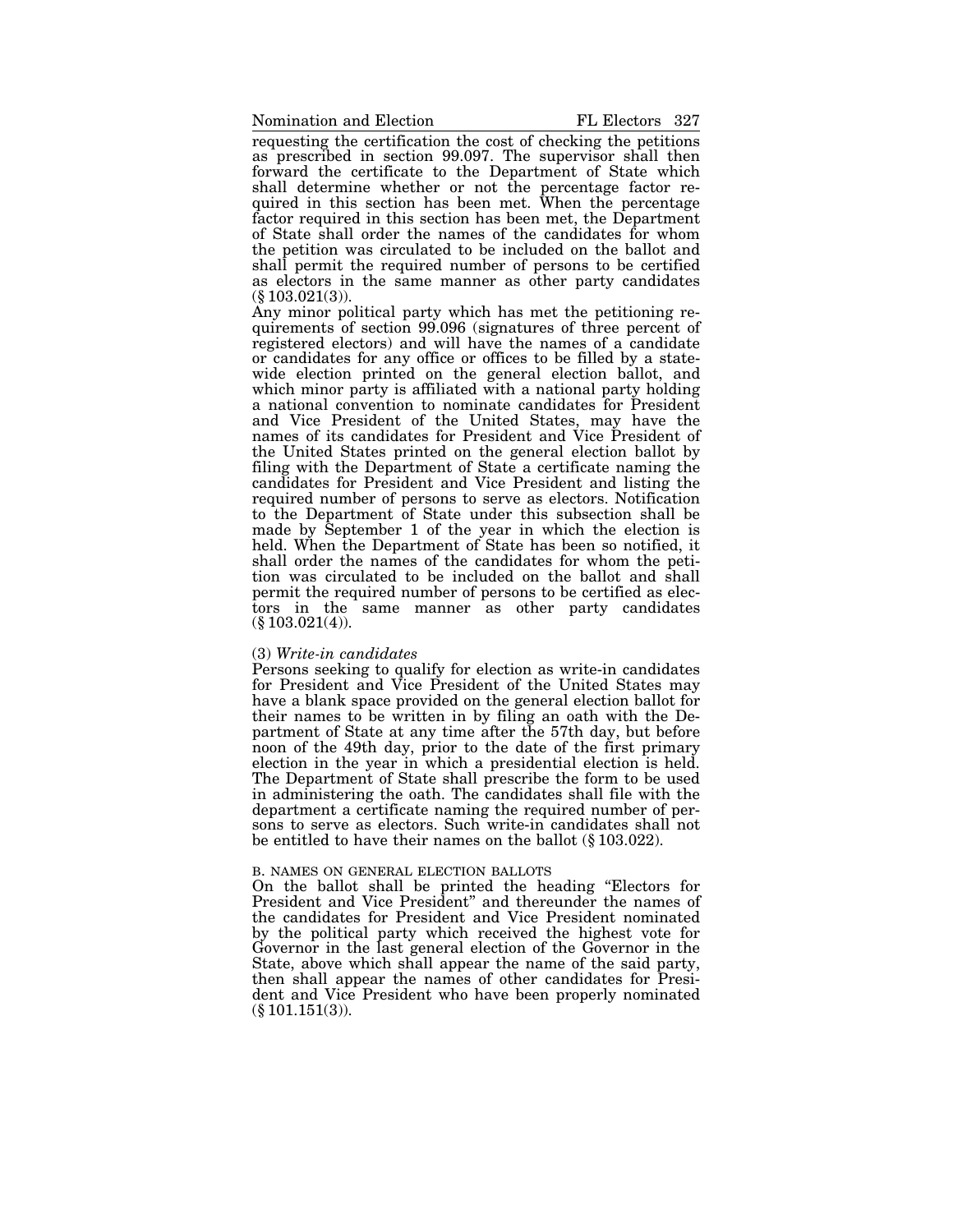C. STATUTORY INSTRUCTIONS Each presidential elector shall, before 10 a.m. on the day fixed by Congress to elect a President and Vice President, give notice to the Governor that he is in Tallahassee and ready to perform the duties of presidential elector. The Governor shall forthwith deliver to the presidential electors present a certificate of the names of all the electors; and if, on examination thereof, it should be found that one or more electors are absent, the electors present shall elect by ballot, in the presence of the Governor, a person or persons to fill such vacancy or vacancies as may have occurred through the nonattendance of one or more of the electors  $(\S 103.061)$ .

### **GEORGIA**

Presidential Electors: 13

A. NOMINATION

(1) *Major parties*

Any political party desiring to nominate its presidential electors by convention, any political body desiring to nominate its candidates qualifying with petitions by convention shall through its State executive committee, adopt rules and regulations governing the holding of such conventions for such nomination of candidates. Such rules and regulations shall be filed with the Secretary of State, and no amendment to such rules and regulations shall be effective unless filed with the Secretary of State at least 30 days prior to the date of such convention. The State party or body chairman of such political party or body and its secretary shall accompany the filing of such rules and regulations with their certificate certifying that the rules and regulations therein filed are a true and correct copy of the rules and regulations of the party pertaining to the nomination of candidates by the convention method (Code of Georgia Annotated, §21-2-172, Supp.).

Political bodies shall hold their conventions in accordance with Code Section 21–2–172 and candidates nominated for statewide public office in convention shall file a notice of candidacy no earlier than 9:00 a.m. fourth Monday in June and no later than 12:00 noon on the Friday following the fourth Monday in June; provided, however, that the political body must file its qualifying petition no later than 12:00 noon on the second Tuesday in July following the convention as prescribed in Code Section 21–2–172 in order to qualify its candidates to be listed on the general election ballot (§ 21–2– 187, Supp.).

(2) *Minor and new parties*

Political parties polling less than 20 percent of the vote cast at the preceding general election are known as ''political organizations.''

"Political party" is defined as a political organization whose candidate at the preceding gubernatorial election polled at least 20 percent of the total vote cast in the State for Governor or who nominated a candidate for President at the preceding presidential election and whose candidates for presidential electors polled at least 20 percent of the total vote cast in the nation for that office  $(\S 21 - 2 - 2 \ (20), \ (21), \ (24),$ (25)).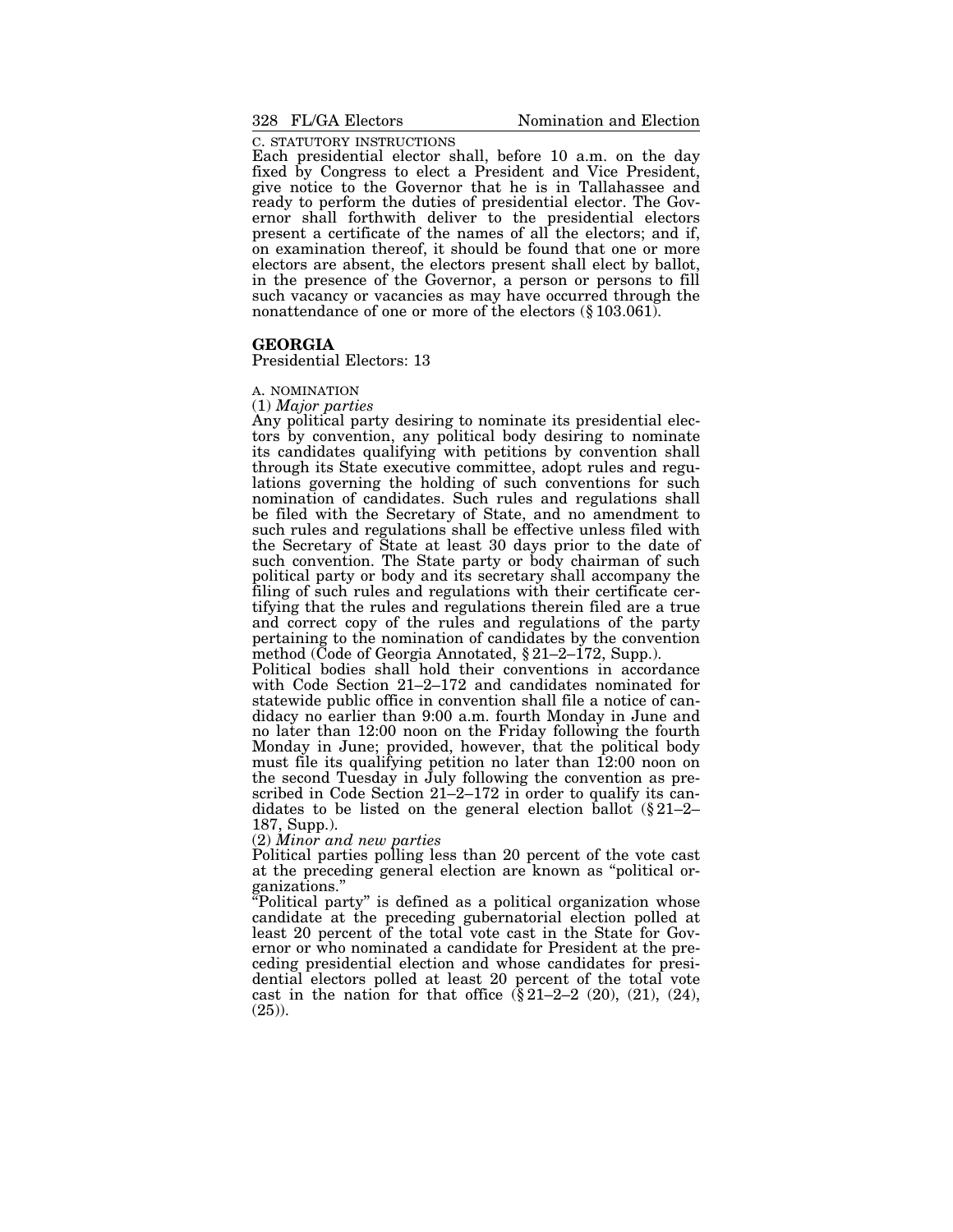Nomination and Election GA/HI Electors 329

Any candidate required to have his notice of candidacy be sent with the nomination petition must file his notice of candidacy and an affidavit no later than 12:00 noon on the Friday following the fourth Monday in June prior to the general election  $(\S 2I - 2 - 132, \text{Supp.}).$ 

All candidates are required to accompany their notice of candidacy with a nomination petition unless the candidate is either a nominee of a political party for the office of presidential elector when such party has held a national convention and nominated candidates for President and Vice President of the United States, or the nomineee of a political party nominated in a primary held by such party  $\S 21-2-$ 132, Supp.). The nominating petitions must be signed by not less than 1 percent of the voters eligible to vote in the next election for the filing of the office the candidate is seeking. (§ 21–2–170(b), Supp.). The persons signing must declare that they are so qualified  $(\S 21 - 2 - 170, \text{Supp.})$ .

Such nominating petition offered by a political body seeking to have the names of their candidates for presidential electors placed on the ballot shall be compiled so that the entire slate of candidates shall be listed together on the same petition  $(\S 21 - 2 - 170(c), \text{Supp.}).$ 

(3) *Independent candidates*

A person can become a candidate for Federal or State office by filing a notice of candidacy with the Secretary of State no earlier than 9:00 a.m. on the fourth Monday in June immediately prior to the election, and no later than 12:00 noon on the Friday following the fourth Monday in June preceding the general election  $(\S 21 - 2 - 132)$ (c), Supp.). A nomination petition for a slate of electors must be signed by a number of voters equal to 1 percent of the total number of registered voters eligible to vote in the last presidential election (§ 21–  $2-170(b)$ , Supp.). The nomination petition is filed at the same time as the notice of candidacy.

A candidate must file with the notice of candidacy an affidavit stating among other things that he is an elector of the county of his residence eligible to vote in the election in which he is a candidate and that he is eligible to hold such office  $(\S 21 - 2 - 132(e), \text{Supp.}).$ 

# B. NAMES ON GENERAL ELECTION BALLOTS

When presidential electors are to be elected, the names of the nominees of each political party or body for such offices shall be arranged alphabetically under the names of the candidates of the party or body for President and Vice President of the United States.  $(\S 21 - 2 - 285(e))$ .

# C. STATUTORY INSTRUCTIONS

The presidential electors shall assemble at the seat of government of the State at 12:00 o'clock noon of the day which is, or may be, directed by the Congress of the United States, and shall then and there perform the duties required of them by the Constitution and laws of the United States  $(\S 21-2-$ 11).

# **HAWAII**

Presidential Electors: 4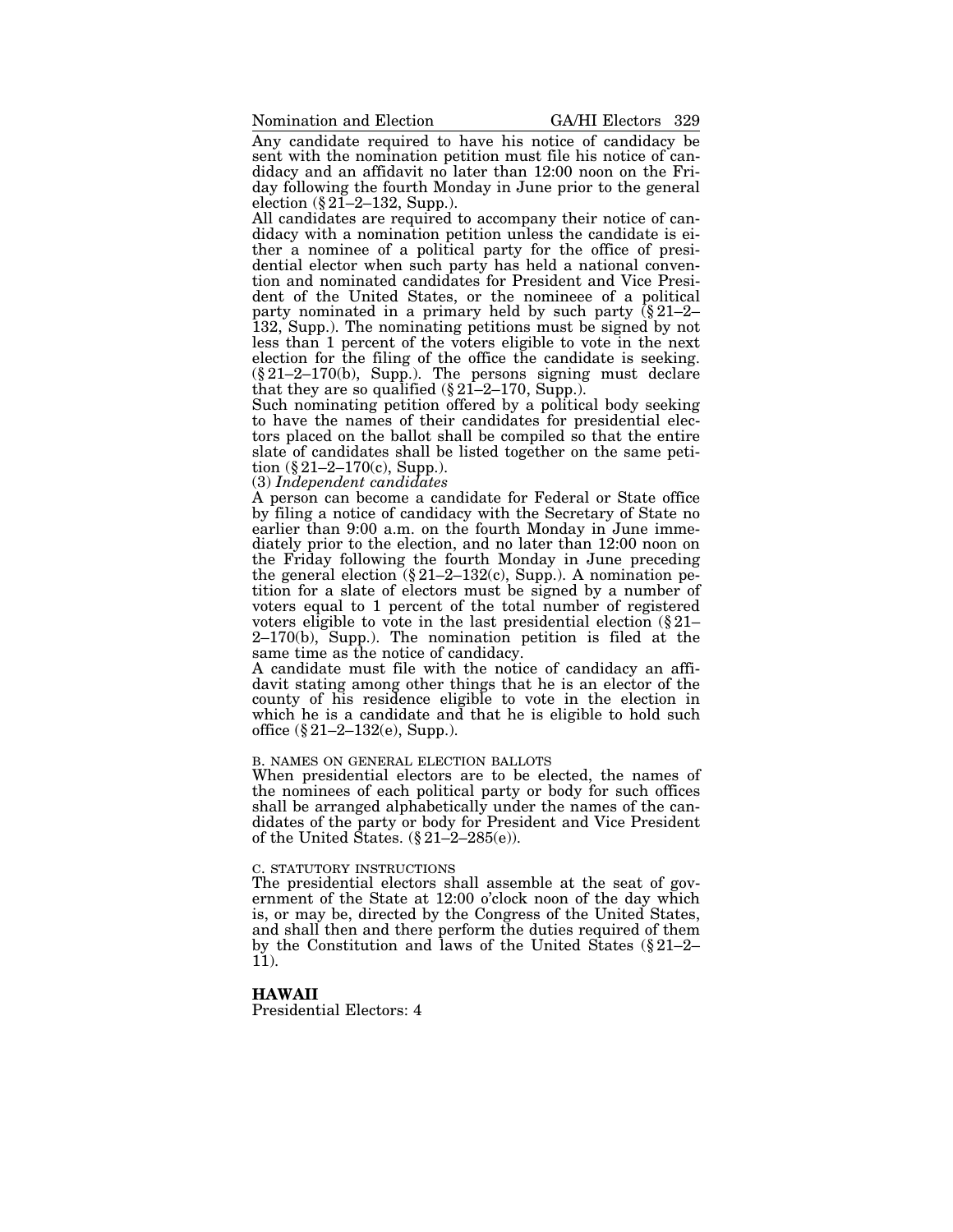A. NOMINATION (1) *Major parties*

In each year when electors of President and Vice President of the United States are to be chosen, each of the political parties or parties or groups qualified under section 11–113 of the Hawaii Revised Statutes, shall hold a State party or group convention pursuant to the constitution, bylaws, and rules of the party or group; and nominate as candidates for its party or group as many electors, and a first and second alternate for each elector, or President and Vice President of the United States as the State is then entitled. The electors and alternates shall be registered voters of the State. The names and addresses of the nominees shall be certified by the chairman and secretary of the convention of the respective parties or groups and submitted to the chief election officer not later than 4:30 p.m. on the sixtieth day prior to the general election of the same year. The chief election officer upon receipt thereof shall immediately notify each of the nominees for elector and alternate elector of the nomination (Hawaii Revised Statutes, § 14–21).

If more than one certificate of choice and selection of presidential electors and alternate electors of the same political party or group is filed with the chief election officer, as chairman of the contested presidential electors' committee hereby constituted, the chief election officer shall notify the State Comptroller and Attorney General, who are the remaining members of the committee, of the date, time, and place of the hearing to be held for the purposes of making a determination of which set of electors and alternate electors were lawfully chosen and selected by the political party or group. Notice of the hearing shall be given to the chairman of the State central committee of each political party and the chairman of each party or group qualified under section 11–113 of the Hawaii Revised Statutes, contestants for the positions of electors and alternate electors by written notice, and to all other interested parties by publication at least once in a newspaper of general circulation. A determination shall be made by the committee by majority vote not later than 4:30 p.m. on October 30 of the same year and the determination shall be final. Notice of the results shall be given to the nominees duly determined to have been chosen (§ 14–22).

# (2) *Minor and new parties*

(a) The term ''political party'' means any party which has qualified as a political party under sections 11–62 and 11– 64 and has not been disqualified by this section. A political party shall be an association of voters united for the purpose of promoting a common political end or carrying out a particular line of political policy and which maintains a general organization throughout the State, including a regularly constituted central committee and county committees in each county other than Kalawao.

(b) Any party which does not meet the following requirements or the requirements set forth in sections 11–62 to 11– 64, shall be subject to disqualification:

(1) A party must have had candidates running for election at the last general election for any of the offices listed in para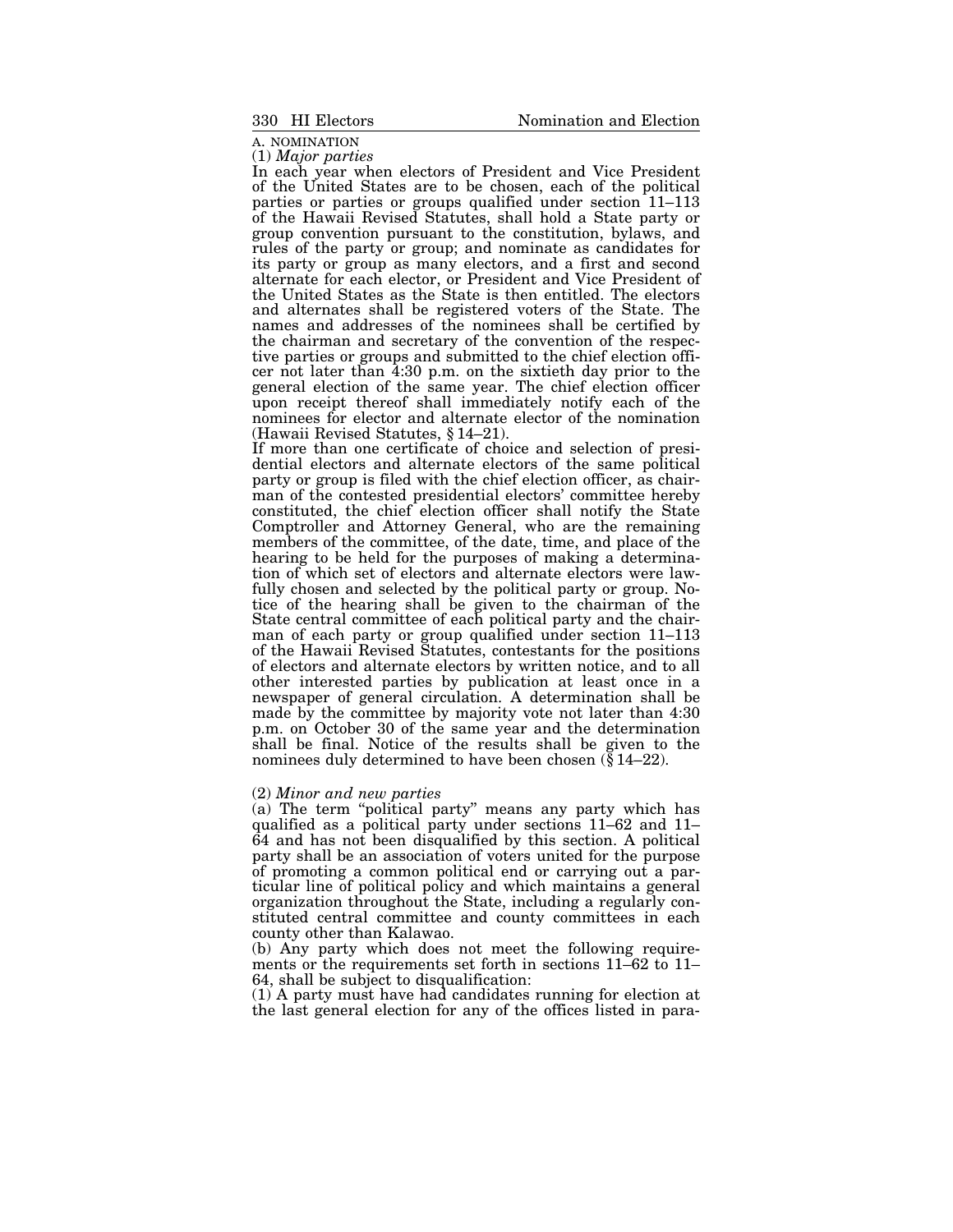Nomination and Election HI Electors 331

graph (2) whose terms had expired. This does not include those offices which were vacant because the incumbent had died or resigned before the end of the incumbent's term; and (2) The party received at least ten percent of all votes cast: (A) For any of the offices voted by all the voters in the State;

(B) In at least fifty percent of the congressional districts;

(C) In at least the six senatorial districts with the lowest votes cast for the office of state senator; or

(D) In at least fifty percent of the representative districts for the office of state representative.

Any group of persons hereafter desiring to form a new political party in the State shall file with the chief election officer a petition as hereinafter provided. The petition for the formation of a new political party shall:

(1) Be filed not later than 4:30 p.m. on the one hundred seventieth day prior to the next primary;

(2) Declare as concisely as may be the intention of signers thereof to form such new statewide political party in the State and state the name of the new party;

(3) Contain the signatures of currently registered voters comprising not less than one percent of the total registered voters of the State as of the last preceding general election;

(4) Be accompanied by the names and addresses of the officers of the central committee and of the respective county committee, where they exist, of the new political party and by the party rules; and

(5) Be upon the form prescribed and provided by the chief election officer.

The petition shall be subject to hearing under chapter 91, if any objections are raised by the chief election officer or any political party. All objections shall be made not later than 4:30 p.m. on the twentieth business day after the petition has been filed. The Chief Election Officer may extend the objection period up to an additional ten business days, if the group of persons desiring to qualify as a political party is provided with notice of extension and the reasons therefore. If no objections are raised by 4:30 p.m. on the twentieth business day, or the extension thereof, the petition shall be approved. If an objection is raised, a decision shall be rendered not later than 4:30 p.m. on the thirtieth day after filing of the objection or not later than 4:30 p.m. on the one hundredth day prior to the primary, whichever shall first occur.

The chief election officer may check the names of any persons on the petition to see that they are registered voters and he may check the validity of their signatures. The petition shall be public information upon filing (§ 11–62).

All parties must file their rules with the chief election officer not later than 4:30 p.m. on the one hundred fiftieth day prior to the next primary. All amendments shall be filed with the chief election officer not later than 4:30 p.m. on the thirtieth day after their adoption. The rules and amendments shall be duly certified to by an authorized officer of the party and upon filing, the rules and amendments thereto shall be a public record (§ 11–63).

All nominations must be made by primary elections  $(\S 12-1)$ , except presidential electors who are nominated by State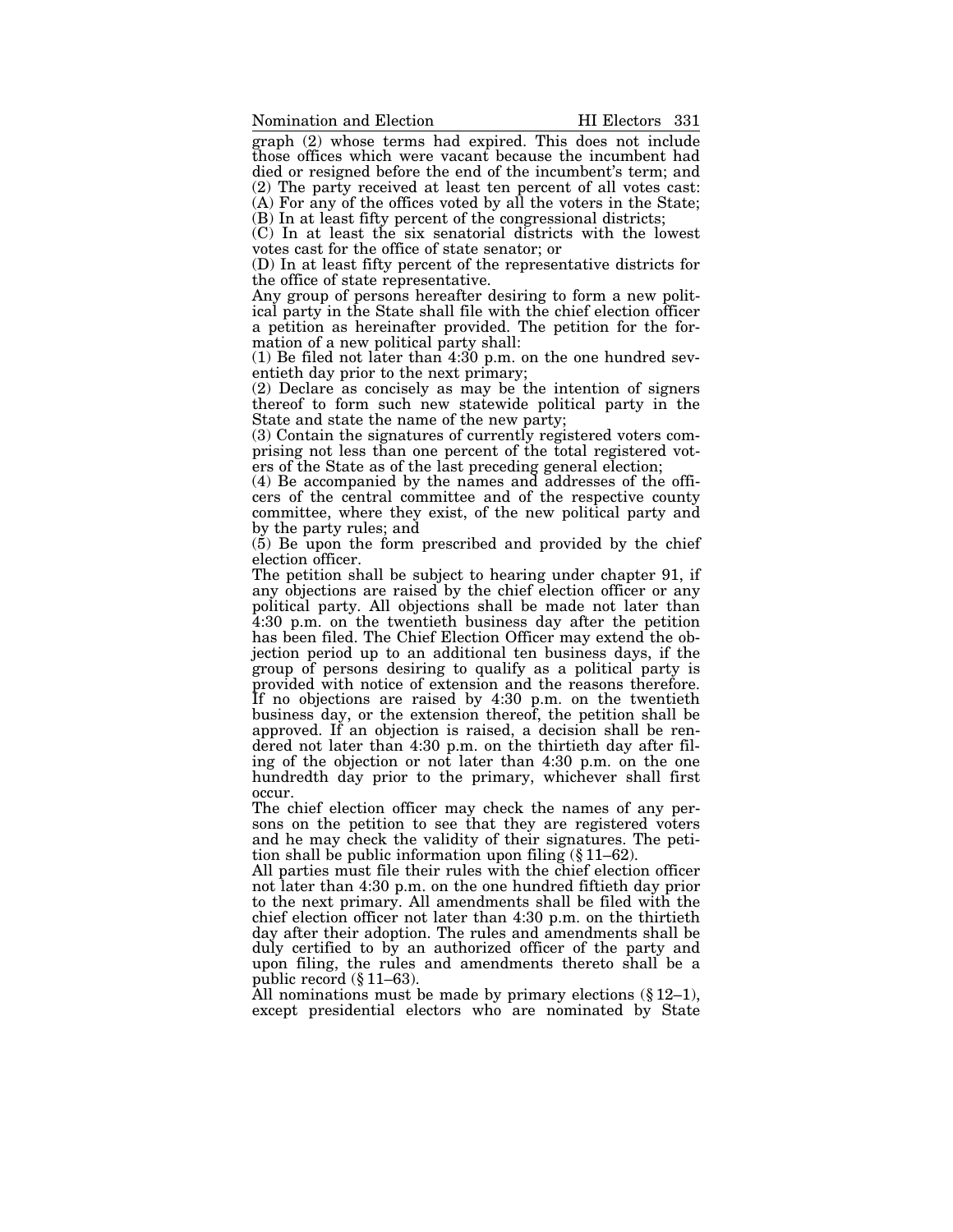party conventions. Names of such latter nominees shall be submitted to the chief election officer no later than 4:30 p.m. on the sixtieth day prior to the general election (§ 14–21).

(3) *Independent candidates*

In the case of candidates of parties or groups not qualified to place candidates on the primary or general election ballots, the person desiring to place such names on the general election ballot shall file with the chief election officer not later than 4:30 p.m. on the sixtieth day prior to the general election:

(a) a sworn application concerning candidates for electors;

(b) a petition which shall be upon the form prescribed and provided by the chief election officer containing the signatures of currently registered voters which constitute not less than one percent of the votes cast in the State at the last general election. The petition shall contain the names of the candidates, a statement that the persons signing intend to support such candidates, the address of each signatory, the date of his signature and other information as determined by the chief election officer.

Prior to being issued the petition form, the person desiring to place the names on the general election ballot shall submit a notarized statement from each candidate of that person's intent to be a candidate for President or Vice President of the United States on the general election ballot in the State of Hawaii.

Each applicant, and the candidates named, shall be notified in writing of the applicant's or candidates' eligibility or disqualification for placement on the ballot not later than 4:30 p.m. on the tenth day after filing. The Chief Election Officer may extend the notification period up to an additional five business days, if the applicants and candidates are provided with notice of the extensions and the reasons therefore.

If the applicant, or any other party, individual, or group with a candidate on the presidential ballot, objects to the finding of eligibility or disqualification the person may, not later than 4:30 p.m. on the fifth day after the finding, file a request in writing with the chief election officer for a hearing on the question. A hearing shall be called not later than 4:30 p.m. on the tenth day after the receipt of the request and shall be conducted in accord with chapter 91. A decision shall be issued not later than 4:30 p.m. on the fifth day after the conclusion of the hearing  $(\S 11-113$  (c), (d), (e)).

#### B. NAMES ON GENERAL ELECTION BALLOTS

In presidential elections, the names of the candidates for President and Vice President shall be used on the ballot in lieu of the names of the presidential electors, and the votes cast for President and Vice President of each political party shall be counted for the presidential electors and alternates nominated by each political party (§ 11–113).

A ''national party'' as used in this section shall mean a party established and admitted to the ballot in at least one State other than Hawaii or one which is determined by the chief election officer to be making a bona fide effort to become a national party. If there is no national party or the national and State parties or factions in either the national or State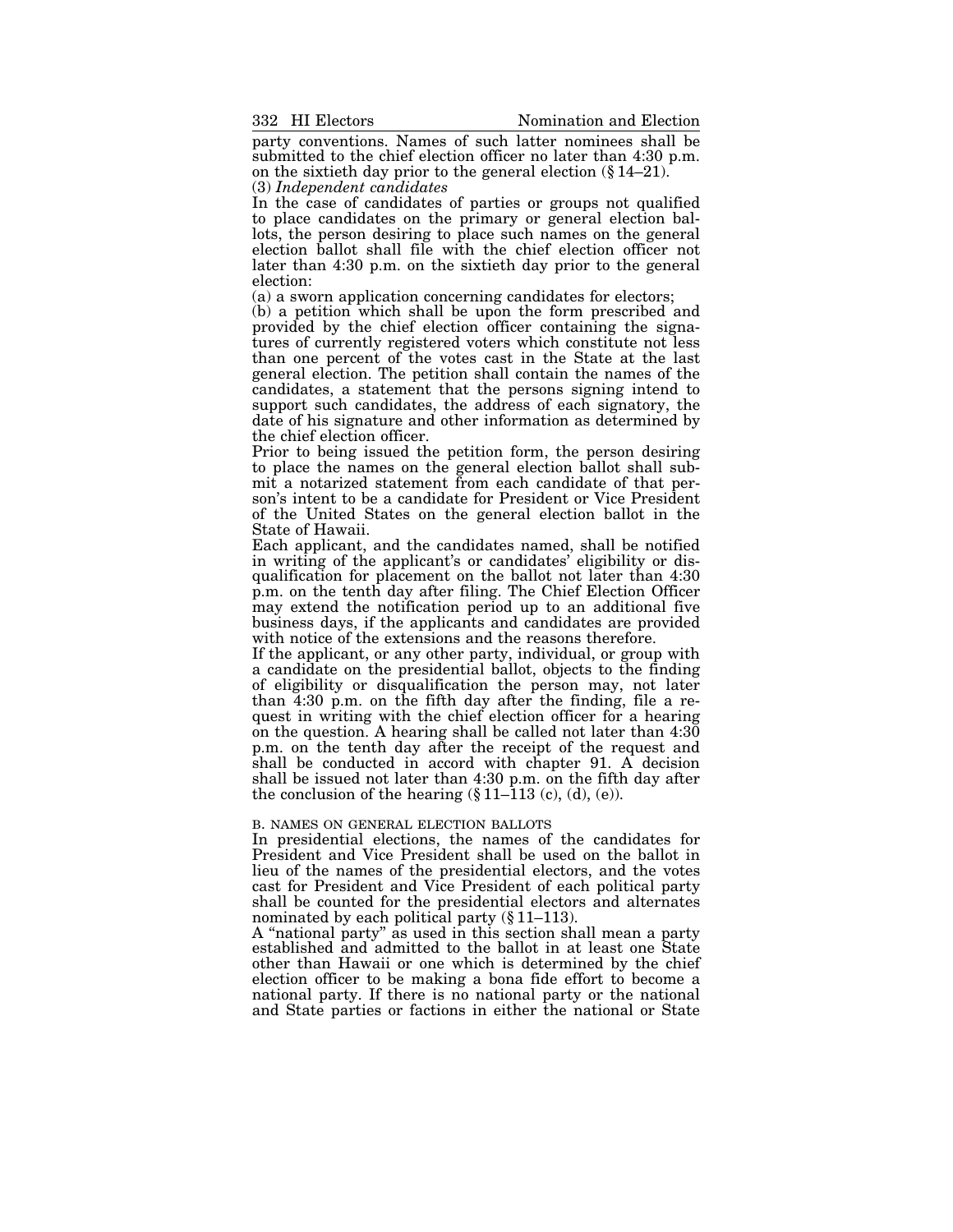Nomination and Election HI/ID Electors 333

party do not agree on the presidential and vice presidential candidates, the chief election officer may determine which candidates names shall be placed on the ballot or may leave the candidates names off the ballot completely  $(\S 11-\r13(a))$ .

# C. STATUTORY INSTRUCTIONS

The electors chosen shall assemble at the State capitol on the first Monday after the second Wednesday in December next following their election, at 2:00 o'clock in the afternoon. In case of the death or absence of any elector chosen, or if the number of electors is deficient for any other reason, the vacancy or vacancies shall be filled by the alternates in the order of their numerical designation for their respective electors causing the vacancy or vacancies, and in the event that vacancy or vacancies still exist, then the electors present shall select from the members of the same political party or group as many persons as will supply the deficiency. Certificates for the alternates or substitutes as presidential electors shall be issued by the Governor. The electors, when convened, if both candidates are alive, shall vote by ballot for that person for President and that person for Vice President of the United States, who are, respectively, the candidates of the political party which they represent, one of whom, at least, is not an inhabitant of this State (§§ 14–26—14–28).

### **IDAHO**

Presidential Electors: 4

A. NOMINATION

(1) *Major parties*

Major political parties include those parties that had three or more candidates for State office listed under the party name at the last general election or that had a candidate for State or national office who received at least 3 percent of the aggregate vote cast for the office of Governor at the last gubernatorial election (Idaho Code Annotated, § 34–501(b)). Presidential electors of such parties are selected at the party State convention in each election year at a time and place determined by the State central committee. The State central committee chairman shall preside and cause notice to be given to each legislative district central committee and each county central committee at the earliest possible date (§ 34– 707).

The State chairman of each political party shall by September 1 certify the names of the presidential electors to the Secretary of State (§ 34–711).

(2) *Minor parties*

A ''political party'' is defined as an organization of electors under a given name. A political party shall be deemed created and qualified to participate in elections in any of the following three (3) ways:

(a) By having three (3) or more candidates for State or national office listed under the party name at the last general election, provided that those individuals seeking the office of President, Vice President and presidential elector shall be considered one candidate, or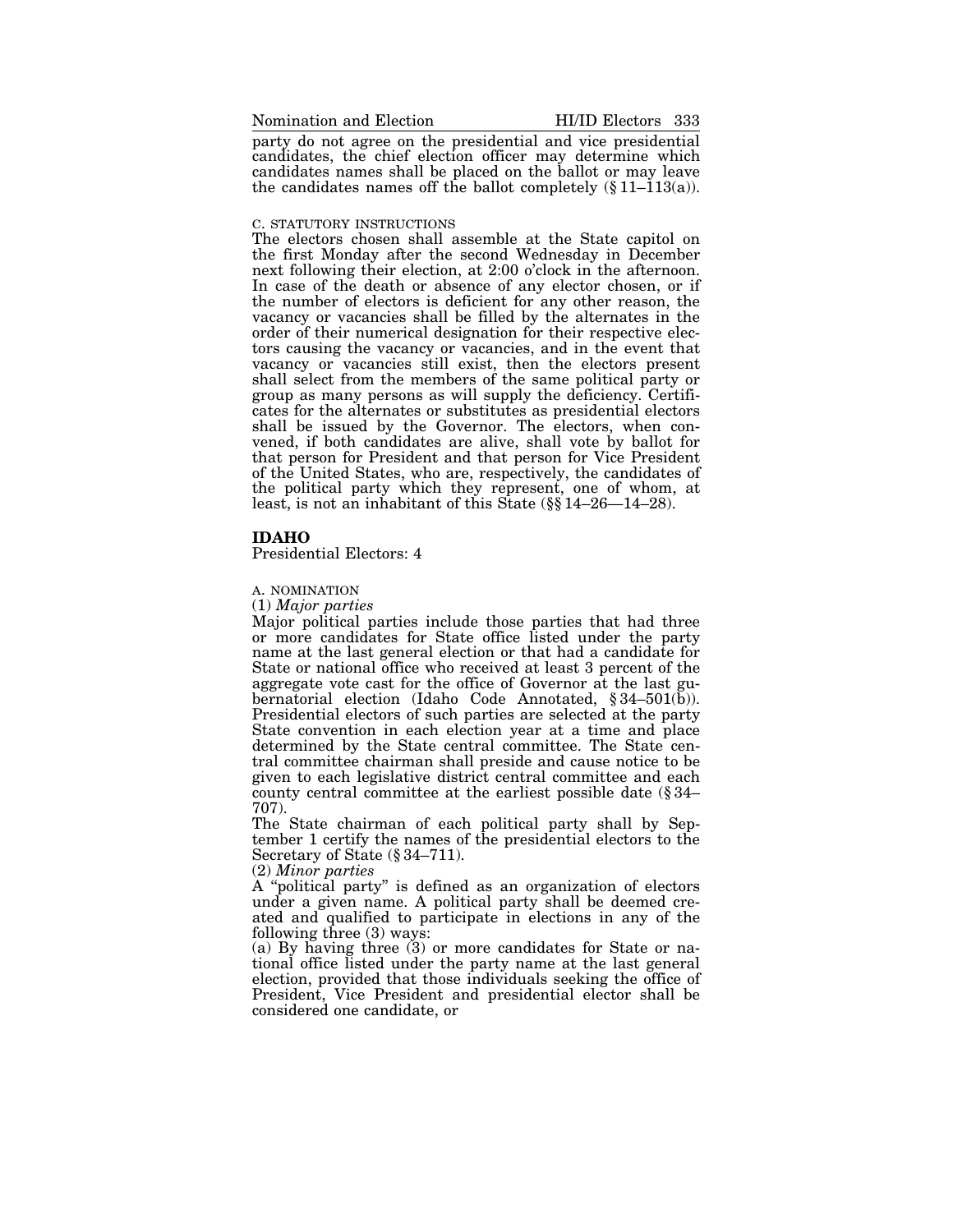(b) By polling at the last general election for any one of its candidates for State or national office at least three percent (3%) of the aggregate vote cast for Governor or for presidential electors.

(c) By an affiliation of electors who shall have signed a petition which shall:

(A) State the name of the proposed party in not more than six (6) words;

(B) State that the subscribers thereto desire to place the proposed party on the ballot;

(C) Have attached thereto a sheet or sheets containing the signatures of at least a number of qualified electors equal to two percent (2%) of the aggregate vote cast for presidential electors in the State at the previous general election at which presidential electors were chosen;

(D) Be filed with the Secretary of State on or before August 30 of even-numbered years;

(E) The format of the signature petition sheets shall be prescribed by the Secretary of State and shall be patterned after, but not limited to, such sheets as used for State initiative and referendum measures;

(F) The petitions and signatures so submitted shall be verified in the manner prescribed in section 34–1807, Idaho Code.

(G) The petitions shall be circulated no earlier than August 30 of the year preceding the general election.

Upon certification by the Secretary of State that the petition has met such requirements such party shall, under the party name chosen, have all the rights of a political party whose ticket shall have been on the ballot at the preceding general election.

The newly certified party shall proceed to hold a State convention in the manner provided by law; provided, that at the initial convention of any such political party, all members of the party shall be entitled to attend the convention and participate in the election of officers and the nominations of candidates. Thereafter the conduct of any subsequent convention shall be as provided by law (§ 34–501, Supp.).

(3) *Independent candidates*

Persons who desire to be independent candidates for the offices of President and Vice President, must file, prior to August 25 of the election year, declarations of candidacy as independent candidates. Such declarations must state that such persons are offering themselves as independent candidates and must declare that they have no political party affiliation. The declarations shall have attached thereto a petition signed by a number of qualified electors not less than one percent  $(1\%)$  of the number of votes cast in this State for presidential electors at the previous general election at which a President of the United States was elected.

The candidates for President and Vice President shall be considered as candidates for one office, and only one such petition need be filed for both offices (§ 34–708A, Supp.).

The State chairman of each political party shall certify the names of the presidential and vice presidential candidates and presidential electors to the Secretary of State on or before September 1, in order for them to appear on the general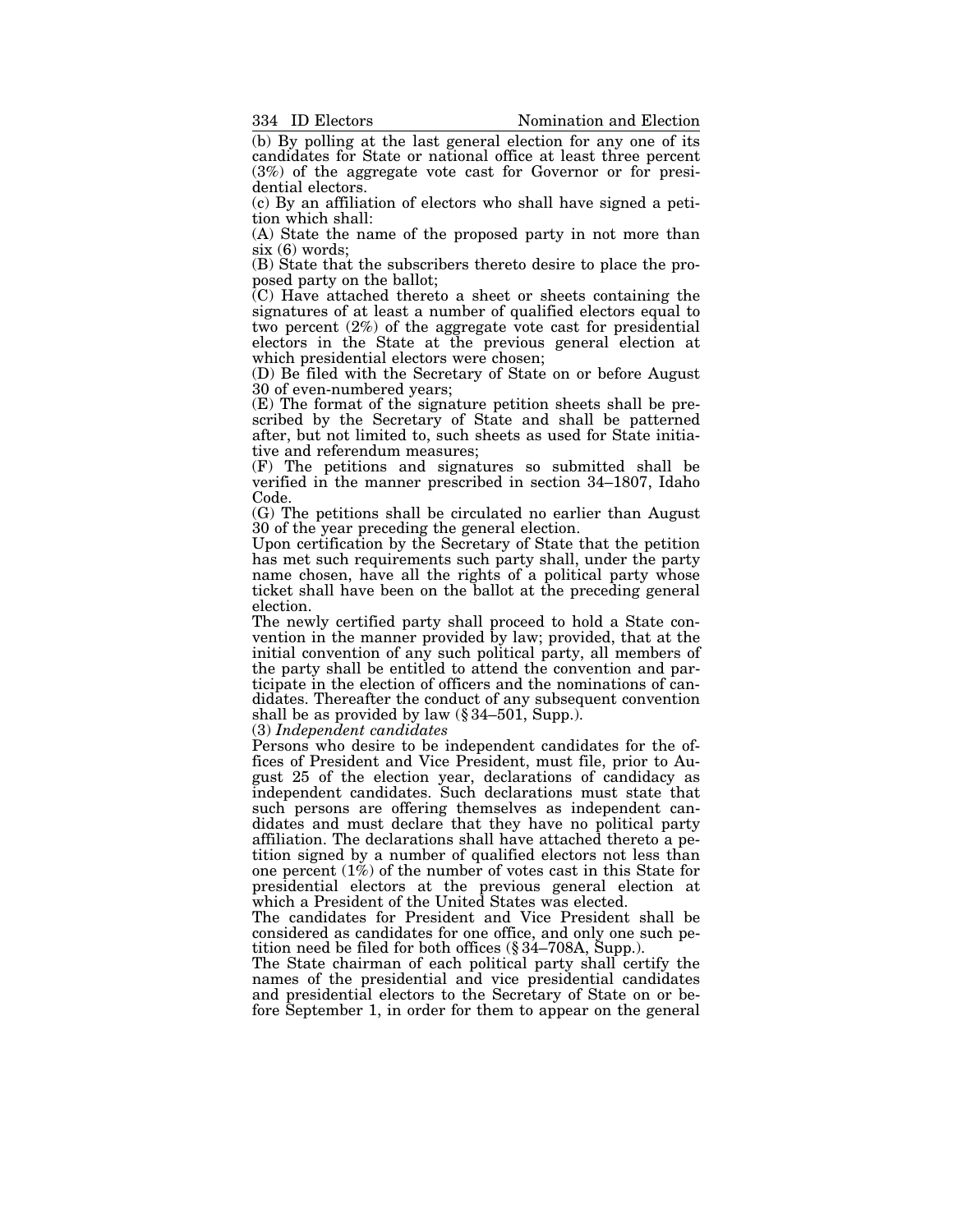Nomination and Election ID/IL Electors 335

election ballot. The Secretary of State shall certify such candidates to the county clerks at the same time as certification of political party candidates nominated for State and Federal offices by the voters in the primary election (§ 34–711, Supp.). Independent candidates who have qualified for ballot status pursuant to section 34–708A, Idaho Code, shall certify the names of presidential electors to the Secretary of State on or before September 1, in order for them to appear on the general election ballot. The Secretary of State shall certify the independent presidential electors, and the independent candidates for President and Vice President, to the county clerks on or before September 7 (§ 34–711A, Supp.).

# B. NAMES ON GENERAL ELECTION BALLOTS

The State chairman of each political party shall certify the names of the presidential and vice presidential candidates and presidential electors to the Secretary of State on or before September 1, in order for them to appear on the general election ballot. The Secretary of State shall certify such candidates to the county clerks at the same time as certification of political party candidates nominated for State and Federal offices by the voters in the primary election  $(\S 34-711)$ . Independent candidates who have qualified for ballot status shall certify the names of presidential electors to the Secretary of State on or before September 1, in order for them to appear on the general election ballot. The Secretary of State shall certify the independent presidential electors, and the independent candidates for President and Vice President, to the county clerks on or before September 7 (§ 34–711A).

### C. STATUTORY INSTRUCTIONS

The electors chosen to elect a President and Vice President of the United States shall, at 12:00 noon on the day which is or may be directed by the Congress of the United States, meet at the seat of government of the State, and then and there perform the duties enjoined upon them by the Constitution and laws of the United States (§ 34–1503). Each elector of President and Vice President of the United States shall, before the hour of twelve (12) o'clock on the day next preceding the day fixed by the law of Congress to elect a President and Vice President, give notice to the Governor and shall forthwith deliver to the electors present a certificate of all the names of the electors; and if any elector named therein fails to appear before nine (9) o'clock on the morning of the day of election of President and Vice President as aforesaid, the electors then present shall immediately proceed to elect, by ballot, in the presence of the Governor, persons to fill such vacancies (§ 34–1504).

### **ILLINOIS**

Presidential Electors: 22

# A. NOMINATIONS

(1) *Major parties*

The State convention of each political party shall have power to make nominations of candidates of its political party for the electors of President and Vice President (Smith-Hurd Il-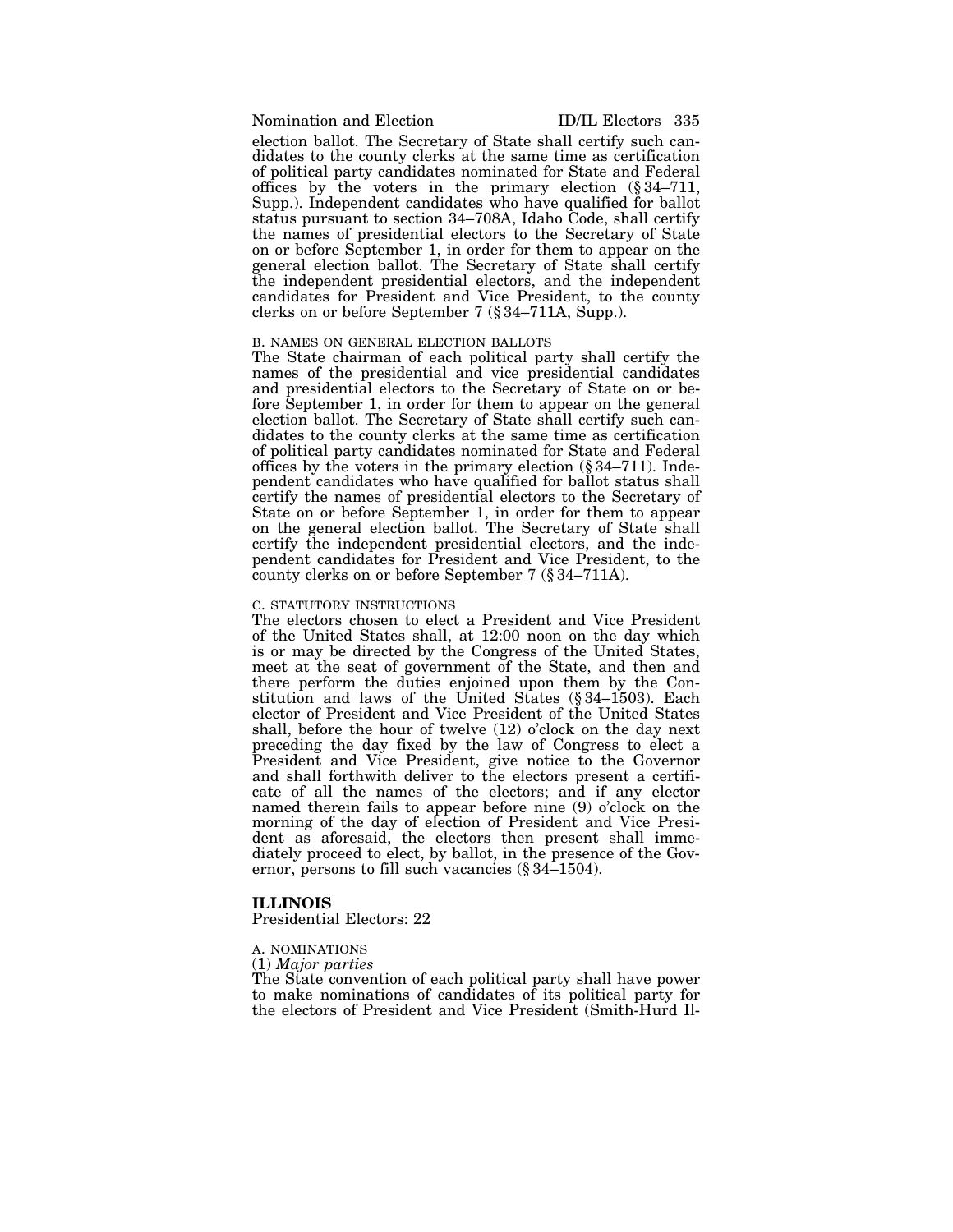336 IL Electors Nomination and Election

linois Annotated Statutes, ch. 46, ILCS § 5/7–9(b). State conventions shall be held within 180 days after the general primary in the year 2000 and every four years thereafter. In the year 1998 and every four years therafter, the Chairman of the States Central Committee may issue a call for a State convention within 180 days after the general primary. (10 ILCS  $§\frac{5}{7}-9(b)$ .

Choosing and election of electors of President and Vice President of the United States shall be in the following manner: In each year in which a President and Vice President of the United States are chosen, each political party or group in this State shall choose by its State convention electors of President and Vice President of the United States and such State convention of such party or group shall also choose electors at large, if any are to be appointed for this State and such State convention of such party or group shall by its chairman and secretary certify the total list of such electors together with electors at large so chosen to the State Board of Elections.

The filing of such certificate with the Board, of such choosing of electors shall be deemed and taken to be the choosing and selection of the electors of this State, if such party or group is successful at the polls as herein provided in choosing their candidates for President and Vice President of the United States (10 ILCS  $\S 5(21-1)$ . Such certification by the respective political parties or groups in this State of electors of President and Vice President shall be made to the State Board of Elections within 2 days after such State convention  $(\S 21 - 1(a)).$ 

(2) *Minor parties*

A minor political party is defined as a political party or group which has not polled more than 5 percent of the entire vote cast for governor in the State at the last preceding general election for Governor (10 ILCS § 5/10–2). It shall nominate its candidates in the same manner as does a new party. (3) *New parties*

Any group of persons desiring to form a new political party throughout the State, shall file with the State Board of Elections a petition (a) declaring the intention of the signers to form such a new political party, (b) stating in not more than 5 words the name of such party, (c) containing a complete list of candidates of such party for all offices to be filled in the State at the next election, and (d) signed by one percent (1%) of the number of voters who voted in the preceding statewide general election or 25,000 qualified voters whichever is less (10 ILCS § 5/10–2). Such petition shall be accompanied by a candidate's statement of candidacy, except candidates for electors for President and Vice President (10 ILCS § 5/10–5), and all certificates of nomination or nomination papers for candidates to be voted for by all the voters of the State shall be presented to the State Board of Elections at least 92 days, but not more than 99 days, before the general election, for endorsement by the board and for subsequent deposit with the State Board of Elections (10 ILCS § 5/  $10-6$ ).

(4) *Independent candidates*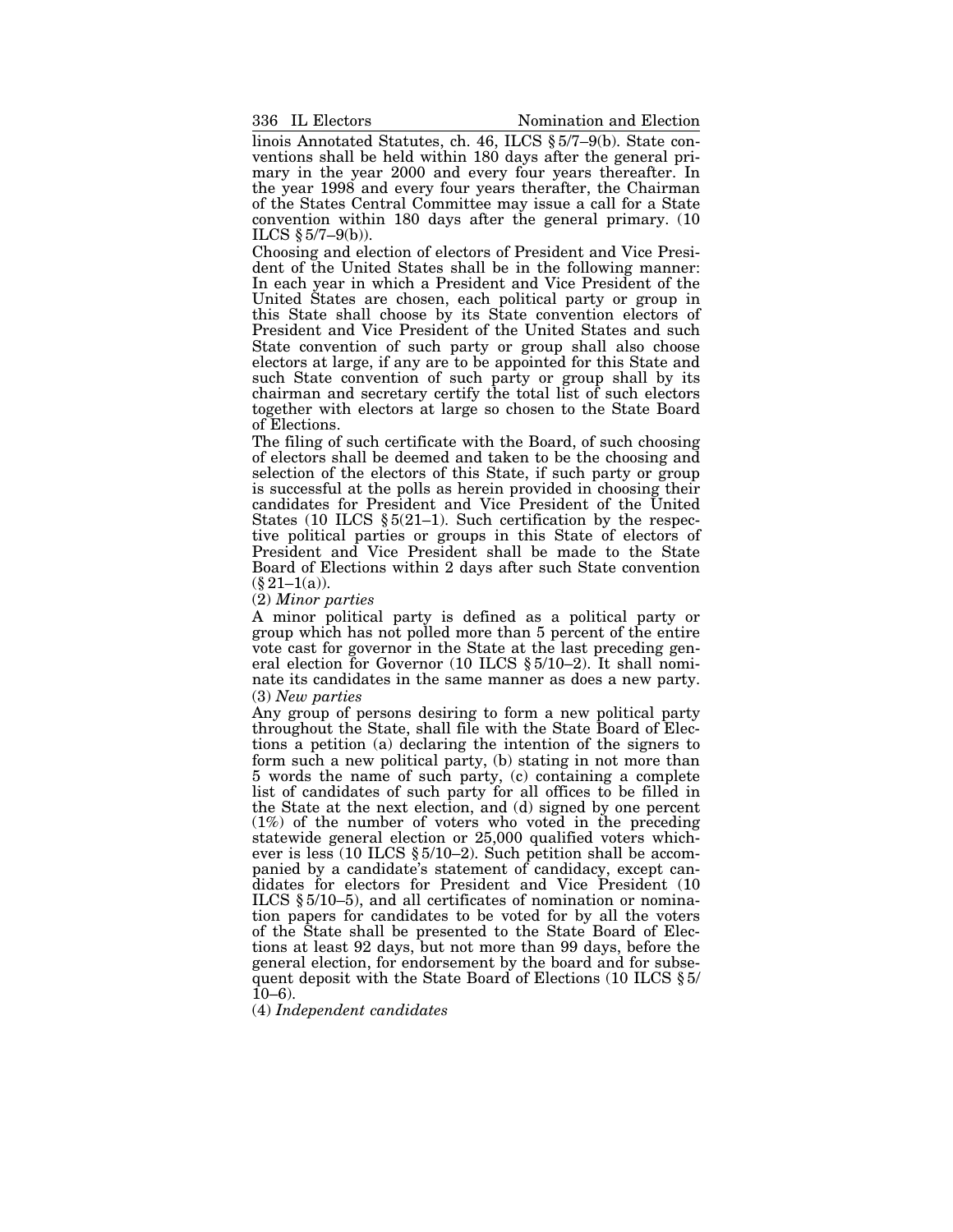Nomination and Election IL/IN Electors 337

Nomination of independent candidates (not candidates of any political party), for any office to be filled by the voters of the State at large may also be made by nomination papers signed in the aggregate for each candidate by 1% of the number of voters who voted in the next preceding statewide general election or 25,000 qualified voters of the State, whichever is less  $(10 \text{ ILCS } \, \frac{85}{10} - 3)$ .

Nomination papers are to be filed with the State Board of Elections between 99 and 92 days prior to the date of the primary (10 ILCS § 5/7–12).

B. NAMES ON GENERAL ELECTION BALLOTS

The names of the candidates of the several political parties or groups for electors of President and Vice President shall not be printed on the official ballot to be voted in the election to be held on the day in this Act above named. In lieu of the names of the candidates for such electors of President and Vice President, immediately under the appellation of party name of a party or group in the column of its candidates on the official ballot, to be voted at said election first above named in subsection (1) of section 2A–1.2 and section 2A–2, there shall be printed within a bracket the name of the candidate for President and the name of the candidate for Vice President of such party or group with a square to the left of such bracket. Each voter in this State from the several lists or sets of electors so chosen and selected by the said respective political parties or groups, may choose and elect one of such lists or sets of electors by placing a cross in the square to the left of the bracket aforesaid of one such parties or groups. Placing a cross within the square before the bracket enclosing the names of President and Vice President shall not be deemed and taken as a direct vote for such candidates for President and Vice President, or either of them, but shall only be deemed and taken to be a vote for the entire list or set of electors chosen by that political party or group so certified to the State Board of Elections as herein provided. Voting by means of placing a cross in the appropriate place preceding the appellation or title of the particular political party or group, shall not be deemed or taken as a direct vote for the candidates for President and Vice President, or either of them, but instead to the presidential vote, as a vote for the entire list or set of electors chosen by that political party or group so certified to the State Board of Elections as herein provided (10 ILCS 5/21–1(6)).

# C. STATUTORY INSTRUCTIONS

The electors, elected as aforesaid, shall meet at the office of the Secretary of State in a room to be designated by him in the capitol at Springfield in this State, at the time appointed by the laws of the United States at the hour of 10:00 o'clock in the forenoon of such day, and give their votes for President and for Vice President of the United States, in the manner herein provided, and perform such duties as are or may be required by law (10 ILCS 5/21–4).

# **INDIANA**

Presidential Electors: 12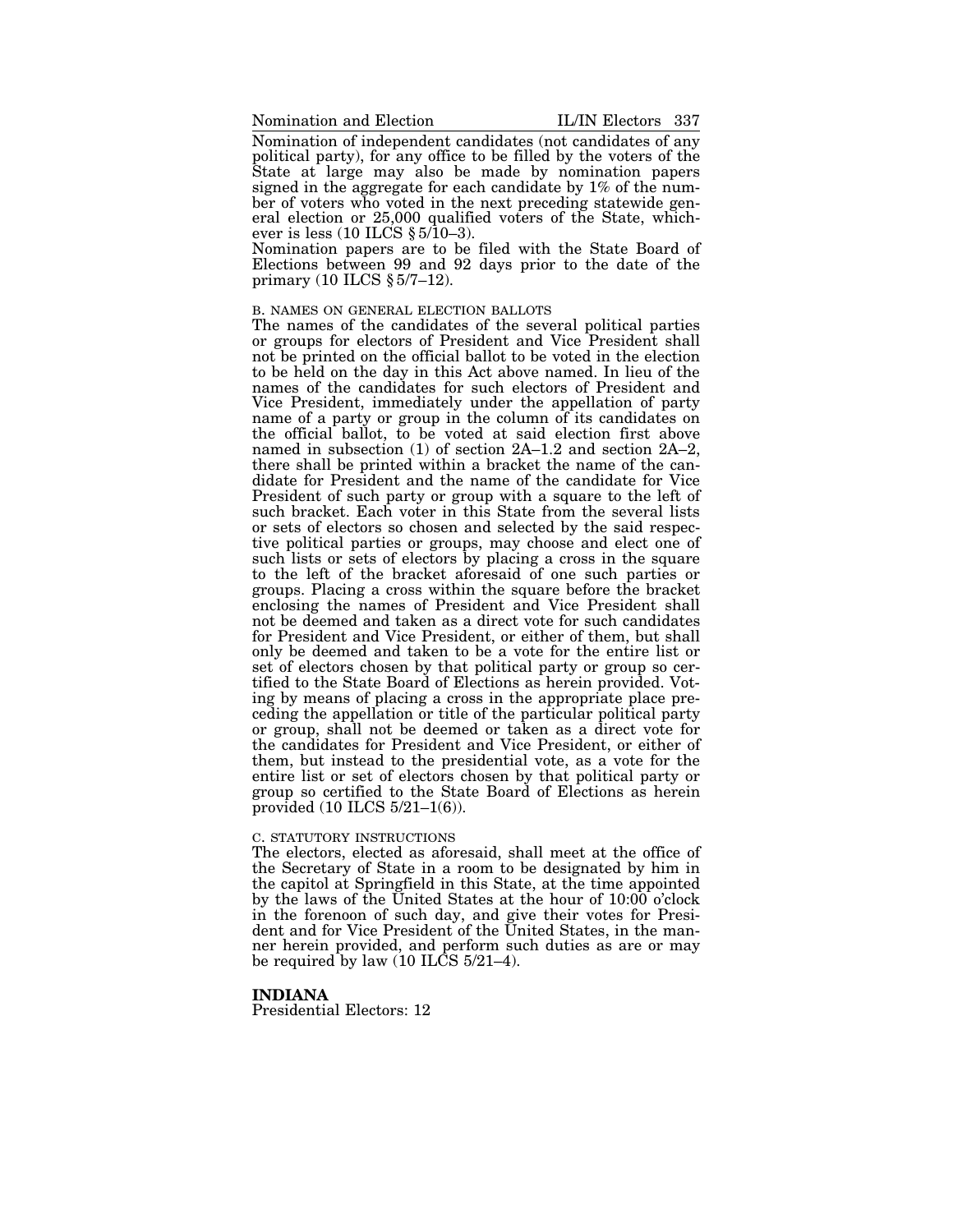A. NOMINATION (1) *Major parties*

Major political parties which received at least two percent of the total vote cast for Secretary of State at the last election shall nominate at the state convention candidates for presidential electors and alternate electors (Indiana Statutes Annotated §§ 3–8–4–1 and 3–8–4–2).

The state chairman of each political party shall certify to the secretary of state the names of the nominees of the party for President and Vice President of the United States and the state of which each nominee is a resident. If candidates for presidential electors are nominated by petitioners instead of by a convention of a political party, the petitioners shall certify with the list of names of electors:

(1) the names of their nominees for President and Vice President of the United States; and

(2) the state of which each nominee is a resident. The names of:

(1) all candidates for presidential electors; and

(2) all nominees for President and Vice President of the United States; shall be certified by noon September 1 before the general election  $(\S 3-10-4-5, \text{Supp.})$ .

### (2) *Minor parties and independent candidates*

A candidate may be nominated for an elected office by petition of voters who are registered to vote at the time of signing the petition and qualified to vote for the candidate  $(\S$ 3– 8–6–2). A petition of nomination must be signed by the number of voters equal to two percent (2%) of the total vote cast at the last election for Secretary of State in the election district that the candidate seeks to represent. (§ 3–8–6–3). A petition of nomination must be submitted to the county voter registration office of each county in which the election district is located during the period beginning January 1 of the year in which the election will be held and ending at noon July 15 before the election (§ 3–8–6–10, Supp.).

## B. NAMES ON GENERAL ELECTION BALLOTS

Each vote cast or registered for the nominees for President and Vice President of the United States of a political party or group of petitioners is a vote cast or registered for all of the candidates for presidential electors of the party or group and shall be counted. These votes shall be counted, canvassed, and certified in the same manner as the votes for candidates for other offices (§ 3–10–4–4).

# C. STATUTORY INSTRUCTIONS

The presidential electors who are elected at a general election shall assemble in the chamber of the Indiana house of representatives on the first Monday after the second Wednesday in December, or on another day fixed by the Congress of the United States, at 10 a.m. to elect the President and Vice President of the United States. The Governor shall deliver to the electors present a certificate of the names of all the electors  $(\S 3-10-4-7)$ . If a presidential elector fails to appear before 11 a.m. on the day prescribed by section 7 [3– 10–4–7] of this chapter, the electors present shall, by ballot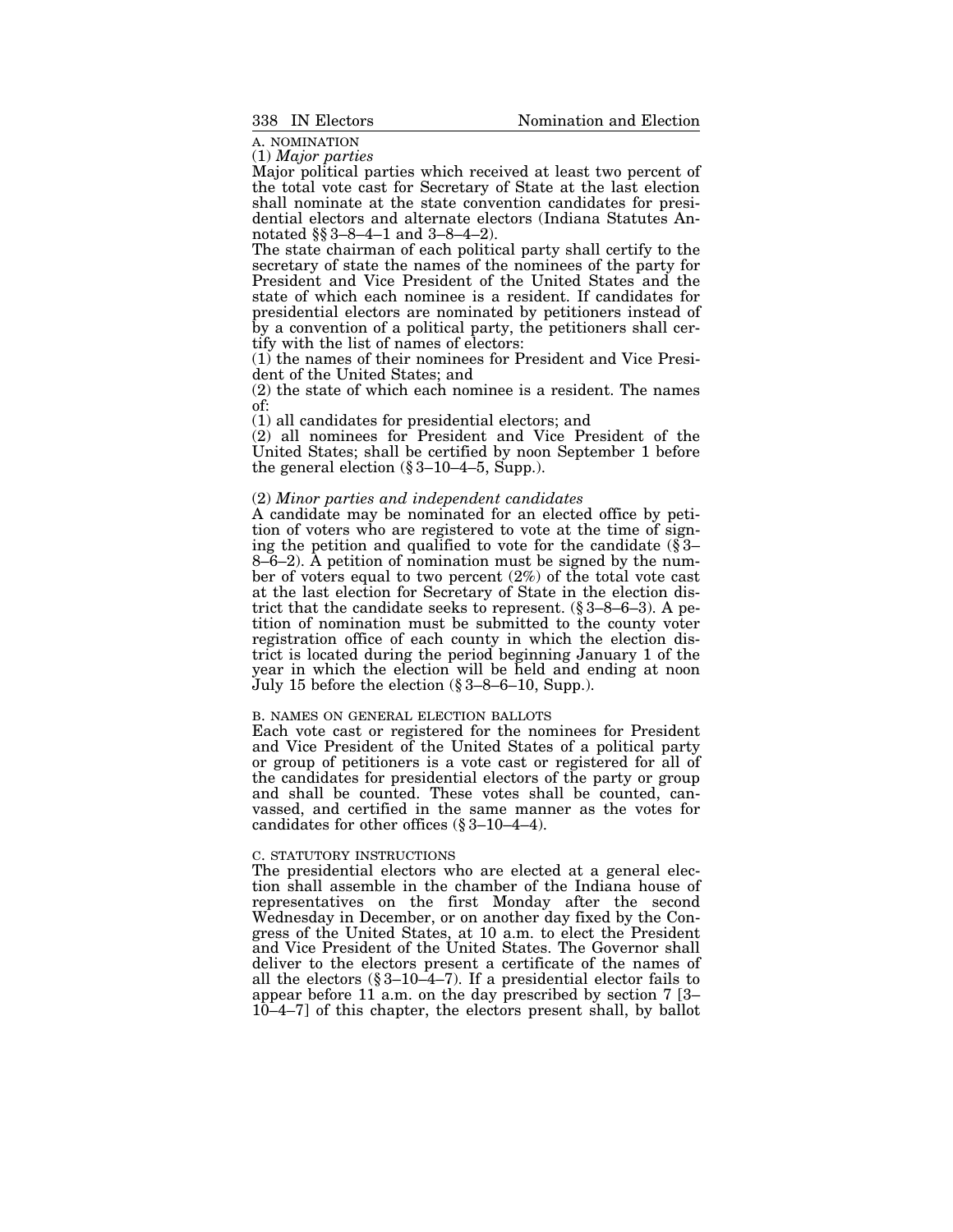Nomination and Election IN/IA Electors 339

and a majority vote of all those present, fill the vacancy. The election shall be immediately certified by a majority of the electors to the Governor, who shall immediately notify the person of the person's election (§ 3–10–4–8, Supp.). The presidential elector, when assembled and after vacancies are filled, shall then vote by ballot for President and Vice President of the United States and perform the duties imposed upon them by the Constitution and statutes of the United States and of this State (§ 3–10–4–9).

# **IOWA**

Presidential Electors: 7

A. NOMINATION

(1) *Major parties*

Electors are nominated by regular state party conventions, which shall be held either preceding or following the primary election at a time and place designated by the party state central committee, either preceding or following the primary election (Iowa Code Annotated, § 43.107). The names of candidates for President and Vice President of a political party as defined in the law shall be certified to the state commissioner by the party state chairperson and secretary of the state central committee at least 81 days prior to the general election (§ 54.5). The state central committee shall also file a list of the names and addresses of the party's presidential electors, one from each congressional district and two from the state at large not later than 5 p.m. at least 81 days before the general election  $(\S 54.5)$ .

(2) *Minor and new parties*

A political organization which did not cast at least 2 percent of the total vote cast for President of the United States or for Governor at the last general election  $(\S 43.2)$  may nominate one candidate for each office to be filled at the next general election. Such nomination shall be by convention or caucus  $(\S 44.1)$ , provided that to qualify for making a nomination for statewide office, such political organization must have at its convention or caucus a minimum of 250 qualified electors with at least one elector from each of 25 counties  $(\S 44.1)$ . The nomination certificate, signed by the chairman and secretary of such convention or caucus, shall be filed with the State Commissioner not more than 99 nor less than 81 days before the general election (§§ 44.2, 44.3, 44.4).

Certificates of nomination by such conventions for presidential electors in addition to the names and addresses of presidential electors are to contain the names of the candidates for President and Vice President (§ 44.3).

(3) *Independent candidates*

Nominations for candidates for President and Vice President and for State offices may be made by nomination papers signed by not less than one thousand five hundred eligible electors. Nomination papers for the offices of President and Vice President shall include the names of the candidates for both offices on each page of the petition. A certificate listing the names of the candidates for presidential electors, one from each congressional district, and two from the state at large, shall be filed in the State Commissioner's office at the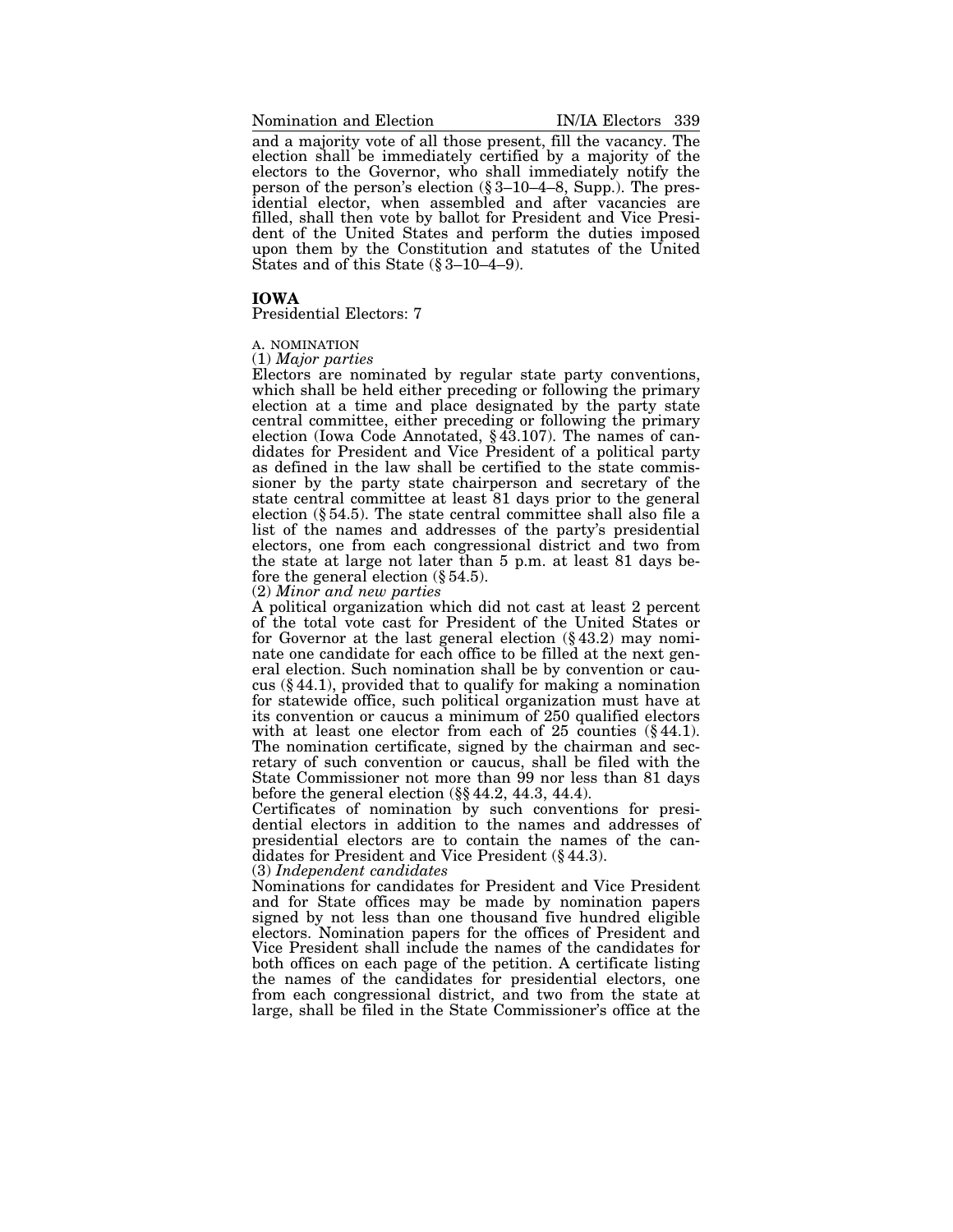340 IA/KS Electors Nomination and Election

same time nomination papers are filed  $(\S 45.1)$ . Nomination papers are to be filed in the office of the State Commissioner not more than 99 nor less than 81 days before the general election (§§ 44.4, 54.5).

#### B. NAMES ON GENERAL ELECTION BALLOTS

The names of candidates for President and Vice President and not the names of the candidates for electors shall be placed on the ballots under the respective party names. A vote for the candidates of any political party or group of petitioners for President and Vice President shall be deemed conclusively to be a vote for each candidate nominated in each district and in the State at large by the party for electors (§§ 49.32, 54.2).

#### C. STATUTORY INSTRUCTIONS

The presidential electors shall meet in the capitol, at the seat of government, on the first Monday after the second Wednesday in December next following their election. If, at the time of such meeting, any elector for any cause is absent, those present shall at once proceed to elect, from the citizens of the State, a substitute elector or electors, and certify the choice so made to the Governor, and he shall immediately cause the person or persons so selected to be notified thereof. When so met, the said electors shall proceed, in the manner pointed out by law, with the election, and the Governor shall duly certify the result thereof, under the seal of the State, to the United States Secretary of State, and as required by act of Congress relating to such elections (§§ 54.7, 54.8, but see 3 U.S.C. §11, which names the Administrator of General Services as the recipient).

### **KANSAS**

Presidential Electors: 6

A. NOMINATION

(1) *Major parties*

Kansas in 1961 changed the procedure for nominating presidential electors of the major political parties from the use of primaries to nomination at delegate or mass conventions or caucuses (Kansas Statutes Annotated, § 25–301). A convention or caucus shall be called by the State chairman of the party, or if there be no State chairman, by the party's candidate for Governor at the preceding general election (§25– 302).

Party nominations for presidential elections can only be made by a delegate or mass convention or caucus of qualified voters belonging to a political party having a national or State organization. Certificates of nomination must be filed by noon on June 10 prior to the general election (§§25–301, 25–305, Supp.).

(2) *Minor and new parties*

Candidates for elective office who are members of any political party whose candidate for Secretary of State did not poll at least 5 percent of the total vote cast for all candidates for Secretary of State in the preceding general election shall not be entitled to nomination by primary but shall be nominated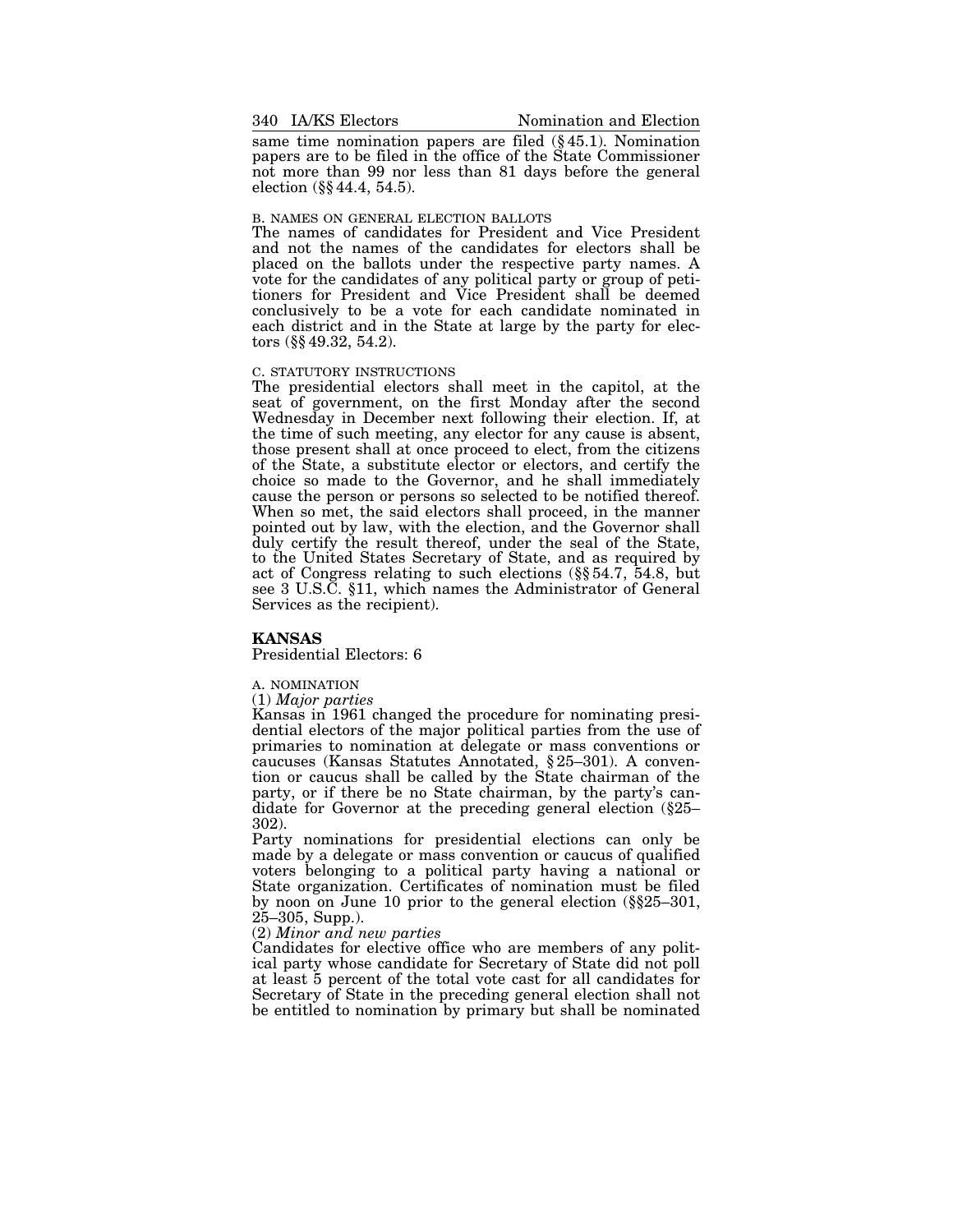Nomination and Election KS/KY Electors 341

by a delegate or mass convention (§25–202, Supp.). A convention shall be called as in (1) above. Presidential electors of such parties shall be nominated at State conventions (§25–301). Certificates of nomination shall be signed by the presiding officer and a secretary of the convention and filed with the Secretary of State by noon on June 10 prior to the general election (§§25–302, 25–305, Supp.).

A new party organized in Kansas and any national political party seeking to organize in the State shall be allowed to make party nominations by mass conventions or caucus only after filing with the Secretary of State not later than 12:00 noon, June 1, prior to the primary election held on the first Tuesday of August in even numbered years petitions signed by qualified electors equal in number to at least 2 percent of the total vote cast for all candidates for governor in the last preceding general election. Such petitions shall declare support for the official recognition of a political party, the name of which shall be stated on the declaration (§ 25–302a). Candidates of such parties shall be nominated and their names certified in the same manner as by minor parties. (3) *Independent candidates*

Candidates may be nominated by independent nomination papers signed by not less than 5,000 voters (§25–303, Supp.). Independent nomination petitions are to be filed with the Secretary of State or the county election officer by noon on the Monday preceding the first Tuesday of August prior to the general election (§25–305, Supp.).

### B. NAMES ON GENERAL ELECTION BALLOTS

The surnames of the candidates of each political party for the offices of President and Vice President, with the political designation thereof placed at the right of the surnames, shall be in one line  $(\S 25-\overline{6}15)$ .

# C. STATUTORY INSTRUCTIONS

The electors of President and Vice President of the United States shall convene at the capitol of the State on the first Monday after the second Wednesday in December after their election, at the hour of 12:00 o'clock noon of that day; and if there shall be any vacancy in the office of electors, occasioned by death, refusal to act, neglect to attend, or other cause, the electors present shall immediately proceed to fill, by ballot and by a plurality of votes, such vacancy in the Electoral College, and when the electors shall appear, or the vacancies shall have been filled as above provided, they shall proceed to perform the duties required of such electors by the Constitution and laws of the United States (§25–802).

## **KENTUCKY**

Presidential Electors: 8

# A. NOMINATION

(1) *Major parties*

Any political organization, as defined in KRS 118.015, not constituting such a political party but which cast two percent (2%) of the vote of the state at the last preceding election for presidential electors, may nominate, by a convention or pri-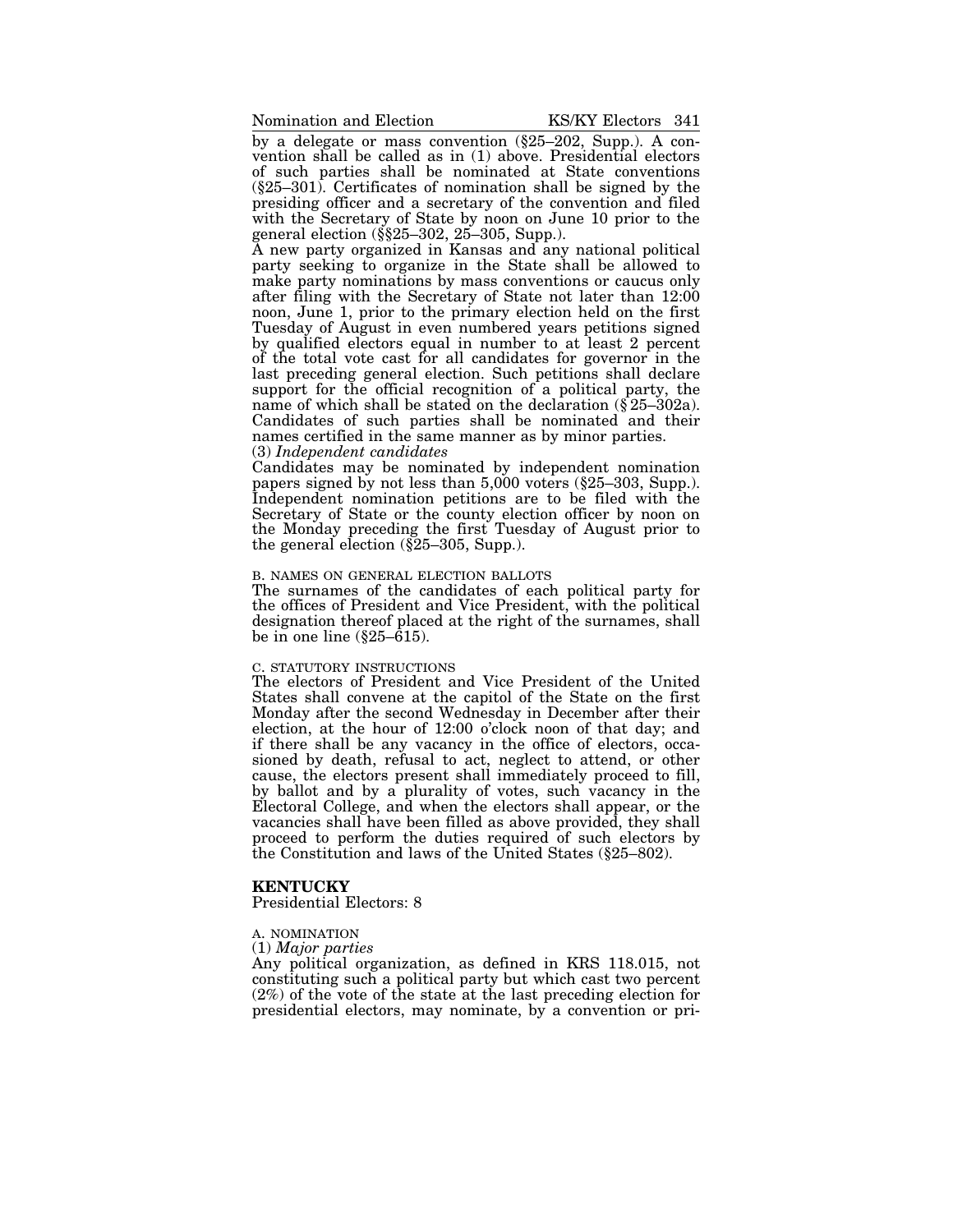mary election held by the party in accordance with its constitution and bylaws, as many electors of President and Vice President of the United States as this State is entitled to elect (§ 118.325(1), Supp.).

Such nominations shall be certified in writing by the presiding officer and secretary of the convention. The certificates shall state the names of the candidates of the party for President and Vice President (§118.325(2), Supp.). Such certificates shall be filed with the Secretary of State not earlier than the first Wednesday after the first Monday in November of the year preceding the year in which there is an election for President and Vice President of the United States and not later than the first Tuesday in September preceding the date fixed by law for the election of the electors (§ 118.365(6), Supp.).

(2) *Minor and new parties*

A political organization which cast at least 2 percent of the total vote of the State at the last presidential election may nominate candidates by convention or by a primary election held by the party in accordance with its constitution and bylaws. The certificates of nomination for statewide offices by such a convention or primary election, signed by the presiding officer and secretary of the convention or by the proper committee chairman and secretary, shall be filed with the Secretary of State as specified for major parties. (§§ 118.015(1), 118.325 (1), (2), Supp., 118.365(6), Supp.).

(3) *Independent candidates*

A candidate may become an independent candidate when a nominating petition is filed in his behalf signed by 5,000 qualified voters if office is voted for by the entire State (§ 118.315, Supp.). Petitions should be filed with Secretary of State (§ 118.356), within the time specified above for major parties. (§ 118.365(6), Supp.).

# B. NAMES ON GENERAL ELECTION BALLOTS

Candidates for President and Vice President shall be entitled to have their names placed on the ballot for the regular election if they are candidates of those political parties and organizations which have nominated presidential electors as provided in Kentucky Revised Statutes, § 118.325, where the certificate of nomination of such electors has been filed with the Secretary of State within the appropriate time (§ 118.305, Supp.).

# C. STATUTORY INSTRUCTIONS

The electors of President and Vice President of the United States shall convene at the State capitol, at 11:45 a.m. on the first Monday after the second Wednesday in December next after their election, give their votes at or after 12:00 noon, and make return thereof according to law. If any elector fails to attend by 12:00 noon, on the day of the meeting, those in attendance shall fill his place by the election of another person, who shall have the same powers as if originally elected by the people (§ 118.445).

# **LOUISIANA**

Presidential Electors: 9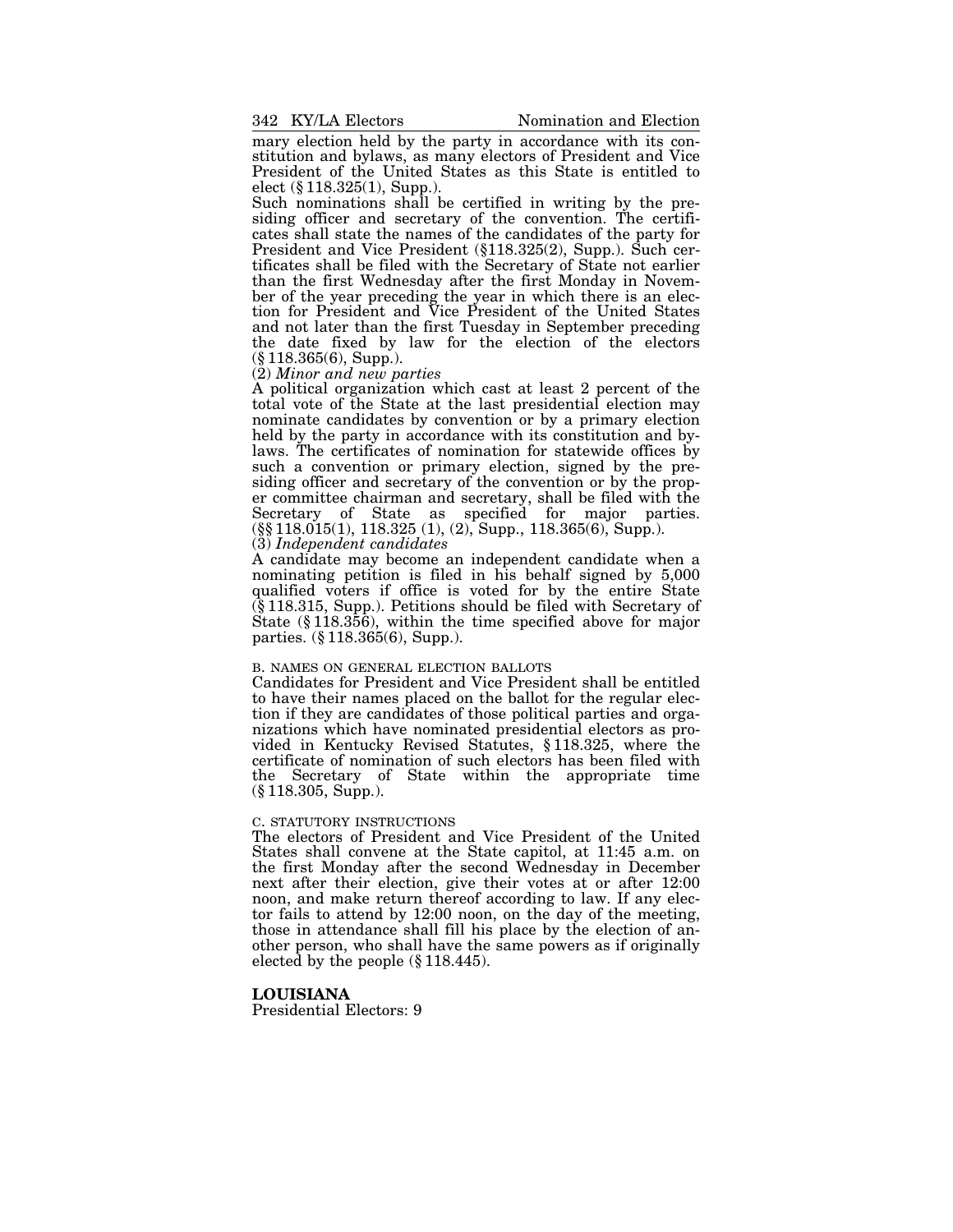A. NOMINATION (1) *Political parties*

Nominations for candidates for Presidential electors made by each recognized political party shall be made in such manner as shall be determined by a resolution adopted by the State central committee of the respective recognized political party. Each recognized political party shall nominate a full slate of candidates for elector, one from each congressional district and two from the State at large (Louisiana Revised Statutes Annotated, title 18, § 1253(A), Supp.). The names of candidates nominated by each recognized political party shall be filed with the Secretary of State by sworn statement, which shall be known as a certificate of nomination. The certificate of nomination shall be sworn to, signed, and filed by the chairman and secretary of the State central committee, except when the State central committee orders the nomination of presidential electors by a convention, in which case the chairman and secretary of the convention shall swear to, sign, and file the certificate of nomination (18, § 1253(B), Supp.).

Each certificate of nomination shall contain:

(a) the name and place of residence of each candidate for presidential elector;

(b) the particular office of presidential elector for which each is nominated;

(c) the name of the recognized political party making the nomination;

(d) the names of the candidates for President and Vice President supported by the party. In addition, a certificate of nomination filed by the chairman and secretary of a State central committee shall certify the adoption by the State central committee of the resolution of the committee which authorized the method of nomination, the method of nomination used, and the time and place where the nomination took place. A certificate of a nominating convention also shall certify the adoption by the State central committee of the resolution which authorized the convention, the time, and place where the convention was held, and the election of the chairman and secretary. Each certificate of nomination filed with the Secretary of State shall be accompanied by the notarized affidavit of each candidate for elector signifying that the certificate constitutes his acceptance of the nomination (18, § 1253(C), Supp.). The certificate of nomination shall constitute full proof of the nominations it recites and shall entitle the candidates for electors to each receive the number of votes received in the election by the party's candidate for President (18, § 1253(D), Supp.).

If the nominees for the offices of President and Vice President nominated by a national convention of a recognized political party, together with a slate of candidates for the offices of presidential electors to support such nominees, are not properly certified to the Secretary of State by the state central committee of that party prior to five o'clock p.m. on the first Tuesday in September in a presidential election year, the national chairman of the political party, after notifying the chairman of the state central committee of that political party, shall certify a slate of electors to certify the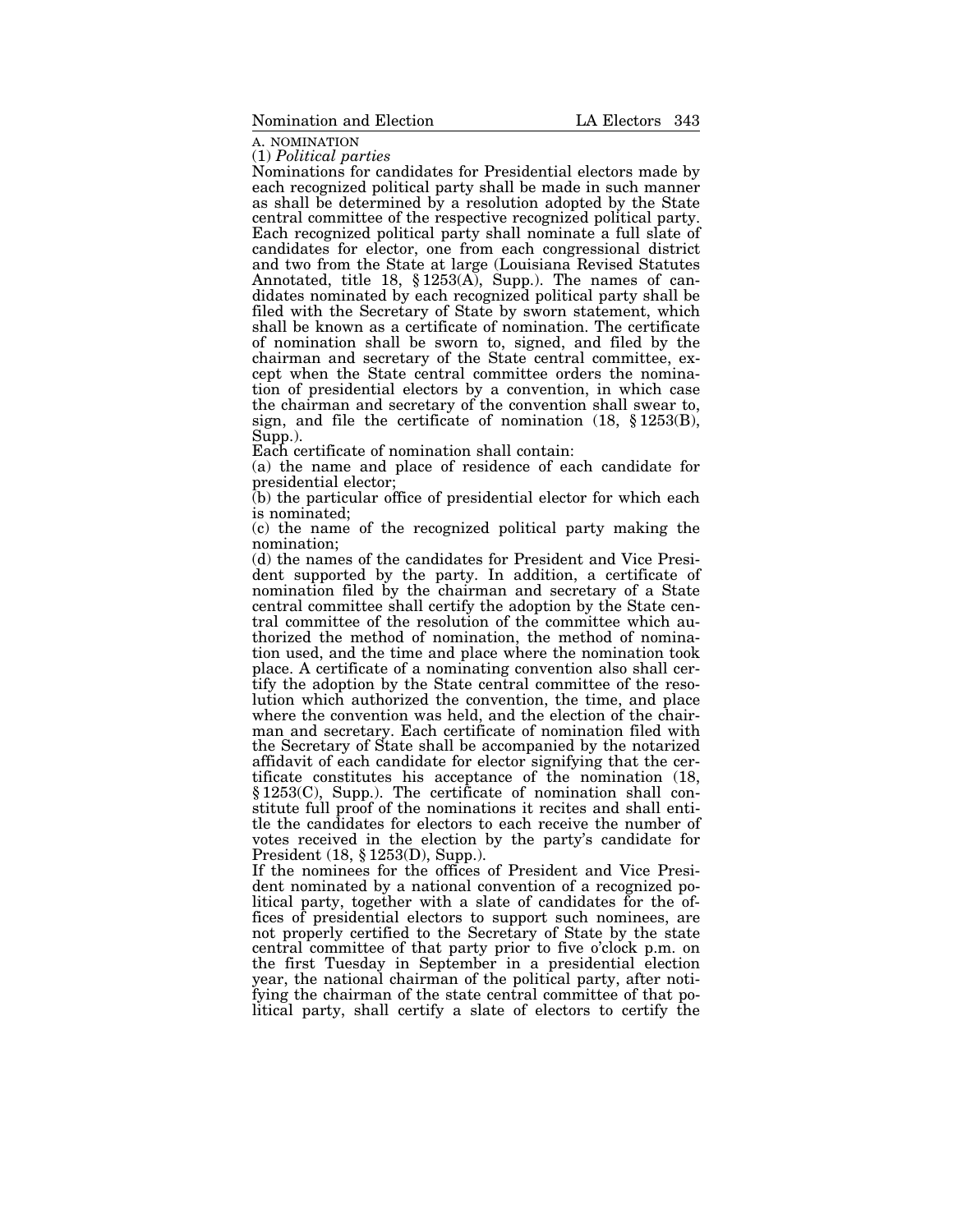344 LA Electors Nomination and Election

nominees to support such nominees within forty-eight hours thereafter (18, § 1253(E), Supp.). A political party is recognized if one of its candidates for presidential elector received at least 5 percent of the votes cast in the State for presidential electors in the last presidential election or if at least 5 percent of the registered voters in the State are registered as being affiliated with the political party  $(\S 441)$ .

(2) *Independent candidates*

A slate of independent candidates for presidential elector may be nominated by nominating petitions or may qualify by the payment of a qualifying fee of \$500. Such qualifying fee shall be paid in accordance with the provisions of R.S. 18:1254(A), Supp. The filing deadline for the qualifying fee is the first Tuesday in September (§ 18:1254(A), Supp.). Each qualifying fee shall be accompanied by the notarized affidavit of each candidate for elector signifying his acceptance of the nomination. An independent candidate for presidential elector may be registered to vote with or without a declaration of party affiliation (§ 1254(A), Supp.). A nominating petition for a slate of candidates for the offices of presidential elector shall be signed, filed, and certified as provided for State candidates voted on throughout the State (§ 1254(B), Supp.).

Any slate of candidates for presidential elector that qualifies by payment of a qualifying fee shall be a full slate of candidates for elector, one from each congressional district and two from the State at large, and shall submit with the qualifying fee the following information for each candidate:

(1) The candidate's name;

(2) The address of his domicile;

(3) The office sought;

(4) The names of the candidate for President and the candidate for Vice President whom the candidates for elector support;

(5) The recognized political party, if any, with which each candidate for presidential elector is affiliated;

(6) In not more than three words, the political principle that he represents; and

(7) The date of the election for which he seeks to qualify (§ 1254(D), Supp.).

Certificates of nomination of presidential electors and all nominating petitions shall be filed with the Secretary of State during the period beginning on the first Tuesday in August and ending at 5:00 p.m. on the first Tuesday in September of each year in which a presidential election is to be held (§ 1255, Supp.).

# B. NAMES ON GENERAL ELECTION BALLOTS

The ballot shall be so arranged that the names of the candidate for President and the candidate for Vice President nominated by each recognized political party, by nominating petition, or by the filing of notices of candidacy accompanied by a qualifying fee shall appear, in fourteen point type print, together with the name of the presidential candidate on top and the name of the vice presidential candidate directly underneath on the vertical type voting machine, and with the name of the presidential candidate on the left and the name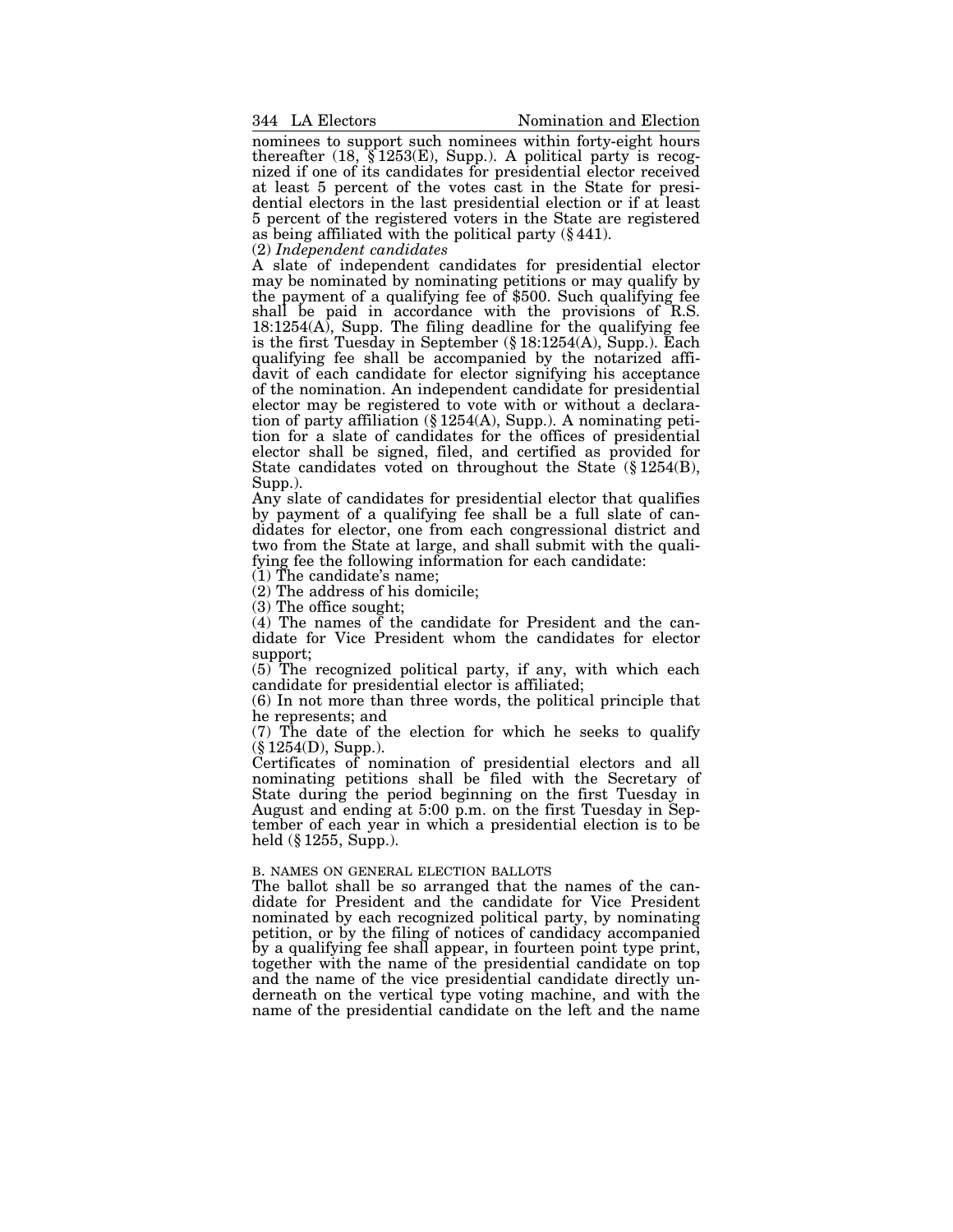Nomination and Election LA/ME Electors 345

of the vice presidential candidate directly to the right on the horizontal type voting machine.

Directly to the left of the names of the presidential and vice presidential candidates on the vertical type voting machine, and on the horizontal type voting machine, shall appear:

(a) If nominated by a recognized political party, the name of the party and such national party emblem, if any, or state party device, if any, as the state central committee of the party shall direct, and

(b) If nominated by a nominating petition or by the filing of notices of candidacy, the political principal which the candidates support, as stated on the nominating petition or on the notices of candidacy, if any, and the words ''Nominating Petition'' or the abbreviation ''Nom. Petition'' shall appear if nominated by petition.

Immediately below the name of the party, or, if nominated by a nominating petition, the words ''Nominating Petition'' or the abbreviation ''Nom. Petition'' shall appear the word ''Electors''. Immediately below the word ''Electors'' the names of the presidential electors nominated in support of the nominees for president and vice president of that party or political principal shall appear in six point type print. There shall be a single lever or, on an absenteee ballott, a single box within which to mark the ballot, opposite each pair of names. In preparing the ballots, the secretary of state shall arrange the names of the candidates of recognized political parties alphabetically, according to the names of the parties, followed by the names of the candidate nominated by nominating petitions and by the filing of notices of candidacy, listed alphabetically by designation of political principal.  $(\S 18:1259(B), Supp.).$ 

# C. STATUTORY INSTRUCTIONS

The electors shall meet in the State capitol in Baton Rouge on the day appointed for their meeting by Federal law and shall execute the duties and services enjoined upon them by the Constitution and laws of the United States. Notice of the time and place of the meeting shall be transmitted to each elector by the Secretary of State no later than seven days preceding the day of the meeting (§ 1263).

# **MAINE**

Presidential Electors: 4

A. NOMINATION

(1) *Major parties*

Presidential electors are nominated at biennial State conventions of the respective parties held in presidential election years between March 1 and August 1 (Maine Revised Statutes, title 21–A, § 321(2)(C)). A ''major party'' is one which at the last gubernatorial election polled the greatest or next greatest number of votes cast in the State for Governor  $(\S 1(22)).$ 

(2) *Minor and new parties*

A ''minor party'' means one other than a major party  $(\S 1(24))$ .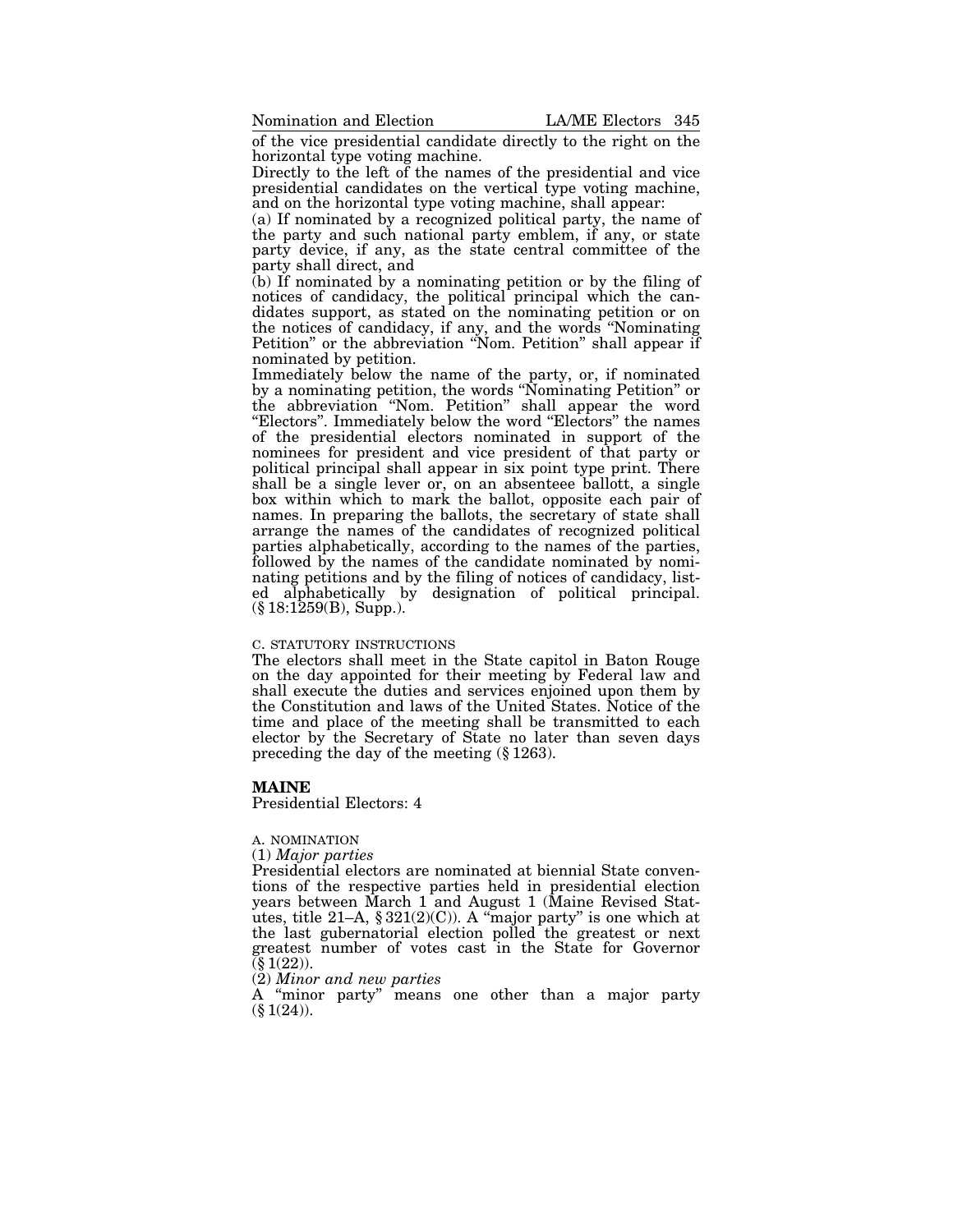"Party" refers to a political organization which has qualified to participate in a primary or general election pursuant to chapter 10 (§ 1(28)).

In addition to the procedure under section 302, a party whose designation was not listed on the general election ballot in the last preceding gubernatorial or presidential election qualifies to participate in a primary election, if it meets the requirements of subsections 1, 2, 3 and 4.

1. **Declaration of intent.** A voter or group of voters who are not enrolled in a party qualified under section 301 must file a declaration of intent to form a party with the Secretary of State. The declaration of intent must be on a form designed by the Secretary of State and must include:

A. The designation of the proposed party; and

B. The name and address of the voter or one of the group of voters who file the declaration of intent.

2. **Enrollment of voters.** After filing the declaration of intent required in subsection 1, the voter or voters proposing to form the party may then enroll voters in the proposed party under sections 141 to 145.

3. **Petition.** After filing the declaration described in subsection 1, the voter or a group of voters may then circulate petitions. These petitions must be signed in the same manner as primary petitions under section 335, subsections 3 and 4. The circulator of the petition must certify his belief that the signatures on it are genuine and that the signers are registered and enrolled voters. Each page of the petition must have a caption, in conspicuous type, which contains the designation of the proposed party followed by the words ''Petition to participate in the primary election.'' The Secretary of State shall prepare forms for these petitions. The petitions must be filed in the office of the Secretary of State before 5 p.m. on the 180th day preceding a primary election and must contain the signatures and legal addresses of voters, equal in number to at least 5% of the total vote cast in the State for Governor at the last preceding gubernatorial election (§ 303, Supp.).

# (3) *Independent candidates*

The names of presidential electors must be placed on the petition as a slate. The names of the candidates for President and Vice President must be placed on a petition for the nomination of presidential electors. A nomination petition may be signed only by voters of the electoral division which is to make the nomination, except that nomination petitions for presidential electors may be signed by any Maine voter. Other signatures are void. Nomination petitions must be signed by the following numbers of voters:

For a slate of candidates for the office of presidential elector, at least 4,000 and not more than 6,000 voters. A nomination petition may not be signed before January 1st of the election year in which it is to be used. A nomination petition must be filed in the office of the Secretary of State by 5 p.m. on the date of the primary election (§ 354, Supp.).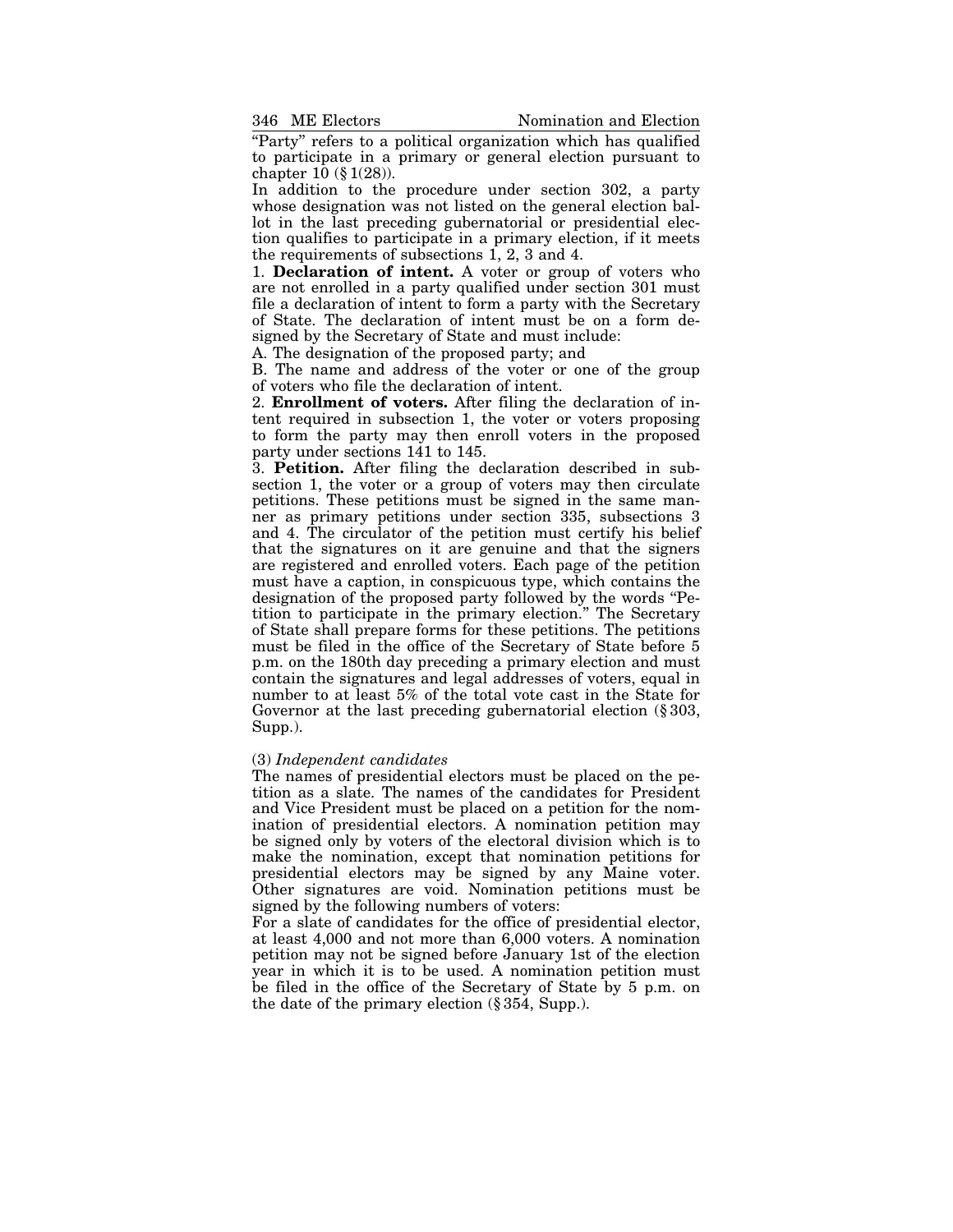B. NAMES ON GENERAL ELECTION BALLOTS

The names of the electors must not be printed on the ballot. A vote for a presidential and vice presidential candidate is considered a vote for the electors representing that party (§§ 602, Supp., and 801).

C. STATUTORY INSTRUCTIONS

The duties of the presidential electors in convention are as follows:

1. When convened as required by section 804, the presidential electors shall each cash separate ballots for President and Vice President, at least one of whom must not be a resident of this State.

2. The presidential electors at large shall cast their ballots for the presidential and vice-presidential candidates who received the largest number of votes in the State. The presidential electors of each congressional district shall cast their ballots for the presidential and vice-presidential candidates who received the largest number of votes in each respective congressional district.

3. The presidential electors shall make and subscribe to 6 certificates containing the number of votes cast separately for President and Vice President. They shall attach one of the lists of electors furnished them by the Governor to each certificate. They shall seal each certificate and attached list in an envelope stating that a certificate of the votes of this State for President and Vice President is contained inside.

4. The presidential electors shall send immediately by registered mail one certificate to the President of the Senate of the United States and 2 certificates to the Archivist of the United States in Washington, DC. The presidential electors shall deliver 2 certificates to the Secretary of State, who shall hold onto them subject to the order of the President of the Senate of the United States and shall retain the other for public inspection for one year. The presidential electors shall deliver one certificate to the Chief Judge of the United States District Court for the District of Maine (§ 805).

## **MARYLAND**

Presidential Electors: 10

A. NOMINATION

(1) *Major parties*

The State convention of any party shall nominate or provide for the nomination of candidates for presidential electors of the party in such manner as the convention determines. The State convention shall nominate or provide for the nomination of as many candidates for presidential electors of the party as this State is entitled to appoint. The names of persons nominated by the State convention as candidates for presidential electors shall be certified by the presiding officers of the State convention to the State Administrative Board of Election Laws (Annotated Code of Maryland, Art. 33, § 12–7).

(2) *Minor and new parties*

If, in any general election for President of the United States or Governor of the State, any political party polls less than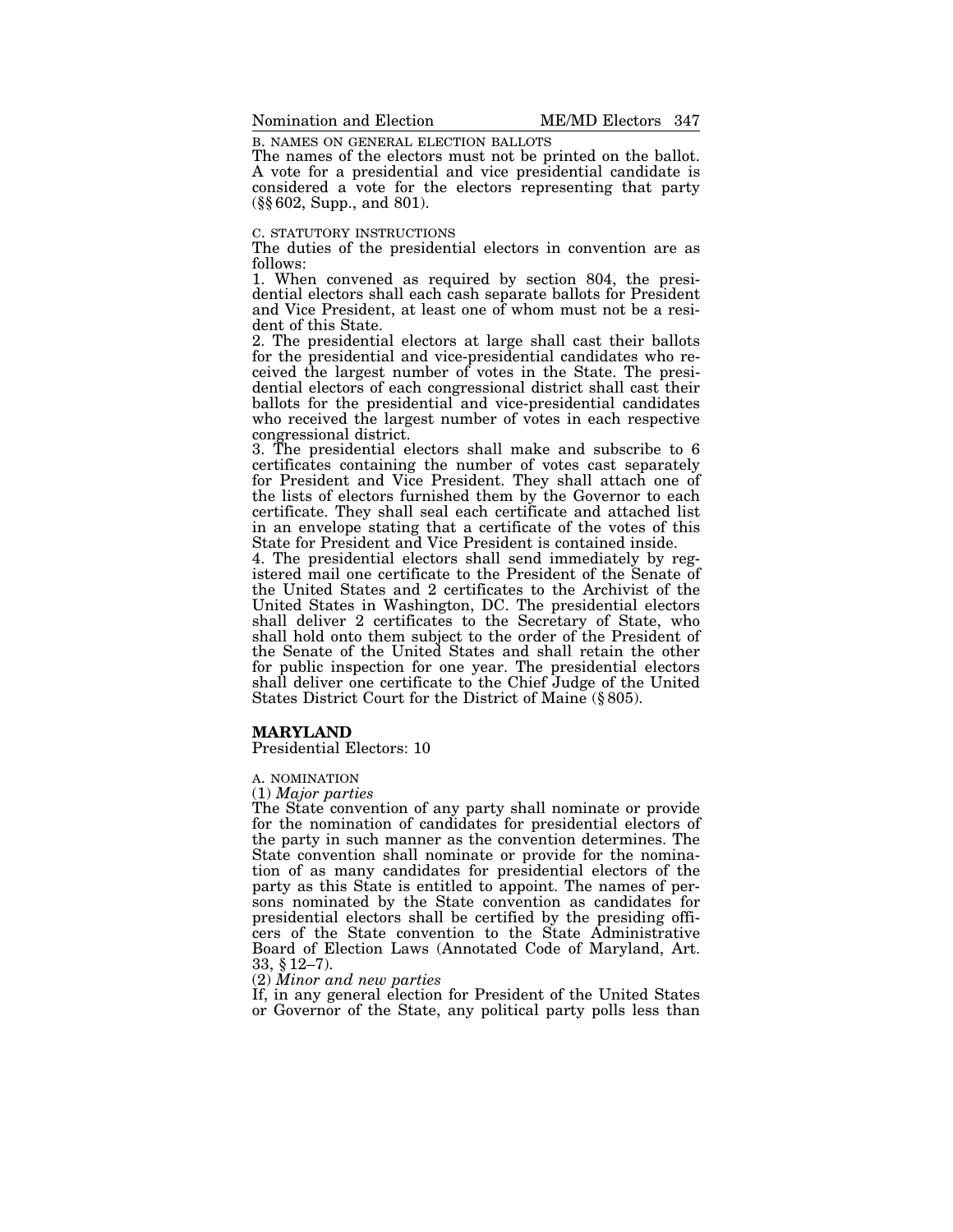three percent of the entire vote cast in the State for the offices of President and United States Senator (if a Senator for the State was elected at such election), such party shall cease to be a political party, and in subsequent elections must qualify as a new party to participate in elections (§ 4C– 1).

Any group of voters wishing to form a new political party shall do so by filing with the State Administrative Board of Election Laws a petition for formation of a political party which shall declare their intention of organizing a State political party, the name of which shall be stated in the petition together with the name and address of the State chairman thereof and the names and addresses of at least twentyfive persons who shall be designated as constituting the governing body of the party. Appended to the petition shall be papers bearing the signatures of at least ten thousand qualified voters of the State  $(\S 4B-1(a))$ . A petition for the formation of a new political party may not be filed in a presidential election year after the 5th Monday preceding through the 10th day following the primary election  $(\S 4B-1\tilde{2})$ .

If the petition for the formation of a political party is properly drawn and filed, then, within ninety days after the filing of the petition and appended papers, the persons designated in the petition as constituting the governing body of the party shall hold an organizational meeting and shall adopt for the conduct of the affairs of the party an interim constitution and bylaws, which shall be filed with the State Administrative Board of Election Laws within thirty days after adoption. Any amendments to the interim constitution and bylaws shall likewise be filed with the State Administrative Board of Election Laws within thirty days after adoption. The said organizational meeting shall be convened by the person designated in the petition as the State chairman of the party, who shall preside as president pro tem of the meeting until such time as party officers are elected (§ 4B–  $1(f)$ ).

The interim constitution and bylaws shall provide for such meetings as in the opinion of the governing body of the new political party shall be necessary for the proper conduct of party affairs and shall specifically provide for the selection of a State central committee for the party, the selection of party central committees for the several counties and Baltimore City, and for the selection of chairmen for the State and local party central committees  $(\S 4B-1(g))$ .

The interim constitution and bylaws shall also provide for the manner of calling all meetings and for advance notification thereof; for rules governing the conduct of all meetings, including the attendance required for a quorum; for a procedure for selecting party nominees for public office, subject to the provisions of this article; and for the manner and method of amending the interim constitution and bylaws of the political party. The interim constitution and bylaws shall also provide that no meeting of the political party or the governing body of the political party shall be called unless ten days written notice thereof shall be given, by regular mail, to each person entitled under the interim constitution and bylaws to attend, addressed to the residence of such person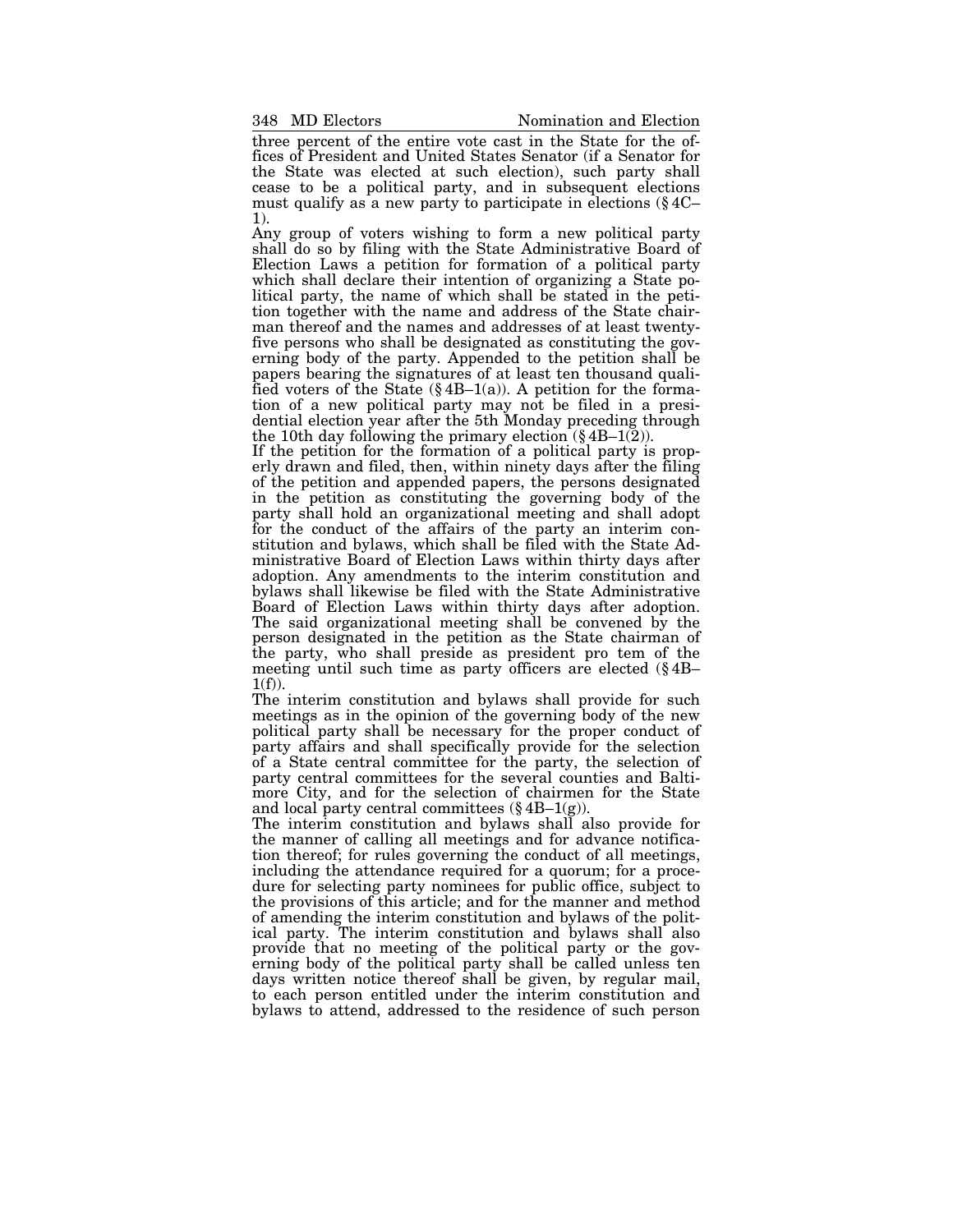Nomination and Election MD Electors 349

as disclosed by the records of the board of the county or Baltimore City in which such person is a voter. In the event that it is necessary to call a meeting to fill a vacancy in a party nomination for public or party office, it shall be sufficient if five days notice shall be given in a manner to be provided by the interim constitution and bylaws (*ibid.*).

The nominees for public office of the party shall be selected in the manner provided in the interim constitution and bylaws of the party, but no such nominee shall appear upon the ballot at any general election unless the nominee has complied with all the requirements of the provisions of the subtitle ''Nomination by Petition.'' including the filing of petitions with the election board or the several boards of the State, which shall bear in addition to the name of the nominee, the name of the party, signed by not less than three percent of the registered voters who are eligible to vote for the office for which election at the general election is sought. The political party shall not nominate more than one candidate for each public or party office to be filled at the succeeding general election, except to fill a vacancy in a prior nomination (§ 4B–1(h)).

(3) *Independent candidates*

A candidate for any public office who is registered as an independent or who is a member of or affiliated with a partisan organization which is not a political party may be nominated by petition  $(\S 7-1(a))$ .

A candidate for public office seeking nomination by petition shall file a certificate of candidacy with a sworn statement attached that he has on file with the election board or the several boards of the State petitions signed by not less than three percent of the registered voters who are eligible to vote for the office for which such nomination by petition is sought  $(\S 7 - 1(b)).$ 

The petition with the required number of signatures is to be filed with the appropriate board by not later than 5 p.m. on the first Monday in August  $(\S 7-1(c))$ .

# B. NAMES ON GENERAL ELECTION BALLOTS

Each citizen of the State entitled to vote for those persons seeking Federal office shall have the right to vote for the whole number of electors. The presidential electors of the candidates for President and Vice President who receive the highest number of votes shall be declared to be elected as said electors, and shall be deemed so appointed  $(\S 20-1)$ . The names of the candidates for presidential electors shall not be printed on the ballot, but in lieu thereof the names of the candidates of each party for the office of President and Vice President shall be printed thereon. A vote for said candidates for President and Vice President shall be deemed and counted as a vote for each of the presidential electors of said party  $(\S 20 - 2)$ .

# C. STATUTORY INSTRUCTIONS

The presidential electors elected at the November election shall meet in the State House in Annapolis. After taking the oath prescribed by the Constitution, they shall give their votes for President and Vice President, on the day fixed by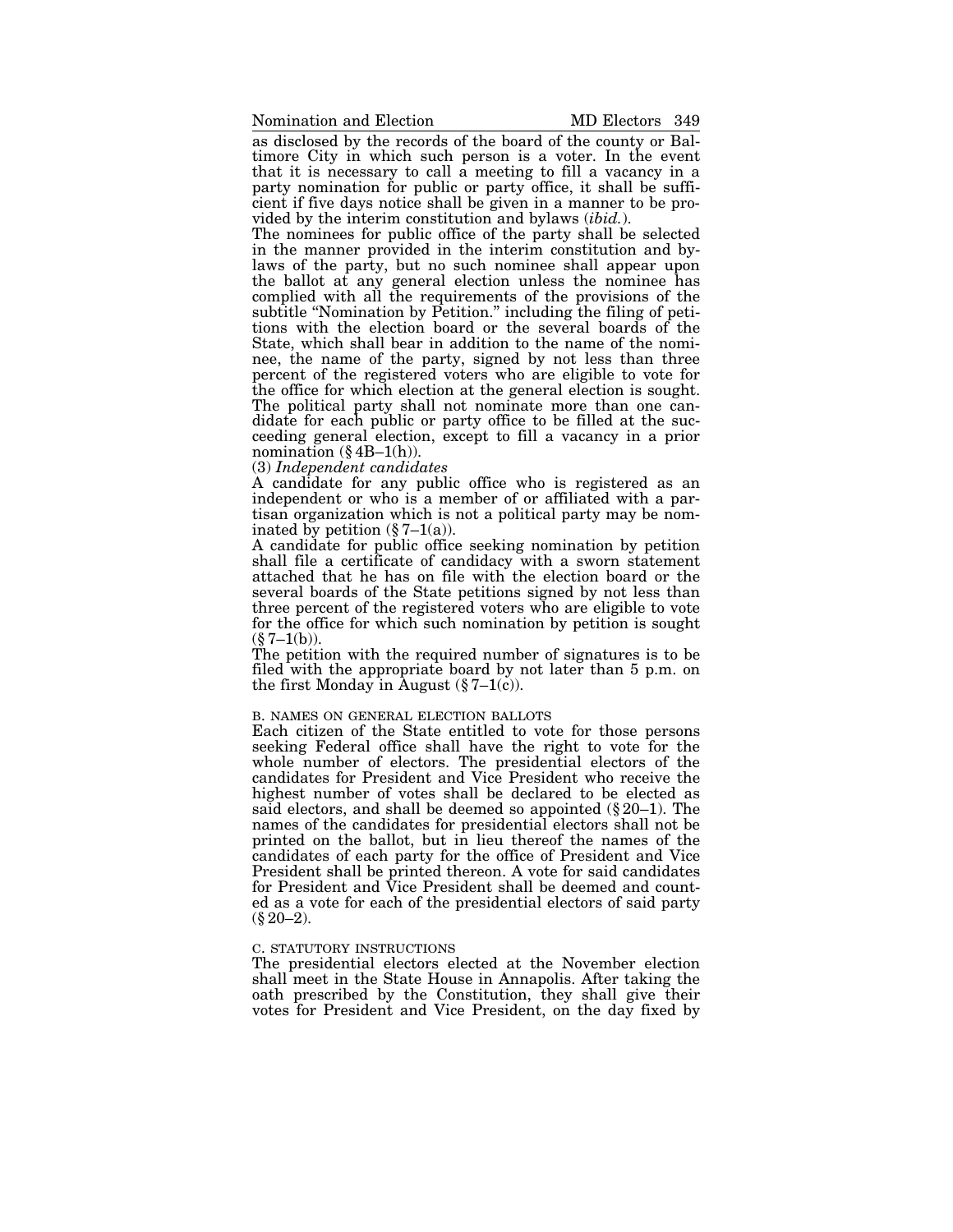law of the United States, for meeting of electors of President and Vice President, and shall cast their votes for the candidates who received a plurality of the votes cast in the State  $(\S 20 - 4)$ .

# **MASSACHUSETTS**

Presidential Electors: 12

A. NOMINATION

(1) *Major parties*

The State committees of the respective political parties at a meeting called for the purpose shall nominate the presidential electors. The surnames of the candidates for President and Vice President of the United States shall be added to the party or political designation of the candidates for presidential electors. Such surnames and a list of the persons nominated for presidential electors together with an acceptance in writing signed by each candidate for elector shall be filed by the state chairmen of the respective political parties not later than the second Tuesday of September (Massachusetts General Laws Annotated, ch. 53, § 8, Supp.). Nomination papers for presidential elector are to be filed on the last Tuesday in August in which a presidential election is to be held  $(\S 10, \text{Supp.}).$ 

(2) *Minor and new parties*

At any primary, caucus or convention, each party having the right to participate in or hold the same may nominate as many candidates for each office for which it has the right to make nominations therein as there are persons to be elected to that office, and no more. A party which makes one or more nominations shall be entitled to have the name of each of its candidates printed on the ballot to be used at the ensuing election; but, unless the nomination is made by direct plurality vote in a primary or in several caucuses held in more than one ward or in more than one precinct or group of precincts, a certificate of nomination must be filed with the Secretary of State (§§ 1, 5; and § 10, Supp.).

Such State convention shall be held not earlier than 4 days after the caucuses at which delegates to such convention were elected, and not later than 48 hours prior to the hour for filing certificate of nomination  $(\S 4)$ .

The certificate of nomination with the candidates' written acceptance, except for presidential electors, should be filed by the secretary of the convention with the Secretary of State within 72 hours succeeding 5:00 p.m. of the day on which the caucus was held or the session of the convention terminated (§ 5; and § 9, Supp.).

Nomination papers should include the party, if any, which a candidate represents (§ 8, Supp.). Names of candidates for President and Vice President shall be added to the party or political designation of candidates for presidential electors (§ 8, Supp.). Provisions of this paragraph also apply to nomination papers for independent and new party candidates. (3) *Independent candidates*

Nomination papers are required for candidates to be voted on by the State at large, signed by voters equal in number to one half of one percent of the entire State vote for Gov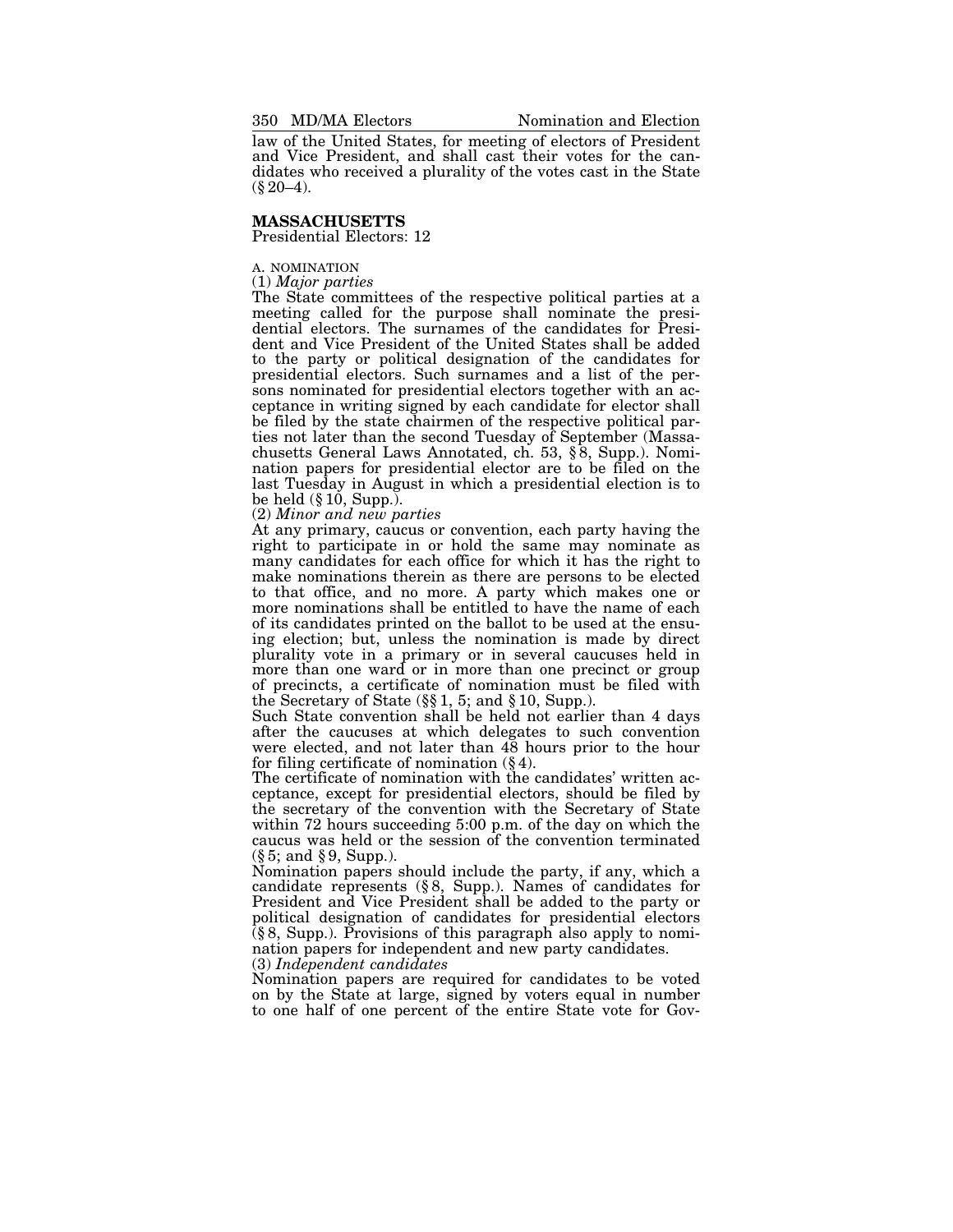Nomination and Election MA/MI Electors 351

ernor at the last biennial election (§ 6, Supp.). Candidate's written acceptance must accompany nomination papers (§9, Supp.). Nomination papers should be submitted to registrars of signer's city or town of voting residence for certification on or before 5:00 p.m. of the 7th day before last date for filing (§ 7, Supp.), and should be filed with the Secretary of State (§ 9, Supp.). Nomination papers for presidential elector are to be filed on or before the last Tuesday in August of the year in which a presidential election is to be held (§ 10, Supp.).

B. NAMES ON GENERAL ELECTION BALLOTS

The names of the candidates for presidential electors shall not be printed on the ballot, but in lieu thereof, the surnames of the candidates of each party for President and Vice President in one line under the designation ''Electors of President and Vice President.'' A square in which the voter may designate his choice for electors is at the right of each political designation. The candidates for electors are nominated to vote for the party's candidates for President and Vice President. The vote for such latter candidates on the State ballot, however, shall be deemed as a vote for the candidates for electors (ch. 54, §§ 43, 43A, 78).

## C. STATUTORY INSTRUCTIONS

Candidates for President and Vice President and State chairmen when filing the list of nominees for presidential elector must also file an acceptance in writing signed by each candidate for presidential elector on a form to be provided by the Secretary of State. The acceptance form shall include a pledge by the presidential elector to vote for the candidate named in the filing (ch. 53, § 8, Supp.).

Persons chosen as presidential electors shall meet at the statehouse on the date fixed by Federal law and organize. A journal of their proceedings shall be kept and shall be deposited in the office of the Secretary of State (ch. 54, § 148).

## **MICHIGAN**

Presidential Electors: 18

### A. NOMINATION

(1) *Major parties*

Presidential electors are nominated by major parties at their respective regular fall State conventions (Michigan Compiled Laws, § 168.42). Such conventions shall commence not less than 60 days before the November general election at a time and place designated by the party State central committee. The calls for such conventions shall be issued at least 60 days prior to the August primaries (§ 168.591, Supp.).

The primary is held on the Tuesday succeeding the first Monday in August (§ 168.534, Supp.). August 8, 2000.

Each respective State central committee in its call for the State convention shall forward a notice to the chairman of each county committee of the party showing the number of delegates to which each county shall be entitled in the State convention of the party, and the State central committee shall apportion such delegates to the several counties in proportion to the number of votes cast for the candidate of the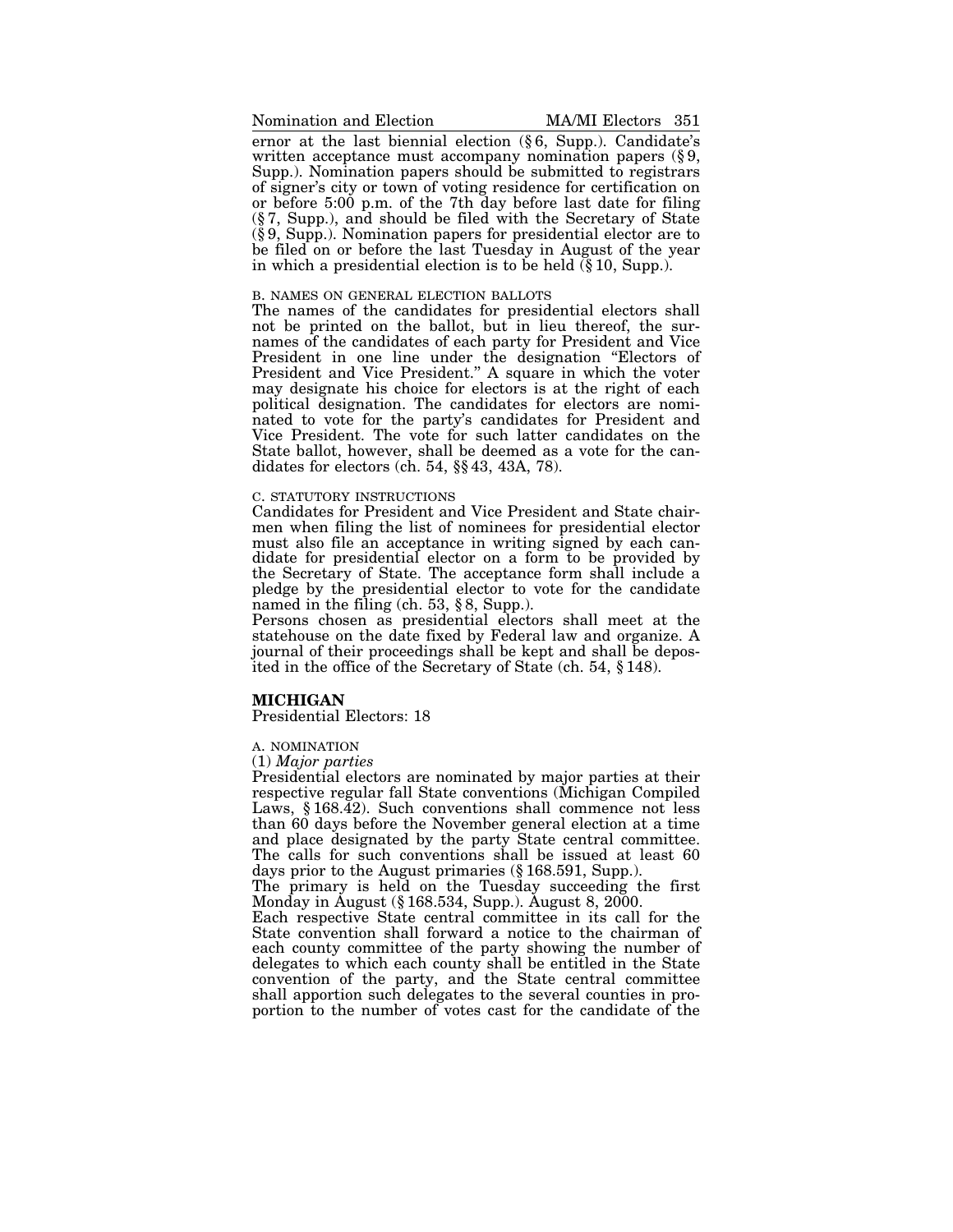party for Secretary of State in each of said counties, at the last preceding November election. In addition to the proportionate number of delegates allocated to each county, the State central committees shall allocate an additional number of delegates equal to the number of incumbent legislators nominated by their party and residing in such county (§ 168.598).

County conventions meet to choose delegates to the State conventions which shall be held not less than 8 nor more than 19 days after the August primaries (§ 168.592).

The names of all the candidates for electors as well as the candidates of the party for the offices of President and Vice President shall be certified by the State central committee of each party to the Secretary of State and the various county boards of election commissioners within 24 hours after the conclusion of the conventions (§ 168.686).

(2) *Minor and new parties*

Any political party which failed to have at least one candidate who received at least 5 percent of the total vote cast for all candidates for the office of Secretary of State in the last preceding State election, either in the State or in any political subdivision affected, shall not make its nominations by the direct primary method. The nomination of candidates of such parties shall be made by means of caucuses and conventions (§§ 168.532, 168.686a). A convention for the selection of presidential electors shall commence at least 60 days prior to the November general election (§§ 168.42, 168.591, Supp.). Such nominations shall be certified by the chairman and secretary of the convention or caucus, under oath, and there shall accompany such certifications a written acceptance of nomination by each candidate and affidavit of identity (§ 168.686a).

Nomination certificates shall also contain the designation of the party (§ 168.687). In each presidential election year, names of a party's candidates for President and Vice President shall be filed at the same time (§ 168.686). The name of no candidate of a new political party shall be printed upon the official ballots of any election unless the chairperson and secretary of the state central committee of the party shall have filed with the secretary of state not later than 4 p.m. of the 110th day before the November general election, a certificate signed by them bearing the name of the party, together with petitions bearing the signatures of registered and qualified electors equal to not less than one percent of the total number of votes cast for governor at the last election in which a governor was elected. The petitions shall be signed by at least 100 residents in each of at least one half of the congressional districts of the State and not more than 35 percent of the minimum required number of the signatures may be resident electors of any one congressional district (§ 168.685, Supp.). New parties shall nominate presidential electors in the same manner as other parties (§ 168.42).

B. NAMES ON GENERAL ELECTION BALLOTS

The names of the candidates for President and Vice President are printed on the general State ballot in lieu of the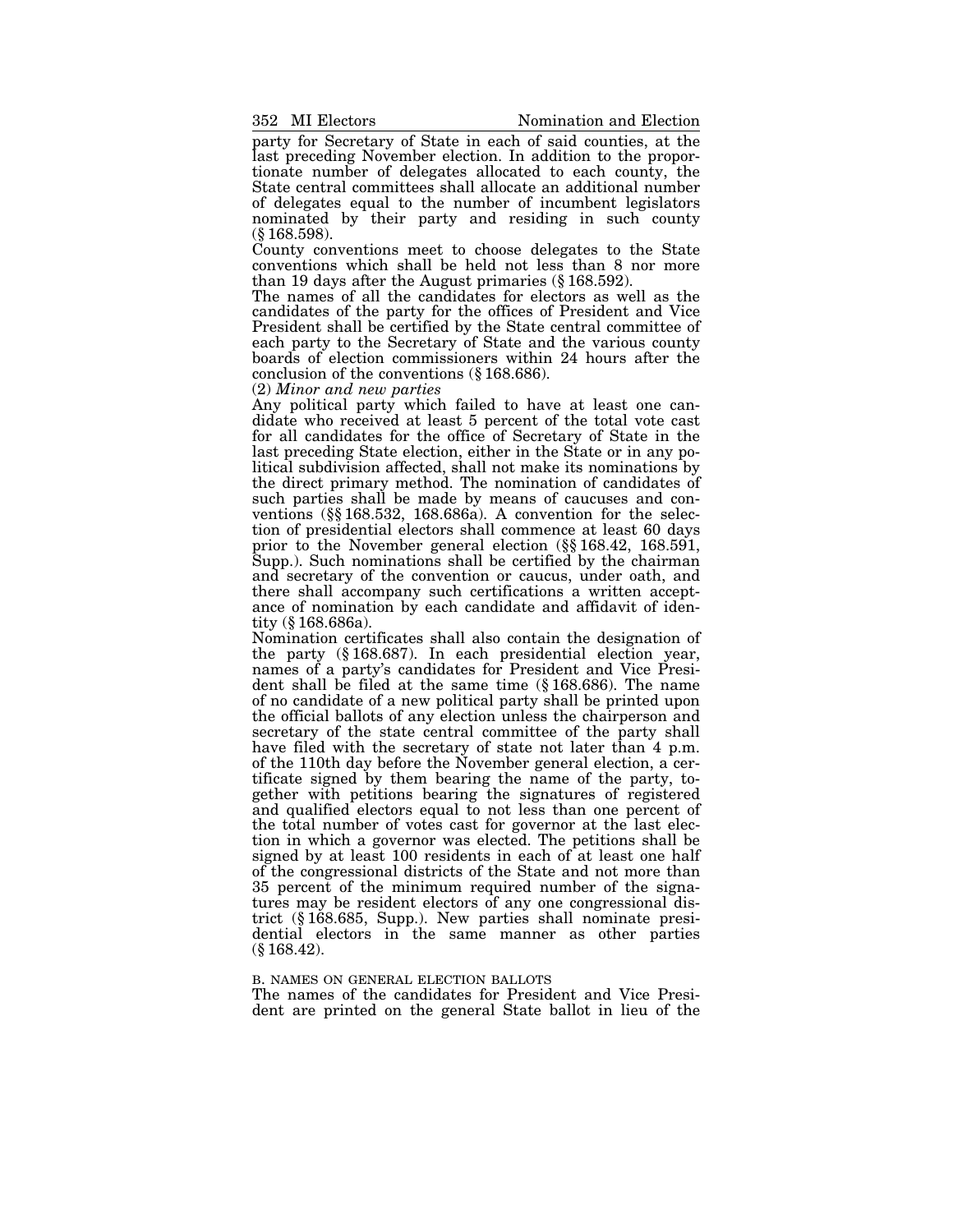Nomination and Election MI/MN Electors 353

names of the electors. The office title, however, reads ''Electors of President and Vice President of the United States'' (§ 168.706). A vote for the presidential and vice presidential candidates shall be deemed a vote for their entire list of presidential electors (§ 168.45).

# C. STATUTORY INSTRUCTIONS

The electors shall convene in the senate chamber at the State capitol at 2:00 p.m. on the first Monday after the second Wednesday in December after their election (§ 168.47). Those candidates for electors of President and Vice President shall be deemed elected whose names have been certified to the Secretary of State by that political party receiving the greatest number of votes for the office at the ensuing November election (§ 168.42).

## **MINNESOTA**

Presidential Electors: 10

A. NOMINATION

(1) *Major parties*

Presidential electors are nominated by delegate conventions called and held under the supervision of the respective State central committees of the major parties of the State. The names of the persons nominated as presidential electors shall be certified to the Secretary of State by the chairman of such convention for the office of presidential elector on or before any primary election day (Minnesota Statutes Annotated, § 208.03).

"Major political party" means a political party that maintains a party organization in the State, political division or precinct in the question and:

(a) Which has presented at least one candidate for election to a partisan office at the last preceding State general election, which candidate received votes in each county in that election and received votes from not less than five percent of the total number of individuals who voted in that election; or

(b) Whose members present to the county auditor a petition for a place on the State partisan primary ballot, which petition contains signatures of a number of the party members equal to at least five percent of the total number of individuals who voted in the preceding State general election in the county where the application is submitted (§ 200.02, Subd. 7).

# (2) *Minor and new parties*

Candidates for any partisan office who do not seek the nomination of a major Political Party shall be nominated by nominating petition and shall file an affidavit of candidacy (§ 204B.03). On petitions nominating presidential electors, the names of the candidates for President and Vice President shall be added to the political party or political principle stated on the petition. One petition may be filed to nominate a slate of presidential electors equal in number to the number of electors to which the State is entitled (§ 204B.07, Subd. 2).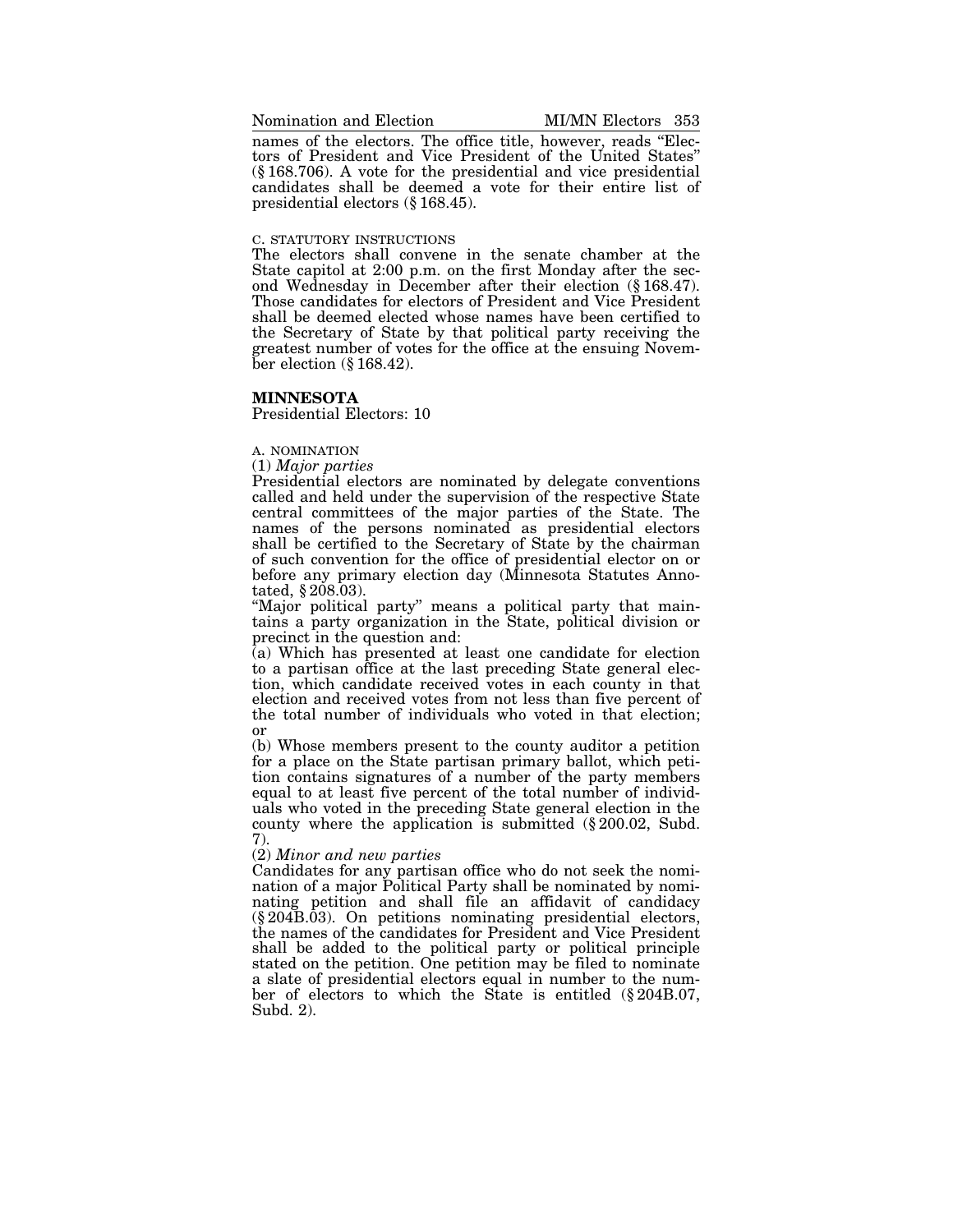Nominating petitions shall be signed during the period when petitions may be filed as provided in section 204B.09. A nominating petition may be signed only by individuals who are eligible to vote for the candidate who is nominated. No individual may sign more than one nominating petition for candidates for the same office unless more than one candidate is to be elected to that office. If more than one candidate is to be elected to the office, an individual may sign as many petitions as there are candidates to be elected.

The number of signatures required on a nominating petition for a State office voted on statewide shall be one percent of the total number of individuals voting in the State at the last preceding State general election, or 2,000, whichever is less (§ 204B.08, Subds. 1–3).

Candidates for presidential electors may file affidavits and petitions on or before the State primary day (September 13, 1987) (§ 204B.09, Subd. 1).

(3) *Independent candidates* (See *Minor and new parties supra*.).

## B. NAMES ON GENERAL ELECTION BALLOTS

The names of the party candidates for President and Vice President rather than the names of the persons nominated for presidential elector are printed on the ballot, and a vote for the candidate shall be counted as a vote for each of the party's electors (§ 208.04, Supp.).

### C. STATUTORY INSTRUCTIONS

The presidential electors, elected at the November election, shall meet at 12:00 noon in the executive chamber at the State capitol on the day fixed by Congress for voting for President and Vice President, and then and there perform all the duties imposed upon them as such electors by the Constitution and laws of the United States and the State (§§ 208.06–208.08, Supp.).

## **MISSISSIPPI**

Presidential Electors: 7

A. NOMINATION

### (1) *Major parties*

At the State convention, a slate of electors composed of the number of electors allotted to this State, which said electors announce a clearly expressed design and purpose to support the candidates for President and Vice President of the national political party with which the said party of this State has had an affiliation and identity of purpose heretofore, shall be designated and selected for a place upon the primary election ballot (Mississippi Code Annotated, § 23–15– 771).

When presidential electors are to be chosen, the Secretary of State of Mississippi shall certify to the circuit clerks of the several counties the names of all candidates for President and Vice President who are nominated by any national convention or other like assembly of any political party or by written petition signed by at least one thousand  $(1,000)$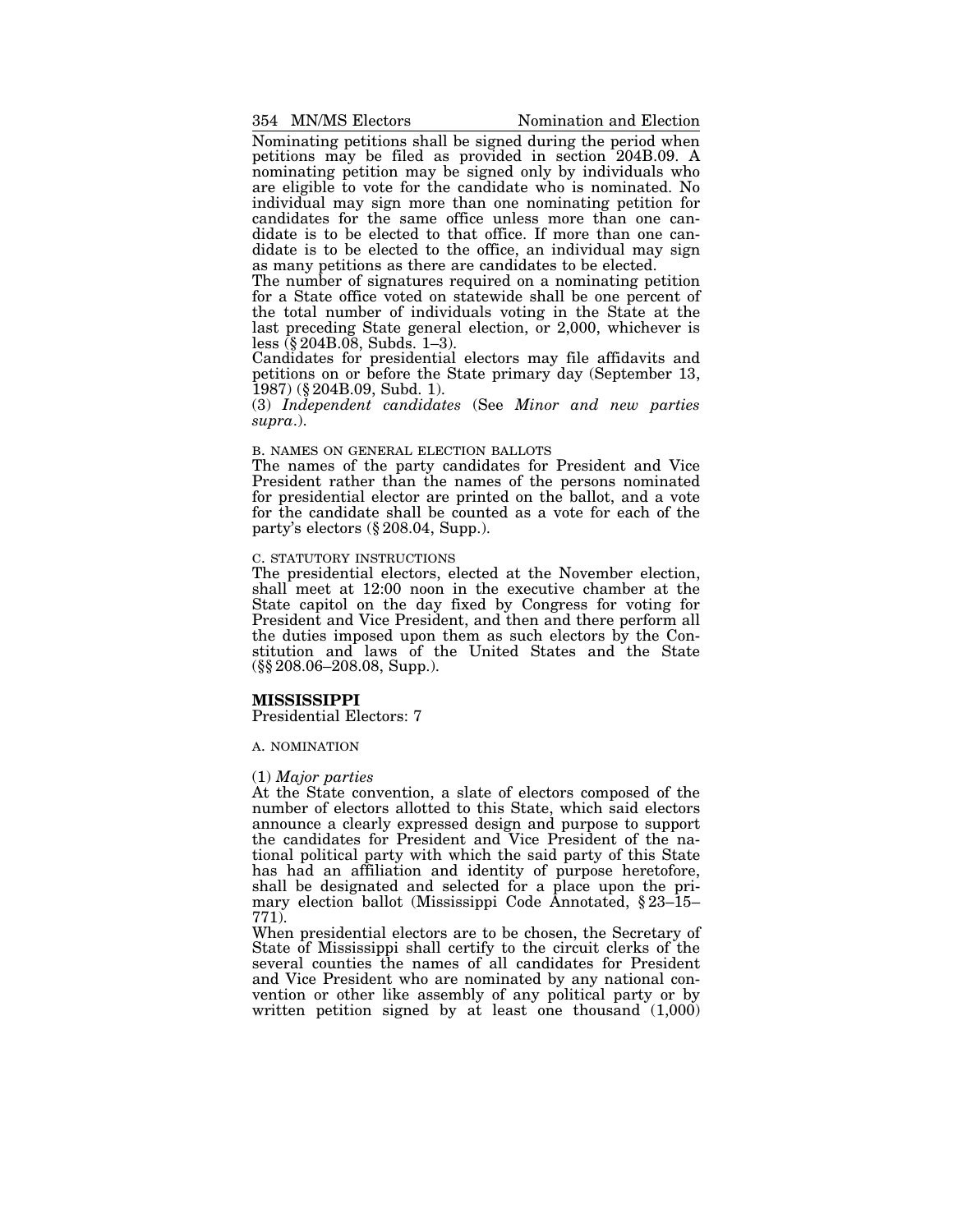Nomination and Election MS Electors 355

qualified voters of this State. The certificate of nomination by a political party convention must be signed by the presiding officer and secretary of the convention and by the chairman of the State executive committee of the political party making the nomination. Any nominating petition, to be valid, must contain the signatures as well as the addresses of the petitioners. Such certificates and petitions must be filed with the State Board of Election Commissioners by filing the same in the office of the Secretary of State not less than sixty (60) days previous to the day of the election  $(\S 23-$ 15–785).

### (2) *Minor parties, new parties and independent candidates*

Presidential electors may be nominated by an assembly of any political party or by written petition signed by at least 1,000 qualified voters. The Secretary of State shall certify to the county clerks the names of nominated candidates for President and Vice President (§ 23-15-785(1)).

# B. NAMES ON GENERAL ELECTION BALLOTS

The State Board of Election Commissioners and any other official charged with the preparation of official ballots shall place on such official ballots the words ''PRESIDENTIAL ELECTORS FOR (here insert the name of the candidate for President, the word 'AND' and the name of the candidate for Vice President)'' in lieu of placing the names of such presidential electors on such official ballots, and a vote cast therefor shall be counted and shall be in all respects effective as a vote for each of the presidential electors representing such candidates for President and Vice President of the United States. In the case of unpledged electors, the State Board of Election Commissioners and any other official charged with the preparation of official ballots shall place on such official ballots the words, ''UNPLEDGED ELECTOR(S)'' (here insert the name(s) of individual unpledged elector(s) if placed upon the ballot based upon a petition granted in the manner provided by law stating the individual name(s) rather than a slate of electors)  $(\S 23 - 15 - 785(4))$ .

### C. STATUTORY INSTRUCTIONS

Each certificate of nomination and nominating petition must be accompanied by a list of the names and addresses of persons, who shall be qualified voters of this State, equal in number to the number of presidential electors to be chosen. Each person so listed shall execute the following statement which shall be attached to the certificate or petition when the same is filed with the State Board of Election Commissioners: ''I do hereby consent and do hereby agree to serve as elector for President and Vice President of the United States, if elected to that position, and do hereby agree that, if so elected, I shall cast my ballot as such for  $\frac{1}{\sqrt{1-\frac{1}{n}}}$  for President and for Vice President of the United States" for Vice President of the United States" (inserting in said blank spaces the representative names of the persons named as nominees for said respective offices in the certificate to which this statement is attached) (§ 23–15– 785(3)).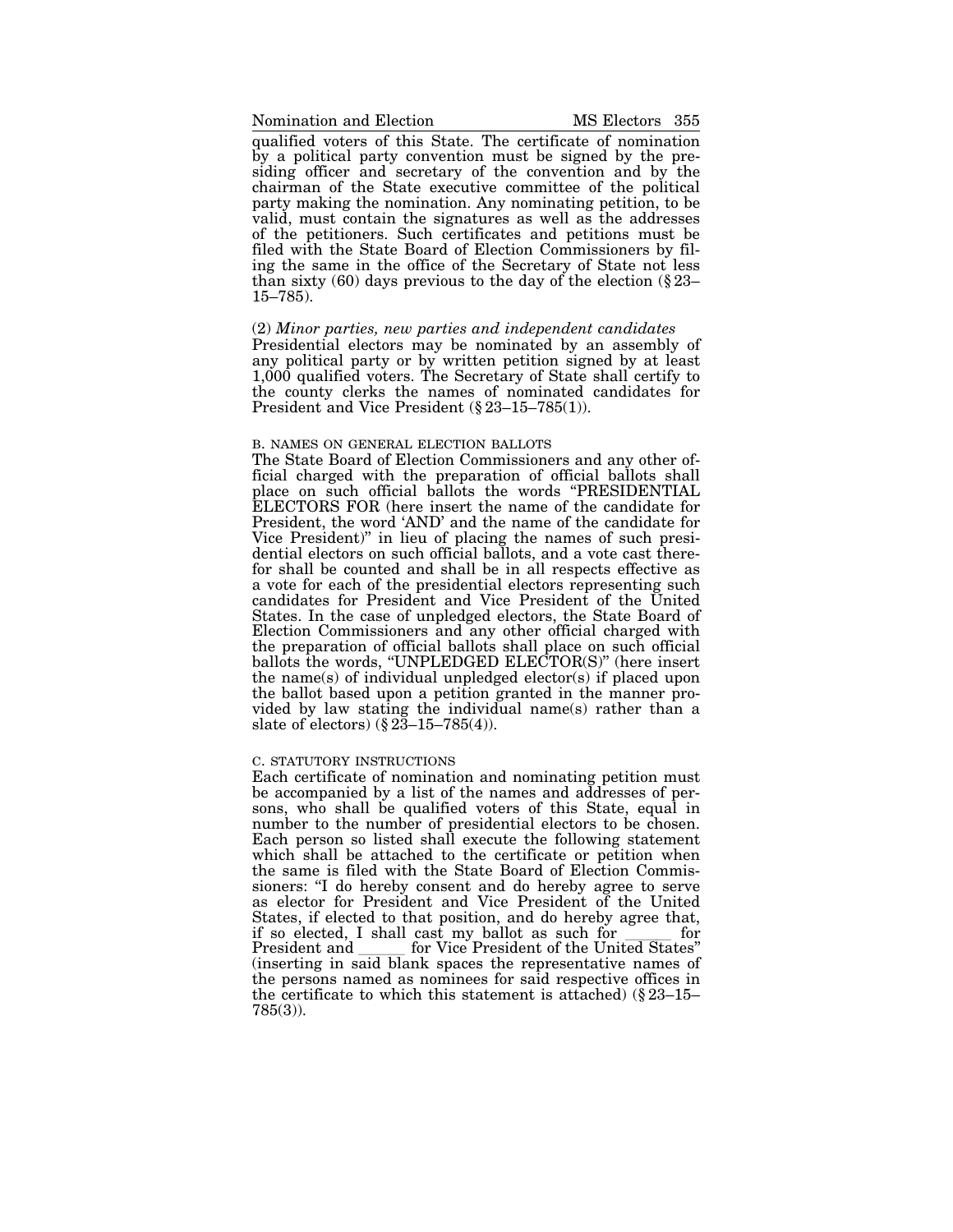356 MS/MO Electors Nomination and Election

The electors chosen shall meet at the seat of government of the State on the first Monday after the second Wednesday in December next following their election, and shall there give their votes for President and Vice President of the United States, and shall make return thereof agreeably to the laws of the United States; and should any elector so chosen fail to attend and give his vote, the other electors attending shall appoint some person or persons to fill the vacancy or vacancies, who shall attend and vote as electors; and such appointment shall be forthwith reported to the Secretary of State  $(\$23-15-789).$ 

## **MISSOURI**

Presidential Electors: 11

A. NOMINATION

(1) *Major parties*

The State committee of any established political party may call a convention of delegates to be apportioned, chosen, or elected in such manner as it may prescribe for the purpose of nominating presidential electors (Vernon's Annotated Missouri Statutes, §115.625). The term "established political party'' for the State means a political party which at either of the last two general elections polled for its candidate for any statewide office more than two percent of the entire vote cast for the office  $(\S 115.013(10))$ .

Not later than the third Tuesday prior to each presidential election, the State committee of each established political party shall certify in writing to the Secretary of State the names of its nominees for presidential elector. At least one qualified resident of each congressional district shall be named as a nominee for presidential elector by each State committee, and the number of nominees for presidential elector named by each State committee shall equal the number to which the State is entitled (§ 115.399(2)).

(2) *New parties*

Any group of persons desiring to form a new political party throughout the State shall file a petition with the Secretary of State. The petition shall declare the intention to form a new political party, state the name of the proposed party, give the names and addresses of the chairman and treasurer of the party. If presidential electors are to be nominated by petition, at least one qualified resident of each congressional district shall be named as a nominee for presidential elector. The number of candidates to be nominated shall equal the number of electors to which the State is entitled, and the names of their candidates for President and Vice President shall be printed on each page or a sheet attached to each page of the petition. The names of the candidates for President and Vice President may be added to the party name, but the names of the candidates for President and Vice President shall not be printed on the official ballot without their written consent. Their written consent shall accompany and be deemed part of the petition. If the new party is to be formed for the entire State, the petition shall be signed by at least ten thousand registered voters of the state obtained at large (§ 115.315).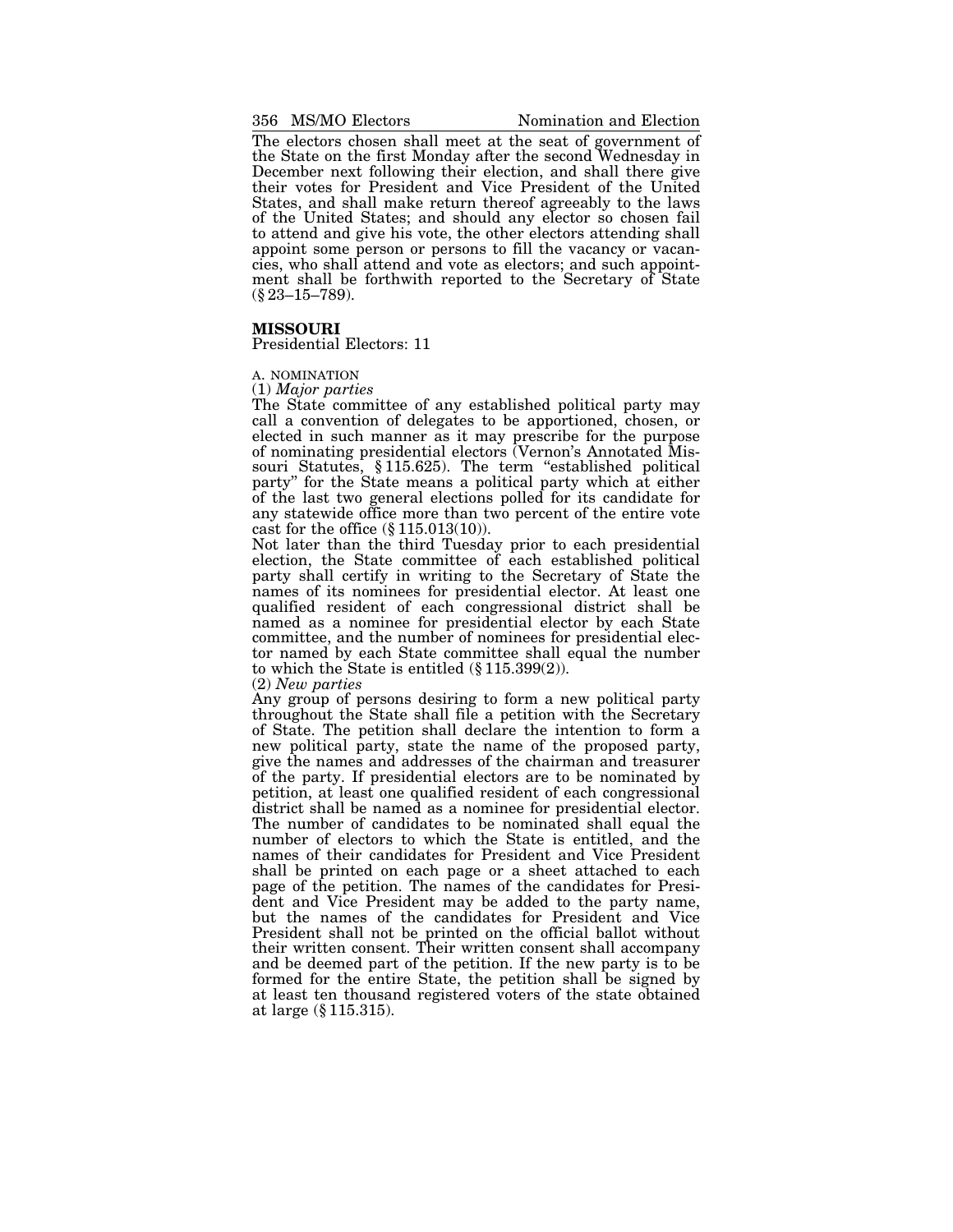Nomination and Election MO Electors 357

The filing of a valid petition shall constitute the political group a new party for the purpose of placing its name and the names of the candidates which were submitted pursuant to § 115.327 on the ballot at the next general election or the special election if the petition nominates a candidate to fill a vacancy which is to be filled at a special election. If presidential electors are nominated by the petition, the names of the candidates for elector shall not be placed on the official ballot, but the names of their candidates for President and Vice President shall be placed on the official ballot at the next presidential election (§ 115.317).

The Secretary of State shall not accept for filing any petition for the formation of a new party which is submitted before 8 a.m. on the day immediately following the general election next preceding the general election for which the petition is submitted or which is submitted after 5 p.m. on the fifteenth Monday immediately preceding the general election for which the petition is submitted  $(\S 115.329)$ .

(3) *Independent candidates*

Any person desiring to be an independent candidate for any office to be filled by voters throughout the State shall file a petition with the Secretary of State. The petition shall declare the intention to nominate an independent candidate, state the name and address of the independent candidate, and the office for which the candidate is to be nominated. If independent candidates for presidential elector are to be nominated, a number of independent candidates for presidential elector equal to the number of electors to which the State is entitled shall be nominated by one petition, and the names of their candidates for President and Vice President shall be printed on each page or a sheet attached to each page of the petition. At least one qualified resident of each congressional district shall be named as a nominee for presidential elector, and the name and address of each candidate shall be printed on each page or a sheet attached to each page of the petition. The names of the candidates for President and Vice President shall not be printed on the official ballot without their written consent. Their written consent shall accompany and be deemed part of the petition (§ 115.321).

If an independent candidate is to be nominated for a statewide office, the petition shall be signed by at least ten thousand registered voters of the state. The name of each person who files a valid petition for nomination as an independent candidate shall be placed on the official ballot as an independent candidate for the office at the next general election or the special election if the petition nominates a candidate to fill a vacancy which is to be filled at a special election. If presidential electors are nominated by the petition, the names of the candidates for elector shall not be placed on the official ballot, but the names of their candidates for President and Vice President shall be placed on the official ballot at the next presidential election  $(\S 115.321)$ .

The Secretary of State shall not accept for filing any petition for the nomination of an independent candidate which is submitted before 8 a.m. on the day immediately following the general election next proceding the general election for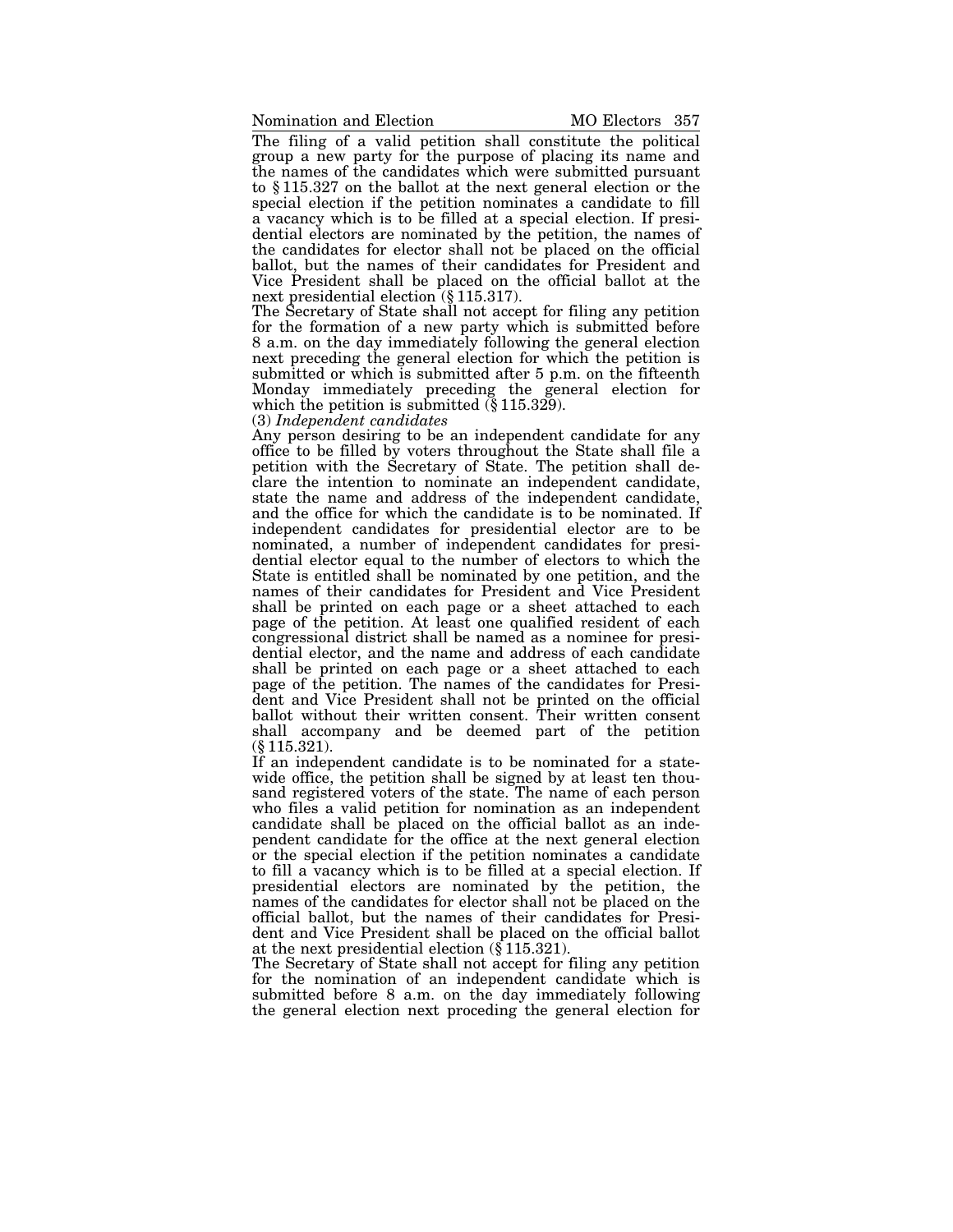which the petition is submitted or which is submitted after 5 p.m. on the fifteenth Monday immediately preceding the general election for which the petition is submitted (§ 115.329).

## B. NAMES ON GENERAL ELECTION BALLOTS

In place of the names of candidates for electors of President and Vice President of any political party or group of petitioners there shall be printed the names of candidates of each political party for President and Vice President. A vote for any of such candidates for President and Vice President shall be a vote for the electors of the party by which such candidates were named and whose names have been filed with the Secretary of State (information received from office of Missouri Secretary of State; *see also* §§ 115.317 and 115.321(5)).

### C. STATUTORY INSTRUCTIONS

Not later than the third Tuesday before each presidential election, the State committee of each established political party shall certify in writing to the Secretary of State the names of its nominees for presidential elector (§ 115.399(2)). The electors of President and Vice President shall meet and give their votes on the first Monday after the second Wednesday in December following their appointment (3 U.S.C. § 7). The electors are notified of their election, and they assemble at the seat of government by 2 p.m. of the day specified by 3 U.S.C. § 7 to perform the duties enjoined upon them by Federal law. If there is a failure to elect, the electors attending at the time and place shall appoint a suitable person or persons to fill the vacancy or vacancies (§ 128.130).

### **MONTANA**

Presidential Electors: 3

A. NOMINATION

(1) *Major parties*

Every political party that had a candidate for a statewide office who received a total vote that was 5 percent or more of the total votes cast for the successful candidate for Governor in either of the last two general elections shall nominate presidential electors and file certificates of nomination for these candidates with the Secretary of State no later than 75 days before the general election and in the manner and number provided by law. The Secretary of State shall certify to the election administrator the names of the candidates for President and Vice President of the several political parties, which shall be printed on the ballot. The names of candidates for electors of President and Vice President may not be printed upon the ballot (Montana Code Annotated, § 13–  $25 - 101$ ).

(2) *Independent or minor party candidates*

An individual who desires to run for President or Vice President as an independent candidate or as a candidate of a party which did not receive in an election for a statewide office a total vote that was 5 percent or more of the total votes cast for the successful candidate for Governor in either of the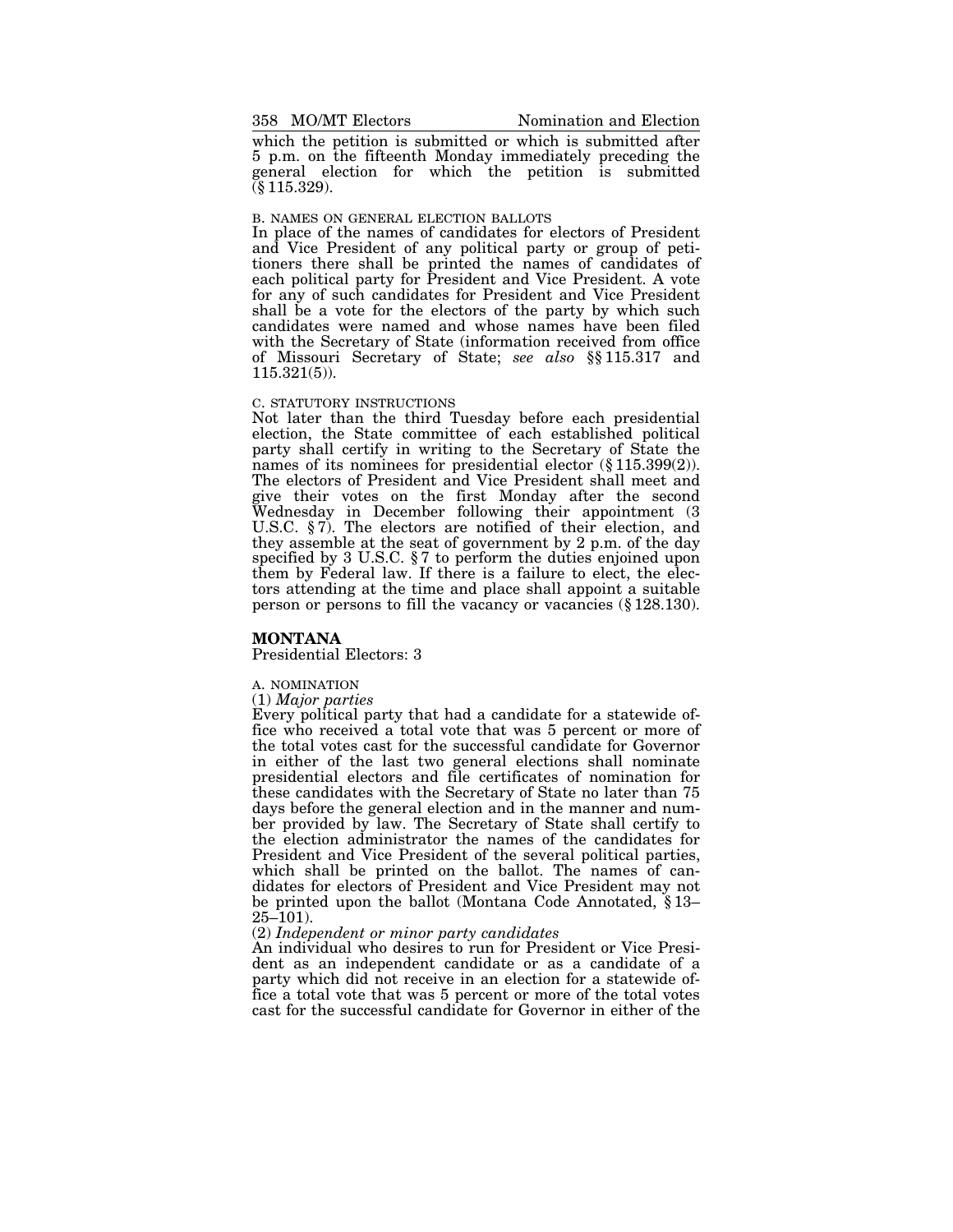Nomination and Election MT/NE Electors 359

last two general elections shall file a petition for nomination with the Secretary of State 90 days prior to the date of the general election. The petition must first be submitted, at least one week before the deadline for filing, to the election administrator in the county where the signer resides for verification and certification. The petition must have the signatures of electors equal to 5 percent or more of the total votes cast for the successful candidate for Governor at the last general election or 5,000 electors, whichever is less. The names of the candidates for the required number of presidential electors allowable to Montana shall be certified to the Secretary of State when the petition for nomination is filed  $(\$13-10-504).$ 

# B. NAMES ON GENERAL ELECTION BALLOTS

The names of candidates for electors or President and Vice President may not be printed on the ballots; only the names of the candidates for President and Vice President should appear on the ballots (§ 13–25–101).

#### C. STATUTORY INSTRUCTIONS

The electors shall meet in Helena at 2:00 p.m. on the first Monday after the second Wednesday in December following their election. They shall vote by separate ballots for one person for President and one for Vice President. They shall cast their ballots for the persons who received the highest number of votes for President and Vice President, respectively. They shall make lists of the persons voted for, indicate the number of votes for each, certify, seal, and transmit the lists as prescribed by United States laws (§§ 13–25–104 and 13–25–105).

### **NEBRASKA**

Presidential Electors: 5

A. NOMINATION

(1) *Major parties*

Each of the various political parties shall hold a delegate state postprimary convention biennially on a date to be fixed by the state central committee but not later than October 1. Such convention shall nominate candidates for such elective state offices as are excepted from the operation of the direct primary law. Such nominations shall be certified to the Secretary of State by the presiding officer and the secretary of the convention, as such, which certificates shall have the same force and effect as nominations in primary elections, and shall be treated accordingly. The convention shall formulate and promulgate a state platform, select a state central committee and select electors for President and Vice President of the United States, the names of whom shall be certified to the Governor and Secretary of State by the officers of such convention. The state convention shall exercise such powers as ordinarily vest in conventions and shall transact such business as shall properly come before it. (Revised Statutes of Nebraska, § 32–556).

At least 60 days prior to any general election at which candidates for President and Vice President are to be voted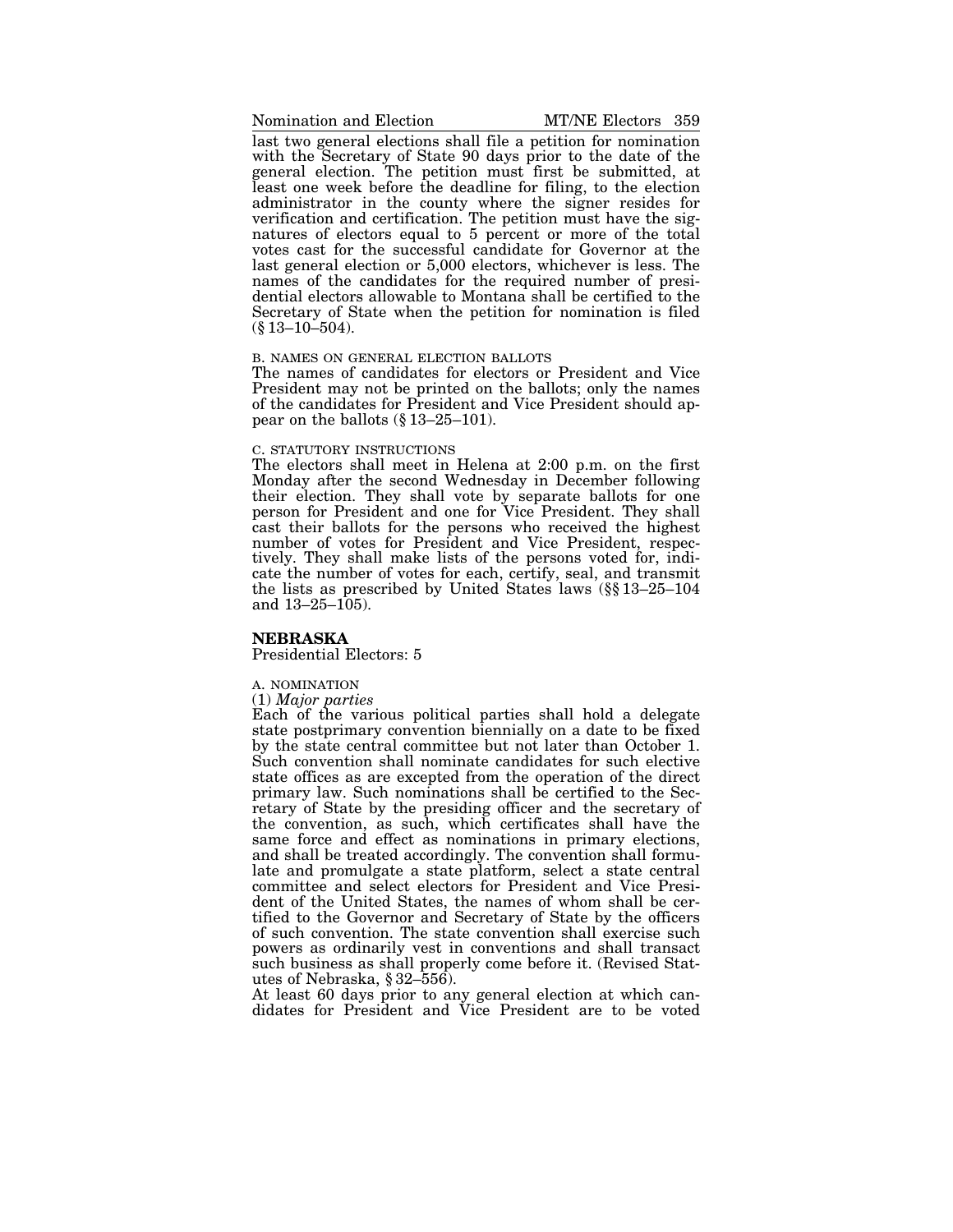360 NE Electors Nomination and Election

upon by the electors of the state, the appropriate officers of the various national political conventions shall certify the names and addresses of such candidates selected by convention to the Secretary of State. The Secretary of State shall then take appropriate steps to place the names of the presidential and vice-presidential candidates on the ballot in accordance with provisions of law (§ 32–561).

(2) *Minor and new parties*

A party which failed to poll at least 5 percent of the entire vote in the State must use the methods prescribed for a newly formed party in order to get its candidates' names upon the primary ballot (§§ 32–521, 32–526).

In order to form a new political party there shall be presented to the Secretary of State petitions containing signatures totaling not less than one percent of the total votes cast for the office of Governor at the most recent general election for such office. The signatures of registered electors on such petitions must be so distributed as to include qualified registered electors totaling at least one percent of the votes cast for Governor in the most recent gubernatorial election in each of the three congressional districts. The petitions must be filed with the Secretary of State at least 90 days before any State primary election held under the laws of this State if the new political party desires to have ballot position in the primary election of that year. If the new political party desires to be established and have ballot position for the general election and not in the primary of that year, such petitions must be filed with the Secretary of State on or before August 1 of that year. Prior to the circulation of such petitions to form a new political party, a sample copy of such petitions must be filed with the Secretary of State by the individual, group or association seeking to establish the new party. In addition, the sample petition shall be accompanied by a verified list of the names and addresses of the individual or the members of the group or association sponsoring the petition to form a new political party  $(\S 32 -$ 526(1)).

Every circulator of a petition shall be not less than the constitutionally prescribed age of an elector, a resident, and a registered voter of the State of Nebraska and of the county wherein the petitioners reside  $(\S 32 - 526(3))$ .

Clerical and technical errors in a petition shall be disregarded if the forms prescribed are substantially followed  $(\S$  32–526(4)).

Within 10 days after all petitions containing signatures are filed with the Secretary of State, he shall determine the validity and sufficiency of such petitions and signatures. If the petitions to form the new political party are determined to be sufficient and valid, the Secretary of State shall issue a certification establishing the new political party. Copies of such certification shall be issued to the person, group or association forming the new political party. Within 20 days after the certification of establishment of the new political party by the Secretary of State, the person, group or association forming the party or its new officers shall file with the Secretary of State the constitution and by-laws of such party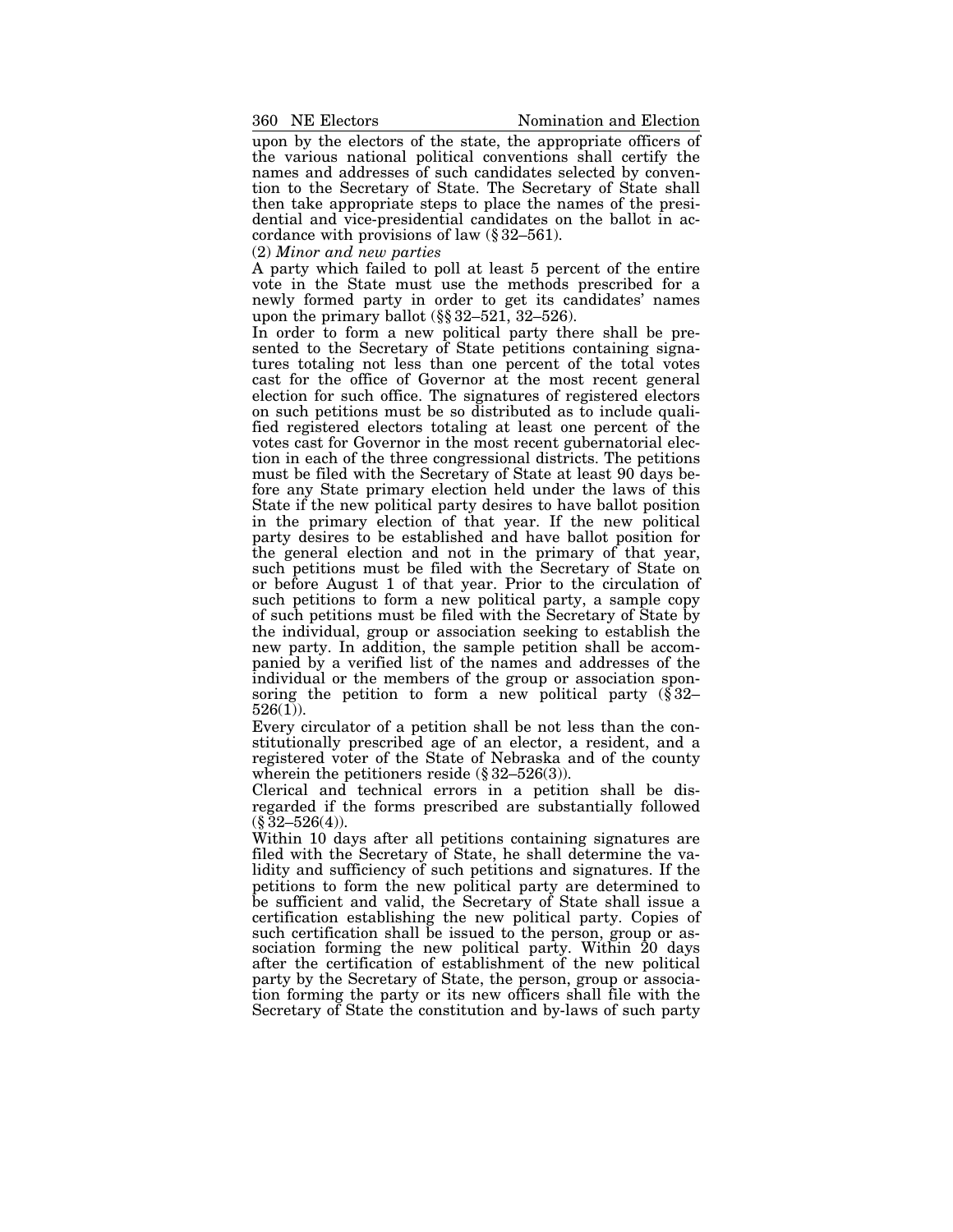along with a certified list of the names and addresses of the officers of the new political party  $(\S 32 - 526(5))$ .

The petitions to form a new political party shall state the name of the party to be formed, but the name of any then existing political party or any word forming any part of the name of any party then existing shall not be adopted (§ 32– 526(6)).

A new political party established prior to the primary election of that year shall be entitled to have a separate party ballot at the next primary election held thereafter. Such party and its candidates shall be subject to and governed by the statutes governing existing political parties. Candidates for political office may register as members of the new political party and file for office as candidates under the party label of the new political party in accordance with the filing deadlines as established by law  $(\S 32 - 526(7))$ .

Any person signing any name other than his own to any petition or knowingly signing his name more than once, or who is not, at the time of signing or circulating the same, a legal voter and qualified to sign or circulate the same, or any person who shall falsely swear to any signature upon any such petition, or any officer or person willfully violating any provision of this section, shall be guilty of a class V misdemeanor  $(\S 32 - 526(8))$ .

Candidates for the offices of President and Vice President of newly established political parties or of an independent status may obtain general election ballot position by filing with the Secretary of State an application with the following information:

(a) the name or names to be printed on the ballot;

(b) the status of the candidacy, whether independent or partisan;

(c) the written consent of the designated vice presidential candidate to have his or her name printed on the ballot;

(d) a list of names and addresses of the persons to represent the applicant as presidential elector candidates and the written consent of these persons to become candidates; and

(e) a petition signed by qualified voters numbering not less than 2,500. The petitions shall not be circulated until after the date of the primary election in that election year (§ 32– 504(3)).

(3) *Independent candidates*

Candidates for the offices of President and Vice President of an independent status may obtain general election ballot position by filing with the Secretary of State an application containing the following information:

(a) the name or names to be printed on the ballot;

(b) the status of the candidacy, whether independent or partisan;

(c) the written consent of the designated vice presidential candidate to have his or her name printed on the ballot;

(d) a list of names and addresses of the persons to represent the applicant as presidential elector candidates and their written consent to become candidates; and

(e) a petition signed by qualified voters numbering not less than 2,500. These petitions shall not be circulated until after the date of the primary election in that election year. Voters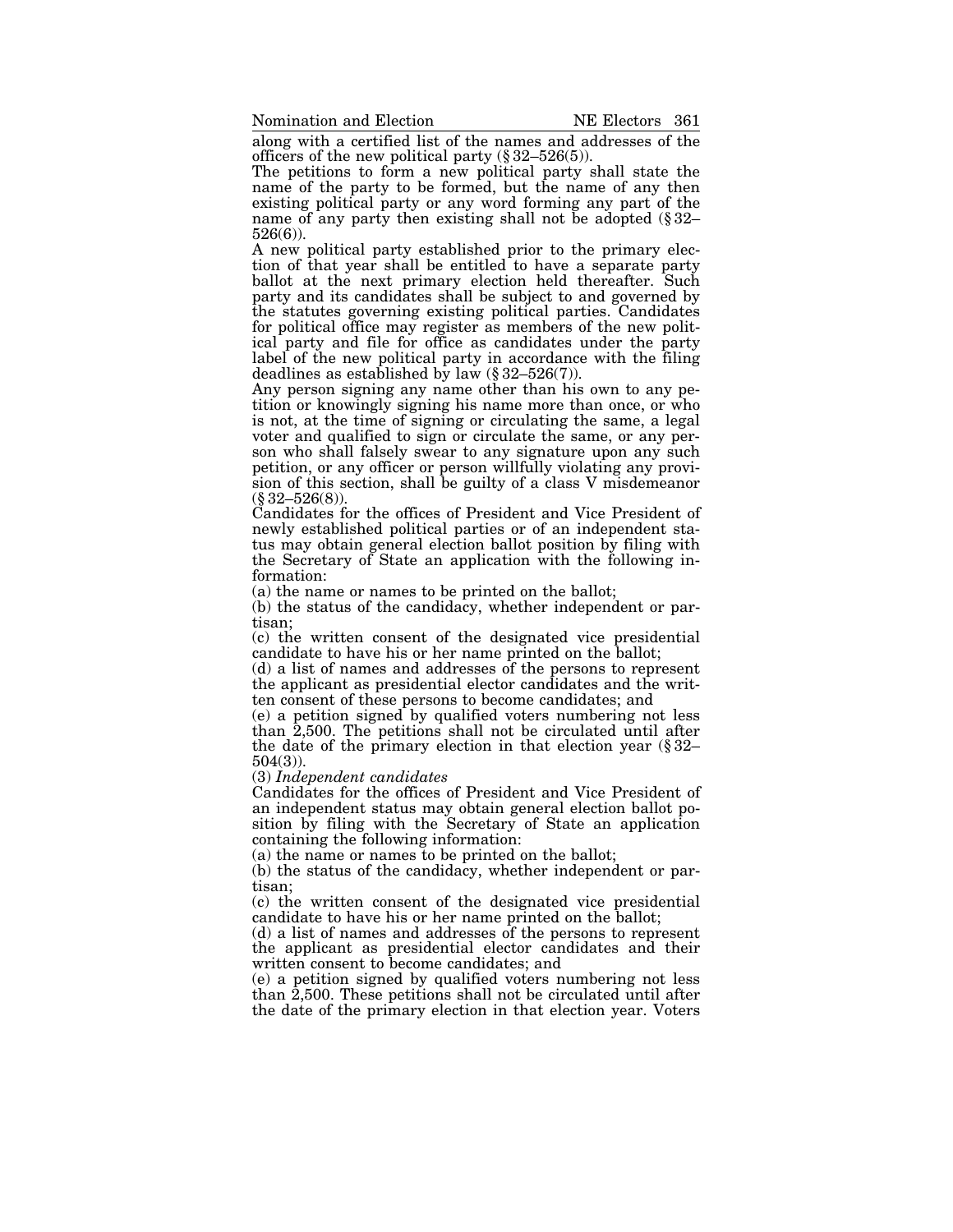who voted in the primary of any political party that held a presidential preference primary that year are ineligible to sign the petitions of an independent candidate for President  $(\S 32 - 504(3))$ .

### B. NAMES ON GENERAL ELECTION BALLOT

At least sixty days prior to any general election at which candidates for President and Vice President are to be voted upon by the electors of the State, the appropriate officers of the various national political conventions shall certify the names and addresses of such candidates selected by convention to the Secretary of State. The Secretary of State then takes appropriate steps to place the names of the presidential and vice presidential candidates on the ballot in accordance with provisions of law (§ 32–561).

The candidates of political parties nominated at conventions for presidential elector do not appear on the ballot. In their places appear the names of candidates for President and Vice President grouped together in the space entitled ''Presidential Ticket" ( $\S 32-421.01(2)$ ). There is no write-in voting for President (presidential electors) (§ 32–428). The canvass of the votes for candidates for President and Vice President and the return thereof is a canvass and return of the votes cast for presidential electors of the same party or group of petitioners respectively and certificates of election are issued to the electors (§§ 32–4101, 32–4104).

One presidential elector shall be chosen from each congressional district, and two presidential electors shall be chosen at large (§ 32–556).

### C. STATUTORY INSTRUCTIONS

The electors are issued a certificate of appointment by the Governor directing them to be at the State capitol at noon on the first Monday after the second Wednesday in December and report to the Governor as being in attendance. The electors convene at 2 p.m. on such Monday at the executive office in the capitol and proceed to fill any vacancy in the office of elector. The college of electors proceeds with the election of a President and Vice President and certifies their votes in conformity with the Constitution and laws of the United States (§§ 32–546 to 32–548).

Each at large presidential elector shall cast his or her ballot for the presidential and vice-presidential candidates who received the highest number of votes in the state. Each congressional district presidential elector shall cast his or her ballot for the presidential and vice-presidential candidates who received the highest number of votes in his or her congressional district (§ 32–548).

### **NEVADA**

Presidential Electors: 4

# A. NOMINATION

(1) *Major parties*

Each political party in this State, qualified by law to place upon the general election ballot candidates for the office of President and Vice President of the United States in the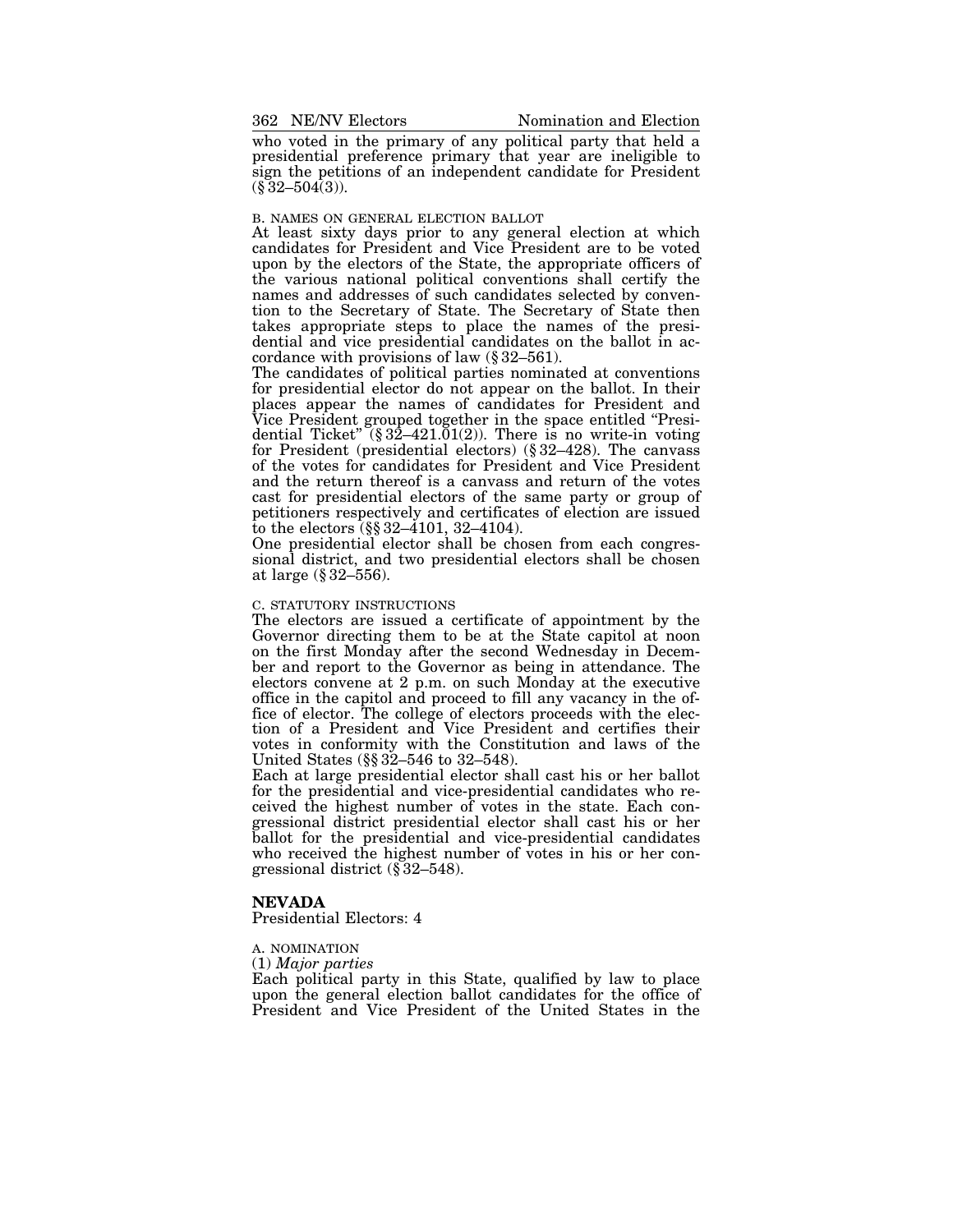Nomination and Election NV Electors 363

year when they are to be elected, shall, at the State convention of the political party held in that year, choose from the qualified electors, who are legally registered members of such political party, the number of presidential electors required by law and no more, who shall be nominated by the delegates at the State convention. Upon the nomination thereof, the chairman and the secretary of the convention shall certify the names and addresses of such nominees to the Secretary of State, who shall record the names in his office as the presidential elector nominees of that political party (Nevada Revised Statutes Annotated, § 298.020(1)).

# (2) *Minor and new parties*

Each minor political party in this state, qualified by law to place upon the general election ballot candidates for the office of President and Vice President of the United States in the year when they are to be elected, shall choose from the qualified electors, the number of presidential electors required by law. The person who is authorized to file the list of candidates of the minor political party with the Secretary of State pursuant to NRS 293.1725 shall certify the names and addresses of the nominees to the Secretary of State, who shall record the names in his office as the nominees of that political party for presidential elector (§ 298.020(2)).

# (3) *Independent candidates*

A person who desires to be an independent candidate for the office of President of the United States must, not later than 5 p.m. on the second Friday in August in each year in which a presidential election is to be held, pay a filing fee of \$250 and file with the Secretary of State a declaration of candidacy and a petition of candidacy, in which he may also designate his nominee for Vice President. The petition must be signed by a number of registered voters equal to not less than 1 percent of the total number of votes cast at the last preceding general election for candidates for Representative in Congress and must request that the names of the proposed candidates be placed on the ballot at the general election that year.

The petition may consist of more than one document. Each document must bear the name of a county and only registered voters of that county may sign the document. The documents which are circulated for signature in a county must be submitted to that county clerk for verification in the manner prescribed in NRS 293.1276 to 293.1279, inclusive, not later than 25 working days before the last day to file the petition of candidacy with the Secretary of State. Each person signing shall add to his signature the address of the place at which he resides, the date of signing, and the name of the county wherein he is registered to vote. Each document of the petition must also contain the affidavit of the person who circulated the document that all signatures thereon are genuine to the best of his knowledge and belief and were signed in his presence by persons registered to vote in that county.

Each independent candidate so nominated for the office of President shall at the time of filing his petition or within 10 days thereafter, file with the Secretary of State his written designation of the names of the number of presidential elec-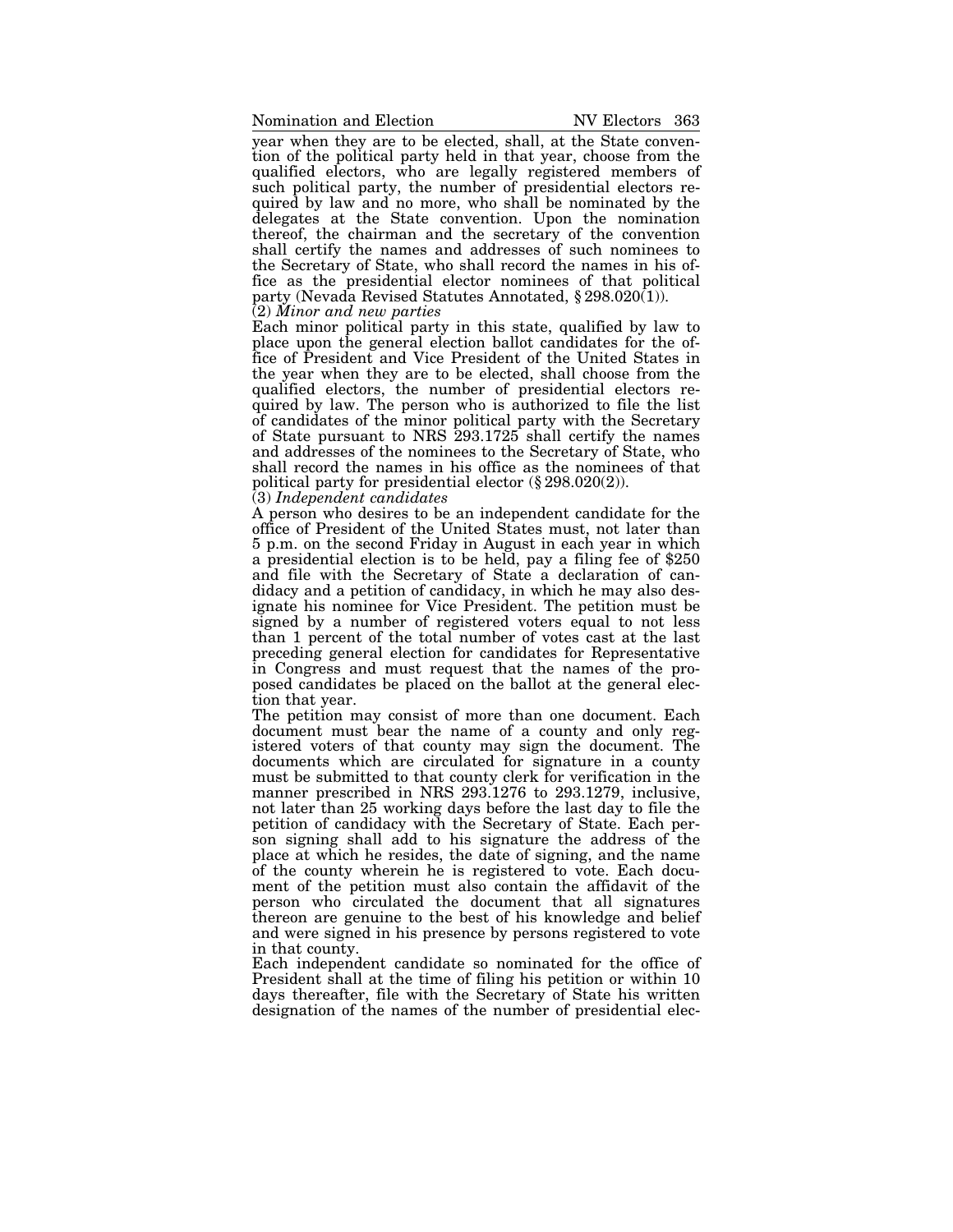364 NV/NH Electors Nomination and Election

tors then authorized by law, whom the independent candidate desires to act as his electors, all of whom must then be registered voters. Immediately following receipt of each candidate's written designation of his nominees for electors, the Secretary of State shall record them in his office as the nominees for presidential electors of that independent candidate.

If the candidacy of any person who seeks to qualify pursuant to this section is challenged, all affidavits and documents in support of the challenge must be filed with the first judicial district court not later than 5 p.m. on the fourth Tuesday in August. Any judicial proceeding relating to the challenge must be set for hearing not later than 5 days after the fourth Tuesday in August (§ 298.109).

### B. NAMES ON GENERAL ELECTION BALLOTS

The names of the candidates for elector are not printed on the ballot. In the general election only the names of the candidates of the respective parties for President and Vice President are printed on the ballot, but the presidential elector nominees of the political party whose candidates for President and Vice President receive the highest number of votes shall be deemed the elected presidential electors and thereafter they shall perform the duties of presidential electors required by law and the Constitution of the United States  $(§ 298.025).$ 

## C. STATUTORY INSTRUCTIONS

The presidential electors so chosen shall convene at the seat of government on the 1st Monday after the second Wednesday in December next after their election, at 2:00 p.m., or on such other date the Congress of the United States may by law hereafter provide (§ 298.030). The presidential electors, when convened, shall vote by ballot for one person for President and one person for Vice President, one of whom, at least, shall not be an inhabitant of the State. The presidential electors shall vote only for the nominees for President and Vice President of the party or the independent candidates that prevailed in the State in the preceding general election  $(\S 29\overline{\S 0.050})$ .

## **NEW HAMPSHIRE**

Presidential Electors: 4

#### A. NOMINATION

(1) *Major parties*

Presidential electors shall be nominated by state party conventions as provided in RSA 667:21 (§ 665:54).

Not earlier than the third Tuesday of September following any primary and not later than the last Tuesday of October, upon the call of the chairman of the State committee of the party, the nominees of each party for the offices of Governor, U.S. Senator, U.S. Representative, councilors, State senators, county officers, representatives, and State delegates elected, and an incumbent U.S. Senator whose term does not expire during the January following the general election, shall meet in State convention for the purpose of nominating presi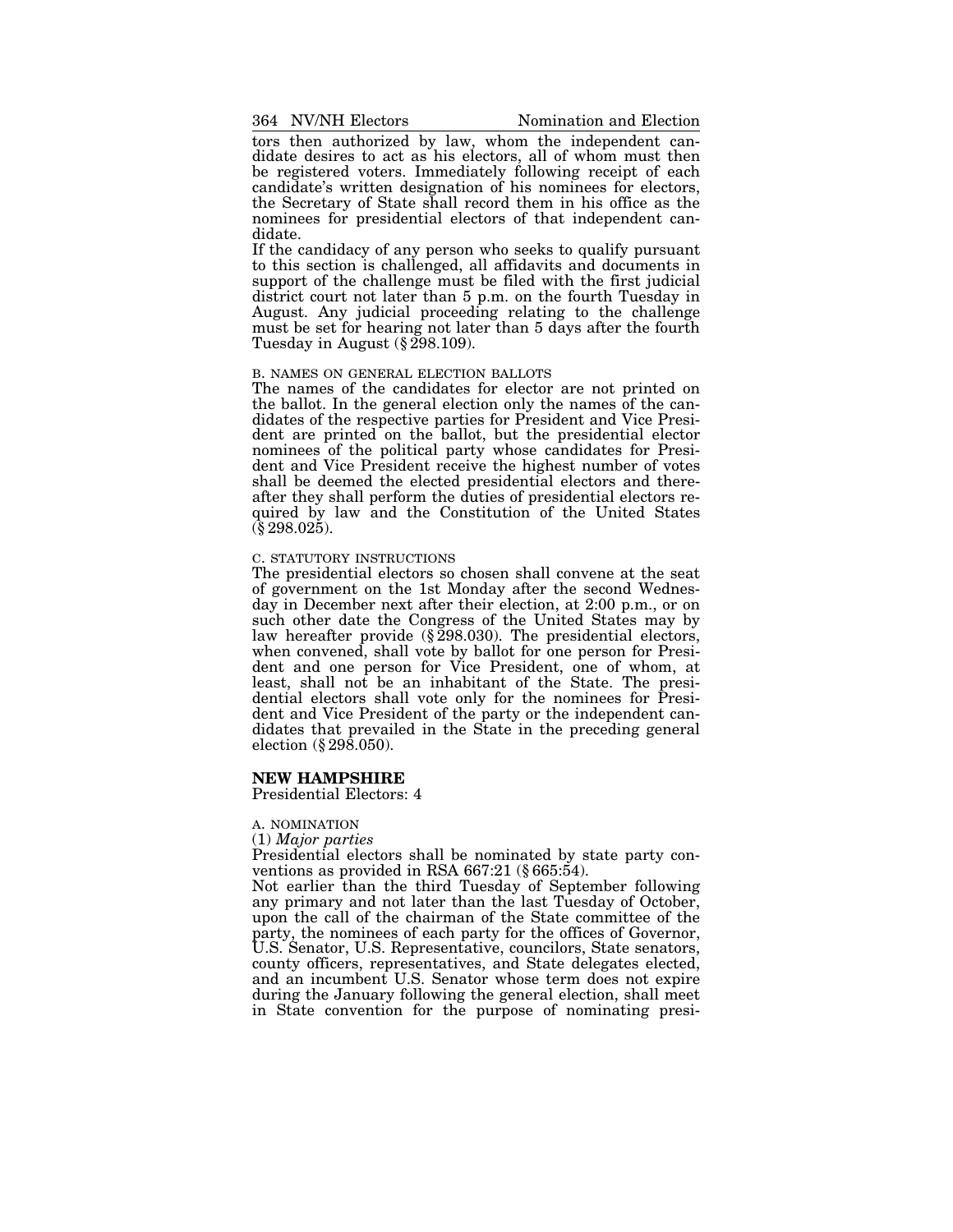Nomination and Election NH/NJ Electors 365

dential electors. Presidential electors nominated by the convention shall be certified to the Secretary of State by the chairman and the clerk of the convention. Upon receipt of the foregoing certifications, the Secretary of State shall publish in some paper of general circulation the names of the persons found by him to have been chosen as candidates for presidential electors by the several parties (New Hampshire Revised Statutes Annotated, § 667:21).

(2) *Minor and new parties*

As an alternative to nomination by party primary, a candidate may have his name placed on the ballot by submitting the requisite number of nomination papers. This alternative would appear to apply to political organizations which at the preceding State general election received less than 4 percent of the total number of votes cast for the office of Governor or U.S. Senator (§§ 652:11 and 655:40). For candidates for President and Vice President 3,000 names of legal voters are required, 1,500 from each congressional district in the State (§ 655:42). The nomination papers are to be filed with the Secretary of State no later than 5:00 p.m. on the Wednesday one week before the primary (§ 655:43).

Independent candidates have to submit nomination papers as an alternative to nomination by party primary. The nomination papers must contain 3,000 names, of which 1,500 must be from each congressional district. The nomination papers are to be filed with the Secretary of State no later than 5:00 p.m. on the Wednesday one week before the primary (§ 655:40–§ 655:43).

## B. NAMES ON GENERAL ELECTION BALLOTS

The names and addresses of the presidential electors shall not be printed on the ballot, but, in lieu thereof, the names of a party's candidates for President and Vice President shall be printed under the designation ''President and Vice President of the United States.'' (§ 656:4). In the case of the candidates for President and Vice President, one square shall be placed on the ballot opposite the designation ''President and Vice President of the United States" ( $\S 656:8$ ).

# C. STATUTORY INSTRUCTIONS

The electors of the President and Vice President shall meet in the State House in Concord on the day fixed by law and by 12:00 o'clock at midday shall give notice to the Governor and council of the number of electors present who accept the office (§ 660:27). The electors shall give their votes for President and Vice President on said day and shall proceed according to law  $(\S 660:29)$ .

### **NEW JERSEY**

Presidential Electors: 15

# A. NOMINATION

(1) *Major parties*

In presidential years the State committee of a political party shall meet at the call of its chairman, within 1 week following the closing of the party's national convention, for the purpose of nominating candidates for electors of President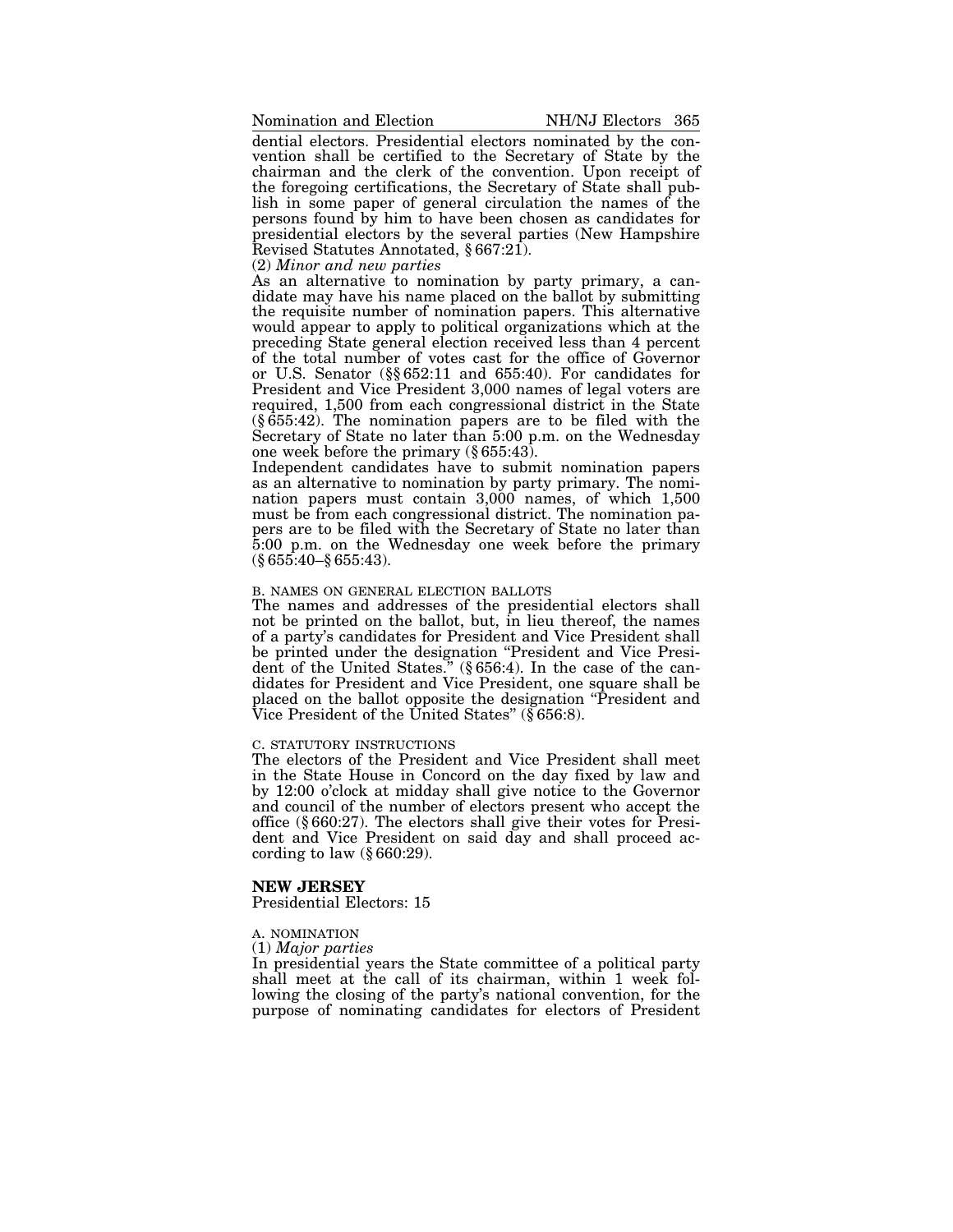and Vice President. The State committee shall certify such nomination in a written or printed certificate of nomination (New Jersey Statutes Annotated, § 19:13–15).

(2) *Minor and new parties*

A political party which fails to poll at any primary election at least 10 percent of the votes cast in the State for members of the general assembly at the next preceding general election shall not be entitled to have a party column on the official ballot at the general election for which the primary election was held. In such a case the names of the candidates so nominated at the primary election shall be printed in the column designated ''nomination by petition'', followed by the designation of the political party of which the candidates are members (§ 19:5–1).

Nomination petitions shall be signed by qualified voters of the State, equal in number to 2 percent of the entire vote cast for members of the general assembly at the last preceding general election, except that no more than 800 signatures are required for officers to be elected by the State at large (§ 19:13–5).

Petitions nominating electors of President and Vice President may contain the names of candidates for President and Vice President for whom such electors are to vote (§ 19:13– 4).

# (3) *Acceptance*

A candidate nominated by petition shall sign a written acceptance thereof under oath, which shall be attached to the nomination petition (§ 19:13–8).

(4) *Oath of allegiance*

Attached to the nomination papers shall also be the oath of allegiance to the Constitutions and Governments of the United States and of the State of New Jersey (§ 19:13–8).

Nominating petitions with attachments should be filed with the Secretary of State before 4:00 p.m. of the 99th day preceding the general election. (§ 19:13–9).

### B. NAMES ON GENERAL ELECTION BALLOTS

When presidential electors are to be elected, their names shall not be printed upon the ballot, either paper or voting machine, but in lieu thereof, the names of the candidates of their respective parties or political bodies for President and Vice President of the United States shall be printed together in pairs under the title "Presidential Electors for." All ballots marked for the candidates for President and Vice President of a party or political body shall be counted as votes for each candidate for presidential elector of such party or political body (§ 19:14–8.1).

# C. STATUTORY INSTRUCTIONS

The electors shall convene at the Statehouse in Trenton at 3:00 p.m. on the day appointed by Congress for that purpose and proceed, after choosing their officers, to perform the duties required of them by the Constitution and laws of the United States (§§ 19:36–1, 36–3).

# **NEW MEXICO**

Presidential Electors: 5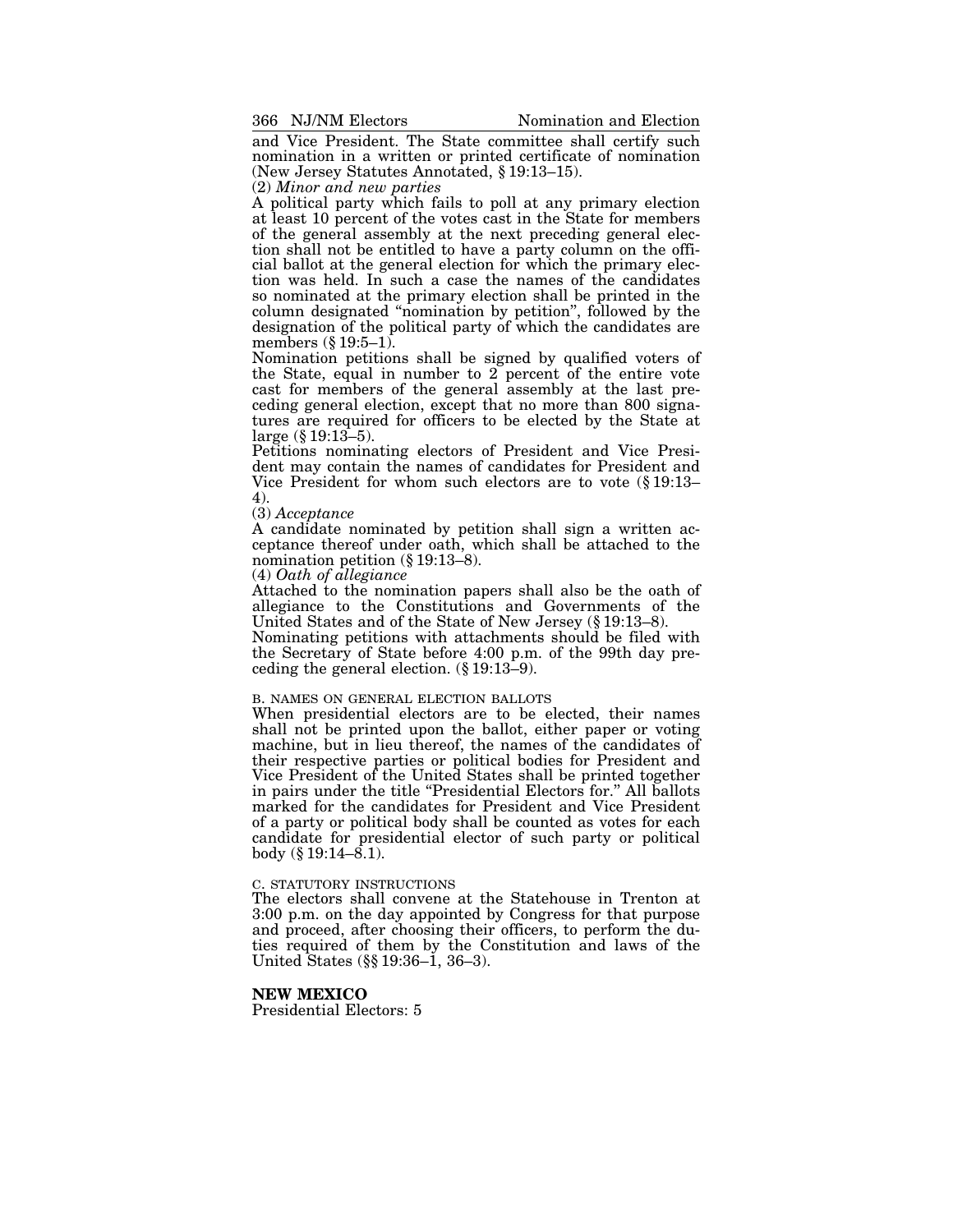A. NOMINATION (1) *Major parties*

On or before June 1 of each year in which the President and Vice President of the United States are to be elected, the Secretary of State shall send written notice to the State chairman of each qualified political party in New Mexico setting forth the method and requirements for nominating and electing presidential electors at the general election (New Mexico Statutes Annotated, § 1–15–1). Presidential electors shall not be nominated at the primary election (§ 1–15–2). Any qualified political party in New Mexico desiring to have candidates for President and Vice President on the general election ballot in a presidential election year shall, at a State party convention held in the year of the election, choose from the voters of the party the number of presidential electors required by law and no more. The presidential electors shall be nominated by the State convention according to the rules of that party on file with the Secretary of State. Upon the nomination of presidential electors, the chairman and secretary of the convention shall certify the names and addresses of the nominees not less than fifty-six days before the election to the Secretary of State (§ 1–15–3).

(2) *Minor parties and new parties*

To qualify as a political party in New Mexico, each political party through its governing body shall adopt rules and regulations providing for the organization and government of that party and shall file the rules and regulations with the Secretary of State. Such rules and regulations shall be adopted uniformly throughout the State by the county organizations of that party, where a county organization exists, and shall be filed with the county clerks. Each county political party organization may adopt such supplementary rules and regulations insofar as they do not conflict with the uniform State rules and regulations or do not abridge the lawful political rights of any person. Such supplementary rules shall be filed with the county clerk and the Secretary of State in the same manner as other rules are filed  $(\S 1-\overline{7}-2)$ . All political parties that appeared on the 1988 New Mexico general election ballot shall continue to be qualified political parties unless disqualified in accordance with this subsection. Beginning with the general election in 1990, a qualified political party shall cease to be qualified for the purposes of the Election Code if two successive general elections are held without at least one of the party's candidates on the ballot or if the total votes cast for the party's candidates for Governor or President of the United States, provided that the party has a candidate seeking election to either of these offices, in a general election do not equal at least one-half of one percent of the total votes cast for the office of Governor or President of the United States, as applicable. After giving notice by registered mail to the state chairman of the party at his last known address, the secretary of state shall remove all material dealing with the political party from his file of parties qualified in New Mexico  $(\S$ 1–7–2). To requalify, the party must again comply with the provisions of the election code dealing with filing requirements for political parties  $(\S 1 - 7 - 2)$ .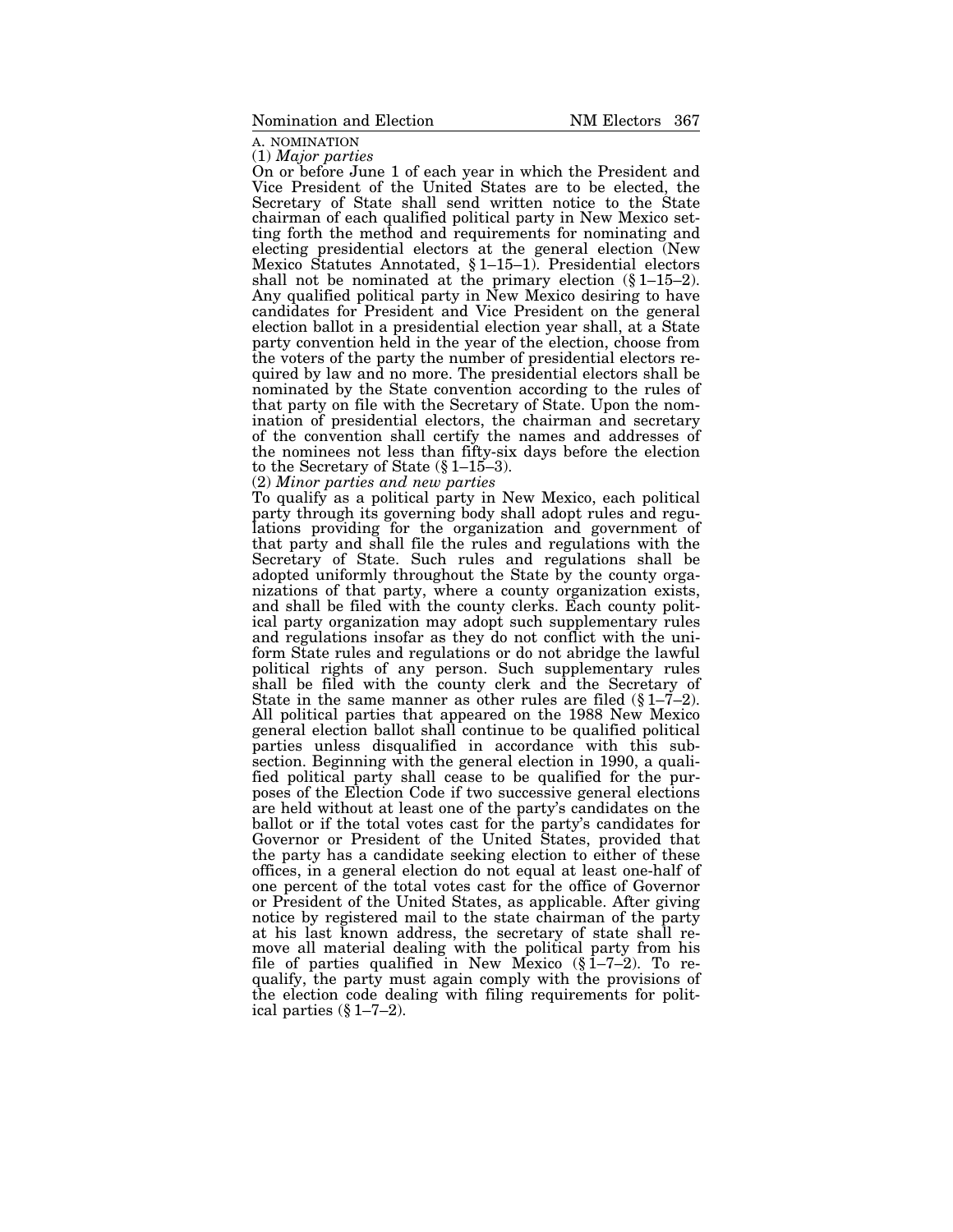The Secretary of State and the county clerk shall not accept the rules and regulations of any political party for filing unless such rules and regulations provide:

(a) a method for nominating candidates for the general election;

(b) a method for calling and conducting conventions;

(c) a method for selection of delegates to conventions;

(d) a method for selection of State central committee members, a State chairman and other party officers, and all other members of governing bodies of the party;

(e) a method for filling vacancies in party offices, committees and other governing bodies;

(f) the powers and duties of party officers, committees and other governing bodies;

(g) for the structure of the State and county party organizations;

(h) that meetings to elect any party officers, including delegates, shall be held at a public place during the week specified by the State party chairman;

(i) that notice of such meetings shall be published by the officers of the county party organization in a newspaper of general circulation at least 14 days prior to the meeting and the notice shall specify the time, date and place for holding the meeting; and

(j) a method for amending the party rules and regulations  $(§ 1 - 7 - 3).$ 

Each political party shall file its rules and regulations within thirty days after its organization and no later than the first Tuesday in April before any election in which it is authorized to participate  $(\S 1 - 7 - 4)$ .

Upon the nomination of presidential electors, the chairman and secretary of the convention shall certify the names and addresses of the nominees not less than fifty-six days before the election to the Secretary of State. The Secretary of State shall record the nominees' names in his office as the presidential elector nominees of that party (§ 1–15–3).

(3) *Independent candidates*

Nomination as an independent candidate shall be made by filing a declaration of independent candidacy and a nominating petition signed by a number of voters equal to at least 3 percent of the total number of votes cast in the State for governor at the last preceding general election at which a governor was elected. The Secretary of State shall prescribe and furnish the form for the declaration of independent candidacy for the offices of President and Vice President (§§ 1– 8–48 and 1–8–51(B)).

Persons filing declarations of independent candidacy for President shall also file the names and addresses of the required number of presidential electors who intend to vote for the independent candidate in the Electoral College (§ 1–8– 49).

# B. NAMES ON GENERAL ELECTION BALLOTS

The names of the presidential elector nominees chosen at a State convention shall not be placed upon the general election ballot. The Secretary of State shall certify to the various county clerks for inclusion upon the general election ballot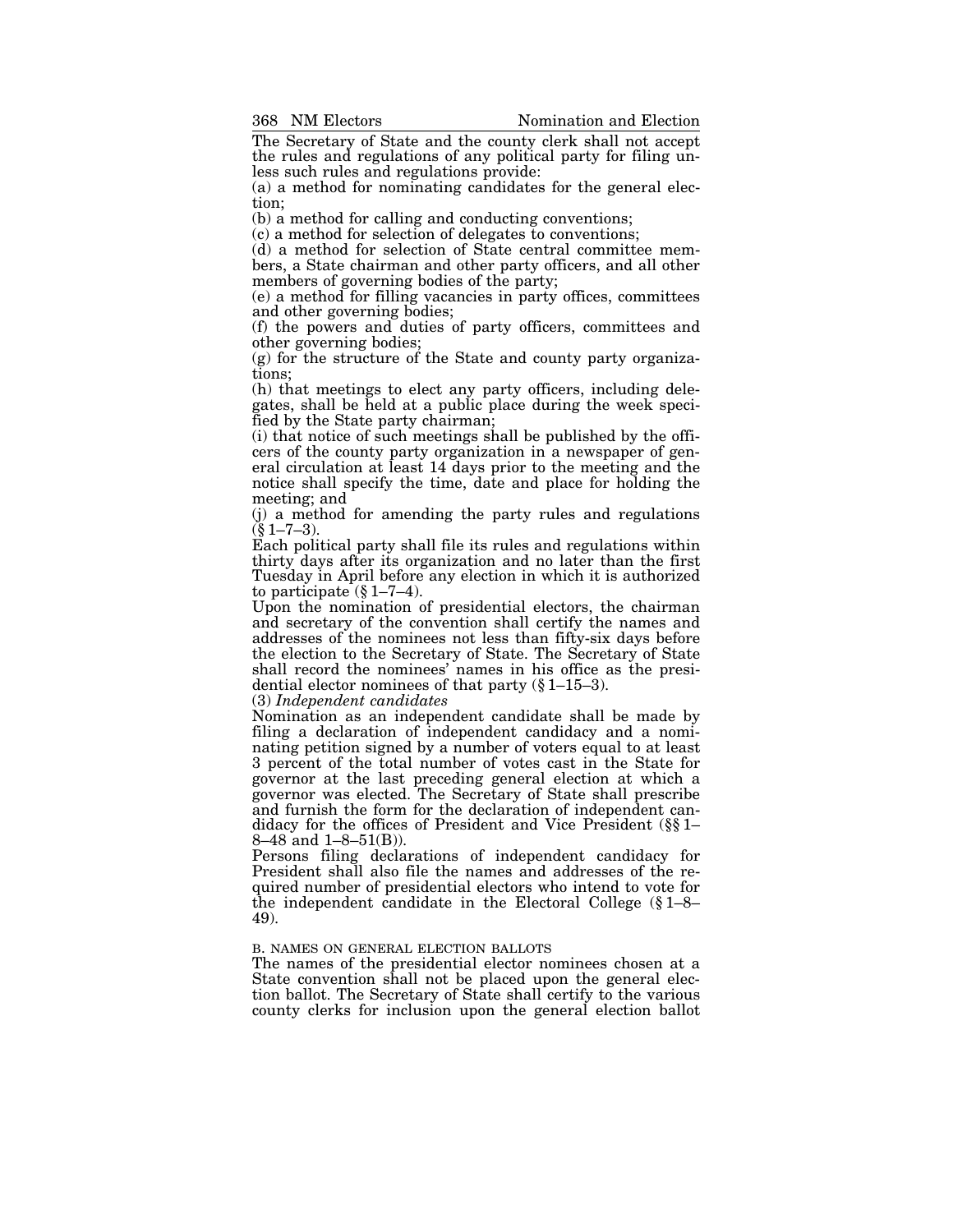Nomination and Election NM/NY Electors 369

the names of the persons nominated by each political party for the offices of President and Vice President. The names of nominees for President and Vice President for each political party shall be printed together in pairs upon the general election ballot. A vote for any such pair of nominees shall be a vote for the electors of the political party by which such nominees were named. The presidential elector nominees of the party whose nominees for President and Vice President of the United States receive the highest number of votes at the general election shall be deemed the elected presidential electors. (§ 1–15–4).

# C. STATUTORY INSTRUCTIONS

Presidential electors for the State shall perform the duties of the presidential electors required by law and the Constitution of the United States.

Presidential electors of the State shall meet at 11:00 a.m. in the office of the Secretary of State on the day fixed by the laws of the United States for presidential electors to cast their ballots for President and Vice President of the United States. At such meeting the presidential electors shall organize by choosing a presiding officer and a secretary. If the full number of electors required by law are not present at such meeting for any reason, those presidential electors present shall, from a list of names nominated by the State chairman of that party, forthwith choose electors from the voters of the State party.

The presidential electors of the State shall meet at noon in the office of the Secretary of State on the day fixed by the laws of the United States for presidential electors to cast their ballots for President and Vice President and shall proceed to vote by ballot for President and Vice President of the United States and to certify the results of such election in accordance with Constitution and laws of the United States. The presidential elector chosen as secretary shall keep a journal of the proceedings and deposit the journal in the office of the Secretary of State, where it shall be kept on file. All presidential electors shall cast their ballots in the electoral college for the candidates of the political party which nominated them as presidential electors.

Any presidential elector who casts his ballot in violation of the provisions is guilty of a fourth degree felony  $(\S \S 1 - 15 - 5$ to  $1 - 15 - 9$ ).

# **NEW YORK**

Presidential Electors: 33

# A. NOMINATION

(1) *Major parties*

Nominations of candidates for the office of elector of President and Vice President of the United States, one for each congressional district and two at large, shall be made by the State committee (New York Election Law (McKinney's), § 6– 102).

(2) *Minor and new parties*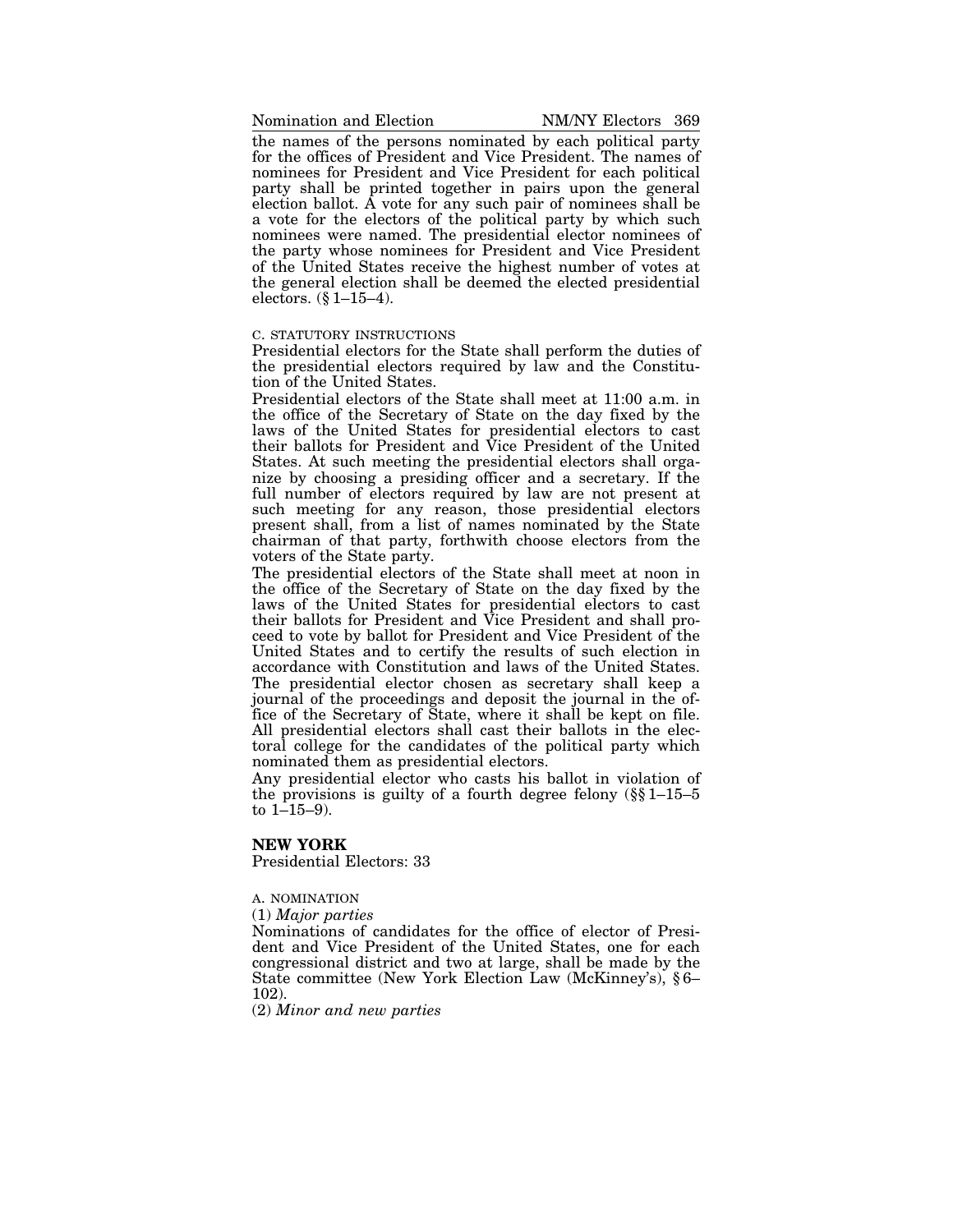A political group which at the last preceding gubernatorial election did not poll at least 50,000 votes must make its nominations as an ''independent body'' (§ 1–104 (3), (12)).

When an ''independent body'' becomes a political party by polling at least 50,000 votes for Governor, nominations shall, prior to and including the first general election thereafter, be made as provided by the rules of the party. A certificate of the nominations containing information on its candidates and the party, plus a copy of its rules, shall be signed by the presiding officer and the secretary and filed not later than seven weeks preceding the general election in the office of the State board of elections if for an office to be voted for in a district greater than one county (§§ 6–128, 6–144).

(3) *Independent candidates*

A person may become a candidate of an independent body by filing a petition in the office of the State board of elections  $(\$§ 6-138, 6-144)$ .

An independent nominating petition for candidates to be voted for by all the voters of the State must be signed by at least 15,000 voters, of whom at least 100 shall reside in each of one-half of the congressional districts of the State  $(\S 6-$ 142).

A person designated as a candidate for nomination or for party position, or nominated for an office, otherwise than at a primary election, may, in a certificate signed and acknowledged by him, decline the designation or nomination. However, if designated or nominated for a public office other than a judicial office by a party of which he is not a duly enrolled member or if designated or nominated for a public office other than a judicial office by more than one party or independent body or by an independent body alone, the person shall, in a certificate signed and acknowledged by him, accept the designation or nomination as a candidate of each party or independent body other than that of the party of which he is an enrolled member; otherwise, the designation or nomination shall be null and void  $(\S 6-146)$ .

#### B. NAMES ON GENERAL ELECTION BALLOTS

At the general election in November preceding the time fixed by law of the United States for the choice of President and Vice President of the United States, as many electors of President and Vice President of the United States shall be elected, as this state shall be entitled to. Each vote cast for the candidates of any party or independent body for President and Vice President of the United States and each vote cast for any write-in candidates for such offices shall be deemed to be cast for the candidates for elector of such party or independent body or the candidates for elector named in the certificate of candidacy of such write-in candidates (§ 12– 100).

In voting for presidential electors, a voter may vote a writein ballot for any person whose name does not appear on the ballot as a nominated or designated candidate  $(\bar{\S}$ 8–308). The county board of elections shall publish at least six days before an election a list containing the name and residence of every candidate for public office, except those for the office of presidential electors to be voted for within its jurisdiction.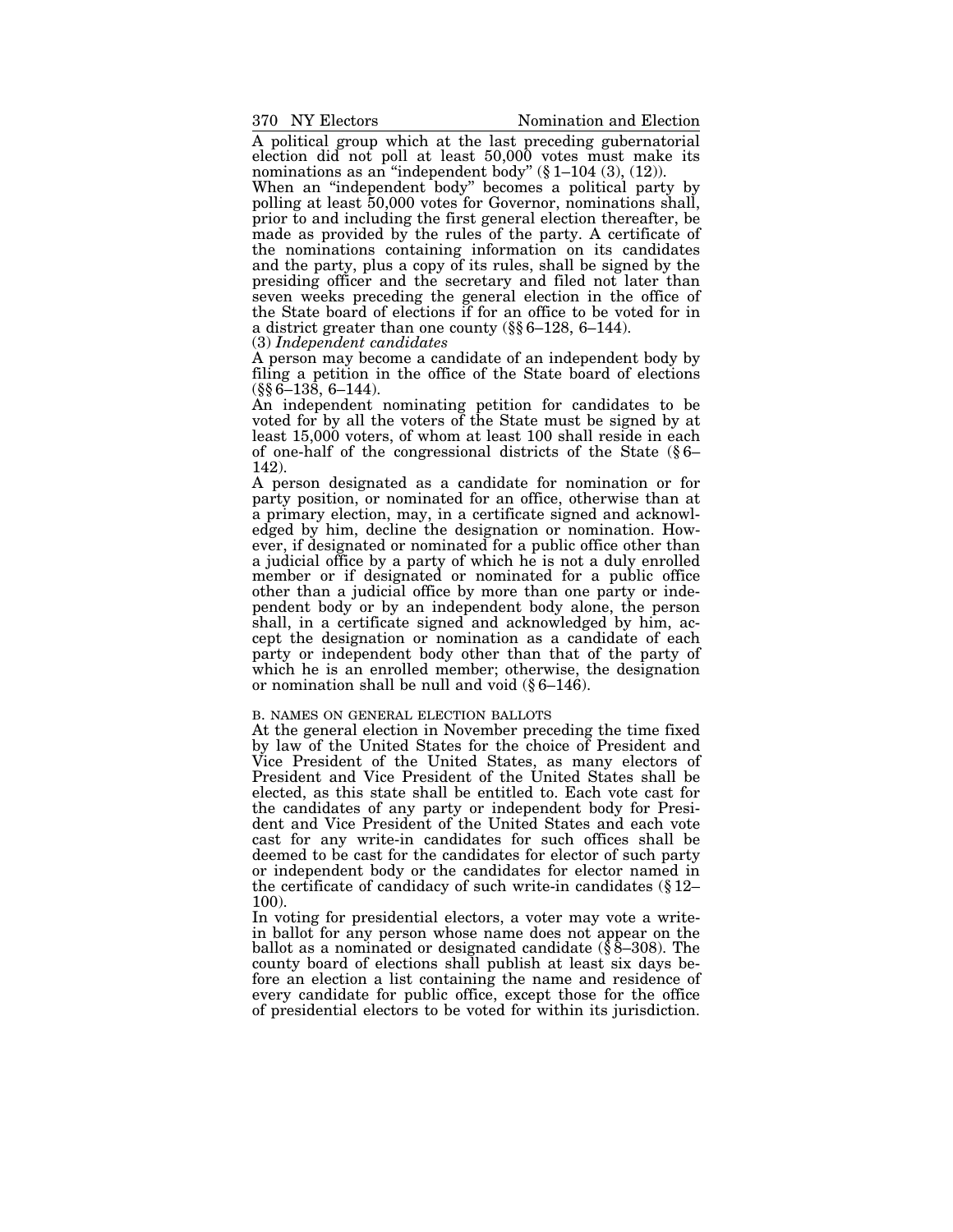Nomination and Election NY/NC Electors 371

The candidates for the office of presidential electors shall only be described as a specific number of electors, nominated to support the party candidates, naming them, for the office of President and Vice President (§ 4–122(2)). The board of elections shall transmit by mail or cause to be delivered personally to the State board of elections a certified copy of the statement of the canvassing board relating to the offices of electors of President and Vice President  $(\S 9-214)$ .

# C. STATUTORY INSTRUCTIONS

The electors shall convene at the State capitol at noon on the first Monday after the second Wednesday in December next following their election. They shall organize and then name in separate ballots the persons voted for as President and Vice President and then make and sign six certificates listing separately the votes for President and Vice President (§§ 12–104, 12–106).

## **NORTH CAROLINA**

Presidential Electors: 14

A. NOMINATION

(1) *Major parties*

On Tuesday next after the first Monday in November in the year 1968, and every four years thereafter, or on such days as the Congress of the United States shall direct, an election shall be held in all of the election precincts of the State for the election of electors of President and Vice President of the United States. The number of electors to be chosen shall be equal to the number of Senators and Representatives in Congress to which this State may be entitled. Presidential electors shall not be nominated by primary election; instead, they shall be nominated in a State convention of each political party as defined in G.S. 163–96 unless otherwise provided by the plan of organization of the political party; provided, that in the case of a candidate for President of the United States who has qualified to have his name printed on the general election ballot as an unaffiliated candidate under G.S. 163–122, that candidate shall nominate presidential electors. One presidential elector shall be nominated from each congressional district and two from the State at large (General Statutes of North Carolina, § 163–1(c)).

(2) *Minor and new parties*

A minor party, or one which had failed to poll for its candidate for Governor or for presidential electors at least 10 percent of the entire vote cast for such officers at the last preceding general election, would have to reorganize in the same manner as is required to create a new party (§163-96). Any group may form a new party by filing a petition setting forth its intention to organize a new statewide party with the State Board of Elections on or before noon on June 1 preceding the general election, signed by registered and qualified voters equal in number to 2 percent of the total number of voters who voted in the most recent general election for Governor including at least 200 voters from each of four congressional districts (§ 163–96). Nominees of this group for State, congressional and national offices only for the first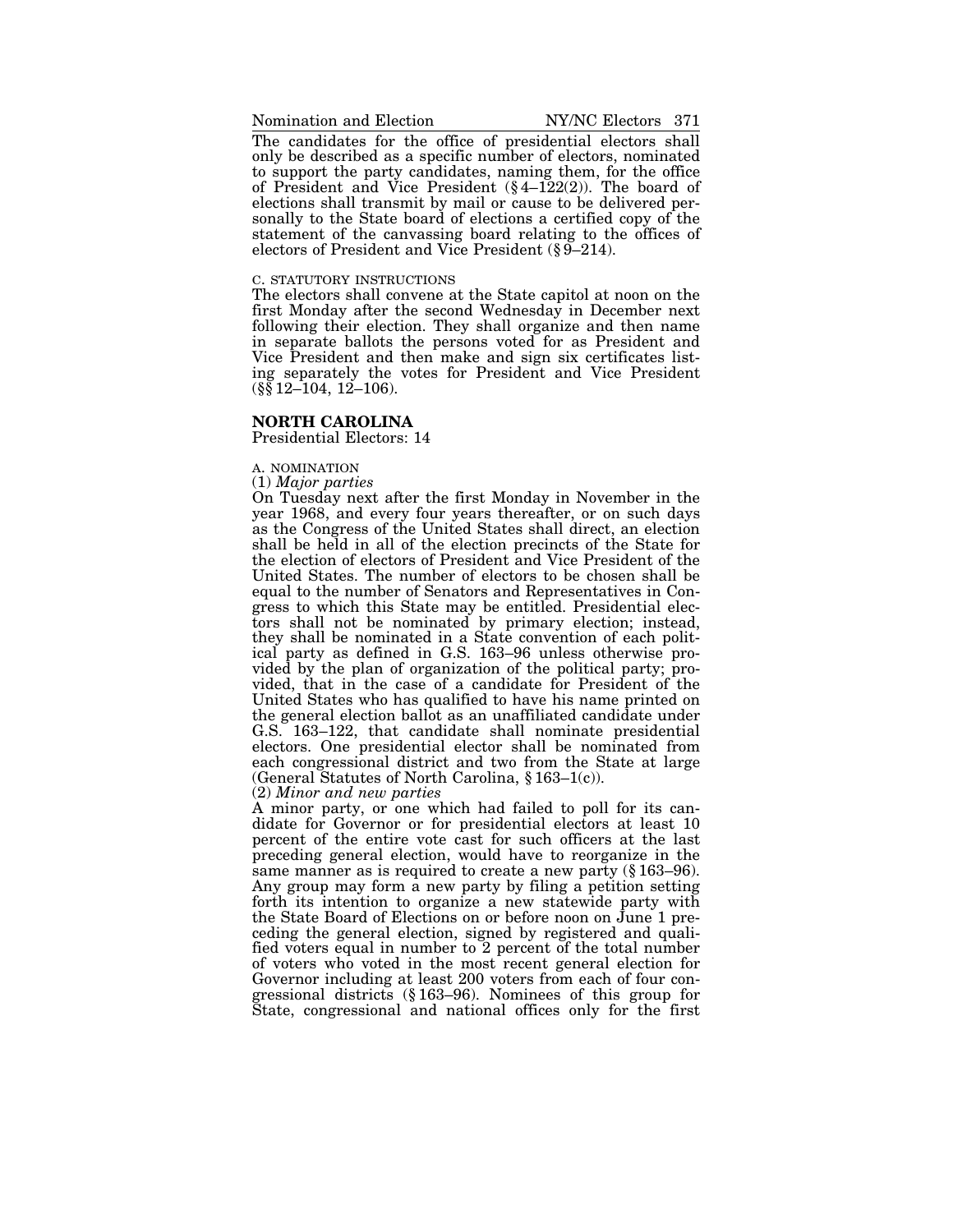372 NC Electors Nomination and Election

general election after its organization must be furnished to the Board by July 1 prior to the general election. Such nominations shall be made at a nominating convention (§ 163–98). Presidential electors are not to be nominated by primary election but are to be nominated by a State convention unless otherwise provided by the plan of organization of the political party  $(\S 163-1(c))$ .

(3) *Independent candidates*

Any qualified voter who seeks to have his name printed on the general election ballot as an unaffiliated candidate shall: If the office is a statewide office, file written petitions with the State Board of Elections supporting his candidacy for a specified office. These petitions must be filed with the State Board of Elections on or before 12 noon on the last Friday in June preceding the general election and must be signed by qualified voters of the State equal in number to 2 percent of the total number of registered voters in the State as reflected by the most recent statistical report issued by the State Board of Elections. Each petition shall be presented to the chairman of the board of elections of the county in which the signatures were obtained. The chairman shall examine the names on the petition and place a check mark on the petition by the name of each signer who is qualified and registered to vote in his county and shall attach to the petition his signed certificate. Said certificates shall state that the signatures on the petition have been checked against the registration records and shall indicate the number of signers to be qualified and registered to vote in his county. The chairman shall return each petition, together with the certificate required in this section, to the person who presented it to him for checking. Verification by the chairman of the county board of elections shall be completed within 2 weeks from the date such petitions are presented (§ 163–122).

### B. NAMES ON GENERAL ELECTION BALLOTS

The names of candidates for electors of President and Vice President of any political party shall not be placed on the ballot but shall be filed with the Secretary of State. The names of the candidates for President and Vice President are placed on the ballot. A vote for such candidates, however, shall be counted as a vote for the electors of the party by which such candidates were named (§§ 163–140, 163–209).

#### C. STATUTORY INSTRUCTIONS

The electors shall meet at the capitol in Raleigh at noon on the first Monday after the second Wednesday in December next after their election and give their votes on behalf of the State for President and Vice President (§ 163–210).

On or before the date fixed for the meeting of the electors, the Governor shall send by registered mail to the Archivist of the United States either three duplicate original certificates, or one original and two copies, under the great seal of the State setting forth the names of the persons chosen as presidential electors for this State and the number of votes cast for each. At the same time he shall deliver to the electors six duplicate-originals of the same certificate, each bearing the great seal of the State. At any time prior to receipt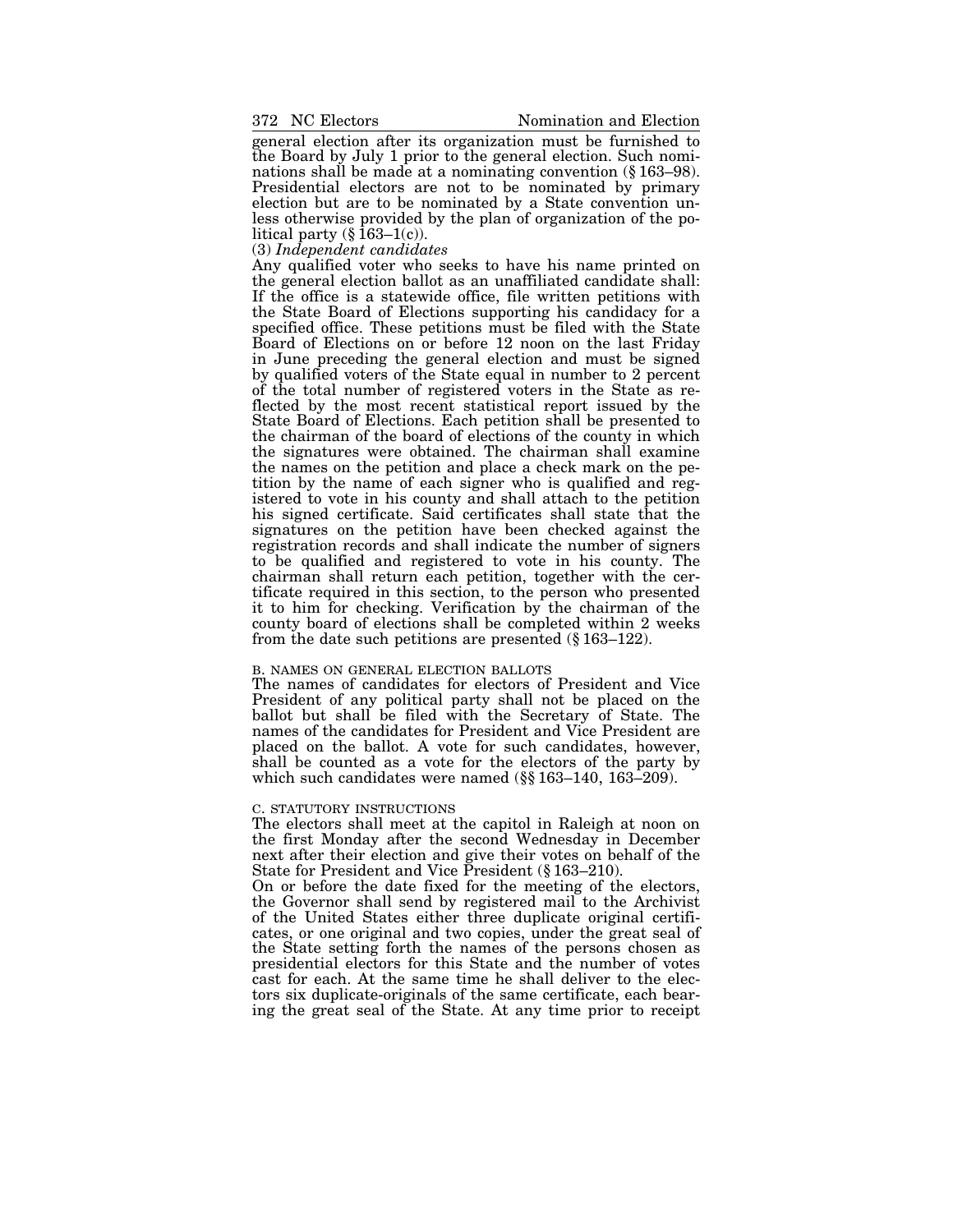Nomination and Election NC/ND Electors 373

of the certificate of the Governor or within 48 hours thereafter, any person elected to the office of elector may resign by submitting his resignation, written and duly verified, to the Governor. Failure to so resign shall signify consent to serve and to cast his vote for the candidate of the political party which nominated such elector.

In case of the absence, ineligibility or resignation of any elector chosen, or if the proper number of electors shall for any cause be deficient, the first and second alternates nominated under G.S.  $163-1(c)$  shall fill the first two vacancies. If they are absent, or there are more than two vacancies, those present at the required meeting shall forthwith elect from the citizens of the State a sufficient number of persons to fill the deficiency, and the persons chosen shall be deemed qualified electors to vote for President and Vice President of the United States (§ 163–210).

Any presidential elector having previously signified his consent to serve as such, who fails to attend and vote for the candidate of the political party which nominated such elector for President and Vice President of the United States at the time and place indicated above (except in case of sickness or other unavoidable accident) shall forfeit and pay to the State \$500, to be recovered by the Attorney General in the Superior Court of Wake County. In addition to such forfeiture, refusal or failure to vote for the candidates of the political party which nominated such elector shall constitute a resignation from the office of elector, his vote shall not be recorded, and the remaining electors shall forthwith fill such vacancy as hereinbefore provided (§ 163–212).

# **NORTH DAKOTA**

Presidential Electors: 3

A. NOMINATION

(1) *Major parties*

State party conventions are to nominate the legal number of candidates for their parties for the offices of presidential electors (North Dakota Century Code, § 16.1–03–14). The names of the candidates nominated for presidential electors shall be certified by the chairman and secretary of the convention to the Secretary of State to be placed upon the general election ballot (*ibid.*).

All nominations made by a convention are to be certified. And the certificate is to be delivered by the secretary or the president of the convention by registered or certified mail or in person to the Secretary of State (§ 16.1–13–17).

(2) *Minor and new parties*

Any party that had printed on the ballot at the last preceding presidential election the names of a set of presidential electors pledged to the election of the party's candidate for President and whose candidates for presidential electors received at least five percent of the total vote cast for presidential electors within the state at that election must be provided with a separate column on primary election ballots (§ 16.1–13–30).

Any other political organization is entitled to endorse candidates or have candidates petition to be included on the pri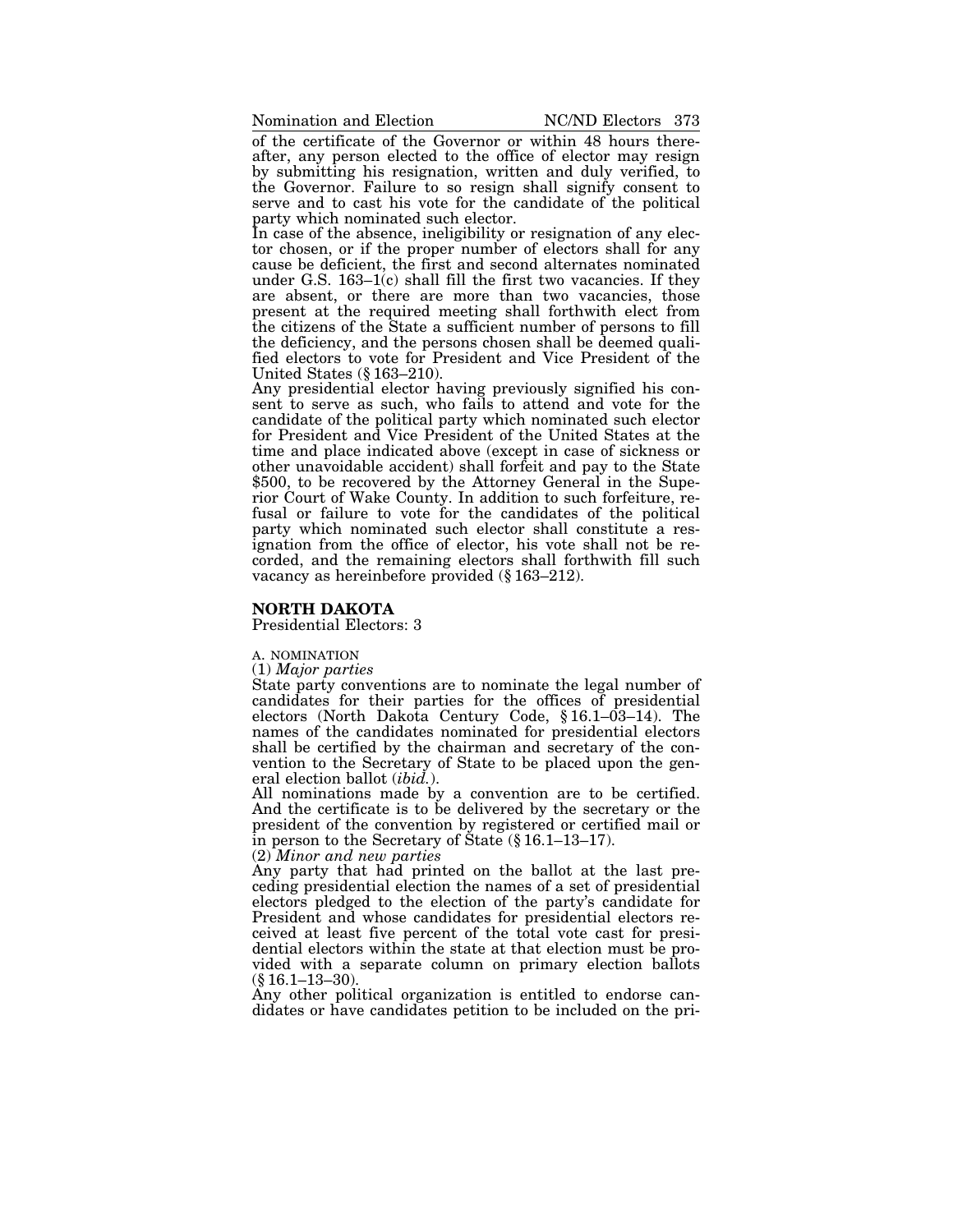mary ballot in a consolidated column, if a petition signed by at least 7,000 qualified electors is filed with the Secretary of State before 4 p.m. of the 60th day before a primary election. Candidates of that party are entitled to the same rights and privileges as those of other parties (§ 16.1–13–30).

(3) *Independent candidates*

In order to have his name appear in the "independent nominations'' column on the general election ballot, the candidate must file a certificate of nomination by petition with the Secretary of State. The certificate of nomination for an office to be filled by qualified electors of the entire State must contain 1,000 signatures (§ 16.1–12–02). The certificate of nomination for presidential electors may contain the names of more than one nominee  $(\S 16.1 - 12 - 03)$ . The certificate of nomination is to be filed with the Secretary of State by 4 p.m. on the sixtieth day before the general election  $(\S 16.1 - 12 - 04)$ .

### B. NAMES ON GENERAL ELECTION BALLOTS

In presidential election years the ballot provided for in section 16.1–06–05 shall include the designation of the office of President and Vice President as the first listing of the continuous listing of the designation of each office to be voted for. The names of presidential electors, presented in one certificate of nomination, shall be arranged in a group enclosed in brackets under the designation of the office of President and Vice President. To the right and opposite the center of each group of electors' names must be printed in bold type the surname of the presidential candidate represented and in line with such surname shall be placed a single square. A mark within such square shall be designated as a vote for all the electors. The appropriate party designation must appear, in smaller type, under the surname of the presidential candidate represented (§ 16.1–06–07.1).

### C. STATUTORY INSTRUCTIONS

The electors shall meet at one o'clock p.m. in the office of the Governor in the State Capitol on the first Monday after the second Wednesday in December next following their election for the purpose of casting their ballots. The Secretary of State shall notify the electors of said meeting. They must fill any vacancy in the office of elector by ballot by a plurality of votes  $(\S\\S 16.1 - 14 - 04, 16.1 - 14 - 05)$ .

### **OHIO**

Presidential Electors: 21

# A. NOMINATION

(1) *Major parties and minor parties*

Candidates for presidential elector are nominated by State conventions at a time and place determined by the State committees of the respective political parties (Ohio Revised Code, title 35, § 3513.11).

Names of a party's candidates for presidential electors shall be certified by the chairman and secretary of the convention to the Secretary of State within 5 days after the holding of the convention.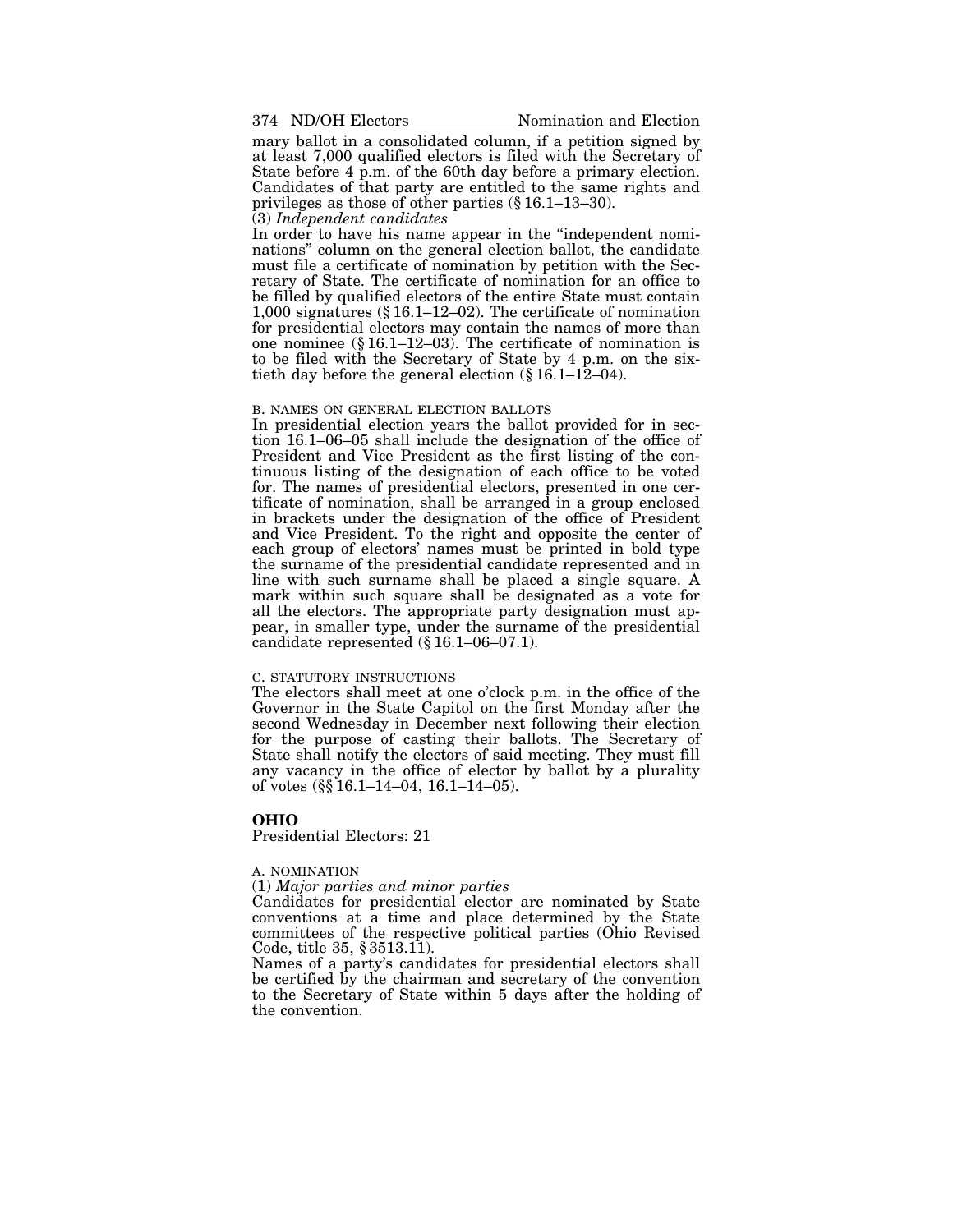Nomination and Election OH Electors 375

A political party is defined as any group of voters which, at the last preceding regular State election, polled for its candidate for Governor in the State or nominees for presidential electors at least 5 percent of the entire vote cast for such office or which filed with the Secretary of State, subsequent to any election in which it received less than 5 percent of such vote, a petition signed by qualified electors equal in number to at least 1 percent of the total vote for Governor or nominees for presidential electors at the last preceding election, declaring their intention of organizing a political party, the name of which shall be stated in the declaration, and of participating in the next succeeding primary election, held in even-numbered years, that occurs more than one hundred twenty days after the date of filing. No such group of electors shall assume a name or designation which is similar, in the opinion of the Secretary of State, to that of an existing political party as to confuse or mislead the voters at an election. If any political party fails to cast 5 percent of the total vote cast at an election for the office of Governor or President it shall cease to be a political party (§ 3517.01). When a petition is filed with the Secretary of State, the new party comes into legal existence on the date of filing. New parties are entitled to hold a primary election, held in even-numbered years that would occur more than 120 days after the date of the filing of the petition (§ 3517.012).

(2) *Independent candidates*

Independent candidates for President and Vice President are to file a joint candidates' statement and one nominating petition for the two of them.

The nominating petition of independent candidates for the offices of President and Vice President of the United States shall be signed by at least 5,000 qualified electors, provided that no petition shall be accepted for filing if it purports to contain more than 15,000 signatures, and must be accompanied by a slate of presidential electors (§ 3513.257). The nominating petition and the joint candidates' statement must be filed with the Secretary of State no later than 4 p.m. of the seventy-fifth day before the day of the general election (*id.*).

## B. NAMES ON GENERAL ELECTION BALLOTS

The names of candidates for electors of President and Vice President shall not be placed on the ballot. In place of their names there shall be printed on the ballot the names of the candidates for President and Vice President, respectively. A vote for any of such candidates shall be a vote for the electors whose names have been certified to the Secretary of State and who are members of the same political party  $(\$3505.10).$ 

### C. STATUTORY INSTRUCTIONS

The electors shall meet at the State capitol, organize, and discharge all the duties enjoined upon electors by the Constitution and laws of the United States (§ 3505.39).

A presidential elector elected at a general election shall, when discharging the duties enjoined upon him by the Constitution or laws of the United States, cast his electoral vote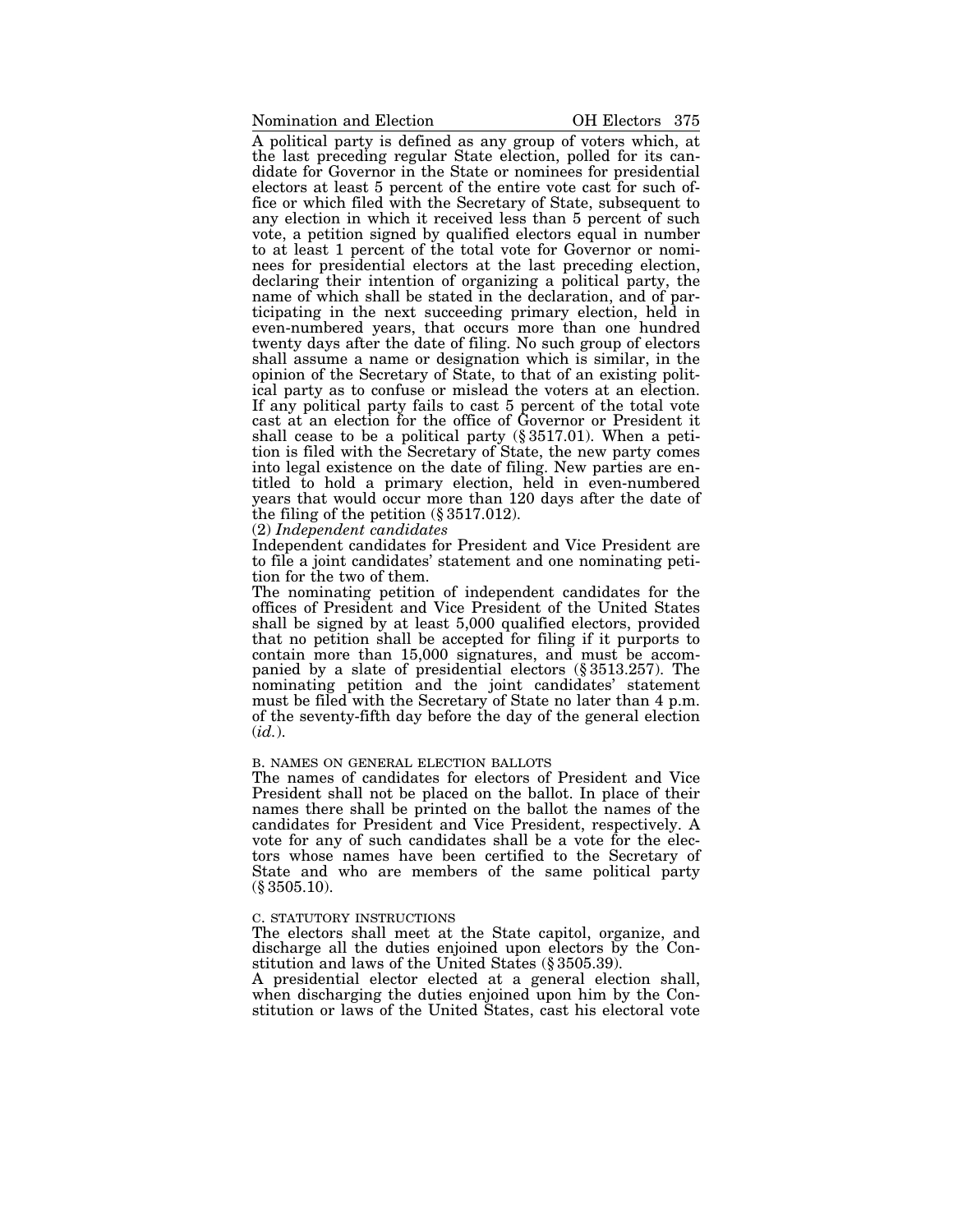for the nominees for President and Vice President of the political party which certified him to the Secretary of State as a presidential elector pursuant to law (§ 3505.40).

# **OKLAHOMA**

Presidential Electors: 8

A. NOMINATION

(1) *Major parties*

The nominees for presidential elector "of any recognized political party shall be selected at a statewide convention of said party in a manner to be determined by said party'' and must be certified by the party's chairman to the Secretary of the State election board no fewer than 90 days nor more than 180 days prior to the election (Oklahoma Statutes Annotated, title 26, § 10–101).

A ''recognized political party'' is defined to include those parties with candidates on the 1974 general election ballot, and "those parties which shall be formed according to law" (26 §§ 1–107, 1–108).

A party ceases to be a ''recognized party'' when its nominee for Governor or nominees for electors for President and Vice President fail to receive at least 10 percent of the vote cast for said offices  $(26, §1–109)$ .

(2) *Minor and new parties (''not recognized'' political parties)* The names of a slate of candidates for the office of presidential elector pledged to the nominee of a political party not recognized under the laws of the State of Oklahoma for President of the United States shall be printed on the ballot only by observing the following procedure:

1. No later than July 15 of a presidental election year, petitions signed by a number of registered voters supporting the candidacy of said nominee for President of the United States equal to at least 3 percent of the total votes cast in the last General Election for President shall be filed with the Secretary of the State Election Board. Notice of intention to circulate petitions shall be filed with the Secretary of the State Election Board before such petitions may be circulated. The form of said petitions shall be prescribed by the Secretary. Each page of said petitions must contain the names of registered voters from a single county.

2. Within 30 days after receipt of said petitions, the State Election Board shall determine the sufficiency of said petitions.

3. If the petitions are found to be sufficient, the nominee for President of the United States shall, no later than September 1, certify to the Secretary of the State Election Board the names of the nominees for presidential elector pledged to him and the name of his vice presidential running mate. Each candidate for presidential elector so nominated shall subscribe to an oath stating that, if elected, he will cast his ballot for the candidate who nominated him and for said candidate's vice presidential running mate. Said oath shall be filed with the Secretary of the State Election Board no later than September 15 (26, § 10–101.2).

(3) *Independent candidates*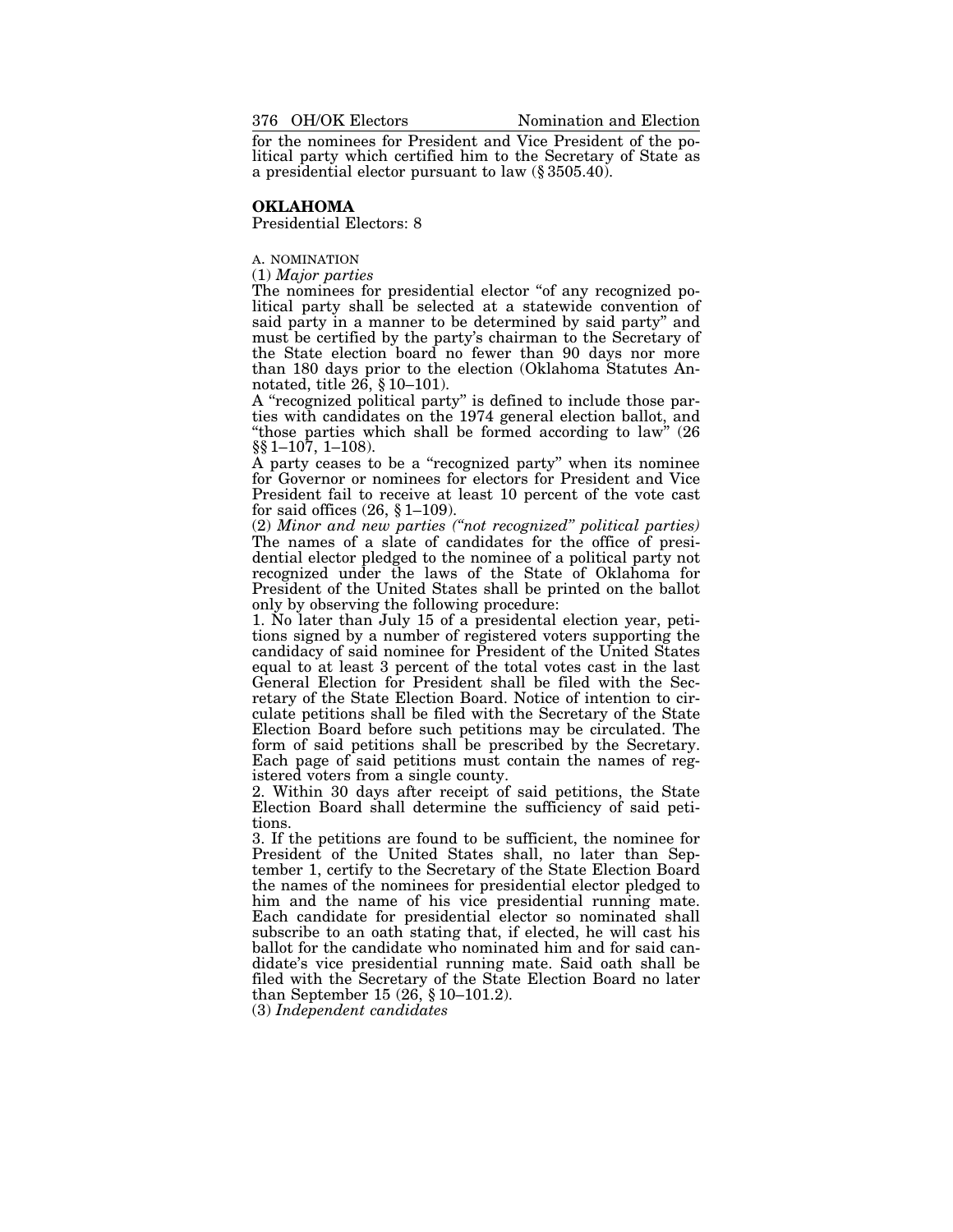Nomination and Election OK/OR Electors 377

Slates of uncommitted electors and electors pledged to independent candidates can qualify for a position on the ballot by filing a petition with the Secretary of the State Election Board by July 15. These petitions must be signed by a number of registered voters equal to 3 percent of the vote cast in the last presidential election. If the State Election Board determines that the petitions are sufficient, the candidate must certify the names of his running mate and the electors pledged to his candidacy (26, §§ 10–101, 10–101.1).

### B. NAMES ON GENERAL ELECTION BALLOTS

The names of the electors are bracketed adjacent to the names of the candidates for President and Vice President to whom they are pledged (26, § 10–105).

#### C. STATUTORY INSTRUCTIONS

Electors committed to a candidate or the candidate of a party must take an oath to cast their ballots for the candidates on whose slate they run (26, § 10–102). Violation of the oath is a misdemeanor punishable by a fine of not more than one thousand dollars  $(26, § 10-109)$ . Electors are to meet at  $10:00$ a.m. of the day appointed by Congress in the office of the Governor to perform such duties as required by law, including filling any vacancy in the office of electors (26, §§ 10–107,  $10-108$ ).

#### **OREGON**

Presidential Electors: 7

A. NOMINATION

(1) *Major parties*

An affiliation of electors becomes a major political party when its candidates for presidential elector polled at the last general presidential election at least 15% of the total votes cast for presidential elector, or its candidates for any state office to be voted upon in the state at large for which nominations by political parties are permitted by law polled at the last general election at which such a candidate was listed on the ballot at least 15% of the total votes cast for that office  $(\S 248.006(1))$ . Each major political party shall select [manner not specified] a number of candidates for elector of President and Vice President equal to the total number of Senators and Representatives to which this State is entitled in Congress (§ 248.355). The party shall certify the names of the candidates for elector to the Secretary of State at least 70 days prior to the presidential election (§ 248.355).

(2) *Minor and new parties*

An affiliation of electors becomes a minor political party in the state, a county or other electoral district, qualified to make nominations for public office in that electoral district and in any other electoral district wholly contained within the electoral district, when either of the following event occurs:

(1) When the affiliation of electors has filed with the Secretary of State a petition with the signatures of a least a number of electors equal to one and one-half percent of the total votes cast in the electoral district for all candidates for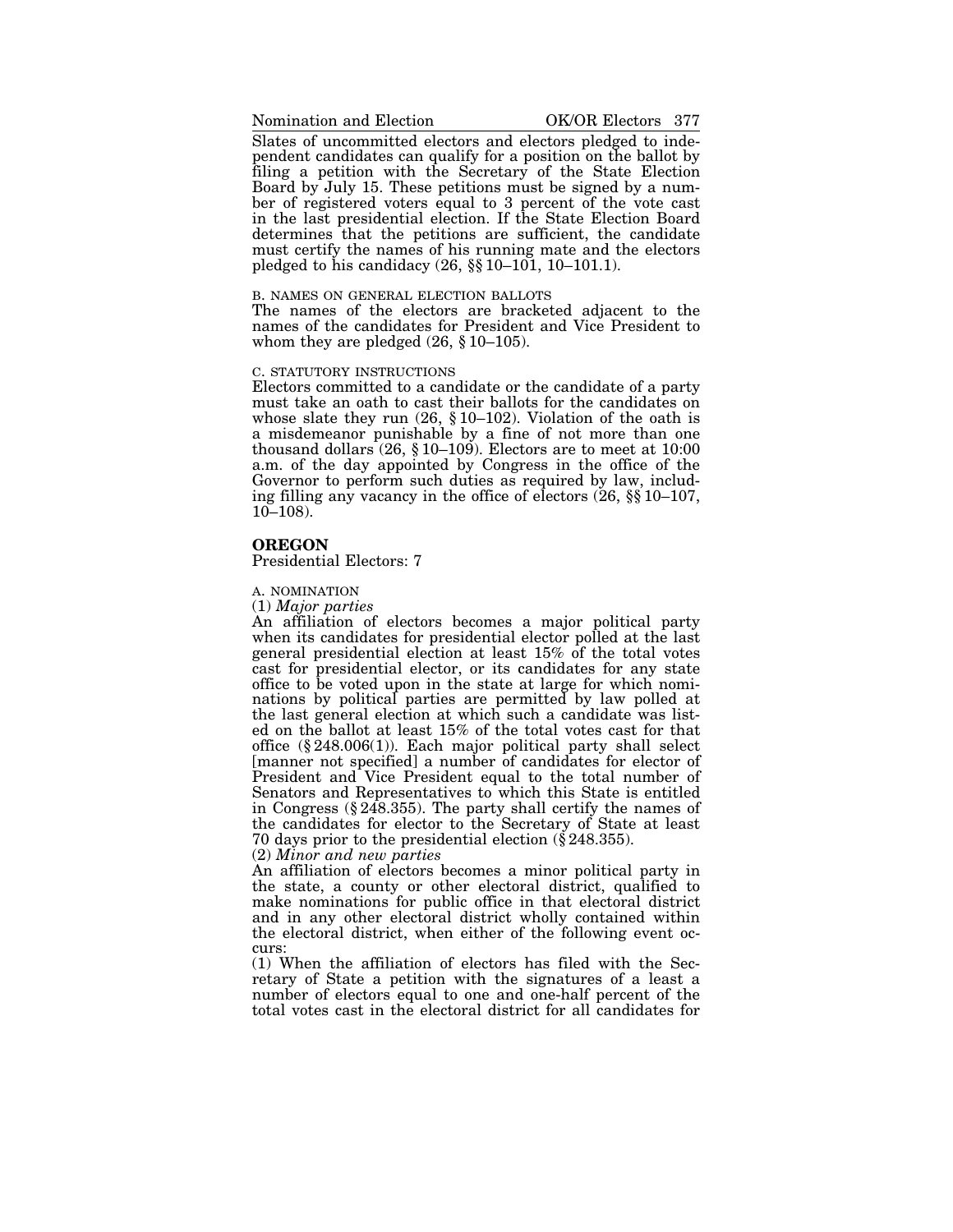378 OR Electors Nomination and Election

Governor at the most recent election at which a candidate for Governor was elected to a full term. The petition also shall state the intention to form a new political party and give the designation of it. The filed petition shall contain only original signatures. The petition shall be filed not later than two years following the date the prospective petition is filed. Each signature sheet shall be verified on its face by the signed statement of the circulator that the individuals signed the sheet in the presence of the circulator and that the circulator believes each individual is an elector registered in the electoral district. The Secretary of State shall verify whether the petition contains the required number of signatures of electors. The petition shall not be accepted for filing if it contains less than 100 percent of the required number of signatures. The Secretary of State by rule shall designate a statistical sampling technique to verify whether a petition contains the required number of signatures of electors. A petition shall not be rejected for the reason that it contains less than the required number of signatures unless two separate sampling processes both establish that the petition lacks the required number of signatures. The second sampling must contain a larger number of signatures than the first sampling. The Secretary of State may employ professional assistance to determine the sampling technique. The statistical sampling technique may be the same as that adopted under ORS 250.105. Before circulating the petition, the chief sponsor of the petition shall file with the Secretary of State a signed copy of the prospective petition. The chief sponsor shall include with the prospective petition a statement declaring whether one or more persons will be paid money or other valuable consideration for obtaining signatures of electors on the petition. After the prospective petition is filed, the chief sponsor shall notify the filing officer not later than the 10th day after the chief sponsor first has knowledge or should have had knowledge that:

(a) Any person is being paid for obtaining signatures, when the statement included with the prospective petition declared that no such person would be paid.

(b) No person is being paid for obtaining signatures, when the statement included with the prospective petition declared that one or more such persons would be paid.

(2) When the affiliation of electors has polled for any one of its candidates for any public office in the electoral district at least one percent of the total vote cast in the electoral district for candidates for:

(A) Presidential elector at the last general election at which candidates for President and Vice President of the United States were listed on the ballot; or

(B) Any single state office to be voted upon in the state at large for which nominations by political parties are permitted by law at the most recent election at which a candidate for the office was elected to a full term (§ 248.008).

Such parties may nominate candidates for presidential electors by filing a certificate of nomination with the Secretary of State signed by the presiding officer and secretary of a nominating convention of the party containing the names, addresses, and offices for which nominated, the name of the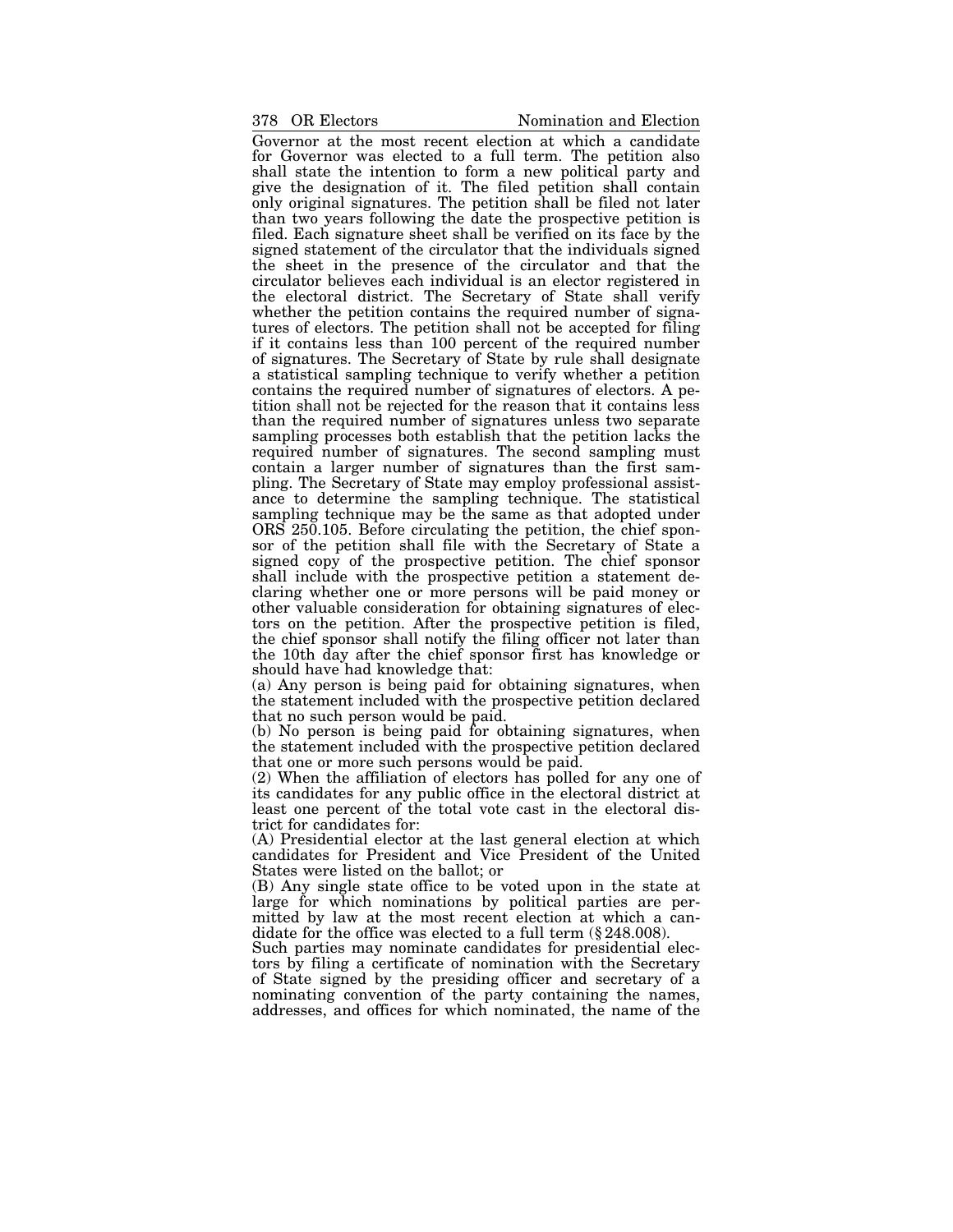Nomination and Election OR/PA Electors 379

party, and in the case of presidential electors the names of the candidates they represent may be added (§ 249.720). Certificates should be filed no later than 70 days prior to the election (§ 249.722).

(3) *Independent candidates*

Independent candidates may be nominated by an assembly of electors or by petition. An assembly of electors is an organized body of not less than 1,000 electors of the State for a statewide nomination (§ 249.735(1)). Notice must be given at least 10 days prior to the assembly in three newspapers of general circulation and must include the names of at least 25 electors. Signatures must be certified by the appropriate county clerks  $(\S 249.735(2)–(6))$ . A certificate of nomination must be filed with the Secretary of State no later than the 70th day prior to the general election (§ 249.722). A copy of the minutes, certified by the secretary of the assembly, and the certificate of the county clerk shall be filed with the filing officer with the certificate of nomination  $(\S 249.735(6))$ .

A certificate of nomination by petition must be in essentially the same form and accompanied by a petition signed by a number of electors in the electoral district equal to not less than 1% of the total votes cast in the electoral district for which the nomination is intended to be made, for all candidates for presidential electors at the last general election (§ 249.740). Certificates of nomination by assembly or petition must be filed not later than the 70th day prior to the election (§ 249.722).

## B. NAMES ON GENERAL ELECTION BALLOTS

The names of candidates for President and Vice President of the United States are printed in groups together, under their political party designations. Each vote for candidates for President and Vice President shall be counted as one vote for the group of presidential electors supporting the candidates for President and Vice President designated by the voter as his choice (§ 254.135).

### C. STATUTORY INSTRUCTIONS

Each elector shall at the time of his selection sign a pledge that, if elected, he will vote in the Electoral College for the candidates of his party for President and Vice President (§ 248.355). Such pledges are to be filed with the Secretary of State at least 70 days before the presidential election (*ibid*.).

The duties of electors as defined by statute are:

The electors of President and Vice President shall convene at the State capitol on the Monday after the second Wednesday in December following their election. If there is any vacancy in the office of an elector caused by death, refusal to act, neglect to attend or otherwise, the electors present immediately shall fill it by plurality of voice votes. When all the electors have appeared or the vacancies have been filled, the electors shall perform the duties required of them by the Constitution and laws of the United States (§ 248.370).

# **PENNSYLVANIA**

Presidential Electors: 23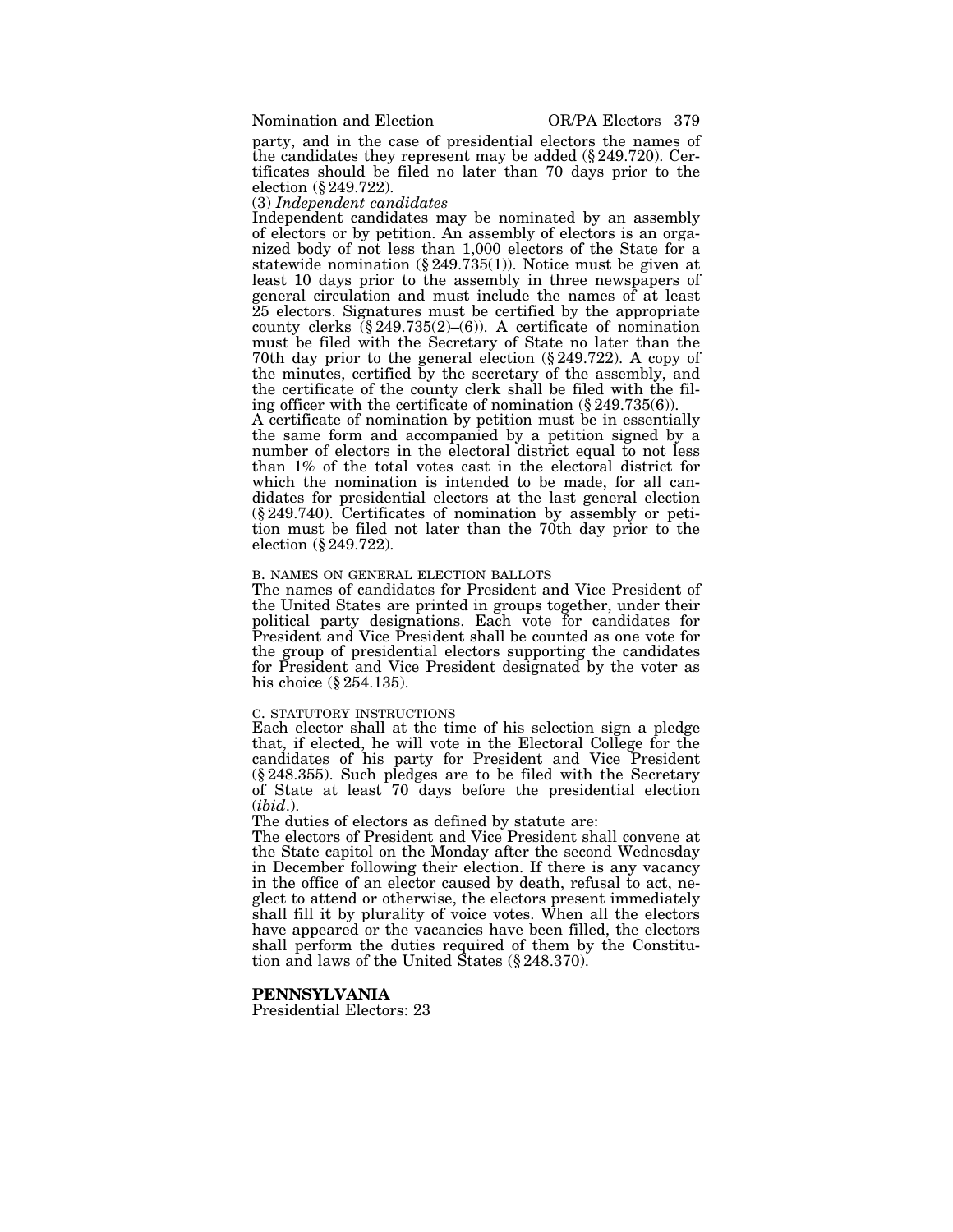A. NOMINATION (1) *Major parties*

The nominee of each political party for the office of President shall within 30 days after his nomination by the national convention, nominate as many persons to be the candidates of his party for the office of presidential elector as the State is entitled to. Names of such persons shall be certified immediately by the nominee to the Secretary of the Commonwealth. If the candidate for the office of President fails to so nominate, then the party's nominee for Vice President shall make the nominations (Pennsylvania Statutes Annotated, title 25, § 2878).

(2) *Minor party or new party or independent candidate*

Any party or political body, one of whose candidates at the general election next preceding the primary polled in each of at least ten counties of the State not less than two per centum of the largest entire vote cast in each of said counties for any elected candidate, and polled a total vote in the State equal to at least two per centum of the largest entire vote cast in the State for any elected candidate, is hereby declared to be a political party within the State, and shall nominate all its candidates as party rules provide (§ 2831).

All nomination papers circulated and filed by minor political parties shall specify—(1) the name or appellation of the minor political party which the candidates nominated thereby represent and, in the case of electors for President and Vice President of the United States, the names of the candidates for President and Vice President of such minor political party; (2) the name of each candidate nominated therein, his profession, business or occupation, if any, and his place of residence with street and number, if any; and (3) the office for which such candidate is nominated. No words shall be used in any nomination paper to designate the name or appellation of the minor political party represented by the candidate's name in such nomination paper which are identical with or deceptively similar to the words used for a like purpose by any minor political party which has already filed nomination papers for the same office (§ 2872.2).

Candidates of political bodies which do not qualify as political parties should file nomination papers with the Secretary of the Commonwealth  $(\S_{\S} 2911(a), 2913(a))$ . More than one candidate may be nominated by one nomination paper. Signatures are required of electors equal in number to 2 percent of the largest entire vote cast for any elected candidate in the State in the last preceding general election (§ 2911(b), Supp., 2911(c)). A filing fee of \$200 shall be paid to the Secretary of the Commonwealth (§ 2873, Supp.).

All nomination papers shall specify—(a) The name or appellation of the political body which the candidates nominated therby represent, expressed in not more than three words, and in the case of electors for President and Vice President of the United States, the names of the candidates for President and Vice President of such political body; (b) the name of each candidate nominated therein, his profession, business or occupation, if any; and his place of residence with street and number, if any; (c) the office for which such candidate is nominated; and (d) the names and addresses of the com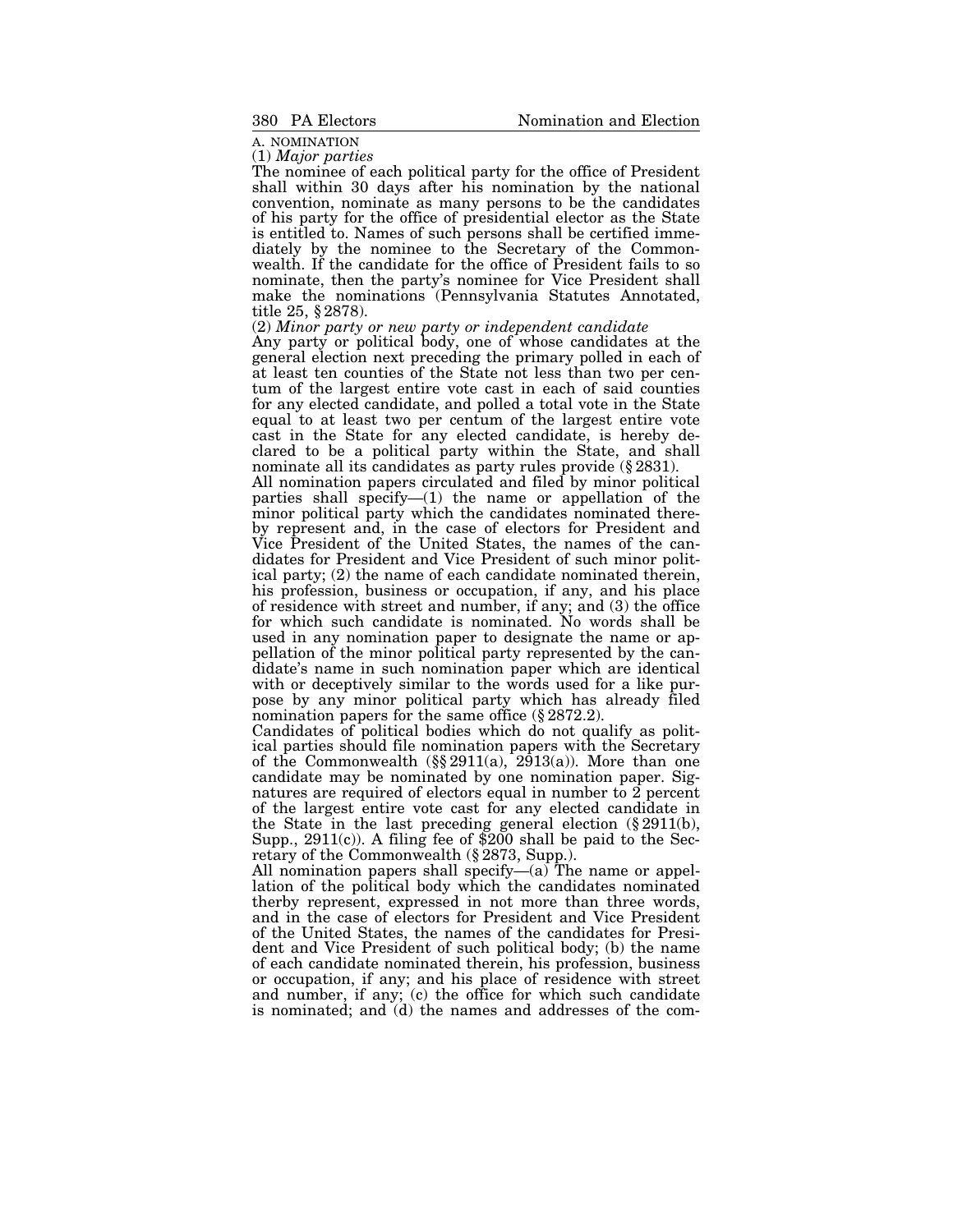mittee, not to be less than three (3) nor more than five (5) persons, authorized to fill vacancies, if any shall occur (§ 2912).

All nomination papers are to be filed with the Secretary of the Commonwealth (§ 2913).

## B. NAMES ON GENERAL ELECTION BALLOTS

The names of electors shall not be printed on the ballot, but in lieu thereof, the names of candidates of their respective parties for President and Vice President  $(\S 2963(c))$ . Write-ins for electors are permitted  $(\S 2963(a))$ . Votes are counted for electors either as a group or as individuals and certificates of election are issued by the Secretary of the Commonwealth (§ 3166).

#### C. STATUTORY INSTRUCTIONS

The electors shall assemble at the seat of government of the Commonwealth at noon on the day which is or may be directed by the Congress of the United States and perform the duties enjoined upon them by the Constitution and laws of the United States (§ 3192). Vacancies are filled by voice vote of those electors present (§ 3193).

### **RHODE ISLAND**

Presidential Electors: 4

A. NOMINATION

(1) *Major parties*

Electors are nominated at a State convention of delegates representing a political party (General Laws of Rhode Island,  $§$  17–12–13).

There shall be held not later than October 14 of every even year a State convention for each political party. The nominees of a party for Senator and for Representatives in Congress, for the five general offices, and for membership in the general assembly shall be delegates to the State convention of said party. In presidential election years, such conventions shall select the party nominees for presidential electors and their names shall be placed on the ballot labels for the forthcoming election. Such State convention shall also be for the purpose of adopting a platform for its party and for the transaction of such other business as may properly come before said convention (§ 17–12–13).

(2) *Minor and new parties*

Candidates of minor parties shall be nominated by the same procedure as for independent candidates.

### (3) *Independent candidates*

The nomination papers of an independent candidate or a minor party candidate for presidential elector shall be signed by 1,000 voters and filed with the Secretary of State by 4 p.m. on the 60th day before the primary election (by July 14,  $2000$  (§ 17–14–11).

# B. NAMES ON GENERAL ELECTION BALLOTS

The voter shall be allowed to vote for all of the presidential electors of a party; provided however, that means shall be furnished whereby the voter can cast a vote in part for the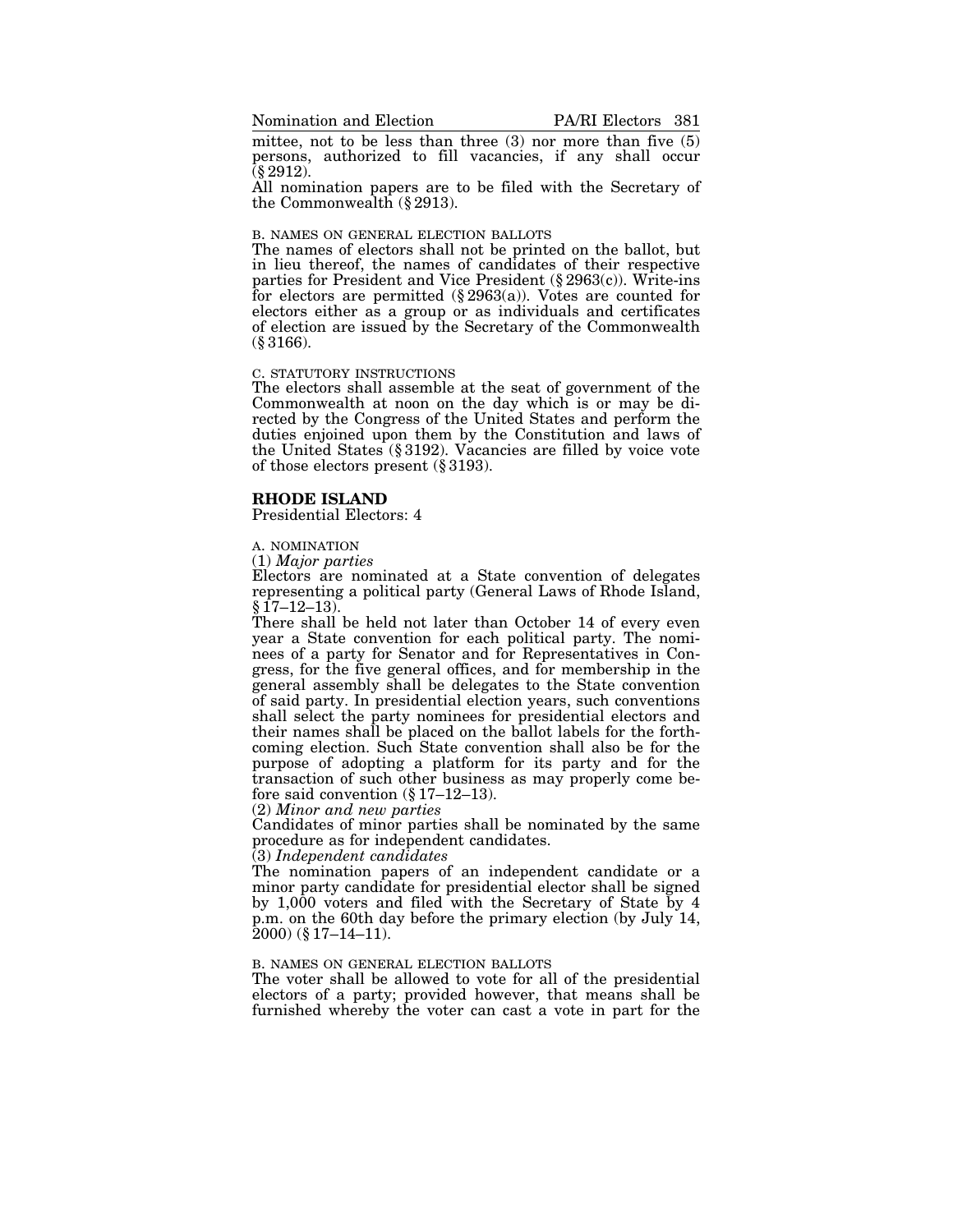candidates for presidential electors of one party, in part for those of one or more other parties, or in part or in whole for persons not nominated by any party  $(\S 17-19-3(a)(3))$ .

Absentee ballots that are required by the provisions of law to contain the names of the electors for President and Vice-President shall contain the names of all candidates for President and Vice-President preceded by the words ''Electors for'' in lieu of names of the electors for the officers (§ 17–20–17).

C. STATUTORY INSTRUCTIONS

The electors shall meet in the statehouse in Providence on the first Monday after the second Wednesday in December and proceed to perform the duties required of such electors by the Constitution and the laws of the United States. Vacancies are filled by plurality vote of those present (§ 17–4– 11).

## **SOUTH CAROLINA**

Presidential Electors: 8

A. NOMINATION

(1) *Major parties*

Presidential electors are nominated by the respective party State committees, composed of one member from each county, elected by the party county conventions, plus the State chairman and State vice chairman who are elected by a party's State convention (Code of Laws of South Carolina, § 7–  $9 - 90$ ).

(2) *Minor or new parties*

Political parties desiring to nominate candidates for offices to be voted on in a general or special election shall, before doing so, have applied to the State Election Commission (Commission) for certification as such. Parties shall nominate candidates of that party on a regular basis, as provided in this title, in order to remain certified. Any certified political party that fails to organize on the precinct level as provided by § 7–9–50, hold county conventions as provided by §§ 7–9–70 and 7–9–80, and hold a State convention as provided by § 7–9–100; that fails to nominate candidates for national, State, multicounty district, countywide, or less than countywide office by convention or party primary as provided by  $\S\{-11-20, 7-11-30, \text{ and } 7-13-40; \text{ and that fails to cer-}$ tify the candidates as provided by § 7–13–350 in at least one of two consecutive general elections held on the first Tuesday following the first Monday in November of an even-numbered year, or that fails to nominate and certify candidates in any other election which might be held within the period of time intervening between the two general elections, must be decertified by the State Election Commission. The party must be notified in writing of its decertification at the last address of record. If the notification of decertification is returned as undeliverable, it must be placed on file in the office of the State Election Commission and with the Secretary of State.

Any decertified party or any noncertified party, organization, or association may obtain certification as a political party at any time by filing with the Commission a petition for the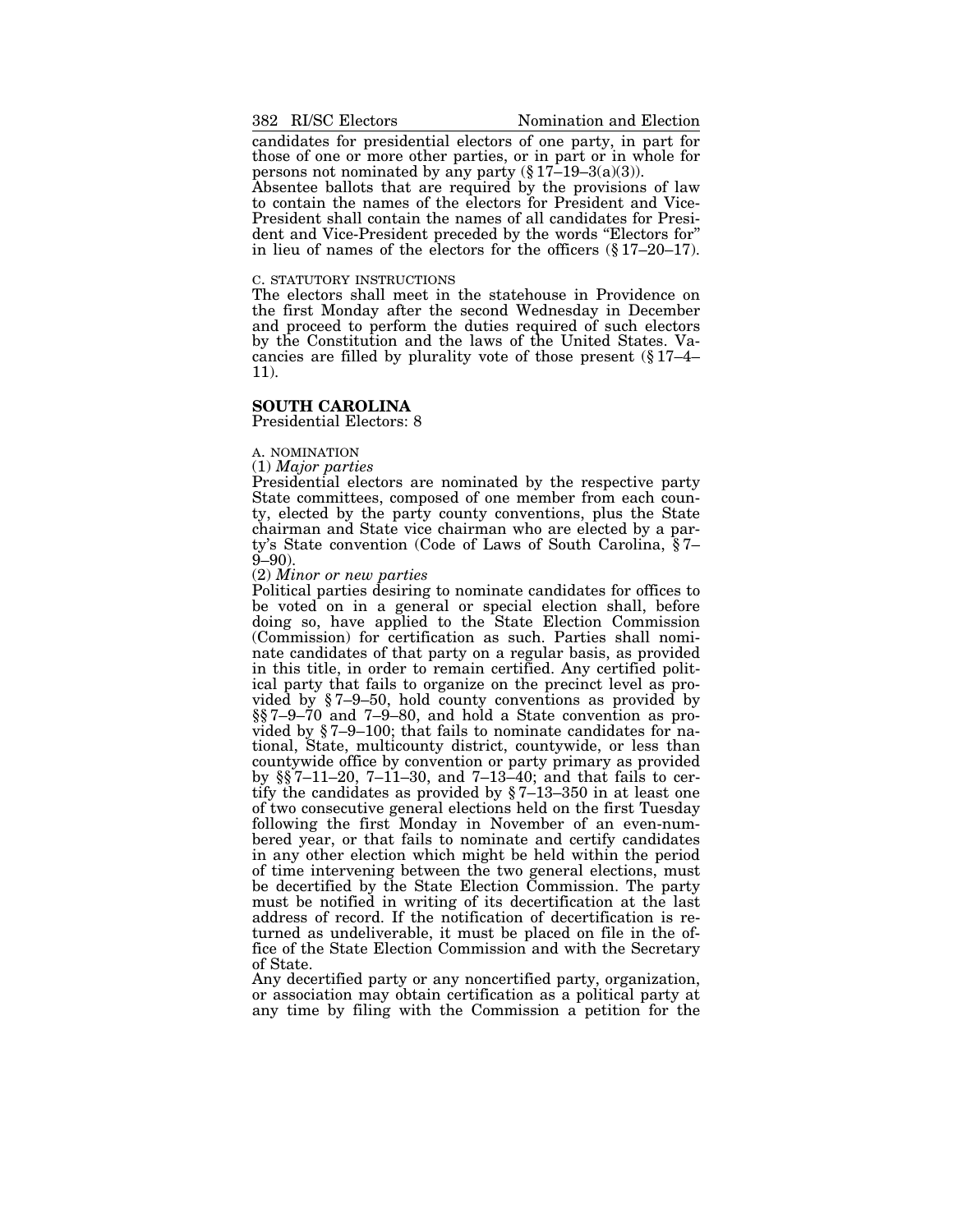certification signed by 10,000 or more registered electors residing in this State, giving the name of the party, which must be substantially different from the name of any other party previously certified (§ 7–9–10, Supp.).

Nomination of candidates for the offices of presidential electors are to be made by the party State committees (§ 7–9– 90).

(3) *Independent candidates*

A candidate's nominating petition for any office in this State shall contain the signatures of at least 5 percent of the qualified registered electors of the geographical area of the office for which he offers as a candidate; provided, that no petition candidate is required to furnish the signatures of more than ten thousand qualified registered electors for any office. The official number of qualified registered electors of the geographical area of any office must be the number of registered electors of such area registered 120 days prior to the date of the election for which the nomination petition is being submitted. The petition must be certified to the State Election Commission in the case of national, State, circuit, and multicounty district offices (§ 7–11–70, Supp.).

### B. NAMES ON GENERAL ELECTION BALLOTS

The names of the candidates for President and Vice President are printed on the ballot. A vote for the names of a political party's candidates for President and Vice President is a vote for the electors of that party, the names of whom are on file with the Secretary of State  $(\S\S 7-13-320(C), 7-19-70,$ Supp.).

## C. STATUTORY INSTRUCTIONS

Those persons, to the number required to be chosen, having the highest number of votes shall be declared and deemed duly appointed electors  $(\S 7-19-70)$ . The presidential electors shall meet at 11 a.m. on the first Monday after the second Wednesday in December in the office of the Secretary of State, effect a permanent organization, fill any vacancies by a plurality, cast their ballots for President and Vice President, and make distinct lists for all persons voted for as President, and of all persons voted for as Vice President, and of the number of votes received for each (§ 7–19–90). Each candidate for elector shall declare which candidate for President and Vice President he intends to vote for if elected. Any registered elector has the right to institute an action to enforce the requirement of the statute that the elector shall vote as declared and there are criminal sanctions. A State party executive committee may release electors pledged to support the candidate of their party when, in the judgment of the committee, it would not be in the best interest of the State for the elector to cast his ballot for such a candidate  $(\$7-19-80).$ 

# **SOUTH DAKOTA**

Presidential Electors: 3

A. NOMINATION (1) *Major parties*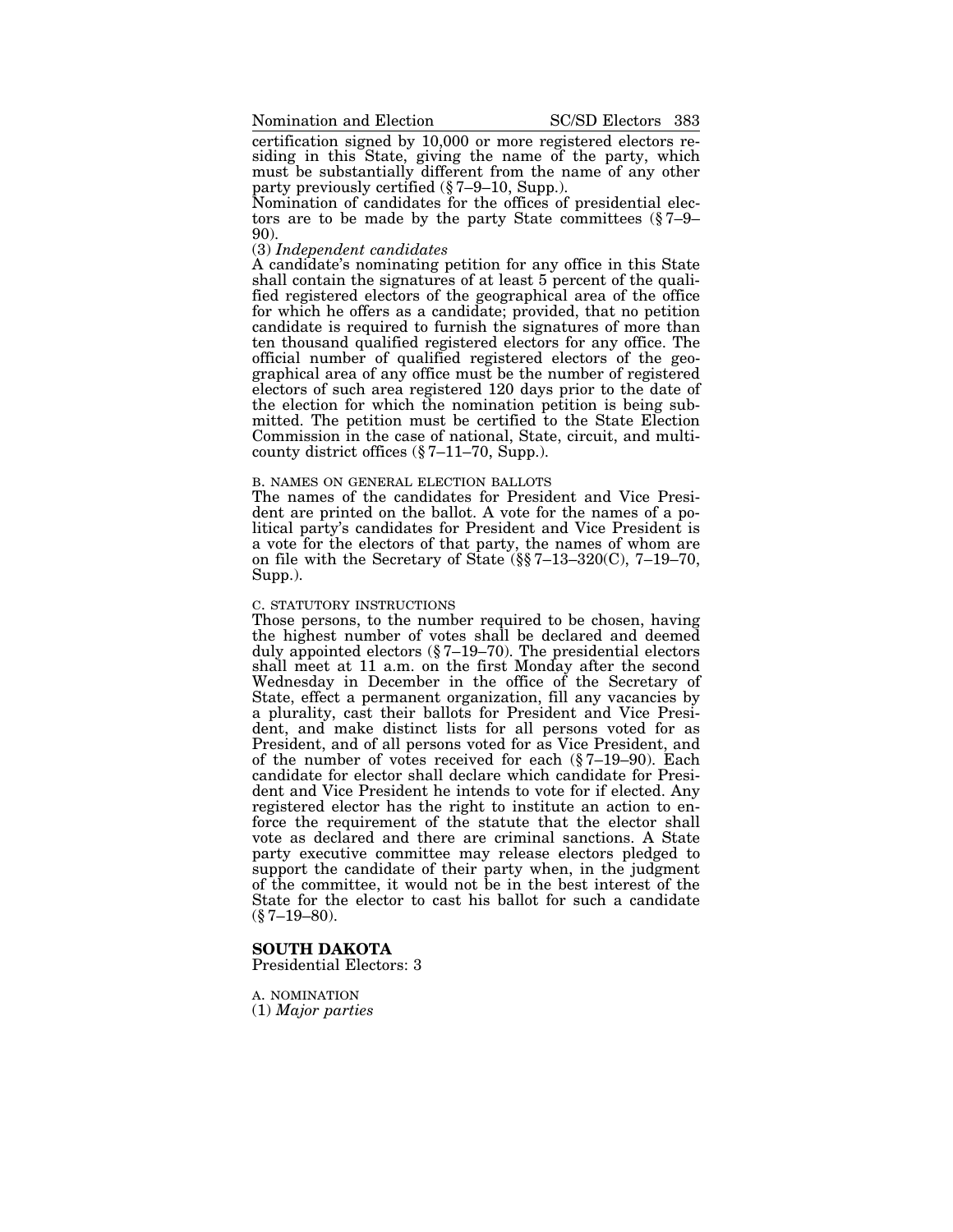384 SD/TN Electors Nomination and Election

Presidential electors are nominated at State conventions of the respective parties (South Dakota Compiled Laws, § 12–5– 21). The time for holding such conventions shall be determined by the State central committee of each party (§ 12–5– 17). Nominations shall be certified to the Secretary of State by officers of the convention, immediately at the close of the convention (§ 12–5–22). Certificates must be filed or mailed by registered mail by the second Tuesday in August at 5:00 p.m.  $(\S 12 - 8 - 6)$ .

(2) *Minor and new parties*

A new political party may be organized and participate in the primary election by filing with the Secretary of State not later than the first Tuesday of April at 5 p.m. prior to the date of the primary election, a written declaration signed by at least  $2\frac{1}{2}$  percent of the voters of the state as shown by the total vote cast for Governor at the last preceding gubernatorial election, which declaration shall contain:

(1) The name of the proposed party; and

(2) A brief statement of the principles thereof; whereupon the party shall, under the party name chosen, have all the rights of a political party whose ticket was on

the ballot at the preceding general election (§ 12–5–1).

All political parties organized to participate in primary elections under 12–5–1 shall nominate candidates for presidential elector at their State convention (§§ 12–5–2; 12–5– 21). Candidates affiliated with a party that does not participate in the primary may qualify for the ballot in the same manner as an independent candidate (§ 12–7–1).

(3) *Independent candidates*

A person may become an independent candidate by filing a certificate of nomination with the Secretary of State or county auditor signed by at least 1% of the total combined vote cast for Governor at the last gubernatorial election within the district or political subdivision. The certificate must be filed not prior to January 1 at 8 a.m. and not later than the third Tuesday in June at 5 p.m. prior to the election. An independent candidate for President shall file a declaration of candidacy and certification of his selection for Vice President with the Secretary of State prior to circulation of any nomination petitions  $(\S 12 - 7 - 1)$ .

## B. NAMES ON GENERAL ELECTION BALLOTS

The names of the electors are listed below the surnames of the candidates for President and Vice President for whom they are pledged. A box precedes the names of the presidential and vice presidential candidates (§ 12–16–6).

### C. STATUTORY INSTRUCTIONS

Electors shall meet at the seat of government on the day preceding the day fixed by Congress to elect a President and Vice President, and then and there discharge the duties enjoined upon them as such by the Constitution and laws of the United States and this State (§§ 12–24–1, 12–24–3).

## **TENNESSEE**

Presidential Electors: 11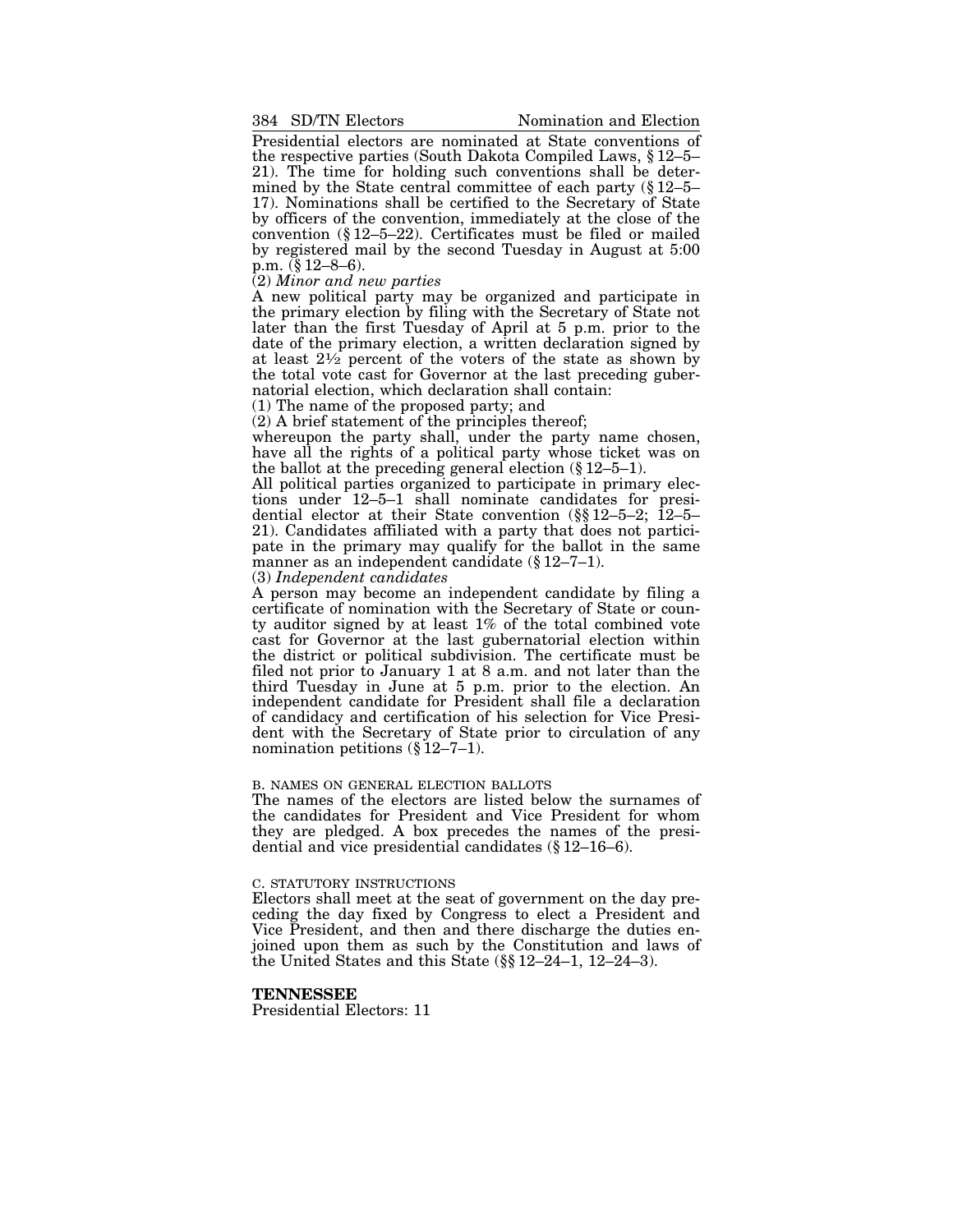A. NOMINATION (1) *Major parties*

For each congressional district there shall be elected one elector who is a resident of the district and two electors are elected at large (Tennessee Code Annotated, § 2–15–102). Electors are chosen according to the rules of the political parties. Only statewide political parties appear on the ballot in elections for an office to be voted on by voters of more than one county (§ 2–13–101). A ''statewide political party'' is defined as a party at least one of whose candidates for an office to be elected by the voters of the entire State in the past 4 calendar years received a number of votes equal to 5 percent of the vote cast in the last gubernatorial election (§ 2–  $1-104(29)(A)$ . New political parties formed by petition in the manner described below qualify as ''statewide political parties" for 1 year  $(\S 2 - 1 - 104(29)(B))$ .

(2) *New parties*

New parties may qualify by filing a petition signed by registered voters, acknowledging membership, in numbers equal to 21⁄2 percent of the vote cast in the last gubernatorial election. The petition is to be filed with the State coordinator of elections, and the signatures must be certified by the county election commissions  $(\S 2-1-104(29)(B)).$ 

The first State executive committee of a new political party shall be elected at a State convention after it becomes a "statewide political party." Their names must be certified to the coordinator of elections at least 90 days prior to the August election  $(\S 2 - 13 - 107)$ .

(3) *Independent candidates*

Independent candidates qualifying for an August primary election shall qualify by filing all nominating petitions no later than 12 p.m. on the first Thursday in the fourth calendar month before the August election. Independent candidates for all other elections shall qualify by filing all nominating petitions no later than 12 p.m. on the third Thursday in the third calendar month before an election. Such petition must be signed by the candidate and 25 electors qualified to vote for the office  $(\S 2 - 5 - 101)$ .

# B. NAMES ON GENERAL ELECTION BALLOTS

The names of presidential candidates shall be arranged according to political parties, and followed by the words, (giving the name) for President and (giving the name) for Vice President. Names of electors need not appear on the ballot  $(\S 2 - 5 - 208(h))$ .

#### C. STATUTORY INSTRUCTIONS

The electors are to meet at the seat of government of the State at the time prescribed by the laws of the United States. If any elector fails to appear before 9 a.m. on the appointed day, those electors present fill the vacancy. If the candidates of the party which nominated the electors are alive, they shall cast their ballots for them. If either the presidential candidate or both the presidential and vice presidential candidates are dead, they may vote as they see fit. If the presidential candidate is alive and the vice presidential candidate is dead, the electors shall vote for the pres-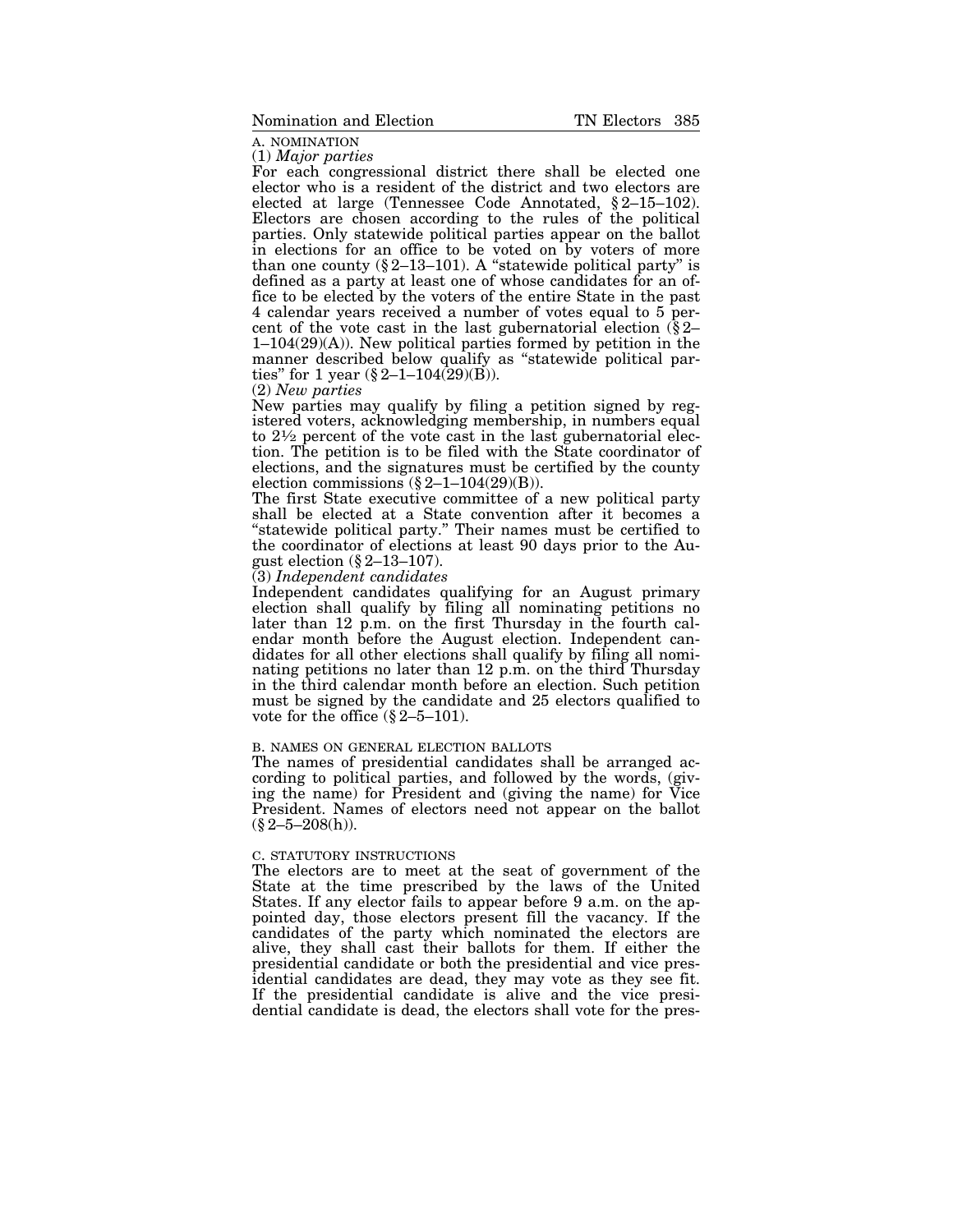idential candidate of their party but may cast their ballot for Vice President as they see fit  $(\S \S 2 - 15 - 101)$  to 2-15-105).

# **TEXAS**

Presidential Electors: 32

A. NOMINATION

(1) *Major parties*

To become a presidential elector candidate, a person must be nominated as a political party's elector candidate in accordance with party rules or named as an elector candidate by an independent or write-in candidate for President (Vernon's Texas Codes Annotated (Election Code) § 192.003).

A political party is entitled to have the names of its nominees for President and Vice President of the United States placed on the ballot in a presidential general election if:

(1) the nominees possess the qualifications for those offices prescribed by Federal law;

(2) before 5 p.m. of the 60th day before presidential election day, the party's State chairman signs and delivers to the Secretary of State a written certification of:

(A) the names of the party's nominee for President and Vice President; and

(B) the names and residence addresses of presidential elector candidate nominated by the party, in a number equal to the number of presidential electors that Federal law allocates to this State; and

(3) the party is:

(A) required or authorized by Subchapter A of Chapter 172 to make its nominations by primary election; or

(B) entitled to have the names of its nominees placed on the general election ballot under Chapter 181 (parties nominating by convention) (§ 192.031, Supp.).

#### (2) *Independent candidates*

To be entitled to a place on the general election ballot, an independent candidate for President of the United States must make an application for a place on the ballot. An application must:

(1) comply with Section 141.031, except that: (A) the application is not required to include a candidate's occupation or length of residence; and (B) the application must contain the applicable information required by Section 141.031(4) with respect to both the presidential candidate and the running mate;

(2) state the names and residence addresses of presidential elector candidate in a number equal to the number of presidential electors that Federal law allocates to the State; and (3) be accompanied by:

(A) a petition that satisfies the requirements prescribed by Section 141.062; and

(B) written statements signed by the vice presidential candidate and each of the presidential elector candidates indicating that each of them consents to be a candidate. The application must be filed with the Secretary of State not later than the second Monday in May of the presidential election year (§ 192.032, Supp.).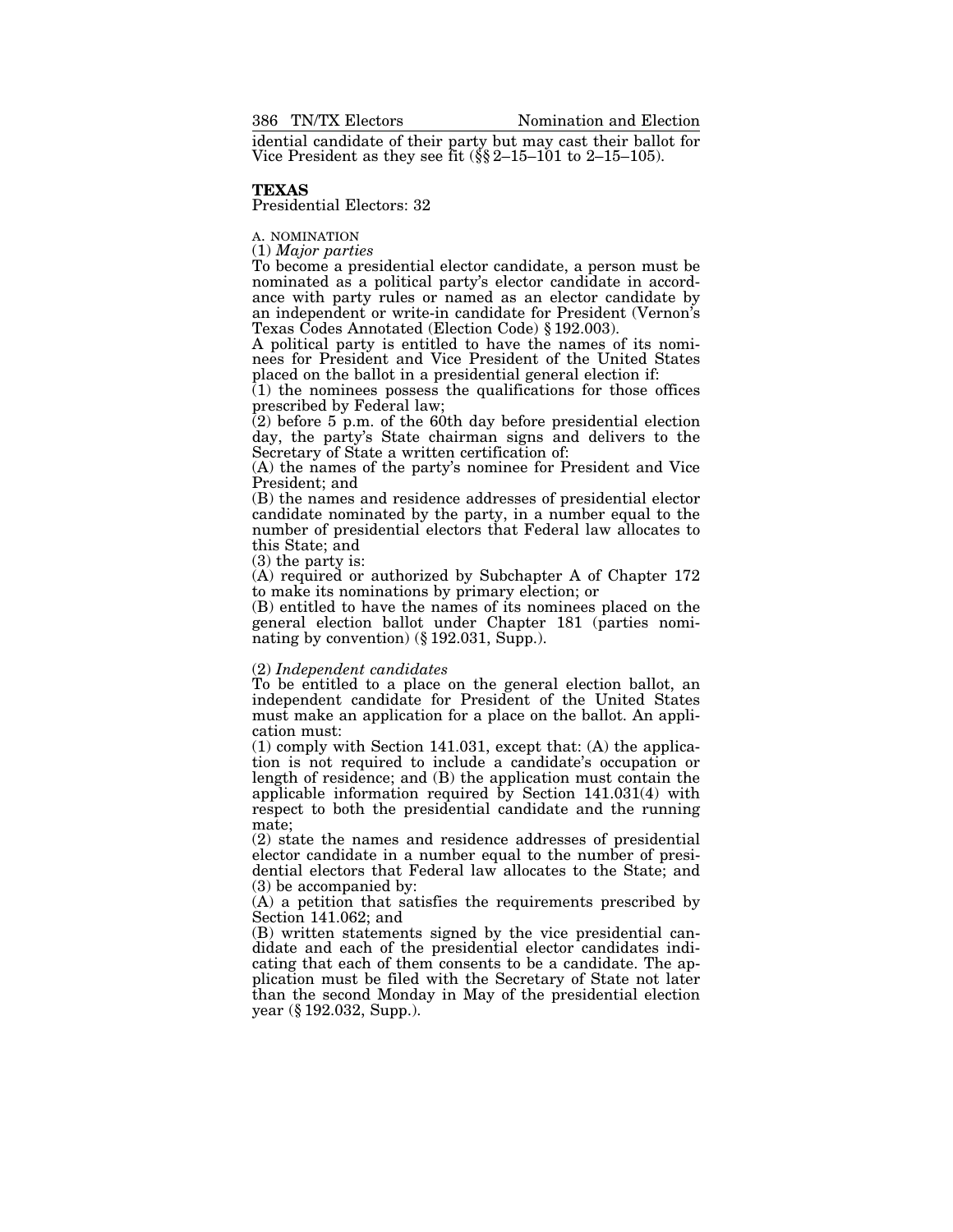Nomination and Election TX/UT/VT Electors 387

B. NAMES ON GENERAL ELECTION BALLOTS

The Secretary of State shall certify in writing for placement on the general election ballot the names of the candidates for President and Vice President who are entitled to have their names placed on the ballot. Not later than the 55th day before presidential election day, the Secretary of State shall deliver the certification to the authority responsible for having the official ballot prepared in each county (§ 192.033).

The names of a presidential candidate and the candidate's running mate shall be placed on the ballot as one race. The names of presidential elector candidates may not be placed on the ballot § 192.034). A vote for a presidential candidate and the candidate's running mate shall be counted as a vote for the corresponding presidential elector candidates (§ 192.035).

#### C. STATUTORY INSTRUCTIONS

The electors shall convene at the State Capitol at 2 p.m. on the first Monday after the second Wednesday in December following their election and shall perform their duties as prescribed by Federal law. The Secretary of State shall arrange for the meeting place, notify the electors, and call the meeting to order. The Secretary shall act as temporary chairman of the meeting until the electors elect a chairman from among themselves. If an elector is absent at the time for convening the meeting, the electors may declare the elector position vacant by a majority vote of those present at the meeting (§ 192.006, Supp.).

## **UTAH**

Presidential Electors: 5

A. NOMINATION No provisions.

B. NAMES ON GENERAL ELECTION BALLOTS No provisions.

C. STATUTORY INSTRUCTIONS No provisions.

# **VERMONT**

Presidential Electors: 3

A. NOMINATION

(1) *Major parties*

In presidential election years, presidential electors for major political parties shall be nominated at the party platform convention (Vermont Statutes Annotated, title 17, § 2721). Electors for all other presidential candidates shall be nominated in the manner independent candidates are nominated (*ibid.*).

After adjournment of the platform convention of a major political party, the chairman and secretary of the convention shall promptly execute a sworn statement certifying the names, towns of residence, and correct mailing addresses of the persons nominated by the convention to serve as electors,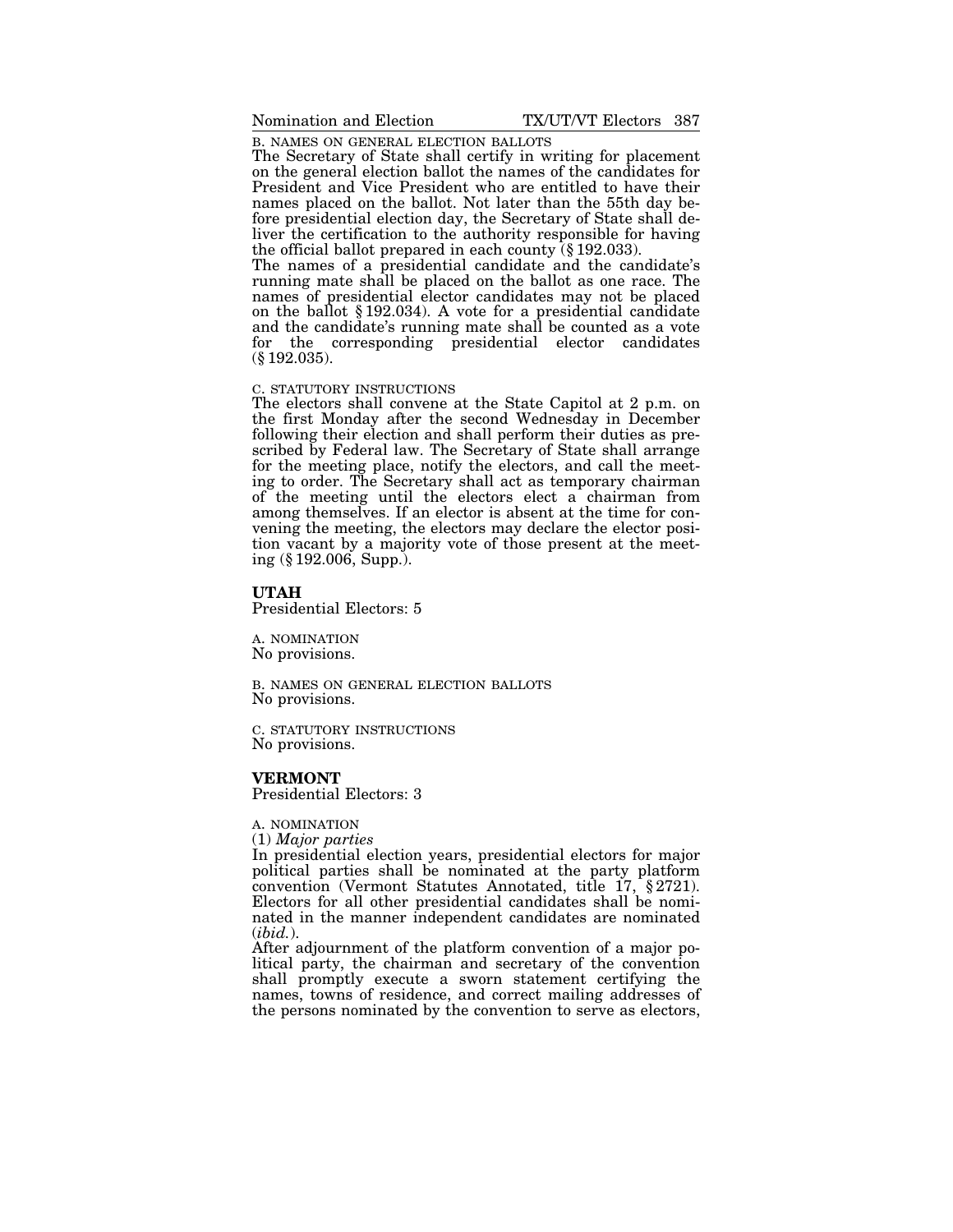388 VT/VA Electors Nomination and Election

and shall promptly file the statement of nomination with the Secretary of State, along with the written consent of each person to be a nominee for elector (title 17, § 2722).

(2) *Minor parties and new parties*

Presidential electors for candidates of minor parties and new political parties shall be nominated in the manner independent candidates are nominated (title 17, § 2721).

(3) *Independent candidates*

Candidates for presidential electors may be nominated by filing a consent form and a statement of nomination with the Secretary of State not later than 5 p.m. on the forty-seventh day before the day of the general election (title 17, §§ 2386, 2401, Supp.). The statement of nomination shall contain: (1) name,  $(2)$  residence, and  $(3)$  address of each nominee for the office of elector (title 17,  $\S 2402(a)(4)$ , Supp.). The statement of nomination shall contain 1,000 signatures of qualified voters (title 17,  $§ 2402(b)(1)$ , Supp.). For presidential and vice presidential candidates, the statement of nomination shall contain the names of more than one candidate who may be nominated by means of the same certificate of nominations (title 17, § 2403, Supp.).

#### B. NAMES ON GENERAL ELECTION BALLOTS

The names of the candidates for President and Vice President appear on the ballot. The names of the electors do not. A vote for the candidates for President and Vice President are votes for the electors. Should a write-in candidate for President receive the greatest number of votes, that candidate may name the electors after being notified by the Secretary of State. Candidates are arranged on the ballot alphabetically according to the surnames of the presidential candidate (title 17,  $\S$  2473).

### C. STATUTORY INSTRUCTIONS

The electors shall meet at the state house on the first Monday after the second Wednesday in December next following their election, to vote for President and Vice President of the United States, agreeably to the laws of the United States. If there is a vacancy in the Electoral College on that day, occasioned by death, refusal to act, neglect to attend, failure of a person elected to qualify, or for other cause, the other electors present shall at once fill such vacancy viva voce and by a plurality of votes. When all the electors appear or a vacancy therein is filled, the electors shall perform the duties required of them by the Constitution and laws of the United States. If a vacancy occurs and is filled as aforesaid, the electors shall attach to the certificate of their votes a statement showing how such a vacancy occured and their action thereon. The electors must vote for the candidates for President and Vice President who received the greatest number of votes at the general election (title 17, § 2732).

#### **VIRGINIA**

Presidential Electors: 13 No provisions.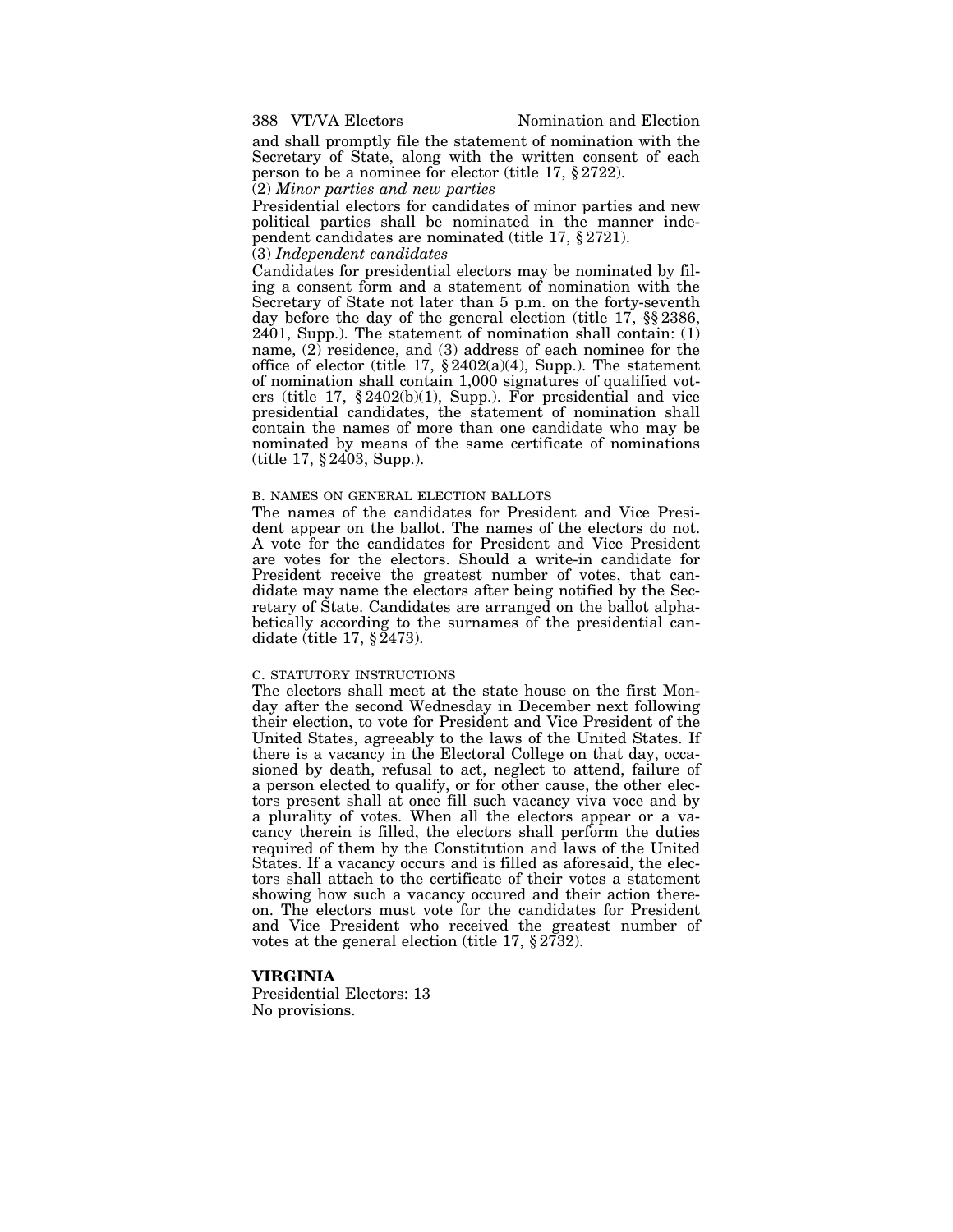A. NOMINATION

B. NAMES ON GENERAL ELECTION BALLOTS

The qualified voters of the Commonwealth shall choose the Commonwealth electors for President and Vice President at the general election in November 1996, and every fourth year thereafter. (Code of Virginia Annotated, § 24.2–202).

#### C. STATUTORY INSTRUCTIONS

The electors selected by the state conventions by any political party shall be expected to vote in the Electoral College for the nominees of any national convention to which the said convention elects delegates.

The electors named in any petition of qualified voters shall be expected to vote in the electoral college for President and for Vice President for such reasons as may be named in the said petition (§ 24.2–203).

#### **WASHINGTON**

Presidential Electors: 11

A. NOMINATION

(1) *Major parties*

Each political party shall have the power to provide for the method of nomination of presidential electors (Washington Revised Code Annotated, § 29.42.010). Such candidates are nominated at the state conventions of the respective parties. In the year in which a presidential election is held, each major political party and each minor political party or independent candidate convention held under chapter 29.24 RCW that nominates candidates for President and Vice President of the United States shall nominate presidential electors for this state. The party or convention shall file with the secretary of state a certificate signed by the presiding officer of the convention at which the presidential electors were chosen, listing the names and addresses of the presidential electors  $(\frac{6}{29.71.020})$ .

(2) *Minor party, new party, and independent candidates*

A minor political party is defined as a political organization, not one of whose candidates for statewide office received at least 5 percent of the total vote cast in the last statewide general election (§§ 29.01.100, 29.01.090). Candidates of a minor party, new party or independent may secure a place on the ballot by being nominated at a convention of supporters (§§ 29.24.010; 29.24.020). To be valid, a convention must be attended by at least 25 registered voters. And, in order to nominate candidates for the offices of President and Vice President of the United States, United States senator, or any statewide office, a nominating convention shall obtain and submit to the filing officer the signatures of at least 200 registered voters of the State of Washington. In order to nominate candidates for any other office, a nominating convention shall obtain and submit to the filing officer the signatures of 25 persons who are registered to vote in the jurisdiction of the office for which the nominations are made (§ 29.24.030).

A certificate of nomination must be filed with the Secretary of State not later than, the last day for filing declarations of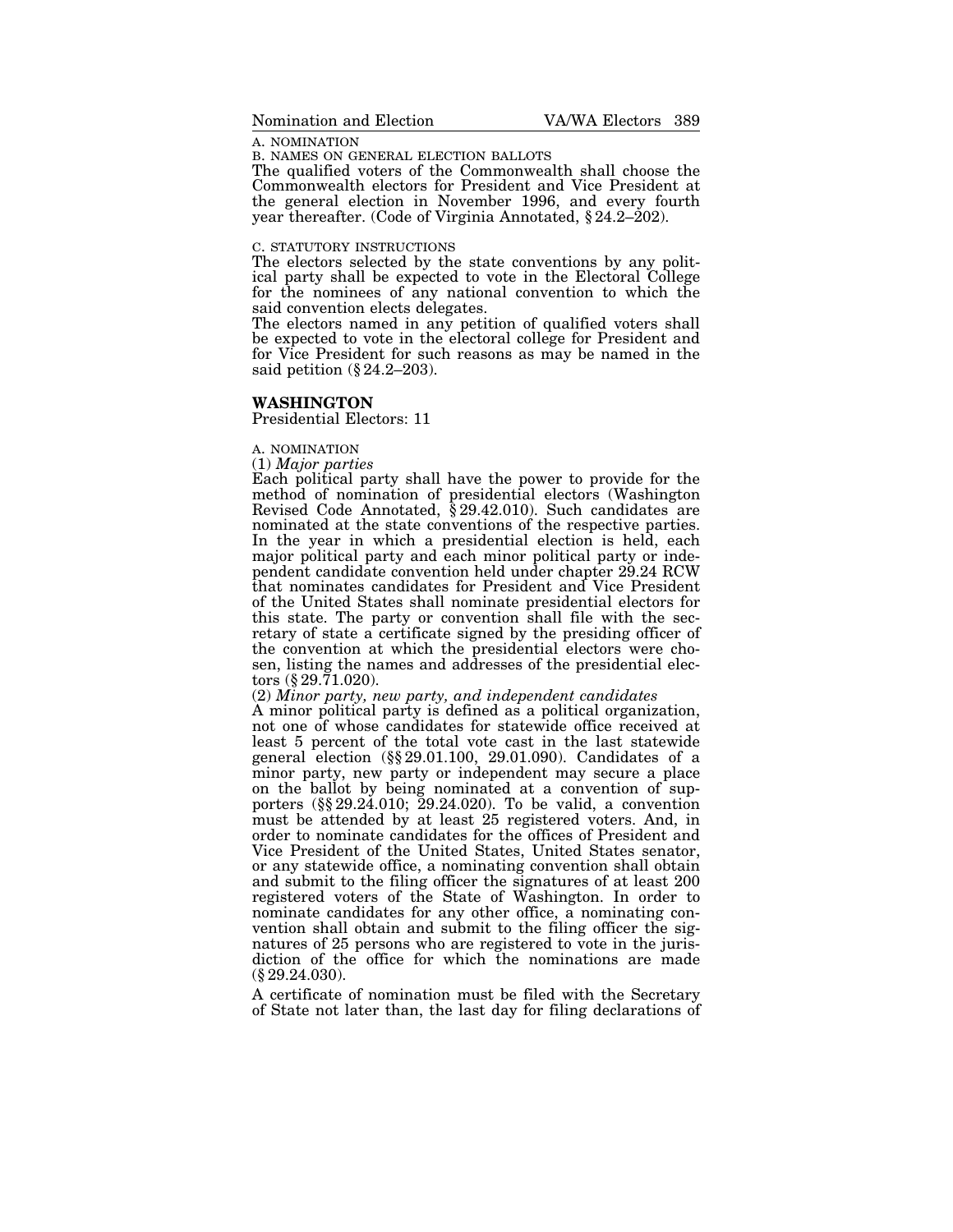390 WA/WV Electors Nomination and Election

candidacy. The certificate must be in writing; contain the name, address, and office sought by each nominee; a sworn statement of consent to the nomination; be verified under oath by the presiding officer and secretary; be signed by a number of members of the convention at least equal to the number required to validate a convention and give their addresses; and contain proof of the notice of the convention call (§ 29.24.040).

#### B. NAMES ON GENERAL ELECTION BALLOTS

Names of the candidates for President and Vice President of the political parties and not the names of the electors are printed on the ballot. The votes cast for candidates for President and Vice President of each political party shall be counted for the candidates for presidential electors of such political party (§ 29.71.020).

#### C. STATUTORY INSTRUCTIONS

Electors are to meet at noon on the day fixed by Federal statute at the seat of government and fill any vacancy by plurality of voice votes and perform the duties required of them by the Constitution and laws of the United States (§ 29.71.040). Each political party is to require a pledge from those nominated for presidential elector that they will vote for the nominees of the party. Failure to vote for the nominees of the party subjects an elector to a \$1,000 fine (§§ 29.71.020, 29.71.040).

## **WEST VIRGINIA**

Presidential Electors: 5

A. NOMINATION

(1) *Major parties*

Candidates for presidential electors are nominated at State conventions of the respective political parties which are to be held during the months of June, July or August next preceding the general election at which presidential electors are to be elected (West Virginia Code, § 3–5–21). Nominations so made shall be certified to the Secretary of State by the chairman and secretary of the convention within 15 days after the close of the convention  $(\S 3 - 5 - 21)$ .

The date and place of such conventions shall be designated by the State executive committee of the respective parties. Such committees shall also prescribe the number of delegates thereto, and shall apportion the delegates among the several counties of the State in proportion to the vote cast in the State for the party's candidate for Governor at the last preceding general election at which a Governor was elected  $(§ 3 - 5 - 21).$ 

At least 60 days prior to the date fixed for a party's State convention, the chairman of the party's State executive committee shall send to the party's county executive committee in each county a copy of the resolutions fixing the time and place of holding the State convention and prescribing the number of delegates from each county to the convention  $(\S 3-$ 5–21).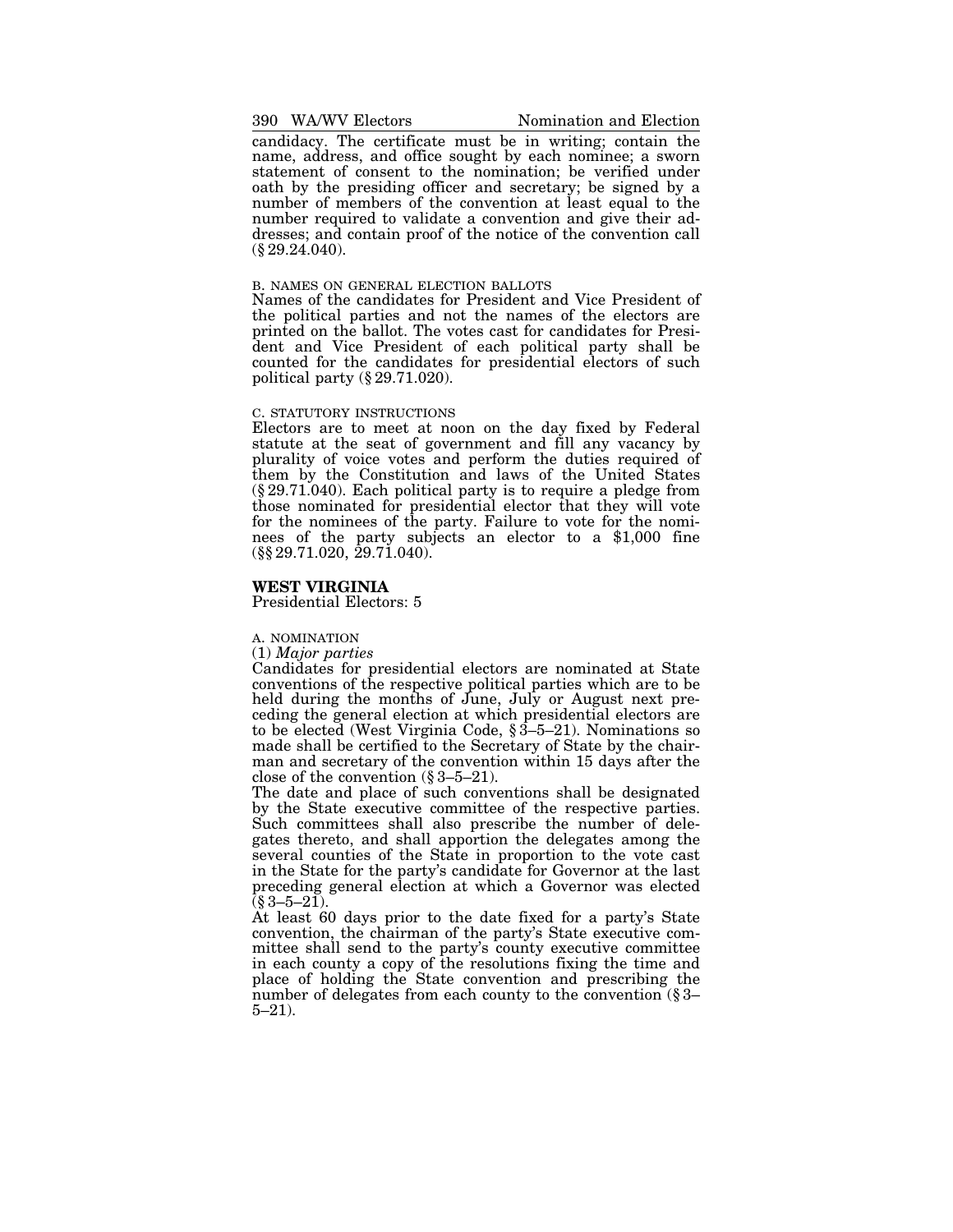Nomination and Election WV Electors 391

Within 10 days after receipt of the copy of such resolutions, the party executive committee of each county shall meet and, by resolution, shall apportion the delegates to the State convention among the several magisterial districts of the county, on a basis of the vote received in the county by the candidate for Governor at the last preceding general election at which a Governor was elected, but in such apportionment of county delegates, each magisterial district shall be entitled to at least one delegate to such State convention. The party's county executive committee shall call a meeting of the members of the political party in mass convention in the several magisterial districts of the county, which district meetings shall be held at least 30 days prior to the date fixed for the State convention, and at which meeting the members of the political party in each magisterial district shall elect the number of delegates to which such district is entitled in the State convention (§ 3–5–21). The delegates chosen and certified by and from the several magisterial districts in the State shall make up the State convention (§ 3–5–21).

#### (2) *Minor parties*

Any political party which polled less than ten percent of the total vote cast only for Governor at the general election immediately preceding may nominate candidates and select committees by party conventions, provided such nominations are made and the certificates thereof filed within the required time and in the required manner or by certificate in the same manner as groups of citizens may make nominations (§ 3–5–22). No delegate or person participating in the selection of delegates shall vote in any primary election held in that year.

### (3) *Independent candidates*

Groups of citizens having no party organization may nominate candidates for public office otherwise than by conventions or primary elections. In such case, the candidate, jointly or severally, shall file a declaration with the Secretary of State if the office is to be filled by the voters of more than one county, or with the clerk of the circuit court of the county if the office is to be filled by the voters of one county or political subdivision thereof; such declaration to be filed at least thirty days prior to the required time of filing the nomination certificate: provided, that the deadline for filing the certificate for persons seeking ballot access as a candidate for the office of President or Vice President shall be filed not later than the first day of August preceding the general election. At the time of filing of such declaration each candidate shall pay the filing fee required by law, and if such declaration is not so filed or the filing fee so paid, the certificate shall not be received by the Secretary of State, or clerk of the circuit court, as the case may be  $(\S 3 - 5 - 23)$ . A certificate of nomination, bearing signatures equal to not less than one percent of the entire vote cast at the last preceding general election in the State for the office sought, but in no event shall the number be less than 25, must be filed with the Secretary of State not later than one day before the primary (§§ 3–5–23, 3–5–24).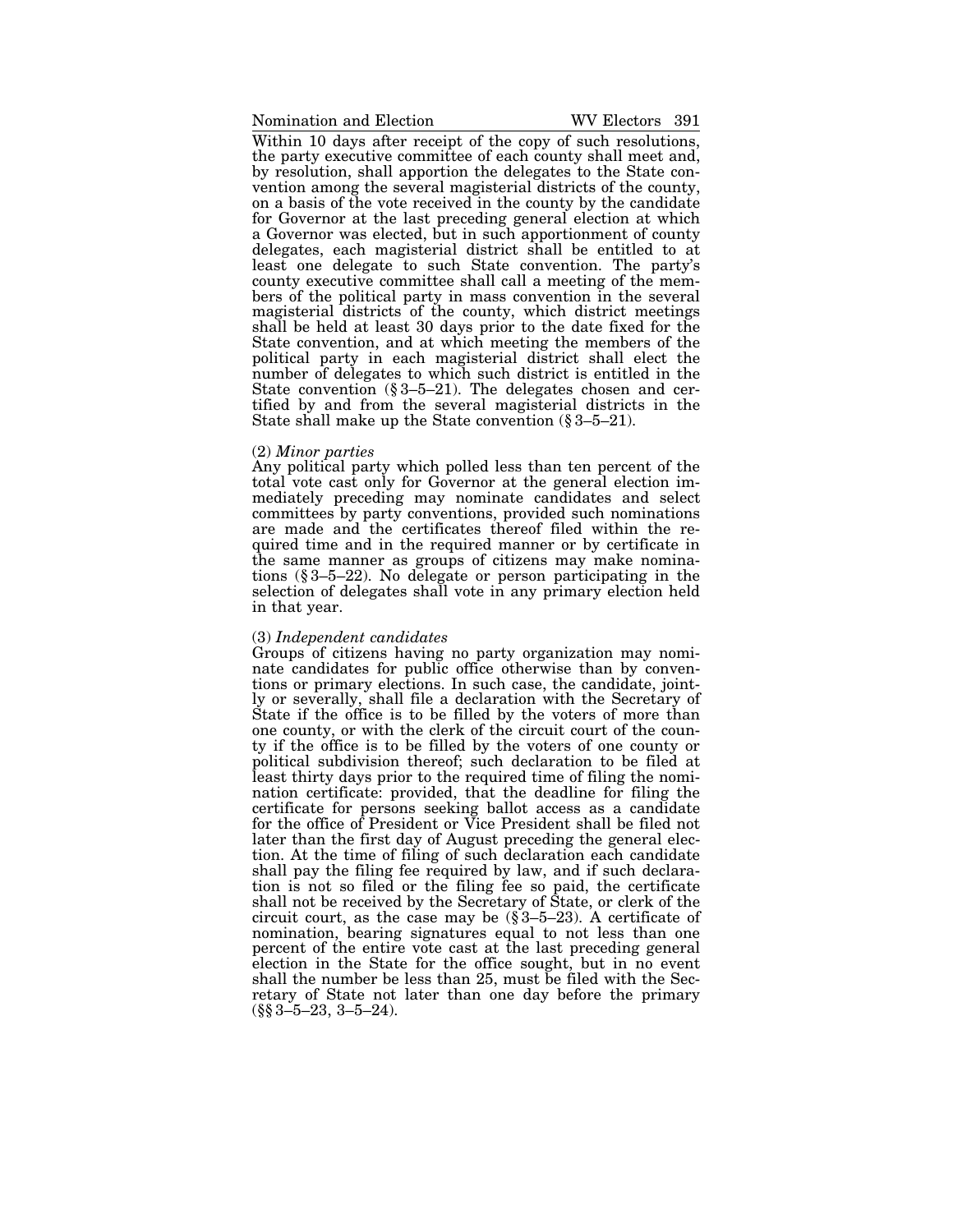B. NAMES ON GENERAL ELECTION BALLOTS

The names of candidates for offices of presidential electors are omitted from the ballot. Names of candidates for offices of President and Vice President are printed on the ballots  $(\S 3-6-2, (d)(1)).$ 

A vote for any of such candidates shall be a vote for the electors of the party by which such candidates were named, and whose names have been filed with the Secretary of State  $(\$3-6-2).$ 

C. STATUTORY INSTRUCTIONS

The electors shall meet in the office of the Governor at the capitol on the day appointed by the Congress of the United States and vote for the President and Vice President in the manner prescribed by the Constitution and laws of the United States (§ 3–1–14).

#### **WISCONSIN**

Presidential Electors: 11

A. NOMINATION

#### (1) *Major parties, minor parties*

Candidates for presidential electors are nominated at State conventions of the respective political parties held on the first Tuesday in October. One presidential elector shall be nominated by a party from each congressional district and two electors shall be nominated from the State at large. The names of the nominees shall be certified immediately by the chairman of the State committee of each party to the chairman of the elections board (Wisconsin Statutes Annotated,  $§ 8.18$ ).

(2) *Independent and write-in candidates*

Nominations for presidential electors may be made by filing nomination papers with the election board not later than 5 p.m. on the second Tuesday in July (§ 8.20). Such papers shall list one presidential elector from each congressional district and 2 electors from the State at large, and the candidates for President and Vice President for whom they intend to vote if elected. They shall contain signatures of not less than 2,000 nor more than 4,000 qualified voters, plus the party or principle the candidates represent, if any, in 5 words or less. Papers shall not be circulated earlier than August 1 and filed not later than 5 p.m. on the first Tuesday in September (§ 8.20(3)–(8)).

Candidates for the offices of President or Vice President of the United States as write-in candidates shall file a list of presidential electors and a declaration of candidacy with the election board no later than 4:30 p.m. on the second Tuesday preceding the day of the general election to choose the President and Vice President of the United States. The list shall contain one presidential elector from each congressional district and two electors from the State at large and the names of the candidates for President and Vice President for whom they intend to vote, if elected. Compliance with this subsection may be waived by the election board but only if the results of the general election indicate that the write-in candidate for the office of President is eligible to receive the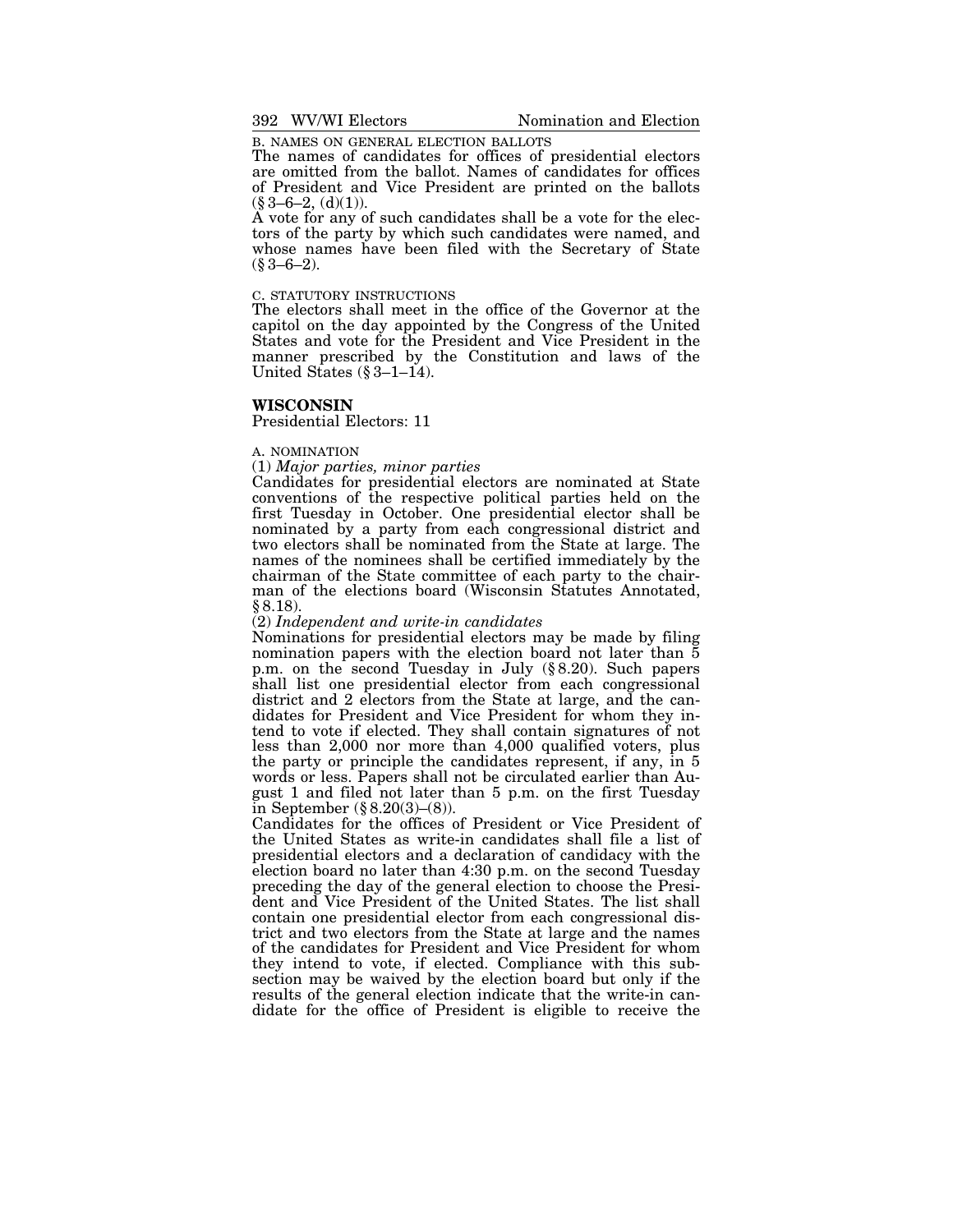Nomination and Election WI/WY Electors 393

electoral votes of this State except for noncompliance with this subsection. In such event, the write-in candidate and that person's named presidential electors shall have until 4:30 p.m. on the Friday following the general election to comply with the filing requirements of this subsection (§ 8.185). If more than one list of presidential electors is filed with the Secretary of State by any write-in candidates for the offices of President and Vice President of the United States, the first list filed shall be considered the valid list, provided that this list meets the additional requirements of this section  $(\$8.185).$ 

B. NAMES ON GENERAL ELECTION BALLOTS

Names of the candidates for the office of President and Vice President and not the names of the electors are placed on the ballot. The vote counts as a vote for the electors (§§ 5.10, 8.25).

# C. STATUTORY INSTRUCTIONS

The electors for President and Vice President shall meet at the state capitol following the presidential election at 12:00 noon the first Monday after the 2nd Wednesday in December. If there is a vacancy in the office of an elector due to death, refusal to act, failure to attend or other cause, the electors present shall immediately proceed to fill by ballot, by a plurality of votes, the electoral college vacancy. When all electors are present, or the vacancies filled, they shall perform their required duties under the constitution and laws of the United States. The presidential electors, when convened, shall vote by ballot for that person for President and that person for Vice President who are, respectively, the candidates of the political party which nominated them, the candidates whose names appeared on the nomination papers, or the candidate or candidates who filed their names, except that at least one of the persons for whom the electors vote may not be an inhabitant of this State. A presidential elector is not required to vote for a candidate who is deceased at the time of the meeting (§ 7.75).

#### **WYOMING**

Presidential Electors: 3

A. NOMINATION

(1) *Major parties*

Electors are nominated by the State convention of a political party nominating candidates for President and Vice President of the United States. Certificates of nomination should be filed within 30 days after the termination of the convention (Wyoming Statutes Annotated, §§ 22–19–102, 22–4–118). Party conventions are to be held on the first Saturday in May in even numbered years (§ 22–4–115, Supp.). (2) *Minor parties*

A ''minor political party'' is one whose candidate for specified offices received between 2% and 10% of the total votes cast for the office  $(\S 22 - 1 - 102(a)(xviii))$ .

(3) *Independent candidates*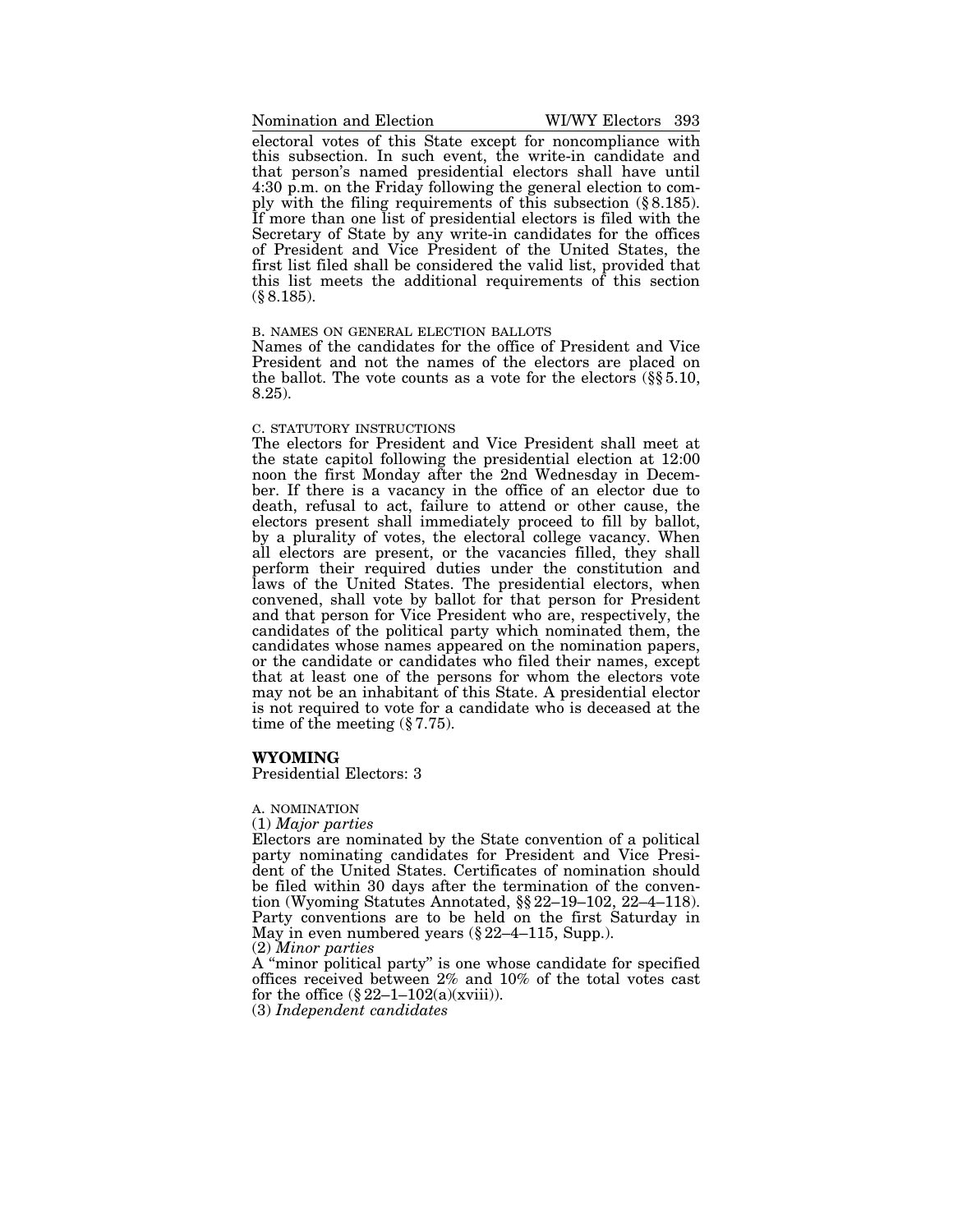394 WY/TERR Electors Nomination and Election

Independent candidates for President shall file the candidate's nominees for presidential electors not less than 70 days prior to the general election. (§ 22–19–102).

#### B. NAMES ON GENERAL ELECTION BALLOTS

The names of the electors need not appear on the ballot (§ 22–19–103). The names of candidates for President and Vice President are paired with a single voting block for each pair (§ 22–6–120).

#### C. STATUTORY INSTRUCTIONS

Electors are to meet at 12:00 noon on the Monday following the second Wednesday in December of presidential election years, and all electors shall vote for the candidates for the office (of President and Vice President of the United States) receiving the highest number of votes in the Wyoming general election (§§ 22–19–106; 22–19–108).

# **CANAL ZONE, GUAM, PUERTO RICO, VIRGIN ISLANDS**

Presidential Electors: 0

The Commonwealth of Puerto Rico, Guam, the Canal Zone, and the Virgin Islands do not participate in the actual election of the President and Vice President since they do not have U.S. Representatives and U.S. Senators in the U.S. Congress. Only the fifty States and the District of Columbia are entitled by the United States Constitution to choose the presidental electors who in turn cast votes for President and Vice President.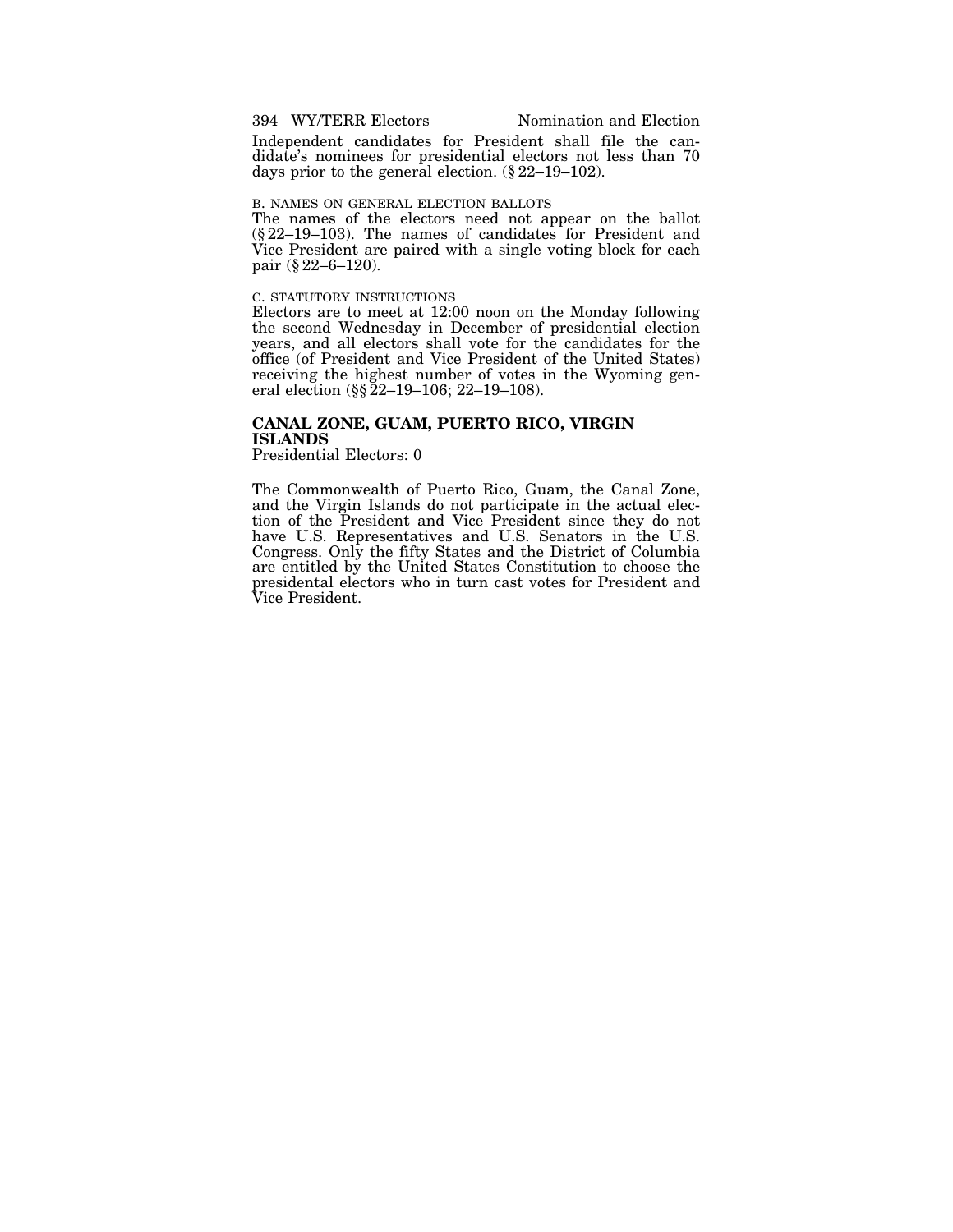Presidential Succession 395

## **PART V. PRESIDENTIAL SUCCESSION DEATH OR DISABILITY OF A PRESIDENT AND DEATH OF A PRESIDENT-ELECT AND PRESIDENTIAL SUCCESSION\***

# **A. DEATH OR DISABILITY OF A PRESIDENT**

#### **1. Presidential Succession—Article II, § 1, Cl.6**

Article II, Section 1, Clause 6 provides that:

In Case of the Removal of the President from Office, or of his Death, Resignation, or Inability to discharge the Powers and Duties of the said Office, the same shall devolve on the Vice President, and the Congress may by Law, provide for the Case of Removal, Death, Resignation or Inability, both of the President and Vice President, declaring what Officer shall then act as President, and such Officer shall act accordingly, until the Disability be removed, or a President shall be elected.''

It is not clear whether the Framers of the Constitution intended the Vice President to succeed to the presidency upon the death, resignation, or inability of the President to discharge his duties.1 The debates of the Constitutional Convention of 1787 seem to indicate that the Vice President would remain as Vice President and would only exercise the powers and duties of the President until ''a President shall be elected."<sup>2</sup> However, the first application of this provision occurred in 1841 upon the death of President Harrison. Vice President Tyler took the presidential oath of office and delivered an inaugural address.3 After some initial reluctance, he decided that he was automatically the President and Congress did not successfully challenge this assumption.4 Thus a precedent was set, which has been followed and is now clarified by section one of the Twenty-fifth Amendment.5

In *Merriam* v. *Clinch*,6 a federal court, deciding whether the deputy of the collector of the customs may act for the collector in cases of occasional and necessary absence and whether the deputy is vested with all the prerequisites of the office in the event of the death or disability of the collector, noted by way of analogy that under Article 2, Section 6 of

<sup>\*</sup>By L. Paige Whitaker, Legislative Attorney, American Law Division, Congressional Research Service, Library of Congress. 1The Twenty-fifth Amendment, section 1, which was ratified on Feb. 23,

<sup>1967,</sup> further clarified this provision making it clear that the Vice President would become President in the case of the death, resignation or removal from office of the President. See the Text of the Twenty-fifth Amendment in the Appendix *infra.* <sup>2</sup> E. Corwin, The President—Office and Powers 1787–1957, pp. 54, 344 n. 46,

<sup>(</sup>New York: 4th Ed. 1957); B. Schwartz. A Commentary On the Constitution of The United States, p. 16 (New York: 1963).

<sup>3</sup> In his inaugural address John Tyler declared that he had been called to ''the high office of President of this Confederacy.'' See Schwartz, *supra* at p. 54.

<sup>4</sup> Congress convened within a few weeks after the inaugural address by John Tyler, and the usual resolutions were introduced to inform ''the President'' that Congress was in session; however, amendments were offered to substitute the term "Vice President," but these were defeated. See Schwartz, supra at p. 54.

<sup>&</sup>lt;sup>5</sup>The Twenty-fifth Amendment, section one provides: "In case of the removal of the President from office or of his death or resignation, the Vice President shall become President." See the text of the Twenty-Fifth Amendment in the Appendix  $\inf$ ra.

<sup>&</sup>lt;sup>6</sup> 17 Fed. Cas. 68, 70 (C.C.N.Y. 1867).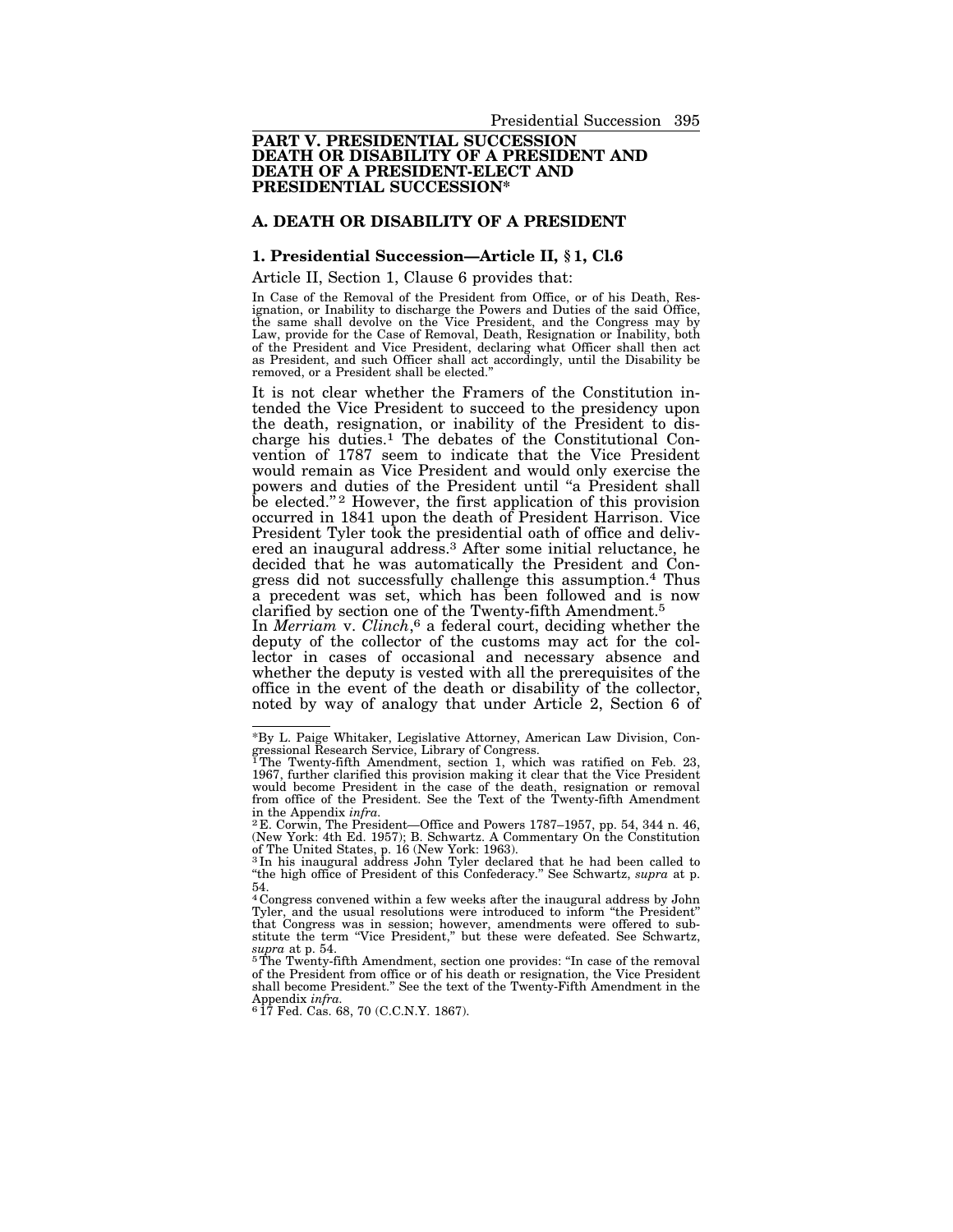396 Presidential Succession Nomination and Election

the Constitution, the powers and duties of the office of the President are devolved upon the Vice President and that all of the branches of the government under such circumstances have recognized the Vice President as holding the office of President and being entitled to its emoluments.<sup>7</sup> This has been the only case where the issue of the succession of the Vice President has been discussed judicially.

Upon the ratification of the Twentieth Amendment on January 23, 1933 concerning the commencement of the terms of the President, Vice President and Members of Congress, the precedent of the Vice President becoming President was further established and clarified by the provision stating: ''If, at a time fixed for the beginning of the term of the President, the President-elect shall have died, the Vice President-elect shall become President."<sup>8</sup>

#### **2. The Succession Acts of 1792, 1886, and 1947**

The Constitutional Convention of 1787 provided a partial solution to the succession problem when it created the post of Vice President and made him first in line in the event of the death or disability of the President. However, it was only during the late stages of the Convention that serious consideration was given to the possibility of vacancies in both the offices of President and Vice President<sup>9</sup> and a clause was inserted in the proposed constitution authorizing the Congress to make further provisions by law on the subject.10 This power, which was vested in the Congress, has been acted upon in 1792, 1886, and 1947.

#### **a. Act of 1792**

The Second Congress passed the first succession act.<sup>11</sup> This law provided that the President pro tempore of the Senate would act as President in case of removal, death, resignation, or inability both of the President and Vice President. It also provided that if the office of the President pro tempore of the Senate was vacant, the Speaker of the House was to act as President "until the disability be removed or a president shall be elected."<sup>12</sup> The Act of 1792 further stated that if both of these offices were vacant, the Secretary of State was to inform the Executive of each of the states of this fact and give public notice that the electors of the President are to be appointed or chosen within 34 days preceding the first Wednesday in December.13 This plan of succession was to remain in effect for almost a hundred years until the 1886 Act. During this period, the death of President Taylor on July 9, 1850 and the succession of Millard Fillmore and the death

 $7$ *Id.*, 70. 8Twentieth amendment, § 3. See the text of the twentieth amendment in the Appendix *infra.* 9Kallenbach, *The New Presidential Succession Act,* 41 Am. Pol. Sci. Rev. 931

<sup>(1947).</sup>

<sup>&</sup>lt;sup>10</sup> Article II, § 1, C1.6 provides that " $\ldots$  the Congress may by law, provide for the Case of Removal, Death, Resignation or Inability, both of the President and Vice President. . . ."<br><sup>11</sup> Act of March 1, 1792, 1 Stat. 239. See, the Appendix for the complete

version of the Act.

 $^{12}$ *Id.*, § 9.<br><sup>13</sup>*Id.*, § 10.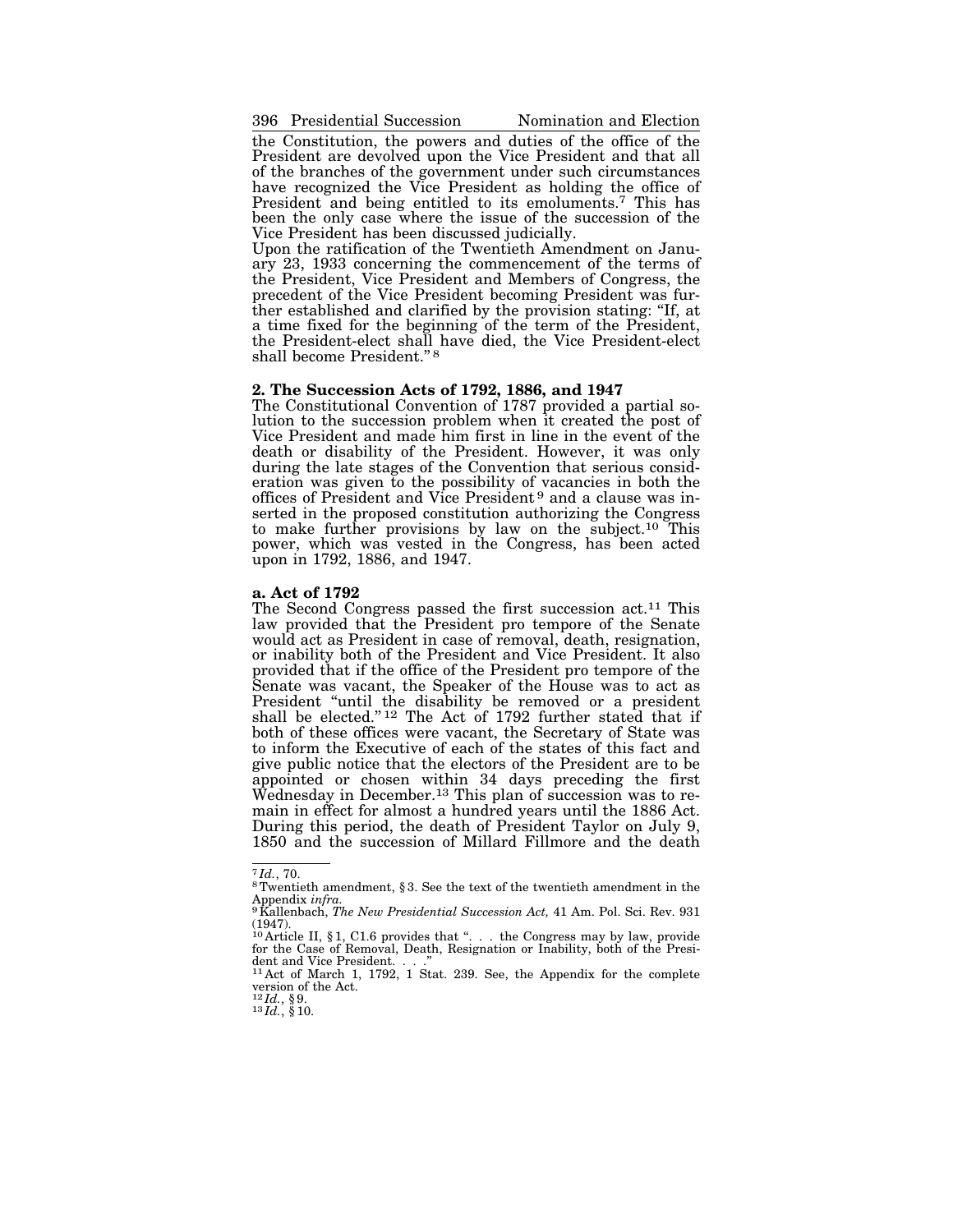Nomination and Election Presidential Succession 397

of Vice President King in 1853 renewed Congress' interest in the subject of presidential succession. Many bills were introduced in Congress concerning presidential succession from 1853 to 1886 when the original act was amended. In 1856 the Senate Judiciary Committee considered the subject and issued a report on presidential succession.14

# **b. Act of 1886**

The Presidential Succession Act of 1886 provided for succession by members of the Cabinet in order of the seniority of their departments, beginning with the Secretary of State, when a vacancy occurs in the offices of both President and Vice President.15 There was considerable concern about the succession line including officers of Congress, such as the President pro tempore of the Senate and the Speaker of the House, since before the Twentieth Amendment, the old Congress expired on March 3 of odd-numbered years and the new Congress did not convene until the following December<sup>16</sup> unless it was called into special session. Thus, for 9 months—from March to December—there was the possibility that there would be no succession.

More events in the latter part of the 1800's furnished much of the impetus for enacting the Succession Act of 1886 such as (1) the death of President Cleveland's Vice President, Thomas A. Hendricks, in 1885; (2) the death of President Garfield in 1881; and (3) the impeachment of President Andrew Johnson in 1867. In such situations, if the Presidency and Vice Presidency became vacant between Congresses, there might neither be a President pro tempore of the Senate nor a Speaker of the House to serve.

# **c. Act of 1947, as amended (13 U.S.C. § 19, Vacancies In Offices Of Both President And Vice President)**

The death of Franklin D. Roosevelt in April 1945 again raised questions about presidential succession. The Presidential Succession Act of 1947, as amended 17 essentially reverts to the 1792 mode of succession providing that the first line of succession after the President and the Vice President is to be the Speaker of the House and then the President pro tempore of the Senate and then the Cabinet officers in the following order: (1) Secretary of State, (2) Secretary of the Treasury, (3) Secretary of Defense, (4) Attorney General, (5) Secretary of the Interior, (6) Secretary of Agriculture, (7) Secretary of Commerce, (8) Secretary of Labor, (9) Secretary of Health and Human Services, (10) Secretary of Housing and Urban Development, (11) Secretary of Transportation,

<sup>14</sup>S. Rept. No. 260, 34th Cong., 1st Sess. (1856).

<sup>15</sup> Act of Jan. 19, 1886, 24 Stat. 1. See the Appendix for a complete version of the Act.

<sup>16</sup> Under the Twentieth Amendment, the old Congress expires every other January 3, and the new Congress meets on the same day.

<sup>&</sup>lt;sup>17</sup> Act of July 18, 1947, 61 Stat. 380. See the Appendix for the complete version of the Act. Part for 17 on previous page 373.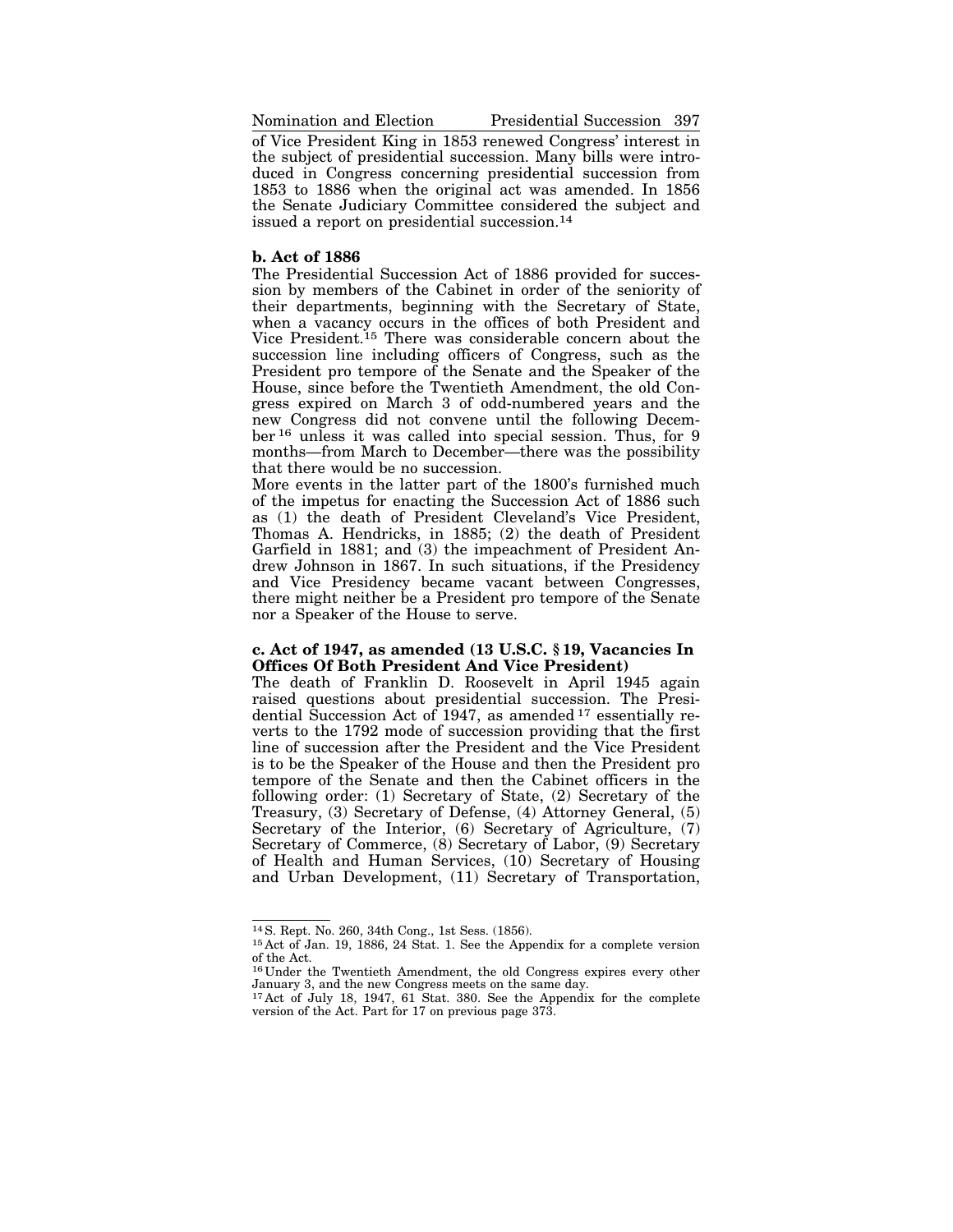398 Presidential Succession Nomination and Election

(12) Secretary of Energy, (13) Secretary of Education, and Secretary of Veterans Affairs.18

A constitutional question arose with the enactment of the 1947 Act, whether a Member of Congress is an officer within the meaning of Article II, Section  $\overline{1}$ , Clause 6 of the Constitution.19 Opponents of the Act contended that the Speaker of the House and the President pro tempore of the Senate were not officers of the United States but were rather state officers.20 Proponents, however, argued that Members of Congress were such civil officers of the United States since the Supreme Court in *Lamar* v. *United States* 21 held that a Member of Congress was an officer acting under the authority of the United States within the meaning of the impersonation statute. It was also noted that the fact that the succession act of 1792 designated the President pro tempore of the Senate and the Speaker of the House as successors to the Presidency represents a construction of Article II by the Second Congress that such Members were ''officers'' within the meaning of Article II.22

# **3. The Twenty-Fifth Amendment—Presidential Inability**

Since eight Vice Presidents have succeeded to the Presidency by virtue of the death of the incumbent President,23 the Twenty-Fifth Amendment 24 was proposed by Congress and ratified by the states on February  $23$ ,  $1967$  so as  $(I)$  to clarify the fact that the Vice President is to become the President of the United States and not just to serve as an acting President; and (2) to establish procedures for determining the commencement and termination of presidential inability.25

The Twenty-Fifth Amendment essentially clarifies the uncertainties of Article II, § 1, Clause 6. That provision failed to provide for the logistics of filling a vice presidential vacancy which has occurred 16 times for a total of 37 years during which the United States did not have a Vice President.<sup>26</sup> Clause 6 grouped the contingencies of a permanent nature, such as death, resignation, or removal from office, with inability which may be a contingency of a temporary nature.

24For the complete text of the Twenty-Fifth Amendment see the Appendix *infra.*<br><sup>25</sup> S. Rept. No. 62, 89th Cong., 1st Sess. 5 (1965).

<sup>26</sup> H. Rept. No. 203, 89th Cong., 1st Sess. 10 (1965).

<sup>18</sup> 3 U.S.C. § 19. In 1979 an amendment was enacted (P.L. 96–88, Title V, § 508(a), 93 Stat. 692) which substituted ''Secretary of Health and Human Services'' for ''Secretary of Health, Education, and Welfare'' and added ''Secretary of Education.'' In 1988, the Secretary of Veterans Affairs was added to the list of such officers eligible to act in the event of presidential and vice presidential vacancies (P.L. 100–527, § 13(a) 102 Stat. 2643). <sup>19</sup> The text of U.S. Const., Art. II, § 1, Cl. 6 is set forth *supra*.

<sup>&</sup>lt;sup>20</sup>The opponents relied upon the Senate's decision in 1798 in the *Blount* impeachment case which held that Senator Blount was not a ''civil officer of the United States'' within the meaning of the impeachment clause of Article II, § 1 of the Constitution.

<sup>22</sup> See generally, H. Rept. No. 817, 80th Cong., 1st Sess. (1947).<br><sup>23</sup> John Tyler (Apr. 6, 1841), Millard Fillmore (July 10, 1850), Andrew Johnson (April 15, 1865), Chester A. Arthur (Sept. 20, 1881), Theodore Roosevelt (Sept. 14, 1901), Calvin Coolidge (Aug. 3, 1923), Harry S Truman (April 12, 1945), and Lyndon B. Johnson (Nov. 22, 1963).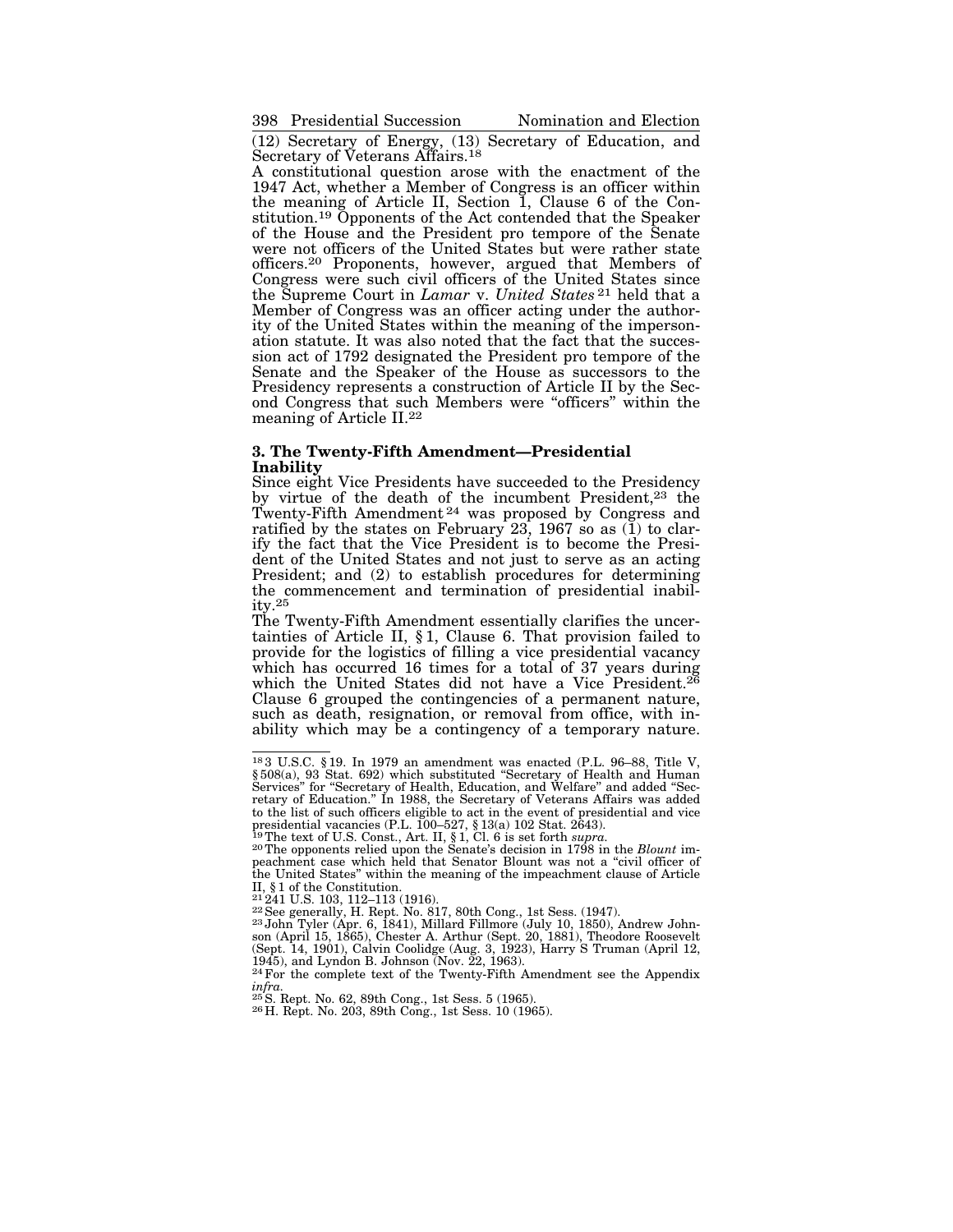Nomination and Election Presidential Succession 399

The clause did not define inability or commit the determination of inability to any individual or group. Moreover, the capacity in which the Vice President acted and his duties in the event of presidential incapacity were uncertain. The clause did not provide for any procedure for a recovered President to regain the prerogatives of office that he may have relinquished, and it failed to provide for any mechanism for determining whether a President had recovered from his inability.27

The effect of the Twenty-Fifth Amendment first clarifies the historical practice by which a Vice President would become President upon the death of the President or upon the removal or resignation of the President. Second, the Amendment requires the President to nominate a person to be a Vice President whenever a vacancy occurs in that office subject, however, to confirmation by a majority vote of both Houses of Congress.

Third, the Amendment clarifies that the President may declare in writing his disability and that, upon such occurrence, the Vice President becomes acting President until the President declares in writing that he is able to resume his duties.

Fourth, the Amendment provides for a factual determination of whether or not an inability exists by having the Vice President and a majority of the principal officers or the executive departments, or such other body as Congress may by law provide, transmit to the President pro tempore of the Senate and the Speaker of the House this written declaration that the President is unable to discharge his powers and duties. Upon such determination, the Vice President is to assume the powers and duties of the office as acting-President. The President would then be permitted to resume the powers and duties of the office upon his written declaration that no disability existed unless the Vice President and a majority of the principal officers of the executive department, or such other body as Congress may by law provide, submit a written declaration that he is unable to discharge the powers and duties of his office. Then Congress shall decide the issue.28

# **B. DEATH OF A PRESIDENT-ELECT**

## **1. Death of a Presidential Candidate**

Since, under the Constitution, the President and Vice President are not really elected until the Electoral College meets on the first Monday after the second Wednesday in December after the November general election,29 the death of a candidate prior to the meeting of the Electoral College and after the November general election is neither provided for under the Constitution nor in Federal statutes. However, the

<sup>27</sup> *Id.,* 7–8.

<sup>28</sup>See the complete text of the Twenty-Fifth Amendment in the Appendix. 29 U.S. Const. Art. II, § 1, Twelfth Amendment; 3 U.S.C. § 7.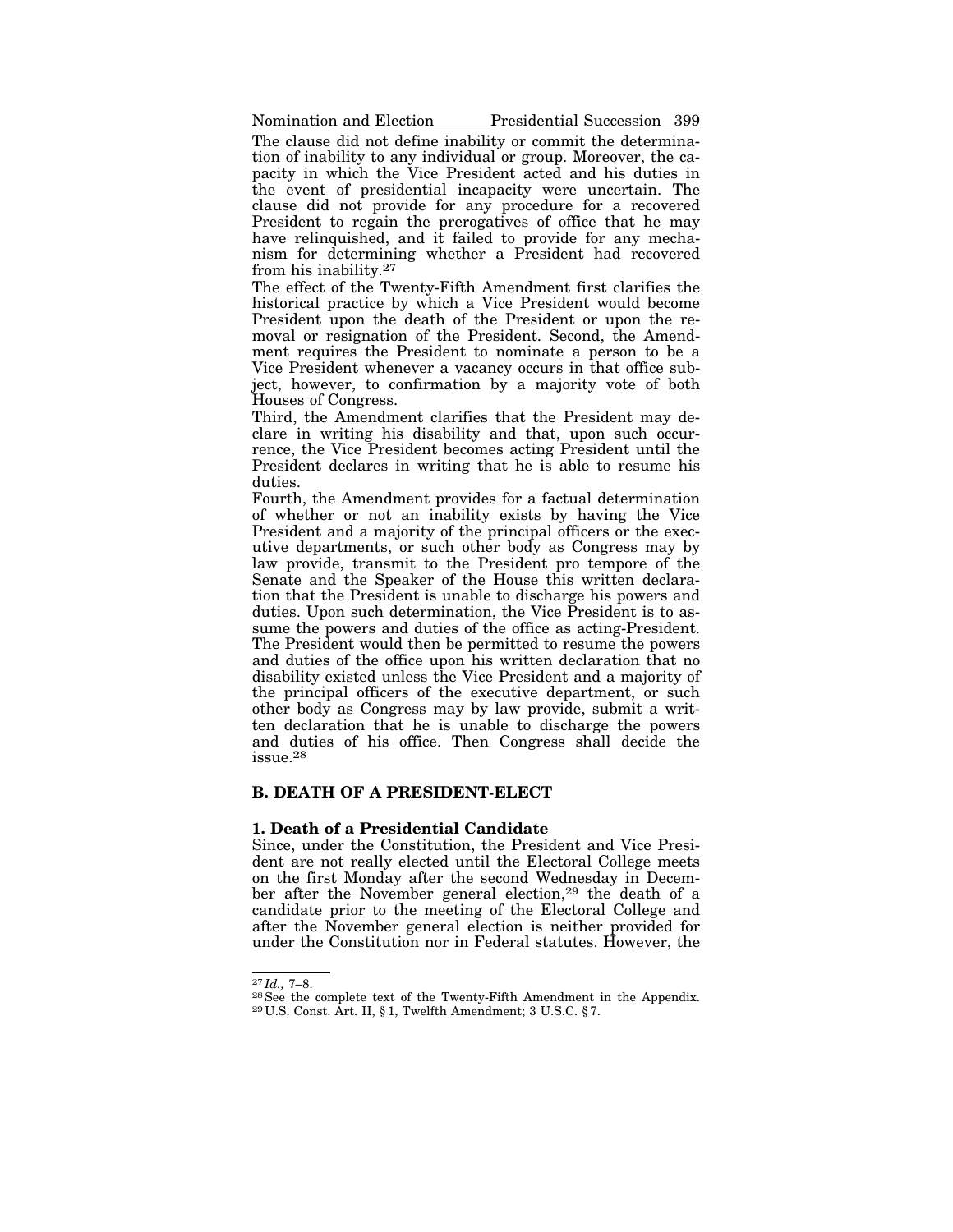400 Presidential Succession Nomination and Election

rules of the major political parties do provide for the filling of such a vacancy by the parties' national committees.30

The political party is permitted to choose a new presidential candidate if its successful candidate should die between the November general election and the December meeting of the Electoral College. Since the slate of electors chosen in each state generally vote for and are often bound by party pledges, required by many state laws or state party rules, to vote for the candidates chosen by their own political party, the political party whose candidate won the most electors in the November election would probably select the next President, notwithstanding the "faithless elector" problem.

# **2. Death of a President-Elect and Vice-President Elect Before Inauguration**

Once the Electoral College has met and the votes have been cast and transmitted sealed to the President of the Senate, the President-elect and Vice President-elect, if they have received a majority of the electoral votes, would be replaced due to any death in accordance with section 3 of the Twentieth Amendment which provides:

If, at the time fixed for the beginning of the term of the President, the President-elect shall have died, the Vice President-elect shall become President. If a President shall not have been chosen before the time fixed for the beginning of his term, or if the President-elect shall have failed to qualify, then the Vice President-elect shall act as President until a President shall have qualified; and the Congress may by law provide for the case wherein neither a President-elect nor a Vice President-elect shall have qualified, declaring who shall then act as President, or the manner in which one who is to act shall be selected, and such person shall act accordingly until a President or Vice President shall have qualified.

Thus, when a President-elect dies between the meeting of the Electoral College in December and inauguration day on January 20, the Vice President-elect becomes President-elect, and the resulting vacancy in the Vice Presidency is filled following Inauguration Day on January 20 under procedures established by Section 2 of the Twenty-Fifth Amendment, which allows the President to nominate a Vice President who would take office after a confirmation by a majority vote of both Houses of Congress.

If the Vice President-elect dies between the meeting of the Electoral College in December and Inauguration Day on January 20 the vacancy would likewise be filled after the inauguration of the President, in accordance with Section 2 of the Twenty-Fifth Amendment. If both the President-elect and the Vice President-elect were to die or fail to qualify, then the Speaker of the House would act as President in accordance with the provisions of the Presidential Succession Act of 1947, as amended.31 If a winning candidate were to die after the Electoral College met and cast the required majority of votes for him, and before the meeting of Congress to count the votes, the Congress would have no discretion and would be required to declare the actual votes at the time

<sup>30</sup>See, e.g., Rules 26 and 28 of the Republican Party and Article 3 of the Charter of the Democratic Party.

<sup>31</sup> 3 U.S.C. § 19.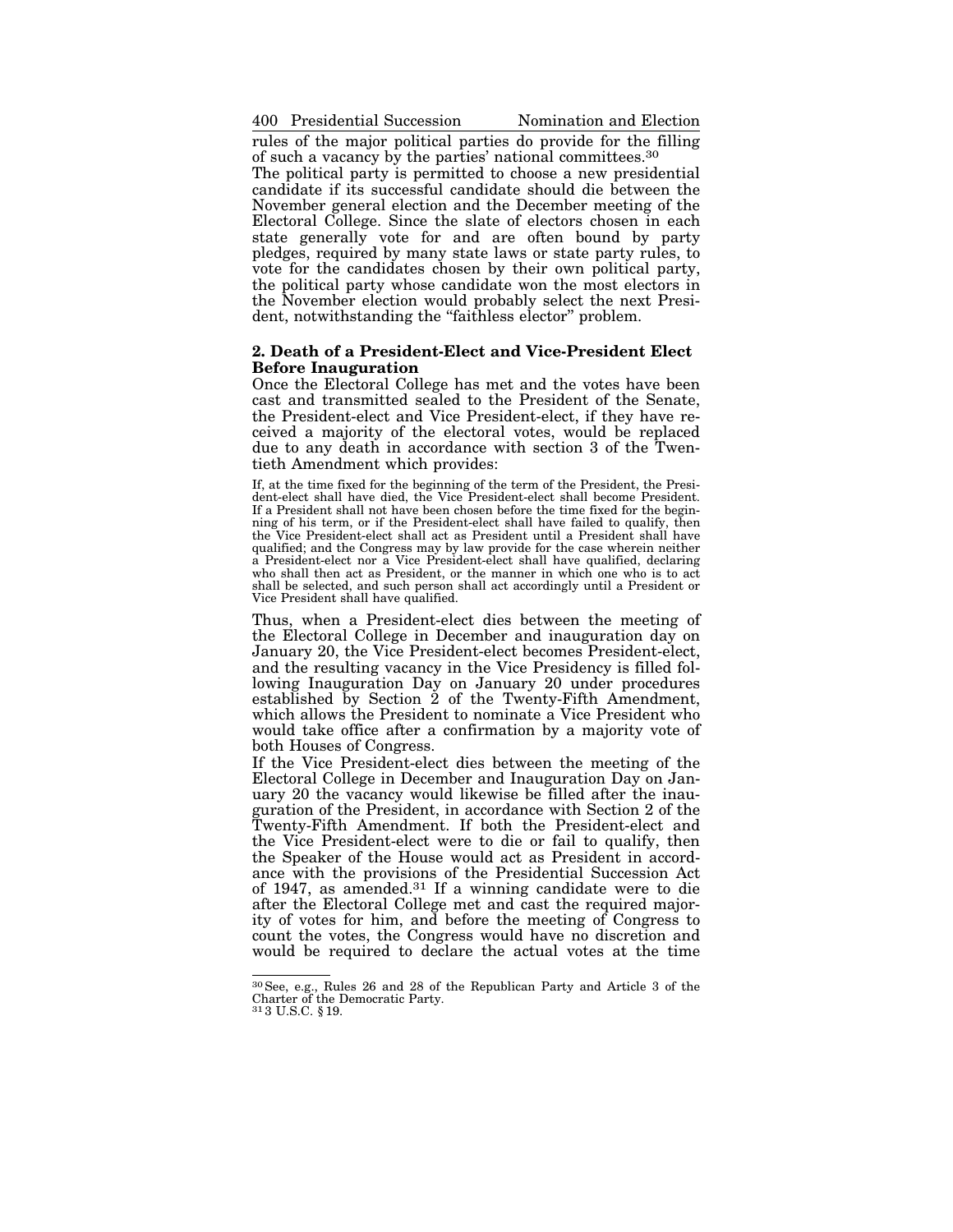they were cast was valid and ergo declare that the deceased candidate had received a majority of the votes.

## **3. Death of Presidential and Vice Presidential Candidates Not Receiving a Majority of Electoral College Votes Before the House and Senate Meet to Select Them**

When the candidates for President and Vice President do not receive the required majority of 270 Electoral College votes out of a total 538 Electoral votes, the House of Representatives is to choose a President from among the three persons having the highest number of Electoral College votes, and the Senate is to choose a Vice President from the two persons having the highest numbers of votes.32 Thus, if one of the top three presidential candidates were to die, the House could do no more than make its decision among the survivors. If one of the two vice presidential candidates were to die, the Senate would have to choose the survivor because it must choose between only those two vice presidential candidates having the greatest number of votes. Section 4 of the Twentieth Amendment has authorized Congress to change such a situation by law, but it has not yet done so. Section 4 provides as follows:

The Congress may by law provide for the case of the death of any of the persons from whom the House of Representatives may choose a President whenever the right of choice shall haved devolved upon them, and for the case of the death of any of the persons from whom the Senate may choose a Vice President whenever the right of choice shall have devolved upon them.

Congress has not yet enacted legislation to meet this contingency. In case such an eventuality did occur in regard to any of the three candidates for President from whom the House would choose, or the two candidates for Vice President from whom the Senate would choose, the respective Houses would have no alternative but to select from the remaining candidates, in the absence of the necessary legislation.<sup>33</sup> Consequently, the political party, represented by a candidate who died, would be, in a sense, disfranchised.

#### **4. Failure to Elect by Inauguration Day**

Section 3 of the Twentieth Amendment provides that ''if a President shall not have been chosen before the time fixed for the beginning of his term, or if the President-elect shall have failed to qualify, then the Vice President-elect shall act as President until a President shall have qualified.'' This provision primarily takes care of the situation where the election of the President is thrown into the House and the House has not selected a President by noon of January 20. In such an event, the Vice President-elect, whether he had been elected by the Electoral College or by the Senate, would become acting President until such time as the House made its selection. When the House does elect the President, then

 $32 \text{ U.S. Const.}$  Twelfth Amendment.<br> $33 \text{ See remarks of Rep. Lozier during the debate on the Twentieth Amend-}$ ment 75 Cong. Rec. 3833 (1932).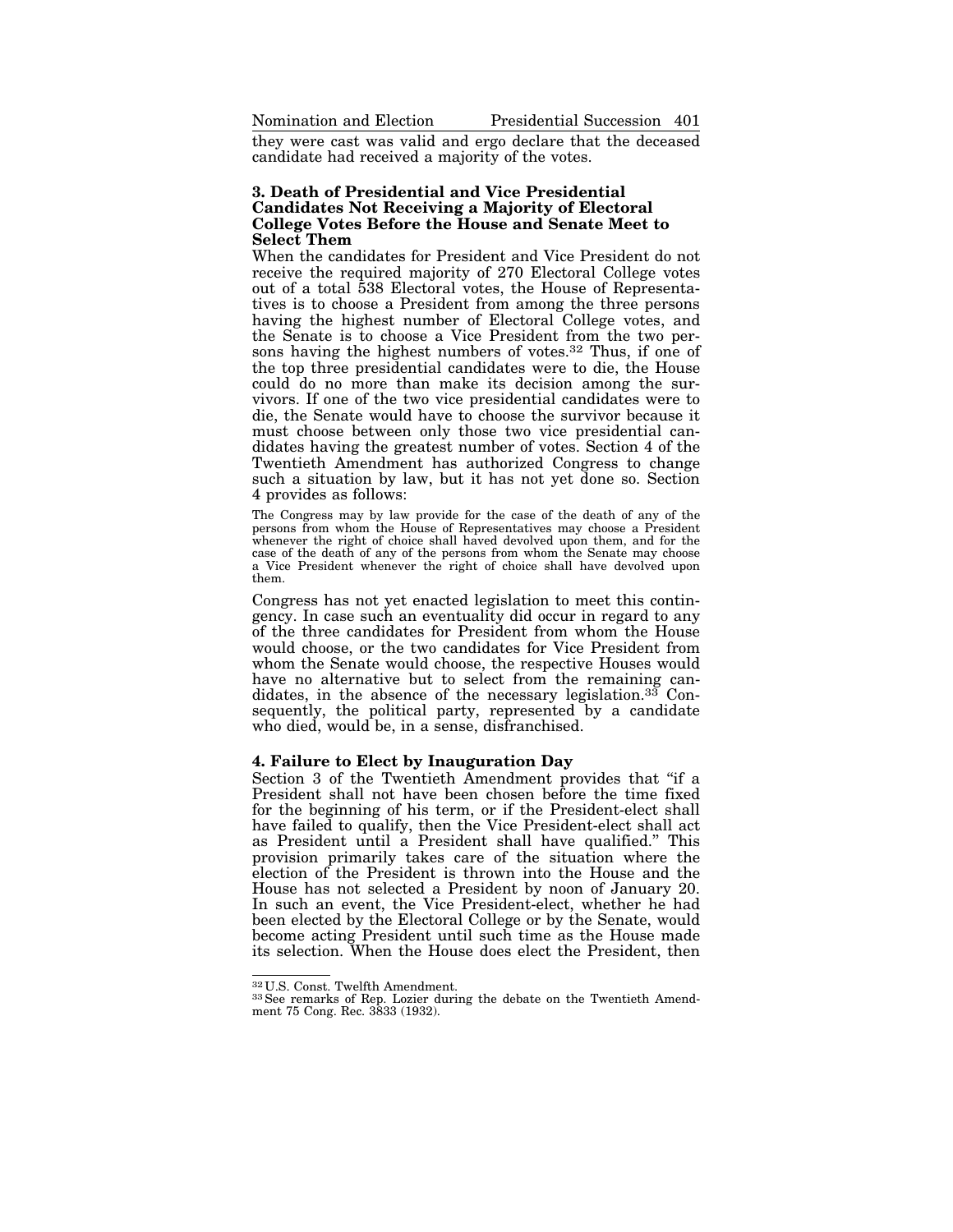402 Presidential Succession Nomination and Election

the Vice President, who was acting-President, would then become the Vice President.

If neither the House nor the Senate has respectively elected the President or the Vice President by noon of January 20, then the provision of Section 3 of the Twentieth Amendment would come into play. Pursuant to the Presidential Succession Act of 1947, as amended,  $34$  the Speaker of the House would resign as Speaker and as a Member of the House and be sworn in as acting-President at noon on January 20. He would continue in the office until either the House has elected a President or the Senate a Vice President.

34 3 U.S.C. § 19.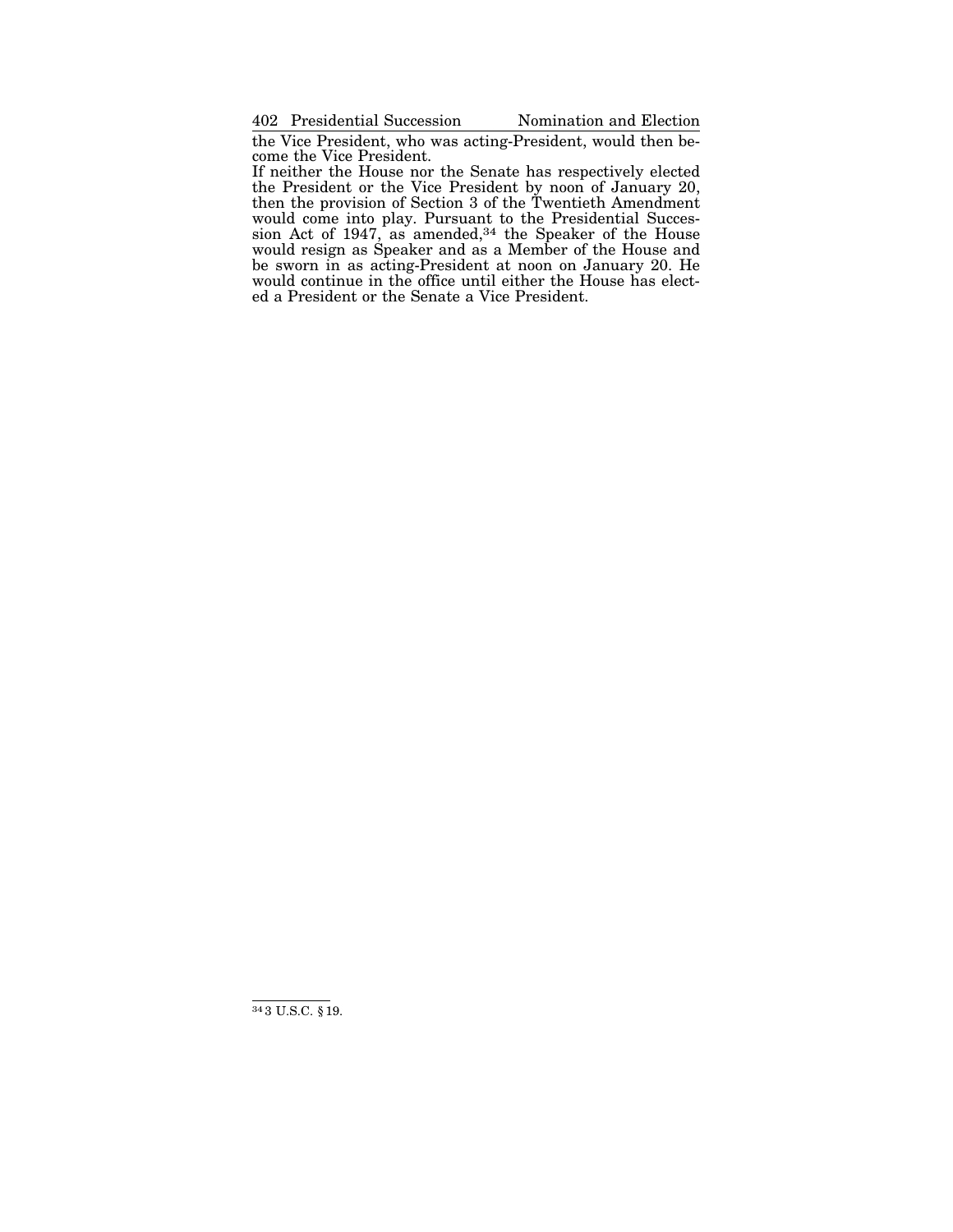#### **1. Act of March 1, 1792, 1 Stat. 239**

CHAP. VIII.—*An Act relative to the Election of a President and Vice President of the United States, and declaring the Officer who shall act as President in case of Vacancies in the offices both of President and Vice President.*

SECTION 1. *Be it enacted by the Senate and House of Representatives of the United States of America in Congress assembled,* That except in case of an election of a President and Vice President of the United States, prior to the ordinary period as herein after specified, electors shall be appointed in each state for the election of a President and Vice President of the United States, within thirty-four days preceding the first Wednesday in December, one thousand seven hundred and ninety-two, and within thirty-four days preceding the first Wednesday in December in every fourth year succeeding the last election, which electors shall be equal to the number of Senators and Representatives, to which the several states may by law be entitled at the time, when the President and Vice President, thus to be chosen, should come into office: *Provided always,* That where no apportionment of Representatives shall have been made after any enumeration, at the time of choosing electors, then the number of electors shall be according to the existing apportionment of Senators and Representatives.

SEC. 2. *And be it further enacted,* That the electors shall meet and give their votes on the said first Wednesday in December, at such place in each state as shall be directed, by the legislature thereof; and the electors in each state shall make and sign three certificates of all the votes by them given, and shall seal up the same certifying on each that a list of the votes of such state for President and Vice President is contained therein, and shall by writing under their hands, or under the hands of a majority of them, appoint a person to take charge of and deliver to the President of the Senate, at the seat of government, before the first Wednesday in January then next ensuing, one of the said certificates, and the said electors shall forthwith forward by the post-office to the President of the Senate, at the seat of government, one other of the said certificates and shall forthwith cause the other of the said certificates to be delivered to the judge of that district in which the said electors shall assemble.

SEC. 3. *And be it further enacted,* That the executive authority of each state shall cause three lists of the names of the electors of such state to be made and certified and to be delivered to the electors on or before the said first Wednesday in December, and the said electors shall annex one of the said lists to each of the lists of their votes.

SEC. 4. *And be it further enacted,* That if a list of votes, from any state, shall not have been received at the seat of government on the said first Wednesday in January, that then the Secretary of State shall send a special messenger to the district judge in whose custody such list shall have been lodged,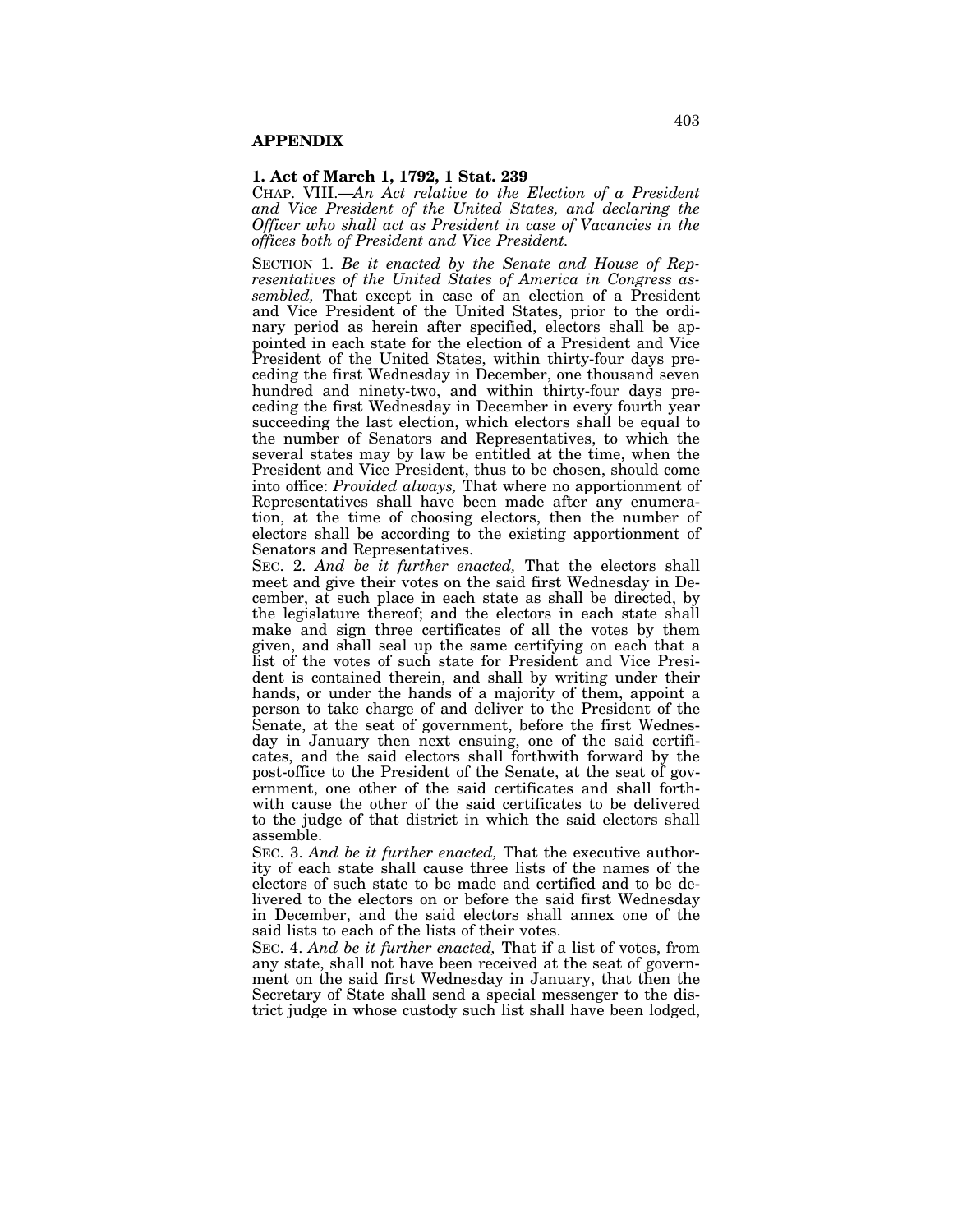who shall forthwith transmit the same to the seat of government.

SEC. 5. *And be it further enacted,* That Congress shall be in session on the second Wednesday in February, one thousand seven hundred and ninety-three, and on the second Wednesday in February succeeding every meeting of the electors, and the said certificates, or so many of them as shall have been received, shall then be opened, the votes counted, and the persons who shall fill the offices of President and Vice President ascertained and declared, agreeably to the constitution.

SEC. 6. *And be it further enacted,* That in case there shall be no President of the Senate at the seat of government on the arrival of the persons entrusted with the lists of the votes of the electors, then such persons shall deliver the lists of votes in their custody into the office of the Secretary of State, to be safely kept and delivered over as soon as may be, to the President of the Senate.

SEC. 7. *And be it further enacted,* That the persons appointed by the electors to deliver the lists of votes to the President of the Senate, shall be allowed on the delivery of the said lists twenty-five cents for every mile of the estimated distance by the most usual road, from the place of meeting of the electors, to the seat of government of the United States. SEC. 8. *And be it further enacted,* That if any person appointed to deliver the votes of the electors to the President of the Senate, shall after accepting of his appointment neglect to perform the services required of him by this act, he shall forfeit the sum of one thousand dollars.

SEC. 9. *And be it further enacted,* That in case of removal, death, resignation or inability both of the President and Vice President of the United States, the President of the Senate pro tempore, and in case there shall be no President of the Senate, then the Speaker of the House of Representatives, for the time being shall act as President of the United States until the disability be removed or a President shall be elected.

SEC. 10. *And be it further enacted,* That whenever the offices of President and Vice President shall both become vacant, the Secretary of State shall forthwith cause a notification thereof to be made to the executive of every state, and shall also cause the same to be published in at least one of the newspapers printed in each state, specifying that electors of the President of the United States shall be appointed or chosen in the several states within thirty-four days preceding the first Wednesday in December then next ensuing: *Provided,* There shall be the space of two months between the date of such notification and the said first Wednesday in December, but if there shall not be the space of two months between the date of such notification and the first Wednesday in December; and if the term for which the President and Vice President last in office were elected shall not expire on the third day of March next ensuing, then the Secretary of State shall specify in the notification that the electors shall be appointed or chosen within thirty-four days preceding the first Wednesday in December in the year next ensuing, within which time the electors shall accordingly be appointed or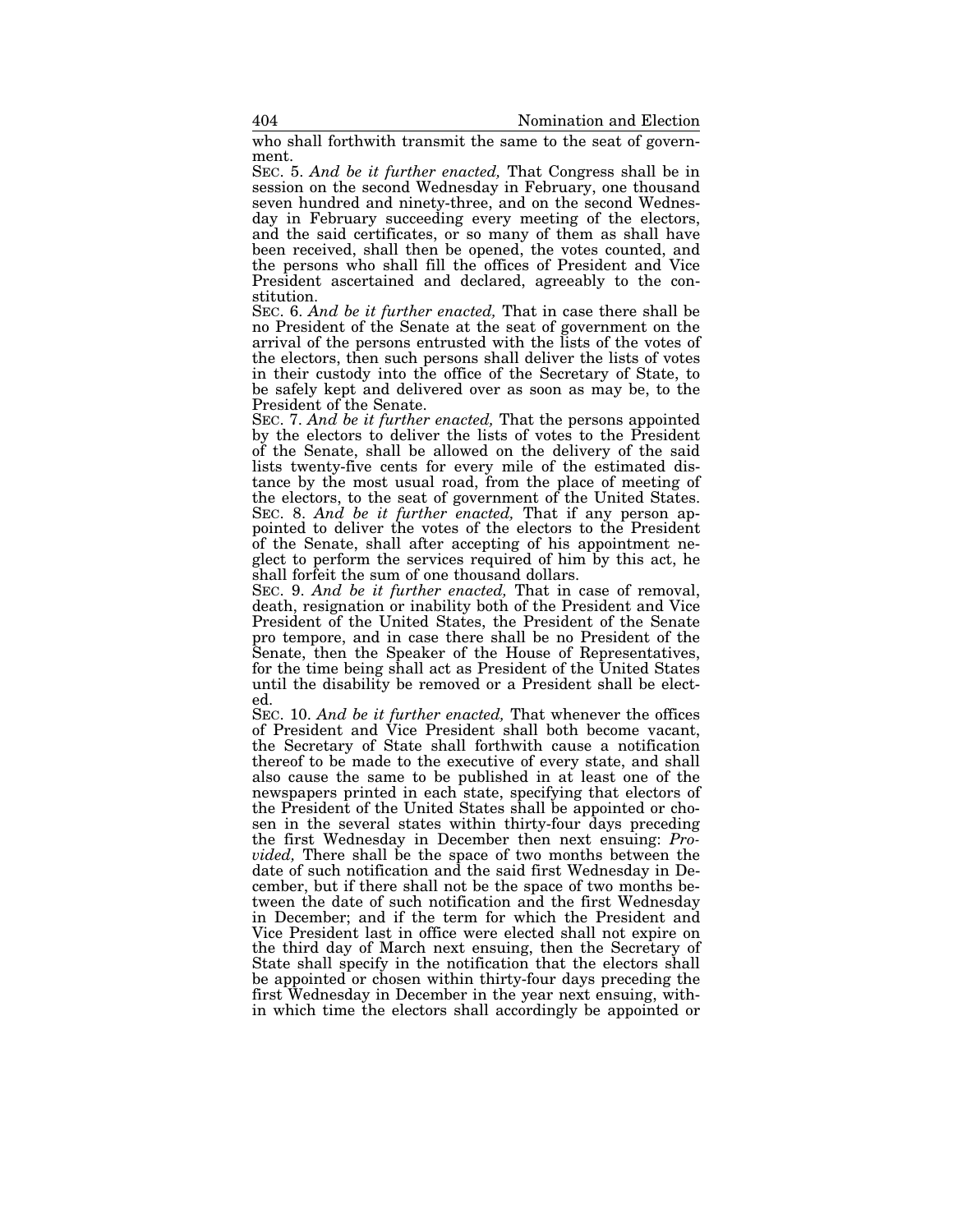Nomination and Election 405

chosen, and the electors shall meet and give their votes on the said first Wednesday in December, and the proceedings and duties of the said electors and others shall be pursuant to the directions prescribed in this act.

SEC. 11. *And be it further enacted,* That the only evidence of a refusal to accept or of a resignation of the office of President or Vice President, shall be an instrument in writing declaring the same, and subscribed by the person refusing to accept or resigning, as the case may be, and delivered into the office of the Secretary of State.

SEC. 12. *And be it further enacted,* That the term of four years for which a President and Vice President shall be elected shall in all cases commence on the fourth day of March next succeeding the day on which the votes of the electors shall have been given.

APPROVED, March 1, 1792.

## **2. Act of Jan. 19, 1886, 24 Stat. 1**

CHAP. 4.—*An act to provide for the performance of the duties of the office of President in case of the removal, death, resignation, or inability both of the President and Vice-President.*

*Be it enacted by the Senate and House of Representatives of the United States of America in Congress assembled,* That in case of removal, death, resignation, or inability of both the President and Vice-President of the United States, the Secretary of State, or if there be none, or in case of his removal, death, resignation, or inability, then the Secretary of the Treasury, or if there be none, or in case of his removal, death, resignation, or inability, then the Secretary of War, or if there be none, or in case of his removal, death, resignation, or inability, then the Attorney-General, or if there be none, or in case of his removal, death, resignation, or inability, then the Postmaster-General, or if there be none, or in case of his removal, death, resignation, or inability, then the Secretary of the Navy, or if there be none, or in case of his removal, death, resignation, or inability, then the Secretary of the Interior, shall act as President until the disability of the President or Vice-President is removed or a President shall be elected: *Provided,* That whenever the powers and duties of the office of President of the United States shall devolve upon any of the persons named herein, if Congress be not then in session, or if it would not meet in accordance with law within twenty days thereafter, it shall be the duty of the person upon whom said powers and duties shall devolve to issue a proclamation convening Congress in extraordinary session, giving twenty days' notice of the time of meeting. SEC. 2. That the preceding section shall only be held to de-

scribe and apply to such officers as shall have been appointed by the advice and consent of the Senate to the offices therein named, and such as are eligible to the office of President under the Constitution, and not under impeachment by the House of Representatives of the United States at the time the powers and duties of the office shall devolve upon them respectively.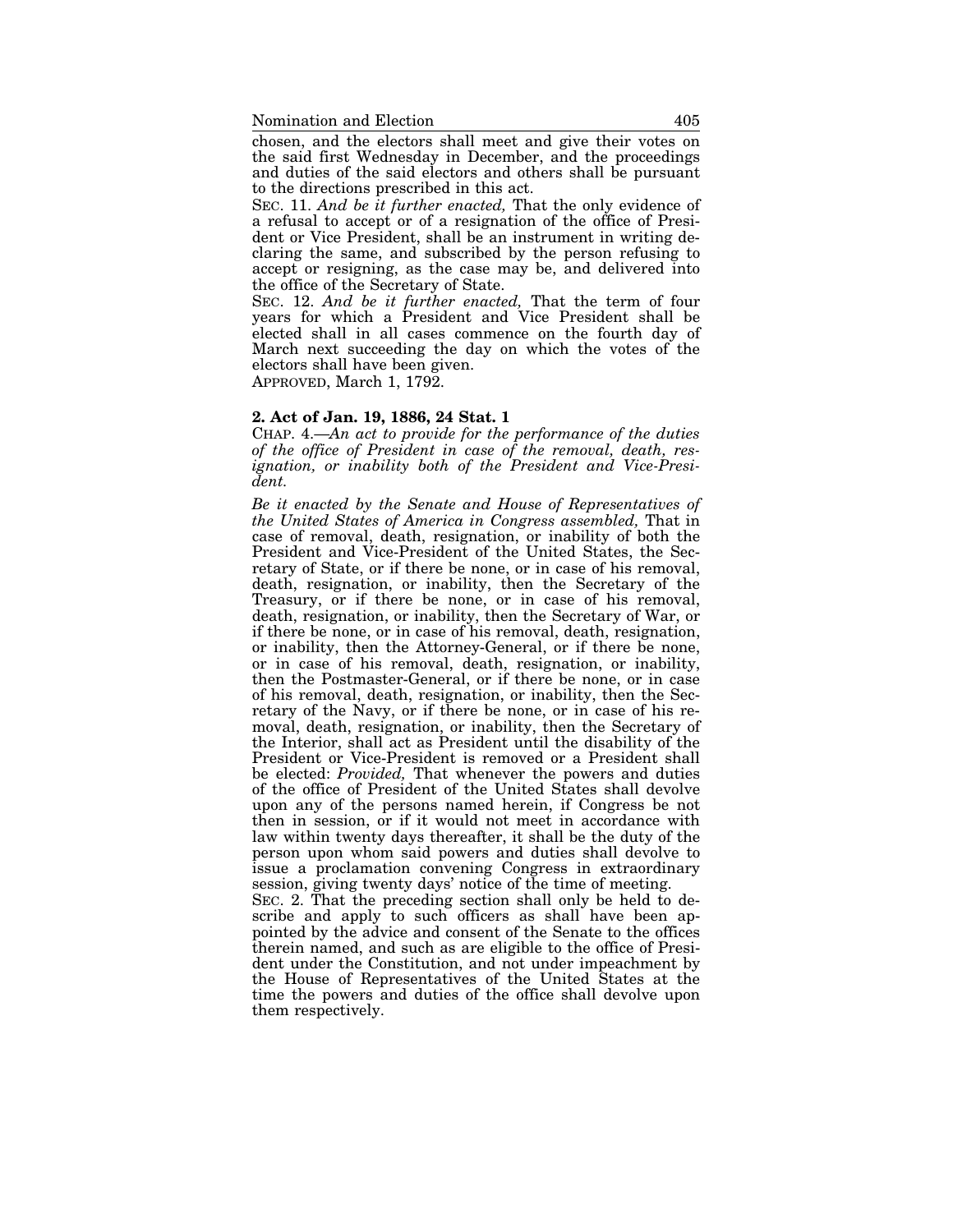SEC. 3. That sections one hundred and forty-six, one hundred and forty-seven, one hundred and forty-eight, one hundred and forty-nine, and one hundred and fifty of the Revised Statutes are hereby repealed. APPROVED, January 19, 1886.

#### **3. Presidential Succession Act—Act of July 18, 1947, as Amended (3 U.S.C. § 19)**

#### **3 U.S.C. § 19. Vacancy in Offices of Both President and Vice President; Officers Eligible To Act.**

 $(a)(1)$  If, by reason of death, resignation, removal from office, inability, or failure to qualify, there is neither a President nor Vice President to discharge the powers and duties of the office of President, then the Speaker of the House of Representative shall, upon his resignation as Speaker and as Representative in Congress, act as President.

(2) The same rule shall apply in the case of the death, resignation, removal from office, or inability of an individual acting as President under this subsection.

(b) If, at the time when under subsection (a) of this section a Speaker is to begin the discharge of the powers and duties of the office of President, there is no Speaker, or the Speaker fails to qualify as Acting President, then the President pro tempore of the Senate shall, upon his resignation as President pro tempore and as Senator, act as President.

(c) An individual acting as President under subsection (a) or subsection (b) of this section shall continue to act until the expiration of the then current Presidential term, except that—

(1) if his discharge of the powers and duties of the office is founded in whole or in part on the failure of both the President-elect and the Vice-President-elect to qualify, then he shall act only until a President or Vice President qualifies; and

(2) if his discharge of the powers and duties of the office is founded in whole or in part on the inability of the President or Vice President, then he shall act only until the removal of the disability of one of such individuals.

 $(d)(1)$  If, by reason of death, resignation, removal from office, inability, or failure to qualify, there is no President pro tempore to act as President under subsection (b) of this section, then the officer of the United States who is highest on the following list, and who is not under disability to discharge the powers and duties of the office of President shall act as President: Secretary of State, Secretary of the Treasury, Secretary of Defense, Attorney General, Secretary of the Interior, Secretary of Agriculture, Secretary of Commerce, Secretary of Labor, Secretary of Health and Human Services, Secretary of Housing and Urban Development, Secretary of Transportation, Secretary of Energy, Secretary of Education, Secretary of Veterans Affairs.

(2) An individual acting as President under this subsection shall continue so to do until the expiration of the then current Presidential term, but not after a qualified and prior-entitled individual is able to act, except that the removal of the disability of an individual higher on the list contained in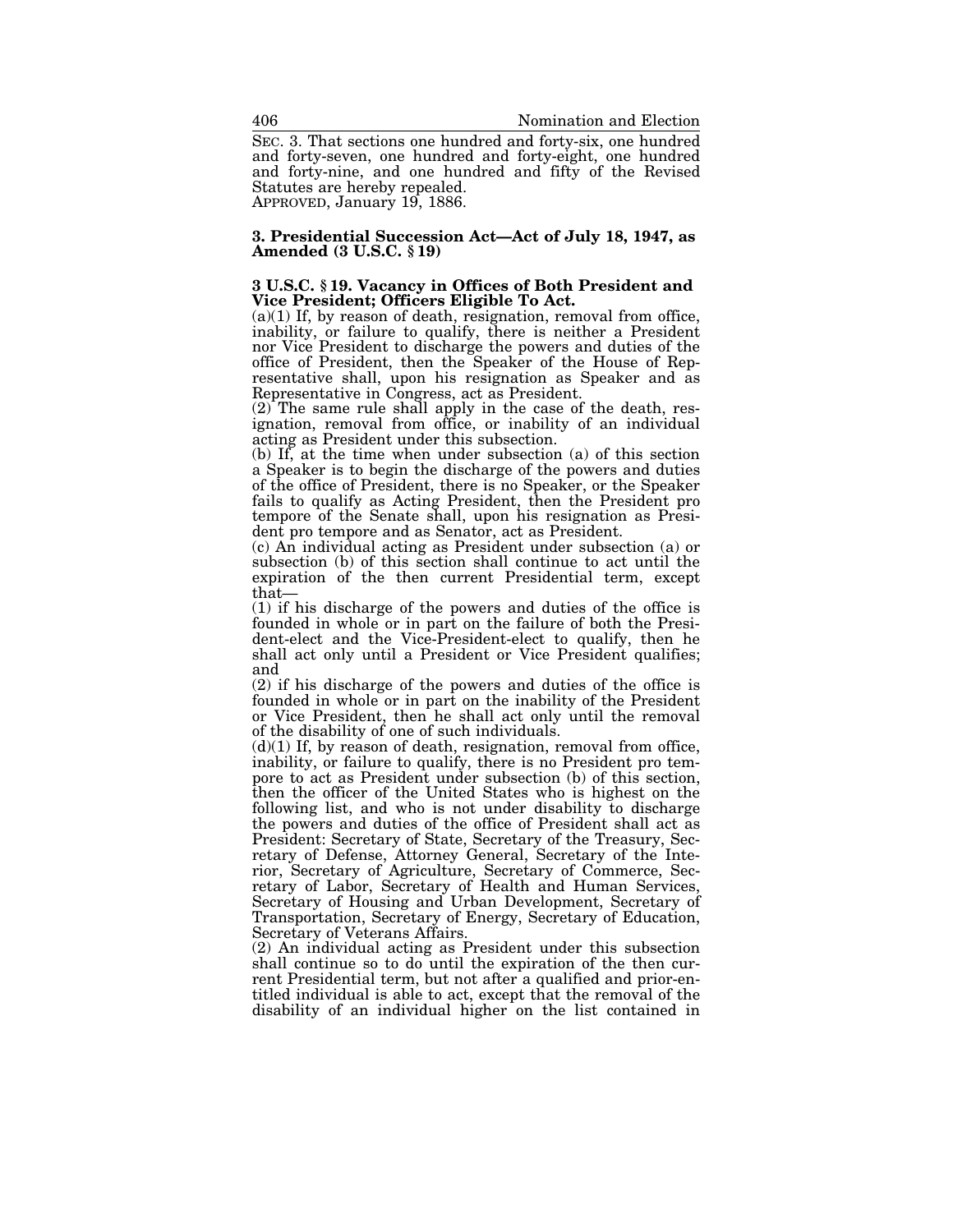paragraph (1) of this subsection or the ability to qualify on the part of an individual higher on such list shall not terminate his service.

(3) The taking of the oath of office by an individual specified in the list in paragraph (1) of this subsection shall be held to constitute his resignation from the office by virtue of the holding of which he qualifies to act as President.

(e) Subsections (a), (b), and (d) of this section shall apply only to such officers as are eligible to the office of President under the Constitution. Subsection (d) of this section shall apply only to officers appointed, by and with the advice and consent of the Senate, prior to the time of the death, resignation, removal from office, inability, or failure to qualify, of the President pro tempore, and only to officers not under impeachment by the House of Representatives at the time the powers and duties of the office of President devolve upon them.

(f) During the period that any individual acts as President under this section, his compensation shall be at the rate then provided by law in the case of the President.

(June 25, 1948, ch. 644, § 1, 62 Stat. 677; Sept. 9, 1965, Pub.L. 89–174, § 6(a), 79 Stat. 669; Oct. 15, 1966, Pub.L. 89– 670, § 10(a), 80 Stat. 948; Aug. 12, 1970, Pub.L. 91–375, § 6(b), 84 Stat. 775; Aug. 4, 1977, Pub.L. 95–91, Title VII, § 709(g), 91 Stat. 609 and as amended Oct. 17, 1979, Pub.L. 96–88, Title V, § 508(a), 93 Stat. 692; Oct. 25, 1988, Pub.L. 100–527, § 13(a), 102 Stat. 2643.)

## **4. Twentieth Amendment: Commencement of the Terms of the President and Vice President**

SECTION 1. The terms of the President and Vice President shall end at noon on the 20th day of January, and the terms of Senators and Representatives at noon on the 3d day of January, of the years in which such terms would have ended if this article had not been ratified; and the terms of their successors shall then begin.

SECTION 2. The Congress shall assemble at least once in every year, and such meeting shall begin at noon on the 3d day of January, unless they shall by law appoint a different day.

SECTION 3. If, at the time fixed for the beginning of the term of the President, the President elect shall have died, the Vice President elect shall become President. If a President shall not have been chosen before the time fixed for the beginning of his term, or if the President elect shall have failed to qualify, then the Vice President elect shall act as President until a President shall have qualified; and the Congress may by law provide for the case wherein neither a President elect nor a Vice President elect shall have qualified, declaring who shall then act as President, or the manner in which one who is to act shall be selected, and such person shall act accordingly until a President or Vice President shall have qualified. SECTION 4. The Congress may by law provide for the case of the death of any of the persons from whom the House of Representatives may choose a President whenever the right of choice shall have devolved upon them, and for the case of the death of any of the persons from whom the Senate may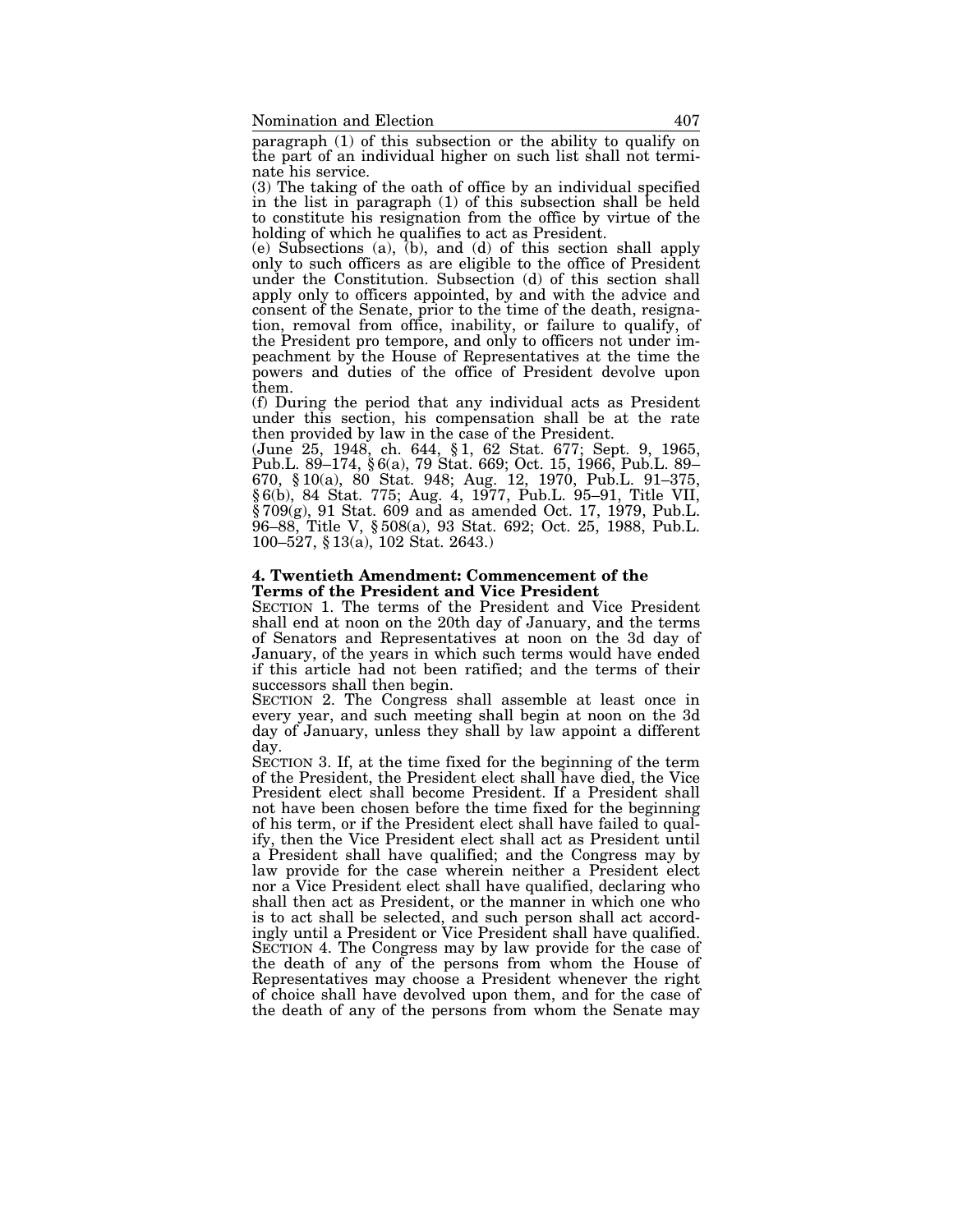choose a Vice President whenever the right of choice shall have devolved upon them.

SECTION 5. Sections 1 and 2 shall take effect on the 15th day of October following the ratification of this article.

SECTION 6. This article shall be inoperative unless it shall have been ratified as an amendment to the Constitution by the legislatures of three-fourths of the several States within seven years from the date of its submission.

## **5. Twenty-Fifth Amendment: Presidential Vacancy and Disability**

SECTION 1. In case of the removal of the President from office or of his death or resignation, the Vice President shall become President.

SECTION 2. Whenever there is a vacancy in the office of the Vice President, the President shall nominate a Vice President who shall take office upon confirmation by a majority vote of both Houses of Congress.

SECTION 3. Whenever the President transmits to the President pro tempore of the Senate and the Speaker of the House of Representatives his written declaration that he is unable to discharge the powers and duties of his office, and until he transmits to them a written declaration to the contrary, such powers and duties shall be discharged by the Vice President as Acting President.

SECTION 4. Whenever the Vice President and a majority of either the principal officers of the executive departments or of such other body as Congress may by law provide, transmit to the President pro tempore of the Senate and the Speaker of the House of Representatives their written declaration that the President is unable to discharge the powers and duties of his office, the Vice President shall immediately assume the powers and duties of the office as Acting President. Thereafter, when the President transmits to the President pro tempore of the Senate and the Speaker of the House of Representatives his written declaration that no inability exists, he shall resume the powers and duties of his office unless the Vice President and a majority of either the principal officers of the executive department or of such other body as Congress may by law provide, transmit within four days to the President pro tempore of the Senate and the Speaker of the House of Representatives their written declaration that the President is unable to discharge the powers and duties of his office. Thereupon Congress shall decide the issue, assembling within forty-eight hours for that purpose if not in session. If the Congress, within twenty-one days after receipt of the latter written declaration, or, if Congress is not in session, within twenty-one days after Congress is required to assemble, determines by two-thirds vote of both Houses that the President is unable to discharge the powers and duties of his office, the Vice President shall continue to discharge the same as Acting President; otherwise, the President shall resume the powers and duties of his office.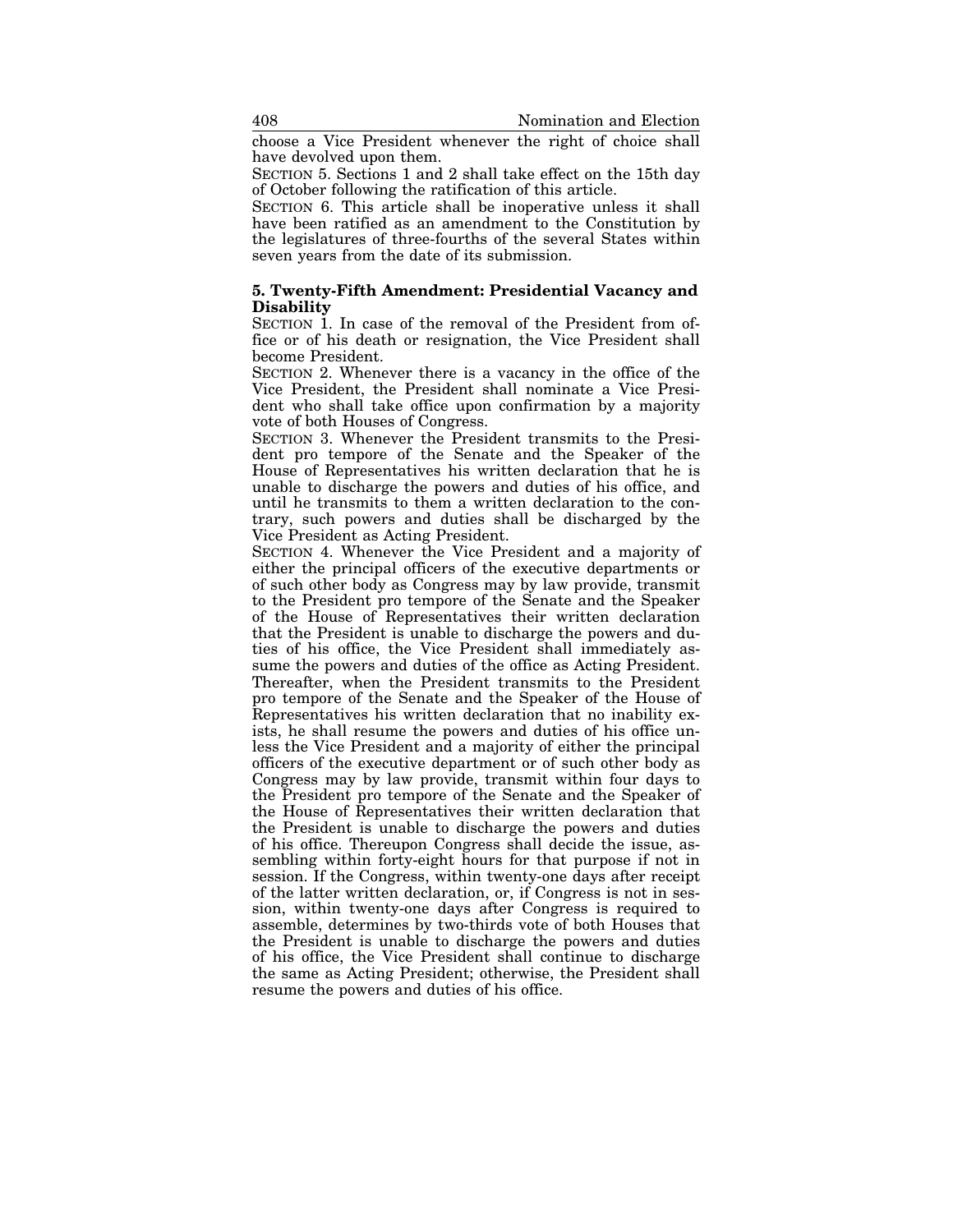Nomination and Election 409

**PART VI. TABLES RELATING TO VARIOUS ASPECTS OF THE NOMINATION AND ELECTION OF THE PRESIDENT AND VICE PRESIDENT**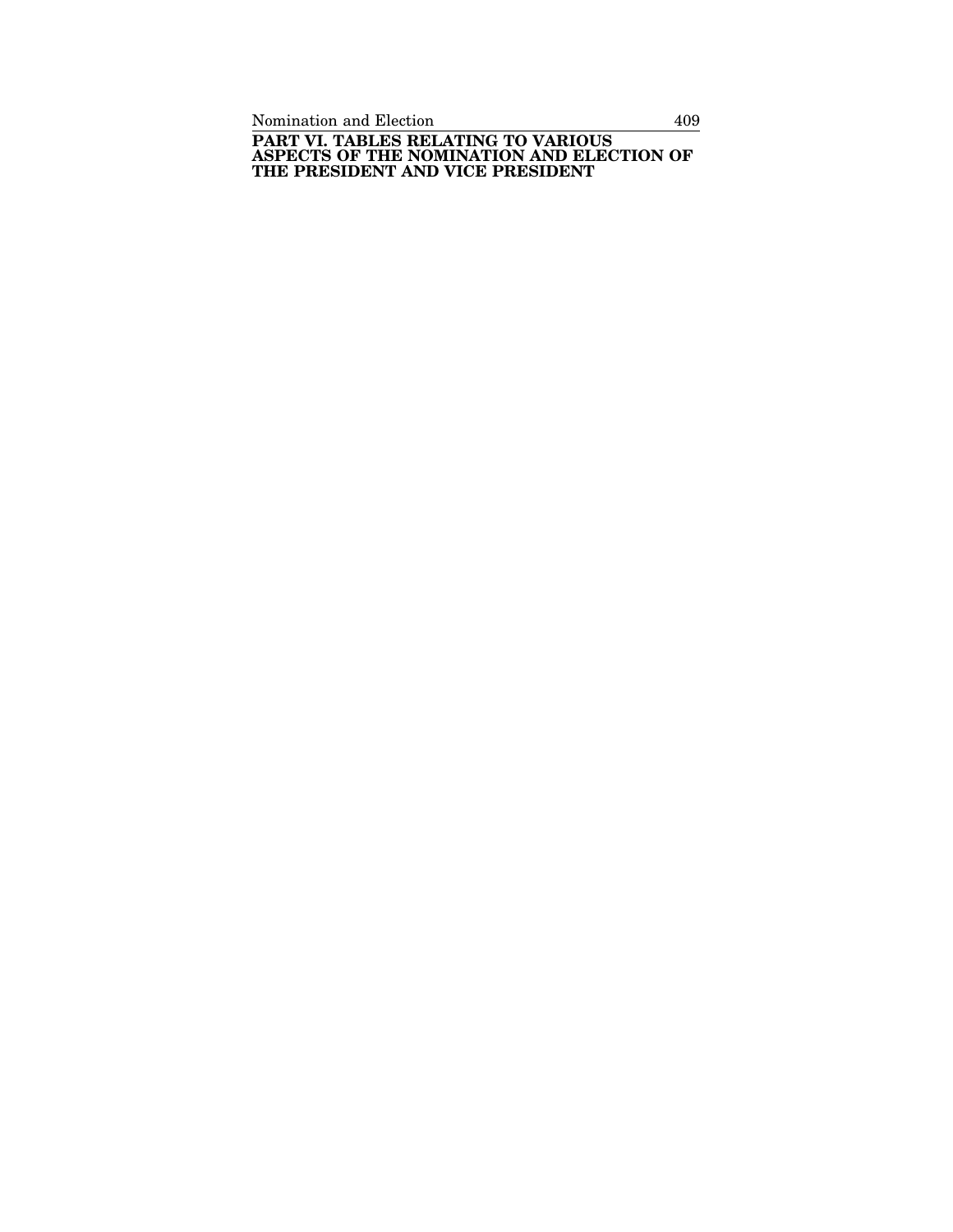#### **TABLE 1.—Presidents and Vice Presidents of the United States and the Congresses Coincident With Their Terms**

|                                        |              |              | Age at<br>inau- | Native       | Elected      |                         |                                    | Electoral vote <sup>1</sup> |                | Popular vote |              |                                                           |                                                          |                  |
|----------------------------------------|--------------|--------------|-----------------|--------------|--------------|-------------------------|------------------------------------|-----------------------------|----------------|--------------|--------------|-----------------------------------------------------------|----------------------------------------------------------|------------------|
| President and political party          | Born         | Died         | gura<br>tion    |              | from—        | Religion                | Major opponent                     | Winner                      | Loser          | Winner       | Loser        | Service                                                   | Vice President                                           | Congress         |
| George Washington (F)                  | 1732         | 1799         | 57              | Va.          | Va.          | Episcopalian            | John Adams                         | 69                          | 34             |              |              | Apr. 30, 1789-Mar. 3, 1793                                | John Adams                                               | 1, 2             |
| Do                                     |              |              | 61              |              |              |                         | John Adams (F)                     | 132                         | 77             |              |              | Mar. 4, 1793-Mar. 3, 1797                                 | do                                                       | 3, 4             |
| John Adams (F)                         | 1735         | 1826         | 61              | Mass.        | Mass.        | Unitarian               | $Jefferson$ $(D-R)$                | 71                          | 68             |              |              | Mar. 4, 1797-Mar. 3, 1801                                 | Thomas Jefferson                                         | 5, 6             |
| Thomas Jefferson (D-R)                 | 1743         | 1826         | 57              | Va.          | Va.          | Liberal                 | Burr $(D-R)$                       | 73<br>162                   | 273            |              |              | Mar. 4, 1801-Mar. 3, 1805<br>Mar. 4, 1805-Mar. 3, 1809    | Aaron Burr<br>George Clinton                             | 7,8<br>9.10      |
| Do<br>James Madison (D-R)              | 1751         | 1836         | 61<br>57        | Va.          | Va.          | Episcopalian            | Pinckney (F)<br>Pincknev(F)        | 122                         | 14<br>47       |              |              | Mar. 4, 1809-Mar. 3, 1813                                 | do                                                       | 11, 12           |
| Do                                     |              |              | 61              |              |              |                         | $Clinton$ $(F)$                    | 128                         | 89             |              |              | Mar. 4, 1813-Mar. 3, 1817                                 | Elbridge Gerry                                           | 13, 14           |
| James Monroe (D-R)                     | 1758         | 1831         | 58              | Va.          | Va.          | Episcopalian            | King(F)                            | 183                         | 34             |              |              | Mar. 4, 1817-Mar. 3, 1821                                 | Daniel D. Tompkins                                       | 15, 16           |
| Do                                     |              |              | 62              |              |              |                         | John Q. Adams (N-R)                | 231                         | $\overline{1}$ |              |              | Mar. 4, 1821-Mar. 3, 1825                                 | do                                                       | 17, 18           |
| John Q. Adams (C)                      | 1767         | 1848         | 57              | Mass.        | Mass.        | Unitarian               | $Jackson (D-R)$                    | 84                          | 399            | 108,740      | 153,544      | Mar. 4, 1825-Mar. 3, 1829                                 | John C. Calhoun                                          | 19, 20           |
| Andrew Jackson (D)                     | 1767         | 1845         | 61              | N.C.         | Tenn.        | Presbyterian            | John Q. Adams (N-R)                | 178                         | 83             | 647,286      | 508,064      | Mar. 4, 1829-Mar. 3, 1833                                 | do                                                       | 21, 22           |
| Do                                     |              |              | 65              |              |              |                         | $Clav(N-R)$                        | 219                         | 49             | 687,502      |              | 530,189 Mar. 4, 1833-Mar. 3, 1837                         | Martin Van Buren                                         | 23, 24           |
| Martin Van Buren (D)                   | 1782         | 1862         | 54              | N.Y.         | N.Y.         | Ref. Dutch              | W. H. Harrison (W)                 | 170                         | 73             | 762,678      |              | 735,651 Mar. 4, 1837–Mar. 3, 1841                         | Richard M. Johnson                                       | 25, 26           |
| W. H. Harrison (W)                     | 1773         | 1841         | 68              | Va.          | Ohio         | Episcopalian            | Van Buren (D)                      | 234                         | 60             | 1,275,016    |              | 1,129,102 Mar. 4, 1841–Apr. 4, 1841                       | John Tyler                                               | 27               |
| John Tyler (W)                         | 1790         | 1862<br>1849 | 51              | do<br>Tenn.  | Va.          | do                      | $^{(4)}$                           | 170                         |                |              |              | Apr. 6, 1841-Mar. 3, 1845                                 |                                                          | 27, 28<br>29, 30 |
| James K. Polk (D)                      | 1795         |              | 49              |              | Tenn.        | Presbyterian            | Clav(W)                            |                             | 105            | 1,337,243    | 1,299,062    | Mar. 4, 1845–Mar. 3, 1849                                 | George M. Dallas                                         |                  |
| Zachary Taylor (W)                     | 1784         | 1850         | 64              | Va.          | La.          | Episcopalian            | $\overline{\text{Cass}(\text{D})}$ | 163                         | 127            | 1,360,099    | 1,220,544    | Mar. 5, 1849–July 9, 1850                                 | <b>Millard Filmore</b>                                   | 31               |
| Millard Filmore (W)                    | 1800         | 1874         | 50              | N.Y.         | N.Y.         | do                      | $^{(5)}$                           |                             |                |              |              | July 10, 1850-Mar. 3, 1853                                |                                                          | 31, 32           |
| Franklin Pierce (D)                    | 1804         | 1869         | 48              | N.H.         | N.H.         | do                      | Scott (W)                          | 254                         | 42             | 1,601,274    | 1,386,580    | Mar. 4, 1853-Mar. 3, 1857                                 | William R. King                                          | 33, 34           |
| James Buchanan (D)                     | 1791         | 1868         | 65              | Pa.          | Pa.          | Presbyterian            | Fremont(R)                         | 174                         | 114            | 1,838,169    | 1.341.264    | Mar. 4, 1857-Mar. 3, 1861                                 | John C. Breckenridge                                     | 35, 36           |
| Abraham Lincoln (R)                    | 1809         | 1865         | 52              | Ky.          | III.         | Liberal                 | Breckenridge (D)                   | 180                         | 72             | 1,866,452    | 847,953      | Mar. 4, 1861-Mar. 3, 1865                                 | Hannibal Hamlin                                          | 37, 38           |
| Do                                     |              |              | 56              |              |              |                         | McClellan(D)                       | 212                         | 21             | 2,213,665    | 1,805,237    | Mar. 4, 1865-Apr. 15, 1865                                | Andrew Johnson                                           | 39               |
| Andrew Johnson (R)                     | 1808         | 1875         | 56              | N.C.         | Tenn.        | Liberal                 | (6)                                |                             |                |              |              | Apr. 15, 1865-Mar. 3, 1869                                |                                                          | 39, 40           |
| Ulysses S. Grant $(R)$                 | 1822         | 1885         | 46              | Ohio         | Ill.         | Methodist               | Seymour (D)                        | 214                         | 80             | 3,012,833    |              | 2,703,249 Mar. 4, 1869-Mar. 3, 1873                       | Schuyler Colfax                                          | 41, 42           |
| Do                                     |              |              | 50              |              |              |                         | Greeley (D-LR)                     | 286                         | (7)            | 3,597,132    | 2,834,125    | Mar. 4, 1873–Mar. 3, 1877                                 | Henry Wilson                                             | 43, 44           |
| Rutherford B. Hayes (R)                | 1822         | 1893         | 54              | Ohio         | Ohio         | Methodist               | Tilden $(D)$                       | 185                         | 8184           | 4,036,298    |              | 4,300,590 Mar. 4, 1877-Mar. 3, 1881                       | William A. Wheeler                                       | 45, 46           |
| James A. Garfield (R)                  | 1831         | 1881         | 49              | do           | do           | Disc. of Christ         | Hancock (D)                        | 214                         | 155            | 4,454,416    | 4,444,952    | Mar. 4, 1881–Sept. 19, 1881                               | Chester A. Arthur                                        | 47               |
| Chester A. Arthur (R)                  | 1830         | 1886         | 50              | Vt.          | N.Y.         | Episcopalian            | (9)                                |                             |                |              |              | Sept. 20, 1881-Mar. 3, 1885                               |                                                          | 47, 48           |
| Grover Cleveland (D)                   | 1837         | 1908         | 47              | N.J.         | N.Y          | Presbyterian            | Blaine $(R)$                       | 219                         | 182            | 4,874,986    | 4,851,981    | Mar. 4, 1885–Mar. 3, 1889                                 | Thomas A. Hendricks                                      | 49,50            |
| Benjamin Harrison (R)                  | 1833         | 1901         | 55              | Ohio         | Ind.         | do                      | Cleveland $(D)$                    | 233                         | 168            | 5,439,853    | 5,540,309    | Mar. 4, 1889-Mar. 3, 1893                                 | Levi P. Morton                                           | 51, 52           |
| Grover Cleveland (D)                   | 1837         | 1908         | 55              | N.J.         | N.Y.         | do                      | Benjamin Harrison (R)              | 277                         | 145            | 5.556.918    | 5.176.108    | Mar. 4, 1893–Mar. 3, 1897                                 | Adlai E. Stevenson                                       | 53, 54           |
| William McKinley (R)                   | 1843         | 1901         | 54              | Ohio         | Ohio         | Methodist               | Bryan $(D-P)$                      | 271                         | 176            | 7,104,779    | 6,502,925    | Mar. 4, 1897–Mar. 3, 1901                                 | Garret A. Hobart                                         | 55, 56           |
| Do                                     |              |              | 58              |              |              |                         | do                                 | 292                         | 155            | 7,207,923    | 6,358,133    | Mar. 4, 1901–Sept. 14, 1901                               | Theodore Roosevelt                                       | 57               |
| Theodore Roosevelt (R)                 | 1858         | 1919         | 42              | N.Y.         | N.Y.         | Ref. Dutch              | (10)                               |                             |                |              |              | Sept. 14, 1901-Mar. 3, 1905                               |                                                          | 57, 58           |
| Do                                     |              |              | 46              |              |              |                         | Parker $(D)$                       | 336                         | 140            | 7,623,486    | 5.077.911    | Mar. 4, 1905–Mar. 3, 1909                                 | Charles W. Fairbanks                                     | 59,60            |
| William H. Taft (R)                    | 1857         | 1930         | 51              | Ohio         | Ohio         | Unitarian               | Bryan (D)                          | 321                         | 162            | 7,678,908    | 6.409.104    | Mar. 4, 1909-Mar. 3, 1913                                 | James S. Sherman                                         | 61, 62           |
| Woodrow Wilson (D)                     | 1856         | 1924         | 56              | Va.          | N.J.         | Presbyterian            | T. Roosevelt (R)                   | 435                         | 88             | 6,293,454    | 3.484.980    | Mar. 4, 1913–Mar. 3, 1917                                 | Thomas R. Marshall                                       | 63, 64           |
| Do                                     |              |              | 60              |              |              |                         | Hughes $(R)$                       | 277                         | 254            | 9,129,606    | 8,538,221    | Mar. 4, 1917-Mar. 3, 1921                                 | do                                                       | 65,66            |
| Warren G. Harding (R)                  | 1865         | 1923         | 55              | Ohio         | Ohio         | Presbyterian            | $Cox$ (D)                          | 404                         | 127            | 16,152,200   | 9.147.353    | Mar. 4, 1921–Aug. 2, 1923                                 | Calvin Coolidge                                          | 67               |
| Calvin Coolidge (R)                    | 1872         | 1933         | 51              | Vt.          | Mass.        | Congregational          | (11)                               |                             |                |              |              | Aug. 3, 1923-Mar. 3, 1925                                 |                                                          | 68               |
| Do                                     |              |              | 52              |              |              |                         | Davis $(D)$                        | 382                         | 136            | 15,725,016   | 8,386,503    | Mar. 4, 1925–Mar. 3, 1929                                 | Charles G. Dawes                                         | 69,70            |
| Herbert Hoover (R)                     | 1874         | 1964         | 54              | Iowa         | Calif.       | Quaker                  | Smith(D)                           | 444                         | 87             | 21.391.381   | 15.016.443   | Mar. 4, 1929-Mar. 3, 1933                                 | Charles Curtis                                           | 71, 72           |
| Franklin D. Roosevelt (D)              | 1882         | 1945         | 51              | N.Y.         | N.Y.         | Episcopalian            | Hoover $(R)$                       | 472                         | 59             | 22,821,857   | 15.761.841   | Mar. 4, 1933–Jan. 20, 1937                                | John N. Garner                                           | 73, 74           |
| Do                                     |              |              | 55              |              |              |                         | Landon $(R)$                       | 523                         | $\overline{8}$ | 27,751,597   | 16,679,583   | Jan. 20, 1937-Jan. 20, 1941                               | $\overline{d}$                                           | 75, 76           |
| Do                                     |              |              | 59              |              |              |                         | Wilkie $(R)$                       | 449                         | 82             | 27,244,160   | 22,305,198   | Jan. 20, 1941-Jan. 20, 1945                               | Henry A. Wallace                                         | 77, 78           |
| Do                                     |              |              | 63              |              |              |                         | Dewey $(R)$                        | 432                         | 99             | 25,602,504   | 22,006,285   | Jan. 20, 1945–Apr. 12, 1945                               | Harry S. Truman                                          | 79               |
| Harry S. Truman (D)                    | 1884         | 1972         | 60              | Mo.          | Mo.          | Baptist                 | (12)                               |                             |                |              |              | Apr. 12, 1945-Jan. 20, 1949                               |                                                          | 79,80            |
| Do                                     |              |              | 64              |              |              |                         | Dewey $(R)$                        | 303                         | 189            | 24,105,695   | 21,969,170   | Jan. 20, 1949-Jan. 20, 1953                               | Alben W. Barkley                                         | 81, 82           |
| Dwight D. Eisenhower (R)               | 1890         | 1969         | 62              | Texas        | N.Y.         | Presbyterian            | Stevenson (D)                      | 442                         | 89             | 33,778,963   | 27.314.992   | Jan. 20, 1953-Jan. 20, 1957                               | Richard M. Nixon                                         | 83, 84           |
| Do                                     |              |              | 66              |              | Pa.          |                         | do                                 | 457                         | 73             | 35,581,003   | 25,738,765   | Jan. 20, 1957-Jan. 20, 1961                               | do                                                       | 85, 86           |
| John F. Kennedy (D)                    | 1917         | 1963         | 43              | Mass.        | Mass.        | Roman Catholic          | Nixon $(R)$                        | 303                         | 219            | 34,227,096   | 34, 107, 646 | Jan. 20, 1961-Nov. 22, 1963                               | Lyndon B. Johnson                                        | 87,88            |
| Lyndon B. Johnson (D)                  | 1908         | 1973         | 55              | Texas        | Texas        | Christian               | (13)                               |                             |                |              |              | Nov. 22, 1963-Jan. 20, 1965                               |                                                          | 88               |
| Do                                     |              |              | 56              |              |              |                         | Goldwater(R)                       | 486                         | 52             | 42,825,463   | 27,146,969   | Jan. 20, 1965-Jan. 20, 1969                               | Hubert H. Humphrey                                       | 89, 90           |
|                                        |              |              |                 |              |              |                         |                                    | 301                         | 191            |              | 30,898,055   |                                                           |                                                          |                  |
| Richard M. Nixon (R)                   | 1913         | 1994         | 56              | Calif.       | N.Y.         | Quaker                  | Humphrey (D)                       |                             | <sup>17</sup>  | 31,710,470   |              | Jan. 20, 1969-Jan. 20, 1973                               | Spiro T. Agnew<br>do <sup>14</sup>                       | 91, 92           |
| Do                                     |              |              | 60              |              |              |                         | $McGovern$ (D)                     | 520                         |                | 46,740,323   | 28,901,598   | Jan. 20, 1973-Aug. 9, 1974                                |                                                          | 93               |
| Do                                     |              |              |                 |              |              |                         |                                    |                             |                |              |              |                                                           | Gerald Ford <sup>15</sup>                                | $\overline{93}$  |
| Gerald R. Ford (R)<br>Jimmy Carter (D) | 1913<br>1924 |              | 61<br>52        | Nebr.<br>Ga. | Mich.<br>Ga. | Episcopalian<br>Baptist | (16)<br>Ford $(R)$                 | 297                         | 240            | 40,825,839   | 39,147,770   | Aug. 9, 1974-Jan. 20, 1977<br>Jan. 20, 1977-Jan. 20, 1981 | Nelson A. Rockefeller <sup>17</sup><br>Walter F. Mondale | 93<br>95, 96     |
| Ronald Reagan (R)                      | 1911         |              | 69              | Calif.       | Calif.       | Christian               | Jimmy Carter                       | 489                         | 49             | 43.901.812   | 35,483,820   | Jan. 20, 1981-Jan. 20, 1985                               | George Bush                                              | 97, 98           |
| Do                                     |              |              | 73              |              |              |                         | Walter F. Mondale                  | 525                         | 13             | 54,455,000   | 37,577,000   | Jan. 20, 1985-Jan. 20, 1989                               | do                                                       | 99, 100          |
| George Bush (R)                        | 1924         |              | 64              | <b>Texas</b> | Texas        | Episcopalian            | Michael Dukakis (D)                | 426                         | 111            | 47,946,000   |              | 41,016,000 Jan. 20, 1989-Jan. 20, 1993                    | James Danforth Quayle                                    | 101, 102         |
| William J. Clinton (D)                 | 1946         |              | 47              | Ark.         | Ark.         | Baptist                 | George Bush (R)                    | 370                         | 168            | 44,909,326   |              | 39,104,882 Jan. 20, 1993-Jan. 20, 1997                    | Albert Gore                                              | 103, 104         |
| Do                                     |              |              | 51              |              |              |                         | Robert Dole (R)                    | 379                         | 159            | 47,402,357   |              | 39,198,755 Jan. 20, 1997                                  | do                                                       | 105, 106         |

Deepert of the states and Response the House of Representatives and John Quincy Adams was elected perels, the election devolved upon the House of President by the people, the election devolved upon the House of Representat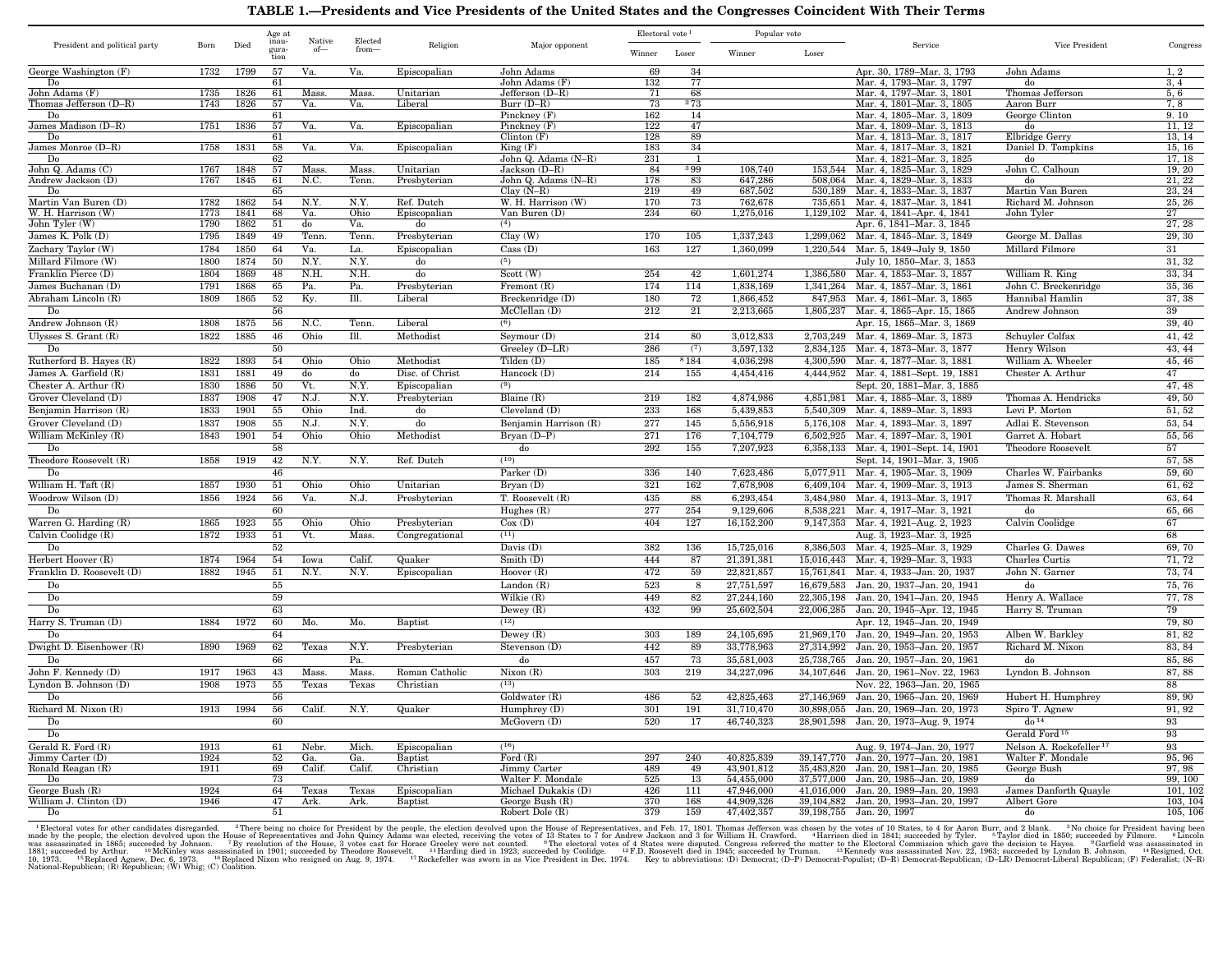#### TABLE 2.-Electoral Vote Cast for President, by Major Political Parties-States: 1956 to 1996

[D=Democratic, R=Republican]

| REGION, DIVISION, AND STATE                                | 19561                                                                           | 1960 <sup>2</sup>                                                               | 1964                                                                                        | 19683                                                                                          | 19724                                                                                  | 19765                                                                                     | 1980                                                                                   | 1984                                                                                   | 19886                                                                                 | 1992                                                                                 | 1996                                                                                 |
|------------------------------------------------------------|---------------------------------------------------------------------------------|---------------------------------------------------------------------------------|---------------------------------------------------------------------------------------------|------------------------------------------------------------------------------------------------|----------------------------------------------------------------------------------------|-------------------------------------------------------------------------------------------|----------------------------------------------------------------------------------------|----------------------------------------------------------------------------------------|---------------------------------------------------------------------------------------|--------------------------------------------------------------------------------------|--------------------------------------------------------------------------------------|
|                                                            | 73<br>457                                                                       | 303<br>219                                                                      | 486<br>52                                                                                   | 191<br>301                                                                                     | 17<br>520                                                                              | 297<br>240                                                                                | 49<br>489                                                                              | 13<br>525                                                                              | 111<br>426                                                                            | 370<br>168                                                                           | 379<br>159                                                                           |
| Northeast:                                                 | 133                                                                             | 121<br>12                                                                       | 126                                                                                         | 102<br>24                                                                                      | 14<br>108                                                                              | 86<br>36                                                                                  | 118                                                                                    | 113                                                                                    | 53<br>60                                                                              | 106                                                                                  | 106                                                                                  |
| <b>Midwest:</b>                                            | 13<br>140                                                                       | 71<br>82                                                                        | 149                                                                                         | 31<br>118                                                                                      | 145                                                                                    | 58<br>87                                                                                  | 10<br>135                                                                              | 10<br>127                                                                              | 29<br>108                                                                             | 100<br>29                                                                            | 100<br>29                                                                            |
| South:                                                     | 60                                                                              | 101                                                                             | 121                                                                                         | 45<br>77                                                                                       | 3<br>165                                                                               | 149                                                                                       | 31                                                                                     | 174                                                                                    | 8<br>168                                                                              | 68                                                                                   | 80                                                                                   |
| West:                                                      | 105                                                                             | 50<br>10                                                                        | 47<br>90                                                                                    | 13                                                                                             |                                                                                        | 20                                                                                        | 138                                                                                    |                                                                                        | 21                                                                                    | 116<br>96                                                                            | 104<br>93                                                                            |
| New England:                                               | 79<br>$R-5$                                                                     | 75<br>$R-5$                                                                     | 5<br>$D-4$                                                                                  | 82<br>$D-4$                                                                                    | 102<br>$_{\rm R-4}$                                                                    | 97<br>R-4                                                                                 | 98<br>$_{\rm R-4}$                                                                     | 111<br>$R - 4$                                                                         | 90<br>R–4                                                                             | 23<br>$D-4$                                                                          | 26<br>$D-4$                                                                          |
| VT.                                                        | $R-4$<br>$R-3$<br>$R-16$<br>$R-4$<br>$R-8$                                      | $R-4$<br>$R-3$<br>$D-16$<br>$D-4$<br>$D-8$                                      | $D-4$<br>$D-3$<br>$D-14$<br>$D-4$<br>$D-8$                                                  | $R-4$<br>$R-3$<br>$D-14$<br>$D-4$<br>$D-8$                                                     | $R-4$<br>$R-3$<br>$D-14$<br>$R-4$<br>$R-8$                                             | $R-4$<br>$R-3$<br>$D-14$<br>$D-4$<br>$R - 8$                                              | $R-4$<br>$R-3$<br>R–14<br>$D-4$<br>$R-8$                                               | $R-4$<br>$R-3$<br>$R-13$<br>$R-4$<br>$R-8$                                             | $R-4$<br>$R-3$<br>$_{\rm D-13}$<br>$D-4$<br>$R-8$                                     | $D-4$<br>$D-3$<br>$D-12$<br>$D-4$<br>$D-8$                                           | $D-4$<br>$D-3$<br>$D-12$<br>$D-4$<br>$D-8$                                           |
| <b>Middle Atlantic:</b>                                    | $R-45$<br>$R-16$<br>$R-32$                                                      | D–45<br>$D-16$<br>$R-32$                                                        | $D-43$<br>$D-17$<br>$R-29$                                                                  | $D-43$<br>$R-17$<br>$D-29$                                                                     | $R - 41$<br>$R-17$<br>$R-27$                                                           | $D - 41$<br>$R-17$<br>$D-27$                                                              | R–41<br>$R-17$<br>$R-27$                                                               | $R-36$<br>$R-16$<br>$R-25$                                                             | $D-36$<br>$R-16$<br>$R-25$                                                            | $D-33$<br>$D-15$<br>$D-23$                                                           | $D-33$<br>$D-15$<br>$D-23$                                                           |
| East North Central:<br>West North Central:                 | $R-25$<br>$R-13$<br>$R-27$<br>$R - 20$<br>$R-12$                                | $R-25$<br>$R-13$<br>$D-27$<br>$D-20$<br>$R-12$                                  | $_{\rm D-26}$<br>$D-13$<br>$D-26$<br>$D-21$<br>$D-12$                                       | $R-26$<br>$R-13$<br>$R-26$<br>$D-21$<br>$R-12$                                                 | $R-25$<br>$R-13$<br>$R-26$<br>$R-21$<br>$R-11$                                         | $D-25$<br>$R-13$<br>$R-26$<br>$R-21$<br>$D-11$                                            | $R-25$<br>$R-13$<br>$R-26$<br>$R-21$<br>$R-11$                                         | $R-23$<br>$R-12$<br>$R-24$<br>$R-20$<br>$R-11$                                         | $R-23$<br>$R-12$<br>$R-24$<br>$R-20$<br>$D-11$                                        | $D-21$<br>$R-12$<br>$D-22$<br>$D-18$<br>$D-11$                                       | $D-21$<br>$R-12$<br>$D-22$<br>$D-18$<br>$D-11$                                       |
| IA<br>MО<br>ND<br>SD.                                      | $R-11$<br>$R-10$<br>$D-13$<br>$R-4$<br>$R-4$<br>$R-6$<br>$R-8$                  | $D-11$<br>$R-10$<br>$D-13$<br>$R-4$<br>$R-4$<br>$R-6$<br>$R - 8$                | $D-10$<br>$D-9$<br>$D-12$<br>$D-4$<br>$D-4$<br>$D-5$<br>$D-7$                               | $D-10$<br>$R-9$<br>$R-12$<br>$R-4$<br>$R-4$<br>$R-5$<br>$R-7$                                  | $R-10$<br>$R - 8$<br>$\mbox{R}\mbox{-}12$<br>$R-3$<br>$R-4$<br>$R-5$<br>$R-7$          | $D-10$<br>$R - 8$<br>$D-12$<br>$R-3$<br>$R-4$<br>$R-5$<br>$R-7$                           | $D-10$<br>$R-8$<br>$R-12$<br>$R-3$<br>$R-4$<br>$R-5$<br>$R-7$                          | $D-10$<br>$R - 8$<br>$R-11$<br>$R-3$<br>$R-3$<br>$R-5$<br>$R-7$                        | $D-10$<br>$D-8$<br>$R-11$<br>$R-3$<br>$R-3$<br>$R-5$<br>$R-7$                         | $D-10$<br>$D-7$<br>$D-11$<br>$R-3$<br>$R-3$<br>$R-5$<br>$R - 6$                      | $D-10$<br>$D-7$<br>$D-11$<br>$R - 3$<br>$R-3$<br>$R-5$<br>$R - 6$                    |
| South Atlantic:<br>$_{\rm DC}$<br>VA.<br>WV<br>$_{\rm SC}$ | $R-3$<br>$R-9$<br>(X)<br>$R-12$<br>$R-8$<br>$D-14$<br>$D-8$<br>$D-12$<br>$R-10$ | $D-3$<br>$D-9$<br>(X)<br>$R-12$<br>$D-8$<br>$D-14$<br>$D-8$<br>$D-12$<br>$R-10$ | $D-3$<br>$D-10$<br>$D-3$<br>$D-12$<br>$D-7$<br>$_{\rm D-13}$<br>$R - 8$<br>$R-12$<br>$D-14$ | $R - 3$<br>$D-10$<br>$D-3$<br>$R-12$<br>$D-7$<br>${}^{3}R-12$<br>$R - 8$<br>$^{(3)}$<br>$R-14$ | $R-3$<br>$R-10$<br>$D-3$<br>$R-11$<br>$R - 6$<br>$R-13$<br>$R - 8$<br>$R-12$<br>$R-17$ | $_{\rm D-3}$<br>$D-10$<br>$D-3$<br>$R-12$<br>$D-6$<br>$D-13$<br>$D-8$<br>$D-12$<br>$D-17$ | $R - 3$<br>$D-10$<br>$D-3$<br>$R-12$<br>$D-6$<br>$R-13$<br>$R - 8$<br>$D-12$<br>$R-17$ | $R-3$<br>$R-10$<br>$D-3$<br>$R-12$<br>$R - 6$<br>$R-13$<br>$R - 8$<br>$R-12$<br>$R-21$ | $R-3$<br>$R-10$<br>$D-3$<br>$R-12$<br>$6D - 5$<br>$R-13$<br>$R-8$<br>$R-12$<br>$R-21$ | $D-3$<br>$D-10$<br>$D-3$<br>$R-13$<br>$D-5$<br>$R-14$<br>$R - 8$<br>$D-13$<br>$R-25$ | $D-3$<br>$D-10$<br>$D-3$<br>$R-13$<br>$D-5$<br>$R-14$<br>$R - 8$<br>$R-13$<br>$D-25$ |
| <b>East South Central:</b><br>мs                           | $R-10$<br>$R-11$<br>$1 D-10$<br>$D-8$                                           | $R-10$<br>$R-11$<br>$^{2}D-5$<br>$^{(2)}$                                       | $D-9$<br>$D-11$<br>$R-10$<br>$R-7$                                                          | $R-9$<br>$R-11$<br>$^{(3)}$<br>$(3)$                                                           | $R-9$<br>$R-10$<br>$R-9$<br>$R-7$                                                      | $D-9$<br>$D-10$<br>$D-9$<br>$D-7$                                                         | $R-9$<br>$R-10$<br>$R-9$<br>$R-7$                                                      | $R-9$<br>$R-11$<br>$R-9$<br>$R-7$                                                      | $R-9$<br>$R-11$<br>$R-9$<br>$R-7$                                                     | $D-8$<br>$D-11$<br>$R-9$<br>$R-7$                                                    | $D-8$<br>$D-11$<br>$R-9 R-7$                                                         |
| West South Central:                                        | $D-8$<br>$R-10$<br>$R-8$<br>$R-24$                                              | $D-8$<br>$D-10$<br>$2R - 7$<br>$D-24$                                           | $D-6$<br>$R-10$<br>$D-8$<br>$D-25$                                                          | $(3)$<br>(3)<br>$R-8$<br>$D-25$                                                                | $R - 6$<br>$R-10$<br>$R - 8$<br>$R-26$                                                 | $D-6$<br>$D-10$<br>$R-8$<br>$D-26$                                                        | $R - 6$<br>$R-10$<br>$R-8$<br>$R-26$                                                   | $R - 6$<br>$R-10$<br>$R-8$<br>$R-29$                                                   | $R - 6$<br>$R-10$<br>$R-8$<br>$R-29$                                                  | $D-6$<br>$D-9$<br>$R - 8$<br>$R-32$                                                  | $D-6$<br>$D-9$<br>$R-8$<br>$R-32$                                                    |
| <b>Mountain:</b><br>ID.<br>UT<br>NV                        | $R-4$<br>$R-4$<br>$R-3$<br>$R-6$<br>$R-4$<br>$R-4$<br>$R-4$<br>$R-3$            | $R-4$<br>$R-4$<br>$R-3$<br>$R-6$<br>$D-4$<br>$R-4$<br>$_{\rm R-4}$<br>$D-3$     | $D-4$<br>$D-4$<br>$D-3$<br>$D-6$<br>$D-4$<br>$R-5$<br>$D-4$<br>$D-3$                        | $R-4$<br>$R-4$<br>$R-3$<br>$R-6$<br>$R-4$<br>$R-5$<br>$R - 4$<br>$R-3$                         | $R - 4$<br>$R-4$<br>$R-3$<br>$R-7$<br>$R-4$<br>$R-6$<br>$R-4$<br>$R-3$                 | $R - 4$<br>$R-4$<br>$R-3$<br>$R-7$<br>$R-4$<br>$R-6$<br>R–4<br>$R-3$                      | $R-4$<br>$R-4$<br>$R-3$<br>$R-7$<br>$R-4$<br>$R-6$<br>$R - 4$<br>$R-3$                 | $R-4$<br>$R-4$<br>$R-3$<br>$R - 8$<br>$R-5$<br>$R-7$<br>$R-5$<br>$R-4$                 | $R-4$<br>$R-4$<br>$R-3$<br>$R-8$<br>$R-5$<br>$R-7$<br>$_{\rm R-5}$<br>$R-4$           | $D-3$<br>$R-4$<br>$R-3$<br>$D-8$<br>$D-5$<br>$R-8$<br>$_{\rm R-5}$<br>$D-4$          | $D-3$<br>$R-4$<br>$R-3$<br>$R-8$<br>$D-5$<br>$D-8$<br>$R-5$<br>$D-4$                 |
| Pacific:                                                   | $R-9$<br>$R-6$<br>$R-32$<br>$(X)$<br>$(X)$                                      | $R-9$<br>$R-6$<br>$R-32$<br>$R-3$<br>$D-3$                                      | $D-9$<br>$D-6$<br>$D=40$<br>$D-3$<br>$D-4$                                                  | $D-9$<br>$R-6$<br>$R-40$<br>$R-3$<br>$D-4$                                                     | $R-9$<br>$R-6$<br>$R-45$<br>$R-3$<br>$R-4$                                             | $5R - 8$<br>$R - 6$<br>$R-45$<br>$R-3$<br>$D-4$                                           | $R-9$<br>$R - 6$<br>R–45<br>$R-3$<br>$D-4$                                             | $R-10$<br>$R-7$<br>$R-47$<br>$R-3$<br>$R-4$                                            | $D-10$<br>$D-7$<br>$R - 47$<br>$R-3$<br>$D-4$                                         | $D-11$<br>$D-7$<br>$D-54$<br>$R-3$<br>$D-4$                                          | $D-11$<br>$D-7$<br>$D-54$<br>$R-3$<br>$D-4$                                          |

 $\begin{array}{r} \textbf{-Represents zero.} \quad \textbf{X=Not applicable.} \quad \text{1} \quad \text{Excludes one electrical vote cast for Walter B. Jones in Alabama.} \quad \text{2} \quad \text{Excludes 15 electrical votes cast for Harry F. Byrd as follows: AL 6, MS 8, and OK 1.} \quad \text{2} \quad \text{1} \quad \text{1} \quad \text{1} \quad \text{1} \quad \text{1} \quad \text{1} \quad \text{1} \quad \text{1} \quad \text{1} \quad \text{1} \quad \text{1} \quad \text{1} \quad \text{1} \quad \text{1} \quad \text{1} \quad \text{1} \quad \$ 

SOURCE: 1952-72, U.S. Congress, Clerk of the House, Statistics of the Presidential and Congressional Election, quadrennial; 1976-96, Congressional Quarterly, Inc., Washington, D.C. America Votes, biennial (copyright).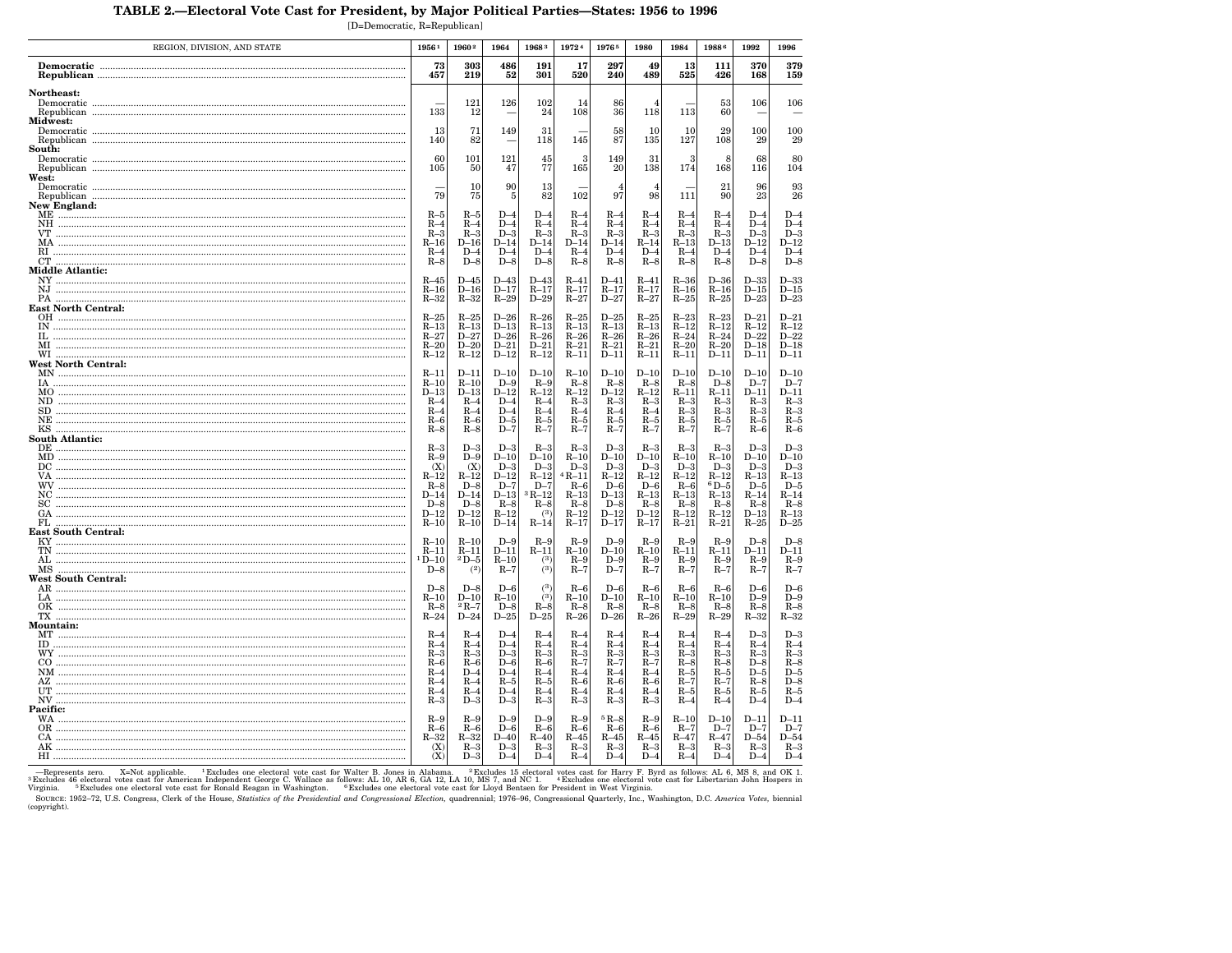#### **TABLE 3.—Popular Vote Cast for President, by Political Parties—Regions and States 1976 to 1996**

[In thousands, except percent. D=Democrat, R=Republican. Leading party vote refers to the party vote representing either a majority or a plurality for the victorious party in the area shown.]

|                                                                                                                                                                                                                                                                                                                                                                                                                                                                                                                                      |                                                                                                              | 1976                                                                                                                       |                                                                                                                                                                               |                                                                                                                                                                                                                                       | 1980                                                                                                                                                |                                                                                                                      |                                                                                                   |                                                                                                                                                                                           | 1984                                                                                                                                                    |                                                                                                                            |                                                                                                    | 19882                                                                                                                          |                                                                                                                    |                                                                                                                                            |                                                                                                                                                                                     | 1992                                                                                                                                             |                                                                                                                                                              |                                                                                                                                                        |                                                                                                                                                                                   | 1996                                                                                                                                               |                                                                                                                             |                                                                                                                                              |                                                                                                                                                           |                                                                                                                                                            |                                                                                                       |                                                                                                                          |                                                                           |  |
|--------------------------------------------------------------------------------------------------------------------------------------------------------------------------------------------------------------------------------------------------------------------------------------------------------------------------------------------------------------------------------------------------------------------------------------------------------------------------------------------------------------------------------------|--------------------------------------------------------------------------------------------------------------|----------------------------------------------------------------------------------------------------------------------------|-------------------------------------------------------------------------------------------------------------------------------------------------------------------------------|---------------------------------------------------------------------------------------------------------------------------------------------------------------------------------------------------------------------------------------|-----------------------------------------------------------------------------------------------------------------------------------------------------|----------------------------------------------------------------------------------------------------------------------|---------------------------------------------------------------------------------------------------|-------------------------------------------------------------------------------------------------------------------------------------------------------------------------------------------|---------------------------------------------------------------------------------------------------------------------------------------------------------|----------------------------------------------------------------------------------------------------------------------------|----------------------------------------------------------------------------------------------------|--------------------------------------------------------------------------------------------------------------------------------|--------------------------------------------------------------------------------------------------------------------|--------------------------------------------------------------------------------------------------------------------------------------------|-------------------------------------------------------------------------------------------------------------------------------------------------------------------------------------|--------------------------------------------------------------------------------------------------------------------------------------------------|--------------------------------------------------------------------------------------------------------------------------------------------------------------|--------------------------------------------------------------------------------------------------------------------------------------------------------|-----------------------------------------------------------------------------------------------------------------------------------------------------------------------------------|----------------------------------------------------------------------------------------------------------------------------------------------------|-----------------------------------------------------------------------------------------------------------------------------|----------------------------------------------------------------------------------------------------------------------------------------------|-----------------------------------------------------------------------------------------------------------------------------------------------------------|------------------------------------------------------------------------------------------------------------------------------------------------------------|-------------------------------------------------------------------------------------------------------|--------------------------------------------------------------------------------------------------------------------------|---------------------------------------------------------------------------|--|
|                                                                                                                                                                                                                                                                                                                                                                                                                                                                                                                                      |                                                                                                              |                                                                                                                            |                                                                                                                                                                               |                                                                                                                                                                                                                                       | Per-                                                                                                                                                |                                                                                                                      |                                                                                                   |                                                                                                                                                                                           | Per-                                                                                                                                                    |                                                                                                                            |                                                                                                    |                                                                                                                                | Per-                                                                                                               |                                                                                                                                            |                                                                                                                                                                                     |                                                                                                                                                  | Per-                                                                                                                                                         |                                                                                                                                                        |                                                                                                                                                                                   |                                                                                                                                                    | Per-                                                                                                                        |                                                                                                                                              |                                                                                                                                                           |                                                                                                                                                            | Perot                                                                                                 | Percent of total vote                                                                                                    |                                                                           |  |
| Region Division, and State                                                                                                                                                                                                                                                                                                                                                                                                                                                                                                           | Total <sup>1</sup>                                                                                           | Demo-<br>cratic<br>Party                                                                                                   | Repub-<br>lican<br>Party                                                                                                                                                      | cent<br>for<br>leading<br>party                                                                                                                                                                                                       | Total <sup>1</sup>                                                                                                                                  | Demo-<br>cratic<br>Party                                                                                             | Repub-<br>lican<br>Party                                                                          | cent<br>for<br>leading<br>party                                                                                                                                                           | Total                                                                                                                                                   | Demo-<br>cratic<br>Party                                                                                                   | Repub-<br>lican<br>Party                                                                           | cent<br>for<br>leading<br>party                                                                                                | Total                                                                                                              | Demo-<br>cratic<br>Party                                                                                                                   | Repub-<br>lican<br>Party                                                                                                                                                            | cent<br>for<br>leading<br>party                                                                                                                  | Total <sup>1</sup>                                                                                                                                           | Demo-<br>cratic<br>Party                                                                                                                               | Repub-<br>lican<br>Party                                                                                                                                                          | cent<br>$_{\rm for}$<br>leading<br>party                                                                                                           | Total                                                                                                                       | Demo-<br>cratic<br>Party                                                                                                                     | Repub-<br>lican<br>Party                                                                                                                                  | (Inde-<br>pend-<br>ent)                                                                                                                                    | Demo-<br>cratic<br>Party                                                                              | Repub-<br>lican<br>Party                                                                                                 | Perot<br>(Inde<br>pend-<br>ent)                                           |  |
|                                                                                                                                                                                                                                                                                                                                                                                                                                                                                                                                      | 81,556                                                                                                       | 40,831                                                                                                                     | 39,148                                                                                                                                                                        | $D-50.1$                                                                                                                                                                                                                              | 86,515                                                                                                                                              | 35,484                                                                                                               | 43,904                                                                                            | $R-50.7$                                                                                                                                                                                  | 92,653                                                                                                                                                  | 37,577                                                                                                                     | 54,455                                                                                             | $R - 58.8$                                                                                                                     | 88,963                                                                                                             | 41,016                                                                                                                                     | 47,946                                                                                                                                                                              | $R - 53.9$                                                                                                                                       | 104,425                                                                                                                                                      | 44,909                                                                                                                                                 | 39,104                                                                                                                                                                            | 19,742                                                                                                                                             | 96,273                                                                                                                      | 47,401                                                                                                                                       | 39,197                                                                                                                                                    | 8,085                                                                                                                                                      | 49.2                                                                                                  | 40.7                                                                                                                     | 8.4                                                                       |  |
|                                                                                                                                                                                                                                                                                                                                                                                                                                                                                                                                      | 19,520<br>24,155<br>23,198<br>14,682                                                                         | $\begin{array}{c} 9{,}929 \\ 11{,}671 \end{array}$<br>12,520<br>6,711                                                      | 9,272<br>11,995<br>$\left  \frac{10,394}{7,488} \right $                                                                                                                      | $D - 50.9$<br>$R-49.7$<br>D-54.0<br>$R - 51.0$                                                                                                                                                                                        | 19,206<br>25,178<br>25,813<br>16,318                                                                                                                | 8,019<br>10,291<br>11,554<br>5,620                                                                                   | 9,147<br>12,827<br>13,118<br>8,813                                                                | $R - 47.6$<br>$R - 50.9$<br>$R - 50.8$<br>$R - 54.0$                                                                                                                                      | 20,483<br>25,441<br>28,833<br>17,895                                                                                                                    | 9,046<br>10,511<br>$\frac{10,998}{7,022}$                                                                                  | 11,336<br>14,761<br>17,699<br>10,659                                                               | $R - 55.3$<br>$R - 58.0$<br>$R - 61.4$<br>$R - 59.6$                                                                           | 19,260<br>24,347<br>$\frac{28,005}{17,351}$                                                                        | 9,485<br>11,489<br>11,892<br>8,150                                                                                                         | $\substack{9,774 \\ 12,858}$<br>$\frac{16,113}{9,201}$                                                                                                                              | $\begin{array}{c} \text{R-50.7} \\ \text{R-52.8} \\ \text{R-57.5} \\ \text{R-53.0} \end{array}$                                                  | $\begin{array}{c} 21{,}581 \\ 27{,}735 \\ 33{,}625 \\ 21{,}484 \end{array}$                                                                                  | 9,940<br>11,692<br>14,118<br>9,160                                                                                                                     | 7,507<br>10,234<br>14,014<br>7,349                                                                                                                                                | $\begin{array}{c} 3,994 \\ 5,668 \\ 5,325 \\ 4,755 \end{array}$                                                                                    | 19,601<br>24,953<br>31,755<br>19,964                                                                                        | $\substack{10,862\\12,076}$<br>14,850<br>9,613                                                                                               | 6,607<br>10,151<br>14,346<br>8.093                                                                                                                        | $\begin{array}{c} 1,772 \\ 2,426 \\ 2,315 \\ 1,572 \end{array}$                                                                                            | 55.4<br>48.4<br>46.8<br>48.2                                                                          | 33.7<br>$\frac{40.7}{45.2}$<br>40.5                                                                                      | $^{7.3}_{7.9}$                                                            |  |
|                                                                                                                                                                                                                                                                                                                                                                                                                                                                                                                                      | $\begin{array}{r} 5{,}351\atop{483} \\ 340 \end{array}$<br>$\frac{188}{2,548}$<br>$^{+311}_{-1,382}$         | $\begin{array}{r} \textbf{2,766} \\ \textbf{232} \\ \textbf{148} \\ \textbf{81} \end{array}$<br>1,429<br>$\frac{228}{648}$ | $\frac{2,454}{236}$<br>186<br>102<br>1,030                                                                                                                                    | $D-51.7$<br>R-48.9<br>$R-54.7$<br>$R-54.4$<br>$D-56.$<br>$\begin{array}{ c c c }\n\hline\n181 & D-55.4 \\ 719 & R-52.1\n\end{array}$                                                                                                  | $\begin{array}{c} 5{,}467 \\ 523 \end{array}$<br>$\begin{array}{c} 384 \\ 213 \end{array}$<br>2,524<br>416<br>1,406                                 | $\begin{array}{c} \textbf{2,206} \\ \textbf{221} \end{array}$<br>$\substack{109\\82}$<br>1,054<br>$\frac{198}{542}$  | $\frac{2,446}{239}$<br>222<br>95<br>1,058                                                         | R-44.7<br>$R - 45.6$<br>$R - 57.7$<br>$R - 44.4$<br>$R - 41.9$<br>$\begin{array}{ c c c }\n\hline\n155 & D-47.7 \\ 677 & R-48.2\n\end{array}$                                             | $\begin{array}{r} \textbf{5,614} \\ \textbf{553} \\ \textbf{389} \end{array}$<br>$\frac{235}{2,559}$<br>410<br>1,467                                    | $\frac{2,437}{215}$<br>120<br>96<br>1,240<br>$\frac{197}{570}$                                                             | $\begin{array}{c} \textbf{3,153} \\ \textbf{337} \end{array}$<br>267<br>136<br>1,311<br>212<br>891 | $R - 56.2$<br>$R - 60.8$<br>$R - 68.6$<br>$R-57.9$<br>$R-51.2$<br>$R-51.7$<br>$R-60.7$                                         | $\begin{array}{c} 5,606 \\ 545 \end{array}$<br>442<br>240<br>2,572<br>$386$<br>$1,422$                             | $\begin{array}{c} \textbf{2,798} \\ \textbf{241} \end{array}$<br>$\begin{array}{r} 162 \\ 162 \\ 116 \\ 1,387 \\ 217 \\ 675 \end{array}$   | $\begin{array}{r} \textbf{2,808} \\ 304 \\ 280 \\ 123 \\ 1,184 \end{array}$<br>$\frac{170}{747}$                                                                                    | $\begin{array}{c} \textbf{R-50.1} \\ \textbf{R-55.8} \\ \textbf{R-63.3} \\ \textbf{R-51.4} \\ \textbf{D-53.9} \end{array}$<br>$D-56.1$<br>R-52.5 | $\begin{array}{c} \mathbf{6.351} \\ \mathbf{679} \end{array}$<br>$\frac{538}{290}$<br>2,774<br>$\frac{453}{1,616}$                                           | $\begin{array}{c} 2{,}820 \\ 263 \end{array}$<br>209<br>134<br>1,319<br>$\frac{213}{682}$                                                              | $\begin{array}{c} \textbf{2,012} \\ \textbf{207} \end{array}$<br>202<br>$\begin{array}{r} 202 \\ 88 \\ 805 \\ 132 \\ 578 \end{array}$                                             | $\begin{array}{c} \textbf{1,479} \\ \textbf{207} \end{array}$<br>$\begin{array}{r} 121 \\ 121 \\ 66 \\ 631 \\ 105 \\ 349 \end{array}$              | $\begin{array}{c} 5{,}703 \ 606 \end{array}$<br>$\begin{array}{c} 499 \\ 499 \\ 258 \\ 2,556 \\ 390 \\ 1,393 \end{array}$   | $\begin{array}{c} 3{,}237 \\ 313 \end{array}$<br>$\begin{array}{r} 246 \\ 138 \\ 1,572 \\ 233 \\ 736 \end{array}$                            | $\begin{array}{r} \textbf{1,769} \\ \textbf{186} \\ \textbf{196} \\ \textbf{80} \\ \textbf{718} \\ \textbf{105} \\ \textbf{483} \end{array}$              | $\begin{array}{r} \mathbf{576} \\ \mathbf{86} \\ \mathbf{48} \\ \mathbf{31} \end{array}$<br>$\begin{array}{r} 2\bar{2}\bar{7} \\ 44 \\ 140 \end{array}$    | $\begin{array}{c} \mathbf{56.8} \\ \mathbf{51.6} \end{array}$<br>49.3<br>53.4<br>61.5<br>59.7<br>52.8 | 31.0<br>30.8<br>39.4<br>31.1<br>28.1<br>26.8<br>34.7                                                                     | 10.1<br>14.2<br>$\frac{9.7}{12.0}$<br>8.9<br>$\frac{11.2}{10.0}$          |  |
|                                                                                                                                                                                                                                                                                                                                                                                                                                                                                                                                      | $\begin{array}{r} \textbf{14,169} \\ \textbf{6,534} \\ \textbf{3,014} \\ \textbf{4,621} \end{array}$         | $7,164$<br>3,390<br>$\frac{1,445}{2,329}$                                                                                  |                                                                                                                                                                               | $6,817$ D-50.6<br>$3,101$ D-51.9<br>$\begin{array}{c c} 1,510 & R-50.1 \\ 2,206 & D-50.4 \end{array}$                                                                                                                                 | 13,739<br>6,202<br>2,976<br>4,562                                                                                                                   | 5,813<br>$\substack{2,728\\1,147\\1,938}$                                                                            | $\begin{array}{c} 6{,}703 \\ 2{,}894 \end{array}$<br>1,547<br>2,262                               | R-48.8<br>$R - 46.7$<br>$R - 52.0$<br>$R - 49.6$                                                                                                                                          | 14,870<br>6,807<br>3,218<br>4,845                                                                                                                       | 6,609<br>$\substack{3,120\\1,261\\2,228}$                                                                                  | 8,183<br>3,665<br>1,934<br>2,584                                                                   | $R - 55.0$<br>$R - 53.8$<br>$R - 60.1$<br>$R - 53.3$                                                                           | 13,654<br>6,204<br>$2,975$<br>4,475                                                                                | $\begin{array}{c} \textbf{6,687} \\ 3,228 \\ 1,275 \\ 2,184 \end{array}$                                                                   | $\begin{array}{c} \textbf{6,966} \\ 2,975 \\ 1,700 \\ 2,291 \end{array}$                                                                                                            | $\begin{array}{c} \textbf{R-51.0} \\ \textbf{D-52.0} \\ \textbf{R-57.1} \\ \textbf{R-51.2} \end{array}$                                          | $\begin{array}{r} 15,230 \\ 6,927 \\ 3,344 \\ 4,960 \end{array}$                                                                                             | $\substack{7,120 \\ 3,444}$<br>$\frac{1,436}{2,239}$                                                                                                   | $\begin{array}{c} 5,495 \\ 2,347 \\ 1,357 \\ 1,792 \end{array}$                                                                                                                   | $\begin{array}{c} 2{,}515 \\ 1{,}091 \\ 522 \\ 903 \end{array}$                                                                                    | $\substack{13,898\\-6,316}$<br>$\frac{3,076}{4,506}$                                                                        | $\begin{array}{c} 7{,}624 \\ 3{,}756 \\ 1{,}652 \\ 2{,}216 \end{array}$                                                                      | 4,838<br>1,933<br>$\frac{1,103}{1,801}$                                                                                                                   | $\begin{array}{r} 1,196 \\ 503 \\ 262 \\ 431 \end{array}$                                                                                                  | 54.9<br>59.5<br>53.7<br>49.2                                                                          | 34.8<br>30.6<br>35.9<br>40.0                                                                                             | 8.0<br>$\frac{8.5}{9.6}$                                                  |  |
|                                                                                                                                                                                                                                                                                                                                                                                                                                                                                                                                      | 16,809<br>$4,112$<br>$2,220$<br>$4,719$<br>$3,654$<br>$2,104$                                                | $\begin{array}{c} {\bf 8,035} \\ 2,012 \\ 1,015 \end{array}$<br>$^{2,271}_{1,697}$<br>1,040                                | 1,184                                                                                                                                                                         | $\begin{array}{c c} 8,448 & \textbf{R} - 50.3 \\ 2,001 & \textbf{D} - 48.9 \end{array}$<br>$R - 53.3$<br>$\begin{array}{c c}\n2,364 & R-50.1 \\ 1,894 & R-51.8 \\ 1,005 & D-49.4\n\end{array}$                                        | $\begin{array}{c} \textbf{17,458} \\ \textbf{4,284} \\ \textbf{2,242} \end{array}$<br>$\frac{4,750}{3,910}$<br>2,273                                | $\underset{844}{\textbf{7,221}} \, \underset{844}{\textbf{1,752}}$<br>$^{1,981}_{1,662}$<br>982                      | $\begin{array}{c} \textbf{8,825} \\ \textbf{2,207} \\ \textbf{1,256} \end{array}$                 | $R-50.5$<br>$R - 51.5$<br>$R - 56.0$<br>$\begin{array}{c c}\n2,358 \\ 1,915 \\ 1,089\n\end{array}$ R-49.0                                                                                 | $\substack{ {\bf 17,613}\\4,548\\2,233} }$<br>4,819<br>$3,802$<br>$2,212$                                                                               | $\underset{1,825}{\textbf{7,279}}$<br>841<br>$\frac{2,086}{1,530}$<br>996                                                  | 10,213<br>2,679<br>1,377<br>2,707<br>2,252<br>1,199                                                | $R-58.9$<br>$R-58.9$<br>$R-61.7$<br>$R - 56.2$<br>$R-59.2$<br>$R-54.2$                                                         | $\substack{\textbf{16,766}\\ \textbf{4,347}}$<br>2,131<br>$4,479$<br>3,643<br>2,166                                | $\begin{array}{c} 7{,}762 \\ 1{,}935 \\ 851 \end{array}$<br>$\begin{array}{c} 2,181 \\ 1,673 \\ 1,122 \end{array}$                         | $\underset{1,280}{\textbf{9,004}}\,\,$<br>$^{2,299}_{1,969}$<br>$^{1,969}_{1,044}$                                                                                                  | $\begin{array}{c} \textbf{R-53.7} \\ \textbf{R-55.5} \\ \textbf{R-60.1} \end{array}$<br>$R-51.3$<br>$R-54.1$<br>$D-51.8$                         | $\begin{array}{c} 19,102 \\ 4,940 \\ 2,306 \end{array}$<br>$\frac{5,050}{4,275}$<br>2,531                                                                    | $\underset{848}{\overset{8,199}{\underset{1,985}{\hspace{-2.2em} \textbf{5}}}$<br>$^{2,453}_{1,871}$<br>1.041                                          | $\substack{7,104 \\ 1,894 \\ 989}$<br>$\begin{array}{c} 1,734 \\ 1,555 \\ 931 \end{array}$                                                                                        | $\substack{3,702 \\ 1,036 \\ 456}$<br>$841$<br>$825$<br>$544$                                                                                      | $\substack{17,026 \\ 4,534 \\ 2,135}$<br>$4,311$<br>$3,849$<br>$2,196$                                                      | $\underset{887}{\substack{8,439\\2,148}}$<br>$\begin{array}{c} 2,342 \\ 1,990 \\ 1,072 \end{array}$                                          | $\substack{6,780\\1,860\\1,007}$<br>$1,587$<br>$1,481$<br>845                                                                                             | $\begin{array}{r} 1,618 \\ 483 \\ 224 \\ 346 \\ 337 \\ 227 \end{array}$                                                                                    | 49.6<br>47.4<br>41.6<br>54.3<br>51.7<br>48.8                                                          | 39.8<br>$\frac{41.0}{47.1}$<br>$\frac{36.8}{38.5}$<br>38.5                                                               | $\frac{10.7}{10.5}$<br>$\begin{array}{c} 8.0 \\ 8.7 \\ 10.4 \end{array}$  |  |
|                                                                                                                                                                                                                                                                                                                                                                                                                                                                                                                                      | $\begin{array}{c} 7,346 \\ 1,950 \\ 1,279 \end{array}$<br>1,954<br>$\frac{297}{301}$<br>608<br>958           | 3,635<br>$1,070$<br>620<br>998<br>136<br>147<br>$\frac{234}{430}$                                                          | 3,547<br>819                                                                                                                                                                  | $D - 49.5$<br>$D-54.9$<br>$\begin{tabular}{c c} 613 & B=34.5 \\ 633 & R=49.5 \\ 927 & D=51.1 \\ 153 & R=51.6 \\ 152 & R=50.4 \\ \end{tabular}$<br>$\begin{array}{ c c c }\n 360 & R-59.2 \\  503 & R-52.5\n\end{array}$<br>$R - 52.5$ | $7,719$<br>$2,052$<br>1,318<br>2,100<br>302<br>328<br>641<br>980                                                                                    | $\begin{array}{c} 3{,}070 \ 954 \end{array}$<br>$\begin{array}{c} 509 \\ 931 \\ 79 \end{array}$<br>104<br>167<br>326 | 4,002<br>873<br>676<br>1,074                                                                      | $R - 51.8$<br>$D - 46.5$<br>$R - 51.3$<br>$R - 51.2$<br>194 R-64.2<br>$198$ R-60.5<br>$\begin{array}{ c c c }\n 420 & R-65.5 \\  567 & R-57.9\n\end{array}$                               | $7,828$<br>$2,084$<br>1,320<br>2,123<br>$\frac{309}{318}$<br>652<br>1,022                                                                               | 3,232<br>1,036<br>606<br>849<br>$\frac{104}{116}$<br>$\frac{188}{333}$                                                     | 4,548<br>1,033<br>703<br>1,274<br>200<br>200<br>460<br>677                                         | $R-58.$<br>D-49.<br>$R - 53.3$<br>$R - 60.0$<br>$R - 64.8$<br>$R - 63.0$<br>$R - 70.6$<br>$R - 66.3$                           | 7,581<br>2,065<br>1,209<br>$\begin{array}{r} 2,085 \\ 293 \\ 311 \end{array}$<br>$644$<br>975                      | $\underset{1,107}{\textbf{3,727}}$<br>$1,107$<br>$667$<br>$1,004$<br>$127$<br>$146$<br>$254$<br>$422$                                      | $\begin{array}{r} 3,854 \\ 958 \\ 542 \\ 1,081 \\ 166 \\ 166 \\ 990 \end{array}$<br>$\frac{389}{553}$                                                                               | $R-50.8$<br>D-53.6<br>$D-55.2$<br>R-51.8<br>$R-56.6$<br>$R-53.2$<br>$R-60.5$<br>$R-56.7$                                                         | 8,633<br>0,000<br>2,348<br>1,355<br>2,392<br>308<br>336<br>$\frac{738}{1,157}$                                                                               | $\begin{array}{r} 3,493 \\ 1,021 \\ 586 \\ 1,054 \\ 99 \\ 125 \end{array}$<br>217<br>390                                                               | $\begin{array}{r} 3,130 \\ 748 \\ 505 \\ 811 \\ 136 \\ 137 \\ \end{array}$<br>$\frac{344}{450}$                                                                                   | $\begin{array}{r} 1,966 \\ 563 \\ 253 \\ 519 \\ 71 \\ 73 \\ 174 \\ 312 \end{array}$                                                                | $\begin{array}{c} 7,927 \\ 2,193 \\ 1,234 \\ 2,158 \\ 266 \\ 324 \\ 677 \\ 1,074 \end{array}$                               | $\begin{array}{c} 3{,}637 \\ 1{,}120 \\ 620 \\ 1{,}026 \end{array}$<br>$\frac{107}{139}$<br>$\frac{237}{388}$                                | $\begin{array}{r} 3,371 \\ 766 \\ 493 \\ 890 \\ 125 \\ 151 \\ \hline 1.01 \end{array}$<br>$\frac{363}{583}$                                               | $\begin{array}{r} 808 \\ 258 \\ 105 \\ 217 \\ 33 \\ 31 \\ 71 \\ 93 \end{array}$                                                                            | 45.9<br>51.1<br>$50.3\,$<br>47.5<br>$\frac{40.1}{43.0}$<br>35.0<br>36.1                               | 42.5<br>35.0<br>39.9<br>$41.2$<br>$46.9$<br>$46.5$<br>53.7<br>54.3                                                       | 11.8<br>10.1<br>12.2<br>$\begin{array}{c} 9.7 \\ 10.5 \\ 8.6 \end{array}$ |  |
| $\begin{array}{c} \underbrace{M}_{\text{M}} \underbrace{1}_{\text{M,N}} \underbrace{1}_{\text{M,N}} \underbrace{1}_{\text{M,N}} \underbrace{1}_{\text{M,N}} \underbrace{1}_{\text{N,N}} \underbrace{1}_{\text{N,N}} \underbrace{1}_{\text{N,N}} \underbrace{1}_{\text{N,N}} \underbrace{1}_{\text{N,N}} \underbrace{1}_{\text{N,N}} \underbrace{1}_{\text{N,N}} \underbrace{1}_{\text{N,N}} \underbrace{1}_{\text{M,N}} \underbrace{1}_{\text{M,N}} \underbrace{1}_{\text{M,N}} \underbrace{1}_{\text{M,N}} \underbrace{1}_{\text{M$ | 11,392<br>$\frac{236}{1,440}$<br>169<br>$1,697$<br>$751$<br>1,679<br>803<br>$\frac{1,467}{3,151}$            | $\begin{array}{r} 6,264 \ 123 \ 760 \ 138 \ 814 \end{array}$<br>$\frac{436}{927}$<br>451<br>$\frac{979}{1,636}$            | 5,005<br>$\frac{110}{673}$<br>$\frac{28}{28}$<br>315<br>742<br>346<br>$\frac{484}{1,470}$                                                                                     | $D - 55.0$<br>$D - 52.0$<br>$D - 52.8$<br>$D-81.6$<br>$837$ R-49.3<br>$D - 58.0$<br>$D - 55.2$<br>$D - 56.2$<br>$D-66.7$<br>$D-51.9$                                                                                                  | 12,589<br>$\begin{array}{r} 236 \\ 1,540 \\ 175 \end{array}$<br>$\frac{1,866}{738}$<br>1,856<br>894<br>$\frac{1,597}{3,687}$                        | 5,698<br>106<br>726<br>131<br>752<br>367<br>876<br>430<br>891<br>1,419                                               | 6,198<br>$\frac{1}{111}$<br>681<br>24<br>334<br>915                                               | $R - 49.2$<br>$R - 47.2$<br>$D-47.1$<br>$D-74.8$<br>990 R-53.0<br>$D - 49.8$<br>$R - 49.3$<br>442 R-49.4<br>$\begin{array}{ c c c }\n\hline\n654 & D-55.8 \\ 2,047 & R-55.5\n\end{array}$ | $\begin{array}{r} \textbf{14,124} \\ \textbf{255} \\ \textbf{1,676} \end{array}$<br>211<br>$\frac{2,147}{736}$<br>2,175<br>969<br>$\frac{1,776}{4,180}$ | 5,519<br>$788$<br>$102$<br>$788$<br>$180$<br>$796$<br>$328$<br>$824$<br>$\begin{array}{r} 344 \\ 707 \\ 1,449 \end{array}$ | 8,565<br>152<br>880<br>29<br>1,337<br>405<br>1,346<br>616<br>$\frac{1,069}{2,730}$                 | $R - 60.6$<br>$R-59.8$<br>$R-52.5$<br>$D-85.4$<br>$R - 62.3$<br>$R-55.1$<br>$R-61.9$<br>$R - 63.6$<br>$R - 60.2$<br>$R - 65.3$ | 13,896<br>$\begin{array}{c} 230 \\ 1,628 \\ 179 \end{array}$<br>2,166<br>647<br>2,122<br>967<br>$1,786$<br>$4,171$ | $\begin{array}{r} 5,852 \\ 99 \\ 794 \\ 153 \\ 861 \\ 339 \\ 890 \\ 368 \\ 716 \\ 1,632 \end{array}$                                       | $\begin{array}{r} \textbf{8,045} \\ \textbf{131} \\ \textbf{834} \\ \textbf{26} \end{array}$<br>$\begin{array}{r} 26 \\ 1,305 \\ 308 \\ 1,232 \\ 600 \\ 1,070 \\ 2,539 \end{array}$ | $\substack{\mathbf{R-57.9}\\R-56.8\\R-51.2}$<br>n=31.2<br>D=85.6<br>R=60.3<br>D=52.4<br>R=58.1<br>R=62.0<br>$R-59.9$<br>$R-60.9$                 | $\begin{array}{r} 17,195 \\ \phantom{0}290 \\ \phantom{0}1,985 \\ \phantom{0}228 \\ \phantom{0}2,559 \end{array}$<br>684<br>2,612<br>1,203<br>2,321<br>5,314 | 7,352<br>$\frac{126}{989}$<br>193<br>1,039<br>$\frac{331}{1,114}$<br>480<br>$\frac{1,009}{2,073}$                                                      | $\begin{array}{r} \mathbf{7{,}103} \\ \mathbf{102} \\ \mathbf{707} \\ \mathbf{21} \end{array}$<br>1,151<br>$^{242}_{1,135}$<br>$\begin{array}{r} 578 \\ 995 \\ 2,173 \end{array}$ | $\begin{array}{r} 2,667 \\ 59 \\ 281 \\ 10 \\ 349 \\ 109 \\ 358 \\ 139 \\ 310 \\ 1,053 \end{array}$                                                | $\begin{matrix} 16{,}558\cr 271\cr 1{,}781\cr 186\end{matrix}$<br>$2,417$<br>636<br>2,516<br>1,151<br>$\frac{2,299}{5,301}$ | 7,897<br>$140$<br>966<br>158<br>1,091<br>$\frac{328}{1,108}$<br>$\frac{506}{1,054}$<br>2,546                                                 | 7,294<br>$\begin{array}{r} \n 7.294 \\  - 99 \\  - 682 \\  17 \\  1,138 \\  234 \\  1,226 \\  573\n \end{array}$<br>$\frac{1,081}{2,243}$                 | $\begin{array}{r} \textbf{1,242} \\ \textbf{29} \\ \textbf{116} \end{array}$<br>$\begin{array}{c} 4 \\ 160 \\ 72 \\ 168 \\ 64 \\ 146 \\ 484 \end{array}$   | 47.7<br>51.8<br>54.3<br>85.2<br>$\frac{45.1}{51.5}$<br>44.0<br>44.0<br>$\frac{45.8}{48.0}$            | 44.1<br>$\begin{array}{c} 36.6 \\ 38.3 \\ 9.3 \\ 47.1 \end{array}$<br>$\frac{36.8}{48.7}$<br>49.8<br>$\frac{47.0}{42.3}$ | 10.6<br>1.9<br>$\frac{6.6}{11.3}$<br>6.4<br>9.1                           |  |
|                                                                                                                                                                                                                                                                                                                                                                                                                                                                                                                                      | $\substack{4,596 \\ 1,167}$<br>1,476<br>1,183                                                                | $\begin{array}{r} \textbf{2,482} \\ \textbf{616} \\ \textbf{826} \\ \textbf{659} \end{array}$<br>381                       | 634<br>367                                                                                                                                                                    | $2,037$ D-54.0<br>532 D-52.8<br>$D - 55.9$<br>$504$ D-55.7<br>$D-49.6$                                                                                                                                                                | $\begin{array}{c} {\bf 5,147} \\ 1,295 \\ 1,618 \end{array}$<br>1,342<br>893                                                                        | $\begin{array}{c} 2{,}465 \ 616 \end{array}$<br>$\frac{783}{637}$<br>429                                             | $\begin{array}{c} 2{,}518 \\ 635 \end{array}$<br>788<br>$\begin{array}{c} 654 \\ 441 \end{array}$ | $R - 48.9$<br>$R-49.1$<br>$R - 48.7$<br>$R - 48.8$<br>$R - 49.4$                                                                                                                          | $\begin{array}{c} 5,464 \\ 1,369 \\ 1,712 \end{array}$<br>$1,442$<br>941                                                                                | $\begin{array}{r} 2,155 \\ 540 \\ 712 \\ 552 \\ 352 \end{array}$                                                           | $\begin{array}{c} \textbf{3,267} \\ \textbf{822} \end{array}$<br>990<br>873<br>582                 | $R - 59.8$<br>$R - 60.0$<br>$R - 57.8$<br>$R - 60.5$<br>$R-61.9$                                                               | $\begin{array}{c} {\bf 5,197} \\ 1,311 \\ 1,617 \\ 1,357 \\ 913 \end{array}$                                       | $\begin{array}{r} \textbf{2,165} \\ 579 \\ 678 \\ 547 \\ 361 \end{array}$                                                                  | $\begin{array}{r} 3{,}032 \\ 731 \\ 939 \\ 810 \\ 552 \end{array}$                                                                                                                  | $\begin{array}{c} \textbf{R-58.3} \\ \textbf{R-55.8} \\ \textbf{R-58.1} \\ \textbf{R-59.7} \\ \textbf{R-60.5} \end{array}$                       | $\begin{array}{c} 6,145 \\ 1,493 \\ 1,983 \end{array}$<br>1,688                                                                                              | $\begin{array}{r} \textbf{2,689} \\ \textbf{665} \\ \textbf{934} \end{array}$<br>$\frac{690}{400}$                                                     | $\begin{array}{r} \textbf{2,751} \\ \textbf{617} \\ \textbf{841} \end{array}$<br>$\frac{804}{488}$                                                                                | $\begin{array}{l} {\bf 673} \\ 204 \\ 200 \\ 183 \\ 86 \end{array}$                                                                                | $\begin{array}{c} 5{,}711\ 1{,}389\ 1{,}894 \end{array}$<br>1,534<br>894                                                    | $\begin{array}{r} \textbf{2,602} \\ \textbf{637} \\ \textbf{909} \end{array}$<br>$\frac{662}{394}$                                           | $\begin{array}{r} 2,696 \\ 623 \\ 864 \\ 769 \\ 440 \end{array}$                                                                                          | $\begin{array}{l} {\bf 371} \\ {\bf 120} \\ {\bf 106} \\ {\bf 92} \\ {\bf 52} \end{array}$                                                                 | $\begin{array}{c} \mathbf{45.6} \\ \mathbf{45.8} \end{array}$<br>48.0<br>43.2<br>44.1                 | $\begin{array}{c} \mathbf{47.2} \\ \mathbf{44.9} \end{array}$<br>45.6<br>$50.1\,$<br>49.2                                | $\frac{6.5}{8.7}$<br>6.0<br>5.8                                           |  |
|                                                                                                                                                                                                                                                                                                                                                                                                                                                                                                                                      | 7,210<br>768<br>$1,278$<br>1,092<br>4.072                                                                    | 3,774<br>$^{499}_{661}$<br>$^{661}_{532}$<br>2.082                                                                         | 3,354<br>1.953                                                                                                                                                                | D-52.4<br>$\begin{array}{r} 268 \\ 587 \\ 546 \\ \hline \end{array} \begin{array}{r} \text{D--65.0} \\ \text{D--51.7} \\ \text{D--51.7} \\ \text{R--50.0} \end{array}$<br>$D-51.1$                                                    | 8,078<br>838<br>$1,549$<br>$1,150$<br>4.542                                                                                                         | 3,389<br>398<br>$\frac{708}{402}$<br>1.881                                                                           | 4,403<br>403<br>$\begin{array}{c} 793 \\ 696 \end{array}$<br>2,511                                | R-54.5<br>$R - 48.1$<br>$R - 51.2$<br>$R - 60.5$<br>$R - 55.3$                                                                                                                            | 9,244<br>884<br>$\frac{1,707}{1,256}$<br>5,398                                                                                                          | 3,325<br>339<br>$\begin{array}{r} 652 \\ 385 \\ 1,949 \end{array}$                                                         | 5,867<br>535<br>1,037<br>862<br>3.433                                                              | $R - 63.5$<br>R-60.5<br>$R - 60.8$<br>$R - 68.6$<br>$R - 63.6$                                                                 | 8,912<br>809<br>$1,596$<br>$1,162$<br>5,345                                                                        | 3,875<br>345<br>$\frac{716}{483}$<br>2,331                                                                                                 | $\begin{array}{r} 5{,}037 \\ 464 \\ 881 \\ 678 \\ 3{,}014 \end{array}$                                                                                                              | $R-56.5$<br>$R-57.3$<br>$R=55.2$<br>$R=58.4$<br>$R=56.4$                                                                                         | 10,285<br>951<br>1,790<br>1,390<br>6,154                                                                                                                     | $\begin{array}{c} 4{,}077 \\ 506 \end{array}$<br>$\frac{816}{473}$<br>2,282                                                                            | $\begin{array}{r} \textbf{4,160} \\ \textbf{337} \\ \textbf{733} \\ \textbf{593} \end{array}$<br>2,496                                                                            | $\begin{array}{r} 1{,}985 \\ \rule{0pt}{8pt} 99 \\ \rule{0pt}{8pt} 211 \\ \rule{0pt}{8pt} 320 \\ \rule{0pt}{8pt} 1{,}355 \end{array}$              | 9,487<br>884<br>$1,784$<br>$1,207$<br>5,612                                                                                 | 4,351<br>$\begin{array}{c} 475 \\ 928 \\ 488 \end{array}$<br>2.460                                                                           | $\begin{array}{r} \textbf{4,356} \\ 325 \\ 713 \\ 582 \\ 2,736 \end{array}$                                                                               | $\frac{703}{70}$<br>$\begin{array}{c} 123 \\ 131 \\ 379 \end{array}$                                                                                       | 45.9<br>53.7<br>52.0<br>40.4<br>43.8                                                                  | 45.9<br>36.8<br>$\frac{39.9}{48.3}$<br>48.8                                                                              | 7.4<br>$^{7.9}_{6.9}$<br>10.8<br>6.7                                      |  |
|                                                                                                                                                                                                                                                                                                                                                                                                                                                                                                                                      | $\begin{array}{r} 3,815 \\ 329 \\ 344 \\ 156 \end{array}$<br>1,082<br>$\frac{418}{743}$<br>$\frac{541}{202}$ | $\begin{array}{c} 1{,}569 \\ 149 \end{array}$<br>$\frac{127}{62}$<br>$\frac{460}{201}$<br>$\frac{296}{182}$                | $\begin{array}{c} \textbf{2,124} \\ \textbf{174} \end{array}$<br>$204\,$<br>93<br>419                                                                                         | R-55.<br>$R - 52.8$<br>$R - 59.3$<br>$R - 59.3$<br>584 R-54.0<br>$211$ R-50.5<br>$R - 56.4$<br>$\begin{array}{c c}\n 338 & R-62.4 \\  \hline\n 101 & R-50.2\n \end{array}$                                                            | $\begin{array}{r} \textbf{4,346} \\ \textbf{364} \\ \textbf{437} \\ \textbf{177} \end{array}$<br>$1,\overline{184}\atop 457\atop 874$<br>604<br>248 | $\begin{array}{c} \textbf{1,251} \\ \textbf{118} \end{array}$<br>110<br>49<br>368<br>168<br>247<br>124<br>67         | 2,637<br>207<br>$\frac{291}{111}$<br>251<br>530                                                   | $R - 60.7$<br>$R - 56.8$<br>$R - 66.5$<br>$R - 62.6$<br>$652$ R-55.1<br>$R - 54.9$<br>$R - 60.6$<br>440 R-72.8<br>$155$ R-62.5                                                            | $\begin{array}{c} 4{,}736 \\ 384 \end{array}$<br>$\frac{411}{189}$<br>$\frac{1,295}{514}$<br>1,026<br>$\frac{630}{287}$                                 | 1,546<br>147<br>$\begin{array}{c} 109 \\ 53 \\ 455 \end{array}$<br>$\frac{202}{334}$<br>$\frac{155}{92}$                   | 3,131<br>232<br>$\frac{298}{133}$<br>822<br>307<br>681<br>469<br>189                               | $R-66.1$<br>R-60.5<br>$R-72.4$<br>$R-70.5$<br>$R - 63.4$<br>$R - 59.7$<br>$R - 66.4$<br>$R - 74.5$<br>$R - 65.8$               | $\begin{array}{c} 4,893 \\ 358 \end{array}$<br>$\frac{401}{174}$<br>1,349<br>497<br>1,142<br>$634$<br>$339$        | $\begin{array}{r} 2{,}027 \\[-2pt] 168 \\[-2pt] 147 \\[-2pt] 621 \\[-2pt] 237 \\[-2pt] 447 \\[-2pt] 207 \\[-2pt] 133 \\[-2pt] \end{array}$ | $\begin{array}{c} 2{,}865 \\ 190 \end{array}$<br>$\frac{253}{107}$<br>$\frac{728}{694}$<br>$\frac{427}{206}$                                                                        | $\mathbf{R}\text{-58.6}\ \text{R}\text{-53.0}$<br>$R-63.2$<br>$R-61.4$<br>$R - 53.9$<br>$R-52.4$<br>$R-60.8$<br>$R-67.4$<br>$R-60.8$             | $\begin{array}{c} 5,970 \\ 411 \end{array}$<br>$\frac{482}{201}$<br>$1,569$<br>$570$<br>$1,487$<br>$744$<br>$506$                                            | $\begin{array}{r} \textbf{2,167} \\ \textbf{155} \\ \textbf{137} \\ \textbf{68} \\ \textbf{630} \end{array}$<br>$\frac{262}{543}$<br>$\frac{183}{189}$ | $\begin{array}{r} \textbf{2,272} \\ \textbf{144} \\ \textbf{203} \\ \textbf{79} \\ \textbf{563} \\ \textbf{213} \\ \textbf{572} \\ \textbf{323} \\ \textbf{176} \end{array}$      | $\begin{array}{c} \textbf{1,437} \\ \textbf{107} \end{array}$<br>$\begin{array}{r} 107 \\ 130 \\ 51 \\ 366 \\ 92 \\ 354 \\ 203 \\ 133 \end{array}$ | $\begin{array}{c} 5{,}711 \\ 407 \end{array}$<br>492<br>212<br>$1,511$<br>$556$<br>1,404<br>666<br>464                      | $\begin{array}{c} \textbf{2,435} \\ \textbf{168} \end{array}$<br>$\begin{array}{r} 165 \\ 78 \\ 671 \\ 273 \\ 653 \\ 222 \\ 204 \end{array}$ | $\begin{array}{r} 2,649 \\[-2pt] 180 \\[-2pt] 257 \\[-2pt] 105 \\[-2pt] 692 \\[-2pt] 233 \\[-2pt] 622 \\[-2pt] 362 \\[-2pt] 362 \\[-2pt] 199 \end{array}$ | $\begin{array}{r} \mathbf{498}\\ \mathbf{55}\\ \mathbf{63}\\ \mathbf{26} \end{array}$<br>$\begin{array}{r} 20 \\ 100 \\ 32 \\ 112 \\ 66 \\ 44 \end{array}$ | 42.6<br>41.3<br>33.6<br>36.8<br>44.4<br>49.2<br>46.5<br>33.3<br>43.9                                  | 46.4<br>44.1<br>$\frac{52.2}{49.8}$<br>45.8<br>41.9<br>44.3<br>54.4<br>42.9                                              | 13.6<br>$\frac{12.7}{12.3}$<br>6.6<br>5.8<br>8.0<br>$\frac{10.0}{9.5}$    |  |
|                                                                                                                                                                                                                                                                                                                                                                                                                                                                                                                                      | $\underset{1,556}{\textbf{10,867}}$<br>$\frac{1,030}{7,867}$<br>291                                          | $\mathbf{5,140}\newline \mathbf{717}$<br>$\frac{490}{3,742}$<br>44<br>147                                                  | $\begin{array}{c} 776 \\ 492 \\ 3,882 \\ 72 \\ 60 \\ 100 \\ \end{array} \begin{array}{c} \text{R--47.}\odot \\ \text{R--49.3} \\ \text{R--57} \\ \text{D--57} \\ \end{array}$ | $\begin{array}{ c c c }\n 5,364 & R-49.4 \\  \hline\n 778 & R-50.0\n \end{array}$                                                                                                                                                     | $\begin{array}{c} 11{,}973 \\ 1{,}742 \\ 1{,}182 \\ 8{,}587 \end{array}$<br>158<br>$303\,$                                                          | $\begin{array}{r} \textbf{4,369} \\ \textbf{650} \\ \textbf{457} \\ \textbf{3,084} \end{array}$<br>42<br>136         | 6,177<br>865<br>$\begin{array}{c} 571 \\ 4,525 \end{array}$<br>86<br>130                          | $R - 51.6$<br>$R - 49.7$<br>$R - 48.3$<br>$R - 52.7$<br>$R - 54.3$<br>$D - 44.8$                                                                                                          | $\underset{1,884}{\textbf{13,159}}$<br>$\frac{1,227}{9,505}$<br>208<br>336                                                                              | $\begin{array}{c} 5{,}476 \\ 807 \end{array}$<br>$\frac{536}{3,923}$<br>62<br>147                                          | $\underset{1,052}{\textbf{7,528}}$<br>686<br>5,467<br>138<br>185                                   | $R-57.2$<br>$R-55.8$<br>$R-55.9$<br>$R-57.5$<br>$R - 66.7$<br>$R - 55.1$                                                       | $\underset{1,645}{\textbf{12,458}}$<br>$\frac{1,093}{9,205}$<br>165<br>$351\,$                                     | $\begin{array}{r} 6,123 \\ 845 \\ 575 \\ 4,448 \\ 62 \end{array}$<br>192                                                                   | $\begin{array}{r} 6{,}335 \\ 800 \\ 518 \\ 4{,}756 \\ 102 \end{array}$<br>159                                                                                                       | $\mathbf{R}\text{-50.9}\:\text{D}\text{-51.3}$<br>$\frac{\text{D}-52.6}{\text{R}-51.7}$<br>$D - 54.8$                                            | $\begin{array}{r} 15,514 \\ 2,288 \\ 1,463 \\ 11,132 \end{array}$<br>259<br>373                                                                              | $\begin{array}{r} 6{,}993 \\ 993 \\ 621 \\ 5{,}121 \\ 78 \\ 179 \end{array}$                                                                           | $\begin{array}{r} 5,076 \\ 731 \\ 476 \\ 3,631 \end{array}$<br>102<br>137                                                                                                         | $\begin{array}{r} 3,318 \\ 542 \\ 354 \\ 2,296 \\ 73 \\ 53 \end{array}$                                                                            | $\underset{2,254}{\textbf{14,253}}$<br>$\frac{1,378}{10,019}$<br>242<br>360                                                 | $\begin{array}{r} \textbf{7,178} \\ \textbf{1,123} \\ \textbf{650} \\ \textbf{5,120} \\ \textbf{80} \end{array}$<br>205                      | $\begin{array}{r} 5,444 \\ 841 \\ 538 \\ 3,828 \\ 123 \end{array}$<br>114                                                                                 | $\begin{array}{r} 1{,}074 \\ 201 \\ 121 \\ 698 \\ 26 \\ 27 \end{array}$                                                                                    | 50.4<br>49.8<br>$\frac{47.2}{51.1}$<br>33.3<br>56.9                                                   | $\begin{array}{c} \textbf{38.2} \\ \textbf{37.3} \end{array}$<br>$\frac{39.1}{38.2}$<br>50.8<br>31.6                     | $\begin{array}{c} 7.5 \\ 8.9 \end{array}$<br>$\frac{8.8}{7.0}$<br>10.9    |  |

<sup>1</sup>Includes other parties. <sup>2</sup>Based on unofficial returns compiled by the News Election Service. Source: Congressional Quarterly, Inc., Washington, DC, Congressional Quarterly Weekly Report, vol. 46, No. 46, Nov. 12, 1988.

SOUGE: Statistical Abstract of the United States, 1987, U.S. Dept. of Commerce, Bureau of the Consus, 1972, U.S. Congress, Clerk of the Bouse, Statistics of the Presidential and Congressional Election of Nov. 7, 1972 (in s